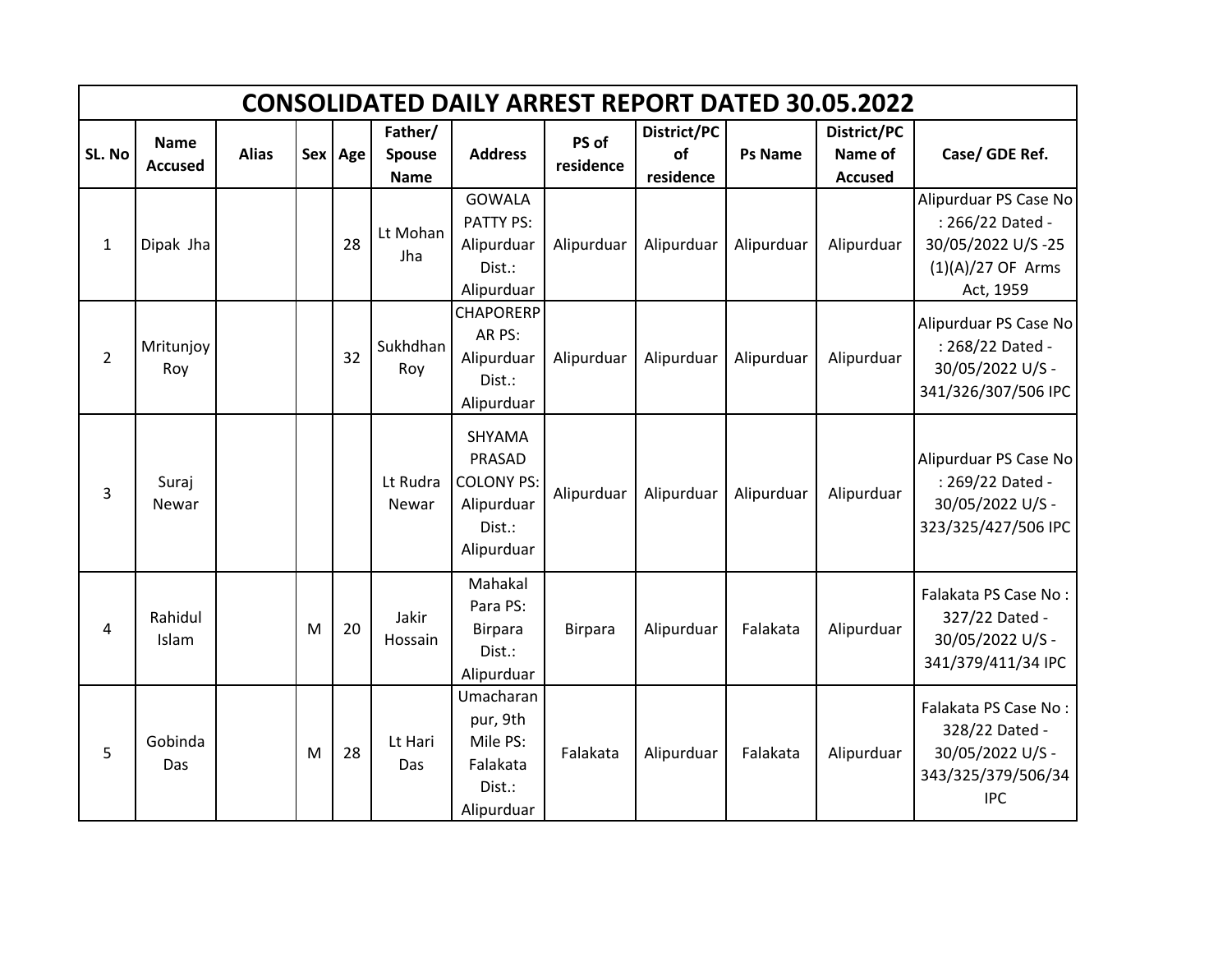| 6              | Nipon<br>Das            | Ananda<br>Das | M | 26 | Lt Hari<br>Das          | Umacharan<br>pur, 9th<br>Mile PS:<br>Falakata<br>Dist.:<br>Alipurduar             | Falakata  | Alipurduar                                           | Falakata  | Alipurduar                                           | Falakata PS Case No:<br>328/22 Dated -<br>30/05/2022 U/S -<br>343/325/379/506/34<br><b>IPC</b> |
|----------------|-------------------------|---------------|---|----|-------------------------|-----------------------------------------------------------------------------------|-----------|------------------------------------------------------|-----------|------------------------------------------------------|------------------------------------------------------------------------------------------------|
| $\overline{7}$ | Ranjit<br>Chowdhur<br>y |               | M | 23 | Tulshi<br>Chowdhur<br>y | Purba<br>Chakchaka<br>PS:<br>Kumargram<br>Dist.:<br>Alipurduar                    | Kumargram | Alipurduar                                           | Kumargram | Alipurduar                                           | Kumargram PS Case<br>No: 189/22 Dated -<br>30/05/2022 U/S -<br>379/411/414 IPC                 |
| 8              | Jamir<br>Aktar<br>Shek  | @ Habul       | M | 47 | Lt. Kanai<br>Shekh      | Sankosh TG,<br>Muslim<br>Colony PS:<br>Kumargram<br>Dist.:<br>Alipurduar          | Kumargram | Alipurduar                                           | Kumargram | Alipurduar                                           | Kumargram PS Case<br>No: 185/22 Dated -<br>29/05/2022 U/S -<br>341/323/354/506 IPC             |
| 9              | Tapan<br>Das            |               | M |    | Mantu<br>Das            | <b>PASCHIM</b><br>CHEPANI<br>PS:<br>Samuktala<br>Dist.:<br>Alipurduar             | Samuktala | Alipurduar                                           | Samuktala | Alipurduar                                           | Samuktala PS Case No<br>: 138/22 Dated -<br>30/05/2022 U/S -<br>498A/494 IPC                   |
| 10             | <b>Bikash</b><br>Dome   | Valu          |   | 24 | Lt Jugesh<br>Dome       | PS:<br>Durgapur<br>Dist.:<br>Asansol<br>Durgapur<br>Police<br>Commission<br>erate | Durgapur  | Asansol<br>Durgapur<br>Police<br>Commissio<br>nerate | Durgapur  | Asansol<br>Durgapur<br>Police<br>Commission<br>erate | Durgapur PS Case No:<br>241/22 Dated -<br>27/05/2022 U/S-380<br><b>IPC</b>                     |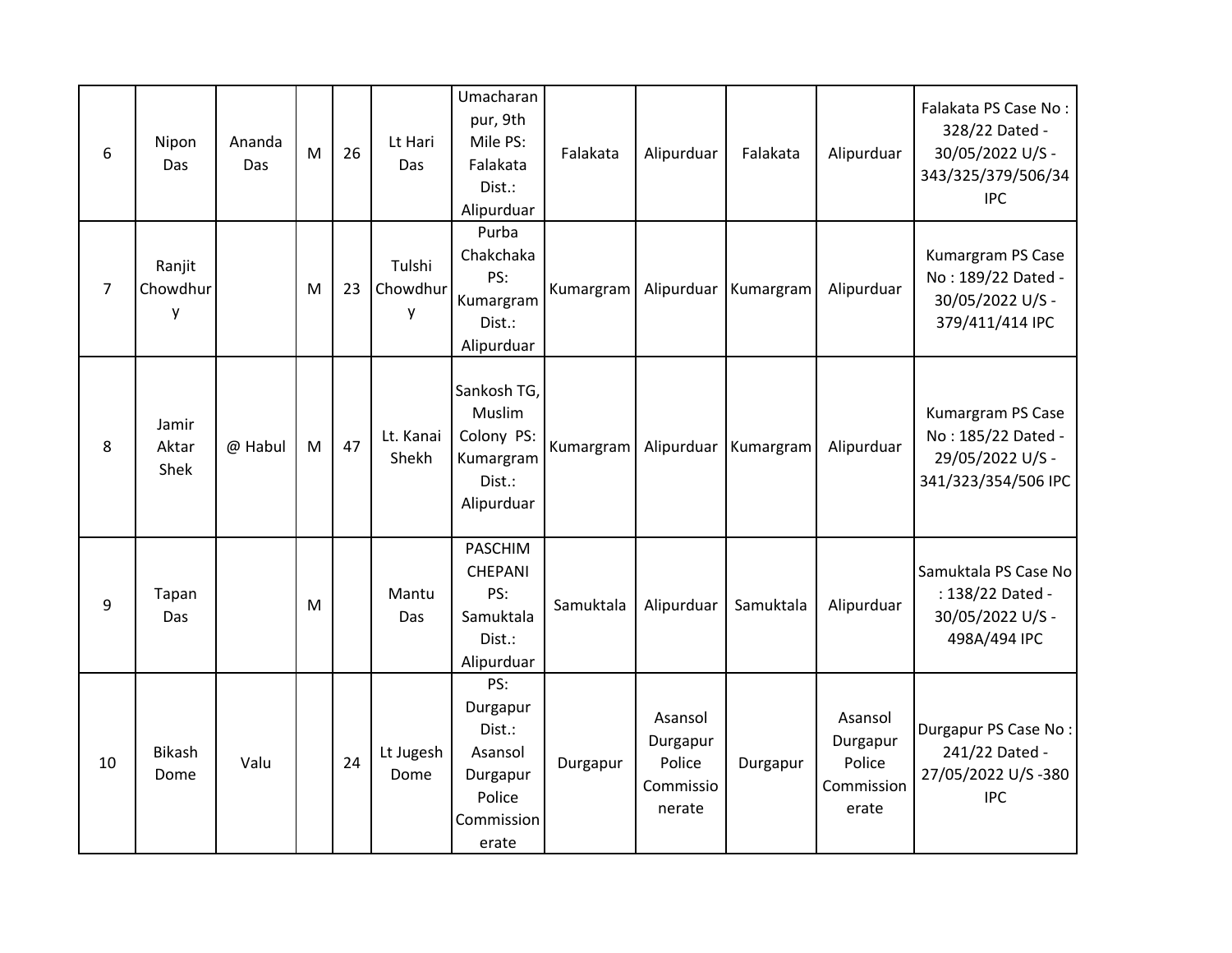| 11 | Raja Passi               | Vallua |   | 19 | Kalu Pasi                 | PS:<br>Durgapur<br>Dist.:<br>Asansol<br>Durgapur<br>Police<br>Commission<br>erate                                        | Durgapur | Asansol<br>Durgapur<br>Police<br>Commissio<br>nerate | Durgapur | Asansol<br>Durgapur<br>Police<br>Commission<br>erate | Durgapur PS Case No:<br>241/22 Dated -<br>27/05/2022 U/S-380<br><b>IPC</b> |
|----|--------------------------|--------|---|----|---------------------------|--------------------------------------------------------------------------------------------------------------------------|----------|------------------------------------------------------|----------|------------------------------------------------------|----------------------------------------------------------------------------|
| 12 | Pabitra<br>Mukherje<br>e |        |   | 46 | Lt. Anil<br>Mukherje<br>e | PS:<br>Durgapur<br>Dist.:<br>Asansol<br>Durgapur<br>Police<br>Commission<br>erate                                        | Durgapur | Asansol<br>Durgapur<br>Police<br>Commissio<br>nerate | Durgapur | Asansol<br>Durgapur<br>Police<br>Commission<br>erate | Durgapur PS Case No:<br>242/22 Dated -<br>29/05/2022 U/S -<br>363/365 IPC  |
| 13 | Sudhamay<br><b>Bag</b>   |        | M |    | Sakhi Bag                 | <b>BAGDIHA</b><br><b>DANGALPA</b><br>RA PS:<br>Jamuria<br>Dist.:<br>Asansol<br>Durgapur<br>Police<br>Commission<br>erate | Jamuria  | Asansol<br>Durgapur<br>Police<br>Commissio<br>nerate | Jamuria  | Asansol<br>Durgapur<br>Police<br>Commission<br>erate | Jamuria PS Case No:<br>232/22 Dated -<br>14/05/2022 U/S -<br>302/34 IPC    |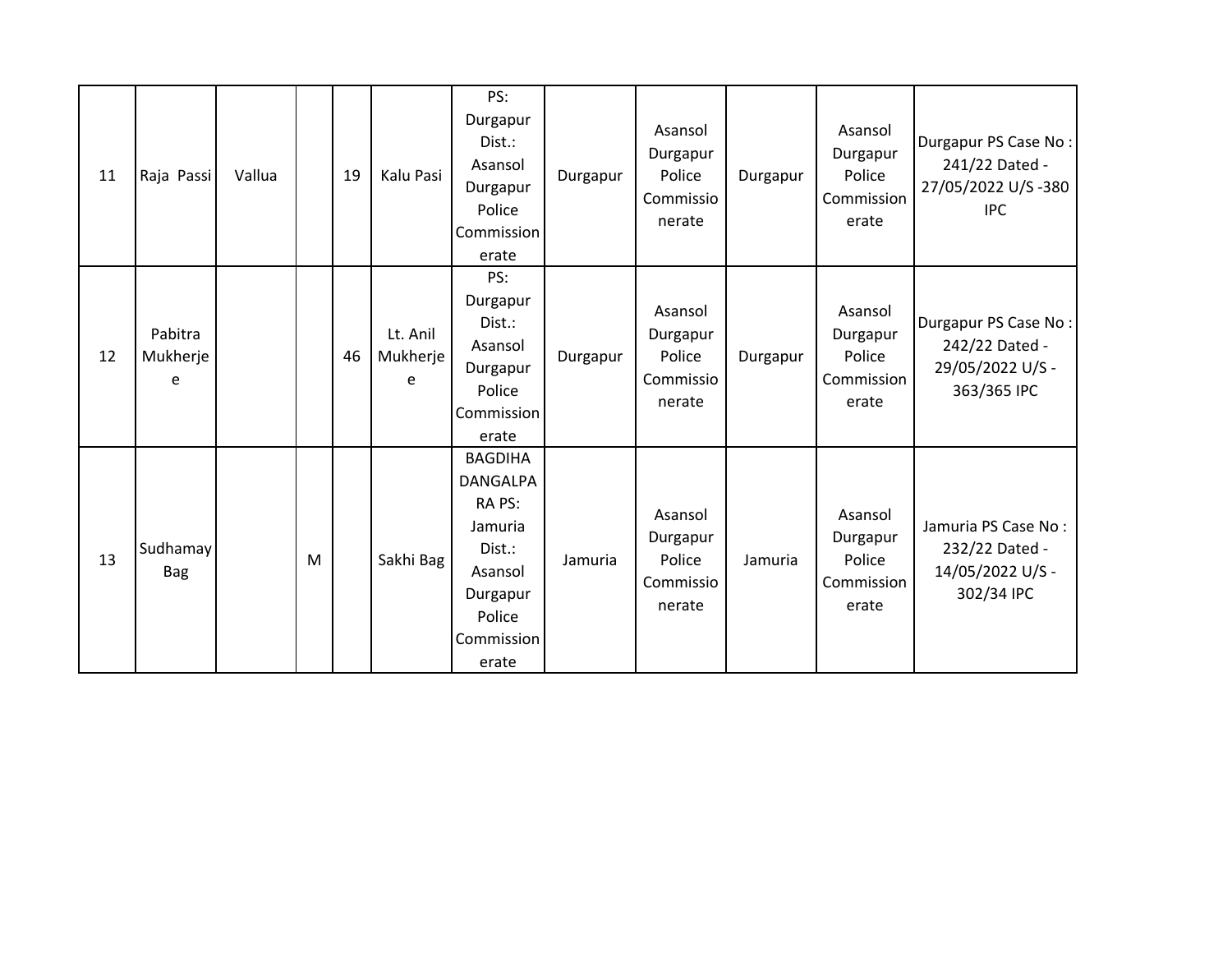| 14 | Sanjay Pal             |      | M |    | Sastipada<br>Pal          | <b>BAGDIHA</b><br><b>DANGALPA</b><br>RA PS:<br>Jamuria<br>Dist.:<br>Asansol<br>Durgapur<br>Police<br>Commission<br>erate | Jamuria   | Asansol<br>Durgapur<br>Police<br>Commissio<br>nerate | Jamuria   | Asansol<br>Durgapur<br>Police<br>Commission<br>erate | Jamuria PS Case No:<br>232/22 Dated -<br>14/05/2022 U/S -<br>302/34 IPC                                    |
|----|------------------------|------|---|----|---------------------------|--------------------------------------------------------------------------------------------------------------------------|-----------|------------------------------------------------------|-----------|------------------------------------------------------|------------------------------------------------------------------------------------------------------------|
| 15 | Gouranga<br><b>Bag</b> |      | M |    | Habu @<br>Sukumar<br>Baga | <b>BAGDIHA</b><br><b>DANGALPA</b><br>RA PS:<br>Jamuria<br>Dist.:<br>Asansol<br>Durgapur<br>Police<br>Commission<br>erate | Jamuria   | Asansol<br>Durgapur<br>Police<br>Commissio<br>nerate | Jamuria   | Asansol<br>Durgapur<br>Police<br>Commission<br>erate | Jamuria PS Case No:<br>232/22 Dated -<br>14/05/2022 U/S -<br>302/34 IPC                                    |
| 16 | Arnab<br>Mondal        | Kalu | M | 26 | Anath<br>Mondal           | PS: Barjora<br>Dist.:<br>Bankura                                                                                         | Barjora   | Bankura                                              | Barjora   | Bankura                                              | Barjora PS Case No:<br>98/22 Dated -<br>30/05/2022 U/S-46A<br>BE Bengal Excise Act,<br>1909                |
| 17 | Momin Sk               |      | M | 27 | Jamal Sk                  | PS:<br>Bishnupur<br>Dist.:<br>Diamond<br>Harbour<br>Police<br><b>District</b>                                            | Bishnupur | Diamond<br>Harbour<br>Police<br><b>District</b>      | Bishnupur | Diamond<br>Harbour<br>Police<br><b>District</b>      | Bishnupur PS Case No<br>: 364/22 Dated -<br>30/05/2022 U/S-4D<br>The West Bengal Land<br>Reforms Act, 1955 |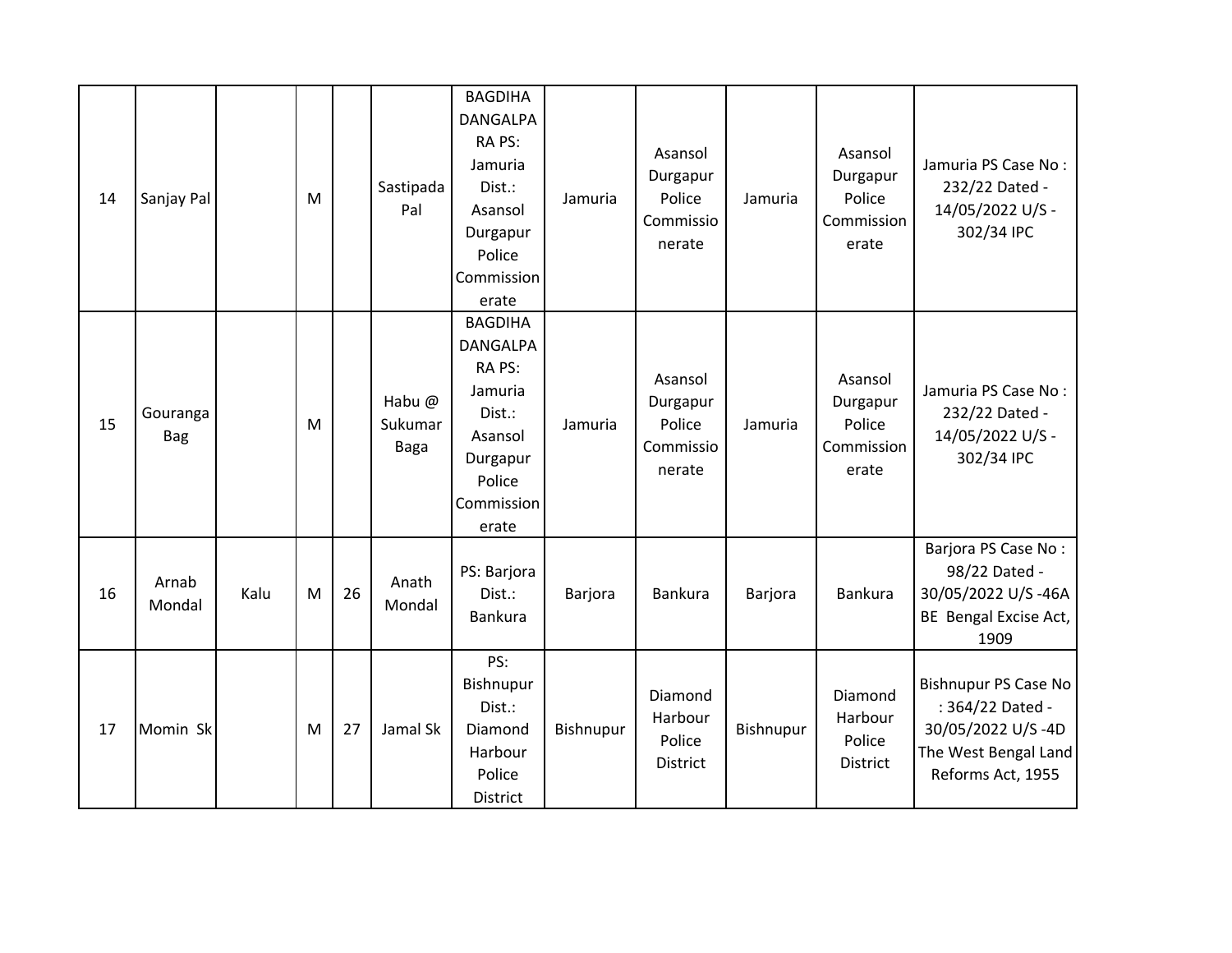| 18 | Kanchan<br>Santra  | M | 43 | Lt. Balai<br>Santra           | PS:<br>Bishnupur<br>Dist.:<br>Diamond<br>Harbour<br>Police<br>District                                                 | Bishnupur | Diamond<br>Harbour<br>Police<br><b>District</b> | Bishnupur | Diamond<br>Harbour<br>Police<br>District | <b>Bishnupur PS Case No</b><br>: 366/22 Dated -<br>30/05/2022 U/S -<br>341/325/307 IPC     |
|----|--------------------|---|----|-------------------------------|------------------------------------------------------------------------------------------------------------------------|-----------|-------------------------------------------------|-----------|------------------------------------------|--------------------------------------------------------------------------------------------|
| 19 | Chunaram<br>Majhi  | M | 72 | $S/O-Lt$<br>Debendra<br>Majhi | Vill-<br>Brahmadan<br>ga, PS-<br>Hirbandh,<br>Dist-<br>Bankura PS:<br>Hirbandh<br>Dist.:<br>Bankura                    | Hirbandh  | Bankura                                         | Hirbandh  | Bankura                                  | Hirbandh PS Case No:<br>32/22 Dated -<br>30/05/2022 U/S -<br>498A/323/324/307/3<br>4 IPC   |
| 20 | Kanchan<br>Ghosh   | M | 26 | <b>Bhudeb</b><br>Ghosh        | Chhatrakan<br>ali PS:<br>Saltora<br>Dist.:<br>Bankura                                                                  | Saltora   | Bankura                                         | Saltora   | Bankura                                  | Saltora PS Case No:<br>68/22 Dated -<br>28/05/2022 U/S -<br>341/448/324/325/32<br>6/34 IPC |
| 21 | Sonirul<br>Mollick | M | 29 | Rajab Ali<br>Mollick          | Of<br>Loknathpur,<br><b>PS</b><br>Rejinagar,<br>Dist-<br>Murshidaba<br>d PS:<br>Rejinagar<br>Dist.:<br>Murshidaba<br>d | Rejinagar | Murshidaba<br>d                                 | Amdanga   | <b>Barasat</b>                           | Amdanga PS Case No:<br>229/22 Dated -<br>27/05/2022 U/S -<br>279/338/427 IPC               |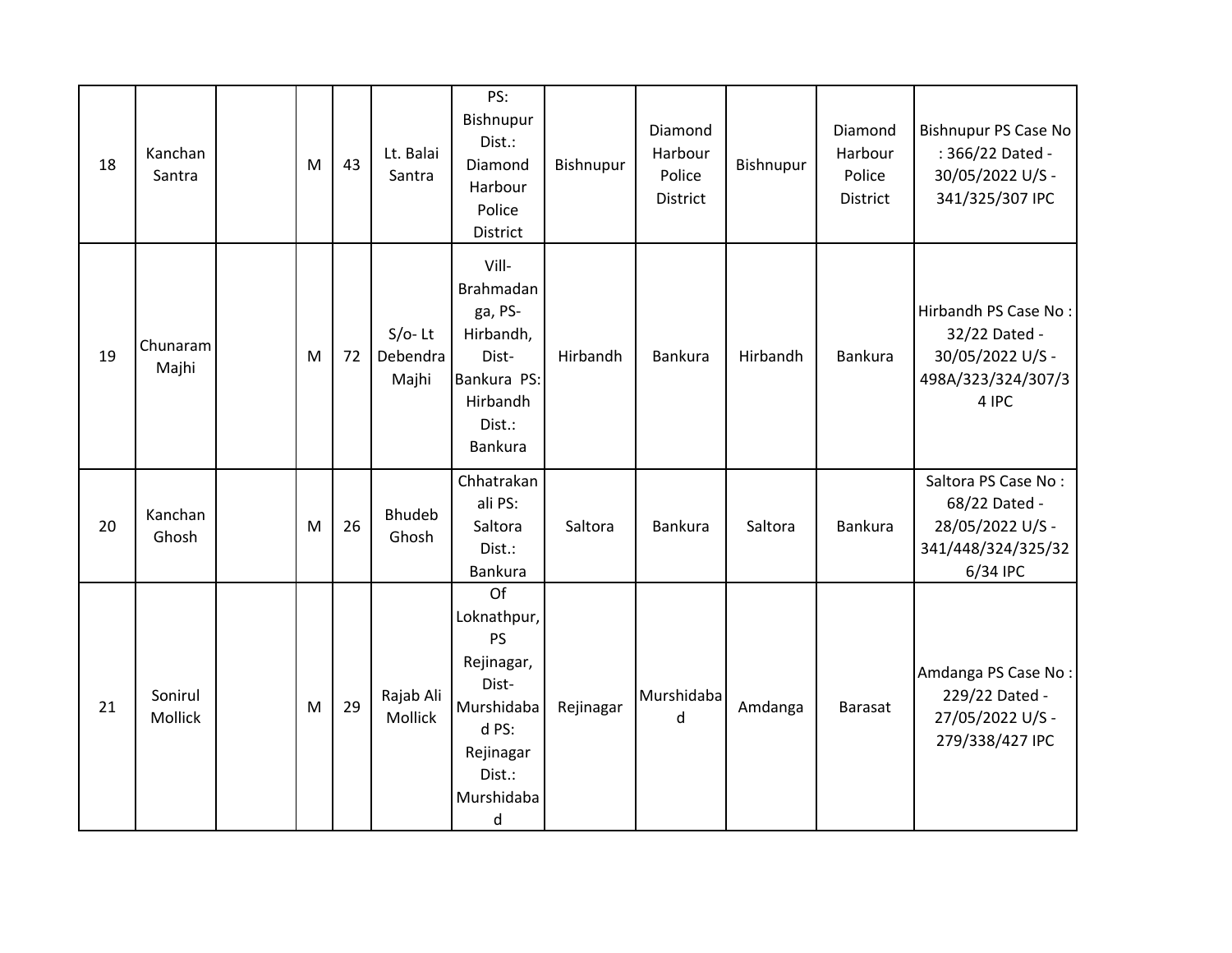| 22 | Amir<br>Hossain<br>Mondal | ${\sf M}$ | 37 | n Mondal          | of Vill Bora,<br>PO<br>Chhotojagul<br>ia, PS<br>Nasiruddi   Duttapukur,<br>North 24<br>Pgs PS:<br>Duttapukur<br>Dist.:<br><b>Barasat</b> | Duttapukur | Barasat        | Amdanga    | Barasat | Amdanga PS Case No:<br>129/22 Dated -<br>04/04/2022 U/S -<br>279/338/304A IPC                               |
|----|---------------------------|-----------|----|-------------------|------------------------------------------------------------------------------------------------------------------------------------------|------------|----------------|------------|---------|-------------------------------------------------------------------------------------------------------------|
| 23 | Anik Sen                  | M         | 36 | <b>Biplab Sen</b> | Duttapukur<br>Sreekrishna<br>nagar, PO-<br>Digha, PS-<br>Duttapukur,<br>North 24<br>Parganas<br>PS:<br>Duttapukur<br>Dist.:<br>Barasat   | Duttapukur | <b>Barasat</b> | Duttapukur | Barasat | Duttapukur PS Case<br>No: 277/22 Dated -<br>28/03/2022 U/S -<br>399/402 IPC &<br>25/27/35 Arms Act,<br>1959 |
| 24 | <b>Pintu Das</b>          |           | 44 | Late Raju<br>Das  | Gangapur,<br>Po-<br>Duttapukur,<br>PS-<br>Duttapukur.<br>North 24<br>Pgs PS:<br>Duttapukur<br>Dist.:<br><b>Barasat</b>                   | Duttapukur | Barasat        | Duttapukur | Barasat | Duttapukur PS Case<br>No: 526/22 Dated -<br>25/05/2022 U/S -<br>399/402 IPC                                 |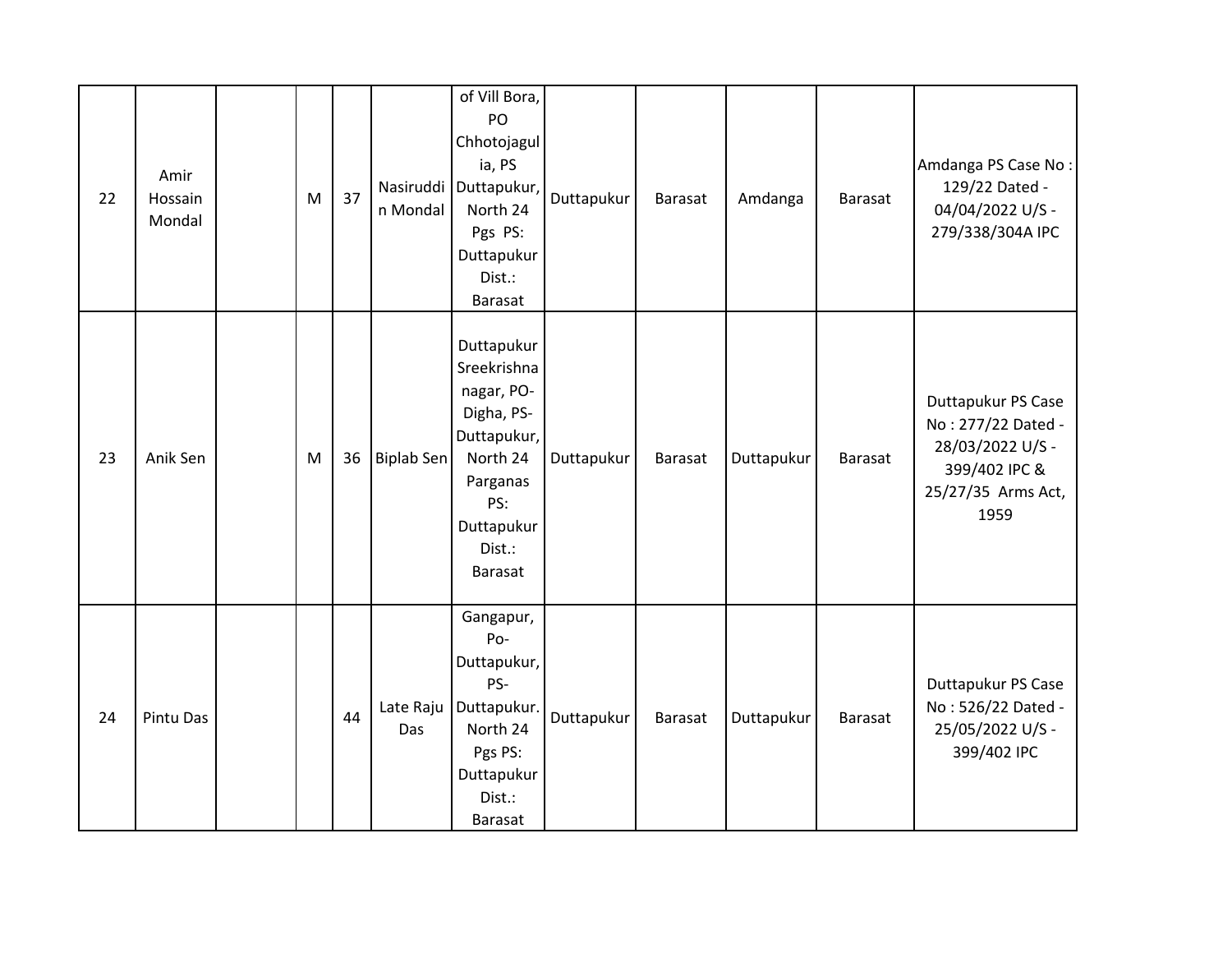| 25 | Bidyut<br>Roy          | M | 27 | Late<br>Hiramon<br>Roy        | Kumra<br>Kashipur,<br>Boyergacha,<br>PS-Habra,<br>Dist-North<br>24 Parganas<br>PS: Habra<br>Dist.:<br><b>Barasat</b> | Habra | Barasat | Habra | Barasat | Habra PS Case No:<br>140/22 Dated -<br>12/02/2022 U/S -<br>399/402 IPC      |
|----|------------------------|---|----|-------------------------------|----------------------------------------------------------------------------------------------------------------------|-------|---------|-------|---------|-----------------------------------------------------------------------------|
| 26 | Debu Roy               | M | 42 | Jubaraj<br>Roy                | Village-<br>Salka<br>Shimulpur,<br>PS-Habra,<br>Dist-North<br>24 Parganas<br>PS: Habra<br>Dist.:<br><b>Barasat</b>   | Habra | Barasat | Habra | Barasat | Habra PS Case No:<br>519/22 Dated -<br>30/05/2022 U/S -<br>498A/307/506 IPC |
| 27 | Sk<br>Hasarurza<br>man | M | 24 | <b>Sk</b><br>Moniruzza<br>man | Golabari<br>Schoool<br>para PS:<br>Sasan Dist.:<br>Barasat                                                           | Sasan | Barasat | Sasan | Barasat | Sasan PS Case No:<br>94/22 Dated -<br>15/05/2022 U/S -<br>279/338/247 IPC   |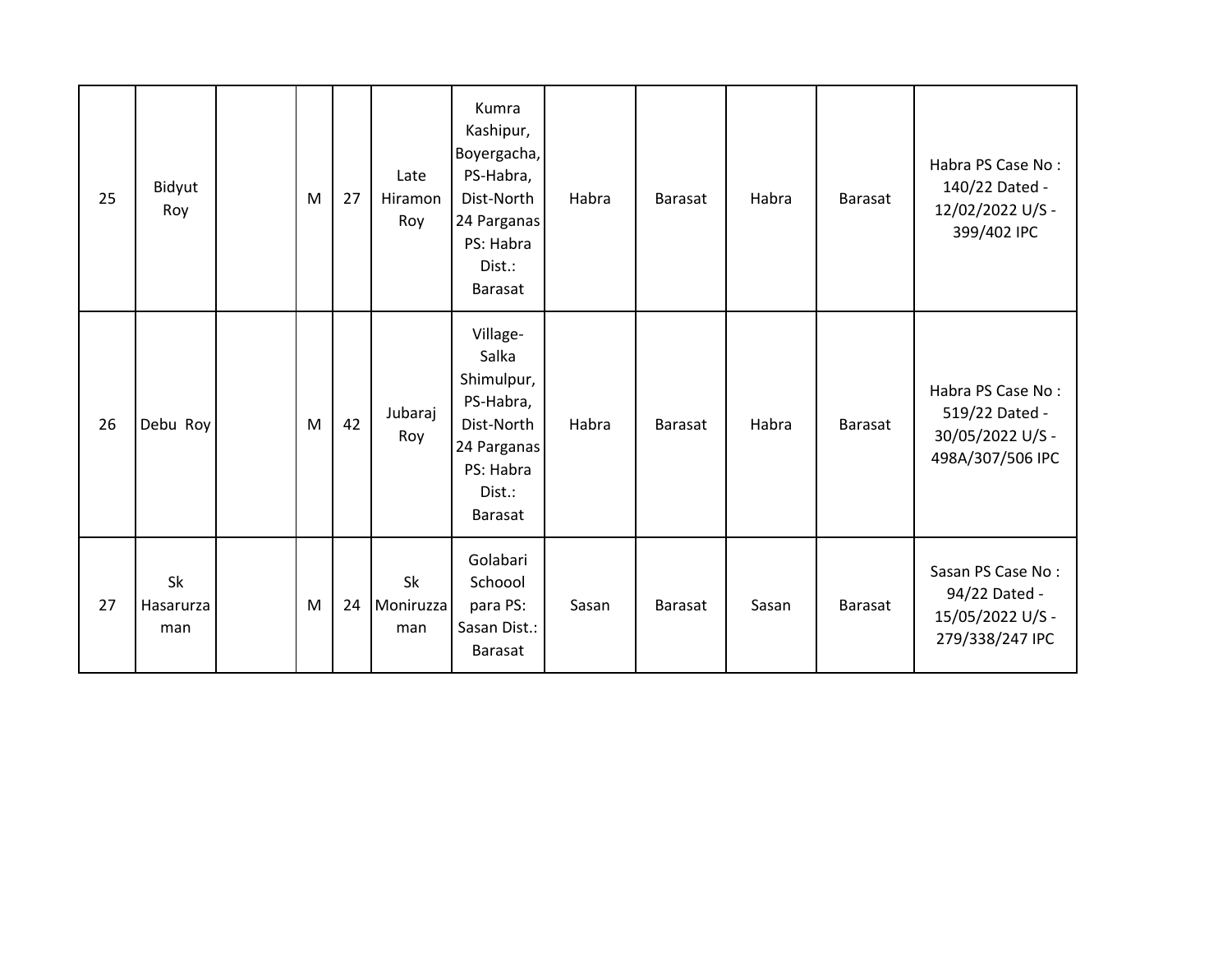| 28 | Debanshu<br>Ghosh | M |    | Samir<br>Ghosh   | 24, Bakar<br>Mahal,<br>Sadar Bazar,<br>PO+PS-<br>Barrackpore<br>, North 24<br>Parganas.<br>PS:<br>Barrackpore<br>Dist.:<br>Barrackpore<br>Police<br>Commission<br>erate                               | Barrackpore | Barrackpor<br>e Police<br>Commissio<br>nerate | Barrackpor<br>e | Barrackpore<br>Police<br>Commission<br>erate | Barrackpore PS Case<br>No: 29/22 Dated -<br>12/02/2022 U/S -<br>399/402 IPC |
|----|-------------------|---|----|------------------|-------------------------------------------------------------------------------------------------------------------------------------------------------------------------------------------------------|-------------|-----------------------------------------------|-----------------|----------------------------------------------|-----------------------------------------------------------------------------|
| 29 | Rabi<br>Prasad    | M | 18 | Ganesh<br>Prasad | City Bazar<br>Netaji<br>School,<br>Quarter No-<br>307/A, PO-<br>Kanchrapar<br>a, PS-<br>Bizpore,<br>Dist-North<br>24 Parganas<br>PS: Bizpur<br>Dist.:<br>Barrackpore<br>Police<br>Commission<br>erate | Bizpur      | Barrackpor<br>e Police<br>Commissio<br>nerate | Bizpur          | Barrackpore<br>Police<br>Commission<br>erate | Bizpur PS Case No:<br>252/22 Dated -<br>30/05/2022 U/S -<br>341/326/34 IPC  |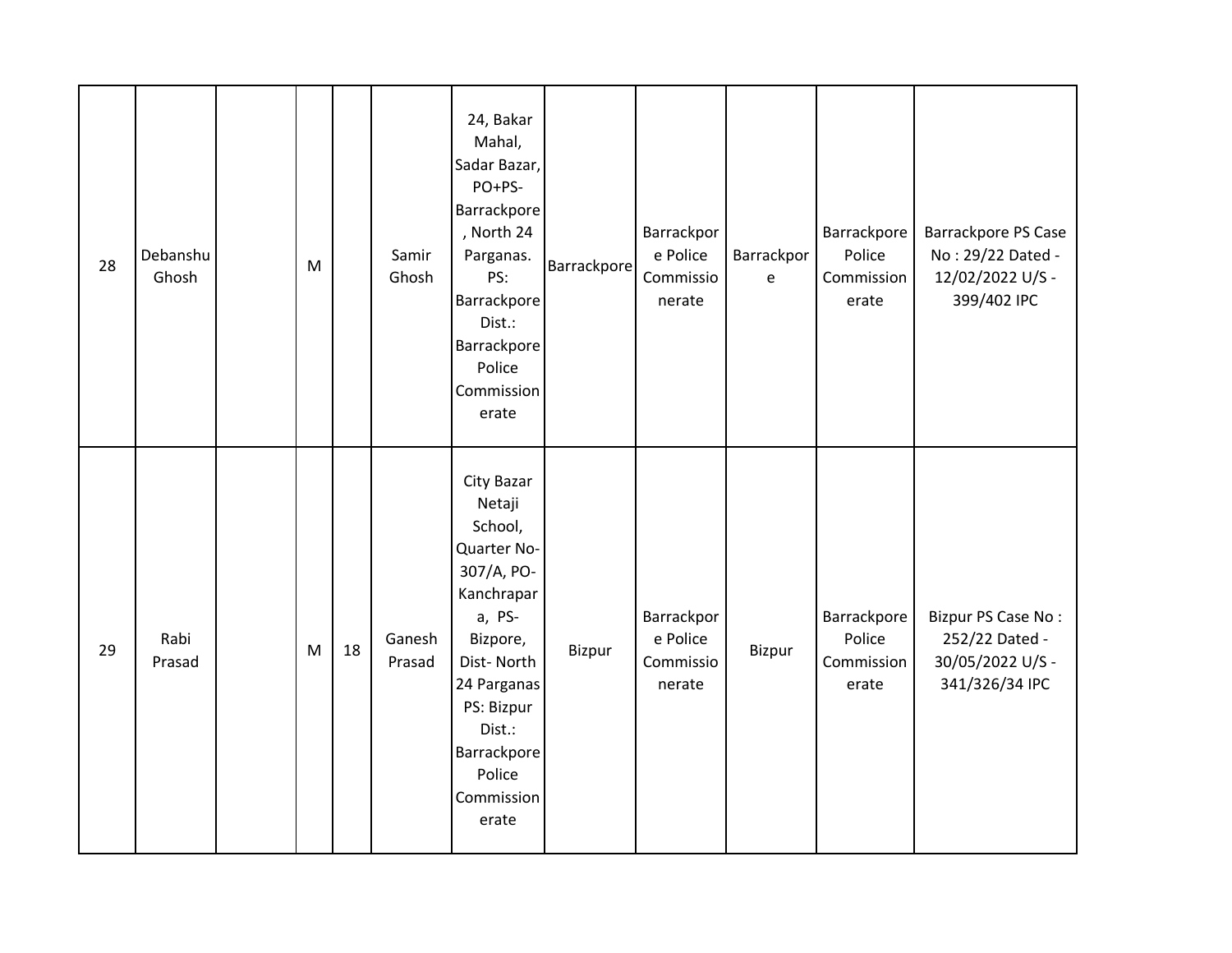| 30 | Birendra<br>Halder | Honey | M | 21 | Kartick<br>Halder | Vill & PO<br>Dhalirbati<br>PS Canning<br>Dist South<br>24 Pgs<br><b>Canning PS</b><br>Case no.<br>46/22 Dt.<br>01.02.22<br>U/S<br>399/402 IPC<br>PS: Canning<br>Dist.:<br>Baruipur<br>Police<br>District | Canning | Baruipur<br>Police<br>District | Canning | Baruipur<br>Police<br>District | Canning PS Case No:<br>46/22 Dated -<br>01/02/2022 U/S -<br>399/402 IPC |
|----|--------------------|-------|---|----|-------------------|----------------------------------------------------------------------------------------------------------------------------------------------------------------------------------------------------------|---------|--------------------------------|---------|--------------------------------|-------------------------------------------------------------------------|
|----|--------------------|-------|---|----|-------------------|----------------------------------------------------------------------------------------------------------------------------------------------------------------------------------------------------------|---------|--------------------------------|---------|--------------------------------|-------------------------------------------------------------------------|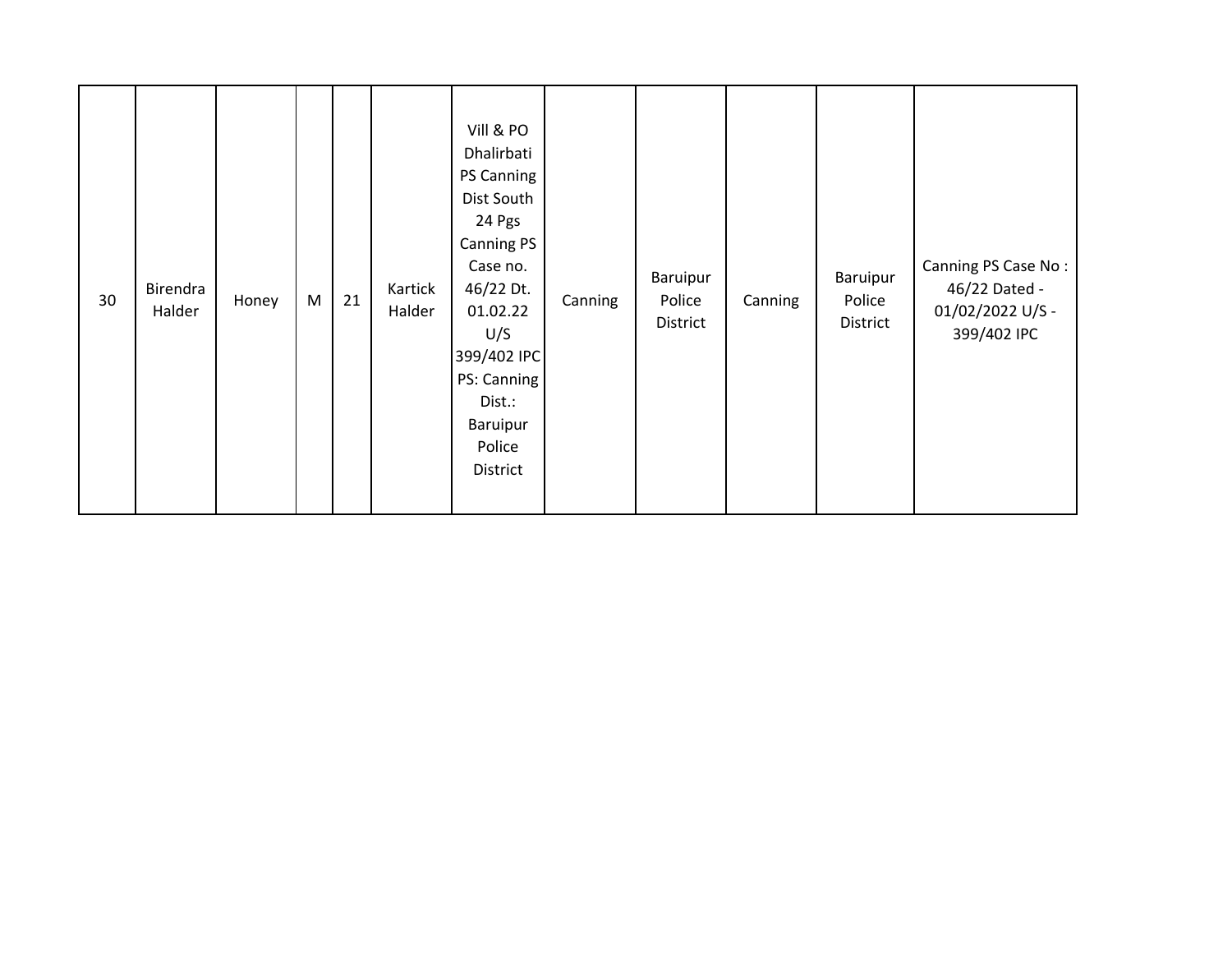| 31 | Chiranjit<br>Halder | M | 28 | Ratan<br>Halder | Vill & PO<br>Dholirbati<br>PS Canning<br>Canning P.S.<br>Case No-<br>186/22<br>dated<br>18.05.2022<br>$U/S-$<br>307/120B<br><b>IPC PS:</b><br>Canning<br>Dist.:<br>Baruipur<br>Police<br>District | Canning   | Baruipur<br>Police<br>District | Canning   | Baruipur<br>Police<br>District | Canning PS Case No:<br>186/22 Dated -<br>18/05/2022 U/S -<br>307/120B IPC                                                        |
|----|---------------------|---|----|-----------------|---------------------------------------------------------------------------------------------------------------------------------------------------------------------------------------------------|-----------|--------------------------------|-----------|--------------------------------|----------------------------------------------------------------------------------------------------------------------------------|
| 32 | Sakirul<br>Islam    | M | 26 | Ajijul<br>Molla | Vill-Satulia,<br>PO-<br>Pithapukur,<br>PS-Kashipur,<br>South 24<br>Pgs PS:<br>Kashipore<br>Dist.:<br>Baruipur<br>Police<br>District                                                               | Kashipore | Baruipur<br>Police<br>District | Kashipore | Baruipur<br>Police<br>District | Kashipore PS Case No<br>: 152/22 Dated -<br>11/04/2022 U/S -<br>498A/325/307/406<br>IPC & 3/4 Dowry<br>Prohibition Act,<br>1961Â |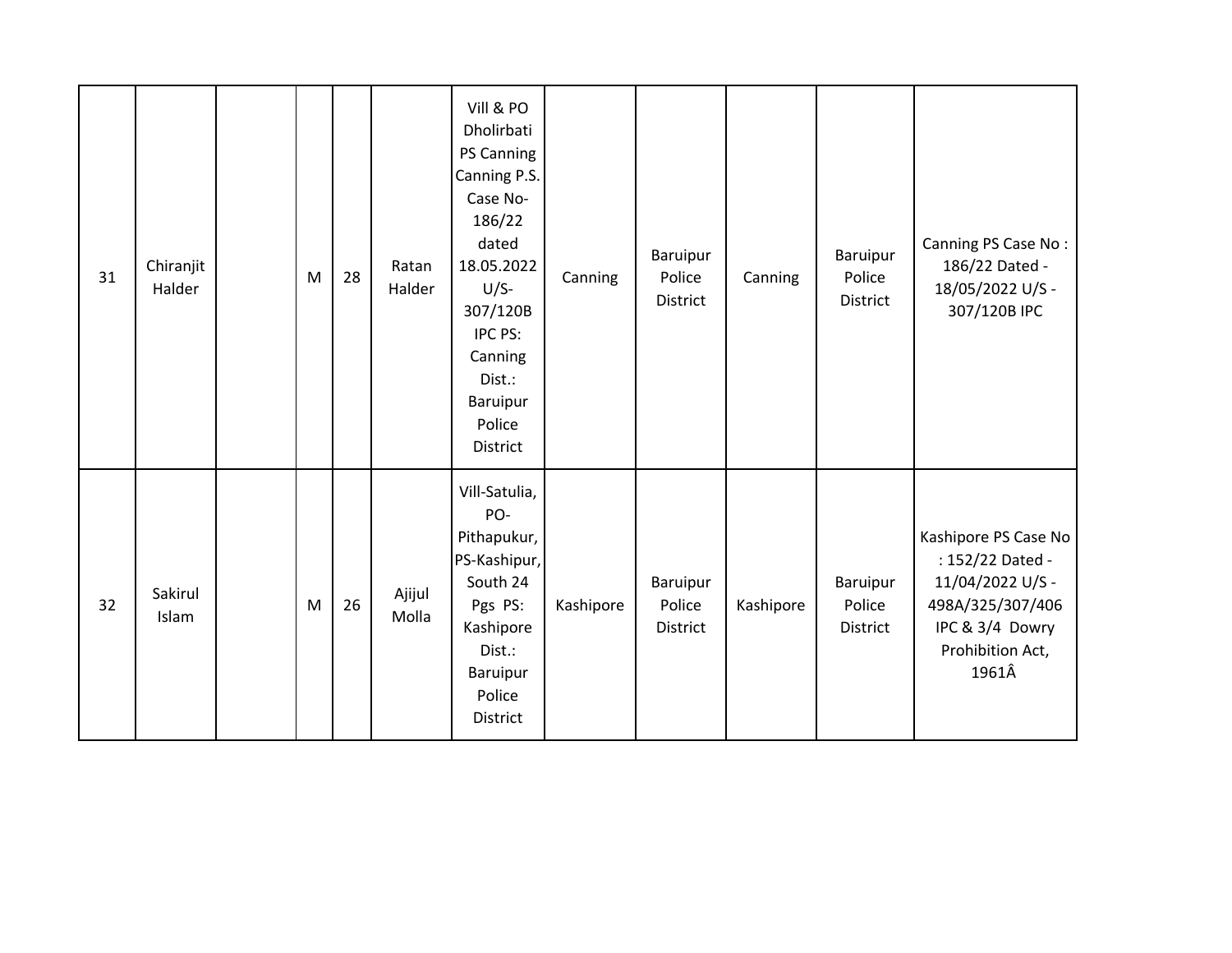| 33 | Nazibul<br>Molla  | M | 26 | Abu<br>Hossain   | Vill+PO+PS-<br>Kashipur,<br>South 24<br>Pgs PS:<br>Kashipore<br>Dist.:<br>Baruipur<br>Police<br><b>District</b>                                           | Kashipore | Baruipur<br>Police<br>District | Kashipore | Baruipur<br>Police<br>District | Kashipore PS Case No<br>: 222/22 Dated -<br>20/05/2022 U/S -<br>399/402 IPC                                                                |
|----|-------------------|---|----|------------------|-----------------------------------------------------------------------------------------------------------------------------------------------------------|-----------|--------------------------------|-----------|--------------------------------|--------------------------------------------------------------------------------------------------------------------------------------------|
| 34 | Sujauddin<br>Sekh | M | 22 | Sekendar<br>Sekh | Village<br>Purbo<br>Jamtala,<br>Kathkhali,<br>PS-Kultali,<br>District-<br>South 24<br>Parganas<br>PS: Kultali<br>Dist.:<br>Baruipur<br>Police<br>District | Kultali   | Baruipur<br>Police<br>District | Kultali   | Baruipur<br>Police<br>District | Kultali PS Case No:<br>328/22 Dated -<br>30/05/2022 U/S -<br>188/428/429 IPC &<br>7/9 West Bengal<br>Animal Slaughter<br>Control Act, 1950 |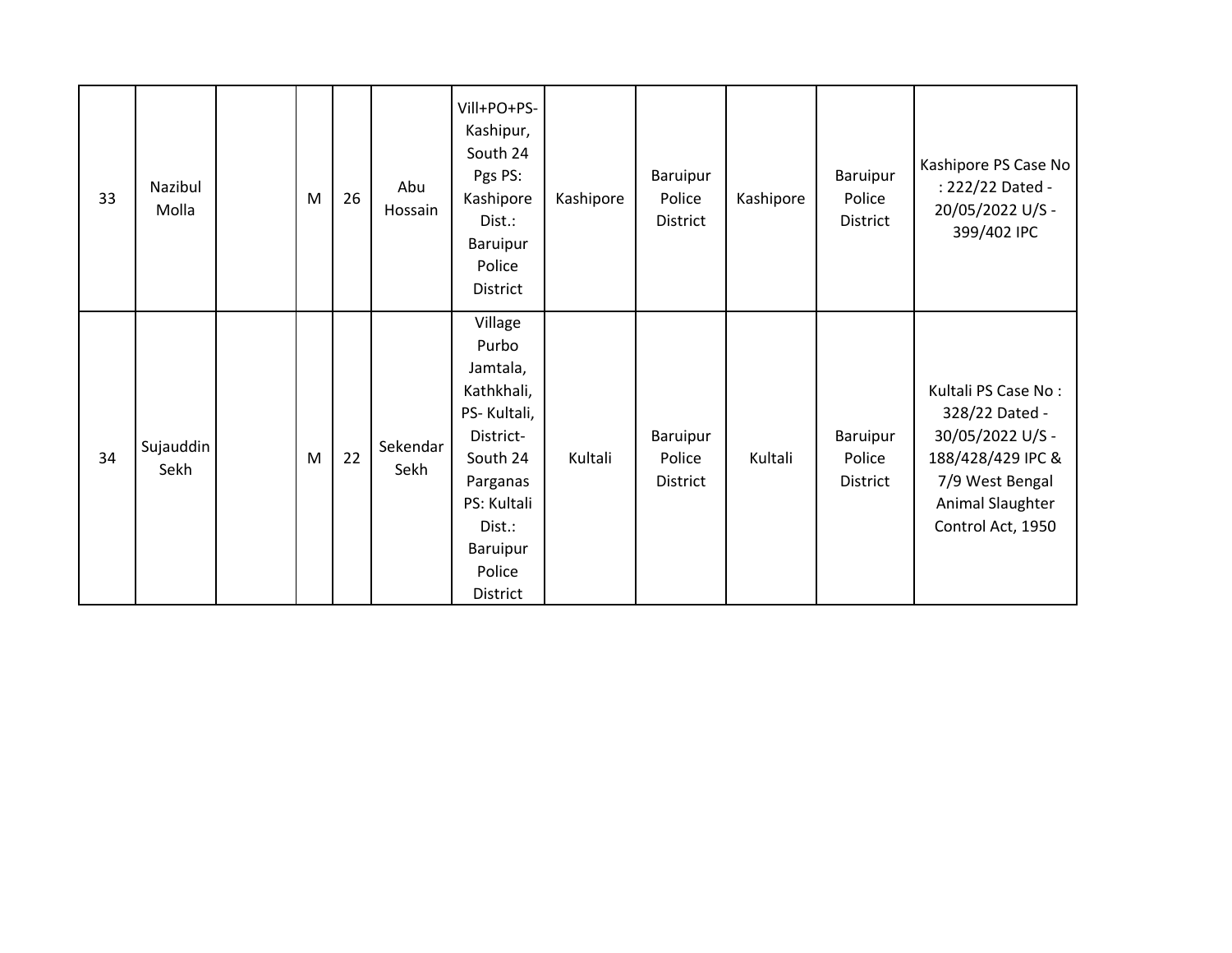| 35 | Khalek<br>Khan     |  | 59 | Late<br>Roran Ali<br>Khan | Village<br>Purbo<br>Jamtala,<br>Kathkhali,<br>PS-Kultali,<br>District-<br>South 24<br>Parganas<br>PS: Kultali<br>Dist.:<br>Baruipur<br>Police<br><b>District</b> | Kultali | <b>Baruipur</b><br>Police<br>District | Kultali | Baruipur<br>Police<br>District        | Kultali PS Case No:<br>328/22 Dated -<br>30/05/2022 U/S -<br>188/428/429 IPC &<br>7/9 West Bengal<br>Animal Slaughter<br>Control Act, 1950 |
|----|--------------------|--|----|---------------------------|------------------------------------------------------------------------------------------------------------------------------------------------------------------|---------|---------------------------------------|---------|---------------------------------------|--------------------------------------------------------------------------------------------------------------------------------------------|
| 36 | Muchha<br>Ali Khan |  | 25 | Tayeb<br>Khan             | Village<br>Purbo<br>Jamtala,<br>Kathkhali,<br>PS-Kultali,<br>District-<br>South 24<br>Parganas<br>PS: Kultali<br>Dist.:<br>Baruipur<br>Police<br>District        | Kultali | Baruipur<br>Police<br><b>District</b> | Kultali | Baruipur<br>Police<br><b>District</b> | Kultali PS Case No:<br>328/22 Dated -<br>30/05/2022 U/S -<br>188/428/429 IPC &<br>7/9 West Bengal<br>Animal Slaughter<br>Control Act, 1950 |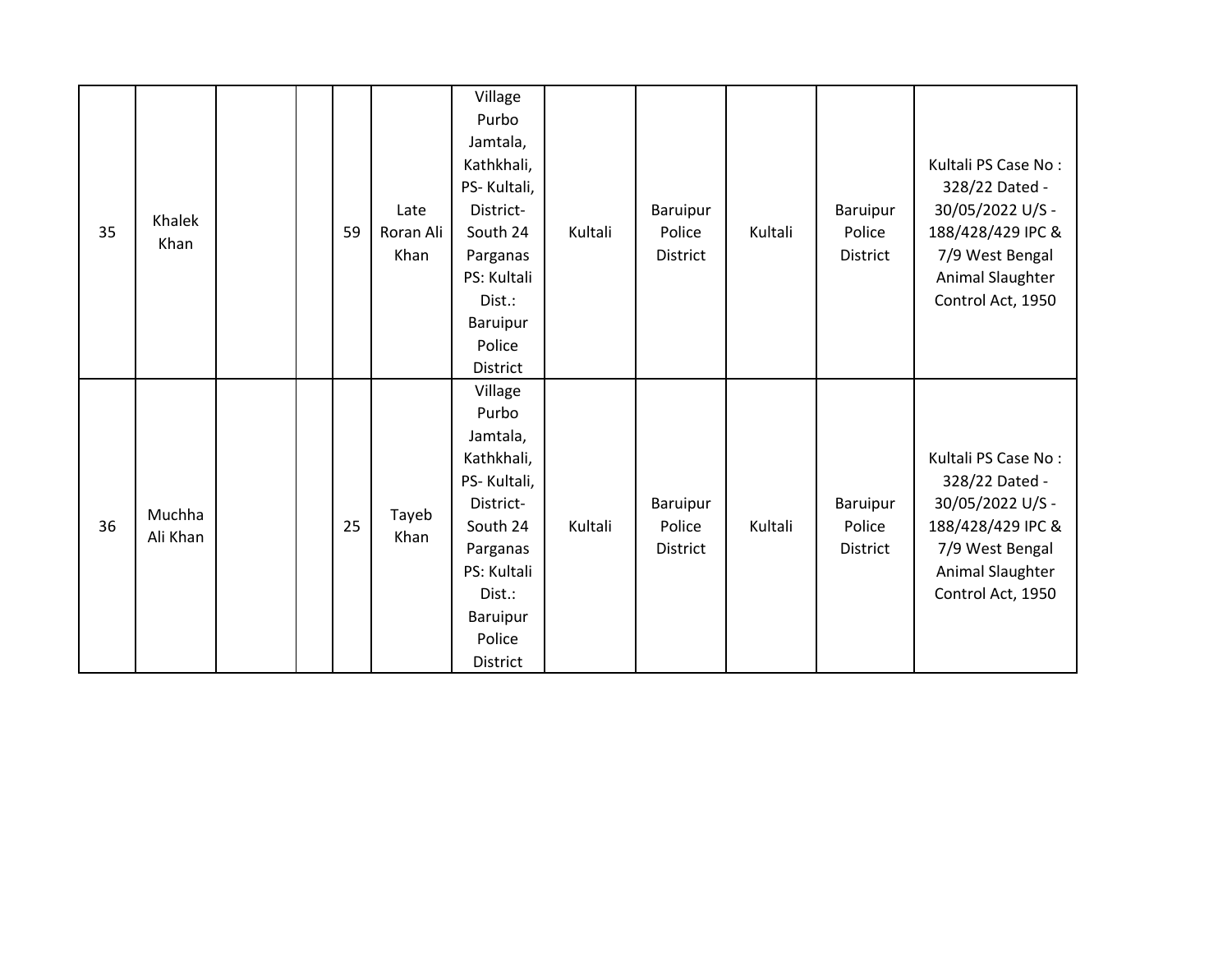| 37 | Saddam<br>Khan          |   |    | Lokman<br>Khan                    | Village<br>Purbo<br>Jamtala,<br>Kathkhali,<br>PS-Kultali,<br>District-<br>South 24<br>Parganas<br>PS: Kultali<br>Dist.:<br>Baruipur<br>Police<br>District | Kultali         | Baruipur<br>Police<br>District        | Kultali         | Baruipur<br>Police<br>District | Kultali PS Case No:<br>328/22 Dated -<br>30/05/2022 U/S -<br>188/428/429 IPC &<br>7/9 West Bengal<br>Animal Slaughter<br>Control Act, 1950 |
|----|-------------------------|---|----|-----------------------------------|-----------------------------------------------------------------------------------------------------------------------------------------------------------|-----------------|---------------------------------------|-----------------|--------------------------------|--------------------------------------------------------------------------------------------------------------------------------------------|
| 38 | Hossain<br>Mondal       | M | 25 | S/o. Siraj<br>Mondal              | Boral<br>Malipara,<br>PS.<br>Narendrapu<br>r, South 24<br>Pgs. PS:<br>Narendrapu<br>r Dist.:<br>Baruipur<br>Police<br>District                            | Narendrapu<br>r | Baruipur<br>Police<br><b>District</b> | Narendrapu      | Baruipur<br>Police<br>District | Narendrapur PS Case<br>No: 580/22 Dated -<br>30/05/2022 U/S-376<br><b>IPC</b>                                                              |
| 39 | Soumen<br>Chowdhur<br>y | M | 22 | $S/O$ .<br>Nemai<br>Chowdhur<br>y | Chaital<br>Ahamadput,<br>PO+PS-<br>Minakha,<br>PS:<br>Minakhan<br>Dist.:<br>Basirhat                                                                      | Minakhan        | <b>Basirhat</b>                       | Narendrapu<br>r | Baruipur<br>Police<br>District | Narendrapur PS Case<br>No: 469/22 Dated -<br>13/05/2022 U/S -<br>363/365 IPC                                                               |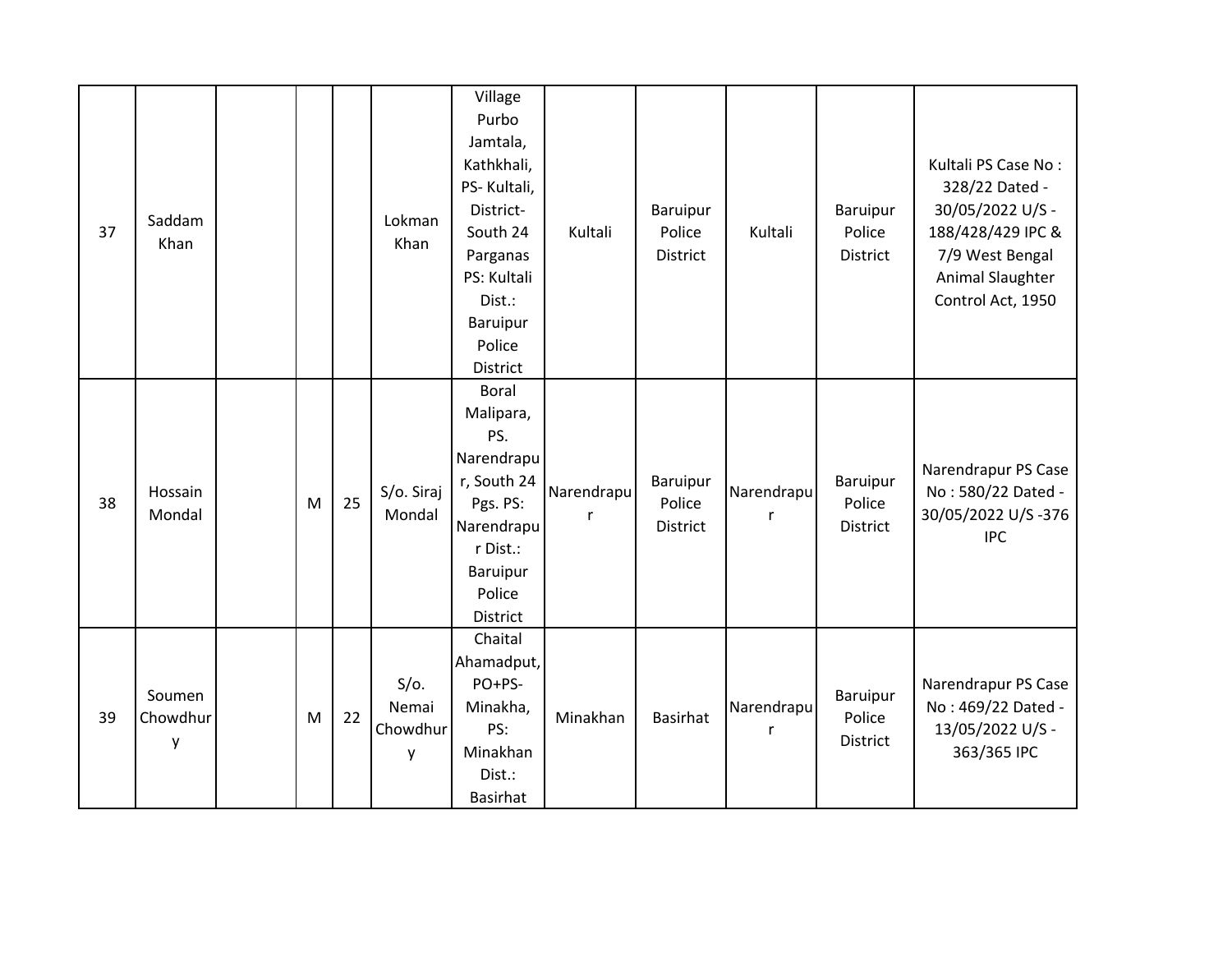| 40 | Arun<br>Halder    | M | 29 | $S/O-$ Lt.<br>Kachiram<br>Halder | 9 No. Santi<br>Park, PS-<br>Narendrapu<br>r, Dist.<br>South 24<br>Pgs. PS:<br>Narendrapu<br>r Dist.:<br>Baruipur<br>Police<br>District | Narendrapu<br>r | Baruipur<br>Police<br>District | Narendrapu<br>r | <b>Baruipur</b><br>Police<br>District | Narendrapur PS Case<br>No: 581/22 Dated -<br>30/05/2022 U/S-18<br>The East Kolkata<br>Wetlands<br>(Conservation and<br>Management) Act,<br>2006 |
|----|-------------------|---|----|----------------------------------|----------------------------------------------------------------------------------------------------------------------------------------|-----------------|--------------------------------|-----------------|---------------------------------------|-------------------------------------------------------------------------------------------------------------------------------------------------|
| 41 | Sujan<br>Bera     | M | 33 | S/o Anil<br>Bera                 | Dhalua,<br>Nabapally,<br>Purbapara,<br>PS-<br>Narendrapu<br>r PS:<br>Narendrapu<br>r Dist.:<br>Baruipur<br>Police<br>District          | Narendrapu<br>r | Baruipur<br>Police<br>District | Narendrapu<br>r | Baruipur<br>Police<br>District        | Narendrapur PS Case<br>No: 581/22 Dated -<br>30/05/2022 U/S-18<br>The East Kolkata<br>Wetlands<br>(Conservation and<br>Management) Act,<br>2006 |
| 42 | Kartick<br>Mistri | M | 54 | $S/O$ Lt.<br>Haran<br>Mistri     | Ranabhutia,<br>Madhyapar<br>a, PS-<br>Narendrapu<br>r, PS:<br>Narendrapu<br>r Dist.:<br>Baruipur<br>Police<br>District                 | Narendrapu<br>r | Baruipur<br>Police<br>District | Narendrapu<br>r | Baruipur<br>Police<br>District        | Narendrapur PS Case<br>No: 581/22 Dated -<br>30/05/2022 U/S-18<br>The East Kolkata<br>Wetlands<br>(Conservation and<br>Management) Act,<br>2006 |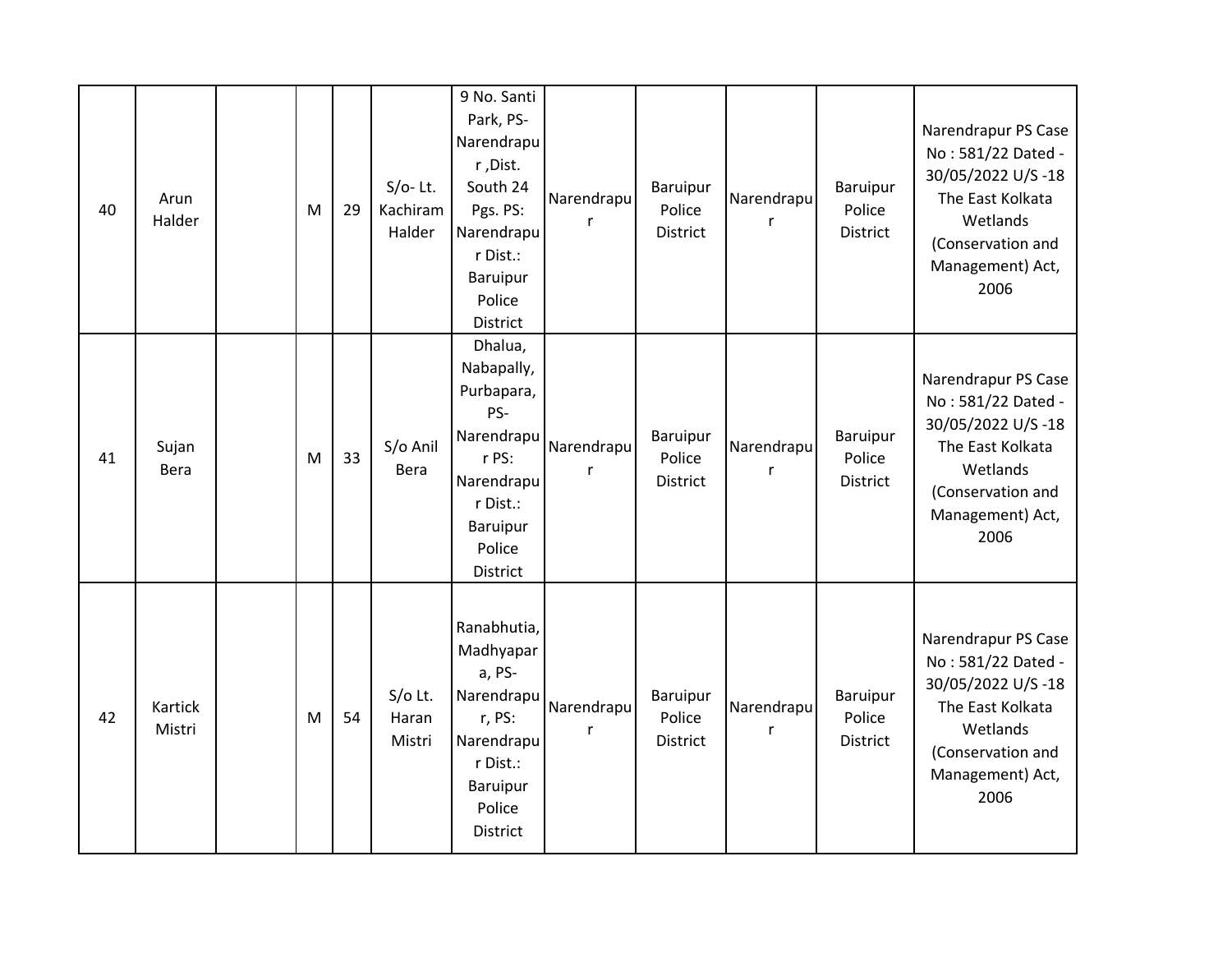| 43 | Bijoy<br>Halder | M | 34 | S/O<br>Ramesh<br>Halder | Gopalnagar,<br>Kathipota,<br>PS-<br>Narendrapu<br>r PS:<br>Narendrapu<br>r Dist.:<br>Baruipur<br>Police<br><b>District</b>                      | Narendrapu<br>r | <b>Baruipur</b><br>Police<br><b>District</b> | Narendrapu<br>r | Baruipur<br>Police<br>District        | Narendrapur PS Case<br>No: 581/22 Dated -<br>30/05/2022 U/S-18<br>The East Kolkata<br>Wetlands<br>(Conservation and<br>Management) Act,<br>2006 |
|----|-----------------|---|----|-------------------------|-------------------------------------------------------------------------------------------------------------------------------------------------|-----------------|----------------------------------------------|-----------------|---------------------------------------|-------------------------------------------------------------------------------------------------------------------------------------------------|
| 44 | Rintu<br>Mondal | M | 26 | S/o Kinkar<br>Mondal    | Dhalua,<br>Nabapally,<br>PS-<br>Narendrapu<br>r PS:<br>Narendrapu<br>r Dist.:<br>Baruipur<br>Police<br>District                                 | Narendrapu<br>r | Baruipur<br>Police<br><b>District</b>        | Narendrapu<br>r | Baruipur<br>Police<br><b>District</b> | Narendrapur PS Case<br>No: 581/22 Dated -<br>30/05/2022 U/S-18<br>The East Kolkata<br>Wetlands<br>(Conservation and<br>Management) Act,<br>2006 |
| 45 | Ismail Sk       | M | 24 | S/O<br>Motiur           | Jharkhand,<br>Pakur A/P<br>Ranabhutia,<br>PS-<br>Narendrapu<br>r PS:<br>Rahaman Narendrapu<br>r Dist.:<br>Baruipur<br>Police<br><b>District</b> | Narendrapu<br>r | <b>Baruipur</b><br>Police<br><b>District</b> | Narendrapu<br>r | Baruipur<br>Police<br><b>District</b> | Narendrapur PS Case<br>No: 581/22 Dated -<br>30/05/2022 U/S-18<br>The East Kolkata<br>Wetlands<br>(Conservation and<br>Management) Act,<br>2006 |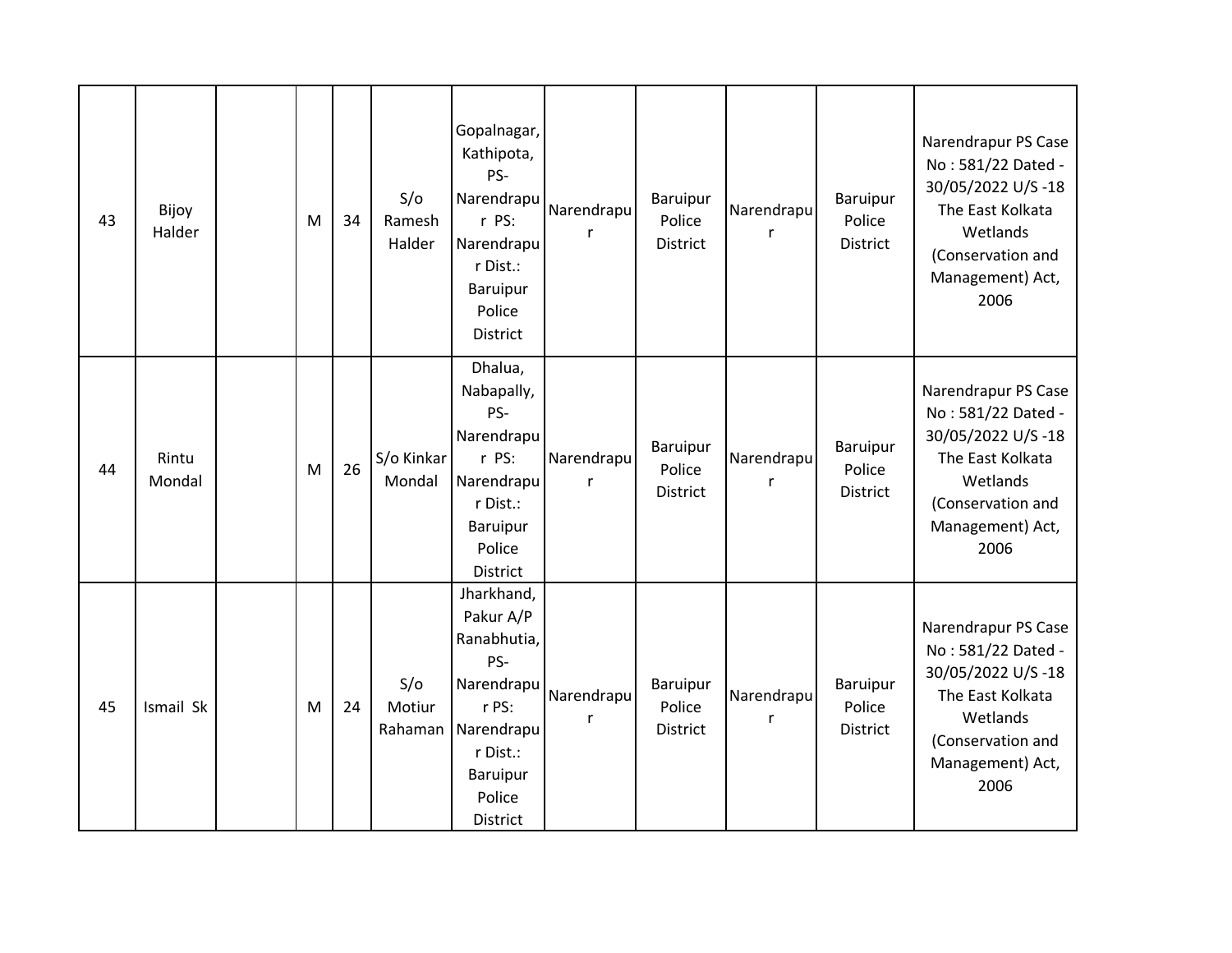| 46 | Sampad         | M | 42 | S/o.nirmal                       | Asarkhola<br>Uttar para,<br>Hatgacha<br>near Masjid,<br>PS. Kaliganj,<br>Nadia PS:                                                  | Kaligunj   | Krishnanag<br>ar Police               | Narendrapu | Baruipur<br>Police             | Narendrapur PS Case<br>No: 379/22 Dated -                                                                       |
|----|----------------|---|----|----------------------------------|-------------------------------------------------------------------------------------------------------------------------------------|------------|---------------------------------------|------------|--------------------------------|-----------------------------------------------------------------------------------------------------------------|
|    | Pramanik       |   |    | Pramanik                         | Kaligunj<br>Dist.:<br>Krishnanaga<br>r Police<br>District                                                                           |            | District                              |            | District                       | 19/04/2022 U/S -<br>417/376 IPC                                                                                 |
| 47 | Bapi<br>Laskar | M | 50 | $S/O$ . Lt.<br>Hossain<br>Laskar | Kalitala,<br>Laskarpur,<br>PS.<br>Narendrapu<br>r, South 24<br>Pgs. PS:<br>Narendrapu<br>r Dist.:<br>Baruipur<br>Police<br>District | Narendrapu | Baruipur<br>Police<br><b>District</b> | Narendrapu | Baruipur<br>Police<br>District | Narendrapur PS Case<br>No: 387/22 Dated -<br>21/04/2022 U/S -<br>399/402 IPC &<br>25(1)(A)/27 Arms Act,<br>1959 |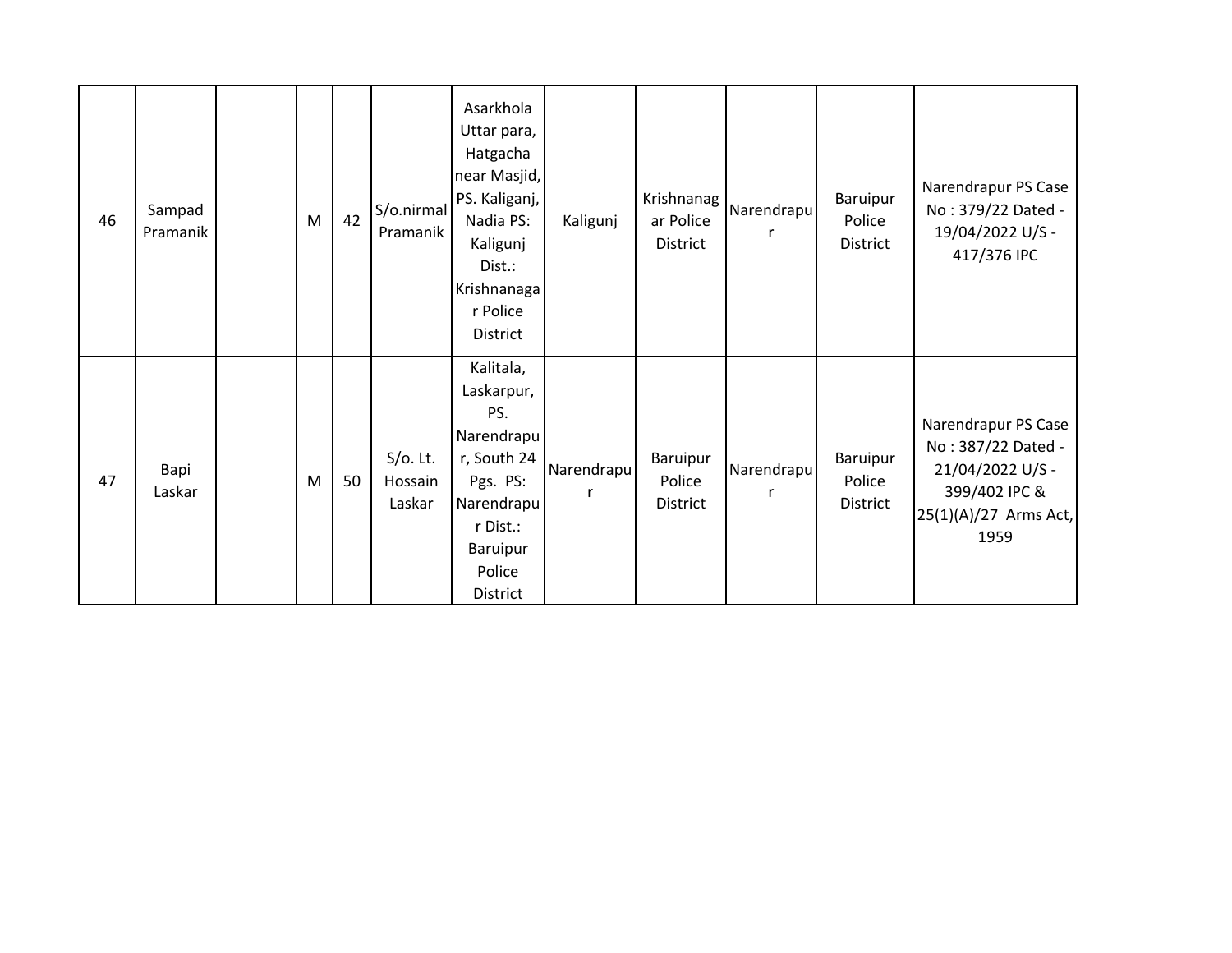| 48 | Rajesh<br>Mondal | M | 32 | S/O<br>Sunnath<br>Mondal   | of<br>Chakberia<br>Haripukur,<br>PO. Kustia,<br><b>PS</b><br>Sonarpur,<br>South 24<br>Pgs. PS:<br>Sonarpur<br>Dist.:<br>Baruipur<br>Police<br>District | Sonarpur | Baruipur<br>Police<br>District        | Sonarpur | Baruipur<br>Police<br>District | Sonarpur PS Case No:<br>570/22 Dated -<br>27/05/2022 U/S -<br>399/402 IPC |
|----|------------------|---|----|----------------------------|--------------------------------------------------------------------------------------------------------------------------------------------------------|----------|---------------------------------------|----------|--------------------------------|---------------------------------------------------------------------------|
| 49 | Jahangir<br>Gazi | M | 20 | S/O<br>Surabuddi<br>n Gazi | PS:<br>Sonarpur<br>Dist.:<br>Baruipur<br>Police<br>District                                                                                            | Sonarpur | Baruipur<br>Police<br>District        | Sonarpur | Baruipur<br>Police<br>District | Sonarpur PS Case No:<br>570/22 Dated -<br>27/05/2022 U/S -<br>399/402 IPC |
| 50 | Sagir Gazi       | M | 22 | S/O<br>Surabuddi<br>n Gazi | Polghat, PO<br>Dakshin<br>Jagaddal, PS<br>Sonarpur,<br>South 24<br>Pgs PS:<br>Sonarpur<br>Dist.:<br>Baruipur<br>Police<br>District                     | Sonarpur | Baruipur<br>Police<br><b>District</b> | Sonarpur | Baruipur<br>Police<br>District | Sonarpur PS Case No:<br>570/22 Dated -<br>27/05/2022 U/S -<br>399/402 IPC |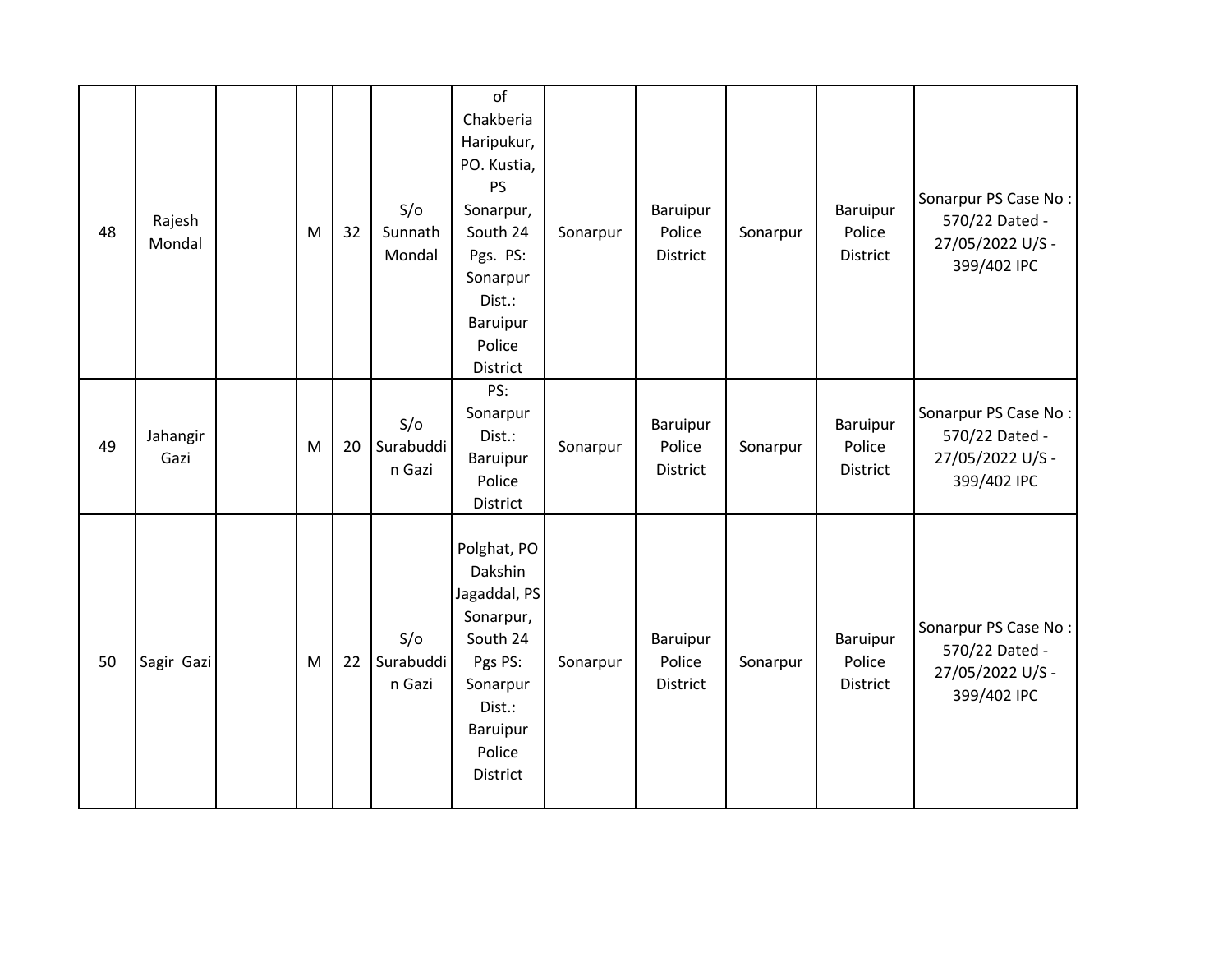| 51 | Prosenjit<br>Mukherje<br>e | M | 34 | S/o Ranjit<br>Mukherje<br>e | Nayapattan,<br>Bidyadharp<br>ur, PO+PS<br>Sonarpur,<br>South 24<br>Pgs PS:<br>Sonarpur<br>Dist.:<br>Baruipur<br>Police<br><b>District</b>        | Sonarpur  | Baruipur<br>Police<br>District | Sonarpur  | Baruipur<br>Police<br>District | Sonarpur PS Case No:<br>578/22 Dated -<br>29/05/2022 U/S -<br>341/323/325/354/50<br>6/34 IPC |
|----|----------------------------|---|----|-----------------------------|--------------------------------------------------------------------------------------------------------------------------------------------------|-----------|--------------------------------|-----------|--------------------------------|----------------------------------------------------------------------------------------------|
| 52 | Rabiul<br>Islam<br>Moral   | M |    | Nur Islam<br>Moral          | Vill-<br>Kazimusa,<br>PO-<br>Ramchandr<br>anagar, PS-<br>Paikgasa,<br>Dist.-<br>Khulna,<br>Bangladesh.<br>PS:<br>Bashirhat<br>Dist.:<br>Basirhat | Bashirhat | Basirhat                       | Bashirhat | Basirhat                       | Bashirhat PS Case No:<br>341/22 Dated -<br>30/05/2022 U/S-14<br>Foreigners Act,<br>1946Â     |
| 53 | Gautam<br>Ruidas           | M | 32 | Bamapada<br>Ruidas          | Mafartala<br>Bazar PS:<br>Haroa Dist.:<br>Basirhat                                                                                               | Haroa     | <b>Basirhat</b>                | Haroa     | Basirhat                       | Haroa PS Case No:<br>168/22 Dated -<br>30/05/2022 U/S -<br>302/201/120B/34 IPC               |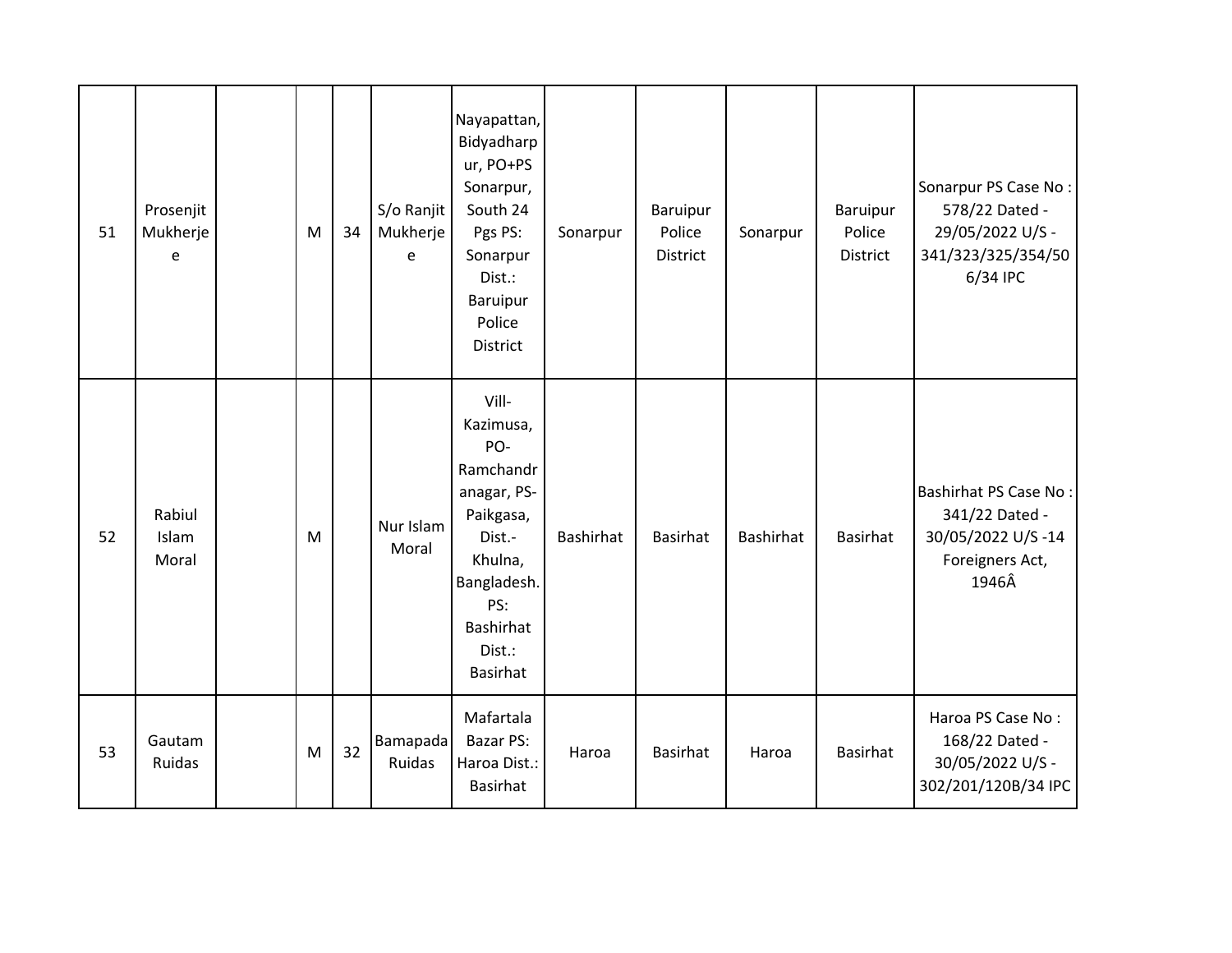| 54 | Khokan<br>Saha     |   | 52 | Lt.<br>Dhirendra<br>nath Saha  | Madartala<br>Bazar PS:<br>Haroa Dist.:<br><b>Basirhat</b>                                     | Haroa    | <b>Basirhat</b> | Haroa    | Basirhat        | Haroa PS Case No:<br>168/22 Dated -<br>30/05/2022 U/S -<br>302/201/120B/34 IPC           |
|----|--------------------|---|----|--------------------------------|-----------------------------------------------------------------------------------------------|----------|-----------------|----------|-----------------|------------------------------------------------------------------------------------------|
| 55 | Champa<br>Ruidas   |   | 30 | Gautam<br>Ruidas               | Madartala<br>Bazar PS:<br>Haroa Dist.:<br><b>Basirhat</b>                                     | Haroa    | <b>Basirhat</b> | Haroa    | Basirhat        | Haroa PS Case No:<br>168/22 Dated -<br>30/05/2022 U/S -<br>302/201/120B/34 IPC           |
| 56 | Namita<br>Pal      |   | 32 | Biswajit<br>Pal                | Madartala<br>Bazar PS:<br>Haroa Dist.:<br><b>Basirhat</b>                                     | Haroa    | <b>Basirhat</b> | Haroa    | Basirhat        | Haroa PS Case No:<br>168/22 Dated -<br>30/05/2022 U/S -<br>302/201/120B/34 IPC           |
| 57 | Saiful<br>Tarafder | M | 38 | Lt.<br>Abbasuddi<br>n Tarafdar | Kharubala<br>PS: Haroa<br>Dist.:<br><b>Basirhat</b>                                           | Haroa    | <b>Basirhat</b> | Haroa    | Basirhat        | Haroa PS Case No:<br>67/22 Dated -<br>09/03/2022 U/S -<br>341/326/307/506/37<br>9/34 IPC |
| 58 | Rone<br>Sardar     | M | 20 | Monirul<br>Sardar              | Joygram, PO-<br>Chakpatli,<br>PS-<br>Hasnabad<br>PS:<br>Hasnabad<br>Dist.:<br><b>Basirhat</b> | Hasnabad | Basirhat        | Hasnabad | <b>Basirhat</b> | Hasnabad PS Case No<br>: 269/22 Dated -<br>30/05/2022 U/S -<br>399/402 IPC               |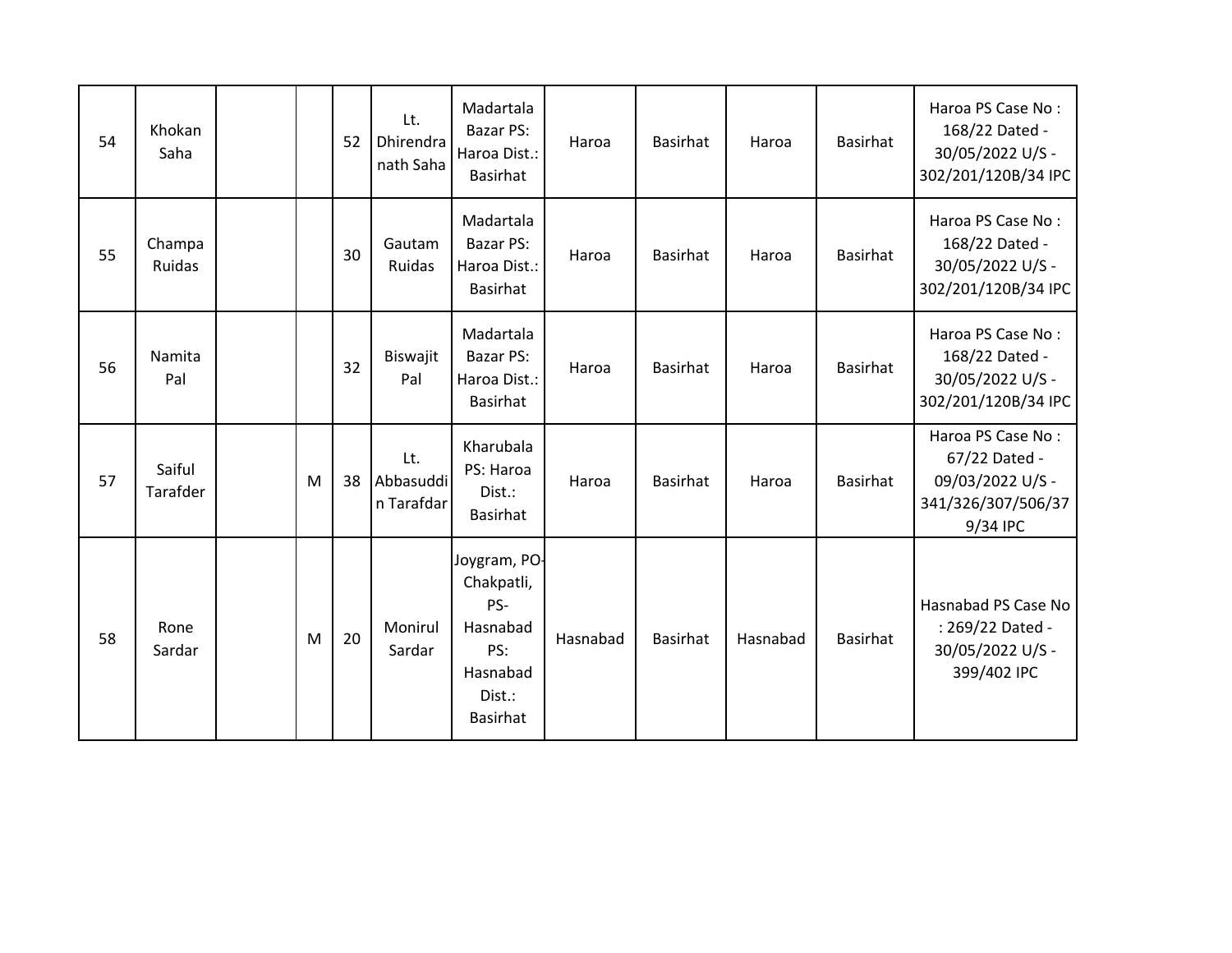| 59 | Sujay Das         | <b>Bhola</b> | 28 | <b>Dulal Das</b>         | Hasnabad<br>Daspara, PS-<br>Hasnabad<br>PS:<br>Hasnabad<br>Dist.:<br>Basirhat                 | Hasnabad | <b>Basirhat</b> | Hasnabad | <b>Basirhat</b> | Hasnabad PS Case No<br>: 269/22 Dated -<br>30/05/2022 U/S -<br>399/402 IPC |
|----|-------------------|--------------|----|--------------------------|-----------------------------------------------------------------------------------------------|----------|-----------------|----------|-----------------|----------------------------------------------------------------------------|
| 60 | Momim<br>Sardar   |              | 20 | Monirul<br>Sardar        | Joygram, PO-<br>Chakpatli,<br>PS-<br>Hasnabad<br>PS:<br>Hasnabad<br>Dist.:<br><b>Basirhat</b> | Hasnabad | <b>Basirhat</b> | Hasnabad | <b>Basirhat</b> | Hasnabad PS Case No<br>: 269/22 Dated -<br>30/05/2022 U/S -<br>399/402 IPC |
| 61 | Johirul<br>Sardar |              | 30 | Late<br>Moktar<br>Sardar | Joygram, PO-<br>Chakpatli,<br>PS-<br>Hasnabad<br>PS:<br>Hasnabad<br>Dist.:<br><b>Basirhat</b> | Hasnabad | <b>Basirhat</b> | Hasnabad | <b>Basirhat</b> | Hasnabad PS Case No<br>: 269/22 Dated -<br>30/05/2022 U/S -<br>399/402 IPC |
| 62 | Riyajul<br>Molla  | Hori         | 22 | Late Abul<br>Molla       | Kharampur,<br>PS-<br>Hasnabad<br>PS:<br>Hasnabad<br>Dist.:<br>Basirhat                        | Hasnabad | <b>Basirhat</b> | Hasnabad | <b>Basirhat</b> | Hasnabad PS Case No<br>: 269/22 Dated -<br>30/05/2022 U/S -<br>399/402 IPC |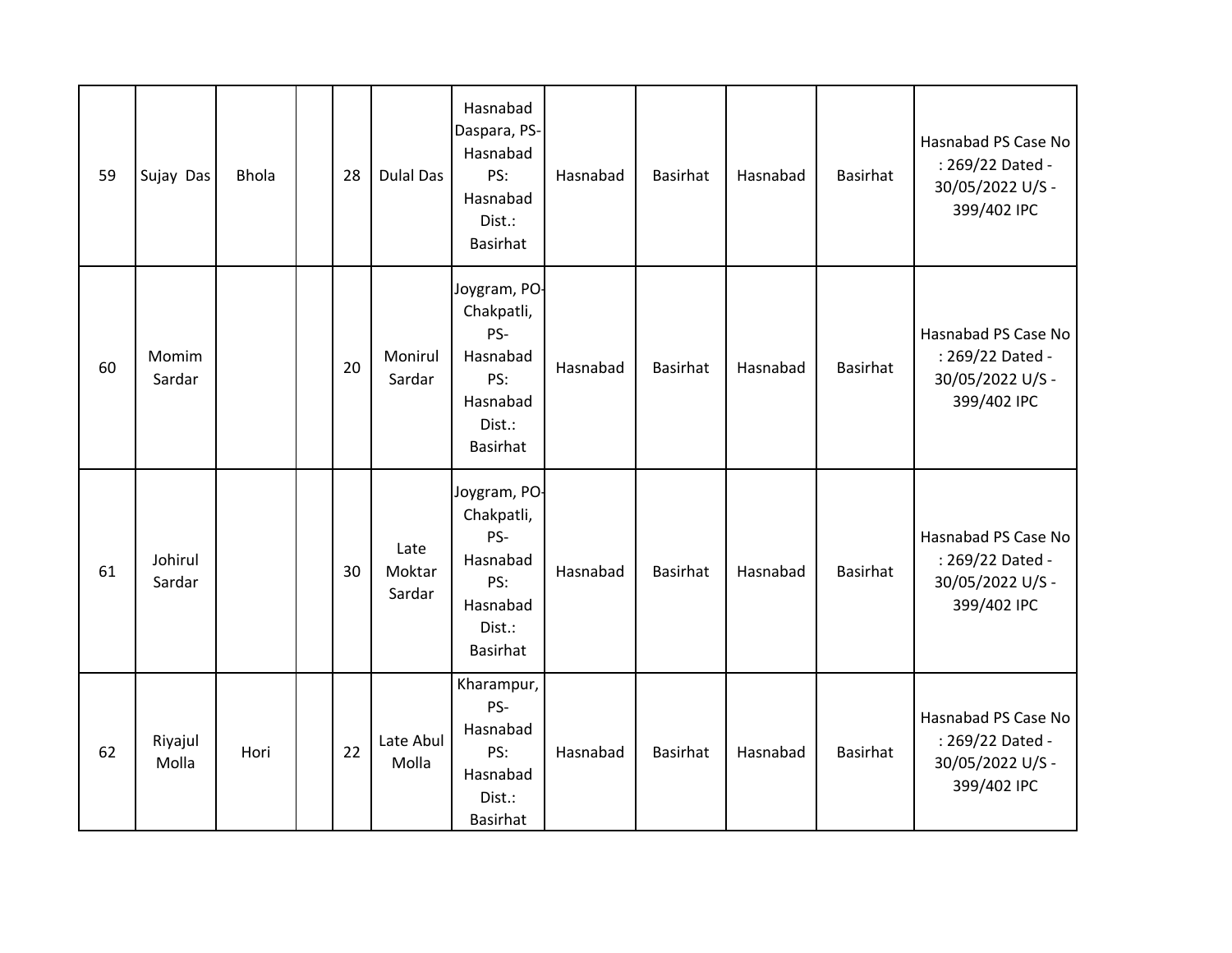| 63 | Shyamal<br>Mondal    |   | 35 | Amar<br>Krishna<br>Mondal   | Taki Ward<br>No. 11, PS-<br>Hasnabad<br>PS:<br>Hasnabad<br>Dist.:<br><b>Basirhat</b>                                     | Hasnabad   | Basirhat        | Hasnabad     | <b>Basirhat</b> | Hasnabad PS Case No<br>: 269/22 Dated -<br>30/05/2022 U/S -<br>399/402 IPC                         |
|----|----------------------|---|----|-----------------------------|--------------------------------------------------------------------------------------------------------------------------|------------|-----------------|--------------|-----------------|----------------------------------------------------------------------------------------------------|
| 64 | Paritosh<br>Rishi    | M |    | Mongal<br>Rishi             | Charalkhali<br>PS:<br>Hingalganj<br>Dist.:<br><b>Basirhat</b>                                                            | Hingalganj | Basirhat        | Hingalganj   | <b>Basirhat</b> | Hingalganj PS Case No<br>: 97/22 Dated -<br>30/05/2022 U/S -<br>188/379/411/413/41<br>4 IPC        |
| 65 | Sahabuddi<br>n Molla |   |    | $S/O-$<br>Sahoalam<br>Molla | Vill-<br>Sardarati,<br>PO+PS<br>Basirhat,<br>Dist. North<br>24 Parganas<br>PS:<br>Bashirhat<br>Dist.:<br><b>Basirhat</b> | Bashirhat  | Basirhat        | <b>MATIA</b> | <b>Basirhat</b> | <b>MATIA PS Case No:</b><br>203/22 Dated -<br>29/05/2022 U/S -<br>341/326/307/506/34<br><b>IPC</b> |
| 66 | Bakibilla            |   |    | S/o-kalo                    | Vill-<br>Sardarati,<br>PO+PS<br>Basirhat,<br>Dist. North<br>24 Parganas<br>PS:<br>Bashirhat<br>Dist.:<br><b>Basirhat</b> | Bashirhat  | <b>Basirhat</b> | <b>MATIA</b> | <b>Basirhat</b> | MATIA PS Case No:<br>203/22 Dated -<br>29/05/2022 U/S -<br>341/326/307/506/34<br><b>IPC</b>        |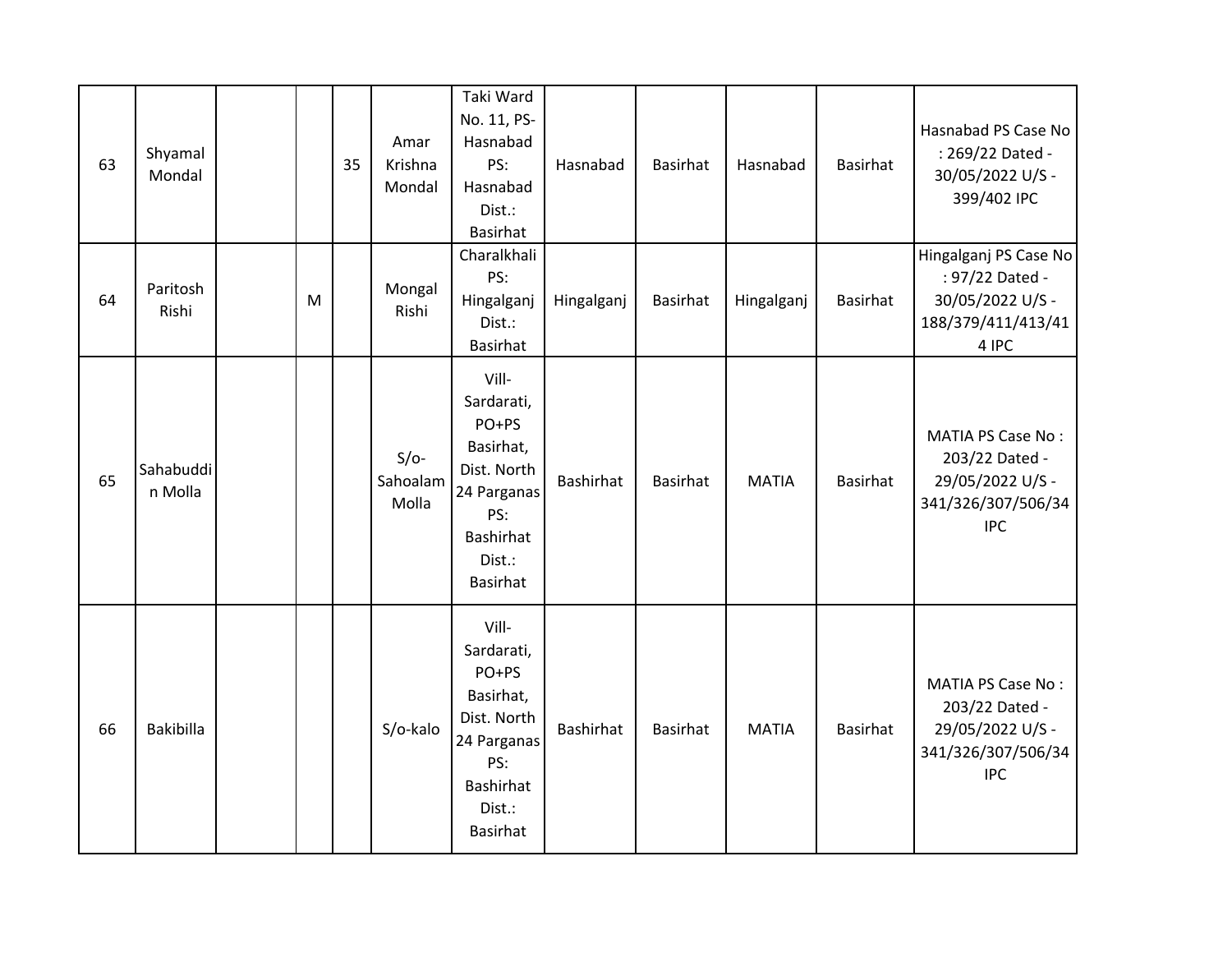| 67 | Sahidul<br>Molla    |          | M | 30 | Elahi<br>Molla         | PS:<br>r Dist.:<br>Basirhat                                        | Swarupnaga Swarupnaga<br>r | Basirhat | Swarupnag<br>ar | Basirhat | Swarupnagar PS Case<br>No: 554/22 Dated -<br>30/05/2022 U/S-14<br>Foreigners Act,<br>1946Â                                     |
|----|---------------------|----------|---|----|------------------------|--------------------------------------------------------------------|----------------------------|----------|-----------------|----------|--------------------------------------------------------------------------------------------------------------------------------|
| 68 | Sk<br>Mahiuddi<br>n | @ Rabban | M |    | Lt Daud                | Kadamdang<br>a PS:<br>Kankartala<br>Dist.:<br>Birbhum              | Kankartala                 | Birbhum  | Kankartala      | Birbhum  | Kankartala PS Case No<br>: 66/22 Dated -<br>30/05/2022 U/S -<br>379/411/413/414 IPC                                            |
| 69 | Sk Jiyarul          |          | M | 26 | Sk Tota                | Kankartala<br>PS:<br>Kankartala<br>Dist.:<br>Birbhum               | Kankartala                 | Birbhum  | Kankartala      | Birbhum  | Kankartala PS Case No<br>: 33/22 Dated -<br>24/03/2022 U/S -<br>399/402 IPC                                                    |
| 70 | Dilmoham<br>mad     |          |   | 33 | Lt Nur<br>Mahamm<br>ad | Kankartala<br>PS:<br>Kankartala<br>Dist.:<br>Birbhum               | Kankartala                 | Birbhum  | Kankartala      | Birbhum  | Kankartala PS Case No<br>: 33/22 Dated -<br>24/03/2022 U/S -<br>399/402 IPC                                                    |
| 71 | Jhantu<br>Bauri     |          | M | 38 | Lt. Dhiren<br>Bauril   | Kendrogoria<br>Bauripara<br>PS:<br>Khoyrasole<br>Dist.:<br>Birbhum | Khoyrasole                 | Birbhum  | Khoyrasole      | Birbhum  | Khoyrasole PS Case<br>No: 29/22 Dated -<br>30/03/2022 U/S -<br>286/120B IPC & 3/4<br><b>Explosive Substances</b><br>Act, 1908Â |
| 72 | Sk Mokbul           |          | M | 28 | Sk<br>Sahajamal        | Chowhatta<br>Gajipara PS:<br>Labhpur<br>Dist.:<br>Birbhum          | Labhpur                    | Birbhum  | Sainthia        | Birbhum  | Sainthia PS Case No:<br>151/22 Dated -<br>27/05/2022 U/S -<br>498(A)/307/34 IPC &<br>3/4 Dowry<br>Prohibition Act,<br>1961Â    |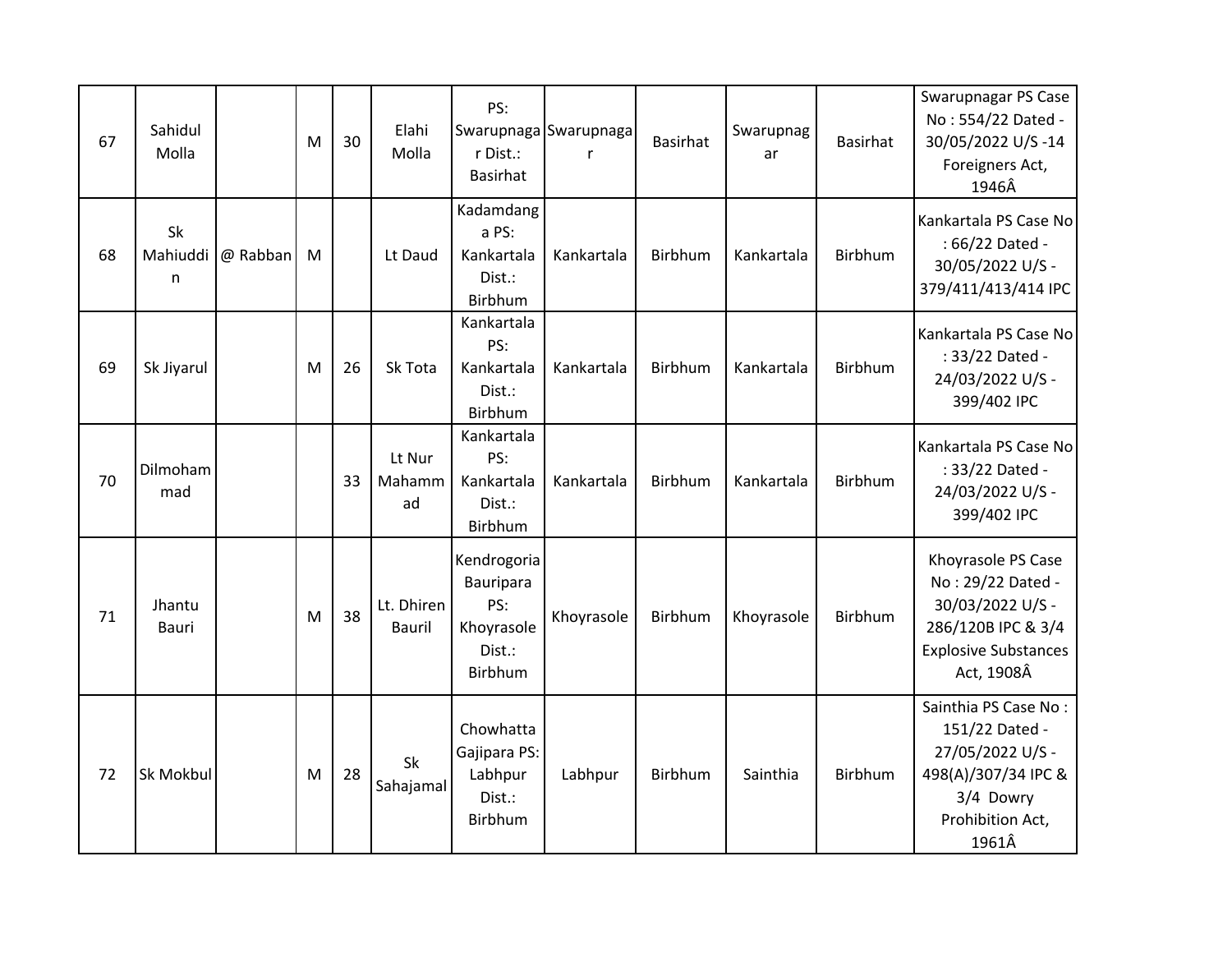| 73 | Sk Sarul         | M | 31  | Lt. Hamid            | Pakuriya PS:<br>Dubrajpore<br>Dist.:<br>Birbhum                                                                    | Dubrajpore | Birbhum                               | Sainthia          | Birbhum                              | Sainthia PS Case No:<br>102/22 Dated -<br>20/04/2022 U/S -<br>379/411/413/414 IPC |
|----|------------------|---|-----|----------------------|--------------------------------------------------------------------------------------------------------------------|------------|---------------------------------------|-------------------|--------------------------------------|-----------------------------------------------------------------------------------|
| 74 | Sekh<br>Rabiual  | M | 42  | Lt Sk Iliyas         | Pakuriya PS:<br>Dubrajpore<br>Dist.:<br>Birbhum                                                                    | Dubrajpore | Birbhum                               | Sainthia          | Birbhum                              | Sainthia PS Case No:<br>102/22 Dated -<br>20/04/2022 U/S -<br>379/411/413/414 IPC |
| 75 | Sk Alo           | M | 221 | Sk<br>Nasiruddi<br>n | Muluk near<br>Arati<br>Cinema Hal<br>PS: Bolpur<br>Dist.:<br>Birbhum                                               | Bolpur     | Birbhum                               | Shantiniket<br>an | Birbhum                              | Shantiniketan PS Case<br>No: 23/22 Dated -<br>18/02/2022 U/S-379<br><b>IPC</b>    |
| 76 | Salmi<br>Beth    | F | 21  | Dharma<br>Beth       | PS:<br>Ranaghat<br>Dist.:<br>Ranaghat<br>Police<br>District                                                        | Ranaghat   | Ranaghat<br>Police<br><b>District</b> | Bongaon           | Bongaon<br>Police<br>District        | Bongaon PS Case No:<br>513/22 Dated -<br>19/05/2022 U/S-379<br><b>IPC</b>         |
| 77 | Fultushi<br>Beth |   | 18  | <b>Tarak</b><br>Beth | Ranaghat<br>station, PS-<br>Ranaghat,<br>Dist-Nadia<br>PS:<br>Ranaghat<br>Dist.:<br>Ranaghat<br>Police<br>District | Ranaghat   | Ranaghat<br>Police<br>District        | Bongaon           | Bongaon<br>Police<br><b>District</b> | Bongaon PS Case No:<br>513/22 Dated -<br>19/05/2022 U/S-379<br><b>IPC</b>         |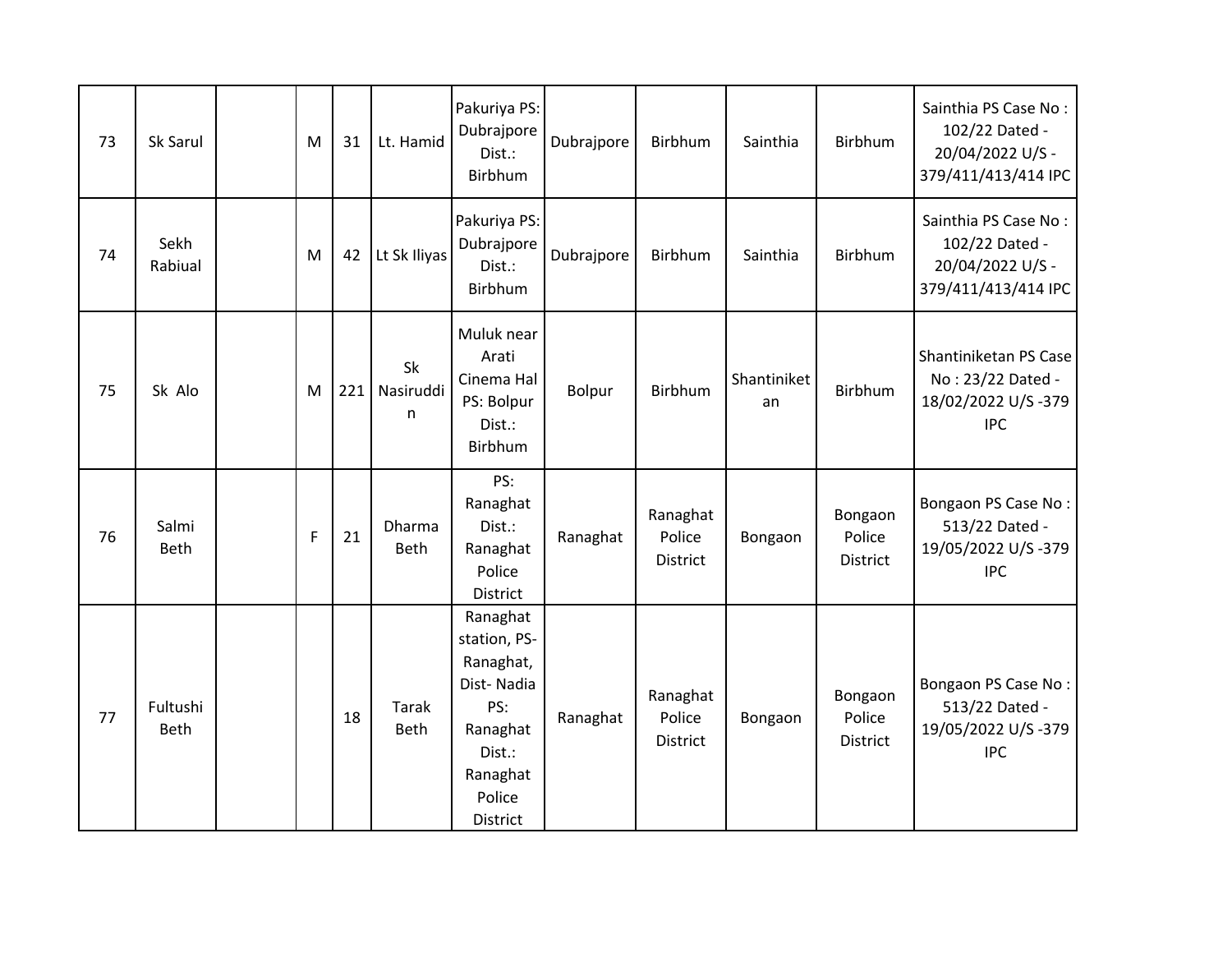| 78 | Litan<br><b>Biswas</b> |             | M | 35 | Nemai<br><b>Biswas</b> | <b>Bardhanberi</b><br>a PS:<br>Gopalnagar<br>Dist.:<br>Bongaon<br>Police<br>District | Gopalnagar | Bongaon<br>Police<br>District | Gopalnagar | Bongaon<br>Police<br>District | <b>Gopalnagar PS Case</b><br>No: 754/21 Dated -<br>17/12/2021 U/S -<br>448/325/354B/308/5<br>06/34 IPC                           |
|----|------------------------|-------------|---|----|------------------------|--------------------------------------------------------------------------------------|------------|-------------------------------|------------|-------------------------------|----------------------------------------------------------------------------------------------------------------------------------|
| 79 | Munna<br><b>Biswas</b> |             | M | 25 | Nemai<br><b>Biswas</b> | Bardhanberi<br>a PS:<br>Gopalnagar<br>Dist.:<br>Bongaon<br>Police<br>District        | Gopalnagar | Bongaon<br>Police<br>District | Gopalnagar | Bongaon<br>Police<br>District | Gopalnagar PS Case<br>No: 754/21 Dated -<br>17/12/2021 U/S -<br>448/325/354B/308/5<br>06/34 IPC                                  |
| 80 | Sunil<br>Kumar<br>Roy  | Sunil Roy ( | M |    | Lt Makhan<br>Lal Roy   | PS:<br>Petropole<br>Dist.:<br>Bongaon<br>Police<br>District                          | Petropole  | Bongaon<br>Police<br>District | Petropole  | Bongaon<br>Police<br>District | Petropole PS Case No<br>: 167/22 Dated -<br>30/05/2022 U/S -<br>417/419/465/467/46<br>8/471 IPC & 14<br>Foreigners Act,<br>1946Â |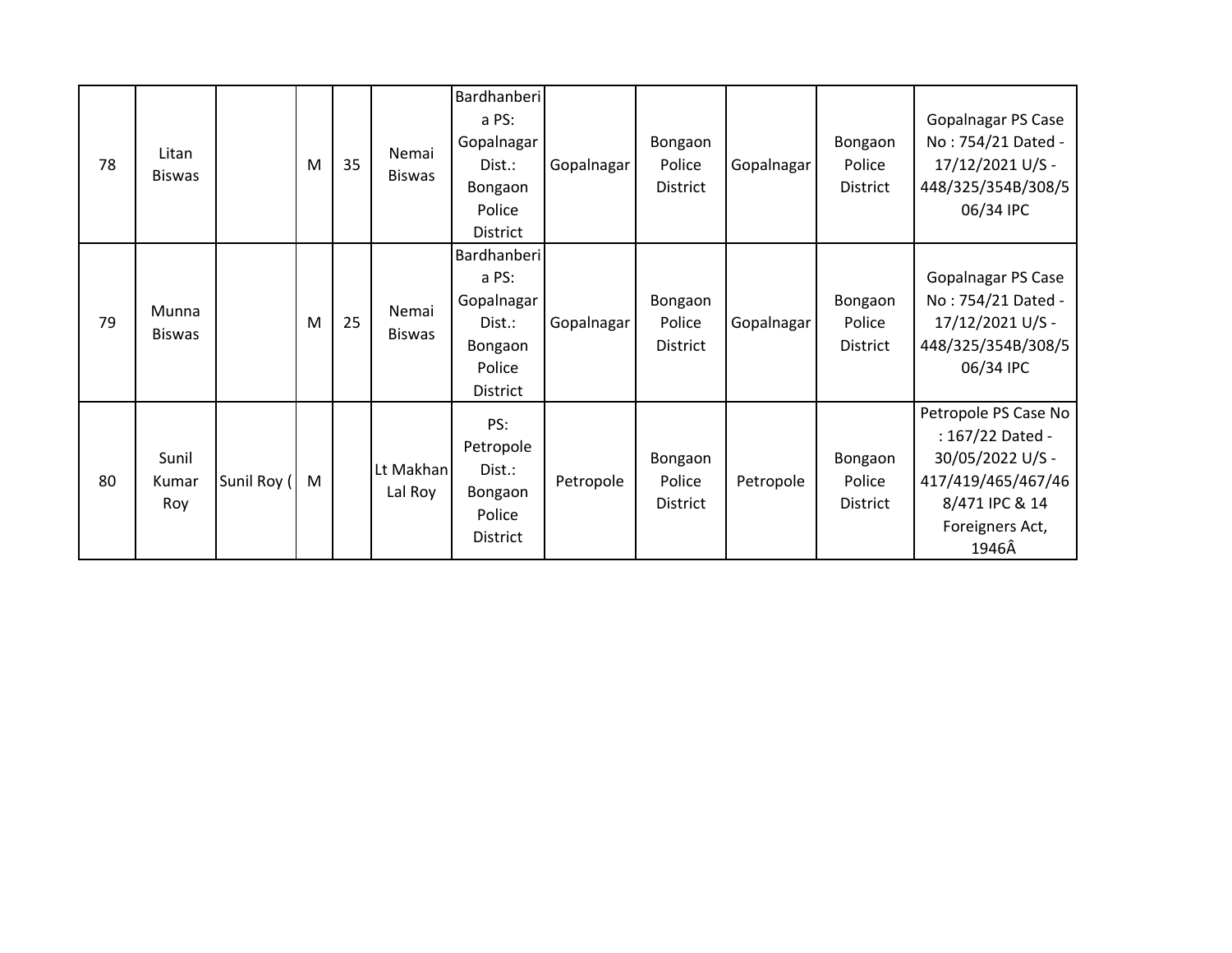| 81 | Shahbaz<br>Khan   | Rahul | M | 24 | Firoz Khan      | R.P. Street,<br>A/P S.K.<br>Paul<br>Choudhury<br>Street, PS<br>Bhadreswar<br>PS:<br>Bhadreswar<br>Dist.:<br>Chandannag<br>ar Police<br>Commission<br>erate | Bhadreswar            | Chandanna<br>gar Police<br>Commissio<br>nerate | Bhadreswar | Chandannag<br>ar Police<br>Commission<br>erate | <b>Bhadreswar PS Case</b><br>No: 216/22 Dated -<br>05/05/2022 U/S -<br>341/325/326/506/34<br><b>IPC</b> |
|----|-------------------|-------|---|----|-----------------|------------------------------------------------------------------------------------------------------------------------------------------------------------|-----------------------|------------------------------------------------|------------|------------------------------------------------|---------------------------------------------------------------------------------------------------------|
| 82 | Aklakh<br>Hossain |       | M | 22 | Abid<br>Hossain | RPM Street,<br>Telinipara<br>PS<br>Bhadreswar<br>PS:<br>Dist.:<br>Chandannag<br>ar Police<br>Commission<br>erate                                           | Bhadreswar Bhadreswar | Chandanna<br>gar Police<br>Commissio<br>nerate | Bhadreswar | Chandannag<br>ar Police<br>Commission<br>erate | <b>Bhadreswar PS Case</b><br>No: 216/22 Dated -<br>05/05/2022 U/S -<br>341/325/326/506/34<br><b>IPC</b> |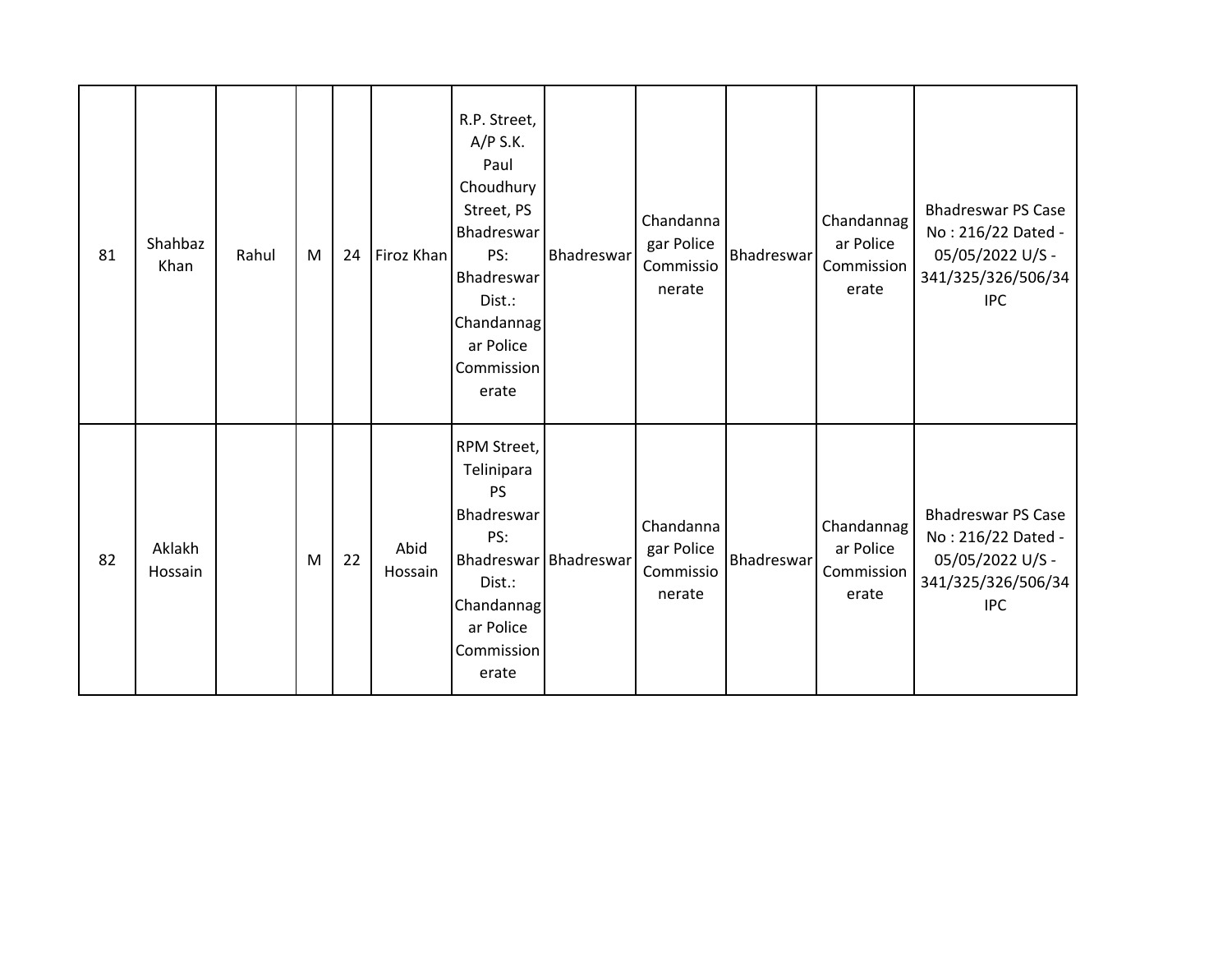| 83 | Ganesh<br>Prasad | M | 36 | Lt Bishu<br>Prasad | F.G.Street,<br>H/O Badal<br>Babu, Near<br>Telinipara<br>TOP, PO-<br>Telinipara<br>PS-<br>Bhadreswar<br>, Dist-<br>Hooghly PS:<br>Bhadreswar<br>Dist.:<br>Chandannag<br>ar Police<br>Commission<br>erate | Bhadreswar | Chandanna<br>gar Police<br>Commissio<br>nerate | Bhadreswar | Chandannag<br>ar Police<br>Commission<br>erate | <b>Bhadreswar PS Case</b><br>No: 266/22 Dated -<br>30/05/2022 U/S - 3/4<br>The West Bengal<br><b>Gambling and Prize</b><br>Competitions Act,<br>1957 |
|----|------------------|---|----|--------------------|---------------------------------------------------------------------------------------------------------------------------------------------------------------------------------------------------------|------------|------------------------------------------------|------------|------------------------------------------------|------------------------------------------------------------------------------------------------------------------------------------------------------|
| 84 | Md<br>Munna      | M | 38 |                    | 1No<br>Chaikhana<br>PO-Angus<br>PS-<br>Bhadreswar<br>, Dist-<br>Md Aslam Hooghly PS: Bhadreswar<br>Bhadreswar<br>Dist.:<br>Chandannag<br>ar Police<br>Commission<br>erate                               |            | Chandanna<br>gar Police<br>Commissio<br>nerate | Bhadreswar | Chandannag<br>ar Police<br>Commission<br>erate | <b>Bhadreswar PS Case</b><br>No: 266/22 Dated -<br>30/05/2022 U/S - 3/4<br>The West Bengal<br><b>Gambling and Prize</b><br>Competitions Act,<br>1957 |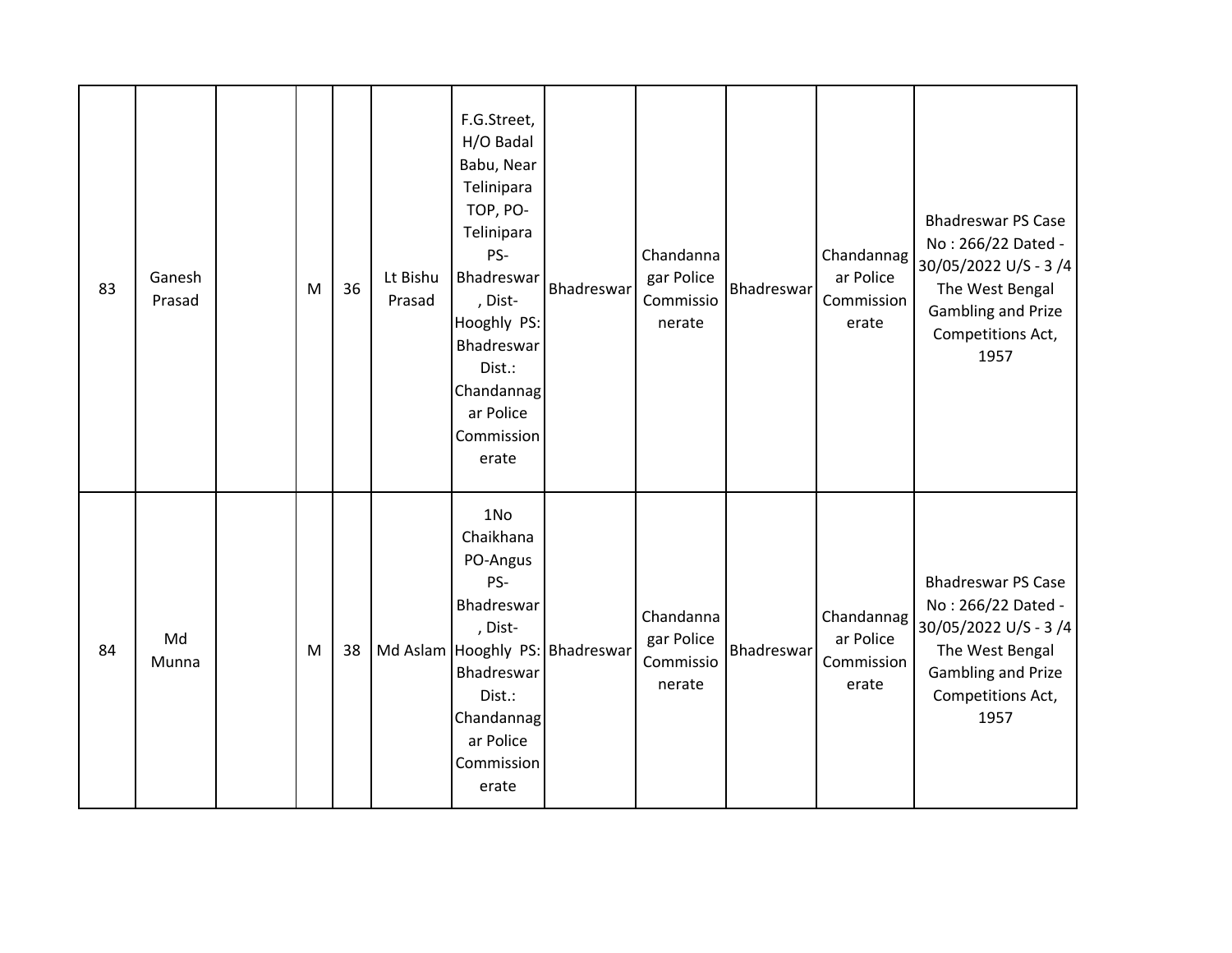| 85 | <b>Bicky</b><br>Chowdhur<br>у | M | 28 | Lt Baiju<br>у | Rabindrana<br>gar aged PO-<br>Telinipara<br>PS-<br>Bhadreswar<br>, Dist-<br>Chowdhur   Hooghly PS:   Bhadreswar<br>Bhadreswar<br>Dist.:<br>Chandannag<br>ar Police<br>Commission<br>erate |            | Chandanna<br>gar Police<br>Commissio<br>nerate | Bhadreswar | Chandannag<br>ar Police<br>Commission<br>erate | <b>Bhadreswar PS Case</b><br>No: 266/22 Dated -<br>30/05/2022 U/S - 3/4<br>The West Bengal<br>Gambling and Prize<br>Competitions Act,<br>1957 |
|----|-------------------------------|---|----|---------------|-------------------------------------------------------------------------------------------------------------------------------------------------------------------------------------------|------------|------------------------------------------------|------------|------------------------------------------------|-----------------------------------------------------------------------------------------------------------------------------------------------|
| 86 | Md Firoj                      | M | 31 | Md. Islam     | R.B.S. Road,<br>DVC Khal,<br>Champdani,<br><b>PS</b><br>Bhadreswar<br>PS:<br>Bhadreswar<br>Dist.:<br>Chandannag<br>ar Police<br>Commission<br>erate                                       | Bhadreswar | Chandanna<br>gar Police<br>Commissio<br>nerate | Bhadreswar | Chandannag<br>ar Police<br>Commission<br>erate | <b>Bhadreswar PS</b>                                                                                                                          |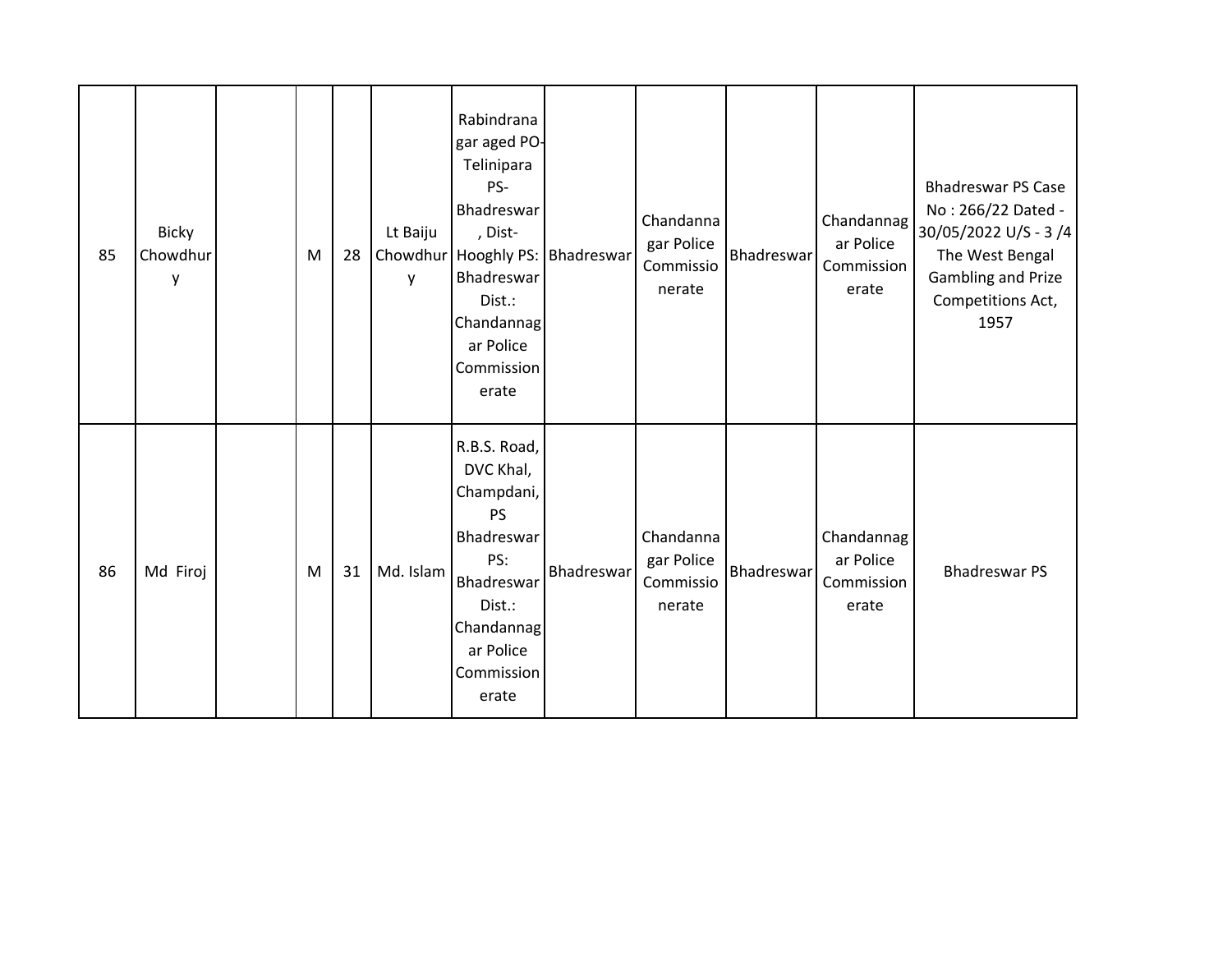| 87 | Ashraf Ali | M | 27 | Asgar Ali    | R.B.S. Road,<br>DVC Khal,<br>Champdani,<br><b>PS</b><br>Bhadreswar<br>PS:<br>Bhadreswar<br>Dist.:<br>Chandannag<br>ar Police<br>Commission<br>erate | Bhadreswar | Chandanna<br>gar Police<br>Commissio<br>nerate | Bhadreswar        | Chandannag<br>ar Police<br>Commission<br>erate | <b>Bhadreswar PS</b> |
|----|------------|---|----|--------------|-----------------------------------------------------------------------------------------------------------------------------------------------------|------------|------------------------------------------------|-------------------|------------------------------------------------|----------------------|
| 88 | Suraj Das  |   | 36 | Moher<br>Das | B.M Road,<br>Lichubagan,<br>Champdani,<br>P.S<br>Bhadreswar<br>PS:<br>Bhadreswar<br>Dist.:<br>Chandannag<br>ar Police<br>Commission<br>erate        | Bhadreswar | Chandanna<br>gar Police<br>Commissio<br>nerate | <b>Bhadreswar</b> | Chandannag<br>ar Police<br>Commission<br>erate | <b>Bhadreswar PS</b> |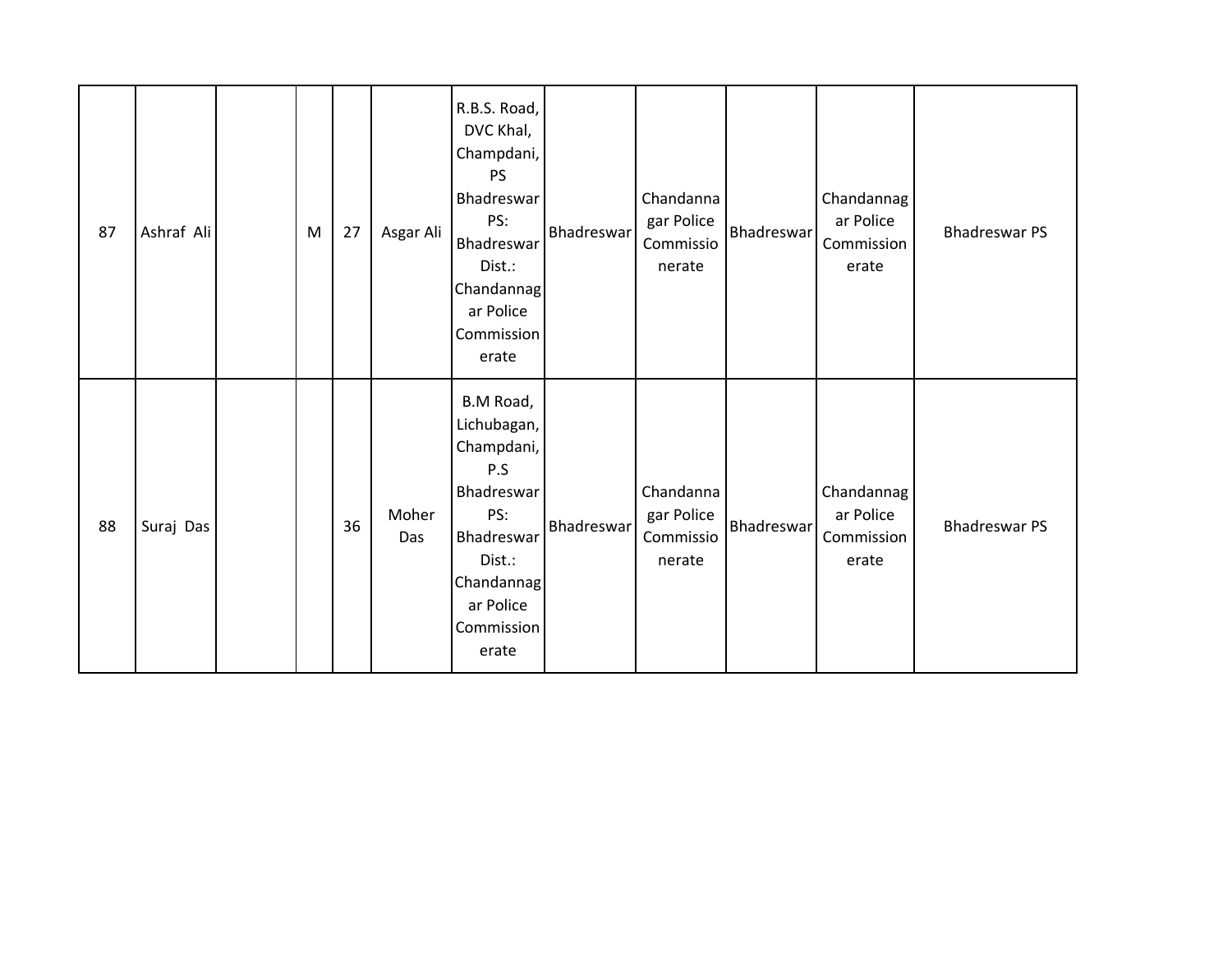| 89 | Antara<br>Ghosh<br>Debnath |  | $\mathsf F$ | 38 | Bappa<br>Debnath | Natungram,<br>PS-<br>Tarakeswar,<br>Dist-<br>Hooghly A/P-<br>Natunpara,<br>Barman<br>Bagan,<br>Mankundu,<br>PS-<br>Chandannag<br>ar, Dist-<br>Hooghly PS:<br>Chandannag<br>ar Dist.:<br>Chandannag<br>ar Police<br>Commission<br>erate | Chandanna<br>gar | Chandanna<br>gar Police<br>Commissio<br>nerate | Chandanna<br>gar | Chandannag<br>ar Police<br>Commission<br>erate | Chandannagar PS<br>Case No: 131/22<br>Dated - 30/05/2022<br>U/S-380/411 IPC |
|----|----------------------------|--|-------------|----|------------------|----------------------------------------------------------------------------------------------------------------------------------------------------------------------------------------------------------------------------------------|------------------|------------------------------------------------|------------------|------------------------------------------------|-----------------------------------------------------------------------------|
|----|----------------------------|--|-------------|----|------------------|----------------------------------------------------------------------------------------------------------------------------------------------------------------------------------------------------------------------------------------|------------------|------------------------------------------------|------------------|------------------------------------------------|-----------------------------------------------------------------------------|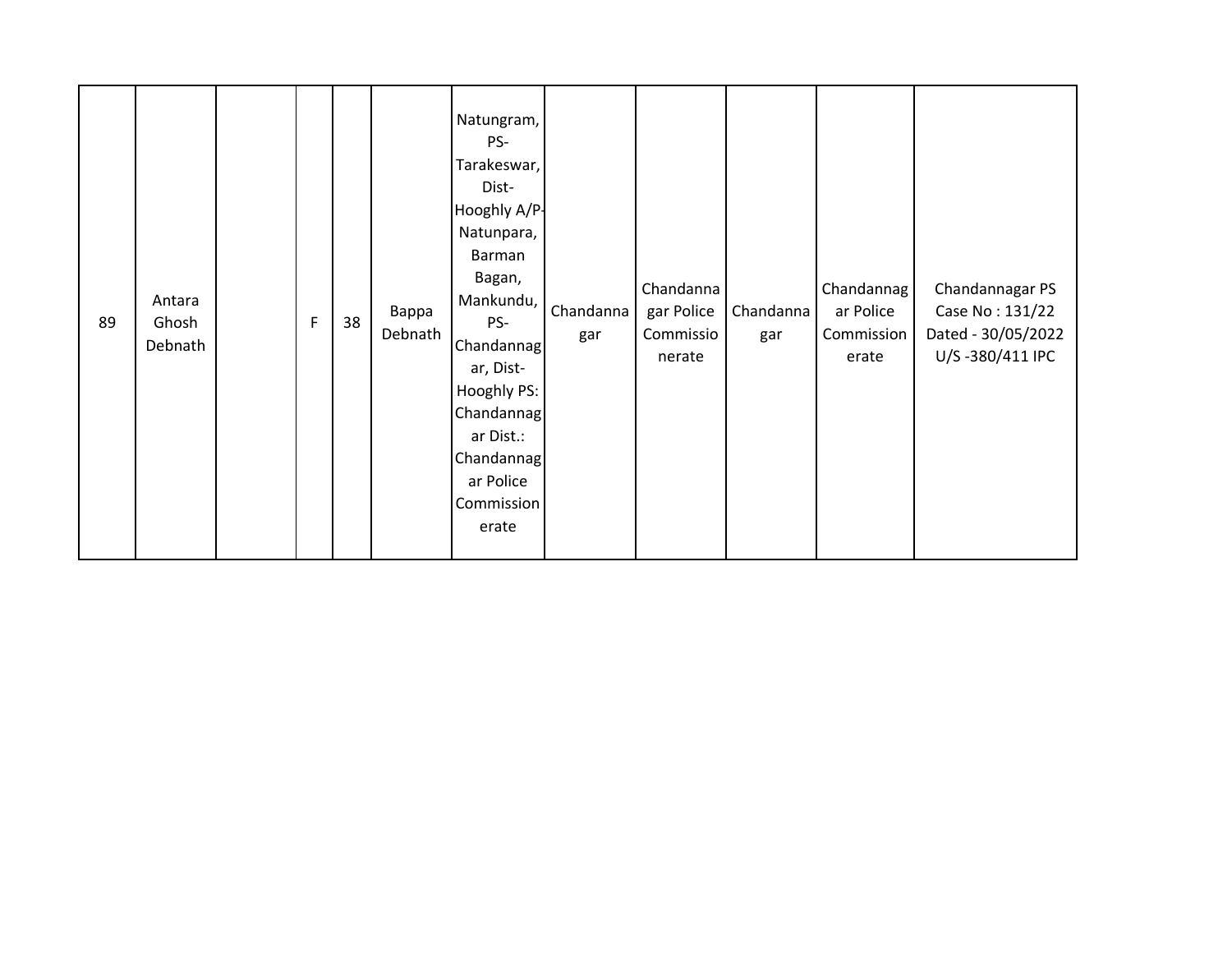| 90 | Ajoy Das | <b>Bapan Das</b><br>@ Papai | M | 30 | <b>Bijoy Das</b><br>@ Kalu<br>Das | Kalupukur,<br>Kabarsthan,<br>$P.O+P.S-$<br>Chandannag<br>ar, Dist.-<br>Hooghly A/P-<br>Kantapukur<br>Laden Goli<br>$P.O+P.S-$<br>Chandannag<br>ar, Dist.-<br>Hooghly PS:<br>Chandannag<br>ar Dist.:<br>Chandannag<br>ar Police<br>Commission<br>erate | Chandanna<br>gar | Chandanna<br>gar Police<br>Commissio<br>nerate | Chandanna<br>gar | Chandannag<br>ar Police<br>Commission<br>erate | Chandannagar PS<br>Case No: 114/22<br>Dated - 08/05/2022<br>U/S-399/402 IPC |
|----|----------|-----------------------------|---|----|-----------------------------------|-------------------------------------------------------------------------------------------------------------------------------------------------------------------------------------------------------------------------------------------------------|------------------|------------------------------------------------|------------------|------------------------------------------------|-----------------------------------------------------------------------------|
|----|----------|-----------------------------|---|----|-----------------------------------|-------------------------------------------------------------------------------------------------------------------------------------------------------------------------------------------------------------------------------------------------------|------------------|------------------------------------------------|------------------|------------------------------------------------|-----------------------------------------------------------------------------|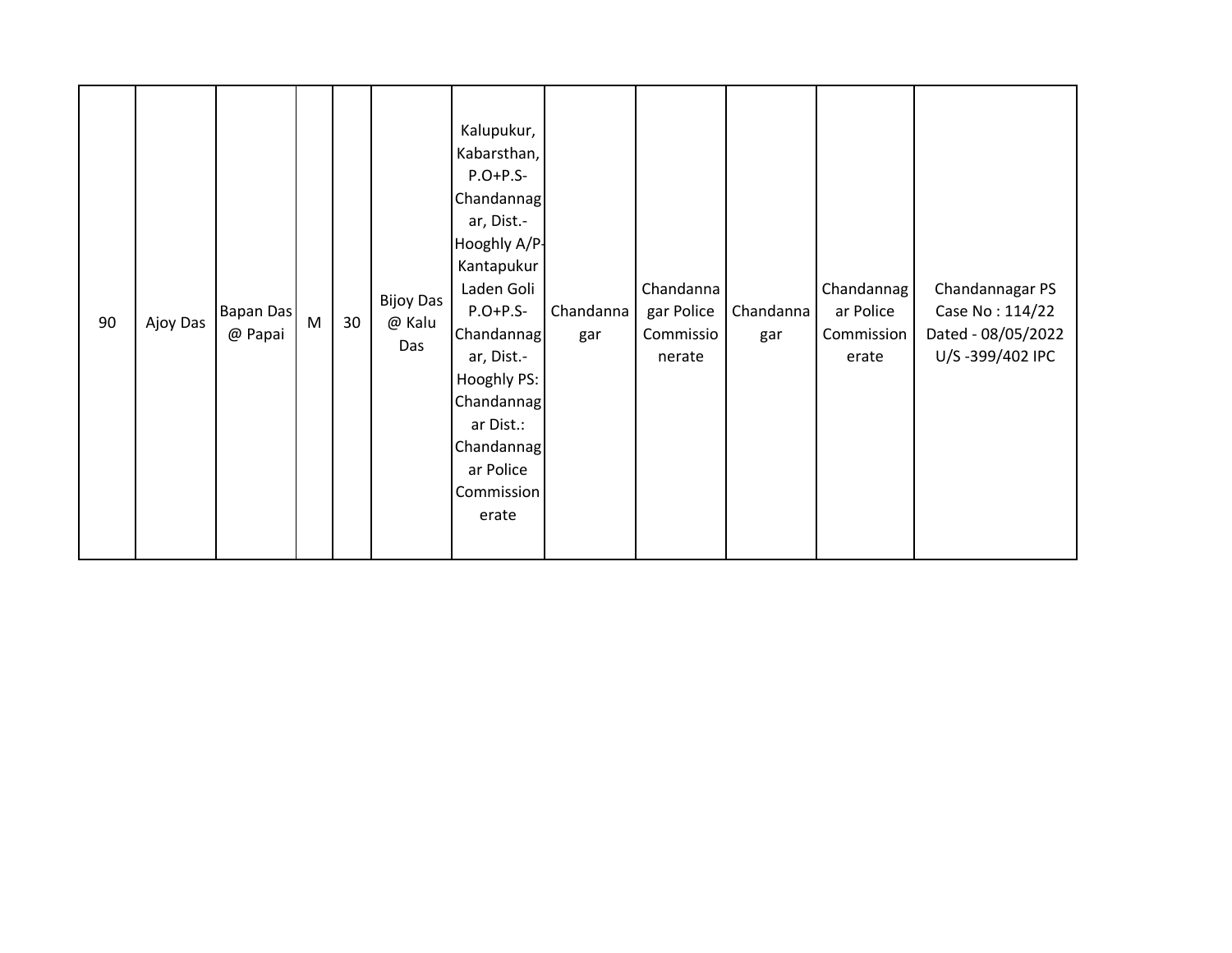| 91 | Badsha<br>Karmakar | Bua | M | 26 | Badal<br>Karmakar          | Silerbagan,<br>Laxmiganjba<br>zar,<br>$P.O.+P.S:-$<br>Chandannag<br>ar, Dist.-<br>Hooghly PS:<br>Chandannag<br>ar Dist.:<br>Chandannag             | Chandanna<br>gar | Chandanna<br>gar Police<br>Commissio<br>nerate | Chandanna<br>gar | Chandannag<br>ar Police<br>Commission<br>erate | Chandannagar PS<br>Case No: 114/22<br>Dated - 08/05/2022<br>U/S-399/402 IPC                      |
|----|--------------------|-----|---|----|----------------------------|----------------------------------------------------------------------------------------------------------------------------------------------------|------------------|------------------------------------------------|------------------|------------------------------------------------|--------------------------------------------------------------------------------------------------|
|    |                    |     |   |    |                            | ar Police<br>Commission<br>erate                                                                                                                   |                  |                                                |                  |                                                |                                                                                                  |
| 92 | Chandan<br>Kr Mali |     | M | 29 | Lt. Hari<br>Sankar<br>Mali | Bandel<br>Aambagan<br>Colony, PS<br>Chinsurah<br>Dist,<br>Hooghly.<br>PS:<br>Chinsurah<br>Dist.:<br>Chandannag<br>ar Police<br>Commission<br>erate | Chinsurah        | Chandanna<br>gar Police<br>Commissio<br>nerate | Chinsurah        | Chandannag<br>ar Police<br>Commission<br>erate | Chinsurah PS Case No<br>: 265/22 Dated -<br>29/05/2022 U/S -<br>341/448/324/326/34<br><b>IPC</b> |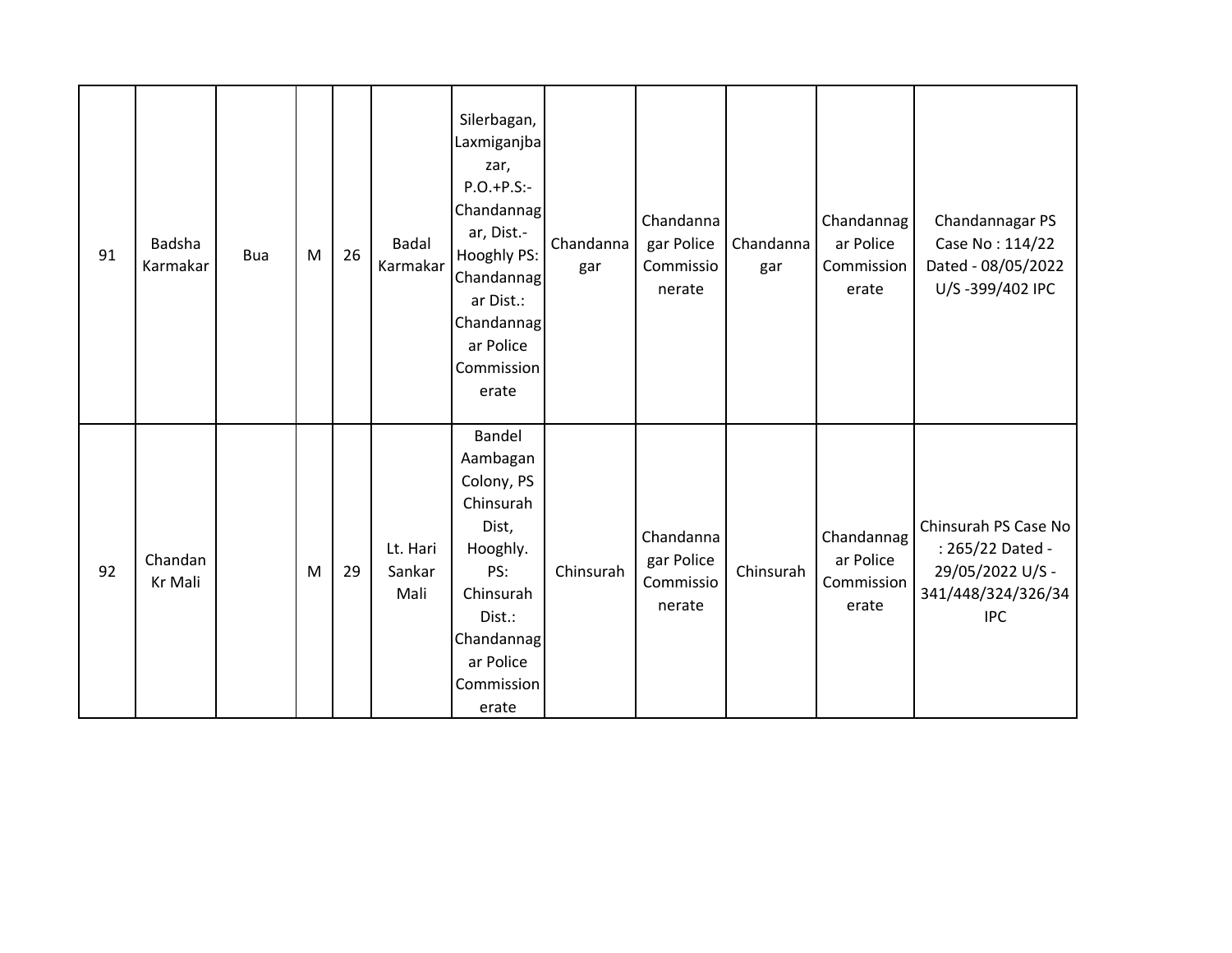| 93 | Sagar<br>Mondal | M | 42 | Haripada<br>Mondal | Belgharia PS<br>Belgharia<br>Kol. 56 A/P<br><b>DGP</b><br>Expressway<br>near Ghosh<br>Hotel PS<br>Dankuni<br>Hooghly PS:<br>Dankuni<br>Dist.:<br>Chandannag<br>ar Police<br>Commission<br>erate | Dankuni | Chandanna<br>gar Police<br>Commissio<br>nerate | Dankuni | Chandannag<br>ar Police<br>Commission<br>erate | Dankuni PS Case No:<br>189/22 Dated -<br>30/05/2022 U/S - 46<br>(A) Bengal Excise Act,<br>1909                                             |
|----|-----------------|---|----|--------------------|-------------------------------------------------------------------------------------------------------------------------------------------------------------------------------------------------|---------|------------------------------------------------|---------|------------------------------------------------|--------------------------------------------------------------------------------------------------------------------------------------------|
| 94 | Sk Samir        | M | 34 | Sk. Ohab           | Serampore<br>Mallickpara<br><b>PS</b><br>Serampore<br>Hooghly PS:<br>Dankuni<br>Dist.:<br>Chandannag<br>ar Police<br>Commission<br>erate                                                        | Dankuni | Chandanna<br>gar Police<br>Commissio<br>nerate | Dankuni | Chandannag<br>ar Police<br>Commission<br>erate | Dankuni PS Case No:<br>190/22 Dated -<br>30/05/2022 U/S - 3/4<br>The West Bengal<br><b>Gambling and Prize</b><br>Competitions Act,<br>1957 |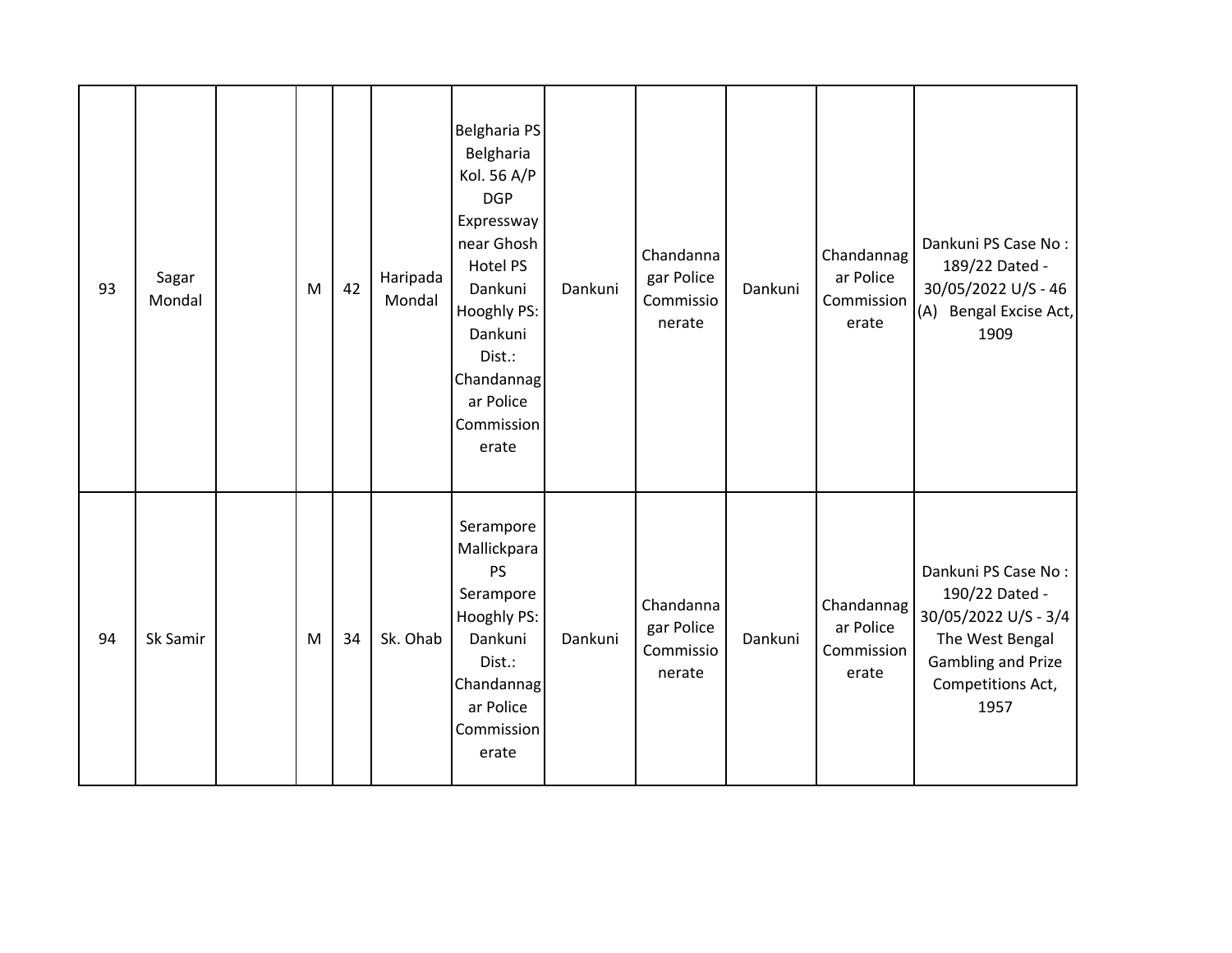| 95 | Sk Samirul     | M | 29 | Sk. Nazrul<br>Islam | Monoharpu<br>r Sekh Para<br>PS Dankuni<br>Hooghly PS:<br>Dankuni<br>Dist.:<br>Chandannag<br>ar Police<br>Commission<br>erate | Dankuni  | Chandanna<br>gar Police<br>Commissio<br>nerate | Dankuni | Chandannag<br>ar Police<br>Commission<br>erate | Dankuni PS Case No:<br>190/22 Dated -<br>30/05/2022 U/S - 3/4<br>The West Bengal<br><b>Gambling and Prize</b><br>Competitions Act,<br>1957 |
|----|----------------|---|----|---------------------|------------------------------------------------------------------------------------------------------------------------------|----------|------------------------------------------------|---------|------------------------------------------------|--------------------------------------------------------------------------------------------------------------------------------------------|
| 96 | Sk<br>Rupchand | M | 49 | Sk. Asgar           | Vill.-<br>Jagalpara,<br>PS.-Galshi,<br>Dist.-Purba<br>Purdwan<br>PS: Galsi<br>Dist.: Purba<br>Burdwan                        | Galsi    | Purba<br>Burdwan                               | Dankuni | Chandannag<br>ar Police<br>Commission<br>erate | Dankuni PS Case No:<br>180/22 Dated -<br>20/05/2022 U/S -<br>279/304A IPC                                                                  |
| 97 | Suman<br>Ghosh | M | 24 | Mritunjay<br>Ghosh  | Vill.-Baikara,<br>PS.-<br>Gaighata,<br>Dist.-24 Pgs.<br>(N.) PS:<br>Gariahat<br>Dist.:<br>Kolkata                            | Gariahat | Kolkata                                        | Dankuni | Chandannag<br>ar Police<br>Commission<br>erate | Dankuni PS Case No:<br>183/22 Dated -<br>24/05/2022 U/S -<br>279/304(A) IPC                                                                |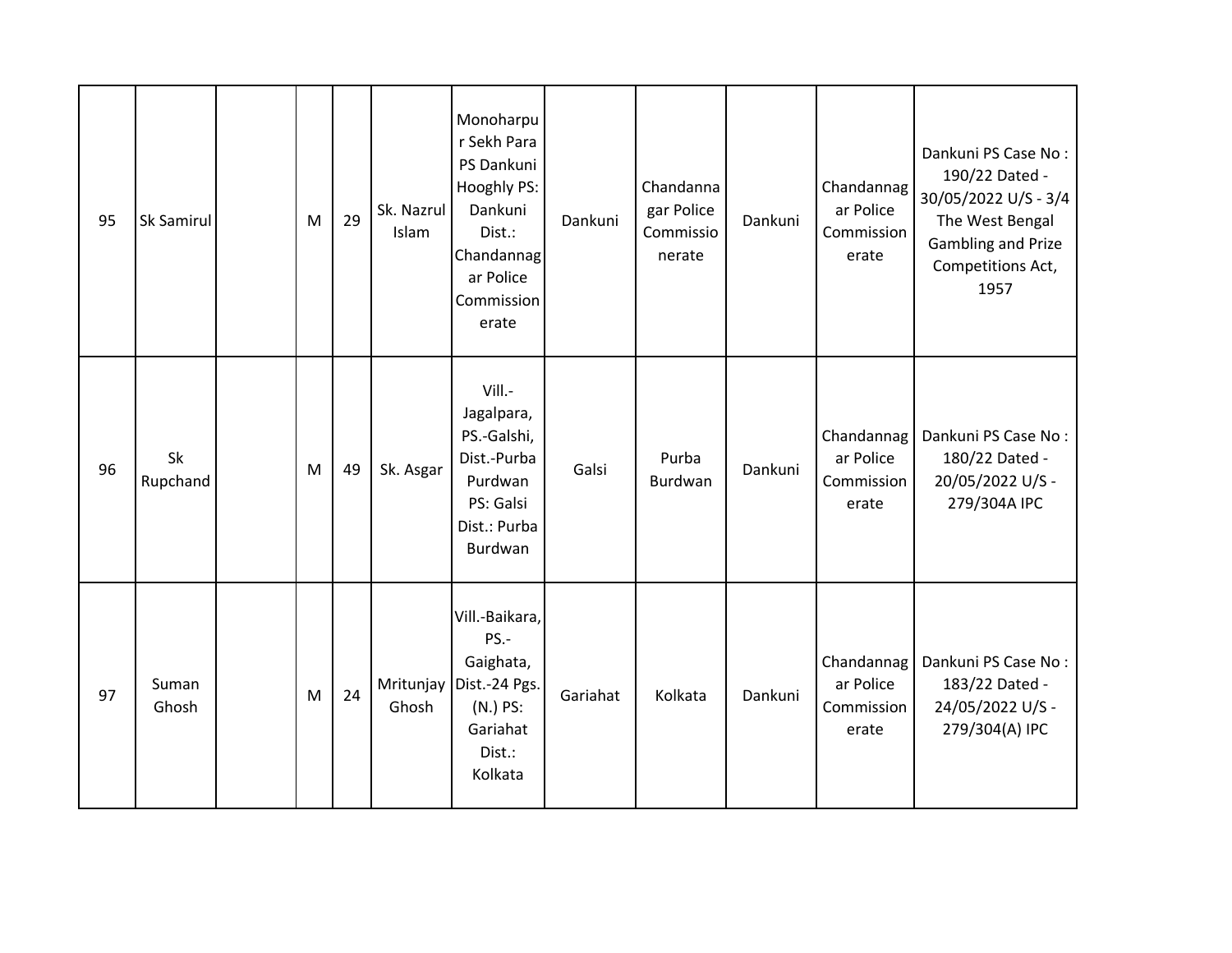| 98  | Meherul<br>Hoque  | M | 24 | Yusuf Ali          | <b>KHARIJA</b><br><b>BALADANG</b><br>A, PS-<br>DINHATA/C<br>BR PS:<br>Dinhata<br>Dist.:<br>Coochbehar          | Dinhata   | Coochbehar          | Dinhata   | Coochbehar          | Dinhata PS Case No:<br>261/22 Dated -<br>30/05/2022 U/S-46<br>Bengal Excise Act,<br>1909               |
|-----|-------------------|---|----|--------------------|----------------------------------------------------------------------------------------------------------------|-----------|---------------------|-----------|---------------------|--------------------------------------------------------------------------------------------------------|
| 99  | Anarul<br>Islam   | M |    | Majibar<br>Rahaman | SINGIJANI,<br>PO-<br><b>BHETAGURI,</b><br>PS-<br>DINHATA/C<br><b>BR PS:</b><br>Dinhata<br>Dist.:<br>Coochbehar | Dinhata   | Coochbehar          | Dinhata   | Coochbehar          | Dinhata PS Case No:<br>261/22 Dated -<br>30/05/2022 U/S-46<br>Bengal Excise Act,<br>1909               |
| 100 | Jit<br>Mahanta    | M | 19 | Chandan<br>Mohanta | Badbangi<br>Kharail PS:<br>Balurghat<br>Dist.:<br>Dakshin<br>Dinajpur                                          | Balurghat | Dakshin<br>Dinajpur | Balurghat | Dakshin<br>Dinajpur | <b>Balurghat PS Case No:</b><br>374/22 Dated -<br>29/05/2022 U/S-363<br><b>IPC</b>                     |
| 101 | Tanmoy<br>Mohanta | M | 19 | Sanjit<br>Mohanta  | Hossainpur<br>Sannyas<br>Colony, PS:<br>Balurghat<br>Dist.:<br>Dakshin<br>Dinajpur                             | Balurghat | Dakshin<br>Dinajpur | Balurghat | Dakshin<br>Dinajpur | <b>Balurghat PS Case No:</b><br>376/22 Dated -<br>30/05/2022 U/S -<br>341/506/325/308/34<br><b>IPC</b> |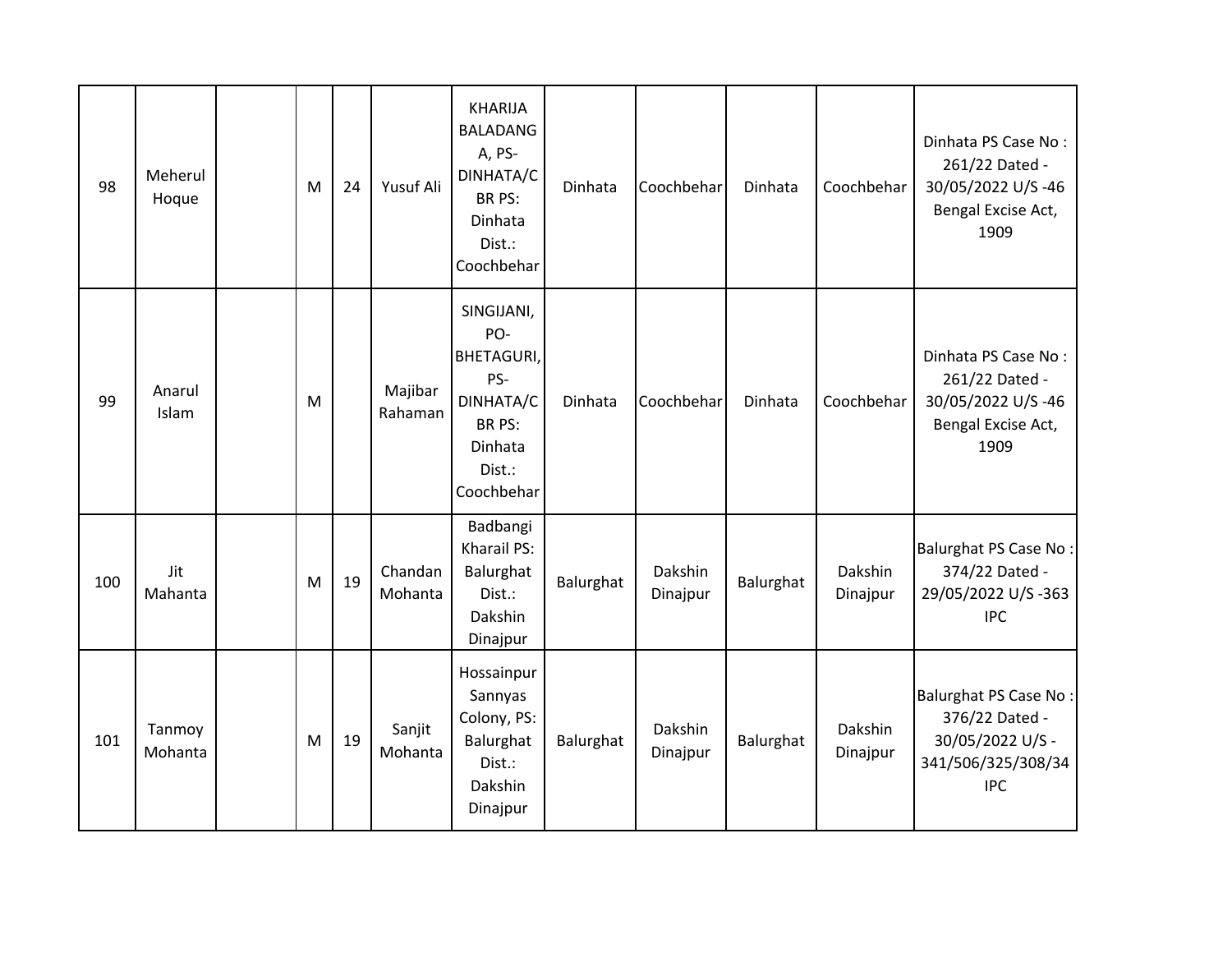| 102 | Suresh<br>Oraw      | M | 60 | S/o Jatin<br>Oraw              | Hasahar,<br>PO<br>Ajmatpur<br>PS: Tapan<br>Dist.:<br>Dakshin<br>Dinajpur      | Tapan      | Dakshin<br>Dinajpur                             | Tapan      | Dakshin<br>Dinajpur                             | Tapan PS Case No:<br>257/22 Dated -<br>08/05/2022 U/S -<br>420/406/506/34 IPC                                     |
|-----|---------------------|---|----|--------------------------------|-------------------------------------------------------------------------------|------------|-------------------------------------------------|------------|-------------------------------------------------|-------------------------------------------------------------------------------------------------------------------|
| 103 | Dhiraj<br>Majhi     | M | 34 | Lt. Pichra<br>Majhi            | Satbhaiya<br>PS:<br>Naxalbari<br>Dist.:<br>Darjeeling                         | Naxalbari  | Darjeeling                                      | Naxalbari  | Darjeeling                                      | Naxalbari PS Case No:<br>93/22 Dated -<br>27/04/2022 U/S-379<br><b>IPC</b>                                        |
| 104 | Momin Sk            | M | 27 | Jamal Sk                       | PS:<br>Bishnupur<br>Dist.:<br>Diamond<br>Harbour<br>Police<br><b>District</b> | Bishnupur  | Diamond<br>Harbour<br>Police<br><b>District</b> | Bishnupur  | Diamond<br>Harbour<br>Police<br><b>District</b> | <b>Bishnupur PS Case No</b><br>: 364/22 Dated -<br>30/05/2022 U/S-4D<br>The West Bengal Land<br>Reforms Act, 1955 |
| 105 | Kanchan<br>Santra   | M | 43 | Lt. Balai<br>Santra            | PS:<br>Bishnupur<br>Dist.:<br>Diamond<br>Harbour<br>Police<br><b>District</b> | Bishnupur  | Diamond<br>Harbour<br>Police<br><b>District</b> | Bishnupur  | Diamond<br>Harbour<br>Police<br><b>District</b> | <b>Bishnupur PS Case No</b><br>: 366/22 Dated -<br>30/05/2022 U/S -<br>341/325/307 IPC                            |
| 106 | Kashinath<br>Mondal |   |    | Late Bhim<br>Chandra<br>Mondal | PS:<br>Maheshtala<br>Dist.:<br>Diamond<br>Harbour<br>Police<br>District       | Maheshtala | Diamond<br>Harbour<br>Police<br><b>District</b> | Maheshtala | Diamond<br>Harbour<br>Police<br><b>District</b> | Maheshtala PS Case<br>No: 263/22 Dated -<br>30/05/2022 U/S-46B<br>Bengal Excise Act,<br>1909                      |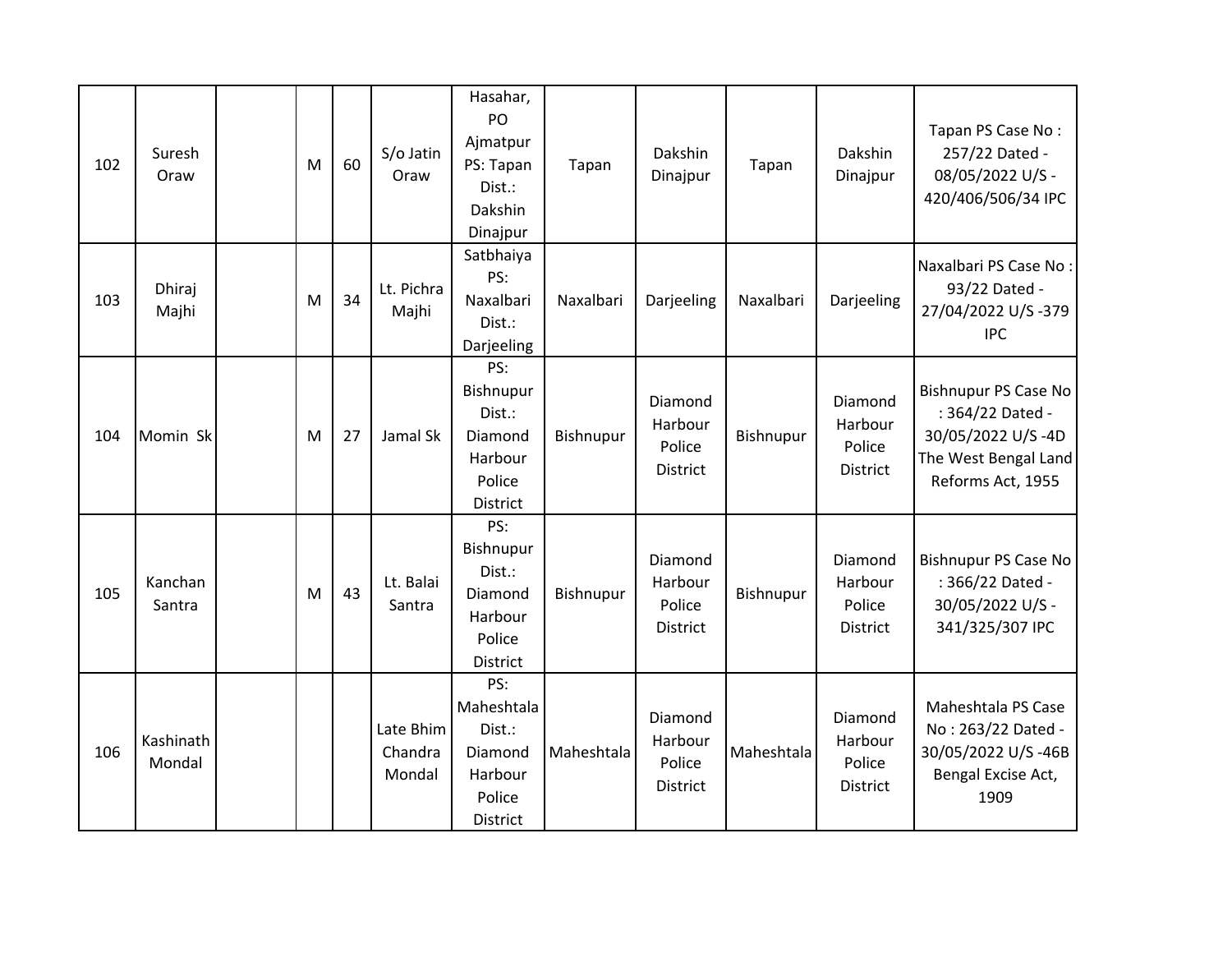| 107 | <b>Dipak</b><br>Mondal | M | 43 | Lt. Habu<br>Mondal | Sankaripuku<br>r, Halder<br>para, PO-<br>Piyalitown,<br>PS-<br>Baruipur,<br>Dist-South<br>24 pgs PS:<br>Baruipur<br>Dist.:<br>Baruipur<br>Police<br>District | Baruipur | Baruipur<br>Police<br><b>District</b>    | Pujali   | Diamond<br>Harbour<br>Police<br>District | Pujali PS Case No:<br>67/20 Dated -<br>11/12/2020 U/S -<br>420/406 IPC                         |
|-----|------------------------|---|----|--------------------|--------------------------------------------------------------------------------------------------------------------------------------------------------------|----------|------------------------------------------|----------|------------------------------------------|------------------------------------------------------------------------------------------------|
| 108 | Barjahan<br>Sk         | M | 32 | Amir<br>Hossain Sk | Of Vill-<br>Nainan-<br>Skpara, PS-<br>Ramnagar,<br>South 24<br>Parganas<br>PS:<br>Ramnagar<br>Dist.:<br>Diamond<br>Harbour<br>Police<br>District             | Ramnagar | Diamond<br>Harbour<br>Police<br>District | Ramnagar | Diamond<br>Harbour<br>Police<br>District | Ramnagar PS Case No<br>: 95/22 Dated -<br>30/05/2022 U/S -<br>379/411/413/414/34<br><b>IPC</b> |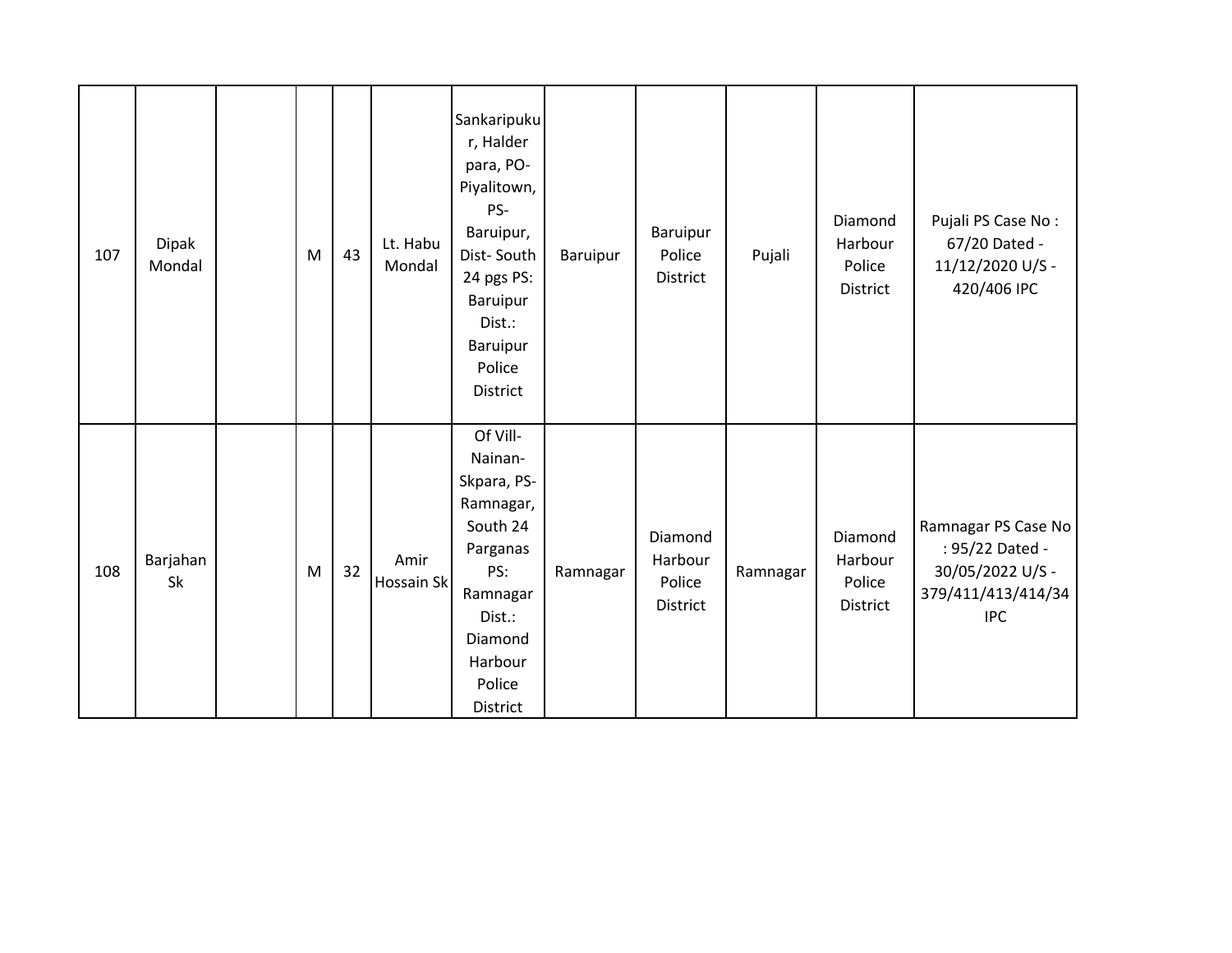| 109 | Raju Sk  | Faridul Sk | M | 27 | Sahadat<br>Sk | of Vill-<br>Nainan, PS-<br>Ramnagar,<br>South 24<br>Parganas<br>PS:<br>Ramnagar<br>Dist.:<br>Diamond<br>Harbour<br>Police<br>District                                | Ramnagar           | Diamond<br>Harbour<br>Police<br>District | Ramnagar | Diamond<br>Harbour<br>Police<br>District | Ramnagar PS Case No<br>: 95/22 Dated -<br>30/05/2022 U/S -<br>379/411/413/414/34<br><b>IPC</b> |
|-----|----------|------------|---|----|---------------|----------------------------------------------------------------------------------------------------------------------------------------------------------------------|--------------------|------------------------------------------|----------|------------------------------------------|------------------------------------------------------------------------------------------------|
| 110 | Rahul Sk | Bapi Sk    | M | 22 | Saharul Sk    | of Vill-<br>Patdaha-<br>Murogacha,<br>PS-Parulia<br>Coastal,<br>South 24<br>Parganas<br>PS: Parulia<br>coastal<br>Dist.:<br>Diamond<br>Harbour<br>Police<br>District | Parulia<br>coastal | Diamond<br>Harbour<br>Police<br>District | Ramnagar | Diamond<br>Harbour<br>Police<br>District | Ramnagar PS Case No<br>: 95/22 Dated -<br>30/05/2022 U/S -<br>379/411/413/414/34<br><b>IPC</b> |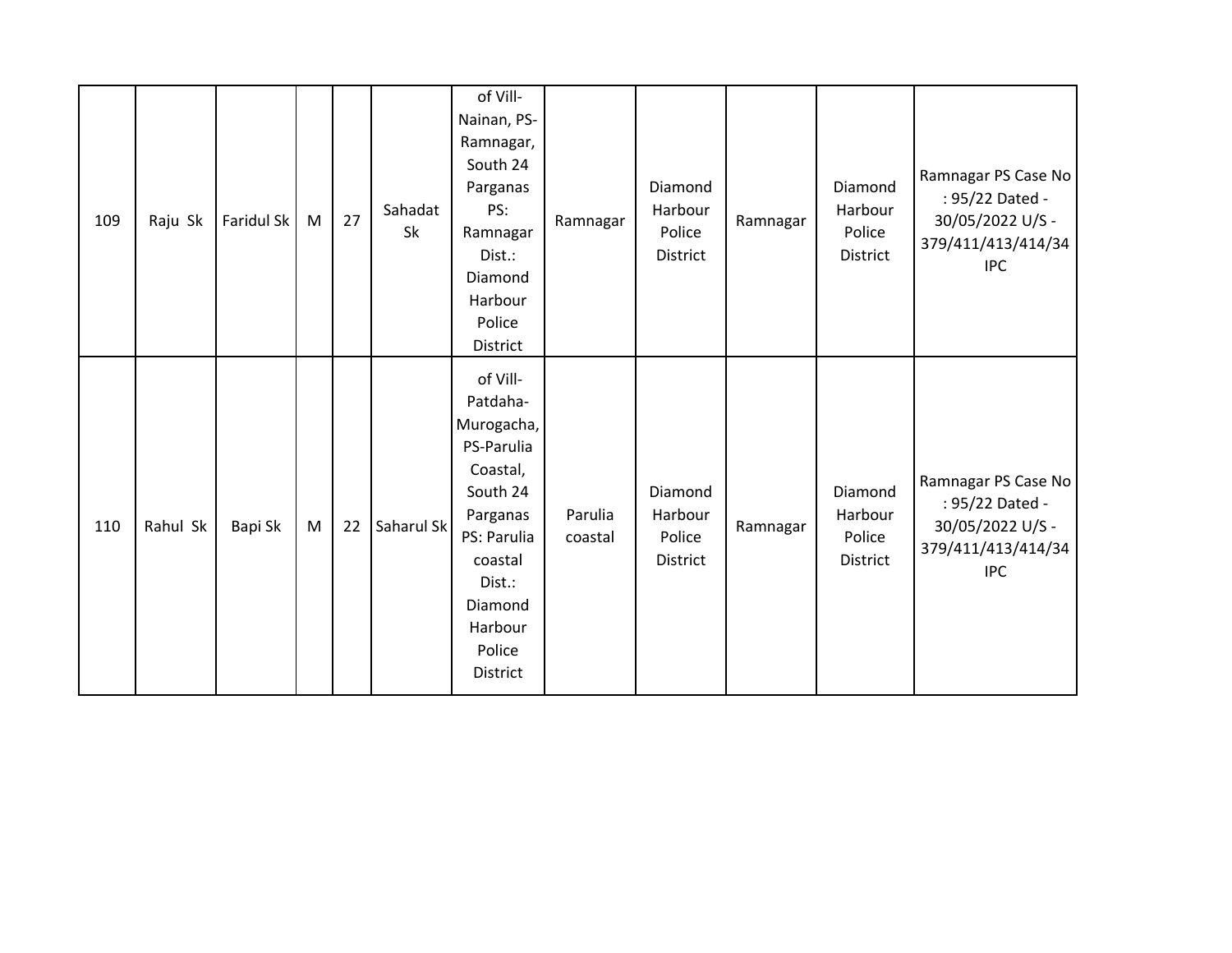| 111 | Sariful<br>Molla   | Raja Sk | M | 24 | Rafique<br>Molla   | of Vill-<br>Pateswarital<br>a, PS-Parulia<br>Coastal,<br>South 24<br>Parganas<br>PS: Parulia<br>coastal<br>Dist.:<br>Diamond<br>Harbour<br>Police<br>District | Parulia<br>coastal | Diamond<br>Harbour<br>Police<br><b>District</b> | Ramnagar | Diamond<br>Harbour<br>Police<br>District        | Ramnagar PS Case No<br>: 24/22 Dated -<br>15/02/2022 U/S -<br>363/366 IPC                       |
|-----|--------------------|---------|---|----|--------------------|---------------------------------------------------------------------------------------------------------------------------------------------------------------|--------------------|-------------------------------------------------|----------|-------------------------------------------------|-------------------------------------------------------------------------------------------------|
| 112 | Tonmay<br>Pramanik |         | M | 25 | Sundar<br>Pramanik | Vill- Belia<br>Pramanik<br>Para, PO-<br>Kamalpur<br>PS: Usthi<br>Dist.:<br>Diamond<br>Harbour<br>Police<br>District                                           | Usthi              | Diamond<br>Harbour<br>Police<br>District        | Usthi    | Diamond<br>Harbour<br>Police<br><b>District</b> | Usthi PS Case No:<br>339/21 Dated -<br>06/10/2021 U/S -<br>143/147/325/326/30<br>7/506/120B IPC |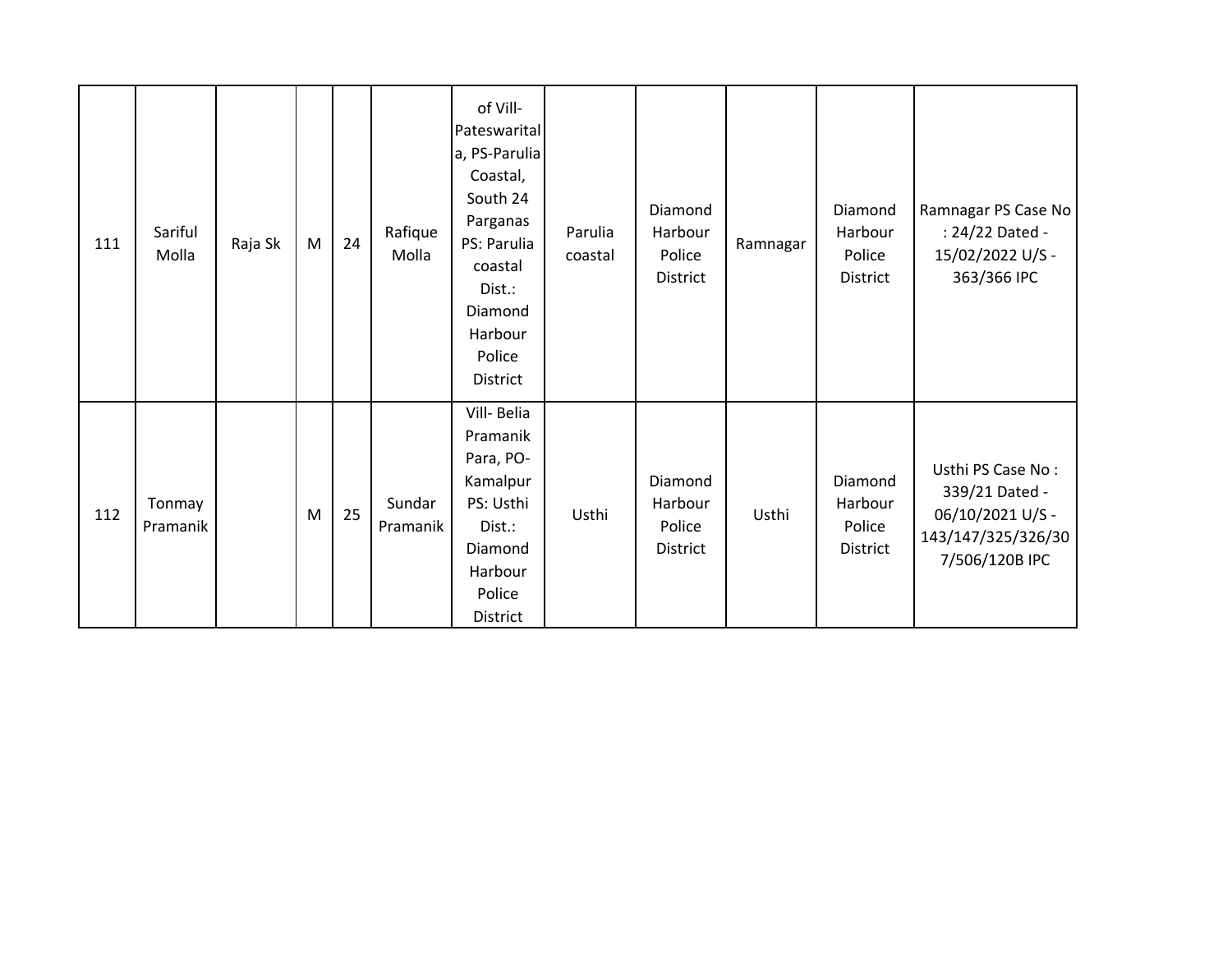| 113 | Sumon<br><b>Biswas</b> | M | 30 | Nemai<br><b>Biswas</b>                     | Rajbanshipa<br>ra, P.O-<br>Sripur<br>Bazar, P.S-<br>Balagarh,<br>Dist.<br>Hooghly PS:<br>Balagarh<br>Dist.:<br>Hooghly<br>Rural | Balagarh    | Hooghly<br>Rural | Balagarh    | Hooghly<br>Rural | Balagarh PS Case No:<br>174/22 Dated -<br>30/05/2022 U/S -<br>498A/306 IPC                                                                                          |
|-----|------------------------|---|----|--------------------------------------------|---------------------------------------------------------------------------------------------------------------------------------|-------------|------------------|-------------|------------------|---------------------------------------------------------------------------------------------------------------------------------------------------------------------|
| 114 | Soumyadi<br>p Roy      | M | 16 | S/O<br>Chandan<br>Roy @<br>Boro<br>Kachi R | Vill: Baksha<br>Baromandir<br>tala, PS:<br>Chanditala,<br>Hooghly PS:<br>Chanditala<br>Dist.:<br>Hooghly<br>Rural               | Chanditala  | Hooghly<br>Rural | Chanditala  | Hooghly<br>Rural | Chanditala PS Case No<br>: 232/22 Dated -<br>29/05/2022 U/S -<br>376AB/506 IPC & 4(2)<br>The Protection of<br>children from sexual<br>offences Act, 2012<br>(POCSO) |
| 115 | Milon Dey              | M | 36 | Gour Ch.<br>Dey                            | Mallickpur<br>PS:<br>Dhaniakhali<br>Dist.:<br>Hooghly<br>Rural                                                                  | Dhaniakhali | Hooghly<br>Rural | Dhaniakhali | Hooghly<br>Rural | Dhaniakhali PS Case<br>No: 106/22 Dated -<br>30/05/2022 U/S -<br>341/326/34 IPC                                                                                     |
| 116 | Goutam<br>Malik        |   |    | Sadhan<br>Malik                            | Saora PS:<br>Goghat<br>Dist.:<br>Hooghly<br>Rural                                                                               | Goghat      | Hooghly<br>Rural | Goghat      | Hooghly<br>Rural | Goghat PS Case No:<br>139/22 Dated -<br>30/05/2022 U/S -<br>448/326/307/354B/5<br>04/506/34 IPC                                                                     |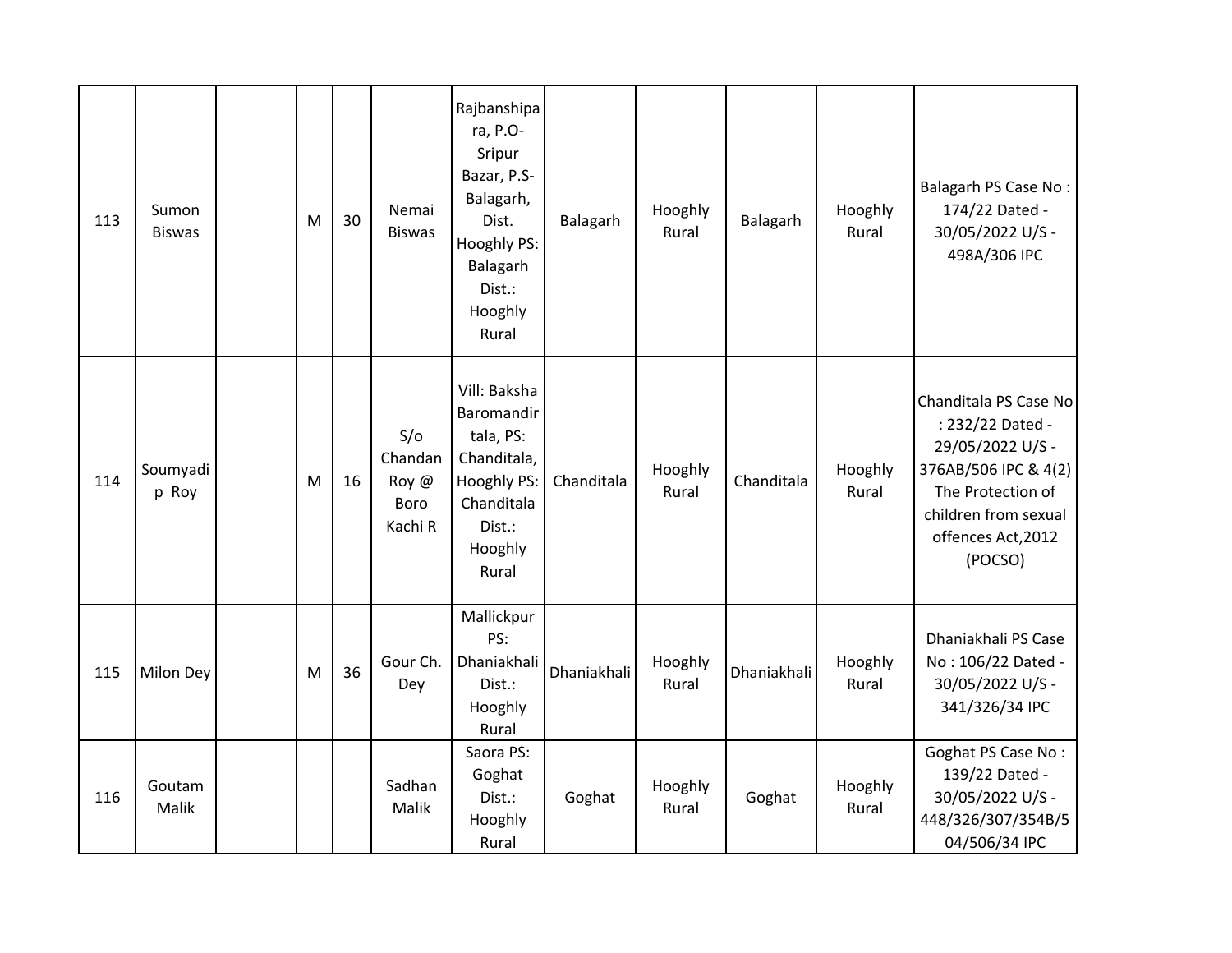| 117 | Priyanka<br>Duley | F |    | W/o-Late<br>Munna<br>Duley @<br>Dipank | Vill-Khatul,<br>PS- Goghat,<br>Dist –<br>Hooghly A/P<br>D/O-Sudev<br>Pramanick<br>of Vill-<br>Dhamsa,<br>Sitalpur, PS-<br>Arambagh,<br>Dist-<br>Hooghly PS:<br>Goghat<br>Dist.:<br>Hooghly<br>Rural | Goghat   | Hooghly<br>Rural | Goghat   | Hooghly<br>Rural | Goghat PS                                                                         |
|-----|-------------------|---|----|----------------------------------------|-----------------------------------------------------------------------------------------------------------------------------------------------------------------------------------------------------|----------|------------------|----------|------------------|-----------------------------------------------------------------------------------|
| 118 | Mithun<br>Pandit  | M | 32 | Lt. Bara<br>Kartick                    | Vill-<br>Mamakpur,<br>PS-<br>Khanakul,<br>Dist. -<br>Hooghly PS:<br>Khanakul<br>Dist.:<br>Hooghly<br>Rural                                                                                          | Khanakul | Hooghly<br>Rural | Khanakul | Hooghly<br>Rural | Khanakul PS Case No:<br>241/22 Dated -<br>30/05/2022 U/S -<br>341/323/325/506 IPC |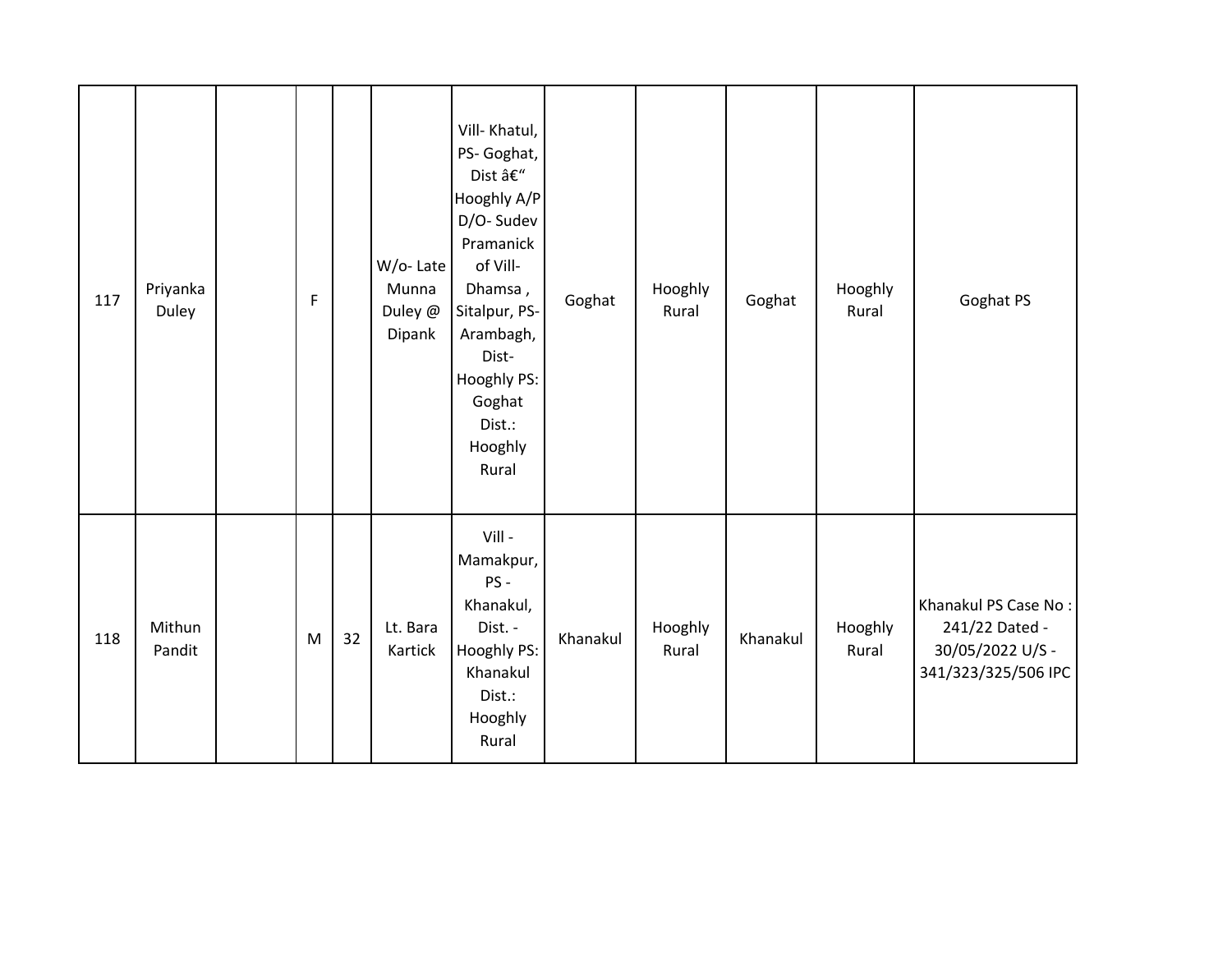| 119 | Dilip<br>Pandit         |       | M | 56 | Lt. Kartick<br>Pandit       | Vill-<br>Mamakpur,<br>PS-<br>Khanakul,<br>Dist. -<br>Hooghly PS:<br>Khanakul<br>Dist.:<br>Hooghly<br>Rural  | Khanakul | Hooghly<br>Rural | Khanakul | Hooghly<br>Rural | Khanakul PS Case No:<br>242/22 Dated -<br>30/05/2022 U/S -<br>341/323/325/354B/3<br>4 IPC            |
|-----|-------------------------|-------|---|----|-----------------------------|-------------------------------------------------------------------------------------------------------------|----------|------------------|----------|------------------|------------------------------------------------------------------------------------------------------|
| 120 | Molla<br>Hasin<br>Nowaj | Ramij | M |    | Molla<br>Sahadat<br>Hossain | Dharampur<br>PS:<br>Khanakul<br>Dist.:<br>Hooghly<br>Rural                                                  | Khanakul | Hooghly<br>Rural | Khanakul | Hooghly<br>Rural | Khanakul PS Case No:<br>243/22 Dated -<br>30/05/2022 U/S -<br>341/448/323/325/32<br>6/379/506/34 IPC |
| 121 | Pradip<br>Pandit        |       | M | 48 | Lt. Kartick<br>Pandit       | Vill -<br>Mamakpur,<br>PS-<br>Khanakul,<br>Dist. -<br>Hooghly PS:<br>Khanakul<br>Dist.:<br>Hooghly<br>Rural | Khanakul | Hooghly<br>Rural | Khanakul | Hooghly<br>Rural | Khanakul PS Case No:<br>242/22 Dated -<br>30/05/2022 U/S -<br>341/323/325/354B/3<br>4 IPC            |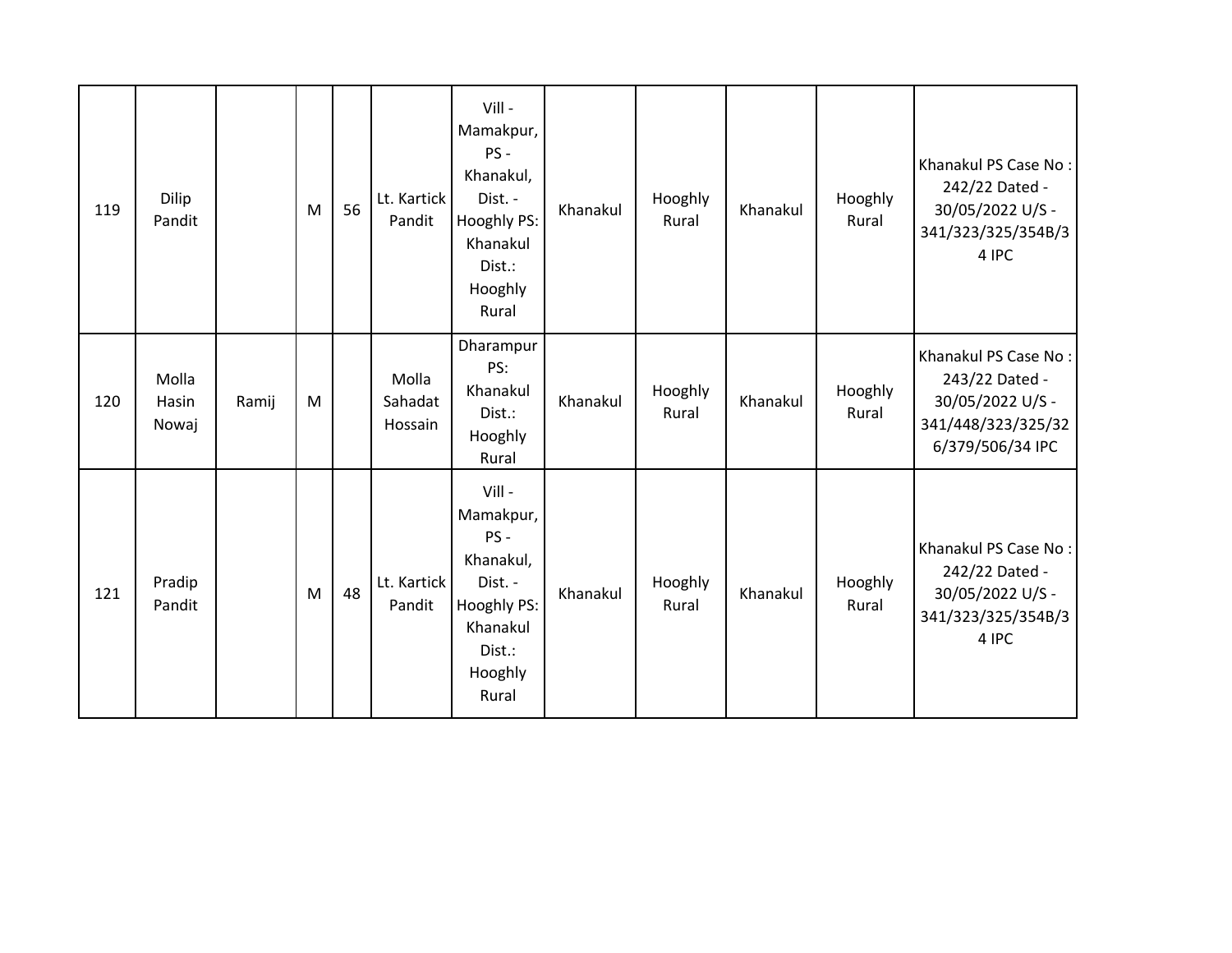| 122 | Banamali<br>Hazra    |      | M | 52 | Lt. Bhupal<br>Hazra         | Vill -<br>Gourhati, PS<br>- Aramabgh,<br>Dist. -<br>Hooghly PS:<br>Khanakul<br>Dist.:<br>Hooghly<br>Rural               | Khanakul | Hooghly<br>Rural | Khanakul   | Hooghly<br>Rural | Khanakul PS Case No:<br>226/22 Dated -<br>23/05/2022 U/S -<br>279/337/338/427 IPC               |
|-----|----------------------|------|---|----|-----------------------------|-------------------------------------------------------------------------------------------------------------------------|----------|------------------|------------|------------------|-------------------------------------------------------------------------------------------------|
| 123 | Mrityunja<br>y Mitra |      | M | 48 | Lt. Susil<br>Kumar<br>Mitra | Vill-<br>Boinchigra<br>m(<br>Uttarpara),<br>PS- Pandua,<br>Dist-<br>Hooghly PS:<br>Pandua<br>Dist.:<br>Hooghly<br>Rural | Pandua   | Hooghly<br>Rural | Pandua     | Hooghly<br>Rural | Pandua PS Case No:<br>233/22 Dated -<br>29/05/2022 U/S -<br>341/323/325/307/35<br>4B/506/34 IPC |
| 124 | Toton Kar            | Tota | M | 20 | Pintu Kar                   | Pusurah,<br>Karpara, PS:<br>Pursurah<br>Dist.:<br>Hooghly<br>Rural                                                      | Pursurah | Hooghly<br>Rural | Tarakeswar | Hooghly<br>Rural | Tarakeswar PS Case<br>No: 121/22 Dated -<br>28/05/2022 U/S -<br>302/34 IPC                      |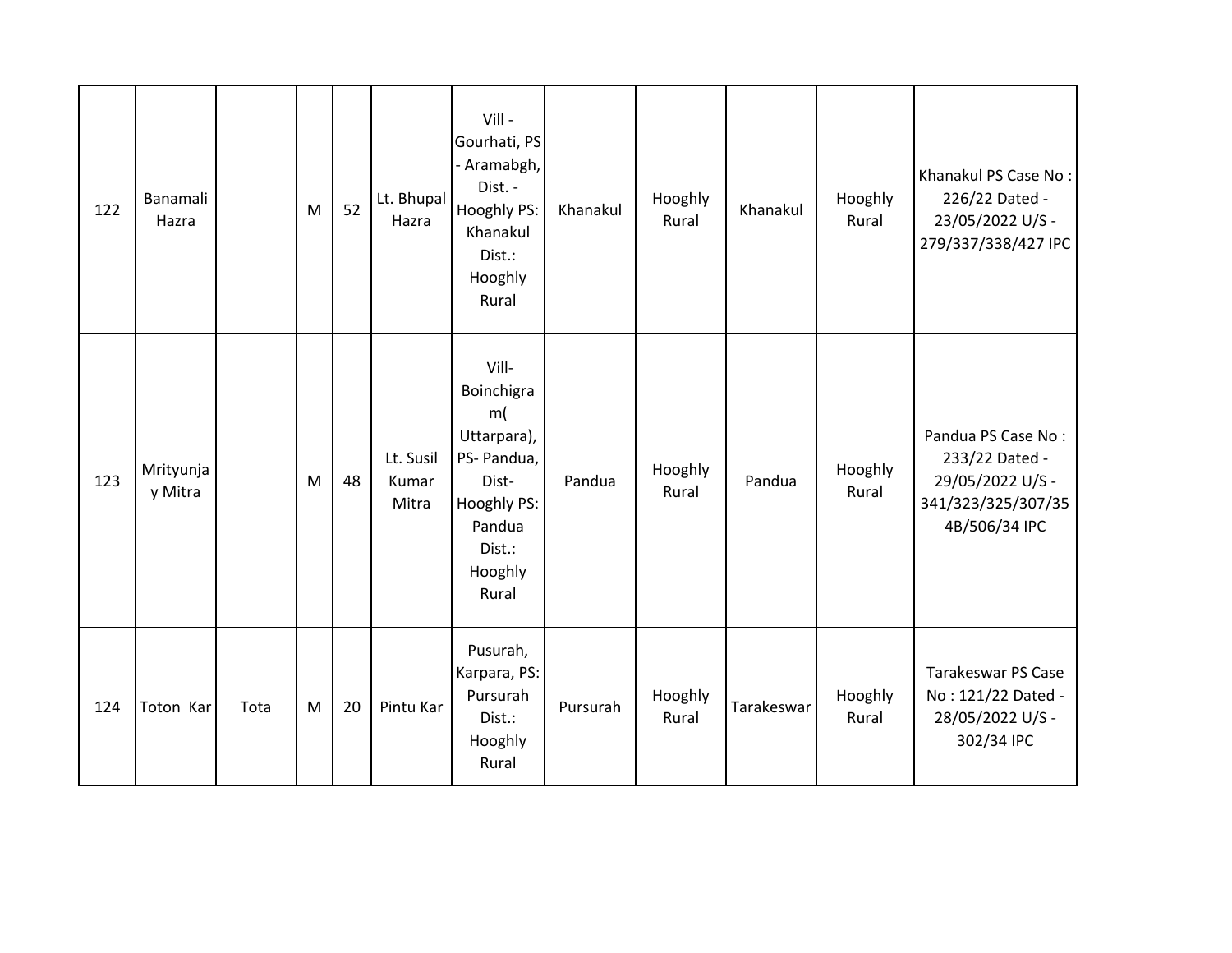| 125 | Saddam<br>Hossain | M | 20 | Israfil<br>Chand Sk        | OK Road<br>Railpar<br>Asansol<br>Asansol<br>North<br>Paschim<br>Bardhaman<br>PS:<br>Asansole<br>north Dist.:<br>Asansol<br>Durgapur<br>Police<br>Commission<br>erate                       | Asansole<br>north | Asansol<br>Durgapur<br>Police<br>Commissio<br>nerate | Asansole<br>g.r.p.s. | Howrah<br>G.R.P. | Asansole g.r.p.s. PS<br>Case No: 21/22 Dated<br>- 16/05/2022 U/S -<br>399/402 IPC |
|-----|-------------------|---|----|----------------------------|--------------------------------------------------------------------------------------------------------------------------------------------------------------------------------------------|-------------------|------------------------------------------------------|----------------------|------------------|-----------------------------------------------------------------------------------|
| 126 | Md Meraj          | M | 42 | Lt. Md.<br>Siraj<br>Mistri | Railpar, NRR<br>Road,<br>Power<br><b>House More</b><br>Asansol<br>North<br>Paschim<br>Bardhaman<br>PS:<br>Asansole<br>north Dist.:<br>Asansol<br>Durgapur<br>Police<br>Commission<br>erate | Asansole<br>north | Asansol<br>Durgapur<br>Police<br>Commissio<br>nerate | Asansole<br>g.r.p.s. | Howrah<br>G.R.P. | Asansole g.r.p.s. PS<br>Case No: 20/22 Dated<br>- 27/04/2022 U/S -<br>399/402 IPC |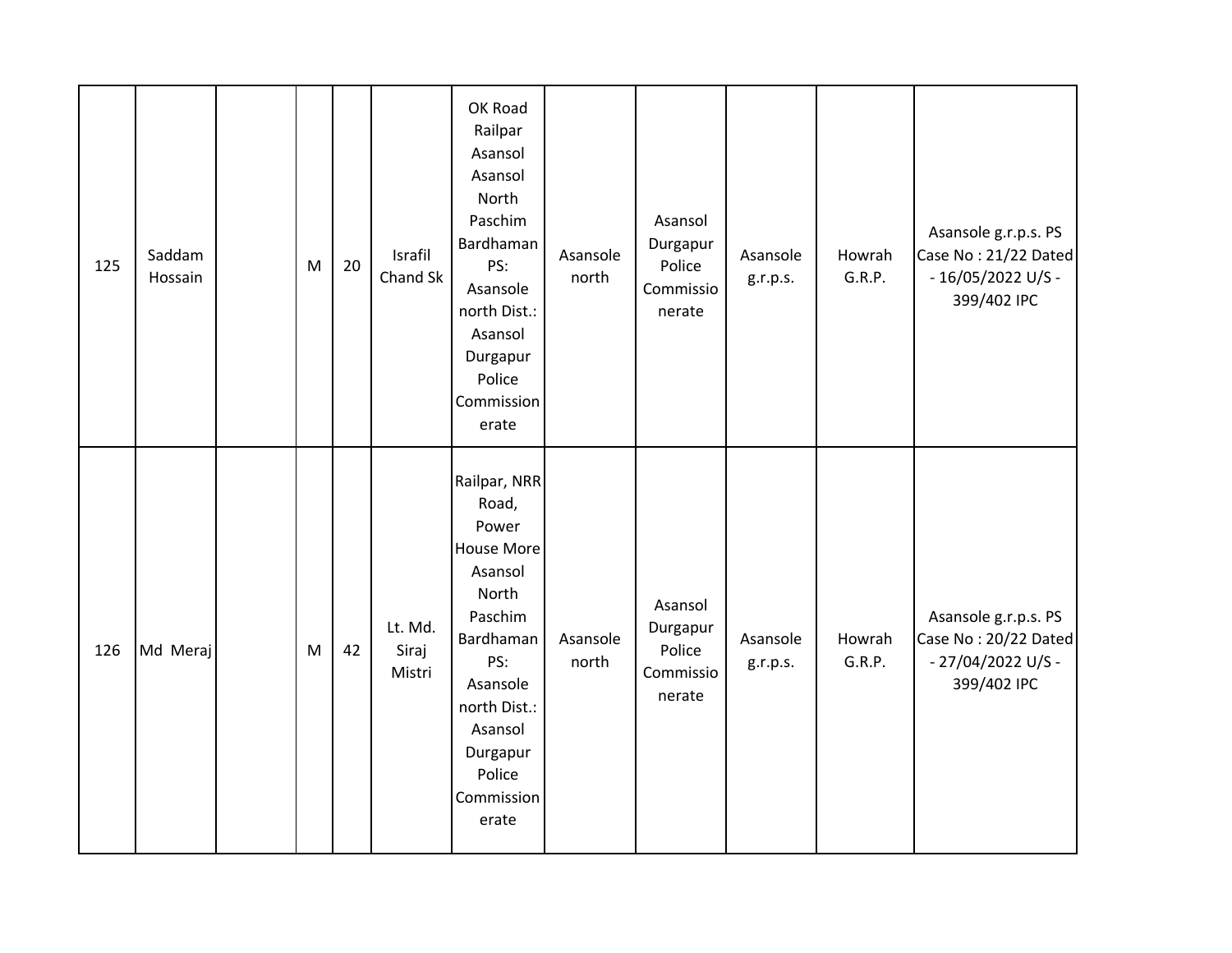| 127 | Rahul Sha      | M | 29 | Lt. Dinesh<br>Sha  | PS:<br>Dasnagar<br>Dist.:<br>Howrah<br>Police<br>Commission<br>erate | Dasnagar | Howrah<br>Police<br>Commissio<br>nerate | Dasnagar           | Howrah<br>Police<br>Commission<br>erate | Dasnagar PS Case No:<br>59/22 Dated -<br>30/05/2022 U/S -<br>498A/406/506/34 IPC                                |
|-----|----------------|---|----|--------------------|----------------------------------------------------------------------|----------|-----------------------------------------|--------------------|-----------------------------------------|-----------------------------------------------------------------------------------------------------------------|
| 128 | Sk Ansar       | M | 21 | Sk Ajgar           | PS: Domjur<br>Dist.:<br>Howrah<br>Police<br>Commission<br>erate      | Domjur   | Howrah<br>Police<br>Commissio<br>nerate | Dasnagar           | Howrah<br>Police<br>Commission<br>erate | Dasnagar PS Case No:<br>48/22 Dated -<br>15/04/2022 U/S -<br>399/402 IPC                                        |
| 129 | Md Azad        | M | 27 | Lt Md<br>Ramjan    | PS: Belur<br>Dist.:<br>Howrah<br>Police<br>Commission<br>erate       | Belur    | Howrah<br>Police<br>Commissio<br>nerate | Malipanchg<br>hara | Howrah<br>Police<br>Commission<br>erate | Malipanchghara PS<br>Case No: 99/22 Dated<br>$-09/05/2022$ U/S -<br>399/402 IPC & 25(1-<br>B)(a) Arms Act, 1959 |
| 130 | Haider Ali     | M | 26 | Lt Hakim<br>Ansari | PS: Belur<br>Dist.:<br>Howrah<br>Police<br>Commission<br>erate       | Belur    | Howrah<br>Police<br>Commissio<br>nerate | Malipanchg<br>hara | Howrah<br>Police<br>Commission<br>erate | Malipanchghara PS<br>Case No: 99/22 Dated<br>$-09/05/2022$ U/S -<br>399/402 IPC & 25(1-<br>B)(a) Arms Act, 1959 |
| 131 | Guljar<br>Alam | M | 21 | Lt Abu<br>Hussain  | PS: Belur<br>Dist.:<br>Howrah<br>Police<br>Commission<br>erate       | Belur    | Howrah<br>Police<br>Commissio<br>nerate | Malipanchg<br>hara | Howrah<br>Police<br>Commission<br>erate | Malipanchghara PS<br>Case No: 99/22 Dated<br>$-09/05/2022$ U/S -<br>399/402 IPC & 25(1-<br>B)(a) Arms Act, 1959 |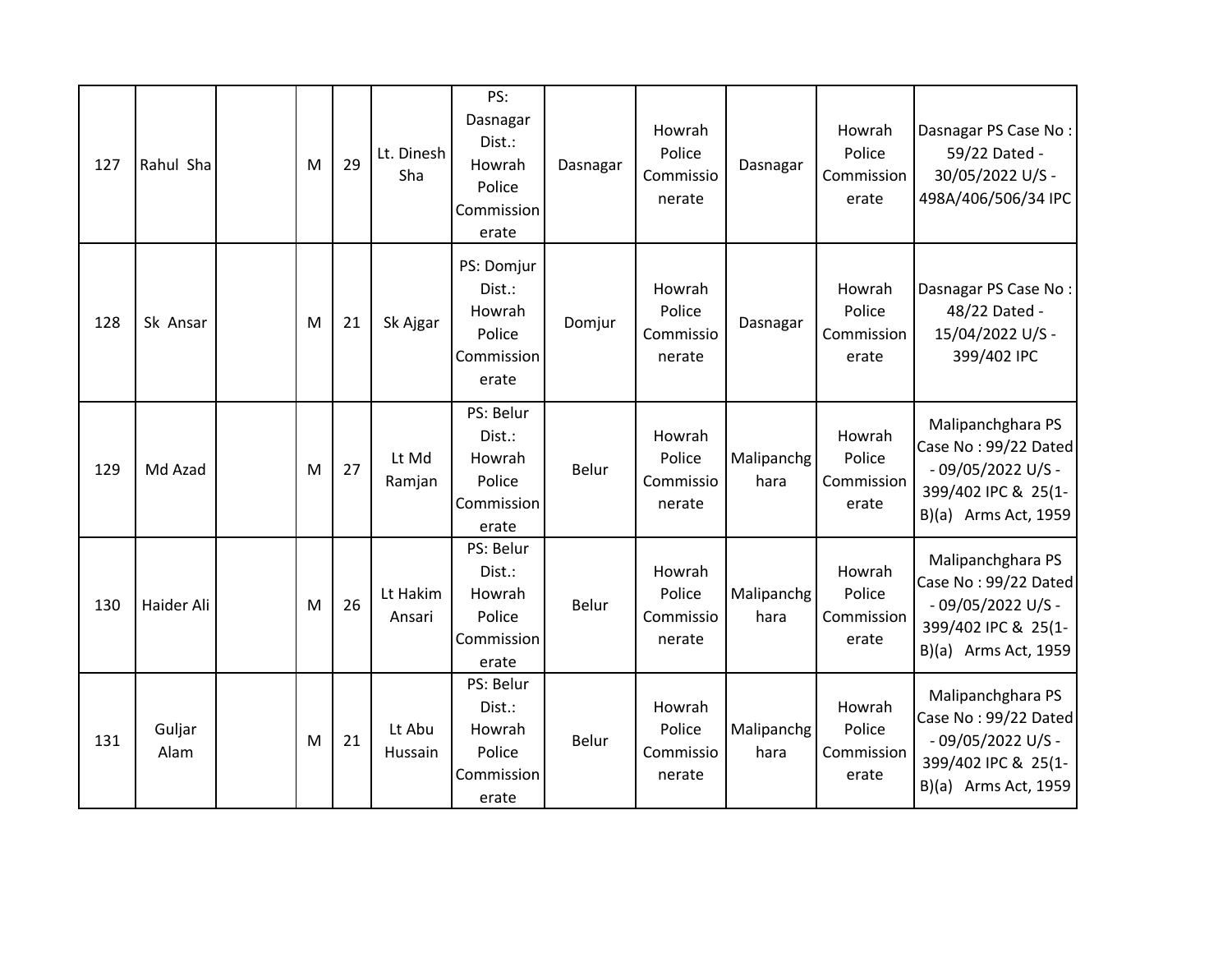| 132 | Karim Sk         |      | M | 19 | Sahil Sk              | Banipur<br>Kathsiri,<br>Sankrail<br>Howrah PS:<br>Sankrail<br>Dist.:<br>Howrah<br>Police<br>Commission<br>erate | Sankrail | Howrah<br>Police<br>Commissio<br>nerate | Sankrail | Howrah<br>Police<br>Commission<br>erate | Sankrail PS Case No:<br>582/22 Dated -<br>30/05/2022 U/S -<br>399/402 IPC                                                               |
|-----|------------------|------|---|----|-----------------------|-----------------------------------------------------------------------------------------------------------------|----------|-----------------------------------------|----------|-----------------------------------------|-----------------------------------------------------------------------------------------------------------------------------------------|
| 133 | Anil Majhi       | Voju |   | 23 | <b>Tapas</b><br>Majhi | Rajganj,<br>Banipur,<br>Sankrail<br>Howrah PS:<br>Sankrail<br>Dist.:<br>Howrah<br>Police<br>Commission<br>erate | Sankrail | Howrah<br>Police<br>Commissio<br>nerate | Sankrail | Howrah<br>Police<br>Commission<br>erate | Sankrail PS Case No:<br>582/22 Dated -<br>30/05/2022 U/S -<br>399/402 IPC                                                               |
| 134 | Sukanta<br>Karak |      | M |    | Ashoke<br>Karak       | PS:<br>Khanakul<br>Dist.:<br>Hooghly<br>Rural                                                                   | Khanakul | Hooghly<br>Rural                        | Amta     | Howrah<br>Rural                         | Amta PS Case No:<br>173/22 Dated -<br>30/05/2022 U/S -<br>21(C)/ IPC & 29<br>Narcotic Drugs and<br>Psychotropic<br>Substances Act, 1985 |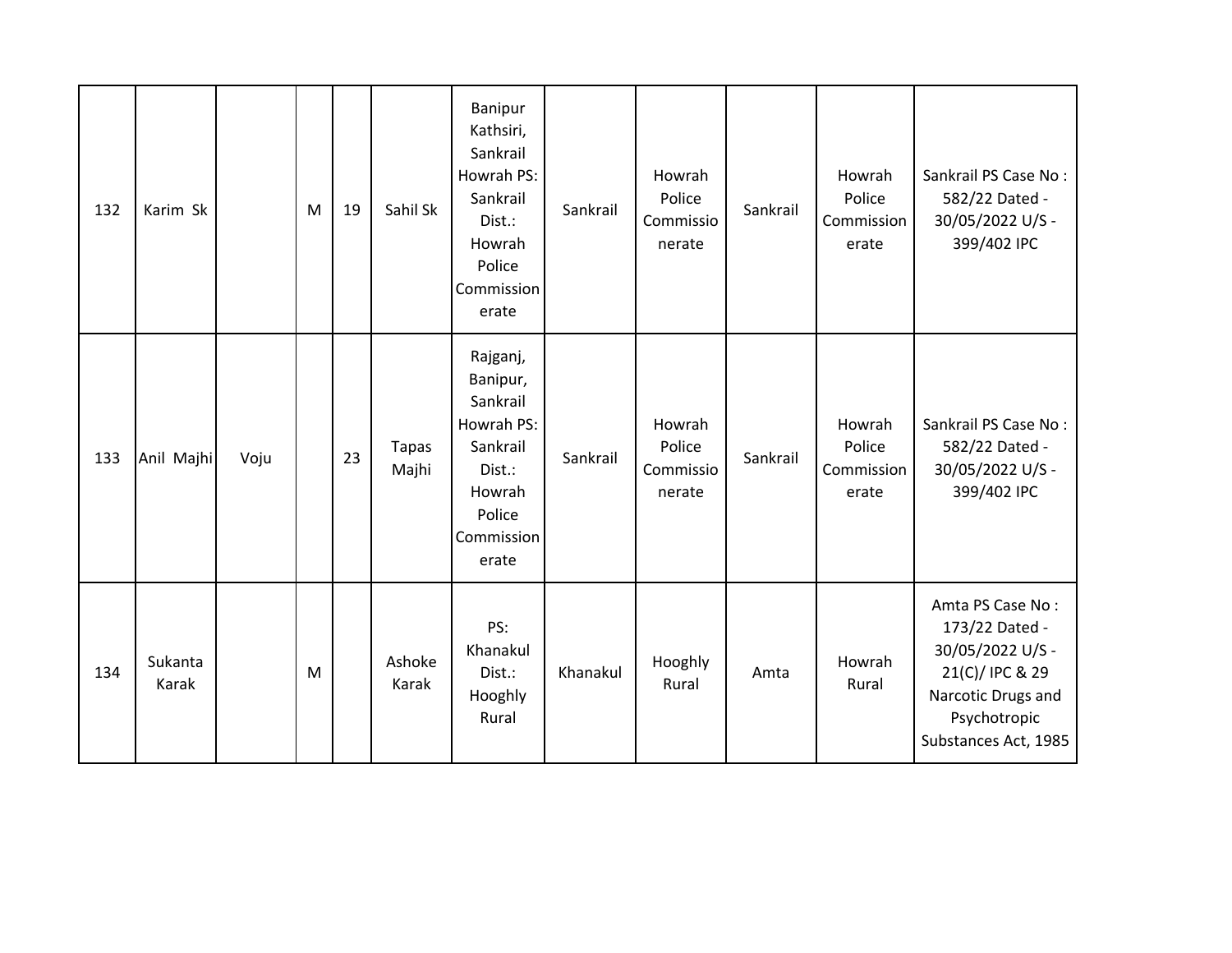| 135 | Asma<br><b>Begum</b>     | F |    | Sirajul<br>Mallick        | Najarpur, PS-<br>Bagnan, Dist-<br>Howrah PS:<br>Bagnan<br>Dist.:<br>Howrah<br>Rural                                   | Bagnan   | Howrah<br>Rural | Bagnan   | Howrah<br>Rural | Bagnan PS Case No:<br>275/22 Dated -<br>30/05/2022 U/S -<br>363/365/34 IPC                     |
|-----|--------------------------|---|----|---------------------------|-----------------------------------------------------------------------------------------------------------------------|----------|-----------------|----------|-----------------|------------------------------------------------------------------------------------------------|
| 136 | Maimur<br>Hossain<br>Kaz | M | 48 | Lt Abdul<br>Masud<br>Kazi | Vill-<br>Bhatughar<br>$P.O.$ -<br>Amardah,<br>PS-<br>Shyampur,<br>Howrah PS:<br>Shyampur<br>Dist.:<br>Howrah<br>Rural | Shyampur | Howrah<br>Rural | Shyampur | Howrah<br>Rural | Shyampur PS Case No<br>: 225/22 Dated -<br>27/05/2022 U/S -<br>341/325/326/354B/5<br>06/34 IPC |
| 137 | Sk<br>Sahalam<br>Ali     | M | 37 | Lt Sk<br>Khebirudd<br>in  | Vill-<br>Bhatughar<br>$P.O.$ -<br>Amardah,<br>PS-<br>Shyampur,<br>Howrah PS:<br>Shyampur<br>Dist.:<br>Howrah<br>Rural | Shyampur | Howrah<br>Rural | Shyampur | Howrah<br>Rural | Shyampur PS Case No<br>: 225/22 Dated -<br>27/05/2022 U/S -<br>341/325/326/354B/5<br>06/34 IPC |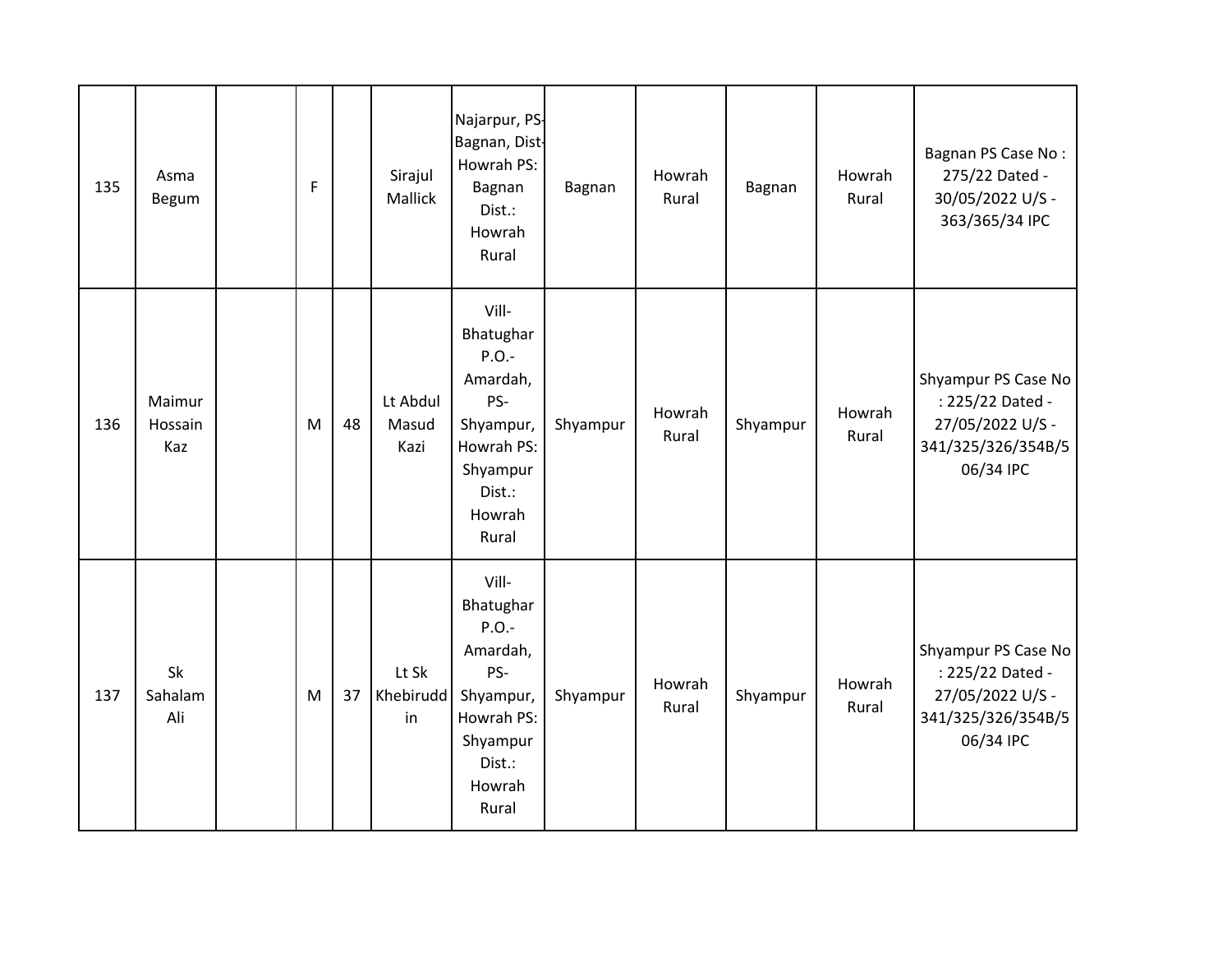| 138 | Sk Samsul<br>Ali | M | 44 | Lt Sk<br>Khebirudd<br>in | Vill-<br>Bhatughar<br>$P.O. -$<br>Amardah,<br>PS-<br>Shyampur,<br>Howrah PS:<br>Shyampur<br>Dist.:<br>Howrah<br>Rural | Shyampur | Howrah<br>Rural | Shyampur | Howrah<br>Rural | Shyampur PS Case No<br>: 225/22 Dated -<br>27/05/2022 U/S -<br>341/325/326/354B/5<br>06/34 IPC |
|-----|------------------|---|----|--------------------------|-----------------------------------------------------------------------------------------------------------------------|----------|-----------------|----------|-----------------|------------------------------------------------------------------------------------------------|
| 139 | Masadul<br>Kazi  | M | 27 | Lt Sumser<br>Kazi        | Vill-<br>Bhatughar<br>$P.O. -$<br>Amardah,<br>PS-<br>Shyampur,<br>Howrah PS:<br>Shyampur<br>Dist.:<br>Howrah<br>Rural | Shyampur | Howrah<br>Rural | Shyampur | Howrah<br>Rural | Shyampur PS Case No<br>: 225/22 Dated -<br>27/05/2022 U/S -<br>341/325/326/354B/5<br>06/34 IPC |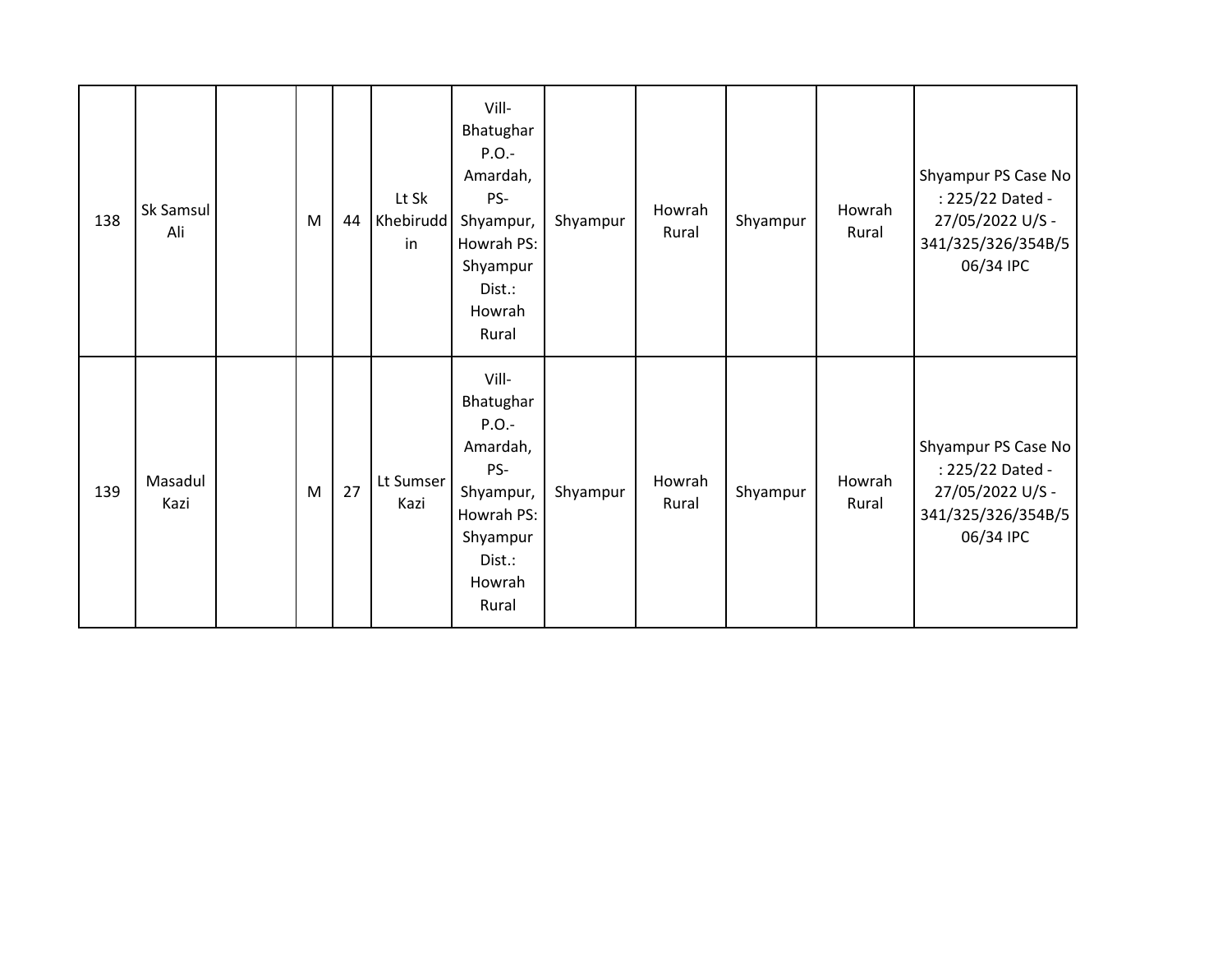| 140 | Montajul<br>Kazi | M | 24 | Lt Sumser<br>Kazi           | Vill-<br>Bhatughar<br>$P.O.-$<br>Amardah,<br>PS-<br>Shyampur,<br>Howrah PS:<br>Shyampur<br>Dist.:<br>Howrah<br>Rural  | Shyampur | Howrah<br>Rural | Shyampur | Howrah<br>Rural | Shyampur PS Case No<br>: 225/22 Dated -<br>27/05/2022 U/S -<br>341/325/326/354B/5<br>06/34 IPC |
|-----|------------------|---|----|-----------------------------|-----------------------------------------------------------------------------------------------------------------------|----------|-----------------|----------|-----------------|------------------------------------------------------------------------------------------------|
| 141 | Jaheda<br>Begum  | F | 31 | <b>Sk</b><br>Sahalam<br>Ali | Vill-<br>Bhatughar<br>$P.O. -$<br>Amardah,<br>PS-<br>Shyampur,<br>Howrah PS:<br>Shyampur<br>Dist.:<br>Howrah<br>Rural | Shyampur | Howrah<br>Rural | Shyampur | Howrah<br>Rural | Shyampur PS Case No<br>: 225/22 Dated -<br>27/05/2022 U/S -<br>341/325/326/354B/5<br>06/34 IPC |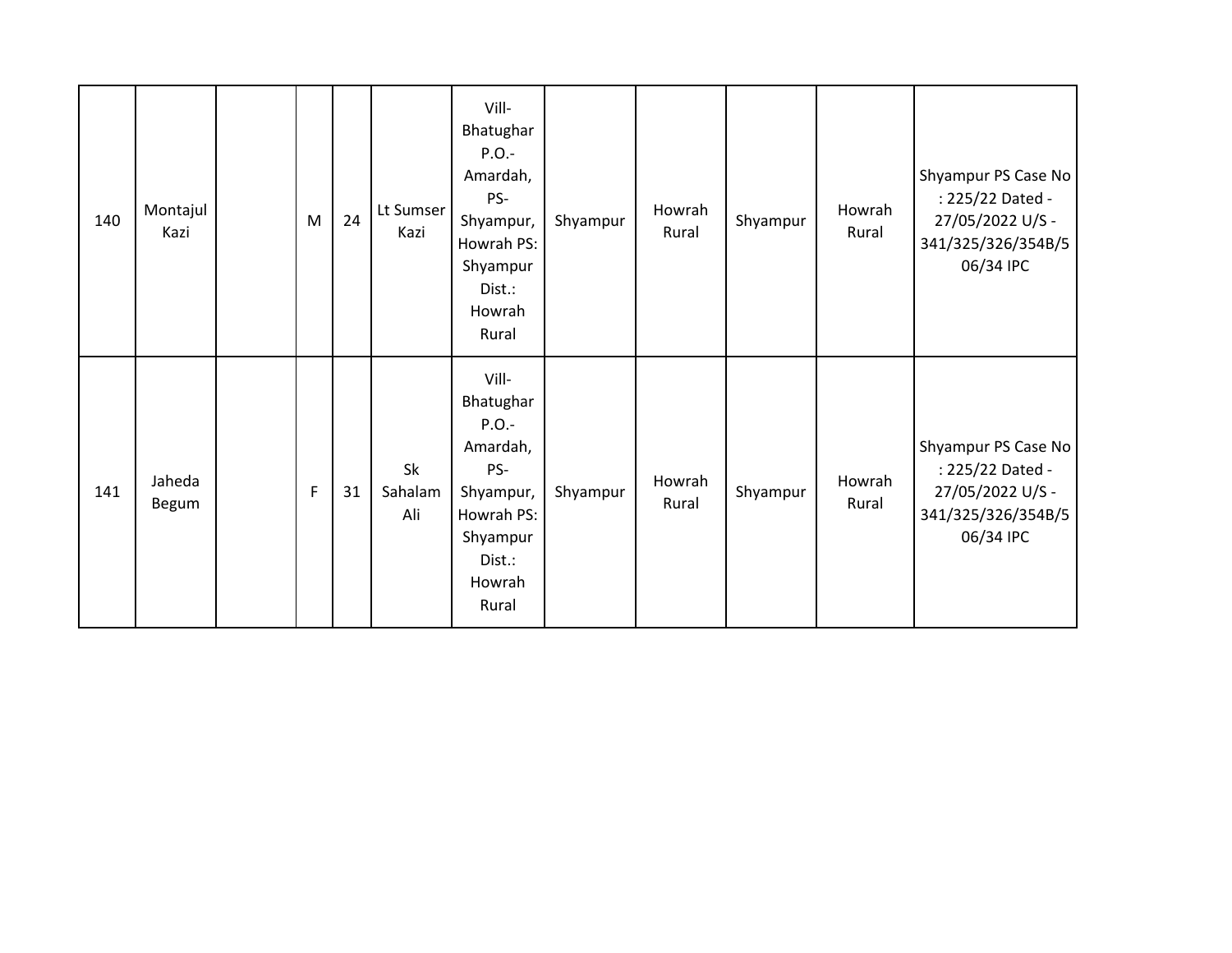| 142 | Maherunn<br>esa Bibi | F | 38 | Maimur<br>Hossain<br>Kazi  | Vill-<br>Bhatughar<br>$P.O. -$<br>Amardah,<br>PS-<br>Shyampur,<br>Howrah PS:<br>Shyampur<br>Dist.:<br>Howrah<br>Rural | Shyampur  | Howrah<br>Rural                       | Shyampur  | Howrah<br>Rural                       | Shyampur PS Case No<br>: 225/22 Dated -<br>27/05/2022 U/S -<br>341/325/326/354B/5<br>06/34 IPC |
|-----|----------------------|---|----|----------------------------|-----------------------------------------------------------------------------------------------------------------------|-----------|---------------------------------------|-----------|---------------------------------------|------------------------------------------------------------------------------------------------|
| 143 | Toton<br>Pramanick   | M | 27 | Late<br>Tapan<br>Pramanick | Vill+PO<br>Sundorpur<br>PS: Uluberia<br>Dist.:<br>Howrah<br>Rural                                                     | Uluberia  | Howrah<br>Rural                       | Uluberia  | Howrah<br>Rural                       | Uluberia PS Case No:<br>155/22 Dated -<br>29/05/2022 U/S -<br>498A/302 IPC                     |
| 144 | Umar<br>Faruk        | M | 22 | Md. Aslam                  | Station<br>Road,<br>Puratanpall<br>y, PS:<br>Islampore<br>Dist.:<br>Islampur<br>Police<br>District                    | Islampore | Islampur<br>Police<br><b>District</b> | Islampore | Islampur<br>Police<br><b>District</b> | Islampore PS Case No<br>: 383/22 Dated -<br>30/05/2022 U/S -<br>399/402 IPC                    |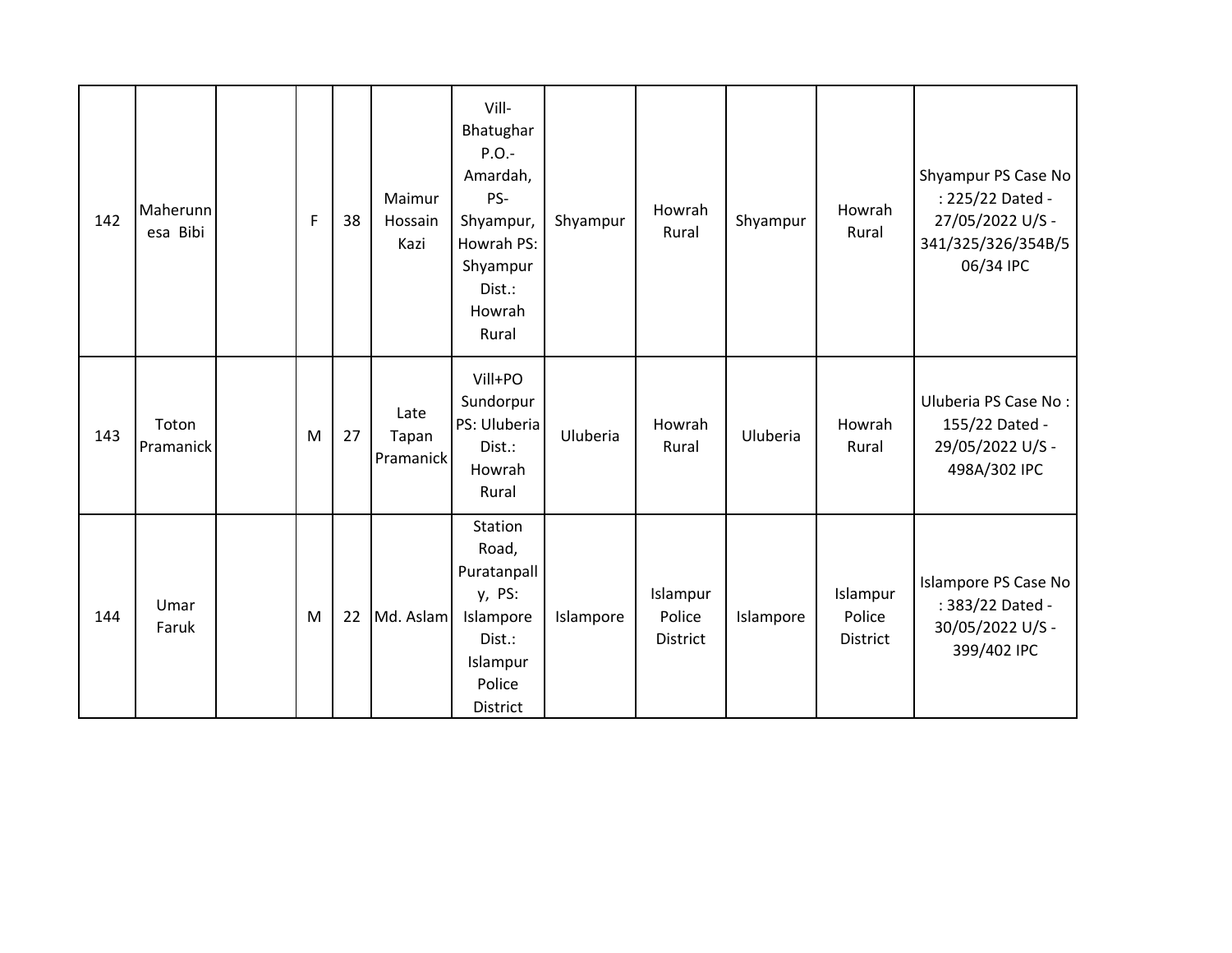| 145 | Md Ujale                  | M |    | Md. Rafik    | Bashati,<br>both of PS-<br><b>Islampur PS:</b><br>Islampore<br>Dist.:<br>Islampur<br>Police<br>District                                   | Islampore | Islampur<br>Police<br><b>District</b> | Islampore | Islampur<br>Police<br>District | Islampore PS Case No<br>: 383/22 Dated -<br>30/05/2022 U/S -<br>399/402 IPC |
|-----|---------------------------|---|----|--------------|-------------------------------------------------------------------------------------------------------------------------------------------|-----------|---------------------------------------|-----------|--------------------------------|-----------------------------------------------------------------------------|
| 146 | Santo<br>Dev              | M | 18 | Uttam<br>Dev | of Bandar<br>Swasan<br>Ghat, PS-<br>Raiganj, all<br>of Uttar<br>Dinajpur,<br>PS:<br>Islampore<br>Dist.:<br>Islampur<br>Police<br>District | Islampore | Islampur<br>Police<br><b>District</b> | Islampore | Islampur<br>Police<br>District | Islampore PS Case No<br>: 383/22 Dated -<br>30/05/2022 U/S -<br>399/402 IPC |
| 147 | Saheb<br>Hussen<br>Ansari | M |    | Md Hanif     | of<br>Dharampur,<br>PO+PS-<br>Marhora,<br>Dist-<br>Chapra,<br><b>Bihar PS:</b><br>Islampore<br>Dist.:<br>Islampur<br>Police<br>District   | Islampore | Islampur<br>Police<br>District        | Islampore | Islampur<br>Police<br>District | Islampore PS Case No<br>: 383/22 Dated -<br>30/05/2022 U/S -<br>399/402 IPC |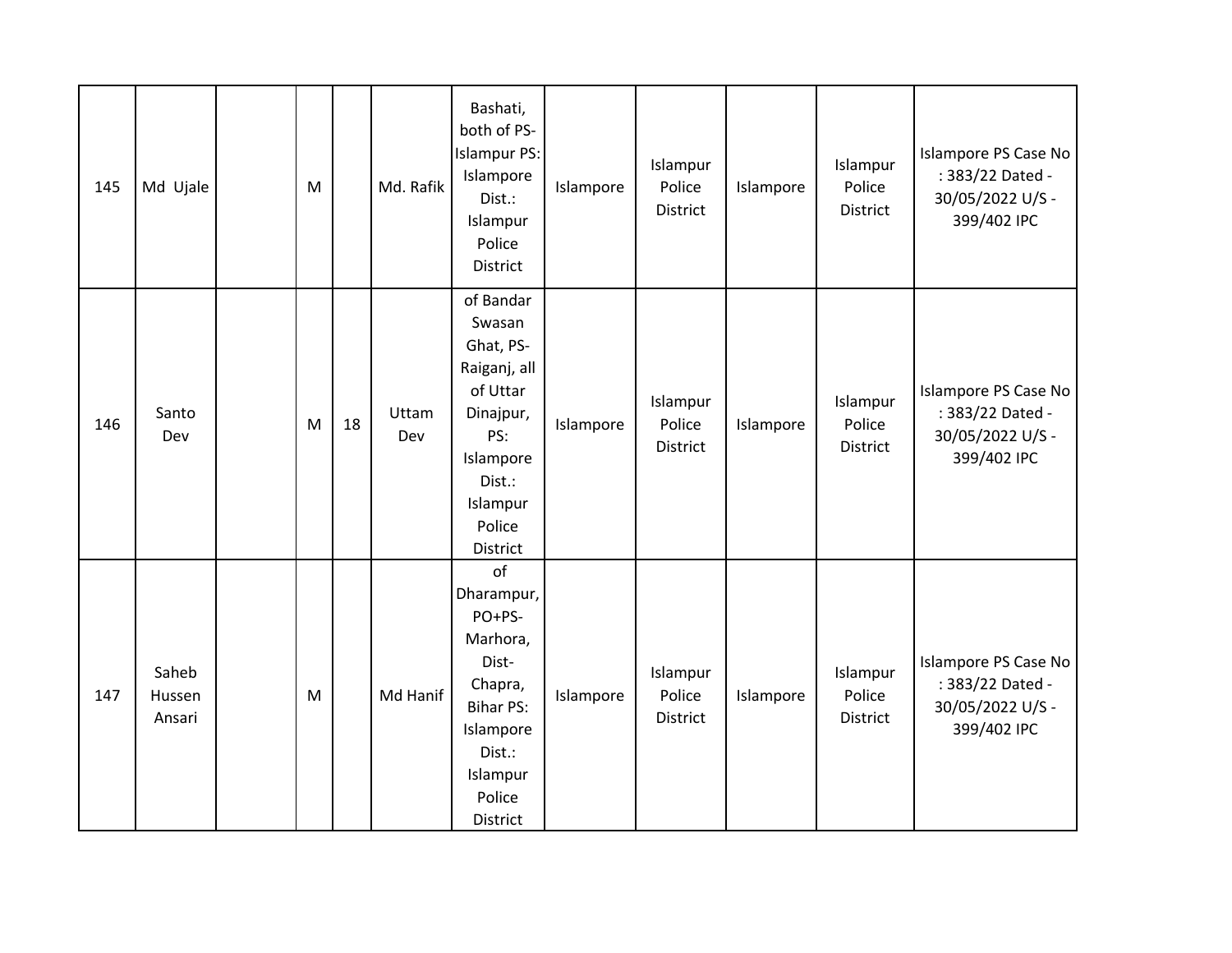| 148 | Akhtar         |       |   |    | Zaibuddin          | Kundar<br>gaon, PS-<br><b>Islampur PS:</b><br>Islampore<br>Dist.:<br>Islampur<br>Police<br>District                      | Islampore  | Islampur<br>Police<br>District | Islampore  | Islampur<br>Police<br>District | Islampore PS Warrant<br>$No = 18127$                                             |
|-----|----------------|-------|---|----|--------------------|--------------------------------------------------------------------------------------------------------------------------|------------|--------------------------------|------------|--------------------------------|----------------------------------------------------------------------------------|
| 149 | Subrata<br>Dey | Pagla | M | 50 | Lt Ramu<br>Dey     | Senpara,<br>Bhatakhana,<br>Ward No. 2,<br>PS Kotwali<br>Dist-<br>Jalpaiguri<br>PS:<br>Jalpaiguri<br>Dist.:<br>Jalpaiguri | Jalpaiguri | Jalpaiguri                     | Jalpaiguri | Jalpaiguri                     | Jalpaiguri PS Case No:<br>339/22 Dated -<br>30/05/2022 U/S-46<br><b>IPC</b>      |
| 150 | Amar<br>Routh  |       | M | 50 | Lt Thakba<br>Routh | Harijan<br>Busty, PS<br>Kotwali Dist-<br>Jalpaiguri<br>PS:<br>Jalpaiguri<br>Dist.:<br>Jalpaiguri                         | Jalpaiguri | Jalpaiguri                     | Jalpaiguri | Jalpaiguri                     | Jalpaiguri PS Case No:<br>273/22 Dated -<br>05/05/2022 U/S -<br>363/365/120B IPC |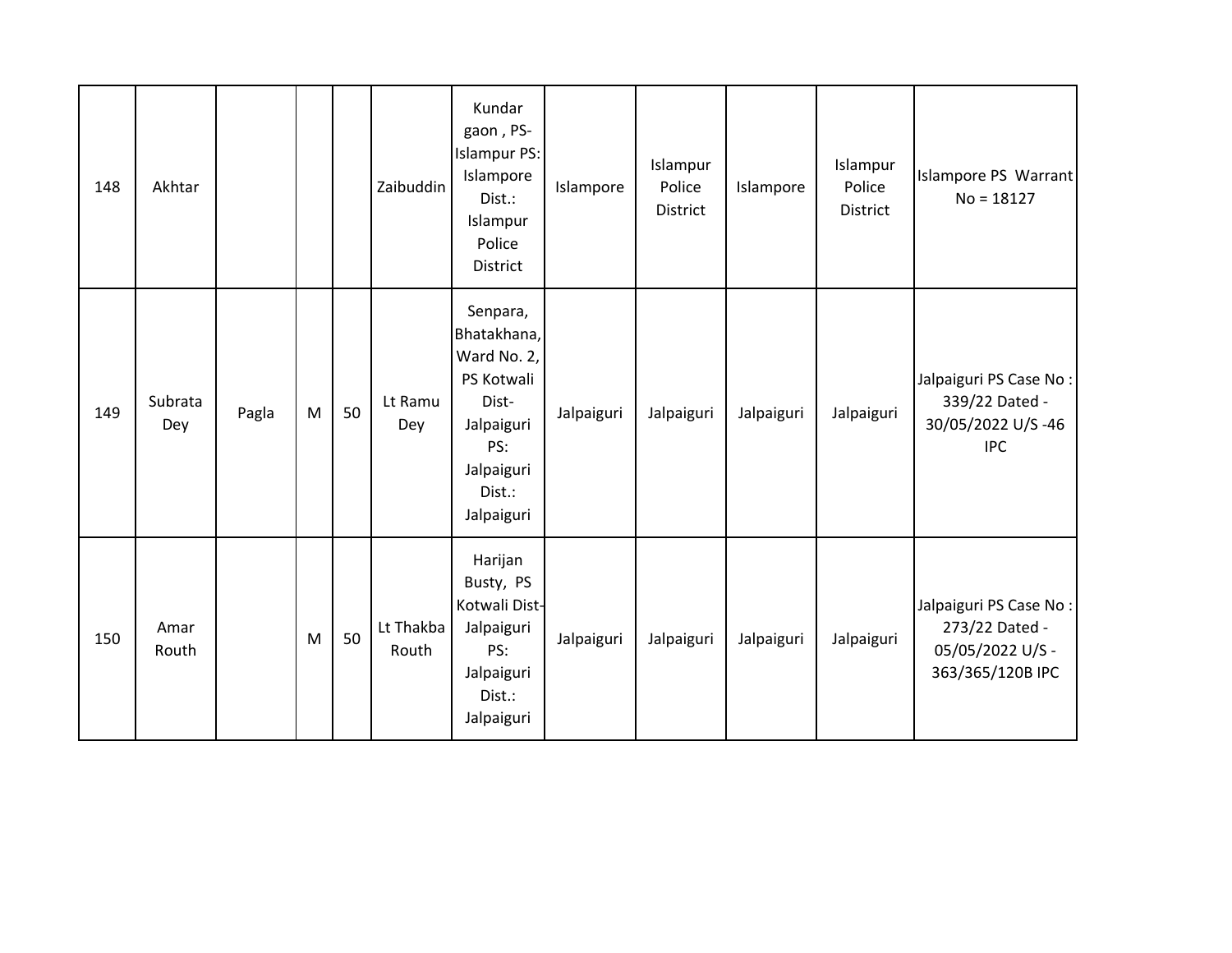| 151 | Bappa<br>Dey   |         | M | 23 | Prasanta<br>Dey         | Khopraband<br>hi Goralbari,<br>PS Kotwali<br>Dist-<br>Jalpaiguri<br>PS:<br>Jalpaiguri<br>Dist.:<br>Jalpaiguri                         | Jalpaiguri | Jalpaiguri | Jalpaiguri | Jalpaiguri | Jalpaiguri PS Case No:<br>337/22 Dated -<br>29/05/2022 U/S -<br>461/379/34 IPC |
|-----|----------------|---------|---|----|-------------------------|---------------------------------------------------------------------------------------------------------------------------------------|------------|------------|------------|------------|--------------------------------------------------------------------------------|
| 152 | Rana<br>Singha | Chhotka | M | 42 | Lt<br>Bachchu<br>Singha | Nayabusty,<br>near Gandhi<br>Statue,<br>Ward<br>No.08, PS<br>Kotwali Dist-<br>Jalpaiguri<br>PS:<br>Jalpaiguri<br>Dist.:<br>Jalpaiguri | Jalpaiguri | Jalpaiguri | Jalpaiguri | Jalpaiguri | Jalpaiguri PS Case No:<br>337/22 Dated -<br>29/05/2022 U/S -<br>461/379/34 IPC |
| 153 | Santosh<br>Roy |         | M | 29 | Lt<br>Sukumar<br>Roy    | Natunbasty,<br>PO<br>Rangdhamal<br>i, PS<br>Kotwali Dist-<br>Jalpaiguri<br>PS:<br>Jalpaiguri<br>Dist.:<br>Jalpaiguri                  | Jalpaiguri | Jalpaiguri | Jalpaiguri | Jalpaiguri | Jalpaiguri PS Case No:<br>338/22 Dated -<br>29/05/2022 U/S-379<br><b>IPC</b>   |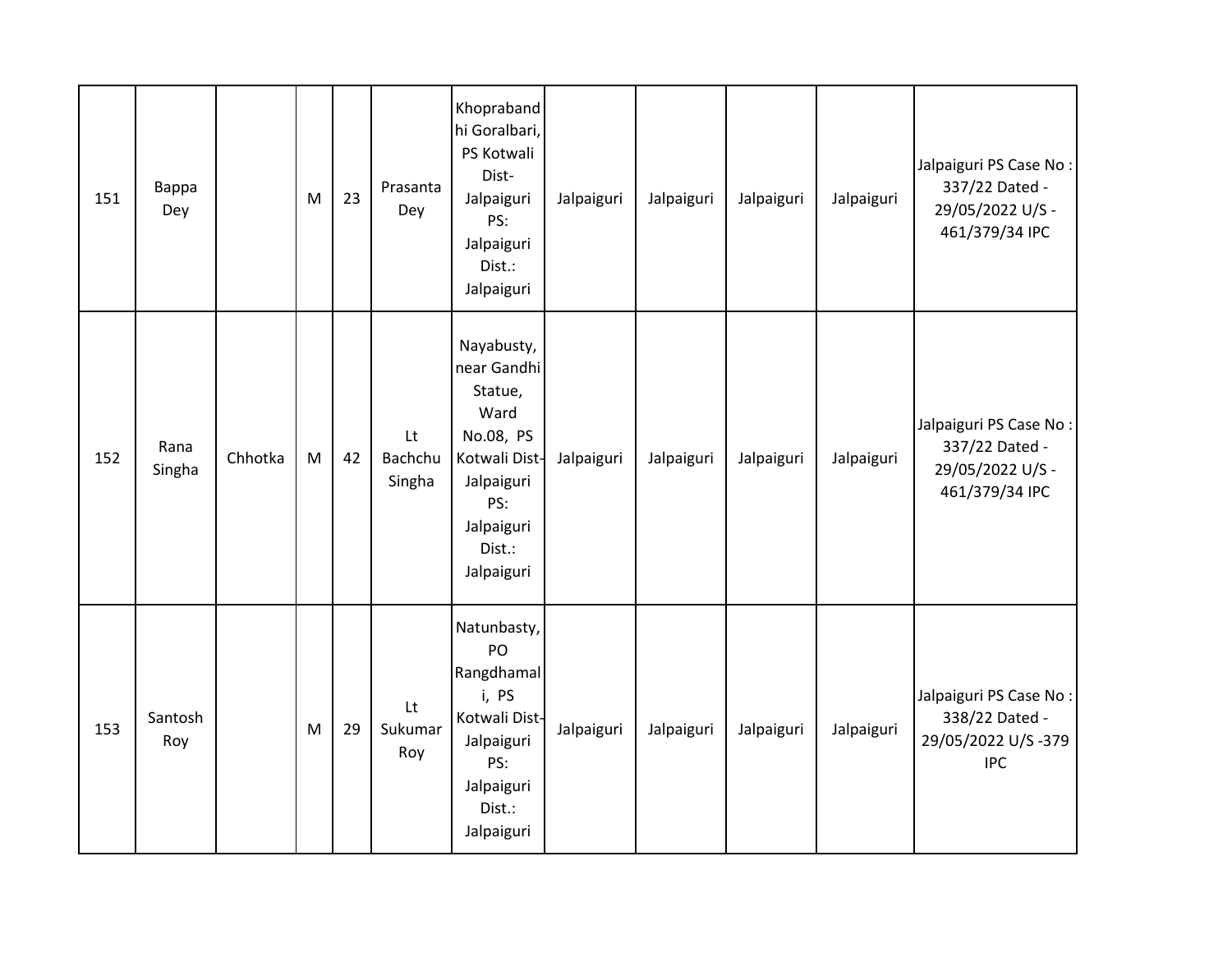| 154 | Parshi                     | Gopal Das Goplu Das<br>Parshi | M | 28 | <b>Birchu Das</b><br>Parshi                       | 02 No<br>Ghumti<br>near<br>Teltanki,<br>Ward<br>No.07, PS<br>Kotwali Dist-<br>Jalpaiguri<br>PS:<br>Jalpaiguri<br>Dist.:<br>Jalpaiguri | Jalpaiguri | Jalpaiguri | Jalpaiguri | Jalpaiguri | Jalpaiguri PS Case No:<br>338/22 Dated -<br>29/05/2022 U/S-379<br><b>IPC</b>                                      |
|-----|----------------------------|-------------------------------|---|----|---------------------------------------------------|---------------------------------------------------------------------------------------------------------------------------------------|------------|------------|------------|------------|-------------------------------------------------------------------------------------------------------------------|
| 155 | Rahul<br>Mandal            |                               | M | 23 | Jatish<br>Mandal                                  | Sukanta<br>Nagar<br>Colony, PS<br>Kotwali Dist-<br>Jalpaiguri<br>PS:<br>Jalpaiguri<br>Dist.:<br>Jalpaiguri                            | Jalpaiguri | Jalpaiguri | Jalpaiguri | Jalpaiguri | Jalpaiguri PS Case No:<br>323/22 Dated -<br>24/05/2022 U/S -<br>399/402 IPC &<br>$(25(i)(a)/27$ Arms Act,<br>1959 |
| 156 | Arindam<br>Chakrabar<br>ty |                               | M | 39 | Lt<br>Ardhunda<br>$\mathsf{r}$<br>Chakrabar<br>ty | Kerani Para,<br>Ward<br>No.18, PS<br>Kotwali Dist-<br>Jalpaiguri<br>PS:<br>Jalpaiguri<br>Dist.:<br>Jalpaiguri                         | Jalpaiguri | Jalpaiguri | Jalpaiguri | Jalpaiguri | Jalpaiguri PS Case No:<br>323/22 Dated -<br>24/05/2022 U/S -<br>399/402 IPC &<br>$(25(i)(a)/27$ Arms Act,<br>1959 |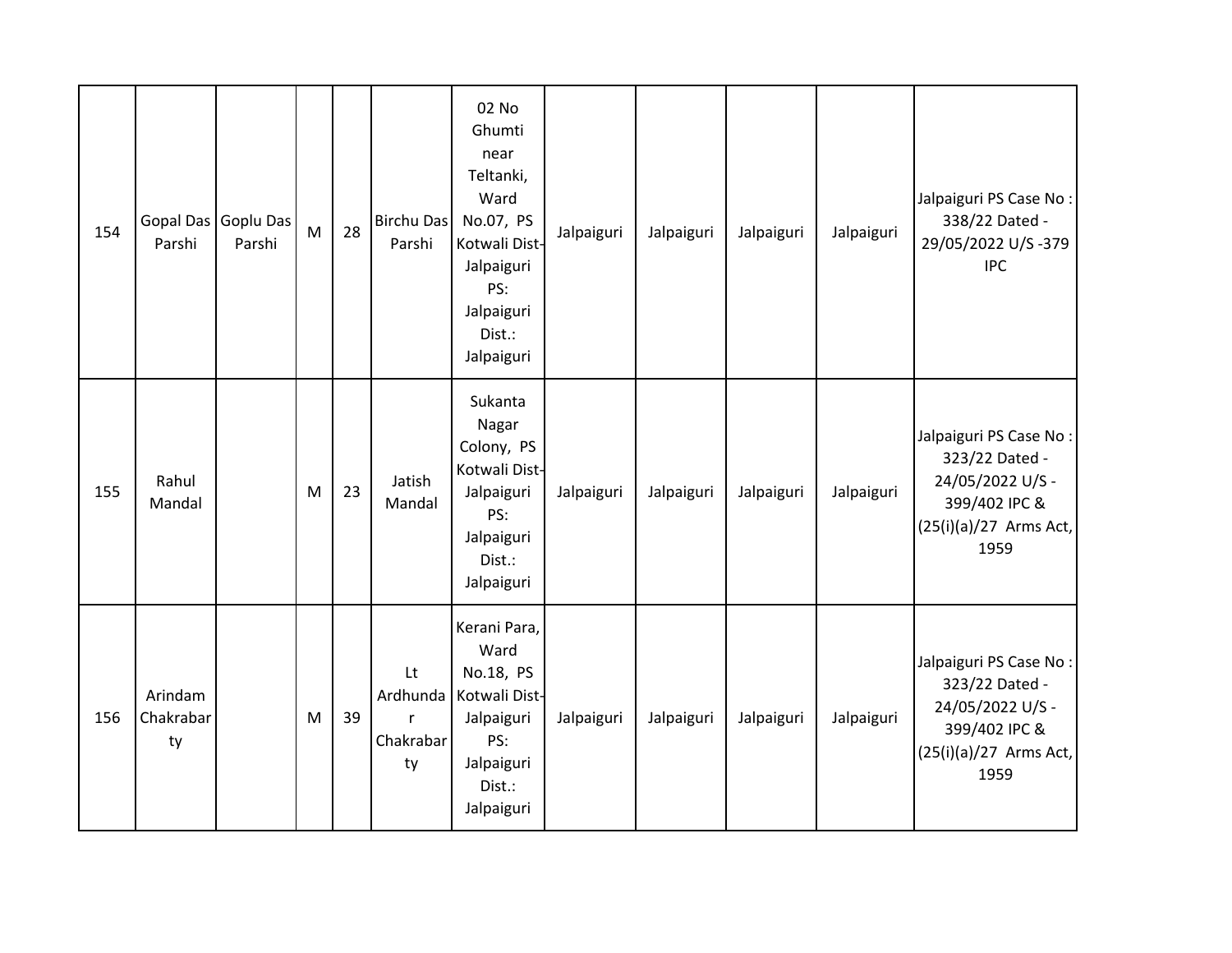| 157 | Pradip<br>Roy   |      | M | 36 | Lt Biren<br>Roy           | Kerani Para,<br>Ward<br>No.18, PS<br>Kotwali Dist-<br>Jalpaiguri<br>PS:<br>Jalpaiguri<br>Dist.:<br>Jalpaiguri          | Jalpaiguri | Jalpaiguri | Jalpaiguri | Jalpaiguri | Jalpaiguri PS Case No:<br>323/22 Dated -<br>24/05/2022 U/S -<br>399/402 IPC &<br>$(25(i)(a)/27$ Arms Act,<br>1959                                                        |
|-----|-----------------|------|---|----|---------------------------|------------------------------------------------------------------------------------------------------------------------|------------|------------|------------|------------|--------------------------------------------------------------------------------------------------------------------------------------------------------------------------|
| 158 | Dabajyoti<br>De | Raja | M | 25 | Ashoke<br>Dey             | Vivekanand<br>a Para,<br>Ward<br>No.24, PS<br>Kotwali Dist-<br>Jalpaiguri<br>PS:<br>Jalpaiguri<br>Dist.:<br>Jalpaiguri | Jalpaiguri | Jalpaiguri | Jalpaiguri | Jalpaiguri | Jalpaiguri PS Case No:<br>323/22 Dated -<br>24/05/2022 U/S -<br>399/402 IPC &<br>$(25(i)(a)/27$ Arms Act,<br>1959                                                        |
| 159 | Swapan<br>Roy   |      | M |    | Lt. Galen<br>Roy          | PS:<br>Jalpaiguri<br>Dist.:<br>Jalpaiguri                                                                              | Jalpaiguri | Jalpaiguri | Malbazar   | Jalpaiguri | Malbazar PS Case No:<br>430/22 Dated -<br>30/05/2022 U/S -<br>379/411 IPC & 21(1)<br><b>Mines and Minerals</b><br>(Regulation and<br>Development) Act<br>$(1957)\hat{A}$ |
| 160 | Kanu<br>Barman  |      | M |    | <b>Birendra</b><br>Barman | PS:<br>Malbazar<br>Dist.:<br>Jalpaiguri                                                                                | Malbazar   | Jalpaiguri | Malbazar   | Jalpaiguri | Malbazar PS Case No:<br>356/22 Dated -<br>03/05/2022 U/S -<br>341/323/325/308/50<br>6/34 IPC                                                                             |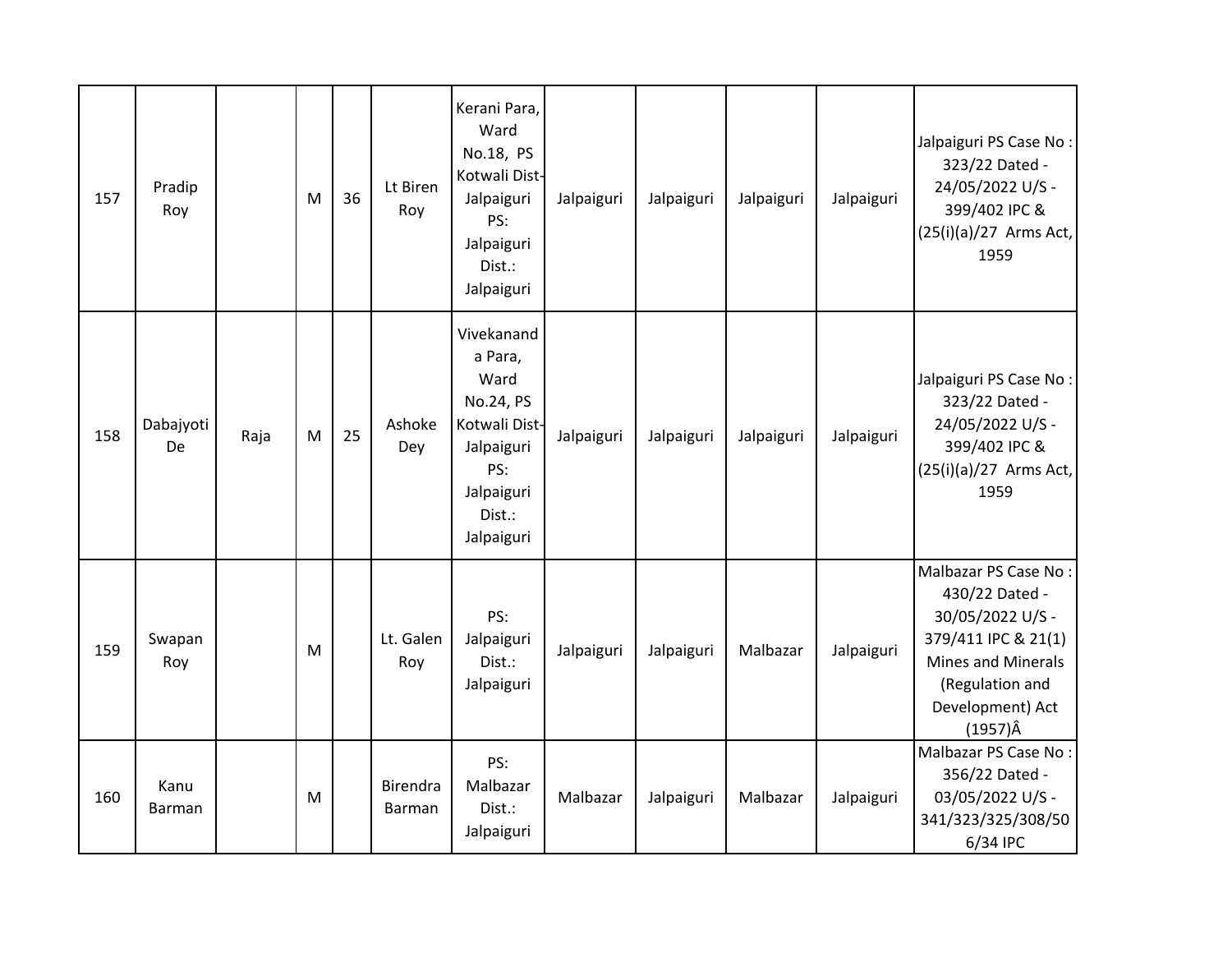| 161 | Karma<br>Barman  | M |    | Dilip<br><b>Barman</b>    | PS:<br>Malbazar<br>Dist.:<br>Jalpaiguri                                     | Malbazar  | Jalpaiguri                            | Malbazar  | Jalpaiguri                            | Malbazar PS Case No:<br>356/22 Dated -<br>03/05/2022 U/S -<br>341/323/325/308/50<br>6/34 IPC  |
|-----|------------------|---|----|---------------------------|-----------------------------------------------------------------------------|-----------|---------------------------------------|-----------|---------------------------------------|-----------------------------------------------------------------------------------------------|
| 162 | Khakon<br>Sarkar | M |    | Lt. Sunil<br>Sarkar       | Maynamapa<br>ra PS:<br>Moynaguri<br>Dist.:<br>Jalpaiguri                    | Moynaguri | Jalpaiguri                            | Moynaguri | Jalpaiguri                            | Moynaguri PS Case No<br>: 205/22 Dated -<br>30/05/2022 U/S -<br>420/482/483/485/48<br>6 IPC   |
| 163 | Palash<br>Roy    |   |    | Pramodh<br>Roy            | Rajarhat<br>More PS:<br>Moynaguri<br>Dist.:<br>Jalpaiguri                   | Moynaguri | Jalpaiguri                            | Moynaguri | Jalpaiguri                            | Moynaguri PS Case No<br>: 201/22 Dated -<br>27/05/2022 U/S-379<br><b>IPC</b>                  |
| 164 | Sarikul<br>Momin | M | 32 | Lt. Lotib<br>Momin        | Gaganpahar<br>i PS:<br>Farakka<br>Dist.:<br>Jangipur<br>Police<br>District  | Farakka   | Jangipur<br>Police<br><b>District</b> | Farakka   | Jangipur<br>Police<br><b>District</b> | Farakka PS Case No:<br>157/22 Dated -<br>18/05/2022 U/S -<br>399/402 IPC                      |
| 165 | Jiten<br>Ghosh   | M | 45 | Lt.<br>Rampayari<br>Ghosh | Raghunathp<br>ur PS:<br>Farakka<br>Dist.:<br>Jangipur<br>Police<br>District | Farakka   | Jangipur<br>Police<br><b>District</b> | Farakka   | Jangipur<br>Police<br><b>District</b> | Farakka PS Case No:<br>168/22 Dated -<br>29/05/2022 U/S -<br>341/325/326/307/34<br><b>IPC</b> |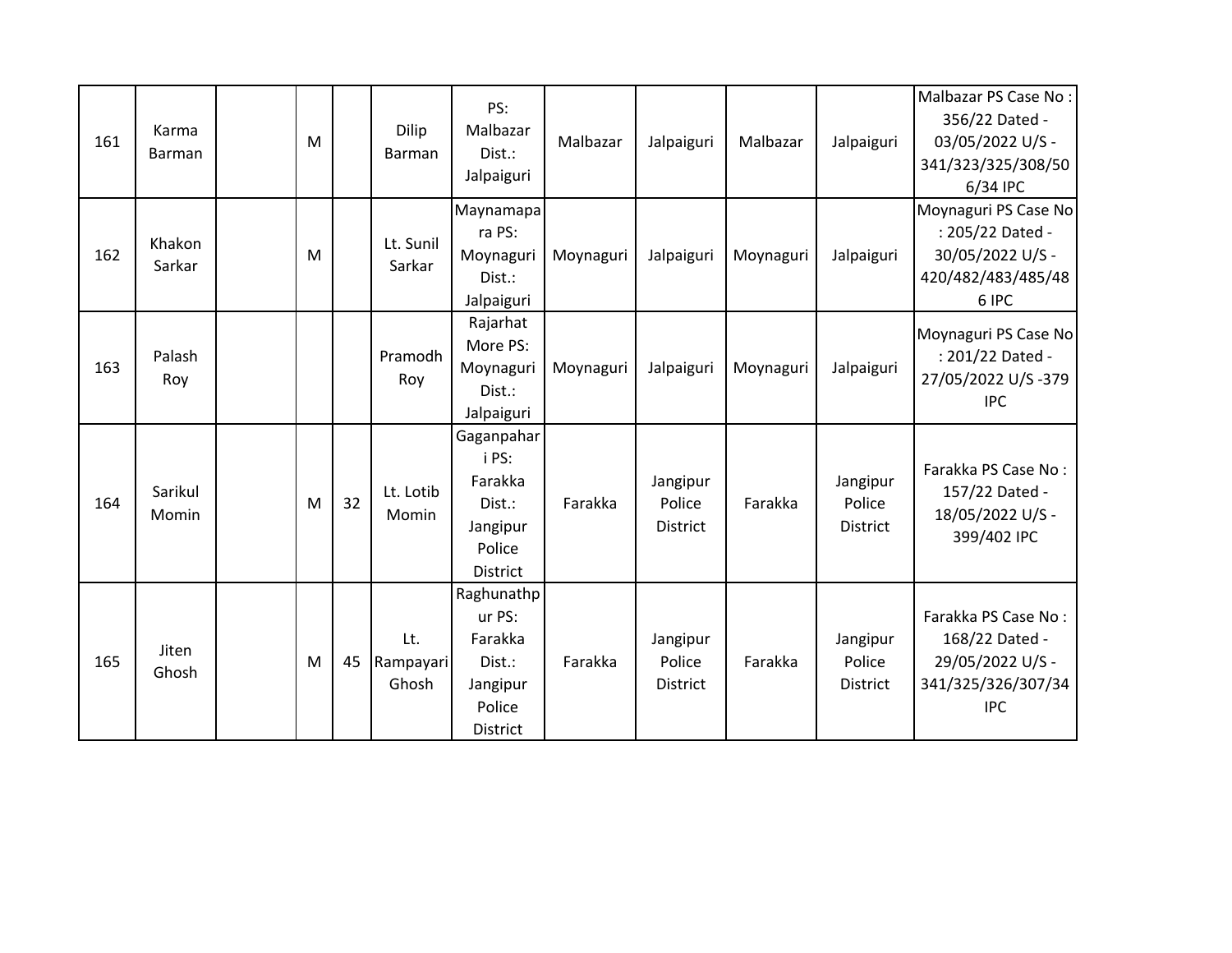| 166 | Nipen<br>Ghosh     |                 | M | 35 | Rampayari<br>Ghosh           | Raghunathp<br>ur PS:<br>Farakka<br>Dist.:<br>Jangipur<br>Police<br>District                 | Farakka                      | Jangipur<br>Police<br><b>District</b> | Farakka           | Jangipur<br>Police<br>District        | Farakka PS Case No:<br>168/22 Dated -<br>29/05/2022 U/S -<br>341/325/326/307/34<br><b>IPC</b>                                               |
|-----|--------------------|-----------------|---|----|------------------------------|---------------------------------------------------------------------------------------------|------------------------------|---------------------------------------|-------------------|---------------------------------------|---------------------------------------------------------------------------------------------------------------------------------------------|
| 167 | Asish Das          |                 | M | 33 | S/o Tridib<br>Das            | Of Mirzapur<br>PS:<br>Raghunathg<br>anj Dist.:<br>Jangipur<br>Police<br>District            | Raghunathg<br>anj            | Jangipur<br>Police<br>District        | Raghunathg<br>anj | Jangipur<br>Police<br>District        | Raghunathganj PS<br>Case No: 321/22<br>Dated - 11/05/2022<br>$U/S -$<br>498A/323/506/307<br><b>IPC</b>                                      |
| 168 | Nejam Sk           |                 | M | 40 | $S/O$ Lt.<br>Rejjak Sk       | Of<br>Dastamara<br>PS:<br>anj Dist.:<br>Jangipur<br>Police<br>District                      | Raghunathg Raghunathg<br>anj | Jangipur<br>Police<br><b>District</b> | Raghunathg<br>anj | Jangipur<br>Police<br><b>District</b> | Raghunathganj PS<br>Case No: 390/22<br>Dated - 20/05/2022<br>U/S-341/325/506/34<br><b>IPC</b>                                               |
| 169 | Nandalal<br>Mondal | Abhay<br>Mondal | M | 18 | S/o Shyam<br>Chand<br>Mondal | of village<br>Dhuliyan<br>Lalpara, PS:<br>j Dist.:<br>Jangipur<br>Police<br><b>District</b> | Samshergan Samshergan<br>j   | Jangipur<br>Police<br><b>District</b> | Raghunathg<br>anj | Jangipur<br>Police<br><b>District</b> | Raghunathganj PS<br>Case No: 433/22<br>Dated - 30/05/2022<br>$U/S - 21(c)/29$<br>Narcotic Drugs and<br>Psychotropic<br>Substances Act, 1985 |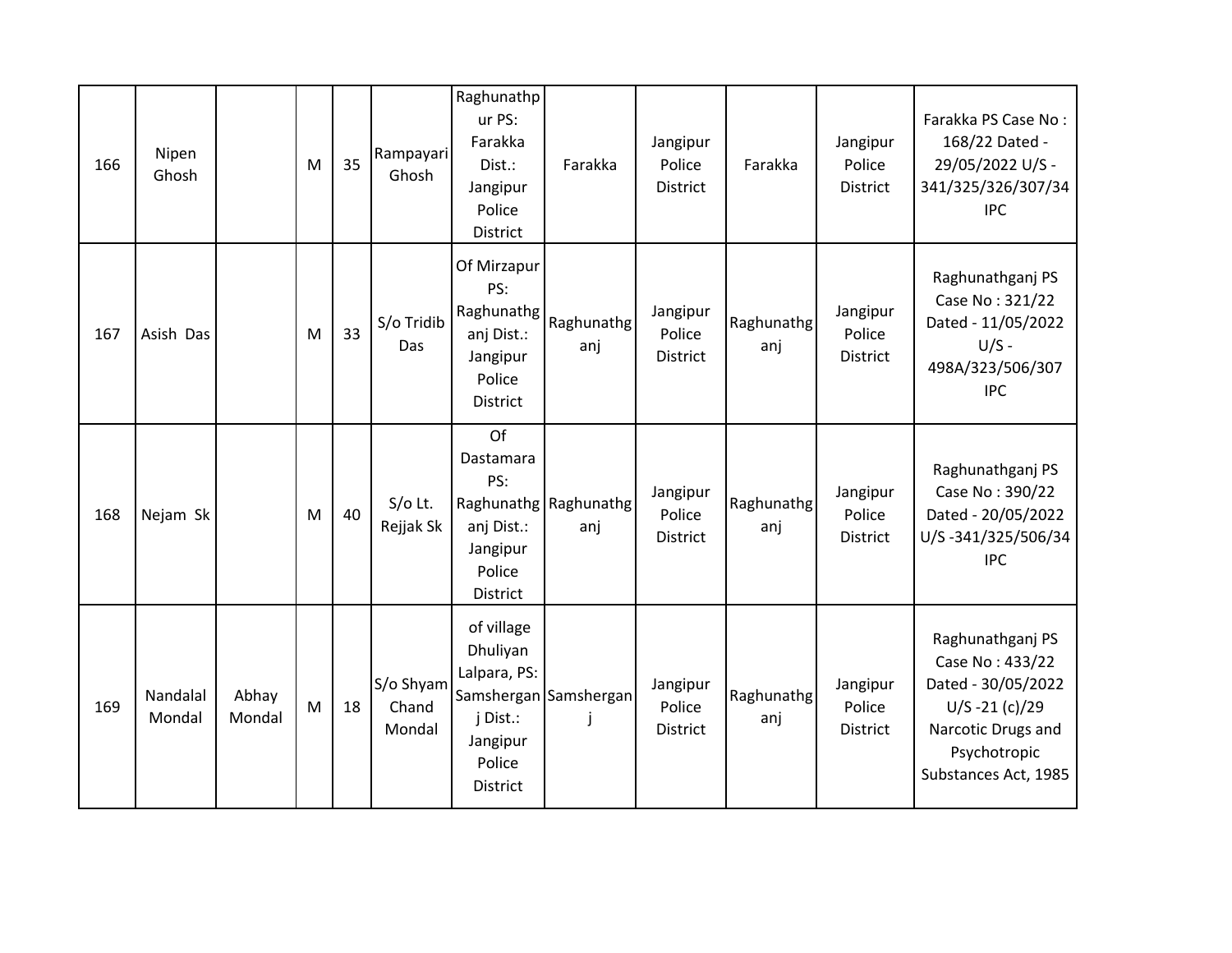| 170 | Monoj<br>Mondal |                | M | 20 | S/o Peru<br>Mondal   | of village<br>Dhuliyan<br>Lalpara PS:<br>j Dist.:<br>Jangipur<br>Police<br><b>District</b> | Samshergan Samshergan<br>$\perp$ | Jangipur<br>Police<br><b>District</b> | Raghunathg<br>anj | Jangipur<br>Police<br><b>District</b> | Raghunathganj PS<br>Case No: 433/22<br>Dated - 30/05/2022<br>$U/S - 21(c)/29$<br>Narcotic Drugs and<br>Psychotropic<br>Substances Act, 1985 |
|-----|-----------------|----------------|---|----|----------------------|--------------------------------------------------------------------------------------------|----------------------------------|---------------------------------------|-------------------|---------------------------------------|---------------------------------------------------------------------------------------------------------------------------------------------|
| 171 | Goutam<br>Das   | Chhoton<br>Das | M | 25 | Jaydeb<br>Das        | Natun<br>Malancha<br>PS:<br>j Dist.:<br>Jangipur<br>Police<br>District                     | Samshergan Samshergan            | Jangipur<br>Police<br>District        | Samsherga<br>nj   | Jangipur<br>Police<br>District        | Samsherganj PS Case<br>No: 189/22 Dated -<br>30/05/2022 U/S -<br>376/417 IPC                                                                |
| 172 | Saddam<br>Sk    |                | M |    | Lt<br>Alauddin<br>Sk | Hiranandap<br>ur PS:<br>Samshergan<br>j Dist.:<br>Jangipur<br>Police<br>District           | Samshergan<br>$\mathbf{I}$       | Jangipur<br>Police<br><b>District</b> | Suti              | Jangipur<br>Police<br><b>District</b> | Suti PS Case No:<br>218/22 Dated -<br>22/04/2022 U/S -<br>399/402 IPC &<br>25(i)(A)/27 Arms Act,<br>1959                                    |
| 173 | Saharuk<br>Sk   |                | M |    | Lt Manirul<br>Sk     | Karbala PS:<br>Suti Dist.:<br>Jangipur<br>Police<br><b>District</b>                        | Suti                             | Jangipur<br>Police<br><b>District</b> | Suti              | Jangipur<br>Police<br>District        | Suti PS Case No:<br>218/22 Dated -<br>22/04/2022 U/S -<br>399/402 IPC &<br>25(i)(A)/27 Arms Act,<br>1959                                    |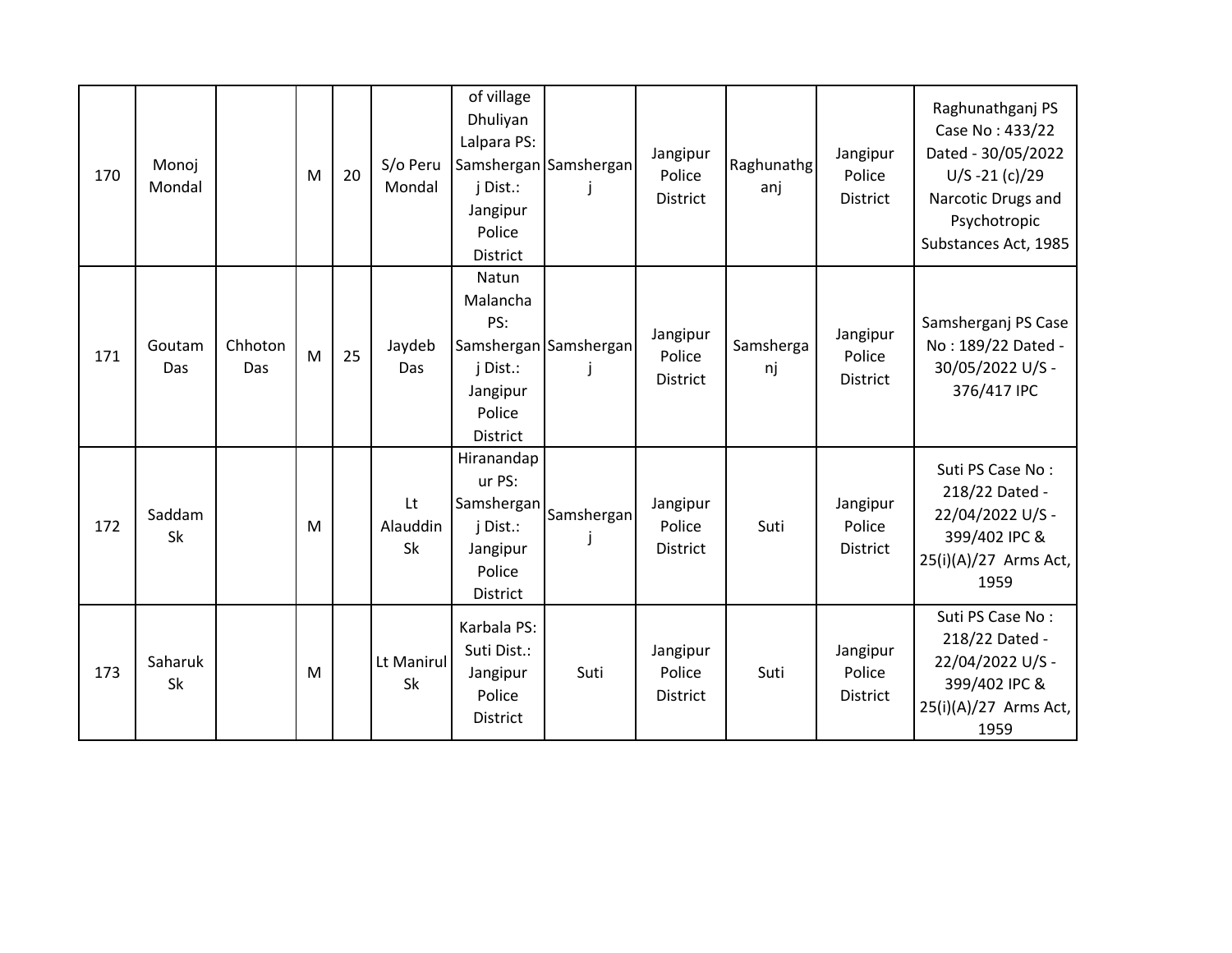| 174 | Sanjay<br>Rana  |   |    | Makar<br>Rana  | Bhaudi, PO-<br>Chingurkash<br>a, PS+Dist-<br>Jhargram<br>PS:<br>Jhargram<br>Dist.:<br>Jhargram                  | Jhargram | Jhargram                                | Jhargram | Jhargram                                | Jhargram PS Case No:<br>168/22 Dated -<br>28/05/2022 U/S -<br>363/365 IPC     |
|-----|-----------------|---|----|----------------|-----------------------------------------------------------------------------------------------------------------|----------|-----------------------------------------|----------|-----------------------------------------|-------------------------------------------------------------------------------|
| 175 | Pijush<br>Maity |   |    | Pahar<br>Maity | Metal, PO-<br>Bodhana,<br>PS+Dist-<br>Jhargram<br>PS:<br>Jhargram<br>Dist.:<br>Jhargram                         | Jhargram | Jhargram                                | Jhargram | Jhargram                                | Jhargram PS Case No:<br>169/22 Dated -<br>28/05/2022 U/S -<br>498A/306/34 IPC |
| 176 | Karim Sk        | M | 19 | Sahil Sk       | Banipur<br>Kathsiri,<br>Sankrail<br>Howrah PS:<br>Sankrail<br>Dist.:<br>Howrah<br>Police<br>Commission<br>erate | Sankrail | Howrah<br>Police<br>Commissio<br>nerate | Sankrail | Howrah<br>Police<br>Commission<br>erate | Sankrail PS Case No:<br>582/22 Dated -<br>30/05/2022 U/S -<br>399/402 IPC     |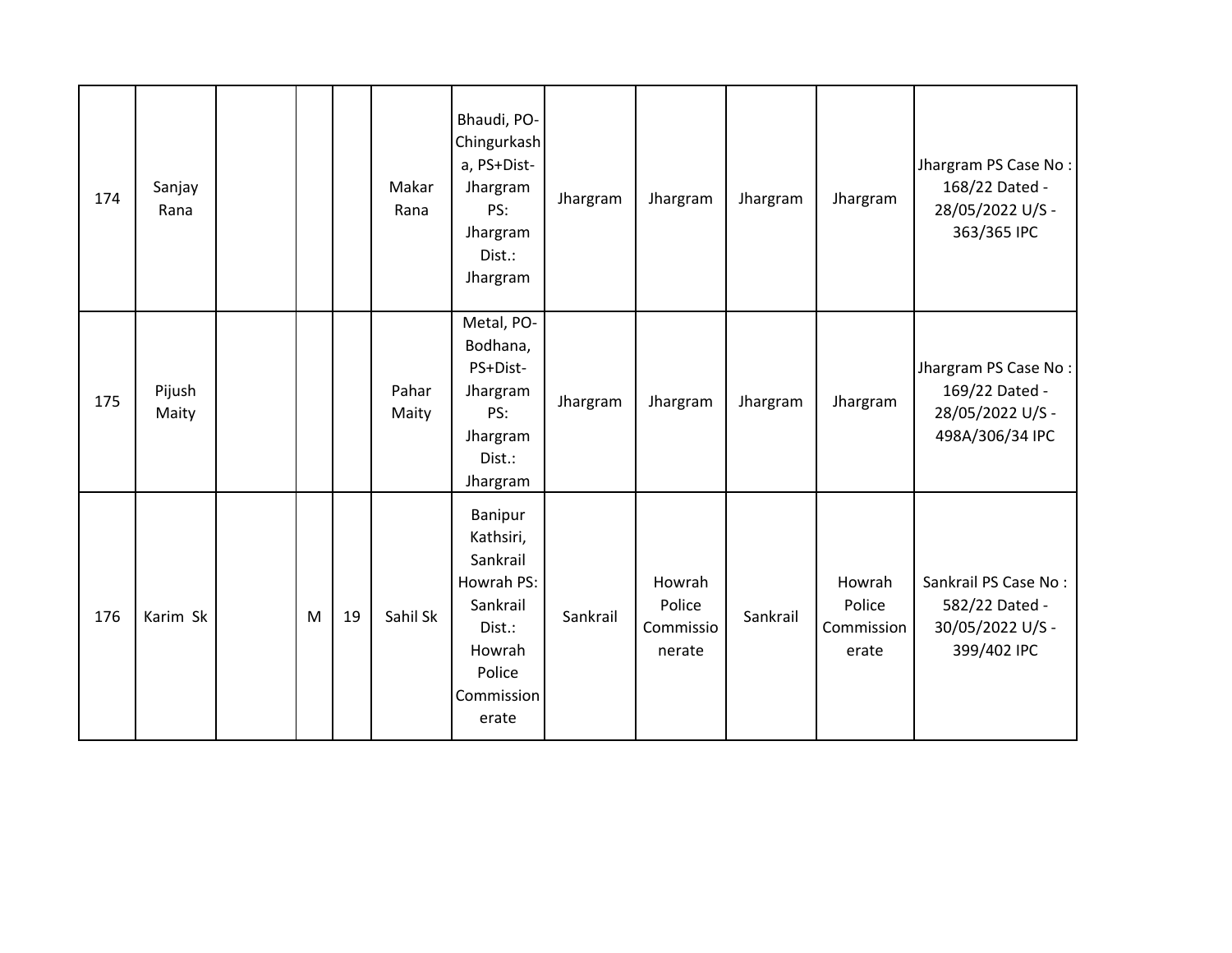| 177 | Anil Majhi              | Voju            |   | 23 | <b>Tapas</b><br>Majhi | Rajganj,<br>Banipur,<br>Sankrail<br>Howrah PS:<br>Sankrail<br>Dist.:<br>Howrah<br>Police<br>Commission<br>erate | Sankrail    | Howrah<br>Police<br>Commissio<br>nerate    | Sankrail    | Howrah<br>Police<br>Commission<br>erate   | Sankrail PS Case No:<br>582/22 Dated -<br>30/05/2022 U/S -<br>399/402 IPC                        |
|-----|-------------------------|-----------------|---|----|-----------------------|-----------------------------------------------------------------------------------------------------------------|-------------|--------------------------------------------|-------------|-------------------------------------------|--------------------------------------------------------------------------------------------------|
| 178 | Sukanta<br>Karmakar     |                 | M | 27 | Saraj<br>Karmakar     | Andulberia<br>Uttarpara<br>PS:<br>Rejinagar<br>Dist.:<br>Murshidaba<br>d                                        | Rejinagar   | Murshidaba<br>d                            | Kaligunj    | Krishnanagar<br>Police<br><b>District</b> | Kaligunj PS Case No:<br>308/22 Dated -<br>17/05/2022 U/S -<br><b>364A IPC</b>                    |
| 179 | <b>Billal</b><br>Mondal | Imran<br>Mondal | M |    | Mona<br>Mondal        | Dewanber,<br>Po Majdia<br>PS:<br>Krishnaganj<br>Dist.:<br>Krishnanaga<br>r Police<br><b>District</b>            | Krishnaganj | Krishnanag<br>ar Police<br><b>District</b> | Krishnaganj | Krishnanagar<br>Police<br><b>District</b> | Krishnaganj PS Case<br>No: 179/22 Dated -<br>24/05/2022 U/S -<br>498A/325/328/307/5<br>06/34 IPC |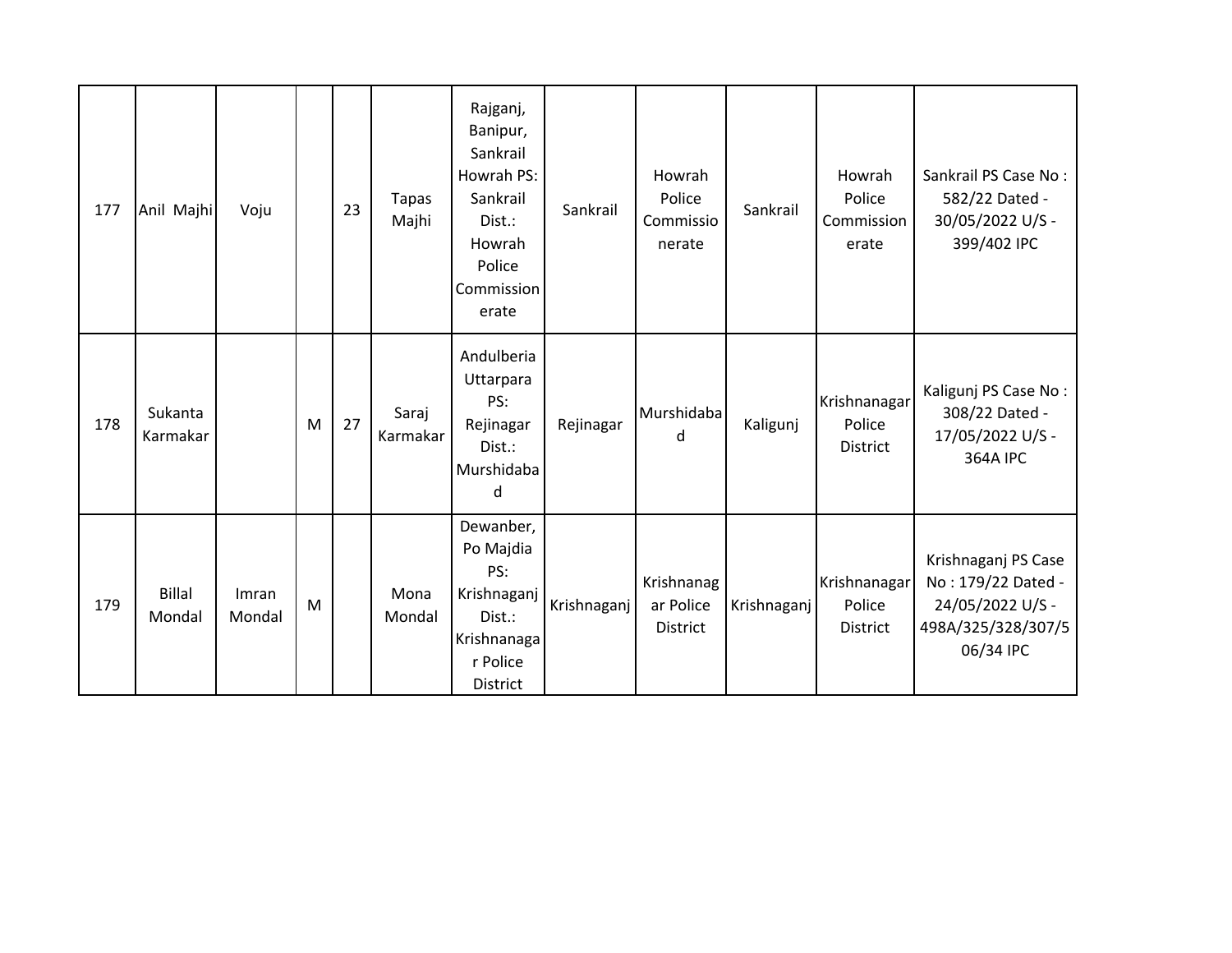| 180 | Mona<br>Mondal   | M | Lt. Rahim<br><b>Box</b><br>Mondal | Dewanber,<br>Po Majdia<br>PS:<br>Krishnaganj<br>Dist.:<br>Krishnanaga<br>r Police<br>District | Krishnaganj      | Krishnanag<br>ar Police<br>District        | Krishnaganj      | Krishnanagar<br>Police<br><b>District</b> | Krishnaganj PS Case<br>No: 179/22 Dated -<br>24/05/2022 U/S -<br>498A/325/328/307/5<br>06/34 IPC |
|-----|------------------|---|-----------------------------------|-----------------------------------------------------------------------------------------------|------------------|--------------------------------------------|------------------|-------------------------------------------|--------------------------------------------------------------------------------------------------|
| 181 | Badsha<br>Shaikh |   | S/o Tuhin<br>Sk                   | PS:<br>Krishnanaga<br>r Dist.:<br>Krishnanaga<br>r Police<br><b>District</b>                  | Krishnanaga<br>r | Krishnanag<br>ar Police<br><b>District</b> | Krishnanag<br>ar | Krishnanagar<br>Police<br><b>District</b> | Krishnanagar PS Case<br>No: 542/22 Dated -<br>30/05/2022 U/S -<br>399/402 IPC                    |
| 182 | Biswajit<br>Dhar |   | Madhu<br>Dhar                     | PS:<br>Krishnanaga<br>r Dist.:<br>Krishnanaga<br>r Police<br>District                         | Krishnanaga<br>r | Krishnanag<br>ar Police<br><b>District</b> | Krishnanag<br>ar | Krishnanagar<br>Police<br><b>District</b> | Krishnanagar PS Case<br>No: 542/22 Dated -<br>30/05/2022 U/S -<br>399/402 IPC                    |
| 183 | Abdul Sk         |   | S/o Tuan<br>Sk                    | PS:<br>Krishnanaga<br>r Dist.:<br>Krishnanaga<br>r Police<br>District                         | Krishnanaga<br>r | Krishnanag<br>ar Police<br>District        | Krishnanag<br>ar | Krishnanagar<br>Police<br><b>District</b> | Krishnanagar PS Case<br>No: 542/22 Dated -<br>30/05/2022 U/S -<br>399/402 IPC                    |
| 184 | Ahasan<br>Ali    |   | S/o Asraf<br>Ali Sk               | PS:<br>Krishnanaga<br>r Dist.:<br>Krishnanaga<br>r Police<br>District                         | Krishnanaga<br>r | Krishnanag<br>ar Police<br><b>District</b> | Krishnanag<br>ar | Krishnanagar<br>Police<br><b>District</b> | Krishnanagar PS Case<br>No: 542/22 Dated -<br>30/05/2022 U/S -<br>399/402 IPC                    |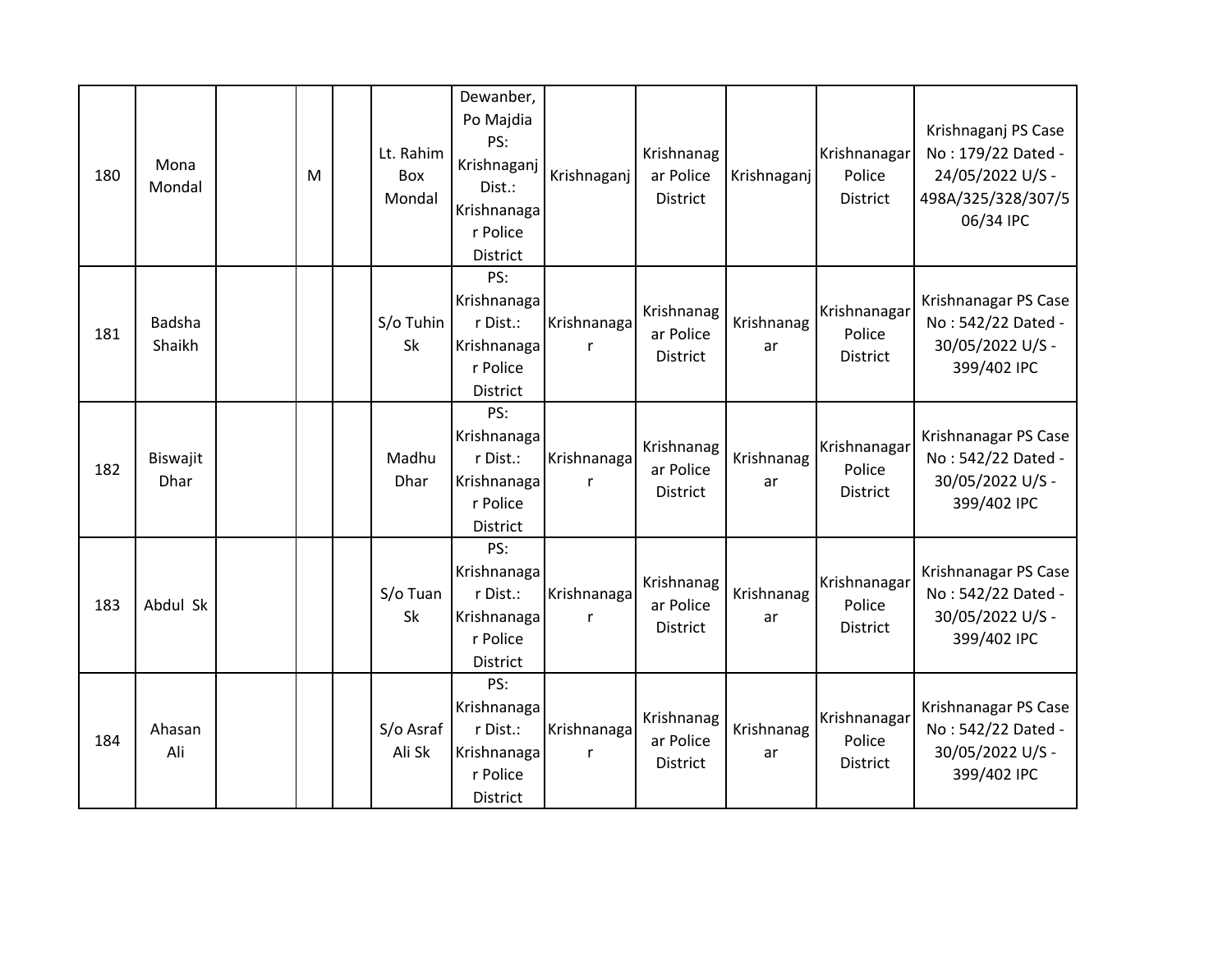| 185 | Arindam<br>Saha        |  | S/o Abhijit<br>Saha           | PS:<br>Krishnanaga<br>r Dist.:<br>Krishnanaga<br>r Police<br><b>District</b>            | Krishnanaga<br>r | Krishnanag<br>ar Police<br><b>District</b> | Krishnanag<br>ar | Krishnanagar<br>Police<br><b>District</b> | Krishnanagar PS Case<br>No: 542/22 Dated -<br>30/05/2022 U/S -<br>399/402 IPC                        |
|-----|------------------------|--|-------------------------------|-----------------------------------------------------------------------------------------|------------------|--------------------------------------------|------------------|-------------------------------------------|------------------------------------------------------------------------------------------------------|
| 186 | Tarun<br>Mondal        |  | $S/O$ Lt.<br>Tentul<br>Mondal | PS:<br>Krishnanaga<br>r Dist.:<br>Krishnanaga<br>r Police<br><b>District</b>            | Krishnanaga<br>r | Krishnanag<br>ar Police<br><b>District</b> | Krishnanag<br>ar | Krishnanagar<br>Police<br>District        | Krishnanagar PS Case<br>No: 444/22 Dated -<br>05/05/2022 U/S -<br>447/325/427/379/37<br>6/511/34 IPC |
| 187 | Mobarak<br>Mondal      |  | S/o Samad<br>Mondal           | PS:<br>Krishnanaga<br>r Dist.:<br>Krishnanaga<br>r Police<br>District                   | Krishnanaga<br>r | Krishnanag<br>ar Police<br>District        | Krishnanag<br>ar | Krishnanagar<br>Police<br>District        | Krishnanagar PS Case<br>No: 282/22 Dated -<br>23/03/2022 U/S -<br>399/402 IPC                        |
| 188 | Lalchand<br>Sk         |  | S/o Bul                       | PS:<br>Krishnanaga<br>r Dist.:<br>Haque Sk   Krishnanaga<br>r Police<br><b>District</b> | Krishnanaga<br>r | Krishnanag<br>ar Police<br>District        | Krishnanag<br>ar | Krishnanagar<br>Police<br><b>District</b> | Krishnanagar PS Case<br>No: 282/22 Dated -<br>23/03/2022 U/S -<br>399/402 IPC                        |
| 189 | <b>Biplab</b><br>Majhi |  | S/O<br>Amrito<br>Majhi        | PS:<br>Krishnanaga<br>r Dist.:<br>Krishnanaga<br>r Police<br>District                   | Krishnanaga<br>r | Krishnanag<br>ar Police<br><b>District</b> | Krishnanag<br>ar | Krishnanagar<br>Police<br><b>District</b> | Krishnanagar PS Case<br>No: 339/22 Dated -<br>06/04/2022 U/S -<br>399/402 IPC                        |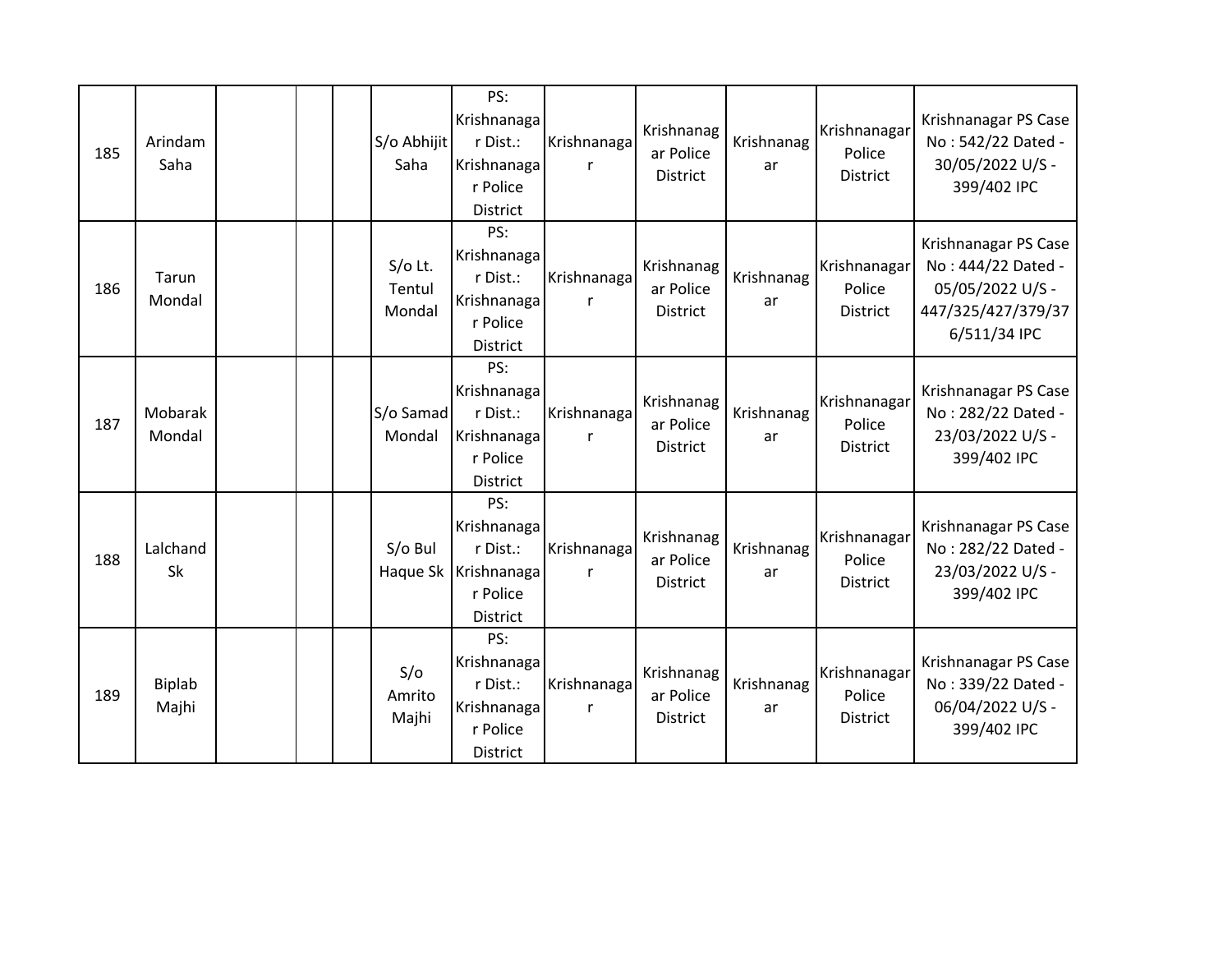| 190 | Biswajit<br>Sk                                   |             |   |    | Rabiul Sk               | PS:<br>Krishnanaga<br>r Dist.:<br>Krishnanaga<br>r Police<br><b>District</b>                                 | Krishnanaga<br>r  | Krishnanag<br>ar Police<br><b>District</b> | Krishnanag<br>ar  | Krishnanagar<br>Police<br><b>District</b> | Krishnanagar PS Case<br>No: 339/22 Dated -<br>06/04/2022 U/S -<br>399/402 IPC |
|-----|--------------------------------------------------|-------------|---|----|-------------------------|--------------------------------------------------------------------------------------------------------------|-------------------|--------------------------------------------|-------------------|-------------------------------------------|-------------------------------------------------------------------------------|
| 191 | <b>Bitan</b><br>Sharma<br><b>Bitan</b><br>Sharma |             | M |    | Nani<br>Gopal<br>Sharma | PS:<br>Nabadwip<br>Dist.:<br>Krishnanaga<br>r Police<br><b>District</b>                                      | Nabadwip          | Krishnanag<br>ar Police<br>District        | Nabadwip          | Krishnanagar<br>Police<br>District        | Nabadwip PS Case No<br>: 224/22 Dated -<br>30/05/2022 U/S -<br>46A(c) IPC     |
| 192 | Subrata<br>Mondal                                | <b>TUKU</b> | M | 23 | Sukumar<br>Mondal       | <b>JUGPUR 8</b><br>NO <sub>PS</sub> :<br>Nakashipara<br>Dist.:<br>Krishnanaga<br>r Police<br><b>District</b> | Nakashipar<br>a   | Krishnanag<br>ar Police<br>District        | Palashipara       | Krishnanagar<br>Police<br><b>District</b> | Palashipara PS Case<br>No: 168/22 Dated -<br>08/05/2022 U/S -<br>399/402 IPC  |
| 193 | Sima Das                                         |             | F |    | Nipen Das               | Laxmipur<br><b>Baultola PS:</b><br>Baishnabna<br>gar Dist.:<br>Malda                                         | Baishnabna<br>gar | Malda                                      | Baishnabna<br>gar | Malda                                     | Baishnabnagar PS<br>Case No: 443/22<br>Dated - 24/05/2022<br>U/S-188/34 IPC   |
| 194 | Santosh<br>Das                                   |             | M |    | Nipen Das               | Laxmipur<br><b>Baultola PS:</b><br>Baishnabna<br>gar Dist.:<br>Malda                                         | Baishnabna<br>gar | Malda                                      | Baishnabna<br>gar | Malda                                     | Baishnabnagar PS<br>Case No: 443/22<br>Dated - 24/05/2022<br>U/S-188/34 IPC   |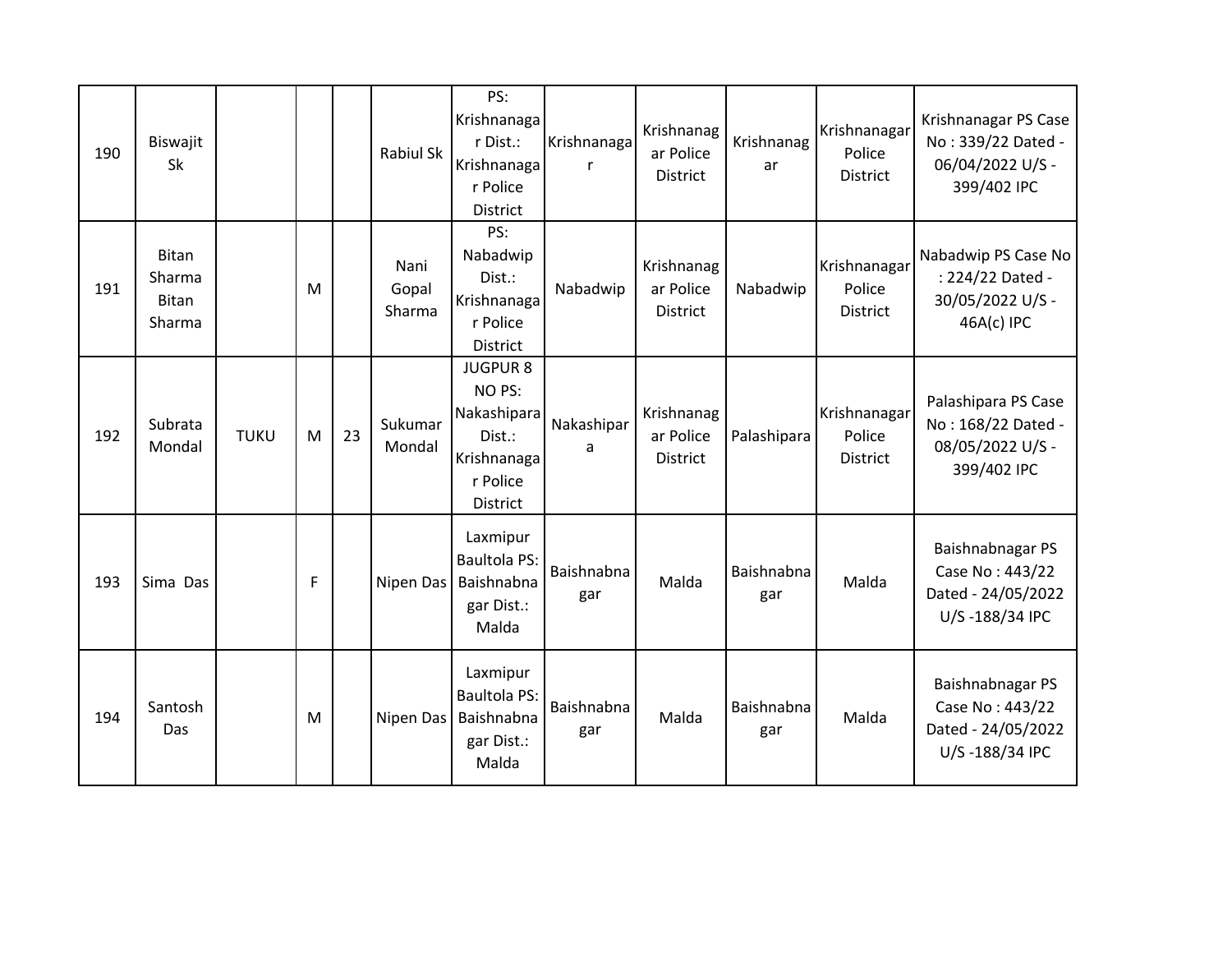| 195 | Anikul<br>Paul    | Anukul | M |    | Lt. Sujit<br>Paul &<br>Gobinda<br>Paul | Makuli,<br>Pakuahat<br>Bamongola<br>PS:<br>Bamangola<br>Dist.: Malda | Bamangola        | Malda | Bamangola        | Malda | Bamangola PS Case<br>No: 70/22 Dated -<br>13/03/2022 U/S -<br>448/376/511/509/50<br>6/323/34 IPC                                                |
|-----|-------------------|--------|---|----|----------------------------------------|----------------------------------------------------------------------|------------------|-------|------------------|-------|-------------------------------------------------------------------------------------------------------------------------------------------------|
| 196 | Nurul<br>Islam    |        | M | 45 | Yousub Ali                             | <b>DULIABARI</b><br>PS:<br>Chanchal<br>Dist.: Malda                  | Chanchal         | Malda | Chanchal         | Malda | Chanchal PS Case No:<br>548/22 Dated -<br>27/05/2022 U/S -<br>341/323/324/325/30<br>8/34 IPC                                                    |
| 197 | Paban<br>Harijan  |        | M | 23 | Kundan<br>Harijan                      | Dakshin<br><b>Baluchar PS:</b><br>English<br>bazar Dist.:<br>Malda   | English<br>bazar | Malda | English<br>bazar | Malda | English bazar PS Case<br>No: 823/22 Dated -<br>26/05/2022 U/S -<br>448/326/506/34 IPC                                                           |
| 198 | Kundan<br>Harijan |        | M | 42 | Lt.<br>Rajkumar<br>Harijan             | Dakshin<br>Baluchar,<br>PS: English<br>bazar Dist.:<br>Malda         | English<br>bazar | Malda | English<br>bazar | Malda | English bazar PS Case<br>No: 823/22 Dated -<br>26/05/2022 U/S -<br>448/326/506/34 IPC                                                           |
| 199 | Gopen<br>Mridha   |        | M | 37 | Nirmal<br>Mridha                       | PS:<br>Habibpur<br>Dist.: Malda                                      | Habibpur         | Malda | Habibpur         | Malda | Habibpur PS Case No:<br>174/22 Dated -<br>30/05/2022 U/S -<br>403/120B IPC & 66<br>Information<br>Technology Act, 2000<br>(Relevant Provisions) |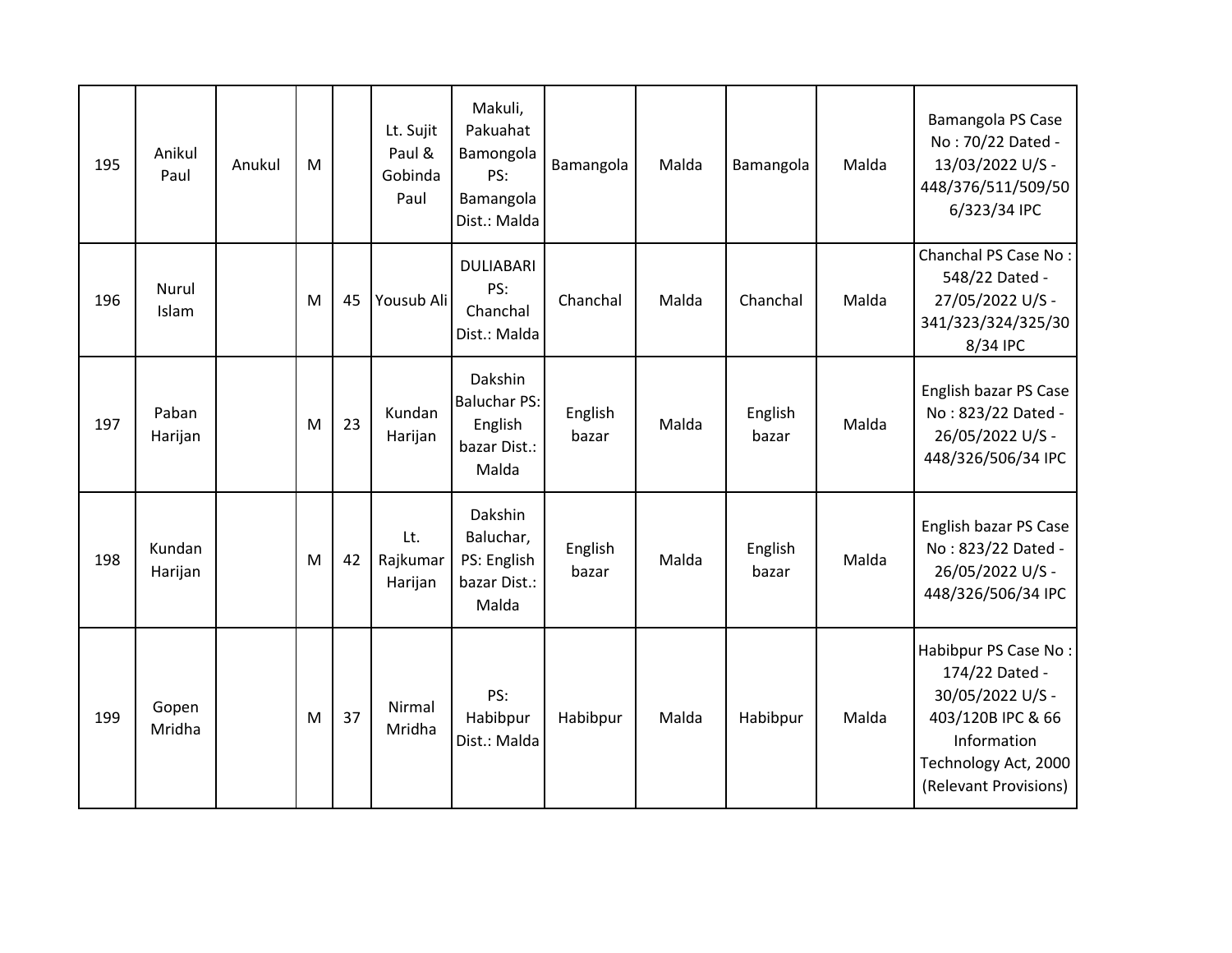| 200 | Md<br>Sahidul<br>Karim | Tinku | M | Md<br>Sajahan<br>Ali | Bornahi PS:<br><b>Harishchand</b><br>rapur Dist.:<br>Malda  | Harishchan<br>drapur | Malda | Harishchan<br>drapur | Malda | Harishchandrapur PS<br>Case No: 418/22<br>Dated - 30/05/2022<br>$U/S - 25(1-A)/35$<br>Arms Act, 1959                               |
|-----|------------------------|-------|---|----------------------|-------------------------------------------------------------|----------------------|-------|----------------------|-------|------------------------------------------------------------------------------------------------------------------------------------|
| 201 | Hasanujja<br>man       | Rana  | M | Lt Najrul<br>Islam   | Bornahi PS:<br>Harishchand<br>rapur Dist.:<br>Malda         | Harishchan<br>drapur | Malda | Harishchan<br>drapur | Malda | Harishchandrapur PS<br>Case No: 418/22<br>Dated - 30/05/2022<br>$U/S - 25(1-A)/35$<br>Arms Act, 1959                               |
| 202 | Sentu Mia              |       | M | Lt. Hasen<br>Mia     | Gopalnagar<br>PS:<br>Kaliachak<br>Dist.: Malda              | Kaliachak            | Malda | Kaliachak            | Malda | Kaliachak PS Case No:<br>422/22 Dated -<br>25/04/2022 U/S -<br>286/324/326/34 IPC<br>& 9B(2) Explosive<br>Substances Act,<br>1908Â |
| 203 | Dilwar<br>Hossain      |       |   | Khursed<br>Ali       | Mowlabipar<br>a PS:<br>Kaliachak<br>Dist.: Malda            | Kaliachak            | Malda | Kaliachak            | Malda | Kaliachak PS Case No:<br>579/22 Dated -<br>30/05/2022 U/S -<br>379/411/413/414 IPC                                                 |
| 204 | Foyej Ali              |       |   | <b>Etabul Sk</b>     | Mosimpur<br>baliharpara<br>PS:<br>Kaliachak<br>Dist.: Malda | Kaliachak            | Malda | Kaliachak            | Malda | Kaliachak PS Case No:<br>579/22 Dated -<br>30/05/2022 U/S -<br>379/411/413/414 IPC                                                 |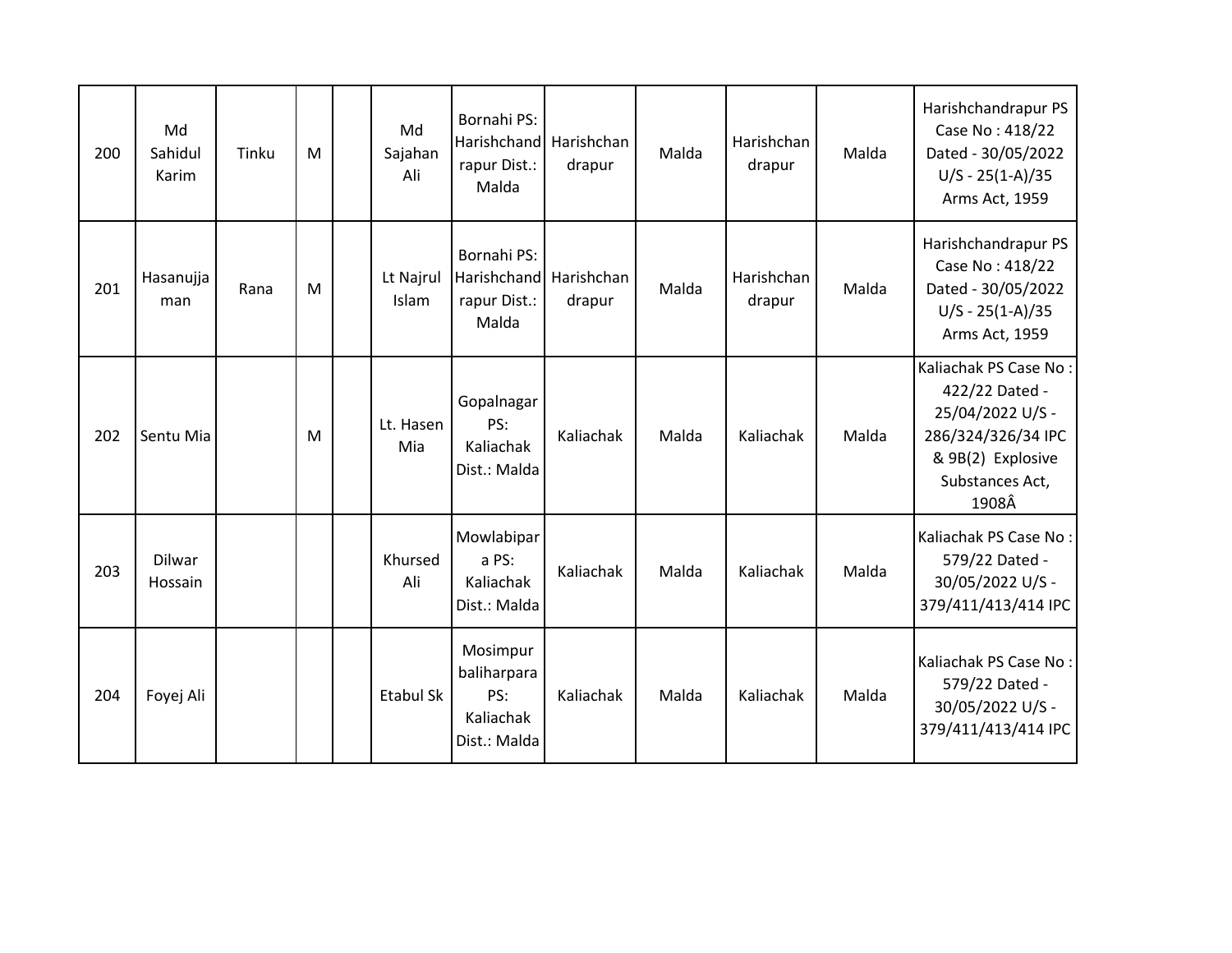| 205 | Mohamm<br>ed Isaul<br>Hoque |      | M | 33 | Md. Azizur<br>Rahaman | PS: Lalgola<br>Dist.:<br>Murshidaba<br>d                     | Lalgola    | Murshidaba<br>d | Malda<br>Cyber<br>Crime | Malda | Malda Cyber Crime PS<br>Case No: 11/22 Dated<br>$-07/02/2022$ U/S -<br>419/420/120B IPC             |
|-----|-----------------------------|------|---|----|-----------------------|--------------------------------------------------------------|------------|-----------------|-------------------------|-------|-----------------------------------------------------------------------------------------------------|
| 206 | Shankar<br>Gowshami         |      | M | 37 | Lt-dinesh<br>Gowsami  | Laskarpur<br>PS:<br>Manickchak<br>Dist.: Malda               | Manickchak | Malda           | Manickchak              | Malda | Manickchak PS Case<br>No: 238/22 Dated -<br>22/05/2022 U/S -<br>341/323/325/326/30<br>7/34 IPC      |
| 207 | Hussain<br>Sk               |      | M | 49 | <b>Tamsur Sk</b>      | Kuraitair<br>Namopara<br>PS:<br>Mothabari<br>Dist.: Malda    | Mothabari  | Malda           | Mothabari               | Malda | Mothabari PS Case No<br>: 214/22 Dated -<br>30/05/2022 U/S -<br>341/323/325/307/35<br>4/379/506 IPC |
| 208 | Tarani<br>Mandal            |      |   | 58 | Lt. Umesh<br>Mandal   | Meghutola<br>PS:<br>Mothabari<br>Dist.: Malda                | Mothabari  | Malda           | Mothabari               | Malda | Mothabari PS Case No<br>: 215/22 Dated -<br>30/05/2022 U/S-46<br>Bengal Excise Act,<br>1909         |
| 209 | Ebrahim<br>Momin            | Sofi | M | 40 | Lt.<br>Kalimuddi<br>n | <b>Babla</b><br>Kamalpur<br>PS:<br>Mothabari<br>Dist.: Malda | Mothabari  | Malda           | Mothabari               | Malda | Mothabari PS Case No<br>: 201/22 Dated -<br>22/05/2022 U/S -<br>341/325/326/307/34<br><b>IPC</b>    |
| 210 | Jamirul<br>Hoque            |      | M | 21 | Bablu                 | Kutubganj<br>PS: Pukhuria<br>Dist.: Malda                    | Pukhuria   | Malda           | Pukhuria                | Malda | Pukhuria PS Case No:<br>173/22 Dated -<br>23/05/2022 U/S -<br>498(A)/323/307/34<br><b>IPC</b>       |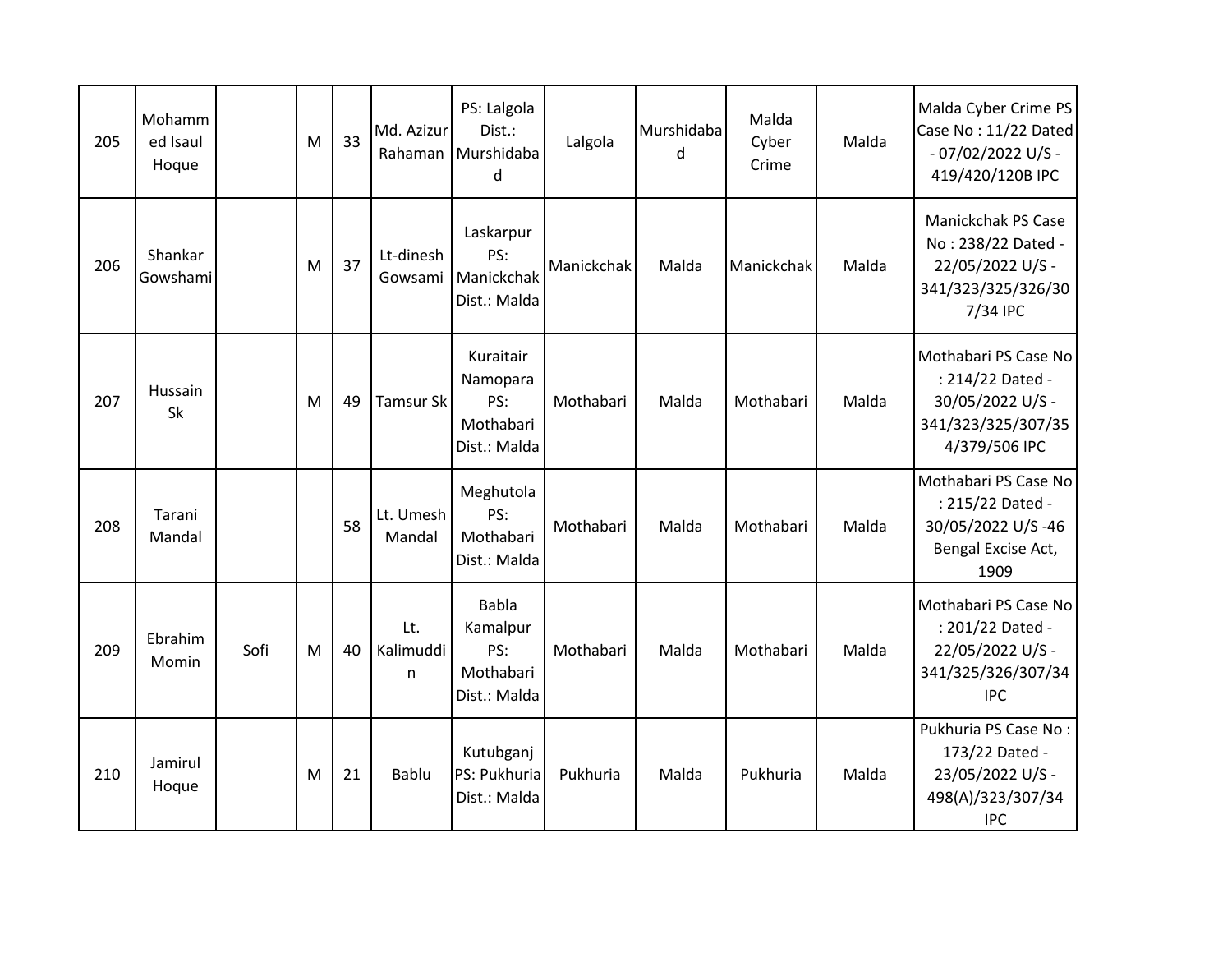| 211 | Babar Ali        | Arfin | M |    | Nur Hudal<br>@ Bhuden<br><b>Sk</b> | Ratanpur,<br>PS-<br>Khargram,<br>Dist-<br>Murashidab<br>ad PS:<br>Berhampor<br>e Dist.:<br>Murshidaba<br>d | e      | Berhampor Murshidaba Berhampor<br>d | e      | Murshidaba<br>d | <b>Berhampore PS Case</b><br>No: 703/22 Dated -<br>25/05/2022 U/S -<br>363/365/34 IPC |
|-----|------------------|-------|---|----|------------------------------------|------------------------------------------------------------------------------------------------------------|--------|-------------------------------------|--------|-----------------|---------------------------------------------------------------------------------------|
| 212 | Rubel<br>Islam   |       | M | 25 | Najimuddi<br>n Sk                  | Laxminathp<br>ur PS:<br>Domkal<br>Dist.:<br>Murshidaba<br>d                                                | Domkal | Murshidaba<br>d                     | Domkal | Murshidaba<br>d | Domkal PS Case No:<br>317/22 Dated -<br>24/05/2022 U/S -<br>399/402 IPC               |
| 213 | Mofijul<br>Molla |       | M | 26 | Golam<br>Nabi<br>Molla             | Laxminathp<br>ur PS:<br>Domkal<br>Dist.:<br>Murshidaba<br>d                                                | Domkal | Murshidaba<br>d                     | Domkal | Murshidaba<br>d | Domkal PS Case No:<br>317/22 Dated -<br>24/05/2022 U/S -<br>399/402 IPC               |
| 214 | Golam Sk         |       | M | 59 | Lt. Fetab<br><b>Sk</b>             | Laxminathp<br>ur PS:<br>Domkal<br>Dist.:<br>Murshidaba<br>d                                                | Domkal | Murshidaba<br>d                     | Domkal | Murshidaba<br>d | Domkal PS Case No:<br>317/22 Dated -<br>24/05/2022 U/S -<br>399/402 IPC               |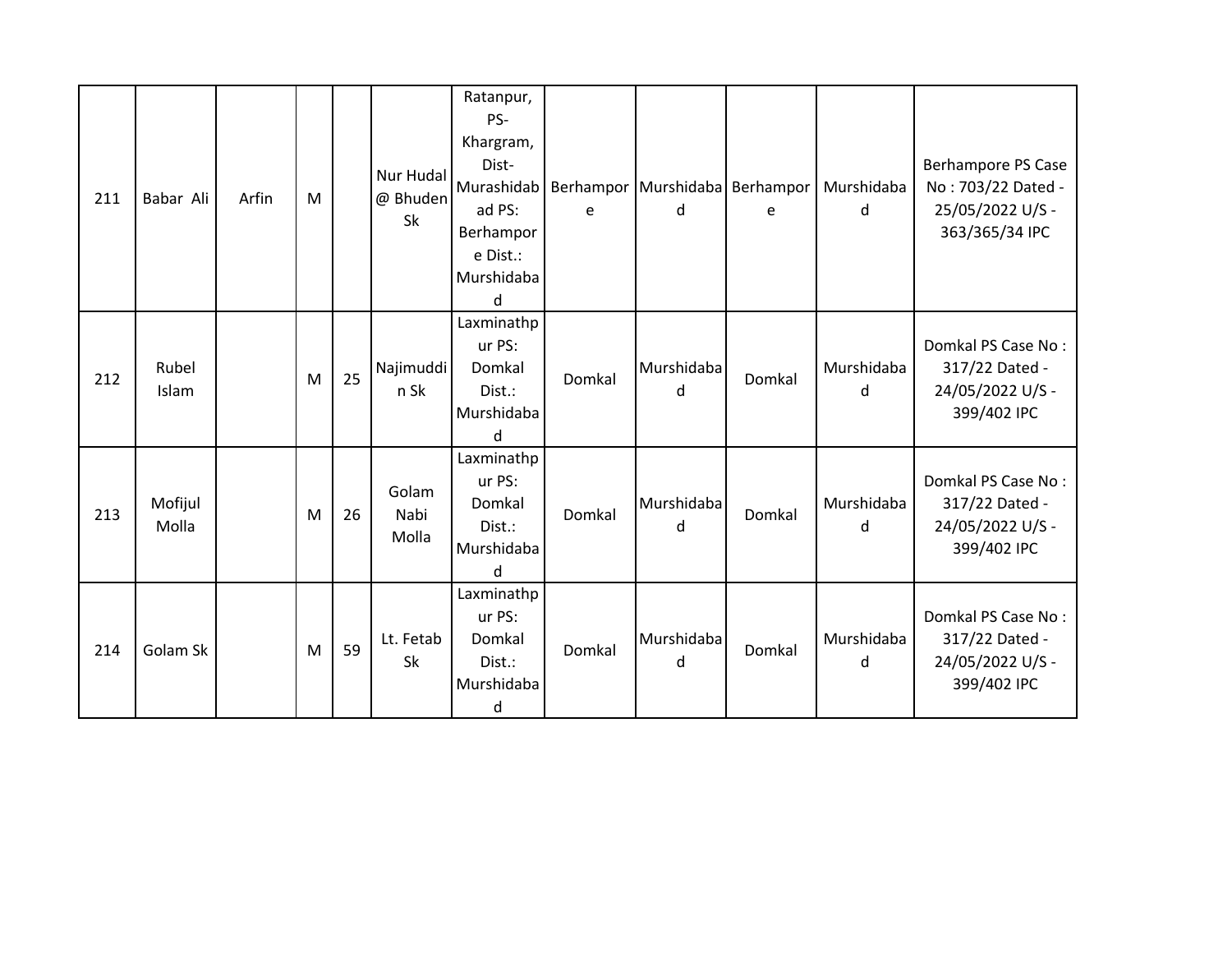| 215 | Umar<br>Faruk | M | 22 | Md. Aslam    | Station<br>Road,<br>Puratanpall<br>y, PS:<br>Islampore<br>Dist.:<br>Islampur<br>Police<br>District                                        | Islampore | Islampur<br>Police<br><b>District</b> | Islampore | Islampur<br>Police<br>District        | Islampore PS Case No<br>: 383/22 Dated -<br>30/05/2022 U/S -<br>399/402 IPC |
|-----|---------------|---|----|--------------|-------------------------------------------------------------------------------------------------------------------------------------------|-----------|---------------------------------------|-----------|---------------------------------------|-----------------------------------------------------------------------------|
| 216 | Md Ujale      | M |    | Md. Rafik    | Bashati,<br>both of PS-<br><b>Islampur PS:</b><br>Islampore<br>Dist.:<br>Islampur<br>Police<br><b>District</b>                            | Islampore | Islampur<br>Police<br>District        | Islampore | Islampur<br>Police<br><b>District</b> | Islampore PS Case No<br>: 383/22 Dated -<br>30/05/2022 U/S -<br>399/402 IPC |
| 217 | Santo<br>Dev  | M | 18 | Uttam<br>Dev | of Bandar<br>Swasan<br>Ghat, PS-<br>Raiganj, all<br>of Uttar<br>Dinajpur,<br>PS:<br>Islampore<br>Dist.:<br>Islampur<br>Police<br>District | Islampore | Islampur<br>Police<br><b>District</b> | Islampore | Islampur<br>Police<br><b>District</b> | Islampore PS Case No<br>: 383/22 Dated -<br>30/05/2022 U/S -<br>399/402 IPC |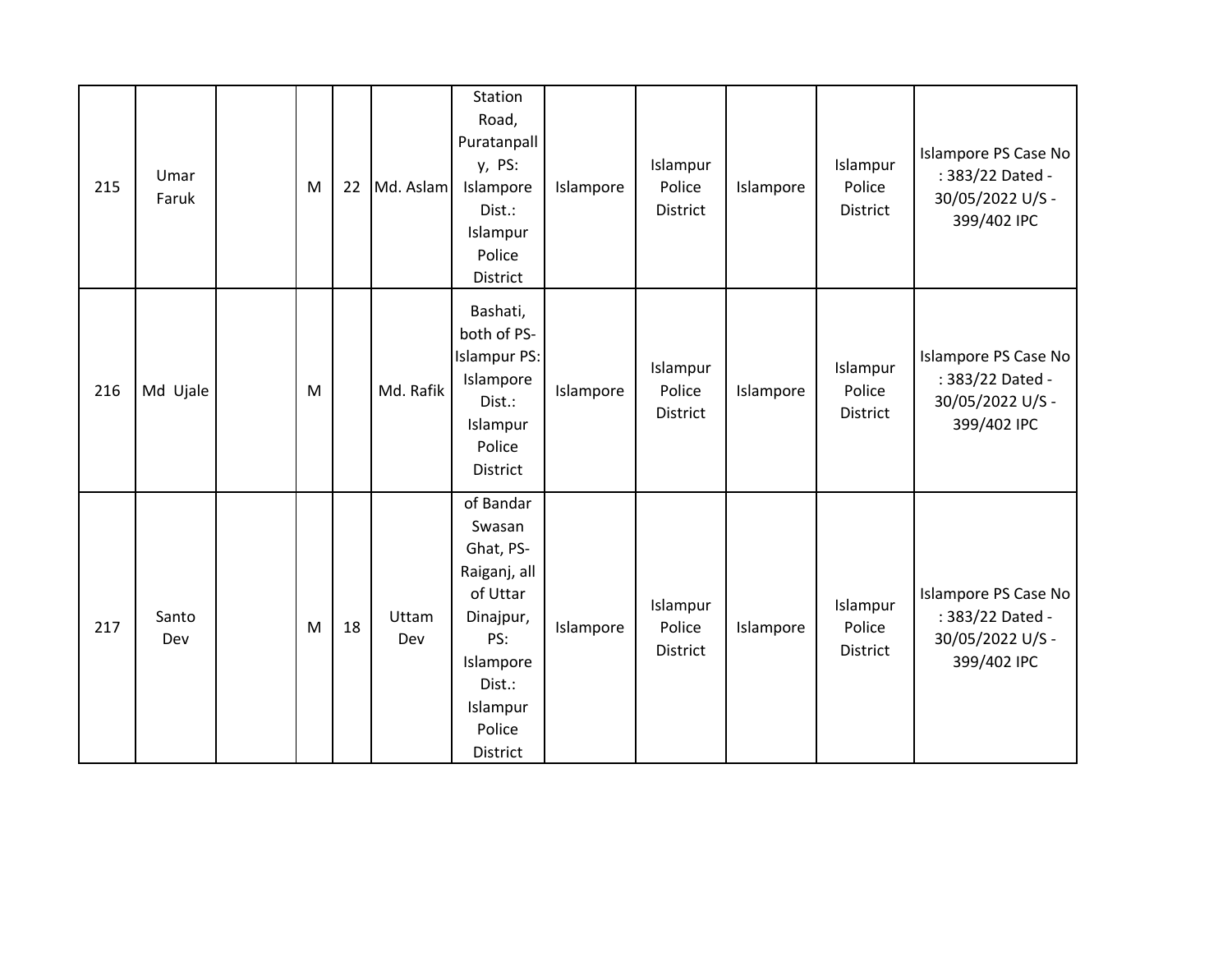| 218 | Saheb<br>Hussen<br>Ansari | M |    | Md Hanif            | of<br>Dharampur,<br>PO+PS-<br>Marhora,<br>Dist-<br>Chapra,<br><b>Bihar PS:</b><br>Islampore<br>Dist.:<br>Islampur<br>Police<br>District | Islampore | Islampur<br>Police<br><b>District</b> | Islampore | Islampur<br>Police<br><b>District</b> | Islampore PS Case No<br>: 383/22 Dated -<br>30/05/2022 U/S -<br>399/402 IPC               |
|-----|---------------------------|---|----|---------------------|-----------------------------------------------------------------------------------------------------------------------------------------|-----------|---------------------------------------|-----------|---------------------------------------|-------------------------------------------------------------------------------------------|
| 219 | Akhtar                    |   |    | Zaibuddin           | Kundar<br>gaon, PS-<br><b>Islampur PS:</b><br>Islampore<br>Dist.:<br>Islampur<br>Police<br>District                                     | Islampore | Islampur<br>Police<br>District        | Islampore | Islampur<br>Police<br><b>District</b> | Islampore PS Warrant<br>$No = 18127$                                                      |
| 220 | Md<br>Jahangir<br>Alom    | M | 40 | Md. Abdul<br>Rajjak |                                                                                                                                         |           | <b>Basirhat</b>                       | Jalangi   | Murshidaba<br>d                       | Jalangi PS Case No:<br>179/22 Dated -<br>30/05/2022 U/S-14<br>Foreigners Act,<br>1946Â    |
| 221 | Probhat<br>Ghosh          | M | 25 | Tamal<br>Ghosh      | Gantla PS:<br>Kandi Dist.:<br>Murshidaba<br>d                                                                                           | Kandi     | Murshidaba<br>d                       | Kandi     | Murshidaba<br>d                       | Kandi PS Case No:<br>288/22 Dated -<br>29/05/2022 U/S -<br>341/325/326/308/50<br>6/34 IPC |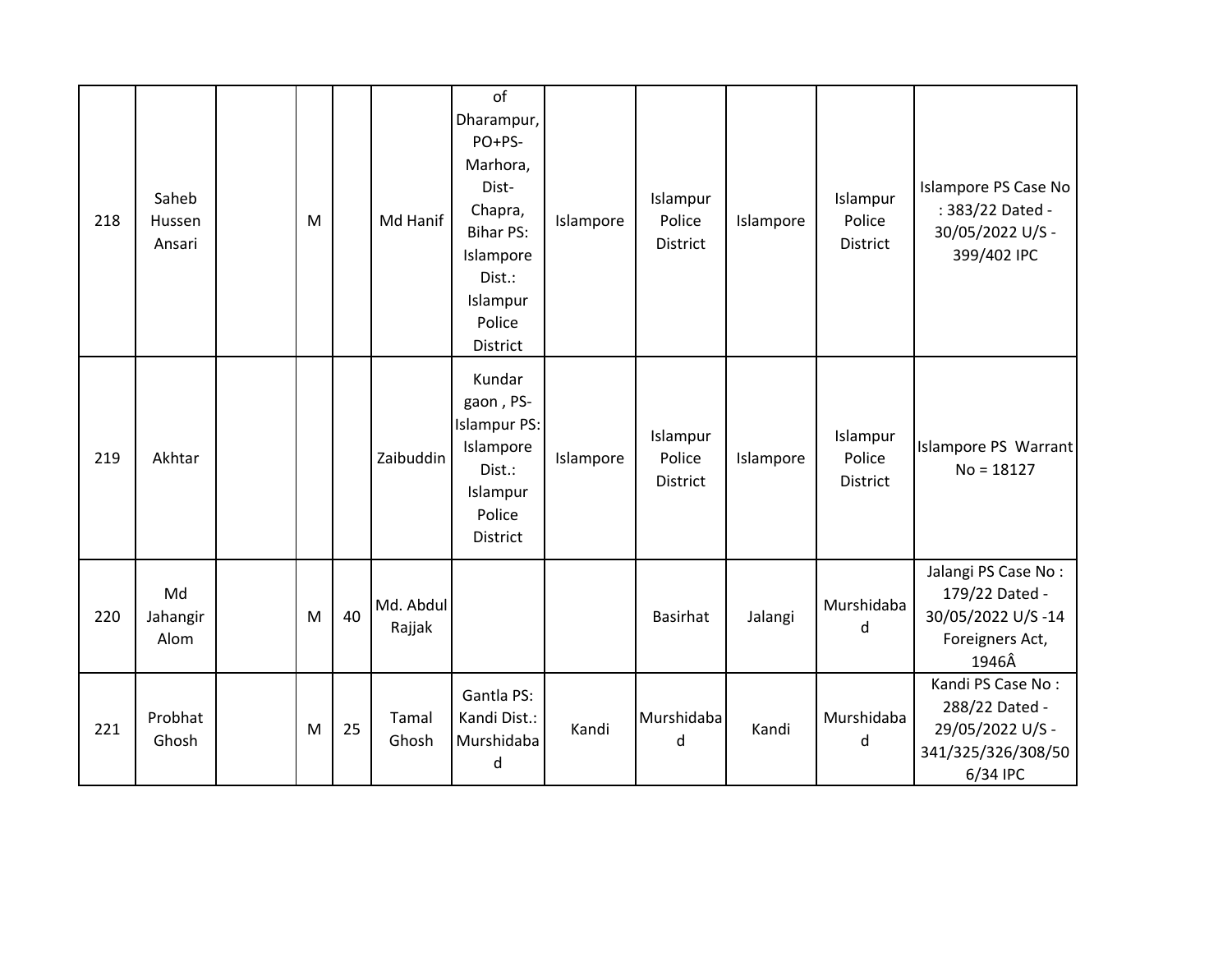| 222 | Gopinath<br>Ghosh |       | M | 39 | Sukal<br>Ghosh       | Gantla PS:<br>Kandi Dist.:<br>Murshidaba<br>d                        | Kandi    | Murshidaba<br>d | Kandi    | Murshidaba<br>d | Kandi PS Case No:<br>289/22 Dated -<br>29/05/2022 U/S -<br>341/324/326/308/50<br>6/34 IPC |
|-----|-------------------|-------|---|----|----------------------|----------------------------------------------------------------------|----------|-----------------|----------|-----------------|-------------------------------------------------------------------------------------------|
| 223 | Gopal<br>Ghosh    |       | M | 24 | Paltu<br>Ghosh       | Gurulia PS:<br>Khargram<br>Dist.:<br>Murshidaba<br>d                 | Khargram | Murshidaba<br>d | Khargram | Murshidaba<br>d | Khargram PS Case No<br>: 90/22 Dated -<br>23/02/2022 U/S -<br>363/365/34 IPC              |
| 224 | Mintu Sk          |       | M | 29 | Manowar<br><b>Sk</b> | Murcha PS:<br>Khargram<br>Dist.:<br>Murshidaba<br>d                  | Khargram | Murshidaba<br>d | Khargram | Murshidaba<br>d | Khargram PS Case No<br>: 211/22 Dated -<br>30/05/2022 U/S -<br>498A/325/34 IPC            |
| 225 | Rahul Sk          |       | M | 18 | Amod Ali             | Nagar<br>Chandsipara<br>PS:<br>Khargram<br>Dist.:<br>Murshidaba<br>d | Khargram | Murshidaba<br>d | Khargram | Murshidaba<br>d | Khargram PS Case No<br>: 212/22 Dated -<br>30/05/2022 U/S -<br>448/325/354/34 IPC         |
| 226 | Rafiul<br>Islam   | Limon | M | 24 | Rajkul<br>Islam      | Mahalandi<br>Natunpara<br>PS: Kandi<br>Dist.:<br>Murshidaba<br>d     | Kandi    | Murshidaba<br>d | Khargram | Murshidaba<br>d | Khargram PS Case No<br>: 213/22 Dated -<br>30/05/2022 U/S -<br>399/402 IPC                |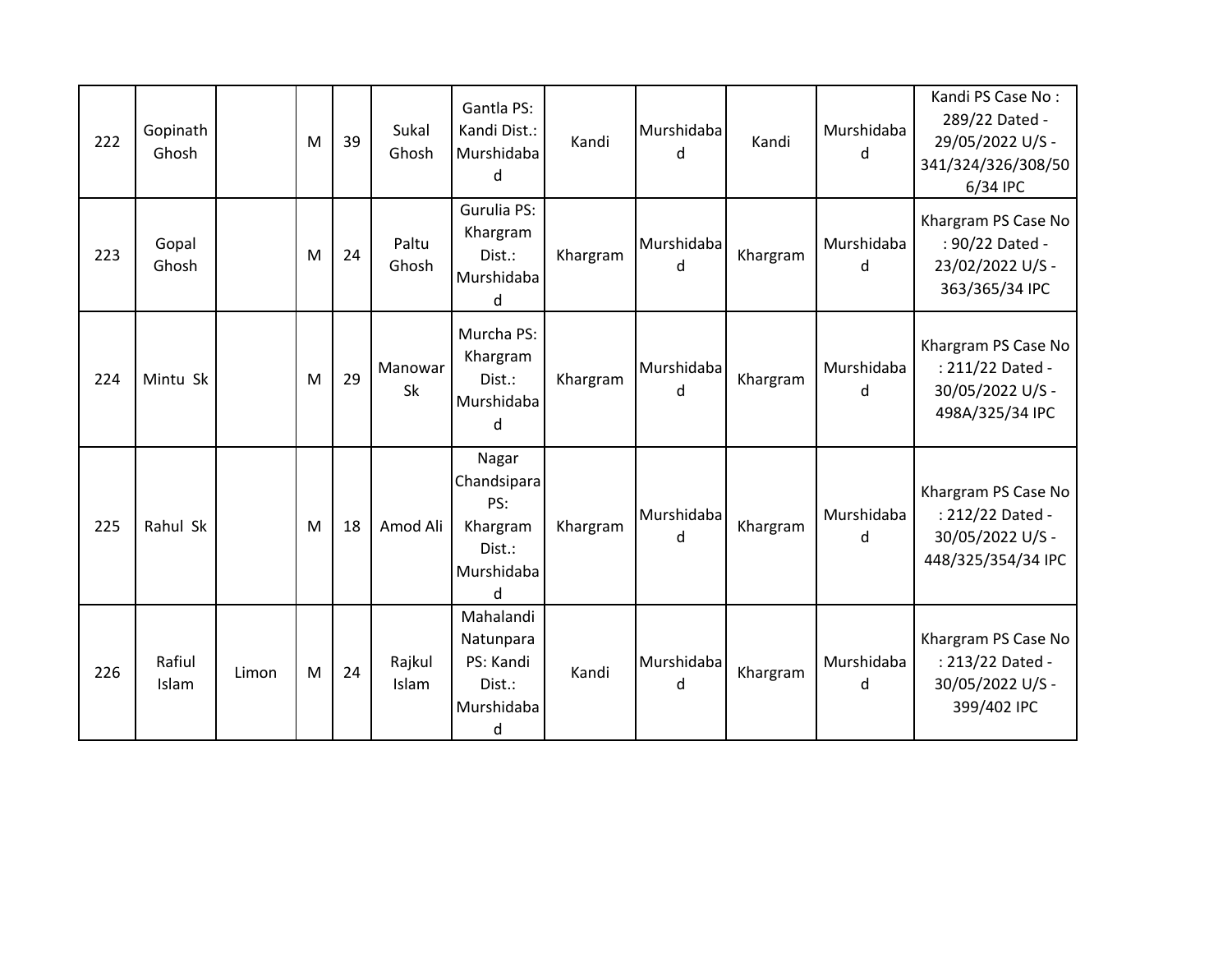| 227 | Ismail Sk              |                   | M | 18 | Hafijul Sk                 | Mahalandi<br>Natunpara<br>PS: Kandi<br>Dist.:<br>Murshidaba<br>d   | Kandi     | Murshidaba<br>d                      | Khargram  | Murshidaba<br>d                                             | Khargram PS Case No<br>: 213/22 Dated -<br>30/05/2022 U/S -<br>399/402 IPC                             |
|-----|------------------------|-------------------|---|----|----------------------------|--------------------------------------------------------------------|-----------|--------------------------------------|-----------|-------------------------------------------------------------|--------------------------------------------------------------------------------------------------------|
| 228 | Avi Sarkar             | Abhijit<br>Sarkar | M |    | Taku@<br>Samiron<br>Sarkar | Char<br>Mahula PS:<br>Berhampor<br>e Dist.:<br>Murshidaba<br>d     | e         | Berhampor Murshidaba Murshidaba<br>d | d         | Murshidaba<br>d                                             | <b>Murshidabad PS Case</b><br>No: 475/21 Dated -<br>28/10/2021 U/S -<br>363/365/34 IPC                 |
| 229 | Raju Sk                |                   | M | 47 | Jafar Sk                   | Baulibagh<br>PS:<br>d Dist.:<br>Murshidaba<br>d                    | d         | d                                    | d         | Murshidaba Murshidaba Murshidaba Murshidaba Murshidaba<br>d | Murshidabad PS Case<br>No: 291/22 Dated -<br>30/05/2022 U/S -<br>448/376/506 IPC                       |
| 230 | Afirul Sk              |                   | M |    | Najimuddi<br>n Sk          | Nandirvita<br>PS:<br>Raninagar<br>Dist.:<br>Murshidaba<br>d        | Raninagar | Murshidaba<br>d                      | Raninagar | Murshidaba<br>d                                             | Raninagar PS Case No<br>: 197/22 Dated -<br>29/05/2022 U/S -<br>448/354/506 IPC                        |
| 231 | Gul<br>Mahamm<br>ad Sk |                   | M | 22 | Ayub Sk                    | Rejinagar<br>Battala PS:<br>Rejinagar<br>Dist.:<br>Murshidaba<br>d | Rejinagar | Murshidaba<br>d                      | Rejinagar | Murshidaba<br>d                                             | Rejinagar PS Case No:<br>62/22 Dated -<br>26/03/2022 U/S -<br>399/402 IPC & 25(i)(a)<br>Arms Act, 1959 |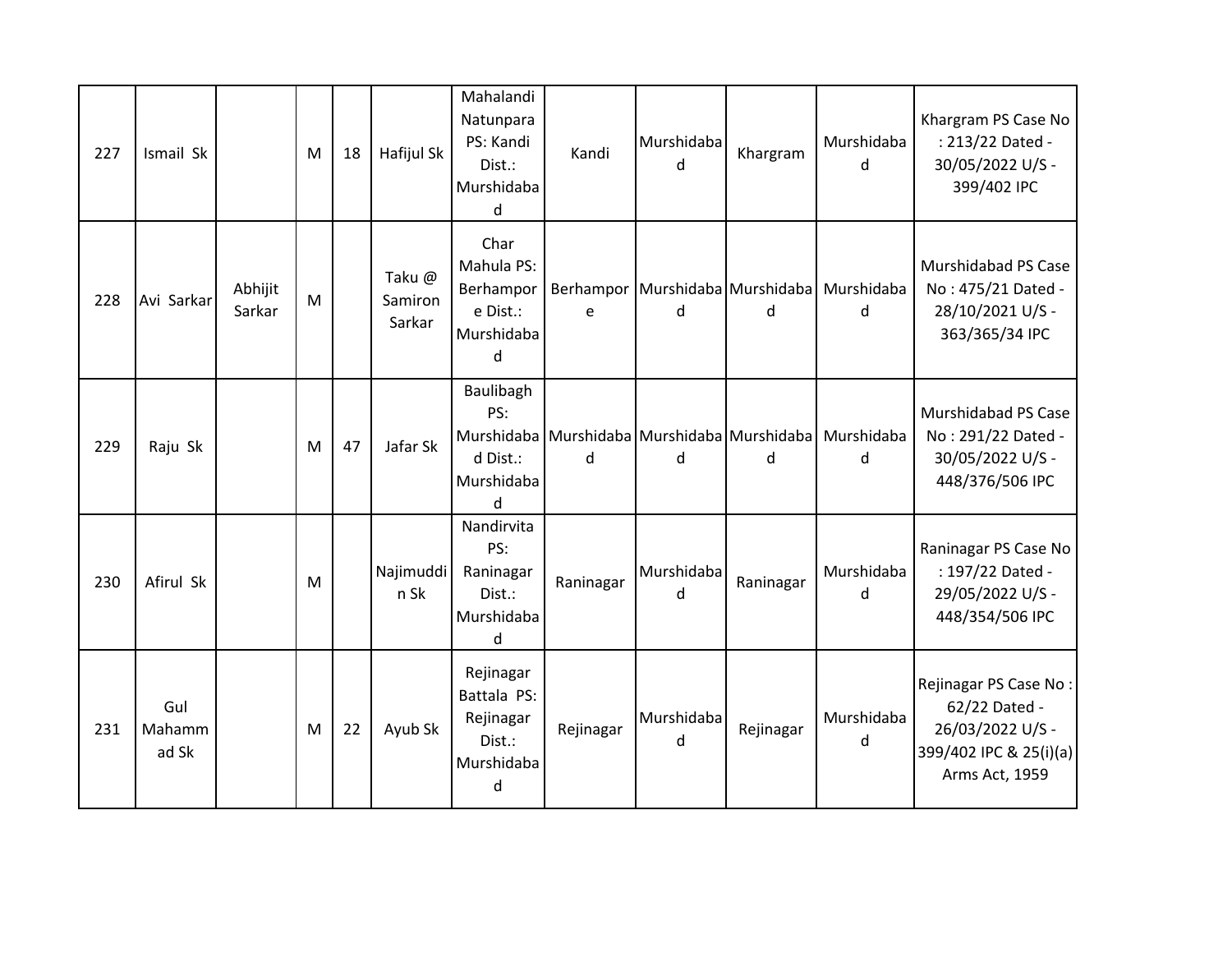| 232 | Appel Sk            | M | 48 | Anis Sk                  | Salar<br>Kayempara<br>PS: Salar<br>Dist.:<br>Murshidaba<br>d          | Salar           | Murshidaba<br>d      | Salar           | Murshidaba<br>d      | Salar PS Case No:<br>55/22 Dated -<br>01/04/2022 U/S -<br>399/402 IPC & 25/27<br>Arms Act, 1959                 |
|-----|---------------------|---|----|--------------------------|-----------------------------------------------------------------------|-----------------|----------------------|-----------------|----------------------|-----------------------------------------------------------------------------------------------------------------|
| 233 | Mamoni<br>Maity     | F | 27 | Nandan<br>Maity          | SHYAMSUN<br><b>DARPUR PS:</b><br>Belda Dist.:<br>Paschim<br>Mednipore | Belda           | Paschim<br>Mednipore | Belda           | Paschim<br>Mednipore | Belda PS Case No:<br>19/22 Dated -<br>21/01/2022 U/S-380<br><b>IPC</b>                                          |
| 234 | Abdul<br>Sabir Khan | M | 24 | Abdul<br>Rahaman<br>Khan | Inda PS:<br>Chandrakon<br>a Dist.:<br>Paschim<br>Mednipore            | Chandrakon<br>a | Paschim<br>Mednipore | Chandrakon<br>a | Paschim<br>Mednipore | Chandrakona PS Case<br>No: 147/22 Dated -<br>21/04/2022 U/S -<br>498A/323/34 IPC                                |
| 235 | Tapan Bej           | M |    | <b>Bankim</b><br>Bej     | PS: Garbeta<br>Dist.:<br>Paschim<br>Mednipore                         | Garbeta         | Paschim<br>Mednipore | Garbeta         | Paschim<br>Mednipore | Garbeta PS Case No:<br>304/22 Dated -<br>30/05/2022 U/S - 46<br>A (c) Bengal Excise<br>Act, 1909                |
| 236 | Rafiulla<br>Pathan  |   |    | Lt. Rabial<br>Pathan     | PS: Garbeta<br>Dist.:<br>Paschim<br>Mednipore                         | Garbeta         | Paschim<br>Mednipore | Garbeta         | Paschim<br>Mednipore | Garbeta PS Case No:<br>305/22 Dated -<br>30/05/2022 U/S -<br>30(2) Coal Mines<br>(Nationalisation) Act,<br>1973 |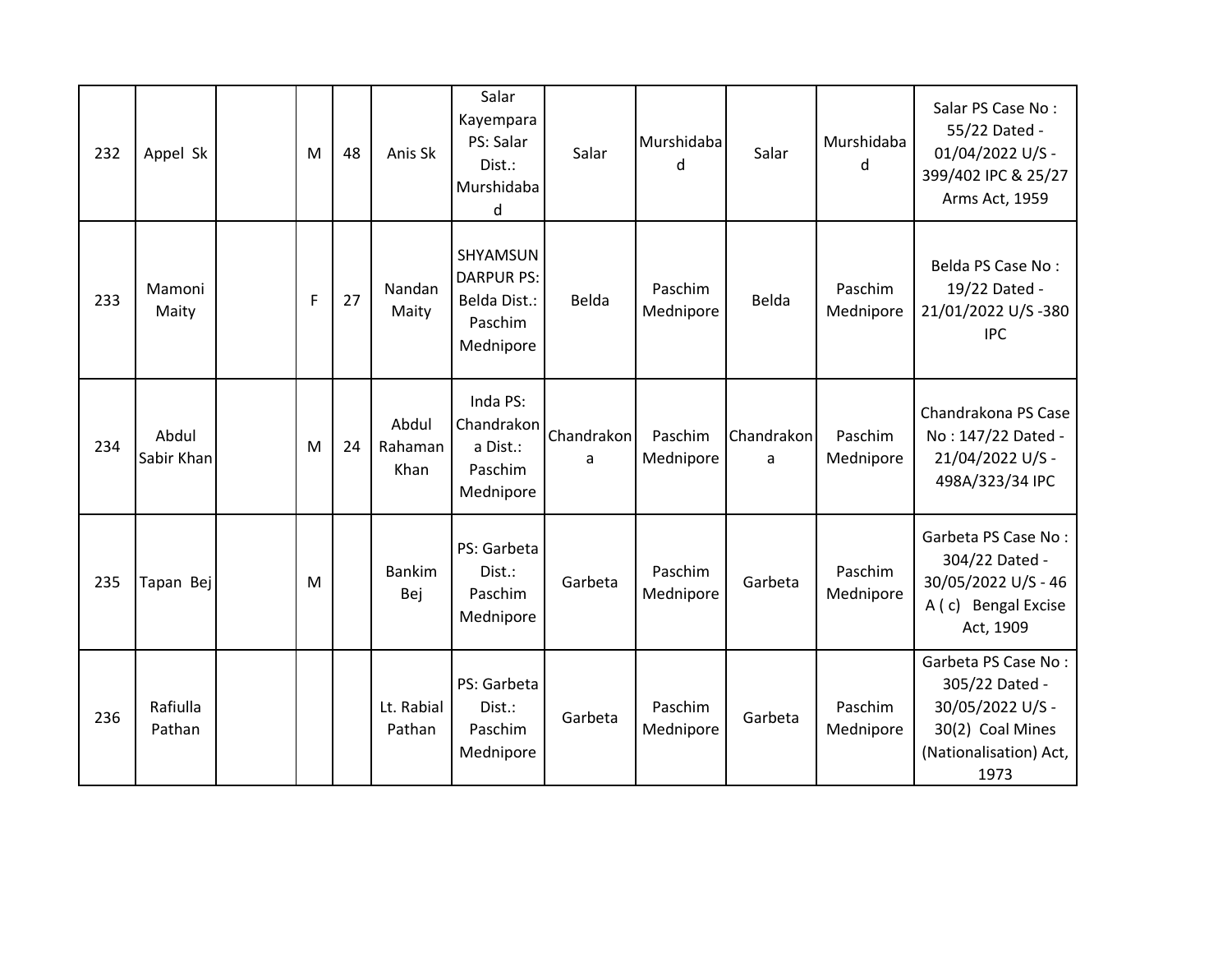| 237 | Sk Rabial          | Tepa  | M | 24 | Lt. Sk.<br>Motleb          | Village<br>Peruabad,<br>PO-Amjore<br>PS-<br>Goaltore,<br>Dist.-<br>Paschim<br>Medinipur<br>PS: Goaltore<br>Dist.:<br>Paschim<br>Mednipore | Goaltore | Paschim<br>Mednipore | Goaltore   | Paschim<br>Mednipore | Goaltore PS Case No:<br>150/22 Dated -<br>24/05/2022 U/S -<br>504/505(2)/506/507/<br>120(B) IPC |
|-----|--------------------|-------|---|----|----------------------------|-------------------------------------------------------------------------------------------------------------------------------------------|----------|----------------------|------------|----------------------|-------------------------------------------------------------------------------------------------|
| 238 | Jagannath<br>Mandi | Mukta | M |    | Manmath<br>a Mandi         | Village<br>Peruabad,<br>PO-Amjore<br>PS-<br>Goaltore,<br>Dist.-<br>Paschim<br>Medinipur<br>PS: Goaltore<br>Dist.:<br>Paschim<br>Mednipore | Goaltore | Paschim<br>Mednipore | Goaltore   | Paschim<br>Mednipore | Goaltore PS Case No:<br>150/22 Dated -<br>24/05/2022 U/S -<br>504/505(2)/506/507/<br>120(B) IPC |
| 239 | Mohon<br>Darpaik   |       | M | 76 | Lt.<br>Yogendra<br>Darpaik | Kultikri PS:<br>Sankrail<br>Dist.:<br>Jhargram                                                                                            | Sankrail | Jhargram             | Gurguripal | Paschim<br>Mednipore | Gurguripal PS Case No<br>: 22/22 Dated -<br>11/02/2022 U/S -<br>341/323/406/420 IPC             |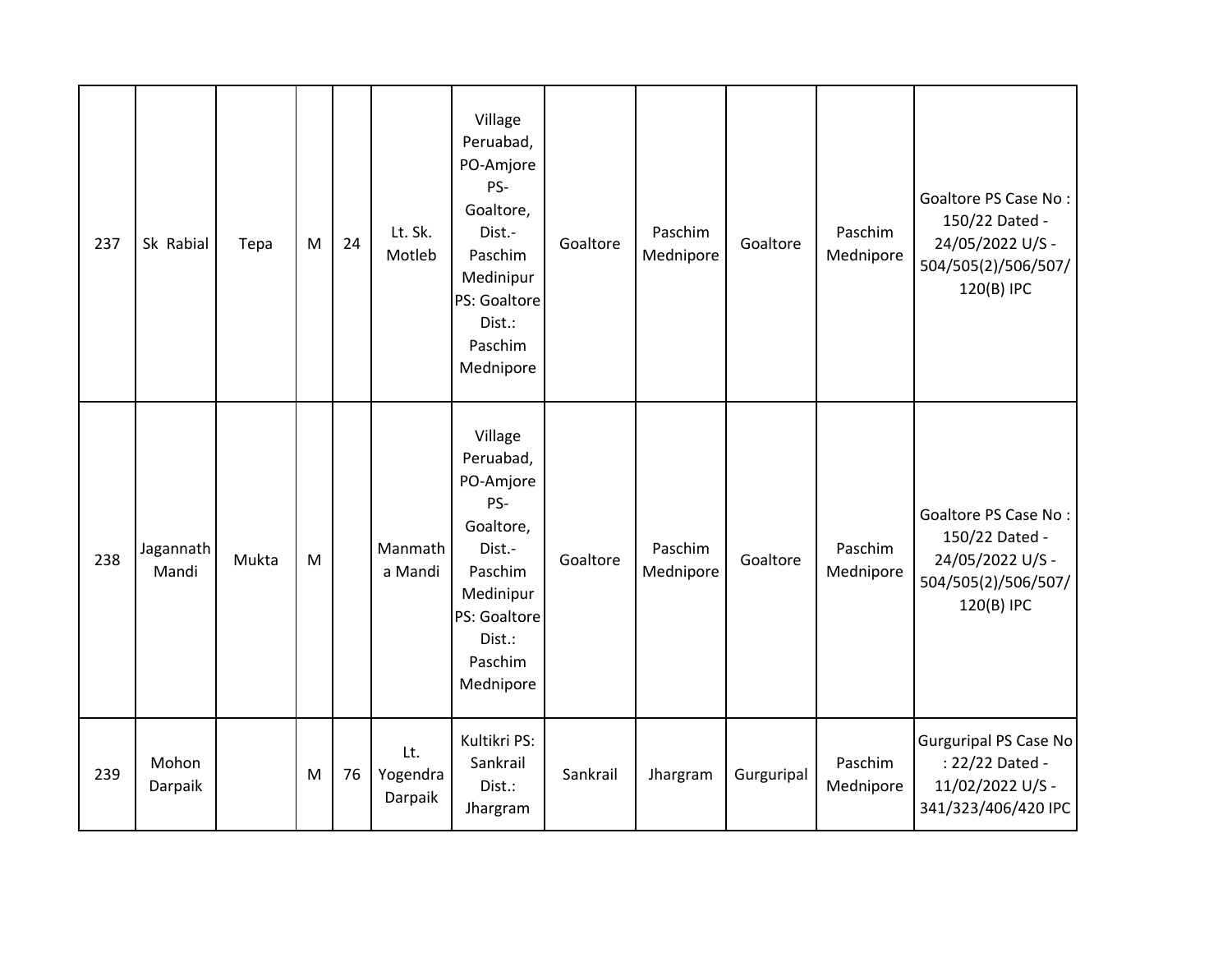| 240 | Sanjit<br>Dolui | Toton | M | 28 | $S/O-$<br>Bishnupad<br>a Dolui | Begunbari<br>PS:<br>Anandapur<br>Dist.:<br>Paschim<br>Mednipore                                       | Anandapur          | Paschim<br>Mednipore | Keshpur            | Paschim<br>Mednipore | Keshpur PS Case No:<br>78/22 Dated -<br>24/04/2022 U/S -<br>363/365/34 IPC                                                                  |
|-----|-----------------|-------|---|----|--------------------------------|-------------------------------------------------------------------------------------------------------|--------------------|----------------------|--------------------|----------------------|---------------------------------------------------------------------------------------------------------------------------------------------|
| 241 | Ranu<br>Jangal  |       |   | 25 | Bhanu<br>Jangal                | Baro Ayma,<br>Kharida,<br>Ward No.<br>31 PS:<br>Kharagpore<br>town Dist.:<br>Paschim<br>Mednipore     | Kharagpore<br>town | Paschim<br>Mednipore | Kharagpore<br>town | Paschim<br>Mednipore | Kharagpore town PS<br>Case No: 305/22<br>Dated - 30/05/2022<br>$U/S - 46 A (C)$ Bengal<br>Excise Act, 1909                                  |
| 242 | Sk Samim        |       | M | 30 | Sk Saijat                      | Panchberia,<br>Sattar Chak,<br>Ward No. 3<br>PS:<br>Kharagpore<br>town Dist.:<br>Paschim<br>Mednipore | Kharagpore<br>town | Paschim<br>Mednipore | Kharagpore<br>town | Paschim<br>Mednipore | Kharagpore town PS<br>Case No: 307/22<br>Dated - 30/05/2022<br>$U/S - 21 (C)$ Narcotic<br>Drugs and<br>Psychotropic<br>Substances Act, 1985 |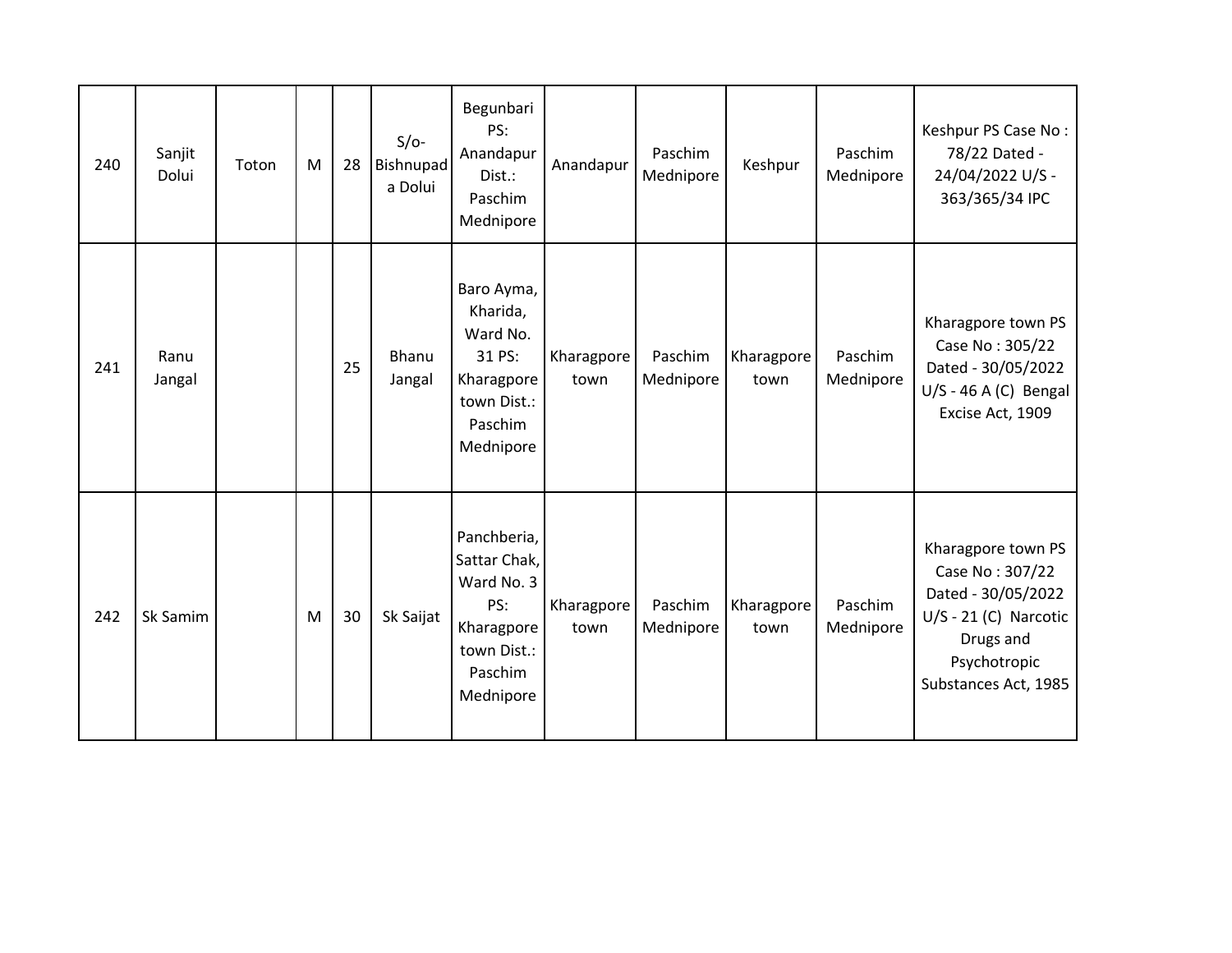| 243 | Sk Serafat |   | 22 | Sk Ansar            | Balubasti,<br>Panchberia,<br>Ward No. 2<br>PS:<br>Kharagpore<br>town Dist.:<br>Paschim<br>Mednipore  | Kharagpore<br>town | Paschim<br>Mednipore | Kharagpore<br>town | Paschim<br>Mednipore | Kharagpore town PS<br>Case No: 307/22<br>Dated - 30/05/2022<br>$U/S - 21 (C)$ Narcotic<br>Drugs and<br>Psychotropic<br>Substances Act, 1985 |
|-----|------------|---|----|---------------------|------------------------------------------------------------------------------------------------------|--------------------|----------------------|--------------------|----------------------|---------------------------------------------------------------------------------------------------------------------------------------------|
| 244 | Sk Raju    |   | 40 | Lt. Sk<br>Moula     | <b>New Bus</b><br>Stand,<br>Gandhi<br>Nagar PS:<br>Kharagpore<br>town Dist.:<br>Paschim<br>Mednipore | Kharagpore<br>town | Paschim<br>Mednipore | Kharagpore<br>town | Paschim<br>Mednipore | Kharagpore town PS<br>Case No: 307/22<br>Dated - 30/05/2022<br>$U/S - 21 (C)$ Narcotic<br>Drugs and<br>Psychotropic<br>Substances Act, 1985 |
| 245 | Dipak Das  | M | 54 | Mohini<br>Kanta Das | Hawanipur<br>Near, R.G<br>Club Ward<br>06 PS:<br>Kharagpore<br>town Dist.:<br>Paschim<br>Mednipore   | Kharagpore<br>town | Paschim<br>Mednipore | Kharagpore<br>town | Paschim<br>Mednipore | Kharagpore town PS<br>Case No: 295/22<br>Dated - 27/05/2022<br>$U/S - 135(1)(a)$<br>Electricity Act, 2003<br>(Relevant Provisions)          |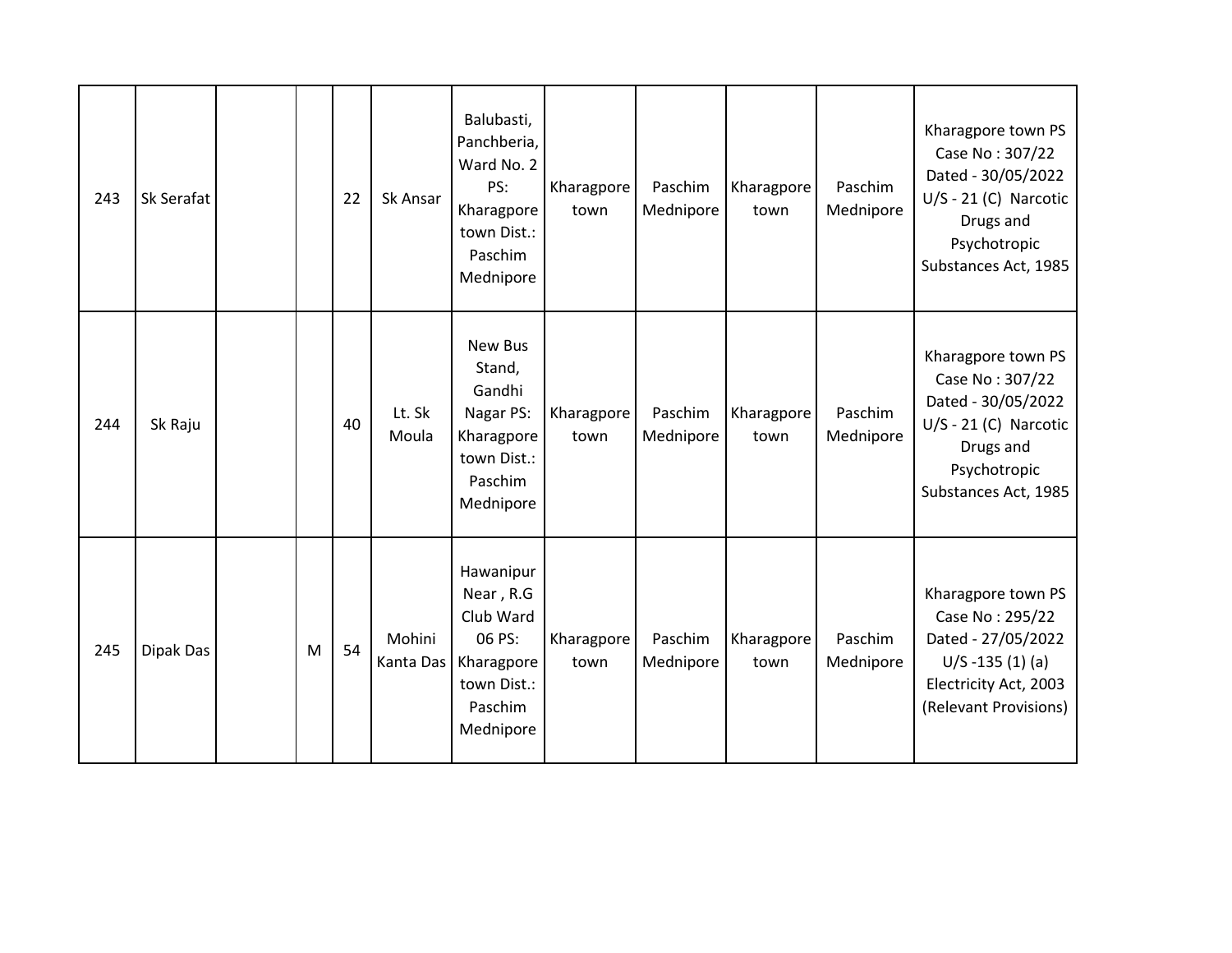| 246 | Sk Raffik                  |   | 30 | Sk. Junu                    | Idga Chawk<br>Panchberia<br>Ward no. 04<br>PS:<br>Kharagpore<br>town Dist.:<br>Paschim<br>Mednipore | Kharagpore<br>town | Paschim<br>Mednipore | Kharagpore<br>town | Paschim<br>Mednipore | Kharagpore town PS<br>Case No: 03/22 Dated<br>$-04/01/2022$ U/S -<br>279/304/338 IPC                  |
|-----|----------------------------|---|----|-----------------------------|-----------------------------------------------------------------------------------------------------|--------------------|----------------------|--------------------|----------------------|-------------------------------------------------------------------------------------------------------|
| 247 | Sunil<br>Pramanik          | M |    | Lt. Haren<br>Pramanik       | PS:<br>Kharagpur<br>local Dist.:<br>Paschim<br>Mednipore                                            | Kharagpur<br>local | Paschim<br>Mednipore | Kharagpur<br>local | Paschim<br>Mednipore | Kharagpur local PS<br>Case No: 429/22<br>Dated - 30/05/2022<br>$U/S - 46A$ Bengal<br>Excise Act, 1909 |
| 248 | Prashanta<br><b>Bhuina</b> | M |    | Lt. Jhantu<br><b>Bhunia</b> | PS:<br>Kharagpur<br>local Dist.:<br>Paschim<br>Mednipore                                            | Kharagpur<br>local | Paschim<br>Mednipore | Kharagpur<br>local | Paschim<br>Mednipore | Kharagpur local PS<br>Case No: 430/22<br>Dated - 30/05/2022<br>U/S - 46A Bengal<br>Excise Act, 1909   |
| 249 | Amit<br><b>Biswas</b>      | M | 42 | Ranjit<br><b>Biswas</b>     | of<br>Hridayganj,<br>PS-Town<br>Thana, Dist-<br>Katihar,<br><b>Bihar</b>                            |                    | <b>Basirhat</b>      | Midnapore          | Paschim<br>Mednipore | Midnapore PS Case<br>No: 354/22 Dated -<br>30/05/2022 U/S-392<br><b>IPC</b>                           |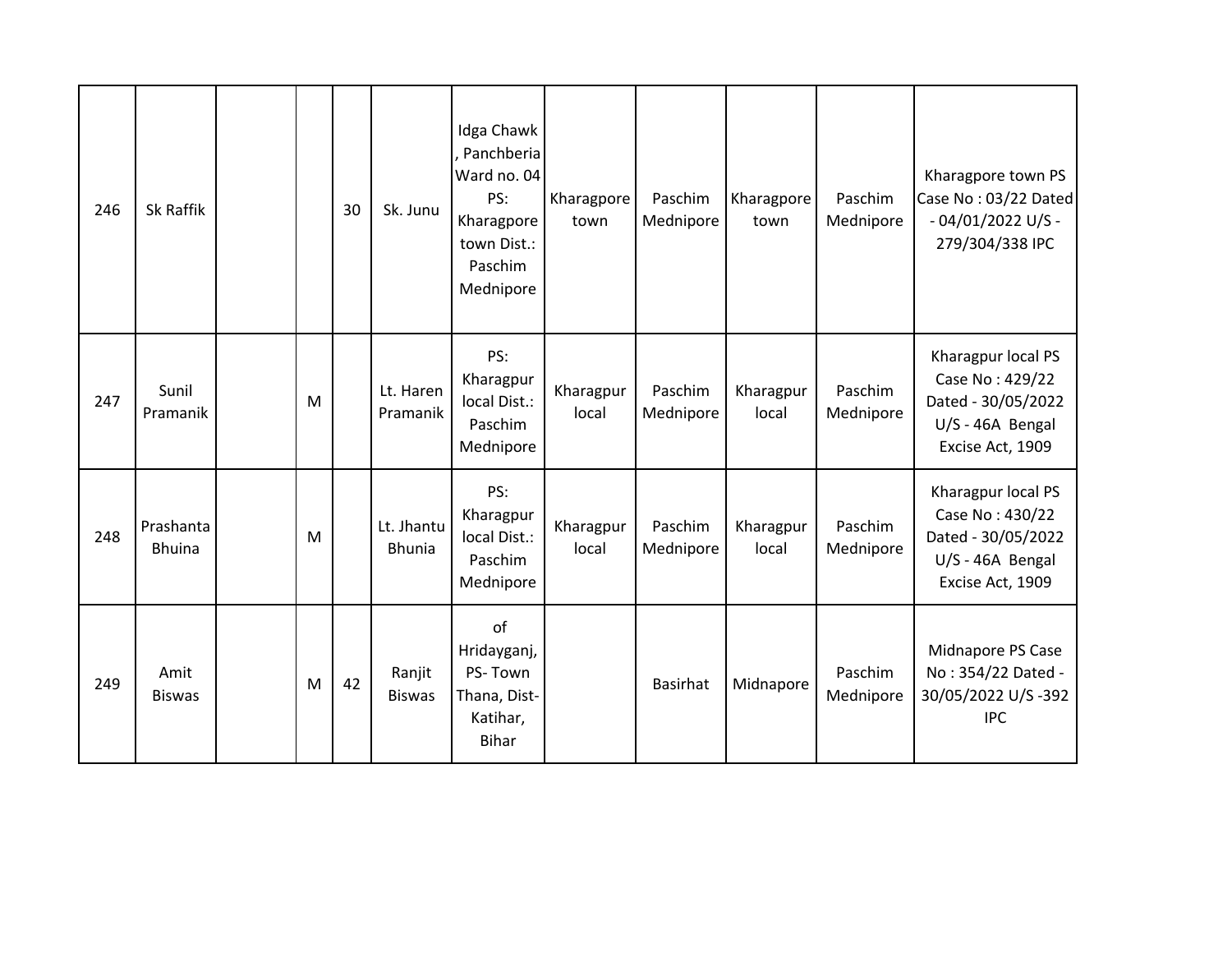| 250 | Sukumar<br>Das              |       | M | 55 | Lt. Rosan<br>Das                 | of<br>Hridayganj,<br>PS-Town<br>Thana, Dist-<br>Katihar,<br><b>Bihar</b> |           | <b>Basirhat</b>      | Midnapore | Paschim<br>Mednipore | Midnapore PS Case<br>No: 354/22 Dated -<br>30/05/2022 U/S-392<br><b>IPC</b>                                                                     |
|-----|-----------------------------|-------|---|----|----------------------------------|--------------------------------------------------------------------------|-----------|----------------------|-----------|----------------------|-------------------------------------------------------------------------------------------------------------------------------------------------|
| 251 | Mritunjoy<br>Kotal          |       |   | 42 | <b>Binod</b><br>Kotal            | Sawra PS:<br>Salbani<br>Dist.:<br>Paschim<br>Mednipore                   | Salbani   | Paschim<br>Mednipore | Salbani   | Paschim<br>Mednipore | Salbani PS Case No:<br>157/22 Dated -<br>30/05/2022 U/S -<br>498A/325/307 IPC                                                                   |
| 252 | <b>Biram</b><br>Tudu        |       | M | 60 | Lt. Mangal<br>Tudu               | Hiradihi PS:<br>Salbani<br>Dist.:<br>Paschim<br>Mednipore                | Salbani   | Paschim<br>Mednipore | Salbani   | Paschim<br>Mednipore | Salbani PS Case No:<br>157/22 Dated -<br>30/05/2022 U/S -<br>498A/325/307 IPC                                                                   |
| 253 | Surendra<br>Prasad<br>Jadav | Chand | M |    | Lt.<br>Padarat<br>Singh<br>Jadav | Debkundu<br>PS: Katwa<br>Dist.: Purba<br>Burdwan                         | Katwa     | Purba<br>Burdwan     | Katwa     | Purba<br>Burdwan     | Katwa PS Case No:<br>270/22 Dated -<br>22/05/2022 U/S -<br>341/323/324/34 IPC                                                                   |
| 254 | Sk Samser<br>Ali            | Minu  | M |    | <b>Sk Mansur</b><br>Ali          | Palishgram<br>PS:<br>Mangalkot<br>Dist.: Purba<br>Burdwan                | Mangalkot | Purba<br>Burdwan     | Ketugram  | Purba<br>Burdwan     | Ketugram PS Case No<br>: 247/22 Dated -<br>30/05/2022 U/S -<br>20(b)(ii)(c)/25/29<br>Narcotic Drugs and<br>Psychotropic<br>Substances Act, 1985 |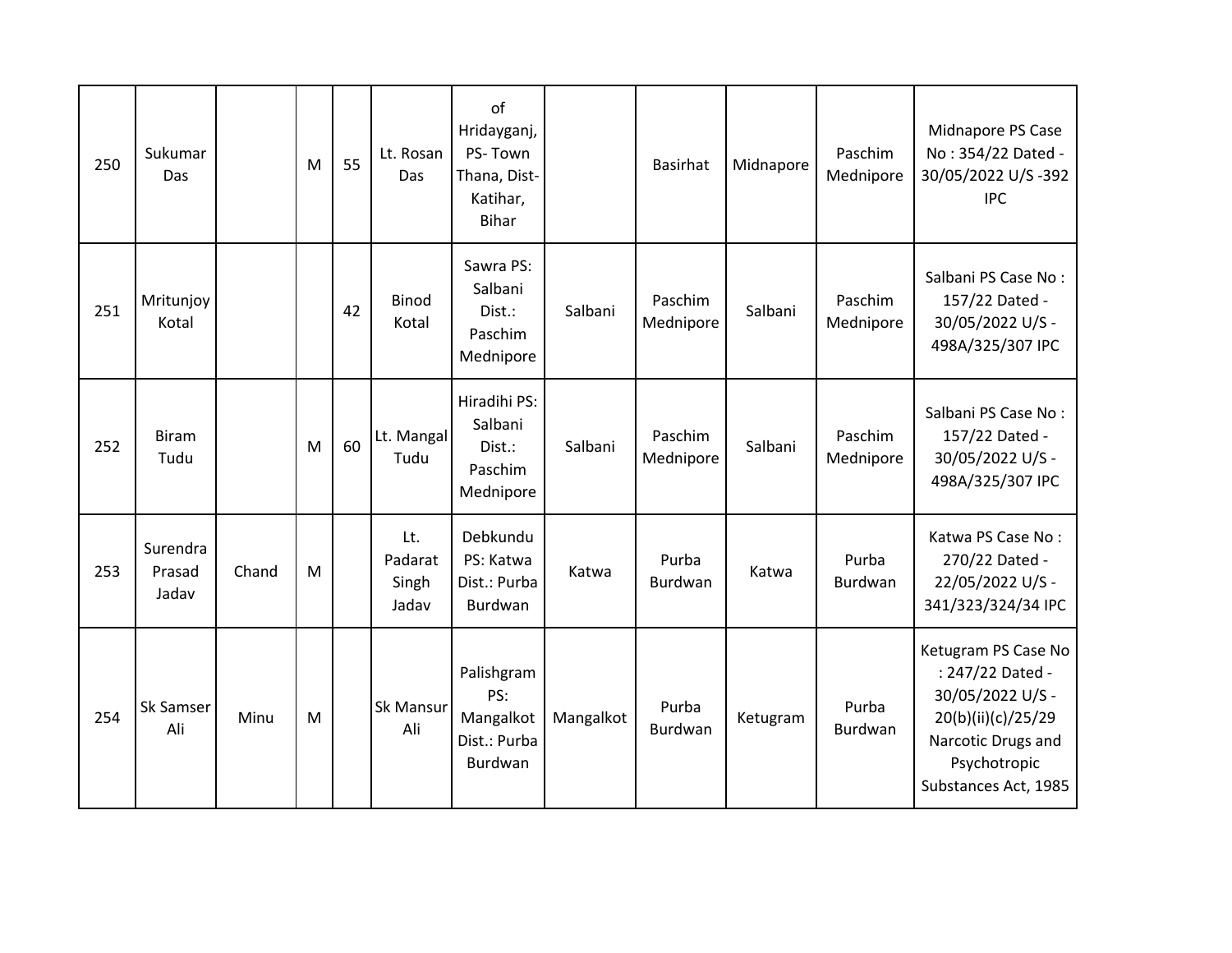| 255 | <b>Sk Mansur</b><br>Ali    | Sk Guru                           |   | Lt. Sk<br>Kader          | Palishgram<br>PS:<br>Mangalkot<br>Dist.: Purba<br>Burdwan                    | Mangalkot                           | Purba<br>Burdwan                                     | Ketugram                  | Purba<br>Burdwan        | Ketugram PS Case No<br>: 247/22 Dated -<br>30/05/2022 U/S -<br>20(b)(ii)(c)/25/29<br>Narcotic Drugs and<br>Psychotropic<br>Substances Act, 1985 |
|-----|----------------------------|-----------------------------------|---|--------------------------|------------------------------------------------------------------------------|-------------------------------------|------------------------------------------------------|---------------------------|-------------------------|-------------------------------------------------------------------------------------------------------------------------------------------------|
| 256 | Sajid<br>Hossain<br>Mondal | Sajit<br>Mondal @<br><b>Bhola</b> |   | Jakir<br>Hosen<br>Mondal | Kulut<br>Baghmarap<br>ara PS:<br>Monteshwa<br>r Dist.:<br>Purba<br>Burdwan   | Monteshwa<br>r                      | Purba<br>Burdwan                                     | Monteshwa<br>r            | Purba<br>Burdwan        | Monteshwar PS Case<br>No: 136/22 Dated -<br>23/04/2022 U/S -<br>363/365 IPC                                                                     |
| 257 | Kartick<br>Das             |                                   |   | Nilratan<br>Das          | <b>Bharucha</b><br>PS:<br>r Dist.:<br>Purba<br>Burdwan                       | Monteshwa Monteshwa<br>$\mathsf{r}$ | Purba<br>Burdwan                                     | Monteshwa<br>$\mathsf{r}$ | Purba<br>Burdwan        | Monteshwar PS Case<br>No: 184/22 Dated -<br>29/05/2022 U/S -<br>498A/323/34 IPC                                                                 |
| 258 | Sayan<br>Koner             |                                   | M | Sumanta<br>Koner         | PS: Kanksa<br>Dist.:<br>Asansol<br>Durgapur<br>Police<br>Commission<br>erate | Kanksa                              | Asansol<br>Durgapur<br>Police<br>Commissio<br>nerate | <b>SAKTIGARH</b>          | Purba<br><b>Burdwan</b> | <b>SAKTIGARH PS Case</b><br>No: 179/22 Dated -<br>30/05/2022 U/S -<br><b>354A IPC</b>                                                           |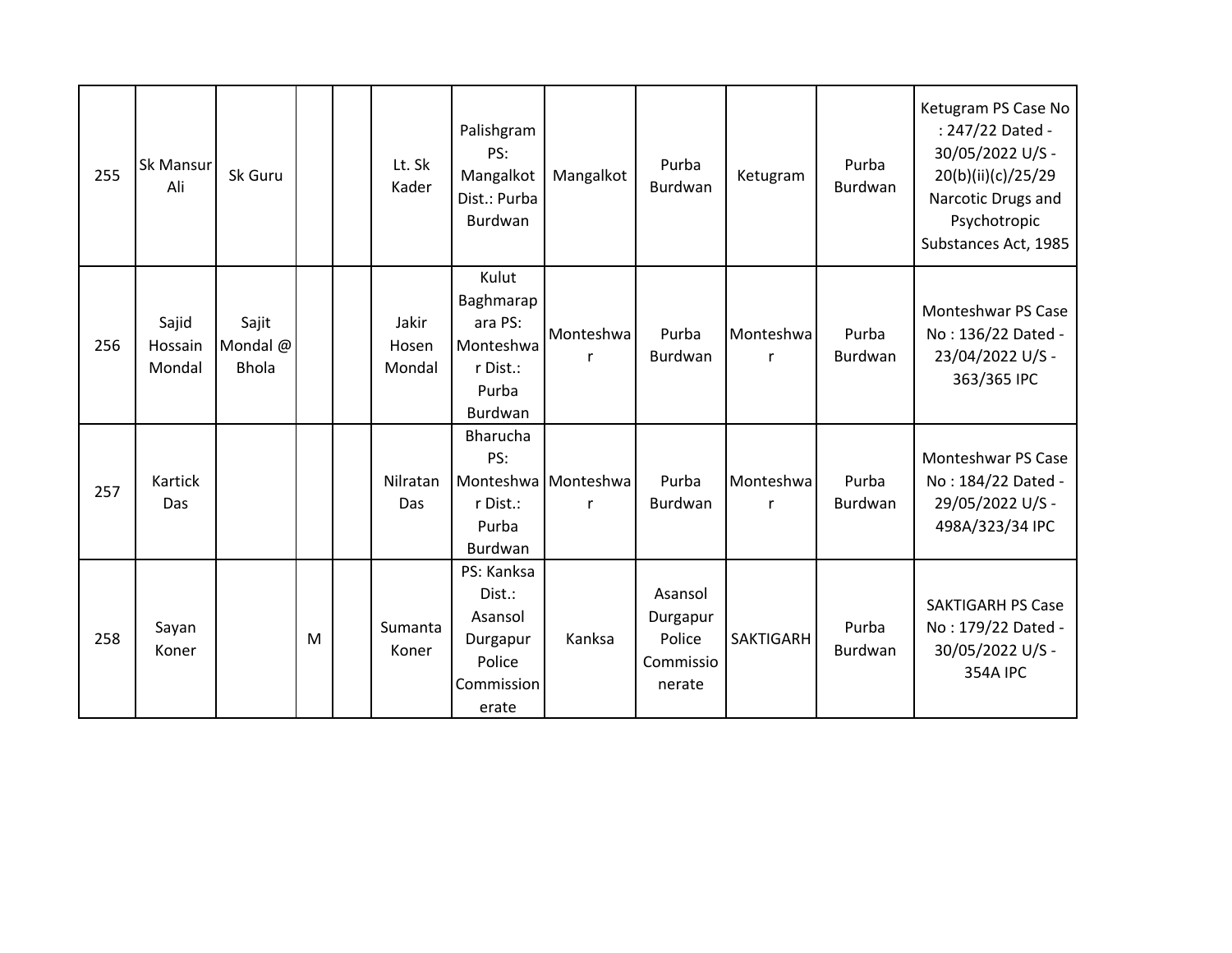| 259 | Rajina<br>Mondal<br>Bibi | F | 28 | Sk Saifulla                 | Terapekhya,<br>PS:<br>Mahishadal<br>Dist.: Purba<br>Mednipore | Mahishadal | Purba<br>Mednipore | Mahishadal | Purba<br>Mednipore | <b>Mahishadal PS Case</b><br>No: 117/22 Dated -<br>25/05/2022 U/S-406<br><b>IPC</b>                                                                        |
|-----|--------------------------|---|----|-----------------------------|---------------------------------------------------------------|------------|--------------------|------------|--------------------|------------------------------------------------------------------------------------------------------------------------------------------------------------|
| 260 | Susanta<br>Jana          | M | 40 | Lt Badal<br>Ch. Jana        | Kalagechia<br>PS: Moyna<br>Dist.: Purba<br>Mednipore          | Moyna      | Purba<br>Mednipore | Moyna      | Purba<br>Mednipore | Moyna PS Case No:<br>137/22 Dated -<br>30/05/2022 U/S-420<br>IPC & 7 Drugs and<br><b>Magic Remedies</b><br>(Objectionable<br>Advertisements) Act,<br>1954Â |
| 261 | Madhusad<br>an Jana      | M | 51 | Lt Bijoy<br>Krishna<br>Jana | Kalagechia<br>PS: Moyna<br>Dist.: Purba<br>Mednipore          | Moyna      | Purba<br>Mednipore | Moyna      | Purba<br>Mednipore | Moyna PS Case No:<br>137/22 Dated -<br>30/05/2022 U/S-420<br>IPC & 7 Drugs and<br><b>Magic Remedies</b><br>(Objectionable<br>Advertisements) Act,<br>1954Â |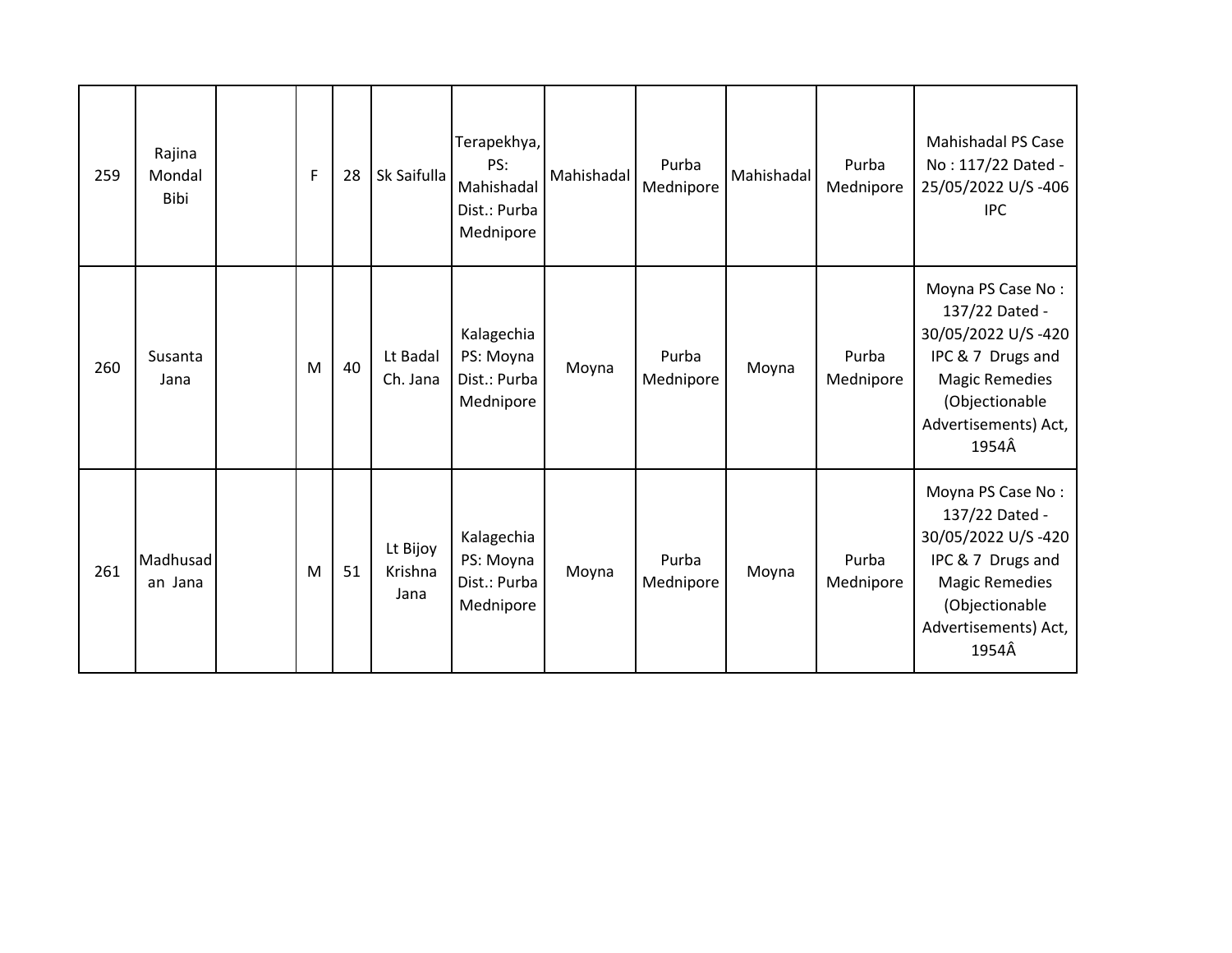| 262 | Barjahan<br>Sk |            | M | 32 | Amir<br>Hossain Sk | Of Vill-<br>Nainan-<br>Skpara, PS-<br>Ramnagar,<br>South 24<br>Parganas<br>PS:<br>Ramnagar<br>Dist.:<br>Diamond<br>Harbour<br>Police<br><b>District</b> | Ramnagar | Diamond<br>Harbour<br>Police<br>District | Ramnagar | Diamond<br>Harbour<br>Police<br>District | Ramnagar PS Case No<br>: 95/22 Dated -<br>30/05/2022 U/S -<br>379/411/413/414/34<br><b>IPC</b> |
|-----|----------------|------------|---|----|--------------------|---------------------------------------------------------------------------------------------------------------------------------------------------------|----------|------------------------------------------|----------|------------------------------------------|------------------------------------------------------------------------------------------------|
| 263 | Raju Sk        | Faridul Sk | M | 27 | Sahadat<br>Sk      | of Vill-<br>Nainan, PS-<br>Ramnagar,<br>South 24<br>Parganas<br>PS:<br>Ramnagar<br>Dist.:<br>Diamond<br>Harbour<br>Police<br>District                   | Ramnagar | Diamond<br>Harbour<br>Police<br>District | Ramnagar | Diamond<br>Harbour<br>Police<br>District | Ramnagar PS Case No<br>: 95/22 Dated -<br>30/05/2022 U/S -<br>379/411/413/414/34<br><b>IPC</b> |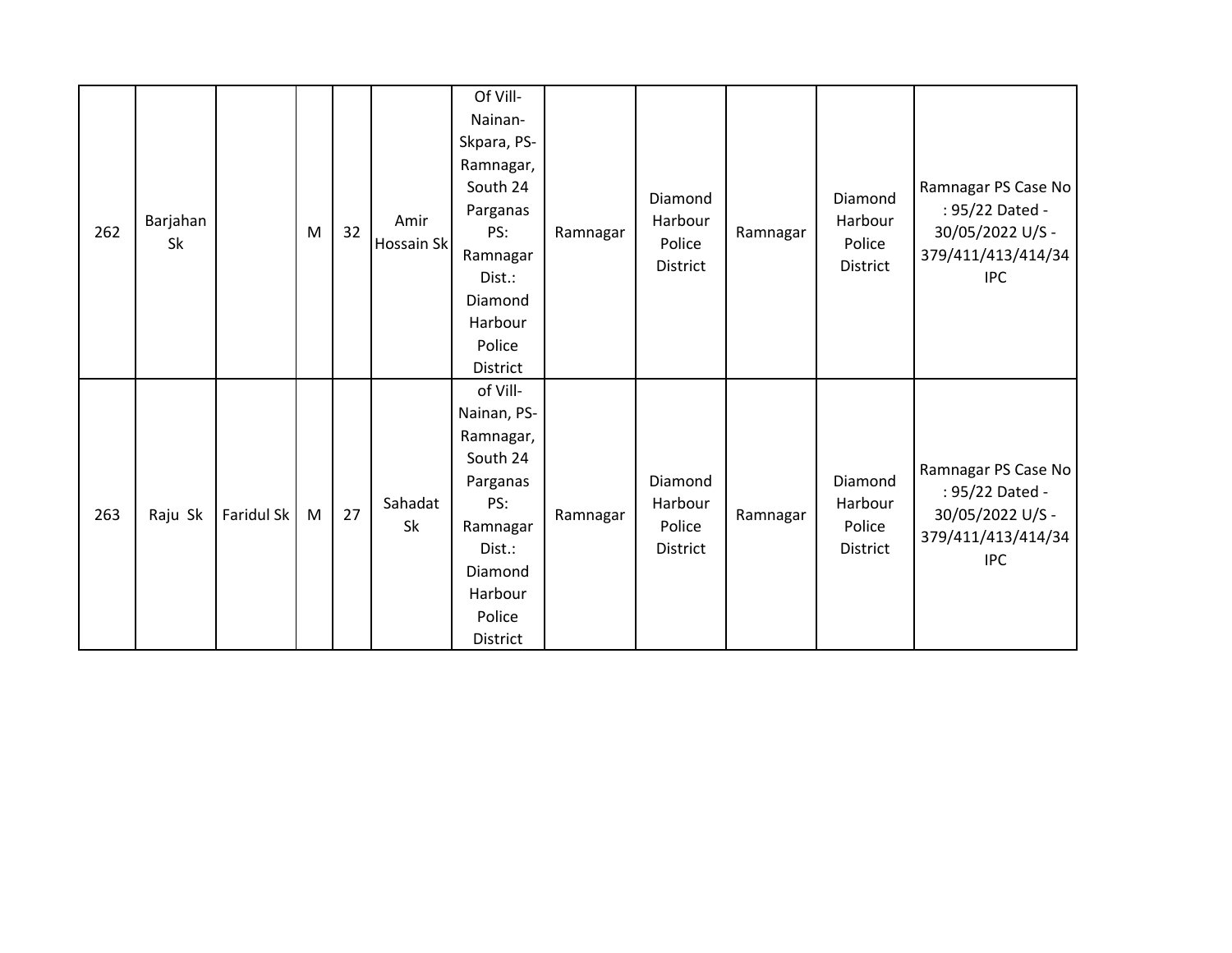| 264 | Rahul Sk         | Bapi Sk | M | 22 | Saharul Sk       | of Vill-<br>Patdaha-<br>Murogacha,<br>PS-Parulia<br>Coastal,<br>South 24<br>Parganas<br>PS: Parulia<br>coastal<br>Dist.:<br>Diamond<br>Harbour<br>Police<br>District | Parulia<br>coastal | Diamond<br>Harbour<br>Police<br>District | Ramnagar | Diamond<br>Harbour<br>Police<br>District | Ramnagar PS Case No<br>: 95/22 Dated -<br>30/05/2022 U/S -<br>379/411/413/414/34<br><b>IPC</b> |
|-----|------------------|---------|---|----|------------------|----------------------------------------------------------------------------------------------------------------------------------------------------------------------|--------------------|------------------------------------------|----------|------------------------------------------|------------------------------------------------------------------------------------------------|
| 265 | Sariful<br>Molla | Raja Sk | M | 24 | Rafique<br>Molla | of Vill-<br>Pateswarital<br>a, PS-Parulia<br>Coastal,<br>South 24<br>Parganas<br>PS: Parulia<br>coastal<br>Dist.:<br>Diamond<br>Harbour<br>Police<br>District        | Parulia<br>coastal | Diamond<br>Harbour<br>Police<br>District | Ramnagar | Diamond<br>Harbour<br>Police<br>District | Ramnagar PS Case No<br>: 24/22 Dated -<br>15/02/2022 U/S -<br>363/366 IPC                      |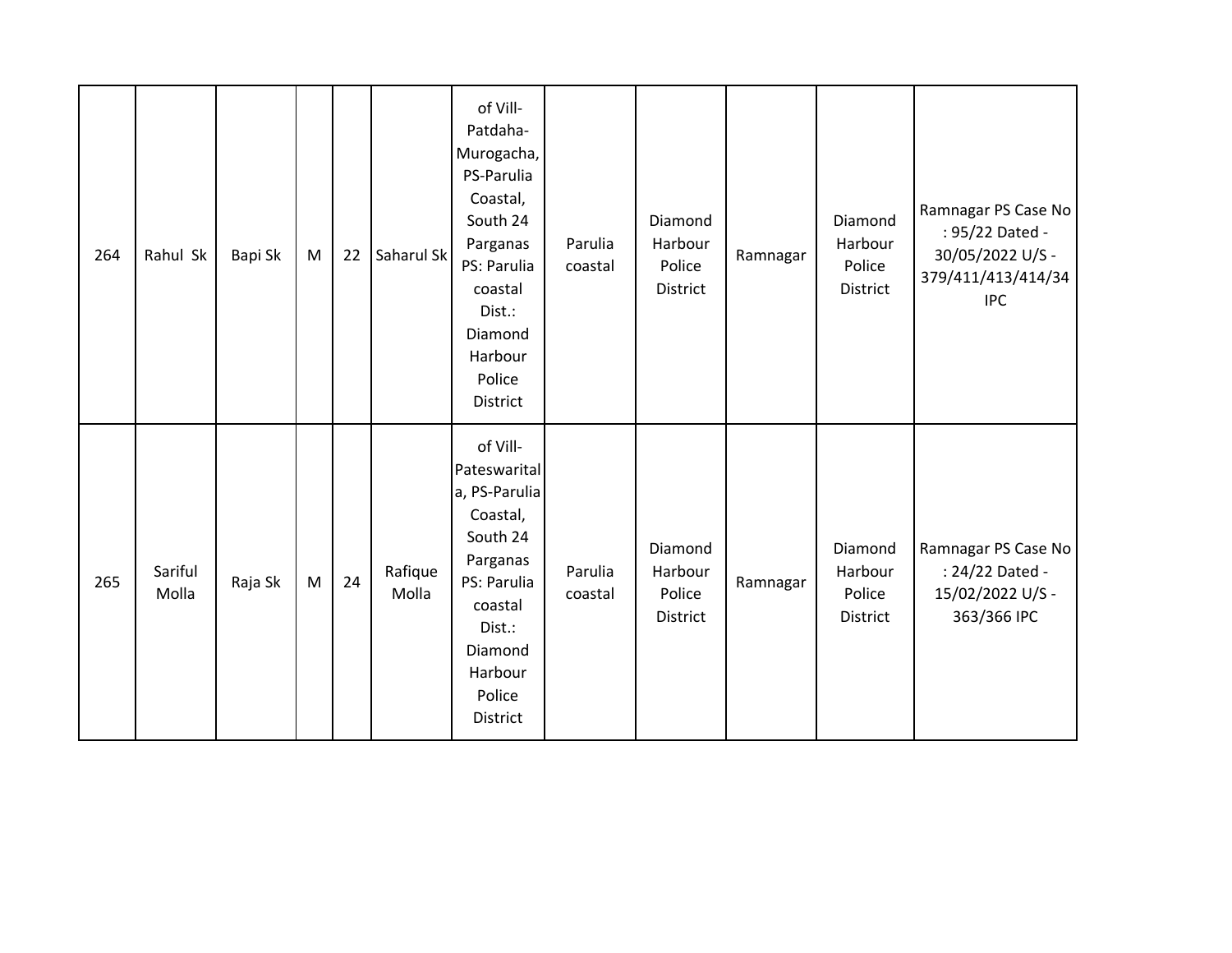| 266 | Md<br>Ramjan<br><b>Mallick</b> | M | 31 | Ansar<br><b>Mallick</b>      | Vill-<br>Durbaberia<br>PS:<br>Sutahata<br>Dist.: Purba<br>Mednipore | Sutahata | Purba<br>Mednipore | Sutahata | Purba<br>Mednipore | Sutahata PS Case No:<br>139/22 Dated -<br>26/05/2022 U/S -<br>447/323/325/506/34<br><b>IPC</b>                             |
|-----|--------------------------------|---|----|------------------------------|---------------------------------------------------------------------|----------|--------------------|----------|--------------------|----------------------------------------------------------------------------------------------------------------------------|
| 267 | Rajkumar<br>Mahato             | M | 40 | $S/O$ _Lt.<br>Arun<br>Mahato | Samukgoria<br>PS: Hura<br>Dist.:<br>Purulia                         | Hura     | Purulia            | Hura     | Purulia            | Hura PS Case No:<br>87/22 Dated -<br>30/05/2022 U/S -<br>420/467 IPC                                                       |
| 268 | <b>Bishnupad</b><br>a Sen      |   | 53 | $S/O-$ Lt.<br>Atul Sen       | Hura<br>Nimtola PS:<br>Hura Dist.:<br>Purulia                       | Hura     | Purulia            | Hura     | Purulia            | Hura PS Case No:<br>87/22 Dated -<br>30/05/2022 U/S -<br>420/467 IPC                                                       |
| 269 | Lalu<br>Hansda                 | M |    | Umapada<br>Hansda            | Layabadi PS:<br>Kashipur<br>Dist.:<br>Purulia                       | Kashipur | Purulia            | Kashipur | Purulia            | Kashipur PS Case No:<br>57/22 Dated -<br>30/05/2022 U/S -<br>498A/304B/406 IPC &<br>3/4 Dowry<br>Prohibition Act,<br>1961Â |
| 270 | Umapada<br>Hansda              | M |    | <b>Not Noted</b>             | Layabadi PS:<br>Kashipur<br>Dist.:<br>Purulia                       | Kashipur | Purulia            | Kashipur | Purulia            | Kashipur PS Case No:<br>57/22 Dated -<br>30/05/2022 U/S -<br>498A/304B/406 IPC &<br>3/4 Dowry<br>Prohibition Act,<br>1961Â |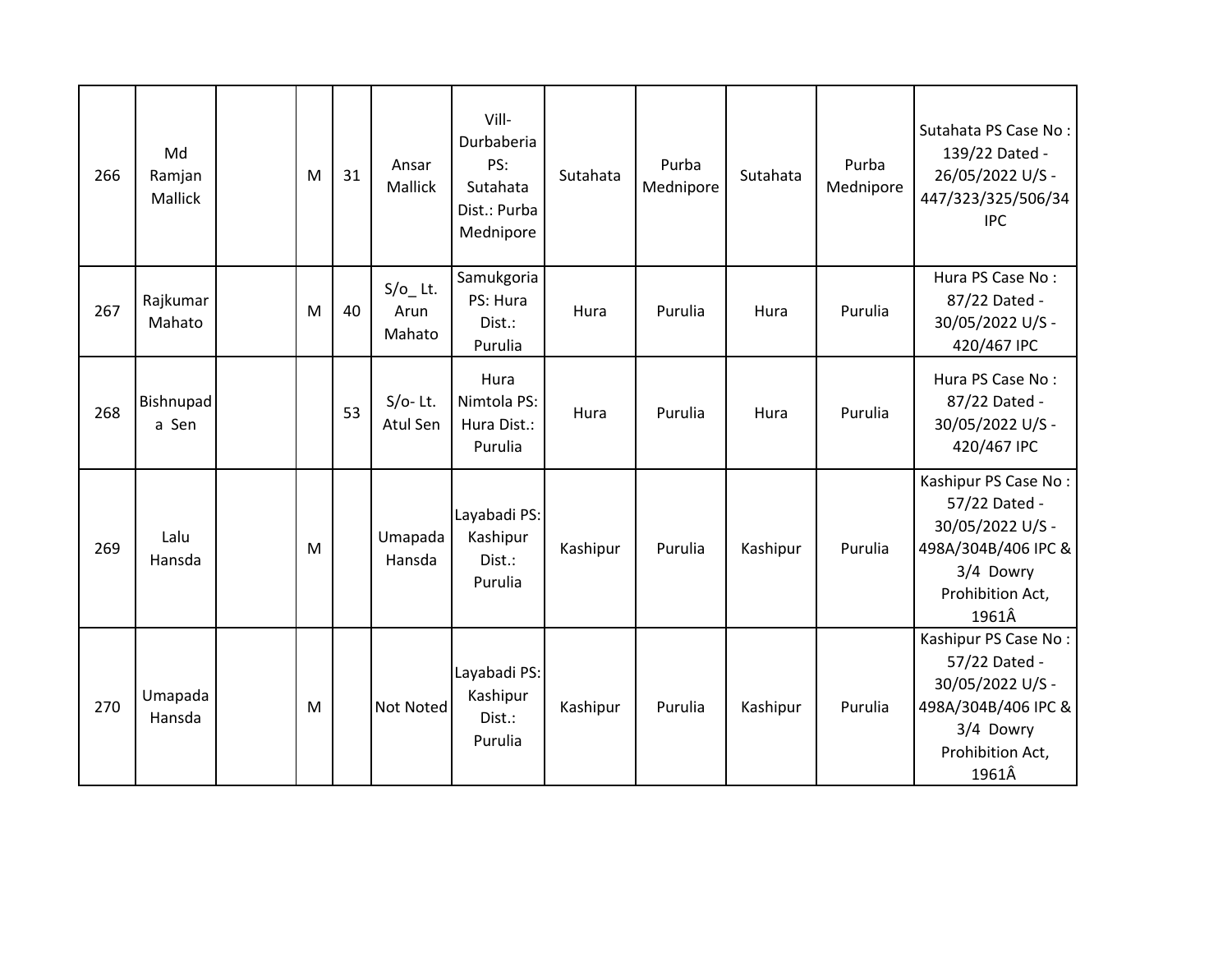| 271 | Sk Abul<br>Kalam        | M | 35 | Sk. Abdul<br>Hai                    | Vill-Salpa,<br>PO-Kunuri<br>PS: Sainthia<br>Dist.:<br>Birbhum          | Sainthia         | Birbhum                               | Neturia          | Purulia                               | Neturia PS Case No:<br>53/22 Dated -<br>29/05/2022 U/S -<br>279/304A IPC                                                      |
|-----|-------------------------|---|----|-------------------------------------|------------------------------------------------------------------------|------------------|---------------------------------------|------------------|---------------------------------------|-------------------------------------------------------------------------------------------------------------------------------|
| 272 | Atul<br>Barman          | M |    | Rajen<br>Barman                     | PS:<br>Kaliaganj<br>Dist.:<br>Raiganj<br>Police<br>District            | Kaliaganj        | Raiganj<br>Police<br><b>District</b>  | Kaliaganj        | Raiganj<br>Police<br><b>District</b>  | Kaliaganj PS Case No:<br>232/22 Dated -<br>10/05/2022 U/S -<br>341/323/325/307/37<br>9/34 IPC                                 |
| 273 | Paresh<br>Roy           |   |    | Lt Nalini<br>Roy                    | PS:<br>Kaliaganj<br>Dist.:<br>Raiganj<br>Police<br><b>District</b>     | Kaliaganj        | Raiganj<br>Police<br><b>District</b>  | Kaliaganj        | Raiganj<br>Police<br><b>District</b>  | Kaliaganj PS Case No:<br>232/22 Dated -<br>10/05/2022 U/S -<br>341/323/325/307/37<br>9/34 IPC                                 |
| 274 | Jahangir<br>Sekh        | M | 27 | S/o Abdul<br>Sekh                   | PS: Raiganj<br>women<br>Dist.:<br>Raiganj<br>Police<br><b>District</b> | Raiganj<br>women | Raiganj<br>Police<br><b>District</b>  | Raiganj<br>women | Raiganj<br>Police<br><b>District</b>  | Raiganj women PS<br>Case No: 82/22 Dated<br>- 27/05/2022 U/S -<br>498A/307/34 IPC &<br>3/4 Dowry<br>Prohibition Act,<br>1961Â |
| 275 | Bharat<br><b>Biswas</b> | M | 38 | $S/O-It.$<br>Deben<br><b>Biswas</b> | PS: Hanskhli<br>Dist.:<br>Ranaghat<br>Police<br>District               | Hanskhli         | Ranaghat<br>Police<br><b>District</b> | Hanskhli         | Ranaghat<br>Police<br><b>District</b> | Hanskhli PS Case No:<br>514/22 Dated -<br>30/05/2022 U/S-21<br>(C) Narcotic Drugs<br>and Psychotropic<br>Substances Act, 1985 |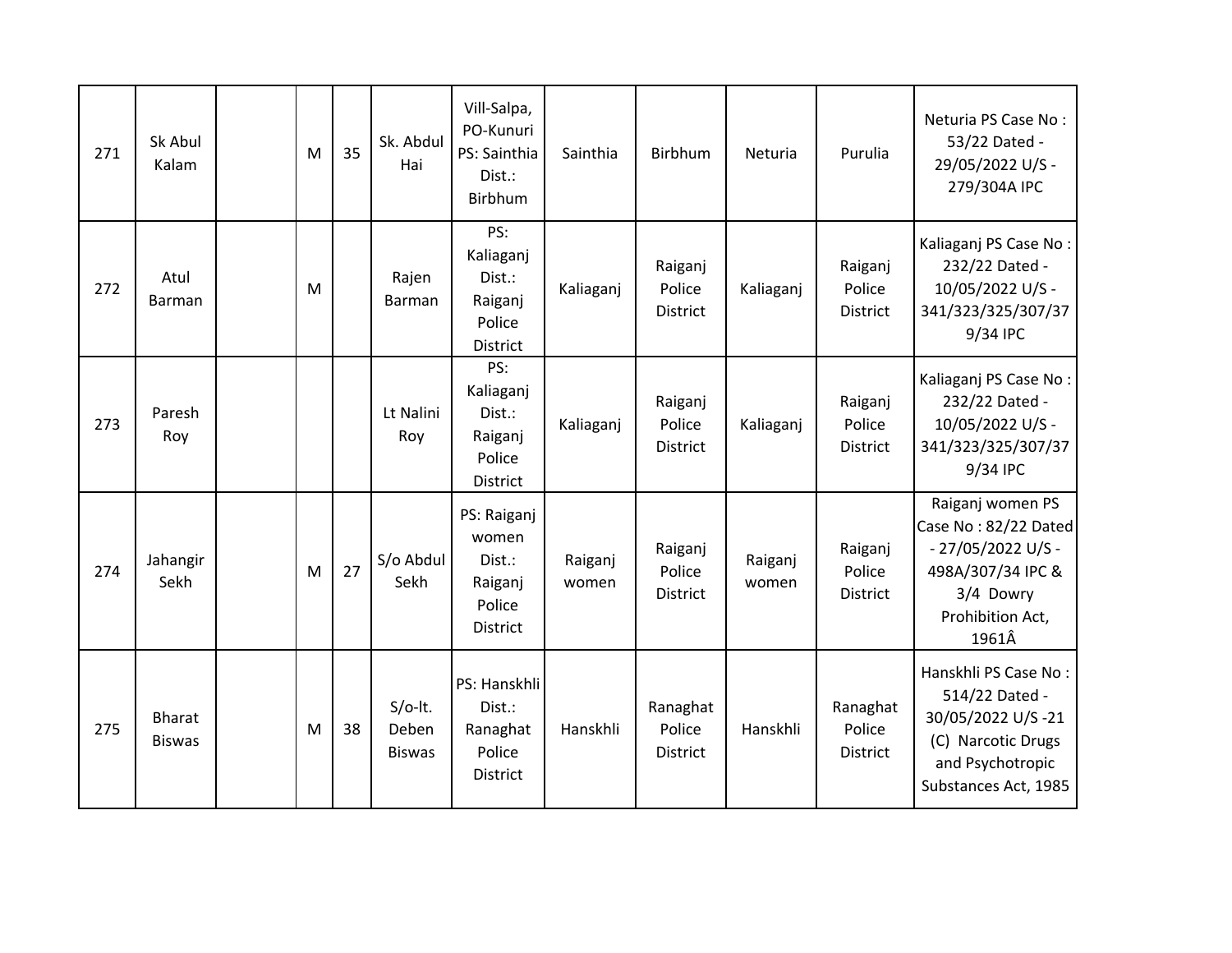| 276 | Khagen<br>Das                    |    |   | 56 | Khagen<br>Das           | PS: Hanskhli<br>Dist.:<br>Ranaghat<br>Police<br><b>District</b>                                      | Hanskhli    | Ranaghat<br>Police<br><b>District</b>     | Hanskhli           | Ranaghat<br>Police<br><b>District</b>  | Hanskhli PS Case No:<br>515/22 Dated -<br>30/05/2022 U/S -<br>21(C) Narcotic Drugs<br>and Psychotropic<br>Substances Act, 1985 |
|-----|----------------------------------|----|---|----|-------------------------|------------------------------------------------------------------------------------------------------|-------------|-------------------------------------------|--------------------|----------------------------------------|--------------------------------------------------------------------------------------------------------------------------------|
| 277 | Shiba Roy                        |    | M |    | Gopal Ch<br>Roy         | Gas<br>Godwan PS,<br>Matigara<br>PS:<br>Matigara<br>Dist.: Siliguri<br>Police<br>Commission<br>erate | Matigara    | Siliguri<br>Police<br>Commissio<br>nerate | Bagdogra           | Siliguri Police<br>Commission<br>erate | Bagdogra PS Case No:<br>214/22 Dated -<br>10/05/2022 U/S -<br>399/402 IPC                                                      |
| 278 | Gouttam<br><b>Biswakar</b><br>ma |    | M | 44 | Karna<br>Biswakar<br>ma | PS:<br>Bhaktinagar<br>Dist.: Siliguri<br>Police<br>Commission<br>erate                               | Bhaktinagar | Siliguri<br>Police<br>Commissio<br>nerate | <b>Bhaktinagar</b> | Siliguri Police<br>Commission<br>erate | <b>Bhaktinagar PS Case</b><br>No: 554/22 Dated -<br>30/05/2022 U/S -<br>46(A)(c) Bengal Excise<br>Act, 1909                    |
| 279 | Pradiip<br>Choudhar<br>у         | PK | M | 39 | Manoj<br>Choudhar<br>у  | PS:<br>Bhaktinagar<br>Dist.: Siliguri<br>Police<br>Commission<br>erate                               | Bhaktinagar | Siliguri<br>Police<br>Commissio<br>nerate | Bhaktinagar        | Siliguri Police<br>Commission<br>erate | <b>Bhaktinagar PS Case</b><br>No: 557/22 Dated -<br>30/05/2022 U/S -<br>24(1A) Arms Act,<br>1959                               |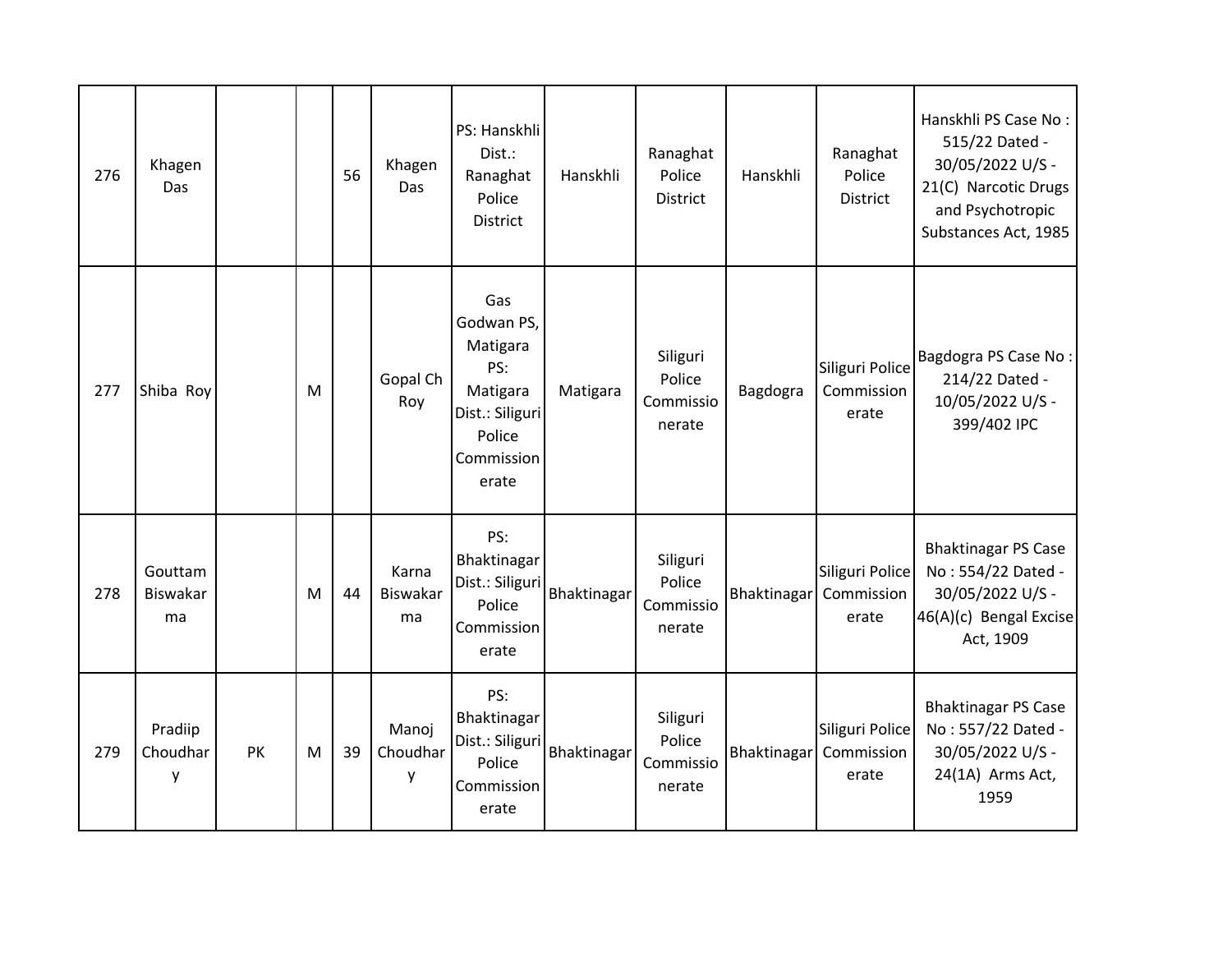| 280 | Dwip Das         | Nikhil | M | 30 | Das             | PS:<br>Bhaktinagar<br>Lt. Pradip Dist.: Siliguri<br>Police<br>Commission<br>erate                                                             | Bhaktinagar              | Siliguri<br>Police<br>Commissio<br>nerate | Bhaktinagar              | Siliguri Police<br>Commission<br>erate | <b>Bhaktinagar PS Case</b><br>No: 480/22 Dated -<br>12/05/2022 U/S -<br>417/376/420/406 IPC                                                    |
|-----|------------------|--------|---|----|-----------------|-----------------------------------------------------------------------------------------------------------------------------------------------|--------------------------|-------------------------------------------|--------------------------|----------------------------------------|------------------------------------------------------------------------------------------------------------------------------------------------|
| 281 | Danial Ali       |        | M | 34 | Siddiq Ali      | Shantiniketa<br>n, Medical,<br>PS-<br>Matigara<br>,Dist-<br>Darjeeling<br>PS:<br>Matigara<br>Dist.: Siliguri<br>Police<br>Commission<br>erate | Matigara                 | Siliguri<br>Police<br>Commissio<br>nerate | <b>New</b><br>jalpaiguri | Siliguri Police<br>Commission<br>erate | New jalpaiguri PS Case<br>No: 569/22 Dated -<br>30/05/2022 U/S -<br>20(b)(ii)(c) Narcotic<br>Drugs and<br>Psychotropic<br>Substances Act, 1985 |
| 282 | Anishuk<br>Roy   |        | M | 30 | Dilip Roy       | Senpara PS:<br>Malbazar<br>Dist.:<br>Jalpaiguri                                                                                               | Malbazar                 | Jalpaiguri                                | New<br>jalpaiguri        | Siliguri Police<br>Commission<br>erate | New jalpaiguri PS Case<br>No: 361/22 Dated -<br>18/04/2022 U/S -<br>279/304A IPC                                                               |
| 283 | <b>Tapan Roy</b> |        | M |    | Byonkesh<br>Roy | Chattarpara<br>PS: New<br>jalpaiguri<br>Dist.: Siliguri<br>Police<br>Commission<br>erate                                                      | <b>New</b><br>jalpaiguri | Siliguri<br>Police<br>Commissio<br>nerate | New<br>jalpaiguri        | Siliguri Police<br>Commission<br>erate | New jalpaiguri PS Case<br>No: 481/22 Dated -<br>12/05/2022 U/S -<br>188/447/325/506/35<br>4/379/120B IPC                                       |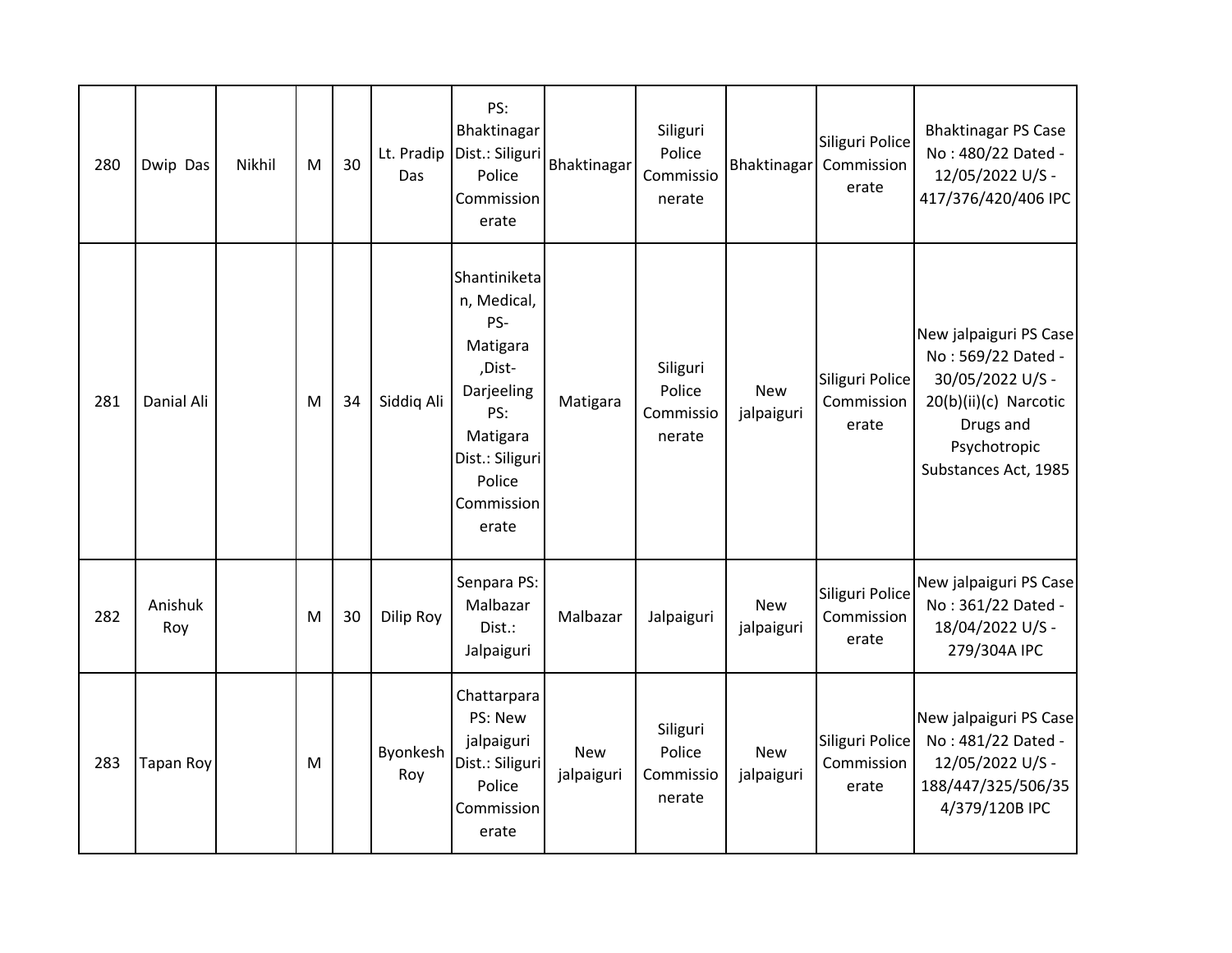| 284 | Bijay<br>Debnath           | M | 22 | Netai<br>Debnath       | South<br>Gobindapur<br>PS: Kakdwip<br>Dist.:<br>Sundarban<br>Police<br><b>District</b>                                         | Kakdwip | Sundarban<br>Police<br><b>District</b> | Kakdwip | Sundarban<br>Police<br><b>District</b> | Kakdwip PS Case No:<br>157/22 Dated -<br>30/05/2022 U/S -<br>341/325/308 IPC                                              |
|-----|----------------------------|---|----|------------------------|--------------------------------------------------------------------------------------------------------------------------------|---------|----------------------------------------|---------|----------------------------------------|---------------------------------------------------------------------------------------------------------------------------|
| 285 | Mosiur<br>Mondal           | M | 19 | Kalam<br>Mondal        | Srinagar, PS<br>Kulpi, South<br>24 Parganas<br>PS: Kulpi<br>Dist.:<br>Sundarban<br>Police<br><b>District</b>                   | Kulpi   | Sundarban<br>Police<br><b>District</b> | Kulpi   | Sundarban<br>Police<br><b>District</b> | Kulpi PS Case No:<br>192/22 Dated -<br>30/05/2022 U/S -<br>399/402 IPC & 3/4<br><b>Explosive Substances</b><br>Act, 1908Â |
| 286 | Delwar<br>Hossain<br>Molla | M | 36 | Abul<br>Hasem<br>Molla | Alipara, PO<br>Enaetpur,<br>PS Kulpi,<br>South 24<br>Parganas<br>PS: Kulpi<br>Dist.:<br>Sundarban<br>Police<br><b>District</b> | Kulpi   | Sundarban<br>Police<br><b>District</b> | Kulpi   | Sundarban<br>Police<br><b>District</b> | Kulpi PS Case No:<br>192/22 Dated -<br>30/05/2022 U/S -<br>399/402 IPC & 3/4<br><b>Explosive Substances</b><br>Act, 1908Â |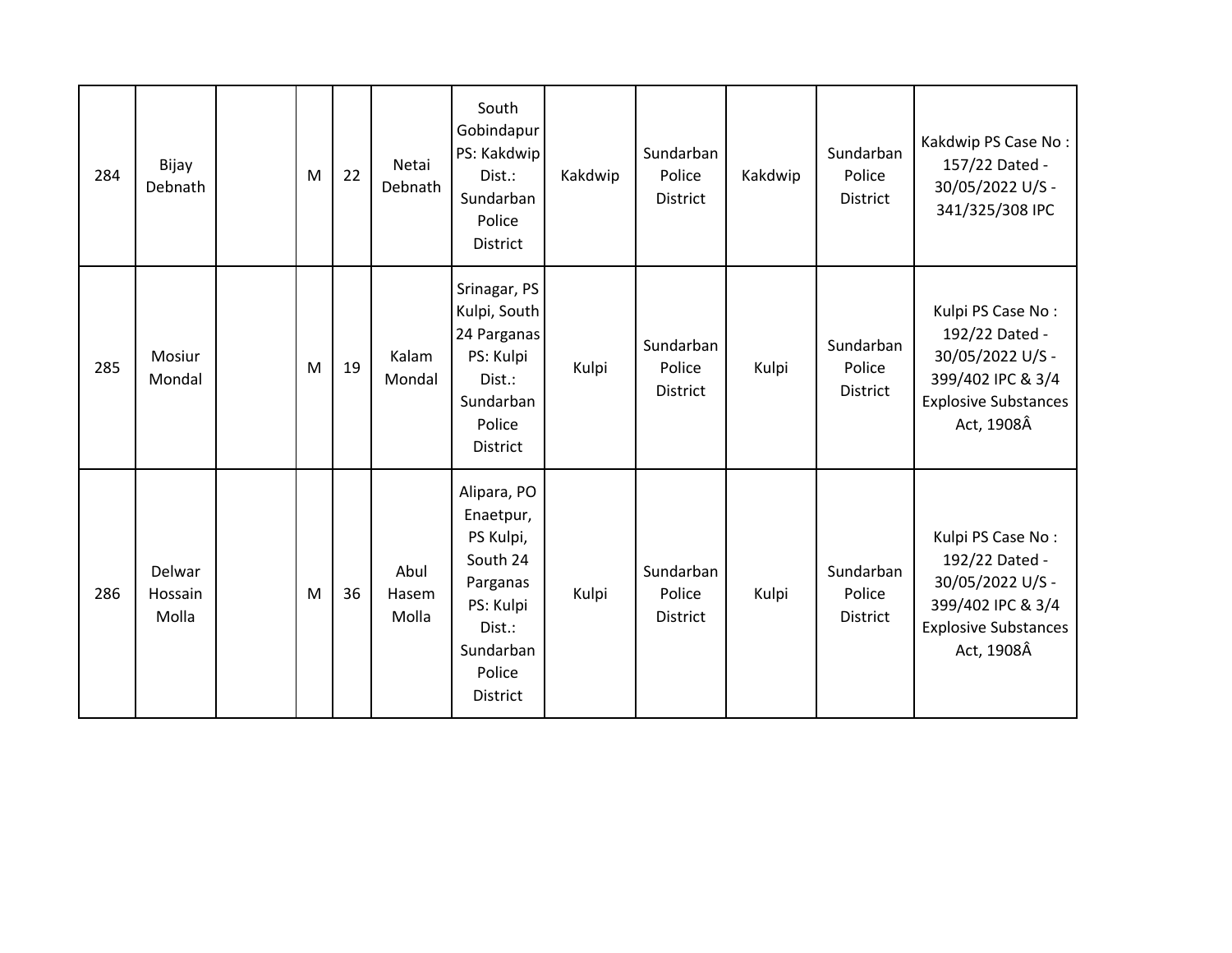| 287 | Jamiruddi<br>n Molla   | M | 35 | Abul Jafar<br>Molla    | Alipara, PO<br>Enaetpur,<br>PS Kulpi,<br>South 24<br>Parganas<br>PS: Kulpi<br>Dist.:<br>Sundarban<br>Police<br>District          | Kulpi | Sundarban<br>Police<br>District        | Kulpi | Sundarban<br>Police<br><b>District</b> | Kulpi PS Case No:<br>192/22 Dated -<br>30/05/2022 U/S -<br>399/402 IPC & 3/4<br><b>Explosive Substances</b><br>Act, 1908Â |
|-----|------------------------|---|----|------------------------|----------------------------------------------------------------------------------------------------------------------------------|-------|----------------------------------------|-------|----------------------------------------|---------------------------------------------------------------------------------------------------------------------------|
| 288 | Abul<br>Hayat<br>Molla | M | 38 | Abul<br>Hasem<br>Molla | Alipara, PO<br>Enaetpur,<br>PS Kulpi,<br>South 24<br>Parganas<br>PS: Kulpi<br>Dist.:<br>Sundarban<br>Police<br><b>District</b>   | Kulpi | Sundarban<br>Police<br>District        | Kulpi | Sundarban<br>Police<br><b>District</b> | Kulpi PS Case No:<br>192/22 Dated -<br>30/05/2022 U/S -<br>399/402 IPC & 3/4<br><b>Explosive Substances</b><br>Act, 1908Â |
| 289 | Krishna<br>Sardar      | M | 20 | Gour<br>Sardar         | Kalinagar<br>Jhanjhania<br>Bazar, PS<br>Nazat,<br>North 24<br>Parganas<br>PS: Kulpi<br>Dist.:<br>Sundarban<br>Police<br>District | Kulpi | Sundarban<br>Police<br><b>District</b> | Kulpi | Sundarban<br>Police<br><b>District</b> | Kulpi PS Case No:<br>192/22 Dated -<br>30/05/2022 U/S -<br>399/402 IPC & 3/4<br><b>Explosive Substances</b><br>Act, 1908Â |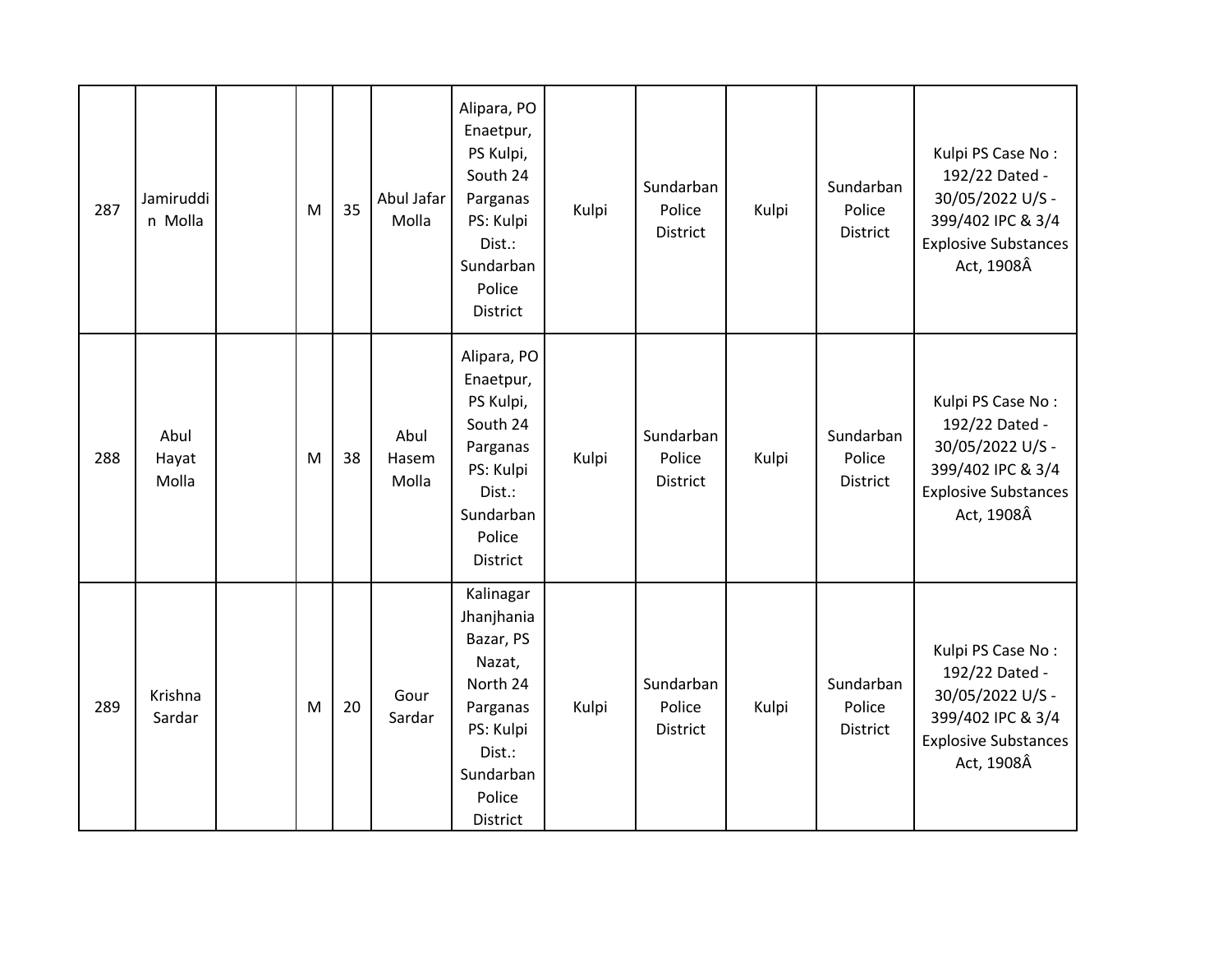| 290 | Md Haider<br>Ali   | M | 50 | Lt. Md.<br>Zumrati        | 14 No.<br>Sadhana<br>Aushadhala<br>ya Road,<br>Dumdum<br>Municipality<br>, Dakshin<br>Dari,<br>Sreevumi,<br>Kol – 48,<br>PS<br>Laketown<br>PS: Lake<br>town Dist.:<br>Bidhannaga<br>r Police<br>Commission<br>erate | Lake town | Bidhannaga<br>r Police<br>Commissio<br>nerate | Kulpi      | Sundarban<br>Police<br><b>District</b> | Kulpi PS Case No:<br>186/22 Dated -<br>26/05/2022 U/S -<br>279/338 IPC       |
|-----|--------------------|---|----|---------------------------|---------------------------------------------------------------------------------------------------------------------------------------------------------------------------------------------------------------------|-----------|-----------------------------------------------|------------|----------------------------------------|------------------------------------------------------------------------------|
| 291 | Dipankar<br>Naskar | M | 22 | Late<br>Kartick<br>Naskar | Uttap Palta,<br>PS: Jibantala<br>Dist.:<br>Baruipur<br>Police<br>District                                                                                                                                           | Jibantala | Baruipur<br>Police<br><b>District</b>         | Mandirbaza | Sundarban<br>Police<br>District        | Mandirbazar PS Case<br>No: 111/22 Dated -<br>16/04/2022 U/S -<br>363/365 IPC |
| 292 | Sukumar<br>Das     |   |    | Surendra<br>Das           | <b>CHAPORERP</b><br>AR                                                                                                                                                                                              |           | <b>Basirhat</b>                               | Alipurduar | Alipurduar                             | Alipurduar PS GDE<br>No. 1348                                                |
| 293 | Goutam<br>Roy      |   |    | Nil Kanta<br>Roy          | <b>GOSAIGAO</b><br>$\mathsf{N}$                                                                                                                                                                                     |           | Basirhat                                      | Alipurduar | Alipurduar                             | Alipurduar PS GDE<br>No. 1348                                                |
| 294 | Tuku<br>Gowala     |   |    | Paltu<br>Gowala           | <b>GOSAIGAO</b><br>$\mathsf{N}$                                                                                                                                                                                     |           | <b>Basirhat</b>                               | Alipurduar | Alipurduar                             | Alipurduar PS GDE<br>No. 1348                                                |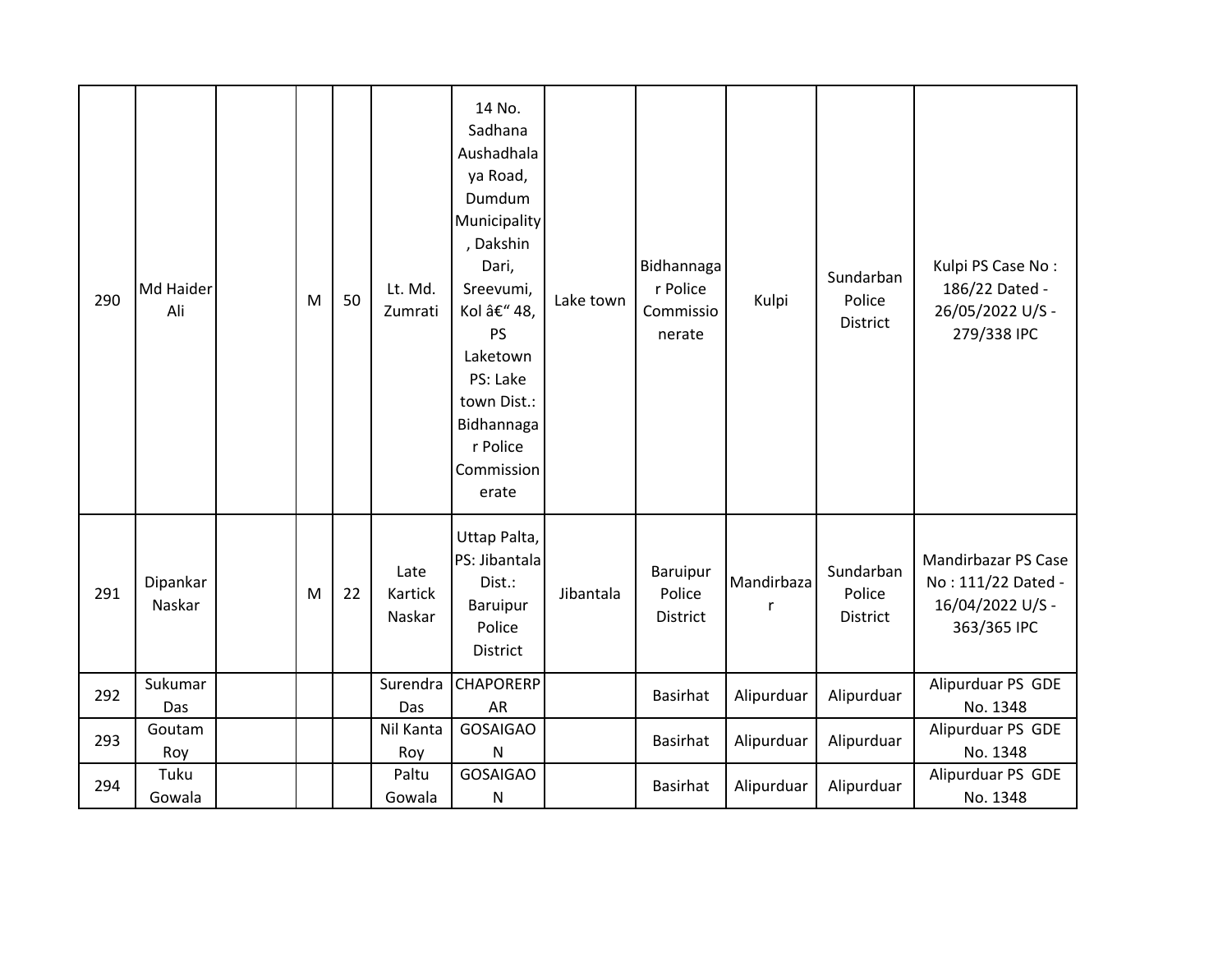| 295 | Uttam<br>Roy            |   |    | Bhabani<br>Kanta Roy         | <b>GOSAIGAO</b><br>$\mathsf{N}$                                          |          | <b>Basirhat</b> | Alipurduar          | Alipurduar | Alipurduar PS GDE<br>No. 1348             |
|-----|-------------------------|---|----|------------------------------|--------------------------------------------------------------------------|----------|-----------------|---------------------|------------|-------------------------------------------|
| 296 | Sakul Sen               |   |    | Prafullya<br>Sen             | <b>GOSAIGAO</b><br>N                                                     |          | <b>Basirhat</b> | Alipurduar          | Alipurduar | Alipurduar PS GDE<br>No. 1348             |
| 297 | Pinaki<br>Ghosh         |   |    | Ajit Ghosh                   | <b>BAKRIBARI</b>                                                         |          | <b>Basirhat</b> | Alipurduar          | Alipurduar | Alipurduar PS GDE<br>No. 1348             |
| 298 | Bapi<br>Ghosh           |   |    | Indrajit<br>Ghosh            | <b>ТОРЅНІКНА</b><br><b>TA</b>                                            |          | <b>Basirhat</b> | Alipurduar          | Alipurduar | Alipurduar PS GDE<br>No. 1348             |
| 299 | Goutam<br>Roy           | M | 18 | Nilkanto<br>Roy              |                                                                          |          | Basirhat        | Alipurduar<br>women | Alipurduar | Alipurduar women PS<br><b>GDE No. 652</b> |
| 300 | Tinku<br>Gowala         | M | 22 | Pailku<br>Gowala             | Basbani                                                                  |          | Basirhat        | Alipurduar<br>women | Alipurduar | Alipurduar women PS<br><b>GDE No. 652</b> |
| 301 | Uttam<br>Roy            | M | 23 | Bhabani<br>Kanto Roy         | Basbani                                                                  |          | <b>Basirhat</b> | Alipurduar<br>women | Alipurduar | Alipurduar women PS<br><b>GDE No. 652</b> |
| 302 | Sakul Sen               | M | 18 | Profull<br>Sen               | Basbani                                                                  |          | <b>Basirhat</b> | Alipurduar<br>women | Alipurduar | Alipurduar women PS<br><b>GDE No. 652</b> |
| 303 | Suresh<br>Thakur        | M | 46 | Sikander<br>Thakur           | Vivekanand<br>a Pally PS:<br>Jaigaon<br>Dist.:<br>Alipurduar             | Jaigaon  | Alipurduar      | Jaigaon             | Alipurduar | Jaigaon PS GDE No.<br>1199                |
| 304 | Rana<br>Chakrobar<br>ty | M | 61 | Lt. Balai<br>Chakrobar<br>ty | Subhasaplly,<br>Hamiltonga<br>nj PS:<br>Kalchini<br>Dist.:<br>Alipurduar | Kalchini | Alipurduar      | Kalchini            | Alipurduar | Kalchini PS GDE No.<br>983                |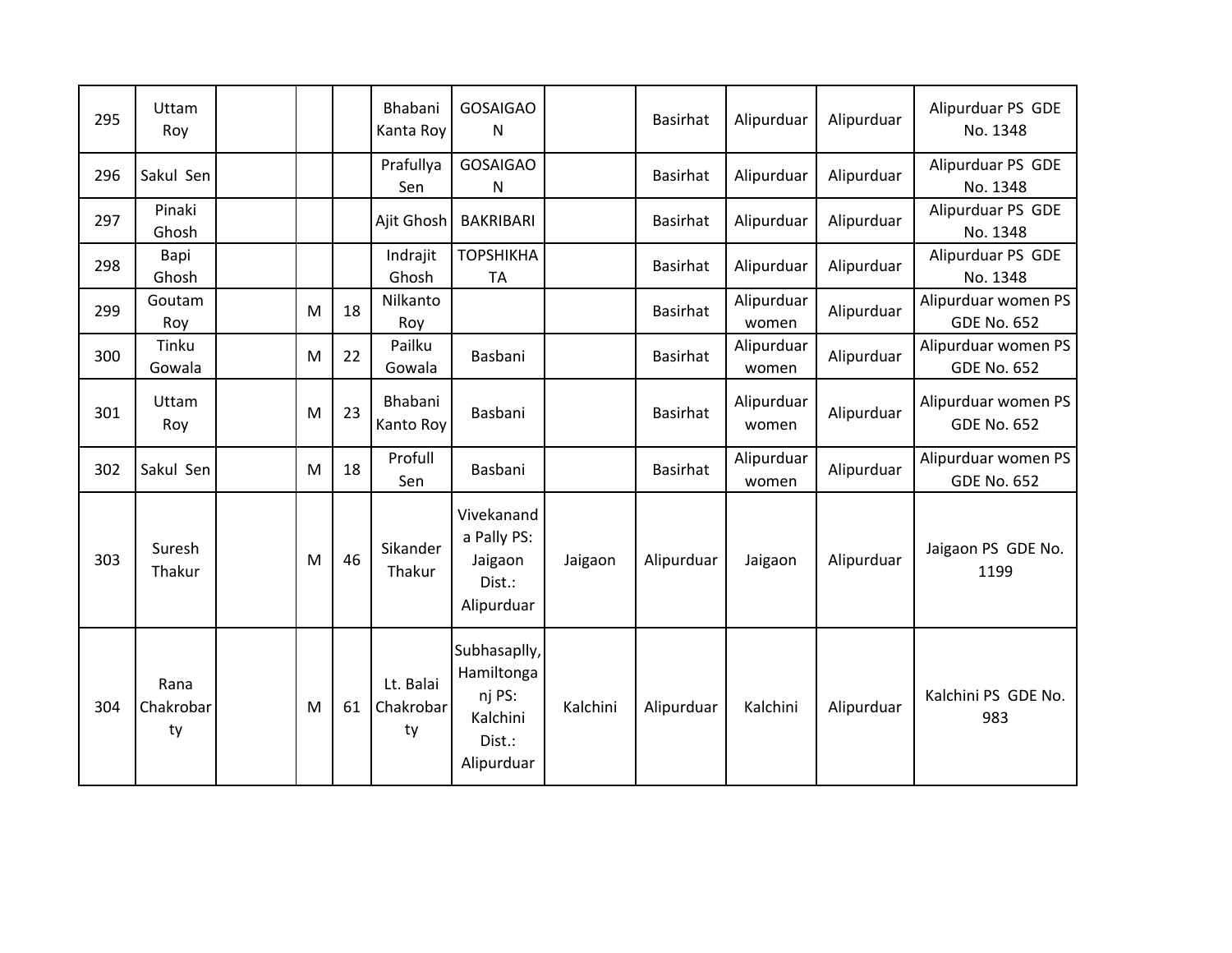| 305 | Mukesh<br>Chhetri    | M | 28 | Mashani<br>Chhetri     | Kalchini<br>Kamar Line<br>PS: Kalchini<br>Dist.:<br>Alipurduar                | Kalchini              | Alipurduar | Kalchini             | Alipurduar | Kalchini PS GDE No.<br>983  |
|-----|----------------------|---|----|------------------------|-------------------------------------------------------------------------------|-----------------------|------------|----------------------|------------|-----------------------------|
| 306 | Ankrit<br>Karmakar   | M | 21 | Ranjan<br>Karmakar     | Kalchini<br>Kamar Line<br>PS: Kalchini<br>Dist.:<br>Alipurduar                | Kalchini              | Alipurduar | Kalchini             | Alipurduar | Kalchini PS GDE No.<br>983  |
| 307 | Surajit<br>Das       |   | 28 | Hari Nath<br>Das       | Uttar<br>Haldibari<br>PS:<br>Kumargram<br>Dist.:<br>Alipurduar                | Kumargram             | Alipurduar | Kumargram            | Alipurduar | Kumargram PS GDE<br>No. 973 |
| 308 | Muniram<br>Narjinary | M | 55 | Lt. Jogen<br>Narjinary | Hemaguri<br>PS:<br>Dist.:<br>Alipurduar                                       | Kumargram   Kumargram | Alipurduar | Kumargram            | Alipurduar | Kumargram PS GDE<br>No. 973 |
| 309 | Subrata<br>Roy       | M | 24 | Dilip Roy              | Jittar<br>Moradanga,<br>Maruganj,<br>PS:<br>Tufanganj<br>Dist.:<br>Coochbehar | Tufanganj             |            | Coochbehar Kumargram | Alipurduar | Kumargram PS GDE<br>No. 945 |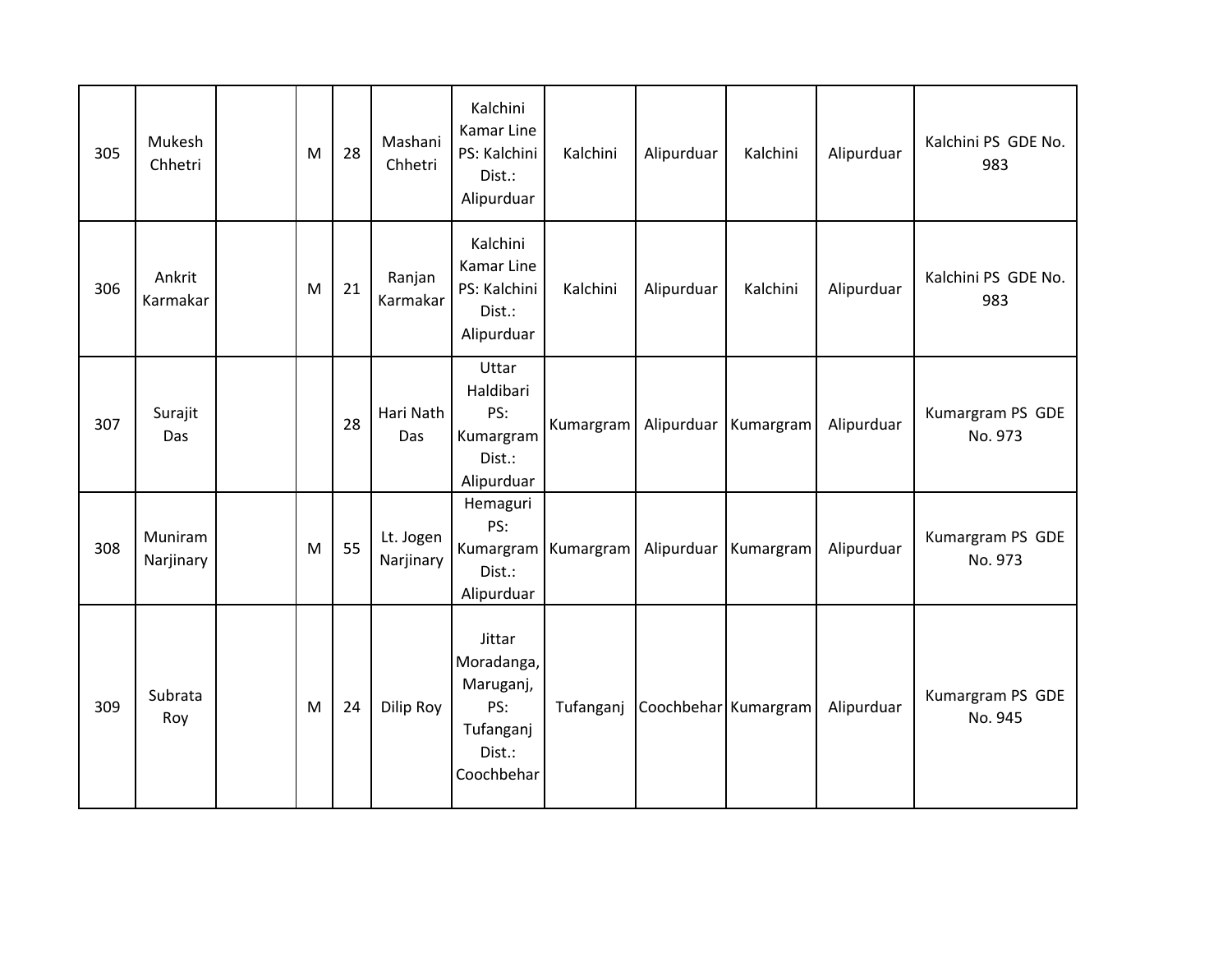| 310 | Krishna<br>Sarkar              | M | 27 | Deben<br>Sarkar                  | Talliguri, PS:<br>Tufanganj<br>Dist.:<br>Coochbehar                          | Tufanganj |                      | Coochbehar Kumargram | Alipurduar | Kumargram PS GDE<br>No. 945 |
|-----|--------------------------------|---|----|----------------------------------|------------------------------------------------------------------------------|-----------|----------------------|----------------------|------------|-----------------------------|
| 311 | Tutan<br>Karjee                | M | 36 | Phanibhus<br>han Karjee          | Talliguri PS:<br>Tufanganj<br>Dist.:<br>Coochbehar                           | Tufanganj |                      | Coochbehar Kumargram | Alipurduar | Kumargram PS GDE<br>No. 945 |
| 312 | Surajit<br>Adhikary            | M | 32 | Mahan<br>Adhikary                | Dhalpal, PS:<br>Tufanganj<br>Dist.:<br>Coochbehar                            | Tufanganj | Coochbehar Kumargram |                      | Alipurduar | Kumargram PS GDE<br>No. 945 |
| 313 | Rupam<br>Majumder              | M | 30 | Ajit                             | Khalpara,<br>Nararthali<br>PS:<br>Majumder Kumargram<br>Dist.:<br>Alipurduar | Kumargram | Alipurduar           | Kumargram            | Alipurduar | Kumargram PS GDE<br>No. 945 |
| 314 | <b>Bishnu</b><br><b>Biswas</b> | M | 28 | Lt.<br>Jitendra<br><b>Biswas</b> | Khalpara,<br>Nararthali<br>PS:<br>Kumargram<br>Dist.:<br>Alipurduar          | Kumargram | Alipurduar           | Kumargram            | Alipurduar | Kumargram PS GDE<br>No. 945 |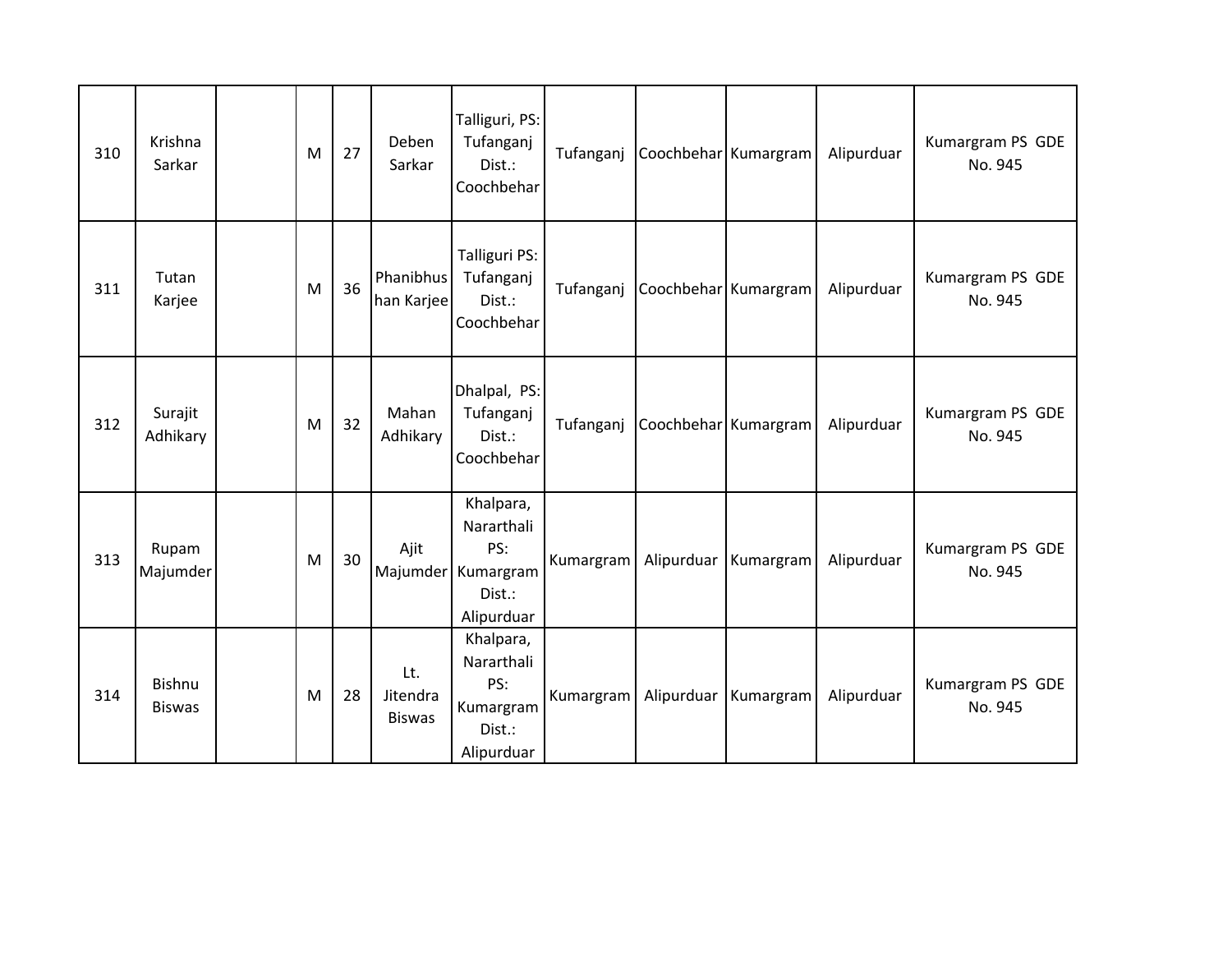| 315 | Masdul<br>Mia      | M | 32 | Abdul Mia                    | Purba<br>Chakchaka<br>PS:<br>Kumargram<br>Dist.:<br>Alipurduar                                               | Kumargram | Alipurduar | Kumargram | Alipurduar | Kumargram PS GDE<br>No. 945  |
|-----|--------------------|---|----|------------------------------|--------------------------------------------------------------------------------------------------------------|-----------|------------|-----------|------------|------------------------------|
| 316 | Jamil<br>Khan      | M | 64 | Lt. Abdul<br>Rahaman<br>Khan | Ward No-1,<br>Kathadih, PS-<br>Jainagar<br>Dist-<br>Koderma<br>(Jha PS:<br>Kumargram<br>Dist.:<br>Alipurduar | Kumargram | Alipurduar | Kumargram | Alipurduar | Kumargram PS GDE<br>No. 1135 |
| 317 | Ratan<br>Paul      | M | 62 | Lt.<br>Santosh<br>Paul       | Purba<br>Chakchaka,<br>Barobisha<br>PS:<br>Kumargram<br>Dist.:<br>Alipurduar                                 | Kumargram | Alipurduar | Kumargram | Alipurduar | Kumargram PS GDE<br>No. 1137 |
| 318 | Motin<br>Sutradhar | M | 47 | Lt.<br>Abhinash<br>Sutradhar | Dakshin<br>Haldibari,<br>PS:<br>Kumargram<br>Dist.:<br>Alipurduar                                            | Kumargram | Alipurduar | Kumargram | Alipurduar | Kumargram PS GDE<br>No. 1148 |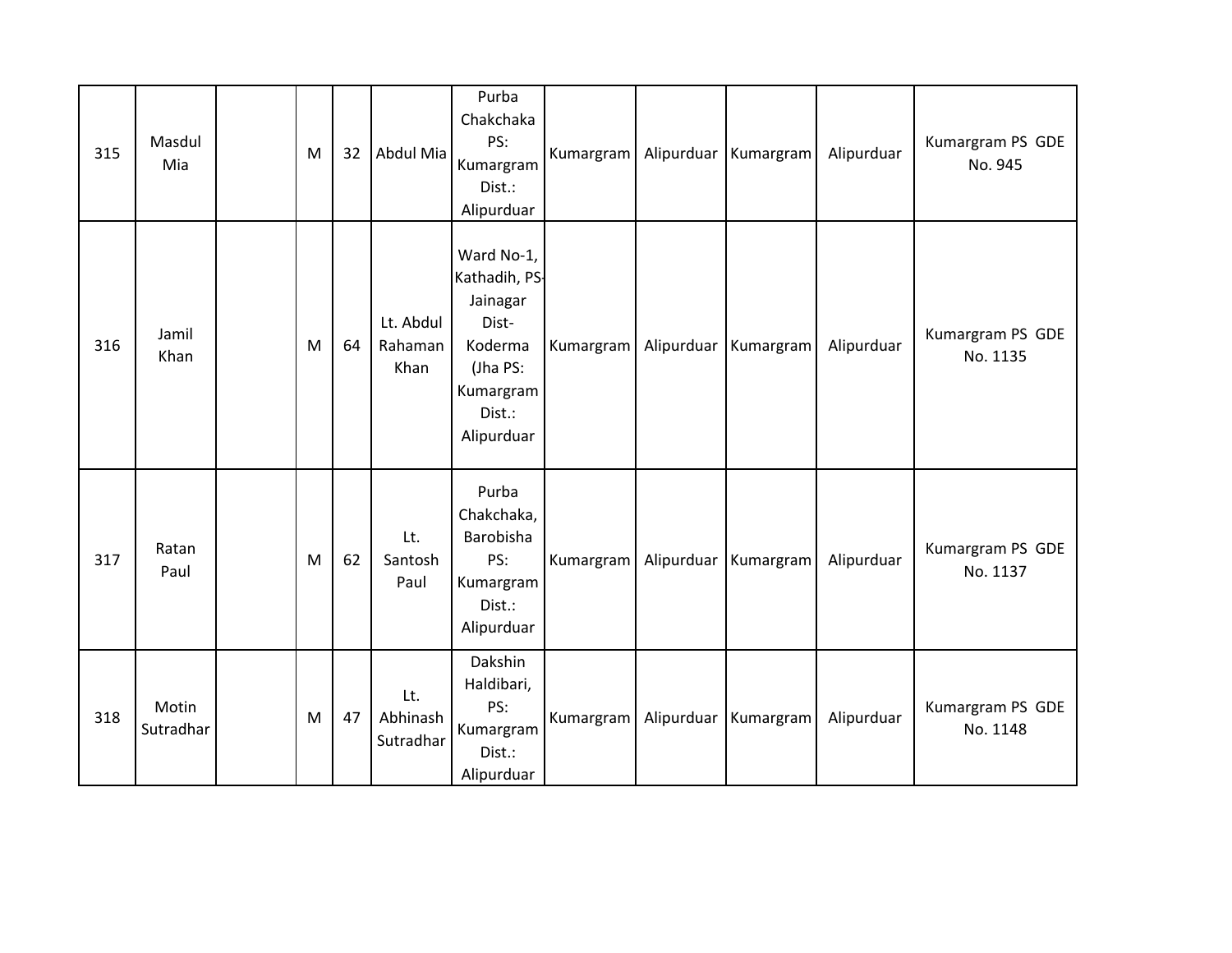| 319 | Khairul<br>Alam Sk.     | M | 25 | Jafar Ali Sk             | Simultapu,<br>PS-<br>Gossaigaon<br>Dist-<br>Kokrajhar,<br>Assam PS:<br>Kumargram<br>Dist.:<br>Alipurduar | Kumargram             | Alipurduar | Kumargram | Alipurduar | Kumargram PS GDE<br>No. 1148 |
|-----|-------------------------|---|----|--------------------------|----------------------------------------------------------------------------------------------------------|-----------------------|------------|-----------|------------|------------------------------|
| 320 | Bipul Ray               | M | 46 | Umesh<br>Ch. Ray         | Pukhurigra<br>m PS:<br>Dist.:<br>Alipurduar                                                              | Kumargram   Kumargram | Alipurduar | Kumargram | Alipurduar | Kumargram PS GDE<br>No. 1148 |
| 321 | <b>Bikram</b><br>Barman | M | 19 | Sanjib<br><b>Barman</b>  | Paschim<br>Nararthali<br>PS:<br>Kumargram<br>Dist.:<br>Alipurduar                                        | Kumargram             | Alipurduar | Kumargram | Alipurduar | Kumargram PS GDE<br>No. 1148 |
| 322 | Pusna<br>Turi           | M | 31 | Lt. Sibnath<br>Turi      | Uttar<br>Latabari PS:<br>Kalchini<br>Dist.:<br>Alipurduar                                                | Kalchini              | Alipurduar | Madarihat | Alipurduar | Madarihat PS GDE<br>No. 1000 |
| 323 | Mantu<br>Saha           | M | 53 | O Lt.<br>Kartick<br>Saha | Dhupguri,<br>near<br>Cinema Hall<br>PS:<br>Dhubguri<br>Dist.:<br>Jalpaiguri                              | Dhubguri              | Jalpaiguri | Madarihat | Alipurduar | Madarihat PS GDE<br>No. 1000 |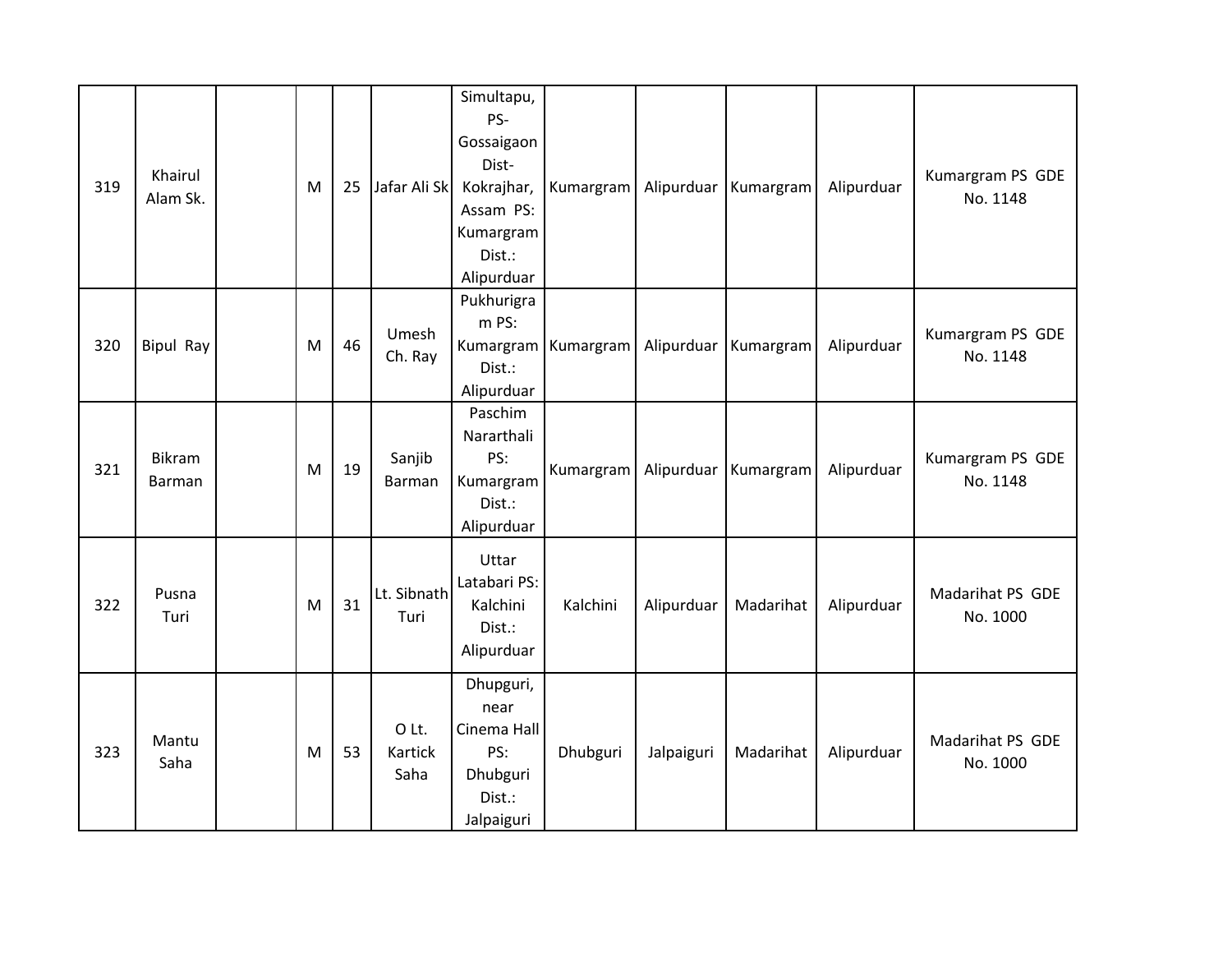| 324 | Bishnu<br>Mandal      | M | 27 | Lt.<br>Joychand<br>Mandal      | Laksandabri<br>PS: Falakata<br>Dist.:<br>Alipurduar                                | Falakata  | Alipurduar      | Madarihat | Alipurduar | Madarihat PS GDE<br>No. 1000 |
|-----|-----------------------|---|----|--------------------------------|------------------------------------------------------------------------------------|-----------|-----------------|-----------|------------|------------------------------|
| 325 | Aminur<br>Hossain     | M | 24 | Ainul<br>Hoque                 | Rangalibazn<br>a, Dakshin<br>Khairbari<br>PS:<br>Madarihat<br>Dist.:<br>Alipurduar | Madarihat | Alipurduar      | Madarihat | Alipurduar | Madarihat PS GDE<br>No. 1000 |
| 326 | Sudhir Kr.<br>Kashyap | M | 21 | Raju Kr.<br>Kashyap            | 97 Gali No<br>41, Adda<br>goolar,<br>Ashoknagar,<br>Etawah, UP                     |           | <b>Basirhat</b> | Madarihat | Alipurduar | Madarihat PS GDE<br>No. 1000 |
| 327 | Bhojay<br>Besra       | M |    | Late<br>Chorku<br><b>Besra</b> | <b>PASCHIM</b><br><b>BANIADABR</b><br>I PS:<br>Samuktala<br>Dist.:<br>Alipurduar   | Samuktala | Alipurduar      | Samuktala | Alipurduar | Samuktala PS GDE<br>No. 1070 |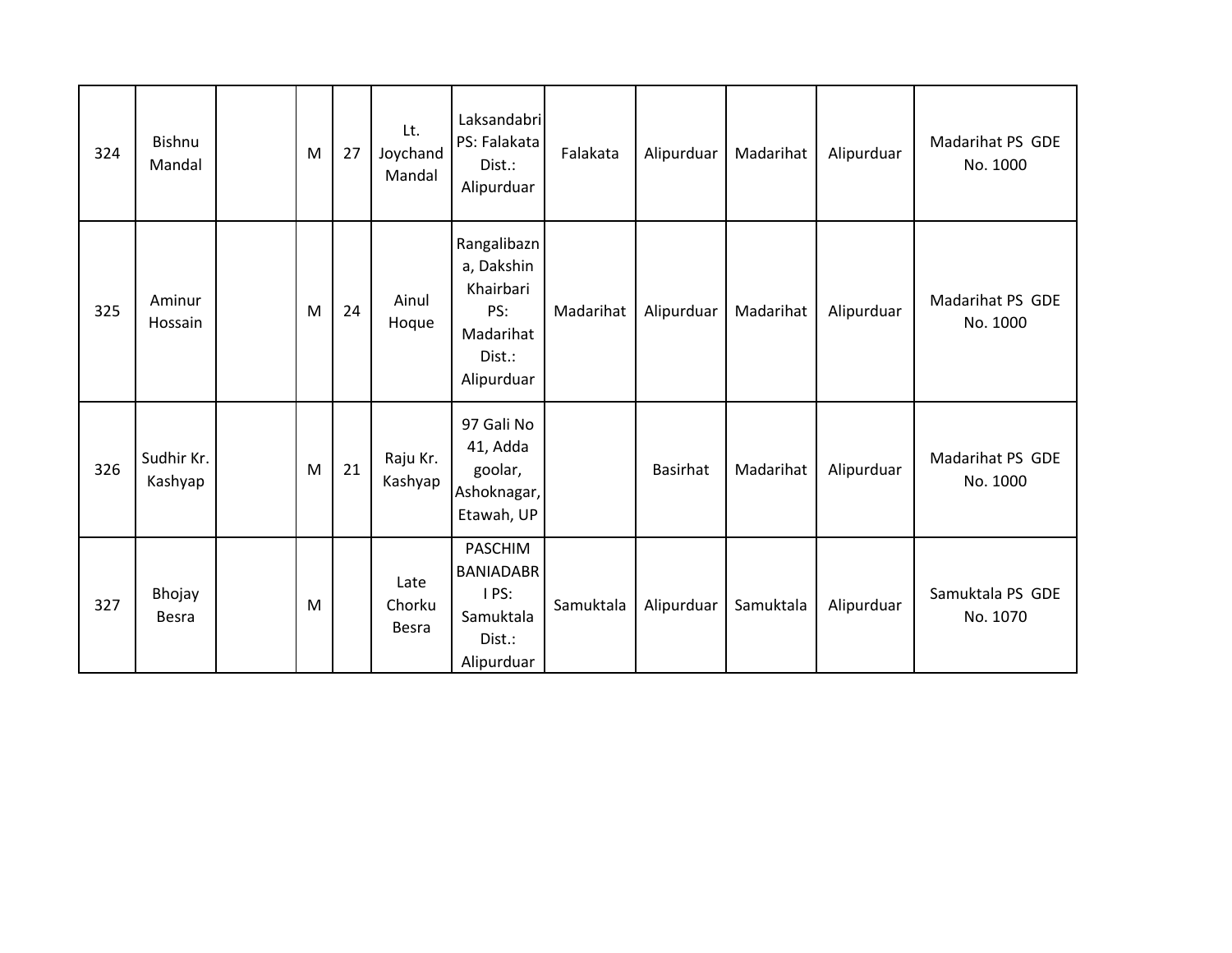| 328 | Mukesh<br>Singh  |  | Lt. Nathuri<br>Singh | Chakrambat<br>i PS: Andal<br>Dist.:<br>Asansol<br>Durgapur<br>Police<br>Commission<br>erate            | Andal | Asansol<br>Durgapur<br>Police<br>Commissio<br>nerate | Andal | Asansol<br>Durgapur<br>Police<br>Commission<br>erate | Andal PS GDE No.<br>1570 |
|-----|------------------|--|----------------------|--------------------------------------------------------------------------------------------------------|-------|------------------------------------------------------|-------|------------------------------------------------------|--------------------------|
| 329 | Balmiki<br>Singh |  | Chandrika<br>Singh   | Chakrambat<br>i PS: Andal<br>Dist.:<br>Asansol<br>Durgapur<br>Police<br>Commission<br>erate            | Andal | Asansol<br>Durgapur<br>Police<br>Commissio<br>nerate | Andal | Asansol<br>Durgapur<br>Police<br>Commission<br>erate | Andal PS GDE No.<br>1570 |
| 330 | Chotu<br>Majhi   |  | Laxman<br>Majhi      | Madhabpur<br>Majhi Para<br>PS: Andal<br>Dist.:<br>Asansol<br>Durgapur<br>Police<br>Commission<br>erate | Andal | Asansol<br>Durgapur<br>Police<br>Commissio<br>nerate | Andal | Asansol<br>Durgapur<br>Police<br>Commission<br>erate | Andal PS GDE No.<br>1571 |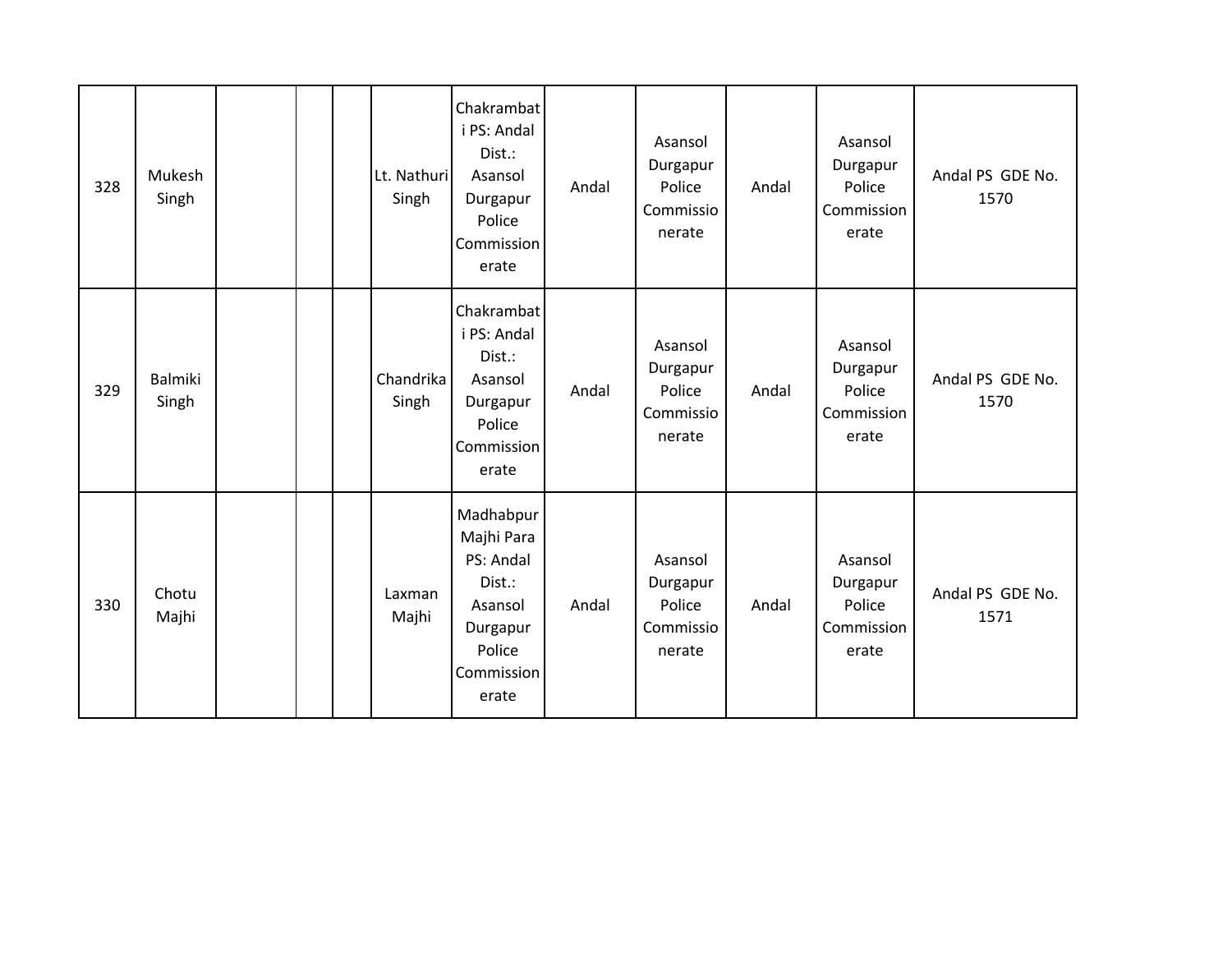| 331 | Amit<br>Dhangar  |  | Amar<br>Dhangar | Khas Kajora<br>PS: Andal<br>Dist.:<br>Asansol<br>Durgapur<br>Police<br>Commission<br>erate       | Andal | Asansol<br>Durgapur<br>Police<br>Commissio<br>nerate | Andal | Asansol<br>Durgapur<br>Police<br>Commission<br>erate | Andal PS GDE No.<br>1571 |
|-----|------------------|--|-----------------|--------------------------------------------------------------------------------------------------|-------|------------------------------------------------------|-------|------------------------------------------------------|--------------------------|
| 332 | Ramu Das         |  | Jiban Das       | <b>Andal More</b><br>PS: Andal<br>Dist.:<br>Asansol<br>Durgapur<br>Police<br>Commission<br>erate | Andal | Asansol<br>Durgapur<br>Police<br>Commissio<br>nerate | Andal | Asansol<br>Durgapur<br>Police<br>Commission<br>erate | Andal PS GDE No.<br>1576 |
| 333 | <b>Bimal Roy</b> |  | Shyamal<br>Roy  | Andal More<br>PS: Andal<br>Dist.:<br>Asansol<br>Durgapur<br>Police<br>Commission<br>erate        | Andal | Asansol<br>Durgapur<br>Police<br>Commissio<br>nerate | Andal | Asansol<br>Durgapur<br>Police<br>Commission<br>erate | Andal PS GDE No.<br>1576 |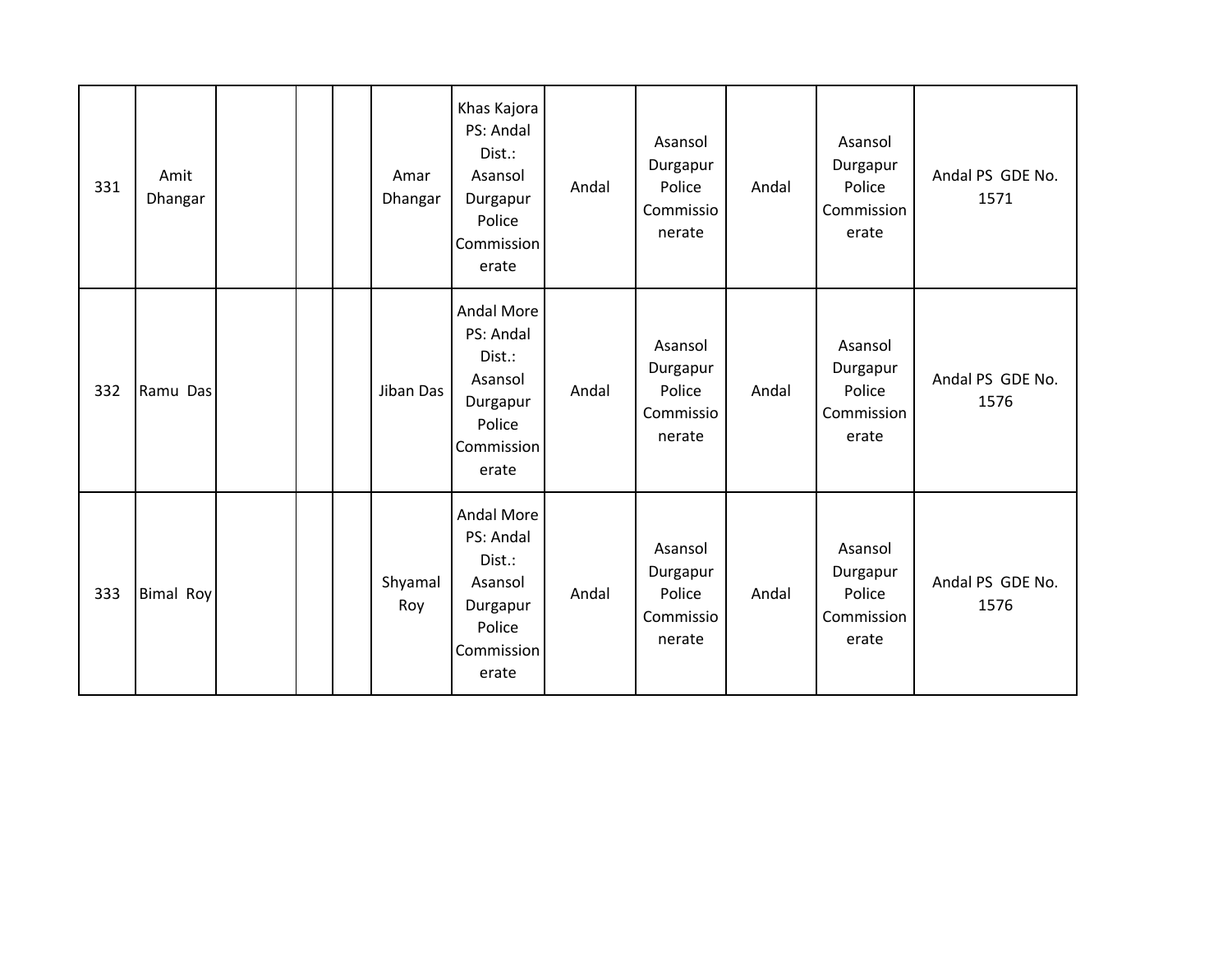| 334 | Ram Sarat<br>Paswan |   |    | Lt. Kishori<br>Paswan | Nilkantha<br>Tala PS:<br>Andal Dist.:<br>Asansol<br>Durgapur<br>Police<br>Commission<br>erate   | Andal | Asansol<br>Durgapur<br>Police<br>Commissio<br>nerate | Andal             | Asansol<br>Durgapur<br>Police<br>Commission<br>erate | Andal PS Outpost<br>Ukra OP GDE No. 656               |
|-----|---------------------|---|----|-----------------------|-------------------------------------------------------------------------------------------------|-------|------------------------------------------------------|-------------------|------------------------------------------------------|-------------------------------------------------------|
| 335 | Debraj<br>Paswan    |   |    | Lt. Jugal<br>Paswan   | Bankola<br>Colliery PS:<br>Andal Dist.:<br>Asansol<br>Durgapur<br>Police<br>Commission<br>erate | Andal | Asansol<br>Durgapur<br>Police<br>Commissio<br>nerate | Andal             | Asansol<br>Durgapur<br>Police<br>Commission<br>erate | Andal PS Outpost<br>Ukra OP GDE No. 656               |
| 336 | Asish<br>Kumar      | M | 26 | Sambhu<br>Bhagat      | Jagdishpur                                                                                      |       | <b>Basirhat</b>                                      | Asansole<br>south | Asansol<br>Durgapur<br>Police<br>Commission<br>erate | Asansole south PS<br>Outpost South PP GDE<br>No. 1125 |
| 337 | Mithilesh<br>Kumar  | M | 27 | Swas<br>Mondal        | Jagdishpur                                                                                      |       | <b>Basirhat</b>                                      | Asansole<br>south | Asansol<br>Durgapur<br>Police<br>Commission<br>erate | Asansole south PS<br>Outpost South PP GDE<br>No. 1125 |
| 338 | Nishant<br>Kumar    | M | 20 | Lt Anuj<br>Mondal     | Jagdishpur                                                                                      |       | <b>Basirhat</b>                                      | Asansole<br>south | Asansol<br>Durgapur<br>Police<br>Commission<br>erate | Asansole south PS<br>Outpost South PP GDE<br>No. 1125 |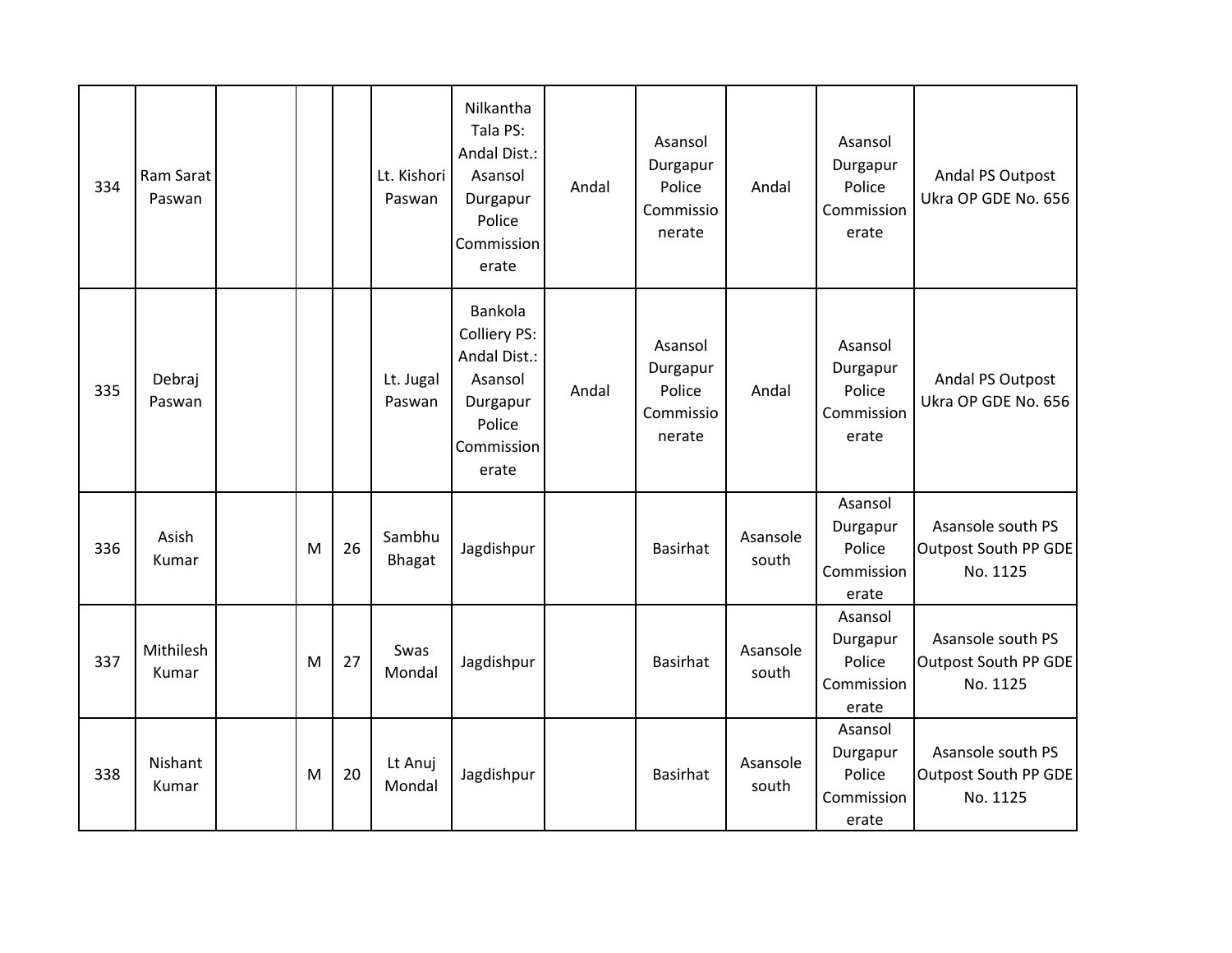| 339 | Abhishek<br>Kumar            | M | 23 | Kishor<br>Kumar          | Jagdishpur                                                                                           |                   | <b>Basirhat</b>                                      | Asansole<br>south | Asansol<br>Durgapur<br>Police<br>Commission<br>erate | Asansole south PS<br>Outpost South PP GDE<br>No. 1125        |
|-----|------------------------------|---|----|--------------------------|------------------------------------------------------------------------------------------------------|-------------------|------------------------------------------------------|-------------------|------------------------------------------------------|--------------------------------------------------------------|
| 340 | Banti<br>Kumar               | M | 27 | Bhuneswa<br>r Mondal     | Jagdishpur                                                                                           |                   | <b>Basirhat</b>                                      | Asansole<br>south | Asansol<br>Durgapur<br>Police<br>Commission<br>erate | Asansole south PS<br><b>Outpost South PP GDE</b><br>No. 1125 |
| 341 | Jyotish<br>Kumar             | M | 27 | Laddu<br>Bhagat          | Jagdishpur                                                                                           |                   | <b>Basirhat</b>                                      | Asansole<br>south | Asansol<br>Durgapur<br>Police<br>Commission<br>erate | Asansole south PS<br>Outpost South PP GDE<br>No. 1125        |
| 342 | Manish<br>Kumar              | M | 35 | Ashok<br>Shaw            | Jagdishpur                                                                                           |                   | <b>Basirhat</b>                                      | Asansole<br>south | Asansol<br>Durgapur<br>Police<br>Commission<br>erate | Asansole south PS<br><b>Outpost South PP GDE</b><br>No. 1125 |
| 343 | <b>Bibek</b><br><b>Bauri</b> | M | 18 | Modhu<br>Sudhan<br>Bauri | Kesabganj<br>PS:<br>Asansole<br>north Dist.:<br>Asansol<br>Durgapur<br>Police<br>Commission<br>erate | Asansole<br>north | Asansol<br>Durgapur<br>Police<br>Commissio<br>nerate | Asansole<br>south | Asansol<br>Durgapur<br>Police<br>Commission<br>erate | Asansole south PS<br><b>GDE No. 1896</b>                     |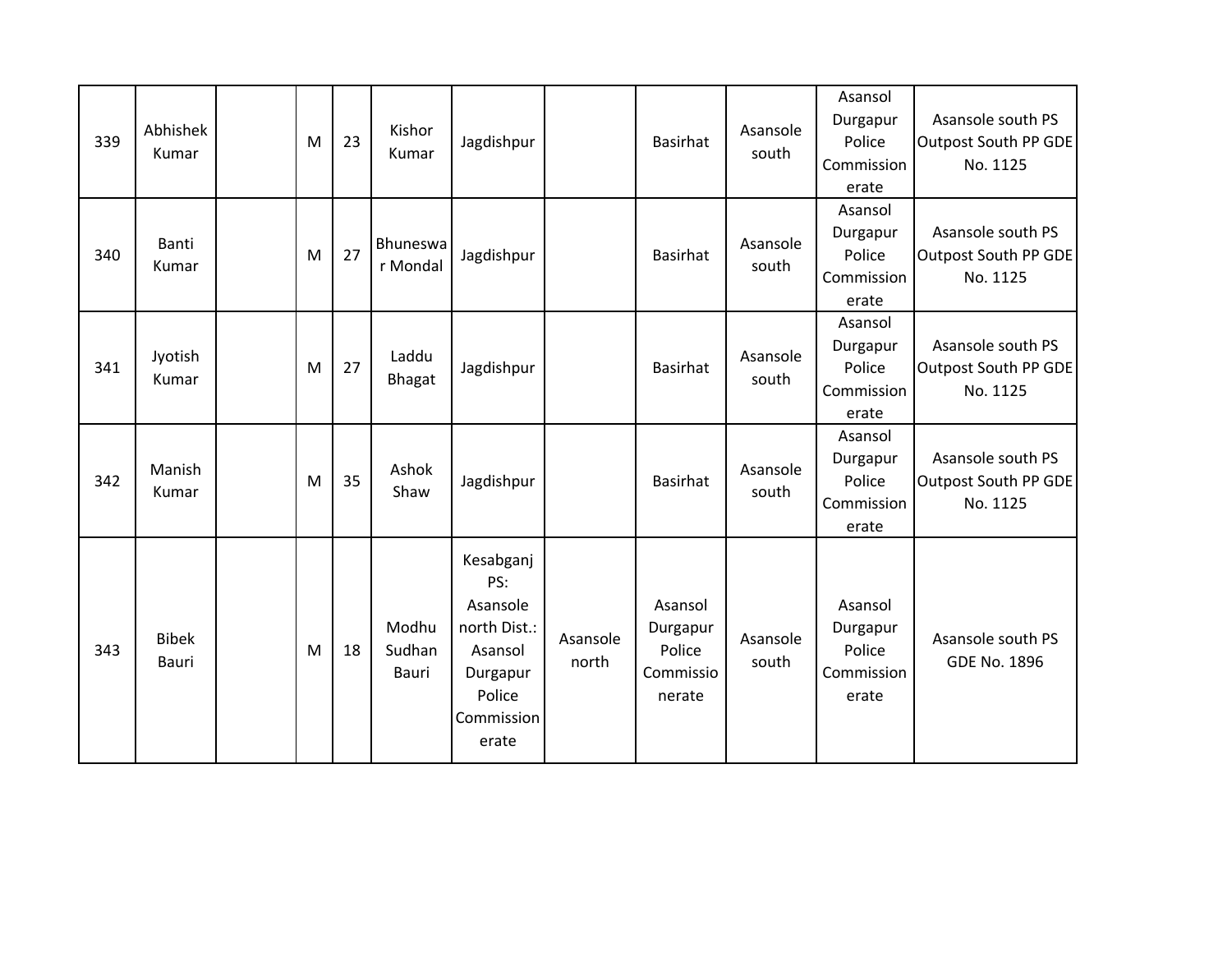| 344 | Tushar<br>Bauri    | M | 18 | Bama<br>Bauri     | Kesabganj<br>PS:<br>Asansole<br>north Dist.:<br>Asansol<br>Durgapur<br>Police<br>Commission<br>erate    | Asansole<br>north | Asansol<br>Durgapur<br>Police<br>Commissio<br>nerate | Asansole<br>south | Asansol<br>Durgapur<br>Police<br>Commission<br>erate | Asansole south PS<br><b>GDE No. 1896</b> |
|-----|--------------------|---|----|-------------------|---------------------------------------------------------------------------------------------------------|-------------------|------------------------------------------------------|-------------------|------------------------------------------------------|------------------------------------------|
| 345 | Sujay<br>Ruidas    | M | 24 | Balaram<br>Ruidas | Kumar<br>bazar PS:<br>Raniganj<br>Dist.:<br>Asansol<br>Durgapur<br>Police<br>Commission<br>erate        | Raniganj          | Asansol<br>Durgapur<br>Police<br>Commissio<br>nerate | Asansole<br>south | Asansol<br>Durgapur<br>Police<br>Commission<br>erate | Asansole south PS<br><b>GDE No. 1896</b> |
| 346 | Shanbaz<br>Hussion | M | 24 | Abid<br>Hussion   | Godhuli<br>road PS:<br>Asansole<br>south Dist.:<br>Asansol<br>Durgapur<br>Police<br>Commission<br>erate | Asansole<br>south | Asansol<br>Durgapur<br>Police<br>Commissio<br>nerate | Asansole<br>south | Asansol<br>Durgapur<br>Police<br>Commission<br>erate | Asansole south PS<br><b>GDE No. 1899</b> |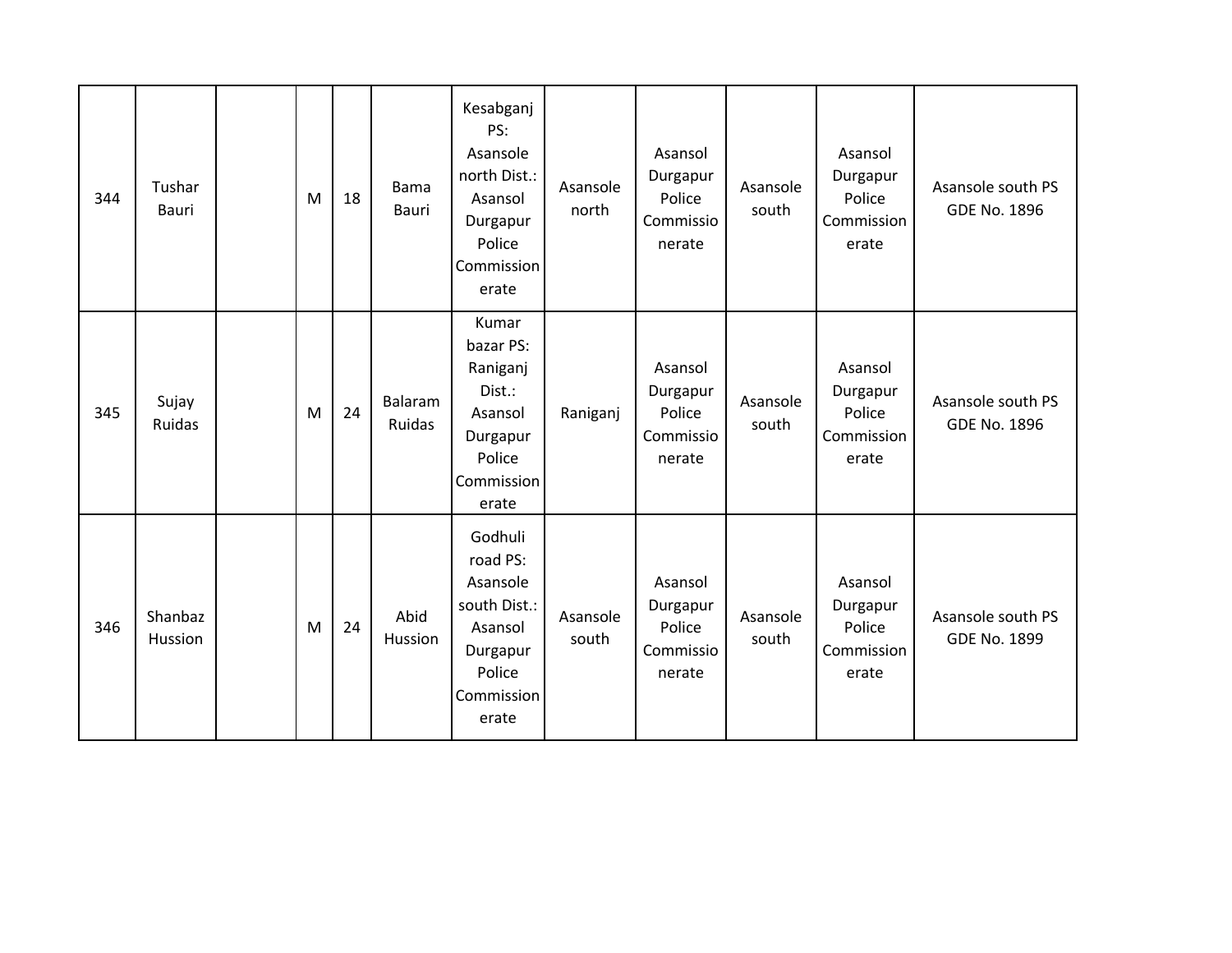| 347 | Nakul<br><b>Bauri</b>   | M |    | Sandhi<br>Bauri  | PS: Barabani<br>Dist.:<br>Asansol<br>Durgapur<br>Police<br>Commission<br>erate              | Barabani      | Asansol<br>Durgapur<br>Police<br>Commissio<br>nerate | Barabani      | Asansol<br>Durgapur<br>Police<br>Commission<br>erate | Barabani PS GDE No.<br>1514 |
|-----|-------------------------|---|----|------------------|---------------------------------------------------------------------------------------------|---------------|------------------------------------------------------|---------------|------------------------------------------------------|-----------------------------|
| 348 | Sudhir<br>Bauri         | M |    | Bidhan<br>Bauri  | PS: Barabani<br>Dist.:<br>Asansol<br>Durgapur<br>Police<br>Commission<br>erate              | Barabani      | Asansol<br>Durgapur<br>Police<br>Commissio<br>nerate | Barabani      | Asansol<br>Durgapur<br>Police<br>Commission<br>erate | Barabani PS GDE No.<br>1514 |
| 349 | Tapan<br>Bauri          | M |    | Ratan<br>Bauri   | PS: Barabani<br>Dist.:<br>Asansol<br>Durgapur<br>Police<br>Commission<br>erate              | Barabani      | Asansol<br>Durgapur<br>Police<br>Commissio<br>nerate | Barabani      | Asansol<br>Durgapur<br>Police<br>Commission<br>erate | Barabani PS GDE No.<br>1514 |
| 350 | <b>Barun</b><br>Malakar | M | 29 | Ratan<br>Malakar | Kota PS:<br><b>Budbud</b><br>Dist.:<br>Asansol<br>Durgapur<br>Police<br>Commission<br>erate | <b>Budbud</b> | Asansol<br>Durgapur<br>Police<br>Commissio<br>nerate | <b>Budbud</b> | Asansol<br>Durgapur<br>Police<br>Commission<br>erate | Budbud PS GDE No.<br>1707   |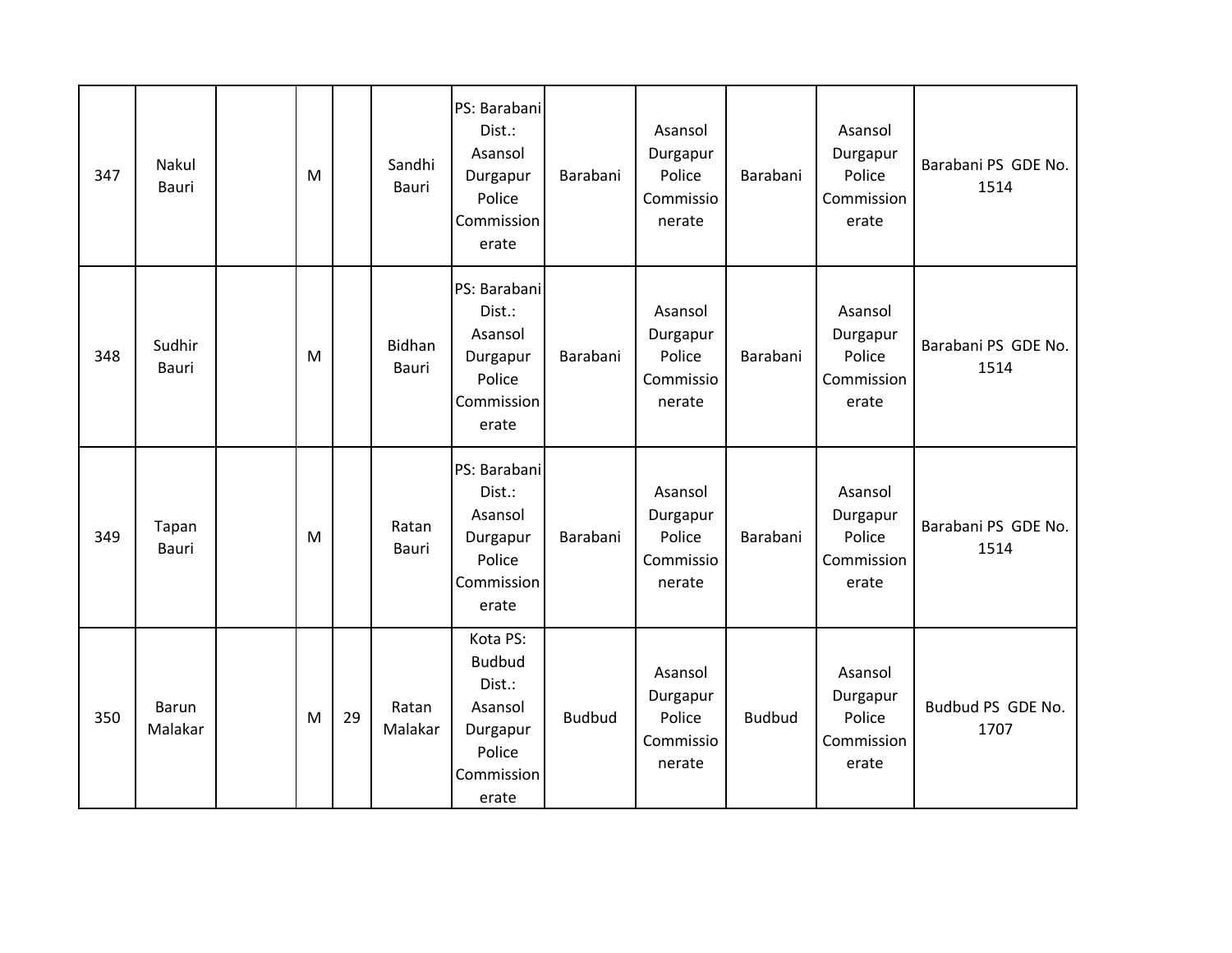| 351 | <b>Kritibas</b><br>Bagdi | Bagdi | M | 31 | Balaram<br>Bagdi | Mankar PS:<br><b>Budbud</b><br>Dist.:<br>Asansol<br>Durgapur<br>Police<br>Commission<br>erate | <b>Budbud</b> | Asansol<br>Durgapur<br>Police<br>Commissio<br>nerate | <b>Budbud</b> | Asansol<br>Durgapur<br>Police<br>Commission<br>erate | Budbud PS GDE No.<br>1707   |
|-----|--------------------------|-------|---|----|------------------|-----------------------------------------------------------------------------------------------|---------------|------------------------------------------------------|---------------|------------------------------------------------------|-----------------------------|
| 352 | Anup<br>Bauri            |       | M | 31 | Parimal<br>Bauri | Balijuri PS:<br>Faridpur<br>Dist.:<br>Asansol<br>Durgapur<br>Police<br>Commission<br>erate    | Faridpur      | Asansol<br>Durgapur<br>Police<br>Commissio<br>nerate | Faridpur      | Asansol<br>Durgapur<br>Police<br>Commission<br>erate | Faridpur PS GDE No.<br>1243 |
| 353 | Dipu<br>Bagdi            |       | M | 32 | Gopal<br>Bagdi   | Balijuri PS:<br>Faridpur<br>Dist.:<br>Asansol<br>Durgapur<br>Police<br>Commission<br>erate    | Faridpur      | Asansol<br>Durgapur<br>Police<br>Commissio<br>nerate | Faridpur      | Asansol<br>Durgapur<br>Police<br>Commission<br>erate | Faridpur PS GDE No.<br>1243 |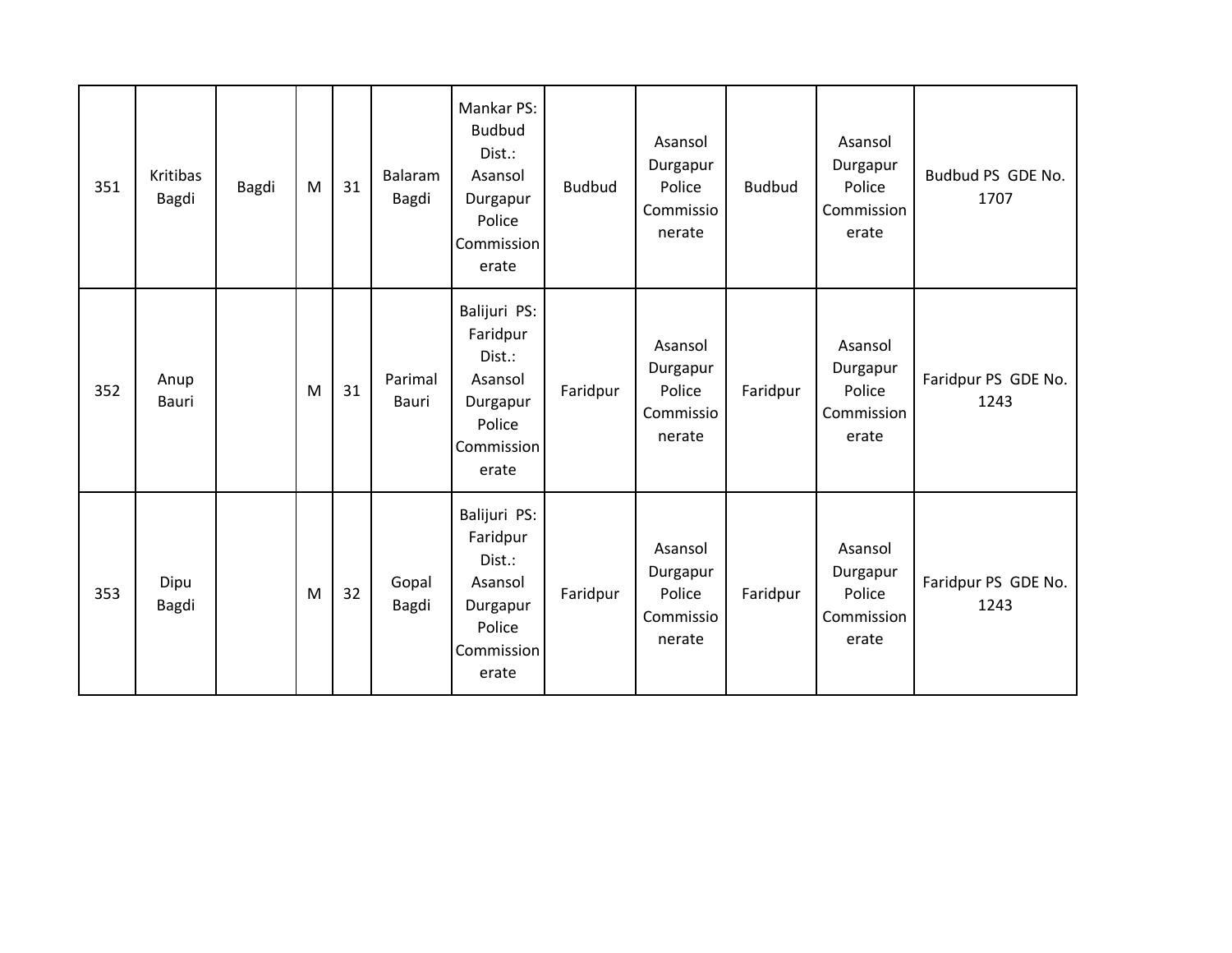| 354 | Rajib<br>Goswami     | M | 28 | Srimata<br>Goswami        | Gopedanga<br>PS: Faridpur<br>Dist.:<br>Asansol<br>Durgapur<br>Police<br>Commission<br>erate                   | Faridpur | Asansol<br>Durgapur<br>Police<br>Commissio<br>nerate | Faridpur | Asansol<br>Durgapur<br>Police<br>Commission<br>erate | Faridpur PS GDE No.<br>1243 |
|-----|----------------------|---|----|---------------------------|---------------------------------------------------------------------------------------------------------------|----------|------------------------------------------------------|----------|------------------------------------------------------|-----------------------------|
| 355 | Ajay<br>Mishra       |   | 37 | Late<br>Ramesh<br>Mishra  | Rangapar<br><b>Bus Stand</b><br>PS: Hirapur<br>Dist.:<br>Asansol<br>Durgapur<br>Police<br>Commission<br>erate | Hirapur  | Asansol<br>Durgapur<br>Police<br>Commissio<br>nerate | Hirapur  | Asansol<br>Durgapur<br>Police<br>Commission<br>erate | Hirapur PS GDE No.<br>1901  |
| 356 | Anil<br>Kumar<br>Dey | M | 45 | Late<br>Dhaneswa<br>r Ram | Rangapar<br><b>Bus Stand</b><br>PS: Hirapur<br>Dist.:<br>Asansol<br>Durgapur<br>Police<br>Commission<br>erate | Hirapur  | Asansol<br>Durgapur<br>Police<br>Commissio<br>nerate | Hirapur  | Asansol<br>Durgapur<br>Police<br>Commission<br>erate | Hirapur PS GDE No.<br>1901  |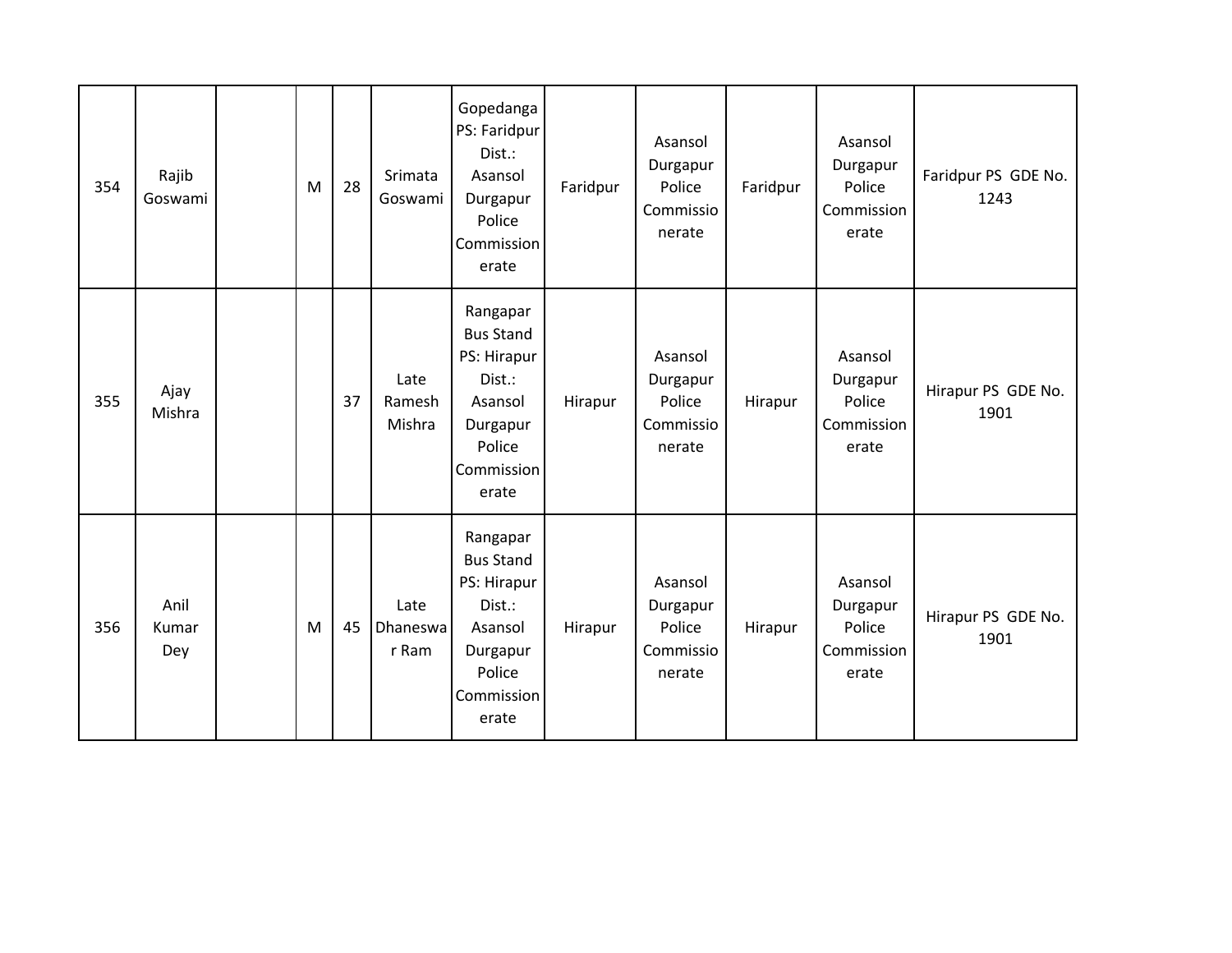| 357 | <b>Bijesh</b><br>Kumar<br>Kumbhaka<br>r | M | 25 | Aswani<br>Kumbhaka<br>r  | Hirapur<br>Kumbhakar<br>PS: Hirapur<br>Dist.:<br>Asansol<br>Durgapur<br>Police<br>Commission<br>erate | Hirapur | Asansol<br>Durgapur<br>Police<br>Commissio<br>nerate | Hirapur | Asansol<br>Durgapur<br>Police<br>Commission<br>erate | Hirapur PS GDE No.<br>1901 |
|-----|-----------------------------------------|---|----|--------------------------|-------------------------------------------------------------------------------------------------------|---------|------------------------------------------------------|---------|------------------------------------------------------|----------------------------|
| 358 | Onkar<br>Singh                          | M | 59 | Late<br>Santosh<br>Singh | Rangapara<br>PS: Hirapur<br>Dist.:<br>Asansol<br>Durgapur<br>Police<br>Commission<br>erate            | Hirapur | Asansol<br>Durgapur<br>Police<br>Commissio<br>nerate | Hirapur | Asansol<br>Durgapur<br>Police<br>Commission<br>erate | Hirapur PS GDE No.<br>1901 |
| 359 | <b>Dipak</b><br>Singh                   | M | 39 | Gopal<br>Singh           | Dharampur<br>PS: Hirapur<br>Dist.:<br>Asansol<br>Durgapur<br>Police<br>Commission<br>erate            | Hirapur | Asansol<br>Durgapur<br>Police<br>Commissio<br>nerate | Hirapur | Asansol<br>Durgapur<br>Police<br>Commission<br>erate | Hirapur PS GDE No.<br>1901 |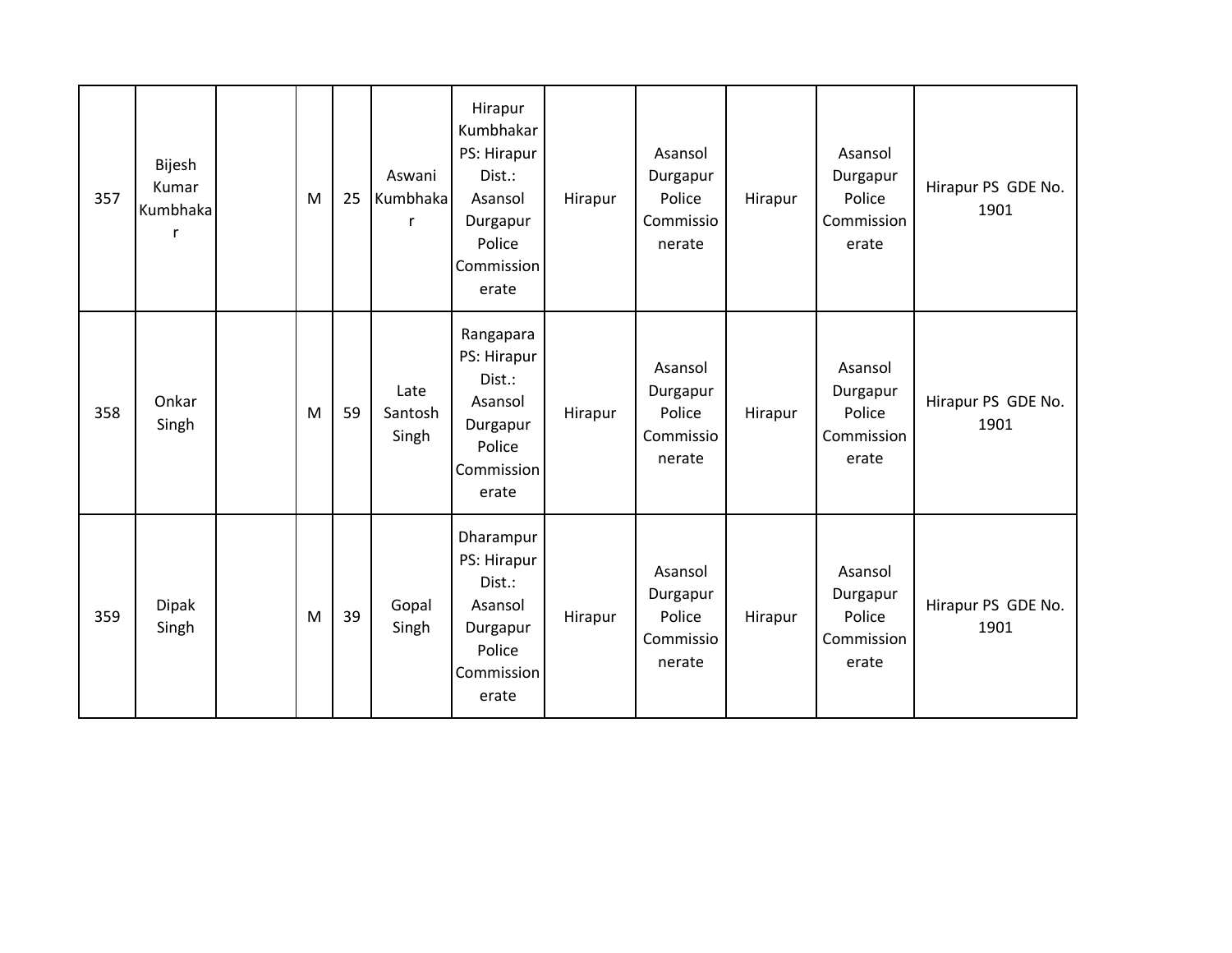| 360 | Ranjit<br>Rajak     | M | 42 | Faku Rajak        | Rangapara<br><b>Bus Stand</b><br>PS: Hirapur<br>Dist.:<br>Asansol<br>Durgapur<br>Police<br>Commission<br>erate    | Hirapur | Asansol<br>Durgapur<br>Police<br>Commissio<br>nerate | Hirapur | Asansol<br>Durgapur<br>Police<br>Commission<br>erate | Hirapur PS GDE No.<br>1901 |
|-----|---------------------|---|----|-------------------|-------------------------------------------------------------------------------------------------------------------|---------|------------------------------------------------------|---------|------------------------------------------------------|----------------------------|
| 361 | <b>Bablu</b><br>Ram | M | 45 | Late Taklu<br>Ram | Rangapara<br><b>Bus Stand</b><br>PS: Hirapur<br>Dist.:<br>Asansol<br>Durgapur<br>Police<br>Commission<br>erate    | Hirapur | Asansol<br>Durgapur<br>Police<br>Commissio<br>nerate | Hirapur | Asansol<br>Durgapur<br>Police<br>Commission<br>erate | Hirapur PS GDE No.<br>1901 |
| 362 | Tarun<br>Dey        | M | 45 | Jenish Dey        | Dharampur<br>near Shiv<br>Mandir PS:<br>Hirapur<br>Dist.:<br>Asansol<br>Durgapur<br>Police<br>Commission<br>erate | Hirapur | Asansol<br>Durgapur<br>Police<br>Commissio<br>nerate | Hirapur | Asansol<br>Durgapur<br>Police<br>Commission<br>erate | Hirapur PS GDE No.<br>1901 |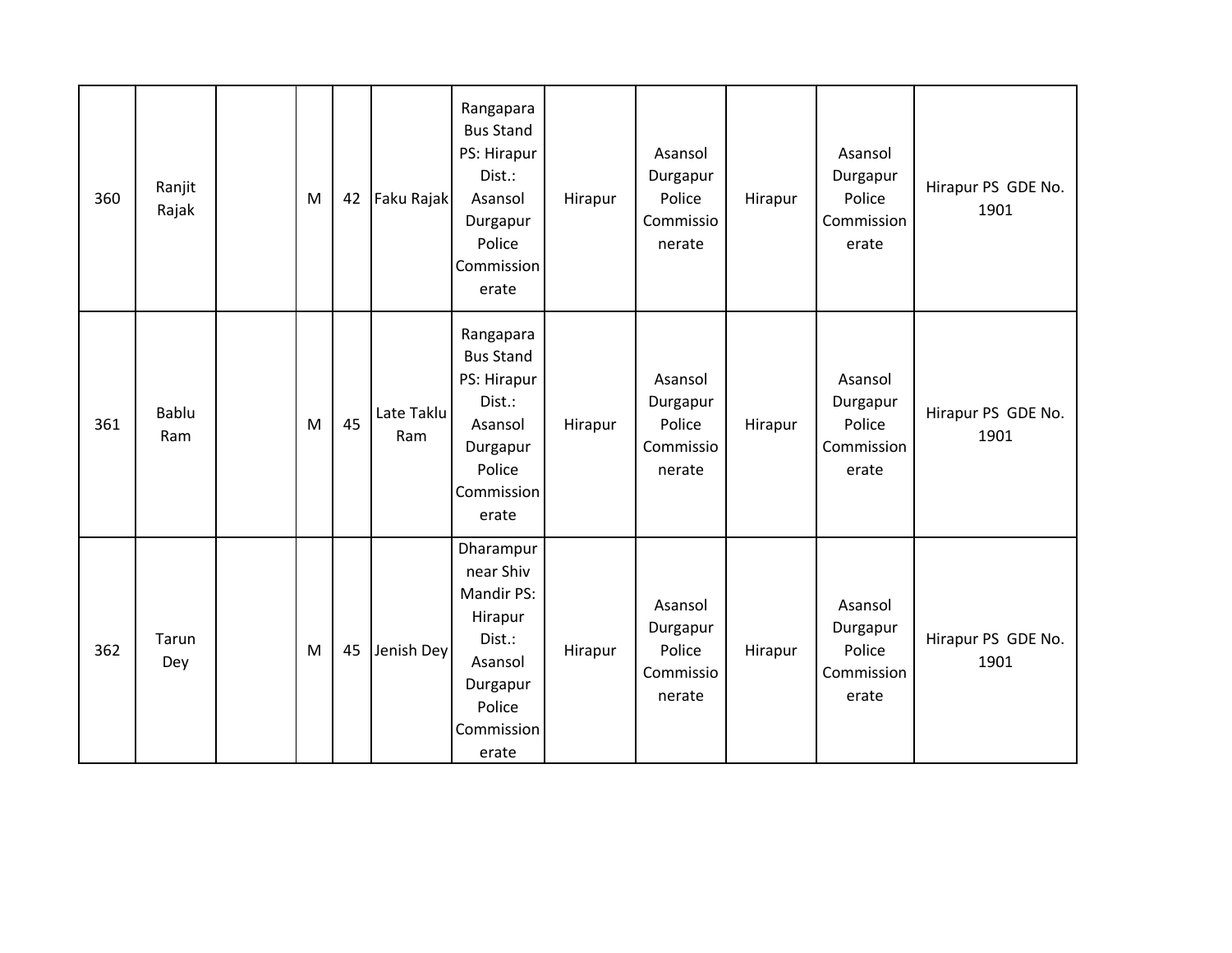| 363 | Md Jabed                | M | 40 | Late Md<br>Wasimud<br>din                            | Hussain<br>Nagar PS:<br>Hirapur<br>Dist.:<br>Asansol<br>Durgapur<br>Police<br>Commission<br>erate           | Hirapur | Asansol<br>Durgapur<br>Police<br>Commissio<br>nerate | Hirapur | Asansol<br>Durgapur<br>Police<br>Commission<br>erate | Hirapur PS GDE No.<br>1901 |
|-----|-------------------------|---|----|------------------------------------------------------|-------------------------------------------------------------------------------------------------------------|---------|------------------------------------------------------|---------|------------------------------------------------------|----------------------------|
| 364 | Bhartendu<br>Srivastava | M | 37 | Late<br>Sadhu<br>Saran<br>Srivastava<br>$\mathsf{v}$ | Ismile Guru<br>Nanak Pally<br>PS: Hirapur<br>Dist.:<br>Asansol<br>Durgapur<br>Police<br>Commission<br>erate | Hirapur | Asansol<br>Durgapur<br>Police<br>Commissio<br>nerate | Hirapur | Asansol<br>Durgapur<br>Police<br>Commission<br>erate | Hirapur PS GDE No.<br>1910 |
| 365 | Vishal<br>Singh         | M | 32 | Late<br>Umesh<br>Prasad<br>Singh                     | Ismile Guru<br>Nanak Pally<br>PS: Hirapur<br>Dist.:<br>Asansol<br>Durgapur<br>Police<br>Commission<br>erate | Hirapur | Asansol<br>Durgapur<br>Police<br>Commissio<br>nerate | Hirapur | Asansol<br>Durgapur<br>Police<br>Commission<br>erate | Hirapur PS GDE No.<br>1910 |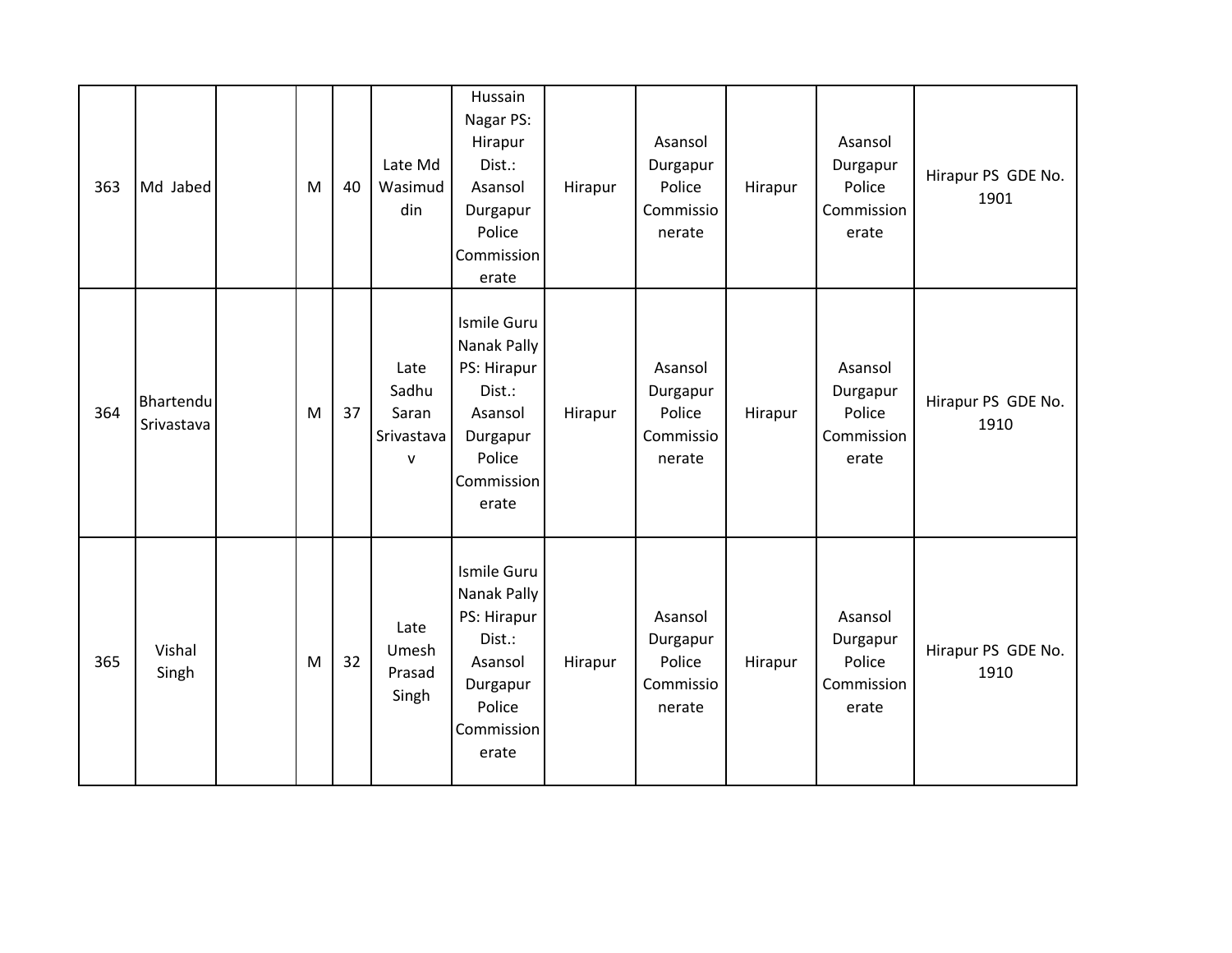| 366 | Subhash<br>Shaw        | M | 39 | <b>Bharat</b><br>Shaw | Ismile Guru<br>Nanak Pally<br>PS: Hirapur<br>Dist.:<br>Asansol<br>Durgapur<br>Police<br>Commission<br>erate | Hirapur  | Asansol<br>Durgapur<br>Police<br>Commissio<br>nerate | Hirapur | Asansol<br>Durgapur<br>Police<br>Commission<br>erate | Hirapur PS GDE No.<br>1910                     |
|-----|------------------------|---|----|-----------------------|-------------------------------------------------------------------------------------------------------------|----------|------------------------------------------------------|---------|------------------------------------------------------|------------------------------------------------|
| 367 | Ranjit<br><b>Bouri</b> | M |    | Madhu<br>Bouri        | <b>BALLABPUR</b><br>PS: Raniganj<br>Dist.:<br>Asansol<br>Durgapur<br>Police<br>Commission<br>erate          | Raniganj | Asansol<br>Durgapur<br>Police<br>Commissio<br>nerate | Jamuria | Asansol<br>Durgapur<br>Police<br>Commission<br>erate | Jamuria PS Outpost<br>Sripur OP GDE No.<br>634 |
| 368 | Md Salam               | M |    | Md Alam               | <b>SRIPUR PS:</b><br>Jamuria<br>Dist.:<br>Asansol<br>Durgapur<br>Police<br>Commission<br>erate              | Jamuria  | Asansol<br>Durgapur<br>Police<br>Commissio<br>nerate | Jamuria | Asansol<br>Durgapur<br>Police<br>Commission<br>erate | Jamuria PS Outpost<br>Sripur OP GDE No.<br>634 |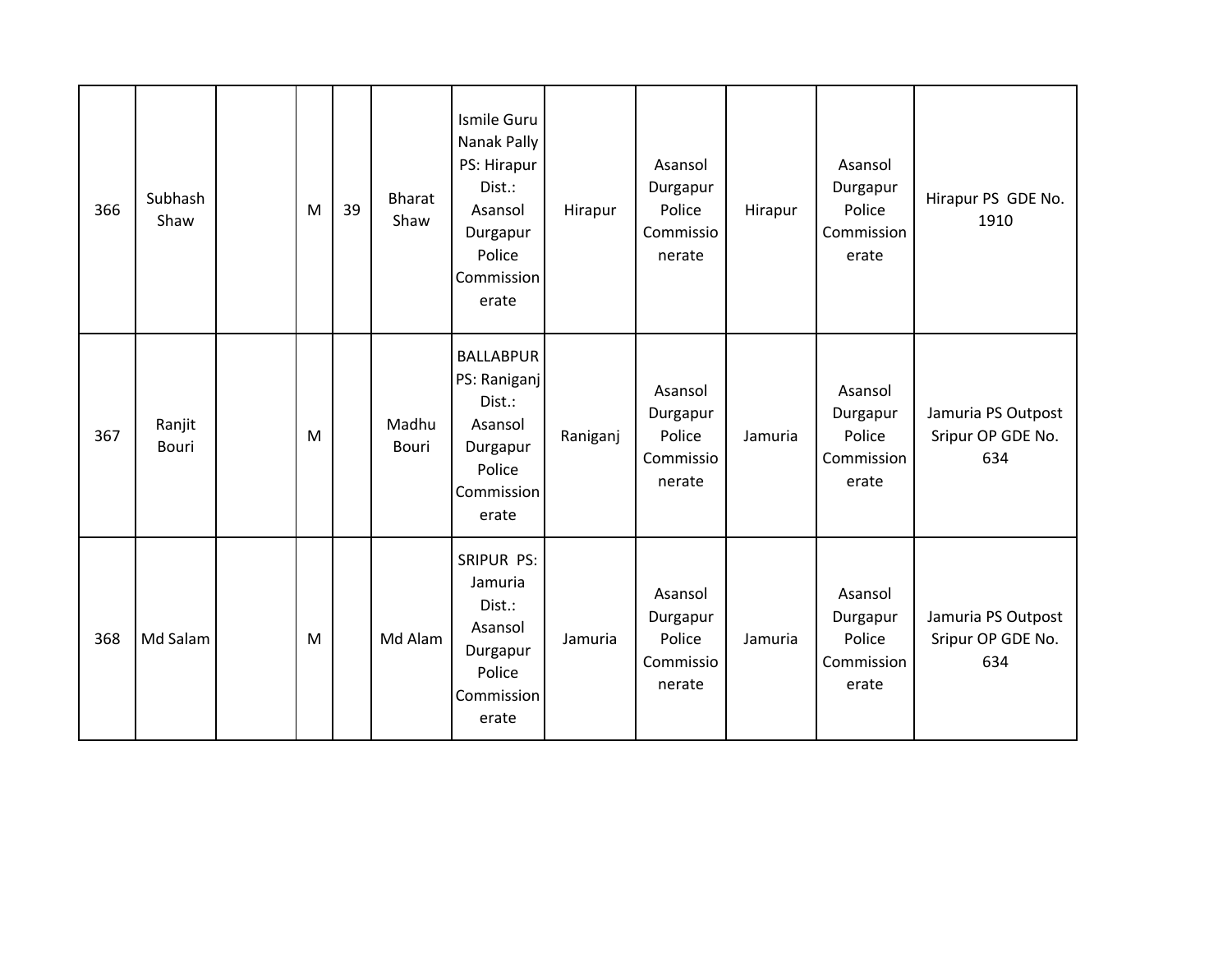| 369 | Md Alam         | M |    | Md Sattar            | <b>SRIPUR PS:</b><br>Jamuria<br>Dist.:<br>Asansol<br>Durgapur<br>Police<br>Commission<br>erate | Jamuria | Asansol<br>Durgapur<br>Police<br>Commissio<br>nerate | Jamuria | Asansol<br>Durgapur<br>Police<br>Commission<br>erate | Jamuria PS Outpost<br>Sripur OP GDE No.<br>634 |
|-----|-----------------|---|----|----------------------|------------------------------------------------------------------------------------------------|---------|------------------------------------------------------|---------|------------------------------------------------------|------------------------------------------------|
| 370 | Rabi<br>Ruidas  | M | 40 | Lt.gour<br>Ruidas    | Malandighi<br>PS: Kanksa<br>Dist.:<br>Asansol<br>Durgapur<br>Police<br>Commission<br>erate     | Kanksa  | Asansol<br>Durgapur<br>Police<br>Commissio<br>nerate | Kanksa  | Asansol<br>Durgapur<br>Police<br>Commission<br>erate | Kanksa PS GDE No.<br>869                       |
| 371 | Jiban<br>Ruidas | M | 19 | Lt. Paresh<br>Ruidas | Malandighi<br>PS: Kanksa<br>Dist.:<br>Asansol<br>Durgapur<br>Police<br>Commission<br>erate     | Kanksa  | Asansol<br>Durgapur<br>Police<br>Commissio<br>nerate | Kanksa  | Asansol<br>Durgapur<br>Police<br>Commission<br>erate | Kanksa PS GDE No.<br>869                       |
| 372 | Anil Baski      | M | 27 | Anath<br>Baski       | Birudiha PS:<br>Kanksa<br>Dist.:<br>Asansol<br>Durgapur<br>Police<br>Commission<br>erate       | Kanksa  | Asansol<br>Durgapur<br>Police<br>Commissio<br>nerate | Kanksa  | Asansol<br>Durgapur<br>Police<br>Commission<br>erate | Kanksa PS GDE No.<br>1713                      |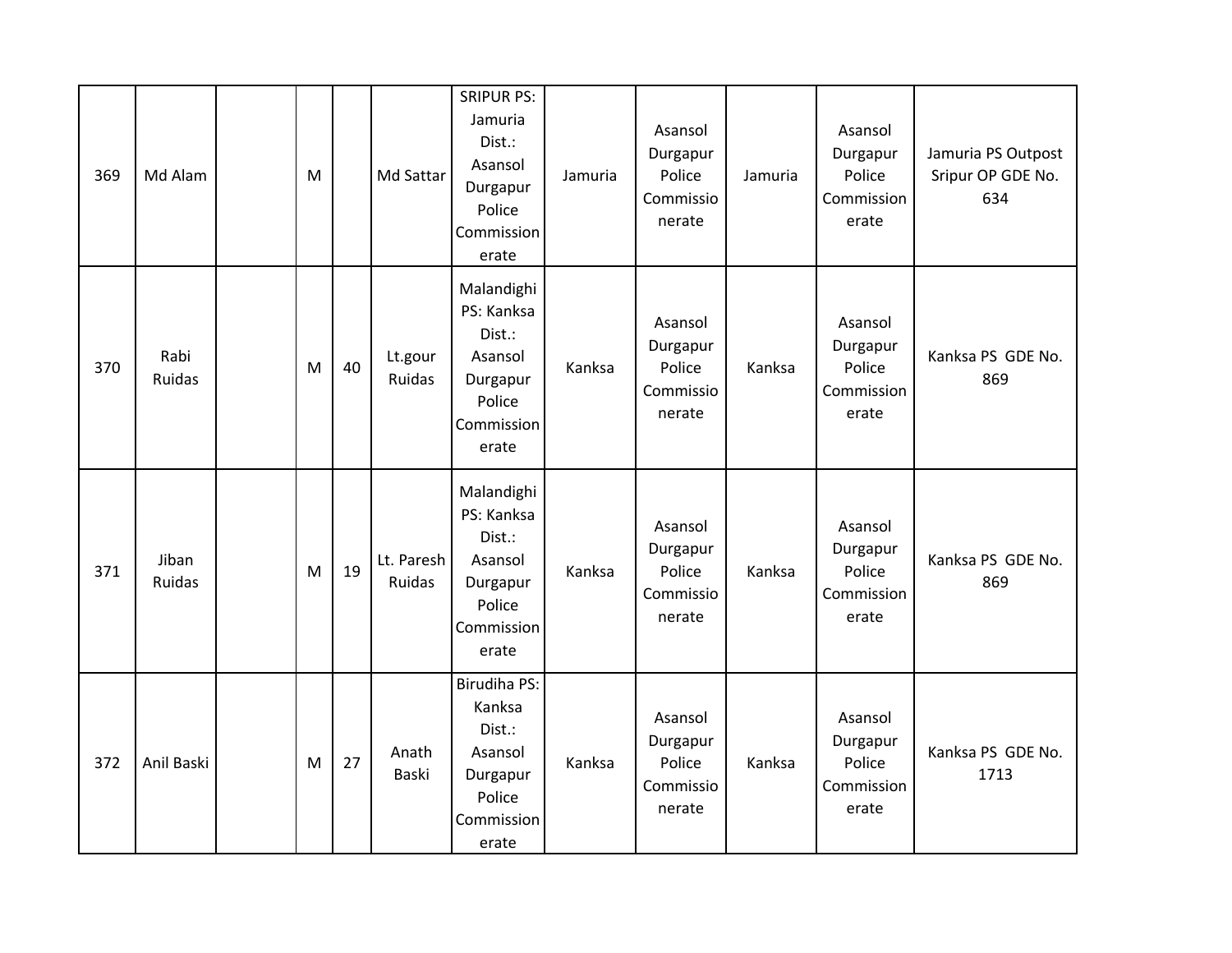| 373 | Bapi Das          | M | 31 | Subal Das         | Rajbandh<br>PS: Kanksa<br>Dist.:<br>Asansol<br>Durgapur<br>Police<br>Commission<br>erate                                                       | Kanksa | Asansol<br>Durgapur<br>Police<br>Commissio<br>nerate | Kanksa | Asansol<br>Durgapur<br>Police<br>Commission<br>erate | Kanksa PS GDE No.<br>1713 |
|-----|-------------------|---|----|-------------------|------------------------------------------------------------------------------------------------------------------------------------------------|--------|------------------------------------------------------|--------|------------------------------------------------------|---------------------------|
| 374 | Munna Kr.<br>Shaw | M | 30 | Lt. Jhari<br>Shaw | Dharampur,<br>P.S-<br>Rajinanwar,<br>Dist-Giridi,<br>Jharkhand<br>PS: Kanksa<br>Dist.:<br>Asansol<br>Durgapur<br>Police<br>Commission<br>erate | Kanksa | Asansol<br>Durgapur<br>Police<br>Commissio<br>nerate | Kanksa | Asansol<br>Durgapur<br>Police<br>Commission<br>erate | Kanksa PS GDE No.<br>1714 |
| 375 | Sanjoy<br>Paswan  | M | 30 | Mahabir<br>Paswan | Baladi, P.S-<br>Surya, Dist-<br>Giridi,<br>Jharkhand<br>PS: Kanksa<br>Dist.:<br>Asansol<br>Durgapur<br>Police<br>Commission<br>erate           | Kanksa | Asansol<br>Durgapur<br>Police<br>Commissio<br>nerate | Kanksa | Asansol<br>Durgapur<br>Police<br>Commission<br>erate | Kanksa PS GDE No.<br>1714 |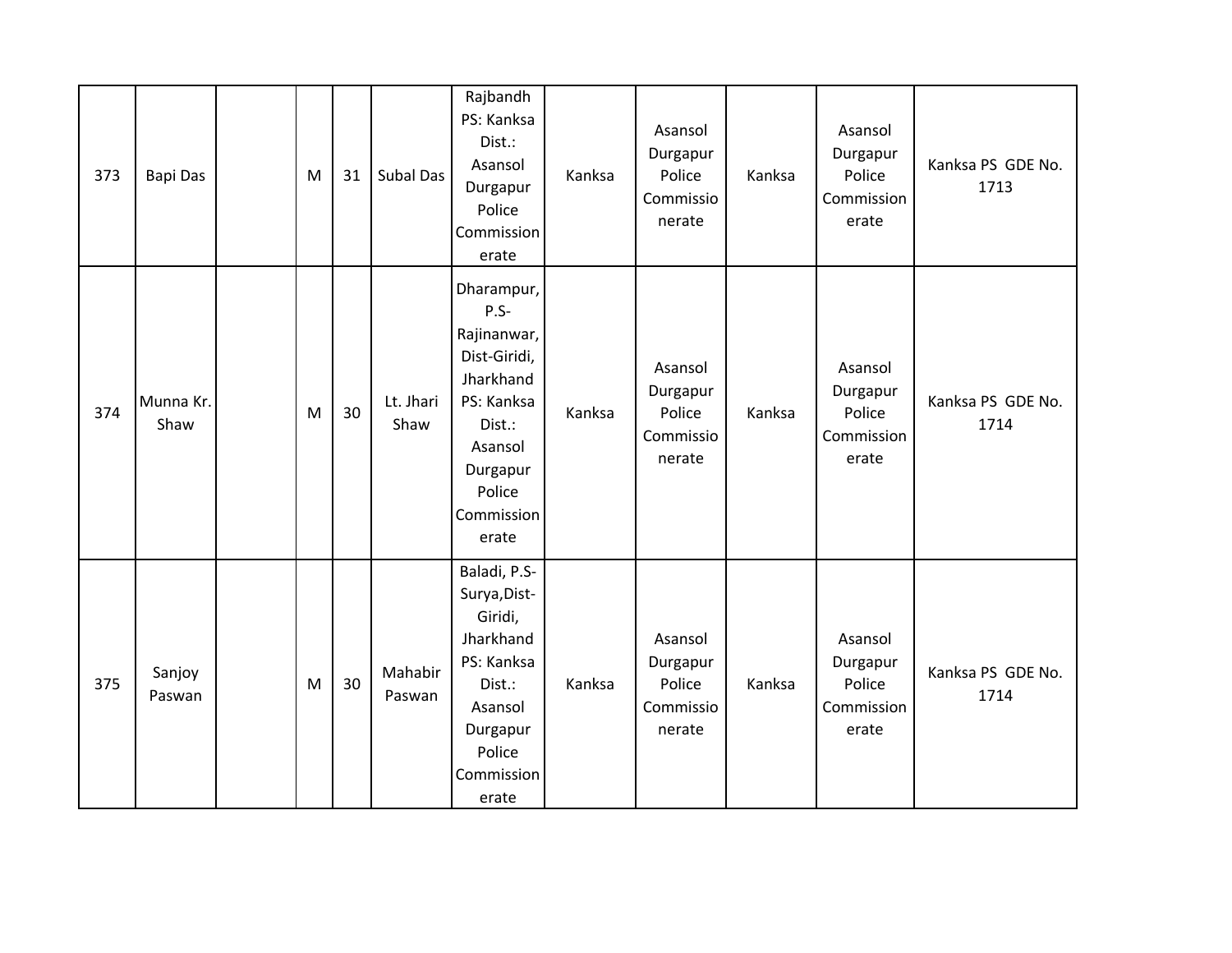| 376 | Sanjoy<br>Bauri     | M | 45 | Lt.<br>Chandra<br>Bauri   | Gopalpur<br><b>Uttar Para</b><br>PS: Kanksa<br>Dist.:<br>Asansol<br>Durgapur<br>Police<br>Commission<br>erate | Kanksa | Asansol<br>Durgapur<br>Police<br>Commissio<br>nerate | Kanksa | Asansol<br>Durgapur<br>Police<br>Commission<br>erate | Kanksa PS GDE No.<br>1714 |
|-----|---------------------|---|----|---------------------------|---------------------------------------------------------------------------------------------------------------|--------|------------------------------------------------------|--------|------------------------------------------------------|---------------------------|
| 377 | Bramashit<br>Chalal | M | 27 | Pabitra<br>Chalal         | Janagarh,<br>P.S-<br>Janagarh, Di<br>st-<br>Kalahandi,.<br>Odisha                                             |        | Basirhat                                             | Kanksa | Asansol<br>Durgapur<br>Police<br>Commission<br>erate | Kanksa PS GDE No.<br>1714 |
| 378 | Babu<br>Paswan      | M | 31 | Lt.<br>Choturam<br>Paswan | Surya<br>Beledi, P.S-<br>Surya, Dist-<br>Giridi,<br>Jharkhand                                                 |        | Basirhat                                             | Kanksa | Asansol<br>Durgapur<br>Police<br>Commission<br>erate | Kanksa PS GDE No.<br>1714 |
| 379 | Ronit<br>Mondal     | M | 26 | Sankar<br>Mondal          | Surya<br>Beledi, P.S-<br>Surya, Dist-<br>Giridi,<br>Jharkhand                                                 |        | <b>Basirhat</b>                                      | Kanksa | Asansol<br>Durgapur<br>Police<br>Commission<br>erate | Kanksa PS GDE No.<br>1714 |
| 380 | Suraj Kr.<br>Ray    | M | 25 | Lt. Alok<br>Ray           | Panagarh<br><b>Bazar PS:</b><br>Kanksa<br>Dist.:<br>Asansol<br>Durgapur<br>Police<br>Commission<br>erate      | Kanksa | Asansol<br>Durgapur<br>Police<br>Commissio<br>nerate | Kanksa | Asansol<br>Durgapur<br>Police<br>Commission<br>erate | Kanksa PS GDE No.<br>1715 |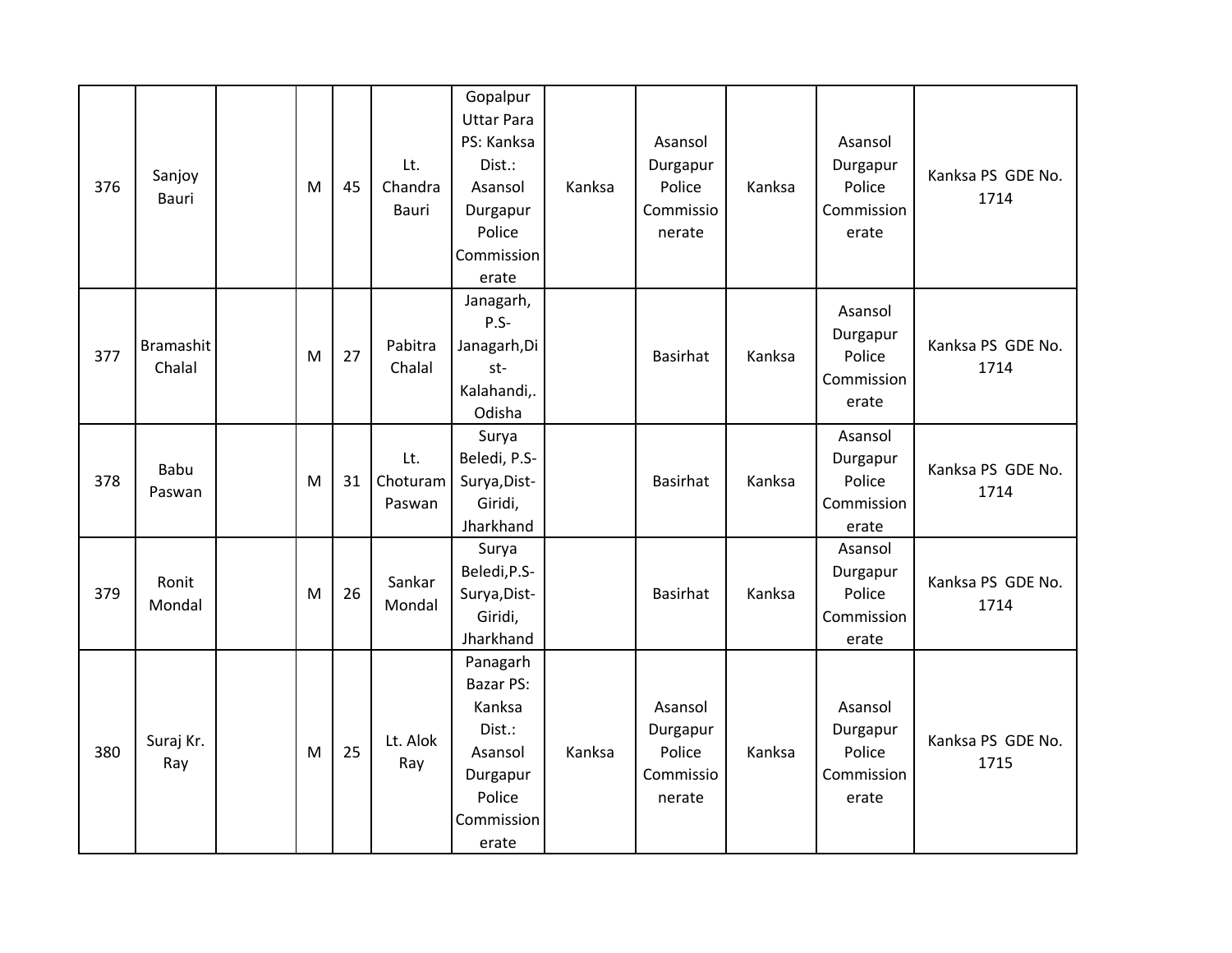| 381 | <b>Bikash</b><br>Sutradhar | M | 21 | Prasan<br>Sutradhar         | Panagarh<br>Bazar PS:<br>Kanksa<br>Dist.:<br>Asansol<br>Durgapur<br>Police<br>Commission<br>erate | Kanksa | Asansol<br>Durgapur<br>Police<br>Commissio<br>nerate | Kanksa | Asansol<br>Durgapur<br>Police<br>Commission<br>erate | Kanksa PS GDE No.<br>1715 |
|-----|----------------------------|---|----|-----------------------------|---------------------------------------------------------------------------------------------------|--------|------------------------------------------------------|--------|------------------------------------------------------|---------------------------|
| 382 | Chandan<br>Keshri          | M |    | Raj Kr.<br>Keshri           | Dhanbad<br>Masjid Patty<br>Salanpur<br>Road, PS<br>Dhanbad                                        |        | <b>Basirhat</b>                                      | Kulti  | Asansol<br>Durgapur<br>Police<br>Commission<br>erate | Kulti PS GDE No. 1711     |
| 383 | Ankit<br>Keshri            | M |    | Krishna<br>Keshri           | Dhanbad<br><b>Masjid Patty</b><br>Salanpur<br>Road, PS<br>Dhanbad                                 |        | <b>Basirhat</b>                                      | Kulti  | Asansol<br>Durgapur<br>Police<br>Commission<br>erate | Kulti PS GDE No. 1711     |
| 384 | Mithilesh<br>Keshri        | M |    | Jagdish<br>Prasad<br>Keshri | Dhanbad<br><b>Masjid Patty</b><br>Salanpur<br>Road, PS<br>Dhanbad                                 |        | <b>Basirhat</b>                                      | Kulti  | Asansol<br>Durgapur<br>Police<br>Commission<br>erate | Kulti PS GDE No. 1711     |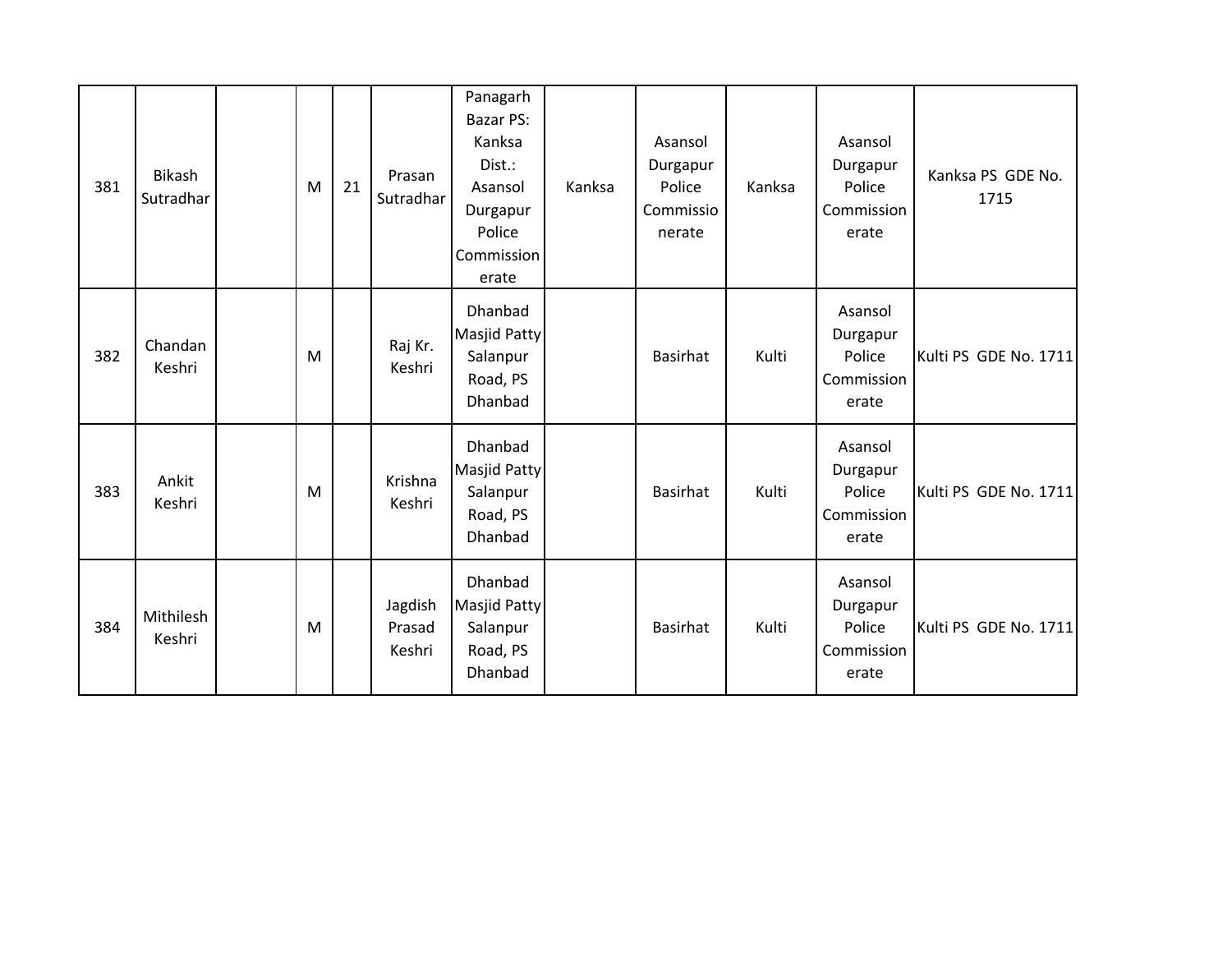| 385 | <b>Gopal Das</b>      | M         | Debasish<br>Das         | <b>Ismail Road</b><br>PS:<br>Asansole<br>south Dist.:<br>Asansol<br>Durgapur<br>Police<br>Commission<br>erate  | Asansole<br>south | Asansol<br>Durgapur<br>Police<br>Commissio<br>nerate | Kulti | Asansol<br>Durgapur<br>Police<br>Commission<br>erate | Kulti PS Outpost<br>Neiamotpur OP GDE<br>No. 1634 |
|-----|-----------------------|-----------|-------------------------|----------------------------------------------------------------------------------------------------------------|-------------------|------------------------------------------------------|-------|------------------------------------------------------|---------------------------------------------------|
| 386 | Arnab Das             | ${\sf M}$ | <b>Ashok Das</b>        | Gour<br>Mondal<br>Road PS:<br>Asansole<br>south Dist.:<br>Asansol<br>Durgapur<br>Police<br>Commission<br>erate | Asansole<br>south | Asansol<br>Durgapur<br>Police<br>Commissio<br>nerate | Kulti | Asansol<br>Durgapur<br>Police<br>Commission<br>erate | Kulti PS Outpost<br>Neiamotpur OP GDE<br>No. 1634 |
| 387 | <b>Bittu</b><br>Singh | M         | Bal<br>Bahadur<br>Singh | Sripur Road<br>PS:<br>Asansole<br>south Dist.:<br>Asansol<br>Durgapur<br>Police<br>Commission<br>erate         | Asansole<br>south | Asansol<br>Durgapur<br>Police<br>Commissio<br>nerate | Kulti | Asansol<br>Durgapur<br>Police<br>Commission<br>erate | Kulti PS Outpost<br>Neiamotpur OP GDE<br>No. 1634 |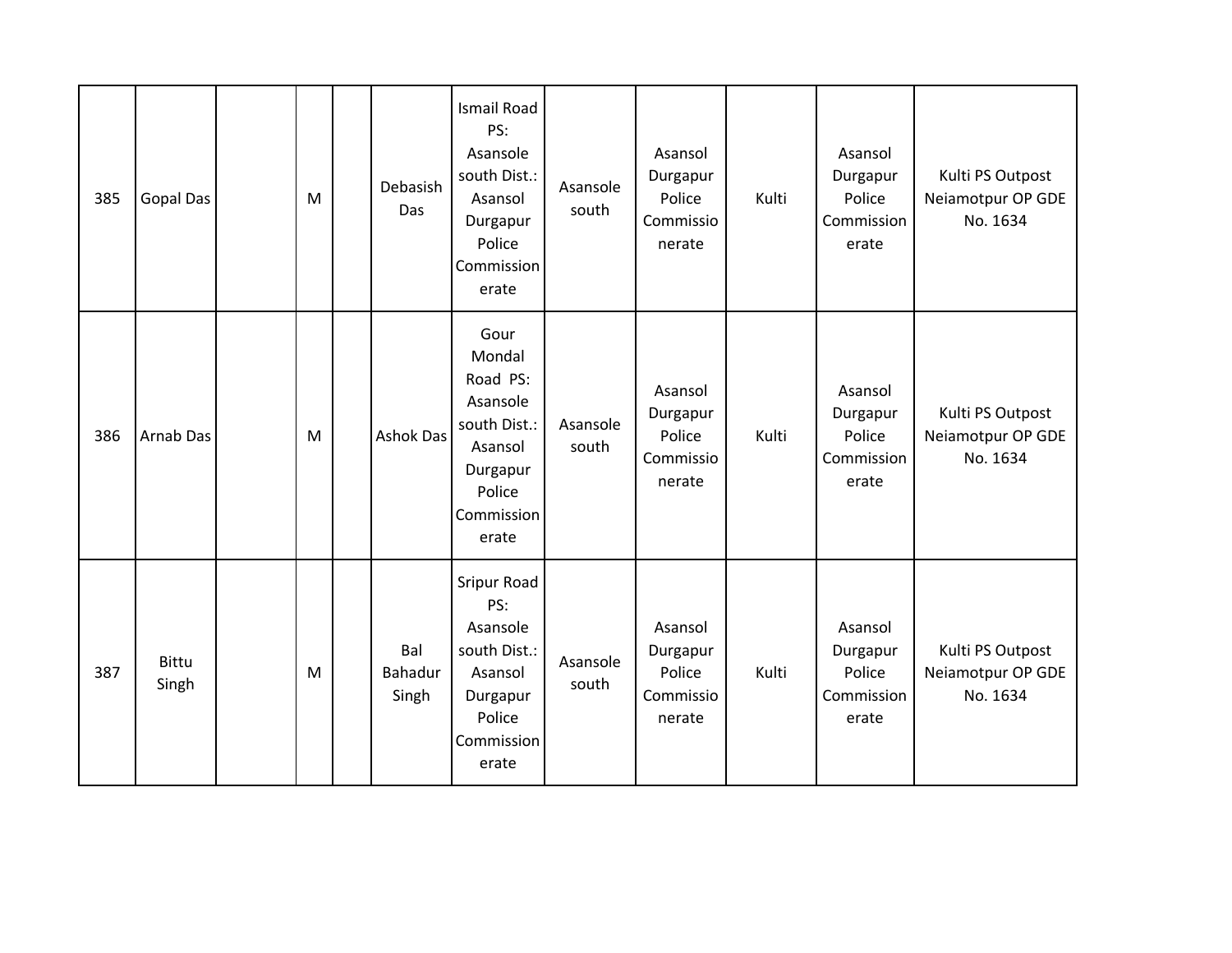| 388 | Adhir<br>Yadav  | M |    | Karu<br>Yadav         | Manberia<br>Deonagar<br>PS:<br>Asansole<br>south Dist.:<br>Asansol<br>Durgapur<br>Police<br>Commission<br>erate | Asansole<br>south | Asansol<br>Durgapur<br>Police<br>Commissio<br>nerate | Kulti                  | Asansol<br>Durgapur<br>Police<br>Commission<br>erate | Kulti PS Outpost<br>Chowrangi OP GDE<br>No. 1084 |
|-----|-----------------|---|----|-----------------------|-----------------------------------------------------------------------------------------------------------------|-------------------|------------------------------------------------------|------------------------|------------------------------------------------------|--------------------------------------------------|
| 389 | Dablu<br>Yadav  | M |    | Shyamsun<br>dar Yadav | Ekrama, PS<br>Chawra,<br>Dist.<br>Sapura, BR.<br>PS:<br>Asansole<br>south                                       | Asansole<br>south | <b>Basirhat</b>                                      | Kulti                  | Asansol<br>Durgapur<br>Police<br>Commission<br>erate | Kulti PS Outpost<br>Chowrangi OP GDE<br>No. 1084 |
| 390 | Kallal Dey      |   | 21 | Basudeb<br>Dey        |                                                                                                                 |                   | <b>Basirhat</b>                                      | <b>New</b><br>township | Asansol<br>Durgapur<br>Police<br>Commission<br>erate | New township PS<br><b>GDE No. 1199</b>           |
| 391 | Uttam<br>Sarkar | M | 46 | Durgadas<br>Sarkar    |                                                                                                                 |                   | Basirhat                                             | New<br>township        | Asansol<br>Durgapur<br>Police<br>Commission<br>erate | New township PS<br><b>GDE No. 1199</b>           |
| 392 | Shyan<br>Das    | M | 30 | Shyamal<br>Das        |                                                                                                                 |                   | <b>Basirhat</b>                                      | <b>New</b><br>township | Asansol<br>Durgapur<br>Police<br>Commission<br>erate | New township PS<br>GDE No. 1199                  |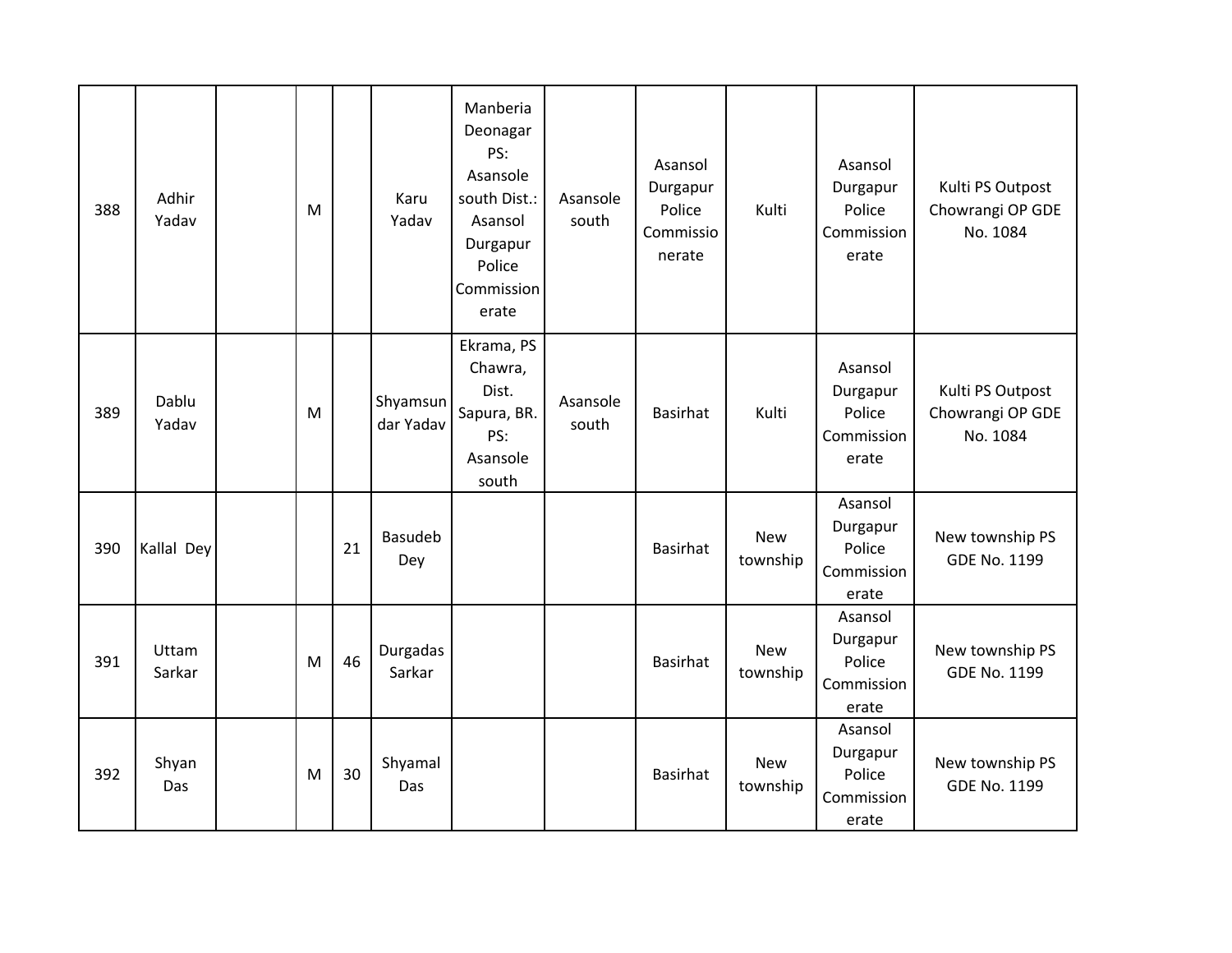| 393 | Jiblal<br>Mahato        | 23 | Nemai<br>Mahato    | Sirampur<br>PS: Salanpur<br>Dist.:<br>Asansol<br>Durgapur<br>Police<br>Commission<br>erate                              | Salanpur         | Asansol<br>Durgapur<br>Police<br>Commissio<br>nerate | Salanpur | Asansol<br>Durgapur<br>Police<br>Commission<br>erate | Salanpur PS Outpost<br>Rupnarayanpur OP<br><b>GDE No. 1259</b> |
|-----|-------------------------|----|--------------------|-------------------------------------------------------------------------------------------------------------------------|------------------|------------------------------------------------------|----------|------------------------------------------------------|----------------------------------------------------------------|
| 394 | Rahit<br>Kumar          | 19 | Goutam<br>Mirdha   | Hasipahari,<br>PS-Mihijam                                                                                               |                  | <b>Basirhat</b>                                      | Salanpur | Asansol<br>Durgapur<br>Police<br>Commission<br>erate | Salanpur PS Outpost<br>Rupnarayanpur OP<br><b>GDE No. 1259</b> |
| 395 | Manu<br>Kumar           | 27 | Jitendar<br>Prasad | Street No-<br>44, Qtr No-<br>11/A PS:<br>Chittaranjan<br>Dist.:<br>Asansol<br>Durgapur<br>Police<br>Commission<br>erate | Chittaranja<br>n | Asansol<br>Durgapur<br>Police<br>Commissio<br>nerate | Salanpur | Asansol<br>Durgapur<br>Police<br>Commission<br>erate | Salanpur PS Outpost<br>Rupnarayanpur OP<br><b>GDE No. 1259</b> |
| 396 | Rahul<br>Kumar<br>Yadav | 27 | Mahendar<br>Yadav  | Street No-<br>44, Qtr No-<br>11/A PS:<br>Chittaranjan<br>Dist.:<br>Asansol<br>Durgapur<br>Police<br>Commission<br>erate | Chittaranja<br>n | Asansol<br>Durgapur<br>Police<br>Commissio<br>nerate | Salanpur | Asansol<br>Durgapur<br>Police<br>Commission<br>erate | Salanpur PS Outpost<br>Rupnarayanpur OP<br><b>GDE No. 1259</b> |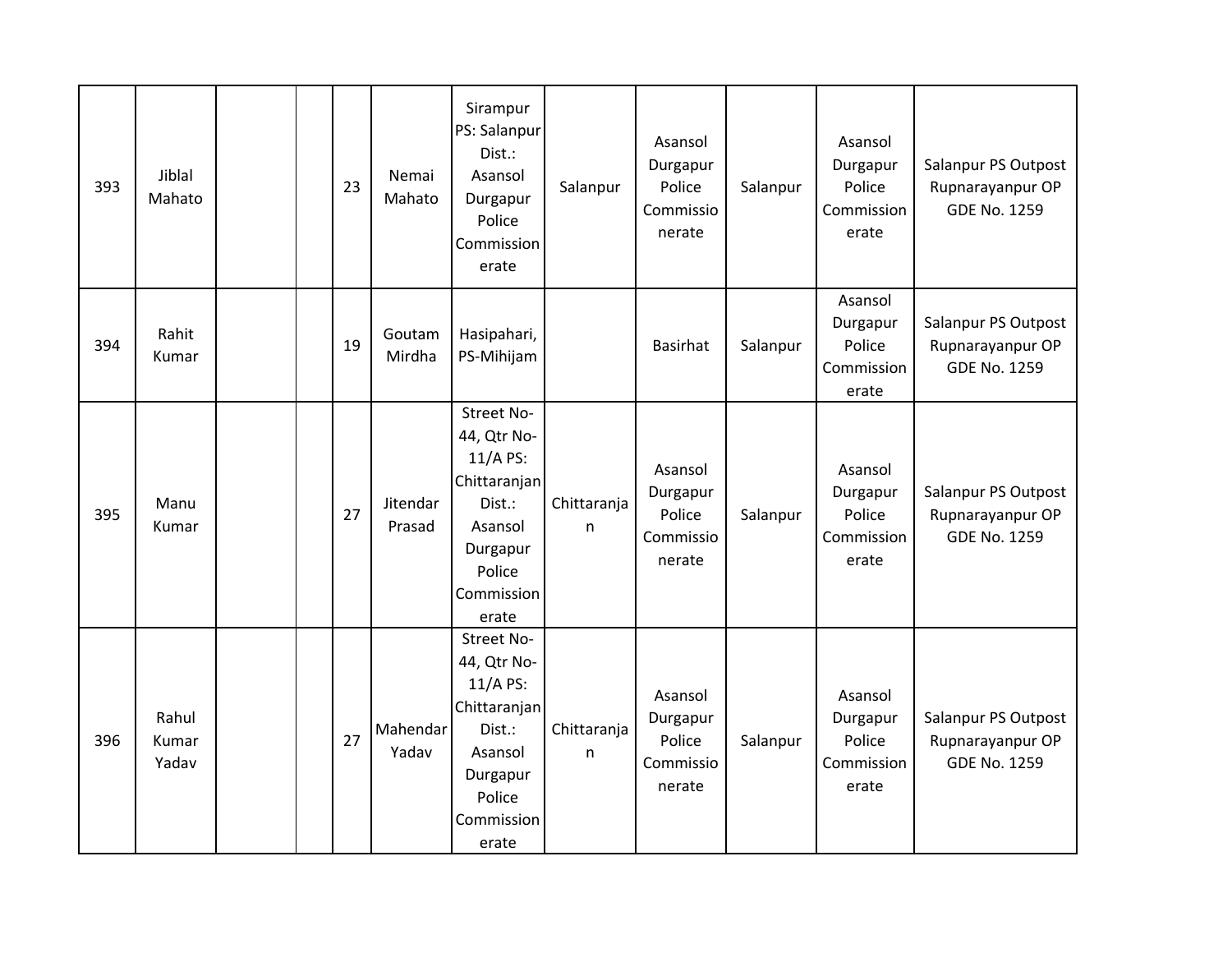| 397 | Shyamam<br>al Das | M | 35 | Balaramd<br>as       | PS: Bankura<br>Dist.:<br>Bankura                                              | Bankura   | Bankura                                  | Bankura<br>women | <b>Bankura</b>                           | Bankura women PS<br><b>GDE No. 594</b> |
|-----|-------------------|---|----|----------------------|-------------------------------------------------------------------------------|-----------|------------------------------------------|------------------|------------------------------------------|----------------------------------------|
| 398 | Firoj<br>Seikh    | M | 40 | Lt. Jarjish<br>Seikh | Dwarika PS:<br>Bishnupur<br>Dist.:<br>Bankura                                 | Bishnupur | Bankura                                  | Bishnupur        | Bankura                                  | <b>Bishnupur PS GDE</b><br>No. 1769    |
| 399 | Mantu Ali<br>Sk   | M | 32 | Golber Sk            | PS:<br>Bishnupur<br>Dist.:<br>Diamond<br>Harbour<br>Police<br>District        | Bishnupur | Diamond<br>Harbour<br>Police<br>District | Bishnupur        | Diamond<br>Harbour<br>Police<br>District | <b>Bishnupur PS GDE</b><br>No. 2338    |
| 400 | Usman Sk          | M | 32 | Lt. Aktar<br>Ali Sk  | PS:<br>Bishnupur<br>Dist.:<br>Diamond<br>Harbour<br>Police<br><b>District</b> | Bishnupur | Diamond<br>Harbour<br>Police<br>District | Bishnupur        | Diamond<br>Harbour<br>Police<br>District | <b>Bishnupur PS GDE</b><br>No. 2338    |
| 401 | Sk Ansar          | M | 27 | Sk Asraf             | PS:<br>Bishnupur<br>Dist.:<br>Diamond<br>Harbour<br>Police<br>District        | Bishnupur | Diamond<br>Harbour<br>Police<br>District | Bishnupur        | Diamond<br>Harbour<br>Police<br>District | <b>Bishnupur PS GDE</b><br>No. 2338    |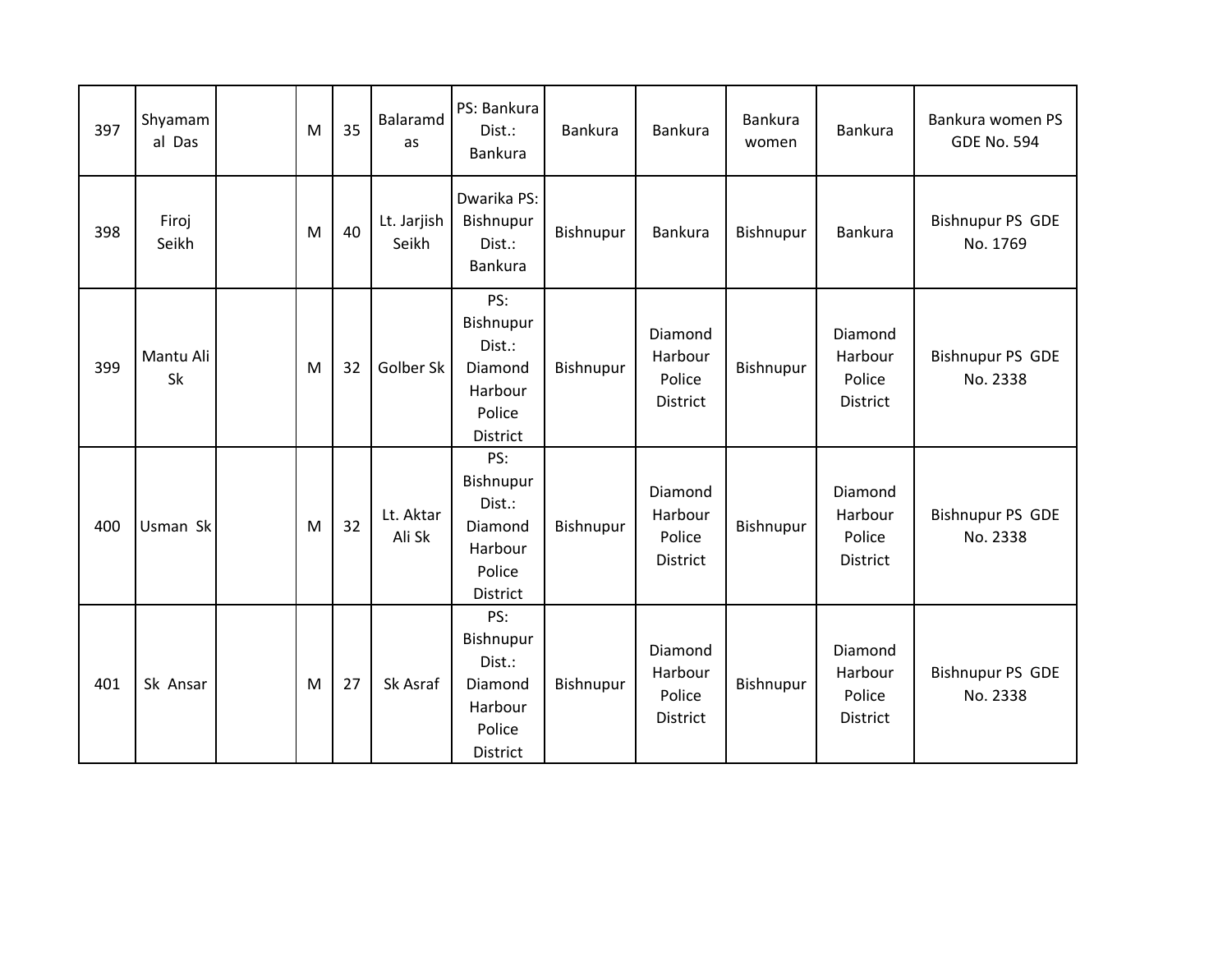| 402 | Raju<br>Kumar          | M | 22 | Ramkrishn<br>a Kumar  | PS:<br>Bishnupur<br>Dist.:<br>Diamond<br>Harbour<br>Police<br>District        | Bishnupur | Diamond<br>Harbour<br>Police<br>District | Bishnupur | Diamond<br>Harbour<br>Police<br>District | <b>Bishnupur PS GDE</b><br>No. 2338 |
|-----|------------------------|---|----|-----------------------|-------------------------------------------------------------------------------|-----------|------------------------------------------|-----------|------------------------------------------|-------------------------------------|
| 403 | Pankaj<br>Rajbanshi    | M | 23 | Srisoni<br>Rajbanshi  | PS:<br>Bishnupur<br>Dist.:<br>Diamond<br>Harbour<br>Police<br><b>District</b> | Bishnupur | Diamond<br>Harbour<br>Police<br>District | Bishnupur | Diamond<br>Harbour<br>Police<br>District | <b>Bishnupur PS GDE</b><br>No. 2338 |
| 404 | Umesh<br>Chowdhur<br>у | M | 20 | Karu<br>Chowdhur<br>у | PS:<br>Bishnupur<br>Dist.:<br>Diamond<br>Harbour<br>Police<br>District        | Bishnupur | Diamond<br>Harbour<br>Police<br>District | Bishnupur | Diamond<br>Harbour<br>Police<br>District | <b>Bishnupur PS GDE</b><br>No. 2338 |
| 405 | <b>Bikash</b><br>Mete  | M | 42 | Lt. Bibhuti<br>Methe  | PS:<br>Bishnupur<br>Dist.:<br>Diamond<br>Harbour<br>Police<br><b>District</b> | Bishnupur | Diamond<br>Harbour<br>Police<br>District | Bishnupur | Diamond<br>Harbour<br>Police<br>District | <b>Bishnupur PS GDE</b><br>No. 2338 |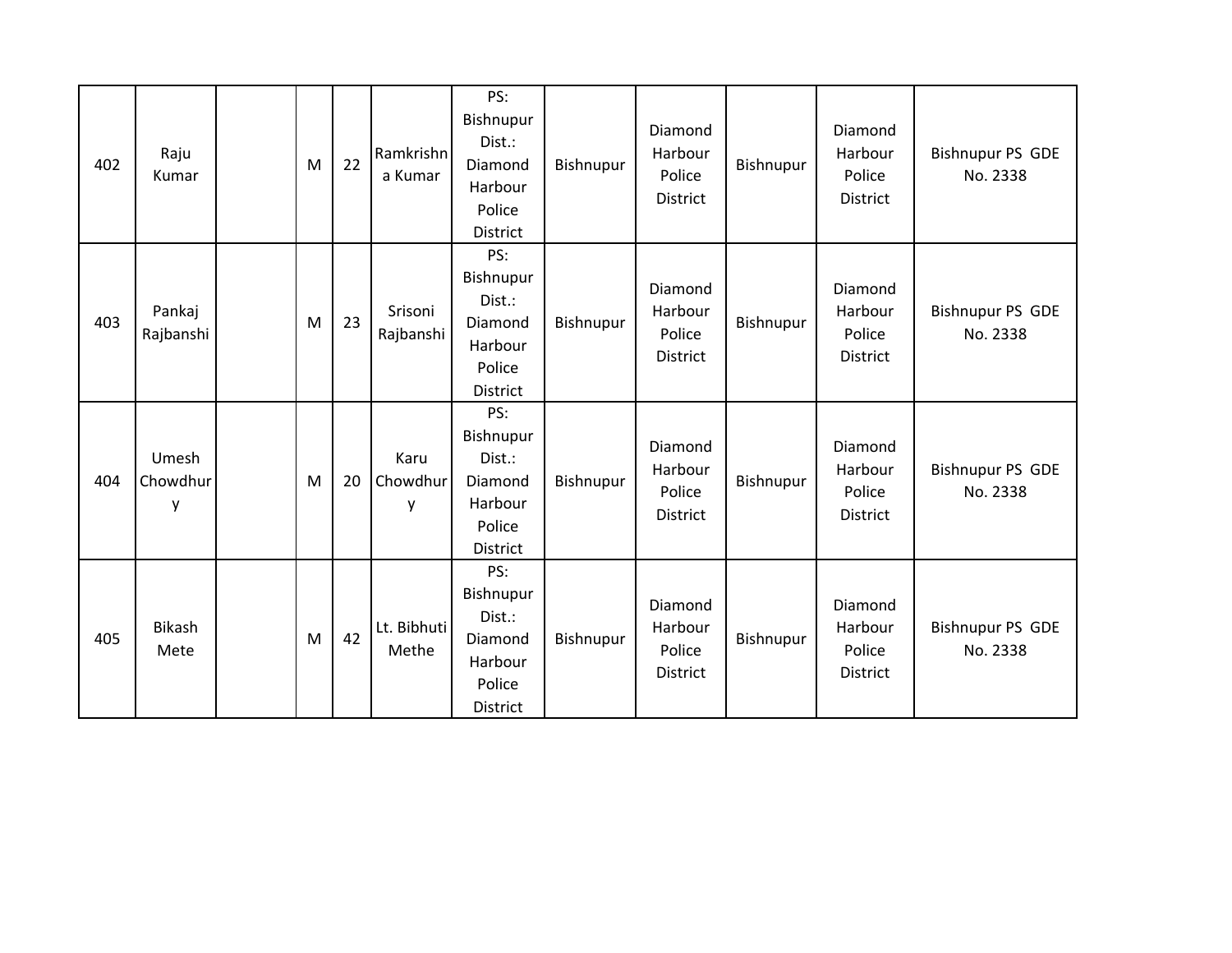| 406 | Balaram<br>Manna | M | 45 | Lt. Milan<br>Manna | PS:<br>Bishnupur<br>Dist.:<br>Diamond<br>Harbour<br>Police<br>District        | Bishnupur | Diamond<br>Harbour<br>Police<br>District | Bishnupur | Diamond<br>Harbour<br>Police<br>District | <b>Bishnupur PS GDE</b><br>No. 2338 |
|-----|------------------|---|----|--------------------|-------------------------------------------------------------------------------|-----------|------------------------------------------|-----------|------------------------------------------|-------------------------------------|
| 407 | Subhas<br>Dalui  | M | 33 | Mihir<br>Dalui     | PS:<br>Bishnupur<br>Dist.:<br>Diamond<br>Harbour<br>Police<br><b>District</b> | Bishnupur | Diamond<br>Harbour<br>Police<br>District | Bishnupur | Diamond<br>Harbour<br>Police<br>District | <b>Bishnupur PS GDE</b><br>No. 2348 |
| 408 | Pravash<br>Dalui | M | 37 | Mihir<br>Dalui     | PS:<br>Bishnupur<br>Dist.:<br>Diamond<br>Harbour<br>Police<br>District        | Bishnupur | Diamond<br>Harbour<br>Police<br>District | Bishnupur | Diamond<br>Harbour<br>Police<br>District | <b>Bishnupur PS GDE</b><br>No. 2348 |
| 409 | Bappa<br>Dalui   | M | 25 | Jacky<br>Dalui     | PS:<br>Bishnupur<br>Dist.:<br>Diamond<br>Harbour<br>Police<br>District        | Bishnupur | Diamond<br>Harbour<br>Police<br>District | Bishnupur | Diamond<br>Harbour<br>Police<br>District | <b>Bishnupur PS GDE</b><br>No. 2348 |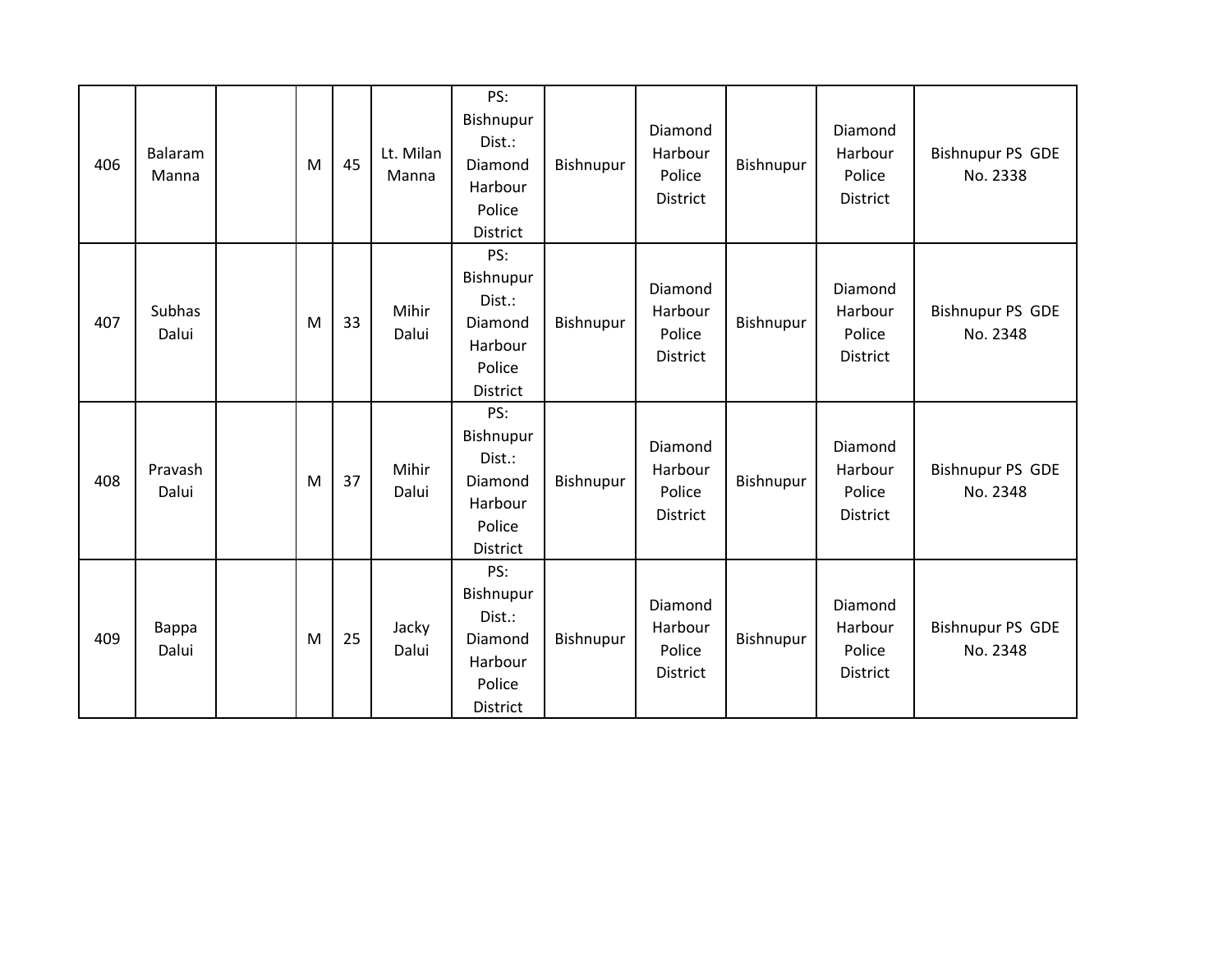| 410 | Selim<br>Molla    | M | 27 | Rahim<br>Molla           | PS:<br>Bishnupur<br>Dist.:<br>Diamond<br>Harbour<br>Police<br>District | Bishnupur | Diamond<br>Harbour<br>Police<br>District | Bishnupur | Diamond<br>Harbour<br>Police<br>District | <b>Bishnupur PS GDE</b><br>No. 2348 |
|-----|-------------------|---|----|--------------------------|------------------------------------------------------------------------|-----------|------------------------------------------|-----------|------------------------------------------|-------------------------------------|
| 411 | Gobinda<br>Mondal | M | 38 | Madhusud<br>an<br>Mondal | PS:<br>Bishnupur<br>Dist.:<br>Diamond<br>Harbour<br>Police<br>District | Bishnupur | Diamond<br>Harbour<br>Police<br>District | Bishnupur | Diamond<br>Harbour<br>Police<br>District | <b>Bishnupur PS GDE</b><br>No. 2348 |
| 412 | Swapan<br>Das     | M | 38 | <b>Gopal Das</b>         | PS:<br>Bishnupur<br>Dist.:<br>Diamond<br>Harbour<br>Police<br>District | Bishnupur | Diamond<br>Harbour<br>Police<br>District | Bishnupur | Diamond<br>Harbour<br>Police<br>District | <b>Bishnupur PS GDE</b><br>No. 659  |
| 413 | Bappa<br>Bairagi  | M | 30 | Swapan<br>Bairagi        | PS:<br>Bishnupur<br>Dist.:<br>Diamond<br>Harbour<br>Police<br>District | Bishnupur | Diamond<br>Harbour<br>Police<br>District | Bishnupur | Diamond<br>Harbour<br>Police<br>District | <b>Bishnupur PS GDE</b><br>No. 659  |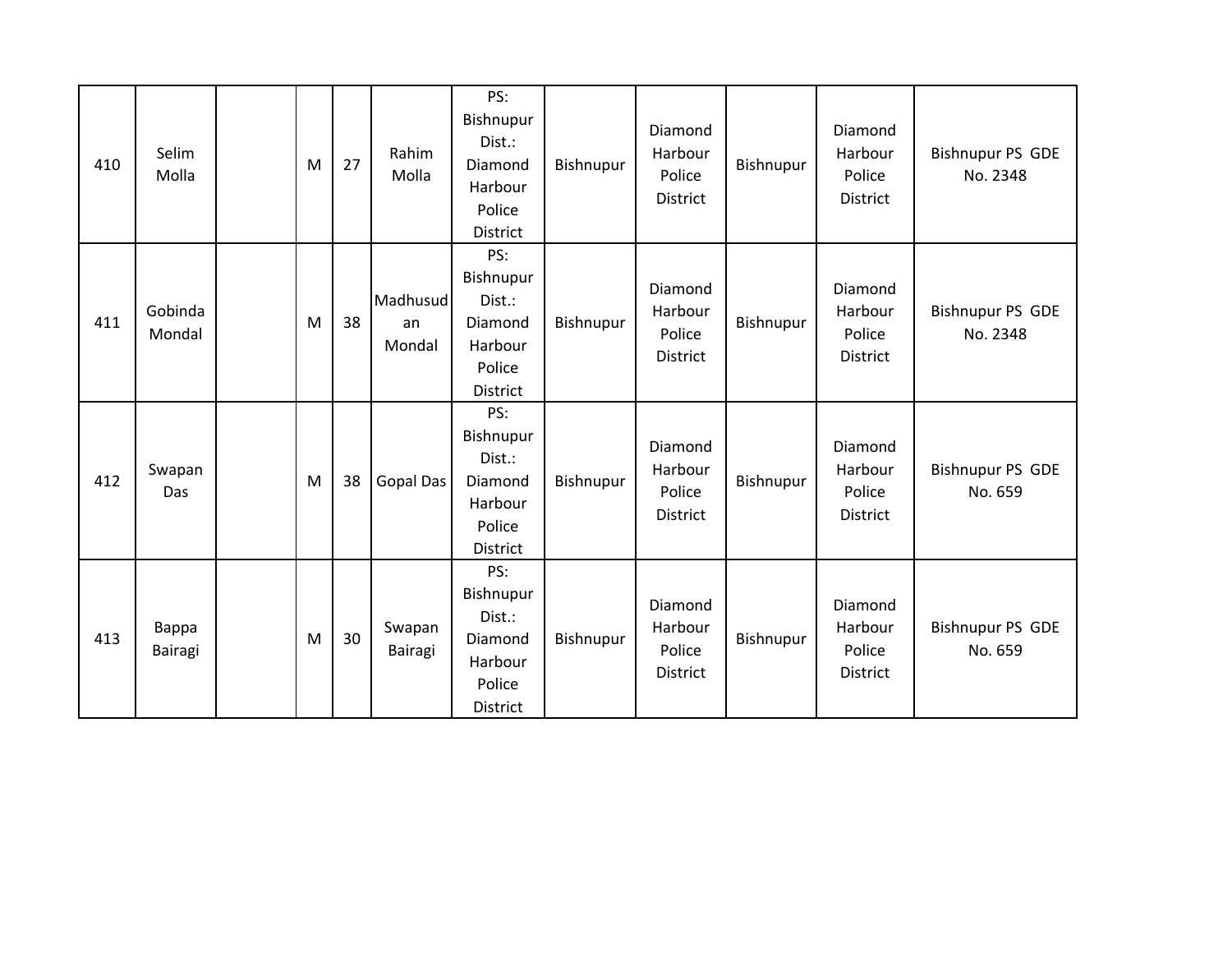| 414 | Ujjal<br>Ghosh        | M | 33 | Shyamal<br>Ghosh      | PS:<br>Bishnupur<br>Dist.:<br>Diamond<br>Harbour<br>Police<br>District  | Bishnupur  | Diamond<br>Harbour<br>Police<br>District | Bishnupur | Diamond<br>Harbour<br>Police<br>District | <b>Bishnupur PS GDE</b><br>No. 659 |
|-----|-----------------------|---|----|-----------------------|-------------------------------------------------------------------------|------------|------------------------------------------|-----------|------------------------------------------|------------------------------------|
| 415 | Ranjan<br>Roy         | M | 20 | Lt.<br>Sukanta<br>Roy | PS: Sarsuna<br>Dist.:<br>Kolkata                                        | Sarsuna    | Kolkata                                  | Bishnupur | Diamond<br>Harbour<br>Police<br>District | <b>Bishnupur PS GDE</b><br>No. 659 |
| 416 | Md. Izaz              | M | 26 | Md. Siraj             | PS:<br>Maheshtala<br>Dist.:<br>Diamond<br>Harbour<br>Police<br>District | Maheshtala | Diamond<br>Harbour<br>Police<br>District | Bishnupur | Diamond<br>Harbour<br>Police<br>District | <b>Bishnupur PS GDE</b><br>No. 661 |
| 417 | <b>Babul</b><br>Haque | M | 30 | Nurul<br>Haque        | PS:<br>Maheshtala<br>Dist.:<br>Diamond<br>Harbour<br>Police<br>District | Maheshtala | Diamond<br>Harbour<br>Police<br>District | Bishnupur | Diamond<br>Harbour<br>Police<br>District | <b>Bishnupur PS GDE</b><br>No. 661 |
| 418 | Saiful<br>Haque       | M | 22 | Sanwar<br>Haque       | PS:<br>Maheshtala<br>Dist.:<br>Diamond<br>Harbour<br>Police<br>District | Maheshtala | Diamond<br>Harbour<br>Police<br>District | Bishnupur | Diamond<br>Harbour<br>Police<br>District | <b>Bishnupur PS GDE</b><br>No. 661 |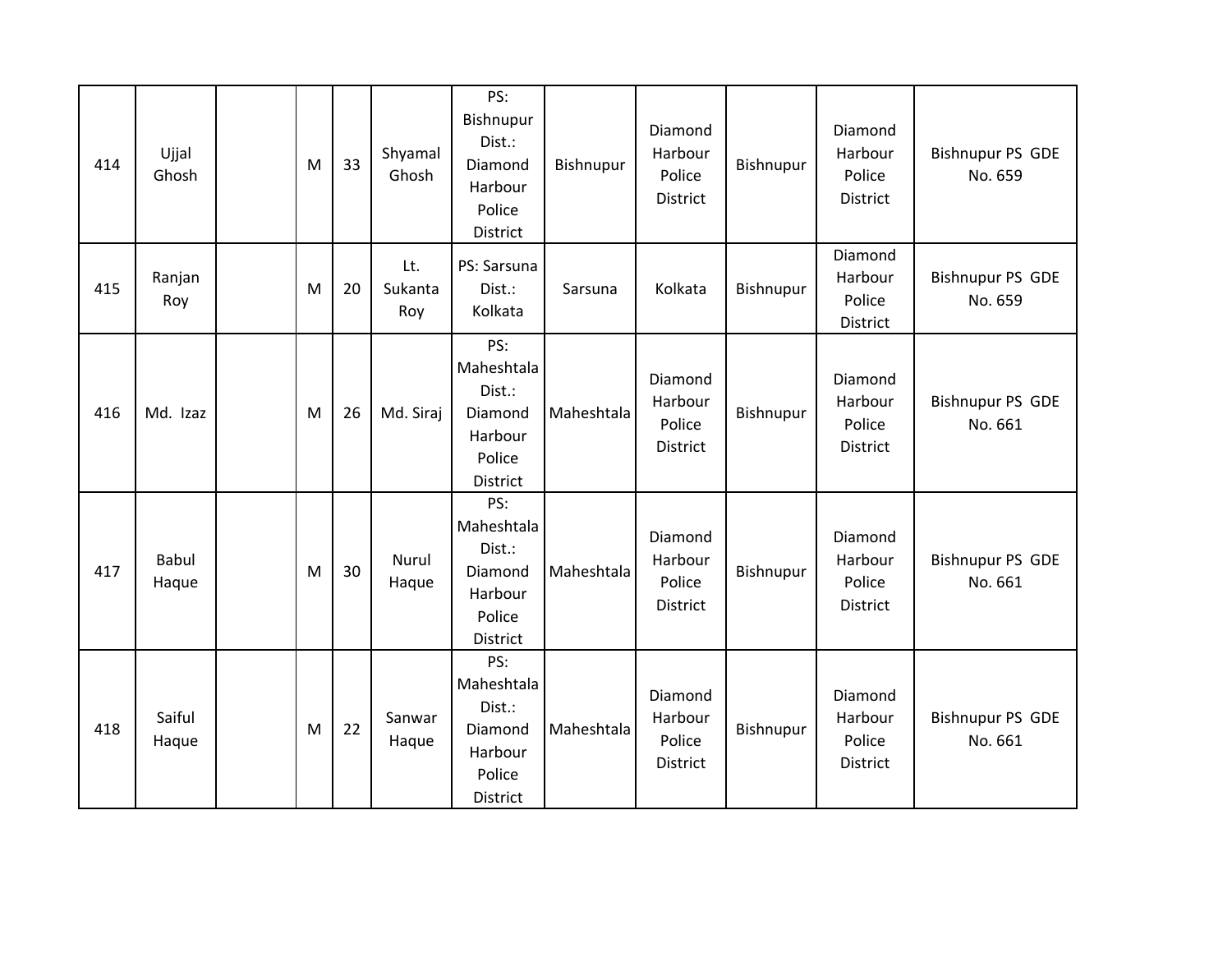| 419 | Abdul<br>Rahaman   | M | 21 | <b>Baktiar</b><br>Rahamna  | PS:<br>Maheshtala<br>Dist.:<br>Diamond<br>Harbour<br>Police<br>District           | Maheshtala | Diamond<br>Harbour<br>Police<br>District | Bishnupur | Diamond<br>Harbour<br>Police<br>District | Bishnupur PS GDE<br>No. 661 |
|-----|--------------------|---|----|----------------------------|-----------------------------------------------------------------------------------|------------|------------------------------------------|-----------|------------------------------------------|-----------------------------|
| 420 | Piyush<br>Badyakar | M | 28 | Nitai                      | Joypur<br><b>Bazar PS:</b><br>Badyakar Joypur Dist.:<br>Purulia                   | Joypur     | Purulia                                  | Joypur    | Purulia                                  | Joypur PS GDE No.<br>1472   |
| 421 | Laltu<br>Bagti     | M | 26 | Lt. Chhutu<br><b>Bagti</b> | Joypur<br><b>Bazar PS:</b><br>Joypur Dist.:<br>Purulia                            | Joypur     | Purulia                                  | Joypur    | Purulia                                  | Joypur PS GDE No.<br>1489   |
| 422 | Safikul<br>Gazi    | M | 21 | Sirajul<br>Gazi            | Vill-Saltora,<br>P.S-Joypur,<br>Dist.-<br>Bankura PS:<br>Joypur Dist.:<br>Bankura | Joypur     | Bankura                                  | Simlapal  | <b>Bankura</b>                           | Simlapal PS GDE No.<br>1506 |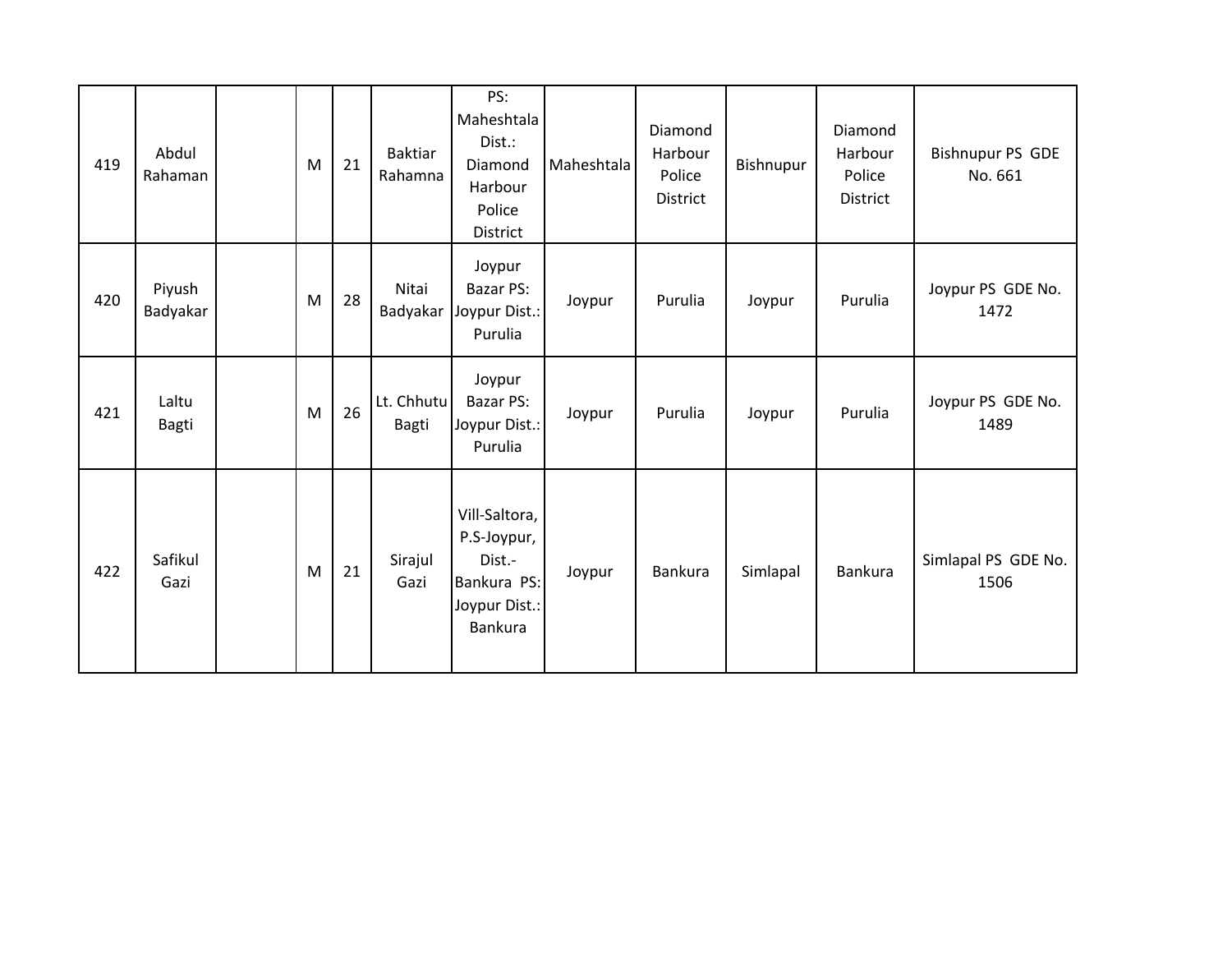| 423 | Jiarul Gazi               | M | 25 | Sirajul<br>Gazi                  | Vill-Saltora,<br>P.S-Joypur,<br>Dist.-<br>Bankura PS:<br>Joypur Dist.:<br><b>Bankura</b>                     | Joypur         | Bankura | Simlapal       | <b>Bankura</b> | Simlapal PS GDE No.<br>1506   |
|-----|---------------------------|---|----|----------------------------------|--------------------------------------------------------------------------------------------------------------|----------------|---------|----------------|----------------|-------------------------------|
| 424 | Jaleswar<br>Duley         | M | 42 | Kalipada<br>Duley                | Vill-Telijat,<br>P.O-<br>Sukadali, P.S-<br>Sarenga,<br>Dist.- Ban<br>PS: Sarenga<br>Dist.:<br><b>Bankura</b> | Sarenga        | Bankura | Simlapal       | <b>Bankura</b> | Simlapal PS GDE No.<br>1506   |
| 425 | Pralay<br>Chakrabor<br>ty | M | 35 | Late<br>Kumar<br>Chakrabor<br>ty | PS: Barasat<br>Dist.:<br>Barasat                                                                             | Barasat        | Barasat | <b>Barasat</b> | Barasat        | Barasat PS GDE No.<br>1970    |
| 426 | Jahngir<br>Gazi           | M | 27 | Ali<br>Hossain<br>Gazi           | PS: Barasat<br>Dist.:<br>Barasat                                                                             | <b>Barasat</b> | Barasat | <b>Barasat</b> | <b>Barasat</b> | Barasat PS GDE No.<br>1970    |
| 427 | Kalam<br>Mondal           | M | 19 | Mosaref<br>Mondal                | Bamangachi<br>Majer Para<br>PS:<br>Duttapukur<br>Dist.:<br>Barasat                                           | Duttapukur     | Barasat | Duttapukur     | Barasat        | Duttapukur PS GDE<br>No. 2008 |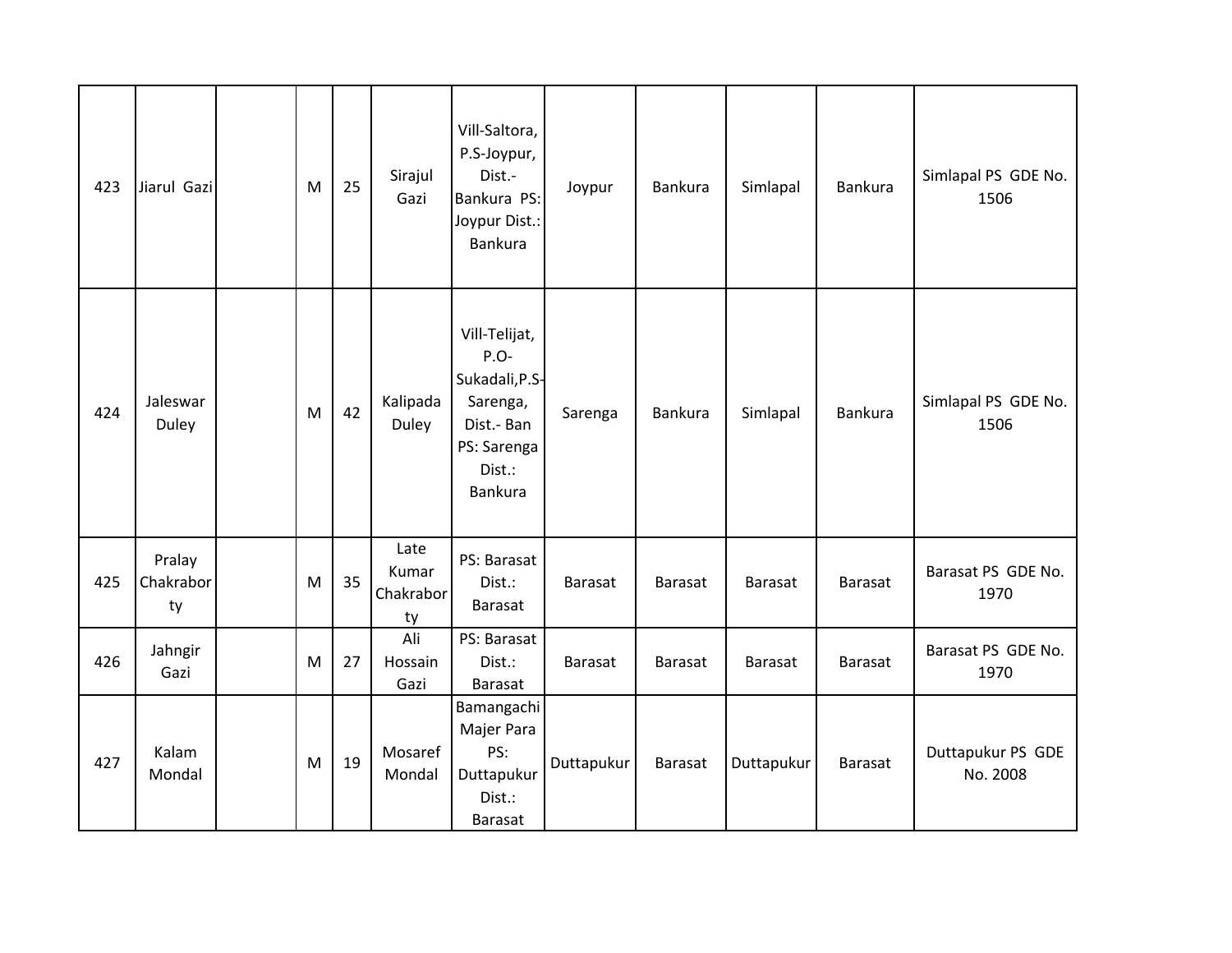| 428 | Sabir Ali                | M | 18 | Sofiar Ali                  | Sonadanga,<br>Arkhali,<br>amdanga<br>PS:<br>Amdanga<br>Dist.:<br>Barasat             | Amdanga    | Barasat        | Duttapukur | Barasat        | Duttapukur PS GDE<br>No. 2008 |
|-----|--------------------------|---|----|-----------------------------|--------------------------------------------------------------------------------------|------------|----------------|------------|----------------|-------------------------------|
| 429 | Sahajan<br>Mondal        | M | 18 | Jamir Ali                   | Sonadanga,<br>Arkhali PS:<br>Amdanga<br>Dist.:<br>Barasat                            | Amdanga    | <b>Barasat</b> | Duttapukur | <b>Barasat</b> | Duttapukur PS GDE<br>No. 2008 |
| 430 | Samir<br>Chakrobar<br>ty | M | 35 | ty                          | Netajipally,<br>Late Nabu Noapara PS:<br>Chakrobar   Duttapukur<br>Dist.:<br>Barasat | Duttapukur | Barasat        | Duttapukur | Barasat        | Duttapukur PS GDE<br>No. 2076 |
| 431 | Binay<br><b>Biswas</b>   | M | 50 | Late Bimal<br><b>Biswas</b> | Netajipally,<br>Noapara PS:<br>Duttapukur<br>Dist.:<br>Barasat                       | Duttapukur | Barasat        | Duttapukur | Barasat        | Duttapukur PS GDE<br>No. 2076 |
| 432 | Kamalesh<br>Roy          | M |    | Late<br>Monoranj<br>an Roy  | Netajipally<br>Noapara PS:<br>Duttapukur<br>Dist.:<br><b>Barasat</b>                 | Duttapukur | Barasat        | Duttapukur | <b>Barasat</b> | Duttapukur PS GDE<br>No. 2076 |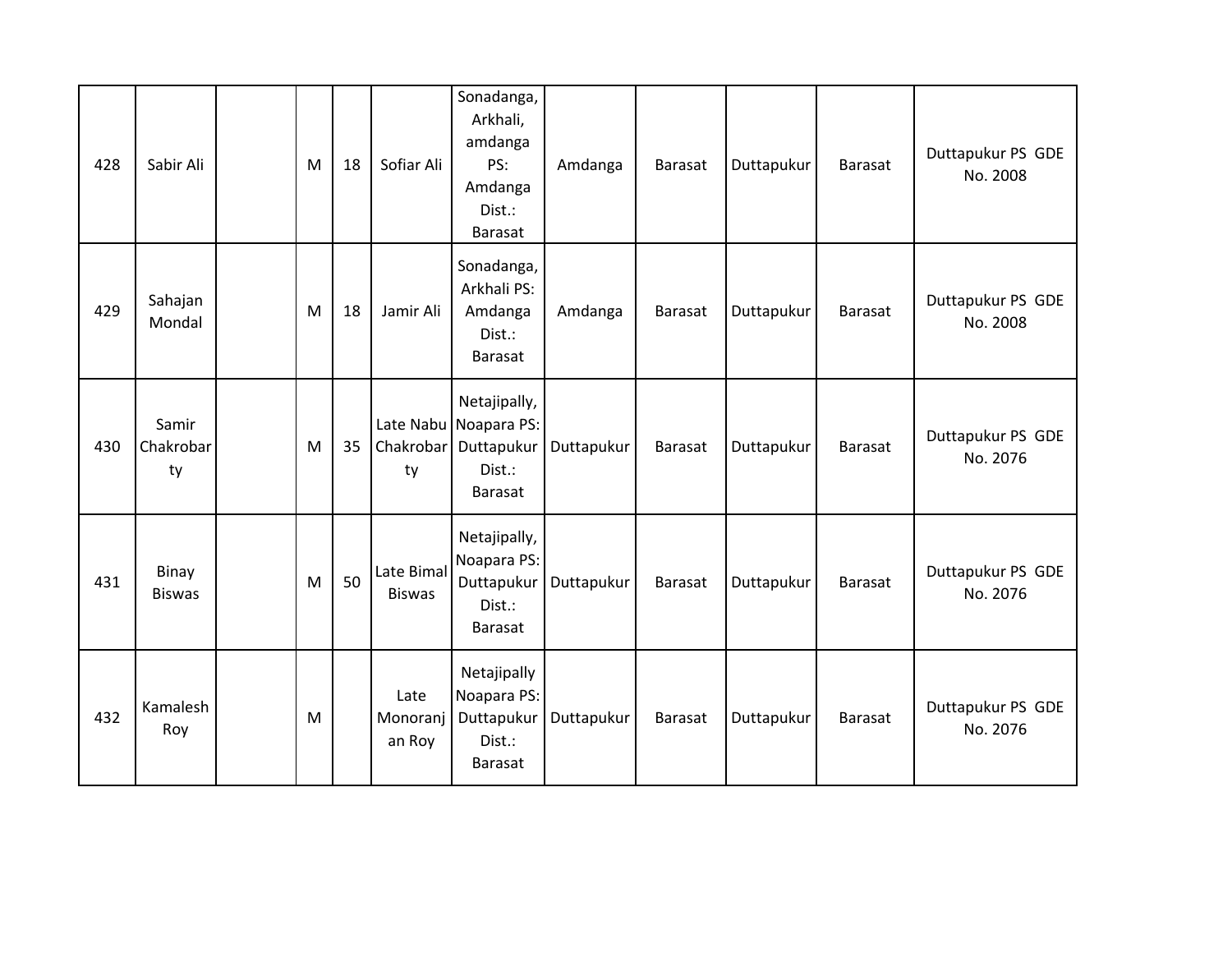| 433 | Khokon<br><b>Biswas</b>       | M | 48 | Late<br>Nitnaya<br>Nanda<br><b>Biswas</b> | Netajipally,<br>Noapara PS:<br>Duttapukur<br>Dist.:<br>Barasat        | Duttapukur | Barasat         | Duttapukur     | Barasat        | Duttapukur PS GDE<br>No. 2076 |
|-----|-------------------------------|---|----|-------------------------------------------|-----------------------------------------------------------------------|------------|-----------------|----------------|----------------|-------------------------------|
| 434 | Giyesuddi<br>n Mondal         | M |    | Khalif<br>Mondal                          |                                                                       |            | <b>Basirhat</b> | Gobardang<br>a | Barasat        | Gobardanga PS GDE<br>No. 1050 |
| 435 | Najrul<br>Mollah              | M |    | Abutalab<br>Mollah                        |                                                                       |            | <b>Basirhat</b> | Gobardang<br>a | Barasat        | Gobardanga PS GDE<br>No. 1050 |
| 436 | Rafikul<br>Molla              | M | 30 | Selim<br>Molla                            | Dariasudi,<br>PS-Habra                                                |            | <b>Basirhat</b> | Habra          | <b>Barasat</b> | Habra PS GDE No.<br>2438      |
| 437 | Rajdeep<br>Ghosh              | M | 25 | Ranjit<br>Ghosh                           | Hijalpukur,<br>PS Habra                                               |            | <b>Basirhat</b> | Habra          | <b>Barasat</b> | Habra PS GDE No.<br>2438      |
| 438 | Sourav<br>Sarkar              | M | 35 | Samiran<br>Sarkjar                        | 1 NO. P.L.<br>Camp, PS<br>Ashoknagar                                  |            | <b>Basirhat</b> | Habra          | <b>Barasat</b> | Habra PS GDE No.<br>2438      |
| 439 | Pratik<br>Ghosh               | M | 30 | Moni<br>Ghosh                             | 2 No.<br>Ashoknagar<br>Padma<br>Pukur Par,<br><b>PS</b><br>Ashoknagar |            | <b>Basirhat</b> | Habra          | <b>Barasat</b> | Habra PS GDE No.<br>2438      |
| 440 | Suvodeep<br>Bhattacha<br>rjee | M | 29 | Nandan<br>Bhattacha<br>rjee               | Bhairabtala,<br>Nibeditapall<br>y, PS<br>Ashoknagar                   |            | <b>Basirhat</b> | Habra          | <b>Barasat</b> | Habra PS GDE No.<br>2438      |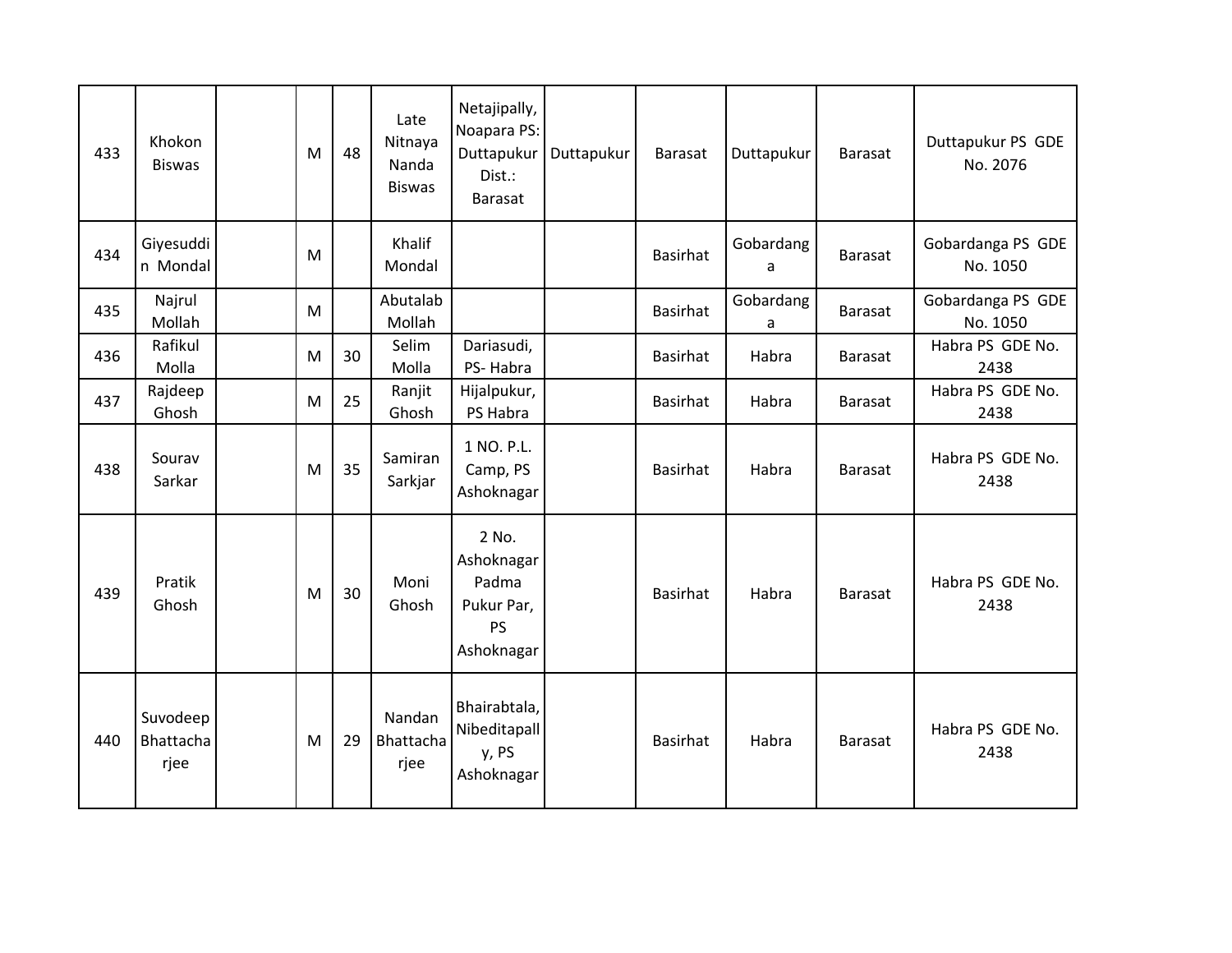| 441 | Tanmoy<br>Dey           | M | 26 | Goutam<br>Dey            | Hatthuba<br>Amtala, PS<br>Habra                                                           |                                    | Basirhat        | Habra           | Barasat        | Habra PS GDE No.<br>2438              |
|-----|-------------------------|---|----|--------------------------|-------------------------------------------------------------------------------------------|------------------------------------|-----------------|-----------------|----------------|---------------------------------------|
| 442 | Raju Das                | M | 21 | Nirod Das                | Jasure,<br>Jeoldanga,<br>PS Habra                                                         |                                    | <b>Basirhat</b> | Habra           | <b>Barasat</b> | Habra PS GDE No.<br>2438              |
| 443 | Sankar<br>Chowdhur<br>у | M | 37 | $\mathsf{u}$<br>y        | Sudangsh Ankhola, PO-<br>Kuumra<br>Chowdhur Kashipur, PS<br>Habra                         |                                    | <b>Basirhat</b> | Habra           | Barasat        | Habra PS GDE No.<br>2438              |
| 444 | Mithun<br>Karmakar      |   | 39 | Kashinath<br>Karmakar    | <b>MADAN</b><br><b>MOHAN</b><br>COLONY<br><b>UTTAR</b><br>JOJRA, PO<br>ROHANDA,<br>PS MAD |                                    | <b>Basirhat</b> | Madhyamg<br>ram | Barasat        | Madhyamgram PS<br><b>GDE No. 2376</b> |
| 445 | Chanchal<br>Bau         | M | 42 | Lt<br>Modhusu<br>dan Bau | <b>GREENPARA</b><br><b>MICHELNAG</b><br>AR, PS<br>AIRPORT,<br><b>DIST NORTH</b><br>24     |                                    | <b>Basirhat</b> | Madhyamg<br>ram | <b>Barasat</b> | Madhyamgram PS<br><b>GDE No. 2324</b> |
| 446 | Prosenjit<br>Chatterjee | M |    | Lt<br>nath<br>Chatterjee | Saiberia PS:<br>am Dist.:<br>Barasat                                                      | Ramandra Madhyamgr Madhyamgr<br>am | Barasat         | Sasan           | <b>Barasat</b> | Sasan PS GDE No.<br>1373              |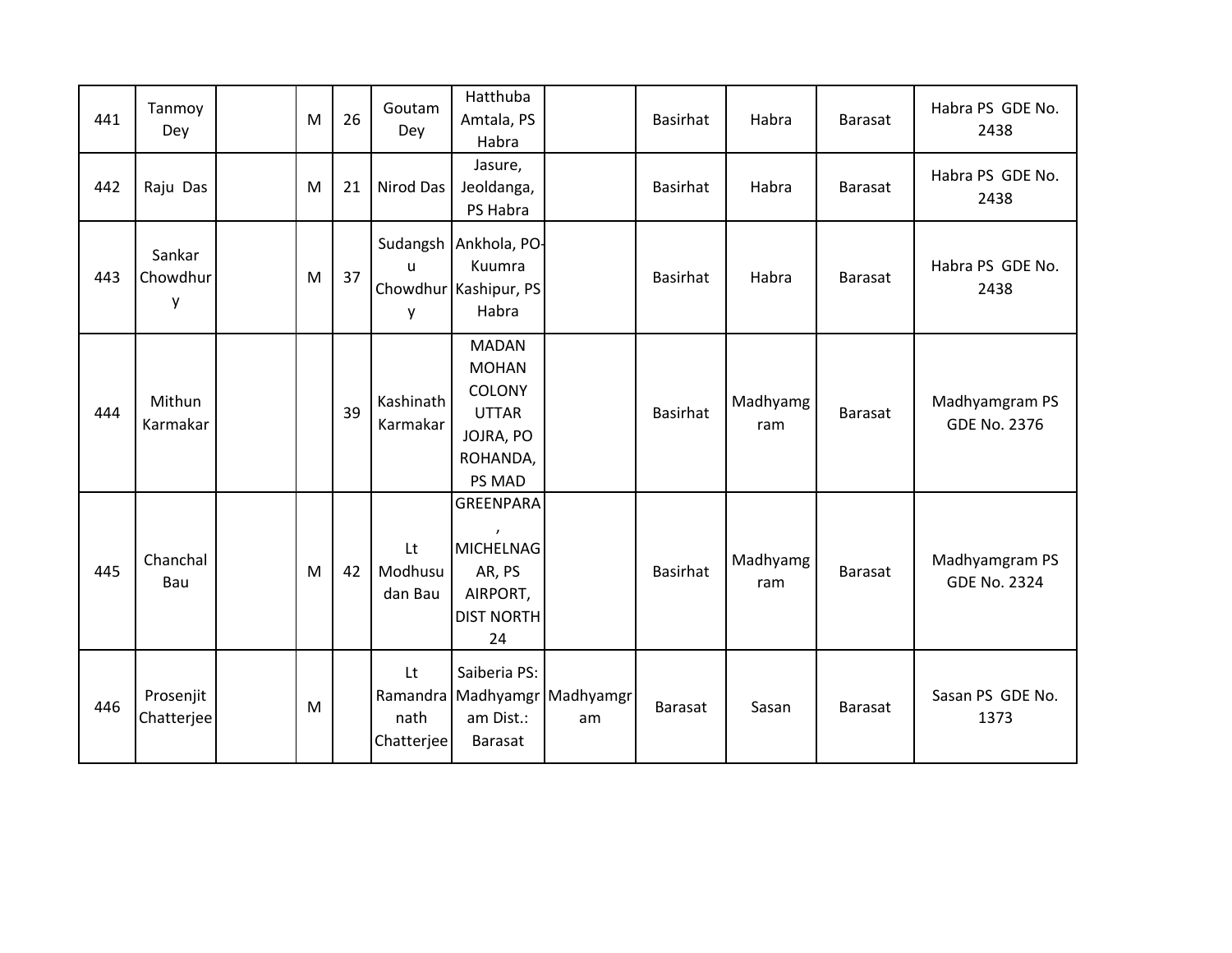| 447 | Sirajul<br>Haque  | M |    | Saidul<br>Haque      | Digberia PS:<br>am Dist.:<br><b>Barasat</b>                        | Madhyamgr Madhyamgr<br>am | <b>Barasat</b>  | Sasan | Barasat                                      | Sasan PS GDE No.<br>1375 |
|-----|-------------------|---|----|----------------------|--------------------------------------------------------------------|---------------------------|-----------------|-------|----------------------------------------------|--------------------------|
| 448 | Damish<br>Roy     | M |    | Robin Roy            | Digberia PS:<br>am Dist.:<br>Barasat                               | Madhyamgr Madhyamgr<br>am | Barasat         | Sasan | <b>Barasat</b>                               | Sasan PS GDE No.<br>1375 |
| 449 | Mojaffar<br>Ali   | M |    | Sahar Ali            | Digberia PS:<br>am Dist.:<br>Barasat                               | Madhyamgr Madhyamgr<br>am | <b>Barasat</b>  | Sasan | <b>Barasat</b>                               | Sasan PS GDE No.<br>1375 |
| 450 | Gopal Das         | M |    | <b>Nehar Das</b>     | Barasat PS:<br><b>Barasat</b><br>Dist.:<br><b>Barasat</b>          | <b>Barasat</b>            | <b>Barasat</b>  | Sasan | <b>Barasat</b>                               | Sasan PS GDE No.<br>1375 |
| 451 | Diptajit<br>Saha  | M |    | <b>Tapas</b><br>Saha | Barasat PS:<br><b>Barasat</b><br>Dist.:<br><b>Barasat</b>          | <b>Barasat</b>            | <b>Barasat</b>  | Sasan | <b>Barasat</b>                               | Sasan PS GDE No.<br>1375 |
| 452 | Rajib<br>Basu     | M | 42 | Basu                 | <b>New</b><br>Alokkanti Barrackpore<br>Ganguly<br><b>Bari More</b> |                           | <b>Basirhat</b> | Ghola | Barrackpore<br>Police<br>Commission<br>erate | Ghola PS GDE No.<br>2319 |
| 453 | Sontu<br>Majumder | M | 24 | Swapan<br>Majumder   | Madhyamgr<br>am, New<br>Khulna<br>Pally, Kora<br>Chandigarh        |                           | <b>Basirhat</b> | Ghola | Barrackpore<br>Police<br>Commission<br>erate | Ghola PS GDE No.<br>2397 |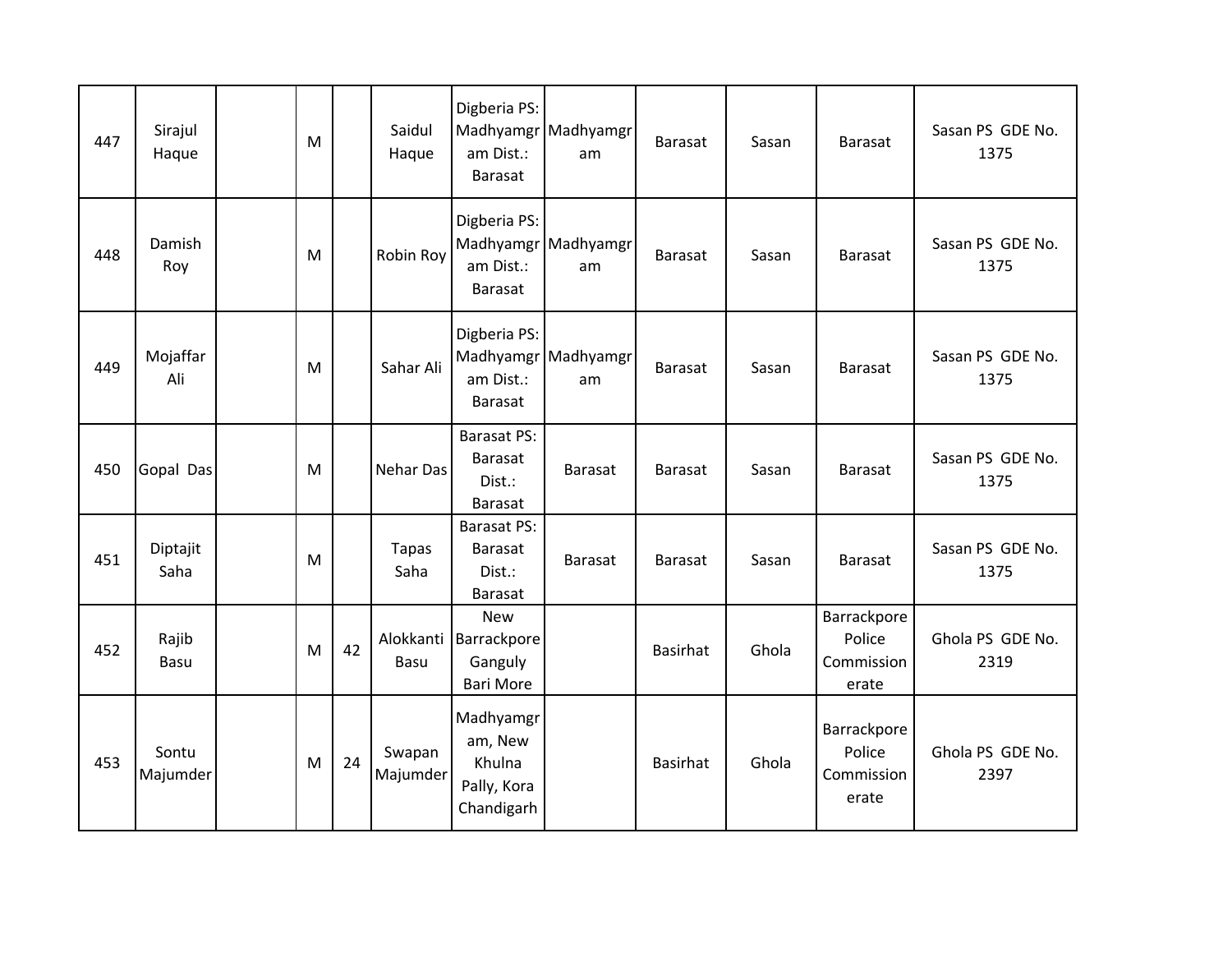| 454 | Suvankar<br>Mukherje<br>e | M | 26 | Chandra<br>Sekhar<br>Mukherje<br>e | Madhyamgr<br>am<br>deshbandhu<br>Road,<br>Kathpole,<br>New Khulna                                                                          |          | <b>Basirhat</b>                               | Ghola    | Barrackpore<br>Police<br>Commission<br>erate | Ghola PS GDE No.<br>2397    |
|-----|---------------------------|---|----|------------------------------------|--------------------------------------------------------------------------------------------------------------------------------------------|----------|-----------------------------------------------|----------|----------------------------------------------|-----------------------------|
| 455 | Munna<br>Singh            | M |    | Late Lal<br>Kishor<br>Singh        | Alexander<br>Jute Mill,<br>Line No-9,<br>Qtr. No-25,<br>PO+PS PS:<br>Jagaddal<br>Dist.:<br>Barrackpore<br>Police<br>Commission<br>erate    | Jagaddal | Barrackpor<br>e Police<br>Commissio<br>nerate | Jagaddal | Barrackpore<br>Police<br>Commission<br>erate | Jagaddal PS GDE No.<br>1865 |
| 456 | Subho<br>Roy              | M | 20 | Rajen Roy                          | Rahuta<br>Nayan Pally,<br>PO-<br>Shyamnagar<br>, PS-<br>Jagaddal<br>PS: Jagaddal<br>Dist.:<br>Barrackpore<br>Police<br>Commission<br>erate | Jagaddal | Barrackpor<br>e Police<br>Commissio<br>nerate | Jagaddal | Barrackpore<br>Police<br>Commission<br>erate | Jagaddal PS GDE No.<br>1923 |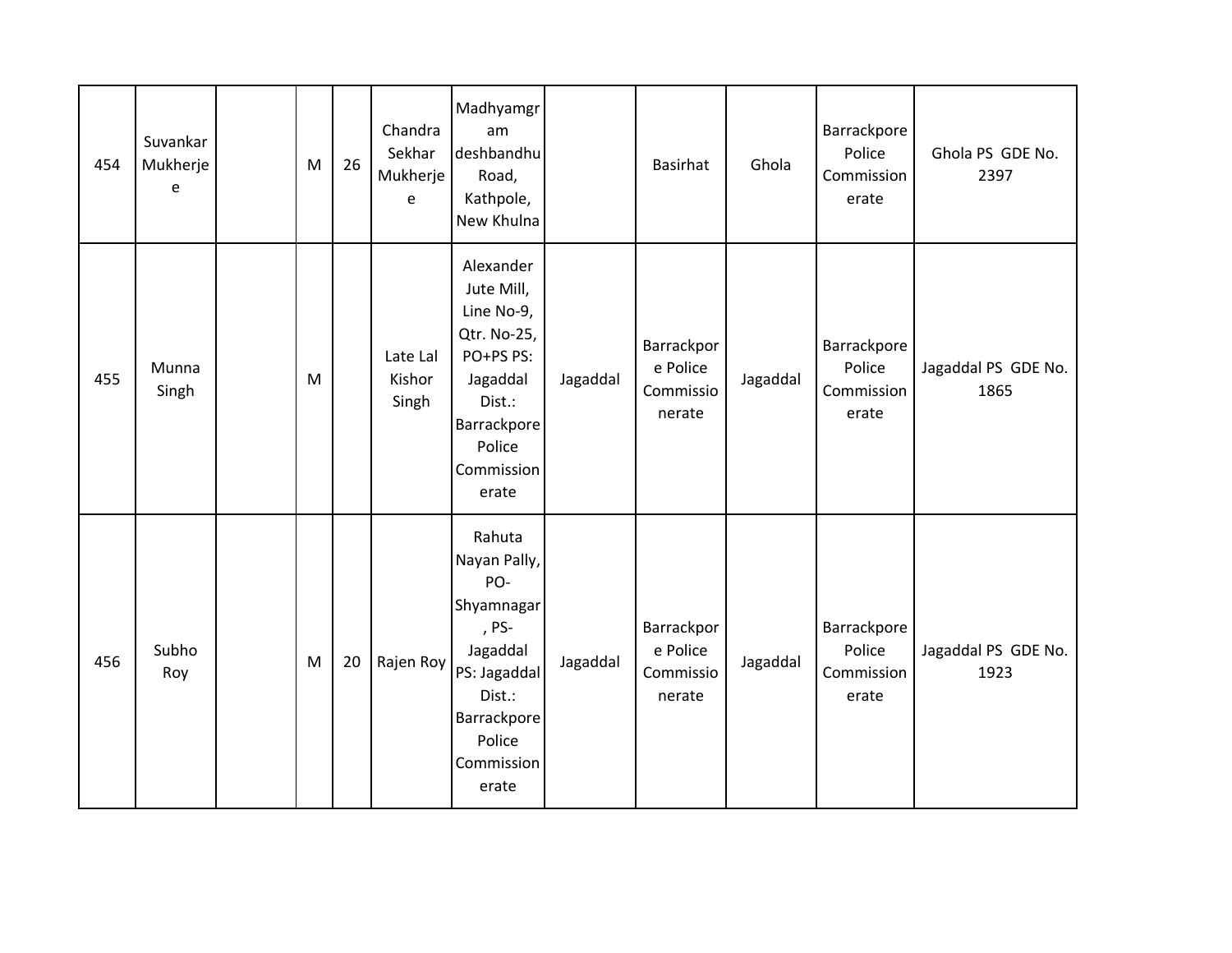| 457 | Sumit<br>Samaddar | M | 25 | Samaddar        | Rahuta<br>Nayan Pally,<br>PO-<br>Shyamnagar<br>, PS-<br>Aurobindo Jagaddal PS:<br>Jagaddal<br>Dist.:<br>Barrackpore<br>Police<br>Commission<br>erate | Jagaddal | Barrackpor<br>e Police<br>Commissio<br>nerate | Jagaddal | Barrackpore<br>Police<br>Commission<br>erate | Jagaddal PS GDE No.<br>1923 |
|-----|-------------------|---|----|-----------------|------------------------------------------------------------------------------------------------------------------------------------------------------|----------|-----------------------------------------------|----------|----------------------------------------------|-----------------------------|
| 458 | Kanchan<br>Das    | M |    | Haripada<br>Das | PS:<br>Mohanpur<br>Dist.:<br>Paschim<br>Mednipore                                                                                                    | Mohanpur | Paschim<br>Mednipore                          | Mohanpur | Paschim<br>Mednipore                         | Mohanpur PS GDE<br>No. 1276 |
| 459 | Biplab<br>Paira   | M |    | Swapan<br>Paira | PS:<br>Mohanpur<br>Dist.:<br>Paschim<br>Mednipore                                                                                                    | Mohanpur | Paschim<br>Mednipore                          | Mohanpur | Paschim<br>Mednipore                         | Mohanpur PS GDE<br>No. 1276 |
| 460 | Md Izhhar         |   | 21 |                 | Garulia PS:<br>Noapara<br>Dist.:<br>Md Akhtar Barrackpore<br>Police<br>Commission<br>erate                                                           | Noapara  | Barrackpor<br>e Police<br>Commissio<br>nerate | Titagarh | Barrackpore<br>Police<br>Commission<br>erate | Titagarh PS GDE No.<br>1933 |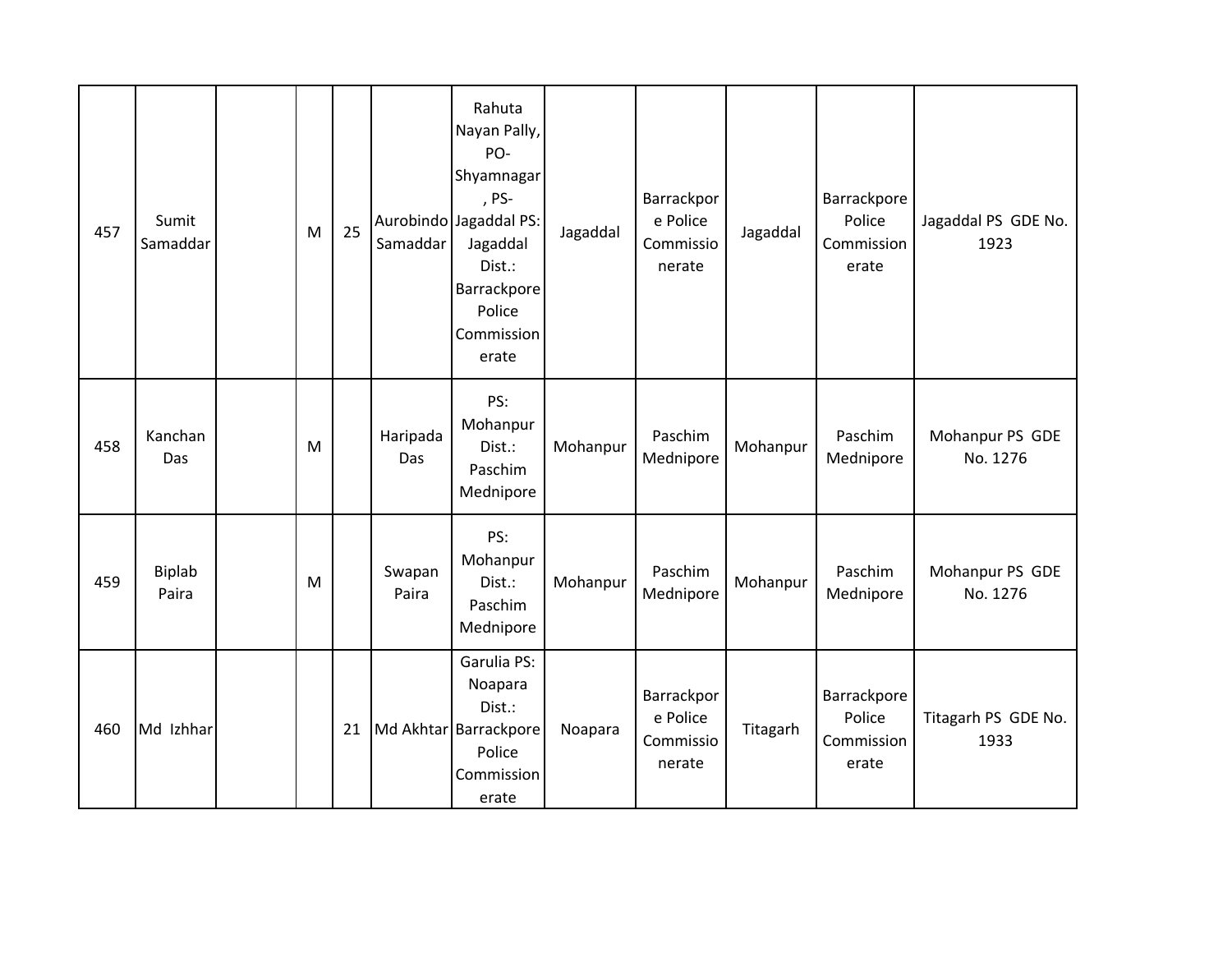| 461 | Md Javed                 |   | 21 | Md Salim                     | PS: Noapara<br>Dist.:<br>Barrackpore<br>Police<br>Commission<br>erate         | Noapara   | Barrackpor<br>e Police<br>Commissio<br>nerate | Titagarh  | Barrackpore<br>Police<br>Commission<br>erate | Titagarh PS GDE No.<br>1933  |
|-----|--------------------------|---|----|------------------------------|-------------------------------------------------------------------------------|-----------|-----------------------------------------------|-----------|----------------------------------------------|------------------------------|
| 462 | Joy<br>Karunakar<br>an   |   |    | S/o Vilas<br>Karunakar<br>an |                                                                               |           | <b>Basirhat</b>                               | Baruipur  | Baruipur<br>Police<br><b>District</b>        | Baruipur PS GDE No.<br>3643  |
| 463 | Roky<br>Manna            |   |    | S/o Sudip<br>Manna           |                                                                               |           | <b>Basirhat</b>                               | Baruipur  | Baruipur<br>Police<br>District               | Baruipur PS GDE No.<br>3643  |
| 464 | Joy<br>Prakash<br>Sardar |   |    | S/O<br>Subhajit<br>Sardar    |                                                                               |           | Basirhat                                      | Baruipur  | Baruipur<br>Police<br>District               | Baruipur PS GDE No.<br>3643  |
| 465 | Sajal<br>Purkait         | M | 21 | Rabi                         | Dhanpota<br>PS: Basanti<br>Dist.:<br>Baruipur<br>Police<br>District           | Basanti   | Baruipur<br>Police<br>District                | Basanti   | Baruipur<br>Police<br>District               | Basanti PS GDE No.<br>65     |
| 466 | Prodip<br>Naskar         | M | 46 | Lt.<br>Benipada<br>Naskar    | Changdona<br>PS: Jibantala<br>Dist.:<br>Baruipur<br>Police<br><b>District</b> | Jibantala | Baruipur<br>Police<br><b>District</b>         | Jibantala | Baruipur<br>Police<br>District               | Jibantala PS GDE No.<br>1175 |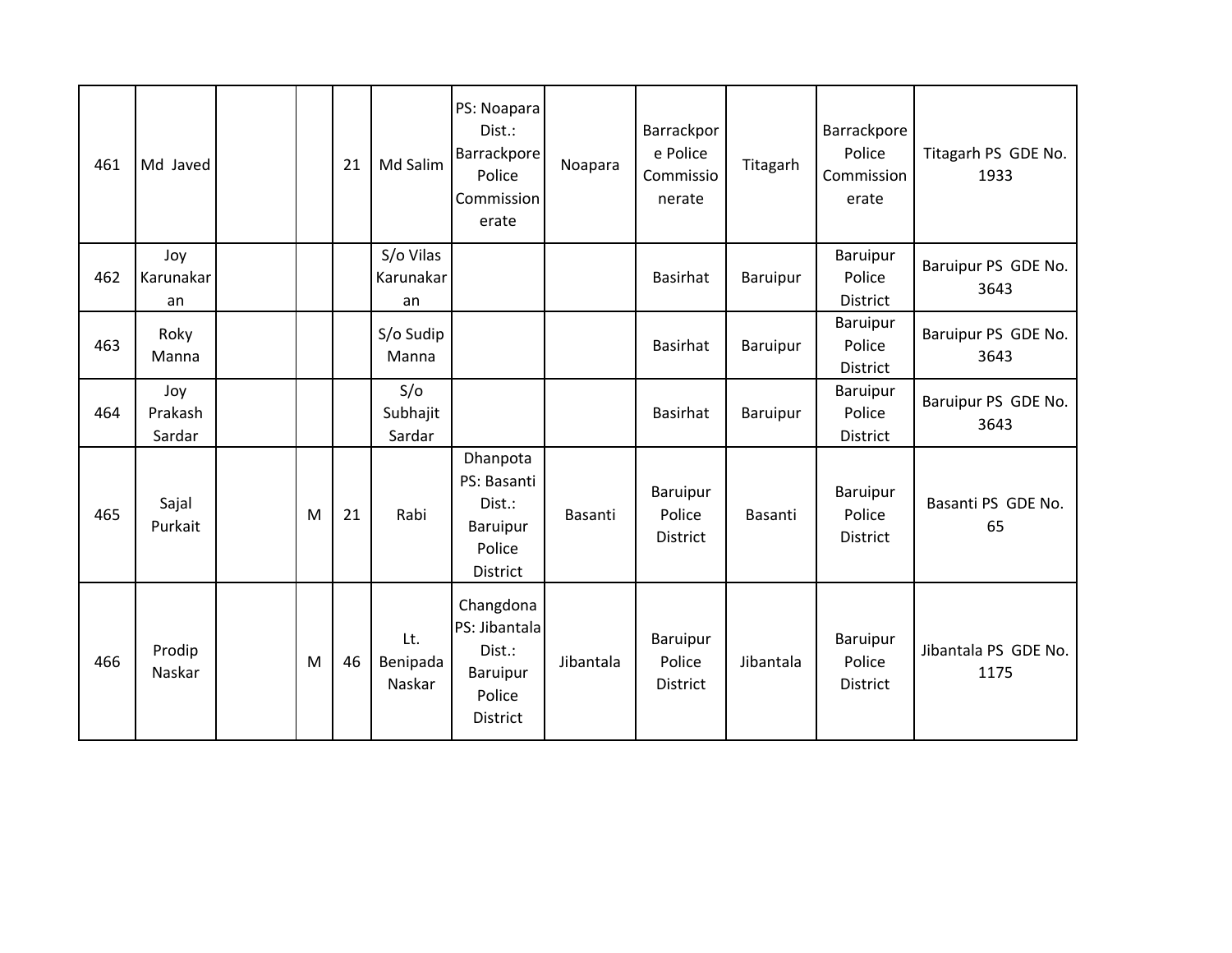| 467 | <b>Rakibul Sk</b> | M | 27 | Lt.islam Sk              | Chayakuni<br>PS: Jibantala<br>Dist.:<br>Baruipur<br>Police<br>District  | Jibantala | Baruipur<br>Police<br>District        | Jibantala | Baruipur<br>Police<br>District        | Jibantala PS GDE No.<br>1175 |
|-----|-------------------|---|----|--------------------------|-------------------------------------------------------------------------|-----------|---------------------------------------|-----------|---------------------------------------|------------------------------|
| 468 | Ajgar Sk          | M | 26 | Lt.abul Sk               | Palpali PS:<br>Jibantala<br>Dist.:<br>Baruipur<br>Police<br>District    | Jibantala | Baruipur<br>Police<br>District        | Jibantala | Baruipur<br>Police<br>District        | Jibantala PS GDE No.<br>1175 |
| 469 | Chattu<br>Saw     | M | 22 | Lt.jamru<br>Saw          | Jadavpur<br>PS:<br>Jadavpore<br>Dist.:<br>Kolkata                       | Jadavpore | Kolkata                               | Jibantala | <b>Baruipur</b><br>Police<br>District | Jibantala PS GDE No.<br>1175 |
| 470 | Iudali<br>Mallick | M | 23 | Ajibar<br>Mallick        | Banga Para<br>PS: Jibantala<br>Dist.:<br>Baruipur<br>Police<br>District | Jibantala | <b>Baruipur</b><br>Police<br>District | Jibantala | <b>Baruipur</b><br>Police<br>District | Jibantala PS GDE No.<br>1190 |
| 471 | Haibul<br>Molla   | M | 28 | Nurmaha<br>mmad<br>Molla | Gheekhali<br>PS: Jibantala<br>Dist.:<br>Baruipur<br>Police<br>District  | Jibantala | Baruipur<br>Police<br>District        | Jibantala | Baruipur<br>Police<br>District        | Jibantala PS GDE No.<br>1190 |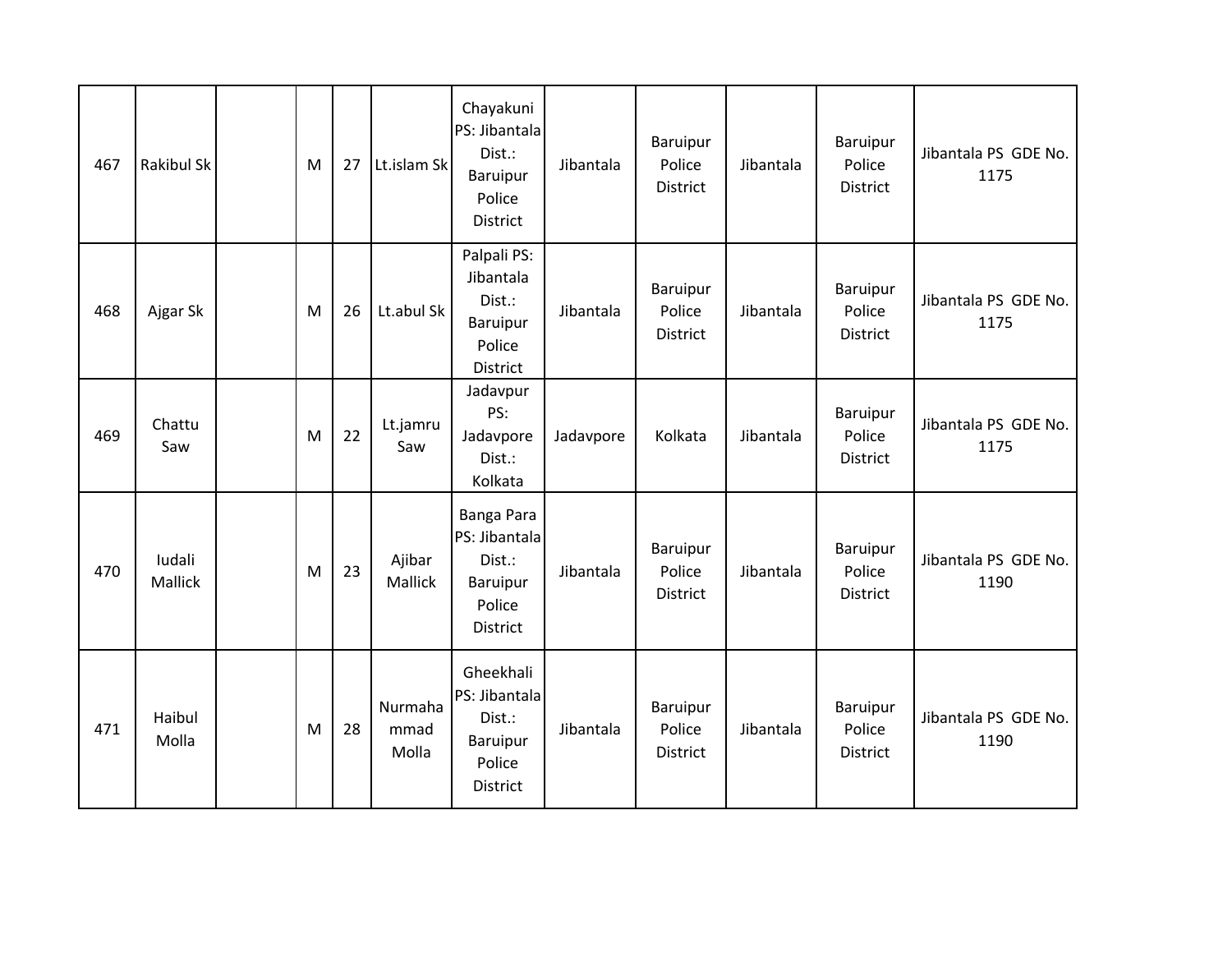| 472 | Abubakka<br>r Molla | ${\sf M}$ | 52 | Lt.iman Ali<br>Molla | Ramrayer<br>Gheri PS:<br>Jibantala<br>Dist.:<br><b>Baruipur</b><br>Police<br>District                        | Jibantala | Baruipur<br>Police<br><b>District</b> | Jibantala | Baruipur<br>Police<br>District | Jibantala PS GDE No.<br>1190 |
|-----|---------------------|-----------|----|----------------------|--------------------------------------------------------------------------------------------------------------|-----------|---------------------------------------|-----------|--------------------------------|------------------------------|
| 473 | Hayat Ali<br>Gazi   | M         | 34 | Rahaman<br>Ali Gazi  | Vill-<br>Radhanagar<br>PS: Haroa<br>Dist.:<br><b>Basirhat</b>                                                | Haroa     | Basirhat                              | Kashipore | Baruipur<br>Police<br>District | Kashipore PS GDE No.<br>1478 |
| 474 | Ajgar Ali<br>Molla  | M         | 25 | Ayub Ali<br>Molla    | Maniktala<br>PS:<br>Kashipore<br>Dist.:<br>Baruipur<br>Police<br>District                                    | Kashipore | Baruipur<br>Police<br><b>District</b> | Kashipore | Baruipur<br>Police<br>District | Kashipore PS GDE No.<br>1478 |
| 475 | Nazrul<br>Molla     | M         | 33 | Samser<br>Molla      | Baburchak,<br>PS Kultali,<br>South 24<br>Parganas<br>PS: Kultali<br>Dist.:<br>Baruipur<br>Police<br>District | Kultali   | Baruipur<br>Police<br>District        | Kultali   | Baruipur<br>Police<br>District | Kultali PS GDE No.<br>145    |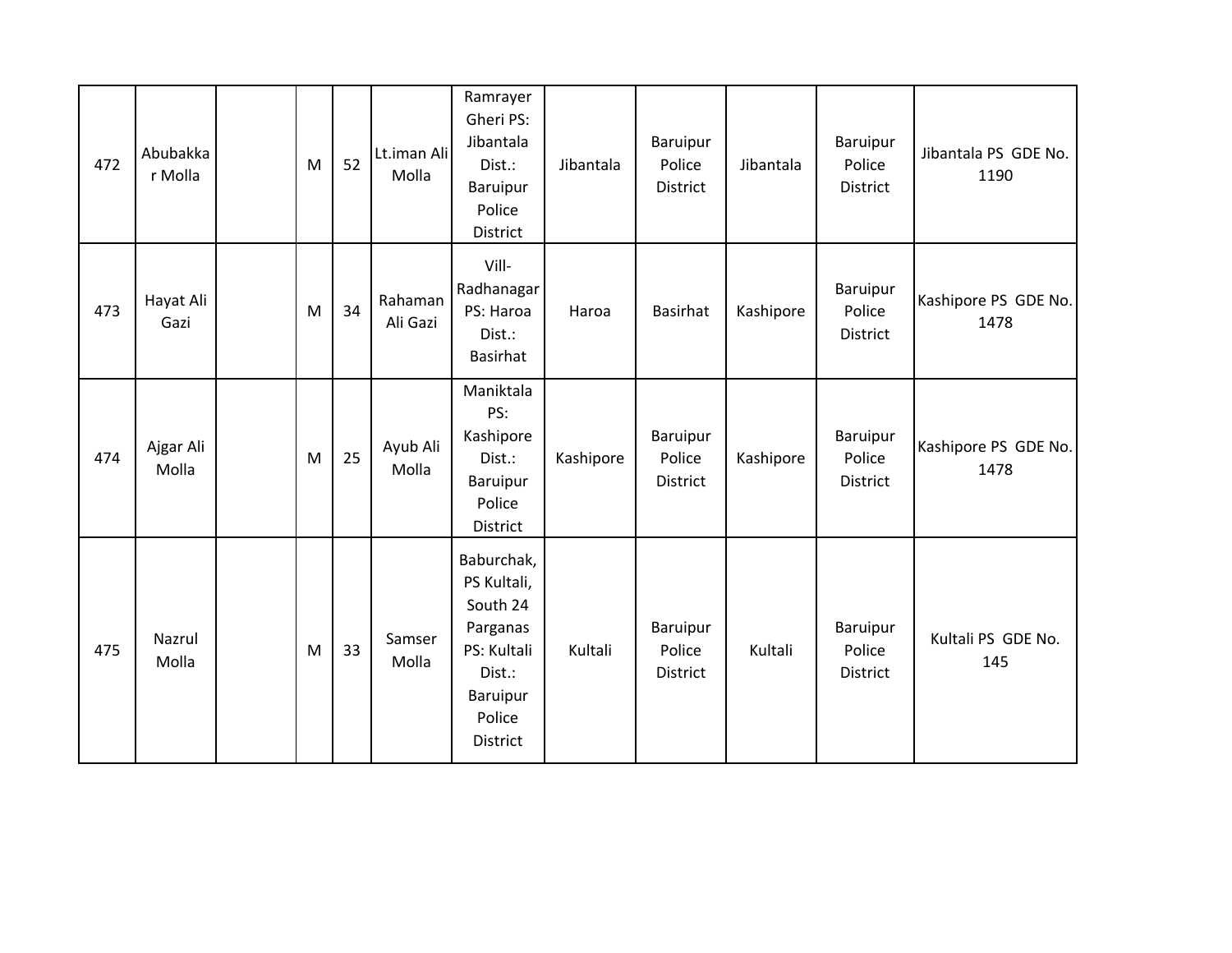| 476 | Saddam<br>Seikh         | M | 20 | $S/O$ . Lt.<br>Satha<br>Seikh | Garia<br>Kandarpapu<br>r, PS.<br>Narendrapu<br>r, South 24<br>Pgs PS:<br>Narendrapu<br>r Dist.:<br>Baruipur<br>Police<br>District | Narendrapu<br>r | <b>Baruipur</b><br>Police<br>District        | Narendrapu      | <b>Baruipur</b><br>Police<br>District | Narendrapur PS GDE<br>No. 2826  |
|-----|-------------------------|---|----|-------------------------------|-----------------------------------------------------------------------------------------------------------------------------------|-----------------|----------------------------------------------|-----------------|---------------------------------------|---------------------------------|
| 477 | Subrata<br><b>Barik</b> | M | 24 | S/o. Amit<br><b>Barik</b>     | Tentul beria<br>, PS.<br>Narendrapu<br>r, South 24<br>Pgs PS:<br>Narendrapu<br>r Dist.:<br>Baruipur<br>Police<br><b>District</b>  | Narendrapu<br>r | <b>Baruipur</b><br>Police<br><b>District</b> | Narendrapu<br>r | Baruipur<br>Police<br>District        | Narendrapur PS GDE<br>No. 2826  |
| 478 | Somnath<br>Prashad      | M | 30 | S/o. Sagar<br>Prashad         | Tentul beria<br>, PS.<br>Narendrapu<br>r, South 24<br>Pgs PS:<br>Narendrapu<br>r Dist.:<br>Baruipur<br>Police<br>District         | Narendrapu<br>r | Baruipur<br>Police<br><b>District</b>        | Narendrapu<br>r | <b>Baruipur</b><br>Police<br>District | Narendrapur PS GDE<br>No. 28926 |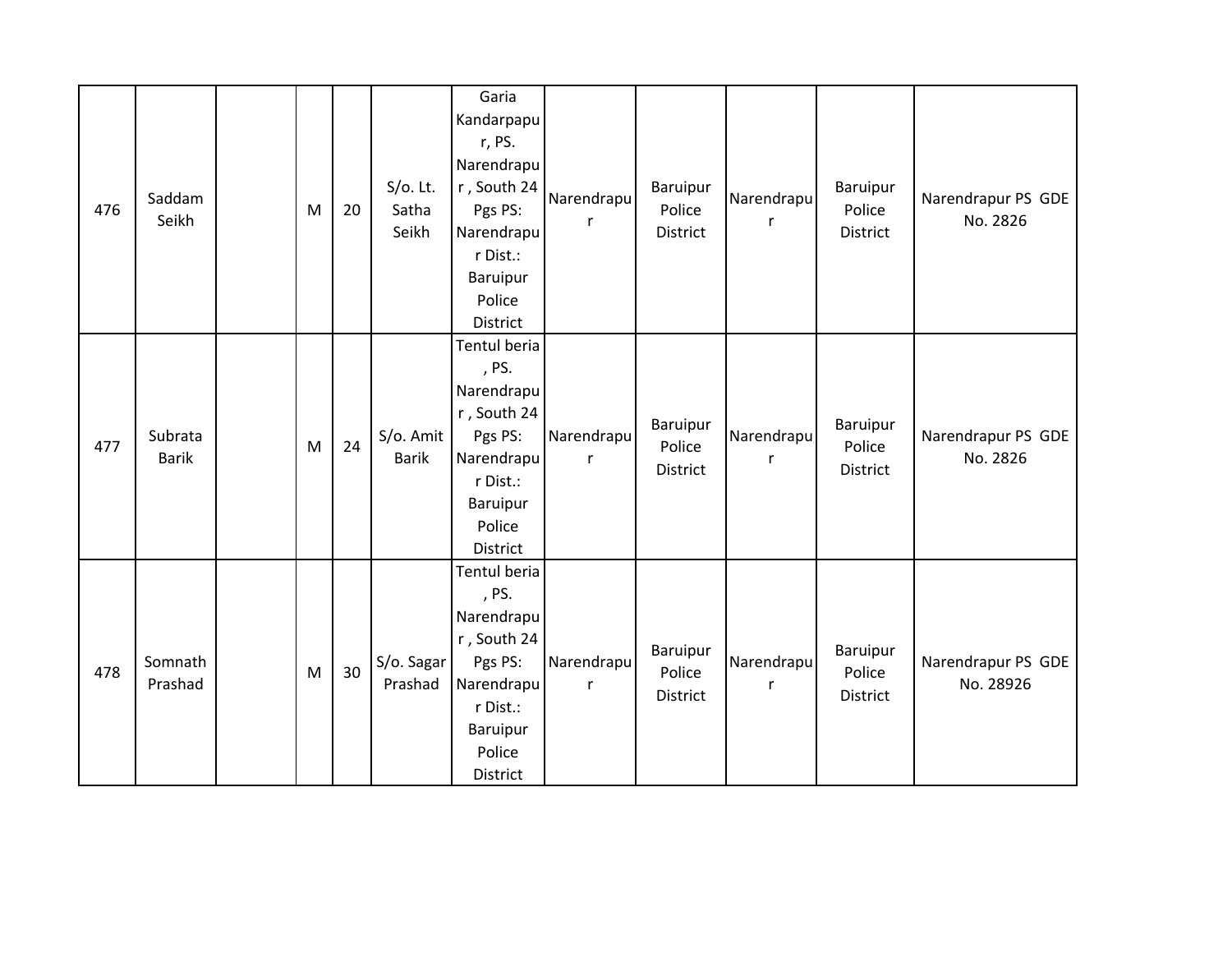| 479 | Prasen<br>Naskar | M | 24 | $S/O$ .<br>Prasant<br>Naskar   | Anandapally<br>, PS.<br>Narendrapu<br>r, South 24<br>Pgs PS:<br>Narendrapu<br>r Dist.:<br>Baruipur<br>Police<br>District       | Narendrapu<br>$\mathsf{r}$ | Baruipur<br>Police<br><b>District</b> | Narendrapu<br>r | Baruipur<br>Police<br><b>District</b> | Narendrapur PS GDE<br>No. 2826 |
|-----|------------------|---|----|--------------------------------|--------------------------------------------------------------------------------------------------------------------------------|----------------------------|---------------------------------------|-----------------|---------------------------------------|--------------------------------|
| 480 | Jhantu<br>Mondal | M | 39 | $S/O$ . Lt.<br>Dulal<br>Mondal | Garia, PS.<br>Bansdroni<br>PS:<br>Bansdroni<br>Dist.:<br>Kolkata                                                               | Bansdroni                  | Kolkata                               | Narendrapu<br>r | Baruipur<br>Police<br>District        | Narendrapur PS GDE<br>No. 2364 |
| 481 | Saikat<br>Sardar | M | 41 | S/o. Pinaki<br>Sardar          | Garia<br>Hindustan,<br>PS.<br>Narendrapu<br>r, South 24<br>Pgs PS:<br>Narendrapu<br>r Dist.:<br>Baruipur<br>Police<br>District | Narendrapu<br>r            | Baruipur<br>Police<br><b>District</b> | Narendrapu<br>r | Baruipur<br>Police<br><b>District</b> | Narendrapur PS GDE<br>No. 2364 |
| 482 | Lokman<br>Molla  | M | 26 | S/o. Rafik<br>Molla            | Vill-<br>Kalarait, Po-<br>Madhabpur,<br>PS<br>Bhangore,<br>South                                                               |                            | Basirhat                              | Sonarpur        | Baruipur<br>Police<br><b>District</b> | Sonarpur PS GDE No.<br>2330    |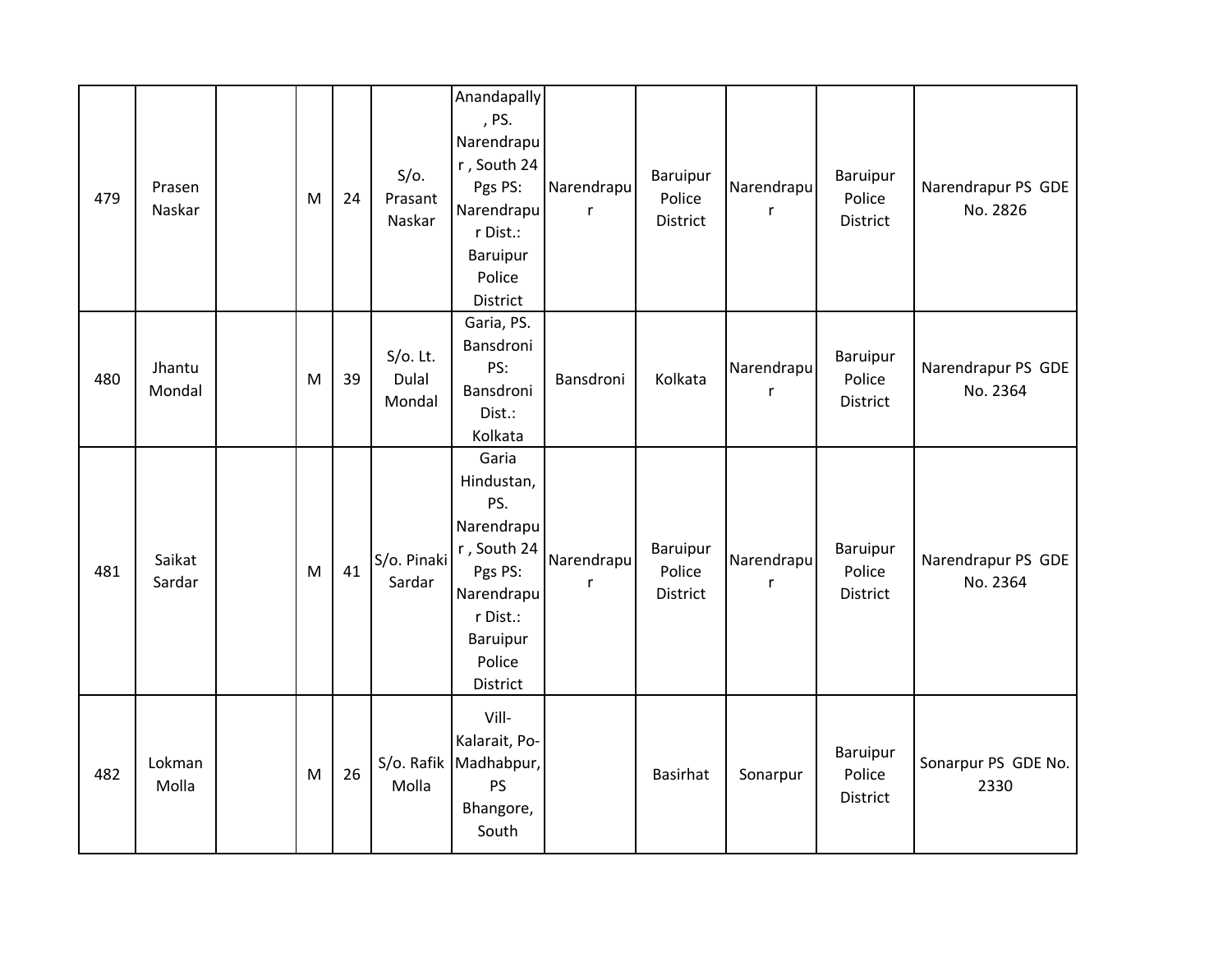| 483 | Dilip<br>Mondal | M | 46 | Gobinda<br>Mondal | Baromolakh<br>ali<br>Malsakhali<br>PS:<br>Sundarban<br>coastal<br>Dist.:<br>Baruipur<br>Police<br>District | Sundarban<br>coastal | Baruipur<br>Police<br><b>District</b> | Sundarban<br>coastal | Baruipur<br>Police<br>District | Sundarban coastal PS<br><b>GDE No. 896</b> |
|-----|-----------------|---|----|-------------------|------------------------------------------------------------------------------------------------------------|----------------------|---------------------------------------|----------------------|--------------------------------|--------------------------------------------|
| 484 | Nirmal<br>Das   | M | 55 | Lt. Satish<br>Das | Haranegheri<br>PS: Haroa<br>Dist.:<br><b>Basirhat</b>                                                      | Haroa                | Basirhat                              | Haroa                | Basirhat                       | Haroa PS GDE No.<br>1525                   |
| 485 | Paltu Das       | M | 32 | Sanat Das         | Gopalpur<br>PS: Haroa<br>Dist.:<br><b>Basirhat</b>                                                         | Haroa                | <b>Basirhat</b>                       | Haroa                | <b>Basirhat</b>                | Haroa PS GDE No.<br>1526                   |
| 486 | Rejaul<br>Gazi  | M | 42 | Rajab Ali<br>Gazi | Rojipur<br>Math Para,<br>PS-<br>Hasnabad<br>PS:<br>Hasnabad<br>Dist.:<br><b>Basirhat</b>                   | Hasnabad             | Basirhat                              | Hasnabad             | <b>Basirhat</b>                | Hasnabad PS GDE No.<br>1622                |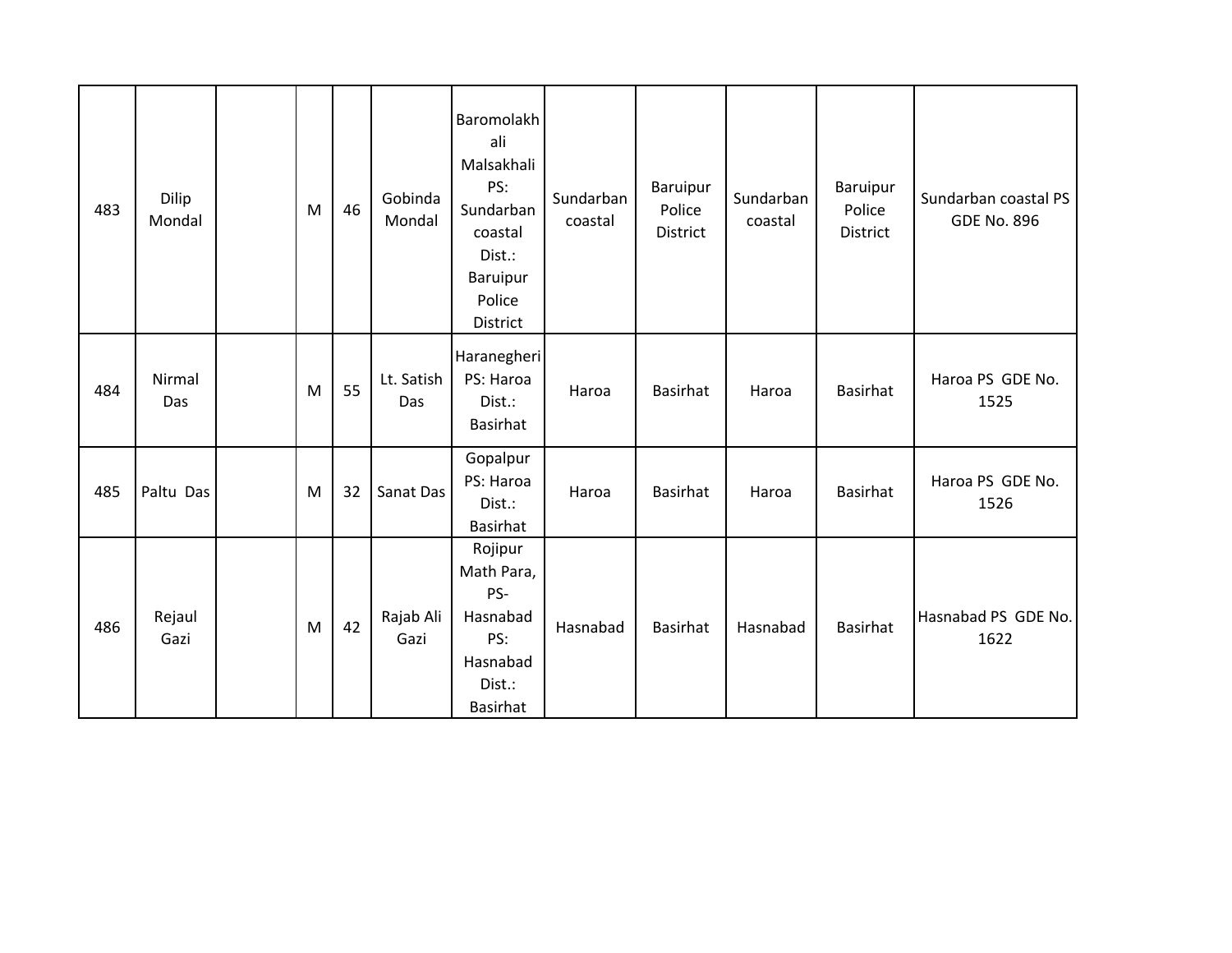| 487 | Alamgir<br>Gazi    | M | 31 | Sukur Ali<br>Gazi            | Rojipur Gazi<br>Para, PS-<br>Hasnabad<br>PS:<br>Hasnabad<br>Dist.:<br>Basirhat | Hasnabad            | <b>Basirhat</b> | Hasnabad            | <b>Basirhat</b> | Hasnabad PS GDE No.<br>1622               |
|-----|--------------------|---|----|------------------------------|--------------------------------------------------------------------------------|---------------------|-----------------|---------------------|-----------------|-------------------------------------------|
| 488 | Sannashi<br>Mistri | M |    | Parimal<br>Mistri            | Jogeshganj<br>PS:<br>Hemnagar<br>coastal<br>Dist.:<br><b>Basirhat</b>          | Hemnagar<br>coastal | Basirhat        | Hemnagar<br>coastal | <b>Basirhat</b> | Hemnagar coastal PS<br><b>GDE No. 896</b> |
| 489 | Kabirul<br>Hossain |   |    | $S/O-$<br>mosaref<br>Hossain | Vill- Bira, PS-<br>Duttapukur,<br>Dist-North<br>24 Parganas                    |                     | Basirhat        | <b>MATIA</b>        | <b>Basirhat</b> | MATIA PS GDE No.<br>1656                  |
| 490 | Mobarak<br>Mondal  |   |    | $S/O-$<br>mohasin<br>Mondal  | Vill-Tangra,<br>PS-<br>Ashokenaga<br>r, Dist-<br>North 24<br>Parga             |                     | Basirhat        | <b>MATIA</b>        | <b>Basirhat</b> | MATIA PS GDE No.<br>1656                  |
| 491 | Sadik<br>Hossain   |   |    | S/o-sahid<br>Mondal          | Vill-Tangra,<br>PS-<br>Ashokenaga<br>r, Dist-<br>North 24<br>Parga             |                     | Basirhat        | <b>MATIA</b>        | <b>Basirhat</b> | MATIA PS GDE No.<br>1656                  |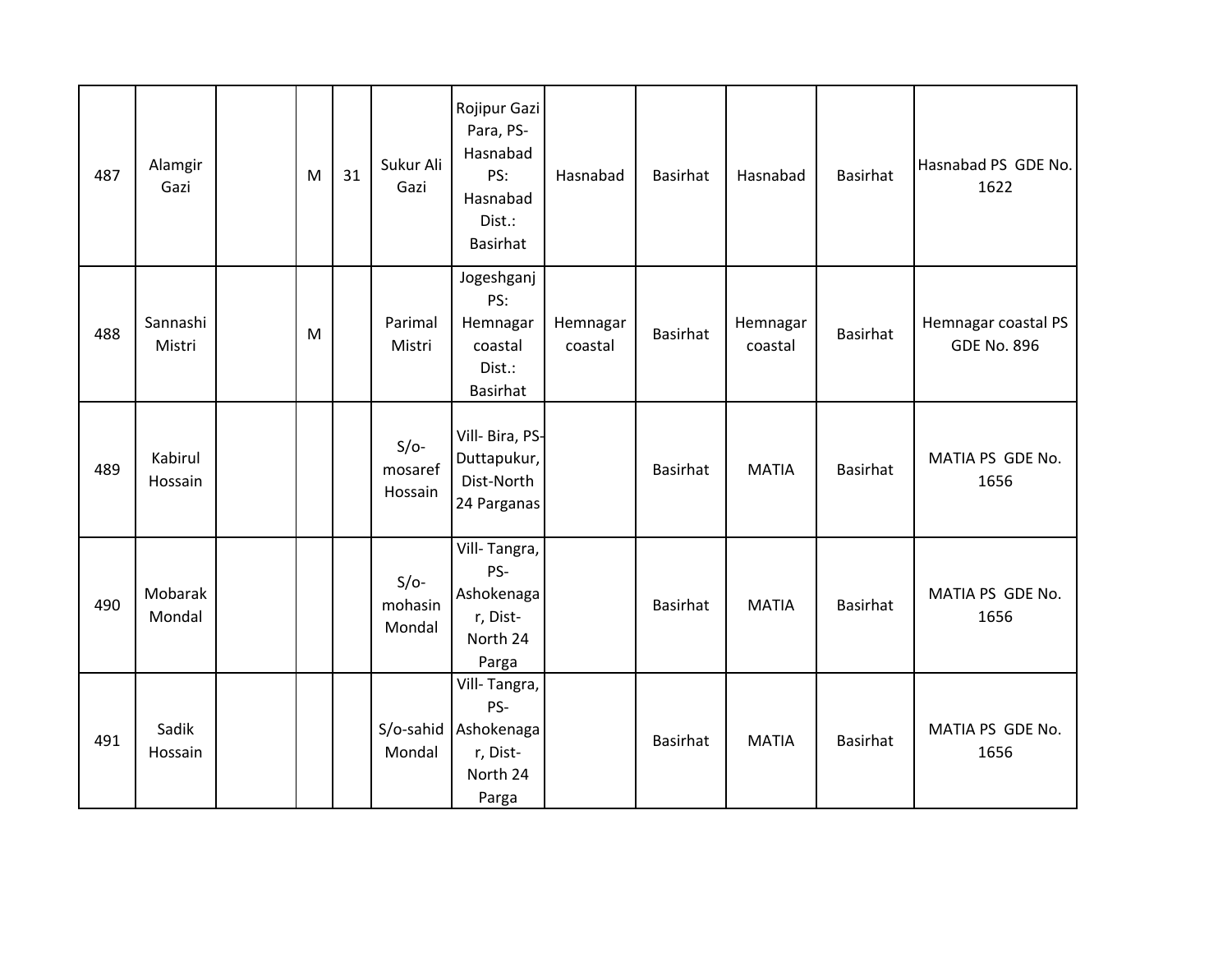| 492 | Kiran<br>Ghosh   |  | /o-tapan<br>Ghosh               | Vill- Bira, PS-<br>Duttapukur,<br>Dist-North<br>24 Parganas             | Basirhat        | <b>MATIA</b> | <b>Basirhat</b> | MATIA PS GDE No.<br>1656 |
|-----|------------------|--|---------------------------------|-------------------------------------------------------------------------|-----------------|--------------|-----------------|--------------------------|
| 493 | Babai<br>Ghosh   |  | Ghosh                           | Vill- Bira, PS-<br>S/o-banno   Duttapukur,<br>Dist-North<br>24 Parganas | <b>Basirhat</b> | <b>MATIA</b> | <b>Basirhat</b> | MATIA PS GDE No.<br>1656 |
| 494 | Samim<br>Mondal  |  | $S/O-$<br>kutubuddi<br>n Mondal | Vill-Tangra,<br>PS-<br>Ashokenaga<br>r, Dist-<br>North 24<br>Parga      | <b>Basirhat</b> | <b>MATIA</b> | <b>Basirhat</b> | MATIA PS GDE No.<br>1656 |
| 495 | Sakil<br>Hossain |  | $S/O-$<br>samad Ali             | Vill-<br>Golabari, PS-<br>Shason, Dist-<br>North 24<br>Parganas         | <b>Basirhat</b> | <b>MATIA</b> | <b>Basirhat</b> | MATIA PS GDE No.<br>1659 |
| 496 | Samim<br>Akter   |  | $S/O-$<br>monsob<br>Ali         | Vill- Puturia,<br>PS-Shason,<br>Dist-North<br>24 Parganas               | Basirhat        | <b>MATIA</b> | <b>Basirhat</b> | MATIA PS GDE No.<br>1659 |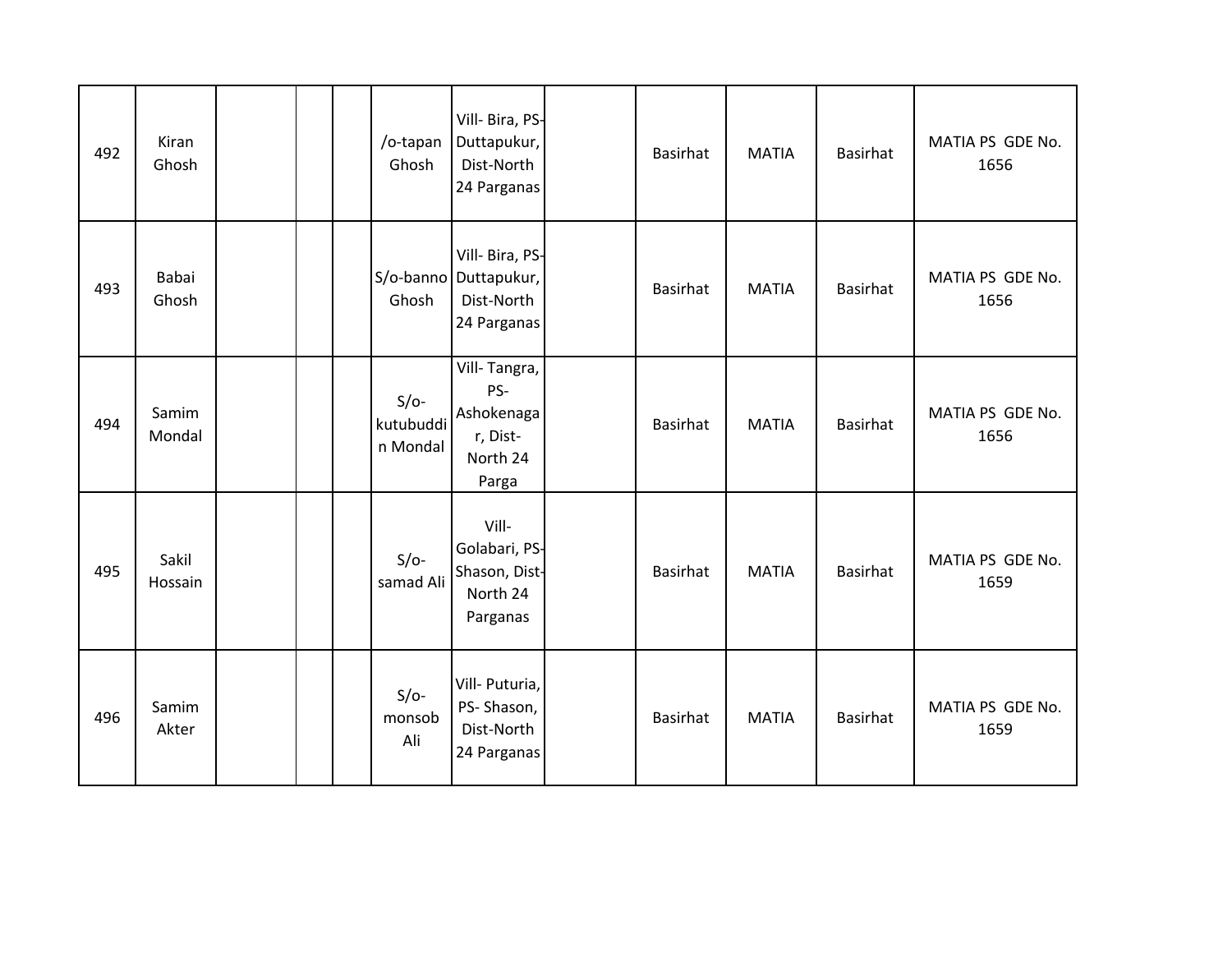| 497 | Ruhul<br>Amin           |   | S/o-abdar<br>Rahaman             | Vill- Puturia,<br>PS-Shason,<br>Dist-North<br>24<br>Parganas.   | <b>Basirhat</b> | <b>MATIA</b> | <b>Basirhat</b> | MATIA PS GDE No.<br>1659    |
|-----|-------------------------|---|----------------------------------|-----------------------------------------------------------------|-----------------|--------------|-----------------|-----------------------------|
| 498 | Rahid Ali               |   | S/o-sariful<br>Islam             | Vill-<br>Golabari, PS-<br>Shason, Dist-<br>North 24<br>Parganas | <b>Basirhat</b> | <b>MATIA</b> | <b>Basirhat</b> | MATIA PS GDE No.<br>1659    |
| 499 | Salman Ali<br>Molla     | M | $S/O-$<br>Salamat<br>Ali Molla   |                                                                 | <b>Basirhat</b> | Minakhan     | <b>Basirhat</b> | Minakhan PS GDE No.<br>1468 |
| 500 | Kutub<br>Uddin<br>Molla | M | S/o-Abul<br>Molla                |                                                                 | <b>Basirhat</b> | Minakhan     | <b>Basirhat</b> | Minakhan PS GDE No.<br>1468 |
| 501 | Sandip<br>Mondal        | M | S/o-Nitai<br>Mondal              |                                                                 | <b>Basirhat</b> | Minakhan     | <b>Basirhat</b> | Minakhan PS GDE No.<br>1484 |
| 502 | Biswajit<br>Mondal      | M | S/o-Barun<br>Mondal              |                                                                 | <b>Basirhat</b> | Minakhan     | <b>Basirhat</b> | Minakhan PS GDE No.<br>1484 |
| 503 | Shambhu<br>Mridha       | M | $S/O-$ Lt.<br>Bhaben<br>Mridha   |                                                                 | <b>Basirhat</b> | Minakhan     | <b>Basirhat</b> | Minakhan PS GDE No.<br>1484 |
| 504 | Kalam<br>Tarafdar       | M | $S/O-$ Lt.<br>Goffar<br>Tarafdar |                                                                 | <b>Basirhat</b> | Minakhan     | <b>Basirhat</b> | Minakhan PS GDE No.<br>1491 |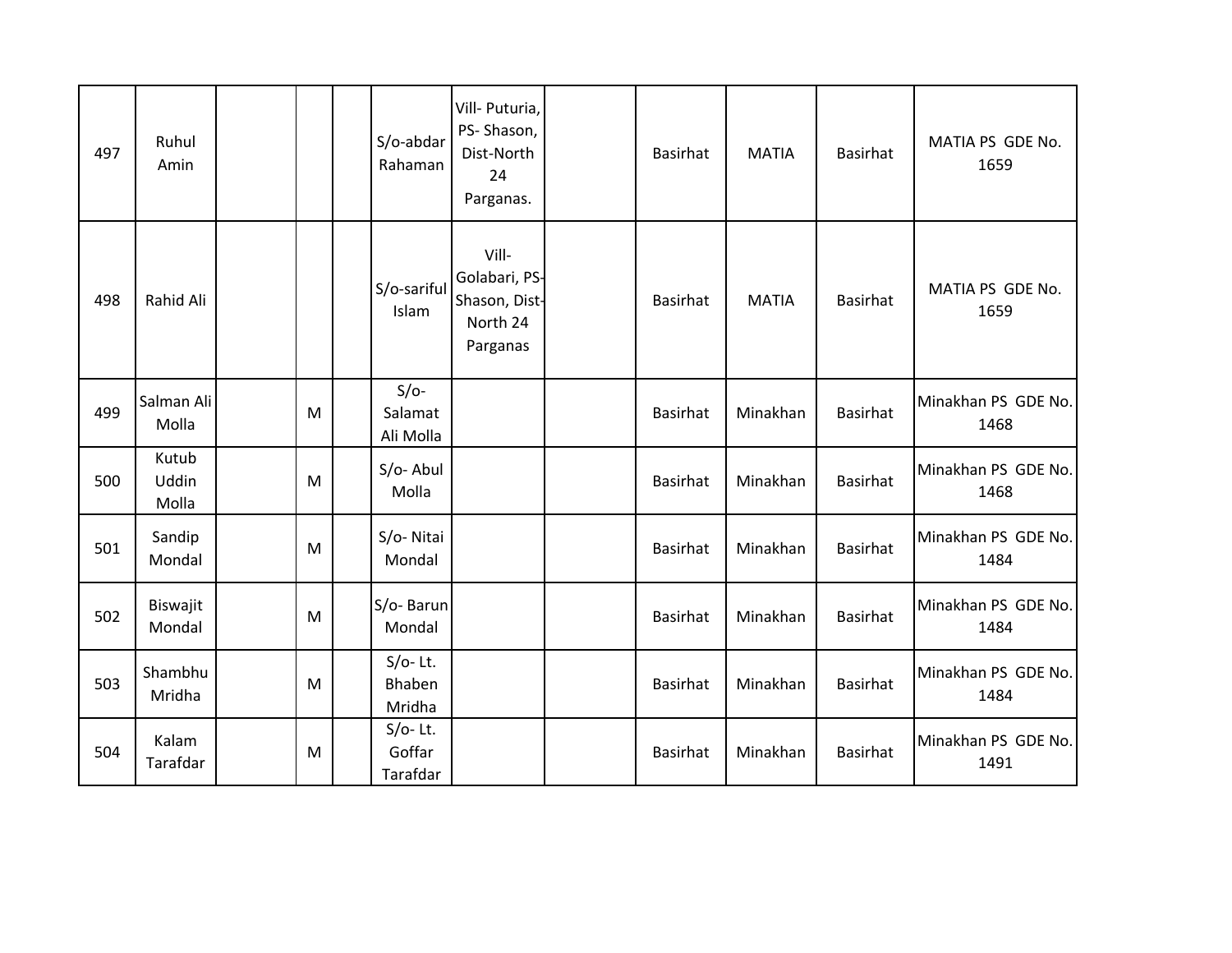| 505 | Jiarul<br>Molla                | M |    | $S/O-$<br>Rohim<br><b>Box Molla</b> |                                                                      |                  | <b>Basirhat</b> | Minakhan         | <b>Basirhat</b>                              | Minakhan PS GDE No.<br>1491     |
|-----|--------------------------------|---|----|-------------------------------------|----------------------------------------------------------------------|------------------|-----------------|------------------|----------------------------------------------|---------------------------------|
| 506 | Mofijul<br>Molla               | M |    | $S/O-$<br>Mohubar<br>Molla          |                                                                      |                  | <b>Basirhat</b> | Minakhan         | <b>Basirhat</b>                              | Minakhan PS GDE No.<br>1491     |
| 507 | <b>Nur</b><br>Hossain<br>Saikh | M |    | $S/O-$ Lt.<br>Daud Ali<br>Sekh      |                                                                      |                  | <b>Basirhat</b> | Minakhan         | <b>Basirhat</b>                              | Minakhan PS GDE No.<br>1491     |
| 508 | Bapan<br>Chakrabor<br>ty       | M |    | S/o- Gopal<br>Chakrabor<br>ty       |                                                                      |                  | <b>Basirhat</b> | Minakhan         | <b>Basirhat</b>                              | Minakhan PS GDE No.<br>1493     |
| 509 | Prosenjit<br>Mondal            | M |    | S/o- Chitta<br>Mondal               |                                                                      |                  | <b>Basirhat</b> | Minakhan         | <b>Basirhat</b>                              | Minakhan PS GDE No.<br>1493     |
| 510 | Jayanta<br>Mondal              | M |    | S/o-Amol<br>Mondal                  |                                                                      |                  | <b>Basirhat</b> | Minakhan         | <b>Basirhat</b>                              | Minakhan PS GDE No.<br>1493     |
| 511 | Satrughan<br>a Patra           | M | 27 | Gour<br>Patra                       | Borotushkh<br>ali, PS:<br>Sandeshkhal<br>i Dist.:<br><b>Basirhat</b> | Sandeshkha<br>li | <b>Basirhat</b> | Sandeshkha<br>li | <b>Basirhat</b>                              | Sandeshkhali PS GDE<br>No. 1223 |
| 512 | Tanay<br>Khatua                | M | 32 | Kalipada<br>Khatua                  | Thakurpur<br>United Club,<br>Airport 01<br>No Gate, PS<br>Dum        |                  | <b>Basirhat</b> | Nscbi<br>airport | Bidhannagar<br>Police<br>Commission<br>erate | Nscbi airport PS GDE<br>No. 979 |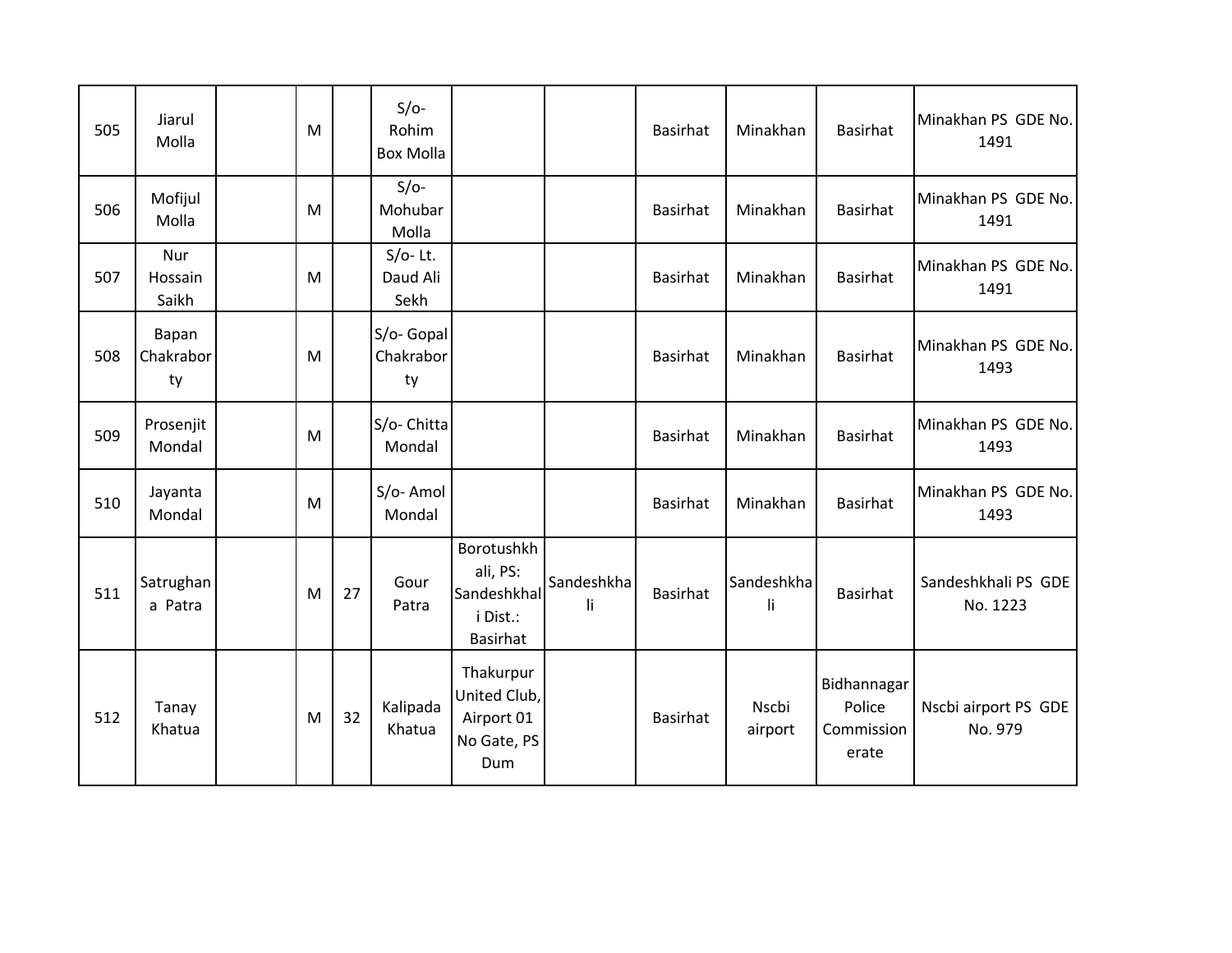| 513 | Nantu<br>Dutta            | M |    | Lt. Dilip<br>Dutta          | BT College,<br>Sahara<br>Ghosh Para,<br>PS Airport,<br>Kol-133 |        | Basirhat        | Nscbi<br>airport   | Bidhannagar<br>Police<br>Commission<br>erate | Nscbi airport PS GDE<br>No. 986 |
|-----|---------------------------|---|----|-----------------------------|----------------------------------------------------------------|--------|-----------------|--------------------|----------------------------------------------|---------------------------------|
| 514 | Ram<br>Prasad<br>Naskar   | M |    | Lt.<br>Nishikanta<br>Naskar | Ganti<br>Saradapally,<br>PS-<br>Narayanpur,<br>Kol-123         |        | <b>Basirhat</b> | Nscbi<br>airport   | Bidhannagar<br>Police<br>Commission<br>erate | Nscbi airport PS GDE<br>No. 986 |
| 515 | Kali<br>Prasad<br>Jaiswal | M |    | Ram<br>Bandan<br>Jaiswal    | Hatiyara, PS<br>Newtown,<br>PS Eco Park,<br>Kol-157            |        | Basirhat        | Nscbi<br>airport   | Bidhannagar<br>Police<br>Commission<br>erate | Nscbi airport PS GDE<br>No. 986 |
| 516 | Gopal<br>Mondal           | M |    | Rabin<br>Mondal             | Sahara<br>Ghoshpara,<br>1 No Sarani,<br>PS Airport,<br>Kol-133 |        | Basirhat        | Nscbi<br>airport   | Bidhannagar<br>Police<br>Commission<br>erate | Nscbi airport PS GDE<br>No. 986 |
| 517 | Sk<br>Ajimuddin           | M | 37 | <b>Sk</b><br>Jahiruddin     |                                                                |        | <b>Basirhat</b> | <b>Techno City</b> | Bidhannagar<br>Police<br>Commission<br>erate | Techno City PS GDE<br>No. 1340  |
| 518 | Bapi<br>Kaibartya         | M | 25 | Uttam<br>Kaibartya          | Kachharipot<br>ty Bolpur<br>PS: Bolpur<br>Dist.:<br>Birbhum    | Bolpur | Birbhum         | Bolpur             | Birbhum                                      | Bolpur PS GDE No.<br>1903       |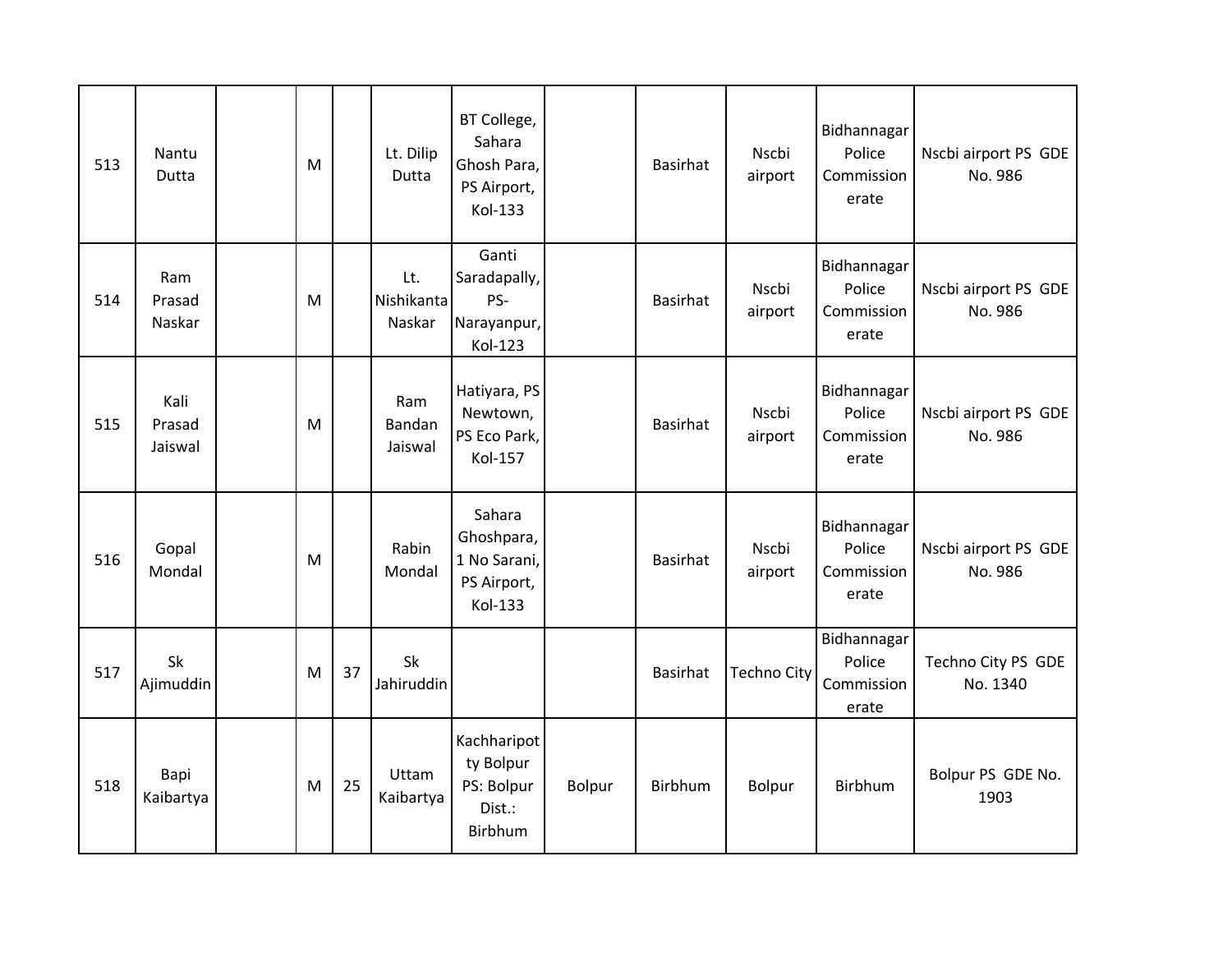| 519 | Karma<br>Singh       | M | 34 | Rameswar<br>Singh          | Kalikapur<br>PS: Bolpur<br>Dist.:<br>Birbhum               | Bolpur     | Birbhum         | Bolpur     | Birbhum        | Bolpur PS GDE No.<br>1903     |
|-----|----------------------|---|----|----------------------------|------------------------------------------------------------|------------|-----------------|------------|----------------|-------------------------------|
| 520 | Sekh<br>Alamgir      | M | 51 | Lt Sk<br>Burhan            | Khojmaham<br>madpur PS:<br>Dubrajpore<br>Dist.:<br>Birbhum | Dubrajpore | Birbhum         | Dubrajpore | <b>Birbhum</b> | Dubrajpore PS GDE<br>No. 1540 |
| 521 | Sk Rabiul            | M | 27 | Sk Kalam                   | Khojmaham<br>madpur PS:<br>Dubrajpore<br>Dist.:<br>Birbhum | Dubrajpore | Birbhum         | Dubrajpore | Birbhum        | Dubrajpore PS GDE<br>No. 1540 |
| 522 | Sk Akil              | M | 29 | Lt Aabrul<br>Hossain       | Jamthaliya<br>PS:<br>Sadaipore<br>Dist.:<br>Birbhum        | Sadaipore  | Birbhum         | Dubrajpore | <b>Birbhum</b> | Dubrajpore PS GDE<br>No. 1540 |
| 523 | Samir<br>Bauri       | M | 42 | Lt. Sukhen<br><b>Bauri</b> | Bagasola PS:<br>Khoyrasole<br>Dist.:<br>Birbhum            | Khoyrasole | Birbhum         | Khoyrasole | Birbhum        | Khoyrasole PS GDE<br>No. 1130 |
| 524 | Rabindran<br>ath Das | M | 26 | Kartick<br>Das             | Milanpur<br>PS: Labhpur<br>Dist.:<br>Birbhum               | Labhpur    | Birbhum         | Labhpur    | Birbhum        | Labhpur PS GDE No.<br>1072    |
| 525 | Rakibul Sk           |   |    | Rabiul Sk                  |                                                            |            | <b>Basirhat</b> | Mergram    | Birbhum        | Mergram PS GDE No.<br>1268    |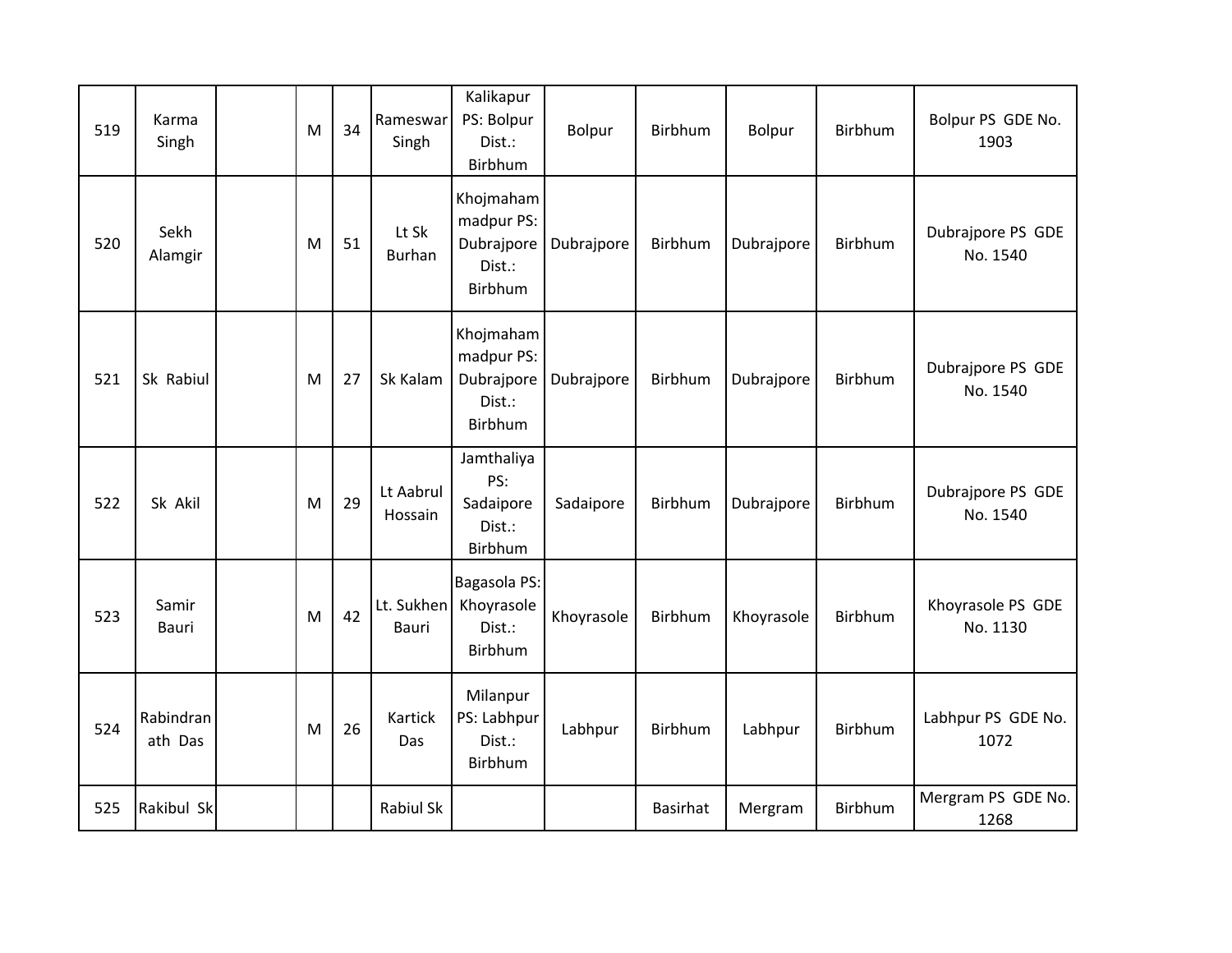| 526 | Serjad Sk                  |              |    | Lt Badam<br>Sk              |                                                          |         | <b>Basirhat</b> | Mergram | Birbhum | Mergram PS GDE No.<br>1268 |
|-----|----------------------------|--------------|----|-----------------------------|----------------------------------------------------------|---------|-----------------|---------|---------|----------------------------|
| 527 | Kalu Sk                    | M            | 57 | Late Ohab<br>Sk             | Palsa PS:<br>Murarai<br>Dist.:<br>Birbhum                | Murarai | Birbhum         | Murarai | Birbhum | Murarai PS GDE No.<br>1604 |
| 528 | Ashim<br>Konai             | M            | 45 | Lt.pagal<br>Konai           | <b>Baliya Palsa</b><br>PS: Murarai<br>Dist.:<br>Birbhum  | Murarai | Birbhum         | Murarai | Birbhum | Murarai PS GDE No.<br>1604 |
| 529 | Chandu<br>Das              | M            | 48 | Lt.<br>Pramatha<br>Das      | Jagdhari PS:<br>Nalhati<br>Dist.:<br>Birbhum             | Nalhati | Birbhum         | Nalhati | Birbhum | Nalhati PS GDE No.<br>1867 |
| 530 | Buria Bed                  | M            | 18 | Arun Bed                    | Jabria PS:<br>Nalhati<br>Dist.:<br>Birbhum               | Nalhati | Birbhum         | Nalhati | Birbhum | Nalhati PS GDE No.<br>1867 |
| 531 | Indu Bed                   | $\mathsf{F}$ | 18 | Bindaban<br>Bed             | Jabria PS:<br>Nalhati<br>Dist.:<br>Birbhum               | Nalhati | Birbhum         | Nalhati | Birbhum | Nalhati PS GDE No.<br>1867 |
| 532 | Abdus<br>Samad<br>Thanedar | M            | 18 | Year<br>Mahamm<br>ad Haldar | Gobindapur<br>PS: Nalhati<br>Dist.:<br>Birbhum           | Nalhati | Birbhum         | Nalhati | Birbhum | Nalhati PS GDE No.<br>1889 |
| 533 | Mohan<br>Mal               | M            | 50 | Lt. Bharat<br>Mal           | Nalhati<br>Ward No-2<br>PS: Nalhati<br>Dist.:<br>Birbhum | Nalhati | Birbhum         | Nalhati | Birbhum | Nalhati PS GDE No.<br>1889 |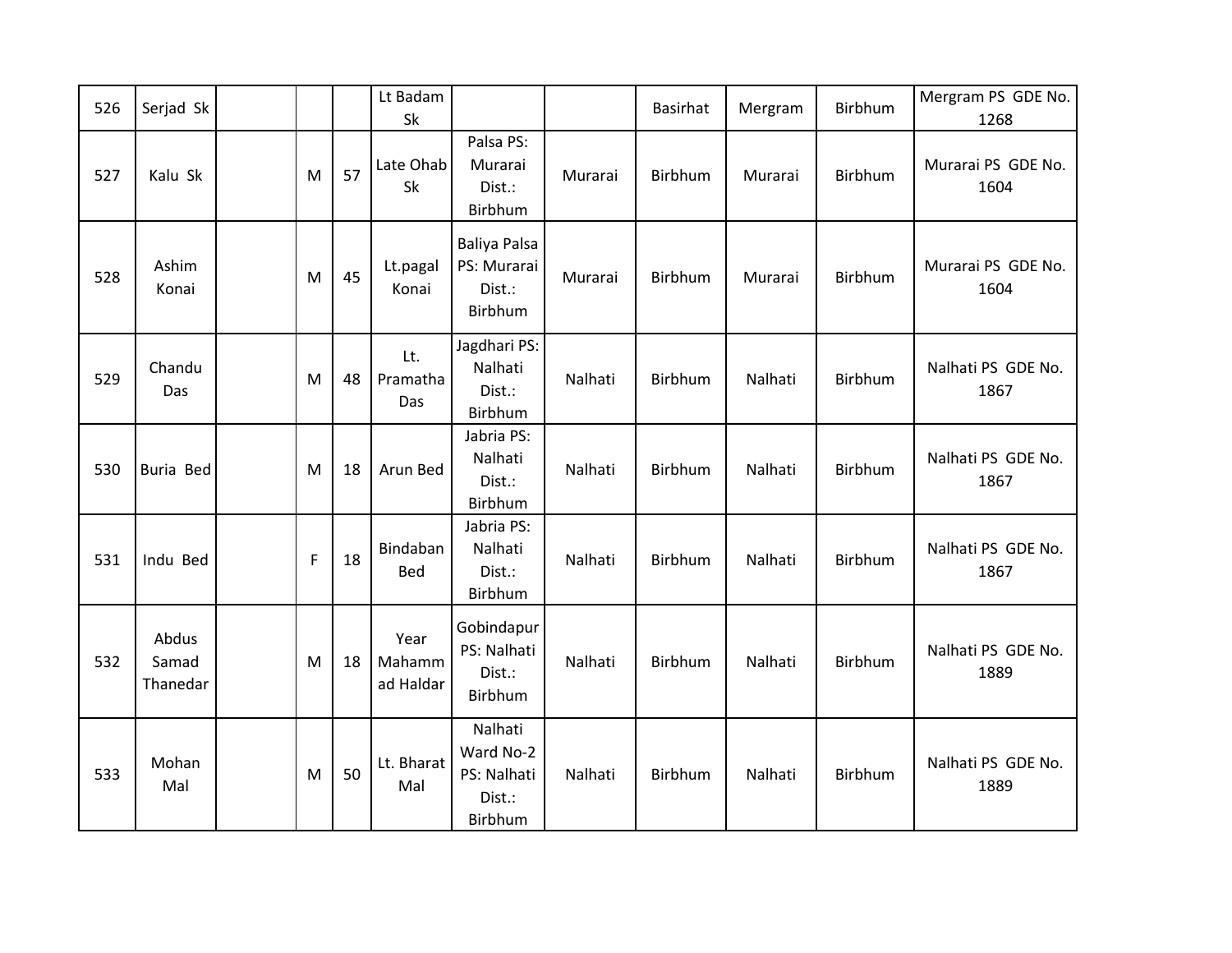| 534 | Sesu<br>Sarkar    | M | 40 | Bijoy<br>Sarkar      | Gopalpur<br>PS: Nalhati<br>Dist.:<br>Birbhum              | Nalhati | Birbhum | Nalhati | Birbhum        | Nalhati PS GDE No.<br>1889 |
|-----|-------------------|---|----|----------------------|-----------------------------------------------------------|---------|---------|---------|----------------|----------------------------|
| 535 | Bipul<br>Ghosh    | M | 33 | Bidyasaga<br>r Ghosh | Gopalpur<br>PS: Nalhati<br>Dist.:<br>Birbhum              | Nalhati | Birbhum | Nalhati | <b>Birbhum</b> | Nalhati PS GDE No.<br>1889 |
| 536 | Sentu Let         | M | 25 | Sukhdeb<br>Let       | Duttakaya<br>PS: Nalhati<br>Dist.:<br>Birbhum             | Nalhati | Birbhum | Nalhati | <b>Birbhum</b> | Nalhati PS GDE No.<br>1889 |
| 537 | Babu<br>Bauri     | M | 31 | Sunil Bauri          | Nalhati<br>Farmpara<br>PS: Nalhati<br>Dist.:<br>Birbhum   | Nalhati | Birbhum | Nalhati | Birbhum        | Nalhati PS GDE No.<br>1889 |
| 538 | Sarful Ali        | M | 26 | n Sk                 | Kashimnaga<br>Hasimuddi r PS: Paikar<br>Dist.:<br>Birbhum | Paikar  | Birbhum | Paikar  | Birbhum        | Paikar PS GDE No.<br>1291  |
| 539 | Hasimuddi<br>n Sk | M | 54 | Lt. Jamsed<br>Sk     | Kashimnaga<br>r PS: Paikar<br>Dist.:<br>Birbhum           | Paikar  | Birbhum | Paikar  | Birbhum        | Paikar PS GDE No.<br>1291  |
| 540 | Sk Kachan         | M | 18 | Sk Mokul             | Mirjapara<br>PS: Panrui<br>Dist.:<br>Birbhum              | Panrui  | Birbhum | Panrui  | Birbhum        | Panrui PS GDE No.<br>1152  |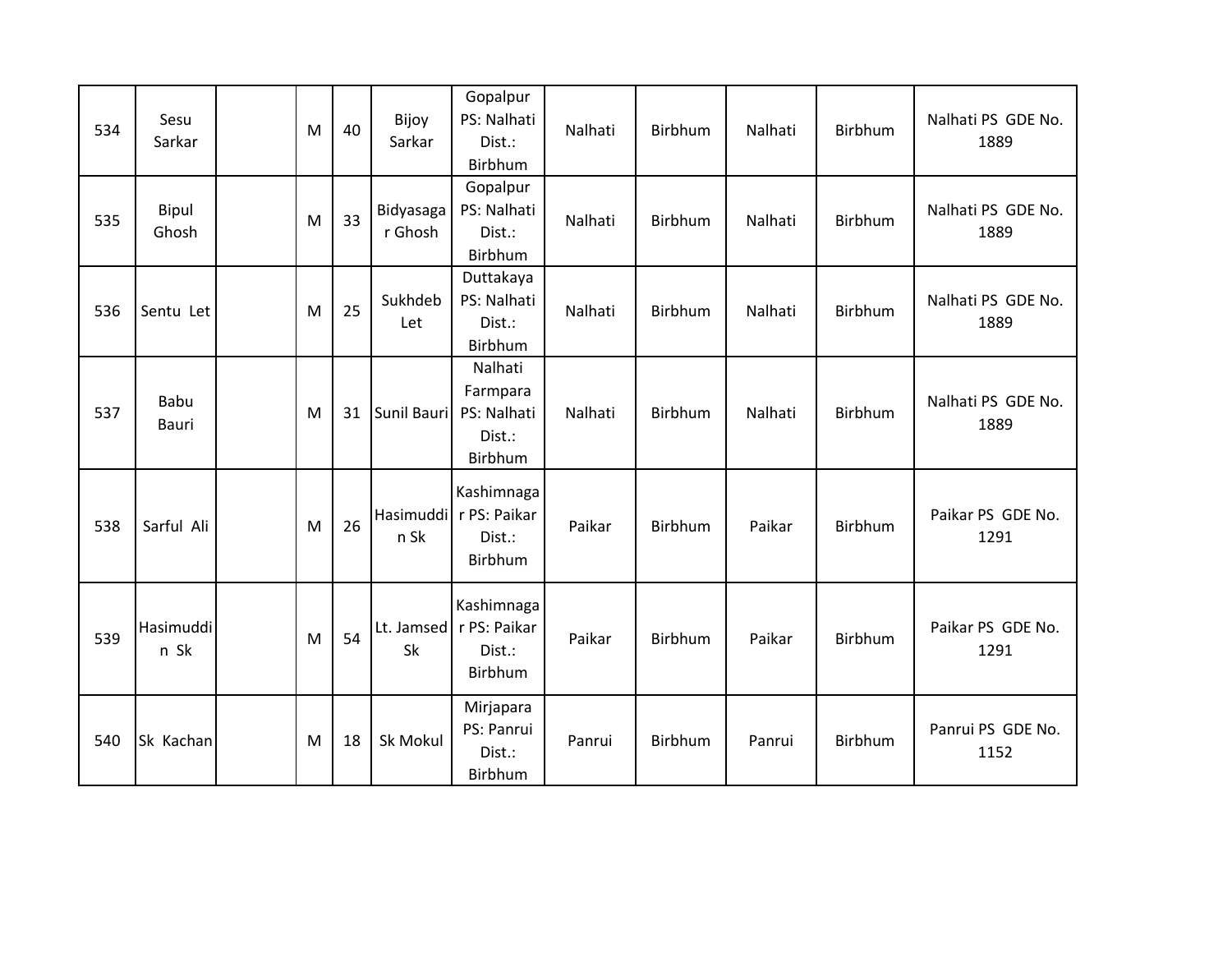| 541 | Sk Rejesh<br>Rejesh | M | 19 | Sk Hassain       | Mirjapara<br>PS: Panrui<br>Dist.:<br>Birbhum                         | Panrui            | Birbhum | Panrui   | Birbhum        | Panrui PS GDE No.<br>1152   |
|-----|---------------------|---|----|------------------|----------------------------------------------------------------------|-------------------|---------|----------|----------------|-----------------------------|
| 542 | Dibendu<br>Murmu    | M | 19 | Som<br>Murmu     | Godadharpu<br>r PS: Panrui<br>Dist.:<br>Birbhum                      | Panrui            | Birbhum | Panrui   | Birbhum        | Panrui PS GDE No.<br>1152   |
| 543 | Saidul Sk           | M | 27 | Sk Soiyub        | Hossainpur<br>PS: Sainthia<br>Dist.:<br>Birbhum                      | Sainthia          | Birbhum | Sainthia | Birbhum        | Sainthia PS GDE No.<br>1632 |
| 544 | Dhananjay<br>Mirdha | M | 40 | Nakul<br>Mahato  | Chandpur<br>PS:<br>Mahammad<br>bazar Dist.:<br>Birbhum               | Mahammad<br>bazar | Birbhum | Sainthia | Birbhum        | Sainthia PS GDE No.<br>1632 |
| 545 | Sarbeswar<br>Mahato | M | 42 | Ganesh<br>Mahato | Chandpur<br>PS:<br>Mahammad<br>bazar Dist.:<br>Birbhum               | Mahammad<br>bazar | Birbhum | Sainthia | Birbhum        | Sainthia PS GDE No.<br>1632 |
| 546 | Sumit<br>Ghosh      | M | 26 | Pintu<br>Ghosh   | Suri<br>Rabindapall<br>y Ward no<br>13 PS: Suri<br>Dist.:<br>Birbhum | Suri              | Birbhum | Sainthia | <b>Birbhum</b> | Sainthia PS GDE No.<br>1639 |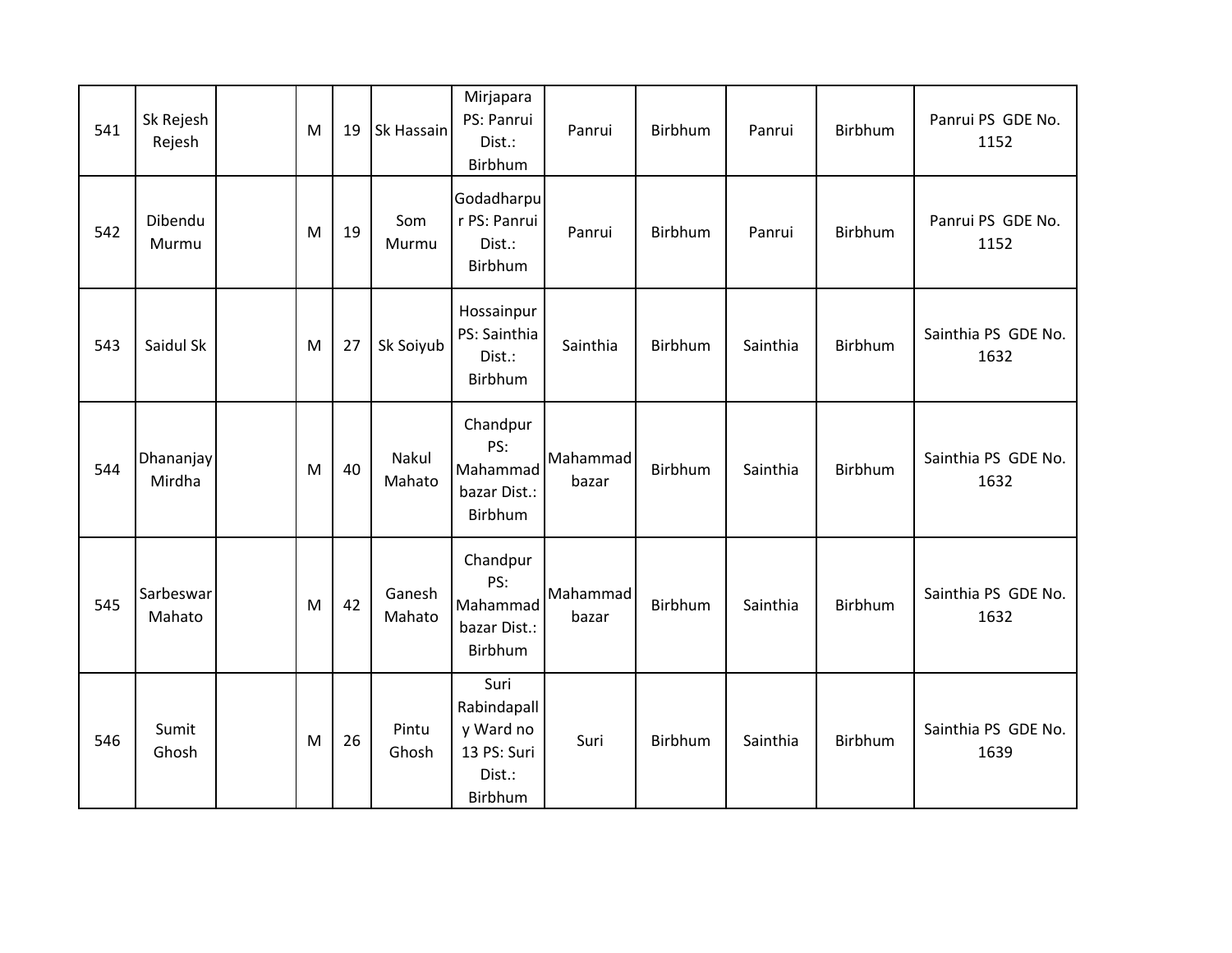| 547 | Manajit<br>Mondal | M | 27 | Uttam<br>Mondal       | Ganeshpur<br>PS:<br>Mahammad<br>bazar Dist.:<br>Birbhum     | Mahammad<br>bazar | Birbhum | Sainthia          | <b>Birbhum</b> | Sainthia PS GDE No.<br>1639      |
|-----|-------------------|---|----|-----------------------|-------------------------------------------------------------|-------------------|---------|-------------------|----------------|----------------------------------|
| 548 | Deb Das           | M | 19 | Swapan<br>Das         | Bolpur<br>Hattala PS:<br><b>Bolpur Dist.:</b><br>Birbhum    | Bolpur            | Birbhum | Shantiniket<br>an | Birbhum        | Shantiniketan PS GDE<br>No. 1522 |
| 549 | Sk Rahul          | M | 19 | Sk Rakesh             | Vivekanand<br>apally PS:<br><b>Bolpur Dist.:</b><br>Birbhum | <b>Bolpur</b>     | Birbhum | Shantiniket<br>an | Birbhum        | Shantiniketan PS GDE<br>No. 1522 |
| 550 | Debjit<br>Dutta   | M | 19 | Dibakar<br>Dutta      | Vivekanand<br>apally PS:<br><b>Bolpur Dist.:</b><br>Birbhum | <b>Bolpur</b>     | Birbhum | Shantiniket<br>an | Birbhum        | Shantiniketan PS GDE<br>No. 1522 |
| 551 | Akram<br>Molla    | M | 22 | <b>Badal</b><br>Molla | Mahidapur<br>PS: Bolpur<br>Dist.:<br>Birbhum                | Bolpur            | Birbhum | Shantiniket<br>an | Birbhum        | Shantiniketan PS GDE<br>No. 1522 |
| 552 | Sk. Jakir         | M |    | Sk.<br>Mahemud        | Lalkhutipara<br>PS: Suri<br>Dist.:<br>Birbhum               | Suri              | Birbhum | Suri              | Birbhum        | Suri PS GDE No. 2302             |
| 553 | Sk.<br>Hannan     | M |    | Sk. Lalu              | Lalkhutipara<br>PS: Suri<br>Dist.:<br>Birbhum               | Suri              | Birbhum | Suri              | Birbhum        | Suri PS GDE No. 2302             |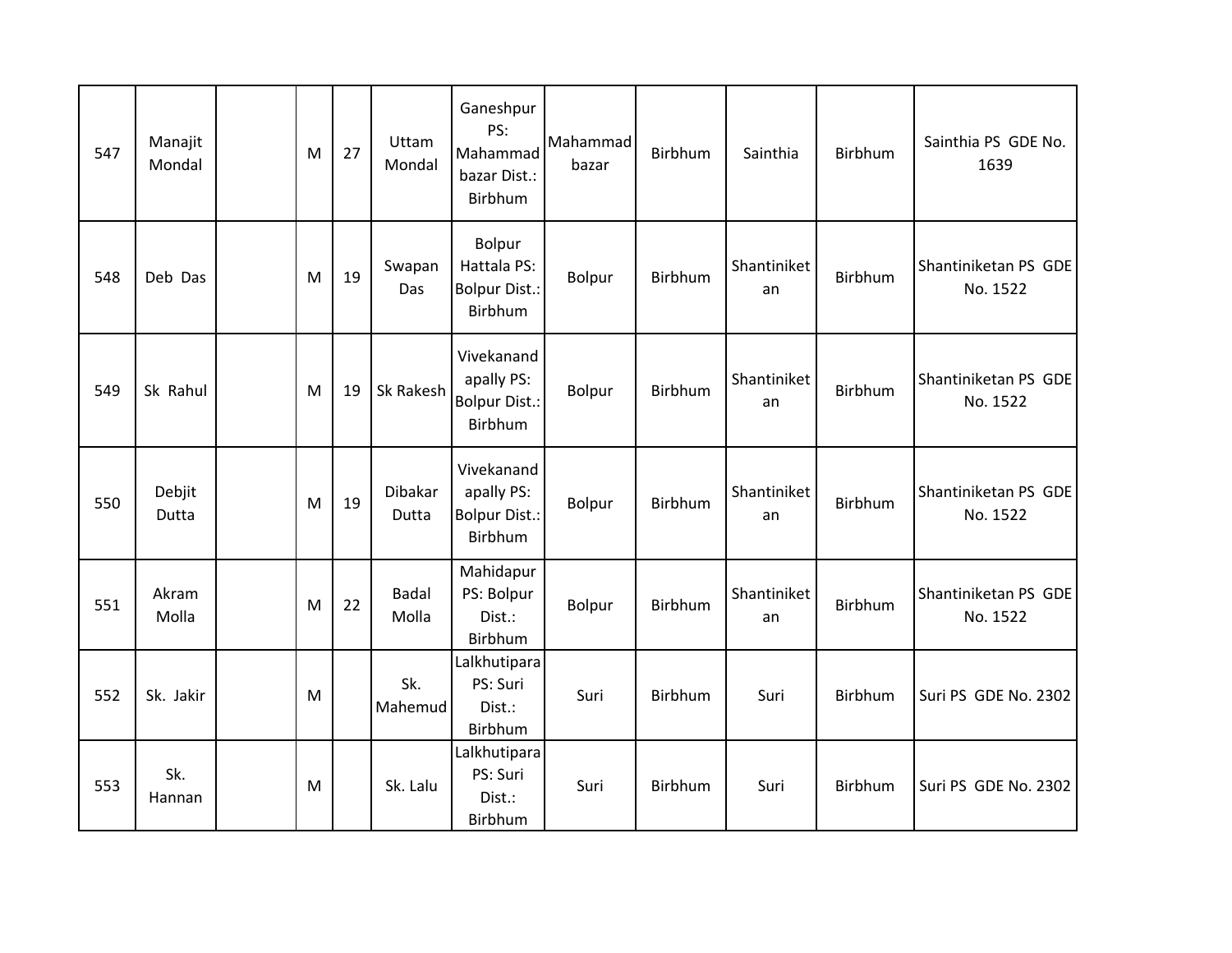| 554 | Bhombal<br>Mahara | M | Ashok<br>Mahara    | Duttapukur<br>PS: Suri<br>Dist.:<br>Birbhum             | Suri       | Birbhum | Suri | Birbhum | Suri PS GDE No. 2302 |
|-----|-------------------|---|--------------------|---------------------------------------------------------|------------|---------|------|---------|----------------------|
| 555 | Kajal Das         | M | Dinanath<br>Das    | Majhigram<br>PS: Suri<br>Dist.:<br>Birbhum              | Suri       | Birbhum | Suri | Birbhum | Suri PS GDE No. 2302 |
| 556 | Ranjit Pal        | M | Rabilal Pal        | Majhigram<br>PS: Suri<br>Dist.:<br>Birbhum              | Suri       | Birbhum | Suri | Birbhum | Suri PS GDE No. 2302 |
| 557 | Sk.<br>Reyajul    | M | Abul<br>Hasan      | Mehandina<br>gar PS:<br>Dubrajpore<br>Dist.:<br>Birbhum | Dubrajpore | Birbhum | Suri | Birbhum | Suri PS GDE No. 2302 |
| 558 | Jayanta<br>Bauri  | M | Nanta<br>Bauri     | Hetampur<br>PS:<br>Dubrajpore<br>Dist.:<br>Birbhum      | Dubrajpore | Birbhum | Suri | Birbhum | Suri PS GDE No. 2290 |
| 559 | Tapan<br>Bauri    | M | Lt. Badal<br>Bauri | Hetampur<br>PS:<br>Dubrajpore<br>Dist.:<br>Birbhum      | Dubrajpore | Birbhum | Suri | Birbhum | Suri PS GDE No. 2290 |
| 560 | Sanat<br>Bauri    | M | Ajit Bauri         | Hetampur<br>PS:<br>Dubrajpore<br>Dist.:<br>Birbhum      | Dubrajpore | Birbhum | Suri | Birbhum | Suri PS GDE No. 2290 |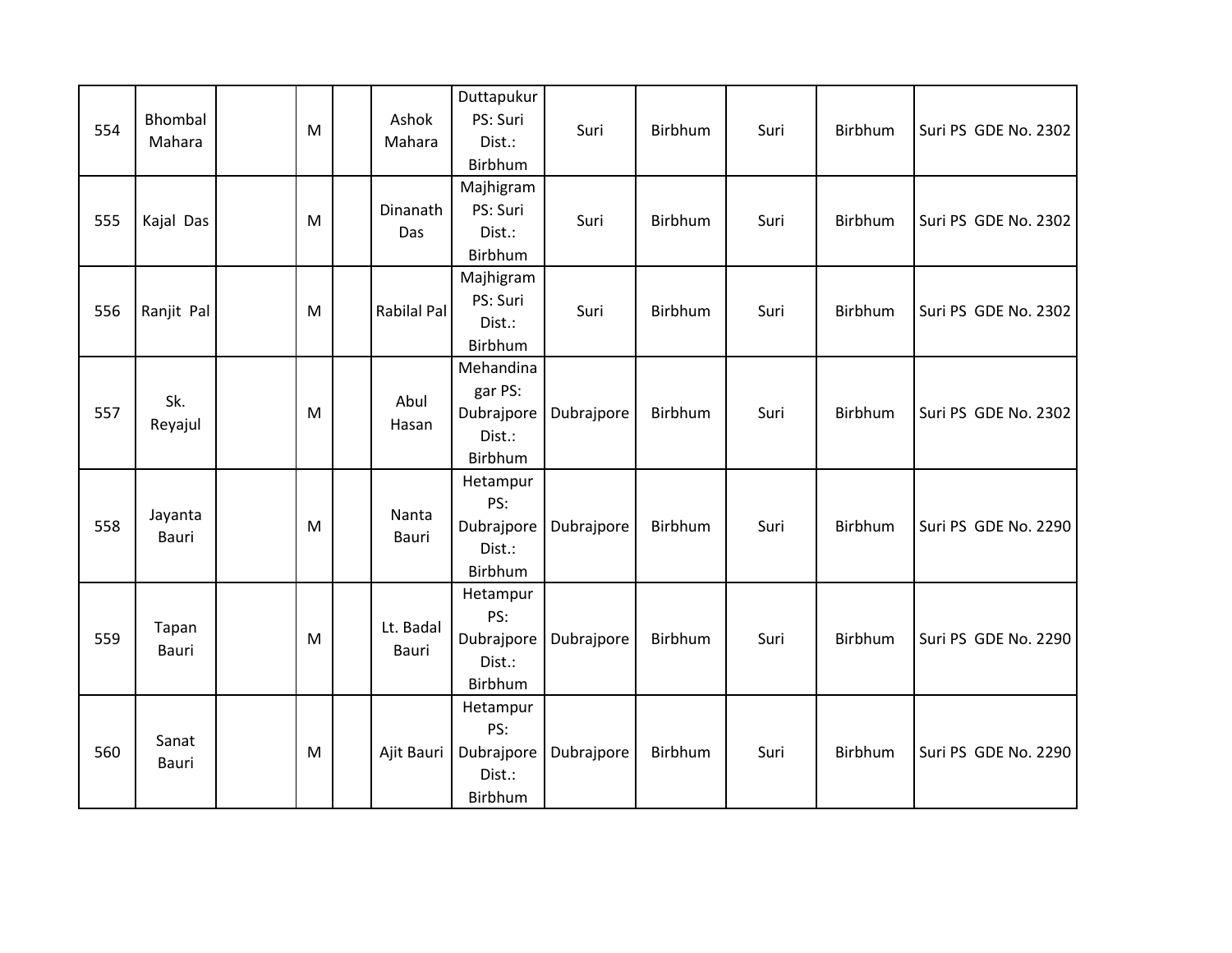| 561 | Situ Bauri           | M |    | Lt. Uttam<br>Bauri | Hetampur<br>PS:<br>Dubrajpore<br>Dist.:<br>Birbhum                   | Dubrajpore | Birbhum         | Suri             | Birbhum                                        | Suri PS GDE No. 2290                   |
|-----|----------------------|---|----|--------------------|----------------------------------------------------------------------|------------|-----------------|------------------|------------------------------------------------|----------------------------------------|
| 562 | Ranjit<br>Bauri      | M |    | Kharod<br>Bauri    | Hetampur<br>PS:<br>Dubrajpore<br>Dist.:<br>Birbhum                   | Dubrajpore | Birbhum         | Suri             | Birbhum                                        | Suri PS GDE No. 2290                   |
| 563 | Manab<br>Das         | M |    | <b>Maloy Das</b>   | Sunripukurp<br>ara PS:<br>Dubrajpore<br>Dist.:<br>Birbhum            | Dubrajpore | Birbhum         | Suri             | Birbhum                                        | Suri PS GDE No. 2290                   |
| 564 | Monoranj<br>an Kumar | M | 20 | Manoj<br>Singh     | Nowada,<br>Warsiliganj,<br>Nowada                                    |            | <b>Basirhat</b> | Tarapith         | Birbhum                                        | Tarapith PS GDE No.<br>1122            |
| 565 | Akash Sha            | M | 20 | Nilam Sha          | Fulidanga<br>PS: Tarapith<br>Dist.:<br>Birbhum                       | Tarapith   | Birbhum         | Tarapith         | <b>Birbhum</b>                                 | Tarapith PS GDE No.<br>1122            |
| 566 | Krishna<br>Das       | M | 20 | Naren Das          | PS: Tarapith<br>Dist.:<br>Birbhum                                    | Tarapith   | Birbhum         | Tarapith         | Birbhum                                        | Tarapith PS GDE No.<br>1068            |
| 567 | Dipankar<br>Gain     | M | 26 | Dulal Gain         | Uttarpara,<br>Gopalpur,<br>P.S- kanksa,<br>Dist-Purba<br><b>Bard</b> |            | Basirhat        | Chandanna<br>gar | Chandannag<br>ar Police<br>Commission<br>erate | Chandannagar PS<br><b>GDE No. 1475</b> |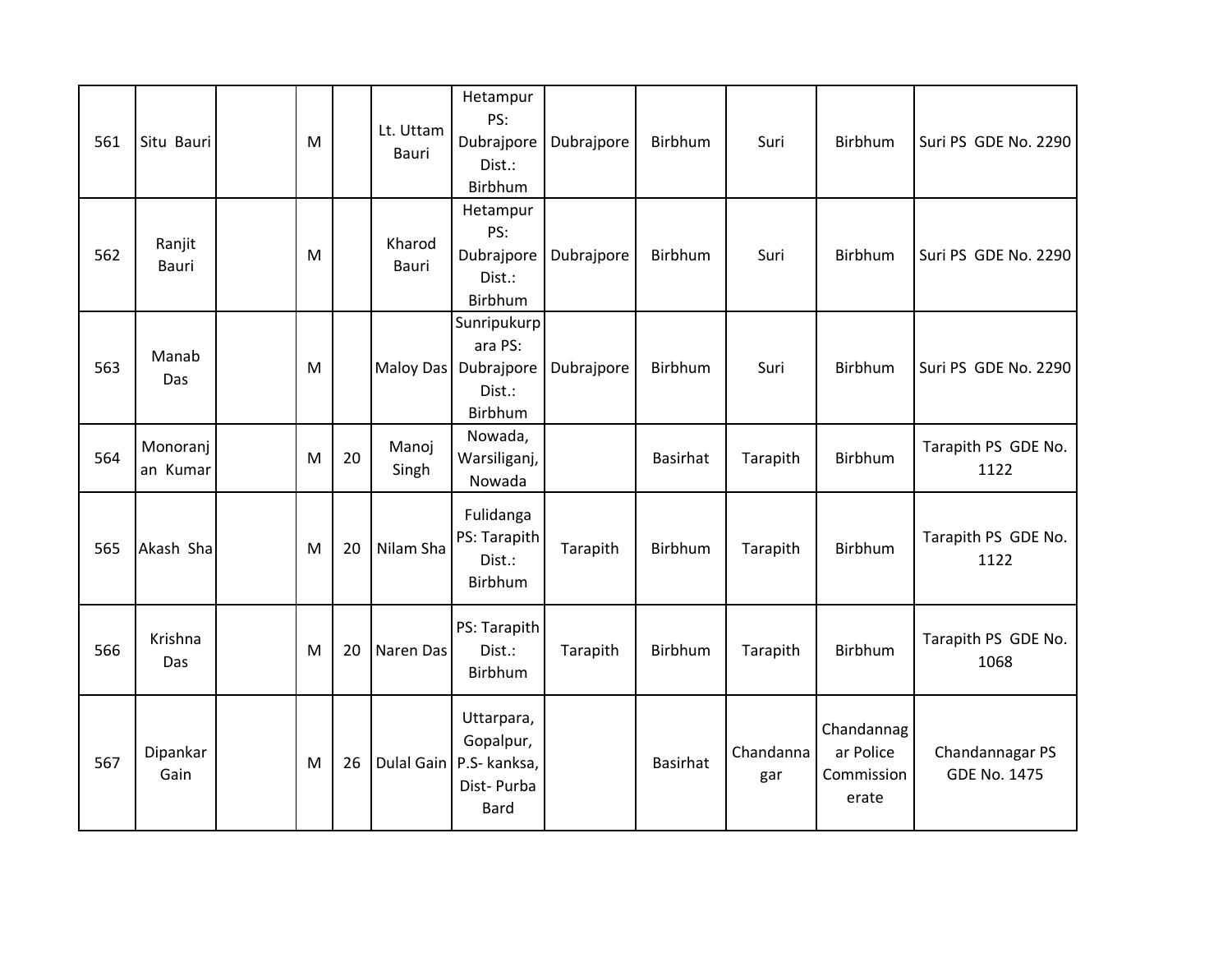| 568 | Arinjoy<br>Mohanta | M | 18 | Samit<br>Mohanta       | Vill-<br>Kankuna,<br>P.O-<br>Shasanga,<br>$P.S -$<br>Khandaghos<br>h, Di                                           |           | Basirhat                                       | Chandanna<br>gar | Chandannag<br>ar Police<br>Commission<br>erate | Chandannagar PS<br><b>GDE No. 1475</b> |
|-----|--------------------|---|----|------------------------|--------------------------------------------------------------------------------------------------------------------|-----------|------------------------------------------------|------------------|------------------------------------------------|----------------------------------------|
| 569 | Sk. Siraj          | M | 30 | Sk. Razzak             | Rather<br>sarak,<br>Sarengpara,<br>$P.S-$<br>Chandannag<br>ar, Hoogh                                               |           | Basirhat                                       | Chandanna<br>gar | Chandannag<br>ar Police<br>Commission<br>erate | Chandannagar PS<br><b>GDE No. 1475</b> |
| 570 | Prasenjit<br>Dhali | M | 23 | Uttam<br>Dhali         | Borai<br>Chanditala,<br>Kanai Sarkar<br>Ghat, P.S-<br>Chandann                                                     |           | <b>Basirhat</b>                                | Chandanna<br>gar | Chandannag<br>ar Police<br>Commission<br>erate | Chandannagar PS<br><b>GDE No. 1475</b> |
| 571 | Bijan<br>Mondal    | M | 40 | <b>Bimal</b><br>Mondal | 2 No.<br>Krishnapur,<br>PS CHN (H)<br>PS:<br>Chinsurah<br>Dist.:<br>Chandannag<br>ar Police<br>Commission<br>erate | Chinsurah | Chandanna<br>gar Police<br>Commissio<br>nerate | Chinsurah        | Chandannag<br>ar Police<br>Commission<br>erate | Chinsurah PS GDE No.<br>1085           |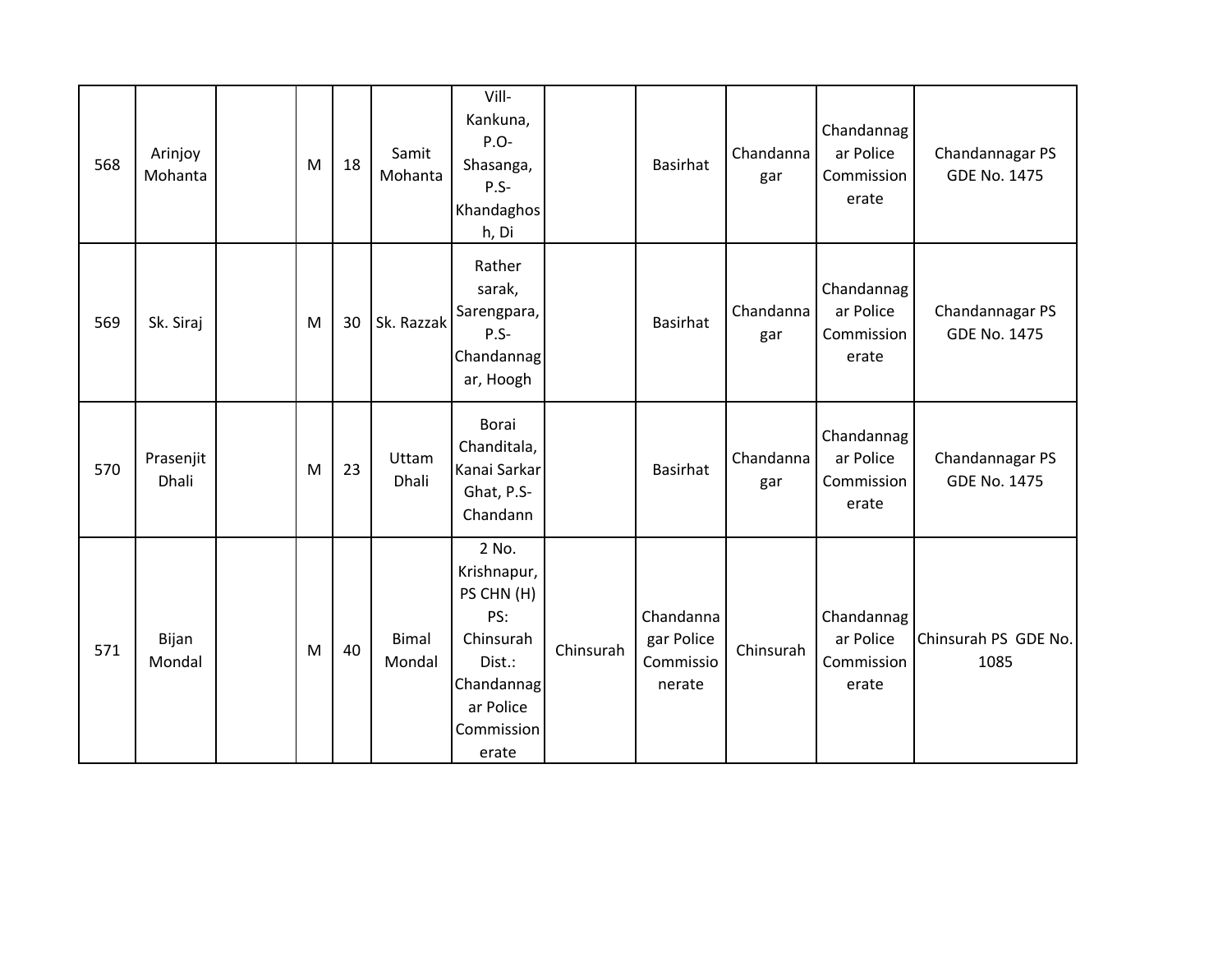| 572 | Sanjib<br><b>Barman</b> | M | 33 | Laxman<br>Barman   | Rabindra<br>Nagar<br>Uttarkalitala<br>, PS CHN (H)<br>PS:<br>Chinsurah<br>Dist.:<br>Chandannag<br>ar Police<br>Commission<br>erate | Chinsurah | Chandanna<br>gar Police<br>Commissio<br>nerate | Chinsurah | Chandannag<br>ar Police<br>Commission<br>erate | Chinsurah PS GDE No.<br>1085 |
|-----|-------------------------|---|----|--------------------|------------------------------------------------------------------------------------------------------------------------------------|-----------|------------------------------------------------|-----------|------------------------------------------------|------------------------------|
| 573 | Ritesh<br>Tewari        | M | 24 | Harendar<br>Tiwari | Arabindana<br>gar PS<br>Dankuni<br>Hooghly                                                                                         |           | <b>Basirhat</b>                                | Dankuni   | Chandannag<br>ar Police<br>Commission<br>erate | Dankuni PS GDE No.<br>2104   |
| 574 | Sandip<br>Tewari        | M | 26 | Goutam<br>Tewari   | Arabindana<br>gar PS<br>Dankuni<br>Hooghly                                                                                         |           | <b>Basirhat</b>                                | Dankuni   | Chandannag<br>ar Police<br>Commission<br>erate | Dankuni PS GDE No.<br>2104   |
| 575 | Bikash<br>Karmi         | M | 35 | Hemraj<br>Kurmi    | Suryasenna<br>gar PS<br>Dankuni<br>Hooghly                                                                                         |           | <b>Basirhat</b>                                | Dankuni   | Chandannag<br>ar Police<br>Commission<br>erate | Dankuni PS GDE No.<br>2135   |
| 576 | Basu Pal                | M | 32 | Anukul Ch<br>Pal   | Dakshinpara<br>, P.S-Rishra,<br>Dist-<br>Hooghly PS:<br>Rishra Dist.:<br>Chandannag<br>ar Police<br>Commission<br>erate            | Rishra    | Chandanna<br>gar Police<br>Commissio<br>nerate | Rishra    | Chandannag<br>ar Police<br>Commission<br>erate | Rishra PS GDE No.<br>1551    |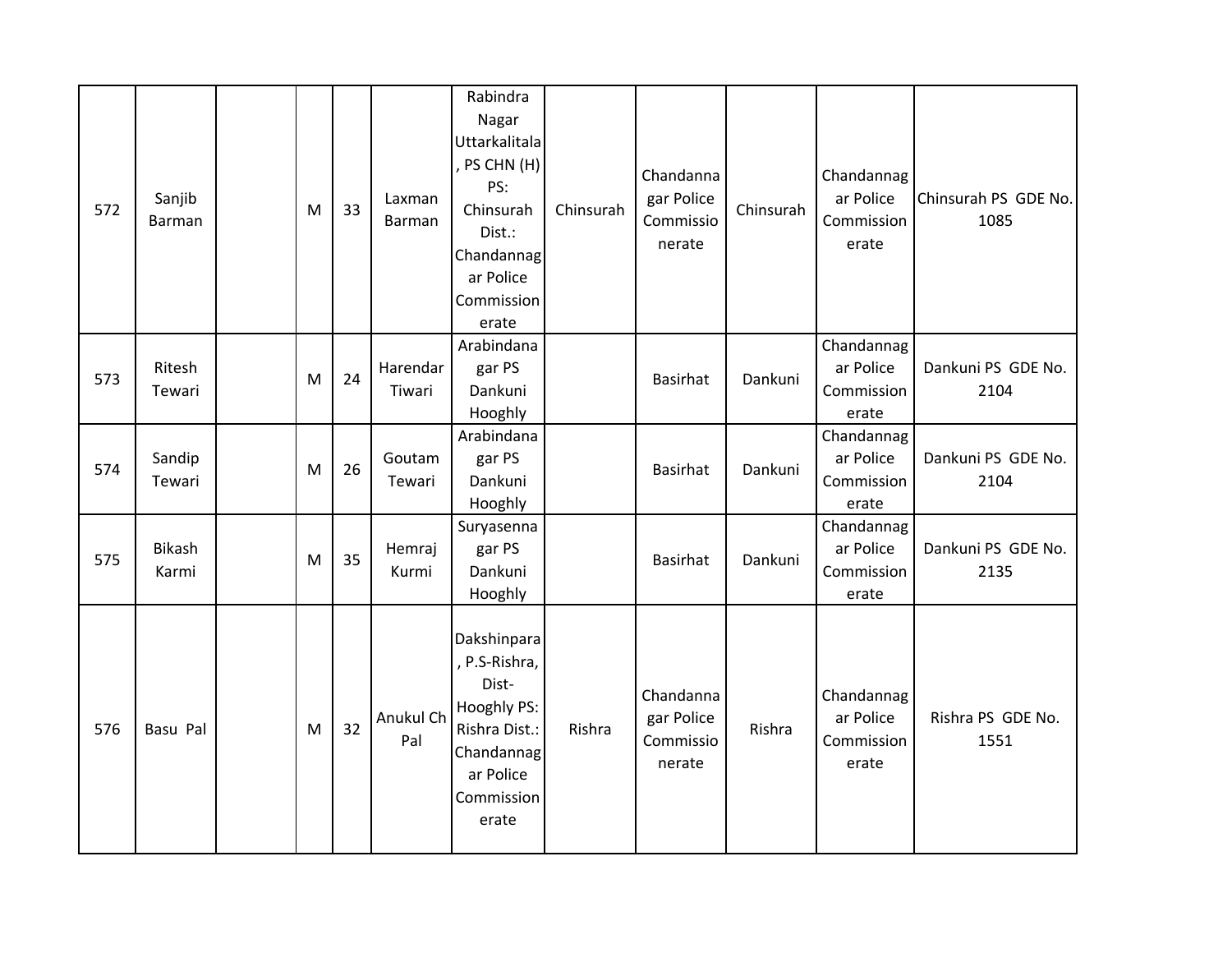| 577 | Prabir<br>Mukherje<br>e | M | 48 | e                     | Dakshinpara<br>, P.S-Rishra,<br>Dist-<br>Lt Pratap   Hooghly PS:<br>Mukherje   Rishra Dist.:<br>Chandannag<br>ar Police<br>Commission<br>erate | Rishra | Chandanna<br>gar Police<br>Commissio<br>nerate | Rishra | Chandannag<br>ar Police<br>Commission<br>erate | Rishra PS GDE No.<br>1551 |
|-----|-------------------------|---|----|-----------------------|------------------------------------------------------------------------------------------------------------------------------------------------|--------|------------------------------------------------|--------|------------------------------------------------|---------------------------|
| 578 | Sanjib<br>Ray           | M | 42 | Lt<br>Nandalal<br>Ray | Dakshinpara<br>, P.S-Rishra,<br>Dist-<br>Hooghly PS:<br>Rishra Dist.:<br>Chandannag<br>ar Police<br>Commission<br>erate                        | Rishra | Chandanna<br>gar Police<br>Commissio<br>nerate | Rishra | Chandannag<br>ar Police<br>Commission<br>erate | Rishra PS GDE No.<br>1551 |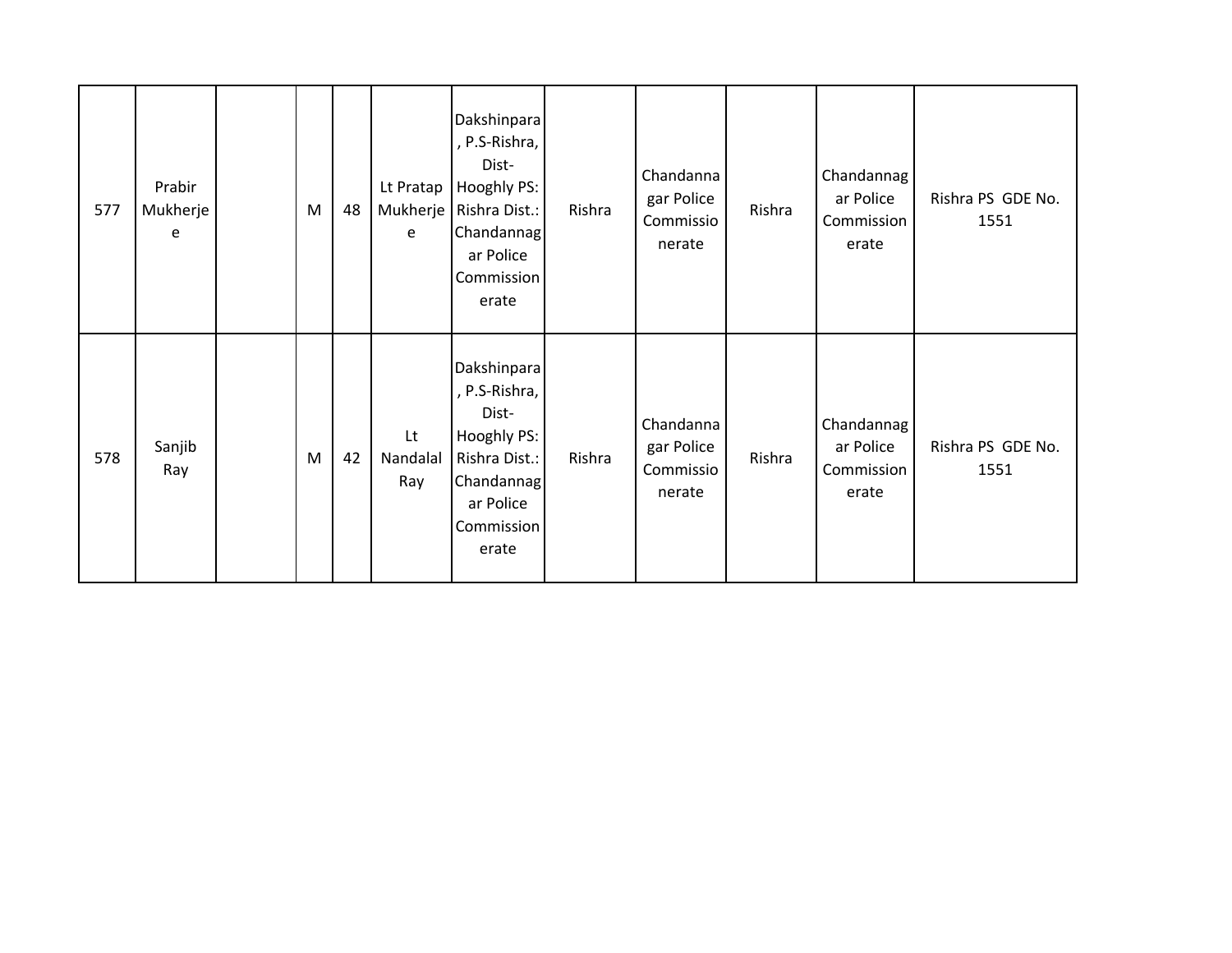| 579 | Deep<br>Sarkar               | M | 27 | Ratan<br>Sarkar                            | 66<br>Tarkeswar<br>Road<br>Padmabati<br>Colony PS-<br>Serampore,<br>PS:<br>Srirampore<br>Dist.:<br>Chandannag<br>ar Police<br>Commission<br>erate | Srirampore | Chandanna<br>gar Police<br>Commissio<br>nerate | Srirampore | Chandannag<br>ar Police<br>Commission<br>erate | Srirampore PS GDE<br>No. 1953 |
|-----|------------------------------|---|----|--------------------------------------------|---------------------------------------------------------------------------------------------------------------------------------------------------|------------|------------------------------------------------|------------|------------------------------------------------|-------------------------------|
| 580 | Rajkumar<br>Roychowd<br>hury |   |    | $S/O$ Lt.<br>Narayan<br>Roychowd<br>hury   | Nandankan<br>an Bank<br>Park,<br>Hindmotor,<br>PS-<br>Uttarpara, D                                                                                |            | <b>Basirhat</b>                                | Uttarpara  | Chandannag<br>ar Police<br>Commission<br>erate | Uttarpara PS GDE No.<br>1956  |
| 581 | Chirag<br>Bhattache<br>rjee  |   |    | S/O<br>Chanchal<br>Kr.<br>Bhattachri<br>ee | 103, New<br>Station<br>Road,<br>Bhadrakali,<br>PS-<br>Uttarpara,                                                                                  |            | Basirhat                                       | Uttarpara  | Chandannag<br>ar Police<br>Commission<br>erate | Uttarpara PS GDE No.<br>1981  |
| 582 | Aditya<br>Roy                |   |    | S/O<br>Ramesh<br>Roy                       | Parivar<br>Rival, 41<br>R.G Nagar<br>Road,<br>Hindmotor,<br>PS-U                                                                                  |            | Basirhat                                       | Uttarpara  | Chandannag<br>ar Police<br>Commission<br>erate | Uttarpara PS GDE No.<br>1981  |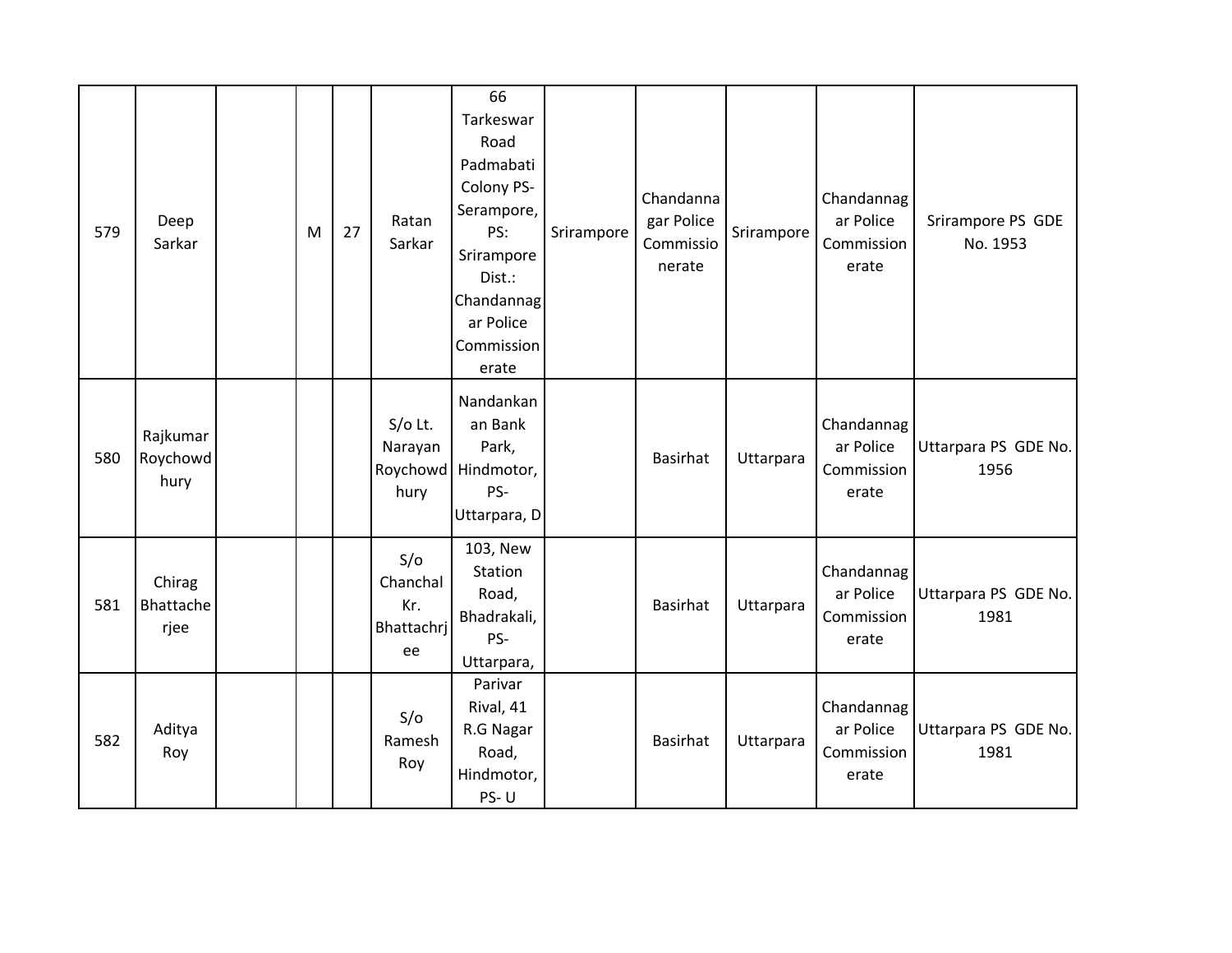| 583 | Mayank<br>Mishra |   | Mishra                        | 32, Sukanta<br>Sarani,<br>S/o Pankaj Hindmotor,<br>PS-<br>Uttarpara,<br>Dist |           | <b>Basirhat</b> | Uttarpara | Chandannag<br>ar Police<br>Commission<br>erate | Uttarpara PS GDE No.<br>1981 |
|-----|------------------|---|-------------------------------|------------------------------------------------------------------------------|-----------|-----------------|-----------|------------------------------------------------|------------------------------|
| 584 | Sankar<br>Paswan |   | S/o Lt. Sita<br>Ram<br>Paswan | Hindmotor<br>near<br>Khudiram<br>Ground, PS-<br>Uttarpara,<br>Dis            |           | Basirhat        | Uttarpara | Chandannag<br>ar Police<br>Commission<br>erate | Uttarpara PS GDE No.<br>1981 |
| 585 | Harsh<br>Agarwal |   | S/o Ronak<br>Agarwal          | Near<br>Allahabad<br>Bank,<br>Hindmotor,<br>PS-<br>Uttarpara,<br>Dis         |           | <b>Basirhat</b> | Uttarpara | Chandannag<br>ar Police<br>Commission<br>erate | Uttarpara PS GDE No.<br>1981 |
| 586 | Bijoy<br>Gope    | M | Lt Nripen<br>Gope             | <b>BOCHAMAR</b><br>I PS:<br>Baxsirhat<br>Dist.:<br>Coochbehar                | Baxsirhat | Coochbehar      | Dinhata   | Coochbehar                                     | Dinhata PS GDE No.<br>1857   |
| 587 | Anup<br>Gope     | M | Anil Gope                     | <b>BOCHAMAR</b><br>I PS:<br>Baxsirhat<br>Dist.:<br>Coochbehar                | Baxsirhat | Coochbehar      | Dinhata   | Coochbehar                                     | Dinhata PS GDE No.<br>1857   |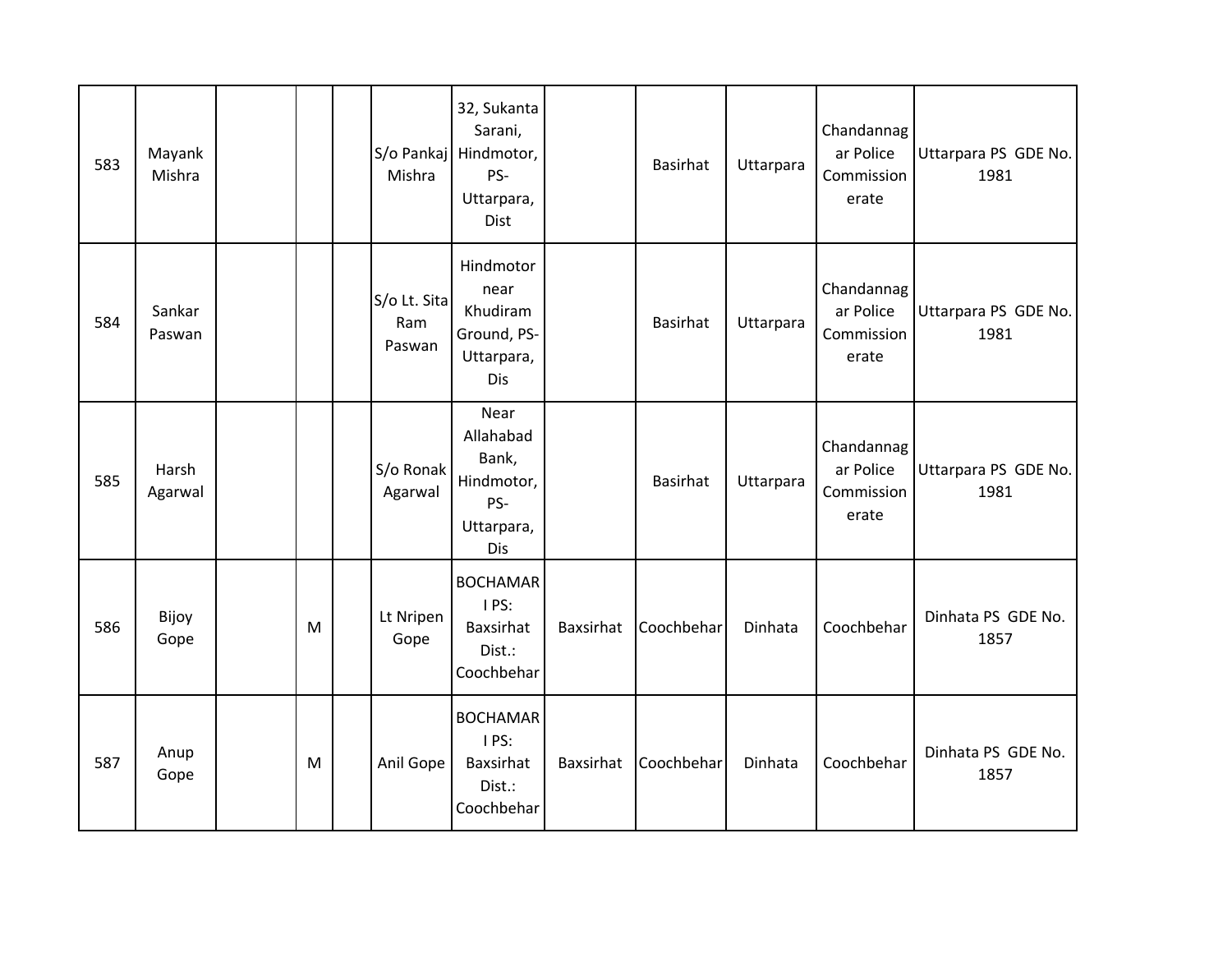| 588 | Rubel<br>Hossain   | M |    | Imran<br>Hossain     | KALIGHAT,<br>PS-<br>KOTWALI/C<br>BR PS:<br>Cooch<br>behar Dist.:<br>Coochbehar | Cooch<br>behar | Coochbehar          | Dinhata   | Coochbehar          | Dinhata PS GDE No.<br>1857   |
|-----|--------------------|---|----|----------------------|--------------------------------------------------------------------------------|----------------|---------------------|-----------|---------------------|------------------------------|
| 589 | Firdous<br>Hossain | M |    | Imran<br>Hossain     | KALIGHAT,<br>PS-<br>KOTWALI/C<br>BR PS:<br>Cooch<br>behar Dist.:<br>Coochbehar | Cooch<br>behar | Coochbehar          | Dinhata   | Coochbehar          | Dinhata PS GDE No.<br>1857   |
| 590 | Suman<br>Mohanta   | M | 22 | Lt. Sujit<br>Mohanta | Uttamasha<br>Pally PS:<br>Balurghat<br>Dist.:<br>Dakshin<br>Dinajpur           | Balurghat      | Dakshin<br>Dinajpur | Balurghat | Dakshin<br>Dinajpur | Balurghat PS GDE No.<br>2165 |
| 591 | Babun<br>Barman    | M | 27 | Chandan<br>Barman    | Kismat<br>Ramkrishna<br>pur PS:<br>Balurghat<br>Dist.:<br>Dakshin<br>Dinajpur  | Balurghat      | Dakshin<br>Dinajpur | Balurghat | Dakshin<br>Dinajpur | Balurghat PS GDE No.<br>2165 |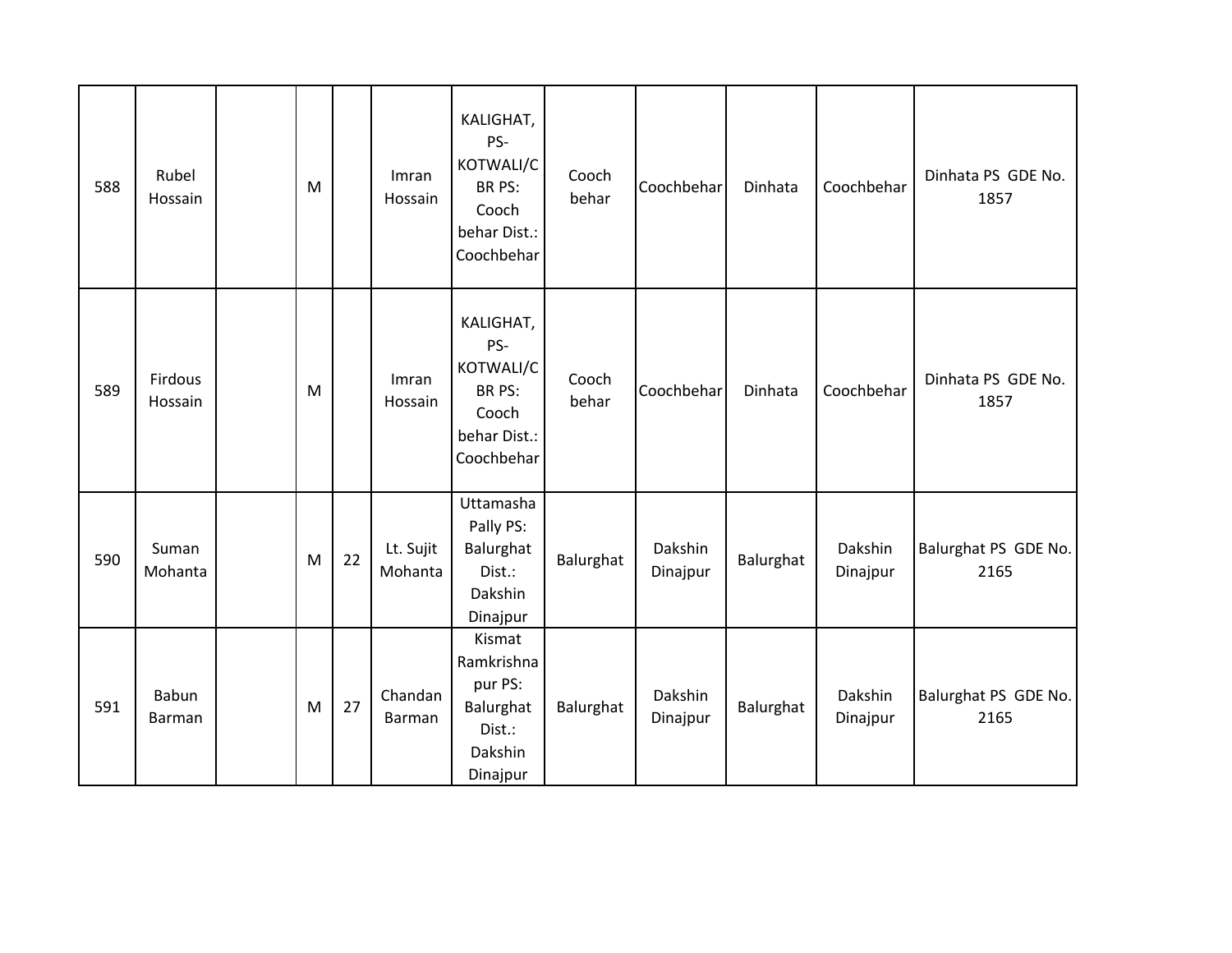| 592 | Arkha<br>Halder | M | 19 | Lt.<br>Chandan<br>Halder | Uttamasha<br>Pally PS:<br>Balurghat<br>Dist.:<br>Dakshin<br>Dinajpur      | Balurghat  | Dakshin<br>Dinajpur | Balurghat  | Dakshin<br>Dinajpur | Balurghat PS GDE No.<br>2165  |
|-----|-----------------|---|----|--------------------------|---------------------------------------------------------------------------|------------|---------------------|------------|---------------------|-------------------------------|
| 593 | Tanmoy<br>Pahan | M | 19 | Hiralal<br>Pahan         | Milon<br>Sanghapara<br>PS:<br>Balurghat<br>Dist.:<br>Dakshin<br>Dinajpur  | Balurghat  | Dakshin<br>Dinajpur | Balurghat  | Dakshin<br>Dinajpur | Balurghat PS GDE No.<br>2165  |
| 594 | Rupam<br>Sharma | M | 19 | Ganesh<br>Sharma         | Chhinnyama<br>sta Pally PS:<br>Balurghat<br>Dist.:<br>Dakshin<br>Dinajpur | Balurghat  | Dakshin<br>Dinajpur | Balurghat  | Dakshin<br>Dinajpur | Balurghat PS GDE No.<br>2165  |
| 595 | Goutam<br>Oraw  | M | 22 | Lt. Sukru<br>Oraw        | Laskarhat<br>PS: Tapan<br>Dist.:<br>Dakshin<br>Dinajpur                   | Tapan      | Dakshin<br>Dinajpur | Balurghat  | Dakshin<br>Dinajpur | Balurghat PS GDE No.<br>2077  |
| 596 | Sonatan<br>Shil | M | 21 | Rajkumar<br>Shil         | Itakhor, (Kha<br>rua) PS:<br>Harirampur<br>Dist.:<br>Dakshin<br>Dinajpur  | Harirampur | Dakshin<br>Dinajpur | Harirampur | Dakshin<br>Dinajpur | Harirampur PS GDE<br>No. 1236 |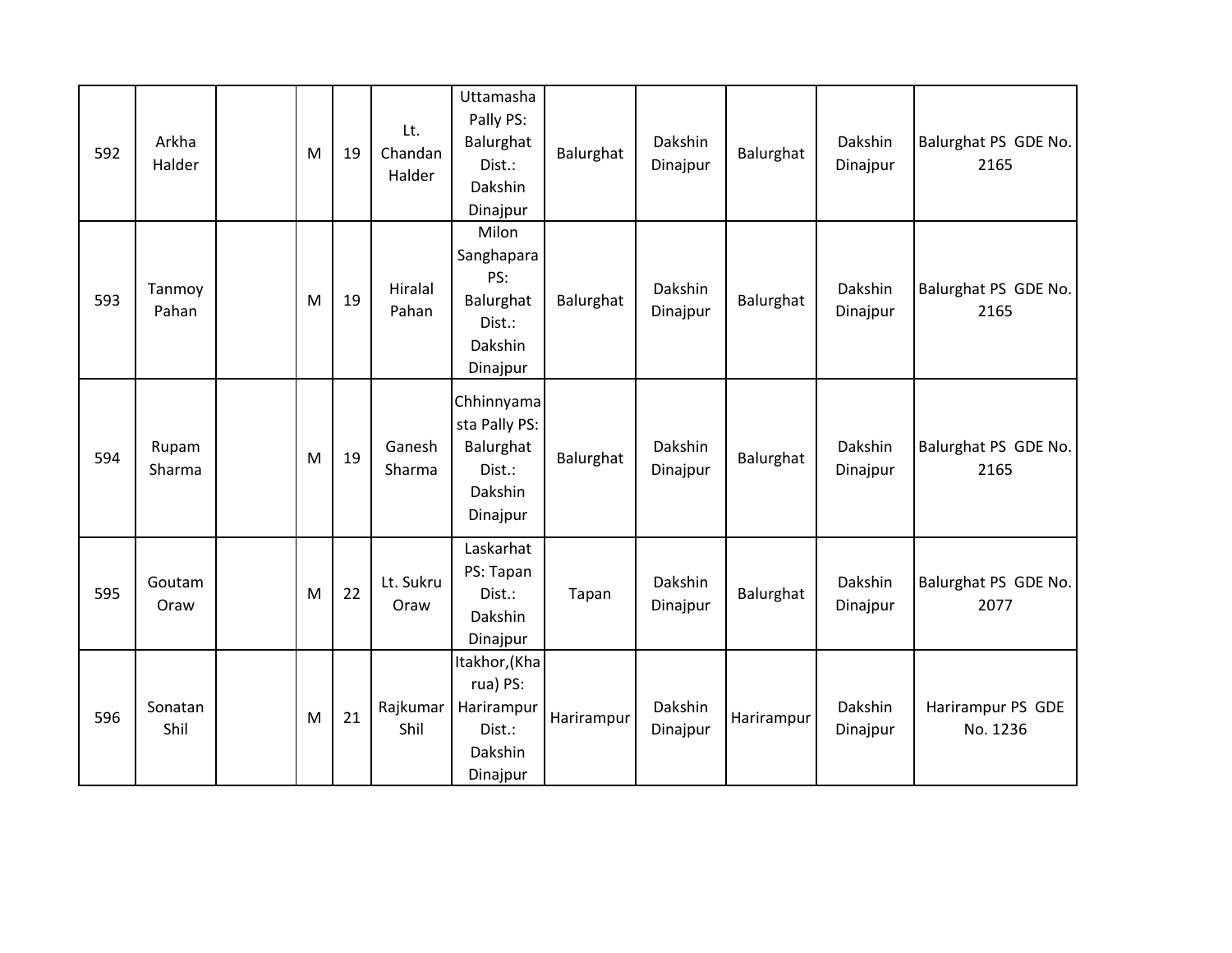| 597 | Ganesh<br>Sarkar        | M | 47 | Lt. Madai<br>Sarkar   | Baikunthap<br>ur PS: Hilli<br>Dist.:<br>Dakshin<br>Dinajpur            | Hilli     | Dakshin<br>Dinajpur                             | Hilli     | Dakshin<br>Dinajpur                             | Hilli PS GDE No. 1242               |
|-----|-------------------------|---|----|-----------------------|------------------------------------------------------------------------|-----------|-------------------------------------------------|-----------|-------------------------------------------------|-------------------------------------|
| 598 | <b>Bimal</b><br>Hembram | M | 45 | Lt. Budrai<br>Hembram | Biswanathp<br>ur PS:<br>Kumarganj<br>Dist.:<br>Dakshin<br>Dinajpur     | Kumarganj | Dakshin<br>Dinajpur                             | Kumarganj | Dakshin<br>Dinajpur                             | Kumarganj PS GDE<br>No. 1338        |
| 599 | Josef<br>Mardi          | M | 27 | Baburam<br>Mardi      | Biswanathp<br>ur PS:<br>Kumarganj<br>Dist.:<br>Dakshin<br>Dinajpur     | Kumarganj | Dakshin<br>Dinajpur                             | Kumarganj | Dakshin<br>Dinajpur                             | Kumarganj PS GDE<br>No. 1338        |
| 600 | Firoj<br>Seikh          | M | 40 | Lt. Jarjish<br>Seikh  | Dwarika PS:<br>Bishnupur<br>Dist.:<br><b>Bankura</b>                   | Bishnupur | Bankura                                         | Bishnupur | <b>Bankura</b>                                  | <b>Bishnupur PS GDE</b><br>No. 1769 |
| 601 | Mantu Ali<br>Sk         | M | 32 | Golber Sk             | PS:<br>Bishnupur<br>Dist.:<br>Diamond<br>Harbour<br>Police<br>District | Bishnupur | Diamond<br>Harbour<br>Police<br><b>District</b> | Bishnupur | Diamond<br>Harbour<br>Police<br><b>District</b> | <b>Bishnupur PS GDE</b><br>No. 2338 |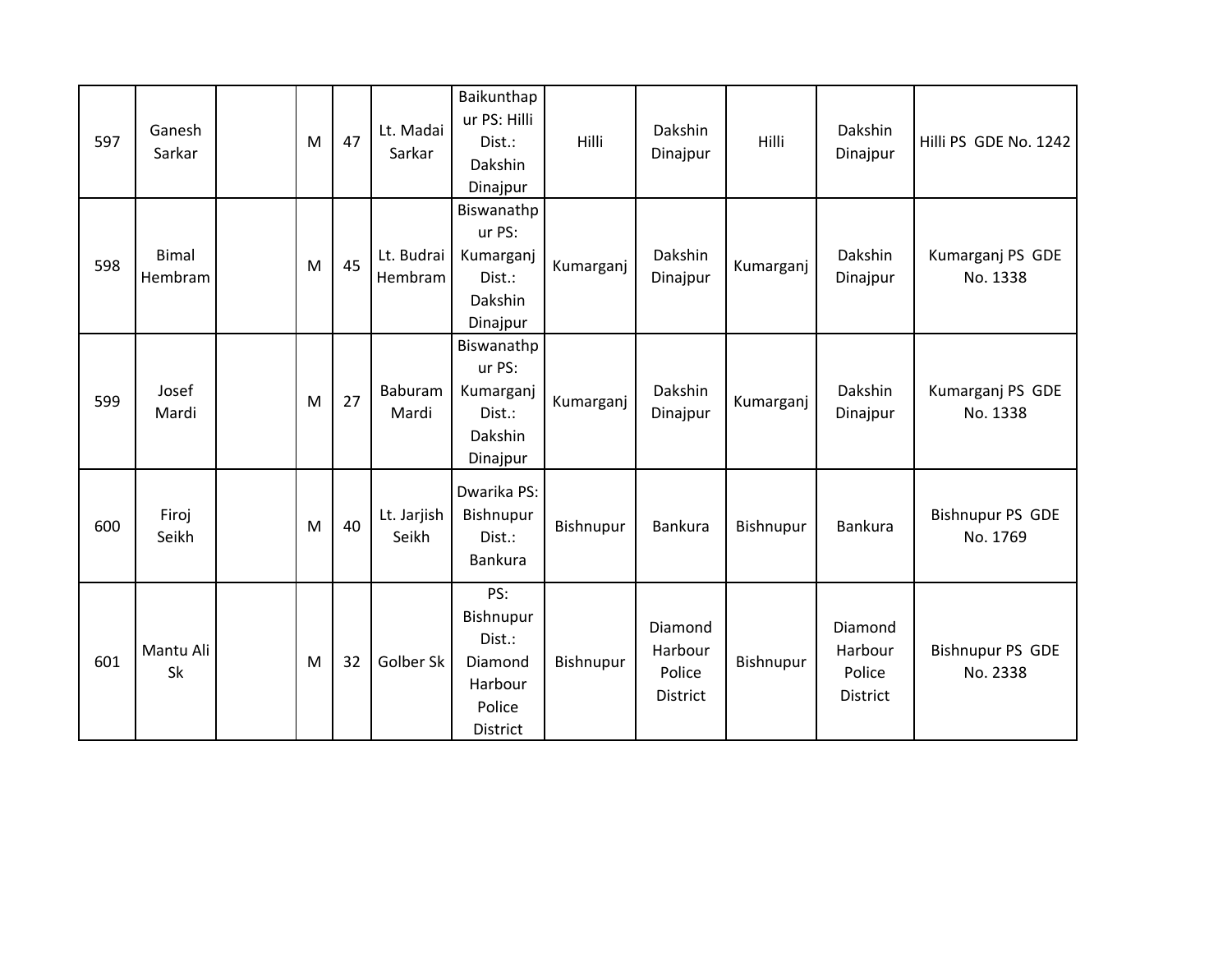| 602 | Usman Sk            | M | 32 | Lt. Aktar<br>Ali Sk  | PS:<br>Bishnupur<br>Dist.:<br>Diamond<br>Harbour<br>Police<br>District | Bishnupur | Diamond<br>Harbour<br>Police<br>District        | Bishnupur | Diamond<br>Harbour<br>Police<br>District | <b>Bishnupur PS GDE</b><br>No. 2338 |
|-----|---------------------|---|----|----------------------|------------------------------------------------------------------------|-----------|-------------------------------------------------|-----------|------------------------------------------|-------------------------------------|
| 603 | Sk Ansar            | M | 27 | Sk Asraf             | PS:<br>Bishnupur<br>Dist.:<br>Diamond<br>Harbour<br>Police<br>District | Bishnupur | Diamond<br>Harbour<br>Police<br><b>District</b> | Bishnupur | Diamond<br>Harbour<br>Police<br>District | <b>Bishnupur PS GDE</b><br>No. 2338 |
| 604 | Raju<br>Kumar       | M | 22 | Ramkrishn<br>a Kumar | PS:<br>Bishnupur<br>Dist.:<br>Diamond<br>Harbour<br>Police<br>District | Bishnupur | Diamond<br>Harbour<br>Police<br>District        | Bishnupur | Diamond<br>Harbour<br>Police<br>District | <b>Bishnupur PS GDE</b><br>No. 2338 |
| 605 | Pankaj<br>Rajbanshi | M | 23 | Srisoni<br>Rajbanshi | PS:<br>Bishnupur<br>Dist.:<br>Diamond<br>Harbour<br>Police<br>District | Bishnupur | Diamond<br>Harbour<br>Police<br><b>District</b> | Bishnupur | Diamond<br>Harbour<br>Police<br>District | <b>Bishnupur PS GDE</b><br>No. 2338 |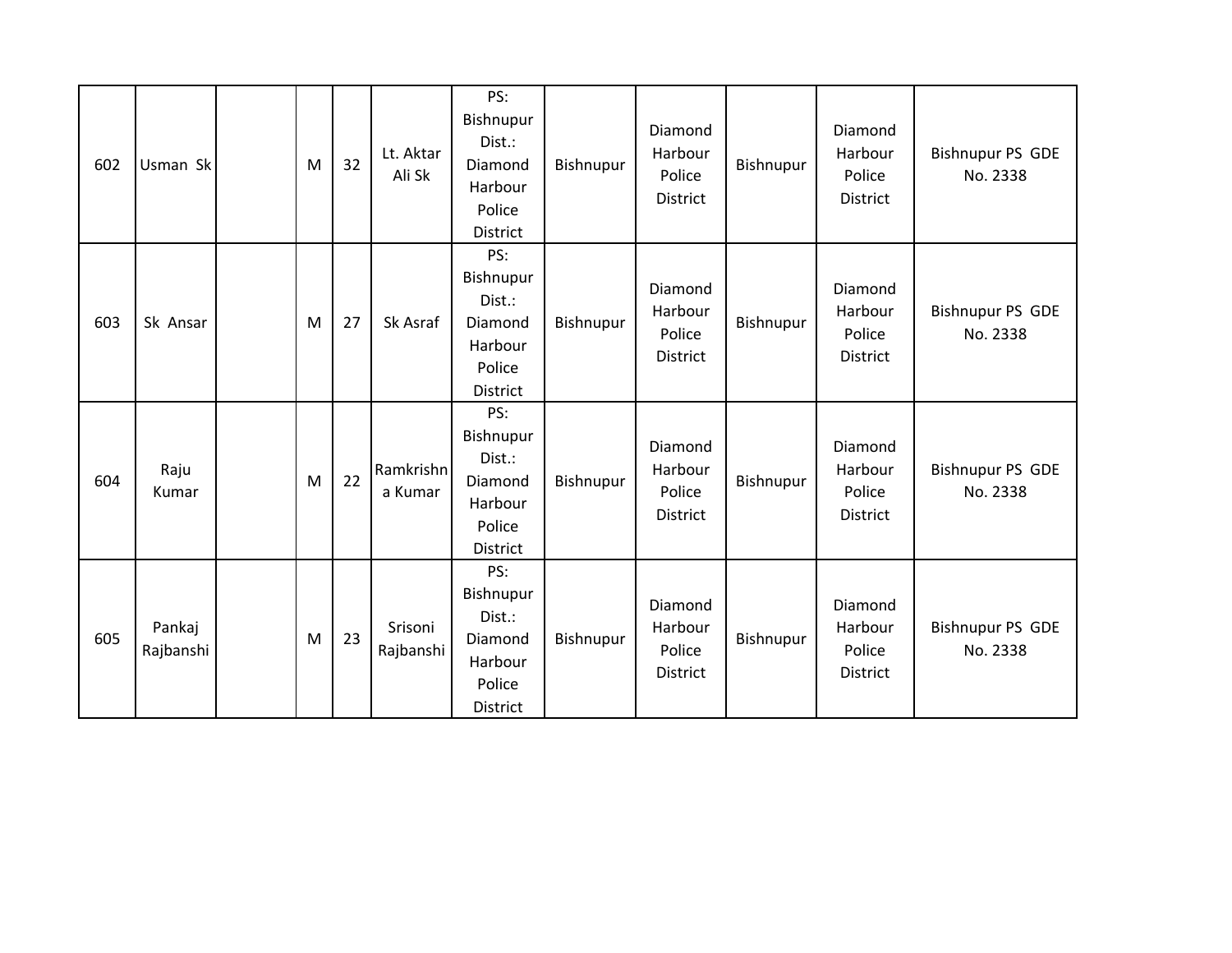| 606 | Umesh<br>Chowdhur<br>y | M | 20 | Karu<br>Chowdhur<br>V | PS:<br>Bishnupur<br>Dist.:<br>Diamond<br>Harbour<br>Police<br>District | Bishnupur | Diamond<br>Harbour<br>Police<br>District        | Bishnupur | Diamond<br>Harbour<br>Police<br>District | <b>Bishnupur PS GDE</b><br>No. 2338 |
|-----|------------------------|---|----|-----------------------|------------------------------------------------------------------------|-----------|-------------------------------------------------|-----------|------------------------------------------|-------------------------------------|
| 607 | <b>Bikash</b><br>Mete  | M | 42 | Lt. Bibhuti<br>Methe  | PS:<br>Bishnupur<br>Dist.:<br>Diamond<br>Harbour<br>Police<br>District | Bishnupur | Diamond<br>Harbour<br>Police<br>District        | Bishnupur | Diamond<br>Harbour<br>Police<br>District | <b>Bishnupur PS GDE</b><br>No. 2338 |
| 608 | Balaram<br>Manna       | M | 45 | Lt. Milan<br>Manna    | PS:<br>Bishnupur<br>Dist.:<br>Diamond<br>Harbour<br>Police<br>District | Bishnupur | Diamond<br>Harbour<br>Police<br><b>District</b> | Bishnupur | Diamond<br>Harbour<br>Police<br>District | <b>Bishnupur PS GDE</b><br>No. 2338 |
| 609 | Subhas<br>Dalui        | M | 33 | Mihir<br>Dalui        | PS:<br>Bishnupur<br>Dist.:<br>Diamond<br>Harbour<br>Police<br>District | Bishnupur | Diamond<br>Harbour<br>Police<br>District        | Bishnupur | Diamond<br>Harbour<br>Police<br>District | <b>Bishnupur PS GDE</b><br>No. 2348 |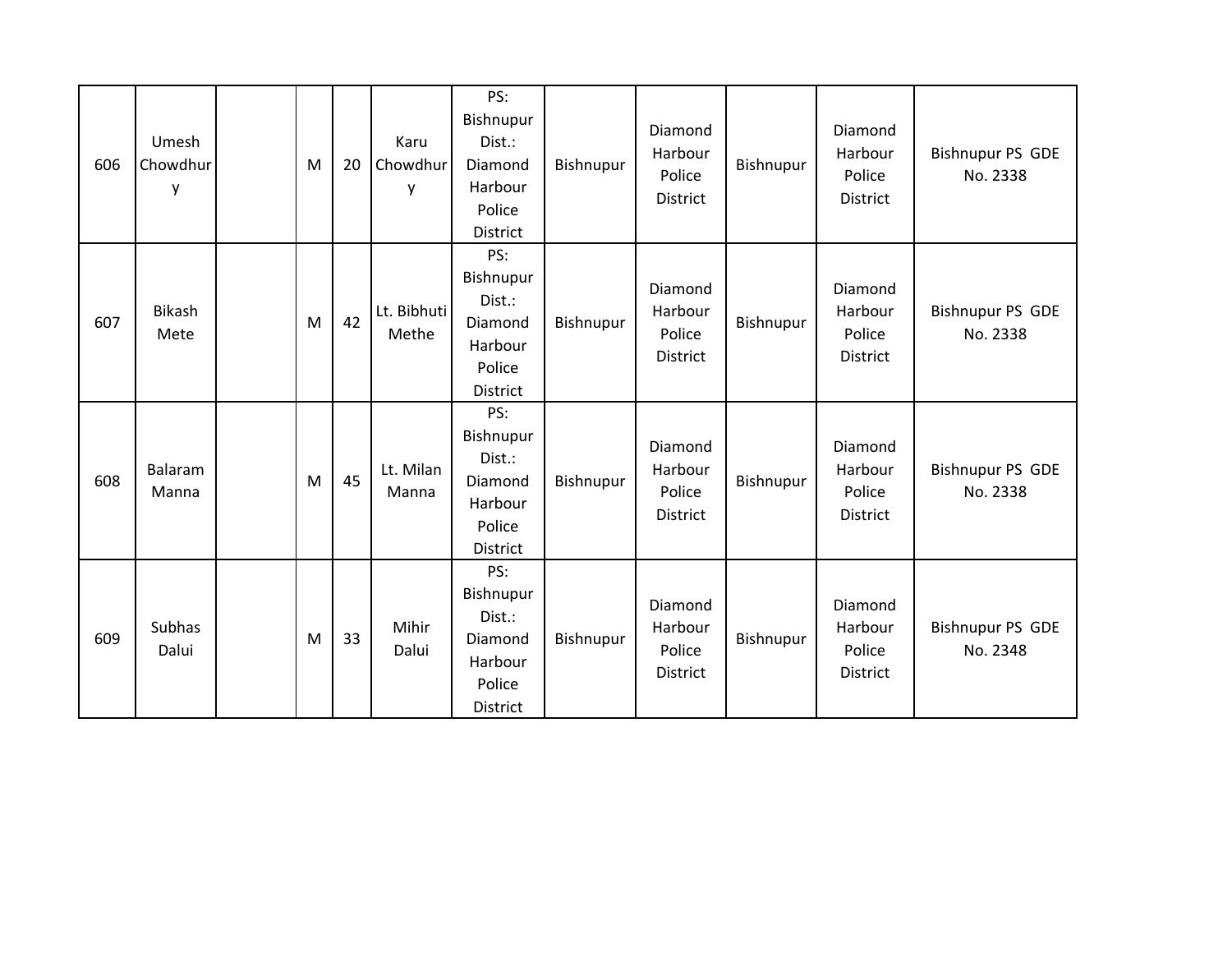| 610 | Pravash<br>Dalui  | M | 37 | Mihir<br>Dalui           | PS:<br>Bishnupur<br>Dist.:<br>Diamond<br>Harbour<br>Police<br>District | Bishnupur | Diamond<br>Harbour<br>Police<br><b>District</b> | Bishnupur | Diamond<br>Harbour<br>Police<br>District | <b>Bishnupur PS GDE</b><br>No. 2348 |
|-----|-------------------|---|----|--------------------------|------------------------------------------------------------------------|-----------|-------------------------------------------------|-----------|------------------------------------------|-------------------------------------|
| 611 | Bappa<br>Dalui    | M | 25 | Jacky<br>Dalui           | PS:<br>Bishnupur<br>Dist.:<br>Diamond<br>Harbour<br>Police<br>District | Bishnupur | Diamond<br>Harbour<br>Police<br>District        | Bishnupur | Diamond<br>Harbour<br>Police<br>District | <b>Bishnupur PS GDE</b><br>No. 2348 |
| 612 | Selim<br>Molla    | M | 27 | Rahim<br>Molla           | PS:<br>Bishnupur<br>Dist.:<br>Diamond<br>Harbour<br>Police<br>District | Bishnupur | Diamond<br>Harbour<br>Police<br><b>District</b> | Bishnupur | Diamond<br>Harbour<br>Police<br>District | <b>Bishnupur PS GDE</b><br>No. 2348 |
| 613 | Gobinda<br>Mondal | M | 38 | Madhusud<br>an<br>Mondal | PS:<br>Bishnupur<br>Dist.:<br>Diamond<br>Harbour<br>Police<br>District | Bishnupur | Diamond<br>Harbour<br>Police<br>District        | Bishnupur | Diamond<br>Harbour<br>Police<br>District | <b>Bishnupur PS GDE</b><br>No. 2348 |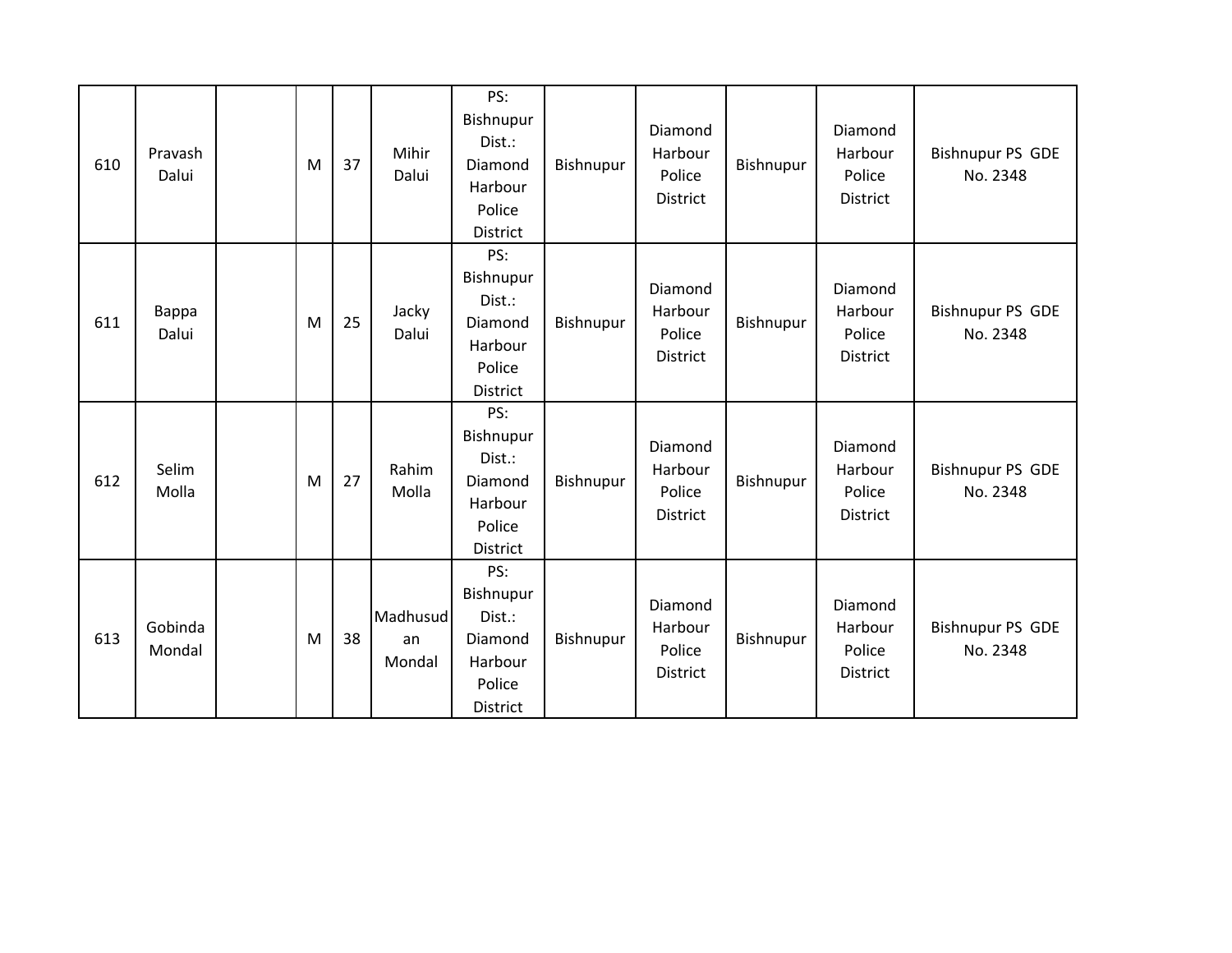| 614 | Swapan<br>Das    | M | 38 | Gopal Das             | PS:<br>Bishnupur<br>Dist.:<br>Diamond<br>Harbour<br>Police<br>District        | Bishnupur  | Diamond<br>Harbour<br>Police<br>District | Bishnupur | Diamond<br>Harbour<br>Police<br>District | <b>Bishnupur PS GDE</b><br>No. 659 |
|-----|------------------|---|----|-----------------------|-------------------------------------------------------------------------------|------------|------------------------------------------|-----------|------------------------------------------|------------------------------------|
| 615 | Bappa<br>Bairagi | M | 30 | Swapan<br>Bairagi     | PS:<br>Bishnupur<br>Dist.:<br>Diamond<br>Harbour<br>Police<br><b>District</b> | Bishnupur  | Diamond<br>Harbour<br>Police<br>District | Bishnupur | Diamond<br>Harbour<br>Police<br>District | <b>Bishnupur PS GDE</b><br>No. 659 |
| 616 | Ujjal<br>Ghosh   | M | 33 | Shyamal<br>Ghosh      | PS:<br>Bishnupur<br>Dist.:<br>Diamond<br>Harbour<br>Police<br>District        | Bishnupur  | Diamond<br>Harbour<br>Police<br>District | Bishnupur | Diamond<br>Harbour<br>Police<br>District | <b>Bishnupur PS GDE</b><br>No. 659 |
| 617 | Ranjan<br>Roy    | M | 20 | Lt.<br>Sukanta<br>Roy | PS: Sarsuna<br>Dist.:<br>Kolkata                                              | Sarsuna    | Kolkata                                  | Bishnupur | Diamond<br>Harbour<br>Police<br>District | <b>Bishnupur PS GDE</b><br>No. 659 |
| 618 | Md. Izaz         | M | 26 | Md. Siraj             | PS:<br>Maheshtala<br>Dist.:<br>Diamond<br>Harbour<br>Police<br>District       | Maheshtala | Diamond<br>Harbour<br>Police<br>District | Bishnupur | Diamond<br>Harbour<br>Police<br>District | <b>Bishnupur PS GDE</b><br>No. 661 |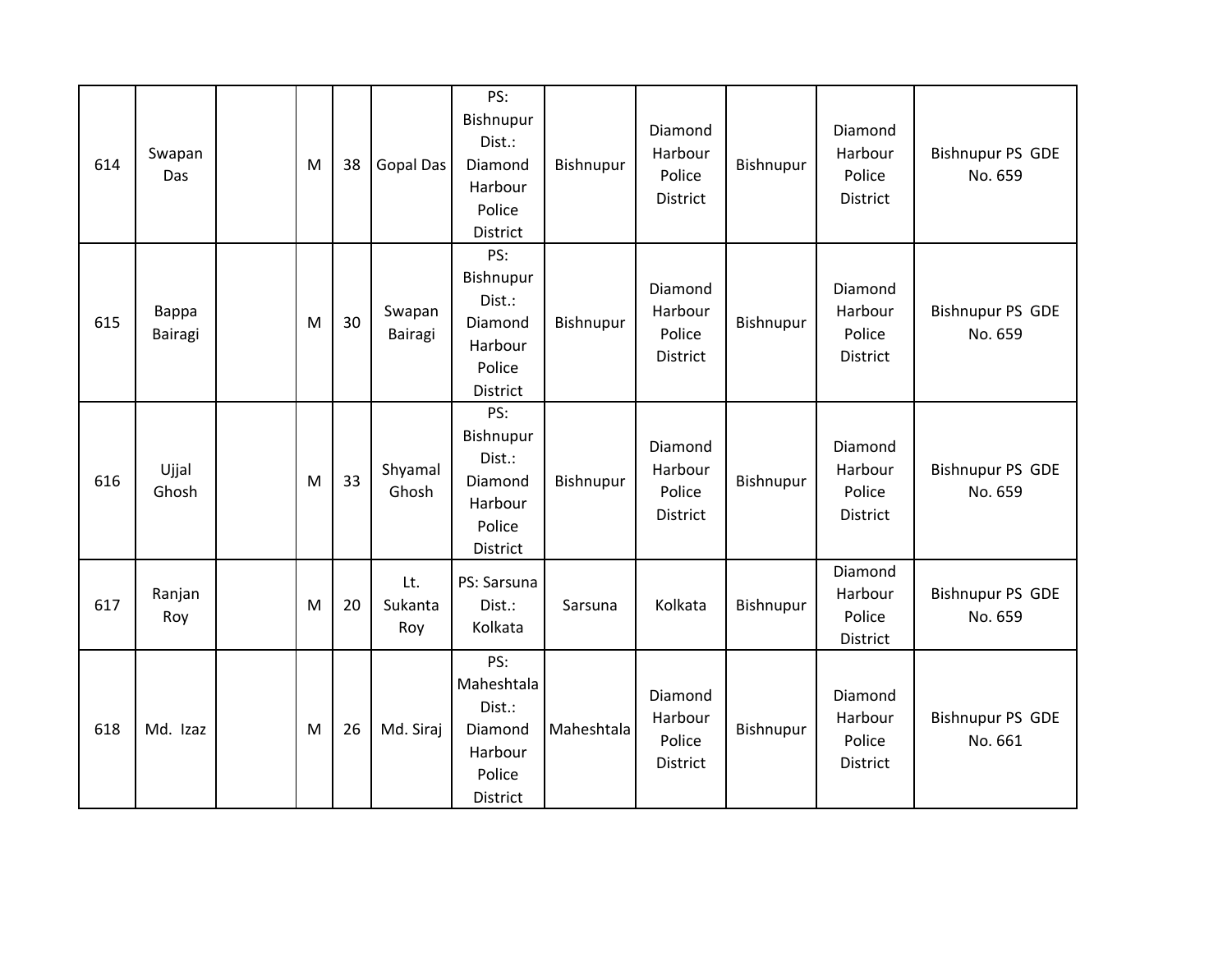| 619 | <b>Babul</b><br>Haque | M | 30 | Nurul<br>Haque            | PS:<br>Maheshtala<br>Dist.:<br>Diamond<br>Harbour<br>Police<br>District                | Maheshtala     | Diamond<br>Harbour<br>Police<br><b>District</b> | Bishnupur      | Diamond<br>Harbour<br>Police<br>District | <b>Bishnupur PS GDE</b><br>No. 661 |
|-----|-----------------------|---|----|---------------------------|----------------------------------------------------------------------------------------|----------------|-------------------------------------------------|----------------|------------------------------------------|------------------------------------|
| 620 | Saiful<br>Haque       | M | 22 | Sanwar<br>Haque           | PS:<br>Maheshtala<br>Dist.:<br>Diamond<br>Harbour<br>Police<br>District                | Maheshtala     | Diamond<br>Harbour<br>Police<br>District        | Bishnupur      | Diamond<br>Harbour<br>Police<br>District | <b>Bishnupur PS GDE</b><br>No. 661 |
| 621 | Abdul<br>Rahaman      | M | 21 | <b>Baktiar</b><br>Rahamna | PS:<br>Maheshtala<br>Dist.:<br>Diamond<br>Harbour<br>Police<br>District                | Maheshtala     | Diamond<br>Harbour<br>Police<br>District        | Bishnupur      | Diamond<br>Harbour<br>Police<br>District | <b>Bishnupur PS GDE</b><br>No. 661 |
| 622 | Sk. Sahil             | M | 25 | $S/O$ Sk.<br>Asger        | Mithapukur<br>PS:<br>Budgebudg<br>e Dist.:<br>Diamond<br>Harbour<br>Police<br>District | Budgebudg<br>e | Diamond<br>Harbour<br>Police<br>District        | Budgebudg<br>e | Diamond<br>Harbour<br>Police<br>District | Budgebudge PS GDE<br>No. 1345      |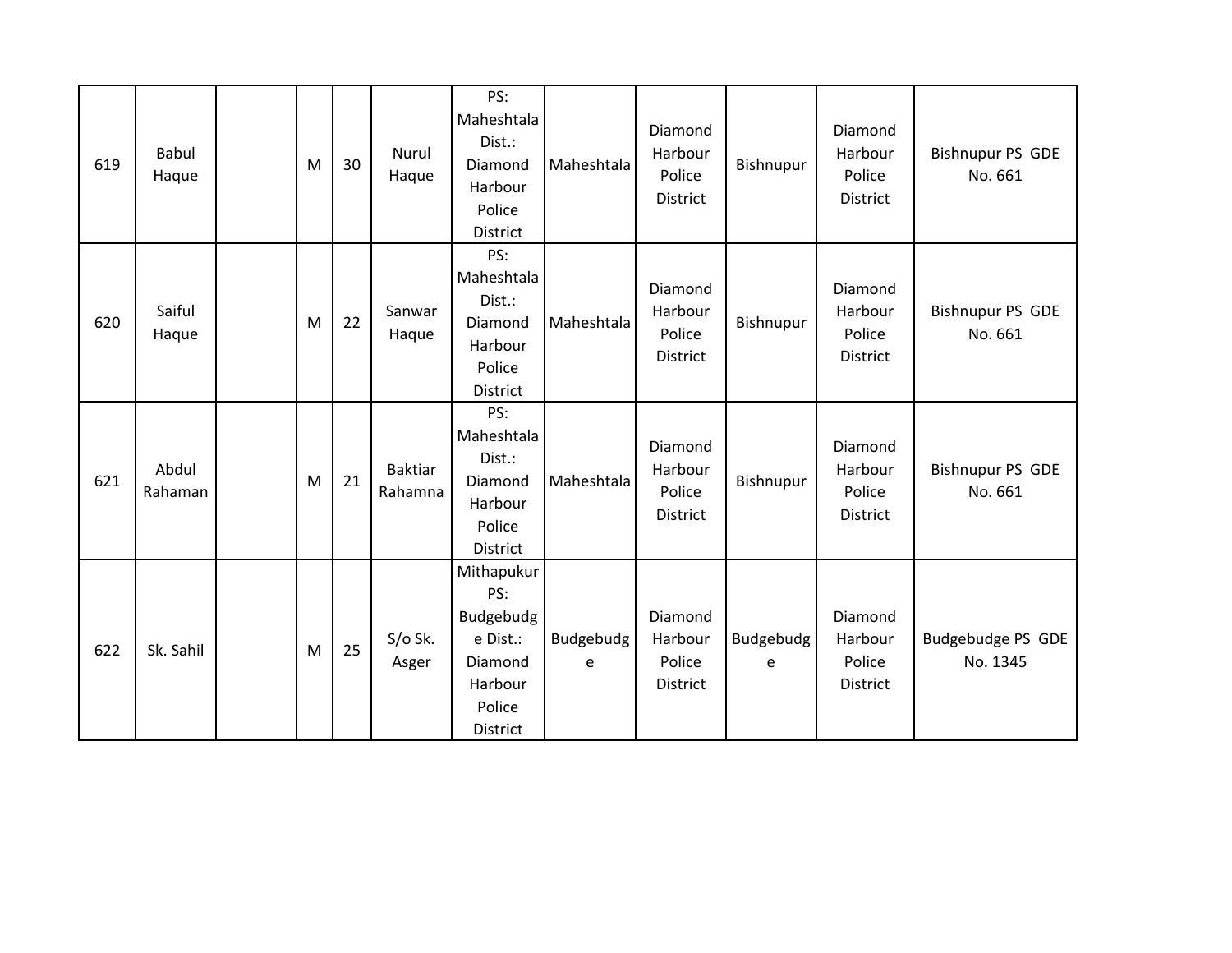| 623 | Md. Saheb         | M | 32 | S/o Md.<br>Khalil              | Kalipur PS:<br>Budgebudg<br>e Dist.:<br>Diamond<br>Harbour<br>Police<br>District | Budgebudg<br>e  | Diamond<br>Harbour<br>Police<br>District | Budgebudg<br>e     | Diamond<br>Harbour<br>Police<br>District | Budgebudge PS GDE<br>No. 1345             |
|-----|-------------------|---|----|--------------------------------|----------------------------------------------------------------------------------|-----------------|------------------------------------------|--------------------|------------------------------------------|-------------------------------------------|
| 624 | Asutosh<br>Mondal | M | 43 | Lt<br>Manaranj<br>an<br>Mondal | Madarhat<br>PS: Baruipur<br>Dist.:<br>Baruipur<br>Police<br>District             | Baruipur        | Baruipur<br>Police<br>District           | Diamond<br>harbour | Diamond<br>Harbour<br>Police<br>District | Diamond harbour PS<br><b>GDE No. 2721</b> |
| 625 | Ramjan<br>Mondal  | M | 42 | Lt Ranajit<br>Mondal           | Madarhat<br>PS: Baruipur<br>Dist.:<br>Baruipur<br>Police<br>District             | <b>Baruipur</b> | Baruipur<br>Police<br>District           | Diamond<br>harbour | Diamond<br>Harbour<br>Police<br>District | Diamond harbour PS<br><b>GDE No. 2721</b> |
| 626 | Selim<br>Laskar   | M | 41 | Ismail<br>Laskar               | Rashmath<br>PS: Baruipur<br>Dist.:<br>Baruipur<br>Police<br>District             | <b>Baruipur</b> | Baruipur<br>Police<br>District           | Diamond<br>harbour | Diamond<br>Harbour<br>Police<br>District | Diamond harbour PS<br><b>GDE No. 2721</b> |
| 627 | Samir Das         | M | 25 | Rajen Das                      | Rajarampur<br>PS: Kulpi<br>Dist.:<br>Sundarban<br>Police<br>District             | Kulpi           | Sundarban<br>Police<br>District          | Diamond<br>harbour | Diamond<br>Harbour<br>Police<br>District | Diamond harbour PS<br><b>GDE No. 2721</b> |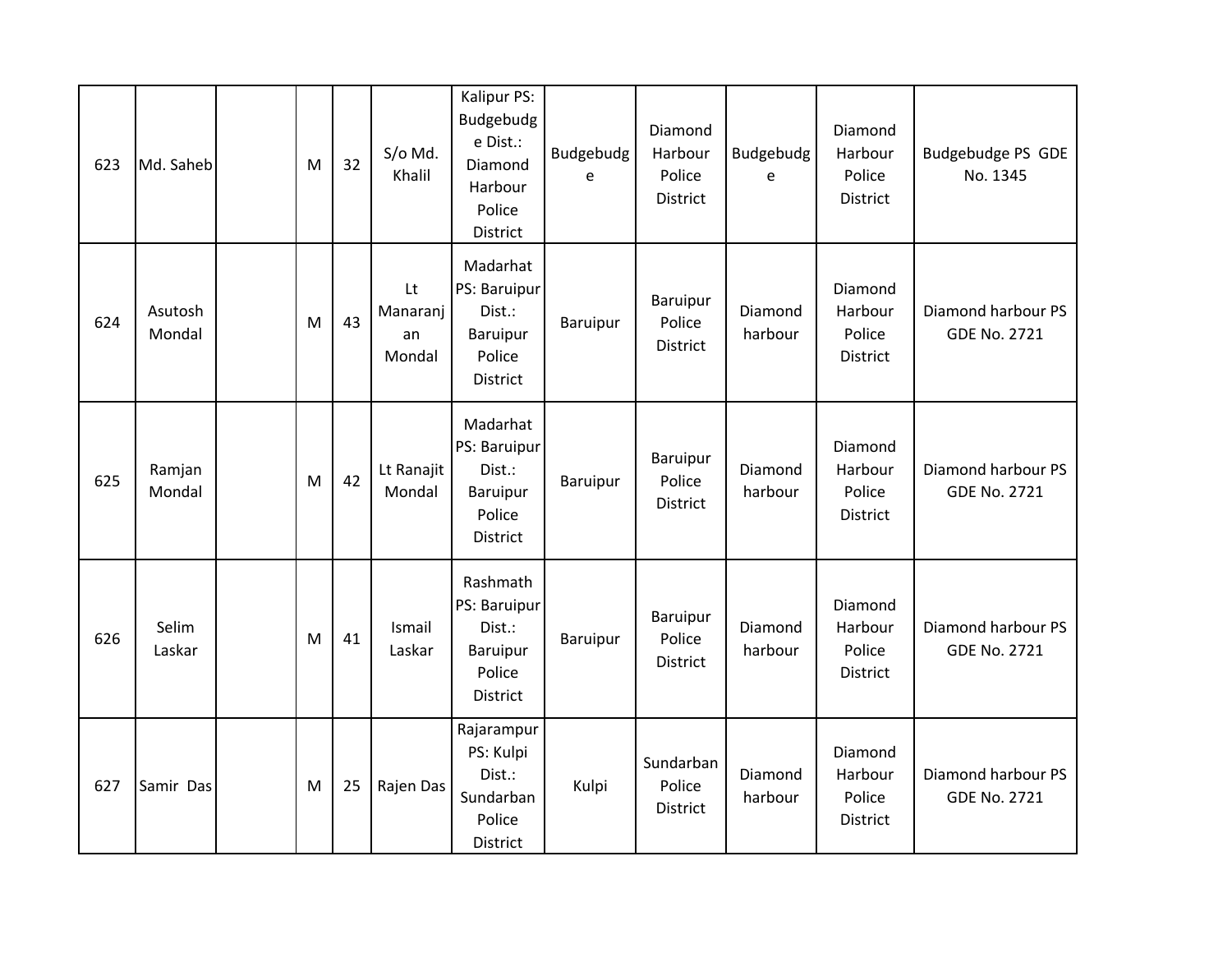| 628 | Swapan<br>Das          | M | 50 | Hrikesh<br>Das     | PS: Kulpi<br>Dist.:<br>Sundarban<br>Police<br>District                                  | Kulpi              | Sundarban<br>Police<br>District                 | Diamond<br>harbour | Diamond<br>Harbour<br>Police<br>District | Diamond harbour PS<br><b>GDE No. 2721</b> |
|-----|------------------------|---|----|--------------------|-----------------------------------------------------------------------------------------|--------------------|-------------------------------------------------|--------------------|------------------------------------------|-------------------------------------------|
| 629 | Paban<br>Sarder        | M | 27 | Sulal<br>Sarder    | Gokani PS:<br>Mograhat<br>Dist.:<br>Diamond<br>Harbour<br>Police<br>District            | Mograhat           | Diamond<br>Harbour<br>Police<br>District        | Diamond<br>harbour | Diamond<br>Harbour<br>Police<br>District | Diamond harbour PS<br><b>GDE No. 2721</b> |
| 630 | <b>Toufik</b><br>Fakir | M | 25 | Lt Bodiar<br>Fakir | Sarisha PS:<br>Diamond<br>harbour<br>Dist.:<br>Diamond<br>Harbour<br>Police<br>District | Diamond<br>harbour | Diamond<br>Harbour<br>Police<br>District        | Diamond<br>harbour | Diamond<br>Harbour<br>Police<br>District | Diamond harbour PS<br><b>GDE No. 2731</b> |
| 631 | Bulu<br>Mondal         | M |    | Amal Ch.<br>Mondal | PS: Falta<br>Dist.:<br>Diamond<br>Harbour<br>Police<br>District                         | Falta              | Diamond<br>Harbour<br>Police<br><b>District</b> | Falta              | Diamond<br>Harbour<br>Police<br>District | Falta PS GDE No.<br>1348                  |
| 632 | Sk<br>Saharukh         | M | 26 | Sk Hobi            | Deulberia<br>PS:<br>Bishnupur<br>Dist.:<br>Diamond<br>Harbour<br>Police<br>District     | Bishnupur          | Diamond<br>Harbour<br>Police<br><b>District</b> | Nodakhali          | Diamond<br>Harbour<br>Police<br>District | Nodakhali PS GDE No.<br>1770              |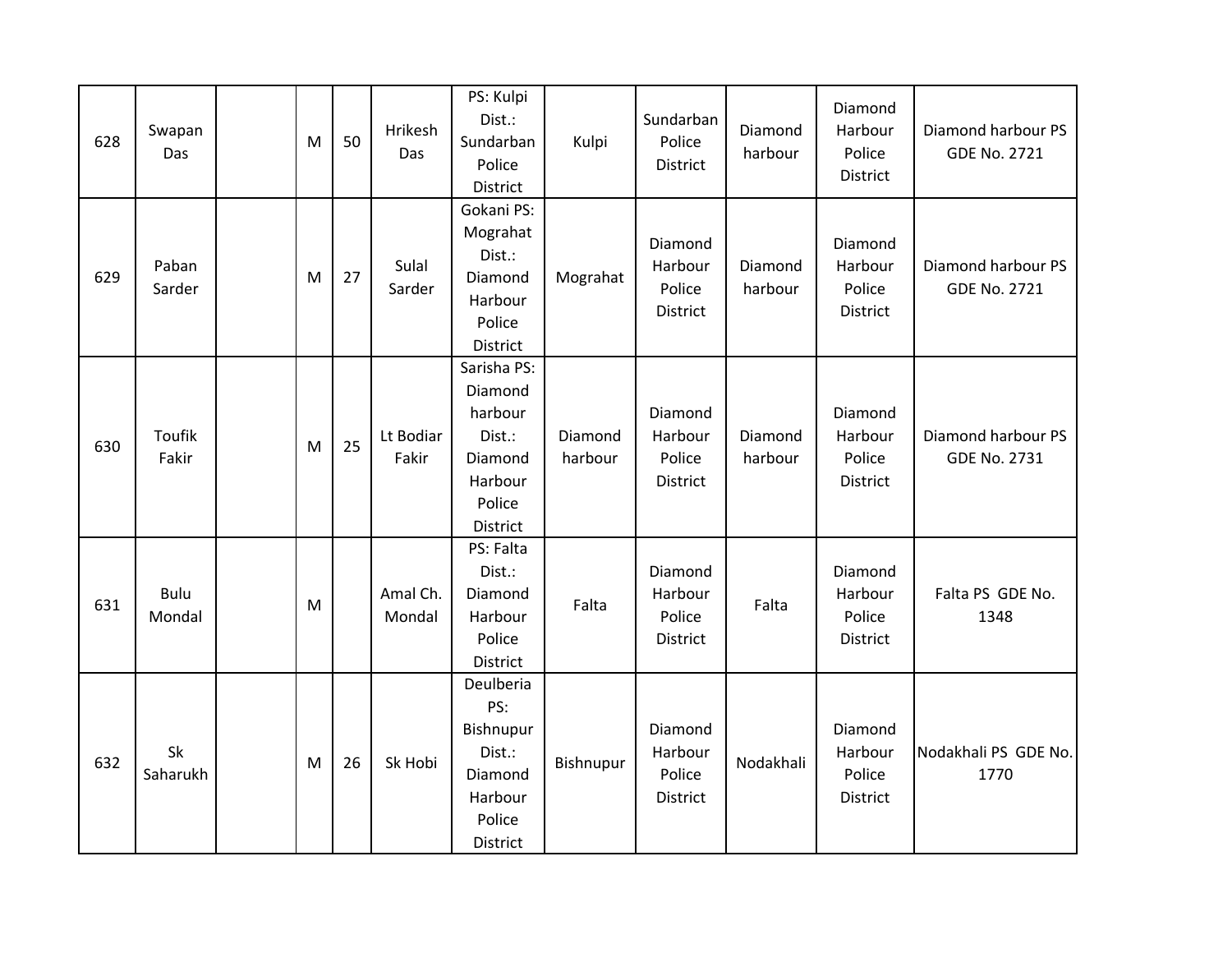| 633 | Tajudin<br>Laskar  | M | 24 | Safiuddin<br>Laskar           | Bareya PS:<br>Nodakhali<br>Dist.:<br>Diamond<br>Harbour<br>Police<br>District                         | Nodakhali | Diamond<br>Harbour<br>Police<br>District        | Nodakhali | Diamond<br>Harbour<br>Police<br>District | Nodakhali PS GDE No.<br>1775 |
|-----|--------------------|---|----|-------------------------------|-------------------------------------------------------------------------------------------------------|-----------|-------------------------------------------------|-----------|------------------------------------------|------------------------------|
| 634 | Bappa<br>Jamadar   | M | 30 | Lt.<br>Jasimuddi<br>n Jamadar | Goza PS:<br>Nodakhali<br>Dist.:<br>Diamond<br>Harbour<br>Police<br>District                           | Nodakhali | Diamond<br>Harbour<br>Police<br><b>District</b> | Nodakhali | Diamond<br>Harbour<br>Police<br>District | Nodakhali PS GDE No.<br>581  |
| 635 | Sk<br>Alauddin     | M | 45 | Lt. Sk Abu<br>Salem           | Purba Telari<br>PS:<br>Nodakhali<br>Dist.:<br>Diamond<br>Harbour<br>Police<br>District                | Nodakhali | Diamond<br>Harbour<br>Police<br><b>District</b> | Nodakhali | Diamond<br>Harbour<br>Police<br>District | Nodakhali PS GDE No.<br>581  |
| 636 | Sariful<br>Mollick | M |    | Saidul<br>Mollick             | Rajarampur<br><b>Mollick Para</b><br>PS: Pujali<br>Dist.:<br>Diamond<br>Harbour<br>Police<br>District | Pujali    | Diamond<br>Harbour<br>Police<br>District        | Pujali    | Diamond<br>Harbour<br>Police<br>District | Pujali PS GDE No.<br>1020    |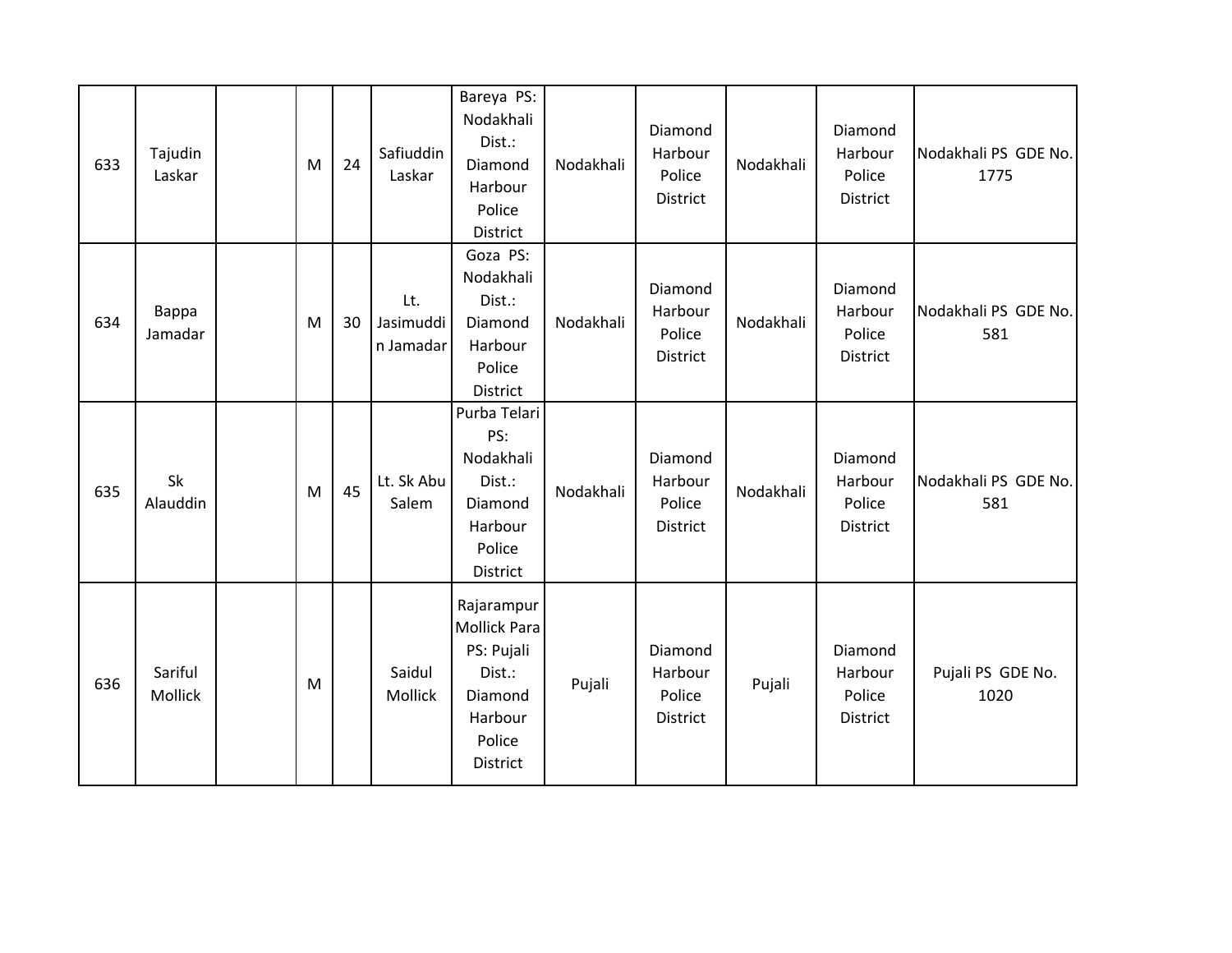| 637 | Afroj<br>Mallick | M | 18 | Jamaluddi<br>n Mallick | W/126/1<br>Hajiratan<br>Lal Pole PS:<br>Rajabagan<br>Dist.:<br>Kolkata                                                                     | Rajabagan         | Kolkata                                         | Rabindrana<br>gar | Diamond<br>Harbour<br>Police<br>District | Rabindranagar PS<br><b>GDE No. 1551</b> |
|-----|------------------|---|----|------------------------|--------------------------------------------------------------------------------------------------------------------------------------------|-------------------|-------------------------------------------------|-------------------|------------------------------------------|-----------------------------------------|
| 638 | Md Nisar         | M | 30 | Lt Md<br>Afsar Ali     | Akrafatak<br>Balurghat<br>Road, PS-<br>Rabindrana<br>gar, Kol- PS:<br>Rabindrana<br>gar Dist.:<br>Diamond<br>Harbour<br>Police<br>District | Rabindrana<br>gar | Diamond<br>Harbour<br>Police<br><b>District</b> | Rabindrana<br>gar | Diamond<br>Harbour<br>Police<br>District | Rabindranagar PS<br>GDE No. 1551        |
| 639 | Sk Sahid         | M | 21 | Lt Sk<br>Tainur        | Akrafatak<br>20 No<br>More, H/O-<br>Dukhi<br>Mahato, PS:<br>Rabindrana<br>gar Dist.:<br>Diamond<br>Harbour<br>Police<br>District           | Rabindrana<br>gar | Diamond<br>Harbour<br>Police<br>District        | Rabindrana<br>gar | Diamond<br>Harbour<br>Police<br>District | Rabindranagar PS<br><b>GDE No. 1551</b> |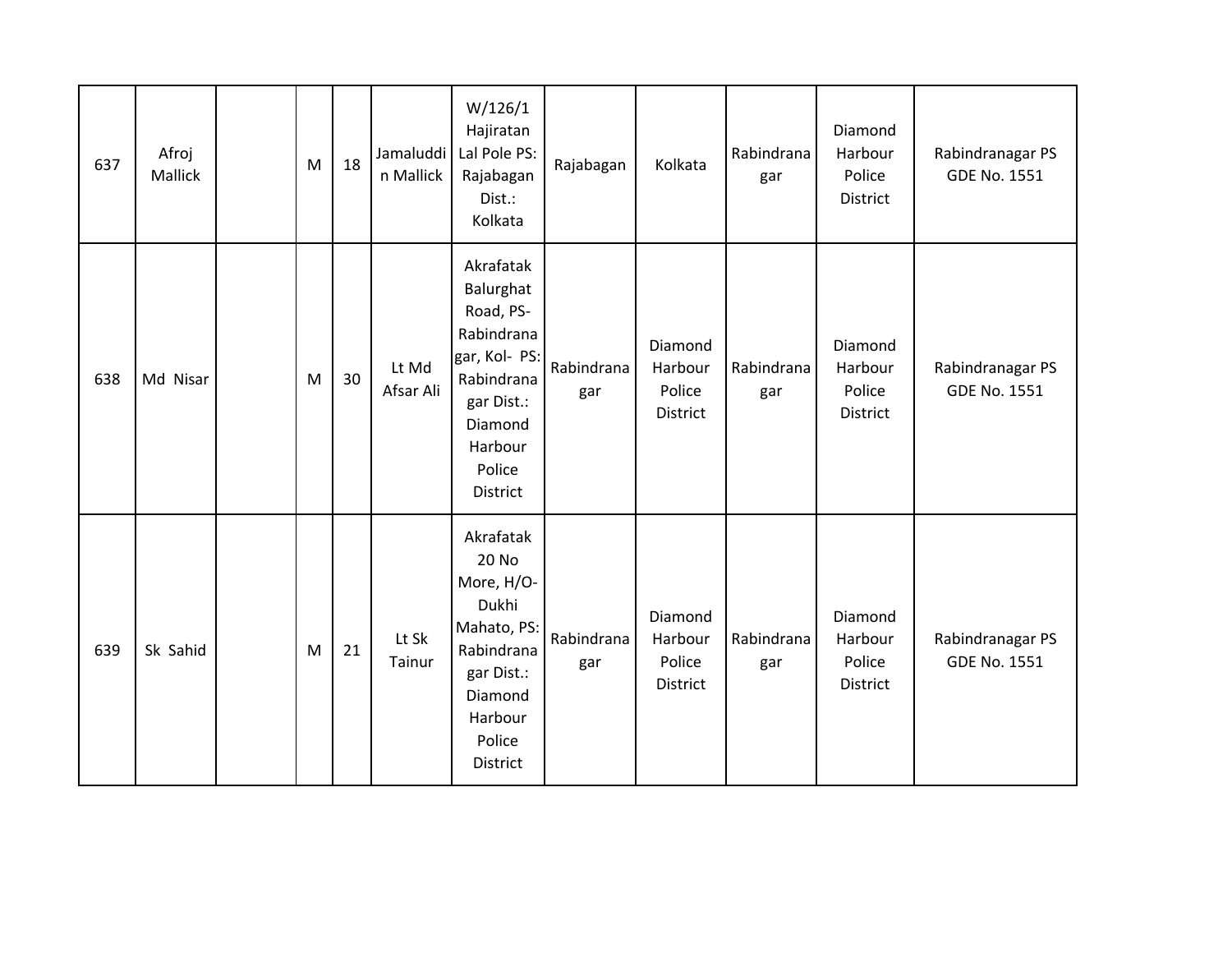| 640 | Sk<br>Sarfaraj   | M | 21 | Sk Hasim                  | Akrafatak<br>20 No<br>More, H/O-<br>Dukhi<br>Mahato, PS:<br>Rabindrana<br>gar Dist.:<br>Diamond<br>Harbour<br>Police<br>District | Rabindrana<br>gar | Diamond<br>Harbour<br>Police<br>District | Rabindrana<br>gar | Diamond<br>Harbour<br>Police<br>District | Rabindranagar PS<br>GDE No. 1551 |
|-----|------------------|---|----|---------------------------|----------------------------------------------------------------------------------------------------------------------------------|-------------------|------------------------------------------|-------------------|------------------------------------------|----------------------------------|
| 641 | Puspen<br>Mondal | M | 44 | Lt.<br>Jagadish<br>Mondal | 1396 PS:<br>Ramnagar<br>Dist.:<br>Diamond<br>Harbour<br>Police<br>District                                                       | Ramnagar          | Diamond<br>Harbour<br>Police<br>District | Ramnagar          | Diamond<br>Harbour<br>Police<br>District | Ramnagar PS GDE<br>No. 1396      |
| 642 | Prodip Kr<br>Das | M | 32 | Late<br><b>Ashish Das</b> | Vill-Sherpur<br>PS: Usthi<br>Dist.:<br>Diamond<br>Harbour<br>Police<br>District                                                  | Usthi             | Diamond<br>Harbour<br>Police<br>District | Usthi             | Diamond<br>Harbour<br>Police<br>District | Usthi PS GDE No.<br>1647         |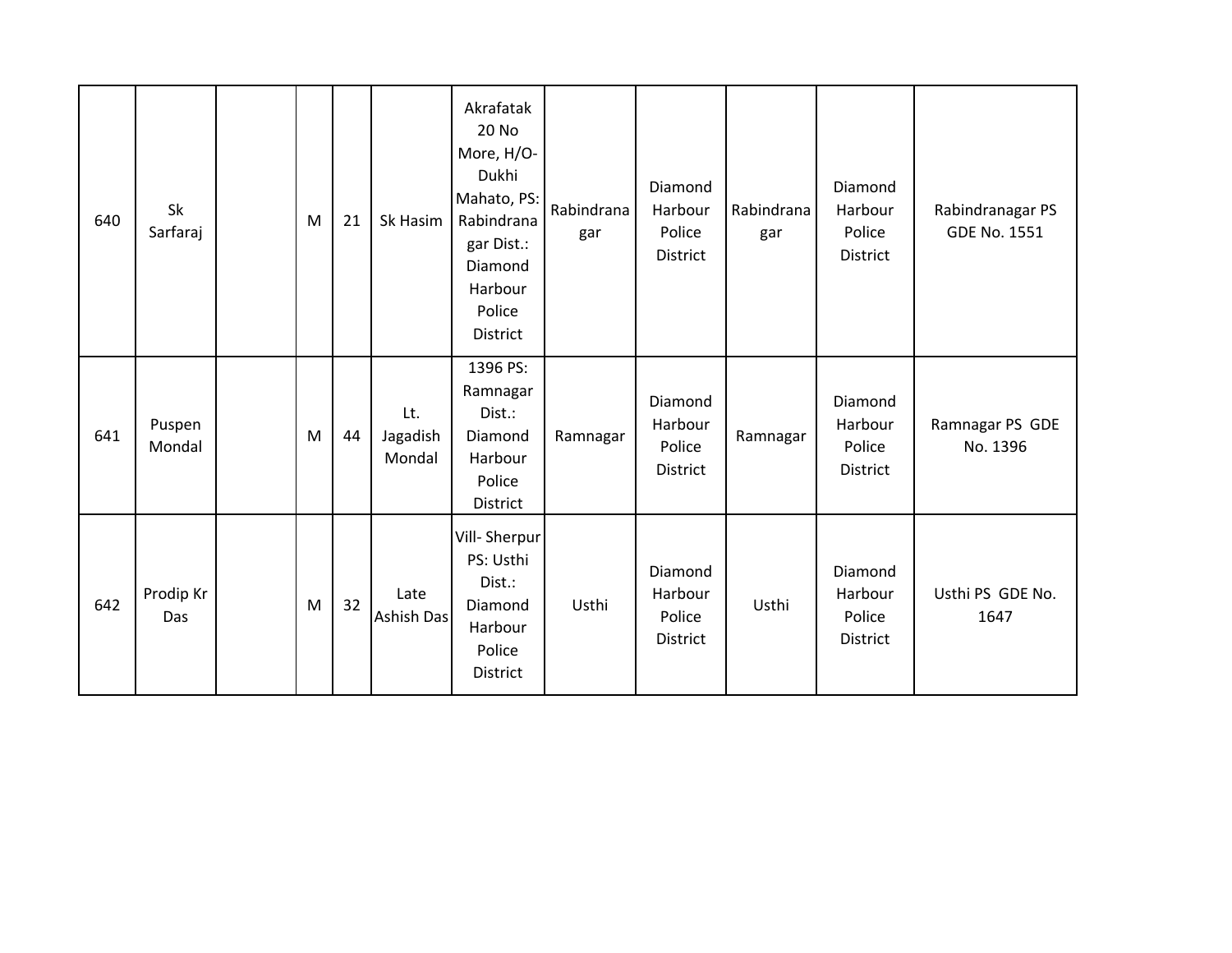| 643 | Chanchal<br>Dhara      | M         | Taroni<br>Dhara             | Vill-<br>Dulalbati PS-<br>Pursurah<br>Dist-<br>Hooghly.<br>PS:<br>Arambagh<br>Dist.:<br>Hooghly<br>Rural         | Arambagh | Hooghly<br>Rural | Arambagh | Hooghly<br>Rural | Arambagh PS GDE<br>No. 2152 |
|-----|------------------------|-----------|-----------------------------|------------------------------------------------------------------------------------------------------------------|----------|------------------|----------|------------------|-----------------------------|
| 644 | Hemanta<br>Mal         | ${\sf M}$ | Arjun Mal                   | Vill-<br>Nandanpur<br>PS-Jamalpur<br>Dist-Purba<br>Barddhama<br>n. PS:<br>Arambagh<br>Dist.:<br>Hooghly<br>Rural | Arambagh | Hooghly<br>Rural | Arambagh | Hooghly<br>Rural | Arambagh PS GDE<br>No. 2152 |
| 645 | Sk<br>Mimasud<br>Jamal | ${\sf M}$ | Lt Sk<br>Mojjfor<br>Hossion | Vill-<br>Sanprojol<br>PS-<br>Arambagh<br>Dist-<br>Hooghly PS:<br>Arambagh<br>Dist.:<br>Hooghly<br>Rural          | Arambagh | Hooghly<br>Rural | Arambagh | Hooghly<br>Rural | Arambagh PS GDE<br>No. 2119 |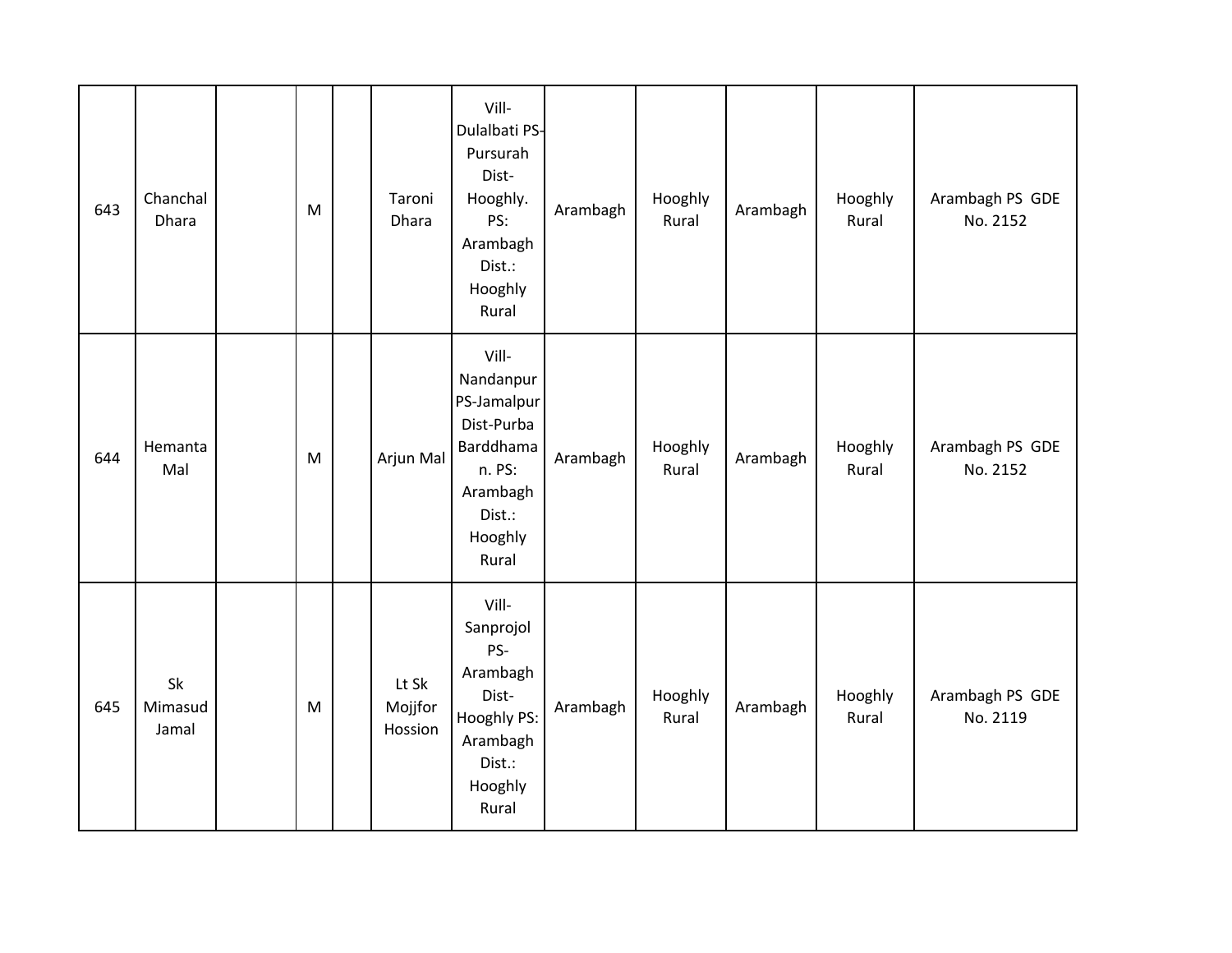| 646 | Sk<br>Mobaidul<br>Islam | M |    | Sk Mojibar<br>Rahaman | Vill-<br>Sanprojol<br>PS-<br>Arambagh<br>Dist-<br>Hooghly PS:<br>Arambagh<br>Dist.:<br>Hooghly<br>Rural  | Arambagh | Hooghly<br>Rural | Arambagh | Hooghly<br>Rural | Arambagh PS GDE<br>No. 2119 |
|-----|-------------------------|---|----|-----------------------|----------------------------------------------------------------------------------------------------------|----------|------------------|----------|------------------|-----------------------------|
| 647 | Pitambar<br>Malik       | M |    | Mohan Ch<br>Malik     | Vill-<br>Basudevpur<br>PS-<br>Arambagh<br>Dist-<br>Hooghly PS:<br>Arambagh<br>Dist.:<br>Hooghly<br>Rural | Arambagh | Hooghly<br>Rural | Arambagh | Hooghly<br>Rural | Arambagh PS GDE<br>No. 2150 |
| 648 | Souvik<br>Sarkar        | M | 19 | Mohan<br>Sarkar       | Kulepara, PS-<br>Balagarh,<br>Dist-<br>Hooghly                                                           |          | Basirhat         | Balagarh | Hooghly<br>Rural | Balagarh PS GDE No.<br>1671 |
| 649 | Pinku Sen               | M | 18 | Sachin Sen            | Senpara, PS-<br>Balagarh,<br>Dist-<br>Hooghly                                                            |          | Basirhat         | Balagarh | Hooghly<br>Rural | Balagarh PS GDE No.<br>1671 |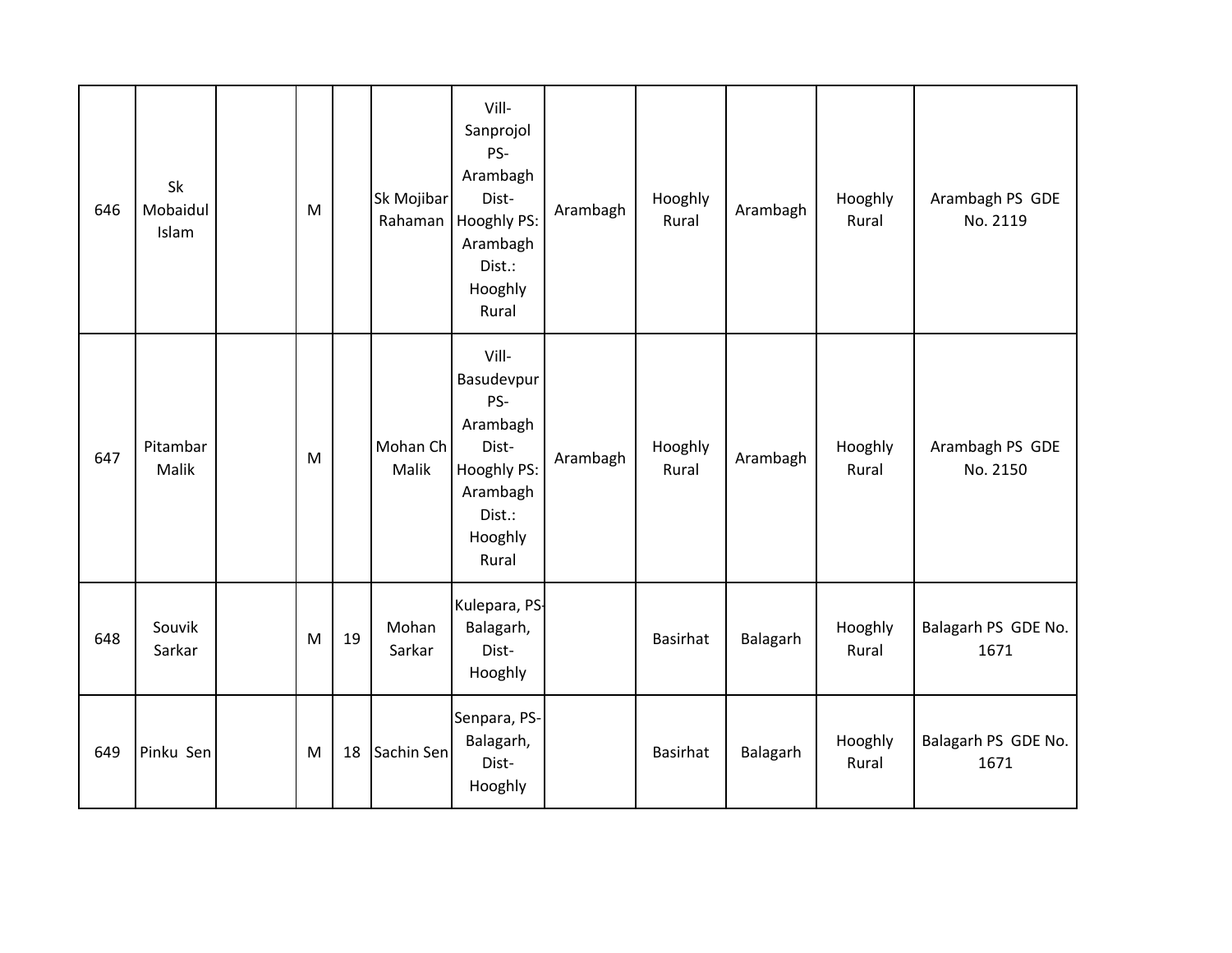| 650 | Biswajit<br>Goswami | M | 50 | Lt. Nani<br>Gopal<br>Goswami | Ekterpur, PS-<br>Balagarh,<br>Dist-<br>Hooghly                    | Basirhat        | Balagarh | Hooghly<br>Rural | Balagarh PS GDE No.<br>1671                               |
|-----|---------------------|---|----|------------------------------|-------------------------------------------------------------------|-----------------|----------|------------------|-----------------------------------------------------------|
| 651 | Ripan Kha           | M | 19 | Sutonu<br>Kha                | Ichapur, PS-<br>Balagarh,<br>Dist-<br>Hooghly                     | Basirhat        | Balagarh | Hooghly<br>Rural | Balagarh PS GDE No.<br>1671                               |
| 652 | Piyush<br>Ghorami   | M | 42 | Santoh<br>Ghorami            | Majdia, PS-<br>Balagarh,<br>Dist-<br>Hooghly                      | Basirhat        | Balagarh | Hooghly<br>Rural | Balagarh PS GDE No.<br>1671                               |
| 653 | Sumonta<br>Mistri   | M | 29 | Amal<br>Mistri               | Majdia, PS-<br>Balagarh,<br>Dist-<br>Hooghly                      | <b>Basirhat</b> | Balagarh | Hooghly<br>Rural | Balagarh PS GDE No.<br>1671                               |
| 654 | Suroj<br>Ghosh      | M | 24 | Manik<br>Ghosh               | Inchura, PS-<br>Balagarh,<br>Dist-<br>Hooghly                     | Basirhat        | Balagarh | Hooghly<br>Rural | Balagarh PS GDE No.<br>1671                               |
| 655 | Krishna<br>Dey      | M | 30 | Chand<br>Mohan<br>Dey        | Guptipara,<br>Rath Sarak,<br>PS-<br>Balagarh,<br>Dist-<br>Hooghly | <b>Basirhat</b> | Balagarh | Hooghly<br>Rural | <b>Balagarh PS Outpost</b><br>Guptipara OP GDE No.<br>376 |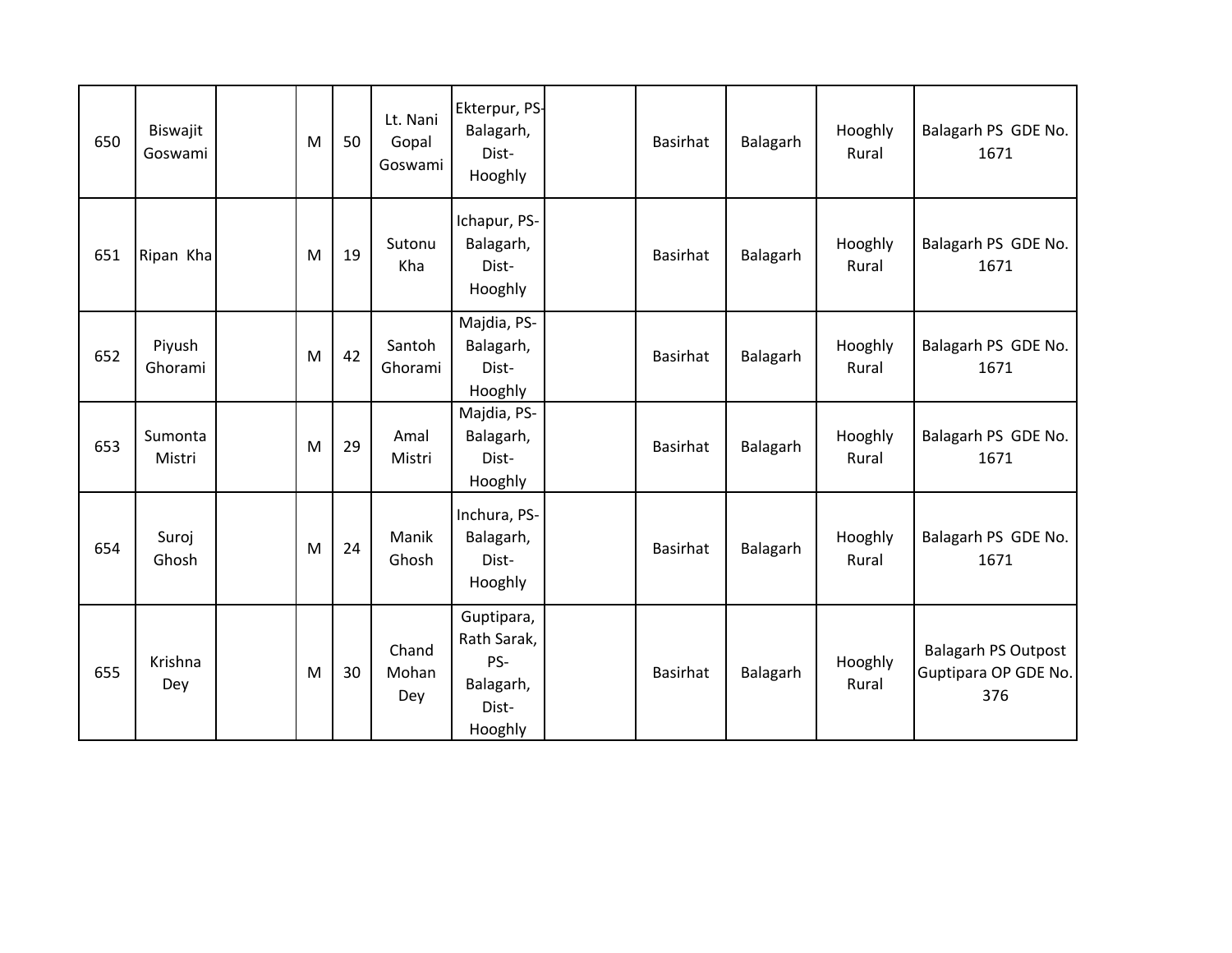| 656 | Pacha<br>Koley  |      | M | 40 | Koley                      | Kumarpara,<br>Guptipara,<br>PS-<br>Balagarh,<br>Dist-<br>Hooghly | <b>Basirhat</b> | Balagarh | Hooghly<br>Rural | <b>Balagarh PS Outpost</b><br>Guptipara OP GDE No.<br>376 |
|-----|-----------------|------|---|----|----------------------------|------------------------------------------------------------------|-----------------|----------|------------------|-----------------------------------------------------------|
| 657 | Sk.<br>Mukarim  | Muka | M | 30 | Surat Ali<br>Mondal        | Rampur, PS-<br>Balagarh,<br>Dist-<br>Hooghly                     | <b>Basirhat</b> | Balagarh | Hooghly<br>Rural | <b>Balagarh PS Outpost</b><br>Guptipara OP GDE No.<br>376 |
| 658 | Sk . Bahar      |      | M | 30 | Sk. Faju                   | Rampur, PS-<br>Balagarh,<br>Dist-<br>Hooghly                     | <b>Basirhat</b> | Balagarh | Hooghly<br>Rural | <b>Balagarh PS Outpost</b><br>Guptipara OP GDE No.<br>376 |
| 659 | Bappa<br>Bagchi |      | M | 38 | Anil<br>Bagchi             | Purba<br>Satgachiya,<br>PS-Kalna,<br>Dist-Purba<br>Burdwan       | <b>Basirhat</b> | Balagarh | Hooghly<br>Rural | <b>Balagarh PS Outpost</b><br>Guptipara OP GDE No.<br>376 |
| 660 | Koushik<br>Das  |      | M | 45 | Kiran<br>Prakash<br>Das    | Pathmohal,<br>PS-<br>Balagarh,<br>Dist-<br>Hooghly               | <b>Basirhat</b> | Balagarh | Hooghly<br>Rural | <b>Balagarh PS Outpost</b><br>Guptipara OP GDE No.<br>376 |
| 661 | Ganesh<br>Das   |      | M | 45 | Lt.<br>Santiranja<br>n Das | Uttar<br>Bandhagach<br>i, PS-<br>Balagarh,<br>Dist-<br>Hooghly   | <b>Basirhat</b> | Balagarh | Hooghly<br>Rural | <b>Balagarh PS Outpost</b><br>Guptipara OP GDE No.<br>376 |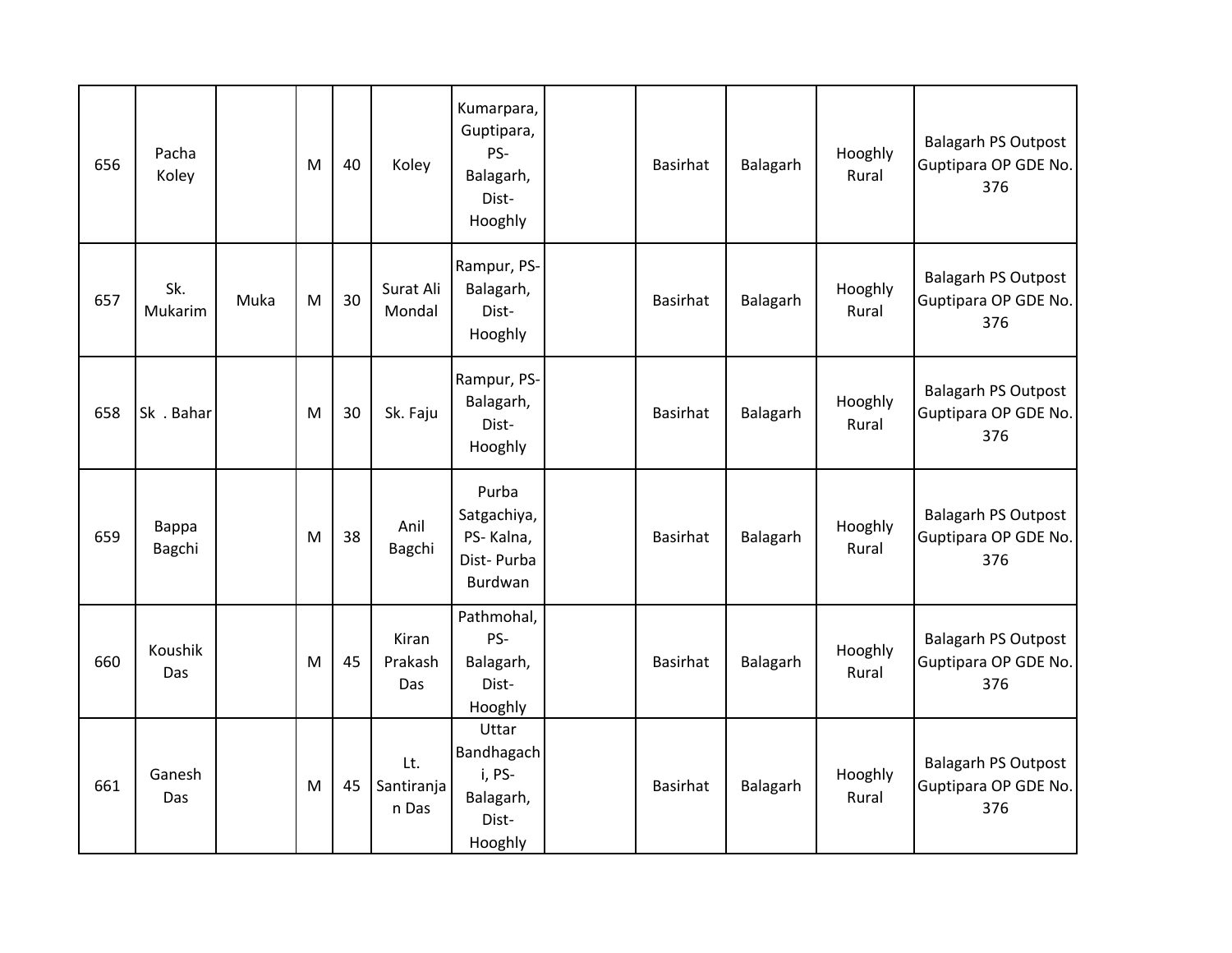| 662 | Sagar Das         | M | 34 | Arun Das          | Uttar<br>Bandhagach<br>i, PS-<br>Balagarh,<br>Dist-<br>Hooghly          |         | Basirhat         | Balagarh    | Hooghly<br>Rural | <b>Balagarh PS Outpost</b><br>Guptipara OP GDE No.<br>376 |
|-----|-------------------|---|----|-------------------|-------------------------------------------------------------------------|---------|------------------|-------------|------------------|-----------------------------------------------------------|
| 663 | Dilip<br>Yadav    | M | 30 | Mahendra<br>Yadav | Maheswarp<br>ur PS:<br>Dadpur<br>Dist.:<br>Hooghly<br>Rural             | Dadpur  | Hooghly<br>Rural | Dadpur      | Hooghly<br>Rural | Dadpur PS GDE No.<br>1760                                 |
| 664 | Mahendra<br>Yadav | M |    | Gobinda<br>Yadav  | Maheswarp<br>ur PS:<br>Dadpur<br>Dist.:<br>Hooghly<br>Rural             | Dadpur  | Hooghly<br>Rural | Dadpur      | Hooghly<br>Rural | Dadpur PS GDE No.<br>1760                                 |
| 665 | Tarun<br>Patra    | M | 42 | Dulal<br>Patra    | Alipur PS:<br>Haripal<br>Dist.:<br>Hooghly<br>Rural                     | Haripal | Hooghly<br>Rural | Dhaniakhali | Hooghly<br>Rural | Dhaniakhali PS GDE<br>No. 1657                            |
| 666 | Chanchal<br>Dhara |   |    | $S/O-$<br>d Dhara | Vill-Tailara,<br>PS –<br>Ramprasa Madhabdihi<br>, Dist –<br>Purba Bardh |         | <b>Basirhat</b>  | Goghat      | Hooghly<br>Rural | Goghat PS GDE No.<br>2022                                 |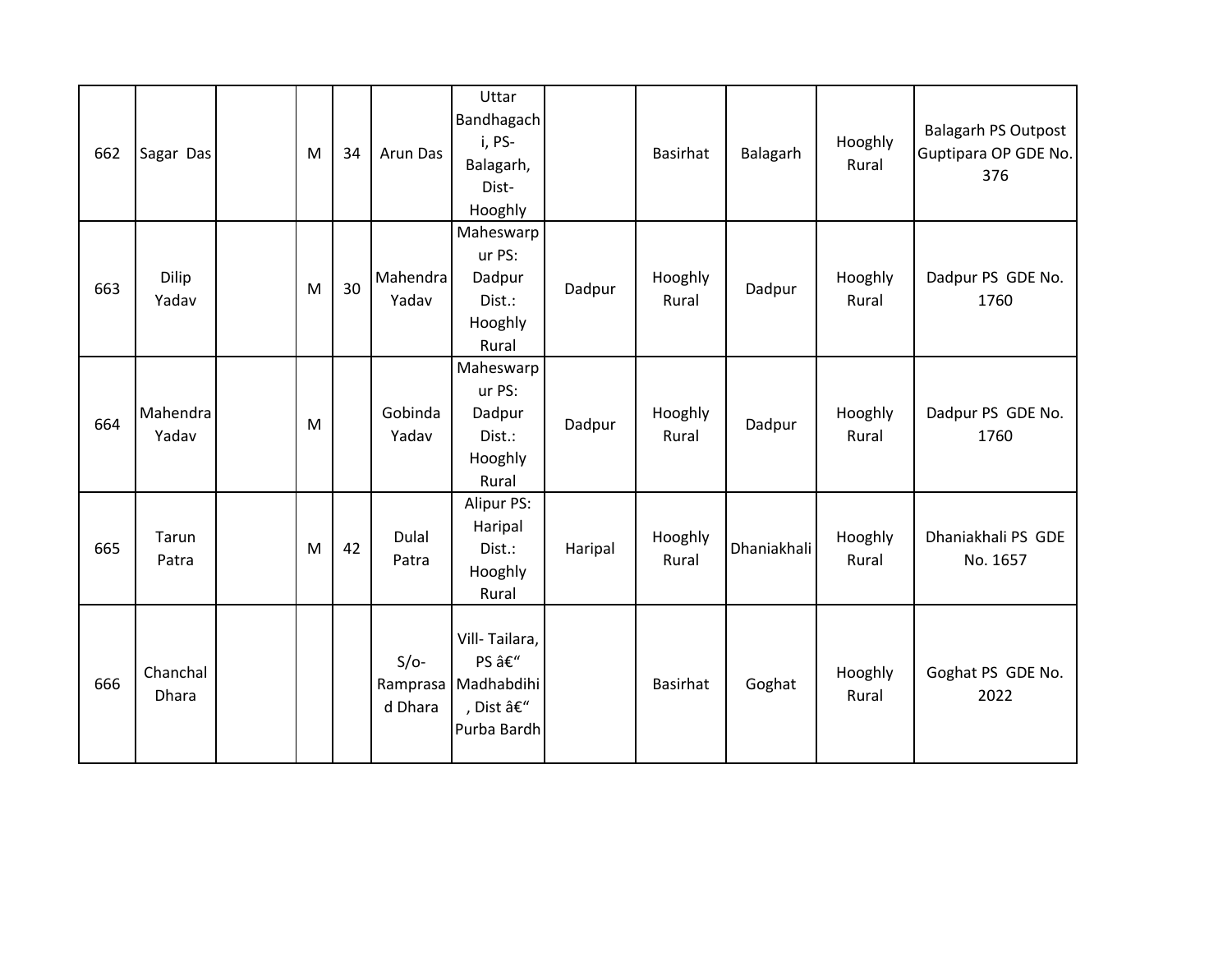| 667 | Jagannath<br>Santra   | M | $S/O-$<br>Pradyut<br>Santra         | Vill-<br>Shyambati,<br>PS –<br>Goghat, Dist<br>– Hooghly            | Basirhat        | Goghat | Hooghly<br>Rural | Goghat PS GDE No.<br>2022 |
|-----|-----------------------|---|-------------------------------------|---------------------------------------------------------------------|-----------------|--------|------------------|---------------------------|
| 668 | Subhankar<br>Chongdar | M | $S/O-$<br>Nabakum<br>ar<br>Chongdar | Vill-<br>Bayugram,<br>PS –<br>Goghat, Dist<br>– Hooghly             | Basirhat        | Goghat | Hooghly<br>Rural | Goghat PS GDE No.<br>2022 |
| 669 | Khokon<br>Soren       | M | S/o-Late<br>Subal<br>Soren          | Vill –<br>Ratanpur,<br>PS –<br>Goghat, Dist<br>– Hooghly            | Basirhat        | Goghat | Hooghly<br>Rural | Goghat PS GDE No.<br>2022 |
| 670 | Sk Safikul            | M | $S/O-$<br>Mohinudd<br>in Sk         | Vill-<br>Chaksahaja<br>dpur, PS –<br>Raghunathg<br>anj, Dist –<br>M | Basirhat        | Goghat | Hooghly<br>Rural | Goghat PS GDE No.<br>2034 |
| 671 | Bijoy<br>Dolui        | M | $S/O-$<br>Sonatan<br>Dolui          | Vill-Bengai,<br>PS –<br>Goghat, Dist<br>– Hooghly                   | <b>Basirhat</b> | Goghat | Hooghly<br>Rural | Goghat PS GDE No.<br>2034 |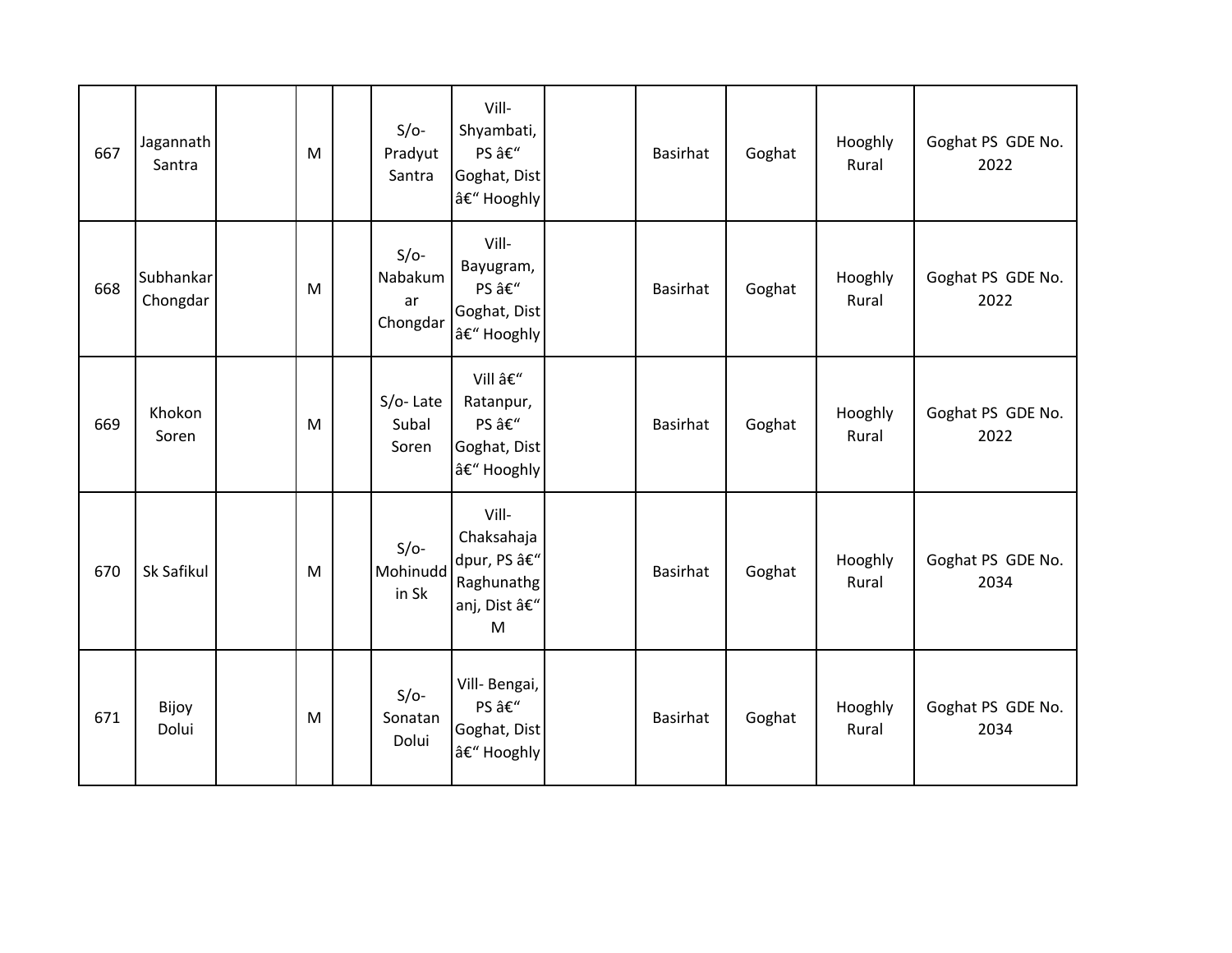| 672 | Sujit<br>Samanta   | M | $S/O-$ Late<br>Subhas<br>Samanta | Vill-<br>Santipur, PS<br>– Goghat,<br>Dist –<br>Hooghly                                                           |       | <b>Basirhat</b>  | Goghat | Hooghly<br>Rural | Goghat PS GDE No.<br>2034                      |
|-----|--------------------|---|----------------------------------|-------------------------------------------------------------------------------------------------------------------|-------|------------------|--------|------------------|------------------------------------------------|
| 673 | Rajkumar<br>Pandit | M | S/o-Lalu<br>Pandit               | Vill-<br>Santipur, PS<br>– Goghat,<br>Dist –<br>Hooghly                                                           |       | Basirhat         | Goghat | Hooghly<br>Rural | Goghat PS GDE No.<br>2034                      |
| 674 | Simal<br>Hembram   | M | Ram                              | Vill-<br>Palashi(Son<br>adanga), PS-<br>Gurap, Dist-<br>Hembram   Hooghly PS:<br>Gurap Dist.:<br>Hooghly<br>Rural | Gurap | Hooghly<br>Rural | Gurap  | Hooghly<br>Rural | <b>Gurap PS Outpost</b><br><b>GDE No. 1719</b> |
| 675 | Arjun<br>Soren     | M | Gorachan<br>d Soren              | Vill-<br>Cheragram,<br>PS- Gurap,<br>Dist-<br>Hooghly PS:<br>Gurap Dist.:<br>Hooghly<br>Rural                     | Gurap | Hooghly<br>Rural | Gurap  | Hooghly<br>Rural | <b>Gurap PS Outpost</b><br><b>GDE No. 1719</b> |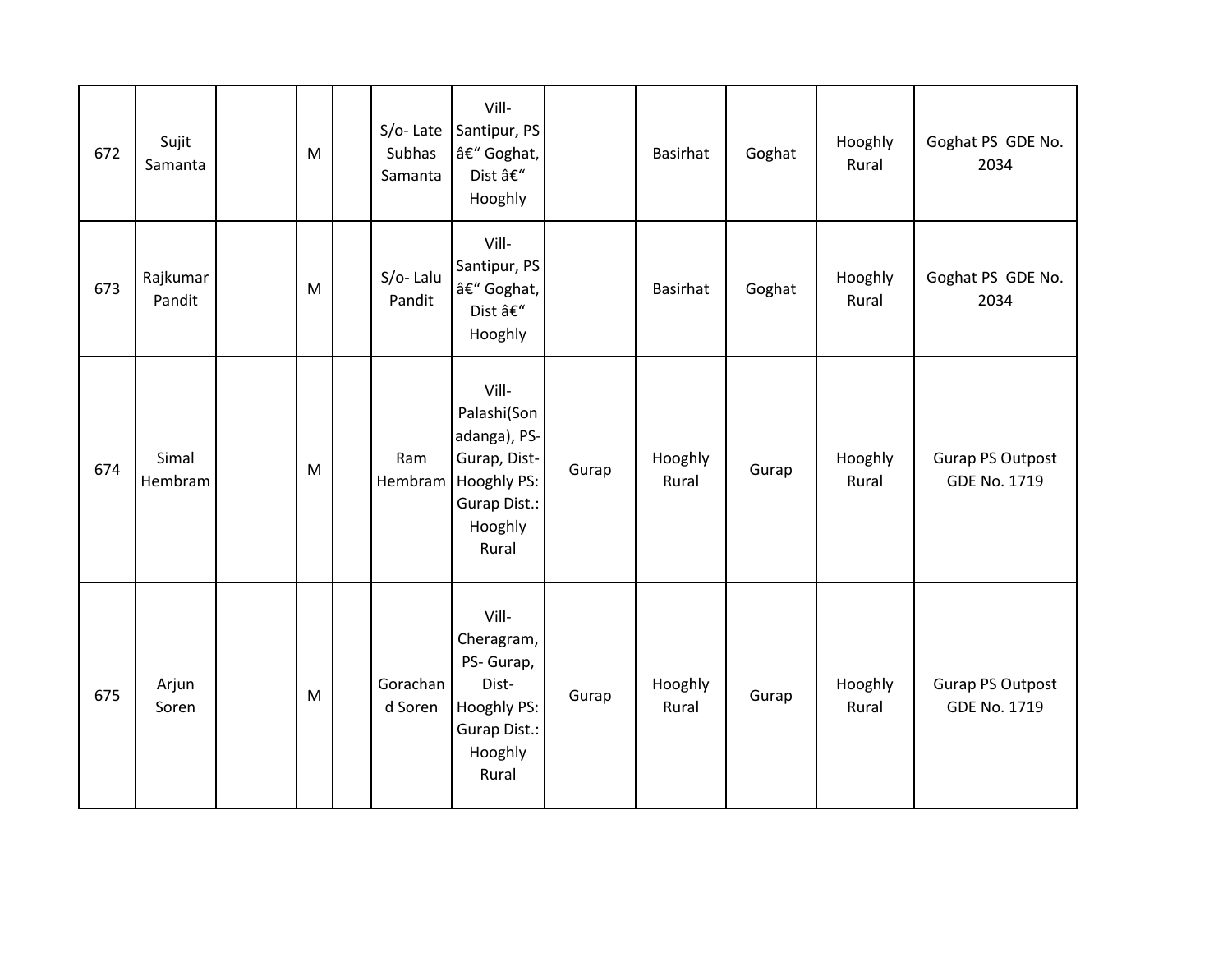| 676 | Provas<br>Tudu     | ${\sf M}$ |    | Vim Tudu         | Vill- Polba<br>(Donarpara)<br>, PS- Polba,<br>Dist-<br>Hooghly PS:<br>Gurap Dist.:<br>Hooghly<br>Rural         | Gurap               | Hooghly<br>Rural | Gurap     | Hooghly<br>Rural | <b>Gurap PS Outpost</b><br><b>GDE No. 1719</b> |
|-----|--------------------|-----------|----|------------------|----------------------------------------------------------------------------------------------------------------|---------------------|------------------|-----------|------------------|------------------------------------------------|
| 677 | Soumen<br>Kisku    | ${\sf M}$ |    | Dinu Kisku       | Vill-<br>Haral(Khapa<br>ra), PS-<br>Dadpur, Dist-<br>Hooghly PS:<br>Gurap Dist.:<br>Hooghly<br>Rural           | Gurap               | Hooghly<br>Rural | Gurap     | Hooghly<br>Rural | <b>Gurap PS Outpost</b><br><b>GDE No. 1719</b> |
| 678 | Gurupada<br>Santra | M         | 35 | Swapan<br>Santra | Vill-<br>Narandrapo<br>re P.S-<br>J.B.Pur Dist-<br>Howrah PS:<br>Jagatballavp<br>ore Dist.:<br>Howrah<br>Rural | Jagatballavp<br>ore | Howrah<br>Rural  | Jangipara | Hooghly<br>Rural | Jangipara PS GDE No.<br>1696                   |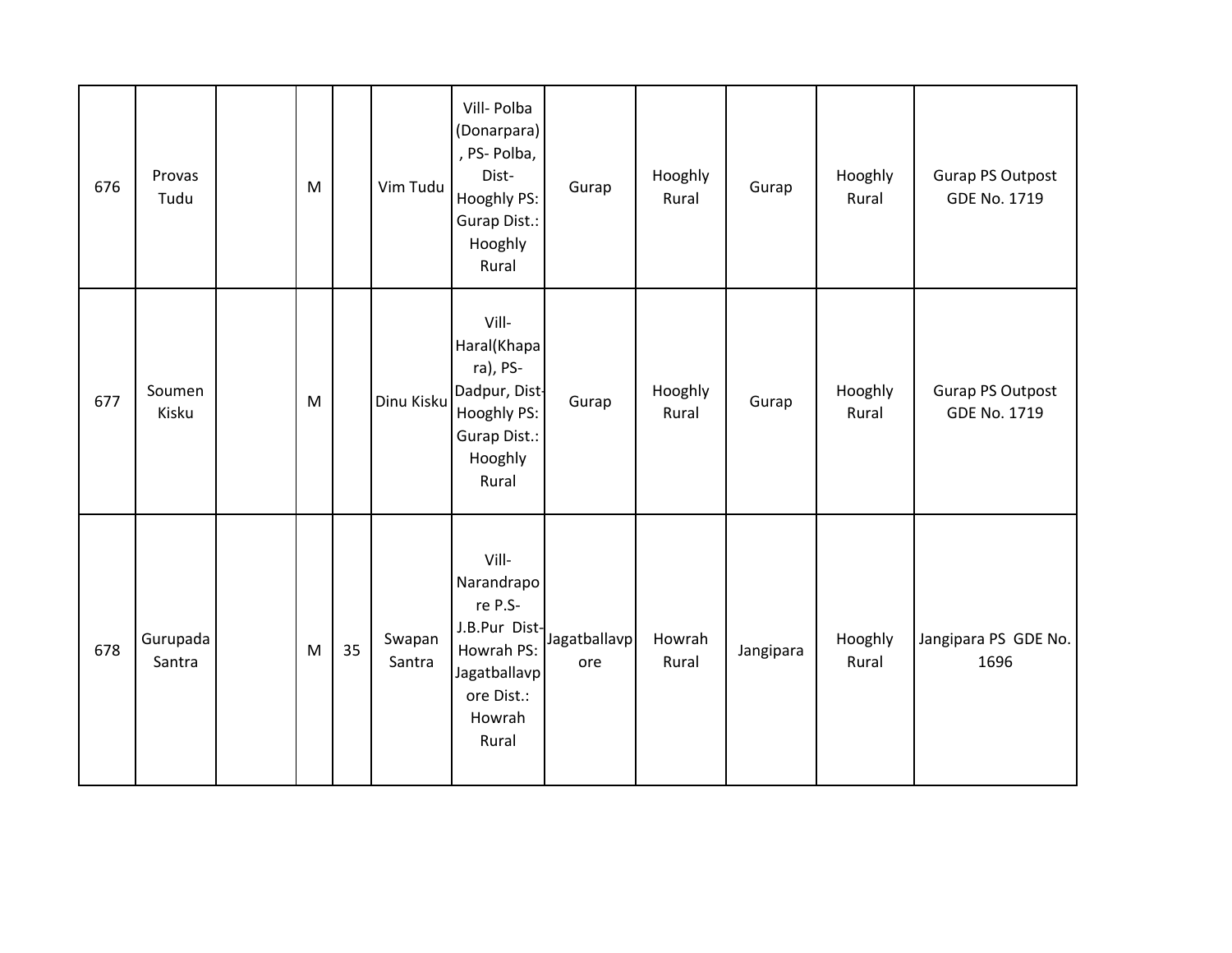| 679 | Sumon Pal       | M         | 23 | Monoj Pal       | Baikunthap<br>ur Jaganath<br>colony, P.S.<br>Mogra, Dist.<br>H          | <b>Basirhat</b> | Mogra | Hooghly<br>Rural | Mogra PS GDE No.<br>1571 |
|-----|-----------------|-----------|----|-----------------|-------------------------------------------------------------------------|-----------------|-------|------------------|--------------------------|
| 680 | Pram Ch<br>Das  | M         | 35 | Digash<br>Das   | Bansberia<br>Sarkari<br>Pally, P.S.<br>Mogra, Dist.<br>Hooghly          | <b>Basirhat</b> | Mogra | Hooghly<br>Rural | Mogra PS GDE No.<br>590  |
| 681 | Susanta<br>Basu | M         | 25 | Santosh<br>Basu | Bansberia<br>Shibtala,<br>P.S. Mogra,<br>Dist.<br>Hooghly               | Basirhat        | Mogra | Hooghly<br>Rural | Mogra PS GDE No.<br>590  |
| 682 | Md Rana         | M         | 22 |                 | Bansberia<br>3no Gumti,<br>Md Israful   P.S. Mogra,<br>Dist.<br>Hooghly | Basirhat        | Mogra | Hooghly<br>Rural | Mogra PS GDE No.<br>590  |
| 683 | Ful<br>Mahamad  | ${\sf M}$ | 30 | Sk Jamal        | Bansberia<br>3no Gumti,<br>P.S. Mogra,<br>Dist.<br>Hooghly              | <b>Basirhat</b> | Mogra | Hooghly<br>Rural | Mogra PS GDE No.<br>590  |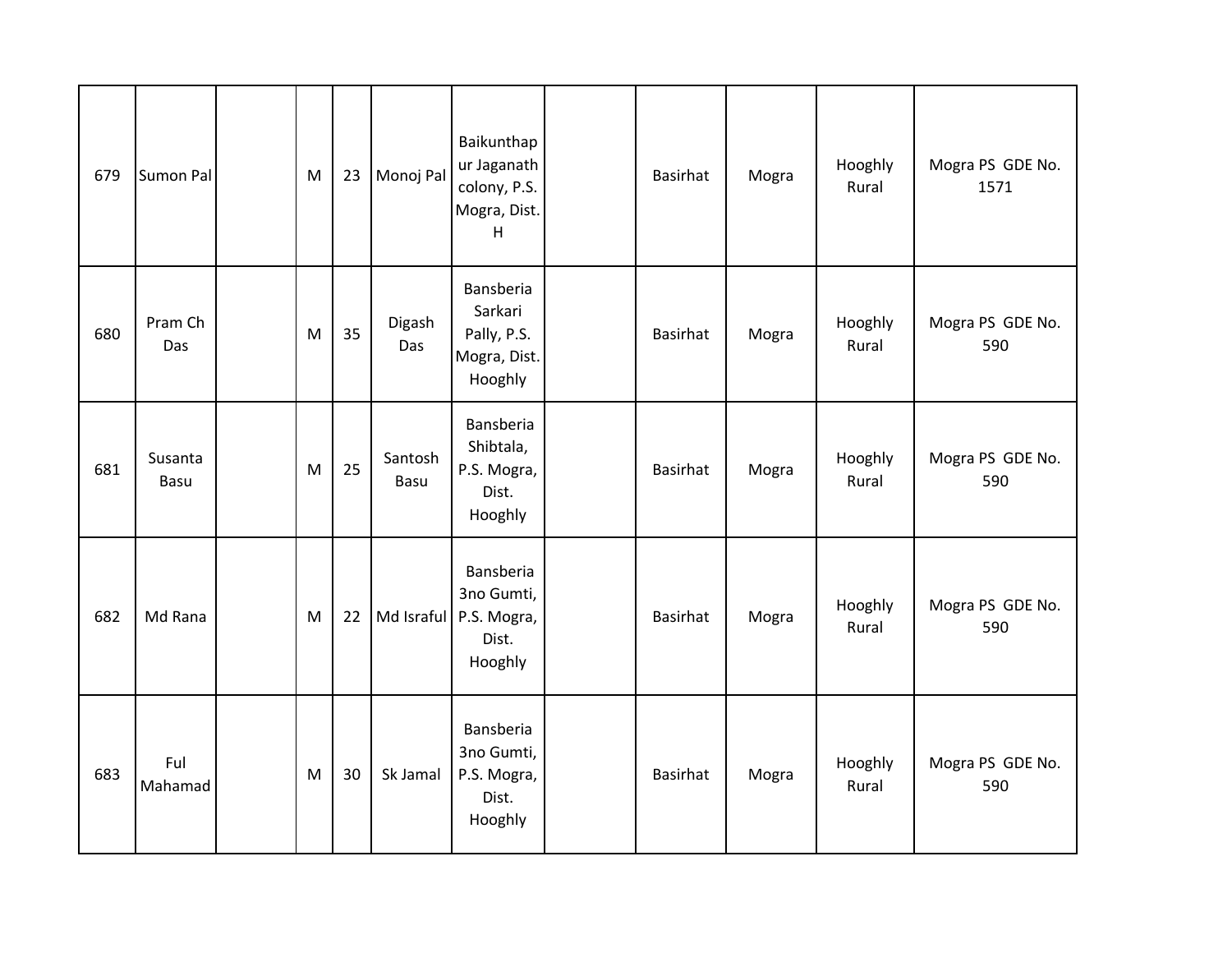| 684 | Sadhu<br>Harijan | M | 40 | <b>Bhola</b><br>Harijan | Bansberia<br>Dompara,<br>P.S. Mogra,<br>Dist.<br>Hooghly    | Basirhat | Mogra | Hooghly<br>Rural | Mogra PS GDE No.<br>590 |
|-----|------------------|---|----|-------------------------|-------------------------------------------------------------|----------|-------|------------------|-------------------------|
| 685 | Munna<br>Harijan | M | 20 | <b>Bhola</b><br>Harijan | Bansberia<br>Dompara,<br>P.S. Mogra,<br>Dist.<br>Hooghly    | Basirhat | Mogra | Hooghly<br>Rural | Mogra PS GDE No.<br>590 |
| 686 | Sital Ram        | M | 35 | Rakesh<br>Ram           | Bansberia<br>Mandirtala,<br>P.S. Mogra,<br>Dist.<br>Hooghly | Basirhat | Mogra | Hooghly<br>Rural | Mogra PS GDE No.<br>590 |
| 687 | Bablu<br>Saha    | M | 20 | Rabin<br>Saha           | Bansberia<br>Dhopaghat,<br>P.S. Mogra,<br>Dist.<br>Hooghly  | Basirhat | Mogra | Hooghly<br>Rural | Mogra PS GDE No.<br>590 |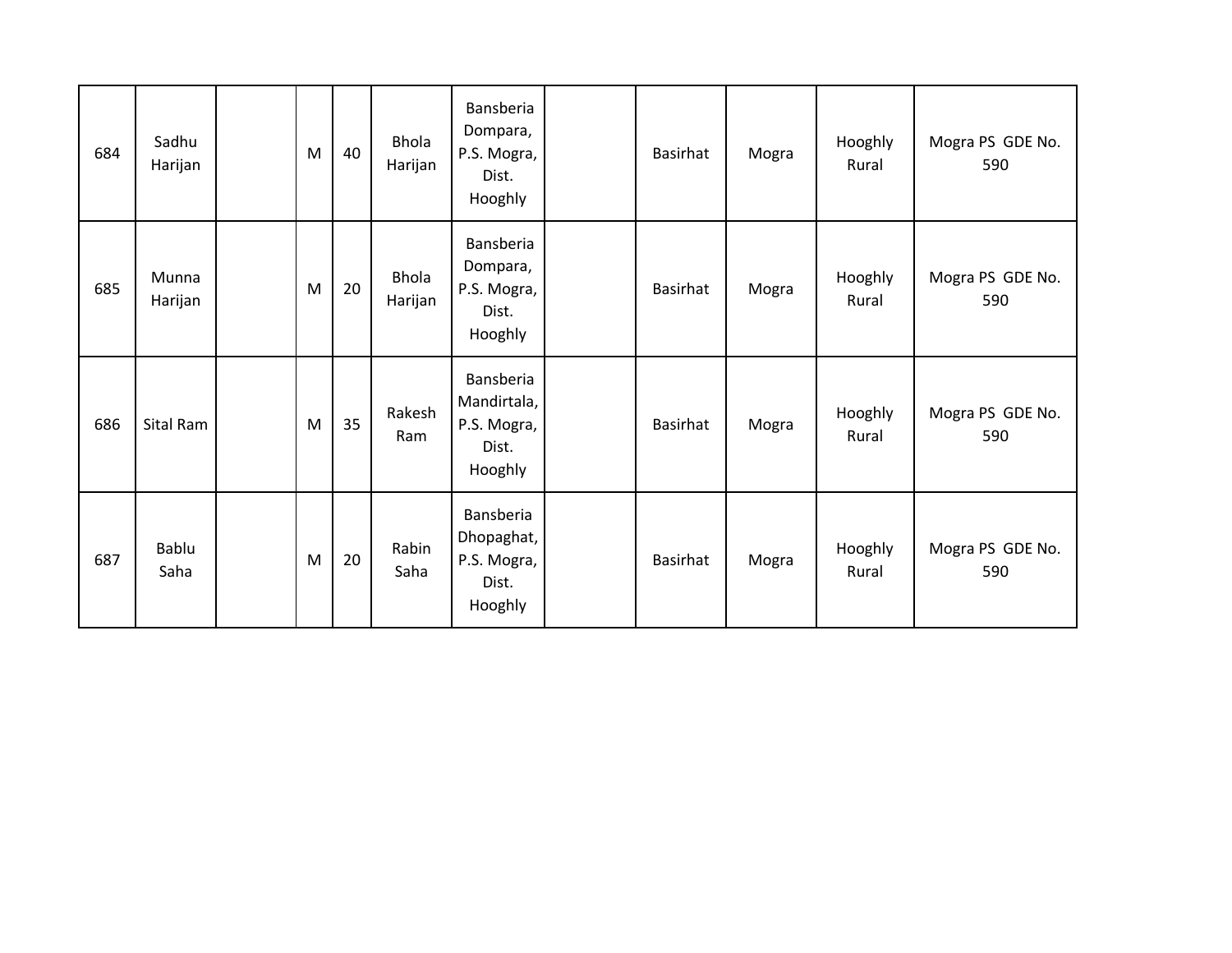| 688 | Suman<br>Ghosh                 |   | 42 | Manik<br>Ghosh             | Vill-<br>Bansbereya,<br>1 No station<br>raod, PS<br>Mogra, Ho<br>PS: Pandua<br>Dist.:<br>Hooghly<br>Rural | Pandua   | Hooghly<br>Rural | Pandua               | Hooghly<br>Rural | Pandua PS GDE No.<br>1930                   |
|-----|--------------------------------|---|----|----------------------------|-----------------------------------------------------------------------------------------------------------|----------|------------------|----------------------|------------------|---------------------------------------------|
| 689 | Subrata<br>Ahiri               | M | 20 | Tapan<br>Ahiri             | Of Hodilpur,<br>P.O –<br>Harit, P.S -<br>Dadpur, Dist<br>- Hoo                                            |          | Basirhat         | Polba                | Hooghly<br>Rural | Polba PS GDE No.<br>1421                    |
| 690 | Alauddin<br>Mallick            | M | 41 | Lt.<br>Momlem<br>Mallick   | Vill-<br>Rasulpur<br>PS:<br>Pursurah<br>Dist.:<br>Hooghly<br>Rural                                        | Pursurah | Hooghly<br>Rural | Pursurah             | Hooghly<br>Rural | Pursurah PS GDE No.<br>1516                 |
| 691 | Raghanath<br>Bhattacha<br>rjee | M | 38 | Dillip<br>Bhattcharj<br>ee | Ward No-3<br>Raghunathp<br>ur<br>Raghunathp<br>ur Purulia,<br><b>WB</b>                                   |          | <b>Basirhat</b>  | Asansole<br>g.r.p.s. | Howrah<br>G.R.P. | Asansole g.r.p.s. PS<br><b>GDE No. 1273</b> |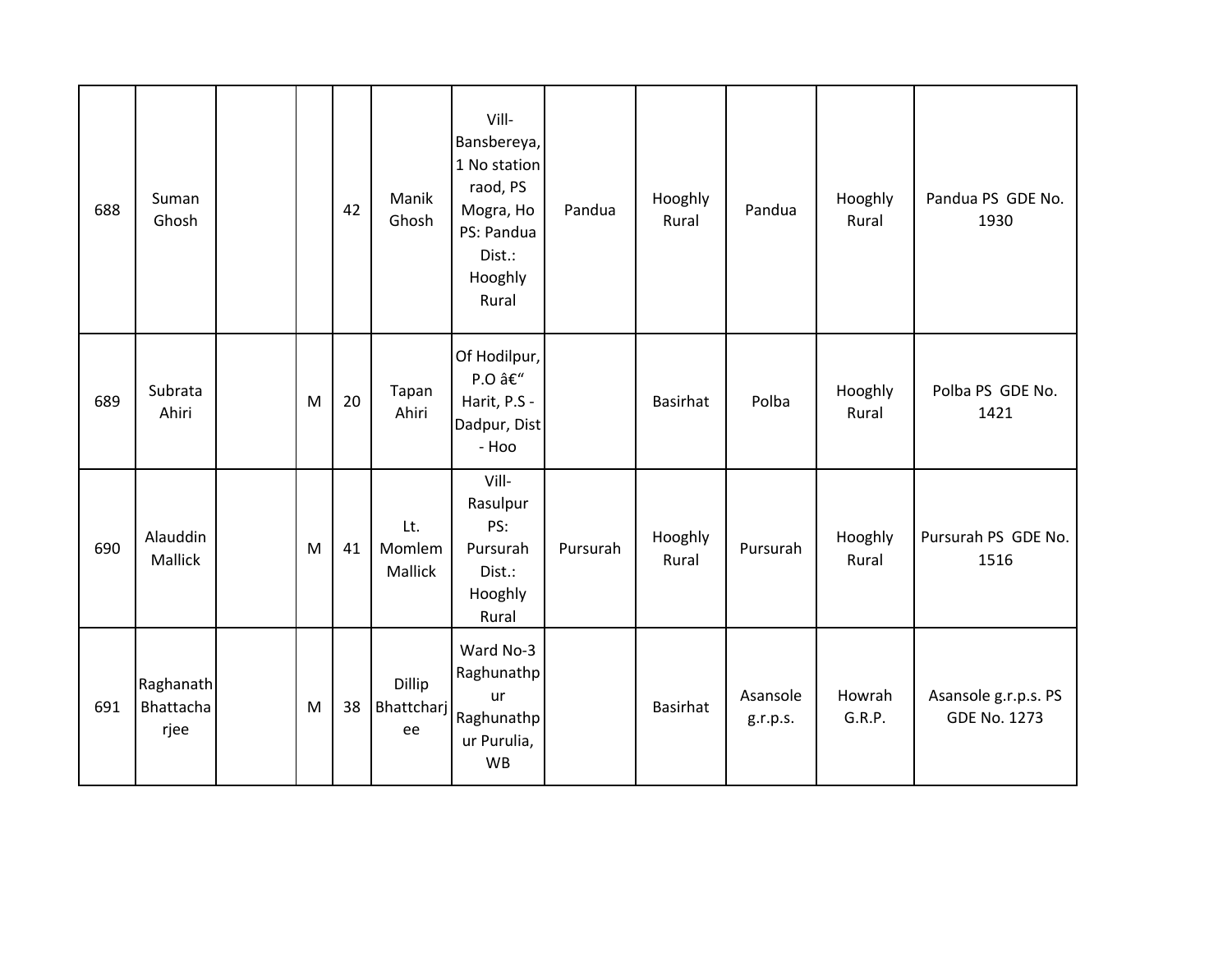| 692 | Aaditya<br>Kumar | M | 20 | Arbindo<br>Kumar  | Bagmundi<br>Bagmundi<br>Purulia, WB                                  | Basirhat        | Asansole<br>g.r.p.s. | Howrah<br>G.R.P. | Asansole g.r.p.s. PS<br><b>GDE No. 1273</b> |
|-----|------------------|---|----|-------------------|----------------------------------------------------------------------|-----------------|----------------------|------------------|---------------------------------------------|
| 693 | Kvishan<br>Murmu | M | 52 | Bijay<br>Murmu    | Chianakuri<br>Kulti<br>Paschim<br>Baedhaman<br>W.B                   | <b>Basirhat</b> | Asansole<br>g.r.p.s. | Howrah<br>G.R.P. | Asansole g.r.p.s. PS<br><b>GDE No. 1273</b> |
| 694 | Netai Das        | M | 48 | Sarad Das         | Lowar<br>Kumarpur<br>Asansol<br>Asansol<br>South<br>Paschim<br>Baedh | Basirhat        | Asansole<br>g.r.p.s. | Howrah<br>G.R.P. | Asansole g.r.p.s. PS<br><b>GDE No. 1273</b> |
| 695 | Sachin<br>Ekka   | M | 34 | Franais<br>Ekka   | Lowar<br>Kumarpur<br>Asansol<br>Asansol<br>South<br>Paschim<br>Baedh | <b>Basirhat</b> | Asansole<br>g.r.p.s. | Howrah<br>G.R.P. | Asansole g.r.p.s. PS<br><b>GDE No. 1273</b> |
| 696 | Sudhir<br>Lawran | M | 45 | Lt John<br>Lawran | Lower<br>Chelidanga<br>Asansol<br>South<br>Paschim<br>Baedhaman<br>W | <b>Basirhat</b> | Asansole<br>g.r.p.s. | Howrah<br>G.R.P. | Asansole g.r.p.s. PS<br><b>GDE No. 1273</b> |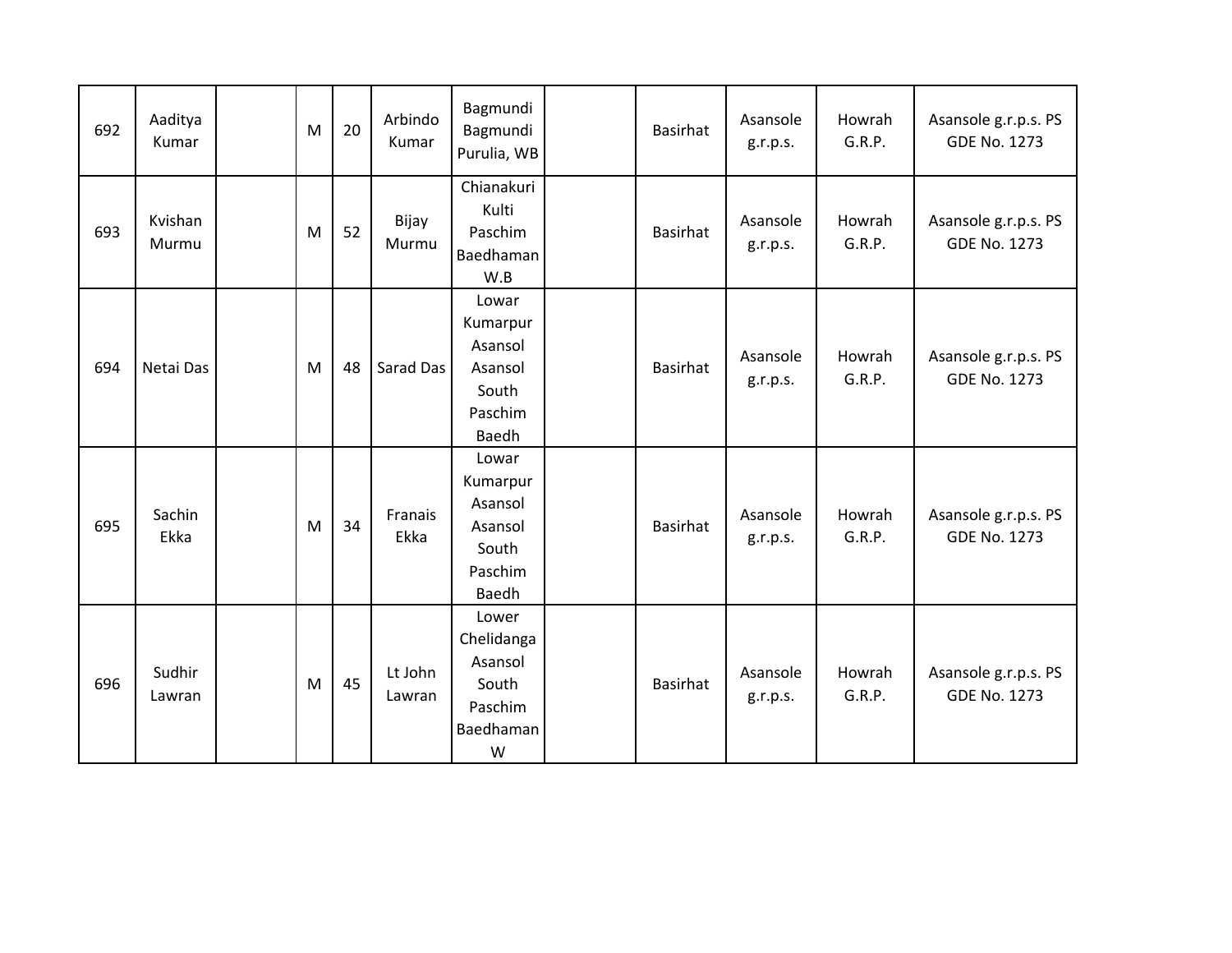| 697 | Arun Tirki             | M | 49 | Lt<br>Lawrence<br>Tirki    | Lower<br>Chelidanga<br>Asansol<br>South<br>Paschim<br>Baedhaman<br>W      | Basirhat        | Asansole<br>g.r.p.s. | Howrah<br>G.R.P. | Asansole g.r.p.s. PS<br><b>GDE No. 1273</b> |
|-----|------------------------|---|----|----------------------------|---------------------------------------------------------------------------|-----------------|----------------------|------------------|---------------------------------------------|
| 698 | <b>Binod</b><br>Lawren | M | 39 | Seni<br>Lawren             | Lower<br>Chelidanga<br>Asansol<br>South<br>Paschim<br>Bardhaman<br>W      | <b>Basirhat</b> | Asansole<br>g.r.p.s. | Howrah<br>G.R.P. | Asansole g.r.p.s. PS<br><b>GDE No. 1273</b> |
| 699 | Pawan<br>Kumar         | M | 32 | Sri Kant<br>Prasad<br>Roy  | Karinibug<br>Deoghar<br>Deoghar<br>Deoghar,<br><b>JHK</b>                 | <b>Basirhat</b> | Asansole<br>g.r.p.s. | Howrah<br>G.R.P. | Asansole g.r.p.s. PS<br><b>GDE No. 1273</b> |
| 700 | Biswayuat<br>Ghash     | M | 33 | Sabham<br>Chandra<br>Ghash | <b>Buda</b><br>Asansol<br>Asansol<br>South<br>Paschim<br>Bardhaman<br>W.B | Basirhat        | Asansole<br>g.r.p.s. | Howrah<br>G.R.P. | Asansole g.r.p.s. PS<br><b>GDE No. 1273</b> |
| 701 | <b>Bhairo</b><br>Yadav | M | 38 | Jawlal<br>Yadav            | Lotaniya<br>Kutoriya<br>Banka, Bihar                                      | <b>Basirhat</b> | Asansole<br>g.r.p.s. | Howrah<br>G.R.P. | Asansole g.r.p.s. PS<br><b>GDE No. 1273</b> |
| 702 | Jago<br>Yadav          | M | 40 | Tahlu<br>Yadav             | Lotaniya<br>Kutoriya<br>Banka, Bihar                                      | <b>Basirhat</b> | Asansole<br>g.r.p.s. | Howrah<br>G.R.P. | Asansole g.r.p.s. PS<br><b>GDE No. 1273</b> |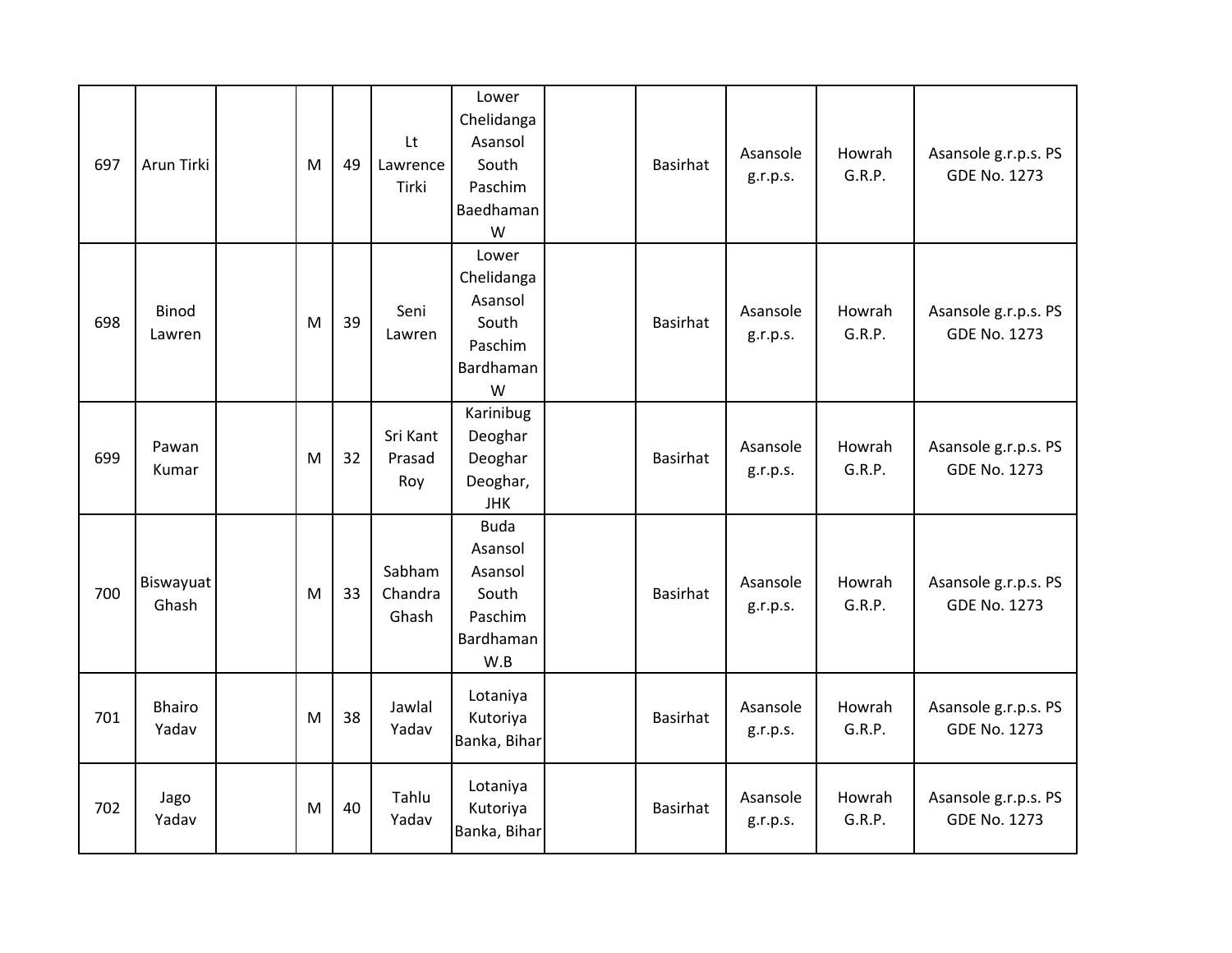| 703 | Rahesh<br>Kumar        | M | 32 | Kadar<br>Prasad  | Lakhisarai<br>Bajar<br>Lakhisarai<br>Lakhisarai,<br><b>Bihar</b> | <b>Basirhat</b> | Asansole<br>g.r.p.s. | Howrah<br>G.R.P. | Asansole g.r.p.s. PS<br><b>GDE No. 1273</b> |
|-----|------------------------|---|----|------------------|------------------------------------------------------------------|-----------------|----------------------|------------------|---------------------------------------------|
| 704 | Sasi Kant<br>Mahato    | M | 18 | Damadar<br>Yadav | Simultalla<br>Simultalla<br>Jamui, Bihar                         | <b>Basirhat</b> | Asansole<br>g.r.p.s. | Howrah<br>G.R.P. | Asansole g.r.p.s. PS<br><b>GDE No. 1273</b> |
| 705 | Md Irshad              | M | 23 | Md<br>Nanshad    | Sri Ram<br>Para Dumka<br>Dumka<br>Dumka, JHK                     | <b>Basirhat</b> | Asansole<br>g.r.p.s. | Howrah<br>G.R.P. | Asansole g.r.p.s. PS<br><b>GDE No. 1273</b> |
| 706 | Chhatn<br>Sharma       | M | 23 | Jallu Mstri      | Sri Ram<br>Para Dumka<br>Dumka<br>Dumka, JHK                     | <b>Basirhat</b> | Asansole<br>g.r.p.s. | Howrah<br>G.R.P. | Asansole g.r.p.s. PS<br><b>GDE No. 1273</b> |
| 707 | <b>Bholu</b><br>Sharma | M | 24 | Jallu Mstri      | Sri Ram<br>Para Dumka<br>Dumka<br>Dumka, JHK                     | <b>Basirhat</b> | Asansole<br>g.r.p.s. | Howrah<br>G.R.P. | Asansole g.r.p.s. PS<br><b>GDE No. 1273</b> |
| 708 | Kumar<br>Baisnaw       | M | 24 | Doman<br>Das     | Sri Ram<br>Para Dumka<br>Dumka<br>Dumka, JHK                     | <b>Basirhat</b> | Asansole<br>g.r.p.s. | Howrah<br>G.R.P. | Asansole g.r.p.s. PS<br><b>GDE No. 1273</b> |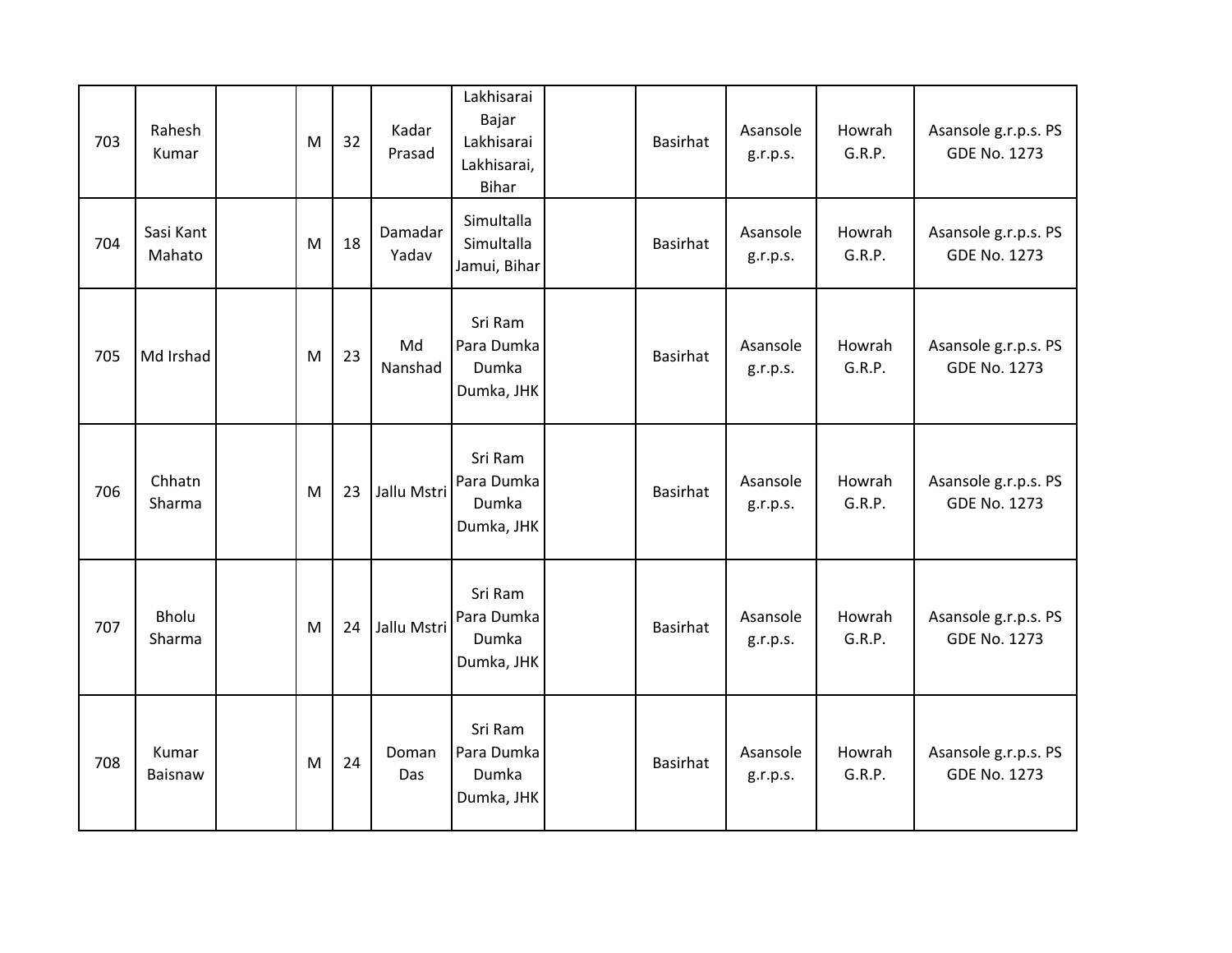| 709 | Mujahid<br>Ansari            | M | 24 | Mobin<br>Ansari         | Pandania<br>Margomund<br>a Deoghar,<br><b>JHK</b>          | <b>Basirhat</b> | Asansole<br>g.r.p.s. | Howrah<br>G.R.P. | Asansole g.r.p.s. PS<br><b>GDE No. 1273</b> |
|-----|------------------------------|---|----|-------------------------|------------------------------------------------------------|-----------------|----------------------|------------------|---------------------------------------------|
| 710 | Salamat<br>Mandol            | M | 40 | Arun<br>Mandol          | Mohanpur<br>Latasari<br>Deoghar,<br><b>JHK</b>             | <b>Basirhat</b> | Asansole<br>g.r.p.s. | Howrah<br>G.R.P. | Asansole g.r.p.s. PS<br><b>GDE No. 1273</b> |
| 711 | Aakash<br>Soni               | M | 22 | Seo Nath<br>Soni        | New Colony<br>Mihijan<br>Mihijam<br>Jamtara,<br><b>JHK</b> | <b>Basirhat</b> | Asansole<br>g.r.p.s. | Howrah<br>G.R.P. | Asansole g.r.p.s. PS<br><b>GDE No. 1281</b> |
| 712 | Md.<br>Jamuruddi<br>n Ansari | M | 27 | <b>Muslim</b><br>Ansari | Bagrudih<br>Karmatar<br>Jamtara,<br><b>JHK</b>             | <b>Basirhat</b> | Asansole<br>g.r.p.s. | Howrah<br>G.R.P. | Asansole g.r.p.s. PS<br><b>GDE No. 1281</b> |
| 713 | Rahamat<br>Ansari            | M | 31 | Kamruddi<br>n Miya      | Rupdih<br>Narayanpur<br>Jamtara,<br><b>JHK</b>             | <b>Basirhat</b> | Asansole<br>g.r.p.s. | Howrah<br>G.R.P. | Asansole g.r.p.s. PS<br>GDE No. 1281        |
| 714 | Md.<br>Irshad                | M | 37 | Idris                   | Bhadwa<br>khudra<br>Aahilyapur<br>Giridih, JHK             | <b>Basirhat</b> | Asansole<br>g.r.p.s. | Howrah<br>G.R.P. | Asansole g.r.p.s. PS<br><b>GDE No. 1281</b> |
| 715 | Hirawan<br>Das               | M | 45 | <b>Bhairu</b><br>Das    | Rangatar<br>Rangatar<br>Dhanbad,<br><b>JHK</b>             | <b>Basirhat</b> | Asansole<br>g.r.p.s. | Howrah<br>G.R.P. | Asansole g.r.p.s. PS<br><b>GDE No. 1281</b> |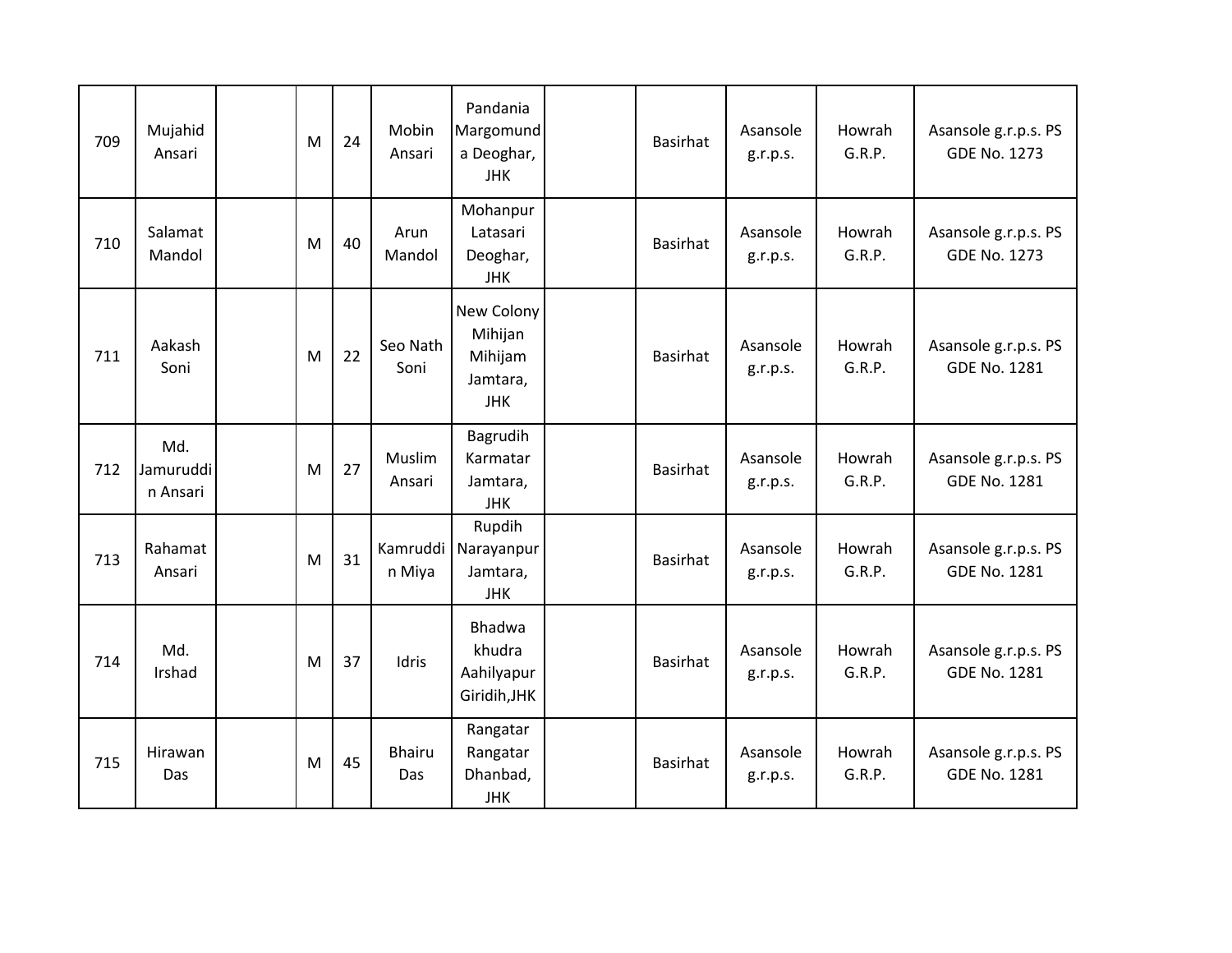| 716 | Sourav<br>Sharma          | M | 27 | Kumar<br><b>Bijay Lal</b> | <b>RSP Collage</b><br>Jharia Jharia<br>Dhanbad,<br><b>JHK</b> | <b>Basirhat</b> | Asansole<br>g.r.p.s. | Howrah<br>G.R.P. | Asansole g.r.p.s. PS<br><b>GDE No. 1281</b> |
|-----|---------------------------|---|----|---------------------------|---------------------------------------------------------------|-----------------|----------------------|------------------|---------------------------------------------|
| 717 | Binod<br>Mahato           | M | 35 | <b>Babulal</b><br>Mahato  | Nilkanta<br>Asthan<br>Ukhra<br>Paschim<br>Bardhaman           | <b>Basirhat</b> | Asansole<br>g.r.p.s. | Howrah<br>G.R.P. | Asansole g.r.p.s. PS<br><b>GDE No. 1281</b> |
| 718 | Karpari<br>Thakur         | M | 45 | Dewari<br>Thakur          | Bagra Cahti<br>Jamuria<br>Paschim<br>Baedhaman<br>W.B         | <b>Basirhat</b> | Asansole<br>g.r.p.s. | Howrah<br>G.R.P. | Asansole g.r.p.s. PS<br><b>GDE No. 1281</b> |
| 719 | Laxman<br>Yadav           | M | 28 | Ramchand                  | Parsabad<br>Jainagar<br>ra Mahato Kodarma, JH<br>K            | <b>Basirhat</b> | Asansole<br>g.r.p.s. | Howrah<br>G.R.P. | Asansole g.r.p.s. PS<br><b>GDE No. 1281</b> |
| 720 | Md. Adil<br>Ali           | M | 27 | Md. Islam                 | Khureshi<br>Mohalla Rail<br>par Asansol<br>North<br>Paschim B | <b>Basirhat</b> | Asansole<br>g.r.p.s. | Howrah<br>G.R.P. | Asansole g.r.p.s. PS<br><b>GDE No. 1281</b> |
| 721 | Bapi Das                  | M | 48 | Jaladhar<br>Das           | Chakbanikp<br>ur Singur<br>Hooghly                            | <b>Basirhat</b> | Belur<br>g.r.p.s.    | Howrah<br>G.R.P. | Belur g.r.p.s. PS GDE<br>No. 1135           |
| 722 | <b>Kumad Kr</b><br>Mondal | M | 47 | Mahendra<br>Mondal        | Santinagar<br>Nischinda<br>Howrah                             | <b>Basirhat</b> | Belur<br>g.r.p.s.    | Howrah<br>G.R.P. | Belur g.r.p.s. PS GDE<br>No. 1135           |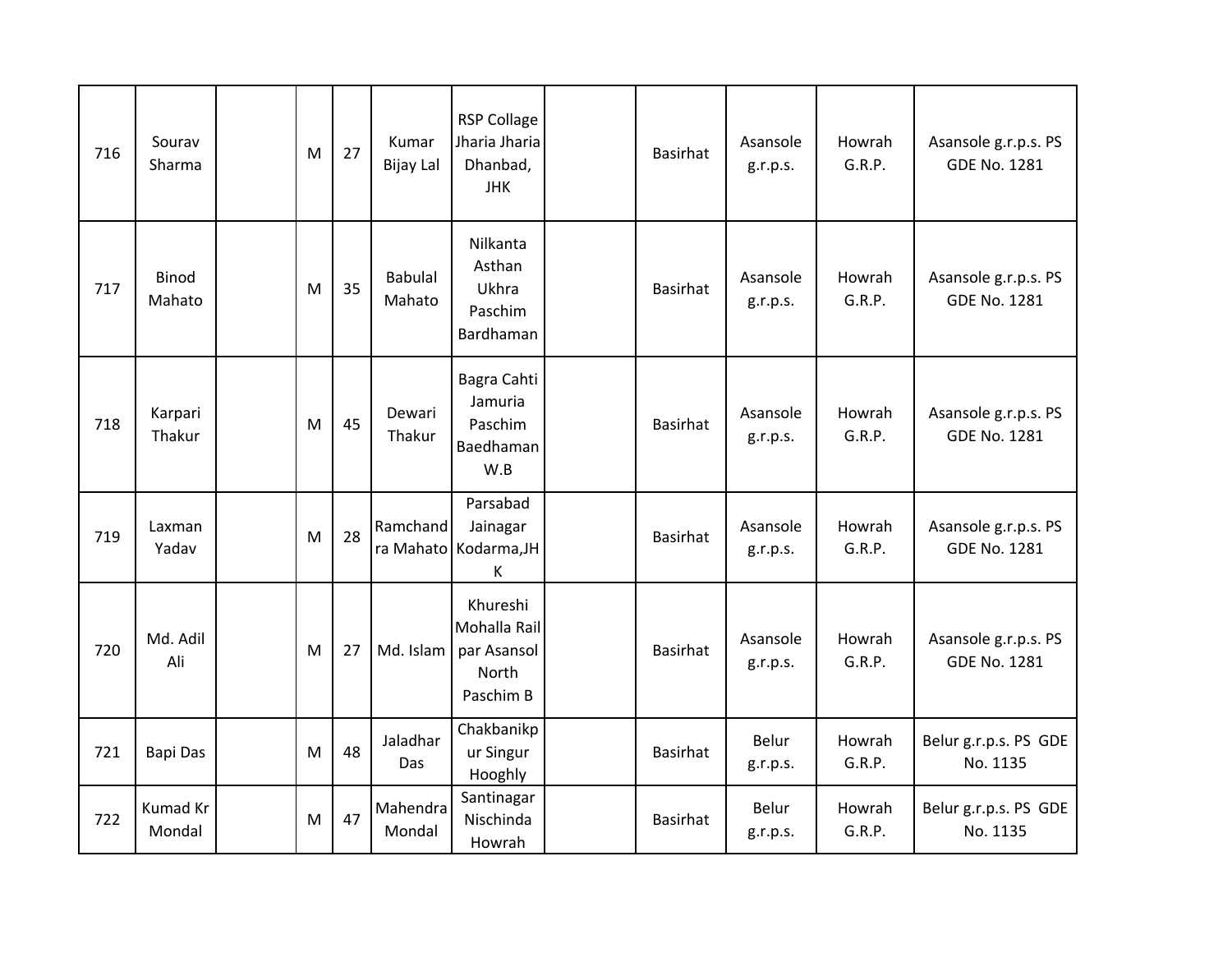| 723 | Sumit<br>Ghosh        | M | 23 | Tridip<br>Ghosh          | Bandar<br>Nanur<br>Nanur<br>Birbhum     | <b>Basirhat</b> | Belur<br>g.r.p.s.        | Howrah<br>G.R.P. | Belur g.r.p.s. PS GDE<br>No. 1135 |
|-----|-----------------------|---|----|--------------------------|-----------------------------------------|-----------------|--------------------------|------------------|-----------------------------------|
| 724 | Indranil<br>Guharoy   | M | 37 | <b>Babul</b><br>Guha Roy | Mankundu<br>Chandannag<br>ar Hooghly    | <b>Basirhat</b> | Belur<br>g.r.p.s.        | Howrah<br>G.R.P. | Belur g.r.p.s. PS GDE<br>No. 1135 |
| 725 | Debanshu<br>Das       | M | 25 | Dipankar<br>Das          | Santinagar<br>Nischinda<br>Howrah       | <b>Basirhat</b> | Belur<br>g.r.p.s.        | Howrah<br>G.R.P. | Belur g.r.p.s. PS GDE<br>No. 1135 |
| 726 | Vijay Kr<br>Nania     | M | 39 | Bisnudev<br>Nania        | Raniganj<br>Raniganj<br>Burdwan W       | <b>Basirhat</b> | Belur<br>g.r.p.s.        | Howrah<br>G.R.P. | Belur g.r.p.s. PS GDE<br>No. 1135 |
| 727 | Amar<br>Mallick       | M | 32 | Gori<br>Mallick          | Santinagar<br>Nischinda<br>Howrah       | <b>Basirhat</b> | <b>Belur</b><br>g.r.p.s. | Howrah<br>G.R.P. | Belur g.r.p.s. PS GDE<br>No. 1135 |
| 728 | Tonmay<br>Haldar      | M | 30 | Hirapada<br>Haldar       | <b>Bira</b><br>Ashoknagar<br>24 PGS (N) | <b>Basirhat</b> | Belur<br>g.r.p.s.        | Howrah<br>G.R.P. | Belur g.r.p.s. PS GDE<br>No. 1135 |
| 729 | Md Arman              | M | 32 | Md Ekram                 | Chandauti<br>Belaganj<br>Gaya Bihar     | <b>Basirhat</b> | Belur<br>g.r.p.s.        | Howrah<br>G.R.P. | Belur g.r.p.s. PS GDE<br>No. 1135 |
| 730 | Jishnu<br><b>Bose</b> | M | 25 | Debupada<br>Bose         | Pathakpara<br>Nischinda<br>Howrah       | <b>Basirhat</b> | Belur<br>g.r.p.s.        | Howrah<br>G.R.P. | Belur g.r.p.s. PS GDE<br>No. 1135 |
| 731 | Kanaiya<br>Kant       | M | 55 | Lt Moni<br>Lal Kant      | Konnagar<br>Uttarpara<br>Hooghly        | <b>Basirhat</b> | Belur<br>g.r.p.s.        | Howrah<br>G.R.P. | Belur g.r.p.s. PS GDE<br>No. 1135 |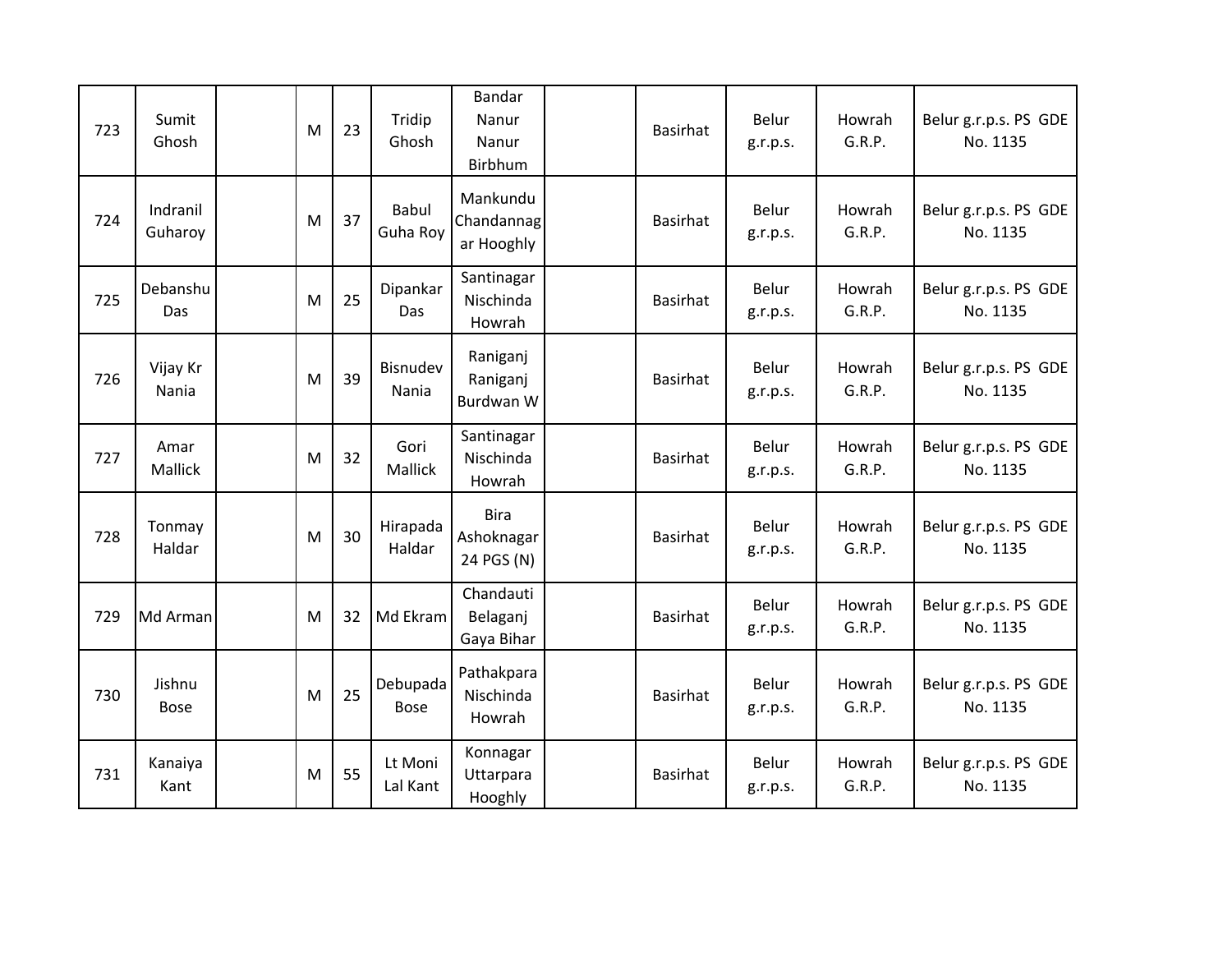| 732 | Mohan<br>Manna        | M | 56 | Lt<br>Debendar<br>Manna | Basukati<br>Nischinda<br>Howrah                | <b>Basirhat</b> | Belur<br>g.r.p.s.        | Howrah<br>G.R.P. | Belur g.r.p.s. PS GDE<br>No. 1135 |
|-----|-----------------------|---|----|-------------------------|------------------------------------------------|-----------------|--------------------------|------------------|-----------------------------------|
| 733 | Kartick<br><b>Bag</b> | M | 27 | Basudeb<br>Bag          | Patuapara<br>Liluah<br>Howrah                  | <b>Basirhat</b> | Belur<br>g.r.p.s.        | Howrah<br>G.R.P. | Belur g.r.p.s. PS GDE<br>No. 1148 |
| 734 | Kuntal<br>Sarkar      | M | 29 | Gopal<br>Sarkar         | Jaipur Liluah<br>Howrah                        | <b>Basirhat</b> | Belur<br>g.r.p.s.        | Howrah<br>G.R.P. | Belur g.r.p.s. PS GDE<br>No. 1148 |
| 735 | Jamil<br>Akhtar       | M | 20 |                         | Bhadreswar<br>Akhtar Ali Bhadreswar<br>Hooghly | <b>Basirhat</b> | Belur<br>g.r.p.s.        | Howrah<br>G.R.P. | Belur g.r.p.s. PS GDE<br>No. 1148 |
| 736 | Manish Kr<br>Tewary   | M | 24 | Akash<br>Tewary         | Serampore<br>Serampore<br>Hooghly              | <b>Basirhat</b> | Belur<br>g.r.p.s.        | Howrah<br>G.R.P. | Belur g.r.p.s. PS GDE<br>No. 1148 |
| 737 | Sarajbagc<br>hi       | M | 19 | Natuhar<br><b>Barik</b> | SapIdanga<br>Rajkanika<br>Odisha               | <b>Basirhat</b> | Belur<br>g.r.p.s.        | Howrah<br>G.R.P. | Belur g.r.p.s. PS GDE<br>No. 1148 |
| 738 | Supriya<br>Dutta      | M | 35 | Parimal<br>Dutta        | Rishra<br>Rishra<br>Hooghly                    | <b>Basirhat</b> | <b>Belur</b><br>g.r.p.s. | Howrah<br>G.R.P. | Belur g.r.p.s. PS GDE<br>No. 1148 |
| 739 | Suman<br>Das          | M | 27 | Sagar Das               | Salkia M P<br>Ghora<br>Howrah                  | <b>Basirhat</b> | Belur<br>g.r.p.s.        | Howrah<br>G.R.P. | Belur g.r.p.s. PS GDE<br>No. 1148 |
| 740 | Gorelal<br>Kumar      | M | 26 | Raju<br>Yadav           | Mathakhan<br>a<br>Warshiganj<br>Nawadi         | <b>Basirhat</b> | Belur<br>g.r.p.s.        | Howrah<br>G.R.P. | Belur g.r.p.s. PS GDE<br>No. 1148 |
| 741 | Swapan<br>Mitra       | M | 42 | Tapan<br>Mitra          | Konnagar<br>Uttarpara<br>Hooghly               | <b>Basirhat</b> | Belur<br>g.r.p.s.        | Howrah<br>G.R.P. | Belur g.r.p.s. PS GDE<br>No. 1148 |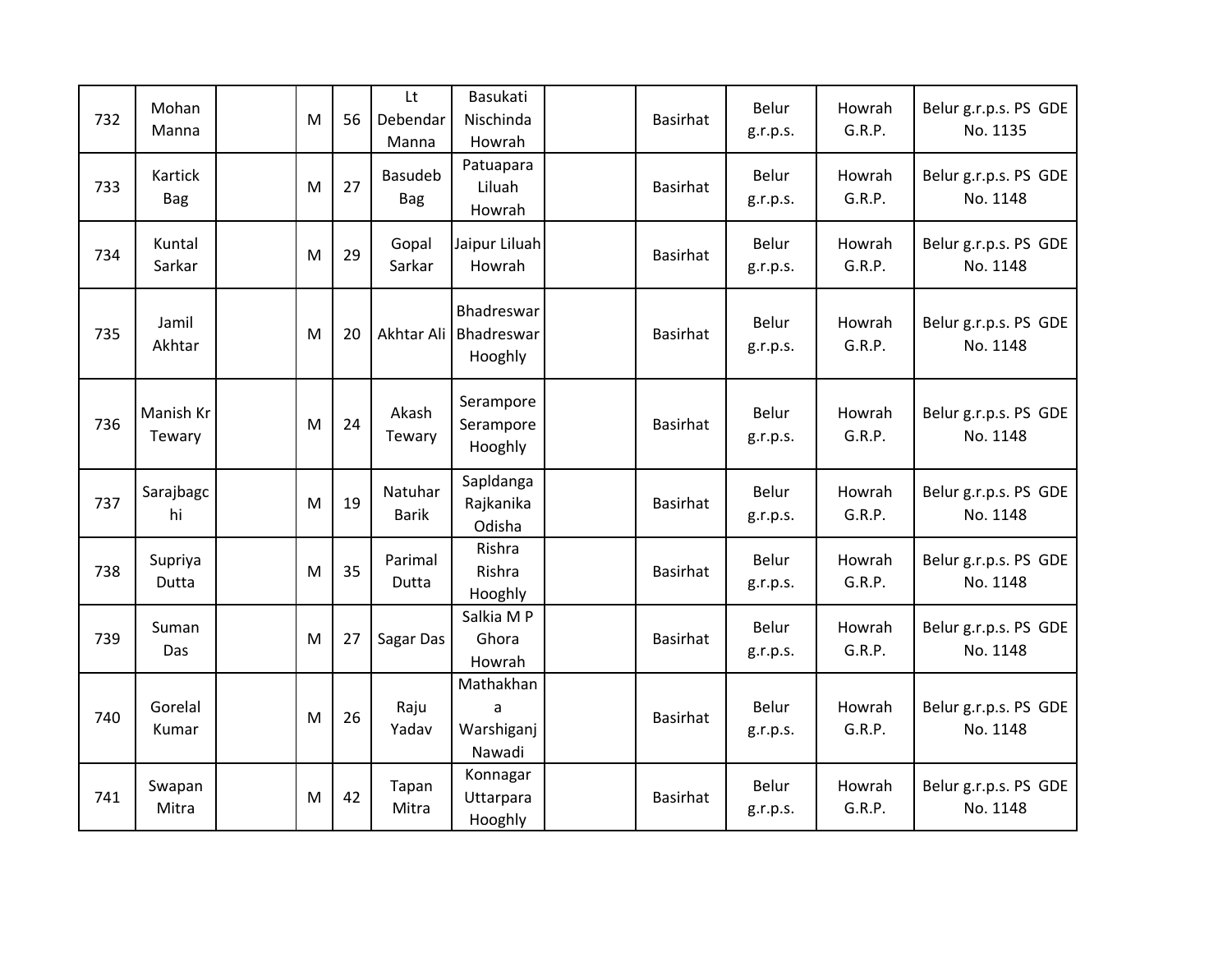| 742 | Anjan<br>Chakrabor<br>ty | M | 37 | Lt Rama<br>Sankar<br>Chakrabor<br>ty | Sapuipara<br>Nischinda<br>Howrah                         |           | <b>Basirhat</b>  | Belur<br>g.r.p.s.          | Howrah<br>G.R.P. | Belur g.r.p.s. PS GDE<br>No. 1148       |
|-----|--------------------------|---|----|--------------------------------------|----------------------------------------------------------|-----------|------------------|----------------------------|------------------|-----------------------------------------|
| 743 | Nanda Lal<br>Sharma      | M | 35 | Jagannath<br>Sharma                  | Serampore<br>Serampore<br>Hooghly                        |           | <b>Basirhat</b>  | Belur<br>g.r.p.s.          | Howrah<br>G.R.P. | Belur g.r.p.s. PS GDE<br>No. 1148       |
| 744 | Raj Kr<br>Singh          | M | 30 | Chote Lal<br>Singh                   | Dunlop<br>Cossipore<br>Kol-2                             |           | <b>Basirhat</b>  | <b>Belur</b><br>g.r.p.s.   | Howrah<br>G.R.P. | Belur g.r.p.s. PS GDE<br>No. 1148       |
| 745 | Rashan Kr<br>Jha         | M | 20 | Ranvir Jha                           | Sapuipara<br>Nischinda<br>Howrah                         |           | <b>Basirhat</b>  | Belur<br>g.r.p.s.          | Howrah<br>G.R.P. | Belur g.r.p.s. PS GDE<br>No. 1148       |
| 746 | Sounak<br>Dutta          | M | 28 | Sovan<br>Dutta                       | Pathakpara<br>Nischinda<br>Howrah                        |           | <b>Basirhat</b>  | Belur<br>g.r.p.s.          | Howrah<br>G.R.P. | Belur g.r.p.s. PS GDE<br>No. 1148       |
| 747 | Naren<br>Barui           | M | 58 | $S/O$ Lt.<br>Dasharath<br>Barui      | Saspur PS:<br>Kalna Dist.:<br>Purba<br>Burdwan           | Kalna     | Purba<br>Burdwan | Kalna<br>g.r.p.s.          | Howrah<br>G.R.P. | Kalna g.r.p.s. PS GDE<br>No. 1075       |
| 748 | Ashok Das                | M | 40 | Ramnath<br>Das                       | Kalupukur<br>PS:<br>Jamalpore<br>Dist.: Purba<br>Burdwan | Jamalpore | Purba<br>Burdwan | Kamar<br>kundu<br>g.r.p.s. | Howrah<br>G.R.P. | Kamar kundu g.r.p.s.<br>PS GDE No. 1117 |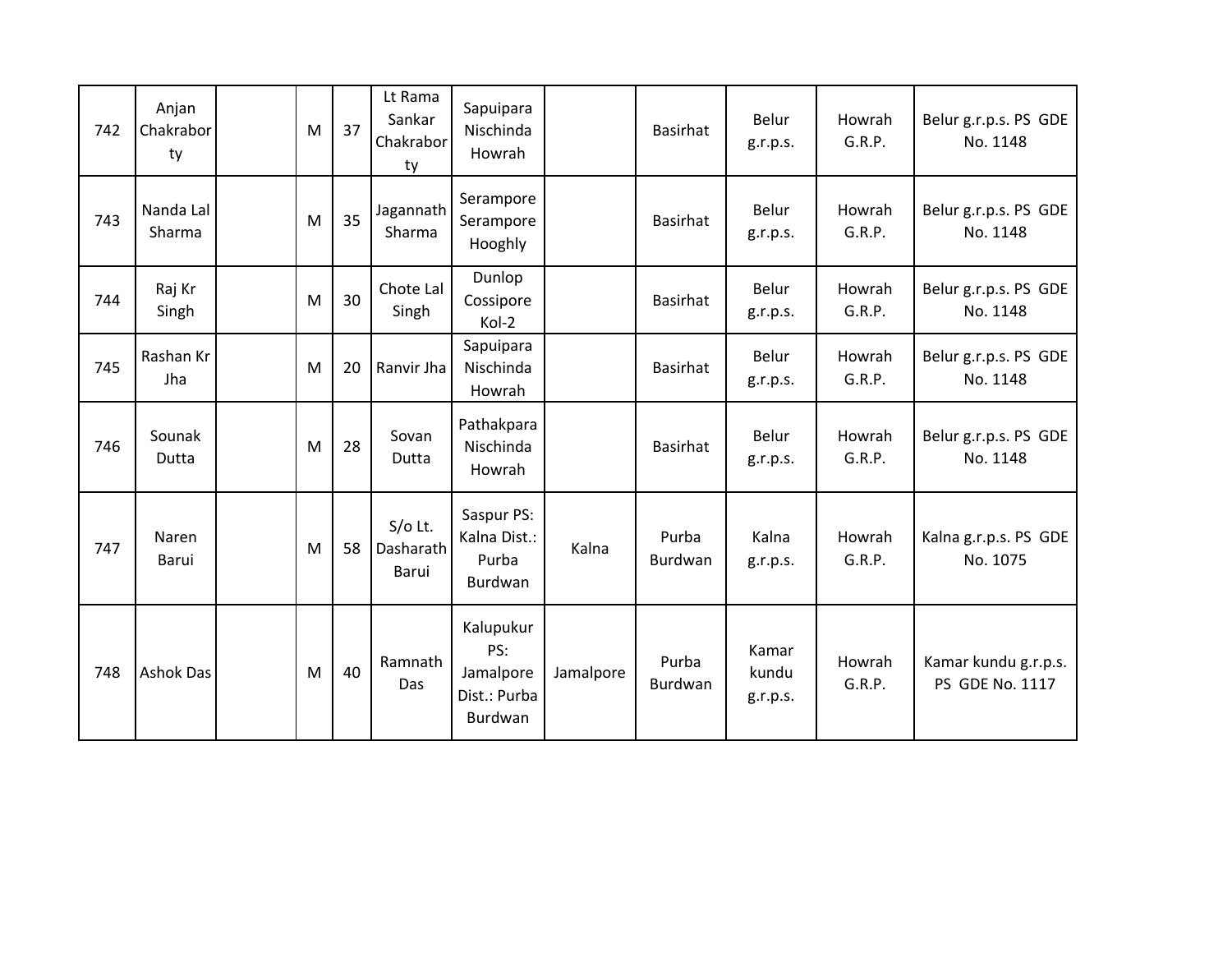| 749 | Sourav<br>Sammade<br>$\mathsf{r}$ | M | 26 | Samir<br>Sammade<br>r       | Kalupukur<br>PS:<br>Jamalpore<br>Dist.: Purba<br>Burdwan                                   | Jamalpore      | Purba<br>Burdwan                              | Kamar<br>kundu<br>g.r.p.s. | Howrah<br>G.R.P. | Kamar kundu g.r.p.s.<br>PS GDE No. 1117 |
|-----|-----------------------------------|---|----|-----------------------------|--------------------------------------------------------------------------------------------|----------------|-----------------------------------------------|----------------------------|------------------|-----------------------------------------|
| 750 | Avijit<br>Kundu                   | M | 31 | Lt Sayan<br>Sundar<br>Kundu | Shyamnagar<br>PS: Jagaddal<br>Dist.:<br>Barrackpore<br>Police<br>Commission<br>erate       | Jagaddal       | Barrackpor<br>e Police<br>Commissio<br>nerate | Kamar<br>kundu<br>g.r.p.s. | Howrah<br>G.R.P. | Kamar kundu g.r.p.s.<br>PS GDE No. 1117 |
| 751 | Raju<br>Kundu                     | M | 32 | Gopiballav<br>Kundu         | Sukantapall<br>y PS:<br>Jagaddal<br>Dist.:<br>Barrackpore<br>Police<br>Commission<br>erate | Jagaddal       | Barrackpor<br>e Police<br>Commissio<br>nerate | Kamar<br>kundu<br>g.r.p.s. | Howrah<br>G.R.P. | Kamar kundu g.r.p.s.<br>PS GDE No. 1117 |
| 752 | Shawan<br>Ghosh                   | M | 21 | Goutam<br>Ghosh             | Indrapur PS:<br>Monteshwa<br>r Dist.:<br>Purba<br>Burdwan                                  | Monteshwa<br>r | Purba<br>Burdwan                              | Kamar<br>kundu<br>g.r.p.s. | Howrah<br>G.R.P. | Kamar kundu g.r.p.s.<br>PS GDE No. 1117 |
| 753 | Sajal Roy                         | M | 20 | Mukta<br>Roy                | Goula PS:<br>Polba Dist.:<br>Hooghly<br>Rural                                              | Polba          | Hooghly<br>Rural                              | Kamar<br>kundu<br>g.r.p.s. | Howrah<br>G.R.P. | Kamar kundu g.r.p.s.<br>PS GDE No. 1117 |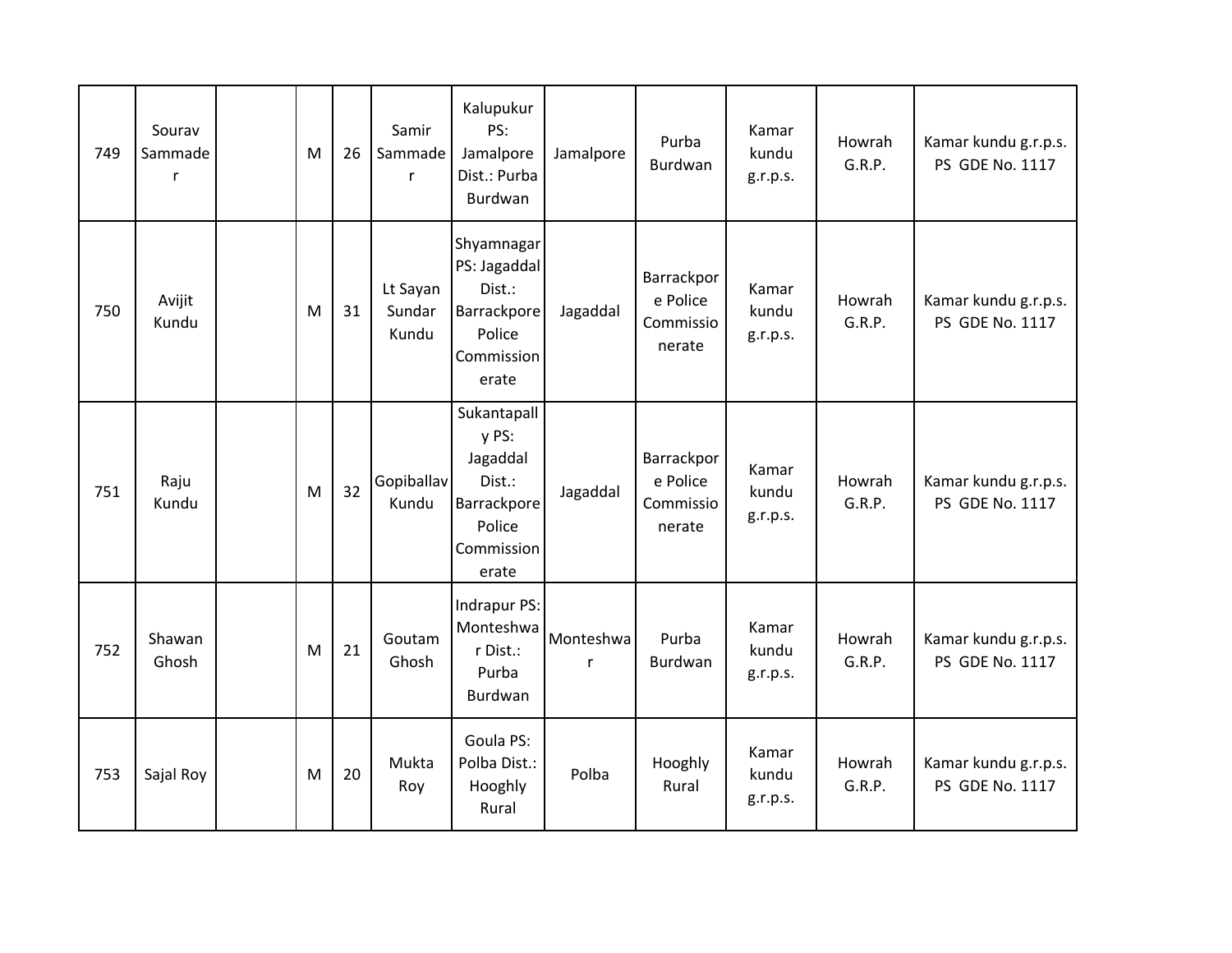| 754 | Enamul Sk              | M | 42 | <b>Bishal Sk</b>                | Lohapur PS:<br>Nalhati<br>Dist.:<br>Birbhum                                      | Nalhati               | Birbhum                                       | Kamar<br>kundu<br>g.r.p.s. | Howrah<br>G.R.P. | Kamar kundu g.r.p.s.<br>PS GDE No. 1117 |
|-----|------------------------|---|----|---------------------------------|----------------------------------------------------------------------------------|-----------------------|-----------------------------------------------|----------------------------|------------------|-----------------------------------------|
| 755 | Sk Suraj               | M | 22 | Nijir Sk                        | Khajurdaha<br>PS: Gurap<br>Dist.:<br>Hooghly<br>Rural                            | Gurap                 | Hooghly<br>Rural                              | Kamar<br>kundu<br>g.r.p.s. | Howrah<br>G.R.P. | Kamar kundu g.r.p.s.<br>PS GDE No. 1117 |
| 756 | Rabin<br>Mete          | M | 48 | Lt Satya<br>Mete                | <b>Bolpur PS:</b><br><b>Bolpur Dist.:</b><br>Birbhum                             | Bolpur                | Birbhum                                       | Kamar<br>kundu<br>g.r.p.s. | Howrah<br>G.R.P. | Kamar kundu g.r.p.s.<br>PS GDE No. 1117 |
| 757 | Bholnath<br>Goswami    | M | 50 | Lt<br>Mathuran<br>an<br>Goswami | Ichapur PS:<br>Noapara<br>Dist.:<br>Barrackpore<br>Police<br>Commission<br>erate | Noapara               | Barrackpor<br>e Police<br>Commissio<br>nerate | Kamar<br>kundu<br>g.r.p.s. | Howrah<br>G.R.P. | Kamar kundu g.r.p.s.<br>PS GDE No. 1131 |
| 758 | <b>Biplab</b><br>Malik | M | 23 | Kartic<br>Malik                 | Kannara PS:<br><b>DEWANDIG</b><br>HI Dist.:<br>Purba<br>Burdwan                  | <b>DEWANDIG</b><br>HI | Purba<br>Burdwan                              | Kamar<br>kundu<br>g.r.p.s. | Howrah<br>G.R.P. | Kamar kundu g.r.p.s.<br>PS GDE No. 1131 |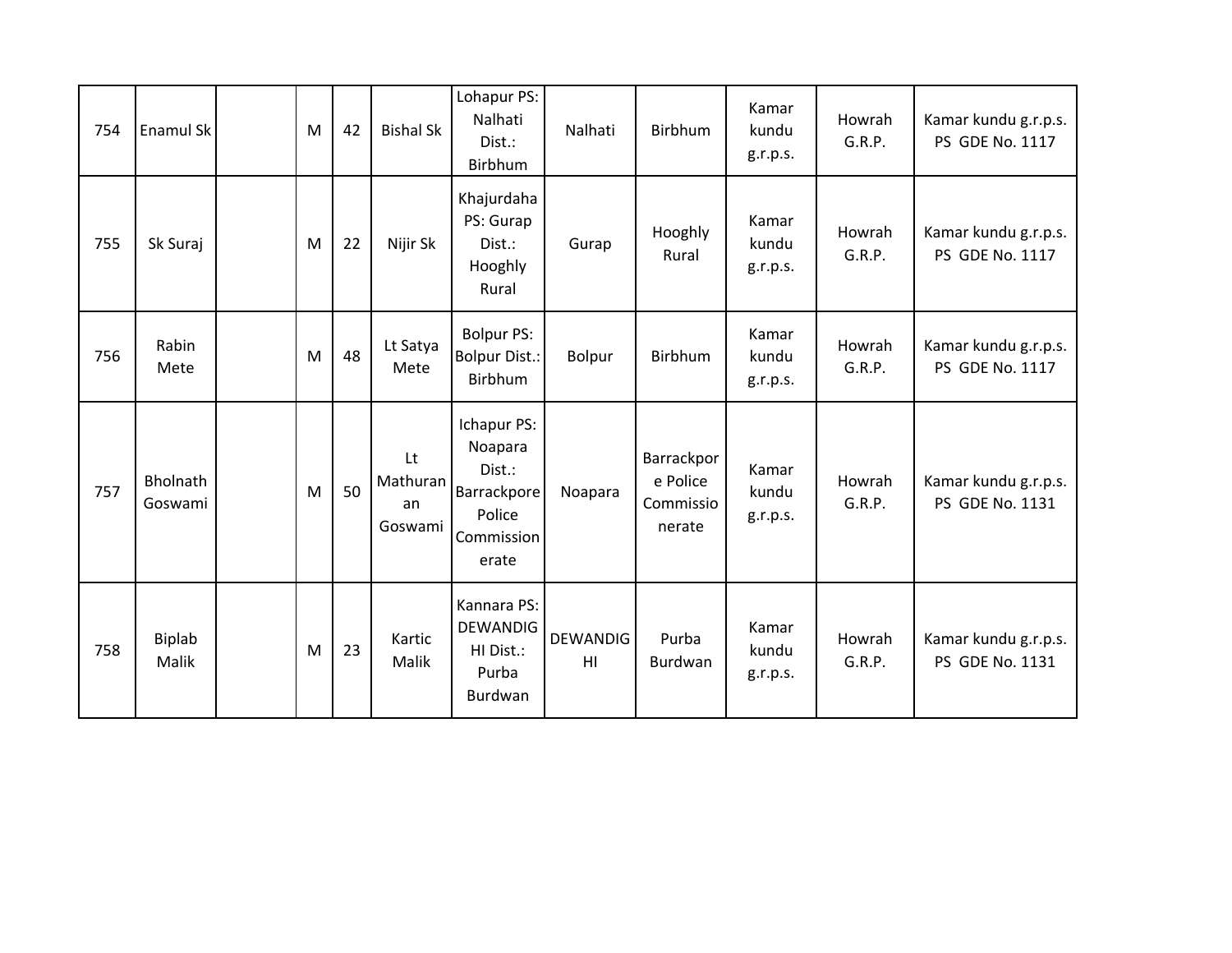| 759 | Sk<br>Nowsad            | M | 35 | Sk Israil              | Sheoraphul<br>y PS:<br>Srirampore<br>Dist.:<br>Chandannag<br>ar Police<br>Commission<br>erate | Srirampore | Chandanna<br>gar Police<br>Commissio<br>nerate | Kamar<br>kundu<br>g.r.p.s. | Howrah<br>G.R.P. | Kamar kundu g.r.p.s.<br>PS GDE No. 1131 |
|-----|-------------------------|---|----|------------------------|-----------------------------------------------------------------------------------------------|------------|------------------------------------------------|----------------------------|------------------|-----------------------------------------|
| 760 | Sk Ajit<br>Rahaman      | M | 39 | Sk Kibria              | Dhannaban<br>ga PS:<br>Haripal<br>Dist.:<br>Hooghly<br>Rural                                  | Haripal    | Hooghly<br>Rural                               | Kamar<br>kundu<br>g.r.p.s. | Howrah<br>G.R.P. | Kamar kundu g.r.p.s.<br>PS GDE No. 1131 |
| 761 | Somanth<br><b>Bouri</b> | M | 26 | <b>Dhiren</b><br>Bouri | Ramnagar<br>PS: Haripal<br>Dist.:<br>Hooghly<br>Rural                                         | Haripal    | Hooghly<br>Rural                               | Kamar<br>kundu<br>g.r.p.s. | Howrah<br>G.R.P. | Kamar kundu g.r.p.s.<br>PS GDE No. 1131 |
| 762 | Madan<br>Antpouri       | M | 29 | Sukumar<br>Antpuria    | Dadpur PS:<br>Dadpur<br>Dist.:<br>Hooghly<br>Rural                                            | Dadpur     | Hooghly<br>Rural                               | Kamar<br>kundu<br>g.r.p.s. | Howrah<br>G.R.P. | Kamar kundu g.r.p.s.<br>PS GDE No. 1131 |
| 763 | <b>Bibhas</b><br>Mondal | M | 46 | Lt Jugal Ch<br>Mondal  | Kaikala PS:<br>Haripal<br>Dist.:<br>Hooghly<br>Rural                                          | Haripal    | Hooghly<br>Rural                               | Kamar<br>kundu<br>g.r.p.s. | Howrah<br>G.R.P. | Kamar kundu g.r.p.s.<br>PS GDE No. 1131 |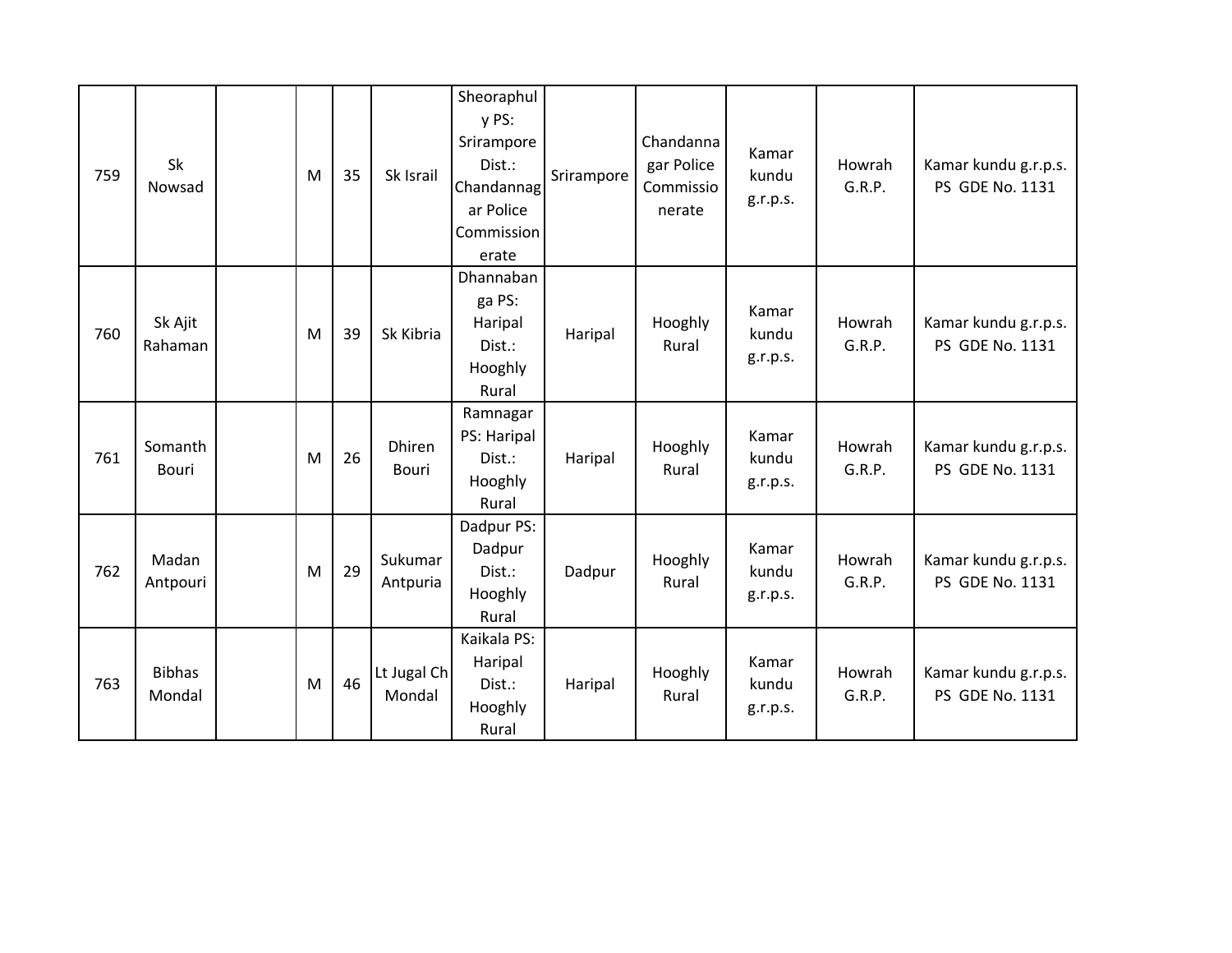| 764 | Bapan<br>Maity     | M | 34 | Bijoy<br>Krishana<br>Maity   | Teghori PS:<br>Tarakeswar<br>Dist.:<br>Hooghly<br>Rural      | Tarakeswar | Hooghly<br>Rural | Kamar<br>kundu<br>g.r.p.s. | Howrah<br>G.R.P. | Kamar kundu g.r.p.s.<br>PS GDE No. 1131 |
|-----|--------------------|---|----|------------------------------|--------------------------------------------------------------|------------|------------------|----------------------------|------------------|-----------------------------------------|
| 765 | Ajit<br>Murmu      | M | 48 | Krishana<br>Chandra<br>Murmu | Nawpara<br>PS: Haripal<br>Dist.:<br>Hooghly<br>Rural         | Haripal    | Hooghly<br>Rural | Kamar<br>kundu<br>g.r.p.s. | Howrah<br>G.R.P. | Kamar kundu g.r.p.s.<br>PS GDE No. 1131 |
| 766 | Dukhiram<br>Soren  | M | 30 | Sibu Soren                   | Kalapukur<br>PS:<br>Tarakeswar<br>Dist.:<br>Hooghly<br>Rural | Tarakeswar | Hooghly<br>Rural | Kamar<br>kundu<br>g.r.p.s. | Howrah<br>G.R.P. | Kamar kundu g.r.p.s.<br>PS GDE No. 1131 |
| 767 | <b>Bikash Das</b>  | M | 26 | <b>Nepal Das</b>             | Aminpur PS:<br>Haripal<br>Dist.:<br>Hooghly<br>Rural         | Haripal    | Hooghly<br>Rural | Kamar<br>kundu<br>g.r.p.s. | Howrah<br>G.R.P. | Kamar kundu g.r.p.s.<br>PS GDE No. 1131 |
| 768 | Sahanawa<br>j Sk   | M | 27 | Karim Sk                     | PS: Saktipur<br>Dist.:<br>Murshidaba<br>d                    | Saktipur   | Murshidaba<br>d  | Katwa<br>g.r.p.s.          | Howrah<br>G.R.P. | Katwa g.r.p.s. PS GDE<br>No. 1498       |
| 769 | Sahadeb<br>Thander | M | 40 | Lt. Akhal<br>Thander         | PS:<br>Ketugram<br>Dist.: Purba<br>Burdwan                   | Ketugram   | Purba<br>Burdwan | Katwa<br>g.r.p.s.          | Howrah<br>G.R.P. | Katwa g.r.p.s. PS GDE<br>No. 1498       |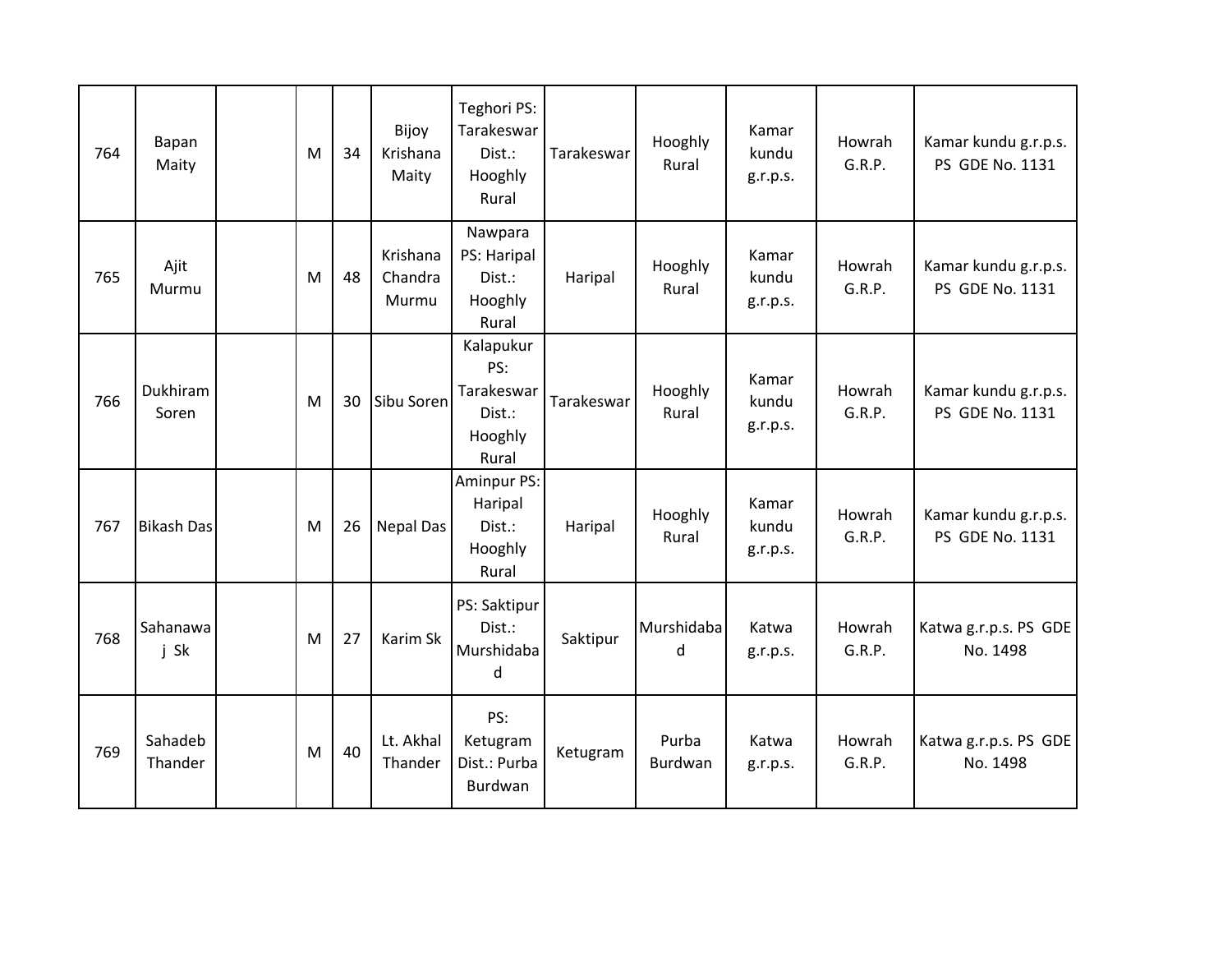| 770 | Goutam<br>Das              | M | 49 | <b>Nisit Das</b>            | PS:<br>Berhampor<br>e Dist.:<br>Murshidaba<br>d               | e           | Berhampor Murshidaba<br>d             | Katwa<br>g.r.p.s. | Howrah<br>G.R.P. | Katwa g.r.p.s. PS GDE<br>No. 1498 |
|-----|----------------------------|---|----|-----------------------------|---------------------------------------------------------------|-------------|---------------------------------------|-------------------|------------------|-----------------------------------|
| 771 | Motilal<br>Hembram         | M | 40 | Dharu<br>Hembram            | PS: Katwa<br>Dist.: Purba<br>Burdwan                          | Katwa       | Purba<br>Burdwan                      | Katwa<br>g.r.p.s. | Howrah<br>G.R.P. | Katwa g.r.p.s. PS GDE<br>No. 1498 |
| 772 | Partha<br>Sarathi<br>Dutta | M | 45 | Lt. Bhaju<br>Gopal<br>Dutta | PS: Katwa<br>Dist.: Purba<br>Burdwan                          | Katwa       | Purba<br>Burdwan                      | Katwa<br>g.r.p.s. | Howrah<br>G.R.P. | Katwa g.r.p.s. PS GDE<br>No. 1498 |
| 773 | Anup<br>Mishra             | M | 47 | Ramgrish<br>Mishra          | PS: Katwa<br>Dist.: Purba<br>Burdwan                          | Katwa       | Purba<br>Burdwan                      | Katwa<br>g.r.p.s. | Howrah<br>G.R.P. | Katwa g.r.p.s. PS GDE<br>No. 1498 |
| 774 | Irfan Sk                   | M | 19 | Sahin Sk                    | PS: Salar<br>Dist.:<br>Murshidaba<br>d                        | Salar       | Murshidaba<br>d                       | Katwa<br>g.r.p.s. | Howrah<br>G.R.P. | Katwa g.r.p.s. PS GDE<br>No. 1498 |
| 775 | Piyaur Sk                  | M | 22 | Multan Sk                   | PS:<br>Purbasthali<br>Dist.: Purba<br>Burdwan                 | Purbasthali | Purba<br>Burdwan                      | Katwa<br>g.r.p.s. | Howrah<br>G.R.P. | Katwa g.r.p.s. PS GDE<br>No. 1498 |
| 776 | Masadul<br>Hossain         | M | 39 | Jen Md. Sk                  | PS:<br>Sagardighi<br>Dist.:<br>Jangipur<br>Police<br>District | Sagardighi  | Jangipur<br>Police<br><b>District</b> | Katwa<br>g.r.p.s. | Howrah<br>G.R.P. | Katwa g.r.p.s. PS GDE<br>No. 1498 |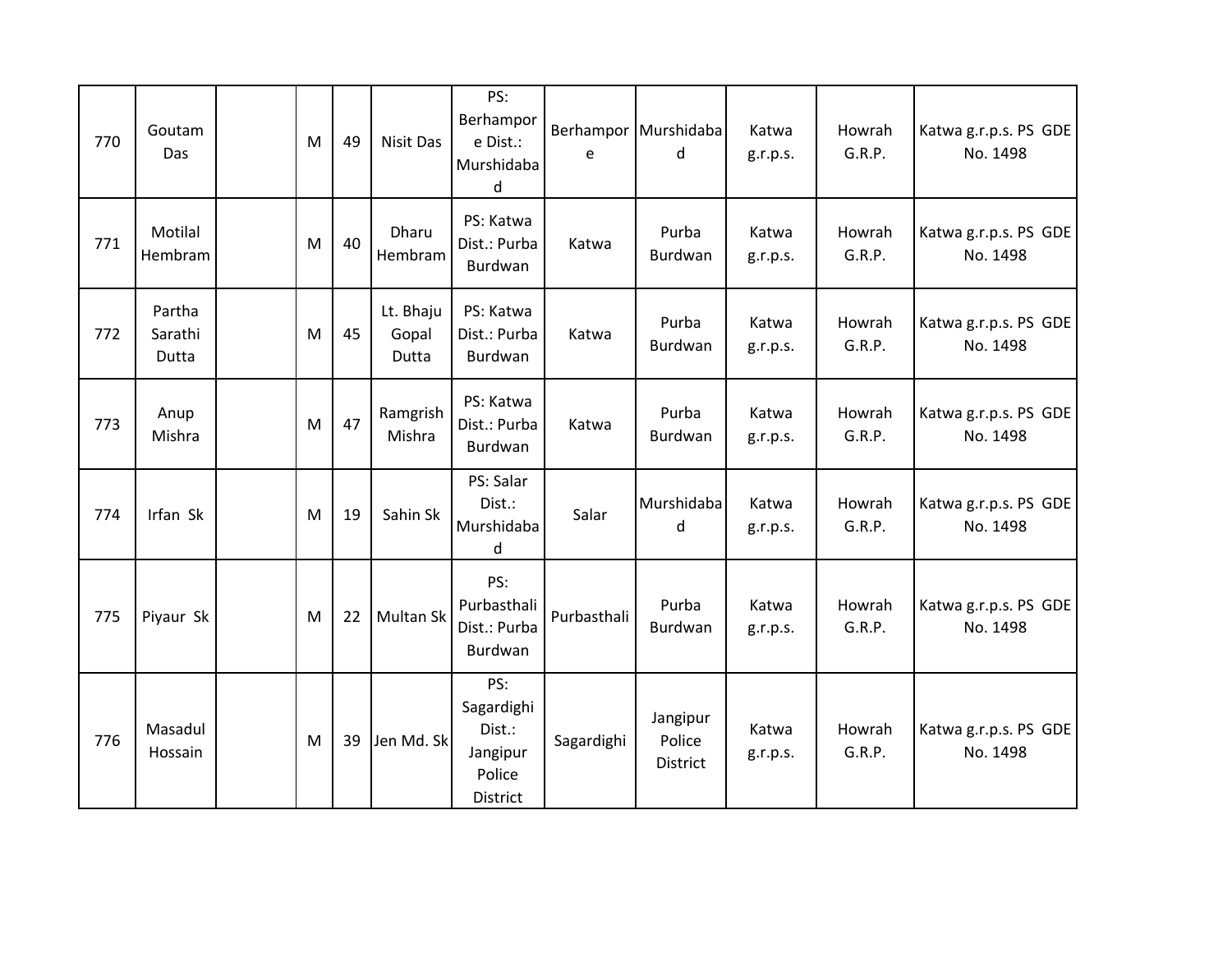| 777 | Rubel<br>Ansari   | M | 26 | Nuru<br>Ansari           | PS:<br>Mangalkot<br>Dist.: Purba<br>Burdwan | Mangalkot      | Purba<br>Burdwan | Katwa<br>g.r.p.s.    | Howrah<br>G.R.P. | Katwa g.r.p.s. PS GDE<br>No. 1498           |
|-----|-------------------|---|----|--------------------------|---------------------------------------------|----------------|------------------|----------------------|------------------|---------------------------------------------|
| 778 | Sk<br>Alamgir     | M | 30 | <b>Billa Sk</b>          | PS: Katwa<br>Dist.: Purba<br>Burdwan        | Katwa          | Purba<br>Burdwan | Katwa<br>g.r.p.s.    | Howrah<br>G.R.P. | Katwa g.r.p.s. PS GDE<br>No. 1498           |
| 779 | Sadhan<br>Sarkar  | M | 52 | Khu8dira<br>m Sarkar     |                                             |                | Basirhat         | Sainthia<br>g.r.p.s. | Howrah<br>G.R.P. | Sainthia g.r.p.s. PS<br><b>GDE No. 1034</b> |
| 780 | Sk<br>Nasiruin    | M | 45 | Lt.samser<br>Ali         |                                             |                | Basirhat         | Sainthia<br>g.r.p.s. | Howrah<br>G.R.P. | Sainthia g.r.p.s. PS<br><b>GDE No. 1034</b> |
| 781 | Sefui<br>Mirdha   | M | 35 | Nabai<br>Mirdha          |                                             |                | <b>Basirhat</b>  | Sainthia<br>g.r.p.s. | Howrah<br>G.R.P. | Sainthia g.r.p.s. PS<br><b>GDE No. 1034</b> |
| 782 | Sanjoy Kr<br>Saha | M | 52 | Lt.rahunat<br>h Saha     |                                             |                | Basirhat         | Sainthia<br>g.r.p.s. | Howrah<br>G.R.P. | Sainthia g.r.p.s. PS<br><b>GDE No. 1034</b> |
| 783 | Sandip<br>Hazra   | M | 52 | <b>Bijoy Kr</b><br>Hazra |                                             |                | <b>Basirhat</b>  | Sainthia<br>g.r.p.s. | Howrah<br>G.R.P. | Sainthia g.r.p.s. PS<br><b>GDE No. 1034</b> |
| 784 | Sisir Pal         | M | 38 | Satyapada<br>Pal         |                                             |                | <b>Basirhat</b>  | Sainthia<br>g.r.p.s. | Howrah<br>G.R.P. | Sainthia g.r.p.s. PS<br><b>GDE No. 1034</b> |
| 785 | Sujan Sk          | M | 26 | Asadul<br>Haque          |                                             |                | <b>Basirhat</b>  | Sainthia<br>g.r.p.s. | Howrah<br>G.R.P. | Sainthia g.r.p.s. PS<br><b>GDE No. 1034</b> |
| 786 | Sampit<br>Das     | M | 19 | Sandip<br>Das            |                                             |                | Basirhat         | Sainthia<br>g.r.p.s. | Howrah<br>G.R.P. | Sainthia g.r.p.s. PS<br><b>GDE No. 1034</b> |
| 787 | <b>Manirul Sk</b> | M | 36 | Azijul Sk                | PS: Baduria<br>Dist.:<br>Alipurduar         | <b>Baduria</b> | Alipurduar       | Sainthia<br>g.r.p.s. | Howrah<br>G.R.P. | Sainthia g.r.p.s. PS<br><b>GDE No. 1035</b> |
| 788 | Prasanta<br>Das   | M | 20 | Banomali<br>Das          |                                             |                | <b>Basirhat</b>  | Sainthia<br>g.r.p.s. | Howrah<br>G.R.P. | Sainthia g.r.p.s. PS<br><b>GDE No. 1035</b> |
| 789 | <b>Babn Das</b>   | M | 20 | Bolaram<br>Das           |                                             |                | <b>Basirhat</b>  | Sainthia<br>g.r.p.s. | Howrah<br>G.R.P. | Sainthia g.r.p.s. PS<br><b>GDE No. 1035</b> |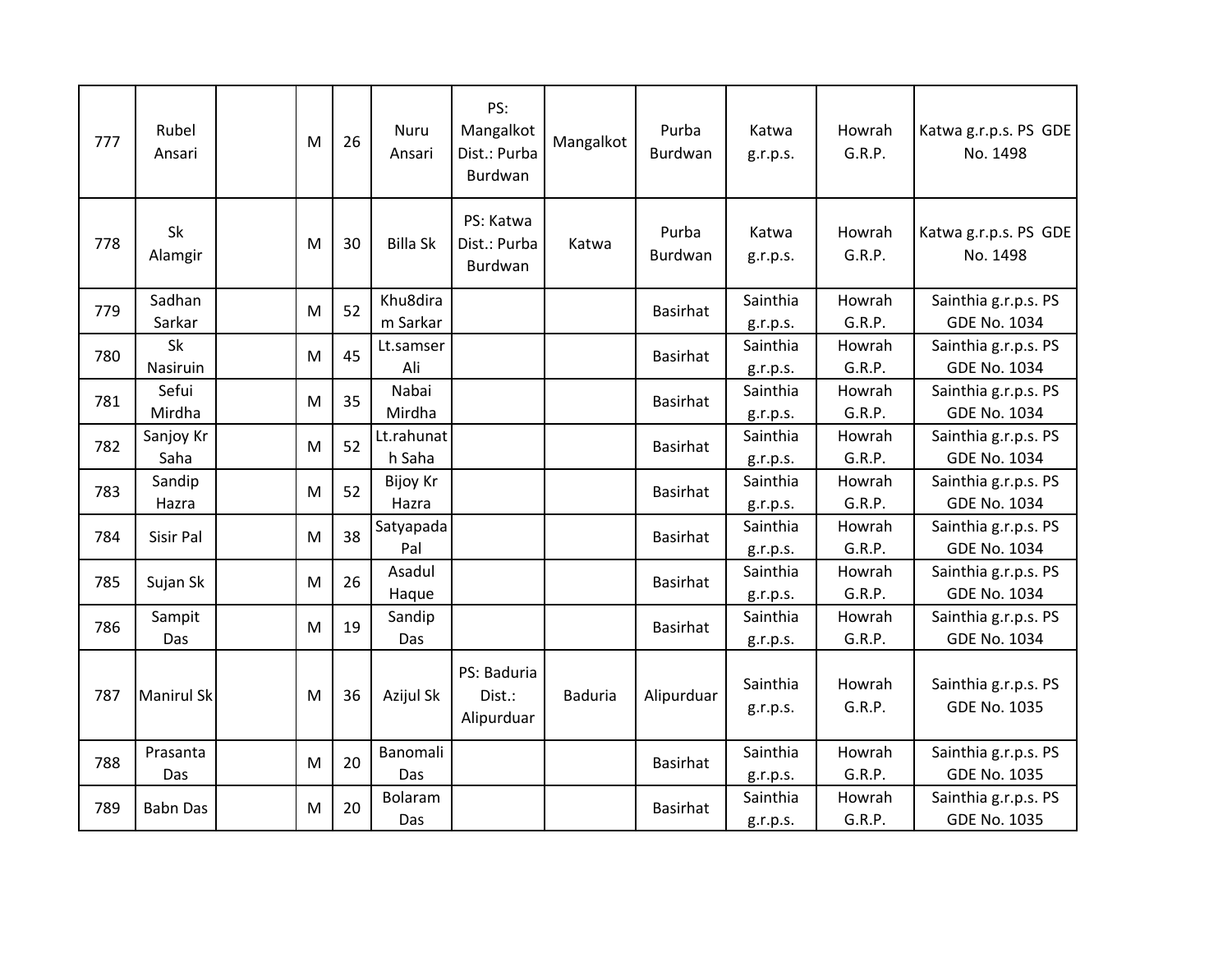| 790 | Arijit<br>Mondal      | M | 27 | Ashok<br>Mondal           |                                                       | <b>Basirhat</b> | Sainthia<br>g.r.p.s.    | Howrah<br>G.R.P. | Sainthia g.r.p.s. PS<br><b>GDE No. 1035</b>                               |
|-----|-----------------------|---|----|---------------------------|-------------------------------------------------------|-----------------|-------------------------|------------------|---------------------------------------------------------------------------|
| 791 | Rabindra<br>Roy       | M | 28 | <b>Manik Roy</b>          |                                                       | <b>Basirhat</b> | Sainthia<br>g.r.p.s.    | Howrah<br>G.R.P. | Sainthia g.r.p.s. PS<br><b>Outpost Nalhati GRPP</b><br><b>GDE No. 488</b> |
| 792 | Lakhirder<br>Roy      | M | 27 | <b>Gulob Roy</b>          |                                                       | Basirhat        | Sainthia<br>g.r.p.s.    | Howrah<br>G.R.P. | Sainthia g.r.p.s. PS<br><b>Outpost Nalhati GRPP</b><br><b>GDE No. 488</b> |
| 793 | Bacchu Sk             | M | 23 | Nazrul Sk                 |                                                       | <b>Basirhat</b> | Sainthia<br>g.r.p.s.    | Howrah<br>G.R.P. | Sainthia g.r.p.s. PS<br><b>Outpost Nalhati GRPP</b><br><b>GDE No. 488</b> |
| 794 | Khaucar               | M | 30 | Abbed<br>Hassain          | Angus<br>Bhadreswar<br>Hooghly                        | <b>Basirhat</b> | Sheoraphuli<br>g.r.p.s. | Howrah<br>G.R.P. | Sheoraphuli g.r.p.s. PS<br><b>GDE No. 1112</b>                            |
| 795 | Noushad<br>Ali        | M | 24 | Maghu<br>Miya             | Angus<br>Bhadreswar<br>Hooghly                        | <b>Basirhat</b> | Sheoraphuli<br>g.r.p.s. | Howrah<br>G.R.P. | Sheoraphuli g.r.p.s. PS<br><b>GDE No. 1112</b>                            |
| 796 | Rohon<br>Santra       | M | 22 | Paresh<br>Santra          | Sheoraphuli<br>Serampore<br>Hooghly                   | <b>Basirhat</b> | Sheoraphuli<br>g.r.p.s. | Howrah<br>G.R.P. | Sheoraphuli g.r.p.s. PS<br><b>GDE No. 1112</b>                            |
| 797 | Subha<br>Debnath      | M | 28 | Manotosh<br>Debnath       | 134 G.T<br>Road<br>Baidyabati<br>Serampore<br>Hooghly | <b>Basirhat</b> | Sheoraphuli<br>g.r.p.s. | Howrah<br>G.R.P. | Sheoraphuli g.r.p.s. PS<br><b>GDE No. 1112</b>                            |
| 798 | Abhisek<br>Gupta      | M | 32 | Subash<br>Prasad<br>Gupta | Champdani<br>Bhadreswar<br>Hooghly                    | <b>Basirhat</b> | Sheoraphuli<br>g.r.p.s. | Howrah<br>G.R.P. | Sheoraphuli g.r.p.s. PS<br><b>GDE No. 1112</b>                            |
| 799 | <b>Badal</b><br>Hazra | M | 32 | Satish<br>Hazrra          | Kkhalpur<br>Bagnan<br>Howrah                          | <b>Basirhat</b> | Sheoraphuli<br>g.r.p.s. | Howrah<br>G.R.P. | Sheoraphuli g.r.p.s. PS<br><b>GDE No. 1112</b>                            |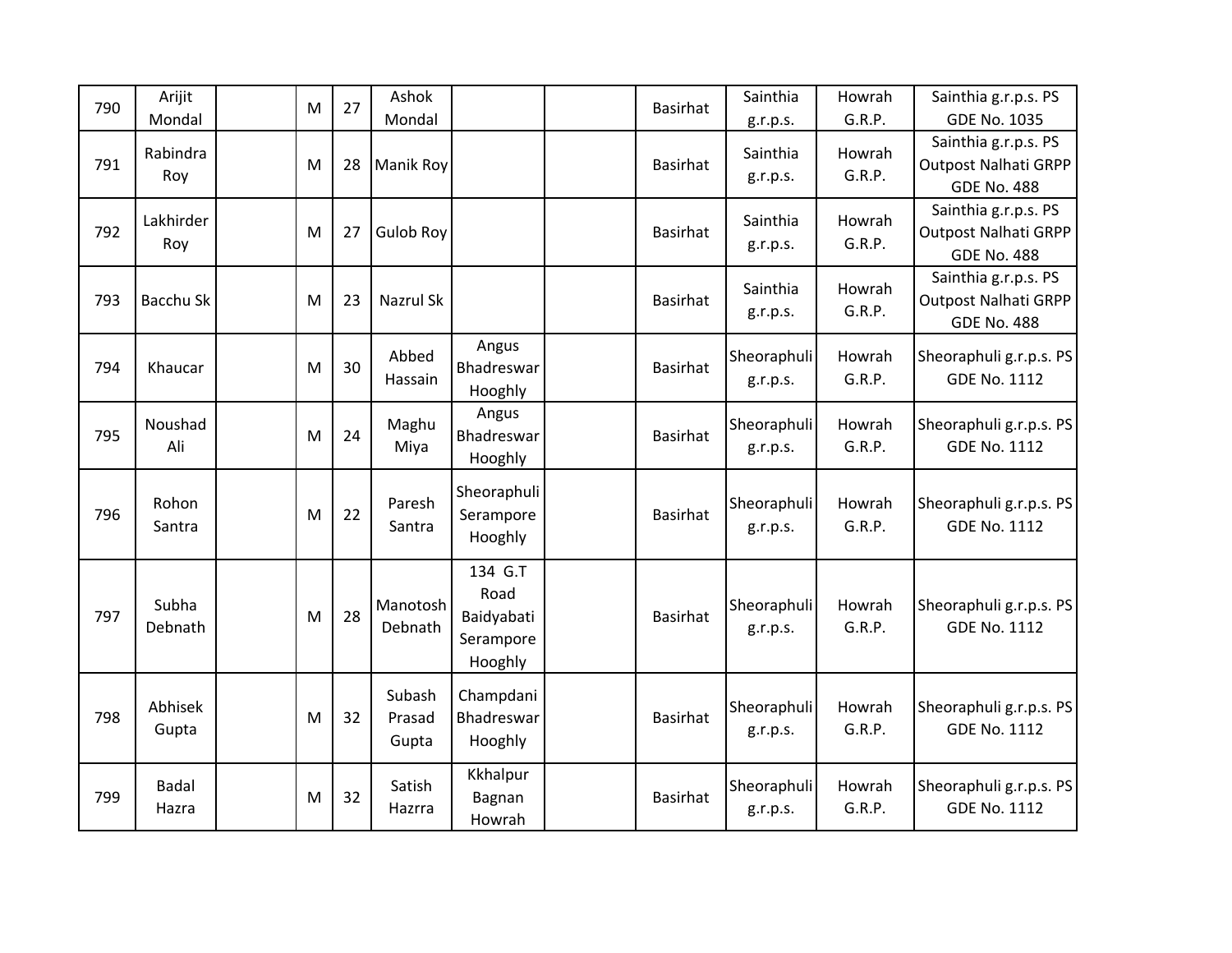| 800 | Somen<br>Ghosh         | M | 30 | Probodh<br>Ghosh           | Kakinara<br>Jagaddal 24<br>Pgs (N)          | <b>Basirhat</b> | Sheoraphuli<br>g.r.p.s. | Howrah<br>G.R.P. | Sheoraphuli g.r.p.s. PS<br><b>GDE No. 1112</b> |
|-----|------------------------|---|----|----------------------------|---------------------------------------------|-----------------|-------------------------|------------------|------------------------------------------------|
| 801 | Rahit<br>Shaw          | M | 19 | Raj Kumar<br>Shaw          | Katadanga<br>Bhadreswar<br>Hooghly          | <b>Basirhat</b> | Sheoraphuli<br>g.r.p.s. | Howrah<br>G.R.P. | Sheoraphuli g.r.p.s. PS<br><b>GDE No. 1112</b> |
| 802 | Ram<br>Saroop<br>Yadav | M | 19 | Satyadeb<br>Yadav          | Katadanga<br>Bhadreswar<br>Hooghly          | <b>Basirhat</b> | Sheoraphuli<br>g.r.p.s. | Howrah<br>G.R.P. | Sheoraphuli g.r.p.s. PS<br><b>GDE No. 1112</b> |
| 803 | Suraj Ray              | M | 20 | Haru Ray                   | Kotolpur<br>Kotolpur<br>Bankura             | <b>Basirhat</b> | Sheoraphuli<br>g.r.p.s. | Howrah<br>G.R.P. | Sheoraphuli g.r.p.s. PS<br><b>GDE No. 1112</b> |
| 804 | Bholanath<br>Kayra     | M | 25 | Lt. Bhim<br>Ch. Koyra      | Bhanjipur<br>Tarakeswar<br>Hooghly          | <b>Basirhat</b> | Sheoraphuli<br>g.r.p.s. | Howrah<br>G.R.P. | Sheoraphuli g.r.p.s. PS<br><b>GDE No. 1112</b> |
| 805 | Atulya<br>Adak         | M | 53 | Lt. Lakhi<br>Kanta<br>Adak | Arambag<br>Arambag<br>Hooghly               | <b>Basirhat</b> | Sheoraphuli<br>g.r.p.s. | Howrah<br>G.R.P. | Sheoraphuli g.r.p.s. PS<br><b>GDE No. 1112</b> |
| 806 | Sahadeb<br>Katal       | M | 26 | Jhantu<br>Katal            | Adasimla<br>Sabang<br>Medinipore<br>Paschim | <b>Basirhat</b> | Sheoraphuli<br>g.r.p.s. | Howrah<br>G.R.P. | Sheoraphuli g.r.p.s. PS<br><b>GDE No. 1112</b> |
| 807 | Sudipta<br>Kari        | M | 20 | Kashi Nath<br>Kari         | RoyPara<br>Dom Doma<br>Pandua<br>Hooghly    | <b>Basirhat</b> | Sheoraphuli<br>g.r.p.s. | Howrah<br>G.R.P. | Sheoraphuli g.r.p.s. PS<br><b>GDE No. 1112</b> |
| 808 | Biswajit<br>Khatrapal  | M | 20 | <b>Tapas</b><br>Khatrapal  | RoyPara<br>Dom Doma<br>Pandua<br>Hooghly    | <b>Basirhat</b> | Sheoraphuli<br>g.r.p.s. | Howrah<br>G.R.P. | Sheoraphuli g.r.p.s. PS<br><b>GDE No. 1124</b> |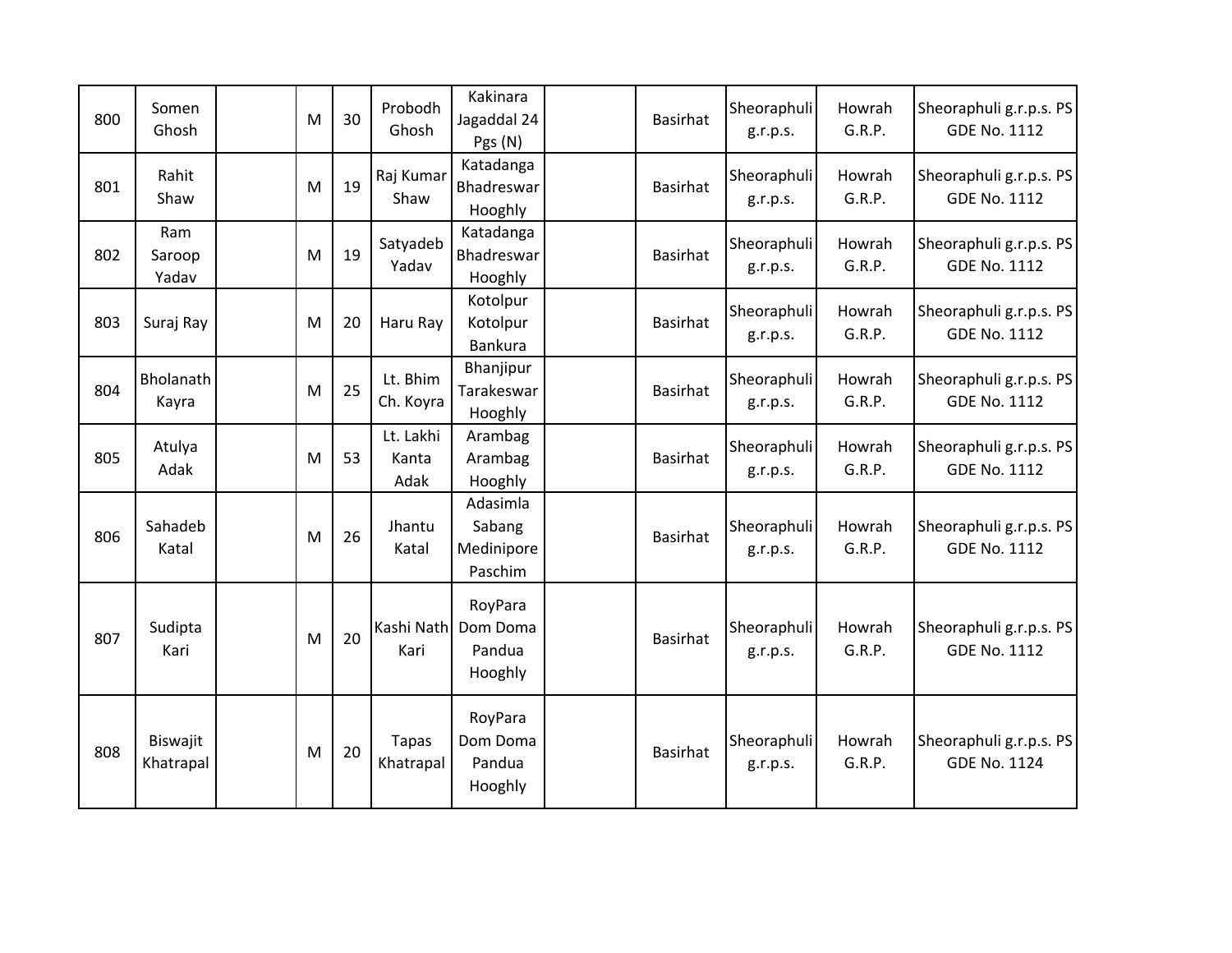| 809 | Enttajul<br>Hoque       | M | 33 | Nur<br>Hassain          | Ourangabad<br>Suti<br>Murshidaba<br>d      | <b>Basirhat</b> | Sheoraphuli<br>g.r.p.s. | Howrah<br>G.R.P. | Sheoraphuli g.r.p.s. PS<br><b>GDE No. 1124</b> |
|-----|-------------------------|---|----|-------------------------|--------------------------------------------|-----------------|-------------------------|------------------|------------------------------------------------|
| 810 | Subrata<br>Das          | M | 32 | <b>Tapan Das</b>        | Konnagar<br>Uttarpara<br>Hooghly           | <b>Basirhat</b> | Sheoraphuli<br>g.r.p.s. | Howrah<br>G.R.P. | Sheoraphuli g.r.p.s. PS<br><b>GDE No. 1124</b> |
| 811 | Mintu<br><b>Bhuniya</b> | M | 53 | Goppal<br>Bhuniya       | Konnagar<br>Uttarpara<br>Hooghly           | <b>Basirhat</b> | Sheoraphuli<br>g.r.p.s. | Howrah<br>G.R.P. | Sheoraphuli g.r.p.s. PS<br><b>GDE No. 1124</b> |
| 812 | <b>Tapas</b><br>Mondal  | M | 40 | Sankar<br>Mondal        | Manikchalk<br>Arambag<br>Hooghly           | <b>Basirhat</b> | Sheoraphuli<br>g.r.p.s. | Howrah<br>G.R.P. | Sheoraphuli g.r.p.s. PS<br><b>GDE No. 1124</b> |
| 813 | <b>Dipak</b><br>Debnath | M | 27 | Dilip<br>Debnath        | Nabadwip<br>Nabadwip<br>Nadia              | <b>Basirhat</b> | Sheoraphuli<br>g.r.p.s. | Howrah<br>G.R.P. | Sheoraphuli g.r.p.s. PS<br><b>GDE No. 1124</b> |
| 814 | Aditya<br>Manna         | M | 49 | Mirtunjay<br>Manna      | Dhaniakhali<br>Dhaniakhali<br>Hooghly      | <b>Basirhat</b> | Sheoraphuli<br>g.r.p.s. | Howrah<br>G.R.P. | Sheoraphuli g.r.p.s. PS<br><b>GDE No. 1124</b> |
| 815 | Aditya Pal              | M | 42 | Godadhar<br>Pal         | Malotipur<br>Nadanghat<br>Purba<br>Burdwan | <b>Basirhat</b> | Sheoraphuli<br>g.r.p.s. | Howrah<br>G.R.P. | Sheoraphuli g.r.p.s. PS<br><b>GDE No. 1124</b> |
| 816 | Aniket Kr.<br>Singh     | M | 18 | Rabindra<br>Kr. Singh   | Sheoraphuli<br>Serampore<br>Hooghly        | <b>Basirhat</b> | Sheoraphuli<br>g.r.p.s. | Howrah<br>G.R.P. | Sheoraphuli g.r.p.s. PS<br><b>GDE No. 1124</b> |
| 817 | Dibyendu<br>Pal         | M | 54 | Lt.<br>Kashinath<br>Pal | Serampore<br>Serampore<br>Hooghly          | Basirhat        | Sheoraphuli<br>g.r.p.s. | Howrah<br>G.R.P. | Sheoraphuli g.r.p.s. PS<br><b>GDE No. 1124</b> |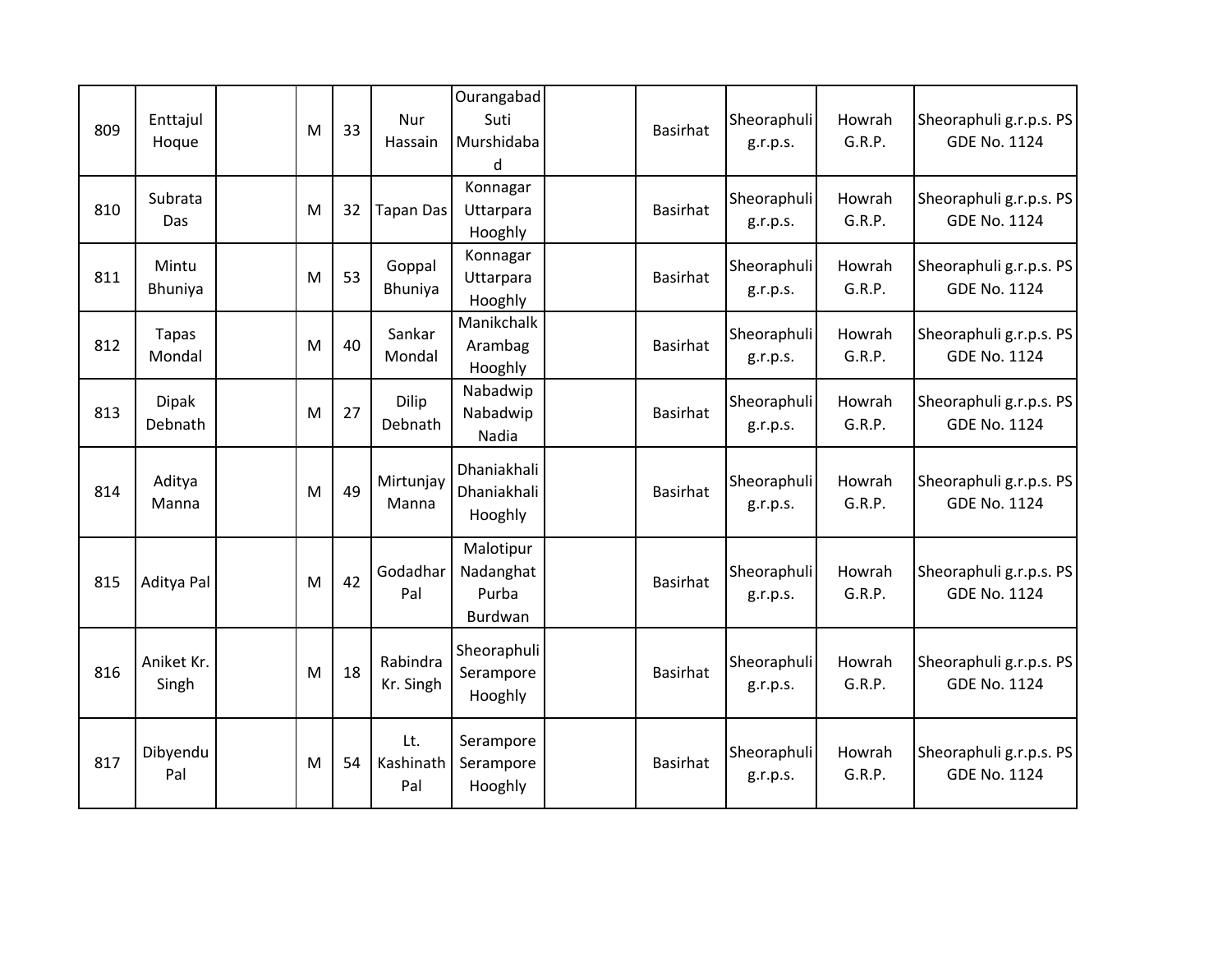| 818 | Sanet<br>Kamley                  | M | 35 | Haradhan<br>Kamley                       | Mahesh<br>Serampore<br>Hooghly           | <b>Basirhat</b> | Sheoraphuli<br>g.r.p.s. | Howrah<br>G.R.P. | Sheoraphuli g.r.p.s. PS<br><b>GDE No. 1124</b>                                |
|-----|----------------------------------|---|----|------------------------------------------|------------------------------------------|-----------------|-------------------------|------------------|-------------------------------------------------------------------------------|
| 819 | Pulak Kr.<br>Bhattacha<br>rjyayy | M | 57 | Lt. Patit<br>Paban<br>Bhattacha<br>yjyay | Dhatrigram<br>Kalna Purba<br>Burdwan     | <b>Basirhat</b> | Sheoraphuli<br>g.r.p.s. | Howrah<br>G.R.P. | Sheoraphuli g.r.p.s. PS<br><b>GDE No. 1124</b>                                |
| 820 | Somnath<br>Ghosh                 | M | 49 | Lt. Shyam<br>Prosad<br>Ghosh             | Maheshtala<br>Taratala Kol-<br>134       | <b>Basirhat</b> | Sheoraphuli<br>g.r.p.s. | Howrah<br>G.R.P. | Sheoraphuli g.r.p.s. PS<br><b>GDE No. 1124</b>                                |
| 821 | Sonatan<br>Routh                 | M | 48 | Lt. Gour<br>Mohan<br>Routh               | Binodgram<br>Tarakeswar<br>Hooghly       | <b>Basirhat</b> | Sheoraphuli<br>g.r.p.s. | Howrah<br>G.R.P. | Sheoraphuli g.r.p.s. PS<br><b>GDE No. 1124</b>                                |
| 822 | Savan<br>Malik                   | M | 44 | Shyamal<br>Kr. Malik                     | Ghala<br>Singur<br>Hooghly               | <b>Basirhat</b> | Sheoraphuli<br>g.r.p.s. | Howrah<br>G.R.P. | Sheoraphuli g.r.p.s. PS<br><b>GDE No. 1124</b>                                |
| 823 | Akash<br>Pathak                  | M | 18 | Dinesh<br>Pathak                         | Roygachi<br>Rajarhat Kol-<br>36          | <b>Basirhat</b> | Sheoraphuli<br>g.r.p.s. | Howrah<br>G.R.P. | Sheoraphuli g.r.p.s. PS<br><b>GDE No. 1124</b>                                |
| 824 | Vijay<br>Bahadur<br>Varma        | M | 41 | Lt.<br>Jagadish<br>Prosad<br>Varma       | Serampore<br>Serampore<br>Hooghly        | <b>Basirhat</b> | Sheoraphuli<br>g.r.p.s. | Howrah<br>G.R.P. | Sheoraphuli g.r.p.s. PS<br><b>GDE No. 1124</b>                                |
| 825 | Pabanesh<br>Mishra               | M | 27 | Laldev<br>Mishra                         | Pravashnag<br>ar<br>Serampore<br>Hooghly | <b>Basirhat</b> | Sheoraphuli<br>g.r.p.s. | Howrah<br>G.R.P. | Sheoraphuli g.r.p.s. PS<br><b>GDE No. 1124</b>                                |
| 826 | Hriday<br>Haran<br>Adak          | M | 39 | Lt.<br><b>Basudeb</b><br>Adak            | Nalikul<br>Haripal<br>Hooghly            | <b>Basirhat</b> | Sheoraphuli<br>g.r.p.s. | Howrah<br>G.R.P. | Sheoraphuli g.r.p.s. PS<br>Outpost<br>Chandannagar GRPP<br><b>GDE No. 576</b> |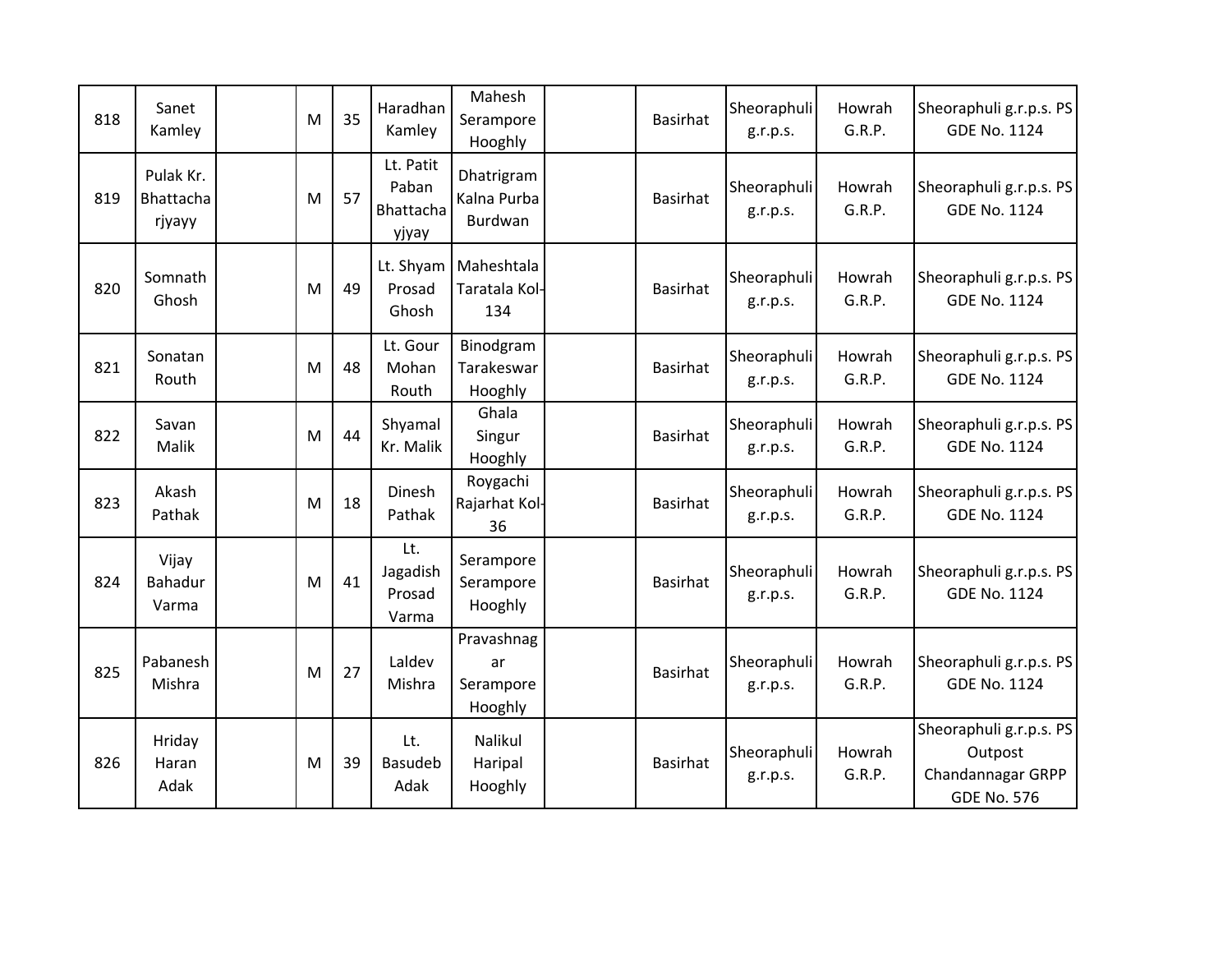| 827 | Kartick<br>Malik              | M | 28 | Gobinda<br>Malik               | Singur<br>Singur<br>Hooghly                       | <b>Basirhat</b> | Sheoraphuli<br>g.r.p.s. | Howrah<br>G.R.P. | Sheoraphuli g.r.p.s. PS<br>Outpost<br>Chandannagar GRPP<br><b>GDE No. 576</b> |
|-----|-------------------------------|---|----|--------------------------------|---------------------------------------------------|-----------------|-------------------------|------------------|-------------------------------------------------------------------------------|
| 828 | <b>Kiran Pal</b>              | M | 20 | <b>Tarun Pal</b>               | Singur<br>Singur<br>Hooghly                       | <b>Basirhat</b> | Sheoraphuli<br>g.r.p.s. | Howrah<br>G.R.P. | Sheoraphuli g.r.p.s. PS<br>Outpost<br>Chandannagar GRPP<br><b>GDE No. 576</b> |
| 829 | Sk. Diwan                     | M | 50 | Lt. Sk.<br>Yusuf               | Paschim<br>Malik Pur<br>Haripal<br>Hooghly        | <b>Basirhat</b> | Sheoraphuli<br>g.r.p.s. | Howrah<br>G.R.P. | Sheoraphuli g.r.p.s. PS<br>Outpost<br>Chandannagar GRPP<br><b>GDE No. 576</b> |
| 830 | Raju Das                      | M | 42 | Ajit Das                       | Mankundu<br>Natunpara<br>Chandannag<br>ar Hooghly | <b>Basirhat</b> | Sheoraphuli<br>g.r.p.s. | Howrah<br>G.R.P. | Sheoraphuli g.r.p.s. PS<br>Outpost<br>Chandannagar GRPP<br><b>GDE No. 576</b> |
| 831 | Biswanath<br>Das              | M | 52 | Sridhar<br>Chandra<br>Das      | Konnagar<br>Uttarpara<br>Hooghly                  | <b>Basirhat</b> | Sheoraphuli<br>g.r.p.s. | Howrah<br>G.R.P. | Sheoraphuli g.r.p.s. PS<br>Outpost<br>Chandannagar GRPP<br><b>GDE No. 576</b> |
| 832 | Somnath<br>Bhatttach<br>erjee | M | 42 | Lt. Ashok<br>Bhattache<br>rjee | Belaghata<br>Belaghata<br><b>Kol-85</b>           | <b>Basirhat</b> | Sheoraphuli<br>g.r.p.s. | Howrah<br>G.R.P. | Sheoraphuli g.r.p.s. PS<br>Outpost<br>Chandannagar GRPP<br><b>GDE No. 576</b> |
| 833 | Ajay<br>Kumar                 | M | 28 | Rabindra<br>Das                | Baidyabati<br>Serampore<br>Hooghly                | <b>Basirhat</b> | Sheoraphuli<br>g.r.p.s. | Howrah<br>G.R.P. | Sheoraphuli g.r.p.s. PS<br>Outpost<br>Chandannagar GRPP<br><b>GDE No. 576</b> |
| 834 | Somnath<br><b>Dhara</b>       | M | 53 | Lt. Sital<br>Dhara             | Bagkjal<br>Haripal<br>Hooghly                     | <b>Basirhat</b> | Sheoraphuli<br>g.r.p.s. | Howrah<br>G.R.P. | Sheoraphuli g.r.p.s. PS<br>Outpost<br>Chandannagar GRPP<br><b>GDE No. 576</b> |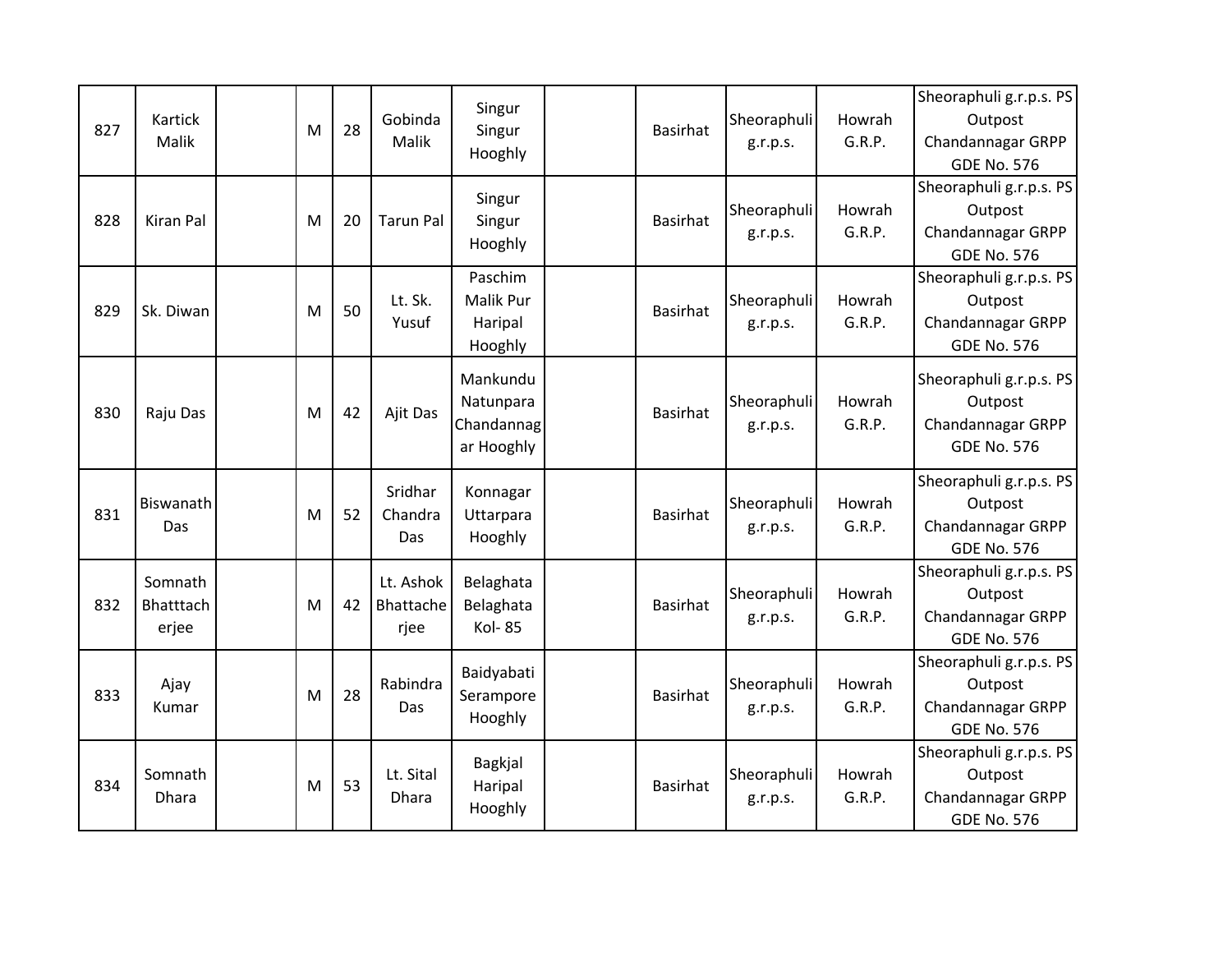| 835 | Agnia Raj                  | M | 18 | Arjun<br>Yadav                       | Patna City<br>Patna Chak<br>Patna                            | <b>Basirhat</b> | Sheoraphuli<br>g.r.p.s. | Howrah<br>G.R.P. | Sheoraphuli g.r.p.s. PS<br>Outpost<br>Chandannagar GRPP<br><b>GDE No. 576</b> |
|-----|----------------------------|---|----|--------------------------------------|--------------------------------------------------------------|-----------------|-------------------------|------------------|-------------------------------------------------------------------------------|
| 836 | Swapan<br>Dhara            | M | 50 | Lt. Santi<br>Ranjan<br>Dhara         | Howrah<br>Howrah<br>Howrah                                   | <b>Basirhat</b> | Sheoraphuli<br>g.r.p.s. | Howrah<br>G.R.P. | Sheoraphuli g.r.p.s. PS<br>Outpost<br>Chandannagar GRPP<br><b>GDE No. 576</b> |
| 837 | Sanjay<br><b>Basak</b>     | M | 45 | Lt. Laxmi<br>Narayan<br><b>Basak</b> | 142/A Raja<br>Rajendra<br>Lala More<br>Belaghata<br>Kol - 10 | <b>Basirhat</b> | Sheoraphuli<br>g.r.p.s. | Howrah<br>G.R.P. | Sheoraphuli g.r.p.s. PS<br>Outpost<br>Chandannagar GRPP<br><b>GDE No. 576</b> |
| 838 | Asim<br>Ghosh              | M | 37 | Pritosh<br>Ghosh                     | Majhipara<br>Arambag<br>Hooghly                              | <b>Basirhat</b> | Sheoraphuli<br>g.r.p.s. | Howrah<br>G.R.P. | Sheoraphuli g.r.p.s. PS<br>Outpost<br>Chandannagar GRPP<br><b>GDE No. 576</b> |
| 839 | Sk.<br>Sabiruddin          | M | 32 | Sk. Afsar<br>Ali                     | <b>Hat Basant</b><br>Pur<br>Arambag<br>Hooghly               | <b>Basirhat</b> | Sheoraphuli<br>g.r.p.s. | Howrah<br>G.R.P. | Sheoraphuli g.r.p.s. PS<br>Outpost<br>Chandannagar GRPP<br><b>GDE No. 576</b> |
| 840 | Karan Kr.<br><b>Bhagat</b> | M | 23 | Nand<br>Kishor<br><b>Bhagat</b>      | Angus<br>Bhadreswar<br>Hooghly                               | <b>Basirhat</b> | Sheoraphuli<br>g.r.p.s. | Howrah<br>G.R.P. | Sheoraphuli g.r.p.s. PS<br>Outpost<br>Chandannagar GRPP<br><b>GDE No. 581</b> |
| 841 | Haider Ali                 | M | 22 | Aktar<br>Hassan                      | Belurmath<br>Belur<br>Howrah                                 | <b>Basirhat</b> | Sheoraphuli<br>g.r.p.s. | Howrah<br>G.R.P. | Sheoraphuli g.r.p.s. PS<br>Outpost<br>Chandannagar GRPP<br><b>GDE No. 581</b> |
| 842 | Kamal<br>Faridi            | M | 21 | Nurul<br>Hassain                     | Belurmath<br>Belur<br>Howrah                                 | Basirhat        | Sheoraphuli<br>g.r.p.s. | Howrah<br>G.R.P. | Sheoraphuli g.r.p.s. PS<br>Outpost<br>Chandannagar GRPP<br><b>GDE No. 581</b> |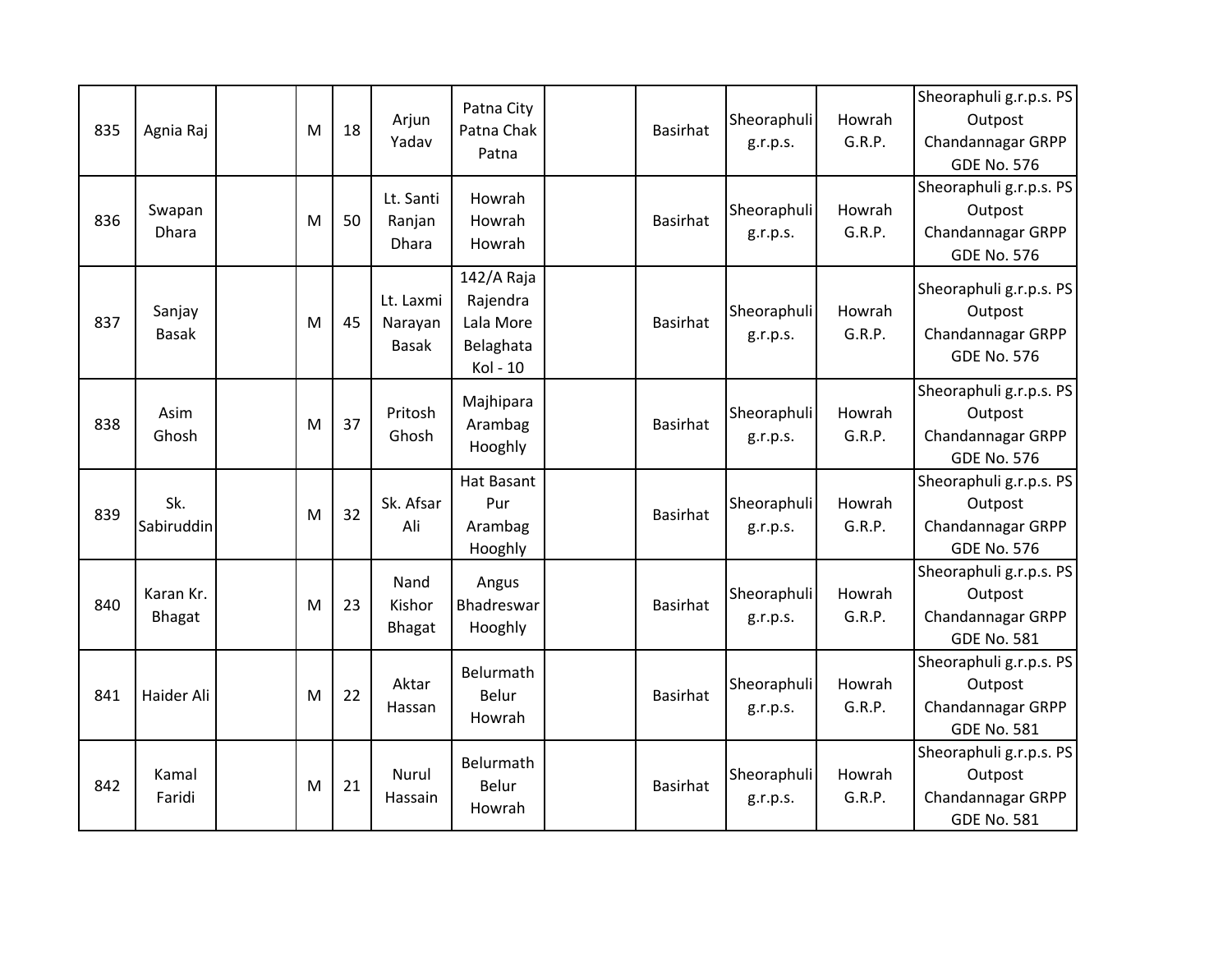| 843 | Sandip<br>Shaw                 | M | 26 | Ramesh<br>Shaw                  | Konnagar<br>Uttarpara<br>Hooghly                | <b>Basirhat</b> | Sheoraphuli<br>g.r.p.s. | Howrah<br>G.R.P. | Sheoraphuli g.r.p.s. PS<br>Outpost<br>Chandannagar GRPP<br><b>GDE No. 581</b> |
|-----|--------------------------------|---|----|---------------------------------|-------------------------------------------------|-----------------|-------------------------|------------------|-------------------------------------------------------------------------------|
| 844 | Mohanlal<br>Mondal             | M | 37 | <b>Bishnu</b><br>Pada<br>Mondal | Mohanpur<br>Panskura<br>Midinipore<br>East      | <b>Basirhat</b> | Sheoraphuli<br>g.r.p.s. | Howrah<br>G.R.P. | Sheoraphuli g.r.p.s. PS<br>Outpost<br>Chandannagar GRPP<br><b>GDE No. 581</b> |
| 845 | Om<br>Prakash<br>Chowdhur<br>y | M | 48 | Ram<br>Sundar<br>Chowdhur<br>V  | Chinsurah<br>Chinsurah<br>Hooghly               | <b>Basirhat</b> | Sheoraphuli<br>g.r.p.s. | Howrah<br>G.R.P. | Sheoraphuli g.r.p.s. PS<br>Outpost<br>Chandannagar GRPP<br><b>GDE No. 581</b> |
| 846 | Kartick<br>Rabi Das            | M | 53 | Ramartar<br>Rabidas             | Molla Hazi<br>Bagan<br>Chandannag<br>ar Hooghly | <b>Basirhat</b> | Sheoraphuli<br>g.r.p.s. | Howrah<br>G.R.P. | Sheoraphuli g.r.p.s. PS<br>Outpost<br>Chandannagar GRPP<br><b>GDE No. 581</b> |
| 847 | Pradip<br>Mukherje<br>e        | M | 40 | Mahadev<br>Mukherje<br>e        | Palora<br>Haripal<br>Hooghly                    | <b>Basirhat</b> | Sheoraphuli<br>g.r.p.s. | Howrah<br>G.R.P. | Sheoraphuli g.r.p.s. PS<br>Outpost<br>Chandannagar GRPP<br><b>GDE No. 581</b> |
| 848 | Raja Kahar                     | M | 24 | Ram<br>Prasad<br>Kahar          | Kakinara<br>Bhatpara 24<br>Pgs (N)              | <b>Basirhat</b> | Sheoraphuli<br>g.r.p.s. | Howrah<br>G.R.P. | Sheoraphuli g.r.p.s. PS<br>Outpost<br>Chandannagar GRPP<br><b>GDE No. 581</b> |
| 849 | Arabinda<br>Banerjee           | M | 34 | Shyamal<br>Banerjee             | Mahesh<br>Serampore<br>Hooghly                  | <b>Basirhat</b> | Sheoraphuli<br>g.r.p.s. | Howrah<br>G.R.P. | Sheoraphuli g.r.p.s. PS<br>Outpost<br>Chandannagar GRPP<br><b>GDE No. 581</b> |
| 850 | Jeet<br>Karmakar               | M | 18 | Subrata<br>Karmakar             | Mogra<br>Mogra<br>Hooghly                       | <b>Basirhat</b> | Sheoraphuli<br>g.r.p.s. | Howrah<br>G.R.P. | Sheoraphuli g.r.p.s. PS<br>Outpost<br>Chandannagar GRPP<br><b>GDE No. 581</b> |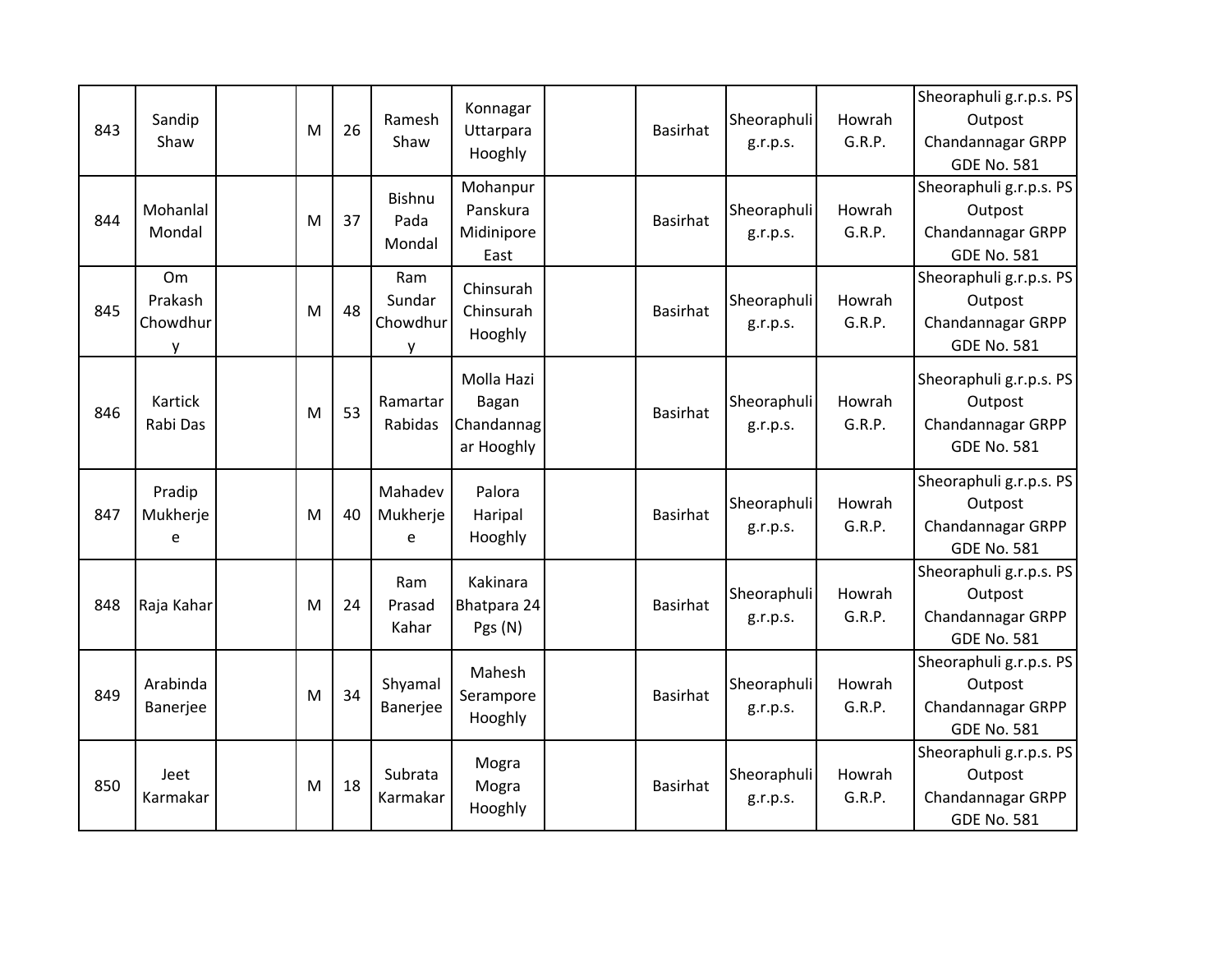| 851 | Lokesh Kr.<br>Jha   | M | 29 | Indra<br>Mohan<br>Jha  | <b>Bag Bazar</b><br>Chandannag<br>ar Hooghly |         | <b>Basirhat</b> | Sheoraphuli<br>g.r.p.s. | Howrah<br>G.R.P. | Sheoraphuli g.r.p.s. PS<br>Outpost<br>Chandannagar GRPP<br><b>GDE No. 581</b> |
|-----|---------------------|---|----|------------------------|----------------------------------------------|---------|-----------------|-------------------------|------------------|-------------------------------------------------------------------------------|
| 852 | Shyam<br>Agarwal    | M | 31 | Dilip<br>Agarwal       | Sheoraphuli<br>Serampore<br>Hooghly          |         | <b>Basirhat</b> | Sheoraphuli<br>g.r.p.s. | Howrah<br>G.R.P. | Sheoraphuli g.r.p.s. PS<br>Outpost<br>Chandannagar GRPP<br><b>GDE No. 581</b> |
| 853 | Dilip Kr.<br>Prasad | M | 30 | Ram<br>Prasad<br>Kahar | Jagaddal<br>Jagaddal 24<br>Pgs (N)           |         | <b>Basirhat</b> | Sheoraphuli<br>g.r.p.s. | Howrah<br>G.R.P. | Sheoraphuli g.r.p.s. PS<br>Outpost<br>Chandannagar GRPP<br><b>GDE No. 581</b> |
| 854 | Sk Tufan<br>Mondal  | M | 24 | Sk Rafik               | Lokpur PS:<br>Lokpur<br>Dist.:<br>Birbhum    | Lokpur  | Birbhum         | Suri g.r.p.s.           | Howrah<br>G.R.P. | Suri g.r.p.s. PS GDE<br>No. 980                                               |
| 855 | Juel Sk             | M | 25 | Hafijul<br>Islam       | Lokpur PS:<br>Lokpur<br>Dist.:<br>Birbhum    | Lokpur  | Birbhum         | Suri g.r.p.s.           | Howrah<br>G.R.P. | Suri g.r.p.s. PS GDE<br>No. 980                                               |
| 856 | Ramsol<br>Hansda    | M | 24 | Jiban<br>Hansda        | Lokpur PS:<br>Lokpur<br>Dist.:<br>Birbhum    | Lokpur  | Birbhum         | Suri g.r.p.s.           | Howrah<br>G.R.P. | Suri g.r.p.s. PS GDE<br>No. 980                                               |
| 857 | Sk Kalo             | M | 35 | Abdul<br>Hakim         | Sakbari PS:<br>Panrui Dist.:<br>Birbhum      | Panrui  | Birbhum         | Suri g.r.p.s.           | Howrah<br>G.R.P. | Suri g.r.p.s. PS GDE<br>No. 980                                               |
| 858 | Koushik<br>Dutta    | M | 28 | Garahand<br>Dutta      | Nalhati PS:<br>Nalhati<br>Dist.:<br>Birbhum  | Nalhati | Birbhum         | Suri g.r.p.s.           | Howrah<br>G.R.P. | Suri g.r.p.s. PS GDE<br>No. 990                                               |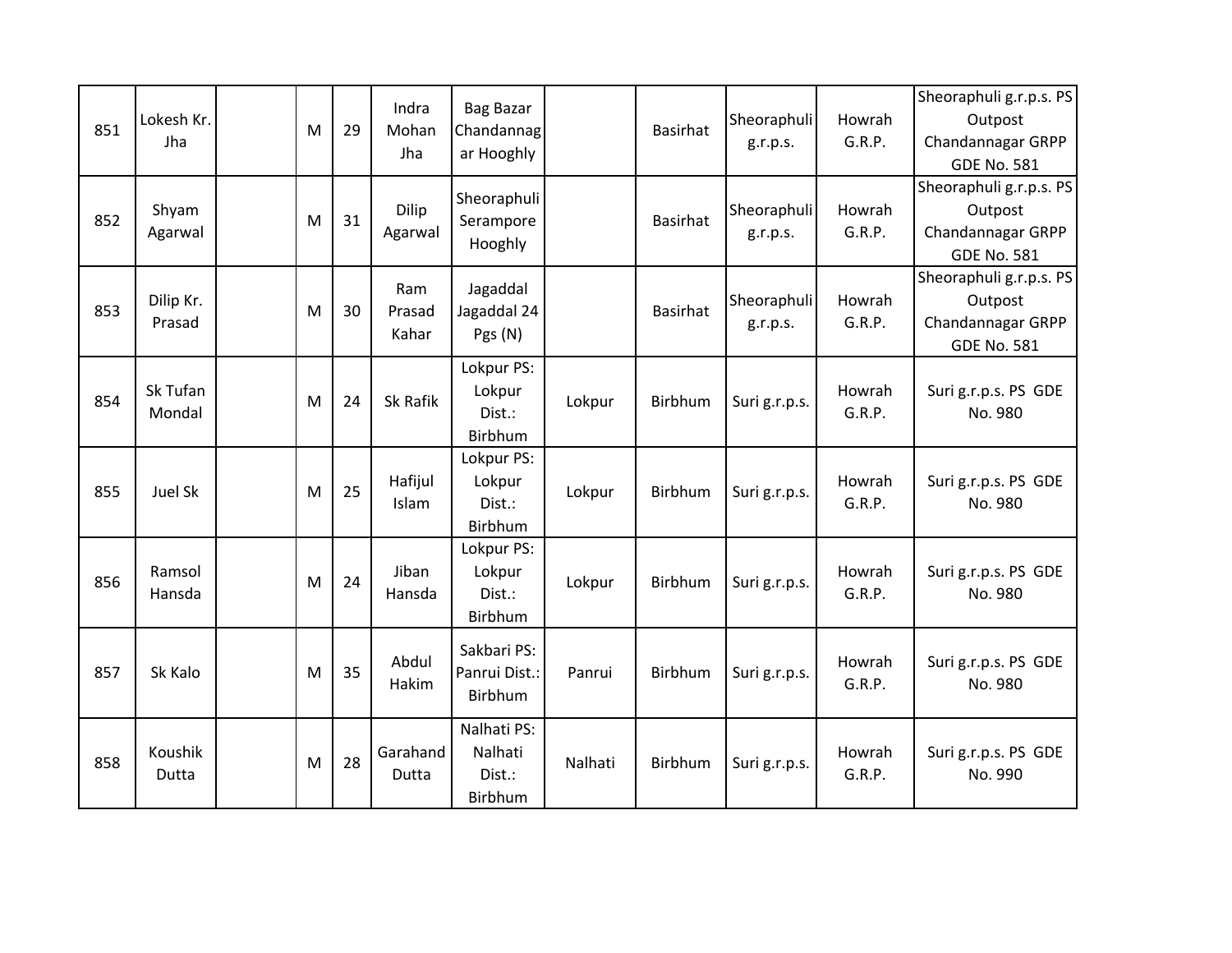| 859 | Asis Dalui        | M | 26 |                          | Tantipara<br>PS:<br>Sunil Dalui Chandrapur Chandrapur<br>Dist.:<br>Birbhum                                                |               | Birbhum                                 | Suri g.r.p.s. | Howrah<br>G.R.P.                        | Suri g.r.p.s. PS GDE<br>No. 990 |
|-----|-------------------|---|----|--------------------------|---------------------------------------------------------------------------------------------------------------------------|---------------|-----------------------------------------|---------------|-----------------------------------------|---------------------------------|
| 860 | Kishan<br>Dalui   | M | 22 | Sukumar<br>Dalui         | Tantipara<br>PS:<br>Chandrapur<br>Dist.:<br>Birbhum                                                                       | Chandrapur    | Birbhum                                 | Suri g.r.p.s. | Howrah<br>G.R.P.                        | Suri g.r.p.s. PS GDE<br>No. 990 |
| 861 | Srikanta<br>Dalui |   | 34 | Lt.<br>Kalipada<br>Dolui | Surjasen<br>Nagar<br>Dankuni<br>Hooghly                                                                                   |               | <b>Basirhat</b>                         | Bally         | Howrah<br>Police<br>Commission<br>erate | Bally PS GDE No.<br>1807        |
| 862 | Full Md           |   | 40 | Md. Abdul<br>Karim       | Surjasen<br>Nagar<br>Dankuni<br>Hooghly                                                                                   |               | Basirhat                                | Bally         | Howrah<br>Police<br>Commission<br>erate | Bally PS GDE No.<br>1807        |
| 863 | Latika<br>Dolui   | F | 30 | <b>Budha</b><br>Dolui    | Kulgachiya<br>Uluberia<br>Howrah                                                                                          |               | <b>Basirhat</b>                         | Bally         | Howrah<br>Police<br>Commission<br>erate | Bally PS GDE No.<br>1825        |
| 864 | Md Sitab          | M | 22 | Md.<br>Kitabul           | Tikiapara T8<br>Bus Stand,<br>PS Bantra,<br>Howrah PS:<br><b>Bantra Dist.:</b><br>Howrah<br>Police<br>Commission<br>erate | <b>Bantra</b> | Howrah<br>Police<br>Commissio<br>nerate | <b>Bantra</b> | Howrah<br>Police<br>Commission<br>erate | Bantra PS GDE No.<br>1185       |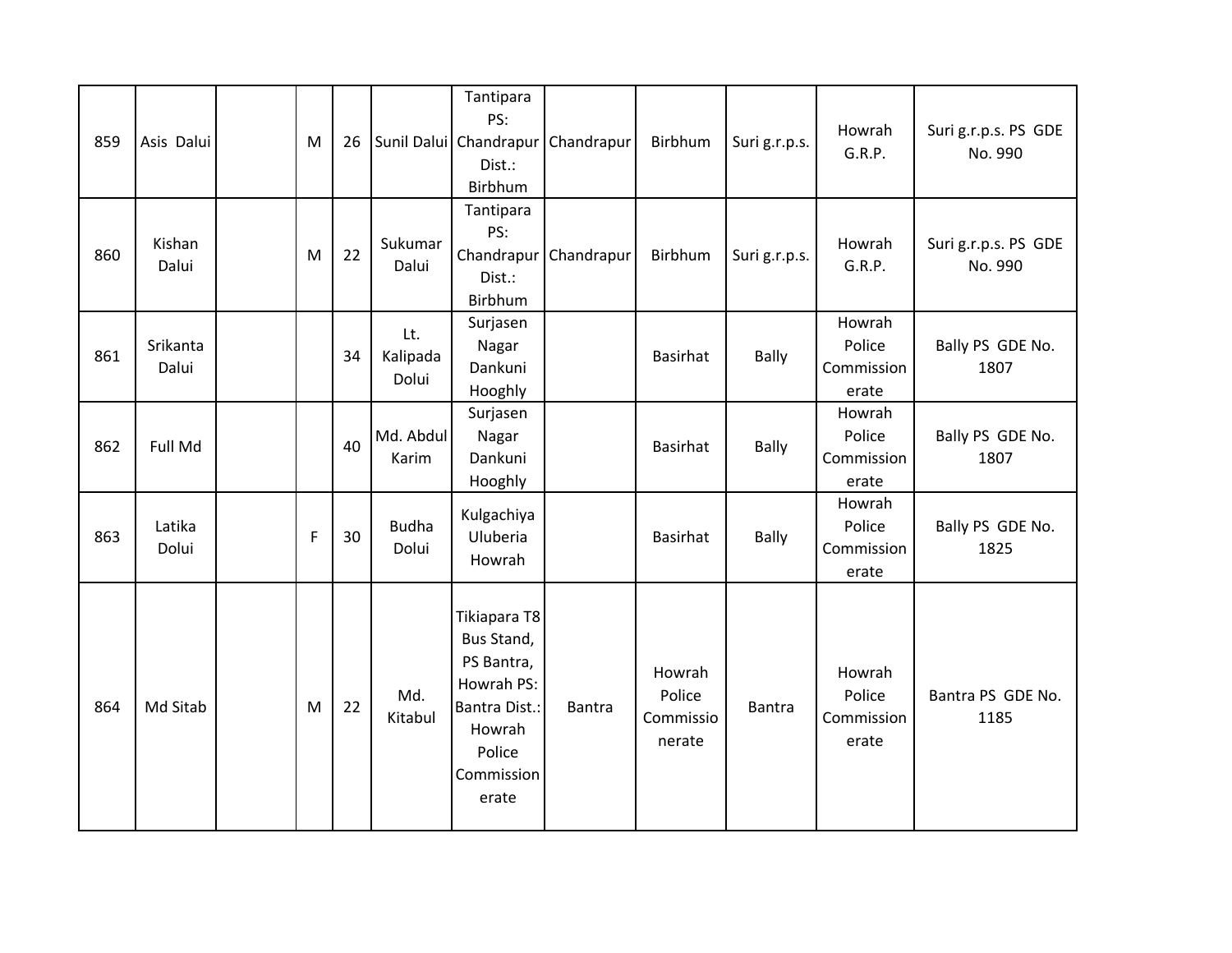| 865 | Md<br>Jiauddin | M | 31 | Md.<br>Moktar   | Tikiapara T8<br>Bus Stand,<br>PS Bantra,<br>Howrah PS:<br><b>Bantra Dist.:</b><br>Howrah<br>Police<br>Commission<br>erate | <b>Bantra</b> | Howrah<br>Police<br>Commissio<br>nerate | <b>Bantra</b> | Howrah<br>Police<br>Commission<br>erate | Bantra PS GDE No.<br>1185 |
|-----|----------------|---|----|-----------------|---------------------------------------------------------------------------------------------------------------------------|---------------|-----------------------------------------|---------------|-----------------------------------------|---------------------------|
| 866 | Md Saheb       | M | 18 | Soheb<br>Ansari | 20, Sinath<br>Parel Lane,<br>PS+ Dist.<br>Howrah PS:<br>Howrah<br>Dist.:<br>Howrah<br>Police<br>Commission<br>erate       | Howrah        | Howrah<br>Police<br>Commissio<br>nerate | Bantra        | Howrah<br>Police<br>Commission<br>erate | Bantra PS GDE No.<br>1185 |
| 867 | Md Kasim       | M | 20 | Md. Yakat       | 7, Sinath<br>Parel Lane<br>PS: Howrah<br>Dist.:<br>Howrah<br>Police<br>Commission<br>erate                                | Howrah        | Howrah<br>Police<br>Commissio<br>nerate | <b>Bantra</b> | Howrah<br>Police<br>Commission<br>erate | Bantra PS GDE No.<br>1185 |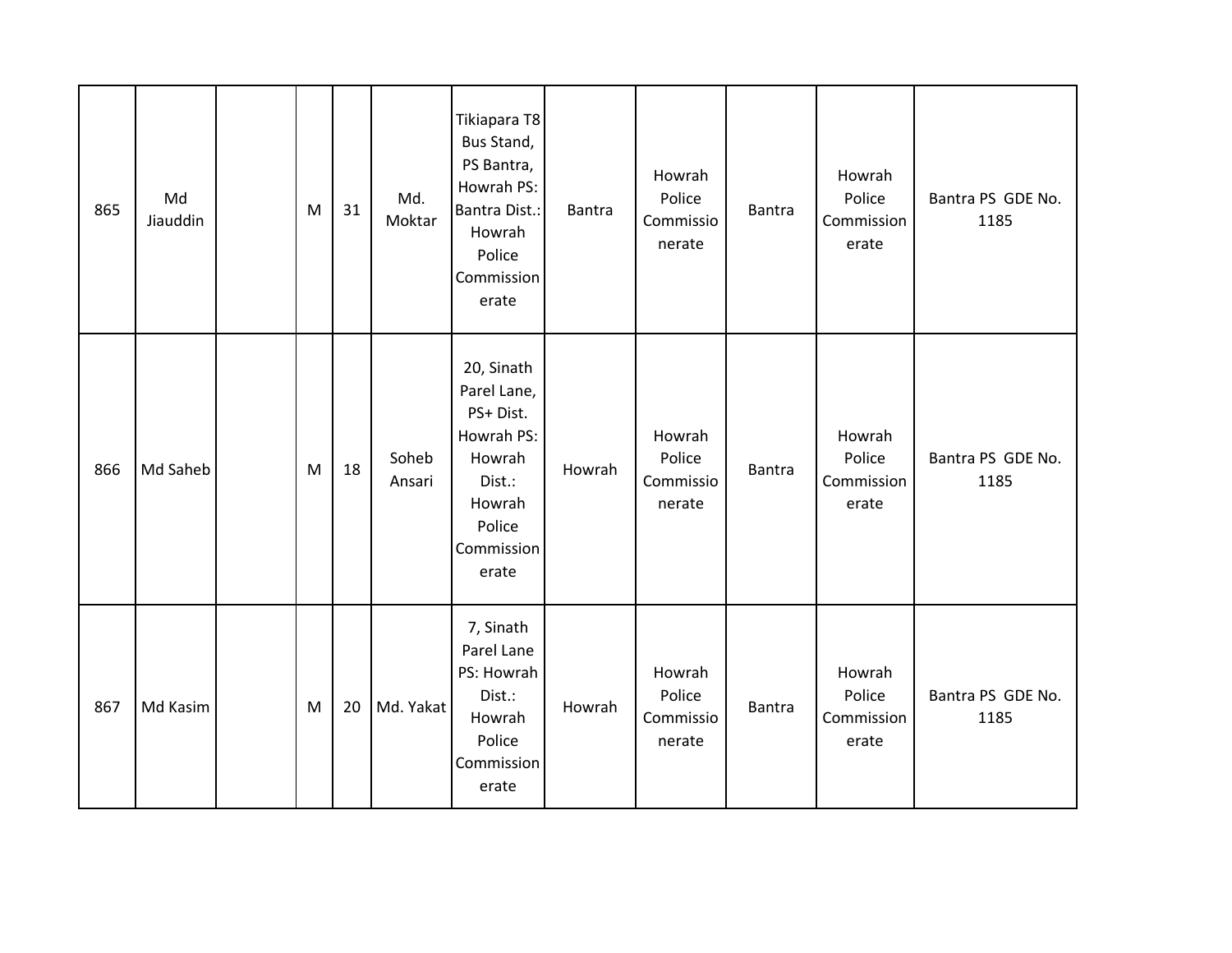| 868 | Tinku<br>Sadhakha<br>n | M | 35 | Amar<br>Sadhakha<br>n | 84/1/1<br>S.N.N<br>Ganguly<br>Road PS<br>Chatterjeeh<br>at howrah<br>PS:<br>Chatterjeeh<br>at Dist.:<br>Howrah<br>Police<br>Commission<br>erate | Chatterjeeh<br>at | Howrah<br>Police<br>Commissio<br>nerate | Chatterjeeh<br>at | Howrah<br>Police<br>Commission<br>erate | Chatterjeehat PS GDE<br>No. 1481 |
|-----|------------------------|---|----|-----------------------|-------------------------------------------------------------------------------------------------------------------------------------------------|-------------------|-----------------------------------------|-------------------|-----------------------------------------|----------------------------------|
| 869 | Rabiul<br>Isiam        | M | 32 | Najrul<br>Islam       | Asishi PS<br>Itahar Dist-<br>Dinajpur PS:<br>Chatterjeeh<br>at Dist.:<br>Howrah<br>Police<br>Commission<br>erate                                | Chatterjeeh<br>at | Howrah<br>Police<br>Commissio<br>nerate | Chatterjeeh<br>at | Howrah<br>Police<br>Commission<br>erate | Chatterjeehat PS GDE<br>No. 1481 |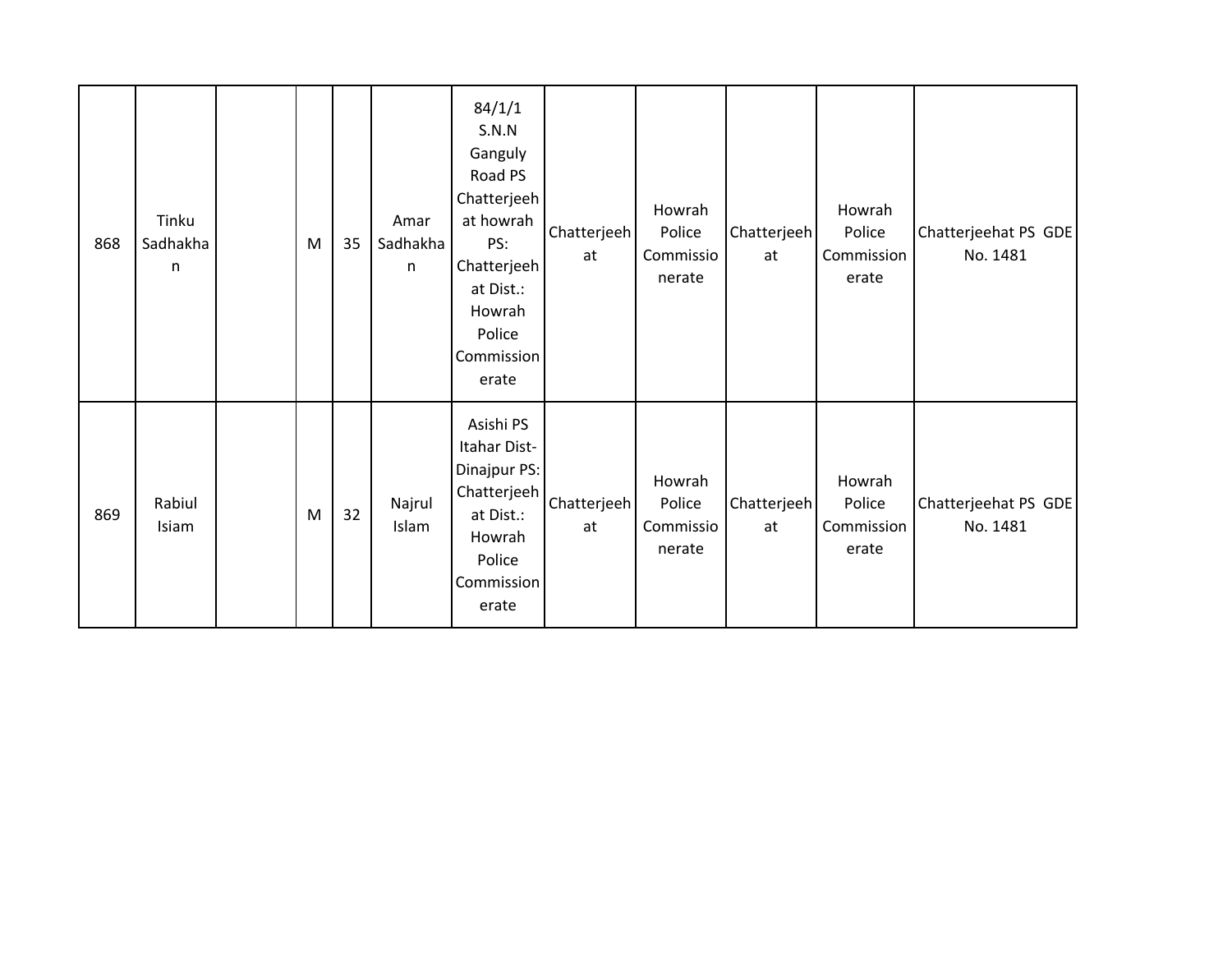| 870 | Sk Kucky        | M | 22 | Aul Sk            | Shibpur<br>Bazra PS<br>Shibpur<br>Howrah PS:<br>at Dist.:<br>Howrah<br>Police<br>Commission<br>erate                                     | Chatterjeeh   Chatterjeeh  <br>at | Howrah<br>Police<br>Commissio<br>nerate | Chatterjeeh<br>at | Howrah<br>Police<br>Commission<br>erate | Chatterjeehat PS GDE<br>No. 1503 |
|-----|-----------------|---|----|-------------------|------------------------------------------------------------------------------------------------------------------------------------------|-----------------------------------|-----------------------------------------|-------------------|-----------------------------------------|----------------------------------|
| 871 | Firoj<br>Sarder | M | 20 | Hafijul<br>Sardar | Padmapuku<br>r Kha para<br>PS AJC Bose<br>B. garden<br>Howrah PS:<br>Chatterjeeh<br>at Dist.:<br>Howrah<br>Police<br>Commission<br>erate | Chatterjeeh<br>at                 | Howrah<br>Police<br>Commissio<br>nerate | Chatterjeeh<br>at | Howrah<br>Police<br>Commission<br>erate | Chatterjeehat PS GDE<br>No. 1503 |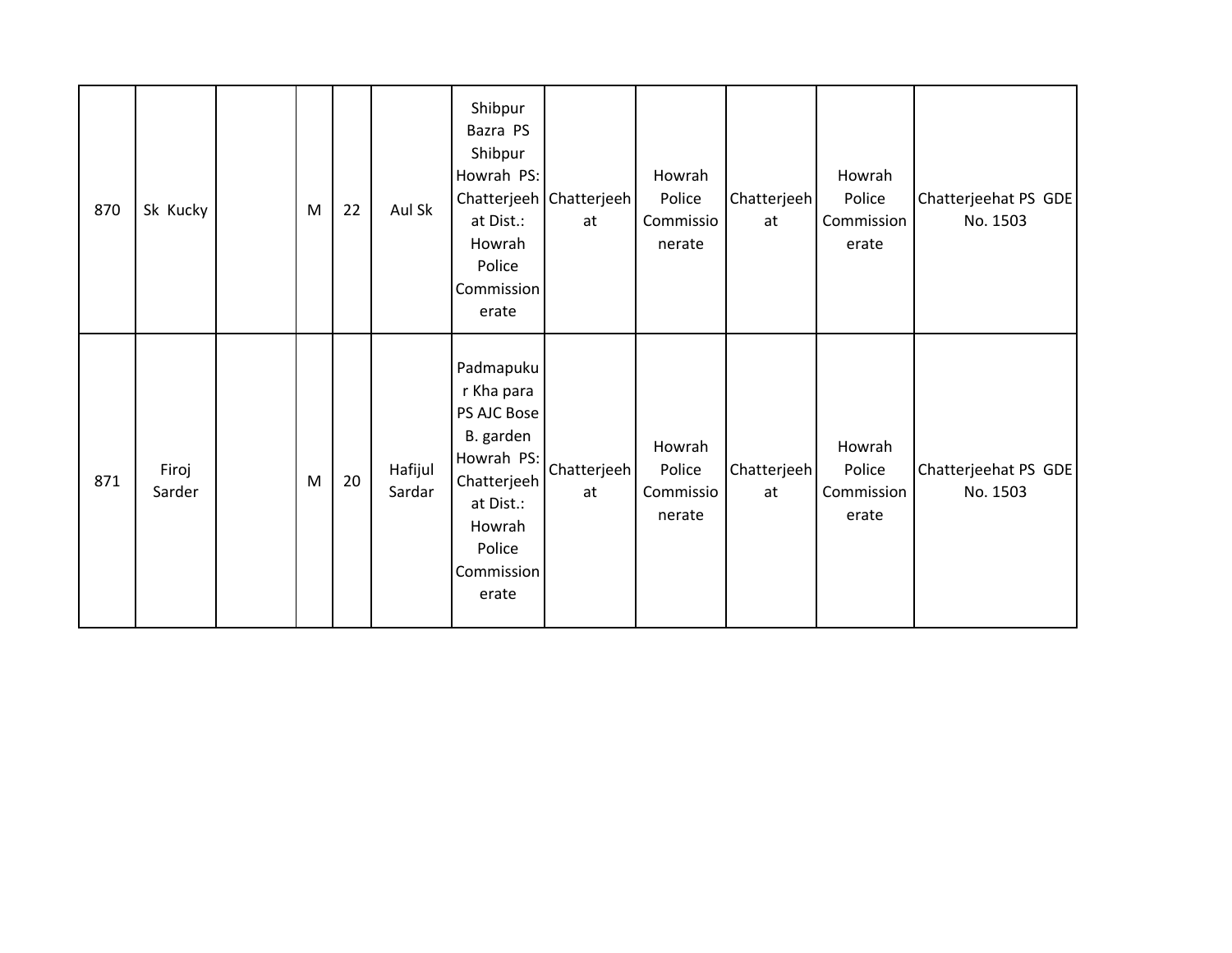| 872 | Sk. Dhiraj     | M | 20 | Sk Anwar         | Munshidang<br>a Gaji Pa PS<br>Domjur<br>Howrah PS:<br>at Dist.:<br>Howrah<br>Police<br>Commission<br>erate | Chatterjeeh   Chatterjeeh  <br>at | Howrah<br>Police<br>Commissio<br>nerate | Chatterjeeh<br>at | Howrah<br>Police<br>Commission<br>erate | Chatterjeehat PS GDE<br>No. 1503 |
|-----|----------------|---|----|------------------|------------------------------------------------------------------------------------------------------------|-----------------------------------|-----------------------------------------|-------------------|-----------------------------------------|----------------------------------|
| 873 | Md. Atib       | M | 18 | Md. Ayub         | Shibpur<br>Bazra PS<br>Shibpur<br>Howrah PS:<br>at Dist.:<br>Howrah<br>Police<br>Commission<br>erate       | Chatterjeeh   Chatterjeeh  <br>at | Howrah<br>Police<br>Commissio<br>nerate | Chatterjeeh<br>at | Howrah<br>Police<br>Commission<br>erate | Chatterjeehat PS GDE<br>No. 1503 |
| 874 | Abdul<br>Sahid | M | 20 | Abdul<br>Rashid  | PS: Kareya<br>Dist.:<br>Kolkata                                                                            | Kareya                            | Kolkata                                 | Dasnagar          | Howrah<br>Police<br>Commission<br>erate | Dasnagar PS GDE No.<br>1429      |
| 875 | Sahil Das      | M | 19 | <b>Nepal Das</b> | PS: Kasba<br>Dist.:<br>Kolkata                                                                             | Kasba                             | Kolkata                                 | Dasnagar          | Howrah<br>Police<br>Commission<br>erate | Dasnagar PS GDE No.<br>1429      |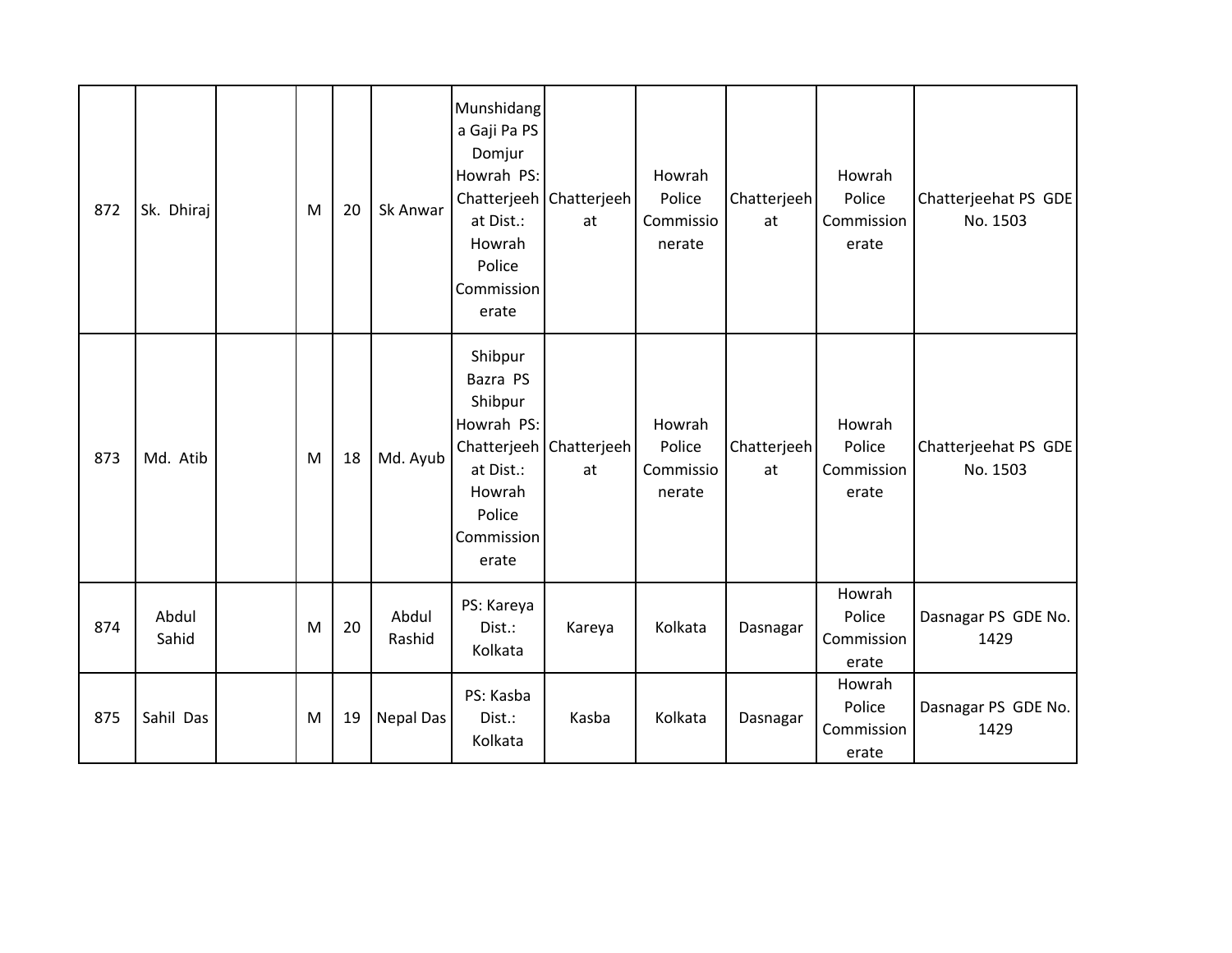| 876 | Samir Dey                | M | 35 | Lt.<br>Niranjan<br>Dey  | PS:<br>Dasnagar<br>Dist.:<br>Howrah<br>Police<br>Commission<br>erate | Dasnagar | Howrah<br>Police<br>Commissio<br>nerate | Dasnagar | Howrah<br>Police<br>Commission<br>erate | Dasnagar PS GDE No.<br>1454 |
|-----|--------------------------|---|----|-------------------------|----------------------------------------------------------------------|----------|-----------------------------------------|----------|-----------------------------------------|-----------------------------|
| 877 | Abhay<br>Kumar<br>Poddar |   |    | Ganesh<br>Poddar        | 58, Nando<br><b>Ghosh Road</b><br>Golabari<br>Howrah                 |          | Basirhat                                | Golabari | Howrah<br>Police<br>Commission<br>erate | Golabari PS GDE No.<br>2357 |
| 878 | Nabin<br>Poddar          |   |    | Prabhas<br>Poddar       | 58, Nando<br>Ghosh Road<br>Golabari<br>Howrah                        |          | Basirhat                                | Golabari | Howrah<br>Police<br>Commission<br>erate | Golabari PS GDE No.<br>2357 |
| 879 | Munu<br>Singh            |   |    | Dharam<br>Nath<br>Singh | Garia Garia<br>Baliya, BR                                            |          | Basirhat                                | Golabari | Howrah<br>Police<br>Commission<br>erate | Golabari PS GDE No.<br>2361 |
| 880 | Triloki<br>Yadav         |   |    | Lalan<br>Yadav          | 23/3,<br>Tendal<br>Bagan<br>Railway<br>Quarter<br>Golabari<br>Howrah |          | <b>Basirhat</b>                         | Golabari | Howrah<br>Police<br>Commission<br>erate | Golabari PS GDE No.<br>2361 |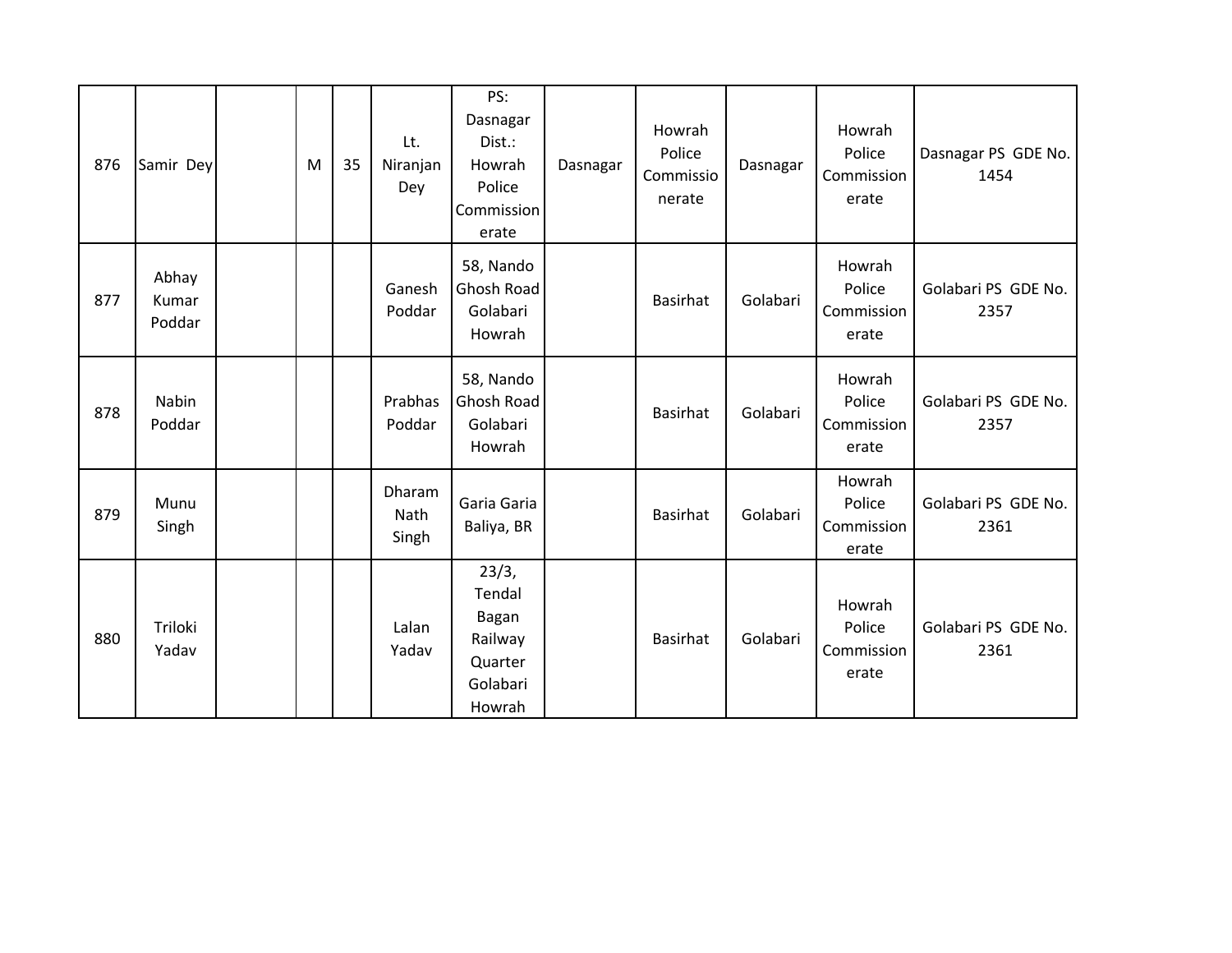| 881 | Joy<br>Kishore<br>Yadav |  | Baban<br>Yadav                  | 23/3,<br>Tendal<br>Bagan<br>Railway<br>Quarter<br>Golabari<br>Howrah | Basirhat        | Golabari | Howrah<br>Police<br>Commission<br>erate | Golabari PS GDE No.<br>2361 |
|-----|-------------------------|--|---------------------------------|----------------------------------------------------------------------|-----------------|----------|-----------------------------------------|-----------------------------|
| 882 | Sujit<br>Kumar          |  | Ruja<br>Mondal                  | <b>Birachak</b><br>Khalpa<br>Munger, BR                              | <b>Basirhat</b> | Golabari | Howrah<br>Police<br>Commission<br>erate | Golabari PS GDE No.<br>2361 |
| 883 | Roshan<br>Kumar         |  | Ram<br>Prakash<br>Chowdhur<br>۷ | Tehelgaon<br>Tehelgaon<br>Bhagalpur,<br><b>BR</b>                    | <b>Basirhat</b> | Golabari | Howrah<br>Police<br>Commission<br>erate | Golabari PS GDE No.<br>2361 |
| 884 | Nagraj                  |  | Munni<br>Appa                   | Belgorane<br>Madanaria<br>Tunpur, TN                                 | <b>Basirhat</b> | Golabari | Howrah<br>Police<br>Commission<br>erate | Golabari PS GDE No.<br>2361 |
| 885 | Md<br>Magbool           |  | Md Sabbir                       | Baraoni<br>Khulberia<br>Begulsarai,<br><b>BR</b>                     | <b>Basirhat</b> | Golabari | Howrah<br>Police<br>Commission<br>erate | Golabari PS GDE No.<br>2361 |
| 886 | Anuj<br>Singh           |  | Lt Gokul<br>Singh               | Patna City<br>Mohaligunj<br>Patna, BR                                | <b>Basirhat</b> | Golabari | Howrah<br>Police<br>Commission<br>erate | Golabari PS GDE No.<br>2361 |
| 887 | Guddu<br>Poddar         |  | Paltan<br>Poddar                | Patna City<br>Mohaligunj<br>Patna, BR                                | <b>Basirhat</b> | Golabari | Howrah<br>Police<br>Commission<br>erate | Golabari PS GDE No.<br>2361 |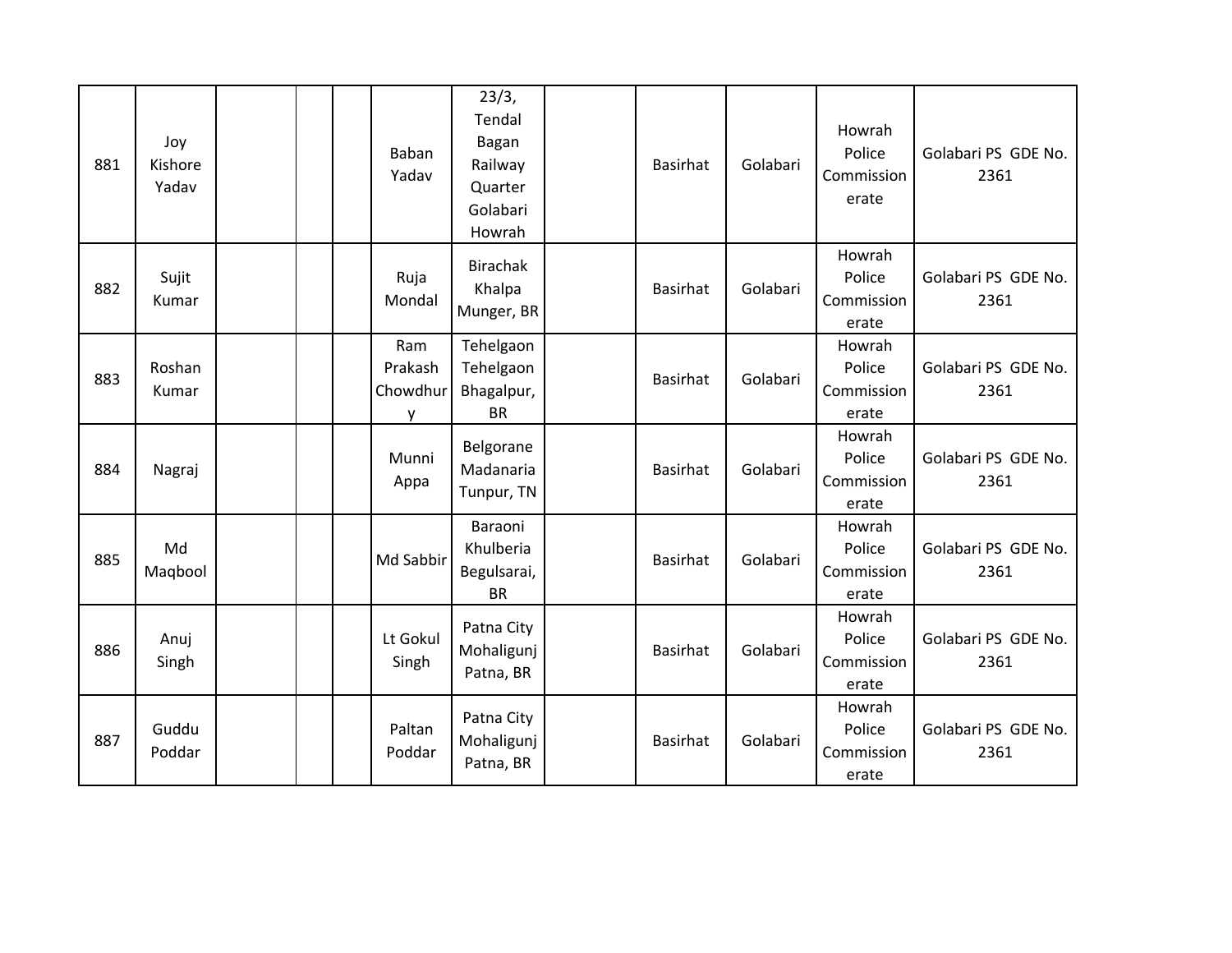| 888 | Md Faisal<br>Khan |   |    | Md<br>Farooq            | Sasupani<br>Naka No 5<br>Darbhanga,<br><b>BR</b>                     |          | Basirhat                                | Golabari | Howrah<br>Police<br>Commission<br>erate | Golabari PS GDE No.<br>2361 |
|-----|-------------------|---|----|-------------------------|----------------------------------------------------------------------|----------|-----------------------------------------|----------|-----------------------------------------|-----------------------------|
| 889 | Abdul<br>Wahad    |   |    | Md Azhar                | 33, Nando<br>Ghosh Road<br>Golabari<br>Howrah                        |          | <b>Basirhat</b>                         | Golabari | Howrah<br>Police<br>Commission<br>erate | Golabari PS GDE No.<br>2361 |
| 890 | Md Sahid          |   |    | Md Sabbir               | 24, Alam<br>Mistry lane<br>Golabari<br>Howrah                        |          | <b>Basirhat</b>                         | Golabari | Howrah<br>Police<br>Commission<br>erate | Golabari PS GDE No.<br>2361 |
| 891 | Dilshad<br>Alam   | M | 23 | Lt. Abdul<br>Kalim      | Vill. Islam<br>Nagar, PS<br>Jamui, Dist.<br>Jamui, Bihar             |          | <b>Basirhat</b>                         | Howrah   | Howrah<br>Police<br>Commission<br>erate | Howrah PS GDE No.<br>2420   |
| 892 | Laltu<br>Dutta    | M |    | Lt. Sishir<br>Dutta     | PS:<br>Jagachha<br>Dist.:<br>Howrah<br>Police<br>Commission<br>erate | Jagachha | Howrah<br>Police<br>Commissio<br>nerate | Jagachha | Howrah<br>Police<br>Commission<br>erate | Jagachha PS GDE No.<br>1578 |
| 893 | Samir<br>Majhi    | M | 35 | Lt<br>Hiranmoy<br>Majhi | Paschim<br>Chakpara,<br>PS Liluah<br>Howrah                          |          | <b>Basirhat</b>                         | Liluah   | Howrah<br>Police<br>Commission<br>erate | Liluah PS GDE No.<br>2341   |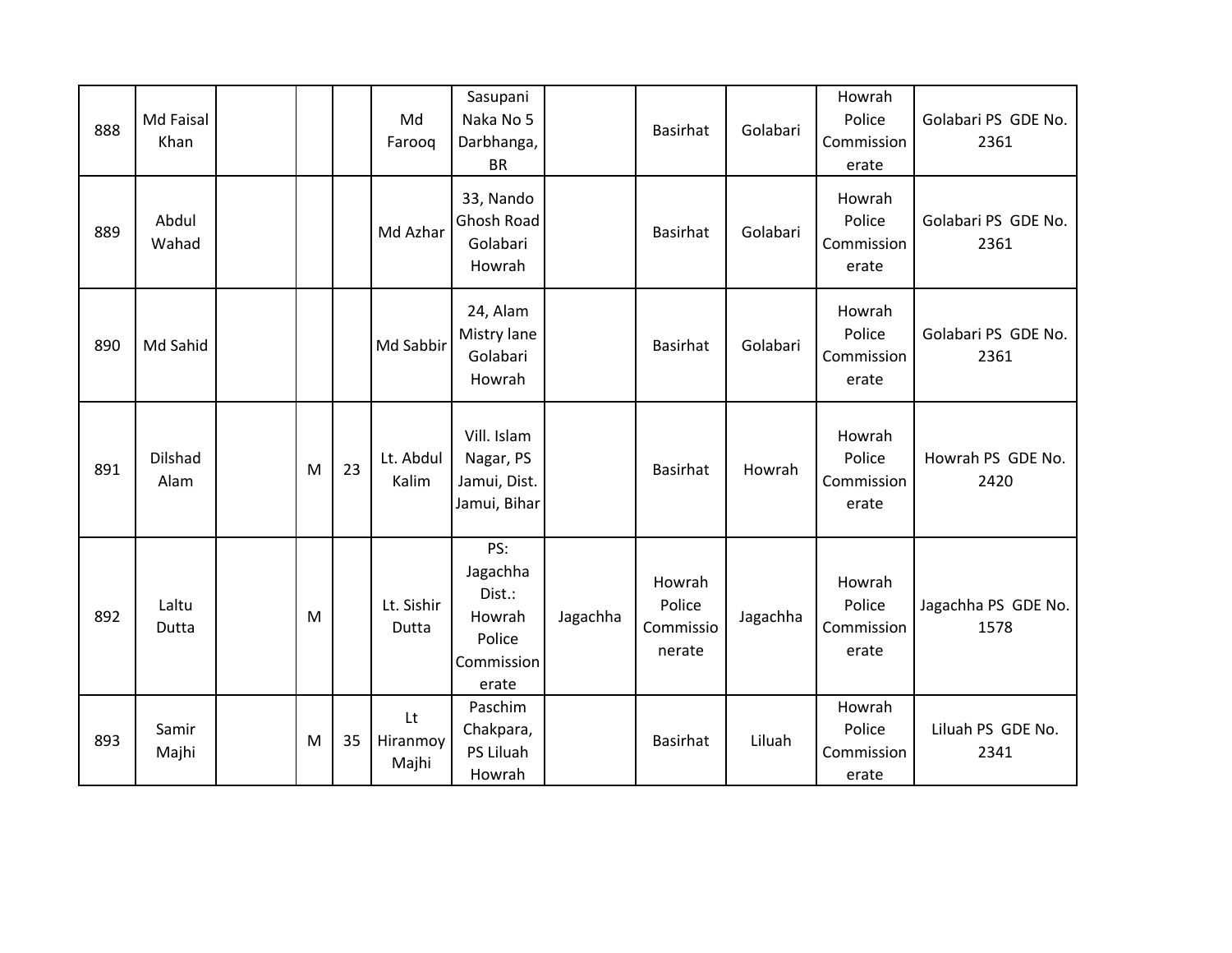| 894 | Sandip<br>Sur         | M | 27 | Dilip Sur                 | Jagadishpur,<br>Koyelpara,<br>PS Liluah<br>Howrah         | <b>Basirhat</b> | Liluah | Howrah<br>Police<br>Commission<br>erate | Liluah PS GDE No.<br>2366 |
|-----|-----------------------|---|----|---------------------------|-----------------------------------------------------------|-----------------|--------|-----------------------------------------|---------------------------|
| 895 | Birendra<br>Paswan    | M | 50 | Lt Saru<br>Paswan         | Dakshin<br>Chamrail. PS<br>Liluah<br>Howrah               | <b>Basirhat</b> | Liluah | Howrah<br>Police<br>Commission<br>erate | Liluah PS GDE No.<br>2366 |
| 896 | Haril<br>Kumar        | M | 22 | Thakur<br>Prasad<br>Yadav | Barogang,<br>PS Chandan,<br><b>Bihar</b>                  | <b>Basirhat</b> | Liluah | Howrah<br>Police<br>Commission<br>erate | Liluah PS GDE No.<br>2366 |
| 897 | Subrata<br>Mondal     | M | 30 | Lt<br>Prasanta<br>Mondal  | Jagadishpur,<br>Baigachi, PS<br>Liluah<br>Howrah          | <b>Basirhat</b> | Liluah | Howrah<br>Police<br>Commission<br>erate | Liluah PS GDE No.<br>2366 |
| 898 | Uday<br>Naskar        | M | 51 | Lt Moni<br>Naskar         | Thakuranich<br>ak, Kalitala,<br>PS<br>Nischinda<br>Howrah | <b>Basirhat</b> | Liluah | Howrah<br>Police<br>Commission<br>erate | Liluah PS GDE No.<br>2366 |
| 899 | Nityanand<br>a Mondal | M | 27 | Lt<br>Gourhari<br>Mondal  | Jagadishpur,<br>PS Ghola,<br>Dakshin 24<br>Pgs            | <b>Basirhat</b> | Liluah | Howrah<br>Police<br>Commission<br>erate | Liluah PS GDE No.<br>2366 |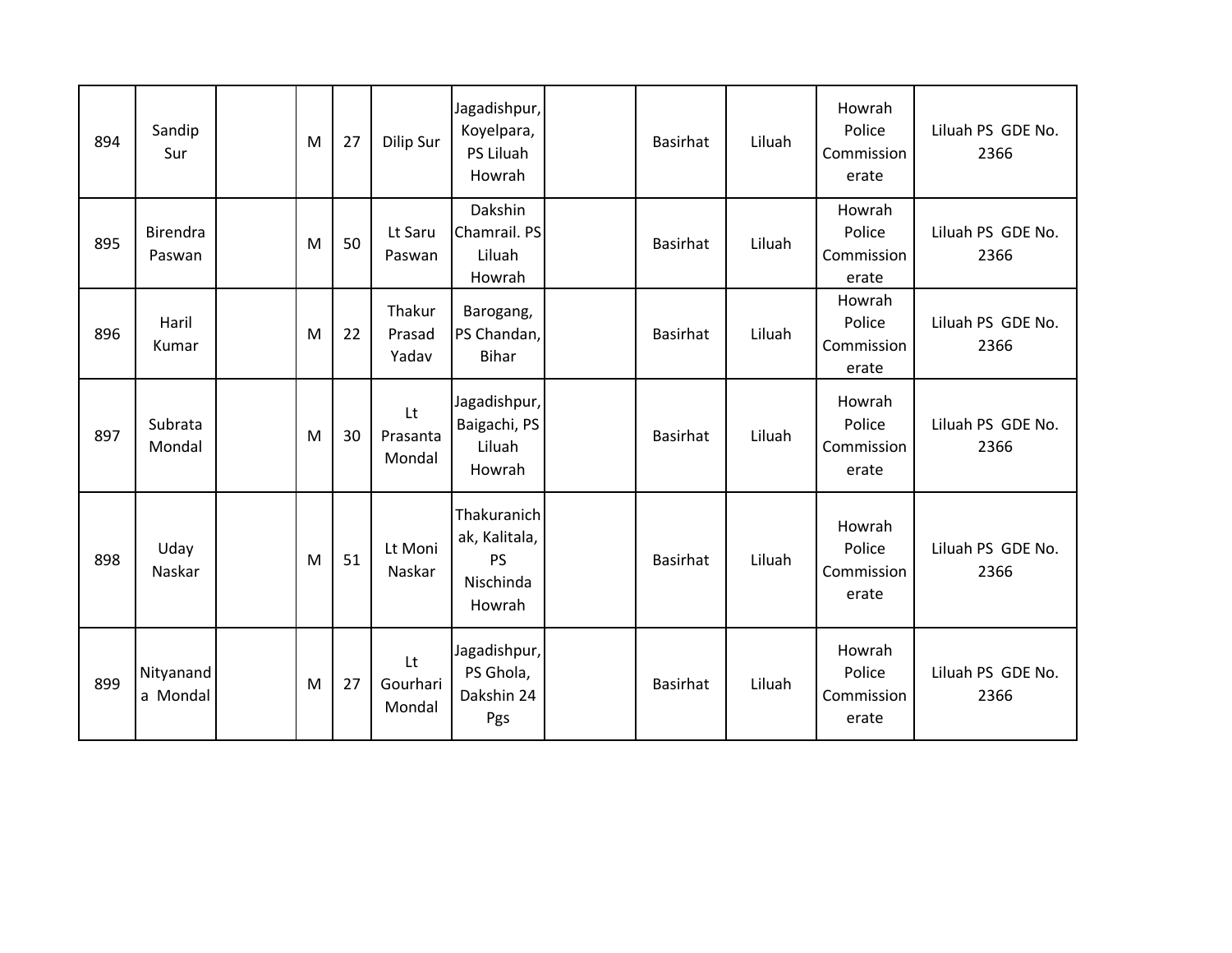| 900 | Saral<br>Chowdhur<br>у  | M | 45 | Lt Shib<br>Mohan<br>Chowdhur<br>у | PS:<br>Malipanchg<br>hara Dist.:<br>Howrah<br>Police<br>Commission<br>erate                                 | Malipanchg<br>hara | Howrah<br>Police<br>Commissio<br>nerate | Malipanchg<br>hara | Howrah<br>Police<br>Commission<br>erate | Malipanchghara PS<br><b>GDE No. 1588</b> |
|-----|-------------------------|---|----|-----------------------------------|-------------------------------------------------------------------------------------------------------------|--------------------|-----------------------------------------|--------------------|-----------------------------------------|------------------------------------------|
| 901 | Ganesh<br><b>Dhuria</b> | M | 34 | Rampher<br><b>Dhuria</b>          | PS: Golabari<br>Dist.:<br>Howrah<br>Police<br>Commission<br>erate                                           | Golabari           | Howrah<br>Police<br>Commissio<br>nerate | Malipanchg<br>hara | Howrah<br>Police<br>Commission<br>erate | Malipanchghara PS<br><b>GDE No. 1588</b> |
| 902 | Md Sakir<br>Hossain     | M | 22 | Jakir<br>Hossain                  | 5A, Teljala<br>Lane Teljala<br>Kolkata PS:<br>Sankrail<br>Dist.:<br>Howrah<br>Police<br>Commission<br>erate | Sankrail           | Howrah<br>Police<br>Commissio<br>nerate | Sankrail           | Howrah<br>Police<br>Commission<br>erate | Sankrail PS GDE No.<br>1092              |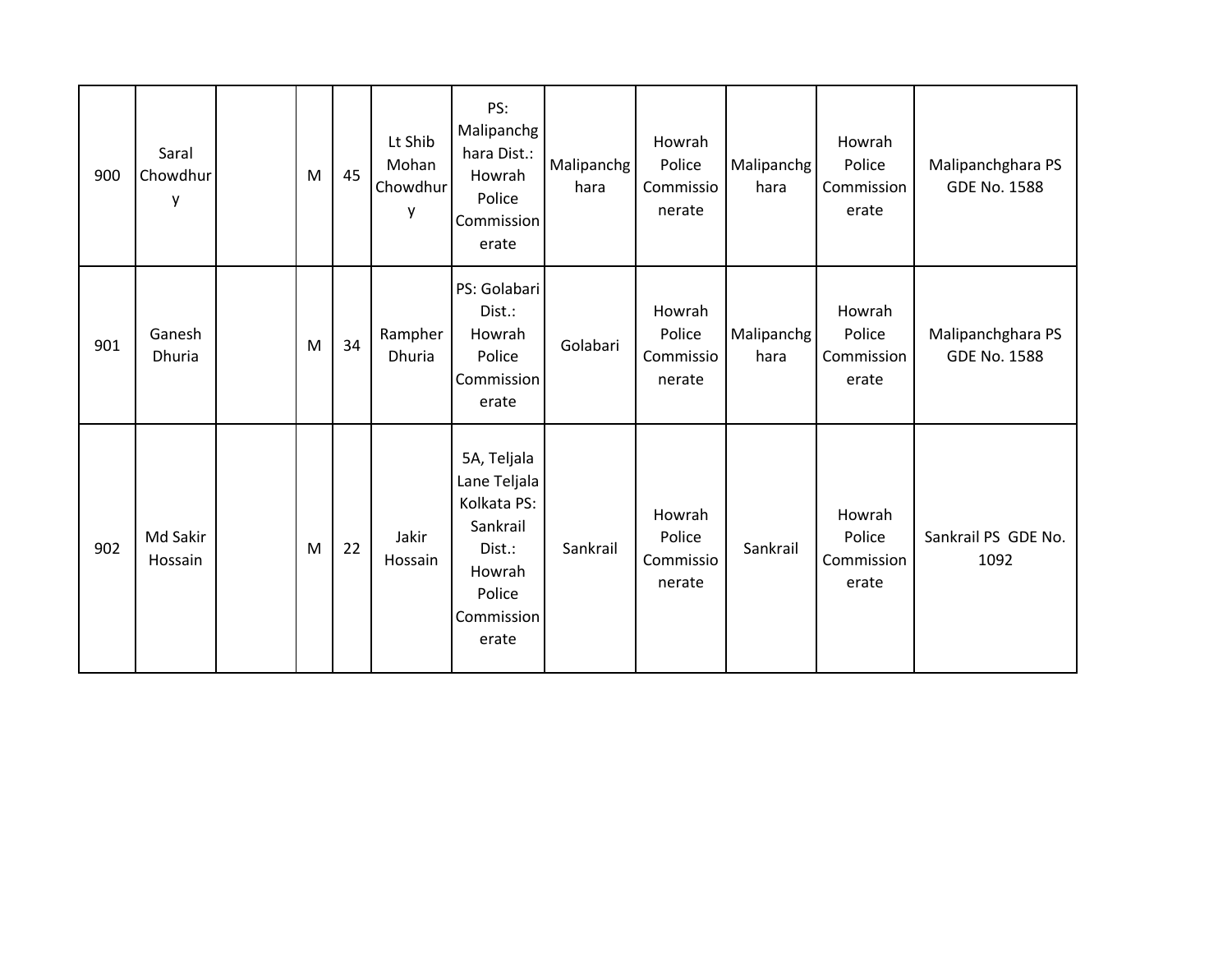| 903 | Sumon<br>Adhikary  | M | 33 | Sumon<br>Adhikary            | 2/4<br>Gadhadhar<br>Mistiri Lane<br>Shivpur<br>Howrah PS:<br>Sankrail<br>Dist.:<br>Howrah<br>Police<br>Commission<br>erate | Sankrail | Howrah<br>Police<br>Commissio<br>nerate | Sankrail | Howrah<br>Police<br>Commission<br>erate | Sankrail PS GDE No.<br>1092 |
|-----|--------------------|---|----|------------------------------|----------------------------------------------------------------------------------------------------------------------------|----------|-----------------------------------------|----------|-----------------------------------------|-----------------------------|
| 904 | Barun<br>Pramanick | M | 30 | Lt. Panchu<br>Paramanic<br>k | Sarenga<br>Uttarpara<br>Sankrail<br>Howrah PS:<br>Sankrail<br>Dist.:<br>Howrah<br>Police<br>Commission<br>erate            | Sankrail | Howrah<br>Police<br>Commissio<br>nerate | Sankrail | Howrah<br>Police<br>Commission<br>erate | Sankrail PS GDE No.<br>1092 |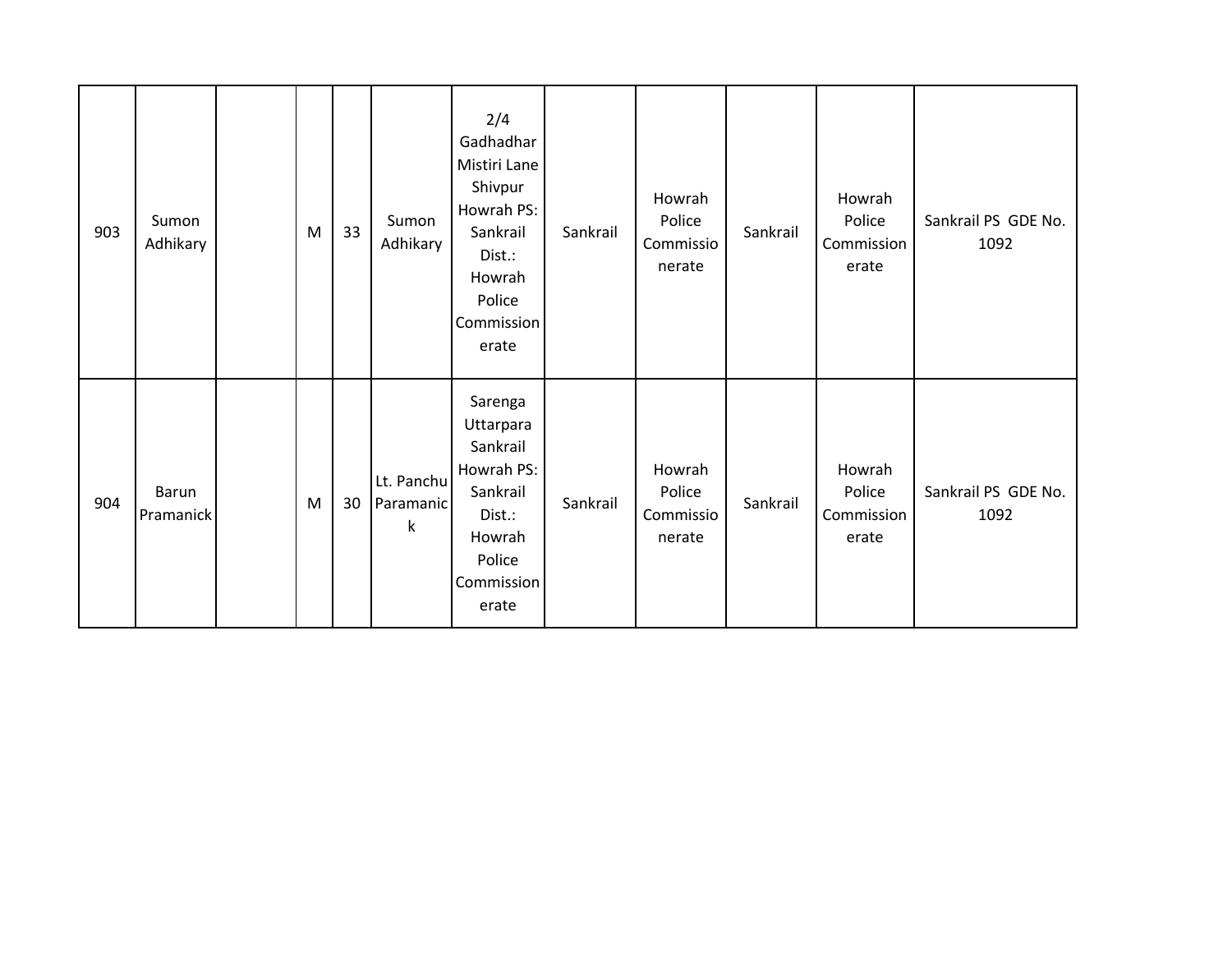| 905 | Md<br>Mohid     | M | 26 | Md. Atlim                 | 2 No,<br>Sultanpur<br>Santragachi<br>Howrah PS:<br>Sankrail<br>Dist.:<br>Howrah<br>Police<br>Commission<br>erate | Sankrail | Howrah<br>Police<br>Commissio<br>nerate | Sankrail | Howrah<br>Police<br>Commission<br>erate | Sankrail PS GDE No.<br>1131 |
|-----|-----------------|---|----|---------------------------|------------------------------------------------------------------------------------------------------------------|----------|-----------------------------------------|----------|-----------------------------------------|-----------------------------|
| 906 | Somnath<br>Nath | M | 45 | Lt. Ajit<br>Kumar<br>Nath | Chunabhati<br>Sankrail<br>Howrah PS:<br>Sankrail<br>Dist.:<br>Howrah<br>Police<br>Commission<br>erate            | Sankrail | Howrah<br>Police<br>Commissio<br>nerate | Sankrail | Howrah<br>Police<br>Commission<br>erate | Sankrail PS GDE No.<br>1131 |
| 907 | Md Salim        | M | 42 | Md. Siraj                 | Chunabhati<br>Sankrail<br>Howrah PS:<br>Sankrail<br>Dist.:<br>Howrah<br>Police<br>Commission<br>erate            | Sankrail | Howrah<br>Police<br>Commissio<br>nerate | Sankrail | Howrah<br>Police<br>Commission<br>erate | Sankrail PS GDE No.<br>1131 |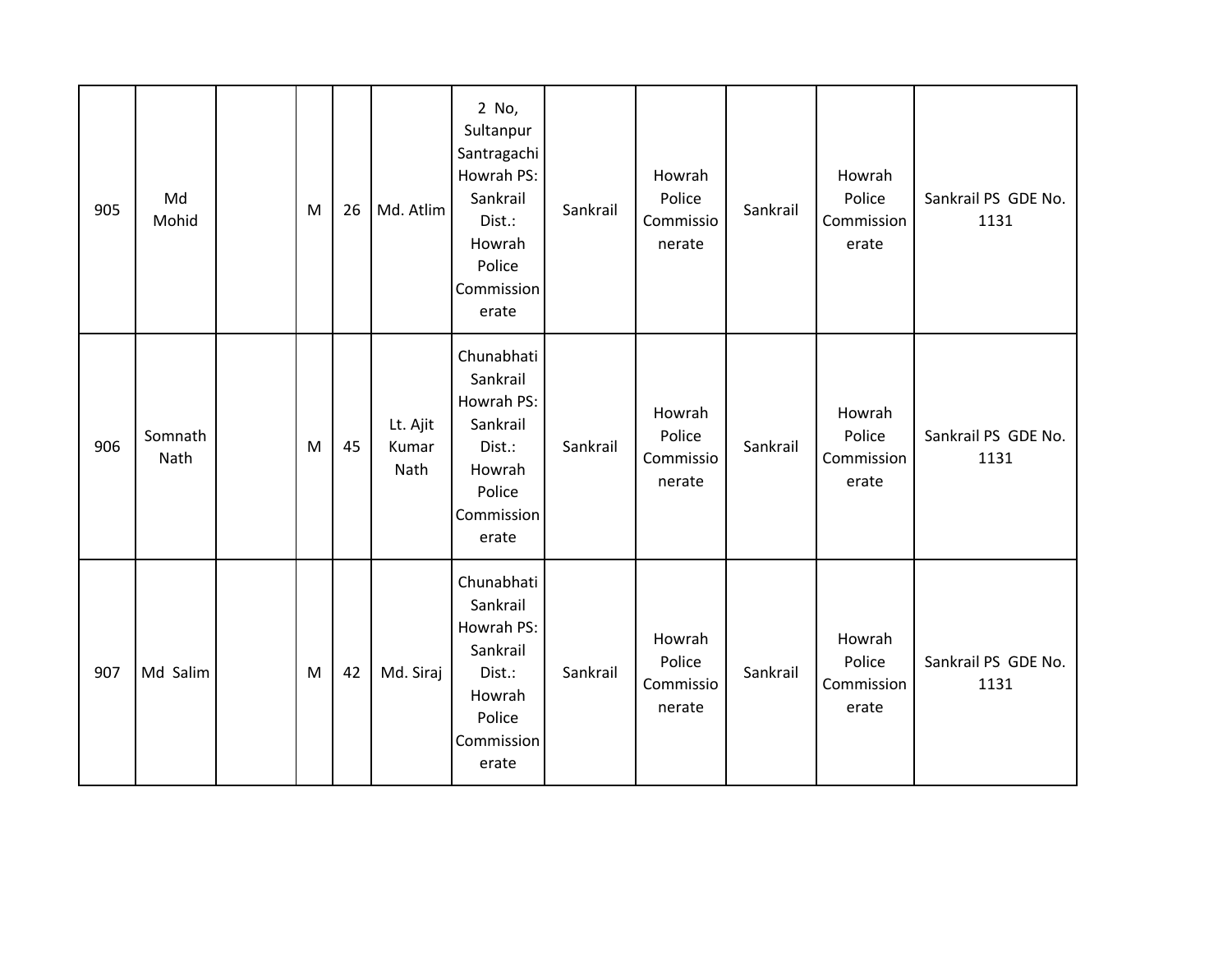| 908 | Nazir Sk        | M | 39 | Lt<br>Alimuddin | Manikpur<br>Shibtala<br>Sankrail<br>Howrah PS:<br>Sankrail<br>Dist.:<br>Howrah<br>Police<br>Commission<br>erate | Sankrail | Howrah<br>Police<br>Commissio<br>nerate | Sankrail | Howrah<br>Police<br>Commission<br>erate | Sankrail PS GDE No.<br>1801 |
|-----|-----------------|---|----|-----------------|-----------------------------------------------------------------------------------------------------------------|----------|-----------------------------------------|----------|-----------------------------------------|-----------------------------|
| 909 | Rabindra<br>Das | M | 36 | Lt Aru Das      | Rajganj<br>Shitala<br>Sankrail<br>Howrah PS:<br>Sankrail<br>Dist.:<br>Howrah<br>Police<br>Commission<br>erate   | Sankrail | Howrah<br>Police<br>Commissio<br>nerate | Sankrail | Howrah<br>Police<br>Commission<br>erate | Sankrail PS GDE No.<br>1801 |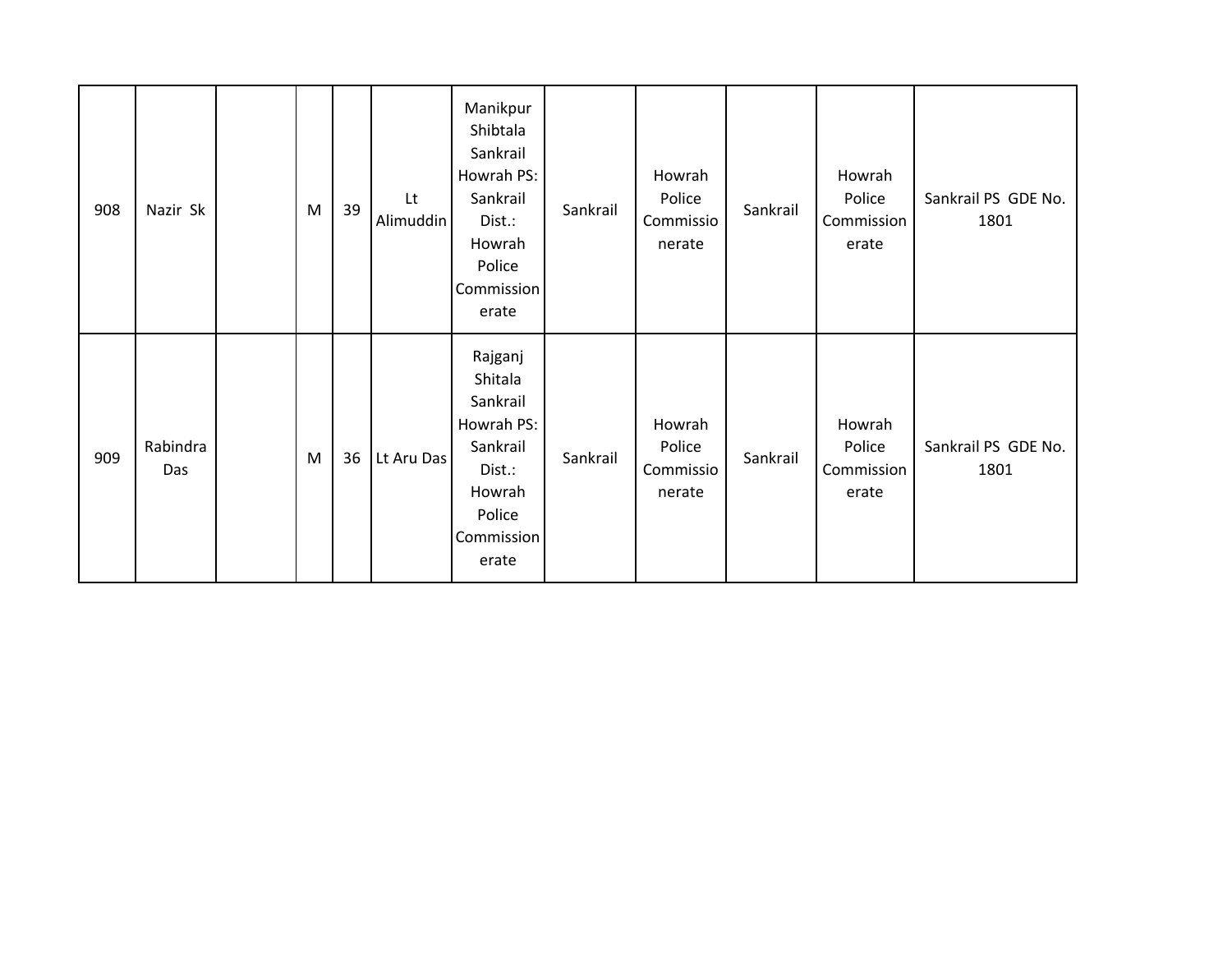| 910 | Nirapada<br>Mondal | M | 60 | Lt Jibon<br>Krishna<br>Mondal | Ramchandr<br>apur<br>Jhawtala It<br>Khola<br>Sankrail<br>Howrah PS:<br>Sankrail<br>Dist.:<br>Howrah<br>Police<br>Commission<br>erate | Sankrail | Howrah<br>Police<br>Commissio<br>nerate | Sankrail | Howrah<br>Police<br>Commission<br>erate | Sankrail PS GDE No.<br>1801 |
|-----|--------------------|---|----|-------------------------------|--------------------------------------------------------------------------------------------------------------------------------------|----------|-----------------------------------------|----------|-----------------------------------------|-----------------------------|
| 911 | Suraj<br>Middye    | M | 27 | Jiyarul<br>Middye             | Argori<br>Tarafder<br>Para<br>Sankrail<br>Howrah PS:<br>Sankrail<br>Dist.:<br>Howrah<br>Police<br>Commission<br>erate                | Sankrail | Howrah<br>Police<br>Commissio<br>nerate | Sankrail | Howrah<br>Police<br>Commission<br>erate | Sankrail PS GDE No.<br>1815 |
| 912 | Pintu<br>Paswan    | M | 21 | <b>Bharat</b><br>Paswan       | PS: Shibpur<br>Dist.:<br>Howrah<br>Police<br>Commission<br>erate                                                                     | Shibpur  | Howrah<br>Police<br>Commissio<br>nerate | Shibpur  | Howrah<br>Police<br>Commission<br>erate | Shibpur PS GDE No.<br>2509  |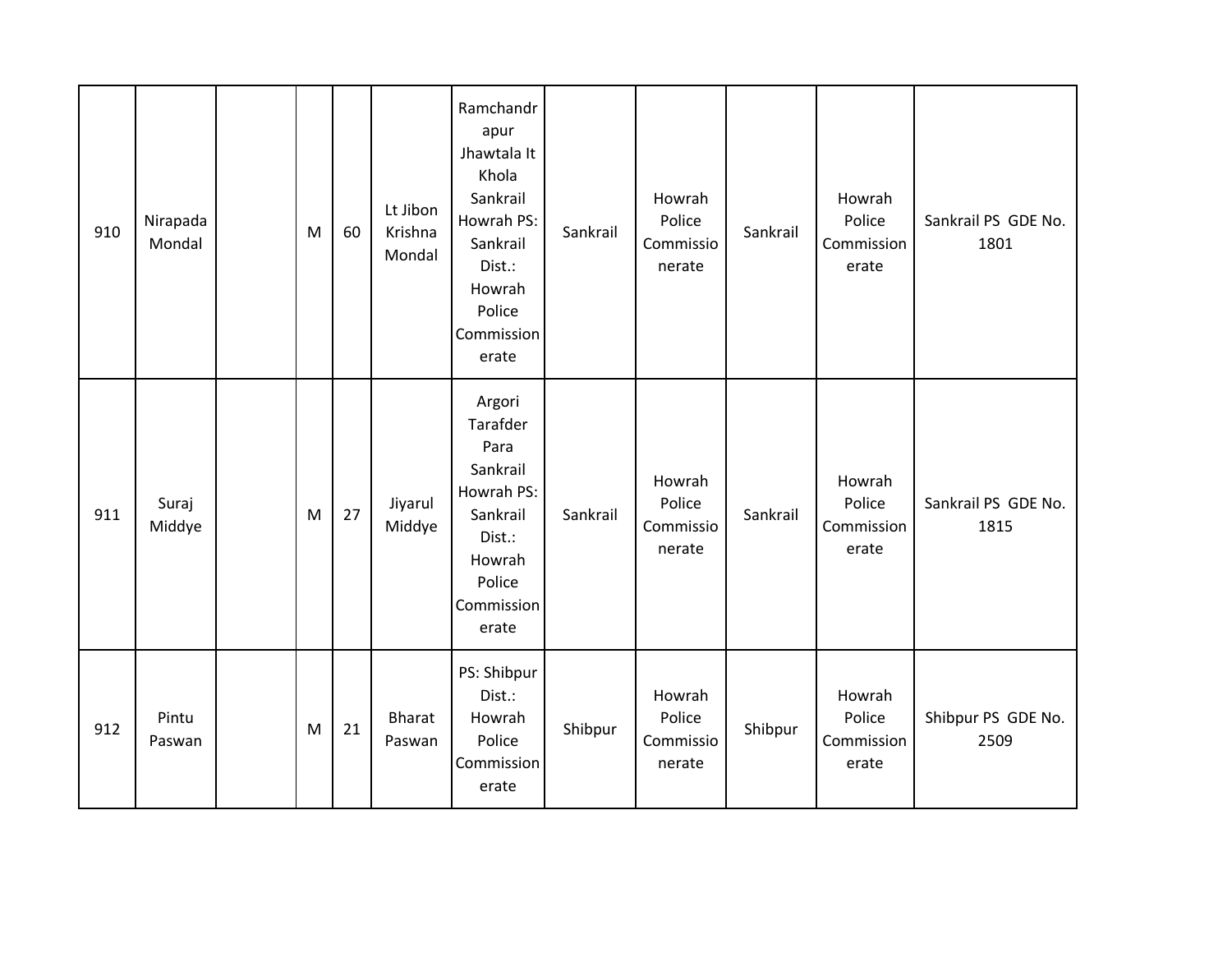| 913 | Biswanath<br>Das | M | 42 | Lt. Bivuti<br>Das      | PS: Shibpur<br>Dist.:<br>Howrah<br>Police<br>Commission<br>erate | Shibpur | Howrah<br>Police<br>Commissio<br>nerate | Shibpur | Howrah<br>Police<br>Commission<br>erate | Shibpur PS GDE No.<br>2522 |
|-----|------------------|---|----|------------------------|------------------------------------------------------------------|---------|-----------------------------------------|---------|-----------------------------------------|----------------------------|
| 914 | Krishna<br>Routh | M | 20 | Prem<br>Sagar<br>Routh | PS: Shibpur<br>Dist.:<br>Howrah<br>Police<br>Commission<br>erate | Shibpur | Howrah<br>Police<br>Commissio<br>nerate | Shibpur | Howrah<br>Police<br>Commission<br>erate | Shibpur PS GDE No.<br>2575 |
| 915 | Pawan Kr<br>Shaw | M | 35 | Lt. Ajit Lal<br>Shaw   | PS: Shibpur<br>Dist.:<br>Howrah<br>Police<br>Commission<br>erate | Shibpur | Howrah<br>Police<br>Commissio<br>nerate | Shibpur | Howrah<br>Police<br>Commission<br>erate | Shibpur PS GDE No.<br>2580 |
| 916 | Md.<br>Mumtaz    | M | 45 | Md.<br>Murtaza         | PS: Shibpur<br>Dist.:<br>Howrah<br>Police<br>Commission<br>erate | Shibpur | Howrah<br>Police<br>Commissio<br>nerate | Shibpur | Howrah<br>Police<br>Commission<br>erate | Shibpur PS GDE No.<br>2580 |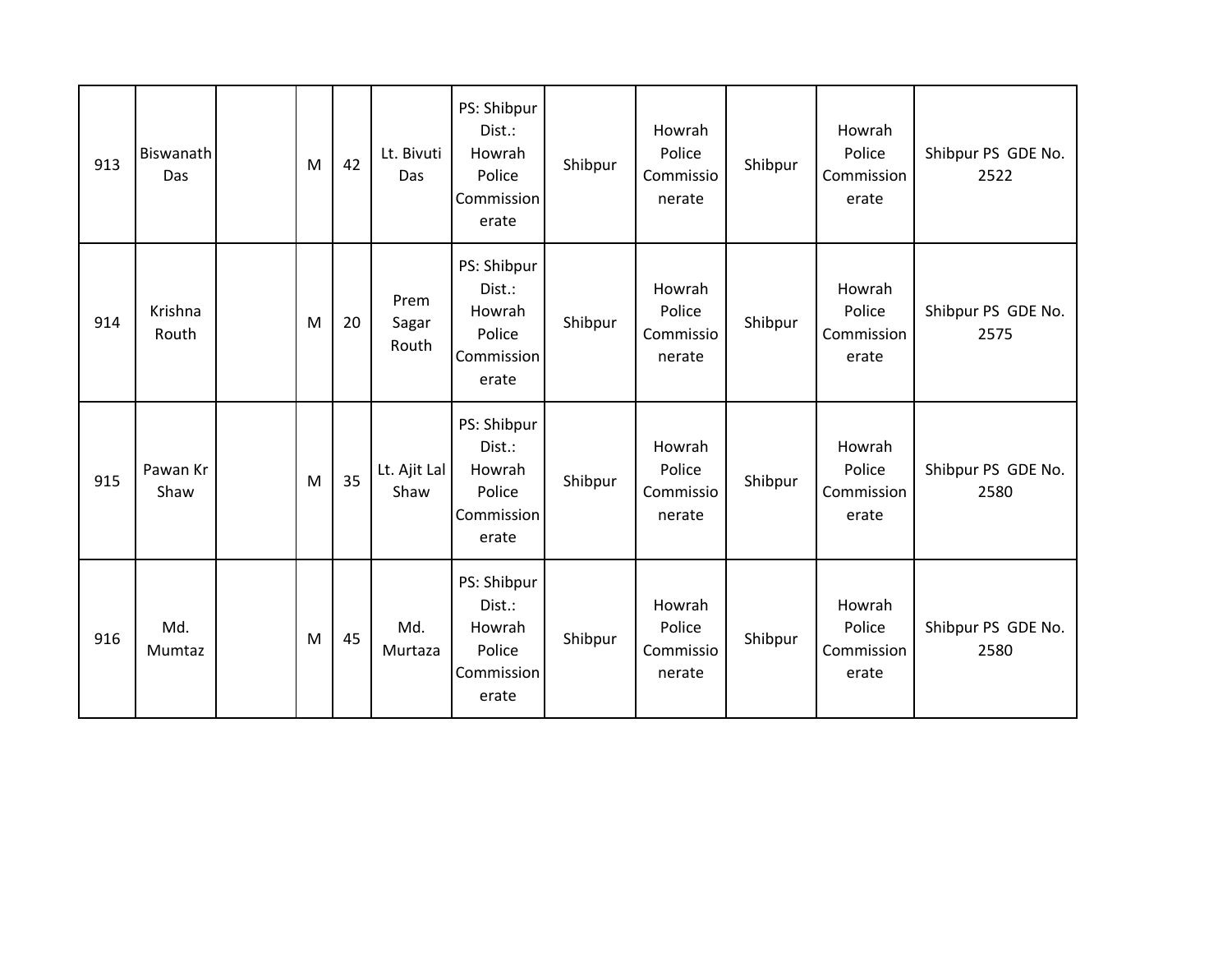| 917 | Pappu<br>Hussain | M | 33 | Makbul<br>Hussain | PS: Shibpur<br>Dist.:<br>Howrah<br>Police<br>Commission<br>erate            | Shibpur | Howrah<br>Police<br>Commissio<br>nerate | Shibpur | Howrah<br>Police<br>Commission<br>erate | Shibpur PS GDE No.<br>2580 |
|-----|------------------|---|----|-------------------|-----------------------------------------------------------------------------|---------|-----------------------------------------|---------|-----------------------------------------|----------------------------|
| 918 | Md Sabir         | M | 20 | Md. Noor          | PS: Shibpur<br>Dist.:<br>Howrah<br>Police<br>Commission<br>erate            | Shibpur | Howrah<br>Police<br>Commissio<br>nerate | Shibpur | Howrah<br>Police<br>Commission<br>erate | Shibpur PS GDE No.<br>2580 |
| 919 | Tapan<br>Akram   | M | 22 | Haider Ali        | PS: Shibpur<br>Dist.:<br>Howrah<br>Police<br>Commission<br>erate            | Shibpur | Howrah<br>Police<br>Commissio<br>nerate | Shibpur | Howrah<br>Police<br>Commission<br>erate | Shibpur PS GDE No.<br>2580 |
| 920 | Sk Sabir<br>Ali  | M | 31 | Sk Adam<br>Ali    | Kulitapara,<br>Bagnan,<br>Howrah PS:<br>Bagnan<br>Dist.:<br>Howrah<br>Rural | Bagnan  | Howrah<br>Rural                         | Bagnan  | Howrah<br>Rural                         | Bagnan PS GDE No.<br>2679  |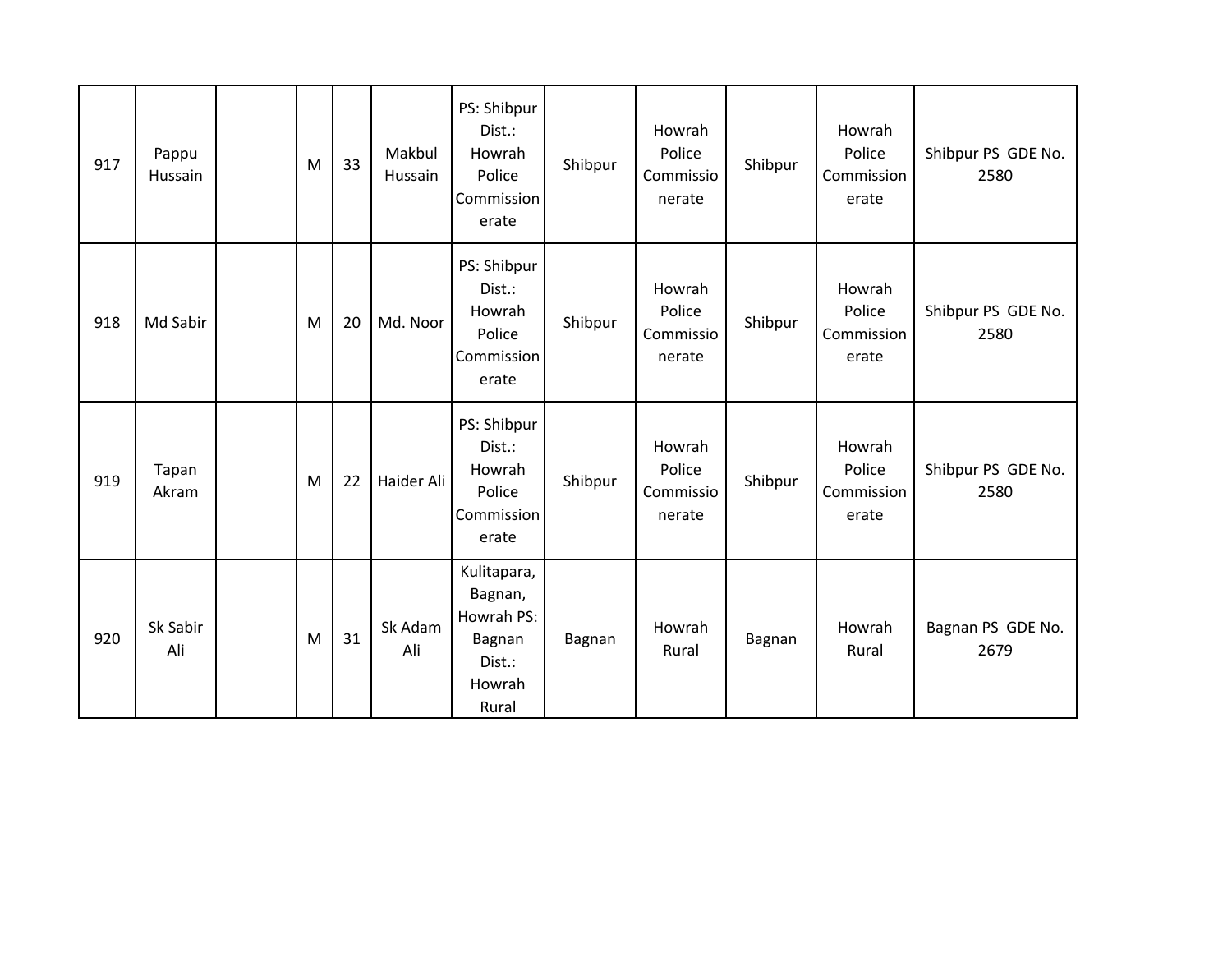| 921 | Sk Abdul<br>Momin<br>Khan | M | 28 | Sk Mafijul<br>Khan         | Gohalberia,<br>Bagnan,<br>Howrah PS:<br>Bagnan<br>Dist.:<br>Howrah<br>Rural                                                          | Bagnan | Howrah<br>Rural                         | Bagnan              | Howrah<br>Rural | Bagnan PS GDE No.<br>2679          |
|-----|---------------------------|---|----|----------------------------|--------------------------------------------------------------------------------------------------------------------------------------|--------|-----------------------------------------|---------------------|-----------------|------------------------------------|
| 922 | Mangaldip<br>Pakre        | M | 25 | Shital<br>Pakre            | Vill-<br>Rajapur,<br>Dakshinbari<br>Chowhari<br>Para, PS-<br>Domj PS:<br>Domjur<br>Dist.:<br>Howrah<br>Police<br>Commission<br>erate | Domjur | Howrah<br>Police<br>Commissio<br>nerate | Jagatballav<br>pore | Howrah<br>Rural | Jagatballavpore PS<br>GDE No. 1436 |
| 923 | Piyush<br>Badyakar        | M | 28 | Nitai<br>Badyakar          | Joypur<br><b>Bazar PS:</b><br>Joypur Dist.:<br>Purulia                                                                               | Joypur | Purulia                                 | Joypur              | Purulia         | Joypur PS GDE No.<br>1472          |
| 924 | Laltu<br><b>Bagti</b>     | M | 26 | Lt. Chhutu<br><b>Bagti</b> | Joypur<br><b>Bazar PS:</b><br>Joypur Dist.:<br>Purulia                                                                               | Joypur | Purulia                                 | Joypur              | Purulia         | Joypur PS GDE No.<br>1489          |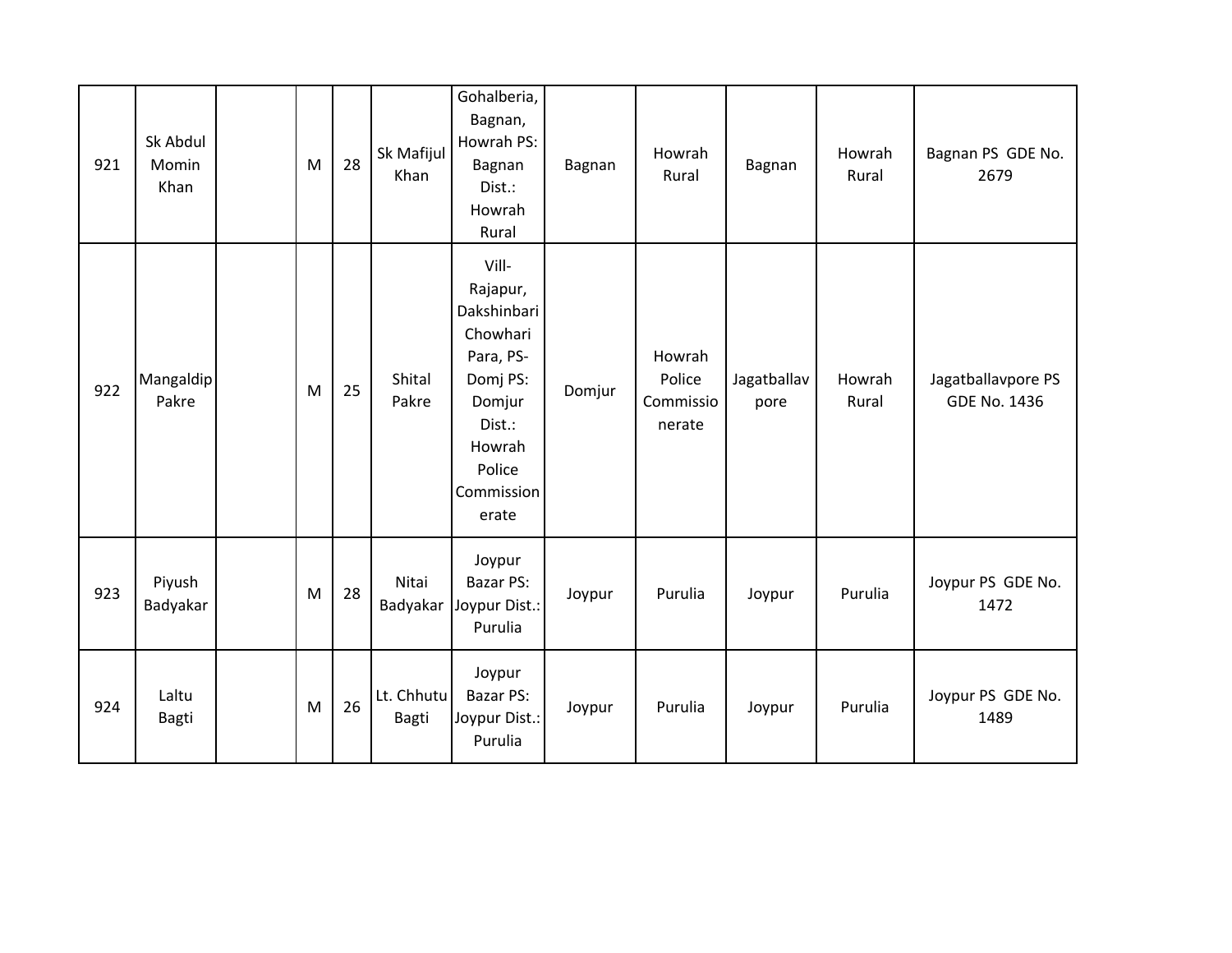| 925 | Sk<br>Farastulla      | Raja | M | 30 | Sk Musiar<br>Rahaman | Kashmul Sk<br>Para, PO-<br>Kashmul PS:<br>Uluberia<br>Dist.:<br>Howrah<br>Rural                                  | Uluberia  | Howrah<br>Rural                | Uluberia  | Howrah<br>Rural                | Uluberia PS GDE No.<br>3838  |
|-----|-----------------------|------|---|----|----------------------|------------------------------------------------------------------------------------------------------------------|-----------|--------------------------------|-----------|--------------------------------|------------------------------|
| 926 | Sk<br>Kefayatull<br>a |      | M | 27 | Rahaman              | Sk Musiar<br>Rahaman<br>Sk Musiar   PS: Uluberia<br>Dist.:<br>Howrah<br>Rural                                    | Uluberia  | Howrah<br>Rural                | Uluberia  | Howrah<br>Rural                | Uluberia PS GDE No.<br>3838  |
| 927 | Masnur<br>Jamal       |      | M |    | Murshed<br>Ali       | Rahatpur<br>Patnour<br>Dalkhola<br>Uttar<br>Dinajpur PS:<br>Dalkhola<br>Dist.:<br>Islampur<br>Police<br>District | Dalkhola  | Islampur<br>Police<br>District | Dalkhola  | Islampur<br>Police<br>District | Dalkhola PS GDE No.<br>176   |
| 928 | Rabiul<br>Islam       |      | M | 24 | Rafikul<br>Islam     | <b>NOWDAPAR</b><br>A PS:<br>Islampore<br>Dist.:<br>Murshidaba<br>$\operatorname{\mathsf{d}}$                     | Islampore | Murshidaba<br>d                | Islampore | Murshidaba<br>d                | Islampore PS GDE No.<br>1529 |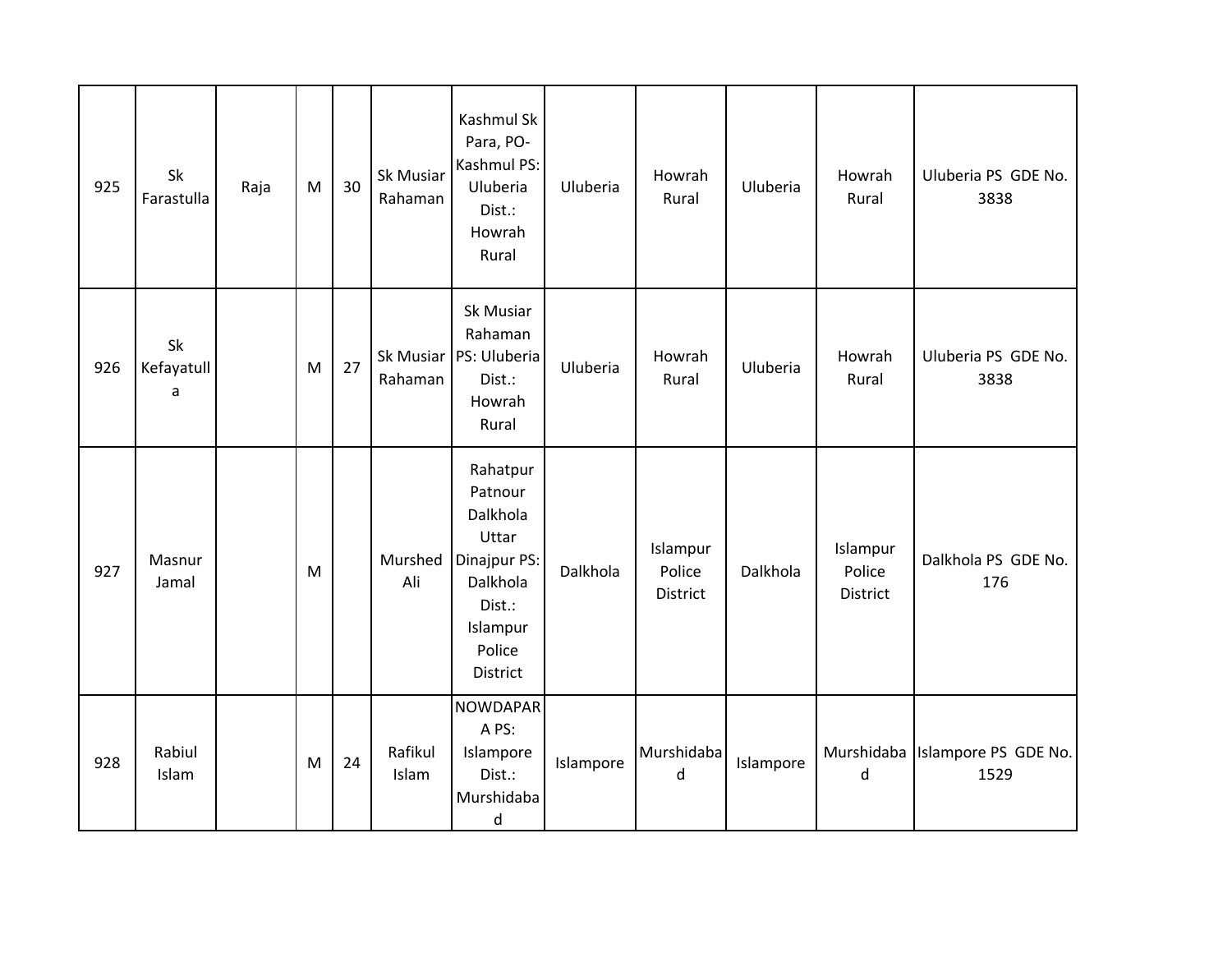| 929 | Hafijul<br>Islam | M | 24 | Alauddin<br>Sk      | <b>ROMIPUR</b><br>PS:<br>Islampore<br>Dist.:<br>Murshidaba<br>d                  | Islampore | Murshidaba<br>d | Islampore | d               | Murshidaba   Islampore PS GDE No.<br>1529 |
|-----|------------------|---|----|---------------------|----------------------------------------------------------------------------------|-----------|-----------------|-----------|-----------------|-------------------------------------------|
| 930 | Sohel<br>Rana    | M | 21 | Sadhan<br>Mondal    | <b>NAJIRPUR</b><br>PS:<br>Islampore<br>Dist.:<br>Murshidaba<br>d                 | Islampore | Murshidaba<br>d | Islampore | d               | Murshidaba Islampore PS GDE No.<br>1529   |
| 931 | Sujit Sk         | M | 20 | Najrul Sk           | <b>KANCHANP</b><br>UR PS:<br>Islampore<br>Dist.:<br>Murshidaba<br>$\sf d$        | Islampore | Murshidaba<br>d | Islampore | d               | Murshidaba   Islampore PS GDE No.<br>1529 |
| 932 | Rahul<br>Haldar  | M | 20 | Datakarna<br>Haldar | CHAKJAMA<br><b>HALDARPAR</b><br>A PS:<br>Islampore<br>Dist.:<br>Murshidaba<br>d  | Islampore | Murshidaba<br>d | Islampore | d               | Murshidaba Islampore PS GDE No.<br>1529   |
| 933 | Asim<br>Mondal   | M | 32 | Julu<br>Mondal      | <b>CHAR</b><br><b>DAULATPUR</b><br>PS:<br>Islampore<br>Dist.:<br>Murshidaba<br>d | Islampore | Murshidaba<br>d | Islampore | Murshidaba<br>d | Islampore PS GDE No.<br>1529              |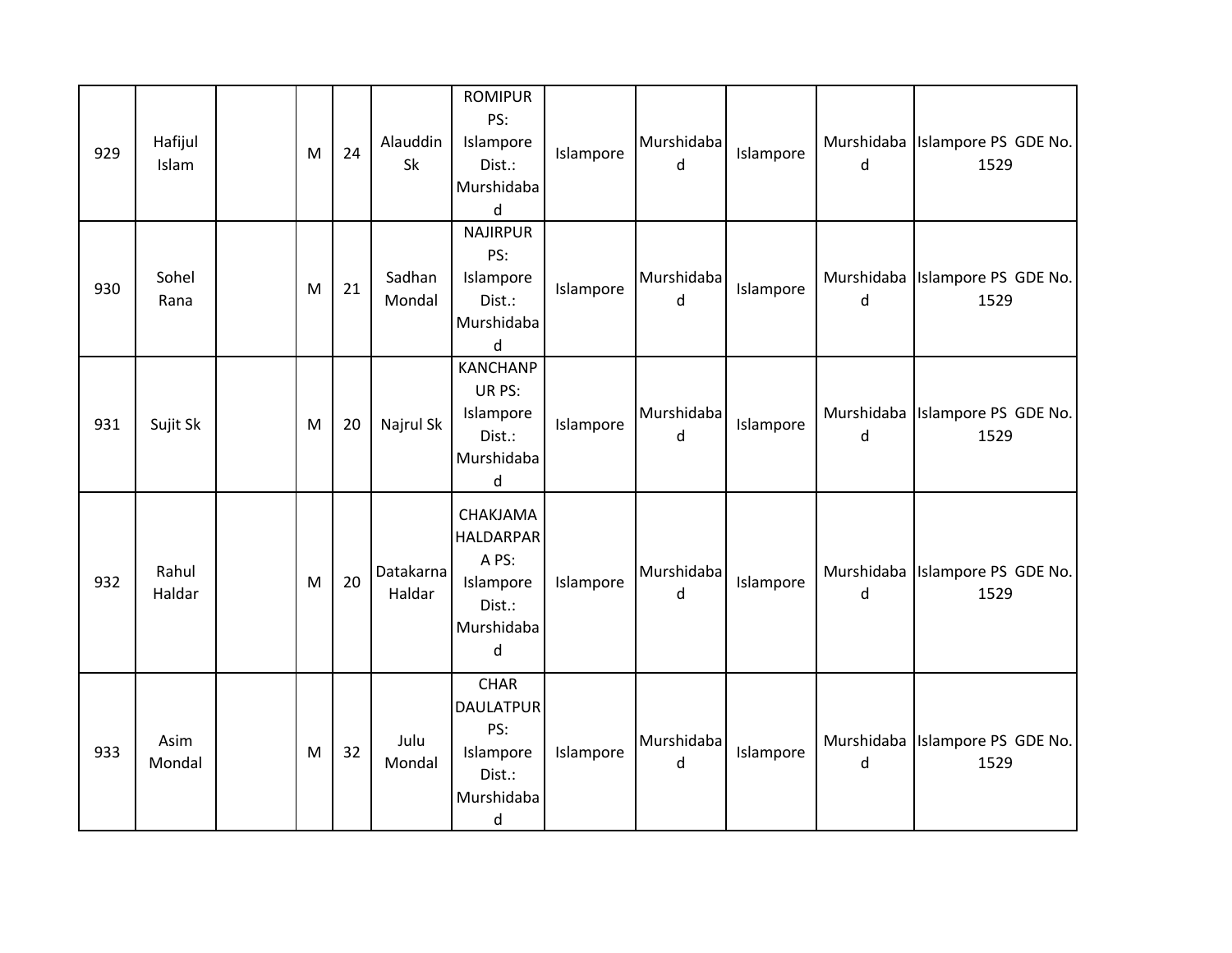| 934 | Nayan<br>Pramanik | M | 18 | Keshab<br>Pramanik | <b>GHOSHPAR</b><br>A PS:<br>Islampore<br>Dist.:<br>Murshidaba<br>d | Islampore | Murshidaba<br>d | Islampore | Murshidaba<br>d | Islampore PS GDE No.<br>1529 |
|-----|-------------------|---|----|--------------------|--------------------------------------------------------------------|-----------|-----------------|-----------|-----------------|------------------------------|
| 935 | Dipen<br>Hore     | M | 24 | Sabiruddin<br>Sk   | <b>CHAK PS:</b><br>Islampore<br>Dist.:<br>Murshidaba<br>d          | Islampore | Murshidaba<br>d | Islampore | Murshidaba<br>d | Islampore PS GDE No.<br>1529 |
| 936 | Surabuddi<br>n Sk | M | 19 | Sanuar Sk          | <b>GORAIPUR</b><br>PS:<br>Islampore<br>Dist.:<br>Murshidaba<br>d   | Islampore | Murshidaba<br>d | Islampore | Murshidaba<br>d | Islampore PS GDE No.<br>1529 |
| 937 | Jahir<br>Hossain  | M | 28 | Humayun<br>Kabir   | <b>ISLAMPUR</b><br>PS:<br>Islampore<br>Dist.:<br>Murshidaba<br>d   | Islampore | Murshidaba<br>d | Islampore | Murshidaba<br>d | Islampore PS GDE No.<br>1529 |
| 938 | Sairul<br>Mondal  | M | 40 | Islam<br>Mondal    | <b>NAJIRPUR</b><br>PS:<br>Islampore<br>Dist.:<br>Murshidaba<br>d   | Islampore | Murshidaba<br>d | Islampore | Murshidaba<br>d | Islampore PS GDE No.<br>1529 |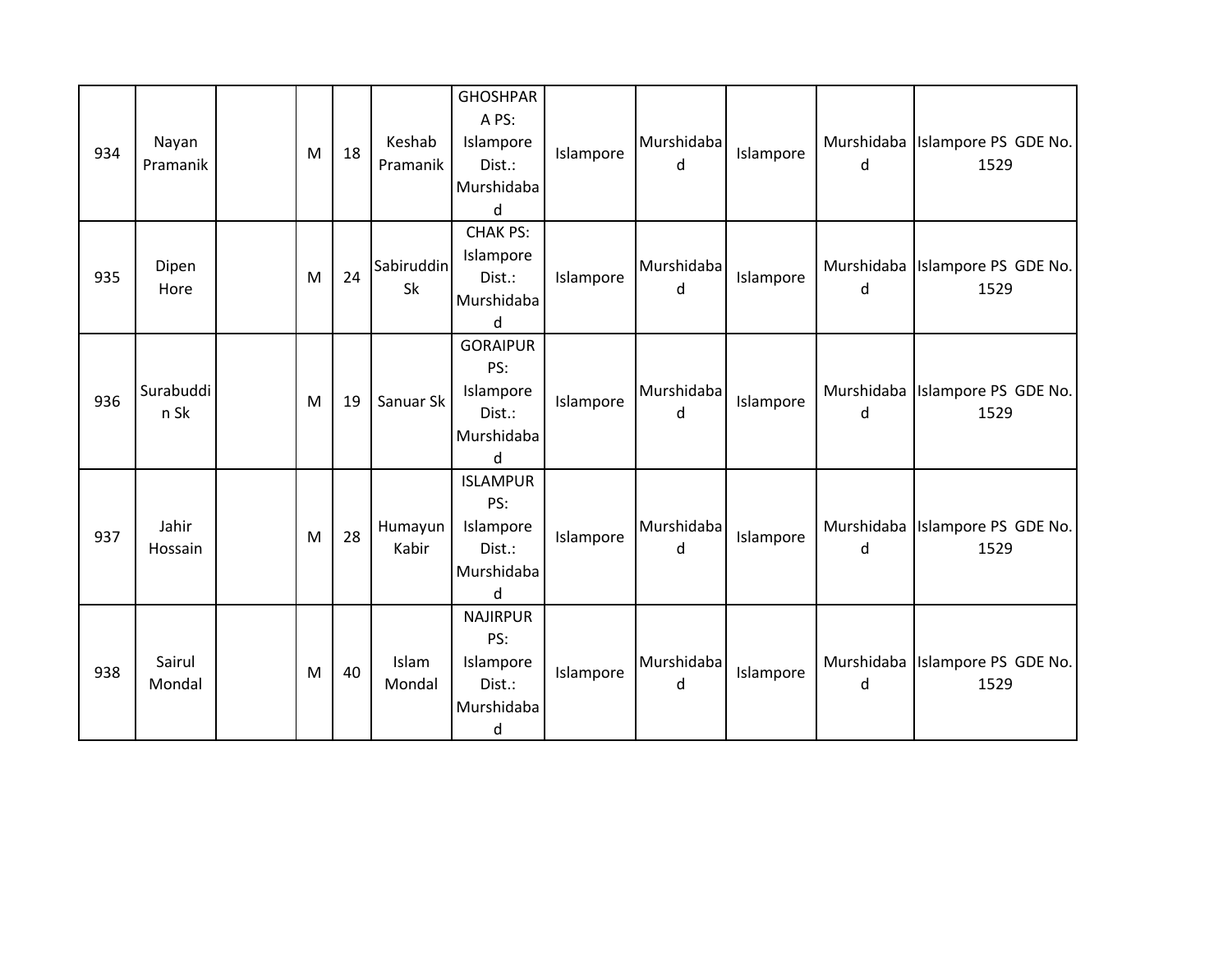| 939 | Jaglu Sk         | M | 40 | Sirajul Sk          | <b>HERAMPUR</b><br>PS:<br>Islampore<br>Dist.:<br>Murshidaba<br>$\sf d$ | Islampore | Murshidaba<br>d | Islampore | Murshidaba<br>d | Islampore PS GDE No.<br>1529 |
|-----|------------------|---|----|---------------------|------------------------------------------------------------------------|-----------|-----------------|-----------|-----------------|------------------------------|
| 940 | Sujan Sk         | M | 24 | Mojid Sk            | <b>HERAMPUR</b><br>PS:<br>Islampore<br>Dist.:<br>Murshidaba<br>$\sf d$ | Islampore | Murshidaba<br>d | Islampore | Murshidaba<br>d | Islampore PS GDE No.<br>1529 |
| 941 | Saurav<br>Mondal | M | 33 | Joynuddin<br>Mondal | <b>CHAK PS:</b><br>Islampore<br>Dist.:<br>Murshidaba<br>d              | Islampore | Murshidaba<br>d | Islampore | Murshidaba<br>d | Islampore PS GDE No.<br>1529 |
| 942 | Ali<br>Mondal    | M | 52 | Abu<br>Mondal       | <b>HITANPUR</b><br>PS: Domkal<br>Dist.:<br>Murshidaba<br>$\sf d$       | Domkal    | Murshidaba<br>d | Islampore | Murshidaba<br>d | Islampore PS GDE No.<br>1529 |
| 943 | Soyeb Sk         | M | 21 | Kasem Sk            | <b>HITANPUR</b><br>PS: Domkal<br>Dist.:<br>Murshidaba<br>d             | Domkal    | Murshidaba<br>d | Islampore | Murshidaba<br>d | Islampore PS GDE No.<br>1529 |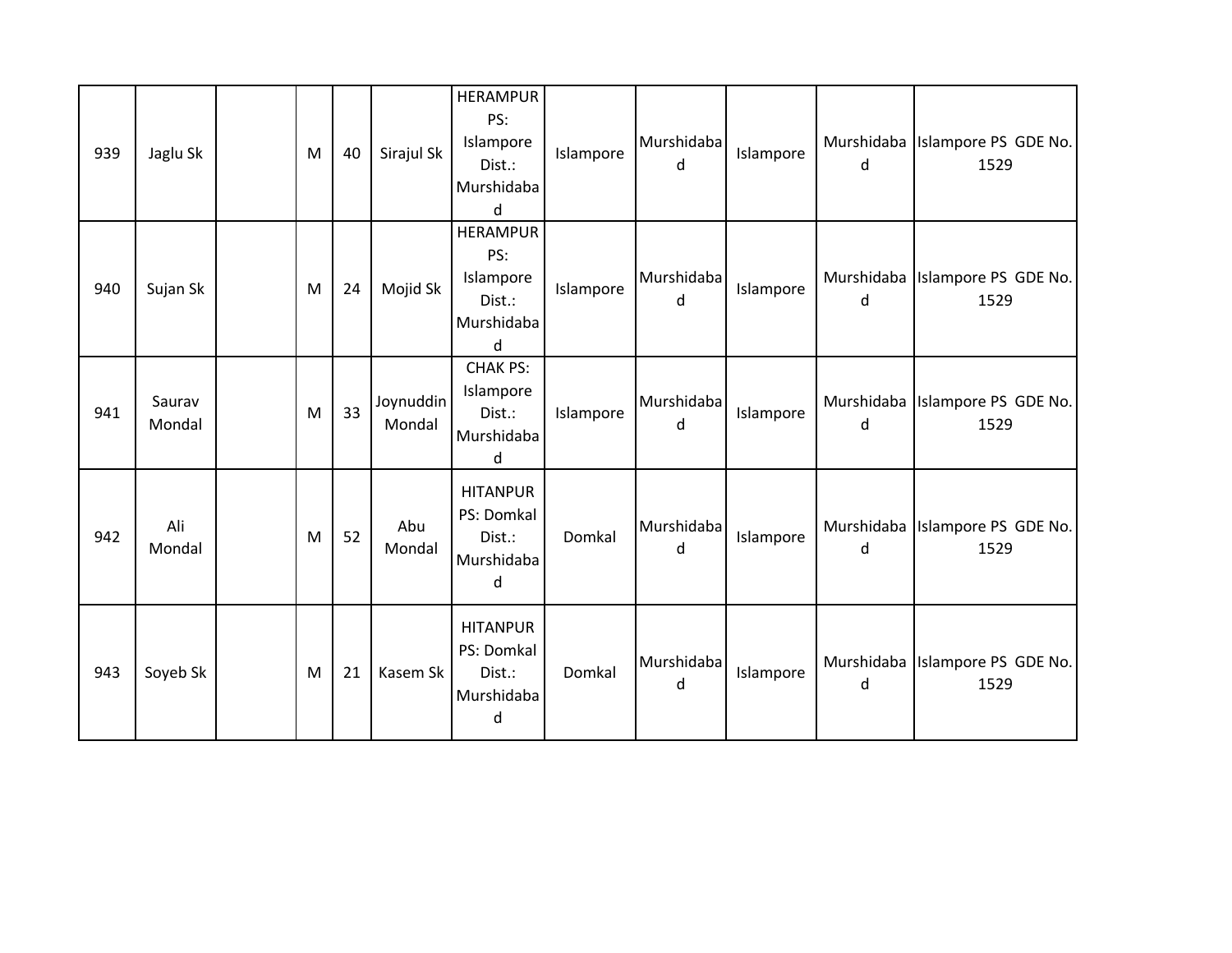| 944 | Padda<br>Barman     | M | 40 | Sarada<br>Barman        | Sanashir<br>Hat,<br>Kirtaniya<br>Para, PS<br>Kotwali, dist<br>Jal PS:<br>Jalpaiguri<br>Dist.:<br>Jalpaiguri   | Jalpaiguri | Jalpaiguri | Jalpaiguri | Jalpaiguri | Jalpaiguri PS GDE No.<br>1932 |
|-----|---------------------|---|----|-------------------------|---------------------------------------------------------------------------------------------------------------|------------|------------|------------|------------|-------------------------------|
| 945 | Archisman<br>Sharma | M | 22 | Arun<br>Kumar<br>Sharma | Vill-<br>Pandapara,<br>PS Kotwali,<br><b>Dist</b><br>Jalpaiguri,<br>PS:<br>Jalpaiguri<br>Dist.:<br>Jalpaiguri | Jalpaiguri | Jalpaiguri | Jalpaiguri | Jalpaiguri | Jalpaiguri PS GDE No.<br>1933 |
| 946 | Abhradeb<br>Sarkar  | M | 20 | Biplab<br>Sakar         | Vill-Babu<br>Para, PS<br>Kotwali,<br>Dist<br>Jalpaiguri<br>PS:<br>Jalpaiguri<br>Dist.:<br>Jalpaiguri          | Jalpaiguri | Jalpaiguri | Jalpaiguri | Jalpaiguri | Jalpaiguri PS GDE No.<br>1933 |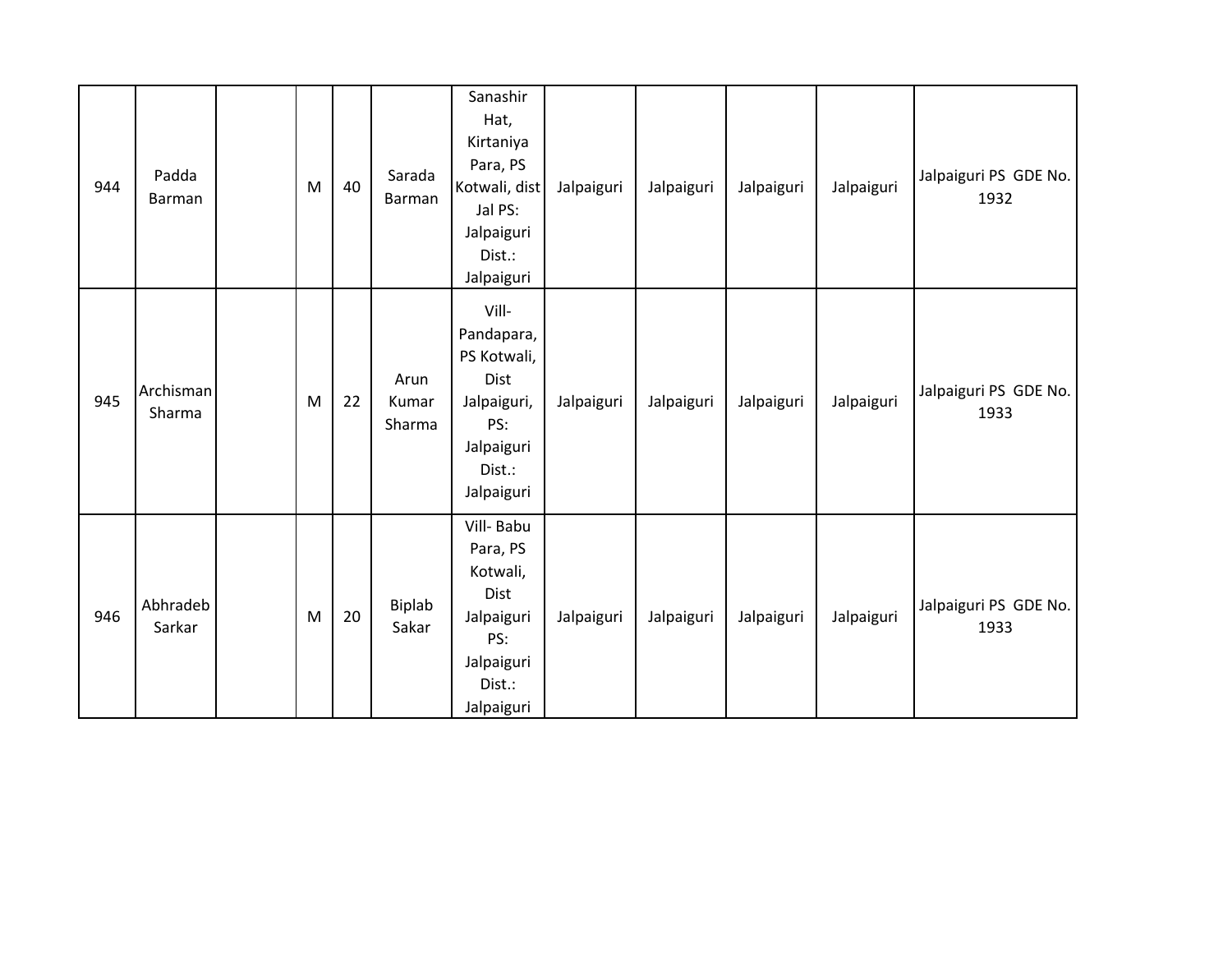| 947 | Aditaya<br>Sinha  | M | 23 | Sagar<br>Sinha      | Vill-Old<br>Police Line,<br>PS Kotwali,<br>Dist<br>Jalpaiguri<br>PS:<br>Jalpaiguri<br>Dist.:<br>Jalpaiguri | Jalpaiguri | Jalpaiguri      | Jalpaiguri | Jalpaiguri | Jalpaiguri PS GDE No.<br>1933                   |
|-----|-------------------|---|----|---------------------|------------------------------------------------------------------------------------------------------------|------------|-----------------|------------|------------|-------------------------------------------------|
| 948 | Sagnick<br>Roy    | M | 23 | Sanjib Roy          | New Town<br>Para, PS<br>Kotwali,<br>Dist<br>Jalpaiguri<br>PS:<br>Jalpaiguri<br>Dist.:<br>Jalpaiguri        | Jalpaiguri | Jalpaiguri      | Jalpaiguri | Jalpaiguri | Jalpaiguri PS GDE No.<br>1933                   |
| 949 | Roshan<br>Chhetri | M |    | Ramesh<br>Chhetri   |                                                                                                            |            | <b>Basirhat</b> | Malbazar   | Jalpaiguri | Malbazar PS GDE No.<br>1818                     |
| 950 | Kamal<br>Sharma   | M |    | Jagannath<br>Sharma |                                                                                                            |            | <b>Basirhat</b> | Malbazar   | Jalpaiguri | Malbazar PS GDE No.<br>1818                     |
| 951 | Nabin<br>Roy      | M |    | Gobinda<br>Roy      |                                                                                                            |            | <b>Basirhat</b> | Malbazar   | Jalpaiguri | Malbazar PS Outpost<br>Kranti OP GDE No.<br>971 |
| 952 | Rafikul<br>Alam   | M |    | <b>Bader Ali</b>    |                                                                                                            |            | <b>Basirhat</b> | Malbazar   | Jalpaiguri | Malbazar PS Outpost<br>Kranti OP GDE No.<br>971 |
| 953 | Shankar<br>Roy    | M |    | Dinaband<br>hu Roy  |                                                                                                            |            | <b>Basirhat</b> | Malbazar   | Jalpaiguri | Malbazar PS Outpost<br>Kranti OP GDE No.<br>971 |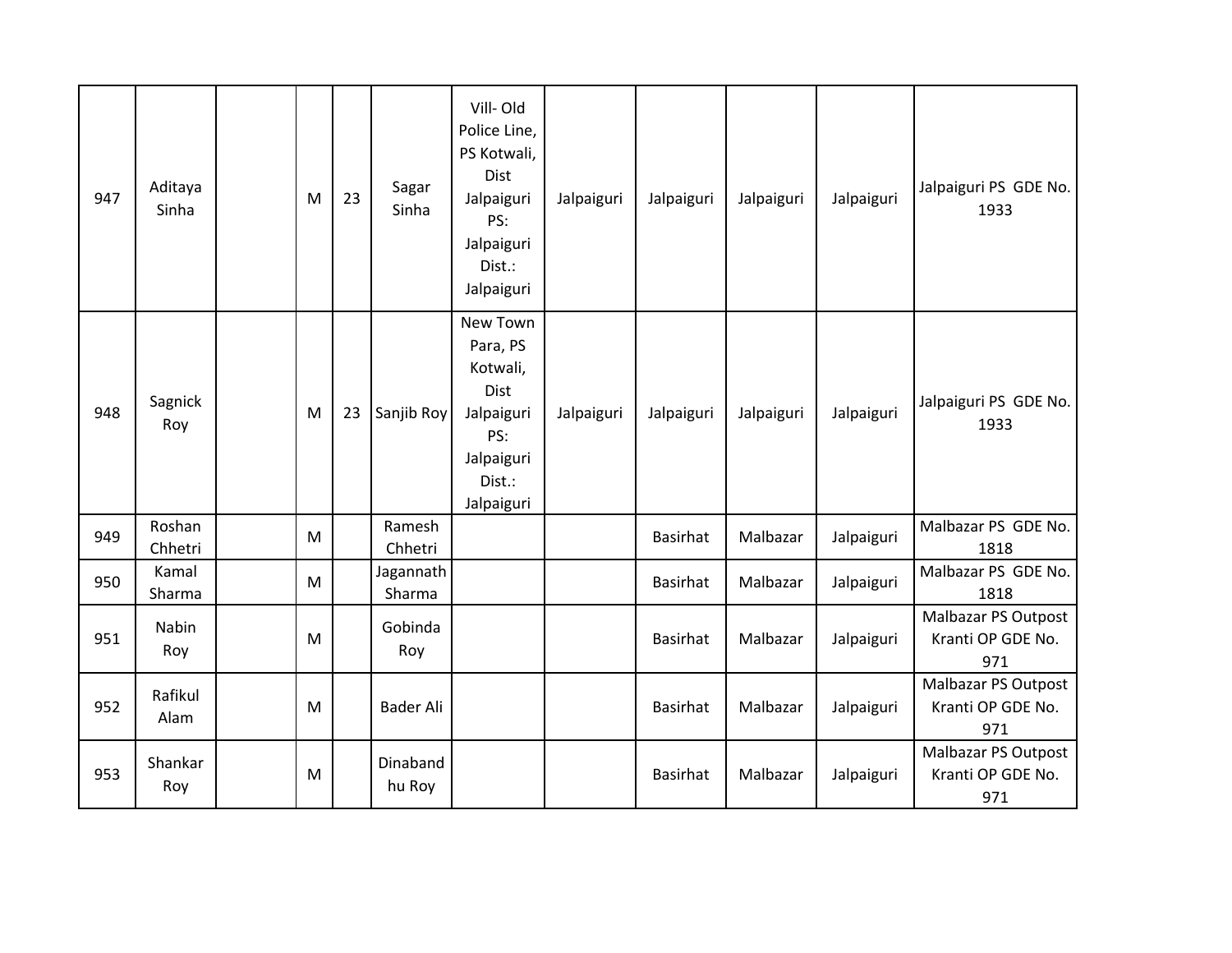| 954 | Mastak<br>Ali     | M | Md. Jakir                     |                                                                 |           | <b>Basirhat</b> | Malbazar  | Jalpaiguri | Malbazar PS Outpost<br>Kranti OP GDE No.<br>971        |
|-----|-------------------|---|-------------------------------|-----------------------------------------------------------------|-----------|-----------------|-----------|------------|--------------------------------------------------------|
| 955 | Manik<br>Das      | M | Ganesh<br>Das                 |                                                                 |           | <b>Basirhat</b> | Malbazar  | Jalpaiguri | <b>Malbazar PS Outpost</b><br>Kranti OP GDE No.<br>971 |
| 956 | Sukanta<br>Pardar | M | Lt.<br>Shrikrishn<br>a Pardar | Petkati PS:<br>Moynaguri<br>Dist.:<br>Jalpaiguri                | Moynaguri | Jalpaiguri      | Moynaguri | Jalpaiguri | Moynaguri PS GDE<br>No. 1658                           |
| 957 | Sahanur<br>Alam   | M | Majuruddi<br>n                | Daksin<br>Barogila,<br>PS:<br>Moynaguri<br>Dist.:<br>Jalpaiguri | Moynaguri | Jalpaiguri      | Moynaguri | Jalpaiguri | Moynaguri PS GDE<br>No. 1658                           |
| 958 | Shambhu<br>Roy    | M | Narayan<br>Roy                | MNG Road<br>PS:<br>Moynaguri<br>Dist.:<br>Jalpaiguri            | Moynaguri | Jalpaiguri      | Moynaguri | Jalpaiguri | Moynaguri PS GDE<br>No. 1658                           |
| 959 | Rajesh<br>Ghosh   | M | Lt. Rabi<br>Ghosh             | Hospital<br>Para PS:<br>Moynaguri<br>Dist.:<br>Jalpaiguri       | Moynaguri | Jalpaiguri      | Moynaguri | Jalpaiguri | Moynaguri PS GDE<br>No. 1658                           |
| 960 | Jaynur<br>Hoque   | M | Jaharul<br>Hoque              | Amguri<br>Khalpara PS:<br>Moynaguri<br>Dist.:<br>Jalpaiguri     | Moynaguri | Jalpaiguri      | Moynaguri | Jalpaiguri | Moynaguri PS GDE<br>No. 1658                           |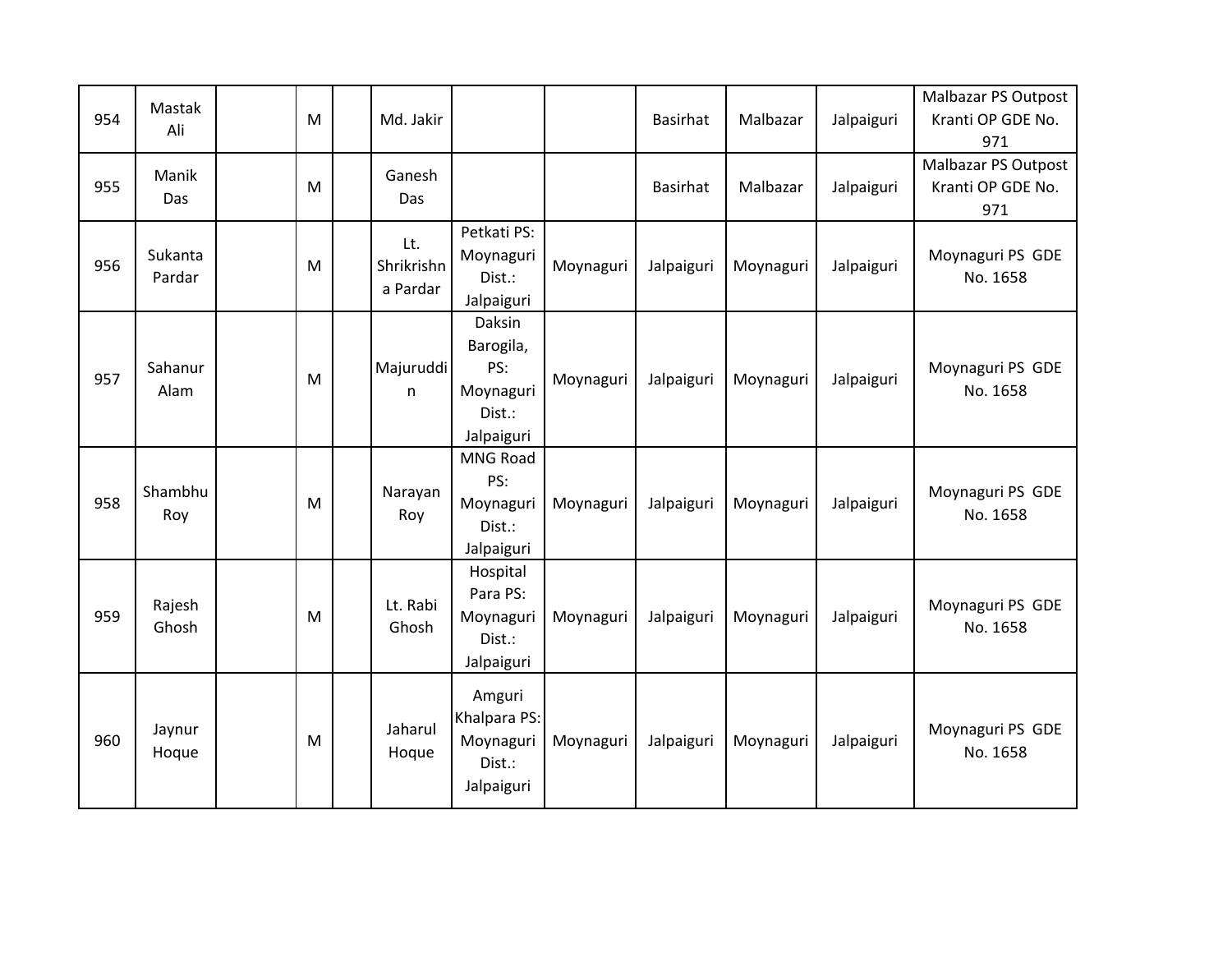| 961 | Akash<br>Mishra | M | Lt. Sunil<br>Mishra       | Maynamapa<br>ra PS:<br>Moynaguri<br>Dist.:<br>Jalpaiguri        | Moynaguri | Jalpaiguri | Moynaguri | Jalpaiguri | Moynaguri PS GDE<br>No. 1658 |
|-----|-----------------|---|---------------------------|-----------------------------------------------------------------|-----------|------------|-----------|------------|------------------------------|
| 962 | Dinesh<br>Ray   | M | Lt. Roshik<br>Roy         | Dakshin<br>Mouamari<br>PS:<br>Moynaguri<br>Dist.:<br>Jalpaiguri | Moynaguri | Jalpaiguri | Moynaguri | Jalpaiguri | Moynaguri PS GDE<br>No. 1635 |
| 963 | Gajen<br>Roy    | M | Gathia<br>Roy             | Singimari<br>PS:<br>Moynaguri<br>Dist.:<br>Jalpaiguri           | Moynaguri | Jalpaiguri | Moynaguri | Jalpaiguri | Moynaguri PS GDE<br>No. 1635 |
| 964 | Ratan<br>Mandal | M | Lt.<br>Jaychand<br>Mandal | Basilardang<br>a PS:<br>Moynaguri<br>Dist.:<br>Jalpaiguri       | Moynaguri | Jalpaiguri | Moynaguri | Jalpaiguri | Moynaguri PS GDE<br>No. 1635 |
| 965 | Bijay Roy       | M | Bhaben<br>Roy             | PS:<br>Moynaguri<br>Dist.:<br>Jalpaiguri                        | Moynaguri | Jalpaiguri | Moynaguri | Jalpaiguri | Moynaguri PS GDE<br>No. 1635 |
| 966 | Kanu<br>Mandal  | M | Lt. Gora<br>Mandal        | Basilardang<br>a PS:<br>Moynaguri<br>Dist.:<br>Jalpaiguri       | Moynaguri | Jalpaiguri | Moynaguri | Jalpaiguri | Moynaguri PS GDE<br>No. 1635 |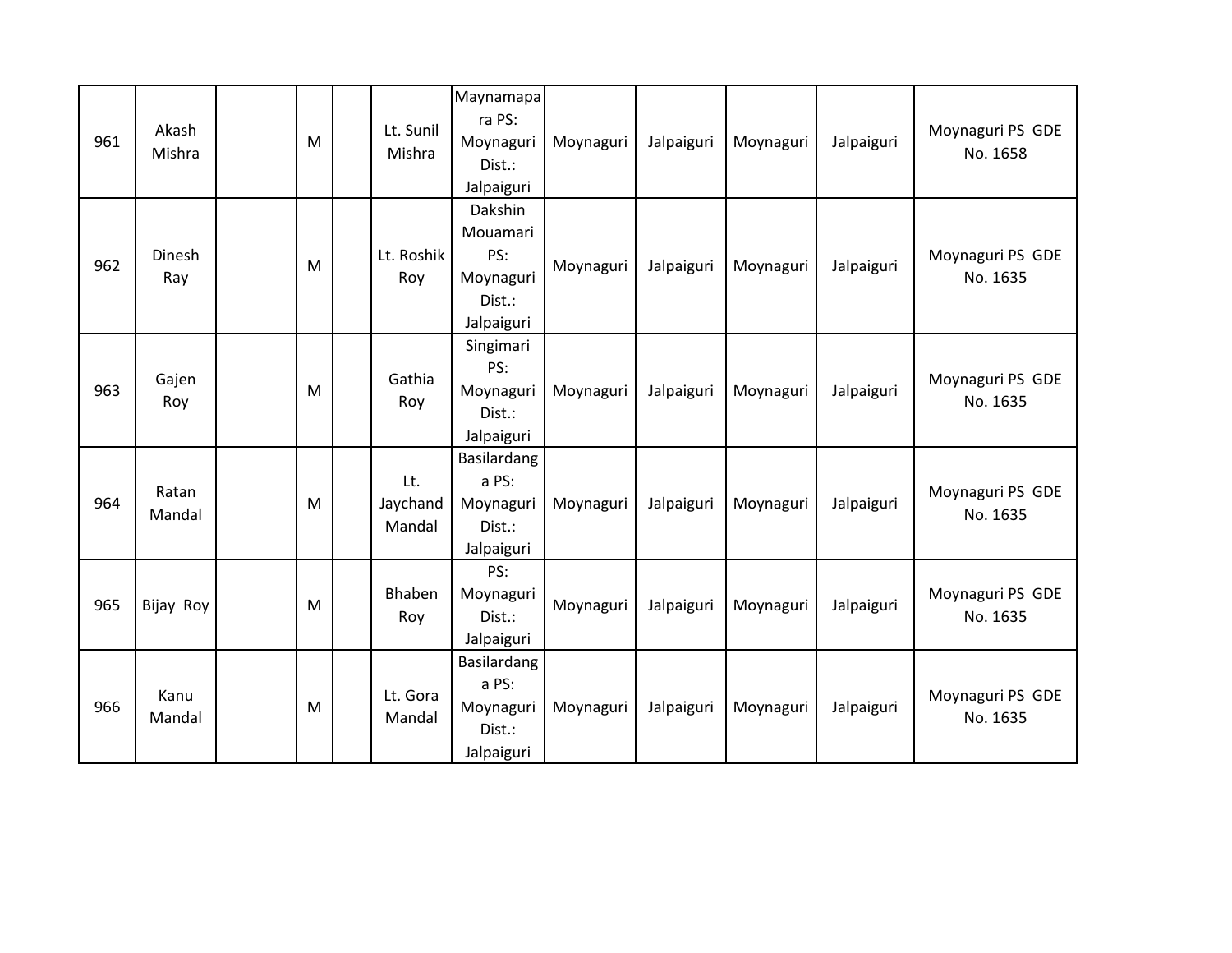| 967 | Biswajit<br>Paul | M |    | <b>Badal Paul</b>         | Cinema Hall<br>Para PS:<br>Moynaguri<br>Dist.:<br>Jalpaiguri     | Moynaguri | Jalpaiguri                            | Moynaguri | Jalpaiguri                            | Moynaguri PS GDE<br>No. 1613 |
|-----|------------------|---|----|---------------------------|------------------------------------------------------------------|-----------|---------------------------------------|-----------|---------------------------------------|------------------------------|
| 968 | Jata Roy         | M |    | Lt. Bhata<br>Roy          | Kawagap<br>PS:<br>Moynaguri<br>Dist.:<br>Jalpaiguri              | Moynaguri | Jalpaiguri                            | Moynaguri | Jalpaiguri                            | Moynaguri PS GDE<br>No. 1613 |
| 969 | Sushi<br>Munda   | M |    | Lt. Malum<br>Munda        | Kawagap<br>PS:<br>Moynaguri<br>Dist.:<br>Jalpaiguri              | Moynaguri | Jalpaiguri                            | Moynaguri | Jalpaiguri                            | Moynaguri PS GDE<br>No. 1613 |
| 970 | Ranjit<br>Kumar  | M |    | Lt.<br>Biswanath<br>Kumar | Dumri PS:<br>Farakka<br>Dist.:<br>Jangipur<br>Police<br>District | Farakka   | Jangipur<br>Police<br><b>District</b> | Farakka   | Jangipur<br>Police<br><b>District</b> | Farakka PS GDE No.<br>1998   |
| 971 | Md Ojir          | M | 47 | Sk Ahmed                  | Nimul PS:<br>Farakka<br>Dist.:<br>Jangipur<br>Police<br>District | Farakka   | Jangipur<br>Police<br>District        | Farakka   | Jangipur<br>Police<br>District        | Farakka PS GDE No.<br>1998   |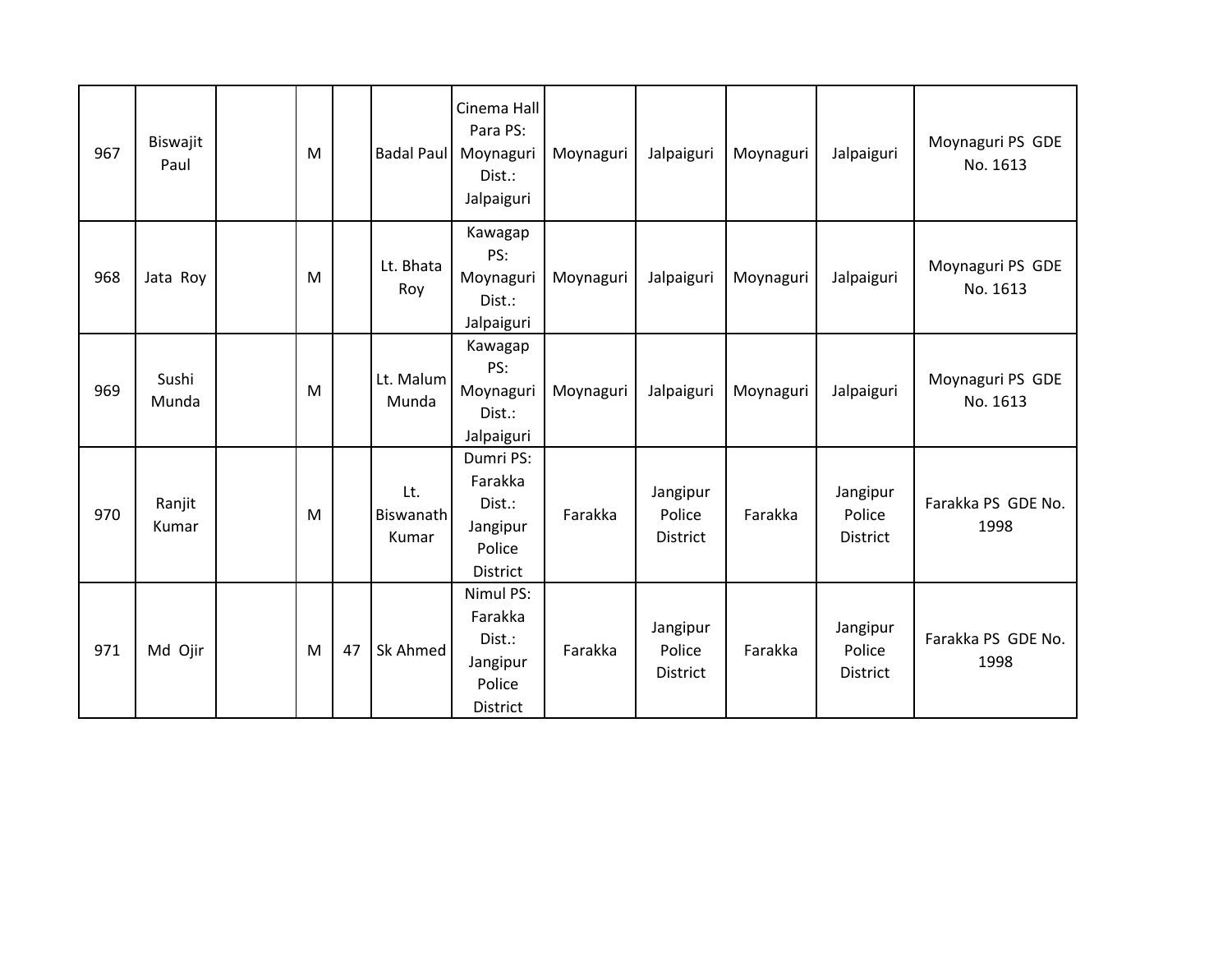| 972 | Nur Islam<br>Sk | M | 31 | Murshid<br>Sk               | Tildanga PS:<br>Farakka<br>Dist.:<br>Jangipur<br>Police<br>District            | Farakka                                       | Jangipur<br>Police<br><b>District</b> | Farakka           | Jangipur<br>Police<br><b>District</b> | Farakka PS GDE No.<br>2027              |
|-----|-----------------|---|----|-----------------------------|--------------------------------------------------------------------------------|-----------------------------------------------|---------------------------------------|-------------------|---------------------------------------|-----------------------------------------|
| 973 | Kajem Sk        |   | 45 | S/O<br>Murshed<br><b>Sk</b> | Of Nistha<br>PS:<br>Raghunathg<br>anj Dist.:<br>Jangipur<br>Police<br>District | Raghunathg<br>anj                             | Jangipur<br>Police<br>District        | Raghunathg<br>anj | Jangipur<br>Police<br><b>District</b> | Raghunathganj PS<br><b>GDE No. 2069</b> |
| 974 | Kadir Sk        |   | 40 | <b>Sk</b>                   | Of<br>Gopalnagar<br>PS:<br>anj Dist.:<br>Jangipur<br>Police<br>District        | S/o Malek   Raghunathg   Raghunathg<br>anj    | Jangipur<br>Police<br><b>District</b> | Raghunathg<br>anj | Jangipur<br>Police<br><b>District</b> | Raghunathganj PS<br><b>GDE No. 2069</b> |
| 975 | Gibon<br>Halder | M | 37 | Halder                      | Of<br>Basudebpur<br>PS:<br>anj Dist.:<br>Jangipur<br>Police<br>District        | S/o Kitish   Raghunathg   Raghunathg  <br>anj | Jangipur<br>Police<br><b>District</b> | Raghunathg<br>anj | Jangipur<br>Police<br><b>District</b> | Raghunathganj PS<br><b>GDE No. 2069</b> |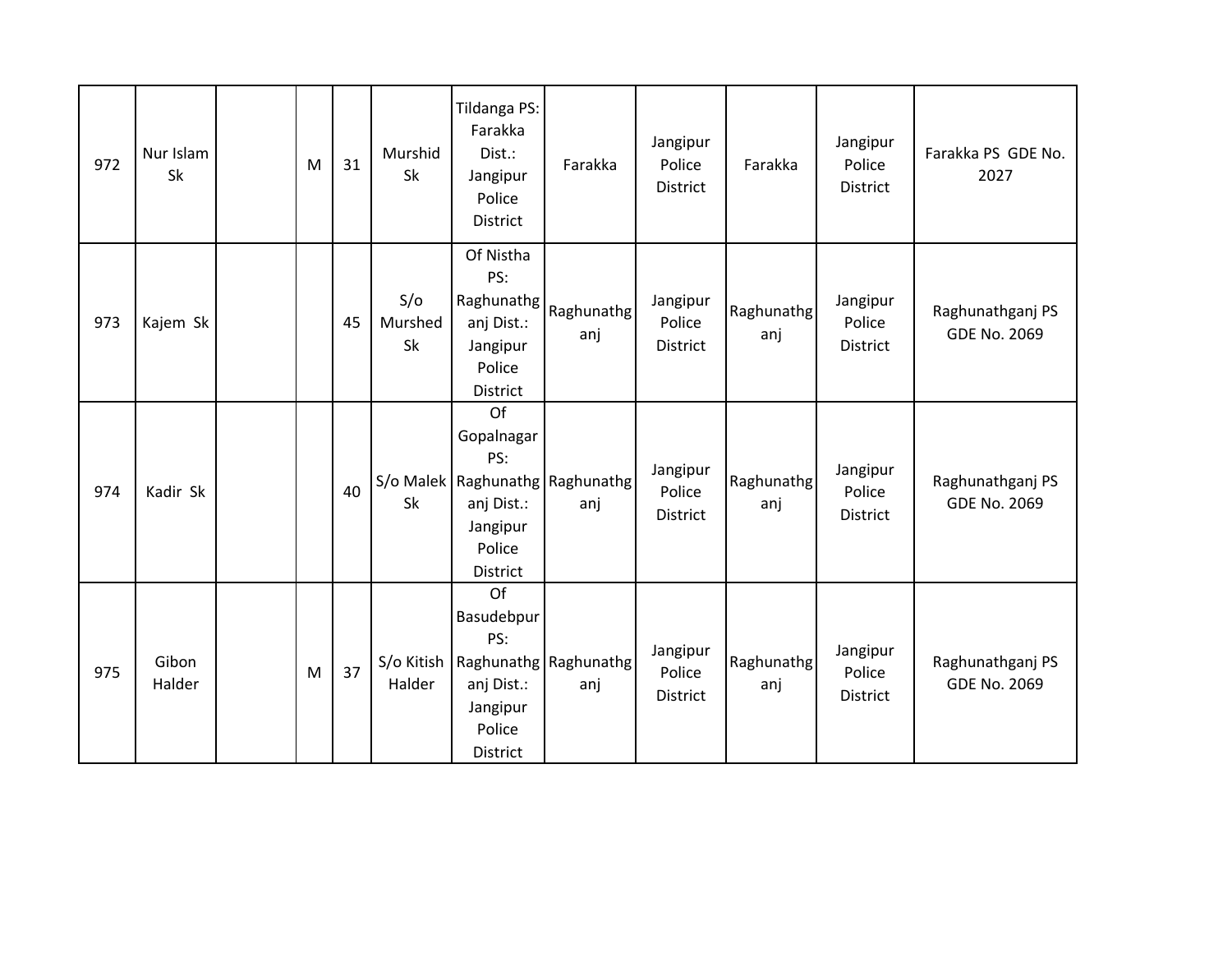| 976 | Asit<br>Mondal   | M | 30 | S/O<br>Jarnobi<br>Mondal | Of Nistha<br>PS:<br>Raghunathg<br>anj Dist.:<br>Jangipur<br>Police<br>District                                | Raghunathg<br>anj | Jangipur<br>Police<br>District        | Raghunathg<br>anj | Jangipur<br>Police<br>District        | Raghunathganj PS<br><b>GDE No. 2076</b> |
|-----|------------------|---|----|--------------------------|---------------------------------------------------------------------------------------------------------------|-------------------|---------------------------------------|-------------------|---------------------------------------|-----------------------------------------|
| 977 | Goutam<br>Mondal | M | 26 | S/O<br>Pankoj<br>Mondal  | Of Nistha<br>PS:<br>Raghunathg<br>anj Dist.:<br>Jangipur<br>Police<br>District                                | Raghunathg<br>anj | Jangipur<br>Police<br><b>District</b> | Raghunathg<br>anj | Jangipur<br>Police<br><b>District</b> | Raghunathganj PS<br><b>GDE No. 2076</b> |
| 978 | Aslim Sk         |   | 45 | Lt Sefat Sk              | Malancha<br>PS:<br>$ \textsf{Samshergan}  \textsf{Samshergan} $<br>j Dist.:<br>Jangipur<br>Police<br>District |                   | Jangipur<br>Police<br><b>District</b> | Samsherga<br>nj   | Jangipur<br>Police<br>District        | Samsherganj PS GDE<br>No. 1858          |
| 979 | Nahel Sk         |   | 27 | Panchu Sk                | Houesnagar<br>PS:<br>Samshergan Samshergan<br>j Dist.:<br>Jangipur<br>Police<br>District                      |                   | Jangipur<br>Police<br>District        | Samsherga<br>nj   | Jangipur<br>Police<br><b>District</b> | Samsherganj PS GDE<br>No. 1858          |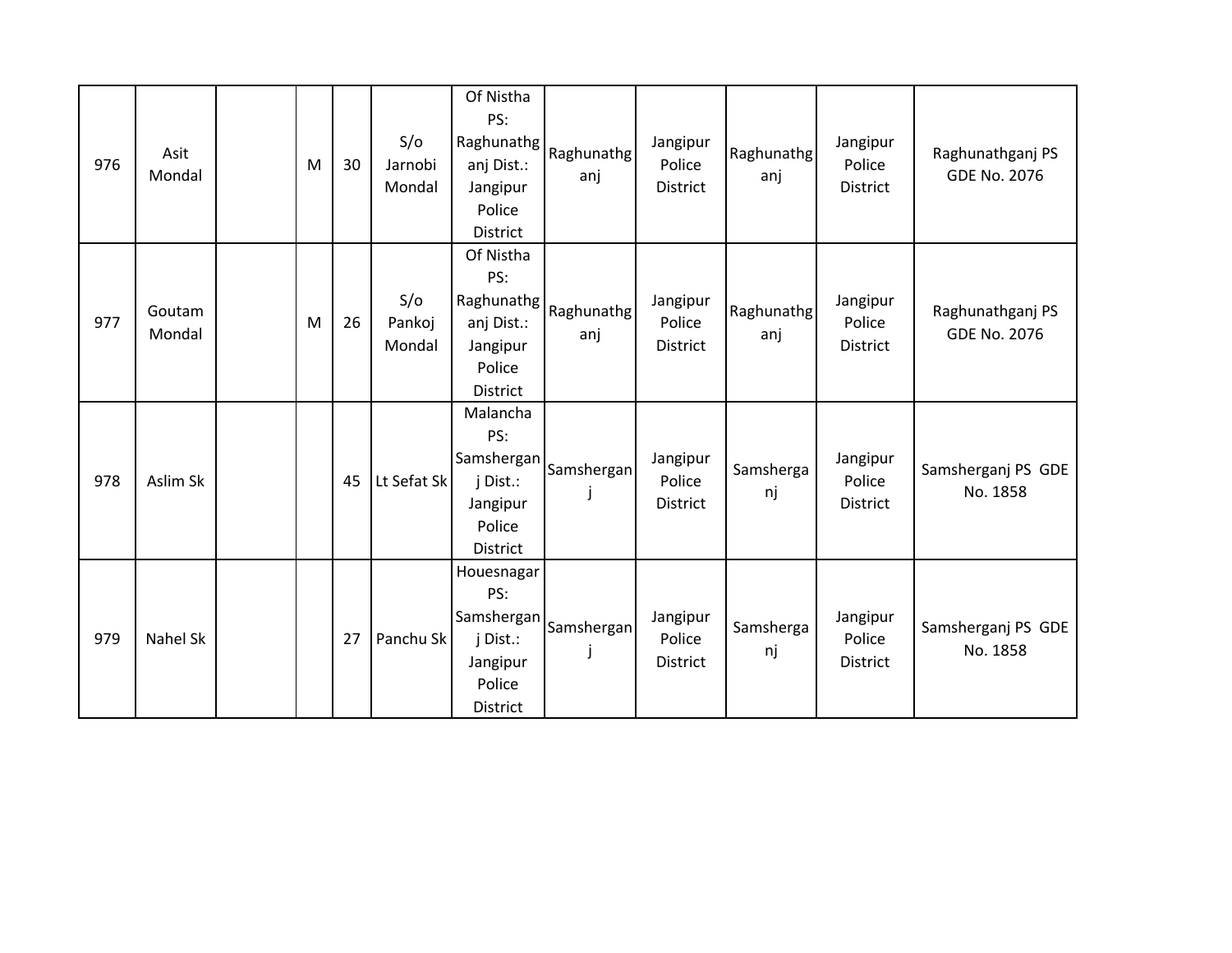| 980 | <b>Ektar Sk</b>    | M | 43 | Lt<br>Najimuddi<br>n Sk    | Protapganj<br>PS:<br>j Dist.:<br>Jangipur<br>Police<br>District    | $ \text{Samshergan}  \text{Samshergan} $                    | Jangipur<br>Police<br>District        | Samsherga<br>nj | Jangipur<br>Police<br>District | Samsherganj PS GDE<br>No. 1852 |
|-----|--------------------|---|----|----------------------------|--------------------------------------------------------------------|-------------------------------------------------------------|---------------------------------------|-----------------|--------------------------------|--------------------------------|
| 981 | Humayun<br>Kabir   | M | 43 | Kabiir                     | Mahabbatp<br>ur PS:<br>j Dist.:<br>Jangipur<br>Police<br>District  | $\left \text{Samshergan}\right _{\text{Samshergan}}\right $ | Jangipur<br>Police<br><b>District</b> | Samsherga<br>nj | Jangipur<br>Police<br>District | Samsherganj PS GDE<br>No. 1852 |
| 982 | Ramjan<br>Sk       | M |    | Lt Nesh<br>Mahamm<br>ad Sk | Ahiran PS:<br>Suti Dist.:<br>Jangipur<br>Police<br>District        | Suti                                                        | Jangipur<br>Police<br>District        | Suti            | Jangipur<br>Police<br>District | Suti PS GDE No. 1028           |
| 983 | Monirul<br>Sk      | M |    | Kattak Sk                  | Ramdova<br>PS: Suti<br>Dist.:<br>Jangipur<br>Police<br>District    | Suti                                                        | Jangipur<br>Police<br><b>District</b> | Suti            | Jangipur<br>Police<br>District | Suti PS GDE No. 1028           |
| 984 | Sukcahnd<br>Mondal | M |    | Lt Feku<br>Mondal          | Gopalnagar<br>PS: Suti<br>Dist.:<br>Jangipur<br>Police<br>District | Suti                                                        | Jangipur<br>Police<br>District        | Suti            | Jangipur<br>Police<br>District | Suti PS GDE No. 1039           |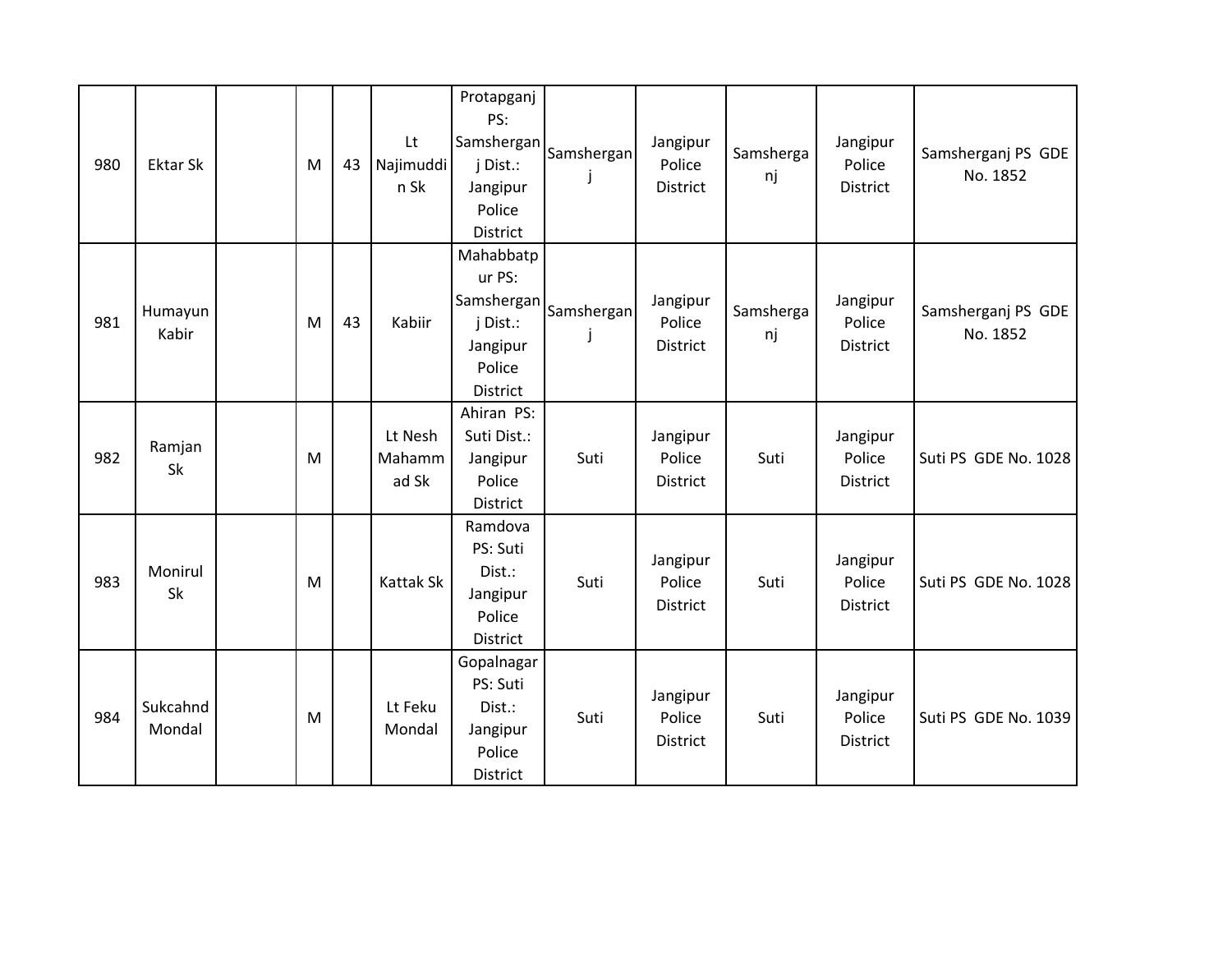| 985 | Kartik<br>Mondal   | M | Sukcahdn<br>Mondal                        | Gopalnagar<br>PS: Suti<br>Dist.:<br>Jangipur<br>Police<br>District | Suti | Jangipur<br>Police<br>District | Suti | Jangipur<br>Police<br>District        | Suti PS GDE No. 1039 |
|-----|--------------------|---|-------------------------------------------|--------------------------------------------------------------------|------|--------------------------------|------|---------------------------------------|----------------------|
| 986 | Nitai<br>Mondal    | M | Lt Doman<br>Mondal                        | Gopalnagar<br>PS: Suti<br>Dist.:<br>Jangipur<br>Police<br>District | Suti | Jangipur<br>Police<br>District | Suti | Jangipur<br>Police<br>District        | Suti PS GDE No. 1039 |
| 987 | Krtishna<br>Mondal | M | Nitai<br>Mondal                           | Gopalnagar<br>PS: Suti<br>Dist.:<br>Jangipur<br>Police<br>District | Suti | Jangipur<br>Police<br>District | Suti | Jangipur<br>Police<br>District        | Suti PS GDE No. 1039 |
| 988 | Senarul<br>Sk      | M | Abdul<br>Banu@<br>Abdul<br><b>Banu Sk</b> | Panchgachi<br>PS: Suti<br>Dist.:<br>Jangipur<br>Police<br>District | Suti | Jangipur<br>Police<br>District | Suti | Jangipur<br>Police<br><b>District</b> | Suti PS GDE No. 1039 |
| 989 | Pansetun<br>Bibi   | M | <b>Fulbas Sk</b>                          | Nayagram<br>PS: Suti<br>Dist.:<br>Jangipur<br>Police<br>District   | Suti | Jangipur<br>Police<br>District | Suti | Jangipur<br>Police<br>District        | Suti PS GDE No. 1039 |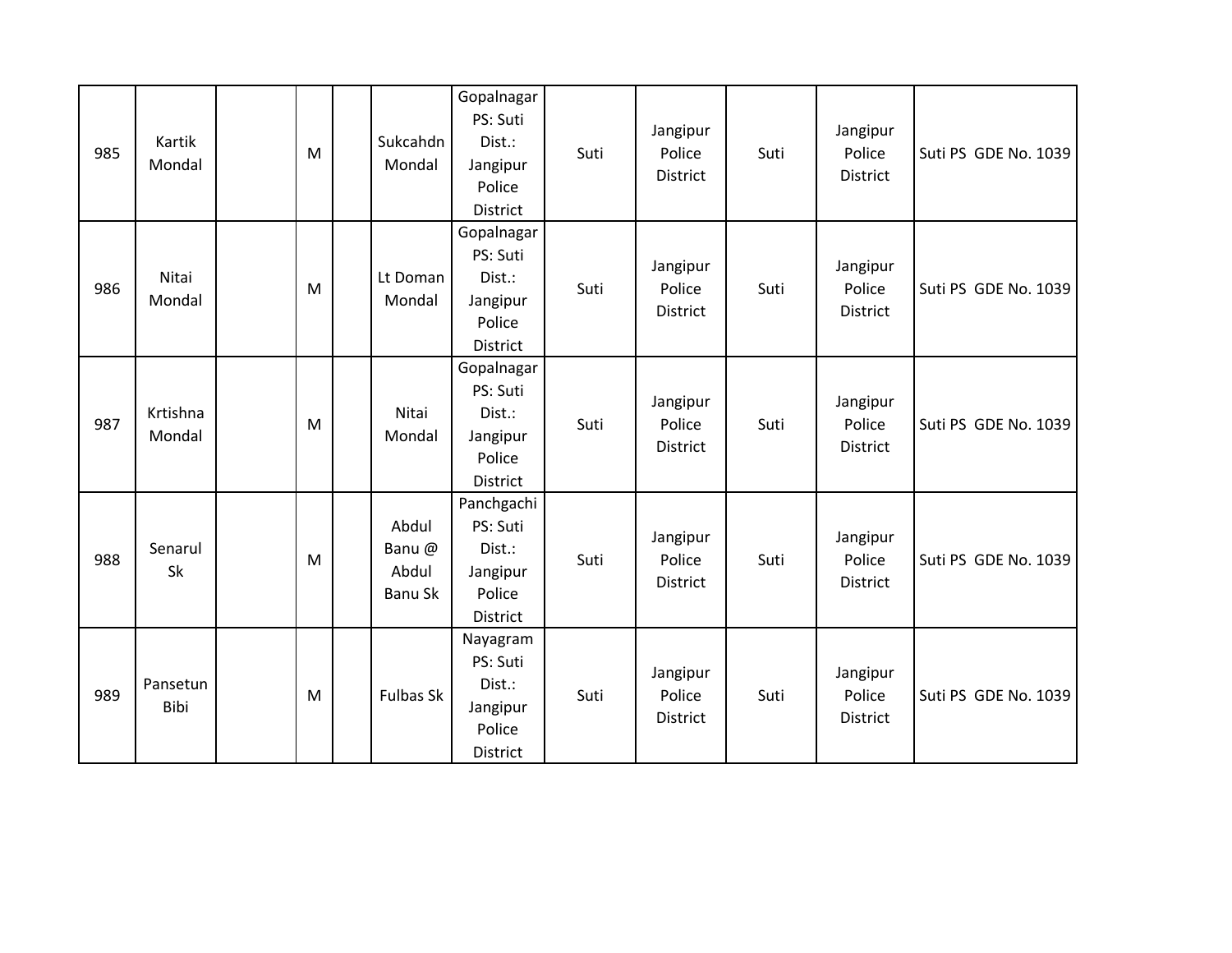| 990 | Roji<br>Khatun        | ${\sf M}$ | Abdul<br>Rahaman            | Abdullapara<br>PS: Suti<br>Dist.:<br>Jangipur<br>Police<br>District | Suti      | Jangipur<br>Police<br><b>District</b> | Suti      | Jangipur<br>Police<br><b>District</b> | Suti PS GDE No. 1039         |
|-----|-----------------------|-----------|-----------------------------|---------------------------------------------------------------------|-----------|---------------------------------------|-----------|---------------------------------------|------------------------------|
| 991 | Sadeban<br>Bibi       | M         | Lt Safirul<br>Sk            | Nayagram<br>PS: Suti<br>Dist.:<br>Jangipur<br>Police<br>District    | Suti      | Jangipur<br>Police<br><b>District</b> | Suti      | Jangipur<br>Police<br>District        | Suti PS GDE No. 1039         |
| 992 | Mantu<br>Rout         | M         | Lt Harun<br>Rout            | Jagtai PS:<br>Suti Dist.:<br>Jangipur<br>Police<br>District         | Suti      | Jangipur<br>Police<br>District        | Suti      | Jangipur<br>Police<br><b>District</b> | Suti PS GDE No. 1039         |
| 993 | <b>Birbal</b><br>Rout | M         | Lt<br>Mahandra<br>nath Rout | Jagtai PS:<br>Suti Dist.:<br>Jangipur<br>Police<br>District         | Suti      | Jangipur<br>Police<br><b>District</b> | Suti      | Jangipur<br>Police<br>District        | Suti PS GDE No. 1972         |
| 994 | Rafik Sk              | M         | Sofikl Sk                   | Jagtai PS:<br>Suti Dist.:<br>Jangipur<br>Police<br>District         | Suti      | Jangipur<br>Police<br>District        | Suti      | Jangipur<br>Police<br>District        | Suti PS GDE No. 1972         |
| 995 | Lokesh<br>Bera        | M         | <b>Jugal Bera</b>           | Vill-<br>Baharuna<br>PS:<br>Beliabera<br>Dist.:<br>Jhargram         | Beliabera | Jhargram                              | Beliabera | Jhargram                              | Beliabera PS GDE No.<br>1375 |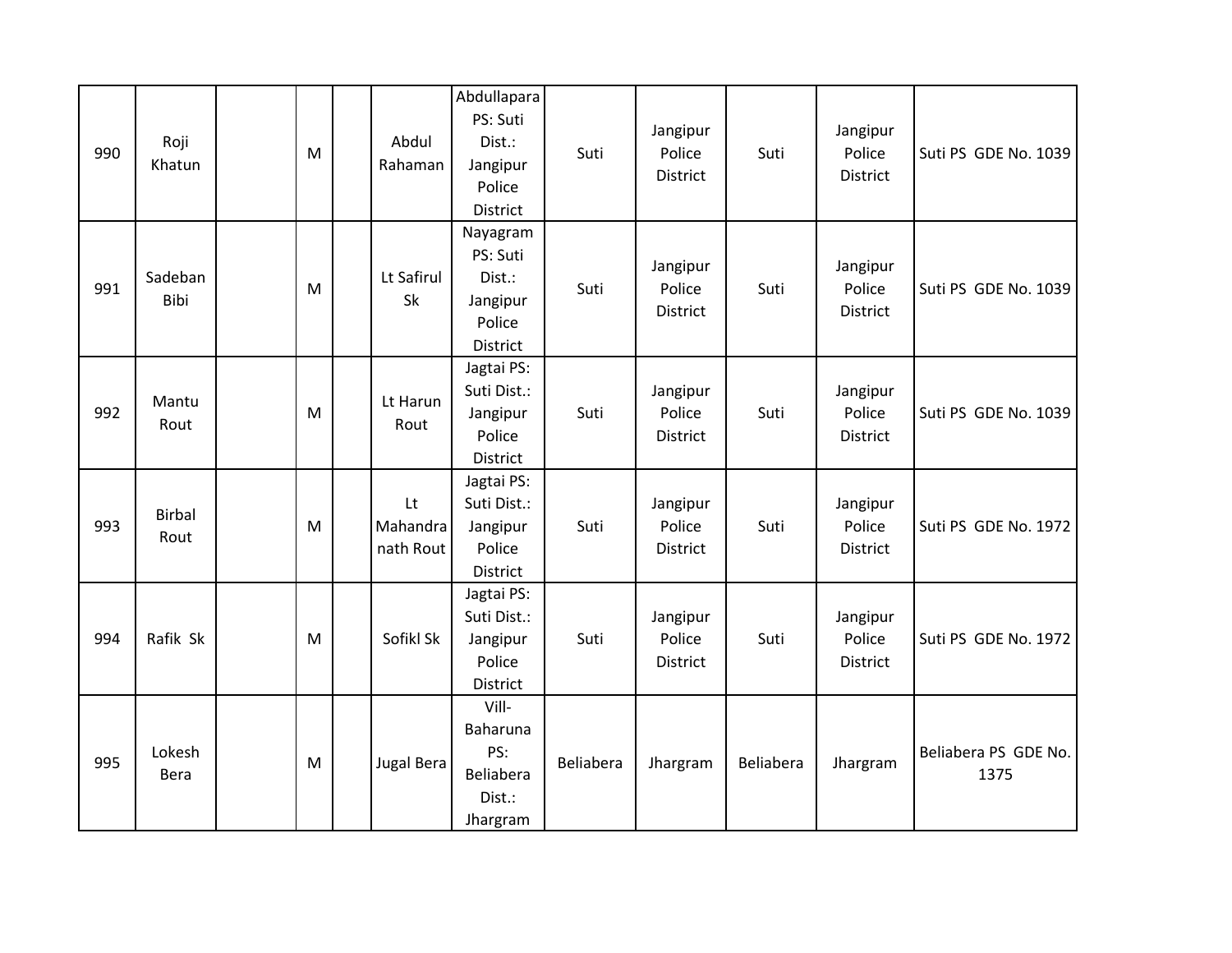| 996  | Mihir<br>Khilary                | M |    | <b>Bunu</b><br>Khilary               | Vill-<br>Ramgarh<br>PS:<br>Beliabera<br>Dist.:<br>Jhargram          | Beliabera      | Jhargram | Beliabera | Jhargram | Beliabera PS GDE No.<br>1392 |
|------|---------------------------------|---|----|--------------------------------------|---------------------------------------------------------------------|----------------|----------|-----------|----------|------------------------------|
| 997  | Raj Kumar<br>Mandal             | M |    | Sasadhar<br>Mandal                   | Vill-Molai<br>PS:<br>Beliabera<br>Dist.:<br>Jhargram                | Beliabera      | Jhargram | Beliabera | Jhargram | Beliabera PS GDE No.<br>1392 |
| 998  | Swarup<br>Bera                  | M | 27 | Ajit Bera                            | Barkala PS:<br><b>Barikul</b><br>Dist.:<br>Bankura                  | <b>Barikul</b> | Bankura  | Belpahari | Jhargram | Belpahari PS GDE No.<br>2218 |
| 999  | Samarjit<br>Bishayee(<br>bisui) | M | 26 | Naba<br>Kumar<br>Bishayee(<br>bisui) | Barkala PS:<br><b>Barikul</b><br>Dist.:<br><b>Bankura</b>           | <b>Barikul</b> | Bankura  | Belpahari | Jhargram | Belpahari PS GDE No.<br>2218 |
| 1000 | Bachhu<br>Bera                  | M |    | Khokan<br>Bera                       | Barkala PS:<br><b>Barikul</b><br>Dist.:<br><b>Bankura</b>           | <b>Barikul</b> | Bankura  | Belpahari | Jhargram | Belpahari PS GDE No.<br>2218 |
| 1001 | Sombhu<br>Bagal                 | M | 24 | Ranjit<br>Bagal                      | Ill-Keshda,<br>PO-<br>BhandaruV<br>PS: Binpur<br>Dist.:<br>Jhargram | Binpur         | Jhargram | Binpur    | Jhargram | Binpur PS GDE No.<br>1462    |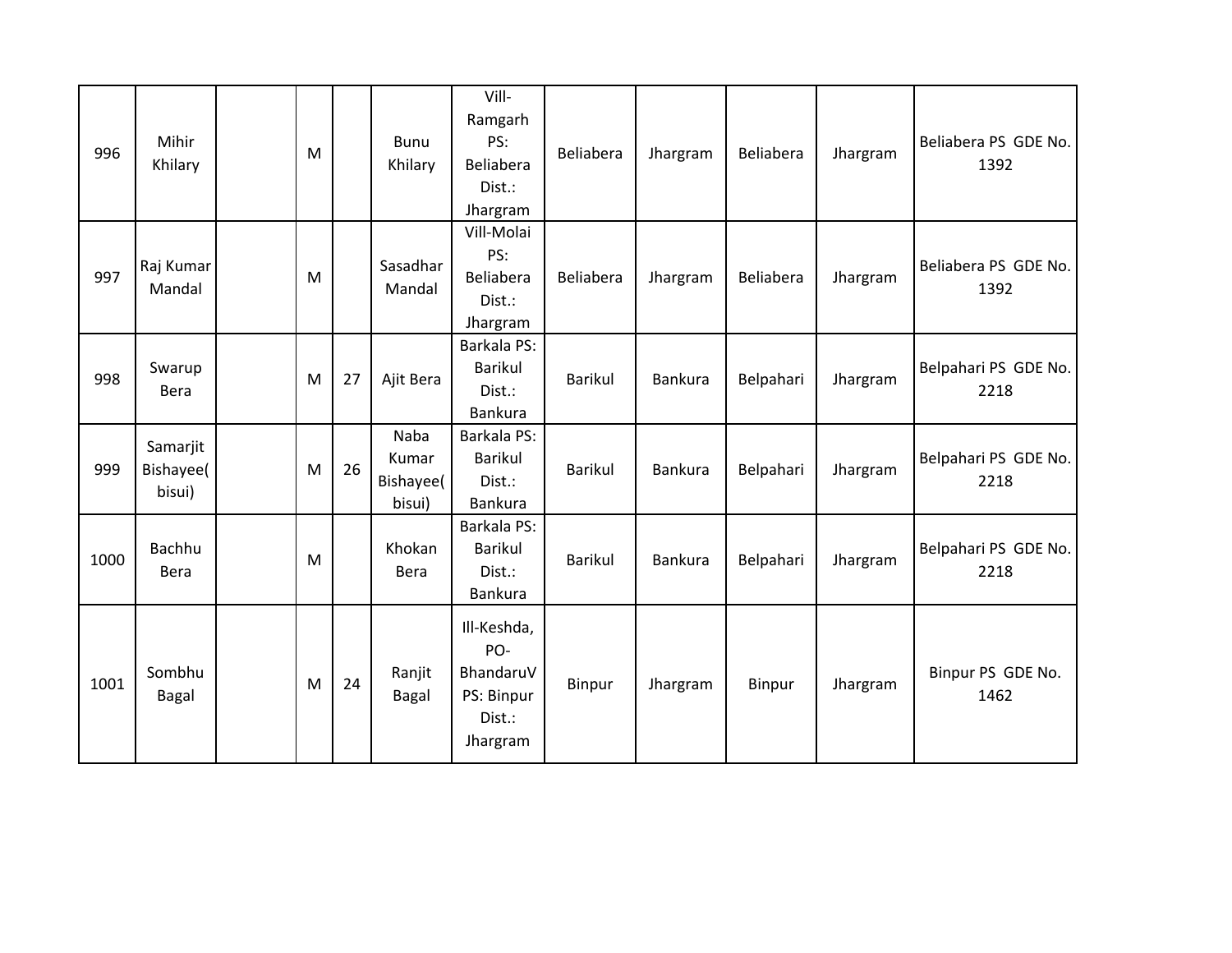| 1002 | Dasamal<br>Soren       | M | 30 | Sobaram<br>Bagal            | Vill-<br>Kuldanga,<br>PO-<br>Nischintapu<br>r, PS:<br>Lalgarh<br>Dist.:<br>Jhargram | Lalgarh | Jhargram | Binpur | Jhargram | Binpur PS GDE No.<br>1462 |
|------|------------------------|---|----|-----------------------------|-------------------------------------------------------------------------------------|---------|----------|--------|----------|---------------------------|
| 1003 | <b>Biswa</b><br>Hansda | M | 45 | Lt.<br>Maniram<br>Hansda V  | Vill-<br>Kurchiboni,<br>PO-Sahari<br>PS: Binpur<br>Dist.:<br>Jhargram               | Binpur  | Jhargram | Binpur | Jhargram | Binpur PS GDE No.<br>1468 |
| 1004 | Tarapada<br>Mahata     | M |    | Lt.<br>Gobardha<br>n Mahata | Narayanpur,<br>PO-Silda PS:<br><b>Binpur Dist.:</b><br>Jhargram                     | Binpur  | Jhargram | Binpur | Jhargram | Binpur PS GDE No.<br>1468 |
| 1005 | Ashoke<br>Sahu         | M | 52 | Sudip<br>Sahu               | Vill-<br>Pakurasole,<br>PO-<br>Bhagabandh<br>PS: Binpur<br>Dist.:<br>Jhargram       | Binpur  | Jhargram | Binpur | Jhargram | Binpur PS GDE No.<br>1468 |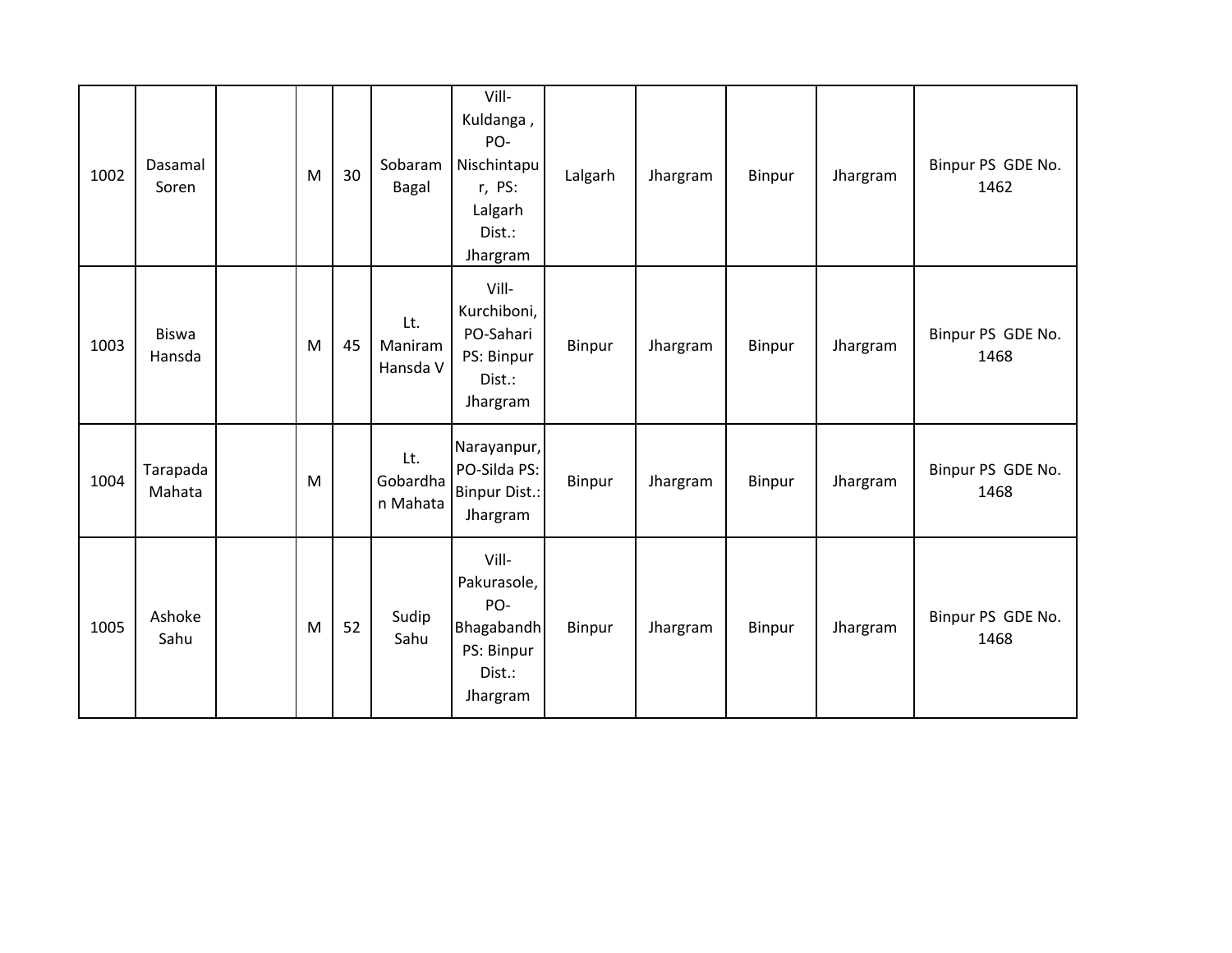| 1006 | Dibakar<br>Mahata | M |    | Karali<br>Mahata     | Vill-<br>Chirakuti,<br>PO-<br>Odolchua<br>PS:<br>Belpahari<br>Dist.:<br>Jhargram                            | Belpahari         | Jhargram | Binpur            | Jhargram | Binpur PS GDE No.<br>1468        |
|------|-------------------|---|----|----------------------|-------------------------------------------------------------------------------------------------------------|-------------------|----------|-------------------|----------|----------------------------------|
| 1007 | Abani<br>Maity    | M | 45 | Suresh<br>Maity      | Subhaspally<br>PO-<br>Jhargram<br>PS:<br>Jhargram<br>Dist.:<br>Jhargram                                     | Jhargram          | Jhargram | Binpur            | Jhargram | Binpur PS GDE No.<br>1468        |
| 1008 | Rohit Das         | M | 40 | Khokan<br><b>Das</b> | Vill-<br>Chalunia,<br>PO-<br>Kendangri<br>PS: Binpur                                                        | Binpur            | Basirhat | Binpur            | Jhargram | Binpur PS GDE No.<br>1468        |
| 1009 | Mithun<br>Maity   | M | 40 | Ashok<br>Maity       | Chalunia,<br>PO-<br>Kenddangri<br>PS:<br>Belpahari                                                          | Belpahari         | Basirhat | Binpur            | Jhargram | Binpur PS GDE No.<br>1468        |
| 1010 | Ranjit Shit       | M | 39 | Lt. Rabin<br>Shit    | Vill+PO-<br>Sasra PS-<br>Gopiballavp<br>ur Dist-<br>Jhargram<br>PS:<br>Gopiballavp<br>ur Dist.:<br>Jhargram | Gopiballavp<br>ur | Jhargram | Gopiballavp<br>ur | Jhargram | Gopiballavpur PS GDE<br>No. 1474 |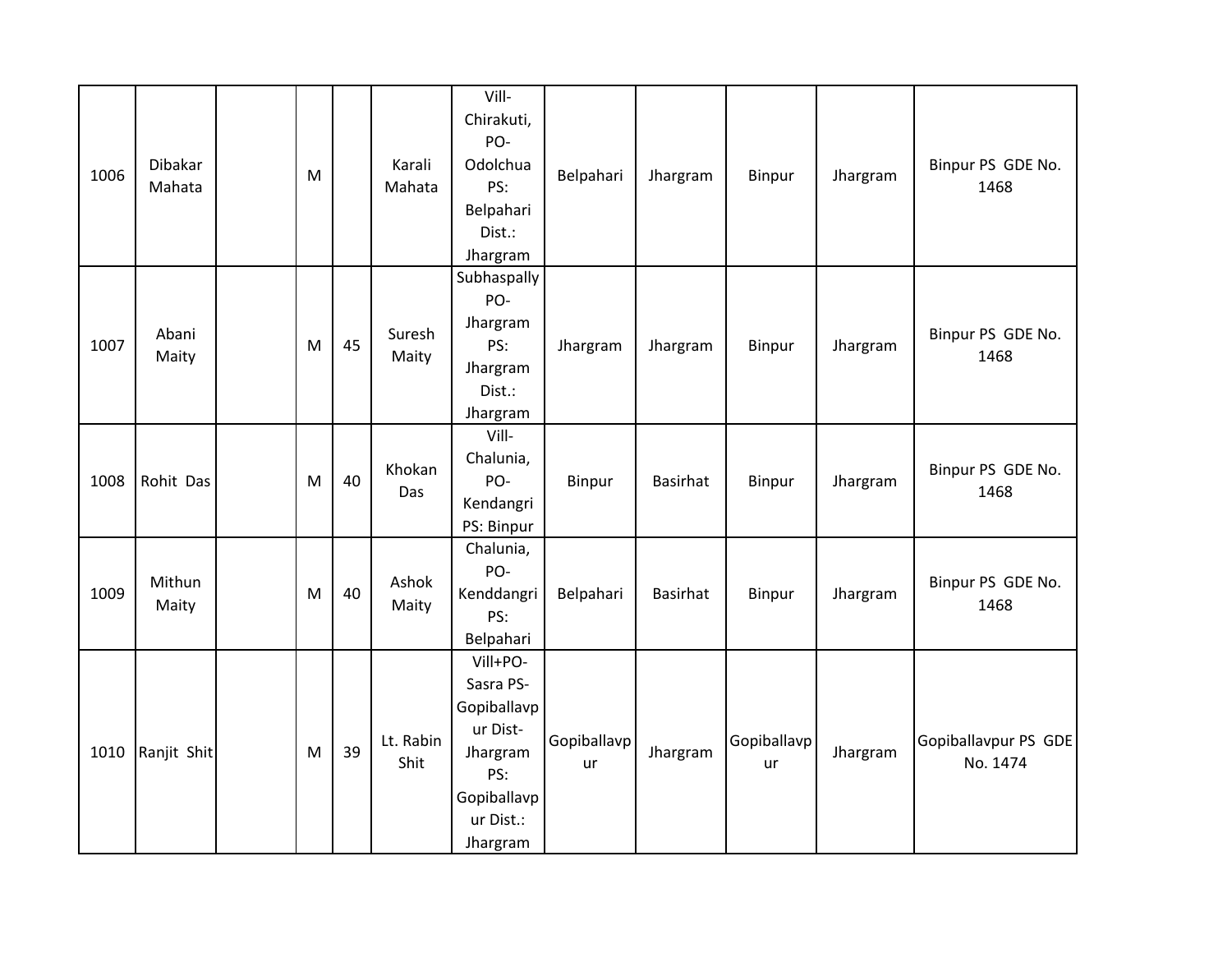| 1011 | Pradip<br>Maduli    | M | 42 | Kala<br>Chand<br>Maduli           | Vill-<br>Nayabasan<br>P.S-<br>Gopiballavp<br>ur Dist -<br>Jhargram<br>PS:<br>Gopiballavp<br>ur Dist.:<br>Jhargram | Gopiballavp<br>ur | Jhargram                                | Gopiballavp<br>ur | Jhargram                                | Gopiballavpur PS GDE<br>No. 1483                |
|------|---------------------|---|----|-----------------------------------|-------------------------------------------------------------------------------------------------------------------|-------------------|-----------------------------------------|-------------------|-----------------------------------------|-------------------------------------------------|
| 1012 | Dharam<br>Das Soren | M | 38 | $S/O-$<br><b>Babulal</b><br>Soren | PS: Lalgarh<br>Dist.:<br>Jhargram                                                                                 | Lalgarh           | Jhargram                                | Lalgarh           | Jhargram                                | Lalgarh PS Outpost<br>Ramgarh OP GDE No.<br>751 |
| 1013 | Md Sakir<br>Hossain | M | 22 | Jakir<br>Hossain                  | 5A, Teljala<br>Lane Teljala<br>Kolkata PS:<br>Sankrail<br>Dist.:<br>Howrah<br>Police<br>Commission<br>erate       | Sankrail          | Howrah<br>Police<br>Commissio<br>nerate | Sankrail          | Howrah<br>Police<br>Commission<br>erate | Sankrail PS GDE No.<br>1092                     |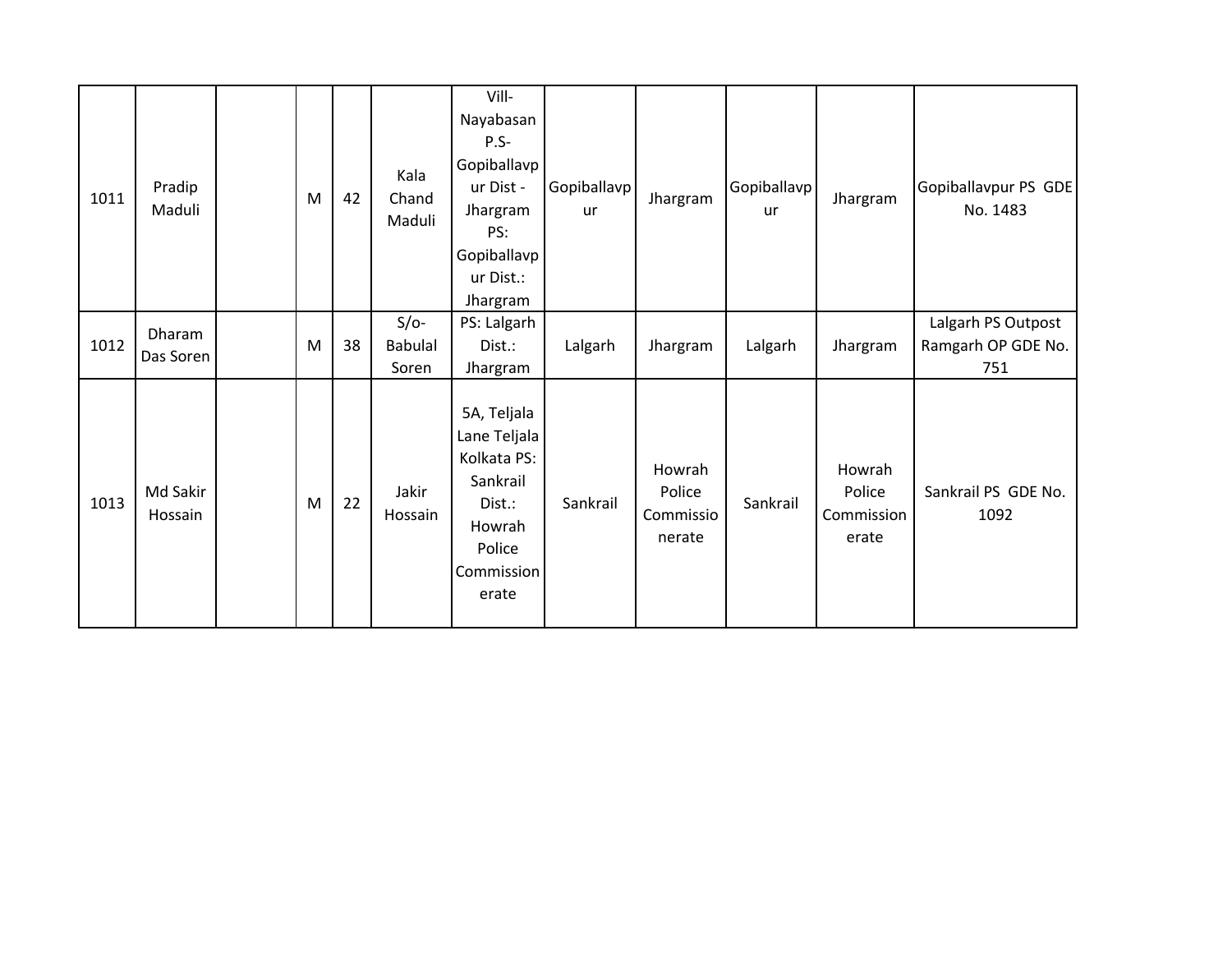| 1014 | Sumon<br>Adhikary  | M | 33 | Sumon<br>Adhikary            | 2/4<br>Gadhadhar<br>Mistiri Lane<br>Shivpur<br>Howrah PS:<br>Sankrail<br>Dist.:<br>Howrah<br>Police<br>Commission<br>erate | Sankrail | Howrah<br>Police<br>Commissio<br>nerate | Sankrail | Howrah<br>Police<br>Commission<br>erate | Sankrail PS GDE No.<br>1092 |
|------|--------------------|---|----|------------------------------|----------------------------------------------------------------------------------------------------------------------------|----------|-----------------------------------------|----------|-----------------------------------------|-----------------------------|
| 1015 | Barun<br>Pramanick | M | 30 | Lt. Panchu<br>Paramanic<br>k | Sarenga<br>Uttarpara<br>Sankrail<br>Howrah PS:<br>Sankrail<br>Dist.:<br>Howrah<br>Police<br>Commission<br>erate            | Sankrail | Howrah<br>Police<br>Commissio<br>nerate | Sankrail | Howrah<br>Police<br>Commission<br>erate | Sankrail PS GDE No.<br>1092 |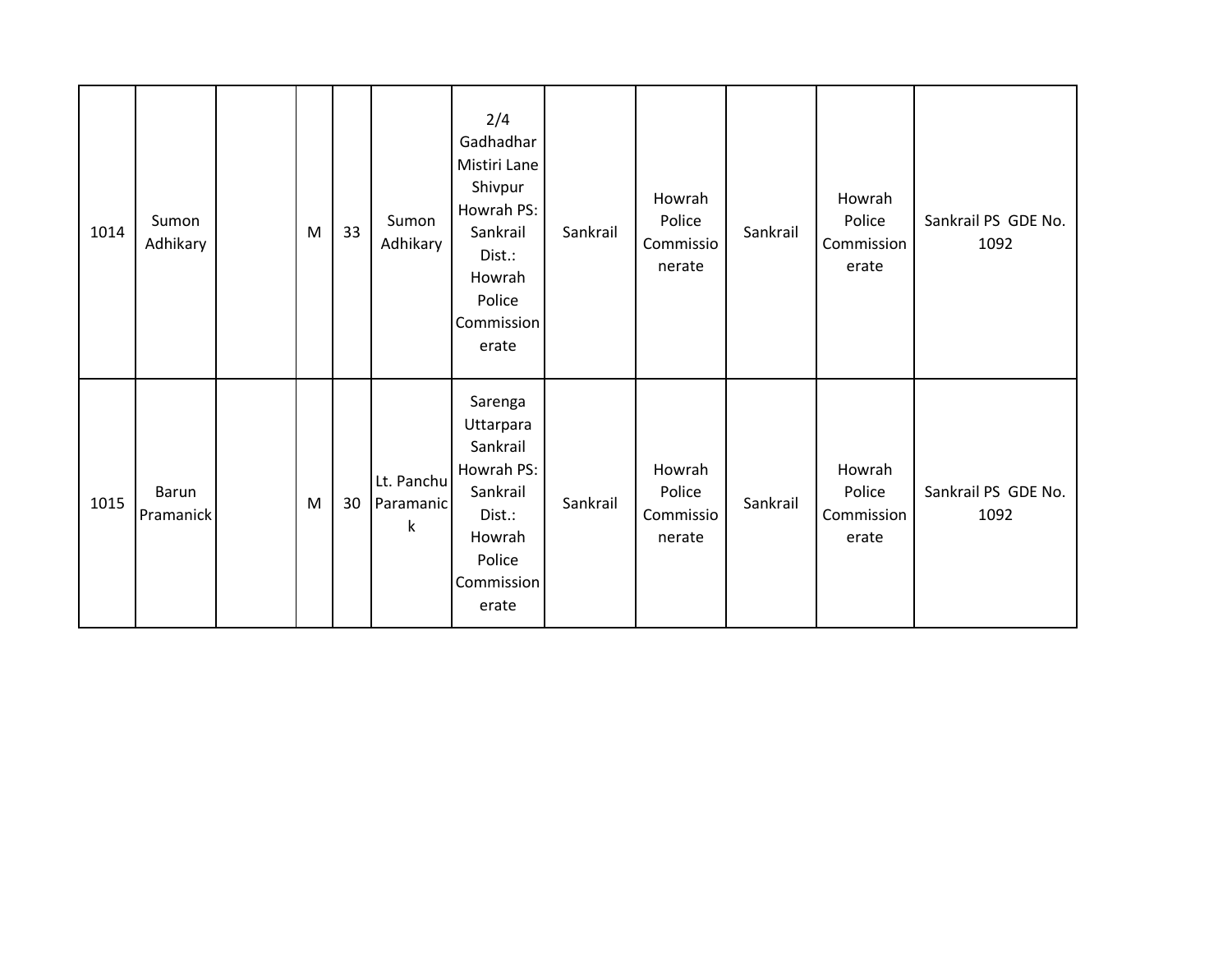| 1016 | Md<br>Mohid     | M | 26 | Md. Atlim                 | 2 No,<br>Sultanpur<br>Santragachi<br>Howrah PS:<br>Sankrail<br>Dist.:<br>Howrah<br>Police<br>Commission<br>erate | Sankrail | Howrah<br>Police<br>Commissio<br>nerate | Sankrail | Howrah<br>Police<br>Commission<br>erate | Sankrail PS GDE No.<br>1131 |
|------|-----------------|---|----|---------------------------|------------------------------------------------------------------------------------------------------------------|----------|-----------------------------------------|----------|-----------------------------------------|-----------------------------|
| 1017 | Somnath<br>Nath | M | 45 | Lt. Ajit<br>Kumar<br>Nath | Chunabhati<br>Sankrail<br>Howrah PS:<br>Sankrail<br>Dist.:<br>Howrah<br>Police<br>Commission<br>erate            | Sankrail | Howrah<br>Police<br>Commissio<br>nerate | Sankrail | Howrah<br>Police<br>Commission<br>erate | Sankrail PS GDE No.<br>1131 |
| 1018 | Md Salim        | M | 42 | Md. Siraj                 | Chunabhati<br>Sankrail<br>Howrah PS:<br>Sankrail<br>Dist.:<br>Howrah<br>Police<br>Commission<br>erate            | Sankrail | Howrah<br>Police<br>Commissio<br>nerate | Sankrail | Howrah<br>Police<br>Commission<br>erate | Sankrail PS GDE No.<br>1131 |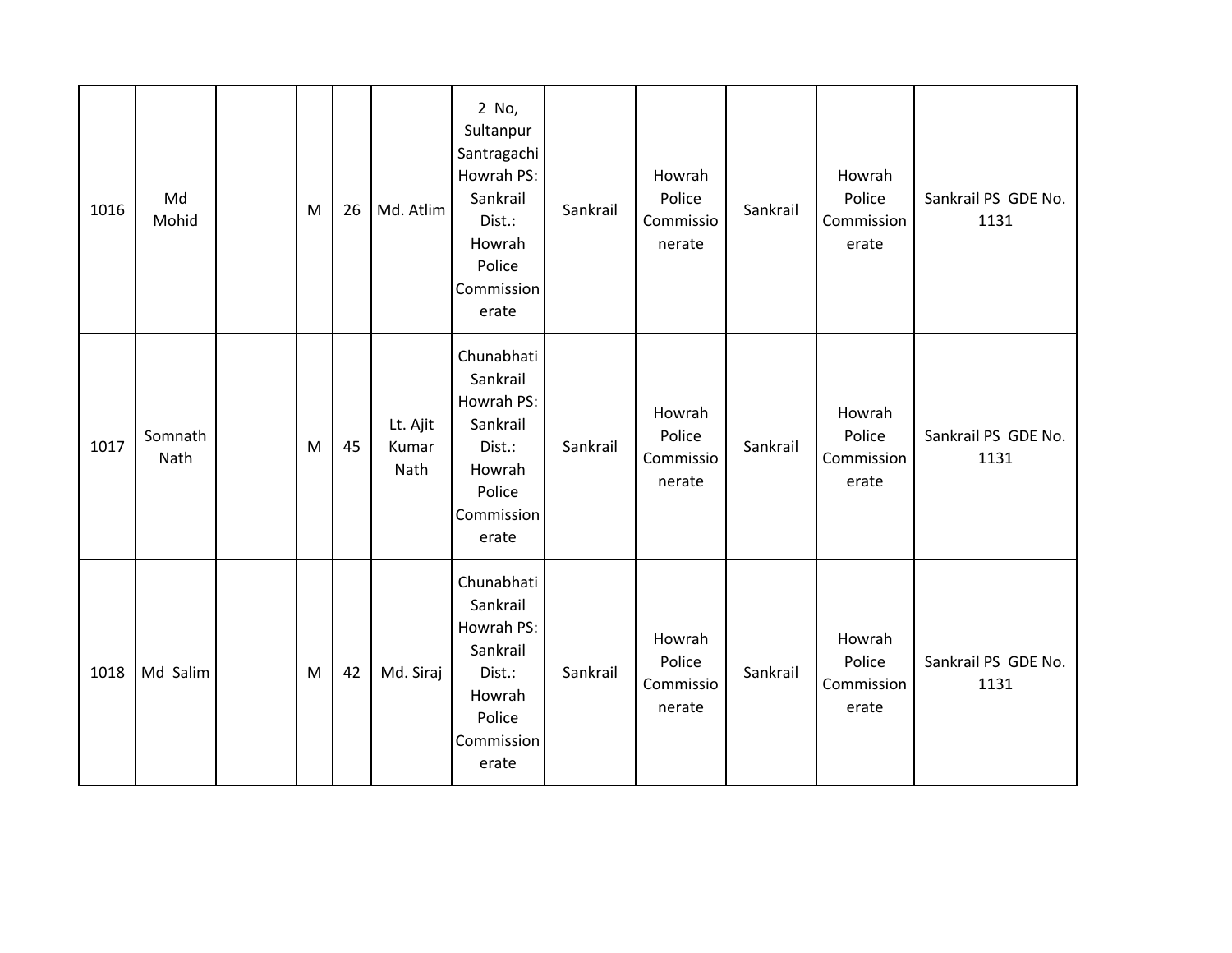| 1019 | Nazir Sk        | M | 39 | Lt<br>Alimuddin | Manikpur<br>Shibtala<br>Sankrail<br>Howrah PS:<br>Sankrail<br>Dist.:<br>Howrah<br>Police<br>Commission<br>erate | Sankrail | Howrah<br>Police<br>Commissio<br>nerate | Sankrail | Howrah<br>Police<br>Commission<br>erate | Sankrail PS GDE No.<br>1801 |
|------|-----------------|---|----|-----------------|-----------------------------------------------------------------------------------------------------------------|----------|-----------------------------------------|----------|-----------------------------------------|-----------------------------|
| 1020 | Rabindra<br>Das | M | 36 | Lt Aru Das      | Rajganj<br>Shitala<br>Sankrail<br>Howrah PS:<br>Sankrail<br>Dist.:<br>Howrah<br>Police<br>Commission<br>erate   | Sankrail | Howrah<br>Police<br>Commissio<br>nerate | Sankrail | Howrah<br>Police<br>Commission<br>erate | Sankrail PS GDE No.<br>1801 |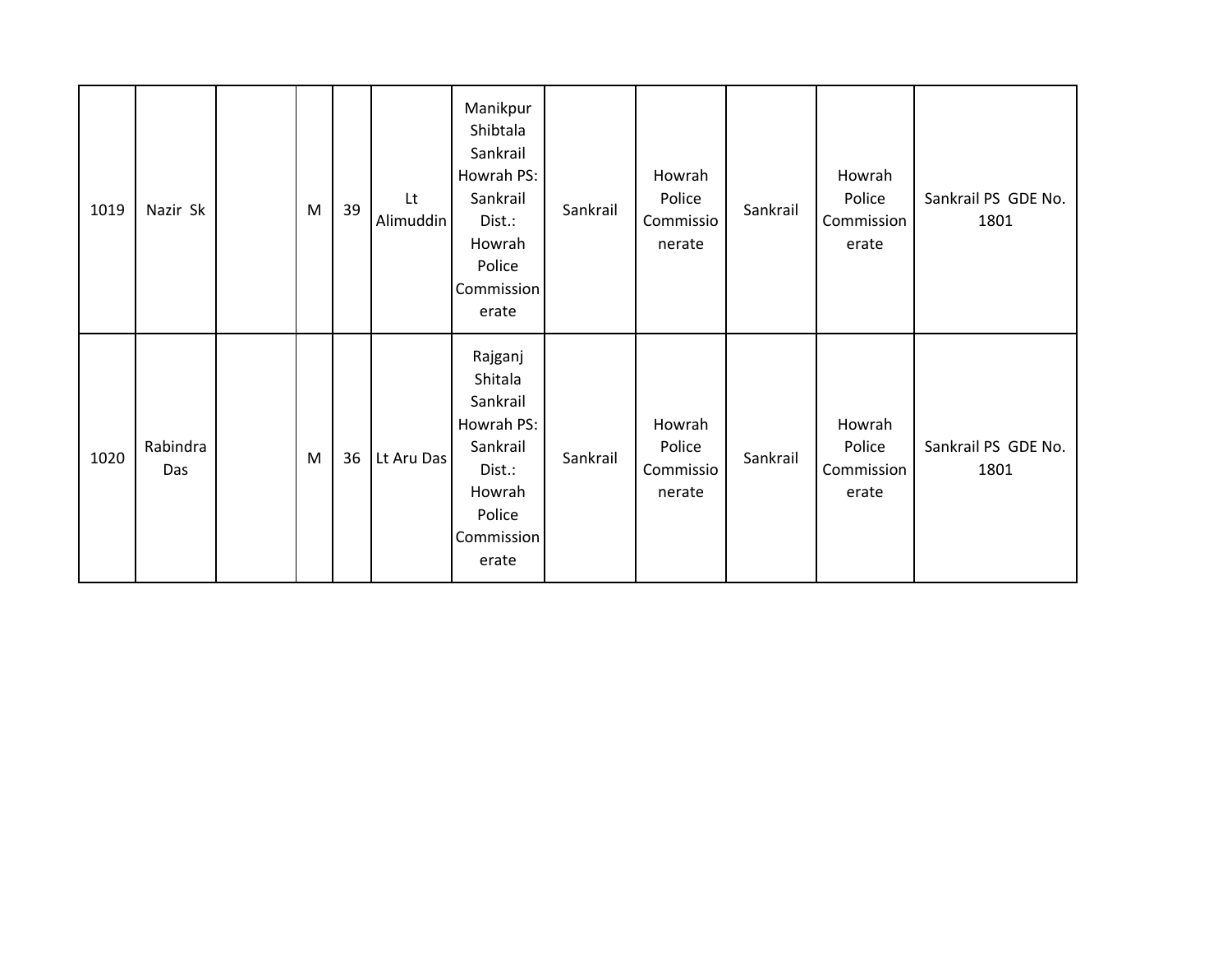| 1021 | Nirapada<br>Mondal | M         | 60 | Lt Jibon<br>Krishna<br>Mondal | Ramchandr<br>apur<br>Jhawtala It<br>Khola<br>Sankrail<br>Howrah PS:<br>Sankrail<br>Dist.:<br>Howrah<br>Police<br>Commission<br>erate | Sankrail                   | Howrah<br>Police<br>Commissio<br>nerate | Sankrail              | Howrah<br>Police<br>Commission<br>erate | Sankrail PS GDE No.<br>1801                  |
|------|--------------------|-----------|----|-------------------------------|--------------------------------------------------------------------------------------------------------------------------------------|----------------------------|-----------------------------------------|-----------------------|-----------------------------------------|----------------------------------------------|
| 1022 | Suraj<br>Middye    | M         | 27 | Jiyarul<br>Middye             | Argori<br>Tarafder<br>Para<br>Sankrail<br>Howrah PS:<br>Sankrail<br>Dist.:<br>Howrah<br>Police<br>Commission<br>erate                | Sankrail                   | Howrah<br>Police<br>Commissio<br>nerate | Sankrail              | Howrah<br>Police<br>Commission<br>erate | Sankrail PS GDE No.<br>1815                  |
| 1023 | Amit Man           | ${\sf M}$ | 27 | Dilip Man                     | Madhabpur<br>PS:<br>a Dist.:<br>Paschim<br>Mednipore                                                                                 | Chandrakon Chandrakon<br>a | Paschim<br>Mednipore                    | Kharagpur<br>g.r.p.s. | Kharagpur<br>G.R.P.                     | Kharagpur g.r.p.s. PS<br><b>GDE No. 1453</b> |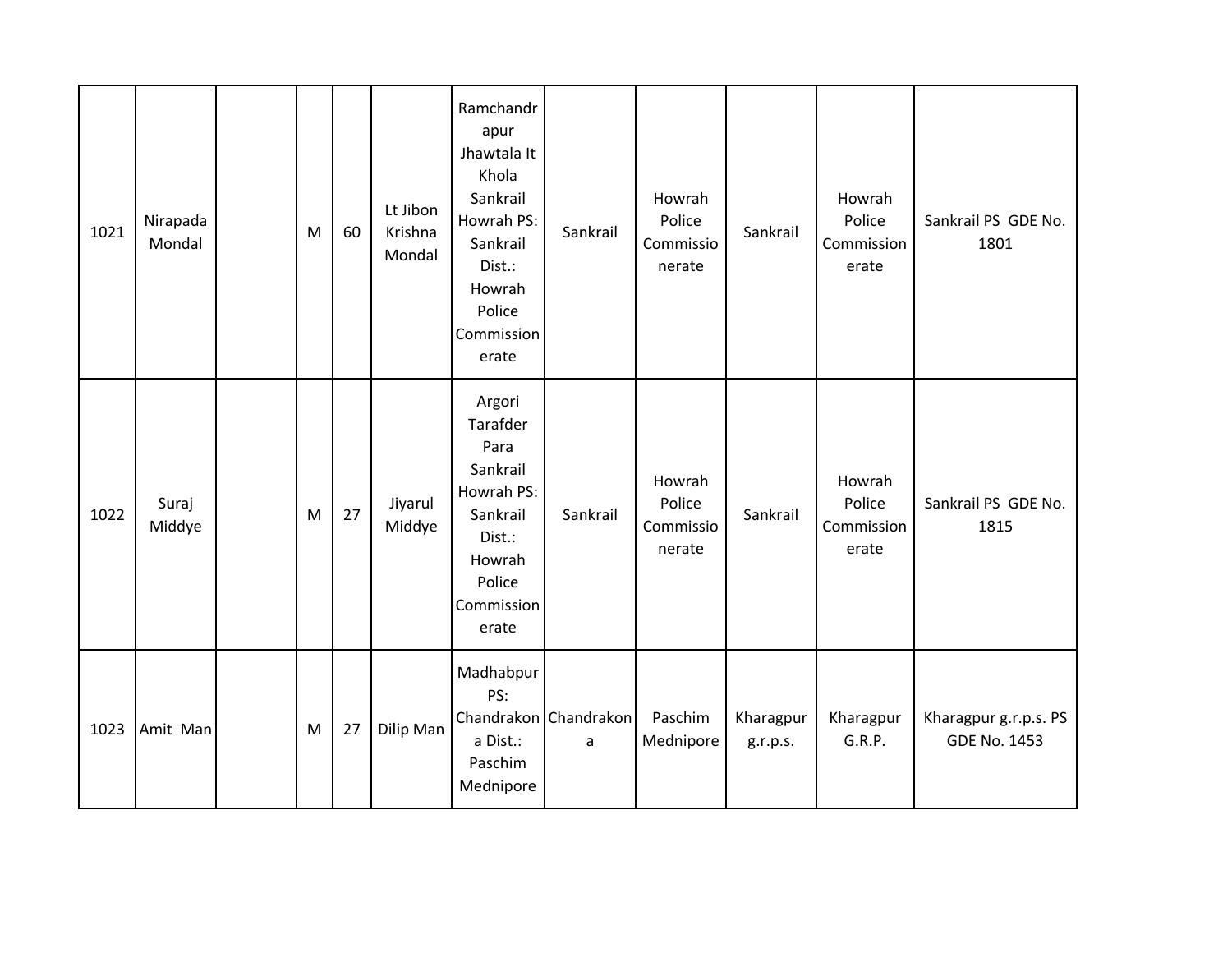| 1024 | Kailash<br>Mandal     | M | 23 | Ananda<br>Ram                  | Luni PS:<br>Chandrakon<br>a Dist.:<br>Paschim<br>Mednipore                                                      | Chandrakon<br>a | Paschim<br>Mednipore                       | Kharagpur<br>g.r.p.s. | Kharagpur<br>G.R.P.                       | Kharagpur g.r.p.s. PS<br>GDE No. 1453                           |
|------|-----------------------|---|----|--------------------------------|-----------------------------------------------------------------------------------------------------------------|-----------------|--------------------------------------------|-----------------------|-------------------------------------------|-----------------------------------------------------------------|
| 1025 | Sk<br>Naushad         | M | 27 | Lt. Sk<br>Sarup                | 20/30 North<br>Rail Colony,<br>Moukhali<br>PS:<br>Jagachha<br>Dist.:<br>Howrah<br>Police<br>Commission<br>erate | Jagachha        | Howrah<br>Police<br>Commissio<br>nerate    | Shalimar<br>g.r.p.s.  | Kharagpur<br>G.R.P.                       | Shalimar g.r.p.s. PS<br>Outpost Santragachi<br>GRPP GDE No. 898 |
| 1026 | <b>Biren</b><br>Ghosh | M | 55 | Late<br><b>Bharat</b><br>Ghosh | Mayakol PS:<br>Dhubulia<br>Dist.:<br>Krishnanaga<br>r Police<br>District                                        | <b>Dhubulia</b> | Krishnanag<br>ar Police<br>District        | <b>Dhubulia</b>       | Krishnanagar<br>Police<br>District        | Dhubulia PS GDE No.<br>1533                                     |
| 1027 | Ashutosh<br>Pramanik  | M | 35 | Mirtyunjo<br>$\mathsf{V}$      | Ramnagar<br>PS:<br>Hogalberia<br>Dist.:<br>Pramanik Krishnanaga<br>r Police<br>District                         | Hogalberia      | Krishnanag<br>ar Police<br><b>District</b> | Hogalberia            | Krishnanagar<br>Police<br><b>District</b> | Hogalberia PS GDE<br>No. 1091                                   |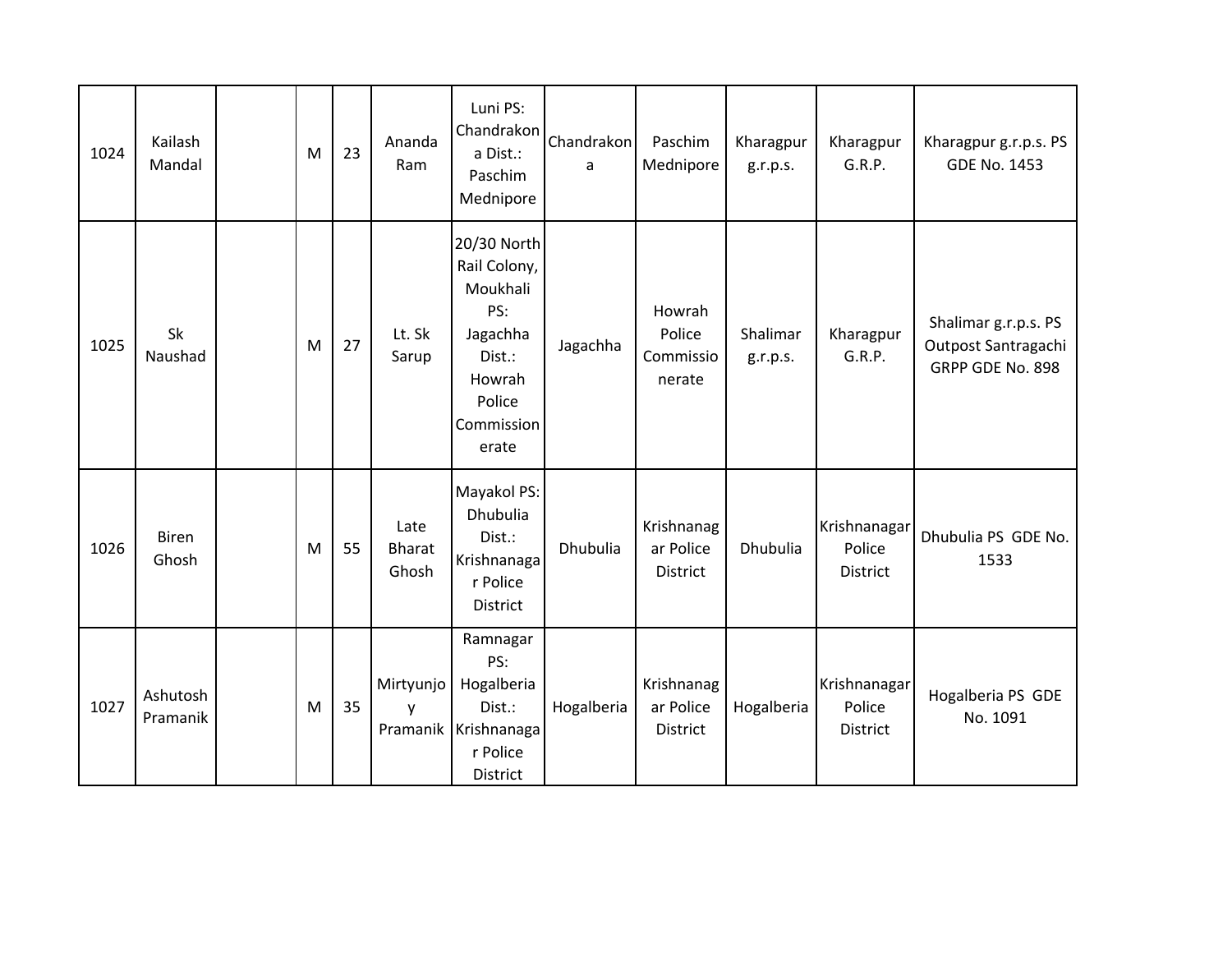| 1028 | Mukbul<br>Malitha | M | 35 | Chamir<br>Malithya | Debinagar<br>PS:<br>Hogalberia<br>Dist.:<br>Krishnanaga<br>r Police<br>District                                           | Hogalberia      | Krishnanag<br>ar Police<br><b>District</b> | Hogalberia | Krishnanagar<br>Police<br><b>District</b>  | Hogalberia PS GDE<br>No. 1091                     |
|------|-------------------|---|----|--------------------|---------------------------------------------------------------------------------------------------------------------------|-----------------|--------------------------------------------|------------|--------------------------------------------|---------------------------------------------------|
| 1029 | Masidul<br>Sk     | M | 33 | Nahar Sk           | Chowmaha<br>PS:<br>Nakashipara<br>Dist.:<br>Krishnanaga<br>r Police<br><b>District</b>                                    | Nakashipar<br>a | Krishnanag<br>ar Police<br>District        | Kaligunj   | Krishnanagar<br>Police<br>District         | Kaligunj PS Outpost<br>Debogram OP GDE<br>No. 961 |
| 1030 | Chubdul<br>Sk     | M | 22 | <b>Bahar Sk</b>    | Chowmaha<br>PS:<br>Nakashipara<br>Dist.:<br>Krishnanaga<br>r Police<br><b>District</b>                                    | Nakashipar<br>a | Krishnanag<br>ar Police<br><b>District</b> | Kaligunj   | Krishnanagar<br>Police<br><b>District</b>  | Kaligunj PS Outpost<br>Debogram OP GDE<br>No. 961 |
| 1031 | Somnath<br>Saha   | M |    | Lt. Bablu<br>Saha  | Prachinmay<br>apur 5th<br>Lane, PS<br>Nabadwip,<br>Nadia PS:<br>Nabadwip<br>Dist.:<br>Krishnanaga<br>r Police<br>District | Nabadwip        | Krishnanag<br>ar Police<br><b>District</b> | Nabadwip   | Krishnanagarl<br>Police<br><b>District</b> | Nabadwip PS GDE No.<br>2180                       |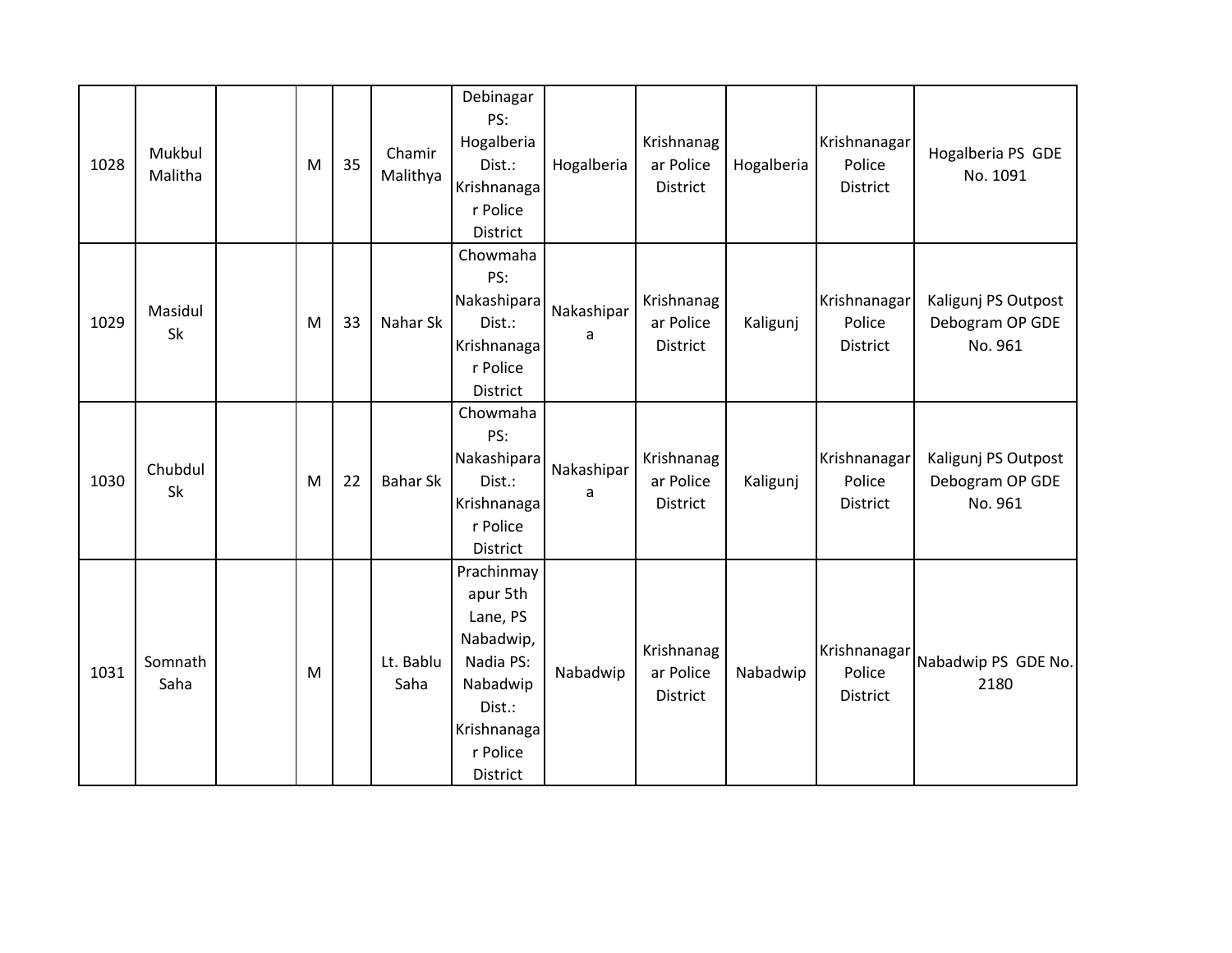|      |               |       |   |  |               | Prachinmay   |          |                 |            |                 |                     |  |
|------|---------------|-------|---|--|---------------|--------------|----------|-----------------|------------|-----------------|---------------------|--|
|      |               |       |   |  |               | apur         |          |                 |            |                 |                     |  |
|      |               |       |   |  |               | Malopara,    |          |                 |            |                 |                     |  |
|      |               |       |   |  |               | PS           |          |                 |            |                 |                     |  |
|      | Babu          |       |   |  | Raju          | Nabadwip,    |          | Krishnanag      |            | Krishnanagar    | Nabadwip PS GDE No. |  |
| 1032 | Rajbanshi     |       | M |  | Rajbanshi     | Nadia PS:    | Nabadwip | ar Police       | Nabadwip   | Police          | 2180                |  |
|      |               |       |   |  |               | Nabadwip     |          | District        |            | District        |                     |  |
|      |               |       |   |  |               | Dist.:       |          |                 |            |                 |                     |  |
|      |               |       |   |  |               | Krishnanaga  |          |                 |            |                 |                     |  |
|      |               |       |   |  |               | r Police     |          |                 |            |                 |                     |  |
|      |               |       |   |  |               | District     |          |                 |            |                 |                     |  |
|      |               |       |   |  |               | Prachinmay   |          |                 |            |                 |                     |  |
|      |               |       |   |  |               | apur         |          |                 |            |                 |                     |  |
|      |               |       |   |  |               | Natunpara,   |          |                 |            |                 |                     |  |
|      |               |       | M |  |               | <b>PS</b>    |          |                 |            |                 |                     |  |
|      | Prasanta      |       |   |  | Paresh        | Nabadwip,    |          | Krishnanag      |            | Krishnanagar    | Nabadwip PS GDE No. |  |
| 1033 | <b>Biswas</b> |       |   |  | <b>Biswas</b> | Nadia PS:    | Nabadwip | ar Police       | Nabadwip   | Police          | 2180                |  |
|      |               |       |   |  |               | Nabadwip     |          | District        |            | District        |                     |  |
|      |               |       |   |  |               | Dist.:       |          |                 |            |                 |                     |  |
|      |               |       |   |  |               | Krishnanaga  |          |                 |            |                 |                     |  |
|      |               |       |   |  |               | r Police     |          |                 |            |                 |                     |  |
|      |               |       |   |  |               | District     |          |                 |            |                 |                     |  |
|      |               |       |   |  |               | Birpur       |          |                 |            |                 |                     |  |
|      | Nimai         |       |   |  | S/O           | Halder Para, |          |                 | Nakashipar | Krishnanagar    | Nakashipara PS GDE  |  |
| 1034 | Halder        |       |   |  | Nityanand     | <b>PS</b>    |          | <b>Basirhat</b> | a          | Police          | No. 1904            |  |
|      |               |       |   |  | a Halder      | Nakahsipara  |          |                 |            | <b>District</b> |                     |  |
|      |               |       |   |  |               | , Nadia.     |          |                 |            |                 |                     |  |
| 1035 |               |       |   |  | S/O           | Muragachh    |          |                 |            | Krishnanagar    |                     |  |
|      | Tapas         |       |   |  | Brindaban     | a, PS        |          | <b>Basirhat</b> | Nakashipar | Police          | Nakashipara PS GDE  |  |
|      |               | Ghosh |   |  | Ghosh         | Nakashipara  |          |                 | a          | District        | No. 1904            |  |
|      |               |       |   |  |               |              | , Nadia  |                 |            |                 |                     |  |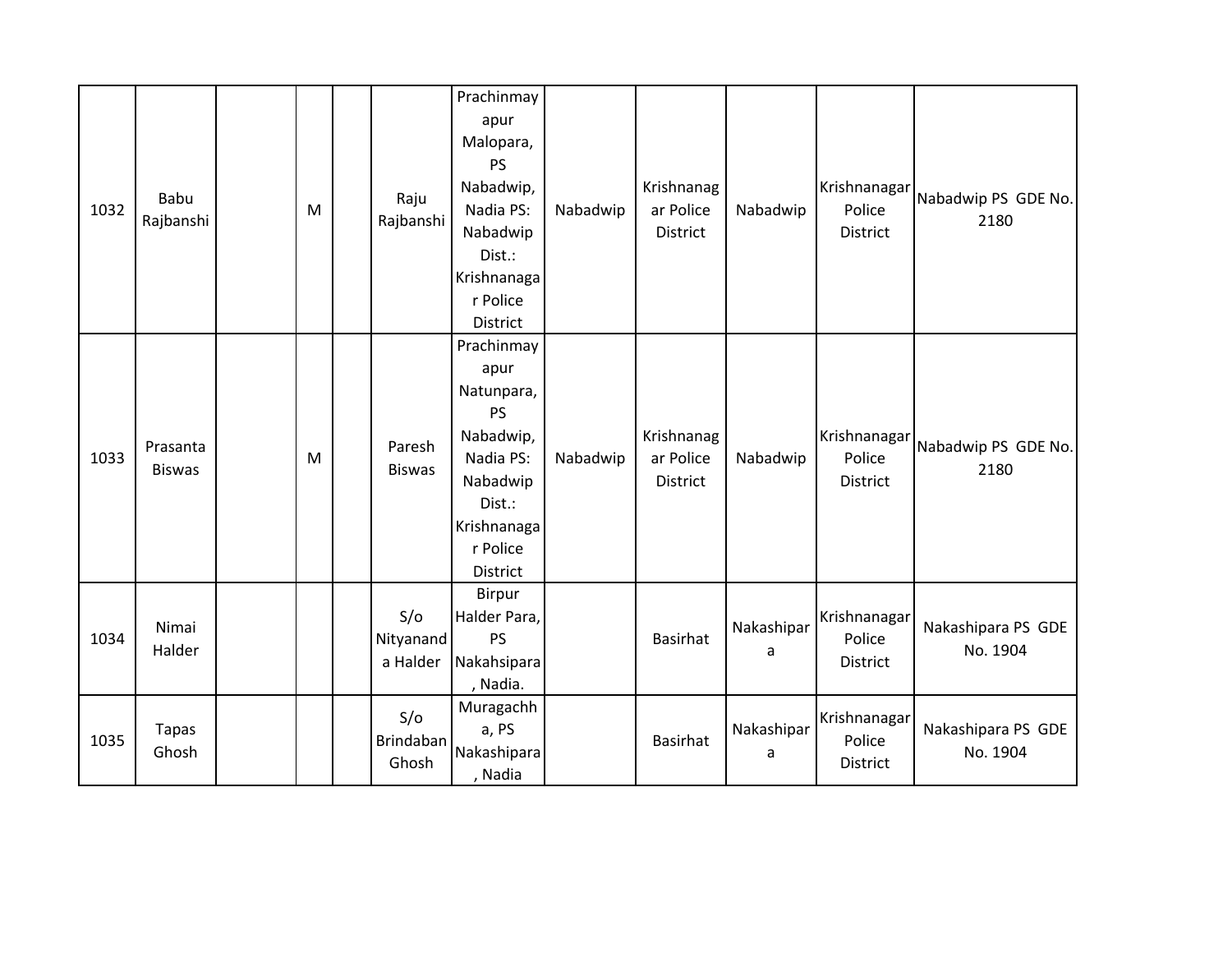| 1036 | Rajib<br><b>Ballav</b>     |   |    | S/o Bivuti<br>Ballav        | Patikabari,<br>PS<br>Nakashipara<br>, Nadia                                                                      |             | <b>Basirhat</b>                            | Nakashipar<br>a | Krishnanagar<br>Police<br>District        | Nakashipara PS GDE<br>No. 1977 |
|------|----------------------------|---|----|-----------------------------|------------------------------------------------------------------------------------------------------------------|-------------|--------------------------------------------|-----------------|-------------------------------------------|--------------------------------|
| 1037 | Dipankar<br>Barui          |   |    | S/O<br>Manoranj<br>an Barui | Patikabari,<br><b>PS</b><br>Nakashipara<br>, Nadia                                                               |             | <b>Basirhat</b>                            | Nakashipar<br>a | Krishnanagar<br>Police<br>District        | Nakashipara PS GDE<br>No. 1977 |
| 1038 | Aniruddha<br><b>Biswas</b> |   |    | S/o Arun<br><b>Biswas</b>   | Patikabari,<br><b>PS</b><br>Nakashipara<br>, Nadia                                                               |             | <b>Basirhat</b>                            | Nakashipar<br>a | Krishnanagar<br>Police<br><b>District</b> | Nakashipara PS GDE<br>No. 1977 |
| 1039 | Altab<br>Molla             |   |    | S/o Azmal<br>Molla          | Chichuria,<br><b>PS</b><br>Nakshipara,<br>Nadia                                                                  |             | <b>Basirhat</b>                            | Nakashipar<br>a | Krishnanagar<br>Police<br><b>District</b> | Nakashipara PS GDE<br>No. 1977 |
| 1040 | Ashan Sk                   |   |    | S/o Rasid<br>Sk             | Haridrapota<br>, PS<br>Nakshipara,<br>nadia                                                                      |             | <b>Basirhat</b>                            | Nakashipar<br>a | Krishnanagar<br>Police<br>District        | Nakashipara PS GDE<br>No. 1978 |
| 1041 | Subrata<br>Mondal          | M | 32 | Joydeb<br>Mondal            | <b>CHHOTONA</b><br>LDAHA<br>(DAKSHINP<br>ARA PS:<br>Palashipara<br>Dist.:<br>Krishnanaga<br>r Police<br>District | Palashipara | Krishnanag<br>ar Police<br><b>District</b> | Palashipara     | Krishnanagar<br>Police<br><b>District</b> | Palashipara PS GDE<br>No. 1556 |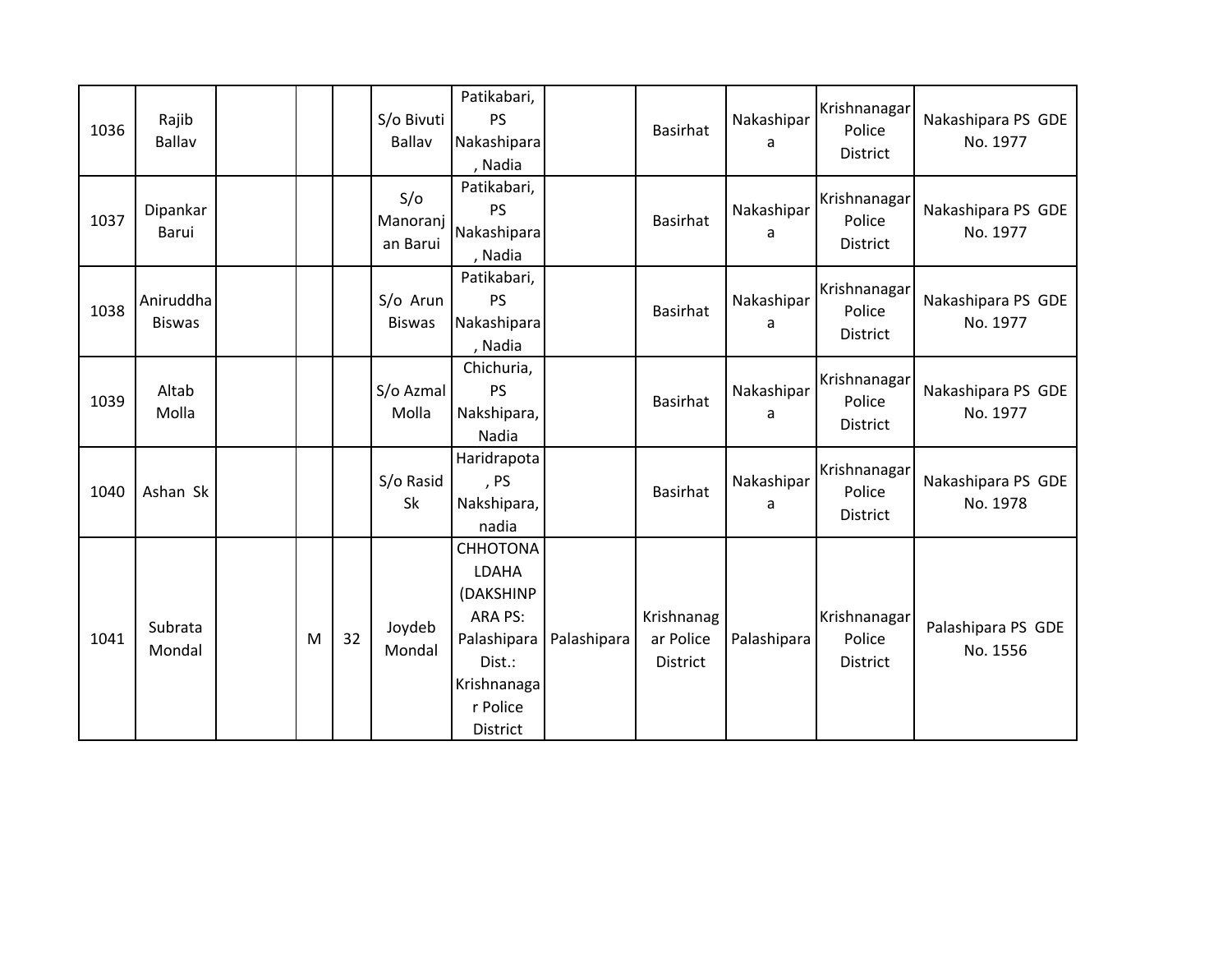| 1042 | Joydeb<br>Das                 | M | 31 | Ganesh<br>Das                     | <b>BAREYADAS</b><br>PARA PS:<br>Palashipara<br>Dist.:<br>Krishnanaga<br>r Police<br>District         | Palashipara | Krishnanag<br>ar Police<br>District        | Palashipara | Krishnanagar<br>Police<br><b>District</b> | Palashipara PS GDE<br>No. 1556 |
|------|-------------------------------|---|----|-----------------------------------|------------------------------------------------------------------------------------------------------|-------------|--------------------------------------------|-------------|-------------------------------------------|--------------------------------|
| 1043 | Md.<br>Mukadis<br>Sk          | M | 29 | Lt. Md.<br>Nasiruddi<br>n Sk      | NABABBARI<br>PS:<br>Beldanga<br>Dist.:<br>Murshidaba<br>d                                            | Beldanga    | Murshidaba<br>d                            | Palashipara | Krishnanagar<br>Police<br>District        | Palashipara PS GDE<br>No. 1556 |
| 1044 | <b>Bakul</b><br><b>Biswas</b> | M | 39 | Joydeb<br><b>Biswas</b>           | <b>BETAI</b><br><b>NATUNPAR</b><br>A PS:<br>Tehatta<br>Dist.:<br>Krishnanaga<br>r Police<br>District | Tehatta     | Krishnanag<br>ar Police<br><b>District</b> | Palashipara | Krishnanagar<br>Police<br><b>District</b> | Palashipara PS GDE<br>No. 1556 |
| 1045 | Sujit<br><b>Biswas</b>        | M | 46 | Birendra<br>Nath<br><b>Bisaws</b> | PS:<br>Thanapara<br>Dist.:<br>Krishnanaga<br>r Police<br>District                                    | Thanapara   | Krishnanag<br>ar Police<br>District        | Thanapara   | Krishnanagar<br>Police<br>District        | Thanapara PS GDE<br>No. 1041   |
| 1046 | <b>Bishnu</b><br>Roy          | M | 27 | Bhupesh<br>Roy                    | Thinagar PS:<br>Bamangola<br>Dist.: Malda                                                            | Bamangola   | Malda                                      | Bamangola   | Malda                                     | Bamangola PS GDE<br>No. 986    |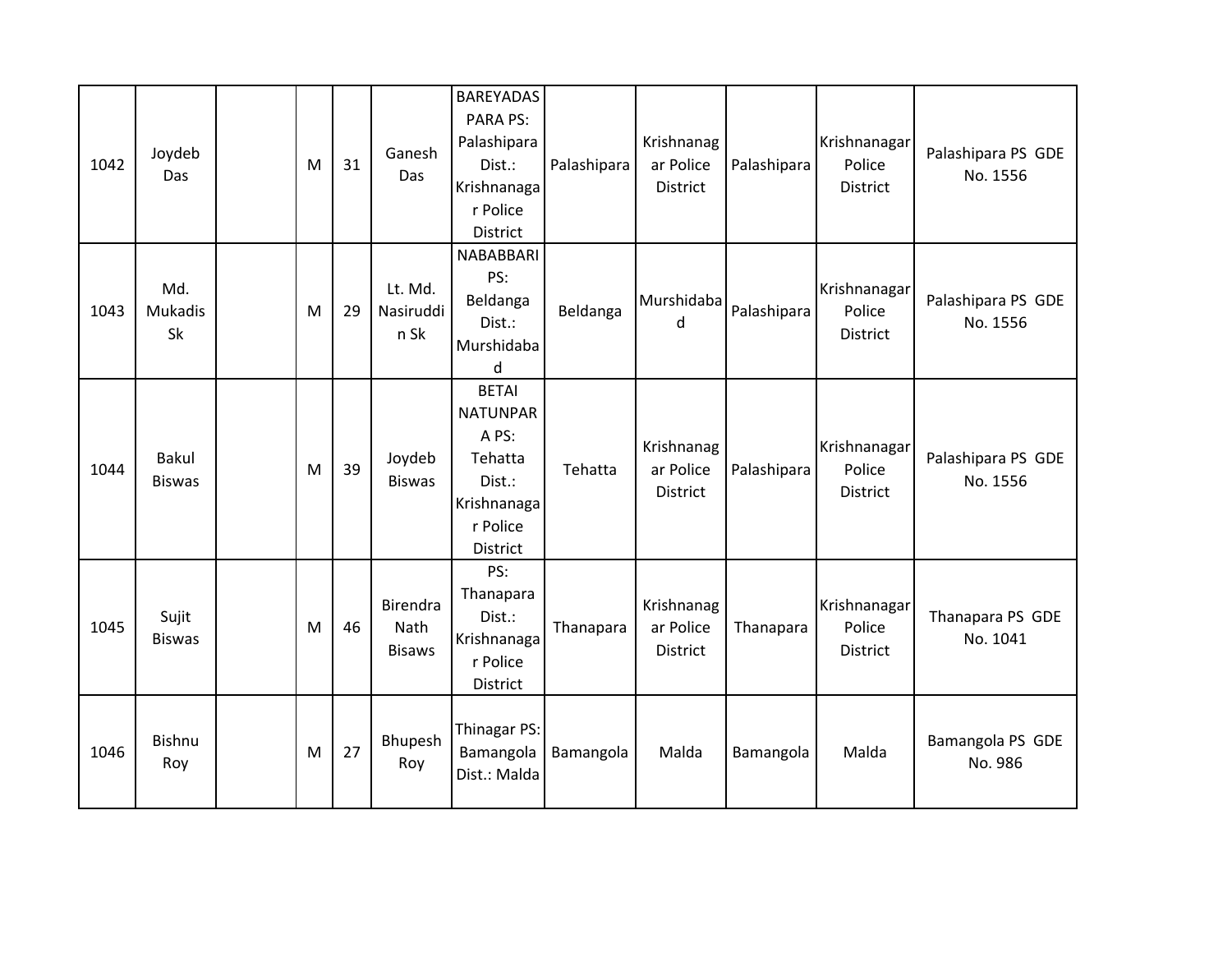| 1047 | Rabin<br>Mandal     | M | 45 | Mani<br>Mandal                | Rangamati<br>PS:<br>Bamangola<br>Dist.: Malda     | Bamangola | Malda | Bamangola | Malda | Bamangola PS GDE<br>No. 986 |
|------|---------------------|---|----|-------------------------------|---------------------------------------------------|-----------|-------|-----------|-------|-----------------------------|
| 1048 | Chiranjit<br>Das    | M | 24 | <b>Tuben Das</b>              | Maheshyap<br>ara PS:<br>Mothabari<br>Dist.: Malda | Mothabari | Malda | Bamangola | Malda | Bamangola PS GDE<br>No. 986 |
| 1049 | Maklesur<br>Sarkar  | M | 28 | Lt. Motiur<br>Sarkar          | Dhamore<br>PS:<br>Bamangola<br>Dist.: Malda       | Bamangola | Malda | Bamangola | Malda | Bamangola PS GDE<br>No. 986 |
| 1050 | Mijanur<br>Mandal   | M | 27 | Kasim<br>Mandal               | Dhamore<br>PS:<br>Bamangola<br>Dist.: Malda       | Bamangola | Malda | Bamangola | Malda | Bamangola PS GDE<br>No. 986 |
| 1051 | Prafullya<br>Sarkar | M | 53 | Lt.<br>Prangobin<br>da Sarkar | Kashimpur<br>PS:<br>Bamangola<br>Dist.: Malda     | Bamangola | Malda | Bamangola | Malda | Bamangola PS GDE<br>No. 986 |
| 1052 | Nani<br>Mandal      | M | 35 | Lt. Jhabbu<br>Mandal          | Uttar<br>Nanditola<br>PS: Bhutni<br>Dist.: Malda  | Bhutni    | Malda | Bhutni    | Malda | Bhutni PS GDE No.<br>947    |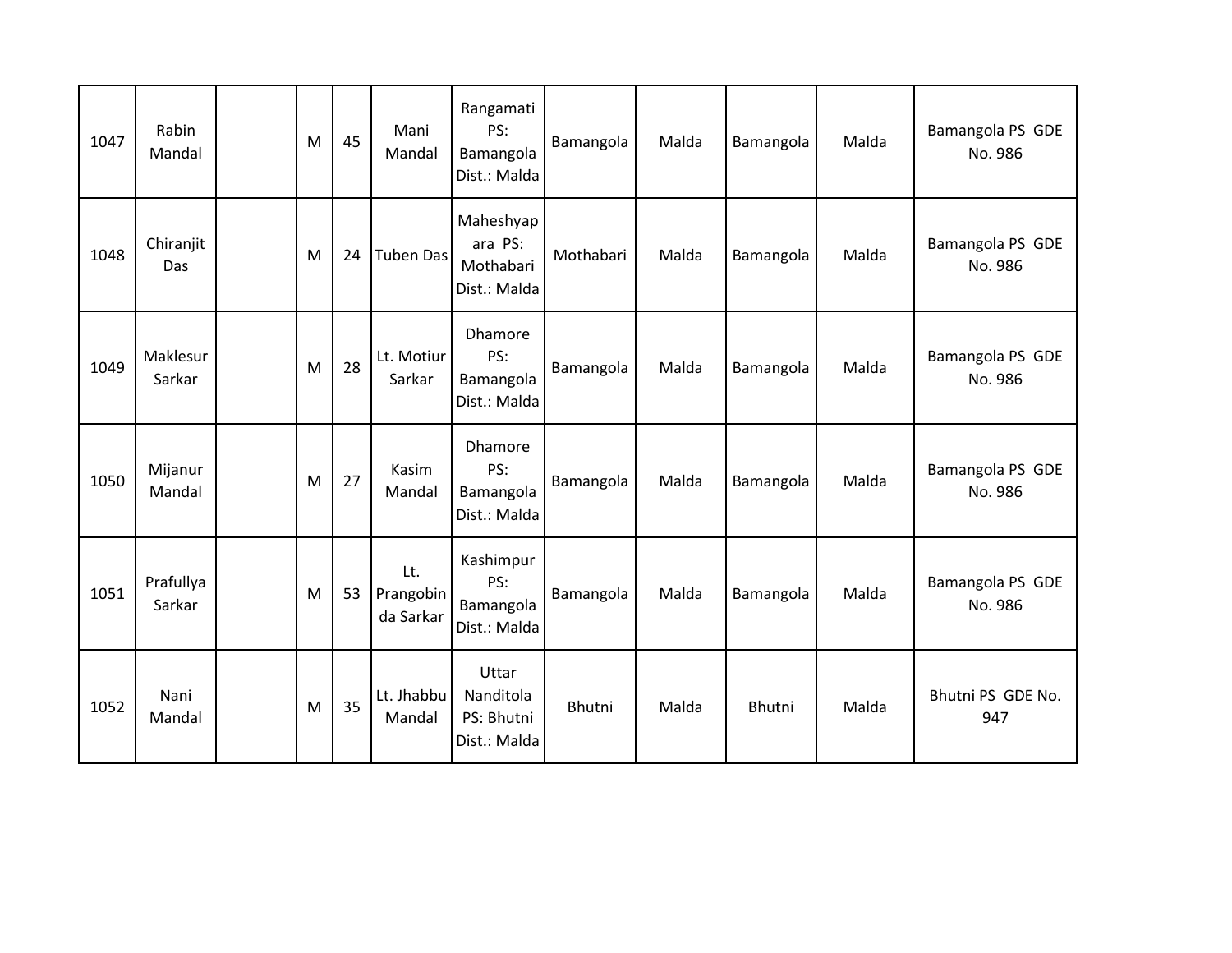| 1053 | Hajerul<br>Islam   | M | 22 | Daraj Ali         | <b>DEBIGANJ</b><br>PS:<br>Chanchal<br>Dist.: Malda | Chanchal         | Malda | Chanchal         | Malda | Chanchal PS GDE No.<br>1824      |
|------|--------------------|---|----|-------------------|----------------------------------------------------|------------------|-------|------------------|-------|----------------------------------|
| 1054 | Sajat Ali          | M | 25 | Abdul<br>Jabar    | DEBIGANJ<br>PS:<br>Chanchal<br>Dist.: Malda        | Chanchal         | Malda | Chanchal         | Malda | Chanchal PS GDE No.<br>1824      |
| 1055 | Morsalim<br>Sk     | M | 20 | Sofikul Sk        | Gabgachi<br>PS: English<br>bazar Dist.:<br>Malda   | English<br>bazar | Malda | English<br>bazar | Malda | English bazar PS GDE<br>No. 2378 |
| 1056 | Bapi Saha          | M | 32 | Nimay<br>Saha     | Sahapur PS:<br>Oldmalda<br>Dist.: Malda            | Oldmalda         | Malda | English<br>bazar | Malda | English bazar PS GDE<br>No. 2378 |
| 1057 | Debash<br>Adhikari | M | 18 | Dilip<br>Adhikari | Telepukur<br>PS: English<br>bazar Dist.:<br>Malda  | English<br>bazar | Malda | English<br>bazar | Malda | English bazar PS GDE<br>No. 2378 |
| 1058 | Sujan<br>Mandal    | M | 20 | Sanil<br>Mandal   | Telepukur<br>PS: English<br>bazar Dist.:<br>Malda  | English<br>bazar | Malda | English<br>bazar | Malda | English bazar PS GDE<br>No. 2378 |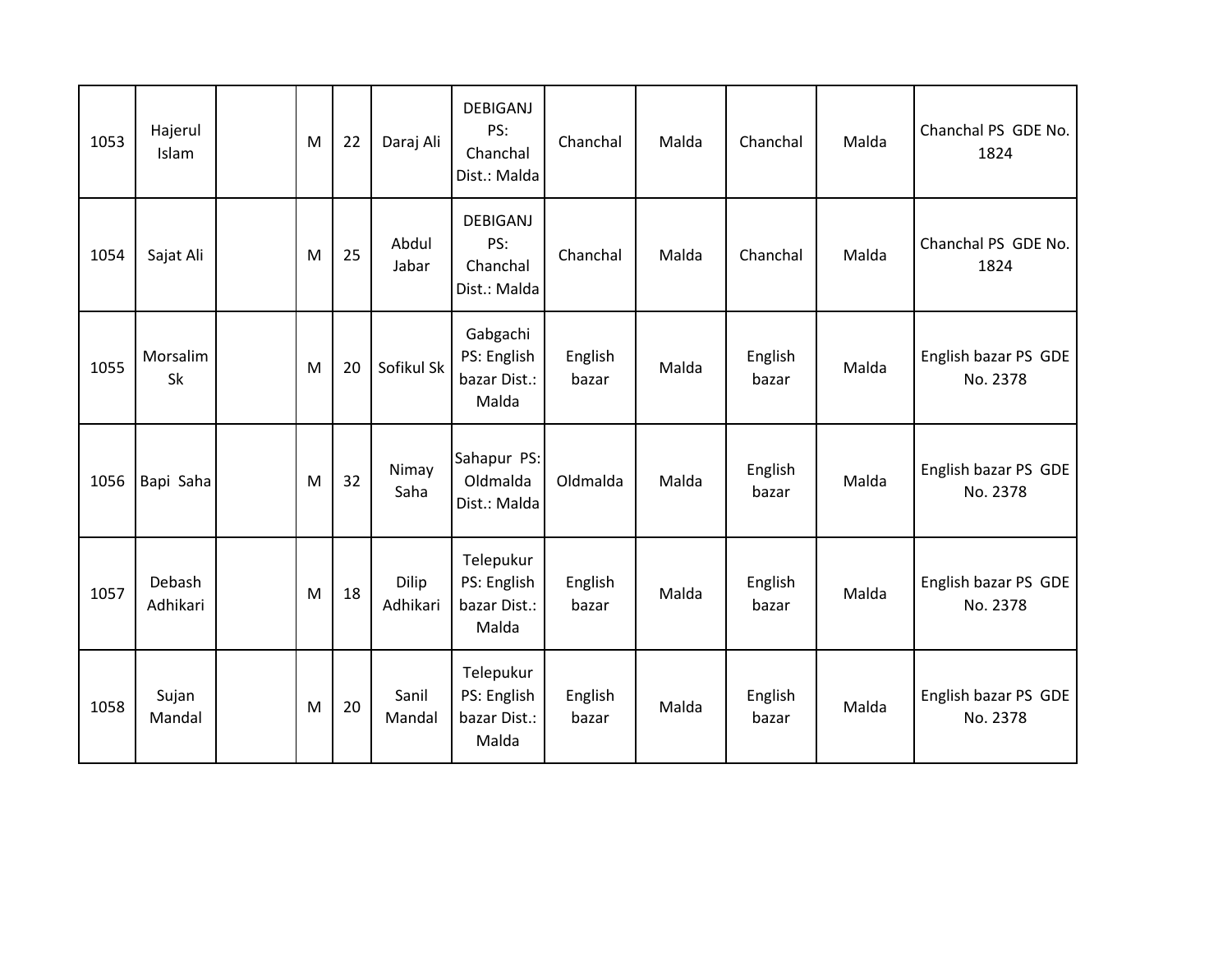| 1059 | Bikram<br>Mandal       | M | 21 | Chandan<br>Mandal      | Raipur PS:<br>English<br>bazar Dist.:<br>Malda                     | English<br>bazar | Malda | English<br>bazar | Malda | English bazar PS GDE<br>No. 2378 |
|------|------------------------|---|----|------------------------|--------------------------------------------------------------------|------------------|-------|------------------|-------|----------------------------------|
| 1060 | Mukul<br>Mandal        | M | 18 | Jahar Lal<br>Mandal    | Telepukur<br>PS: English<br>bazar Dist.:<br>Malda                  | English<br>bazar | Malda | English<br>bazar | Malda | English bazar PS GDE<br>No. 2378 |
| 1061 | Asraf Sk               | M | 19 | Samirul Sk             | <b>Balia Nabab</b><br>Ganj PS:<br>English<br>bazar Dist.:<br>Malda | English<br>bazar | Malda | English<br>bazar | Malda | English bazar PS GDE<br>No. 2378 |
| 1062 | Selim Sk               | M | 19 | <b>Abdul Sk</b>        | Narayanpur<br>PS: English<br>bazar Dist.:<br>Malda                 | English<br>bazar | Malda | English<br>bazar | Malda | English bazar PS GDE<br>No. 2378 |
| 1063 | Babai<br>Chowdhur<br>у | M | 26 | Rajen<br>Chowdhur<br>y | Arabinda<br>Park PS:<br>English<br>bazar Dist.:<br>Malda           | English<br>bazar | Malda | English<br>bazar | Malda | English bazar PS GDE<br>No. 2378 |
| 1064 | Biswajit<br>Roy        | M | 28 | Bonomali<br>Roy        | Janabad PS:<br>Habibpur<br>Dist.: Malda                            | Habibpur         | Malda | English<br>bazar | Malda | English bazar PS GDE<br>No. 2378 |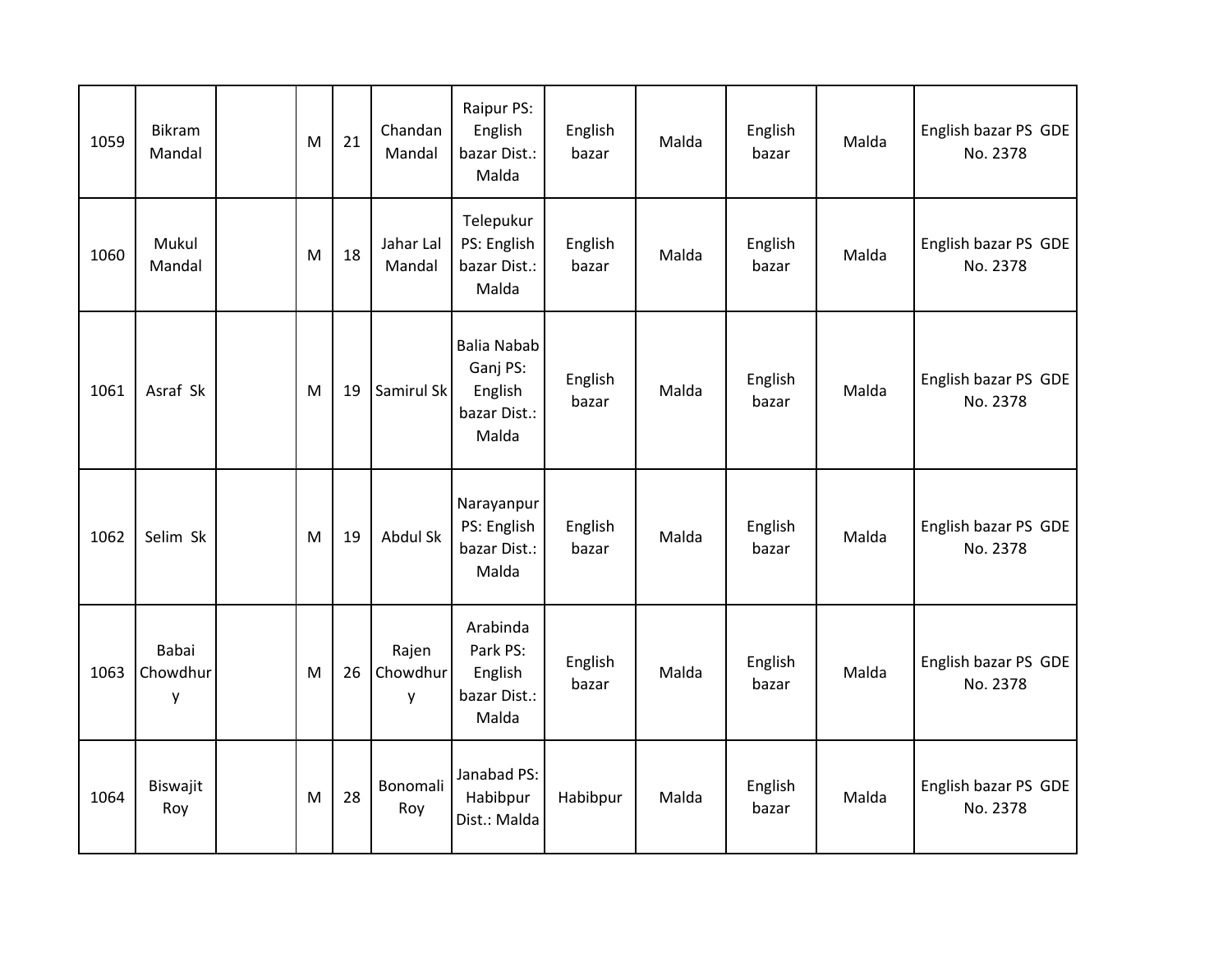| 1065 | Sunil<br>Chowdhur<br>у | M | 22 | Suraj<br>Chowdhur<br>y    | Kuli Para PS:<br>English<br>bazar Dist.:<br>Malda         | English<br>bazar | Malda           | English<br>bazar | Malda | English bazar PS GDE<br>No. 2378 |
|------|------------------------|---|----|---------------------------|-----------------------------------------------------------|------------------|-----------------|------------------|-------|----------------------------------|
| 1066 | Sumon<br>Saha          | M | 33 | Late<br>Gobinda<br>Saha   | Mokdumpu<br>r PS: English<br>bazar Dist.:<br>Malda        | English<br>bazar | Malda           | English<br>bazar | Malda | English bazar PS GDE<br>No. 2378 |
| 1067 | Majibur<br>Sk          | M | 19 | Mojibur<br>Rahaman        | Uttar<br>Ainagar PS<br>Gazole<br><b>District</b><br>Malda |                  | <b>Basirhat</b> | Gajole           | Malda | Gajole PS GDE No.<br>2326        |
| 1068 | Utpal<br>Mandal        | M | 19 | Bijoy<br>Mandal           | VII+PS<br>Baishnabna<br>gar District<br>Malda             |                  | <b>Basirhat</b> | Gajole           | Malda | Gajole PS GDE No.<br>2326        |
| 1069 | Susanta<br>Mandal      | M | 26 | Phani<br>Bhusan<br>Mandal | Char<br>Sujapur PS<br>Gazole<br>District<br>Malda         |                  | <b>Basirhat</b> | Gajole           | Malda | Gajole PS GDE No.<br>2326        |
| 1070 | Sujit<br>Sarkar        | M | 24 | Sukumar<br>Sarkar         | Char<br>Sujapur PS<br>Baishnabna<br>gar District<br>Malda |                  | <b>Basirhat</b> | Gajole           | Malda | Gajole PS GDE No.<br>2326        |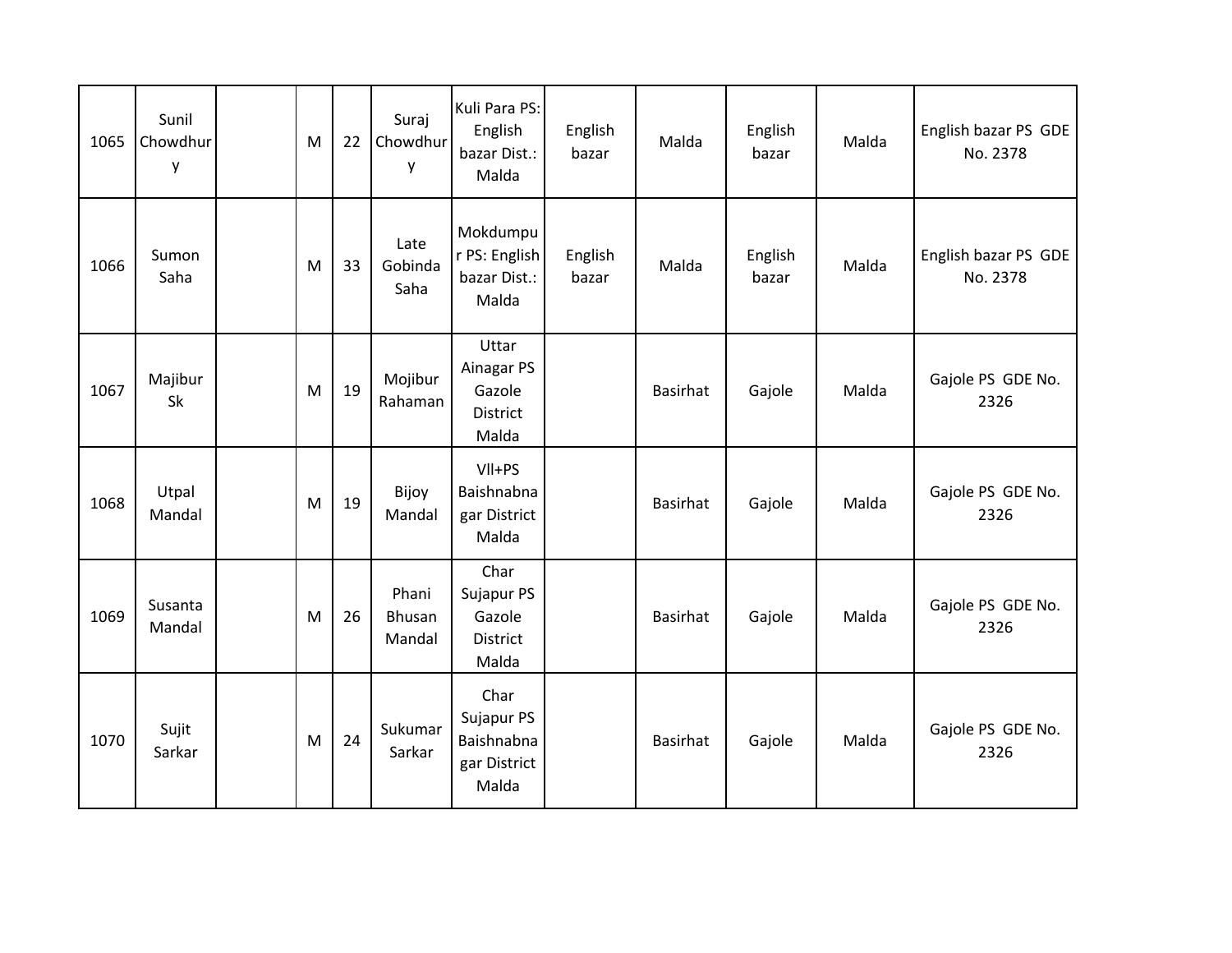| 1071 | Animesh<br>Sarkar  | M | 20 | Gones<br>Sarkar          | Karlavita PS<br>Gazole<br>District<br>Malda  |          | <b>Basirhat</b> | Gajole   | Malda | Gajole PS GDE No.<br>2326   |
|------|--------------------|---|----|--------------------------|----------------------------------------------|----------|-----------------|----------|-------|-----------------------------|
| 1072 | Polas<br>Saha      | M | 22 | Sushil<br>Saha           | Tulsidanga<br>PS Gazole<br>District<br>Malda |          | <b>Basirhat</b> | Gajole   | Malda | Gajole PS GDE No.<br>2326   |
| 1073 | Gopal<br>Singha    | M | 18 | Laxman<br>Singha         | Tulsidanga<br>PS Gazole<br>District<br>Malda |          | <b>Basirhat</b> | Gajole   | Malda | Gajole PS GDE No.<br>2326   |
| 1074 | Mahendra<br>Hansda | M | 39 | Late<br>Marang<br>Hansda | Baledanga<br>PS:<br>Habibpur<br>Dist.: Malda | Habibpur | Malda           | Habibpur | Malda | Habibpur PS GDE No.<br>1134 |
| 1075 | Mahesh<br>Tudu     | M | 44 | Late Some<br>Tudu        | PS:<br>Habibpur<br>Dist.: Malda              | Habibpur | Malda           | Habibpur | Malda | Habibpur PS GDE No.<br>1134 |
| 1076 | Sujan<br>Murmu     | M | 22 | Sangram<br>Murmu         | PS:<br>Habibpur<br>Dist.: Malda              | Habibpur | Malda           | Habibpur | Malda | Habibpur PS GDE No.<br>1134 |
| 1077 | Pintu<br>Mahato    | M | 29 | Shiblal<br>Mahato        | PS:<br>Habibpur<br>Dist.: Malda              | Habibpur | Malda           | Habibpur | Malda | Habibpur PS GDE No.<br>1134 |
| 1078 | <b>Bimal Roy</b>   | M | 39 | Narayan<br>Roy           | PS:<br>Habibpur<br>Dist.: Malda              | Habibpur | Malda           | Habibpur | Malda | Habibpur PS GDE No.<br>1134 |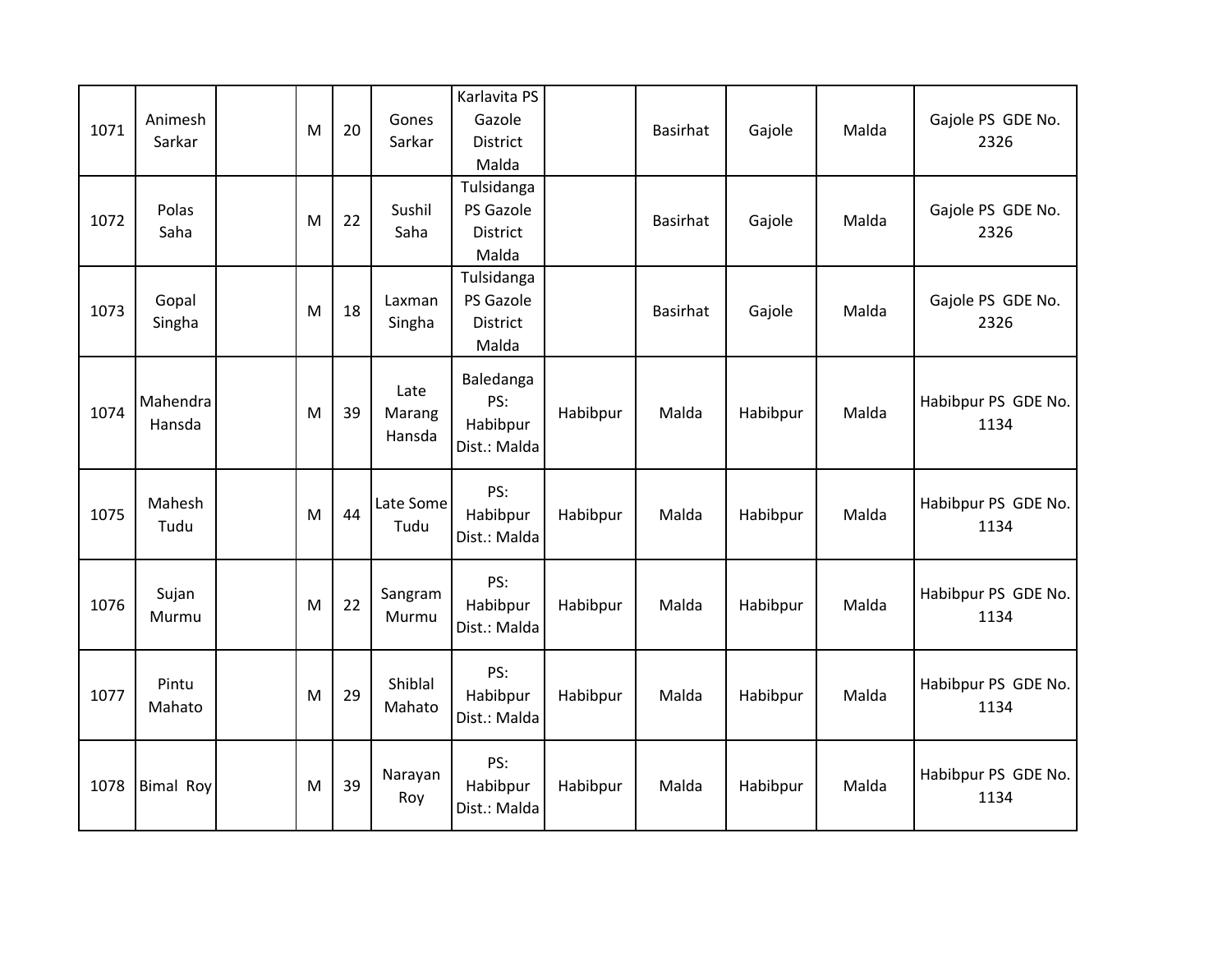| 1079 | Bipad<br>Saha          | M | 39 | Late<br>Harek<br>Saha | PS:<br>Habibpur<br>Dist.: Malda                                               | Habibpur | Malda           | Habibpur             | Malda | Habibpur PS GDE No.<br>1134                |
|------|------------------------|---|----|-----------------------|-------------------------------------------------------------------------------|----------|-----------------|----------------------|-------|--------------------------------------------|
| 1080 | Md<br>Rojaul           | M | 22 | Habibur<br>Rahaman    | <b>Boula Nimal</b><br>P.O-<br>Nimalhat<br>P.S-<br>Azamnagar<br>Dist-Katiha    |          | <b>Basirhat</b> | Harishchan<br>drapur | Malda | Harishchandrapur PS<br><b>GDE No. 1658</b> |
| 1081 | Md<br>Shahid           | M | 50 | Raziuddin             | <b>Boula Nimal</b><br>P.O-<br>Nimalhat<br>$P.S-$<br>Azamnagar<br>Dist-Katiha  |          | <b>Basirhat</b> | Harishchan<br>drapur | Malda | Harishchandrapur PS<br><b>GDE No. 1658</b> |
| 1082 | Visamavol<br>Mahaldar  | M | 42 | Rajendra<br>Mahaldar  | <b>Boula Nimal</b><br>P.O-<br>Nimalhat<br>$P.S -$<br>Azamnagar<br>Dist-Katiha |          | <b>Basirhat</b> | Harishchan<br>drapur | Malda | Harishchandrapur PS<br><b>GDE No. 1658</b> |
| 1083 | Md<br>Mujaffar<br>Alam | M | 32 | Alauddin              | <b>Boula Nimal</b><br>P.O-<br>Nimalhat<br>$P.S-$<br>Azamnagar<br>Dist-Katiha  |          | Basirhat        | Harishchan<br>drapur | Malda | Harishchandrapur PS<br><b>GDE No. 1658</b> |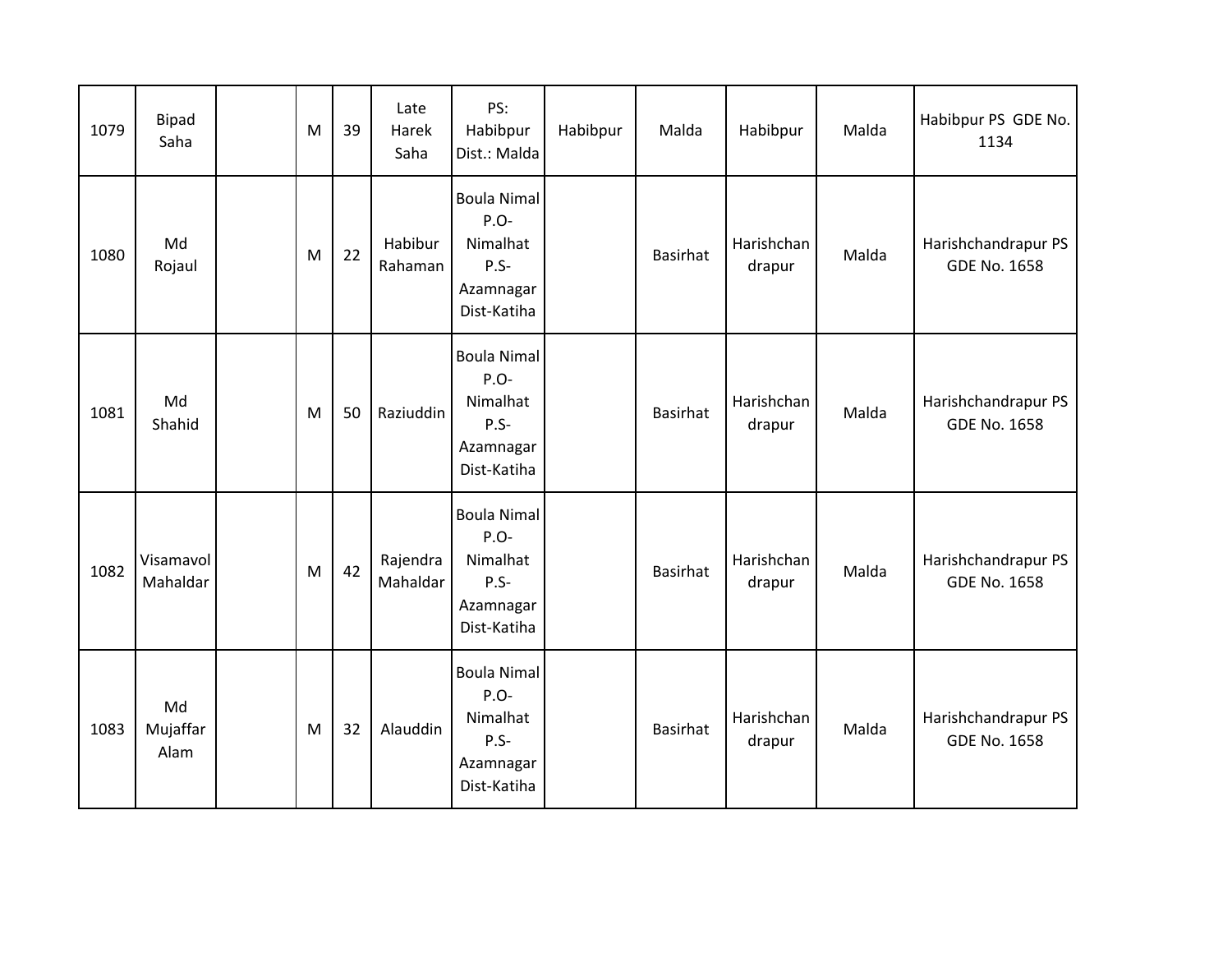| 1084 | Md<br>Asmaul       | M | 23 | Mainuddi<br>n       | Boula Nimal<br>P.O-<br>Nimalhat<br>$P.S-$<br>Azamnagar<br>Dist-Katiha        | Basirhat        | Harishchan<br>drapur | Malda | Harishchandrapur PS<br><b>GDE No. 1658</b> |
|------|--------------------|---|----|---------------------|------------------------------------------------------------------------------|-----------------|----------------------|-------|--------------------------------------------|
| 1085 | Bhusha             | M |    | <b>Kuddus</b>       | Boula Nimal<br>$P.O-$<br>Nimalhat<br>$P.S-$<br>Azamnagar<br>Dist-Katiha      | <b>Basirhat</b> | Harishchan<br>drapur | Malda | Harishchandrapur PS<br><b>GDE No. 1658</b> |
| 1086 | Ravi<br>Mahaldar   | M |    | Shambhu<br>Mahaldar | <b>Boula Nimal</b><br>P.O-<br>Nimalhat<br>$P.S-$<br>Azamnagar<br>Dist-Katiha | <b>Basirhat</b> | Harishchan<br>drapur | Malda | Harishchandrapur PS<br><b>GDE No. 1658</b> |
| 1087 | Tarani<br>Mahaldar | M |    | Bhagi<br>Mahaldar   | <b>Boula Nimal</b><br>P.O-<br>Nimalhat<br>$P.S-$<br>Azamnagar<br>Dist-Katiha | <b>Basirhat</b> | Harishchan<br>drapur | Malda | Harishchandrapur PS<br><b>GDE No. 1658</b> |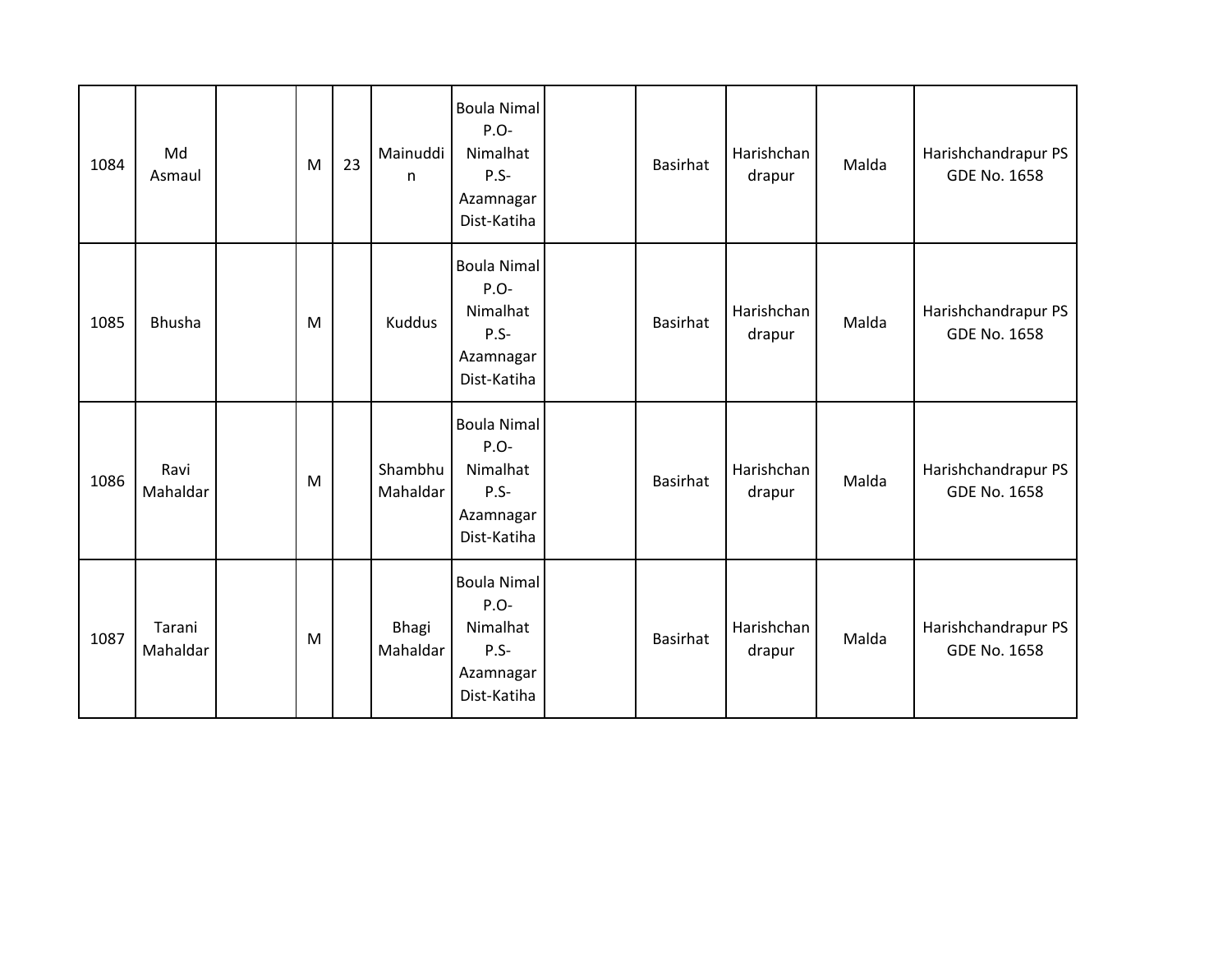| 1088 | Madan<br>Malo             | M |    | <b>Baula</b><br>Malo             | Kendua P.O-<br>Loikonda<br>PS:<br>Chanchal<br>Dist.: Malda              | Chanchal         | Malda | Harishchan<br>drapur | Malda | Harishchandrapur PS<br><b>GDE No. 1658</b> |
|------|---------------------------|---|----|----------------------------------|-------------------------------------------------------------------------|------------------|-------|----------------------|-------|--------------------------------------------|
| 1089 | Abaidul<br>Mia            | M |    | Mainul<br>Mia                    | Gopalnagar<br>PS:<br>Kaliachak<br>Dist.: Malda                          | Kaliachak        | Malda | Kaliachak            | Malda | Kaliachak PS GDE No.<br>1052               |
| 1090 | Utpal<br>Mandal           | M |    | Subhas<br>Ch.<br>Mandal          | Srinibaspur<br>PS:<br>Kaliachak<br>Dist.: Malda                         | Kaliachak        | Malda | Kaliachak            | Malda | Kaliachak PS GDE No.<br>1052               |
| 1091 | Mannu<br>Sekh             | M | 46 | Lt Sunif<br>Sabji                | Kothabari,<br>PO-<br>Jhaljhalia<br>PS: English<br>bazar Dist.:<br>Malda | English<br>bazar | Malda | Oldmalda             | Malda | Oldmalda PS GDE No.<br>738                 |
| 1092 | Khokan<br>Chakrabor<br>ty | M | 32 | Lt<br>Basudeb<br>Chakrabor<br>ty | Manaskama<br>napally PS:<br>English<br>bazar Dist.:<br>Malda            | English<br>bazar | Malda | Oldmalda             | Malda | Oldmalda PS GDE No.<br>738                 |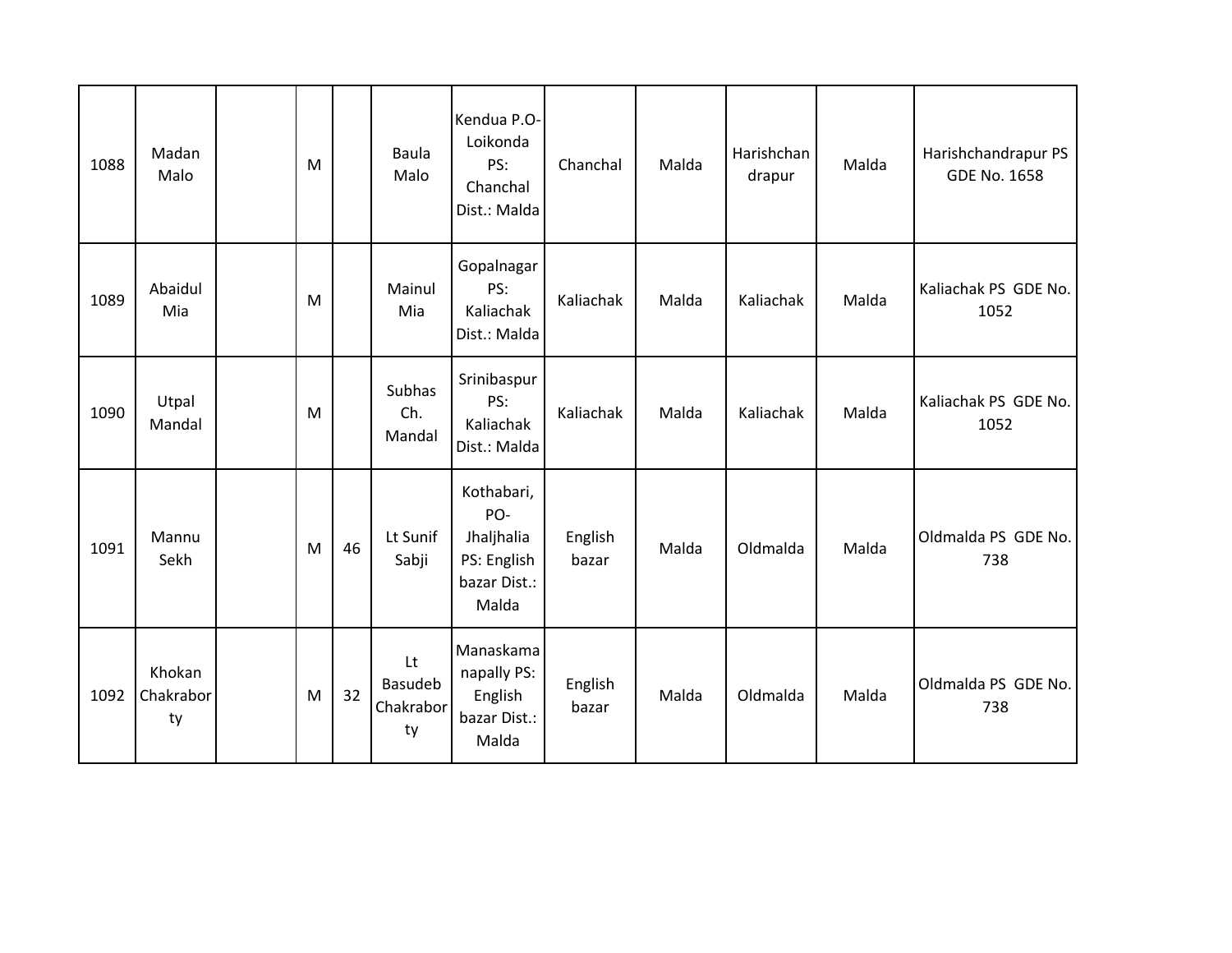| 1093 | Amit<br>Haldar            | M | 28 | Haldar               | Khairatipara<br>Lt Laxman   Mangalbari<br>PS:<br>Oldmalda<br>Dist.: Malda             | Oldmalda         | Malda | Oldmalda | Malda | Oldmalda PS GDE No.<br>738 |
|------|---------------------------|---|----|----------------------|---------------------------------------------------------------------------------------|------------------|-------|----------|-------|----------------------------|
| 1094 | Dulal<br>Haldar           | M | 42 | Lt Balaram<br>Haldar | Bachamari,<br>Haldarpara<br>PS:<br>Oldmalda<br>Dist.: Malda                           | Oldmalda         | Malda | Oldmalda | Malda | Oldmalda PS GDE No.<br>738 |
| 1095 | Sanjay<br>Kumar           | M | 45 | Lt Ganga<br>Ram      | Railway<br>Colony PS:<br>English<br>bazar Dist.:<br>Malda                             | English<br>bazar | Malda | Oldmalda | Malda | Oldmalda PS GDE No.<br>738 |
| 1096 | Abhijit<br>Mitra          | M | 36 | Ujjwal<br>Mitra      | 420 More,<br>Nearv<br>Purbachanc<br>hal Hotel<br>PS: English<br>bazar Dist.:<br>Malda | English<br>bazar | Malda | Oldmalda | Malda | Oldmalda PS GDE No.<br>738 |
| 1097 | Ram<br>Prasad<br>Tarafdar | M | 27 | Upendra<br>Tarafdar  | Khaihatta,<br>Mangalbari<br>PS:<br>Oldmalda<br>Dist.: Malda                           | Oldmalda         | Malda | Oldmalda | Malda | Oldmalda PS GDE No.<br>738 |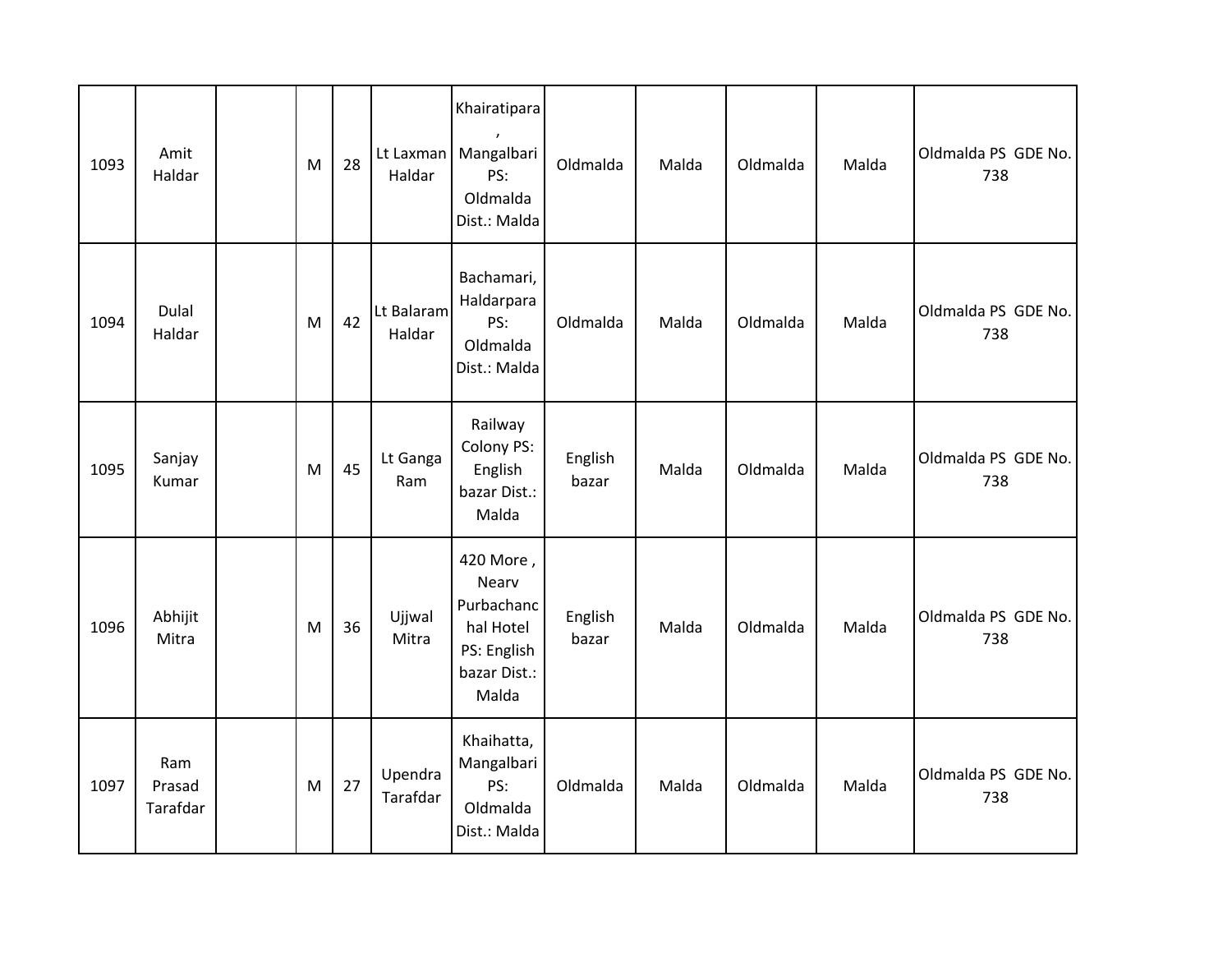| 1098 | Umakanta<br>Barman | M | 45 | Narayan<br>Barman       | Schoolpara,<br>Mangalbari<br>PS:<br>Oldmalda<br>Dist.: Malda                                 | Oldmalda  | Malda | Oldmalda | Malda | Oldmalda PS GDE No.<br>738 |
|------|--------------------|---|----|-------------------------|----------------------------------------------------------------------------------------------|-----------|-------|----------|-------|----------------------------|
| 1099 | <b>Bijal Das</b>   | M | 51 | Lt Naren<br>Das         | Mangalbari,<br>Debipur PS:<br>Oldmalda<br>Dist.: Malda                                       | Oldmalda  | Malda | Oldmalda | Malda | Oldmalda PS GDE No.<br>738 |
| 1100 | Pravat<br>Mandal   | M | 46 | Lt<br>Narayan<br>Mandal | Mangalbari,<br>Anchalpara<br>PS:<br>Oldmalda<br>Dist.: Malda                                 | Oldmalda  | Malda | Oldmalda | Malda | Oldmalda PS GDE No.<br>738 |
| 1101 | Sk Bablu           | M | 47 | Lt Sk<br>Badiruddi<br>n | Uttor<br>Torabalitola<br>, Jalalpur,<br>PO-<br>Dallutola<br>PS:<br>Kaliachak<br>Dist.: Malda | Kaliachak | Malda | Oldmalda | Malda | Oldmalda PS GDE No.<br>738 |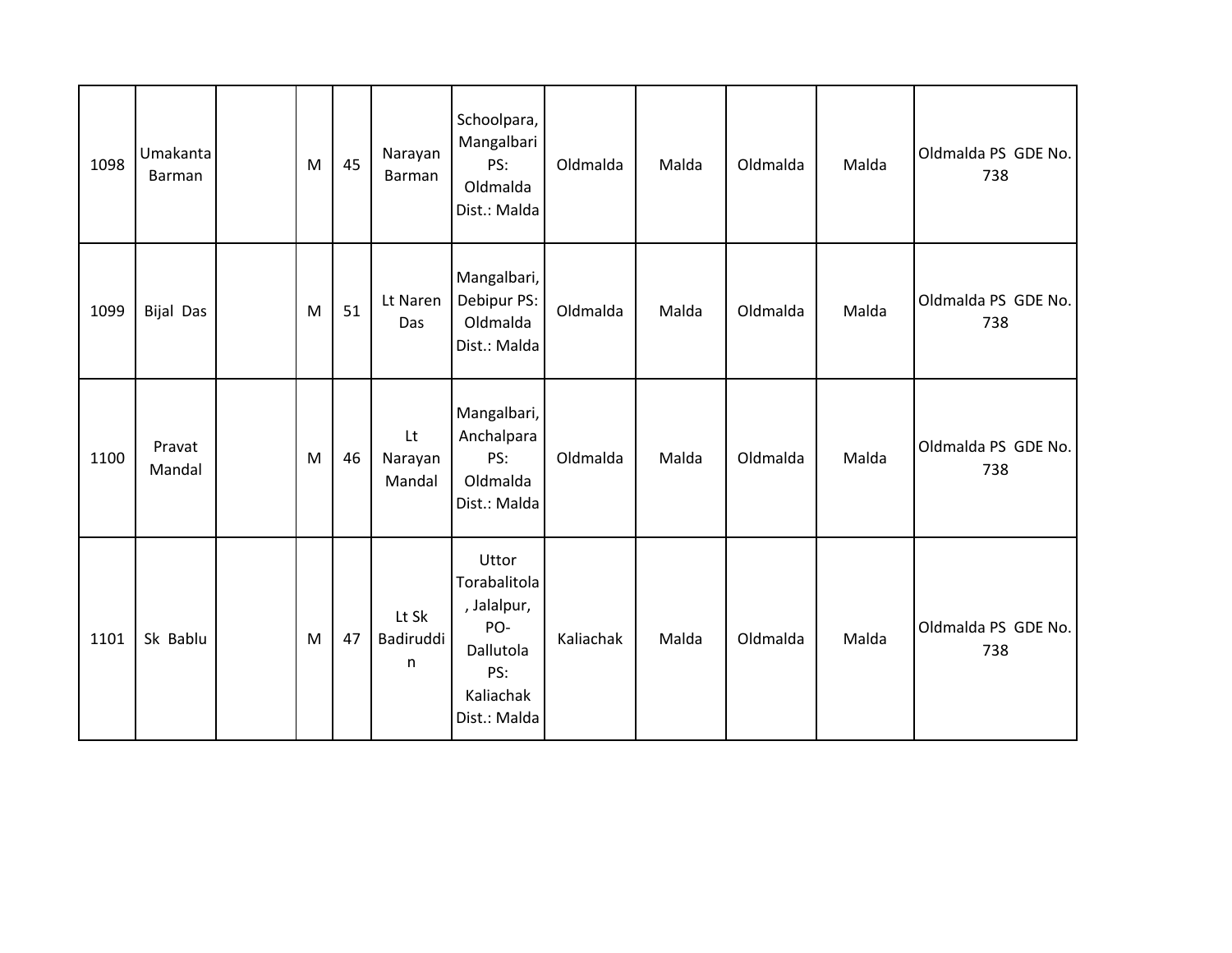| 1102 | Tafijul Sk                 | M           | 35 | Sk<br>Rosimuddi<br>n | Nowgama,<br>Pukhuria PS:<br>Pukhuria<br>Dist.: Malda                   | Pukhuria | Malda           | Oldmalda | Malda           | Oldmalda PS GDE No.<br>736  |
|------|----------------------------|-------------|----|----------------------|------------------------------------------------------------------------|----------|-----------------|----------|-----------------|-----------------------------|
| 1103 | Beby Das                   | $\mathsf F$ | 30 | <b>Bappa Das</b>     | Debipur<br>Colony,<br>Mangalbari<br>PS:<br>Oldmalda<br>Dist.: Malda    | Oldmalda | Malda           | Oldmalda | Malda           | Oldmalda PS GDE No.<br>736  |
| 1104 | Abul<br>Habibur<br>Rahaman | M           | 35 | Josam Sk             | Majhyam<br>Daharpara<br>PS:<br>Beldanga<br>Dist.:<br>Murshidaba<br>d   | Beldanga | Murshidaba<br>d | Beldanga | Murshidaba<br>d | Beldanga PS GDE No.<br>1766 |
| 1105 | Sajibur<br>Islam           | M           | 18 | Masidul<br>Sk        | Mirzapur<br>Shitalpara<br>PS:<br>Beldanga<br>Dist.:<br>Murshidaba<br>d | Beldanga | Murshidaba<br>d | Beldanga | Murshidaba<br>d | Beldanga PS GDE No.<br>1766 |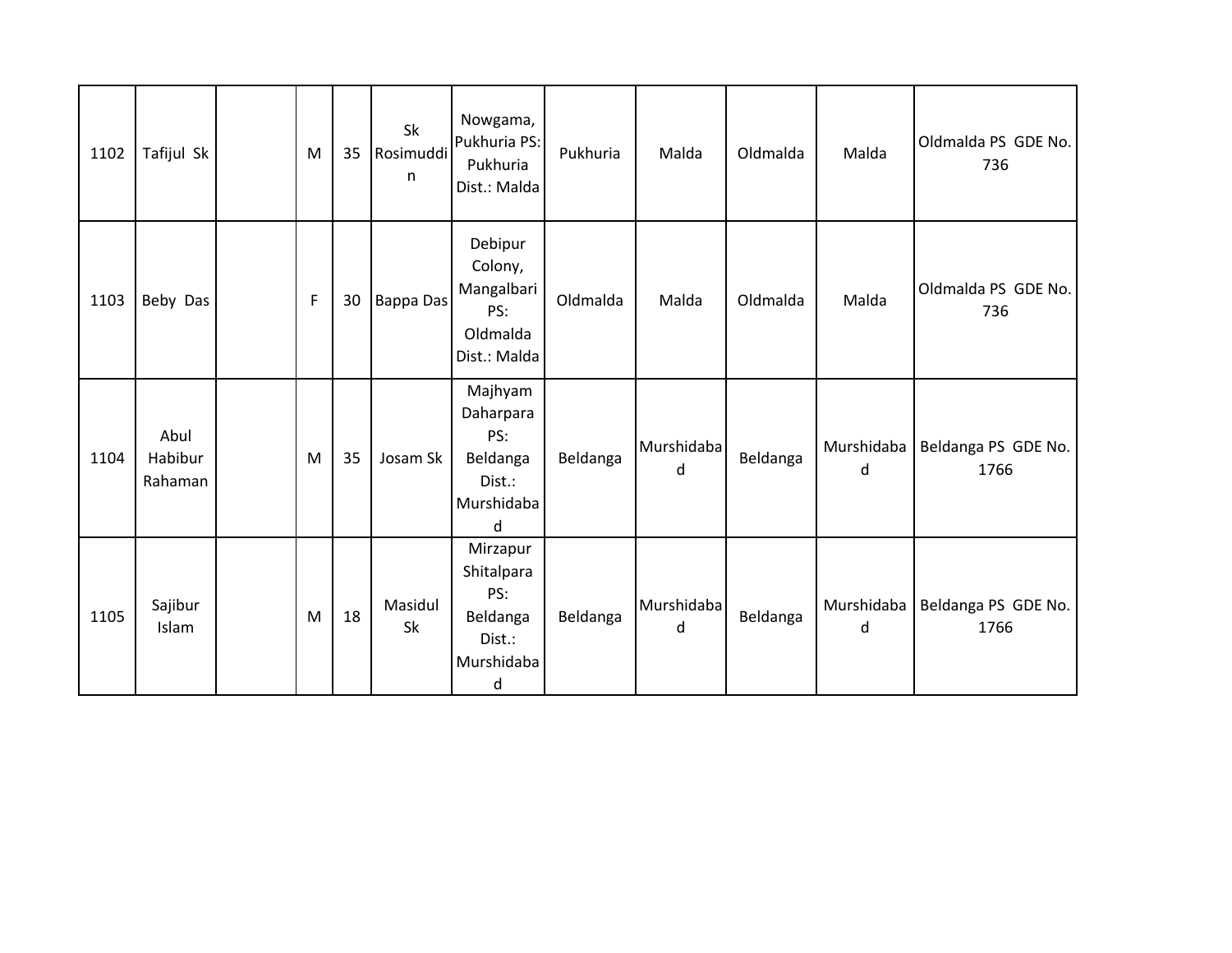| 1106 | Amir<br>Chand Sk | M | 29 | Lt. Kalam<br>Sk           | Majhyampu<br>r Daharpara<br>PS:<br>Beldanga<br>Dist.:<br>Murshidaba<br>d     | Beldanga | Murshidaba<br>d | Beldanga | Murshidaba<br>d | Beldanga PS GDE No.<br>1766 |
|------|------------------|---|----|---------------------------|------------------------------------------------------------------------------|----------|-----------------|----------|-----------------|-----------------------------|
| 1107 | Wasef<br>Alam    | M | 22 | Saker Ali                 | Mirzapur<br>Shitalpara<br>PS:<br>Beldanga<br>Dist.:<br>Murshidaba<br>$\sf d$ | Beldanga | Murshidaba<br>d | Beldanga | Murshidaba<br>d | Beldanga PS GDE No.<br>1766 |
| 1108 | Ebrahim<br>Sk    | M | 39 | Lt.<br>Mojibur<br>Rahaman | Hareknagar<br>Khaspara<br>PS:<br>Beldanga<br>Dist.:<br>Murshidaba<br>$\sf d$ | Beldanga | Murshidaba<br>d | Beldanga | Murshidaba<br>d | Beldanga PS GDE No.<br>1766 |
| 1109 | Amanulla<br>Sk   | M | 40 | Ismail Sk                 | Hareknagar<br>Khaspara<br>PS:<br>Beldanga<br>Dist.:<br>Murshidaba<br>$\sf d$ | Beldanga | Murshidaba<br>d | Beldanga | Murshidaba<br>d | Beldanga PS GDE No.<br>1766 |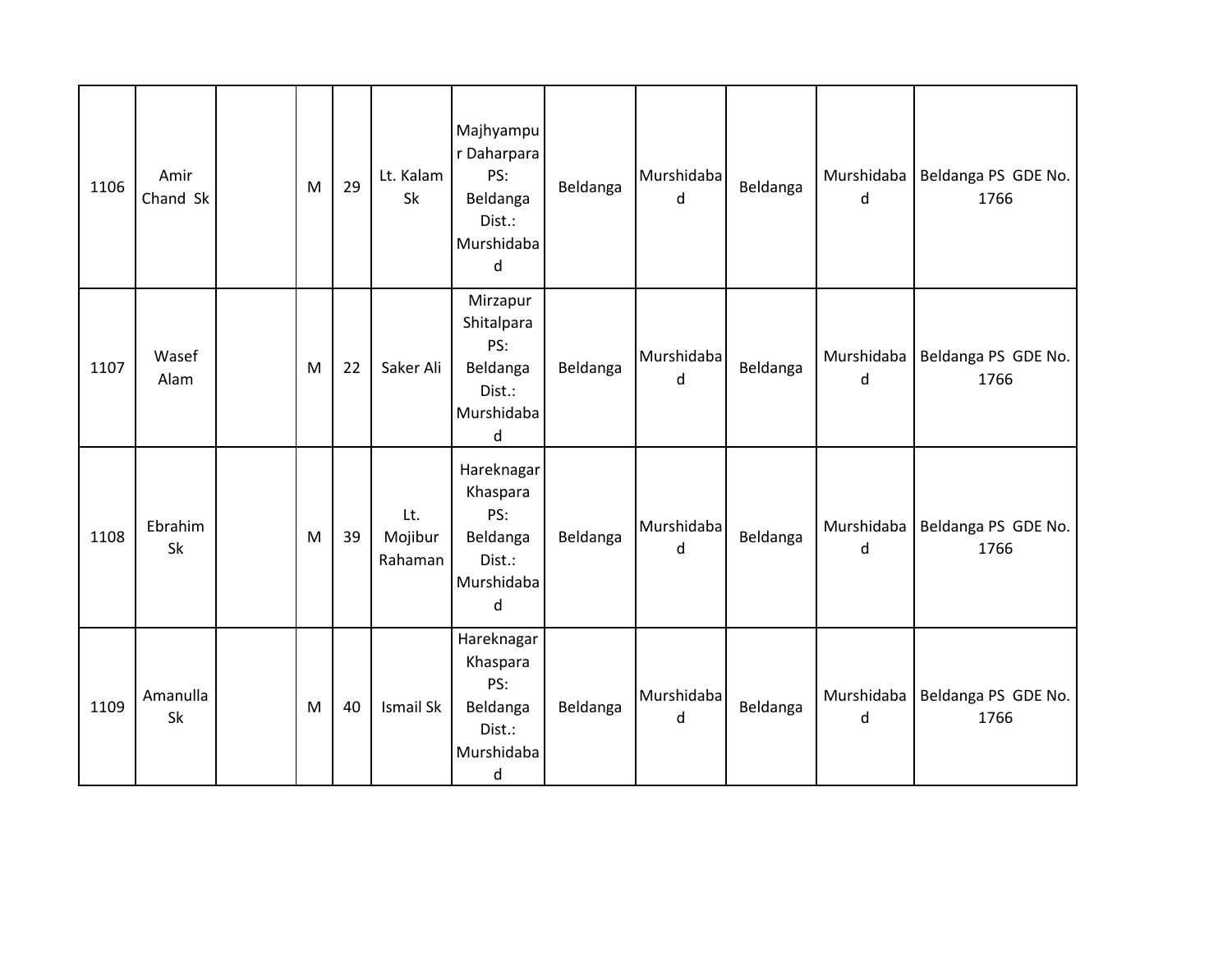| 1110 | Manjur<br>Rahaman      | M | 22 | Jaheruddi<br>n Sk                 | Beldanga<br>Uttarpara<br>PS:<br>Beldanga<br>Dist.:<br>Murshidaba<br>d | Beldanga | Murshidaba<br>d                     | Beldanga | Murshidaba<br>d | Beldanga PS GDE No.<br>1766   |
|------|------------------------|---|----|-----------------------------------|-----------------------------------------------------------------------|----------|-------------------------------------|----------|-----------------|-------------------------------|
| 1111 | Abul<br>Hasnat         | M | 22 | Lt.<br>Mondal<br>Monirul<br>Islam | Beldanga<br>Uttarpara<br>PS:<br>Beldanga<br>Dist.:<br>Murshidaba<br>d | Beldanga | Murshidaba<br>$\mathsf{d}$          | Beldanga | Murshidaba<br>d | Beldanga PS GDE No.<br>1766   |
| 1112 | <b>Biren</b><br>Mandal | M | 36 | Sannasy<br>Mandal                 | Nowpukuria<br>PS:<br>Beldanga<br>Dist.:<br>Murshidaba<br>$\sf d$      | Beldanga | Murshidaba<br>d                     | Beldanga | Murshidaba<br>d | Beldanga PS GDE No.<br>1766   |
| 1113 | Muraslim<br>Sk         | M | 52 | Lt.<br>Alaroddin<br>Sk            | Mirzapur<br>Hindupara<br>PS:<br>Beldanga<br>Dist.:<br>Murshidaba<br>d | Beldanga | Murshidaba<br>d                     | Beldanga | Murshidaba<br>d | Beldanga PS GDE No.<br>1766   |
| 1114 | Salim Sk               | M |    | Lt.<br>Sonaruddi<br>n Sk          | PS:<br>Berhampor<br>e Dist.:<br>Murshidaba<br>d                       | e        | Berhampor Murshidaba Berhampor<br>d | e        | Murshidaba<br>d | Berhampore PS GDE<br>No. 2537 |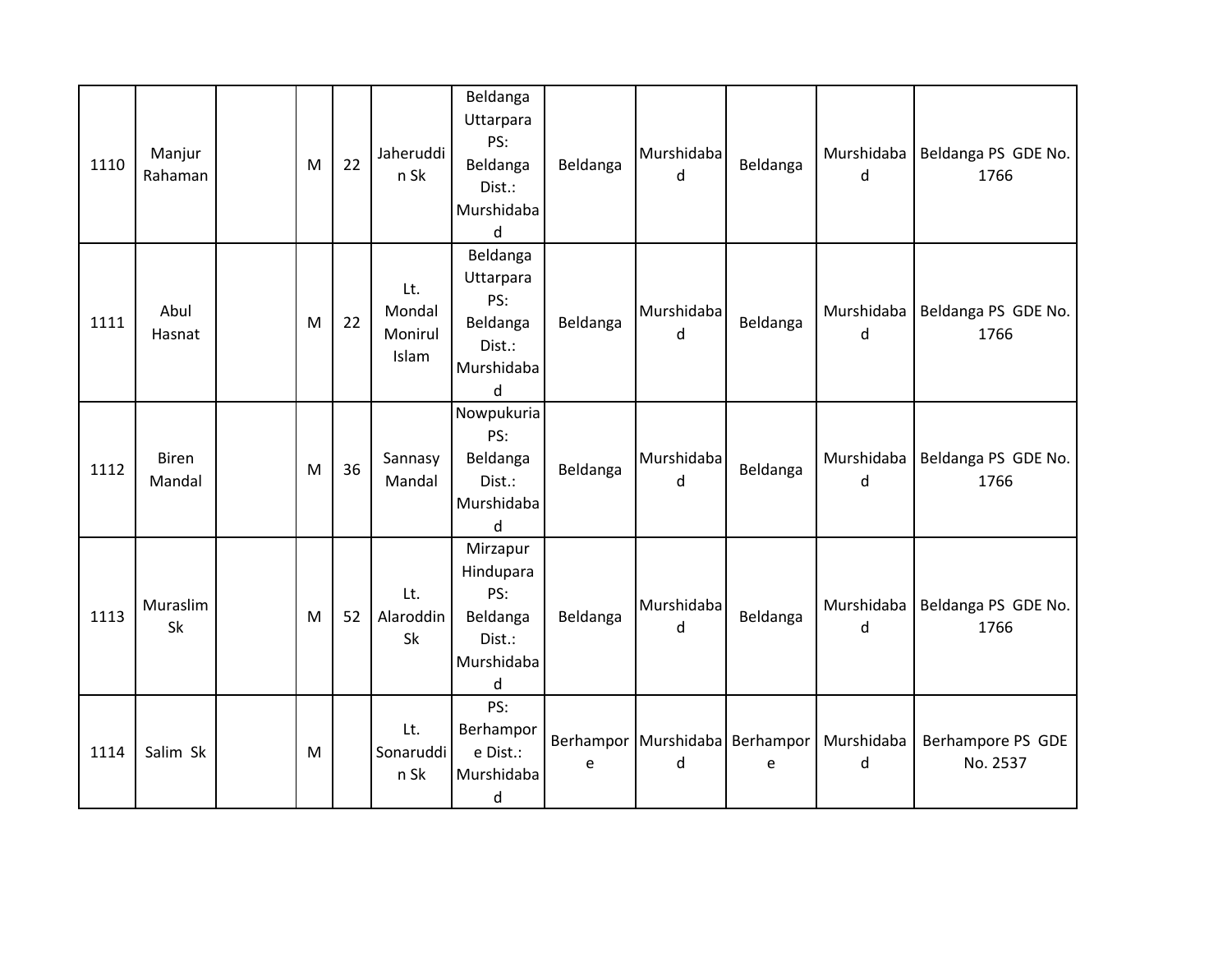| 1115 | Babar Ali               | M | Nur Huda<br><b>Sk</b>             | PS:<br>Berhampor<br>e Dist.:<br>Murshidaba<br>d | e | d                                         | e | Berhampor   Murshidaba   Berhampor   Murshidaba  <br>d | Berhampore PS GDE<br>No. 2537 |
|------|-------------------------|---|-----------------------------------|-------------------------------------------------|---|-------------------------------------------|---|--------------------------------------------------------|-------------------------------|
| 1116 | Sanjoy<br><b>Bhakat</b> | M | Sattanara<br>yan<br><b>Bhakat</b> | PS:<br>Berhampor<br>e Dist.:<br>Murshidaba<br>d | e | Berhampor   Murshidaba   Berhampor  <br>d | e | Murshidaba<br>d                                        | Berhampore PS GDE<br>No. 2537 |
| 1117 | Kisor<br>Chowdhur<br>у  | M | Gonesh<br>Chowdhur<br>y           | PS:<br>Berhampor<br>e Dist.:<br>Murshidaba<br>d | e | Berhampor Murshidaba Berhampor<br>d       | e | Murshidaba<br>d                                        | Berhampore PS GDE<br>No. 2537 |
| 1118 | Jamser Sk               | M | Murshed<br><b>Sk</b>              | PS:<br>Berhampor<br>e Dist.:<br>Murshidaba<br>d | e | d                                         | e | Berhampor Murshidaba Berhampor   Murshidaba  <br>d     | Berhampore PS GDE<br>No. 2537 |
| 1119 | Nasim Sk                | M | Ajmot Sk                          | PS:<br>Berhampor<br>e Dist.:<br>Murshidaba<br>d | e | Berhampor Murshidaba Berhampor<br>d       | e | Murshidaba<br>d                                        | Berhampore PS GDE<br>No. 2537 |
| 1120 | Tarjen Sk               | M | Babu Sk                           | PS:<br>Berhampor<br>e Dist.:<br>Murshidaba<br>d | e | Berhampor Murshidaba Berhampor<br>d       | e | Murshidaba<br>d                                        | Berhampore PS GDE<br>No. 2537 |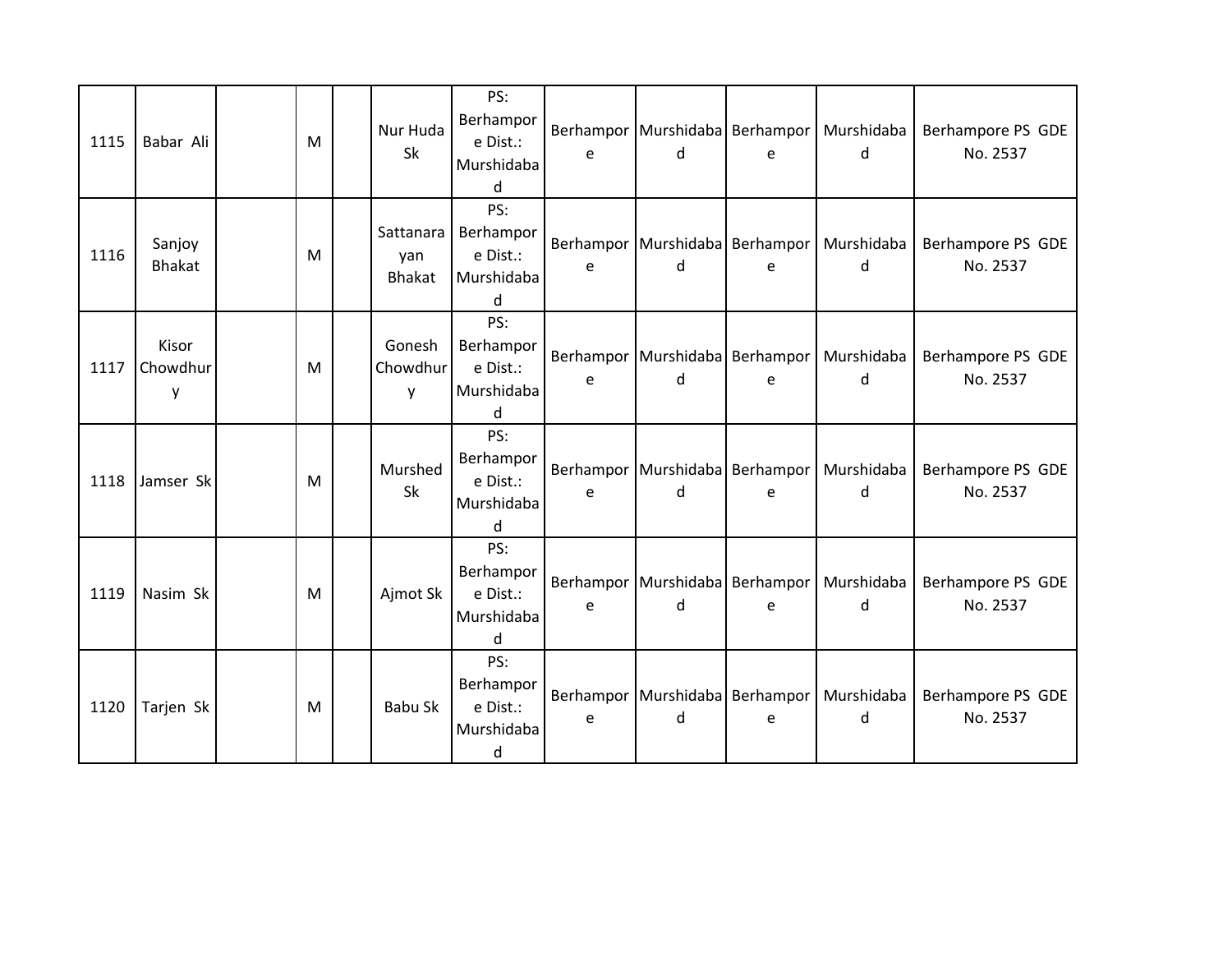| 1121 | Modhai<br>Mushahar | M |    | Rampada<br>Mushahar | PS:<br>Berhampor<br>e Dist.:<br>Murshidaba<br>d                                          | e         | d                                   | e         | Berhampor Murshidaba Berhampor Murshidaba<br>d | Berhampore PS GDE<br>No. 2537          |
|------|--------------------|---|----|---------------------|------------------------------------------------------------------------------------------|-----------|-------------------------------------|-----------|------------------------------------------------|----------------------------------------|
| 1122 | Murtuj Sk          | M | 45 | Late<br>Sattar Sk   | <b>Budhar</b><br>Kismat PS:<br><b>Bhagawang</b><br>ola Dist.:<br>Murshidaba<br>d         | ola       | Bhagawang Murshidaba Bhagawang<br>d | ola       | Murshidaba<br>d                                | Bhagawangola PS<br>GDE No. 1471        |
| 1123 | Munna Sk           | M | 32 | <b>Bulbul Sk</b>    | Habaspur<br>Hanumanta<br>nagar PS:<br>Bhagawang<br>ola Dist.:<br>Murshidaba<br>${\sf d}$ | ola       | Bhagawang Murshidaba Bhagawang<br>d | ola       | Murshidaba<br>d                                | Bhagawangola PS<br><b>GDE No. 1471</b> |
| 1124 | Rasel Sk           | M | 18 | <b>Abul Basar</b>   | Habaspur<br>Najirmahald<br>arpara PS:<br>Bhagawang<br>ola Dist.:<br>Murshidaba<br>d      | ola       | Bhagawang Murshidaba Bhagawang<br>d | ola       | Murshidaba<br>d                                | Bhagawangola PS<br>GDE No. 1471        |
| 1125 | Sofirul Sk         | M |    | Soltu Sk            | Karandi                                                                                  |           | <b>Basirhat</b>                     | Bharatpur | Murshidaba<br>d                                | Bharatpur PS GDE No.<br>1495           |
| 1126 | Akbar Sk           | M |    | Absar Sk            | Swarnahati<br>PS:<br>Bharatpur<br>Dist.:<br>Murshidaba<br>d                              | Bharatpur | Murshidaba<br>d                     | Bharatpur | Murshidaba<br>d                                | Bharatpur PS GDE No.<br>1495           |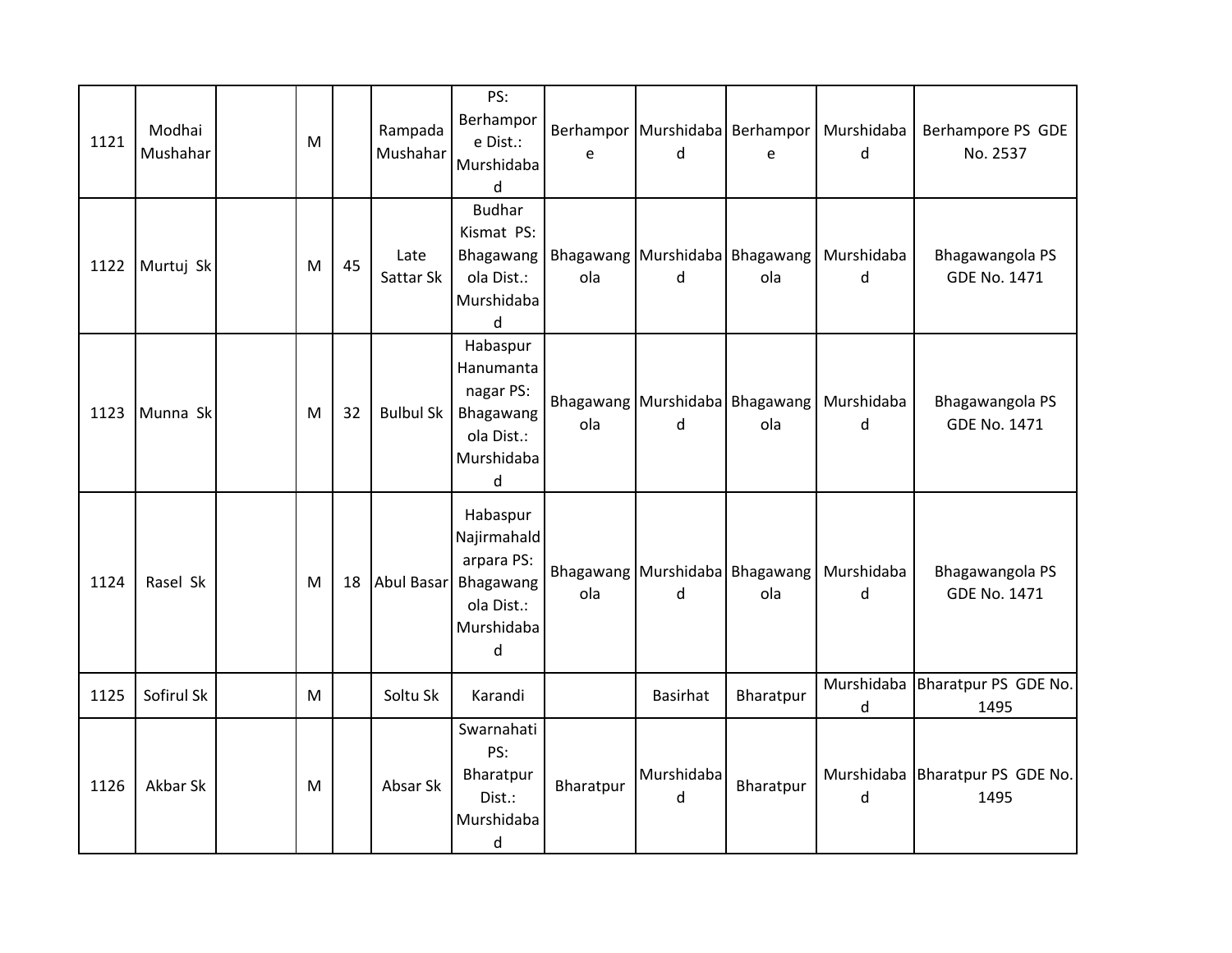| 1127 | Sujan Sk             | M | Dalu Sk            | Bharatpur<br>PS:<br>Bharatpur<br>Dist.:<br>Murshidaba<br>d      | Bharatpur | Murshidaba<br>d | Bharatpur | d | Murshidaba   Bharatpur PS GDE No.<br>1495 |
|------|----------------------|---|--------------------|-----------------------------------------------------------------|-----------|-----------------|-----------|---|-------------------------------------------|
| 1128 | Selim Sk             | M | Lt Anarul<br>Sk    | Bharatpur<br>PS:<br>Bharatpur<br>Dist.:<br>Murshidaba<br>d      | Bharatpur | Murshidaba<br>d | Bharatpur | d | Murshidaba   Bharatpur PS GDE No.<br>1495 |
| 1129 | <b>Khairul Sk</b>    | M | Rakib Sk           | Swarnahati<br>PS:<br>Bharatpur<br>Dist.:<br>Murshidaba<br>d     | Bharatpur | Murshidaba<br>d | Bharatpur | d | Murshidaba   Bharatpur PS GDE No.<br>1501 |
| 1130 | Toni Sk              | M | Anowar Sk          | Bharatpur<br>PS:<br>Bharatpur<br>Dist.:<br>Murshidaba<br>d      | Bharatpur | Murshidaba<br>d | Bharatpur | d | Murshidaba   Bharatpur PS GDE No.<br>1501 |
| 1131 | <b>Bhim</b><br>Majhi | M | Kangasari<br>Majhi | Sahamunsur<br>pur PS:<br>Bharatpur<br>Dist.:<br>Murshidaba<br>d | Bharatpur | Murshidaba<br>d | Bharatpur | d | Murshidaba Bharatpur PS GDE No.<br>1501   |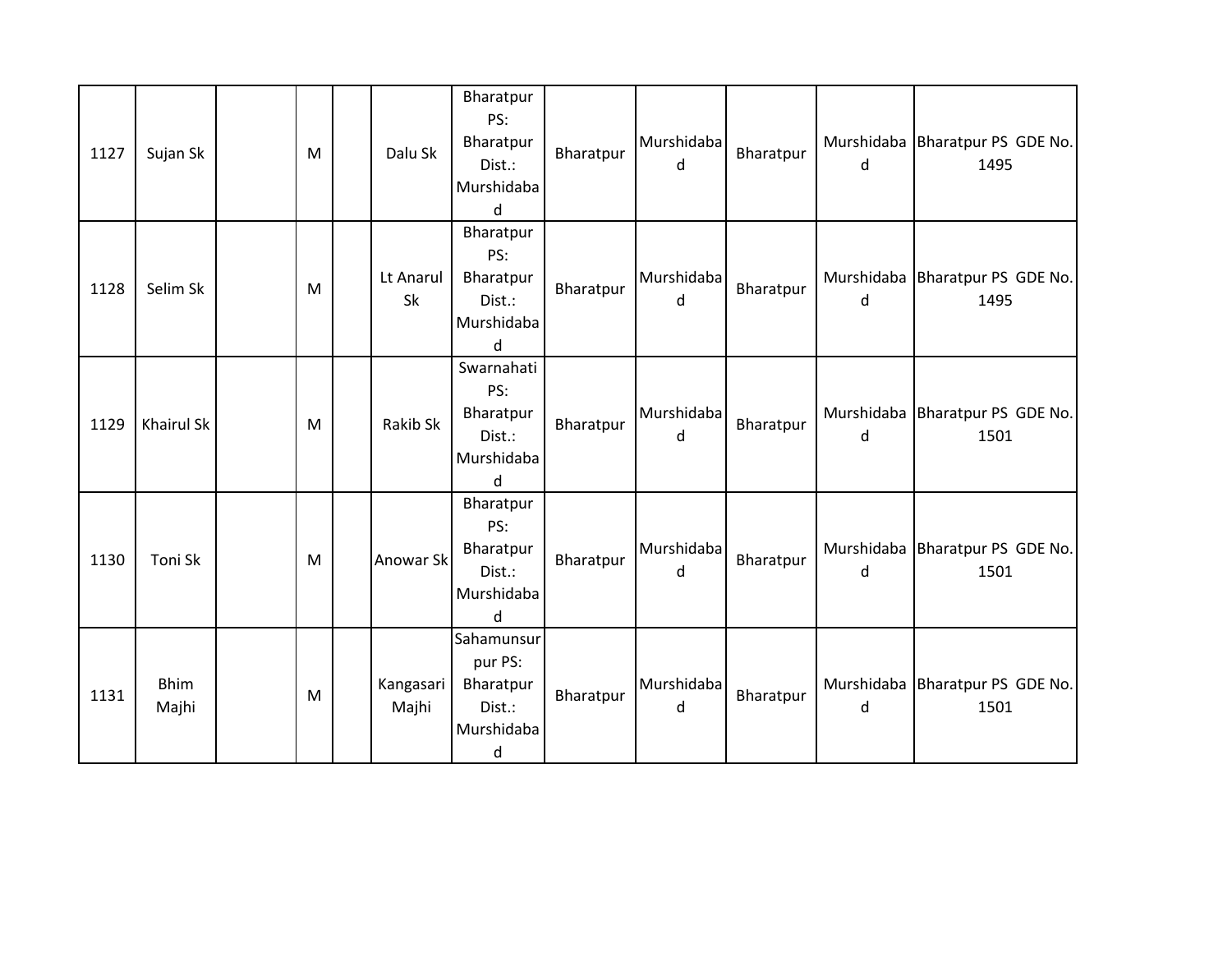| 1132 | Biswajit<br>Majhi | M | Pocha<br>Majhi            | Sahamunsur<br>pur PS:<br>Bharatpur<br>Dist.:<br>Murshidaba<br>d       | Bharatpur | Murshidaba<br>d | Bharatpur | Murshidaba<br>d | Bharatpur PS GDE No.<br>1501 |
|------|-------------------|---|---------------------------|-----------------------------------------------------------------------|-----------|-----------------|-----------|-----------------|------------------------------|
| 1133 | Tapash<br>Ghosh   | M | Tamal<br>Chandra<br>Ghosh | Khira PS:<br>Bharatpur<br>Dist.:<br>Murshidaba<br>$\mathsf{d}$        | Bharatpur | Murshidaba<br>d | Bharatpur | Murshidaba<br>d | Bharatpur PS GDE No.<br>1501 |
| 1134 | Kanu<br>Molla     | M | Sukchand<br>Molla         | Jhikra PS:<br>Bharatpur<br>Dist.:<br>Murshidaba<br>$\mathsf{d}$       | Bharatpur | Murshidaba<br>d | Bharatpur | Murshidaba<br>d | Bharatpur PS GDE No.<br>1501 |
| 1135 | Rupchand<br>Molla | M | Sukchand<br>Molla         | Jhaikra PS:<br>Bharatpur<br>Dist.:<br>Murshidaba<br>d                 | Bharatpur | Murshidaba<br>d | Bharatpur | Murshidaba<br>d | Bharatpur PS GDE No.<br>1501 |
| 1136 | Kurban Sk         | M | <b>Bhatu Sk</b>           | Jhikra PS:<br>Bharatpur<br>Dist.:<br>Murshidaba<br>$\sf d$            | Bharatpur | Murshidaba<br>d | Bharatpur | Murshidaba<br>d | Bharatpur PS GDE No.<br>1501 |
| 1137 | Lohar Sk          | M | Lt. Mojid<br><b>Sk</b>    | Bharatpur<br>PS:<br>Bharatpur<br>Dist.:<br>Murshidaba<br>$\mathsf{d}$ | Bharatpur | Murshidaba<br>d | Bharatpur | Murshidaba<br>d | Bharatpur PS GDE No.<br>1501 |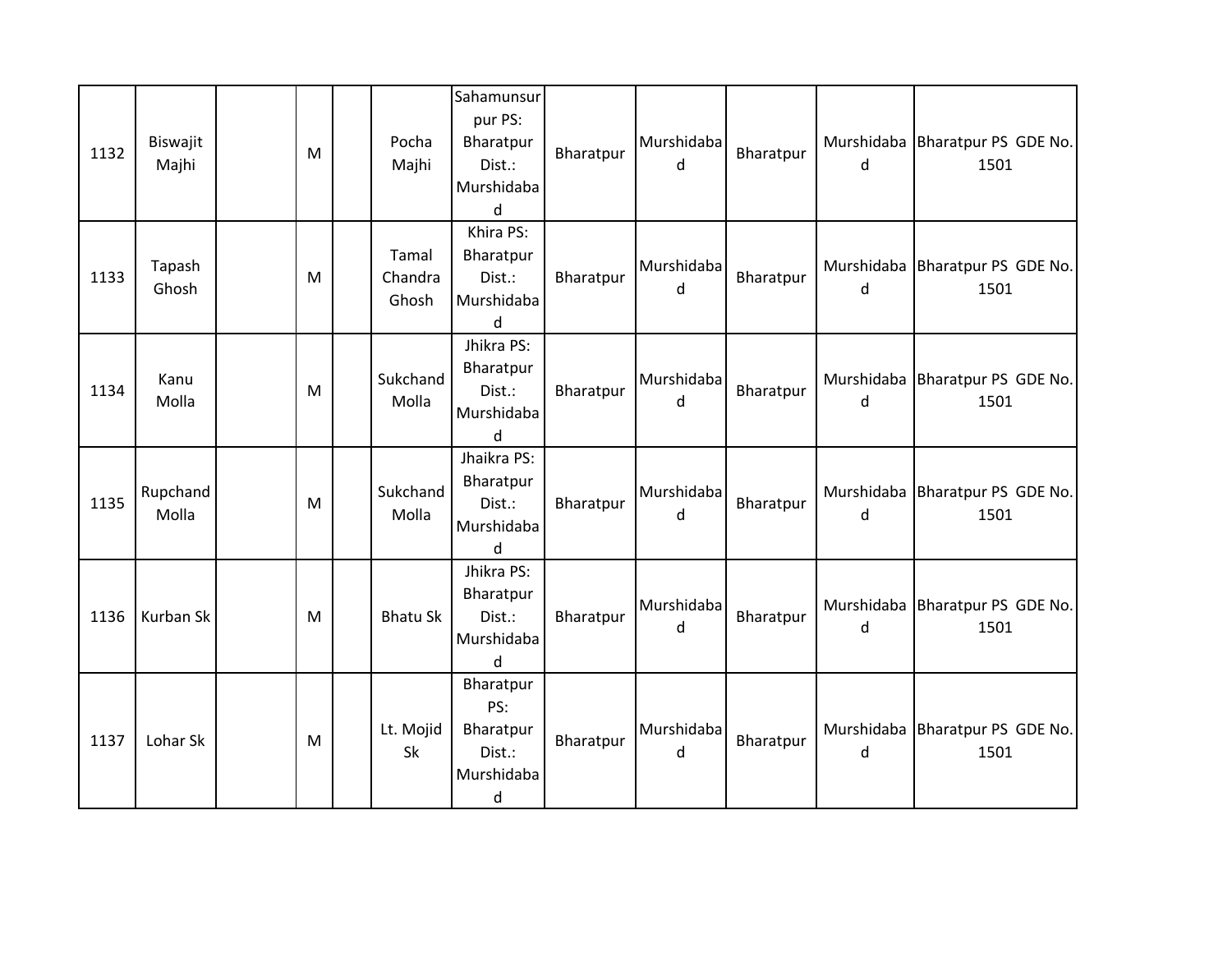| 1138 | Khadem<br>Sk           | M |    | Rahul Sk             | Lohadaha<br>PS:<br>Bharatpur<br>Dist.:<br>Murshidaba<br>$\sf d$    | Bharatpur | Murshidaba<br>d | Bharatpur     | Murshidaba<br>d | Bharatpur PS GDE No.<br>1501  |
|------|------------------------|---|----|----------------------|--------------------------------------------------------------------|-----------|-----------------|---------------|-----------------|-------------------------------|
| 1139 | Biswajit<br>Ghosh      |   | 34 | Lt Ashok<br>Kr Ghosh | <b>CHAITPUR</b><br>PS: Burwan<br>Dist.:<br>Murshidaba<br>d         | Burwan    | Murshidaba<br>d | Burwan        | Murshidaba<br>d | Burwan PS GDE No.<br>1839     |
| 1140 | Sabir Sk               |   | 19 | Amirul Sk            | <b>EKGHORIA</b><br>PS: Burwan<br>Dist.:<br>Murshidaba<br>$\sf d$   | Burwan    | Murshidaba<br>d | <b>Burwan</b> | Murshidaba<br>d | Burwan PS GDE No.<br>1839     |
| 1141 | <b>Bariul</b><br>Islam | M | 45 | Nazrul<br>Islam      | Bartanbad<br>PS: Domkal<br>Dist.:<br>Murshidaba<br>d               | Domkal    | Murshidaba<br>d | Daulatabad    | Murshidaba<br>d | Daulatabad PS GDE<br>No. 1258 |
| 1142 | Masdul Sk              | M | 28 | Piyarul Sk           | Goas<br>Bazarpara<br>PS:<br>Islampore<br>Dist.:<br>Murshidaba<br>d | Islampore | Murshidaba<br>d | Daulatabad    | Murshidaba<br>d | Daulatabad PS GDE<br>No. 1258 |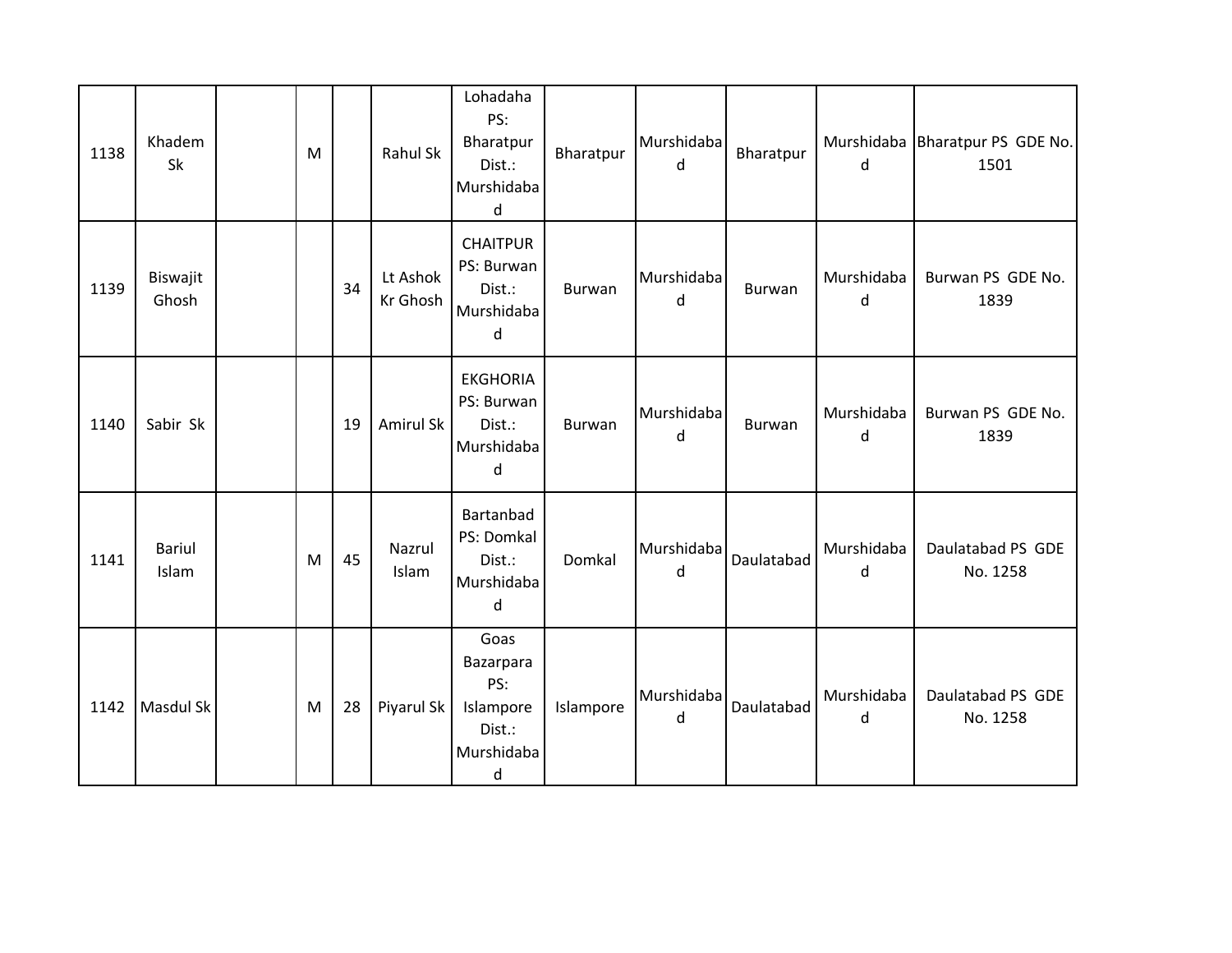| 1143 | Rafikul<br>Shah          | M | 30 | Lt Islam<br>Shah         | Chhaighari<br>Sahajipara<br>PS:<br>Daulatabad<br>Dist.:<br>Murshidaba<br>d         | Daulatabad | Murshidaba<br>d | Daulatabad | Murshidaba<br>d | Daulatabad PS GDE<br>No. 1296 |
|------|--------------------------|---|----|--------------------------|------------------------------------------------------------------------------------|------------|-----------------|------------|-----------------|-------------------------------|
| 1144 | Saddam<br>Hossain        | M | 20 | Sohidul<br>Islam         | Nazirpur<br><b>Busstand</b><br>PS:<br>Islampore<br>Dist.:<br>Murshidaba<br>$\sf d$ | Islampore  | Murshidaba<br>d | Daulatabad | Murshidaba<br>d | Daulatabad PS GDE<br>No. 1296 |
| 1145 | Sukumar<br>Paharia       | M | 52 | Lt<br>Narayan<br>Paharia | Chandpur<br>PS:<br>Daulatabad<br>Dist.:<br>Murshidaba<br>d                         | Daulatabad | Murshidaba<br>d | Daulatabad | Murshidaba<br>d | Daulatabad PS GDE<br>No. 1296 |
| 1146 | Rahidul Sk               | M | 39 | Ohab Sk                  | PS: Domkal<br>Dist.:<br>Murshidaba<br>d                                            | Domkal     | Murshidaba<br>d | Domkal     | Murshidaba<br>d | Domkal PS GDE No.<br>1950     |
| 1147 | <b>Basirul</b><br>Mondal | M | 22 | Mahabul<br>Mondal        | PS: Domkal<br>Dist.:<br>Murshidaba<br>d                                            | Domkal     | Murshidaba<br>d | Domkal     | Murshidaba<br>d | Domkal PS GDE No.<br>1950     |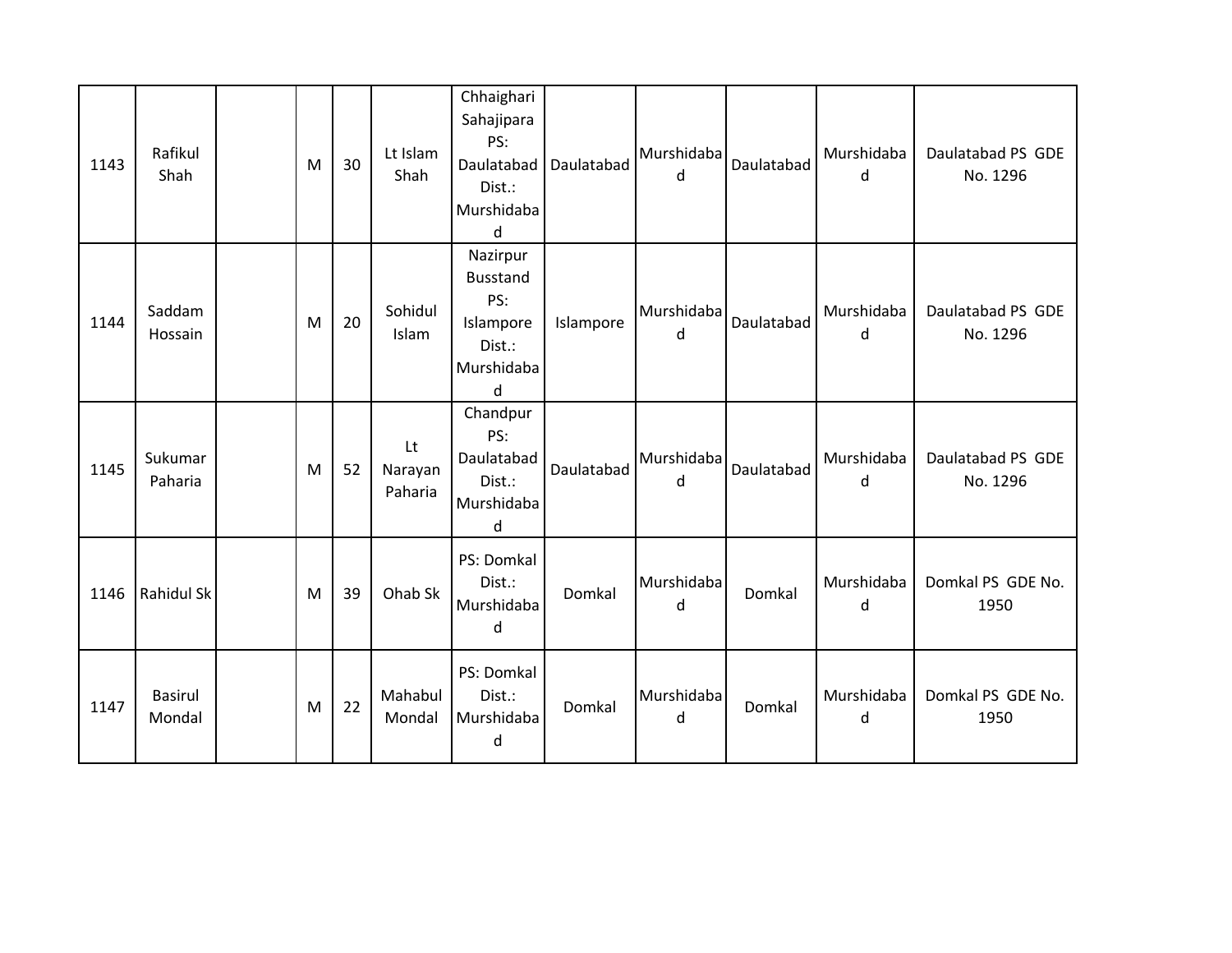| 1148 | Jaynal<br>Abedin Sk     | M | 28 | Soriful Sk             | PS: Domkal<br>Dist.:<br>Murshidaba<br>d             | Domkal | Murshidaba<br>d | Domkal | Murshidaba<br>d | Domkal PS GDE No.<br>1950 |
|------|-------------------------|---|----|------------------------|-----------------------------------------------------|--------|-----------------|--------|-----------------|---------------------------|
| 1149 | Ramjan<br>Sekh          | M | 59 | Lt. Abdul              | PS: Domkal<br>Dist.:<br>Gani Sekh   Murshidaba<br>d | Domkal | Murshidaba<br>d | Domkal | Murshidaba<br>d | Domkal PS GDE No.<br>1964 |
| 1150 | Tujam<br>Khan           | M | 30 | Saidul<br>Khan         | PS: Domkal<br>Dist.:<br>Murshidaba<br>d             | Domkal | Murshidaba<br>d | Domkal | Murshidaba<br>d | Domkal PS GDE No.<br>1964 |
| 1151 | Najbul<br><b>Biswas</b> | M | 27 | Najim<br><b>Biswas</b> | PS: Domkal<br>Dist.:<br>Murshidaba<br>d             | Domkal | Murshidaba<br>d | Domkal | Murshidaba<br>d | Domkal PS GDE No.<br>1966 |
| 1152 | Manarul<br>Sk           | M | 35 | Ajijul Sk              | PS: Domkal<br>Dist.:<br>Murshidaba<br>d             | Domkal | Murshidaba<br>d | Domkal | Murshidaba<br>d | Domkal PS GDE No.<br>1966 |
| 1153 | Sonirul Sk              | M | 32 | Jomir Sk               | PS: Domkal<br>Dist.:<br>Murshidaba<br>d             | Domkal | Murshidaba<br>d | Domkal | Murshidaba<br>d | Domkal PS GDE No.<br>1966 |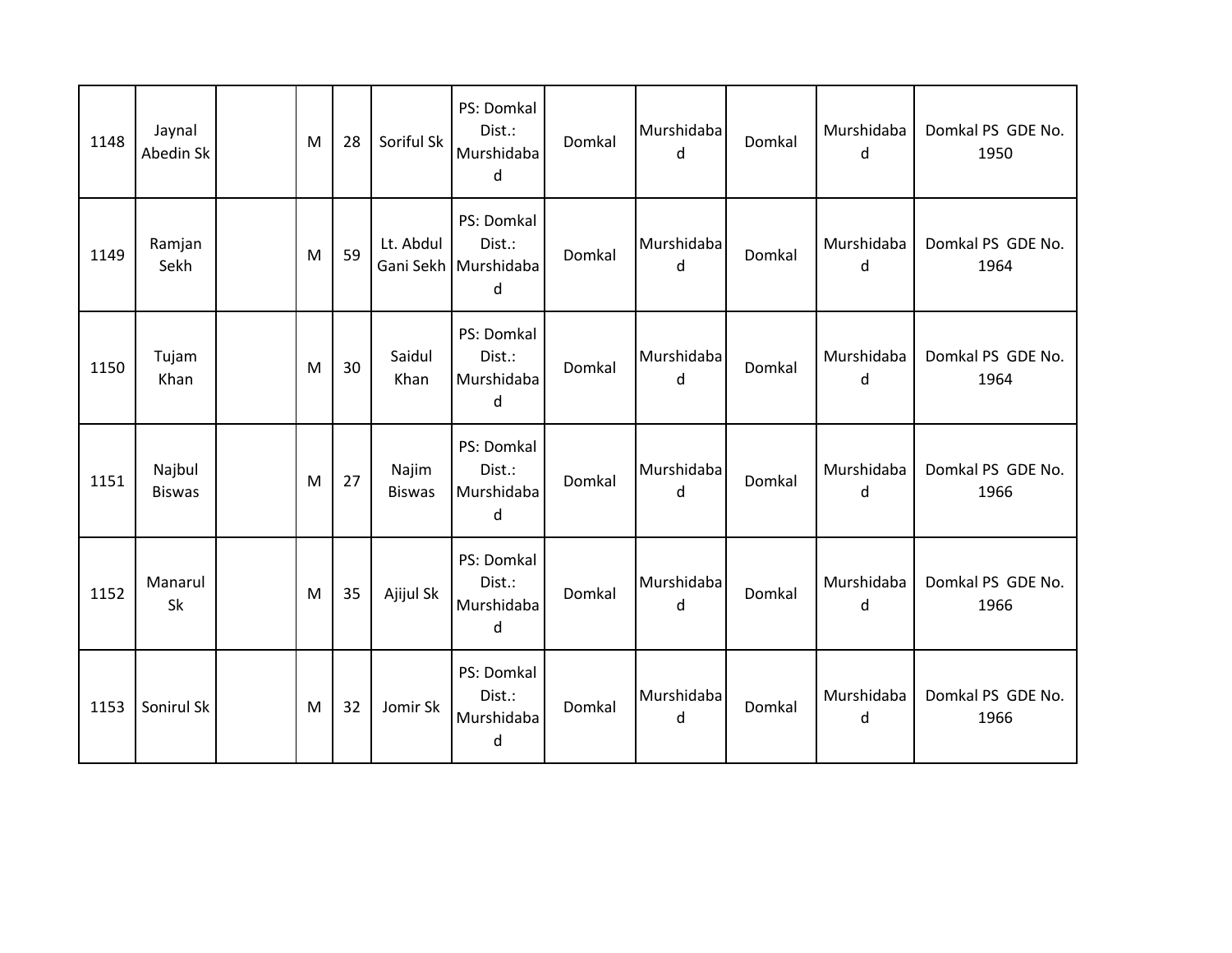| 1154 | Souvik Pal              | M | 23 | Tanmoy<br>Pal      | PS: Domkal<br>Dist.:<br>Murshidaba<br>d            | Domkal | Murshidaba<br>d | Domkal | Murshidaba<br>d | Domkal PS GDE No.<br>1966 |
|------|-------------------------|---|----|--------------------|----------------------------------------------------|--------|-----------------|--------|-----------------|---------------------------|
| 1155 | Arjit Pal               | M | 22 | Vidyasaga<br>r Pal | PS: Domkal<br>Dist.:<br>Murshidaba<br>d            | Domkal | Murshidaba<br>d | Domkal | Murshidaba<br>d | Domkal PS GDE No.<br>1966 |
| 1156 | Sudipta<br>Das          | M | 22 | Ananta<br>Das      | PS: Domkal<br>Dist.:<br>Murshidaba<br>d            | Domkal | Murshidaba<br>d | Domkal | Murshidaba<br>d | Domkal PS GDE No.<br>1966 |
| 1157 | Yousup<br>Mondal        | M | 18 | Muchad<br>Mondal   | PS: Domkal<br>Dist.:<br>Murshidaba<br>$\mathsf{d}$ | Domkal | Murshidaba<br>d | Domkal | Murshidaba<br>d | Domkal PS GDE No.<br>1966 |
| 1158 | Sajibul<br>Mondal       | M | 18 | Bahadur<br>Mondal  | PS: Domkal<br>Dist.:<br>Murshidaba<br>d            | Domkal | Murshidaba<br>d | Domkal | Murshidaba<br>d | Domkal PS GDE No.<br>1967 |
| 1159 | Ruhul<br>Amin<br>Mondal | M | 18 | Mallik<br>Mondal   | PS: Domkal<br>Dist.:<br>Murshidaba<br>d            | Domkal | Murshidaba<br>d | Domkal | Murshidaba<br>d | Domkal PS GDE No.<br>1967 |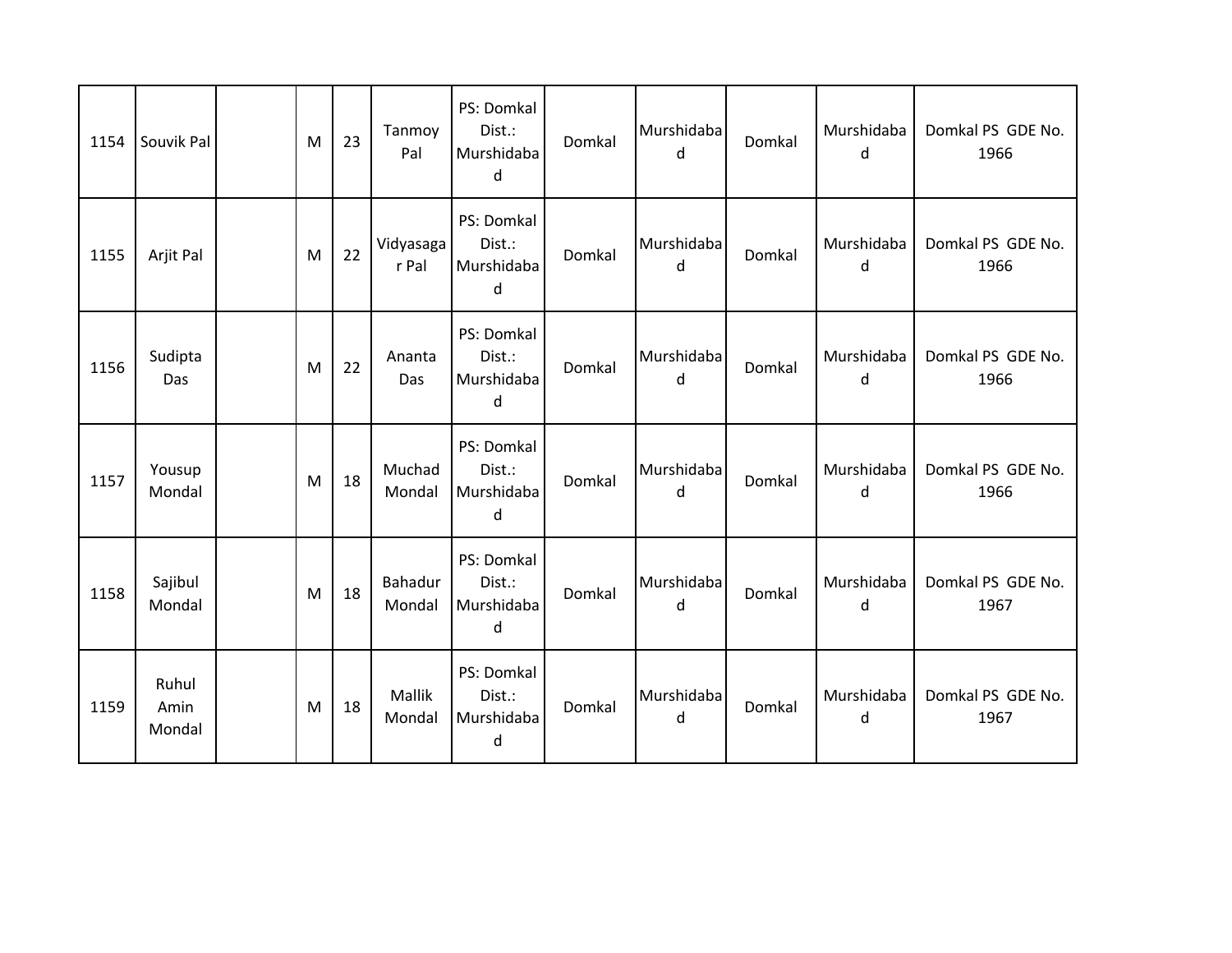| 1160 | Rahel<br>Mondal       | M | 18 | Safikul<br>Mondal     | PS: Domkal<br>Dist.:<br>Murshidaba<br>d                             | Domkal      | Murshidaba<br>d | Domkal      | Murshidaba<br>d | Domkal PS GDE No.<br>1967      |
|------|-----------------------|---|----|-----------------------|---------------------------------------------------------------------|-------------|-----------------|-------------|-----------------|--------------------------------|
| 1161 | Jahangir<br>Mondal    | M | 42 | Siraj<br>Mondal       | PS: Domkal<br>Dist.:<br>Murshidaba<br>d                             | Domkal      | Murshidaba<br>d | Domkal      | Murshidaba<br>d | Domkal PS GDE No.<br>1965      |
| 1162 | Rentu<br>Mondal       | M | 30 | Abdul Bari<br>Mondal  | PS: Domkal<br>Dist.:<br>Murshidaba<br>d                             | Domkal      | Murshidaba<br>d | Domkal      | Murshidaba<br>d | Domkal PS GDE No.<br>1965      |
| 1163 | Tahajuddi<br>n Mondal | M |    | Najimuddi<br>n Mondal | Gajnipur PS:<br>Hariharpara<br>Dist.:<br>Murshidaba<br>d            | Hariharpara | Murshidaba<br>d | Hariharpara | Murshidaba<br>d | Hariharpara PS GDE<br>No. 1602 |
| 1164 | Nur Jamal<br>Molla    | M |    | Lt. Jolil<br>Molla    | Gajnipur PS:<br>Hariharpara<br>Dist.:<br>Murshidaba<br>$\mathsf{d}$ | Hariharpara | Murshidaba<br>d | Hariharpara | Murshidaba<br>d | Hariharpara PS GDE<br>No. 1602 |
| 1165 | Arsed Sk              | M |    | Nazrul Sk             | Gajnipur PS:<br>Hariharpara<br>Dist.:<br>Murshidaba<br>d            | Hariharpara | Murshidaba<br>d | Hariharpara | Murshidaba<br>d | Hariharpara PS GDE<br>No. 1602 |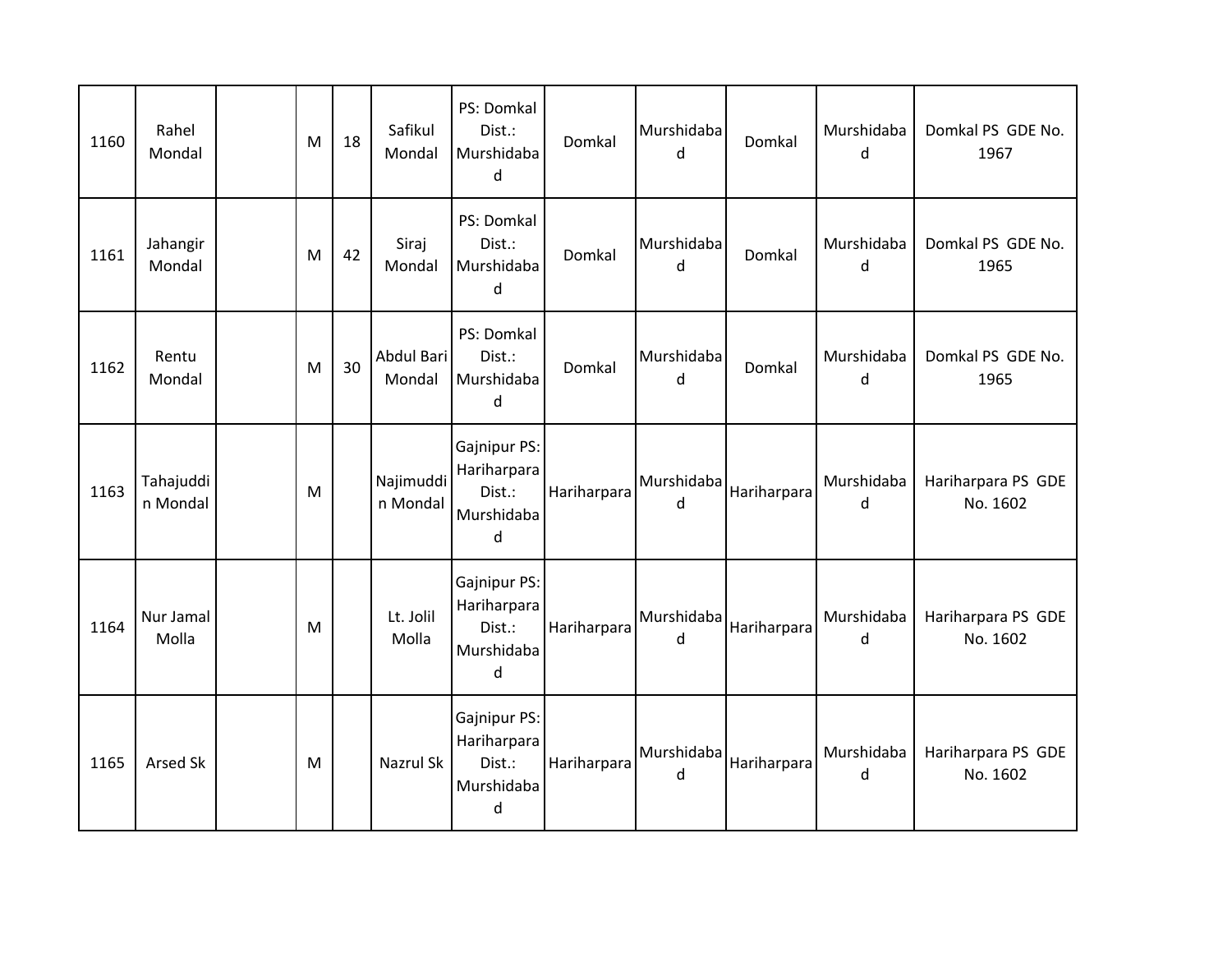| 1166 | Asadul<br>Molla   | M | Babar Ali<br>Molla    | Gajnipur PS:<br>Hariharpara<br>Dist.:<br>Murshidaba<br>d    | Hariharpara | Murshidaba<br>d | Hariharpara | Murshidaba<br>d | Hariharpara PS GDE<br>No. 1602 |
|------|-------------------|---|-----------------------|-------------------------------------------------------------|-------------|-----------------|-------------|-----------------|--------------------------------|
| 1167 | Monirulm<br>olla  | M | Johiruddin<br>Molla   | Gajnipur PS:<br>Hariharpara<br>Dist.:<br>Murshidaba<br>d    | Hariharpara | Murshidaba<br>d | Hariharpara | Murshidaba<br>d | Hariharpara PS GDE<br>No. 1602 |
| 1168 | Abdul<br>Alim Sk  | M | Majit Sk              | Gajnipur PS:<br>Hariharpara<br>Dist.:<br>Murshidaba<br>d    | Hariharpara | Murshidaba<br>d | Hariharpara | Murshidaba<br>d | Hariharpara PS GDE<br>No. 1602 |
| 1169 | Mukul Sk          | M | Chhattar<br><b>Sk</b> | Mamudpur<br>PS:<br>Hariharpara<br>Dist.:<br>Murshidaba<br>d | Hariharpara | Murshidaba<br>d | Hariharpara | Murshidaba<br>d | Hariharpara PS GDE<br>No. 1602 |
| 1170 | Hasanur<br>Mondal | M | Kabatulla<br>Mondal   | Piprekhali<br>PS: Nawda<br>Dist.:<br>Murshidaba<br>d        | Nawda       | Murshidaba<br>d | Hariharpara | Murshidaba<br>d | Hariharpara PS GDE<br>No. 1602 |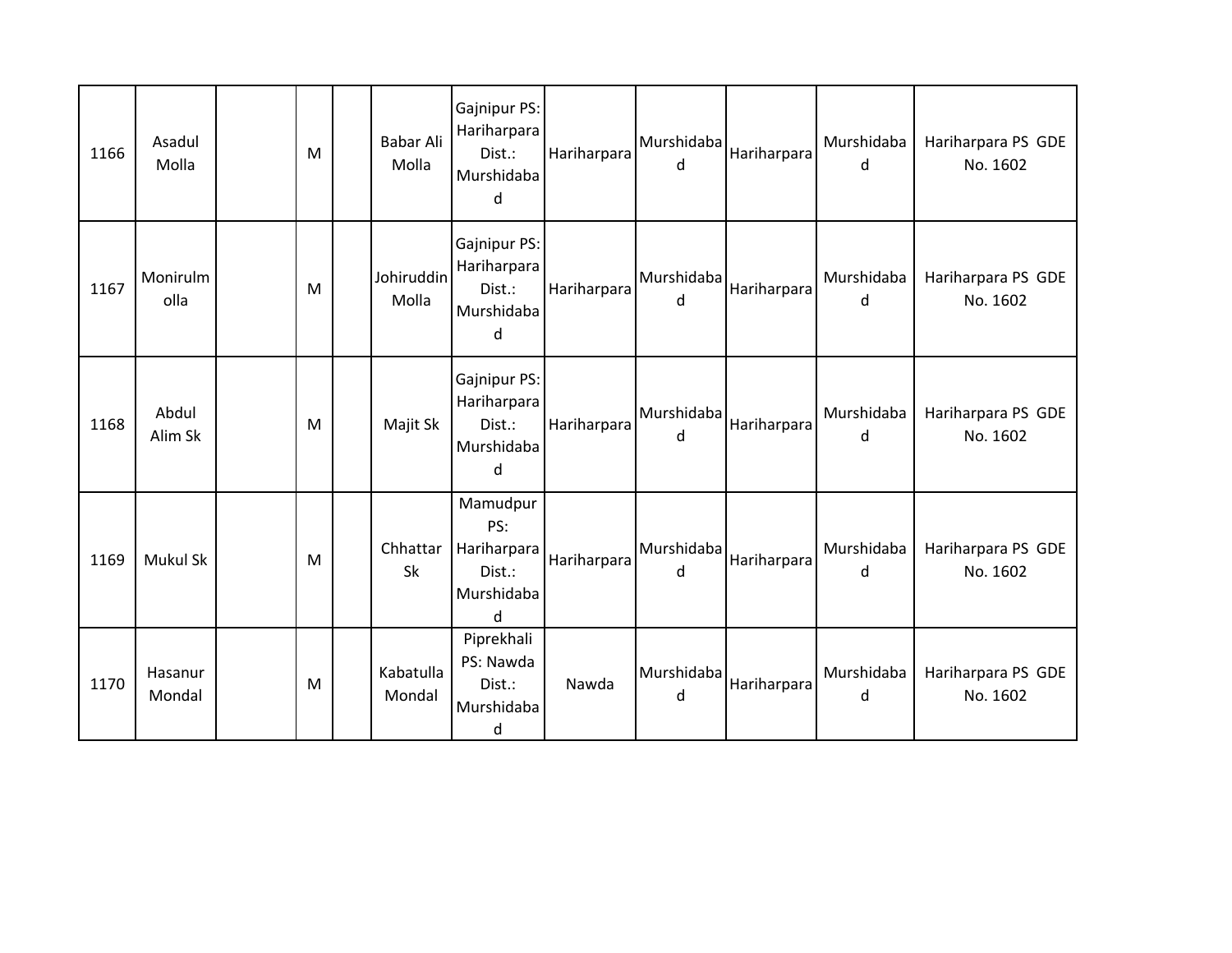| 1171 | Sain<br><b>Biswas</b> | M |    | Jakal Ali<br><b>Biswas</b> | Hariharpara<br>PS:<br>Hariharpara<br>Dist.:<br>Murshidaba<br>d           | Hariharpara             | Murshidaba<br>d | Hariharpara | Murshidaba<br>d | Hariharpara PS GDE<br>No. 1602 |
|------|-----------------------|---|----|----------------------------|--------------------------------------------------------------------------|-------------------------|-----------------|-------------|-----------------|--------------------------------|
| 1172 | Sajib Sk              | M |    | Saidul Sk                  | Hariharpara<br>PS:<br>Hariharpara<br>Dist.:<br>Murshidaba<br>d           | Hariharpara             | Murshidaba<br>d | Hariharpara | Murshidaba<br>d | Hariharpara PS GDE<br>No. 1611 |
| 1173 | <b>Rubel Sk</b>       | M |    | Jakir Sk                   | Hariharpara<br>PS:<br>Hariharpara<br>Dist.:<br>Murshidaba<br>d           | Hariharpara             | Murshidaba<br>d | Hariharpara | Murshidaba<br>d | Hariharpara PS GDE<br>No. 1611 |
| 1174 | Sajahan<br>Ali        | M |    | Ansar Ali                  | Uttar<br>Mamdalipur<br>PS:<br>Dist.:<br>Murshidaba<br>d                  | Hariharpara Hariharpara | Murshidaba<br>d | Hariharpara | Murshidaba<br>d | Hariharpara PS GDE<br>No. 1611 |
| 1175 | Rabiul<br>Islam       | M | 24 | Rafikul<br>Islam           | <b>NOWDAPAR</b><br>A PS:<br>Islampore<br>Dist.:<br>Murshidaba<br>$\sf d$ | Islampore               | Murshidaba<br>d | Islampore   | Murshidaba<br>d | Islampore PS GDE No.<br>1529   |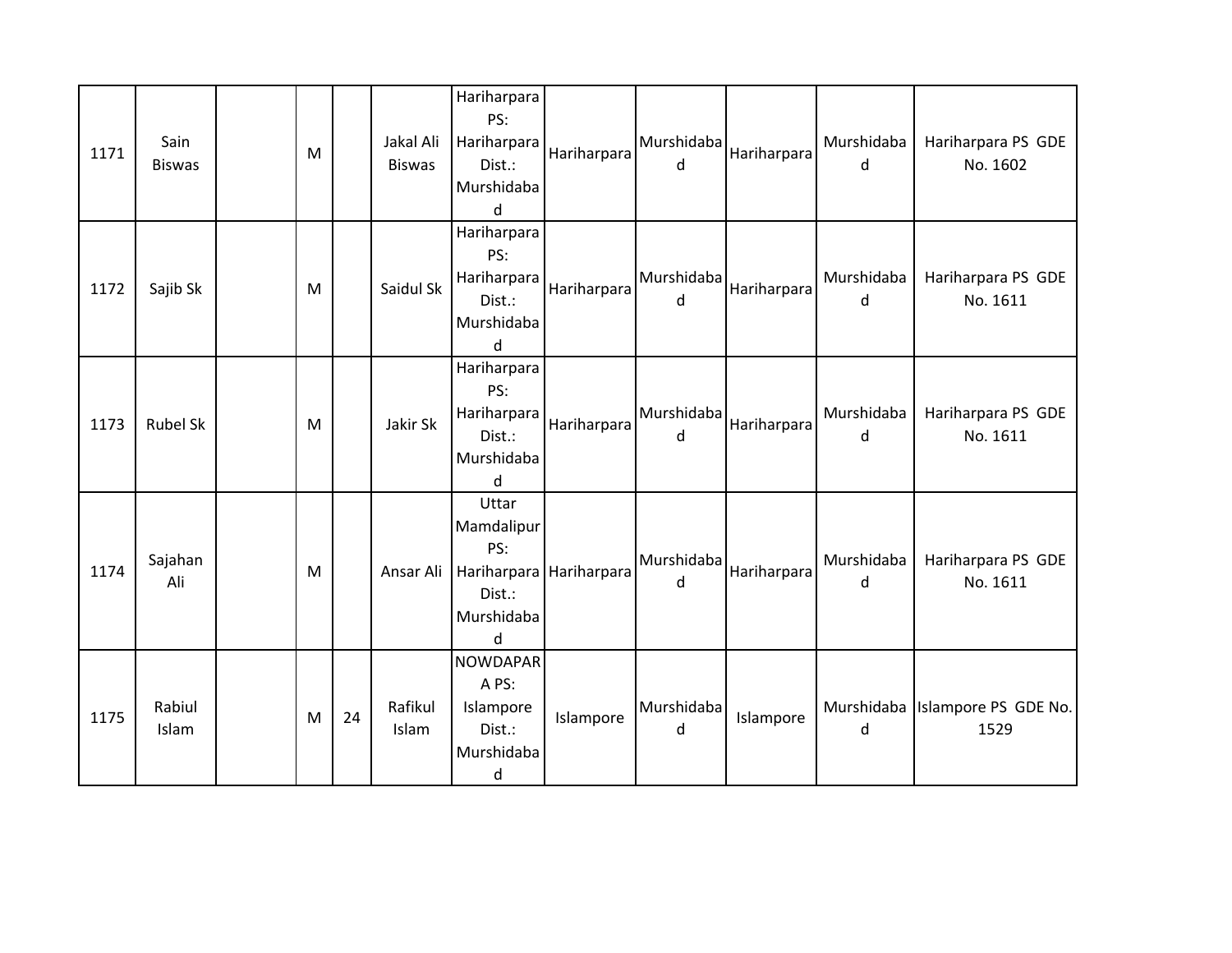| 1176 | Hafijul<br>Islam | M | 24 | Alauddin<br>Sk      | <b>ROMIPUR</b><br>PS:<br>Islampore<br>Dist.:<br>Murshidaba<br>$\sf d$                  | Islampore | Murshidaba<br>d | Islampore | d       | Murshidaba   Islampore PS GDE No.<br>1529 |
|------|------------------|---|----|---------------------|----------------------------------------------------------------------------------------|-----------|-----------------|-----------|---------|-------------------------------------------|
| 1177 | Sohel<br>Rana    | M | 21 | Sadhan<br>Mondal    | <b>NAJIRPUR</b><br>PS:<br>Islampore<br>Dist.:<br>Murshidaba<br>d                       | Islampore | Murshidaba<br>d | Islampore | $\sf d$ | Murshidaba   Islampore PS GDE No.<br>1529 |
| 1178 | Sujit Sk         | M | 20 | Najrul Sk           | <b>KANCHANP</b><br>UR PS:<br>Islampore<br>Dist.:<br>Murshidaba<br>$\sf d$              | Islampore | Murshidaba<br>d | Islampore | d       | Murshidaba   Islampore PS GDE No.<br>1529 |
| 1179 | Rahul<br>Haldar  | M | 20 | Datakarna<br>Haldar | CHAKJAMA<br><b>HALDARPAR</b><br>A PS:<br>Islampore<br>Dist.:<br>Murshidaba<br>d        | Islampore | Murshidaba<br>d | Islampore | d       | Murshidaba Islampore PS GDE No.<br>1529   |
| 1180 | Asim<br>Mondal   | M | 32 | Julu<br>Mondal      | <b>CHAR</b><br><b>DAULATPUR</b><br>PS:<br>Islampore<br>Dist.:<br>Murshidaba<br>$\sf d$ | Islampore | Murshidaba<br>d | Islampore | d       | Murshidaba Islampore PS GDE No.<br>1529   |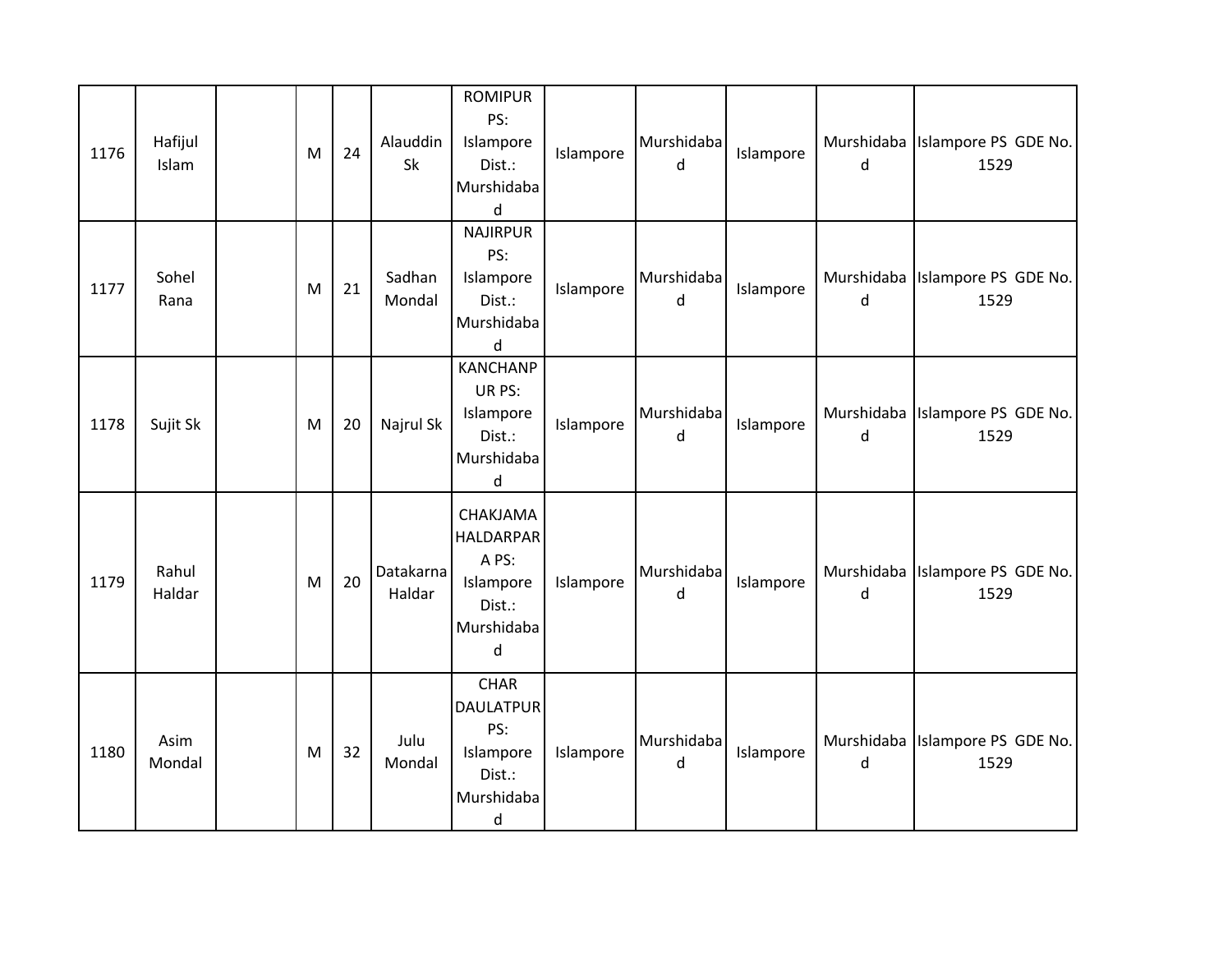| 1181 | Nayan<br>Pramanik | M | 18 | Keshab<br>Pramanik      | <b>GHOSHPAR</b><br>A PS:<br>Islampore<br>Dist.:<br>Murshidaba<br>d | Islampore | Murshidaba<br>d | Islampore | Murshidaba<br>d | Islampore PS GDE No.<br>1529 |
|------|-------------------|---|----|-------------------------|--------------------------------------------------------------------|-----------|-----------------|-----------|-----------------|------------------------------|
| 1182 | Dipen<br>Hore     | M | 24 | Sabiruddin<br><b>Sk</b> | <b>CHAK PS:</b><br>Islampore<br>Dist.:<br>Murshidaba<br>d          | Islampore | Murshidaba<br>d | Islampore | Murshidaba<br>d | Islampore PS GDE No.<br>1529 |
| 1183 | Surabuddi<br>n Sk | M | 19 | Sanuar Sk               | <b>GORAIPUR</b><br>PS:<br>Islampore<br>Dist.:<br>Murshidaba<br>d   | Islampore | Murshidaba<br>d | Islampore | Murshidaba<br>d | Islampore PS GDE No.<br>1529 |
| 1184 | Jahir<br>Hossain  | M | 28 | Humayun<br>Kabir        | <b>ISLAMPUR</b><br>PS:<br>Islampore<br>Dist.:<br>Murshidaba<br>d   | Islampore | Murshidaba<br>d | Islampore | Murshidaba<br>d | Islampore PS GDE No.<br>1529 |
| 1185 | Sairul<br>Mondal  | M | 40 | Islam<br>Mondal         | <b>NAJIRPUR</b><br>PS:<br>Islampore<br>Dist.:<br>Murshidaba<br>d   | Islampore | Murshidaba<br>d | Islampore | Murshidaba<br>d | Islampore PS GDE No.<br>1529 |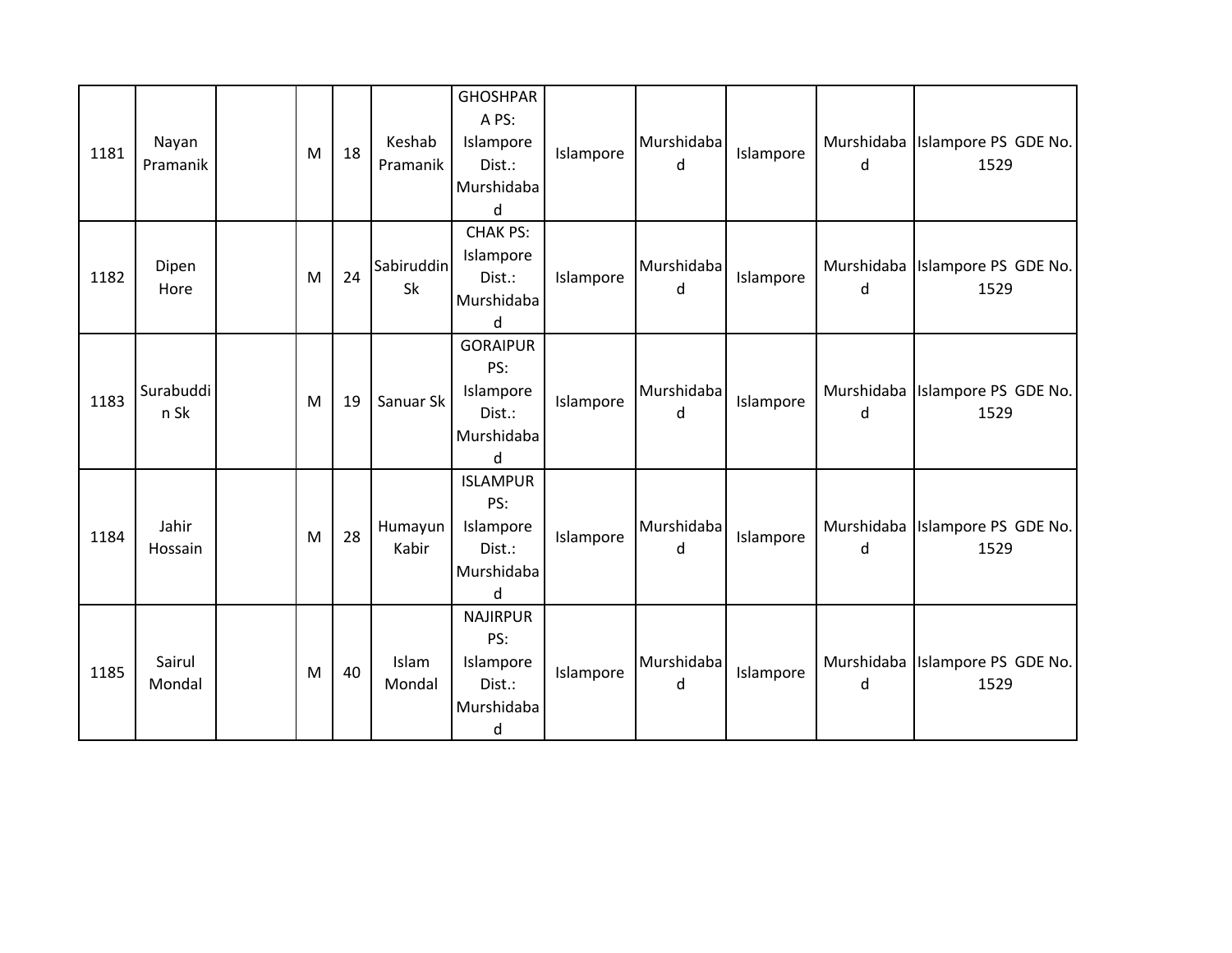| 1186 | Jaglu Sk         | M | 40 | Sirajul Sk          | <b>HERAMPUR</b><br>PS:<br>Islampore<br>Dist.:<br>Murshidaba<br>d     | Islampore | Murshidaba<br>d | Islampore | d               | Murshidaba   Islampore PS GDE No.<br>1529 |
|------|------------------|---|----|---------------------|----------------------------------------------------------------------|-----------|-----------------|-----------|-----------------|-------------------------------------------|
| 1187 | Sujan Sk         | M | 24 | Mojid Sk            | <b>HERAMPUR</b><br>PS:<br>Islampore<br>Dist.:<br>Murshidaba<br>d     | Islampore | Murshidaba<br>d | Islampore | Murshidaba<br>d | Islampore PS GDE No.<br>1529              |
| 1188 | Saurav<br>Mondal | M | 33 | Joynuddin<br>Mondal | <b>CHAK PS:</b><br>Islampore<br>Dist.:<br>Murshidaba<br>$\mathsf{d}$ | Islampore | Murshidaba<br>d | Islampore | Murshidaba<br>d | Islampore PS GDE No.<br>1529              |
| 1189 | Ali<br>Mondal    | M | 52 | Abu<br>Mondal       | <b>HITANPUR</b><br>PS: Domkal<br>Dist.:<br>Murshidaba<br>d           | Domkal    | Murshidaba<br>d | Islampore | Murshidaba<br>d | Islampore PS GDE No.<br>1529              |
| 1190 | Soyeb Sk         | M | 21 | Kasem Sk            | <b>HITANPUR</b><br>PS: Domkal<br>Dist.:<br>Murshidaba<br>d           | Domkal    | Murshidaba<br>d | Islampore | Murshidaba<br>d | Islampore PS GDE No.<br>1529              |
| 1191 | Jamsed<br>Molla  | M | 24 | n Molla             | Faridpur PS:<br>Jamaluddi Jalangi Dist.:<br>Murshidaba<br>$\sf d$    | Jalangi   | Murshidaba<br>d | Jalangi   | Murshidaba<br>d | Jalangi PS GDE No.<br>1250                |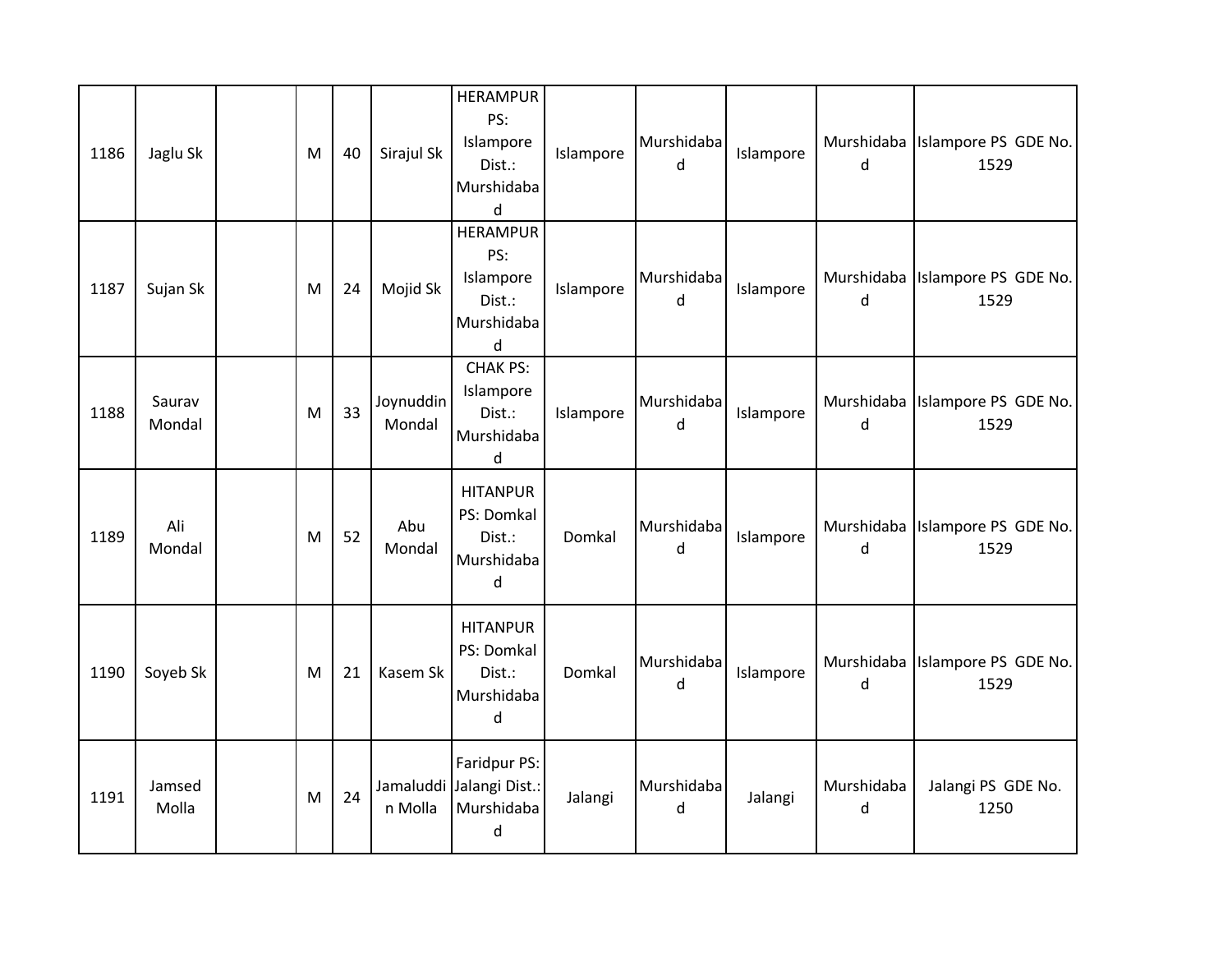| 1192 | Hasan Sk                | M           | 37 | n Sk                         | Faridpur PS:<br>Kalimuddi Jalangi Dist.:<br>Murshidaba<br>$\sf d$                      | Jalangi | Murshidaba<br>d | Jalangi | Murshidaba<br>d | Jalangi PS GDE No.<br>1250 |
|------|-------------------------|-------------|----|------------------------------|----------------------------------------------------------------------------------------|---------|-----------------|---------|-----------------|----------------------------|
| 1193 | <b>Babua</b><br>Chowhan |             | 38 | Ch.                          | Sukantapall<br>S/o-Ram   y PS: Jiaganj<br>Dist.:<br>Chowhan Murshidaba<br>$\mathsf{d}$ | Jiaganj | Murshidaba<br>d | Jiaganj | Murshidaba<br>d | Jiaganj PS GDE No.<br>1296 |
| 1194 | Bhanjan<br>Mandal       |             | 35 | $S/O-$<br>Gurupada<br>Mandal | Enatulibagh<br>PS: Jiaganj<br>Dist.:<br>Murshidaba<br>d                                | Jiaganj | Murshidaba<br>d | Jiaganj | Murshidaba<br>d | Jiaganj PS GDE No.<br>1296 |
| 1195 | Gopinath<br>Ghosh       | M           | 52 | Lt Subal<br>Chnadra<br>Ghosh | Bahara PS:<br>Kandi Dist.:<br>Murshidaba<br>d                                          | Kandi   | Murshidaba<br>d | Kandi   | Murshidaba<br>d | Kandi PS GDE No.<br>1876   |
| 1196 | Sahidul Sk              | M           | 34 | Ramjan Sk                    | Kalibari<br>More PS:<br>Kandi Dist.:<br>Murshidaba<br>$\sf d$                          | Kandi   | Murshidaba<br>d | Kandi   | Murshidaba<br>d | Kandi PS GDE No.<br>2000   |
| 1197 | Papi<br>Khatun          | $\mathsf F$ | 22 | Mannan<br>Mondal             | Mridadpur<br>PS: Lalgola<br>Dist.:<br>Murshidaba<br>d                                  | Lalgola | Murshidaba<br>d | Lalgola | Murshidaba<br>d | Lalgola PS GDE No.<br>2121 |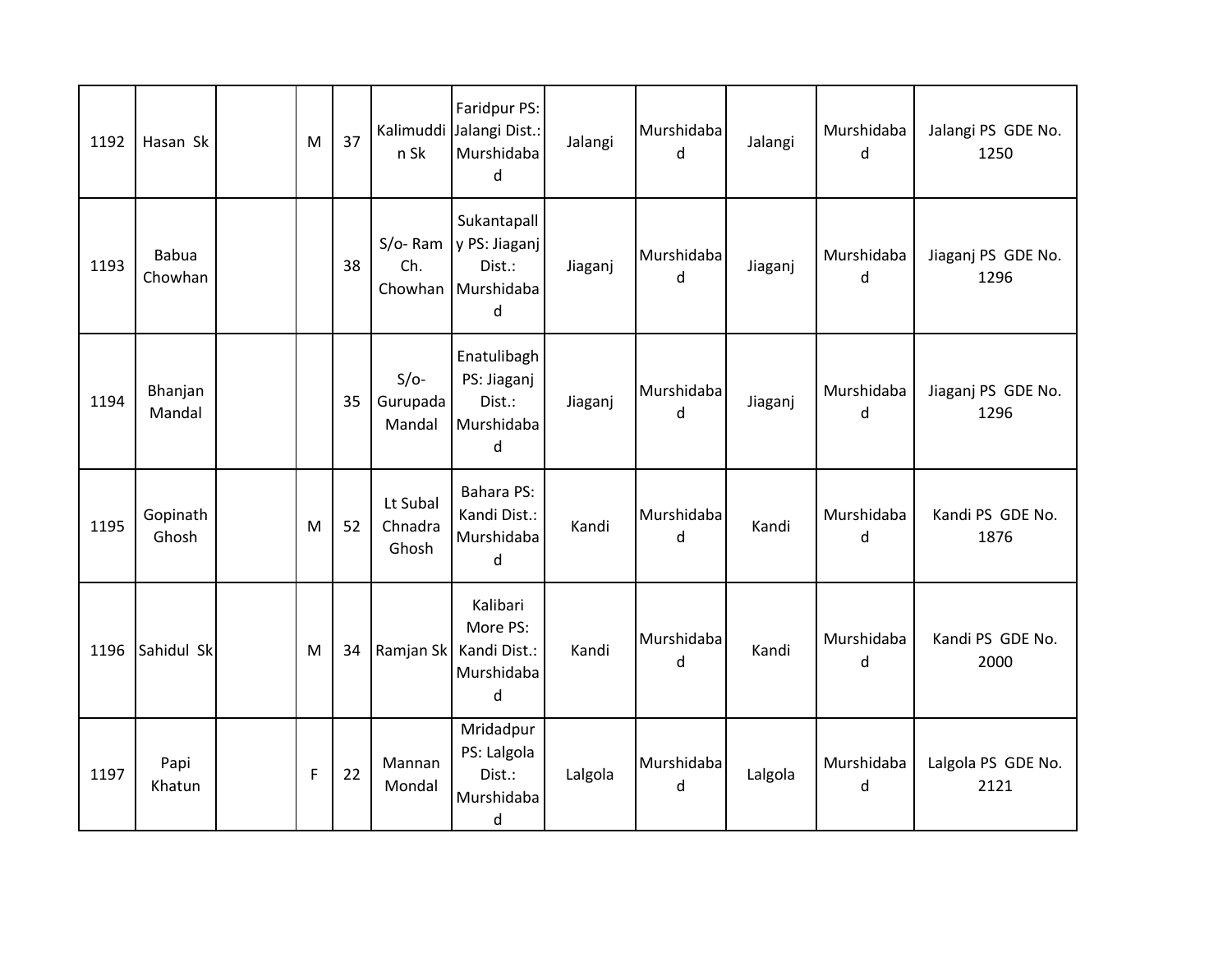| 1198 | Saheba<br>Bibi   | $\mathsf{F}$ | 40 | Mannan<br>Mondal  | Mridadpur<br>PS: Lalgola<br>Dist.:<br>Murshidaba<br>d        | Lalgola | Murshidaba<br>d | Lalgola | Murshidaba<br>d | Lalgola PS GDE No.<br>2121 |
|------|------------------|--------------|----|-------------------|--------------------------------------------------------------|---------|-----------------|---------|-----------------|----------------------------|
| 1199 | Sabdul Sk        | M            | 40 | <b>Bhasa Sk</b>   | Chandipur<br>PS: Lalgola<br>Dist.:<br>Murshidaba<br>d        | Lalgola | Murshidaba<br>d | Lalgola | Murshidaba<br>d | Lalgola PS GDE No.<br>2121 |
| 1200 | Anarul Sk        | M            | 38 | Naimuddi<br>n.    | Biswanathp<br>ur PS:<br>Lalgola<br>Dist.:<br>Murshidaba<br>d | Lalgola | Murshidaba<br>d | Lalgola | Murshidaba<br>d | Lalgola PS GDE No.<br>2121 |
| 1201 | Nasima<br>Bibi   | $\mathsf F$  | 26 | <b>Badirul Sk</b> | Mridadpur<br>PS: Lalgola<br>Dist.:<br>Murshidaba<br>d        | Lalgola | Murshidaba<br>d | Lalgola | Murshidaba<br>d | Lalgola PS GDE No.<br>2121 |
| 1202 | Sarifa<br>Khatun | $\mathsf F$  | 25 | Mustakim<br>Sk    | Mridadpur<br>PS: Lalgola<br>Dist.:<br>Murshidaba<br>d        | Lalgola | Murshidaba<br>d | Lalgola | Murshidaba<br>d | Lalgola PS GDE No.<br>2121 |
| 1203 | Riktara<br>Bibi  | $\mathsf{F}$ | 24 | Wakim Sk          | Mridadpur<br>PS: Lalgola<br>Dist.:<br>Murshidaba<br>d        | Lalgola | Murshidaba<br>d | Lalgola | Murshidaba<br>d | Lalgola PS GDE No.<br>2121 |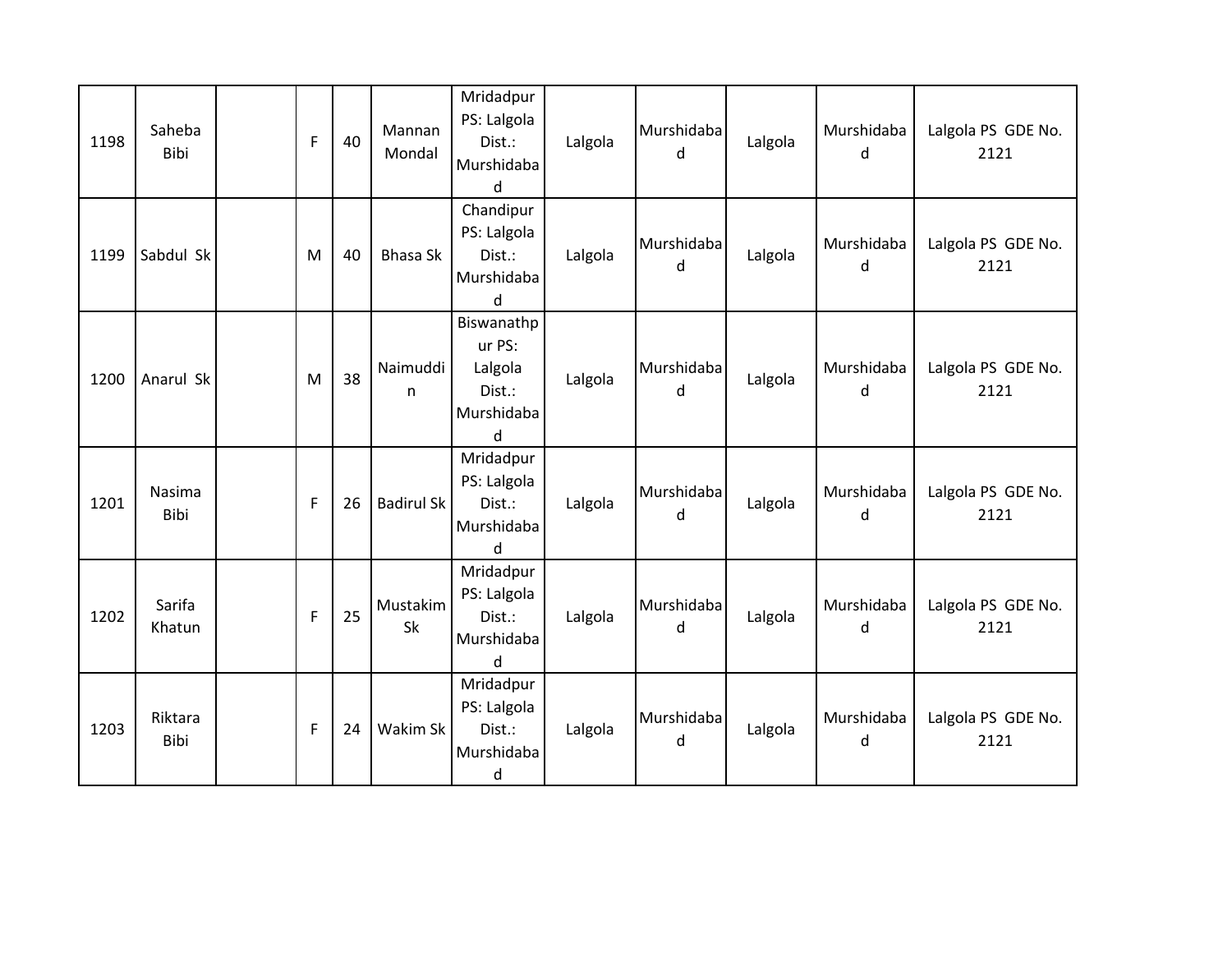| 1204 | Ayestulla<br>Sarkar | M | 20 | Najrul<br>Sarkar | Gudhia<br><b>Bakultala</b><br>PS:<br>Murshidaba<br>d Dist.:<br>Murshidaba<br>d | d                                                | d       | d | d | Murshidaba Murshidaba Murshidaba Murshidaba   Murshidabad PS GDE<br>No. 2507                               |
|------|---------------------|---|----|------------------|--------------------------------------------------------------------------------|--------------------------------------------------|---------|---|---|------------------------------------------------------------------------------------------------------------|
| 1205 | Marul Sk            | M | 32 | Adun Sk          | Padmil PS:<br>Nanoor<br>Dist.:<br>Birbhum                                      | Nanoor                                           | Birbhum | d | d | Murshidaba   Murshidaba   Murshidabad PS GDE<br>No. 2507                                                   |
| 1206 | Panju Sk            | M | 40 | Sk               | Dharampur<br>PS:<br>d Dist.:<br>Murshidaba<br>d                                | d                                                | d       | d | d | Sukchand   Murshidaba   Murshidaba   Murshidaba   Murshidaba   Murshidaba   Murshidabad PS GDE<br>No. 2509 |
| 1207 | Jahangir<br>Sk      | M | 35 | Jamsed Sk        | Dharampur<br>PS:<br>d Dist.:<br>Murshidaba<br>d                                | d                                                | d       | d | d | Murshidaba Murshidaba Murshidaba Murshidaba Murshidaba Murshidabad PS GDE<br>No. 2509                      |
| 1208 | Sariful Sk          | M | 35 | Sumail Sk        | Gudhia<br>Kanksha PS:<br>d Dist.:<br>Murshidaba<br>d                           | Murshidaba Murshidaba Murshidaba Murshidaba<br>d | d       | d | d | Murshidaba   Murshidabad PS GDE<br>No. 2509                                                                |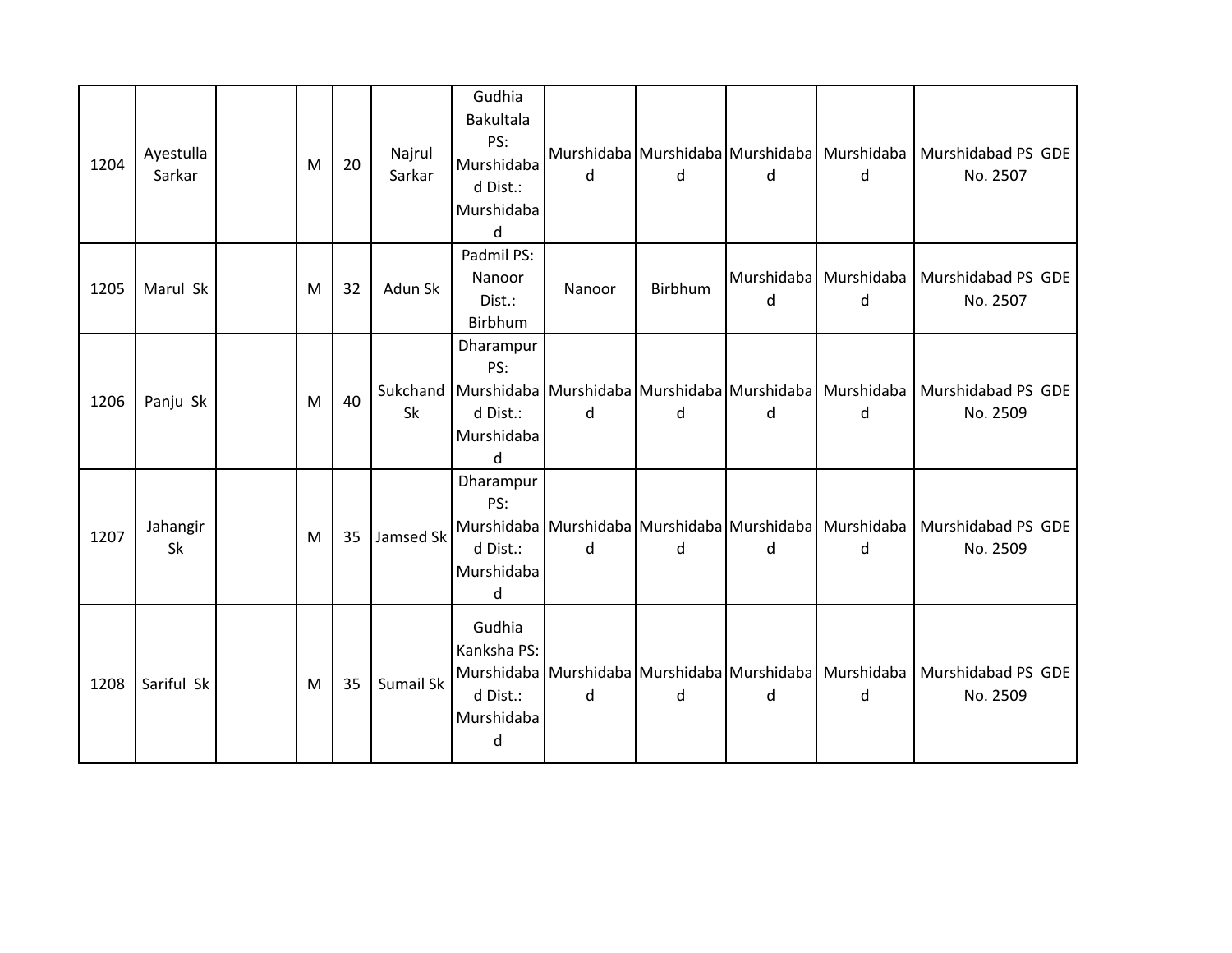| 1209 | Soraj Roy                 | M |    | Sukumar<br>Roy             | Osmanpur<br><b>PS</b><br>Raghunathg<br>anj Dist Msd                 |       | <b>Basirhat</b> | Nabagram | Murshidaba<br>d | Nabagram PS GDE<br>No. 1483 |
|------|---------------------------|---|----|----------------------------|---------------------------------------------------------------------|-------|-----------------|----------|-----------------|-----------------------------|
| 1210 | Sarjad<br>Hossain         | M |    | Kadam<br>Rasul             | <b>Beluri PS</b><br>Nabagram<br>Dist Msd                            |       | <b>Basirhat</b> | Nabagram | Murshidaba<br>d | Nabagram PS GDE<br>No. 1500 |
| 1211 | Raihan Sk                 | M |    | Malmuddi<br>n Sk           | <b>Beluri PS</b><br>Nabagram<br>Dist Msd                            |       | <b>Basirhat</b> | Nabagram | Murshidaba<br>d | Nabagram PS GDE<br>No. 1500 |
| 1212 | Sarif Sk                  | M |    | Esha<br>Hoque              | Milki PS<br>Nabagram<br>Dist Msd                                    |       | <b>Basirhat</b> | Nabagram | Murshidaba<br>d | Nabagram PS GDE<br>No. 1503 |
| 1213 | Nabakum<br>ar Ghosh       | M |    | Rotan<br>Ghosh             | Gramdighi<br><b>PS</b><br>Nabagram<br>Dist Msd                      |       | <b>Basirhat</b> | Nabagram | Murshidaba<br>d | Nabagram PS GDE<br>No. 1503 |
| 1214 | Indrajit<br><b>Biswas</b> | М |    | Kartick<br><b>Biswas</b>   | <b>Tehatta Dist</b><br>Nadia                                        |       | <b>Basirhat</b> | Nabagram | Murshidaba<br>d | Nabagram PS GDE<br>No. 1499 |
| 1215 | Toni Sk                   | M |    |                            | Palasy PS<br>Amjad Sk   Kaliganj Dist<br>Msd                        |       | <b>Basirhat</b> | Nabagram | Murshidaba<br>d | Nabagram PS GDE<br>No. 1499 |
| 1216 | Samsa Sk                  | M |    | Lt.<br>Saharuddi<br>n Sk   | <b>Beluri PS</b><br>Nabagram<br>Dist Msd                            |       | <b>Basirhat</b> | Nabagram | Murshidaba<br>d | Nabagram PS GDE<br>No. 1500 |
| 1217 | Anup<br><b>Biswas</b>     | M | 30 | Lt. Wasim<br><b>Biswas</b> | Raipur<br>Bhowmikpa<br>ra PS:<br>Nawda<br>Dist.:<br>Murshidaba<br>d | Nawda | Murshidaba<br>d | Nawda    | Murshidaba<br>d | Nawda PS GDE No.<br>1335    |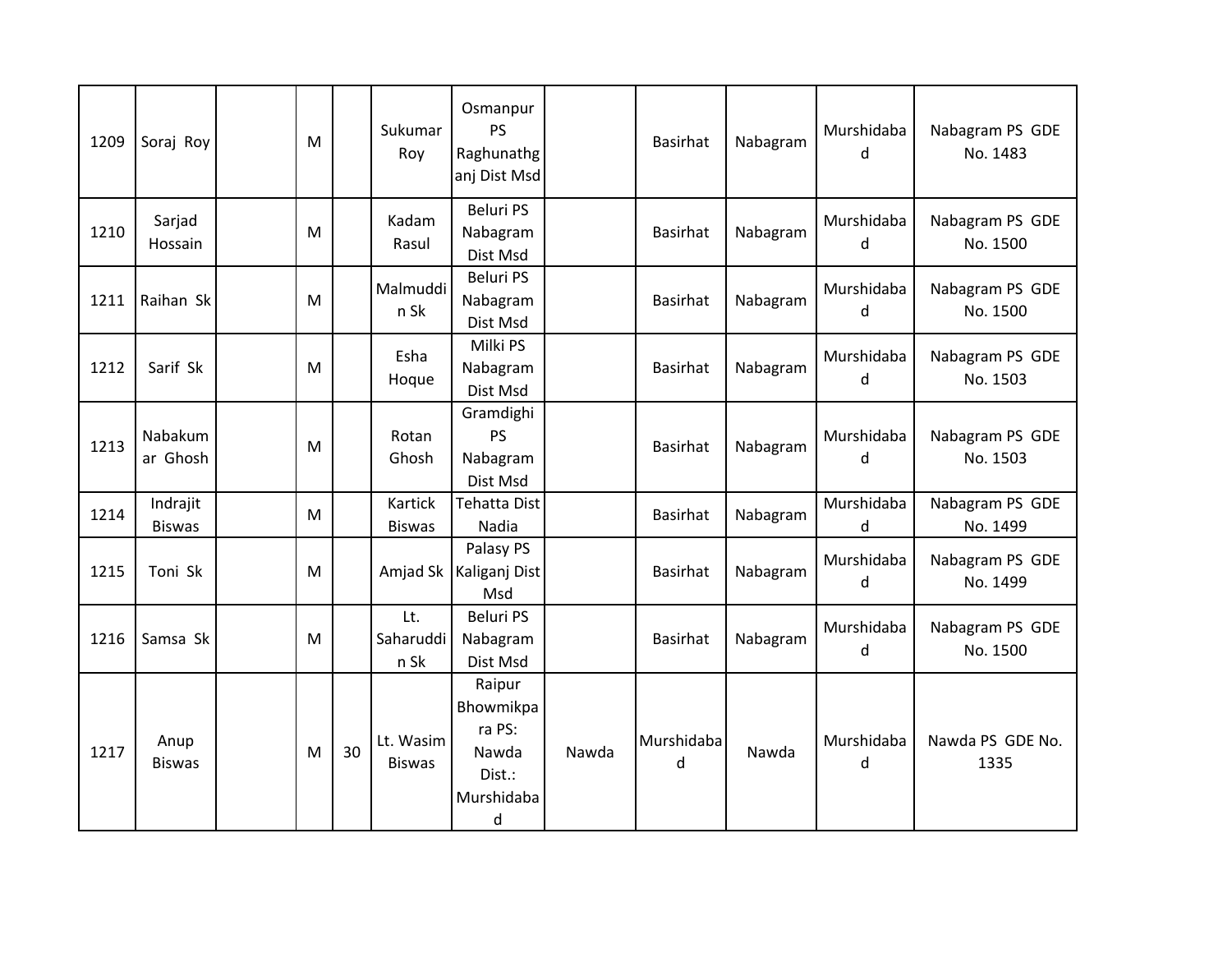| 1218 | Suman<br>Khan           | M | 20 | Mubarak<br>Khan     | Nowda<br>Khanpara<br>PS: Nawda<br>Dist.:<br>Murshidaba<br>d              | Nawda     | Murshidaba<br>d | Nawda     | Murshidaba<br>d | Nawda PS GDE No.<br>1360     |
|------|-------------------------|---|----|---------------------|--------------------------------------------------------------------------|-----------|-----------------|-----------|-----------------|------------------------------|
| 1219 | Ashik Sk                | M | 21 | <b>Toksed Sk</b>    | Nowda PS:<br>Nawda<br>Dist.:<br>Murshidaba<br>d                          | Nawda     | Murshidaba<br>d | Nawda     | Murshidaba<br>d | Nawda PS GDE No.<br>1360     |
| 1220 | Sadha<br>Mondal         | M | 30 | Lt. Balok<br>Mondal | Sarbangapu<br>r Babupara<br>PS: Nawda<br>Dist.:<br>Murshidaba<br>d       | Nawda     | Murshidaba<br>d | Nawda     | Murshidaba<br>d | Nawda PS GDE No.<br>1358     |
| 1221 | <b>Biswna</b><br>Mondal | M | 40 | Lt. Balok<br>Mondal | Sarbangapu<br>r Babupara<br>PS: Nawda<br>Dist.:<br>Murshidaba<br>$\sf d$ | Nawda     | Murshidaba<br>d | Nawda     | Murshidaba<br>d | Nawda PS GDE No.<br>1358     |
| 1222 | Alam Sk                 | M | 44 | Ajhar Sk            | Khedurtala<br>PS:<br>Raninagar<br>Dist.:<br>Murshidaba<br>d              | Raninagar | Murshidaba<br>d | Raninagar | Murshidaba<br>d | Raninagar PS GDE No.<br>1267 |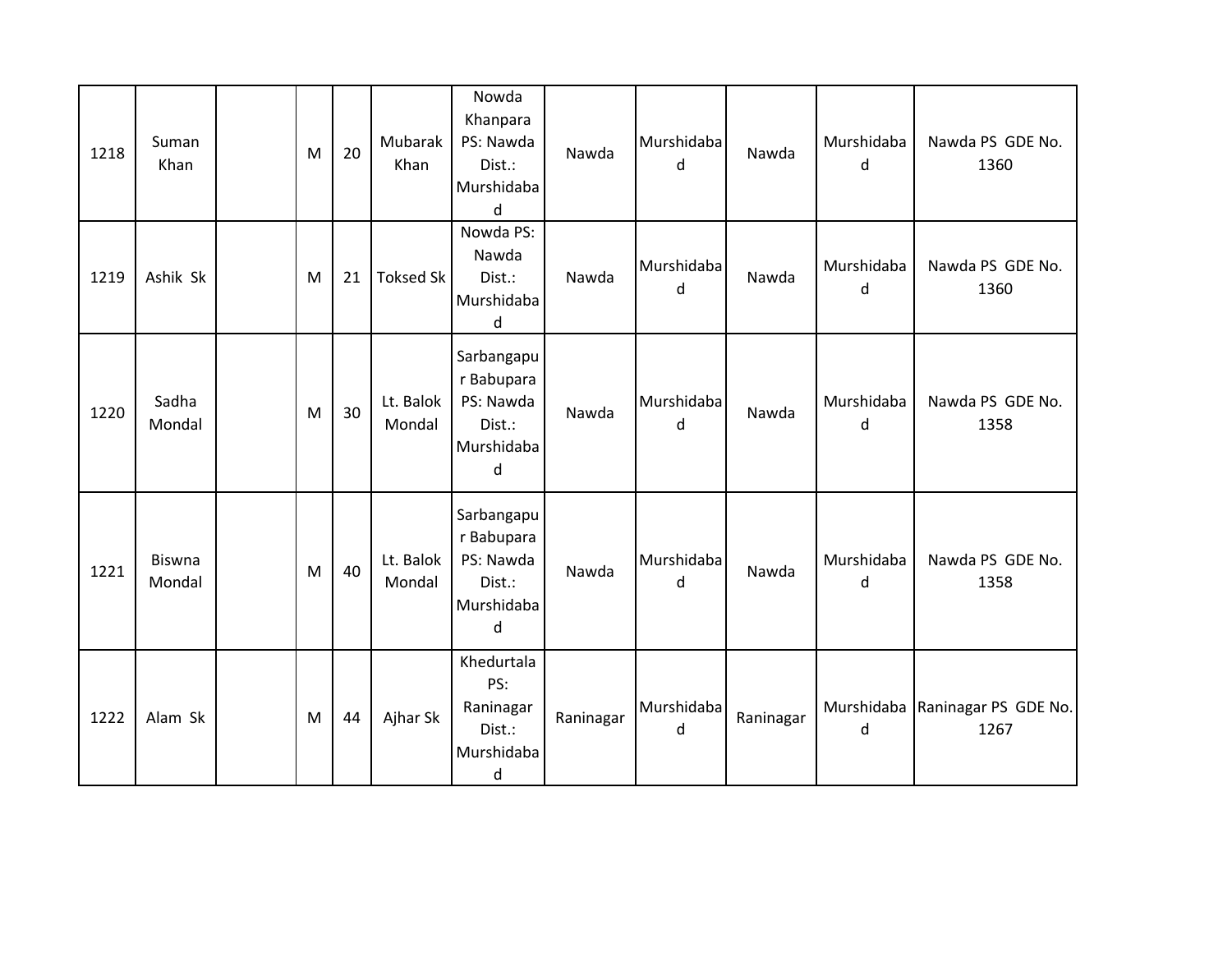| 1223 | Nripen<br>Halder      | M | 44 | Anjam<br>Halder  | Katlamari<br>Halderpara<br>PS:<br>Raninagar<br>Dist.:<br>Murshidaba<br>$\sf d$ | Raninagar | Murshidaba<br>d | Raninagar | Murshidaba<br>d | Raninagar PS GDE No.<br>1267 |
|------|-----------------------|---|----|------------------|--------------------------------------------------------------------------------|-----------|-----------------|-----------|-----------------|------------------------------|
| 1224 | <b>Badikul Sk</b>     | M | 27 | <b>Bakkar Sk</b> | Barianagar<br>PS: Ranitala<br>Dist.:<br>Murshidaba<br>$\sf d$                  | Ranitala  | Murshidaba<br>d | Ranitala  | Murshidaba<br>d | Ranitala PS GDE No.<br>1368  |
| 1225 | Sabir Sk              | M | 30 | Ansar Sk         | Moradighi<br>PS:<br>Rejinagar<br>Dist.:<br>Murshidaba<br>$\sf d$               | Rejinagar | Murshidaba<br>d | Rejinagar | Murshidaba<br>d | Rejinagar PS GDE No.<br>1370 |
| 1226 | Arabul<br>Islam       | M | 45 | Lt Hikmat<br>Sk  | Nazirpur<br>PS:<br>Rejinagar<br>Dist.:<br>Murshidaba<br>d                      | Rejinagar | Murshidaba<br>d | Rejinagar | Murshidaba<br>d | Rejinagar PS GDE No.<br>1370 |
| 1227 | Nur<br>Samad<br>Mirza | M | 23 | Akbar<br>Mirza   | Powa PS:<br>Salar Dist.:<br>Murshidaba<br>d                                    | Salar     | Murshidaba<br>d | Salar     | Murshidaba<br>d | Salar PS GDE No.<br>1101     |
| 1228 | Rocky<br>Sarkar       | M | 25 | Sadhan<br>Sarkar | Kagram PS:<br>Salar Dist.:<br>Murshidaba<br>d                                  | Salar     | Murshidaba<br>d | Salar     | Murshidaba<br>d | Salar PS GDE No.<br>1101     |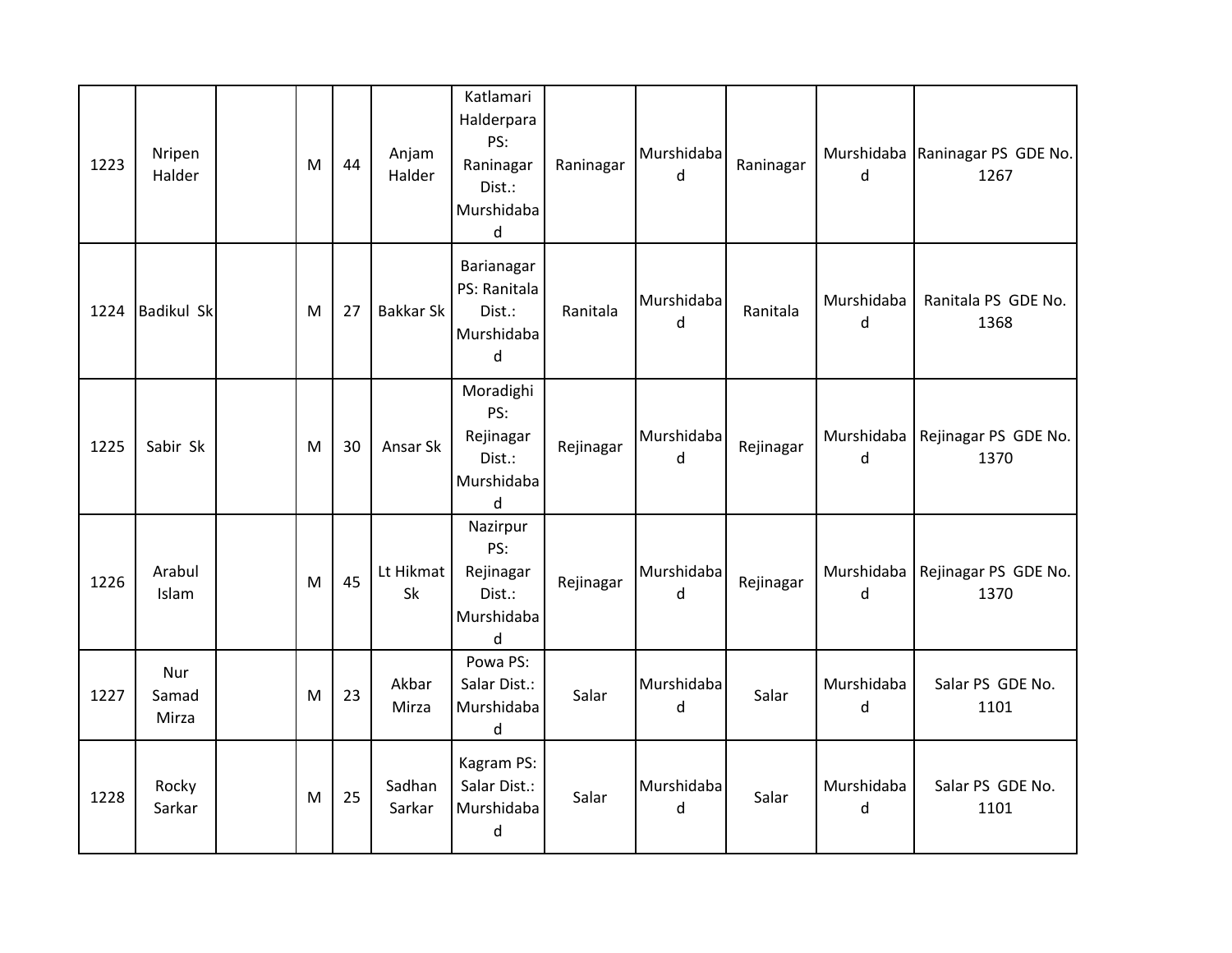| 1229 | Monoj<br>Saha   | M | 22 | Hiron<br>Saha         | Kagram PS:<br>Salar Dist.:<br>Murshidaba<br>d              | Salar | Murshidaba<br>d            | Salar | Murshidaba<br>d | Salar PS GDE No.<br>1101 |
|------|-----------------|---|----|-----------------------|------------------------------------------------------------|-------|----------------------------|-------|-----------------|--------------------------|
| 1230 | Barkat Sk       | M | 30 | Is<br>Mahamm<br>ad Sk | <b>Babla PS:</b><br>Salar Dist.:<br>Murshidaba<br>d        | Salar | Murshidaba<br>d            | Salar | Murshidaba<br>d | Salar PS GDE No.<br>1101 |
| 1231 | Baharul<br>Sk   | M | 21 | Rafikul<br>Islam      | Samastapur<br>PS: Salar<br>Dist.:<br>Murshidaba<br>$\sf d$ | Salar | Murshidaba<br>d            | Salar | Murshidaba<br>d | Salar PS GDE No.<br>1101 |
| 1232 | Nur Sk          | M | 22 | Askar Sk              | Sarmastapu<br>r PS: Salar<br>Dist.:<br>Murshidaba<br>d     | Salar | Murshidaba<br>d            | Salar | Murshidaba<br>d | Salar PS GDE No.<br>1101 |
| 1233 | Mustakim<br>Sk  | M | 30 | Muru Sk               | <b>Babla PS:</b><br>Salar Dist.:<br>Murshidaba<br>d        | Salar | Murshidaba<br>d            | Salar | Murshidaba<br>d | Salar PS GDE No.<br>1101 |
| 1234 | Sibu<br>Majhi   | M | 20 | Sadu<br>Majhi         | Kechuniya<br>PS: Salar<br>Dist.:<br>Murshidaba<br>$\sf d$  | Salar | Murshidaba<br>d            | Salar | Murshidaba<br>d | Salar PS GDE No.<br>1101 |
| 1235 | Sandip<br>Ghosh | M | 22 | <b>Dipak</b><br>Ghosh | Kechuniya<br>PS: Salar<br>Dist.:<br>Murshidaba<br>d        | Salar | Murshidaba<br>$\mathsf{d}$ | Salar | Murshidaba<br>d | Salar PS GDE No.<br>1101 |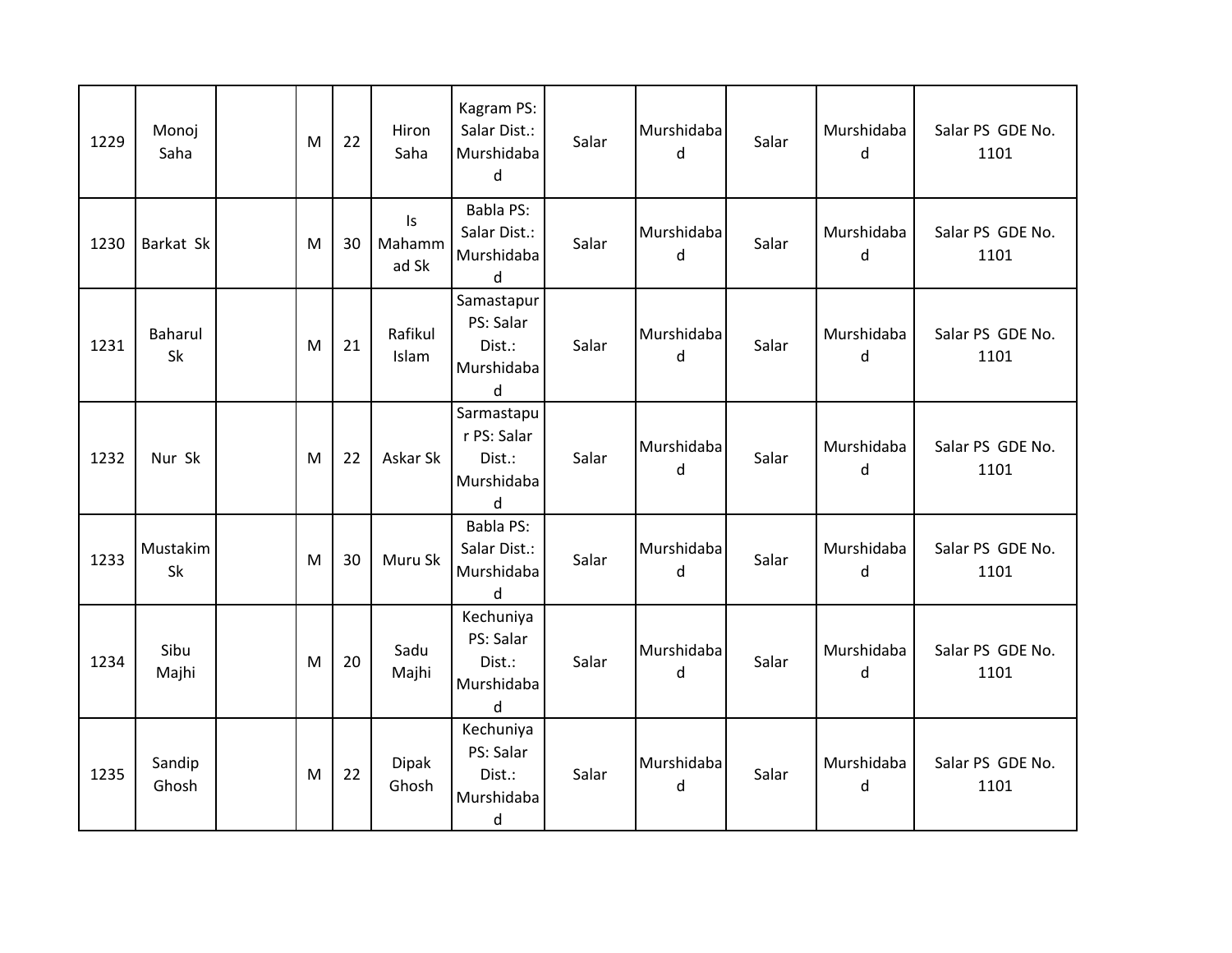| 1236 | Biswarup<br>Mukharje<br>e | M | 31 | Lt. Salilesh<br>Mukharje<br>e | 6/1A<br><b>BIBHUUTI</b><br><b>CHARAN</b><br>LAN, BALI<br><b>HOWRAH</b><br>PS: Belda<br>Dist.:<br>Paschim<br>Mednipore | Belda                                | Paschim<br>Mednipore | Belda           | Paschim<br>Mednipore | Belda PS GDE No.<br>1535      |
|------|---------------------------|---|----|-------------------------------|-----------------------------------------------------------------------------------------------------------------------|--------------------------------------|----------------------|-----------------|----------------------|-------------------------------|
| 1237 | Laltu<br>Ghosh            | M |    | Subash<br>Ghosh               | Khirpai<br>Ward no 06<br>PS:<br>Chandrakon<br>a Dist.:<br>Paschim<br>Mednipore                                        | Chandrakon<br>a                      | Paschim<br>Mednipore | Chandrakon<br>a | Paschim<br>Mednipore | Chandrakona PS GDE<br>No. 997 |
| 1238 | <b>Binod Saw</b>          | M |    | Lt<br>Mahindro                | Manikkund<br>u PS:<br>a Dist.:<br>Paschim<br>Mednipore                                                                | Chandrakon Chandrakon<br>a           | Paschim<br>Mednipore | Chandrakon<br>a | Paschim<br>Mednipore | Chandrakona PS GDE<br>No. 997 |
| 1239 | Sanjoy<br>Ghorai          | M | 37 | Chandra                       | Jagannathp<br>ur PS:<br>a Dist.:<br>Paschim<br>Mednipore                                                              | Lt Laxman Chandrakon Chandrakon<br>a | Paschim<br>Mednipore | Chandrakon<br>a | Paschim<br>Mednipore | Chandrakona PS GDE<br>No. 997 |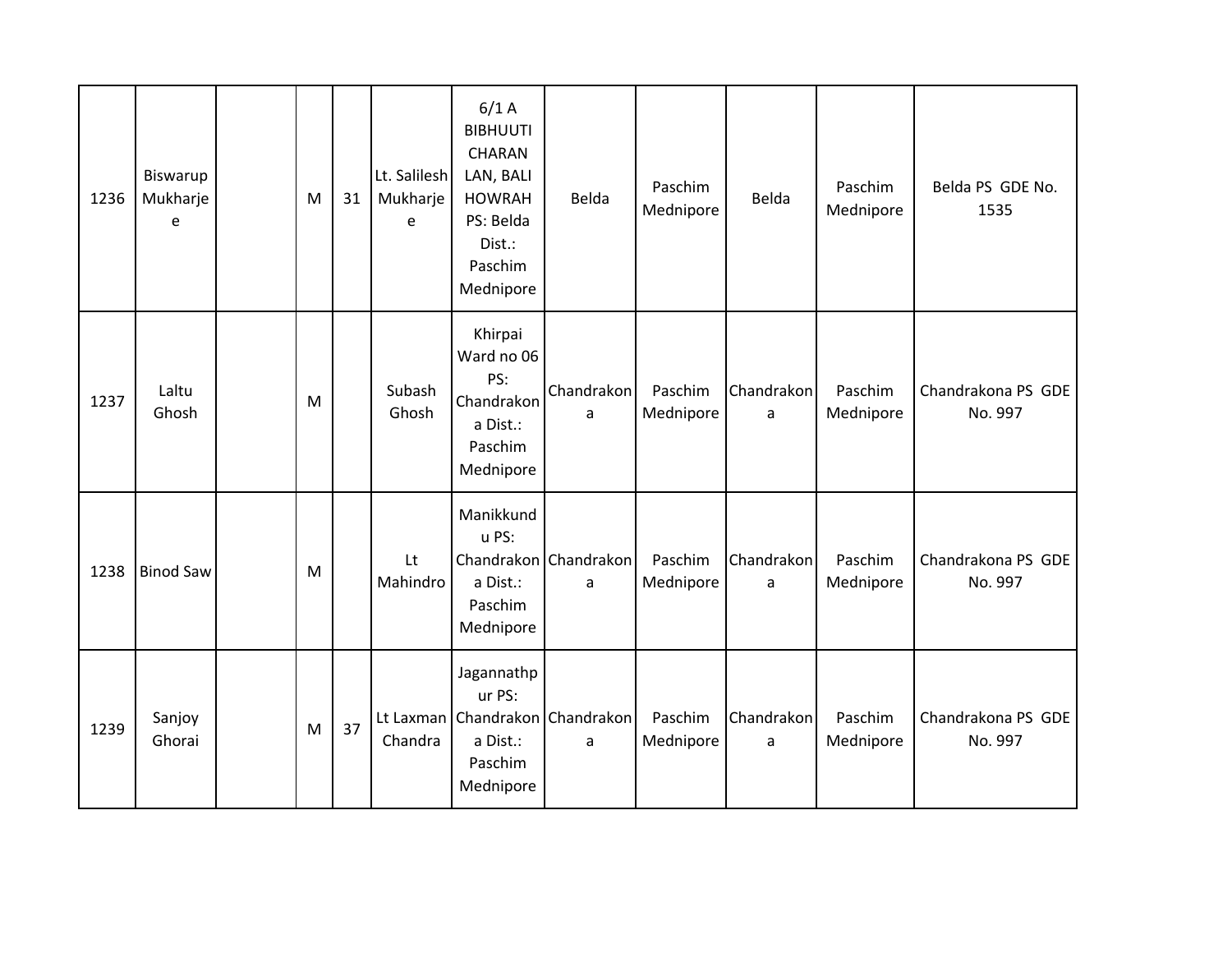| 1240 | Chotan<br>Sarkar  | M | 21 | Sahab   | Kalikapur<br>PS:<br>a Dist.:<br>Paschim<br>Mednipore                           | Chandrakon Chandrakon<br>a | Paschim<br>Mednipore | Chandrakon<br>a | Paschim<br>Mednipore | Chandrakona PS GDE<br>No. 997 |
|------|-------------------|---|----|---------|--------------------------------------------------------------------------------|----------------------------|----------------------|-----------------|----------------------|-------------------------------|
| 1241 | Chinmay<br>Mondal | M | 27 | Ekari   | Kalikapur<br>PS:<br>a Dist.:<br>Paschim<br>Mednipore                           | Chandrakon Chandrakon<br>a | Paschim<br>Mednipore | Chandrakon<br>a | Paschim<br>Mednipore | Chandrakona PS GDE<br>No. 997 |
| 1242 | Sahab<br>Methari  | M | 31 | Sagar   | Khirpai<br>Ward No 01<br>PS:<br>Chandrakon<br>a Dist.:<br>Paschim<br>Mednipore | Chandrakon<br>a            | Paschim<br>Mednipore | Chandrakon<br>a | Paschim<br>Mednipore | Chandrakona PS GDE<br>No. 997 |
| 1243 | Uttam<br>Singh    | M |    | Gobinda | Khirpai<br>ward No 02<br>PS:<br>Chandrakon<br>a Dist.:<br>Paschim<br>Mednipore | Chandrakon<br>a            | Paschim<br>Mednipore | Chandrakon<br>a | Paschim<br>Mednipore | Chandrakona PS GDE<br>No. 997 |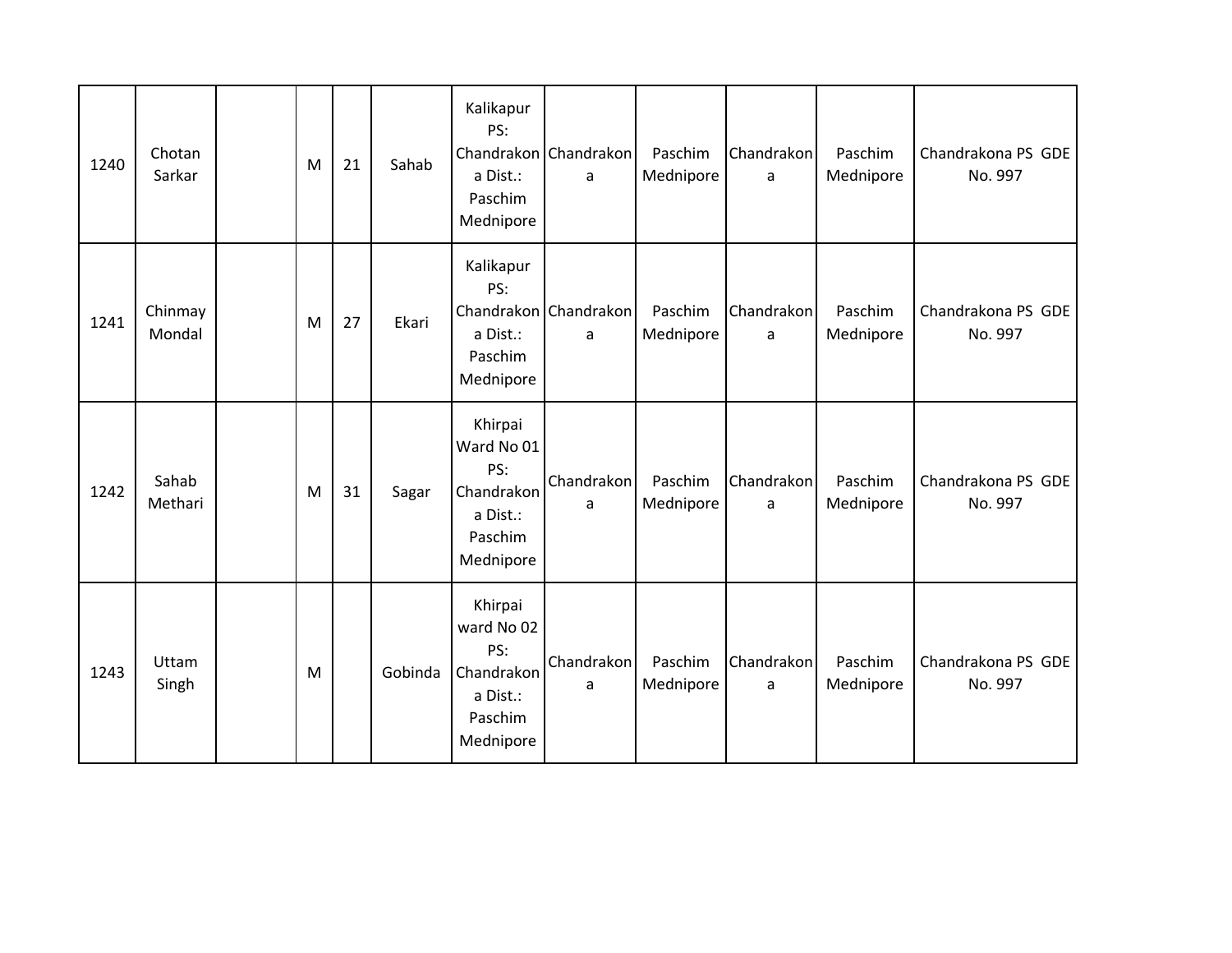| 1244 | Sunil<br>Hasda            | M | 45 | Shyamapa<br>da  | Ramjibanpu<br>r Ward no<br>09 PS:<br>Chandrakon<br>a Dist.:<br>Paschim<br>Mednipore | Chandrakon<br>a            | Paschim<br>Mednipore | Chandrakon<br>a | Paschim<br>Mednipore | Chandrakona PS GDE<br>No. 997  |
|------|---------------------------|---|----|-----------------|-------------------------------------------------------------------------------------|----------------------------|----------------------|-----------------|----------------------|--------------------------------|
| 1245 | Sudan<br>Majhi            | M | 37 | Sankar<br>Majhi | Khirpai<br>Ward no 10<br>PS:<br>Chandrakon<br>a Dist.:<br>Paschim<br>Mednipore      | Chandrakon<br>a            | Paschim<br>Mednipore | Chandrakon<br>a | Paschim<br>Mednipore | Chandrakona PS GDE<br>No. 997  |
| 1246 | Dilip Rana                | M | 28 | Balaram<br>Rana | Khirpai,<br>ward no 08<br>PS:<br>Chandrakon<br>a Dist.:<br>Paschim<br>Mednipore     | Chandrakon<br>a            | Paschim<br>Mednipore | Chandrakon<br>a | Paschim<br>Mednipore | Chandrakona PS GDE<br>No. 997  |
| 1247 | Sourav<br>Chakrabor<br>ty | M |    | Lt Kamal        | Choto Bala<br>PS:<br>a Dist.:<br>Paschim<br>Mednipore                               | Chandrakon Chandrakon<br>a | Paschim<br>Mednipore | Chandrakon<br>a | Paschim<br>Mednipore | Chandrakona PS GDE<br>No. 1589 |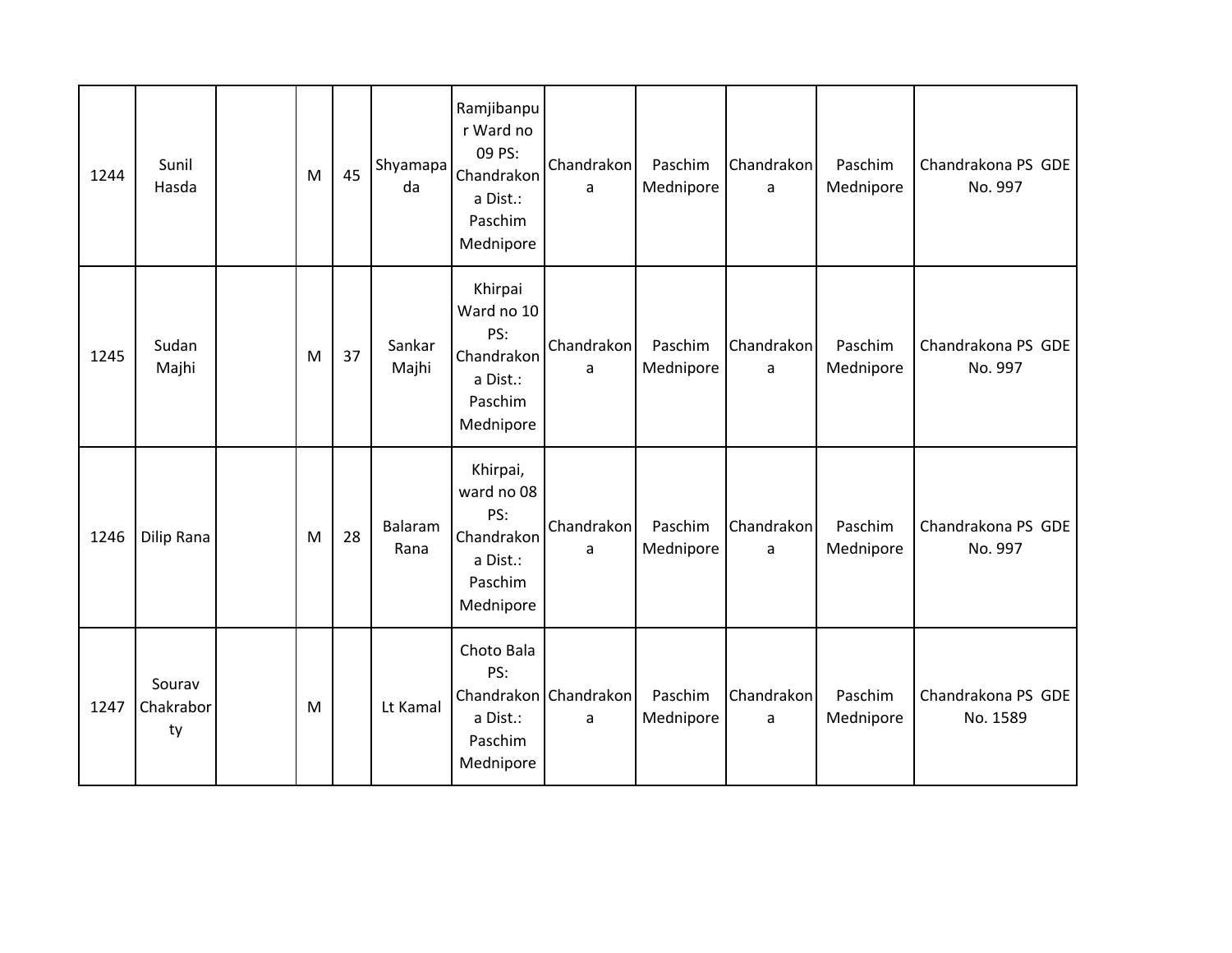| 1248 | Suman<br>Patra     | M |    | Ashok                      | Bala PS:<br>Chandrakon<br>a Dist.:<br>Paschim<br>Mednipore                             | Chandrakon<br>a            | Paschim<br>Mednipore                  | Chandrakon<br>a | Paschim<br>Mednipore | Chandrakona PS GDE<br>No. 1589                                   |
|------|--------------------|---|----|----------------------------|----------------------------------------------------------------------------------------|----------------------------|---------------------------------------|-----------------|----------------------|------------------------------------------------------------------|
| 1249 | Sk<br>Ashadul      | M |    | Sk Sabur                   | Jayantipur<br>PS:<br>a Dist.:<br>Paschim<br>Mednipore                                  | Chandrakon Chandrakon<br>a | Paschim<br>Mednipore                  | Chandrakon<br>a | Paschim<br>Mednipore | Chandrakona PS GDE<br>No. 1589                                   |
| 1250 | Rohon Sk           | M | 21 | Isabul Sk                  | Mangaljane<br>PS:<br>Raghunathg<br>anj Dist.:<br>Jangipur<br>Police<br><b>District</b> | Raghunathg<br>anj          | Jangipur<br>Police<br><b>District</b> | Chandrakon<br>a | Paschim<br>Mednipore | Chandrakona PS GDE<br>No. 1589                                   |
| 1251 | Adhir<br>Santra    | M |    | Lt.<br>Kashinath<br>Santra | Bhandaria<br>PS:<br>a Dist.:<br>Paschim<br>Mednipore                                   | Chandrakon Chandrakon<br>a | Paschim<br>Mednipore                  | Chandrakon<br>a | Paschim<br>Mednipore | Chandrakona PS<br>Outpost Ramjibanpur<br><b>TOP GDE No. 1015</b> |
| 1252 | Haradhan<br>Santra | M |    | Lt. Nakul<br>Santra        | Bhandaria<br>PS:<br>a Dist.:<br>Paschim<br>Mednipore                                   | Chandrakon Chandrakon<br>a | Paschim<br>Mednipore                  | Chandrakon<br>a | Paschim<br>Mednipore | Chandrakona PS<br>Outpost Ramjibanpur<br><b>TOP GDE No. 1015</b> |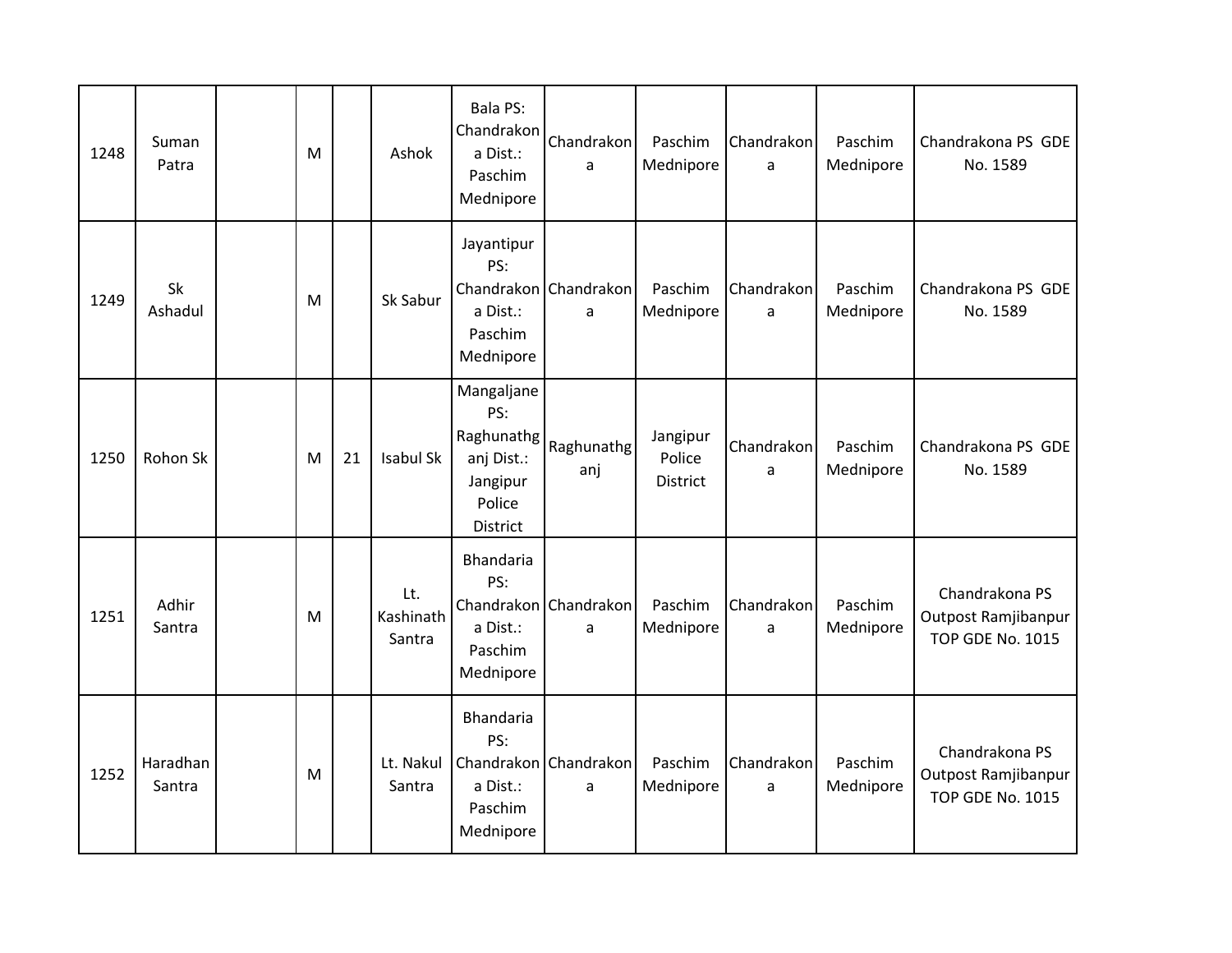| 1253 | Shiba<br>Dolai           | M |    | Sankar<br>Dolai                  | Krishnapur,<br>PS Dantan<br>PS: Dantan<br>Dist.:<br>Paschim<br>Mednipore       | Dantan    | Paschim<br>Mednipore | Dantan | Paschim<br>Mednipore | Dantan PS GDE No.<br>2709 |
|------|--------------------------|---|----|----------------------------------|--------------------------------------------------------------------------------|-----------|----------------------|--------|----------------------|---------------------------|
| 1254 | Debasis<br>Mukherje<br>e | M | 38 | Lt<br>Mritunjoy<br>Mukherje<br>e | <b>BAIKUNTHA</b><br><b>PUR PS:</b><br>Daspur<br>Dist.:<br>Paschim<br>Mednipore | Daspur    | Paschim<br>Mednipore | Daspur | Paschim<br>Mednipore | Daspur PS GDE No.<br>1769 |
| 1255 | <b>Tapas</b><br>Ghosh    | M | 24 | Haru<br>Ghosh                    | <b>AIMA</b><br>MOHANPUR<br>PS:<br>Anandapur<br>Dist.:<br>Paschim<br>Mednipore  | Anandapur | Paschim<br>Mednipore | Daspur | Paschim<br>Mednipore | Daspur PS GDE No.<br>1769 |
| 1256 | Dipendu<br>Samanta       | M | 25 | <b>Bharat</b><br>Samanta         | MAMUDPU<br>R PS:<br>Daspur<br>Dist.:<br>Paschim<br>Mednipore                   | Daspur    | Paschim<br>Mednipore | Daspur | Paschim<br>Mednipore | Daspur PS GDE No.<br>1769 |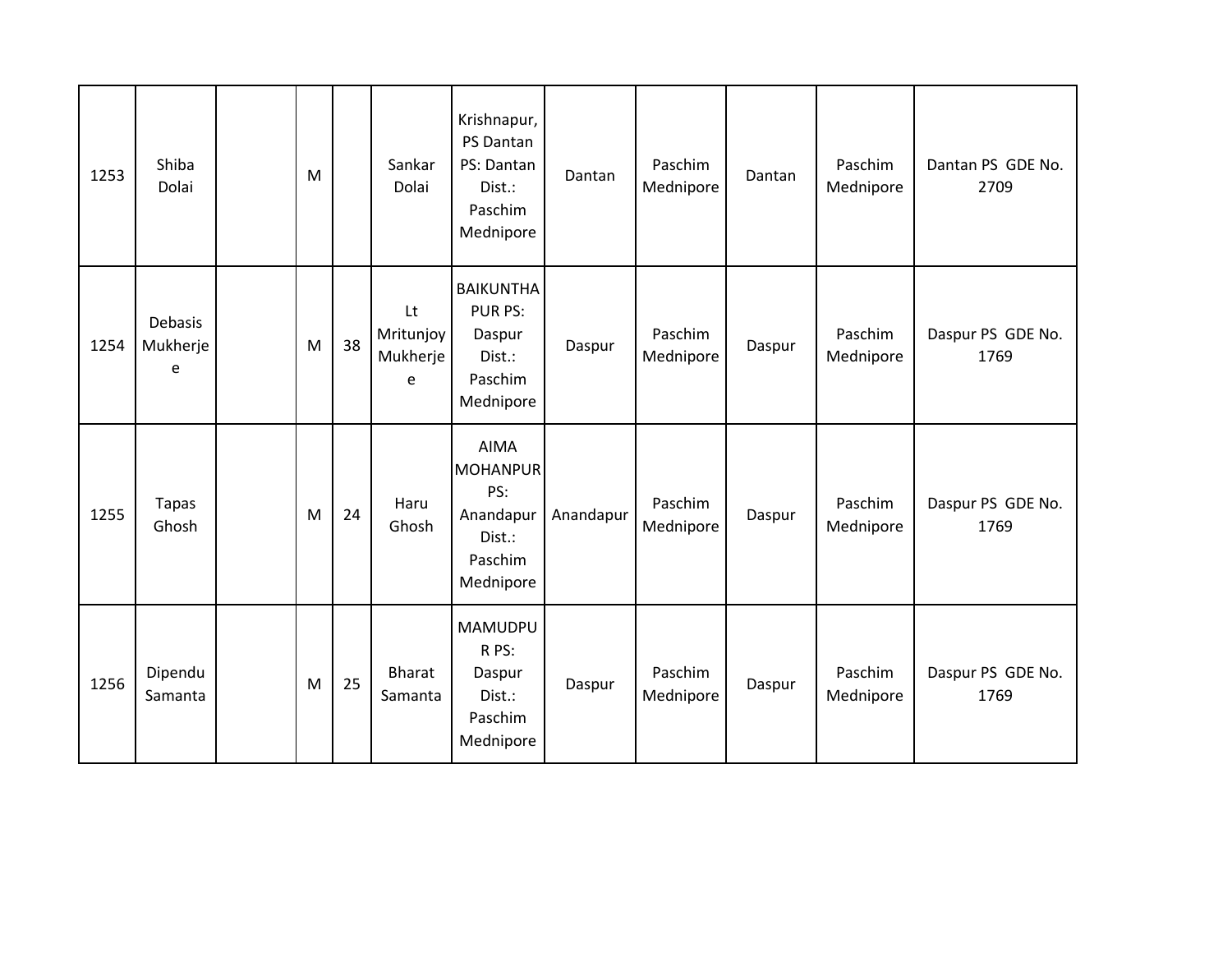| 1257 | Mantu<br>Roy              | M | 32 | Goutam<br>Roy          | <b>AIMA</b><br><b>MOHANPUR</b><br>PS:<br>Anandapur<br>Dist.:<br>Paschim<br>Mednipore | Anandapur | Paschim<br>Mednipore | Daspur | Paschim<br>Mednipore | Daspur PS GDE No.<br>1769 |
|------|---------------------------|---|----|------------------------|--------------------------------------------------------------------------------------|-----------|----------------------|--------|----------------------|---------------------------|
| 1258 | Santu<br>Kumar<br>Roy     | M | 32 | Goutam<br>Roy          | <b>AIMA</b><br><b>MOHANPUR</b><br>PS:<br>Anandapur<br>Dist.:<br>Paschim<br>Mednipore | Anandapur | Paschim<br>Mednipore | Daspur | Paschim<br>Mednipore | Daspur PS GDE No.<br>1769 |
| 1259 | Suman<br>Kapat            | M | 22 | Shyamal<br>Kapat       | <b>NISCHINDIP</b><br>UR PS:<br><b>Ghatal Dist.:</b><br>Paschim<br>Mednipore          | Ghatal    | Paschim<br>Mednipore | Daspur | Paschim<br>Mednipore | Daspur PS GDE No.<br>1769 |
| 1260 | Rahuldeb<br><b>Bhunia</b> | M | 21 | Ashok<br><b>Bhunia</b> | <b>SUKHCHAN</b><br><b>DRAPUR PS:</b><br><b>Ghatal Dist.:</b><br>Paschim<br>Mednipore | Ghatal    | Paschim<br>Mednipore | Daspur | Paschim<br>Mednipore | Daspur PS GDE No.<br>1769 |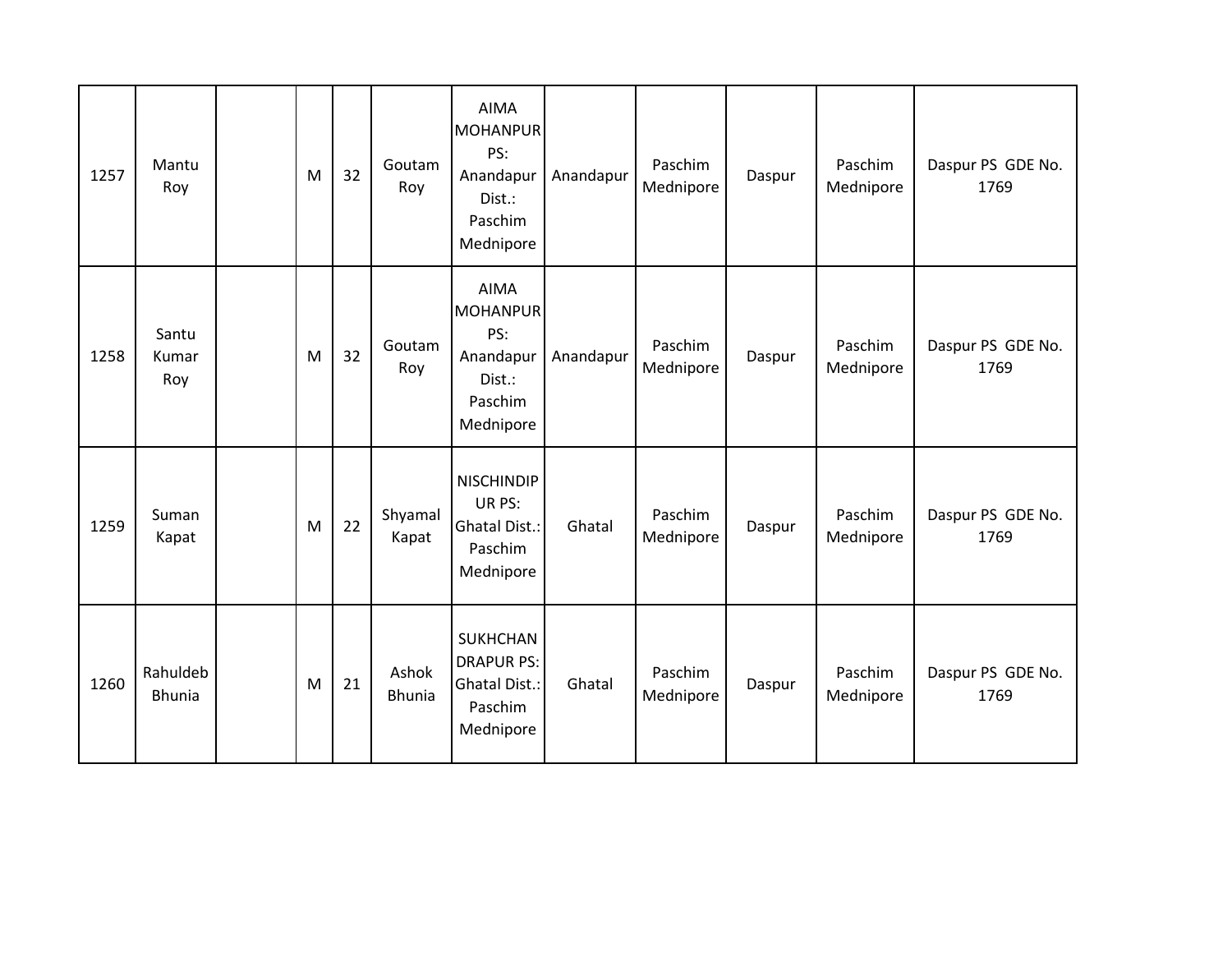| 1261 | Pranab<br>Khamrai         | M | 26 | Susanta<br>Khamrai   | <b>RAMCHAND</b><br><b>RAPUR PS:</b><br>Daspur<br>Dist.:<br>Paschim<br>Mednipore                            | Daspur | Paschim<br>Mednipore | Daspur | Paschim<br>Mednipore | Daspur PS GDE No.<br>1769 |
|------|---------------------------|---|----|----------------------|------------------------------------------------------------------------------------------------------------|--------|----------------------|--------|----------------------|---------------------------|
| 1262 | Sumanta<br>Pramanik       | M | 38 | Lt Gopal<br>Pramanik | <b>KISMAT</b><br><b>KALORA PS:</b><br>Daspur<br>Dist.:<br>Paschim<br>Mednipore                             | Daspur | Paschim<br>Mednipore | Daspur | Paschim<br>Mednipore | Daspur PS GDE No.<br>1769 |
| 1263 | Arnab<br>Maity            | M | 25 | Anup<br>Maity        | <b>JATADHARP</b><br>UR PS:<br>Daspur<br>Dist.:<br>Paschim<br>Mednipore                                     | Daspur | Paschim<br>Mednipore | Daspur | Paschim<br>Mednipore | Daspur PS GDE No.<br>1769 |
| 1264 | Prakiti<br>Ranjan<br>Jana |   |    | Sukumar<br>Jana      | Hasimpur,<br>PO-Debra<br>Bazar, P.S-<br>Debra, Dist-<br>Paschi PS:<br>Debra Dist.:<br>Paschim<br>Mednipore | Debra  | Paschim<br>Mednipore | Debra  | Paschim<br>Mednipore | Debra PS GDE No.<br>1511  |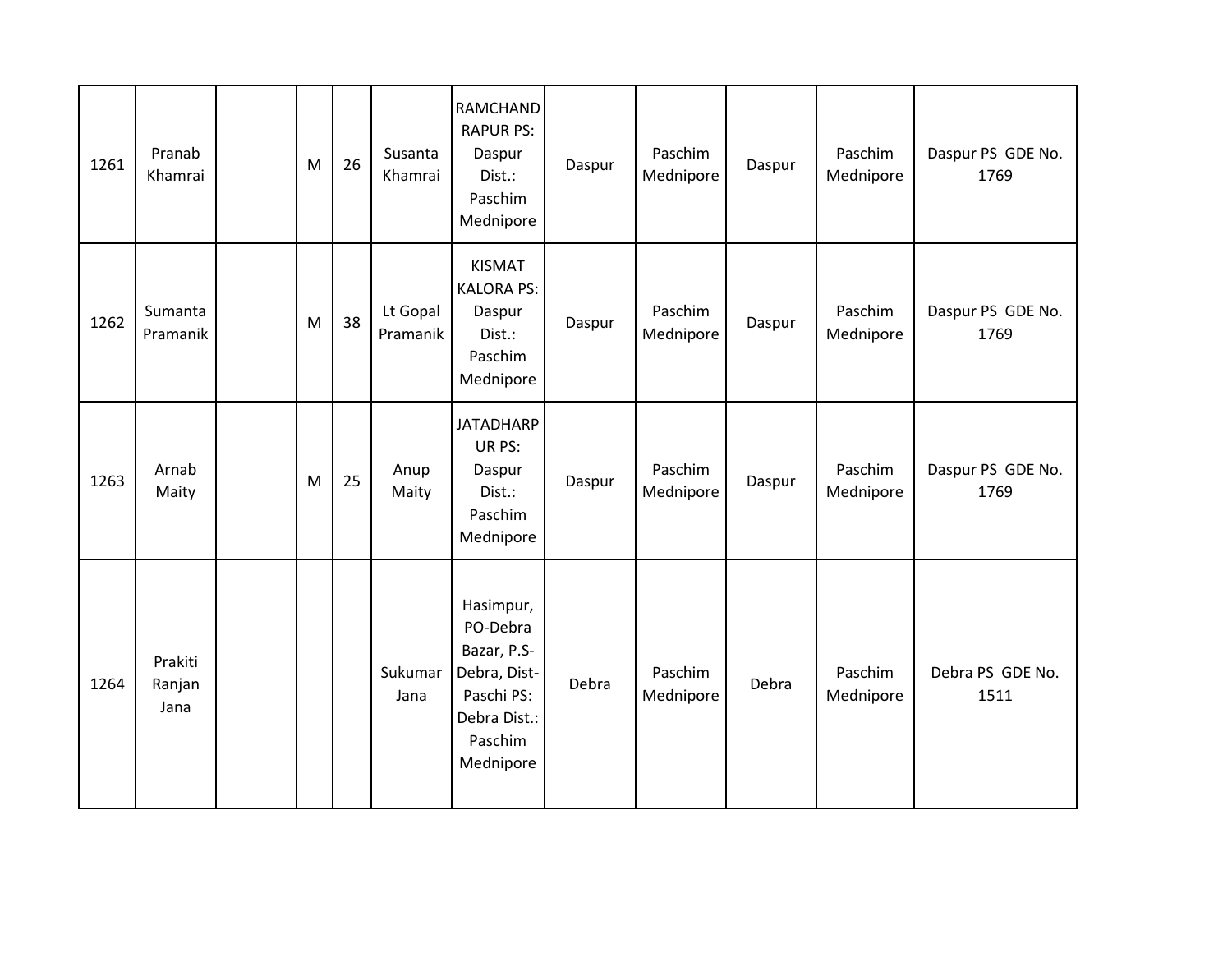| 1265 | Suroj<br>Hembram      |   |    | Laxman<br>Hembram               | Of Jadupur,<br>P.S-Daspur,<br>Dist-<br>Paschim<br>Medinipur<br>PS: Debra<br>Dist.:<br>Paschim<br>Mednipore | Debra  | Paschim<br>Mednipore | Debra  | Paschim<br>Mednipore | Debra PS GDE No.<br>1511  |
|------|-----------------------|---|----|---------------------------------|------------------------------------------------------------------------------------------------------------|--------|----------------------|--------|----------------------|---------------------------|
| 1266 | <b>Tapas</b><br>Hazra | M | 51 | Lt.<br>Madaan<br>Mohan<br>Hazra | Gobindapur<br>PS: Ghatal<br>Dist.:<br>Paschim<br>Mednipore                                                 | Ghatal | Paschim<br>Mednipore | Ghatal | Paschim<br>Mednipore | Ghatal PS GDE No.<br>1863 |
| 1267 | Subhendu<br>Pramanik  | M | 30 | Dilip<br>Pramanik               | Katan PS:<br>Ghatal Dist.:<br>Paschim<br>Mednipore                                                         | Ghatal | Paschim<br>Mednipore | Ghatal | Paschim<br>Mednipore | Ghatal PS GDE No.<br>1863 |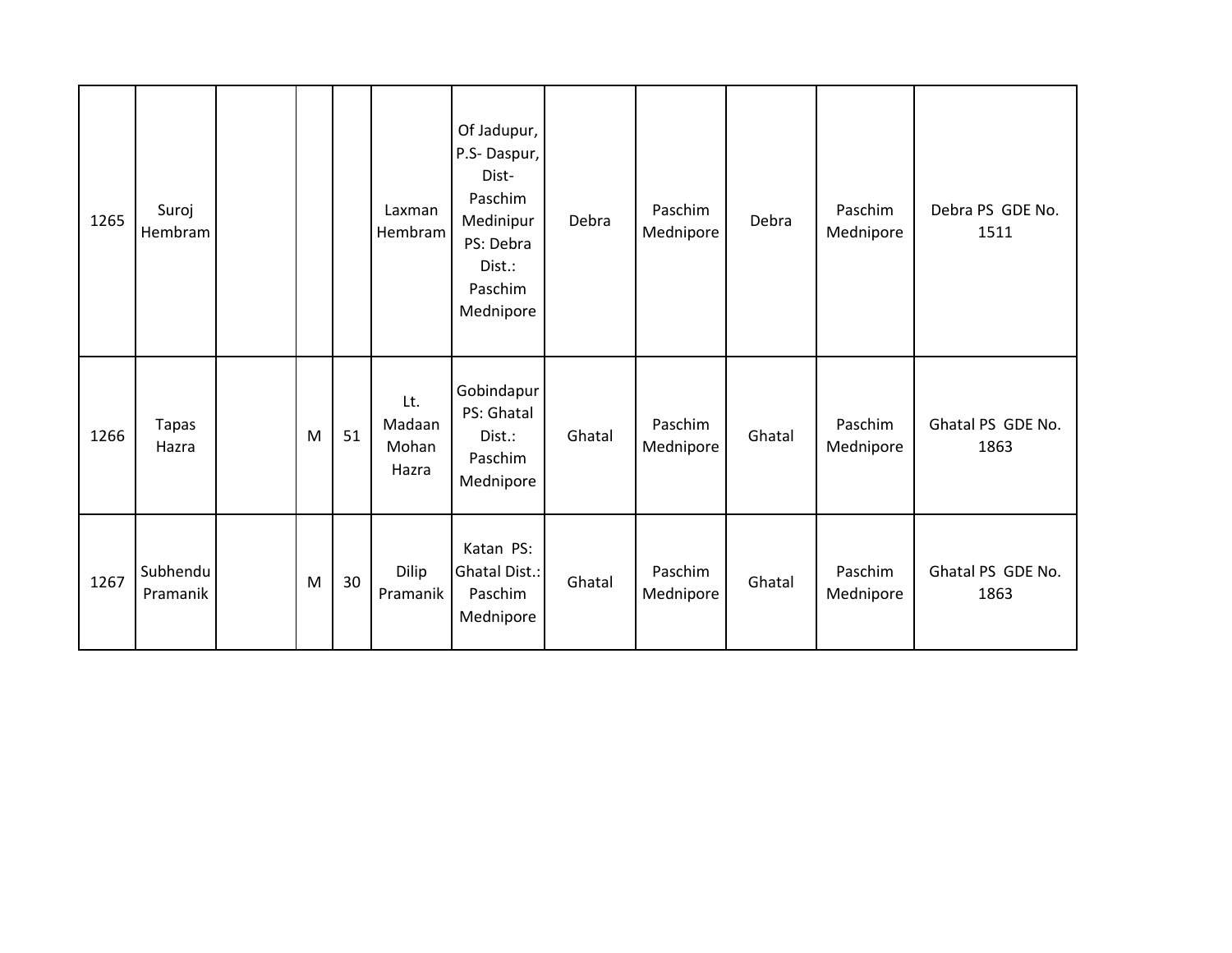| 1268 | Sushen<br>Kumar<br>Jana | M | 24 | Subal<br>Chandra<br>Jana | Vill –<br>Kalta, P.O.<br>–<br>Binandapur,<br>P.S –<br>Keshiary, D<br>PS: Keshiary<br>Dist.:<br>Paschim<br>Mednipore | Keshiary                        | Paschim<br>Mednipore | Keshiary           | Paschim<br>Mednipore | Keshiary PS GDE No.<br>1325               |
|------|-------------------------|---|----|--------------------------|---------------------------------------------------------------------------------------------------------------------|---------------------------------|----------------------|--------------------|----------------------|-------------------------------------------|
| 1269 | Karan<br>Sharma         |   | 20 | Dilip<br>Sharma          | Chato Ayma<br>PS:<br>town Dist.:<br>Paschim<br>Mednipore                                                            | Kharagpore   Kharagpore<br>town | Paschim<br>Mednipore | Kharagpore<br>town | Paschim<br>Mednipore | Kharagpore town PS<br><b>GDE No. 2133</b> |
| 1270 | Ganesh<br>Pachal        | M | 28 | Sambhu<br>Panchal        | Nimpura,<br>Banjarabasti<br>PS:<br>Kharagpore<br>town Dist.:<br>Paschim<br>Mednipore                                | Kharagpore<br>town              | Paschim<br>Mednipore | Kharagpore<br>town | Paschim<br>Mednipore | Kharagpore town PS<br><b>GDE No. 2133</b> |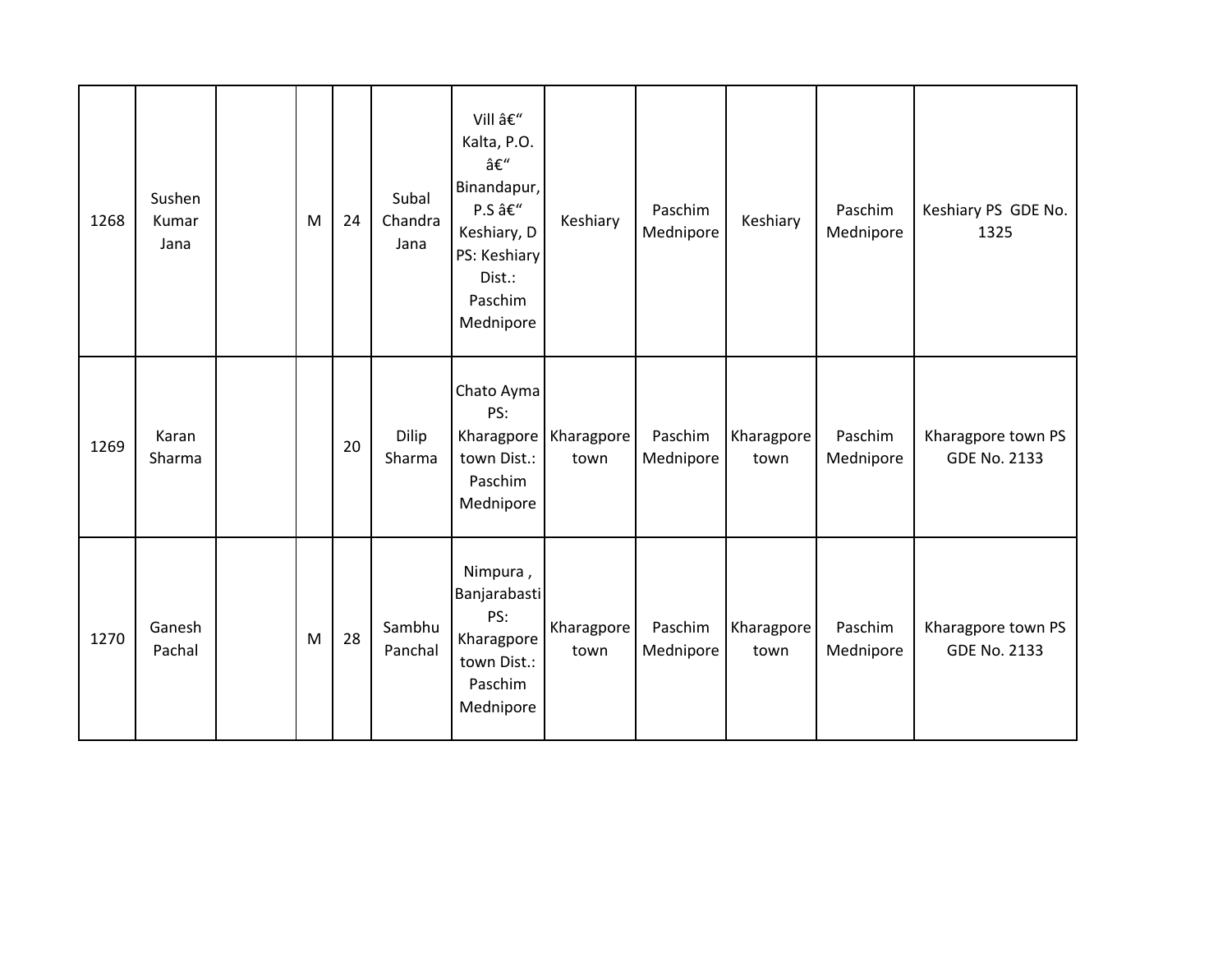| 1271 | <b>Bidhan</b><br>Dey | M | 48 | Panchana<br>n Dey    | Rajogram Ps-<br>Kharagpur<br>PS:<br>Kharagpore<br>town Dist.:<br>Paschim<br>Mednipore | Kharagpore<br>town              | Paschim<br>Mednipore | Kharagpore<br>town | Paschim<br>Mednipore | Kharagpore town PS<br><b>GDE No. 2133</b> |
|------|----------------------|---|----|----------------------|---------------------------------------------------------------------------------------|---------------------------------|----------------------|--------------------|----------------------|-------------------------------------------|
| 1272 | Kabala<br>Adhikari   | M | 45 | Ratan<br>Adhikari    | Kaushallya<br>PS:<br>town Dist.:<br>Paschim<br>Mednipore                              | Kharagpore   Kharagpore<br>town | Paschim<br>Mednipore | Kharagpore<br>town | Paschim<br>Mednipore | Kharagpore town PS<br><b>GDE No. 2133</b> |
| 1273 | Hemamta<br>Chinna    | M | 24 | Lt. Rajesh<br>Chinna | C.M.E. Gate<br>PS:<br>town Dist.:<br>Paschim<br>Mednipore                             | Kharagpore   Kharagpore<br>town | Paschim<br>Mednipore | Kharagpore<br>town | Paschim<br>Mednipore | Kharagpore town PS<br><b>GDE No. 2133</b> |
| 1274 | A.rahul<br>Rao       | M | 18 | Shankar<br>Rao       | C.M.E Gate<br>PS:<br>town Dist.:<br>Paschim<br>Mednipore                              | Kharagpore   Kharagpore<br>town | Paschim<br>Mednipore | Kharagpore<br>town | Paschim<br>Mednipore | Kharagpore town PS<br><b>GDE No. 2133</b> |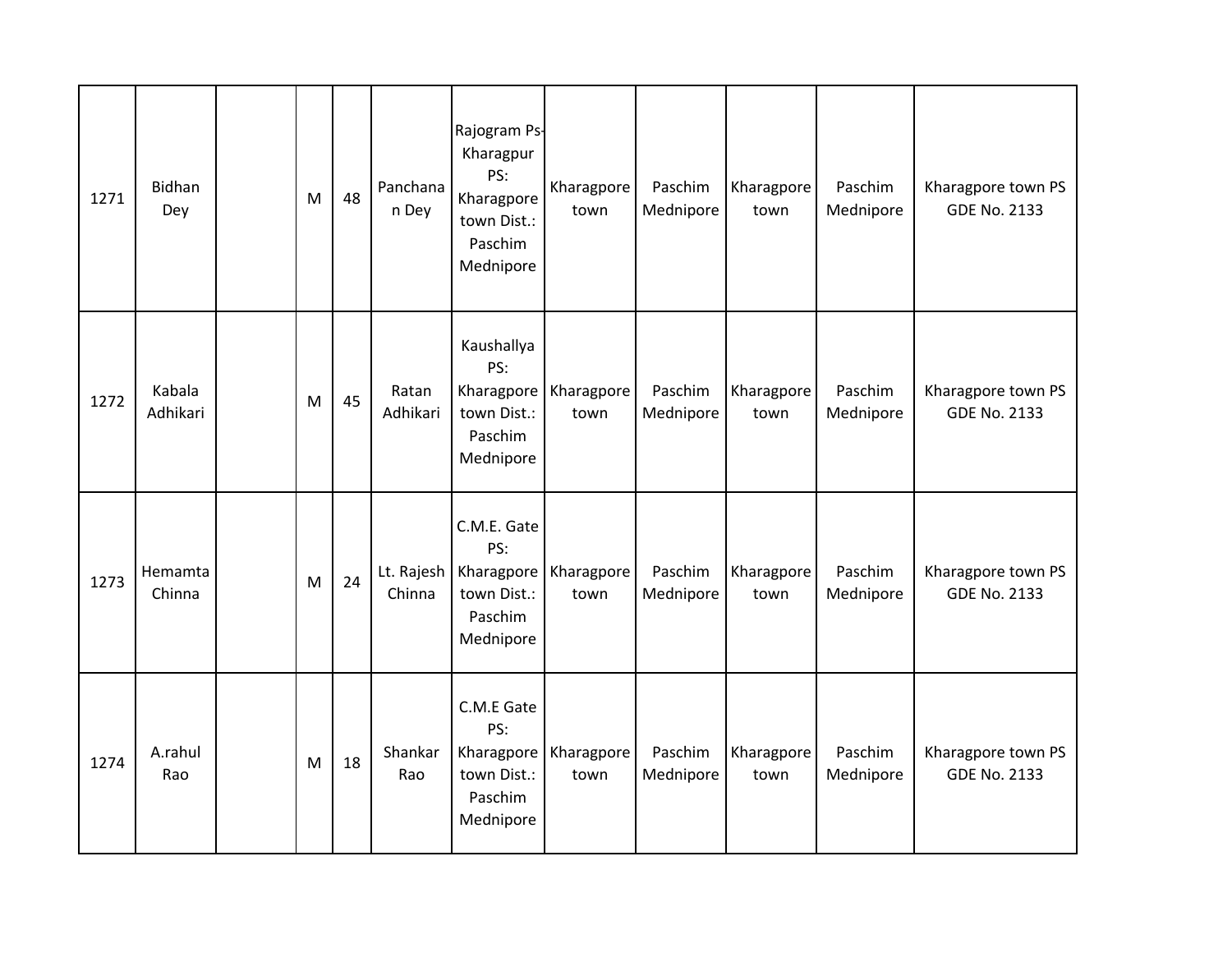| 1275 | Surendra<br>Kumar<br>Yadav |      | M | Lt. Ram<br>Prasad<br>Yadav | PS:<br>Kharagpur<br>local Dist.:<br>Paschim<br>Mednipore | Kharagpur<br>local | Paschim<br>Mednipore | Kharagpur<br>local | Paschim<br>Mednipore | Kharagpur local PS<br><b>GDE No. 2303</b> |
|------|----------------------------|------|---|----------------------------|----------------------------------------------------------|--------------------|----------------------|--------------------|----------------------|-------------------------------------------|
| 1276 | Triloki<br>Yadav           |      | M | Lt. Dikpal<br>Yadav        | PS:<br>Kharagpur<br>local Dist.:<br>Paschim<br>Mednipore | Kharagpur<br>local | Paschim<br>Mednipore | Kharagpur<br>local | Paschim<br>Mednipore | Kharagpur local PS<br><b>GDE No. 2303</b> |
| 1277 | Saikat<br>Dey              |      | M | #NAME?                     | PS:<br>Kharagpur<br>local Dist.:<br>Paschim<br>Mednipore | Kharagpur<br>local | Paschim<br>Mednipore | Kharagpur<br>local | Paschim<br>Mednipore | Kharagpur local PS<br><b>GDE No. 2303</b> |
| 1278 | Subrata<br>Ghorai          | Sibu | M | Madan<br>Ghorai            | PS:<br>Kharagpur<br>local Dist.:<br>Paschim<br>Mednipore | Kharagpur<br>local | Paschim<br>Mednipore | Kharagpur<br>local | Paschim<br>Mednipore | Kharagpur local PS<br><b>GDE No. 2303</b> |
| 1279 | <b>Birendar</b><br>Das     |      | M | #NAME?                     | Dist.:<br>Paschim<br>Mednipore                           |                    | Paschim<br>Mednipore | Kharagpur<br>local | Paschim<br>Mednipore | Kharagpur local PS<br><b>GDE No. 2303</b> |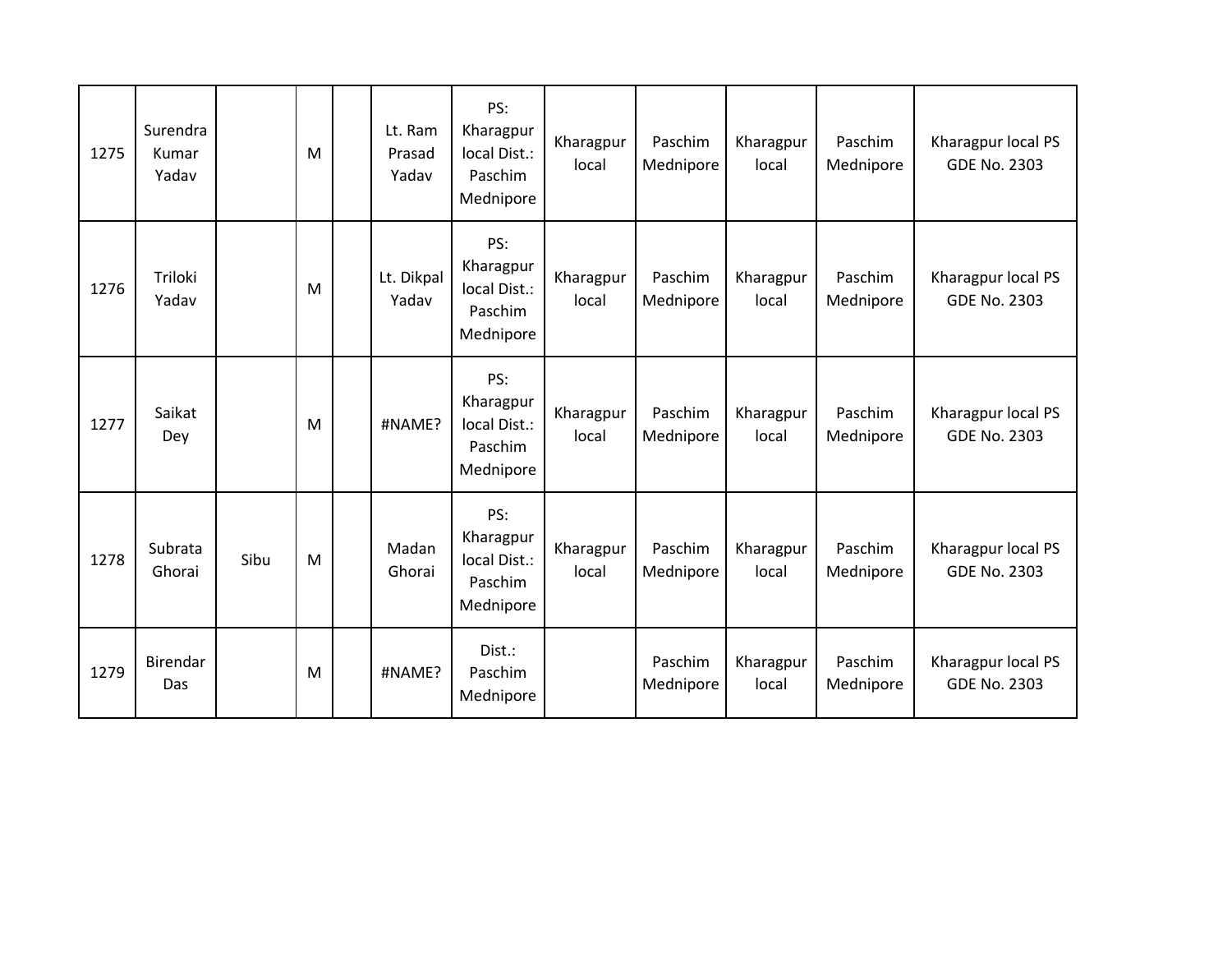| 1280 | Aman<br>Jaiswal |  | 24 | <b>Bablu</b><br>Jaiswal   | Kharida PS:<br>Kharagpore<br>town Dist.:<br>Paschim<br>Mednipore                               | Kharagpore<br>town | Paschim<br>Mednipore | Kharagpur<br>women | Paschim<br>Mednipore | Kharagpur women PS<br><b>GDE No. 453</b> |
|------|-----------------|--|----|---------------------------|------------------------------------------------------------------------------------------------|--------------------|----------------------|--------------------|----------------------|------------------------------------------|
| 1281 | Surjit<br>Singh |  | 24 | Krishna<br>Kumar<br>Singh | $H/3$ , B.D.<br>Lone,<br>Howrah -6<br>PS:<br>Kharagpore<br>town Dist.:<br>Paschim<br>Mednipore | Kharagpore<br>town | Paschim<br>Mednipore | Kharagpur<br>women | Paschim<br>Mednipore | Kharagpur women PS<br><b>GDE No. 453</b> |
| 1282 | Kritika<br>Jain |  | 24 | Pradip<br>Jain            | Kharida PS:<br>Kharagpore<br>town Dist.:<br>Paschim<br>Mednipore                               | Kharagpore<br>town | Paschim<br>Mednipore | Kharagpur<br>women | Paschim<br>Mednipore | Kharagpur women PS<br><b>GDE No. 453</b> |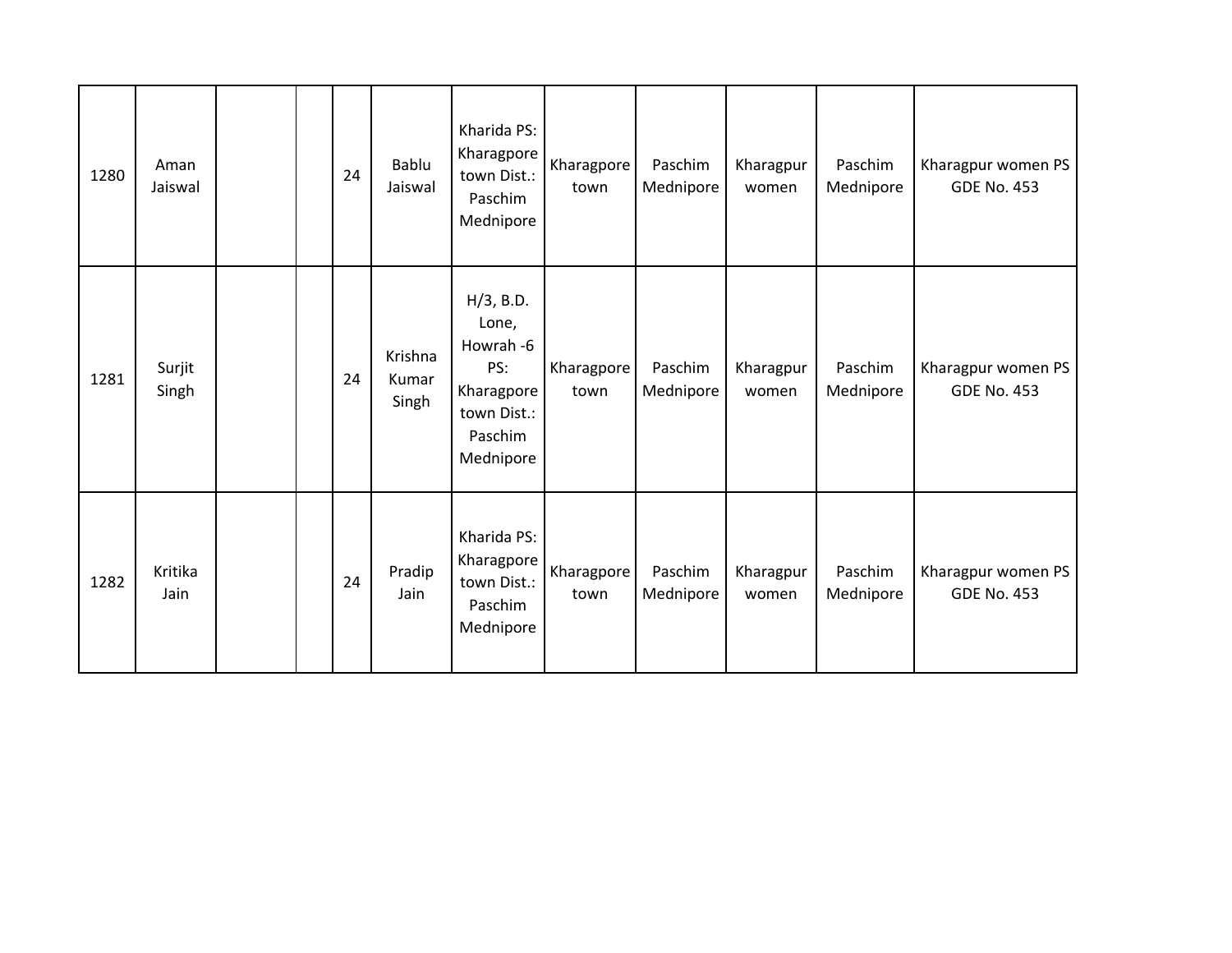| 1283 | Subal<br>Nayek      | M | 29 | Sudarsan<br>Nayek      | Harshandig<br>hi<br>pukurparh,<br>PS-Kotwali<br>PS:<br>Midnapore<br>Dist.:<br>Paschim<br>Mednipore          | Midnapore | Paschim<br>Mednipore | Midnapore | Paschim<br>Mednipore | Midnapore PS GDE<br>No. 2021 |
|------|---------------------|---|----|------------------------|-------------------------------------------------------------------------------------------------------------|-----------|----------------------|-----------|----------------------|------------------------------|
| 1284 | Sachhan<br>Singhdeb | M | 32 | Lt. Ranjan<br>Singhdeb | Station<br>Road<br><b>Bhunia</b><br>Para, PS-<br>Kotwali PS:<br>Midnapore<br>Dist.:<br>Paschim<br>Mednipore | Midnapore | Paschim<br>Mednipore | Midnapore | Paschim<br>Mednipore | Midnapore PS GDE<br>No. 2030 |
| 1285 | Mithu<br>Gope       | M | 28 | Lt. Hanif<br>Gope      | Station<br>Road<br><b>Bhunia</b><br>Para, PS-<br>Kotwali PS:<br>Midnapore<br>Dist.:<br>Paschim<br>Mednipore | Midnapore | Paschim<br>Mednipore | Midnapore | Paschim<br>Mednipore | Midnapore PS GDE<br>No. 2030 |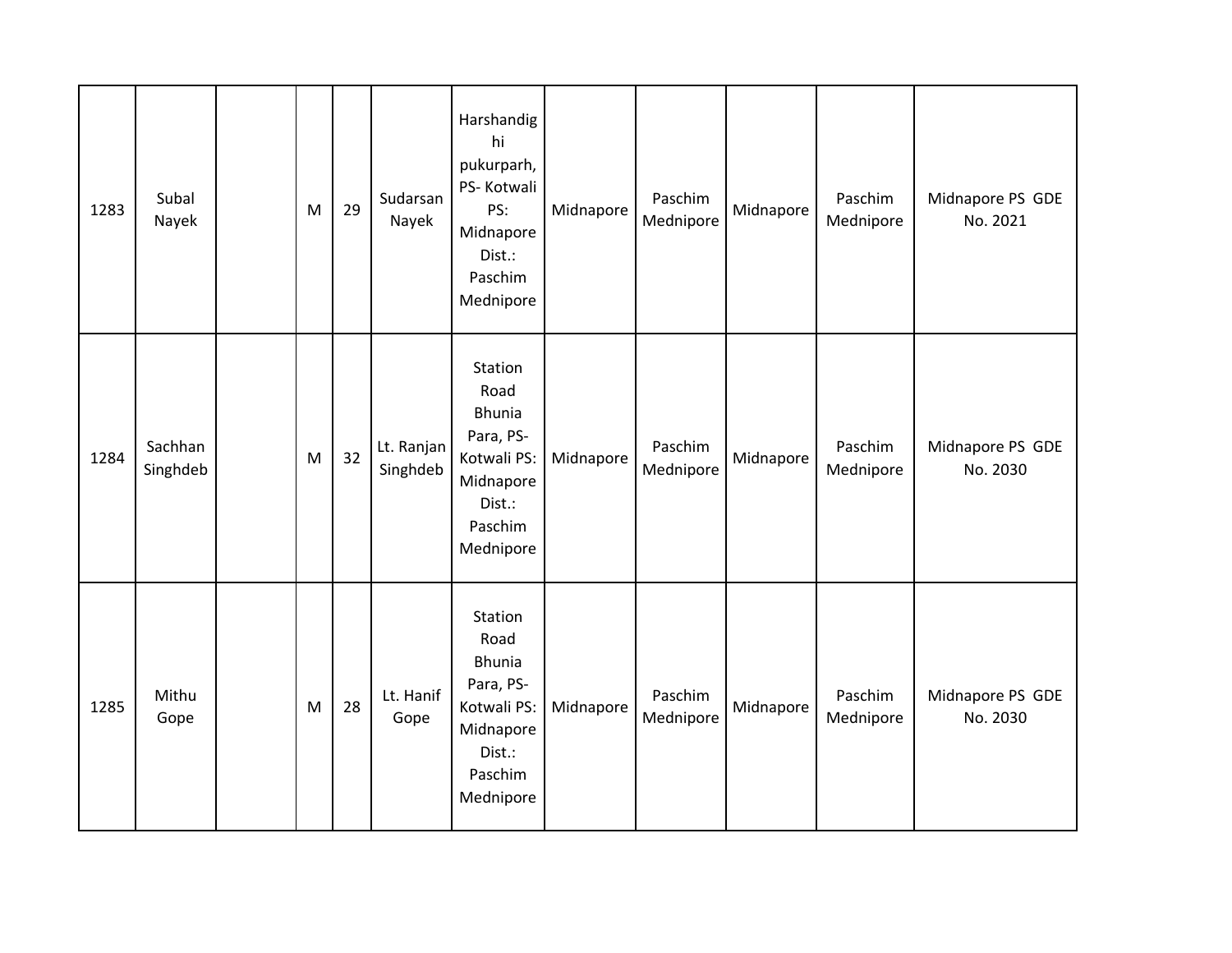| 1286 | Babai<br><b>Biswas</b> | M | 18 | Lt. Ashok<br><b>Biswas</b> | Station<br>Road<br><b>Bhunia</b><br>Para, PS-<br>Kotwali PS:<br>Midnapore<br>Dist.:<br>Paschim<br>Mednipore | Midnapore | Paschim<br>Mednipore | Midnapore | Paschim<br>Mednipore | Midnapore PS GDE<br>No. 2030 |
|------|------------------------|---|----|----------------------------|-------------------------------------------------------------------------------------------------------------|-----------|----------------------|-----------|----------------------|------------------------------|
| 1287 | Kousik<br>Bannerjee    | M | 22 | Santi<br>Bannerjee         | Aligunj, PS-<br>Kotwali PS:<br>Midnapore<br>Dist.:<br>Paschim<br>Mednipore                                  | Midnapore | Paschim<br>Mednipore | Midnapore | Paschim<br>Mednipore | Midnapore PS GDE<br>No. 2030 |
| 1288 | Kanchan<br>Das         | M |    | Haripada<br>Das            | PS:<br>Mohanpur<br>Dist.:<br>Paschim<br>Mednipore                                                           | Mohanpur  | Paschim<br>Mednipore | Mohanpur  | Paschim<br>Mednipore | Mohanpur PS GDE<br>No. 1276  |
| 1289 | Biplab<br>Paira        | M |    | Swapan<br>Paira            | PS:<br>Mohanpur<br>Dist.:<br>Paschim<br>Mednipore                                                           | Mohanpur  | Paschim<br>Mednipore | Mohanpur  | Paschim<br>Mednipore | Mohanpur PS GDE<br>No. 1276  |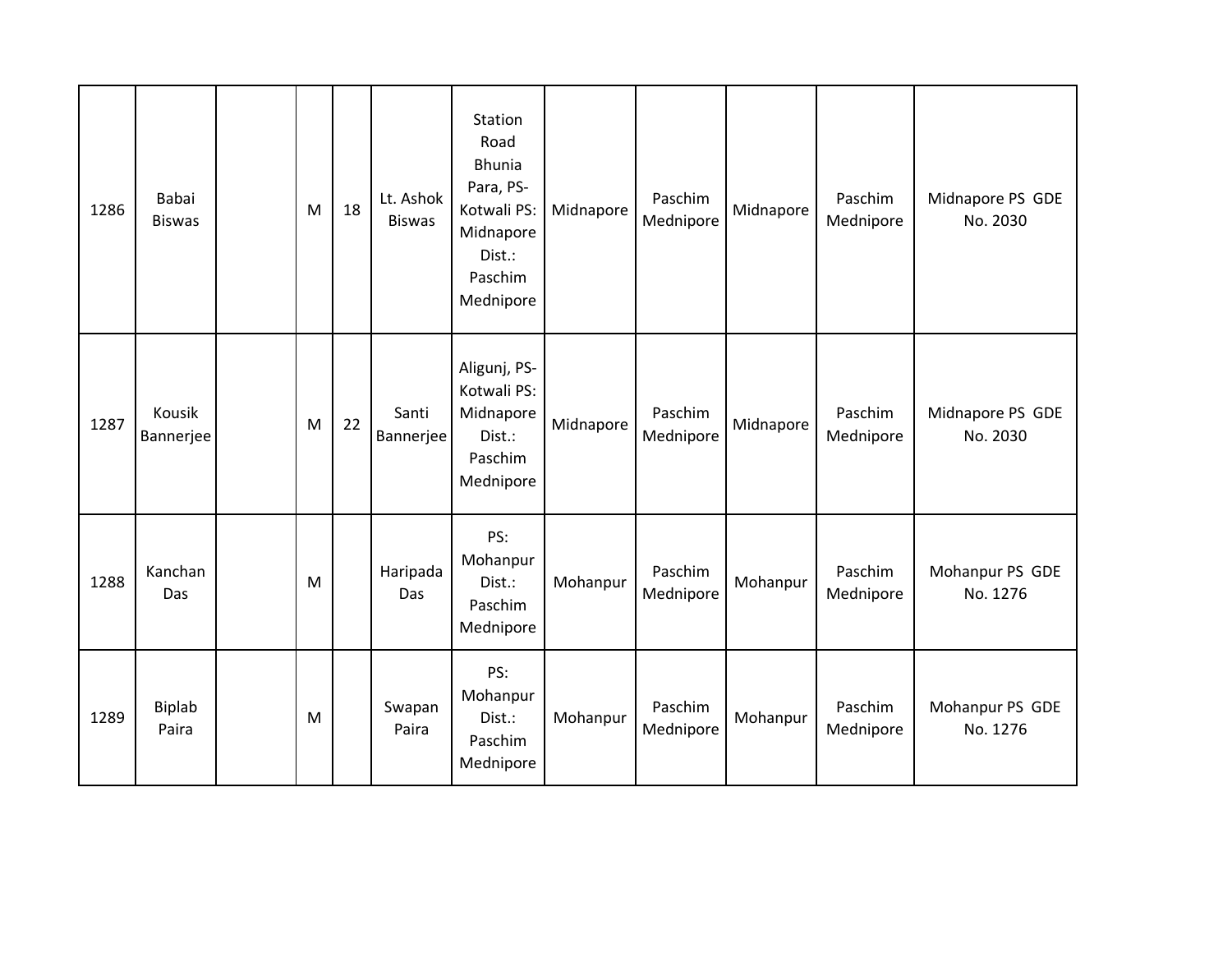| 1290 | <b>Bimal</b><br>Bera     | M |    | Tapan<br>Kumar<br>Bera              | Nendeswar,<br>Po-<br>Bharatpur,<br>Ps-Debra,<br>Paschim<br>medin PS:<br>Debra Dist.:<br>Paschim<br>Mednipore | Debra           | Paschim<br>Mednipore | Narayangar<br>h | Paschim<br>Mednipore | Narayangarh PS GDE<br>No. 1569 |
|------|--------------------------|---|----|-------------------------------------|--------------------------------------------------------------------------------------------------------------|-----------------|----------------------|-----------------|----------------------|--------------------------------|
| 1291 | Sudip<br>Chakrabor<br>ty | M | 34 | Rabindra<br>Nath<br>Chakrabor<br>ty | Gajipur PS:<br>Mahishadal<br>Dist.: Purba<br>Mednipore                                                       | Mahishadal      | Purba<br>Mednipore   | Sabang          | Paschim<br>Mednipore | Sabang PS GDE No.<br>1505      |
| 1292 | Lokesh<br>Atta           | M | 20 | Alok Atta                           | Kotaigarh<br>PS:<br>Narayangar<br>h Dist.:<br>Paschim<br>Mednipore                                           | Narayangar<br>h | Paschim<br>Mednipore | Sabang          | Paschim<br>Mednipore | Sabang PS GDE No.<br>1545      |
| 1293 | Srmanta<br>Santra        |   | 26 | Madanmo<br>han Sant                 | Mahatabpur<br>PS: Salbani<br>Dist.:<br>Paschim<br>Mednipore                                                  | Salbani         | Paschim<br>Mednipore | Salbani         | Paschim<br>Mednipore | Salbani PS GDE No.<br>1530     |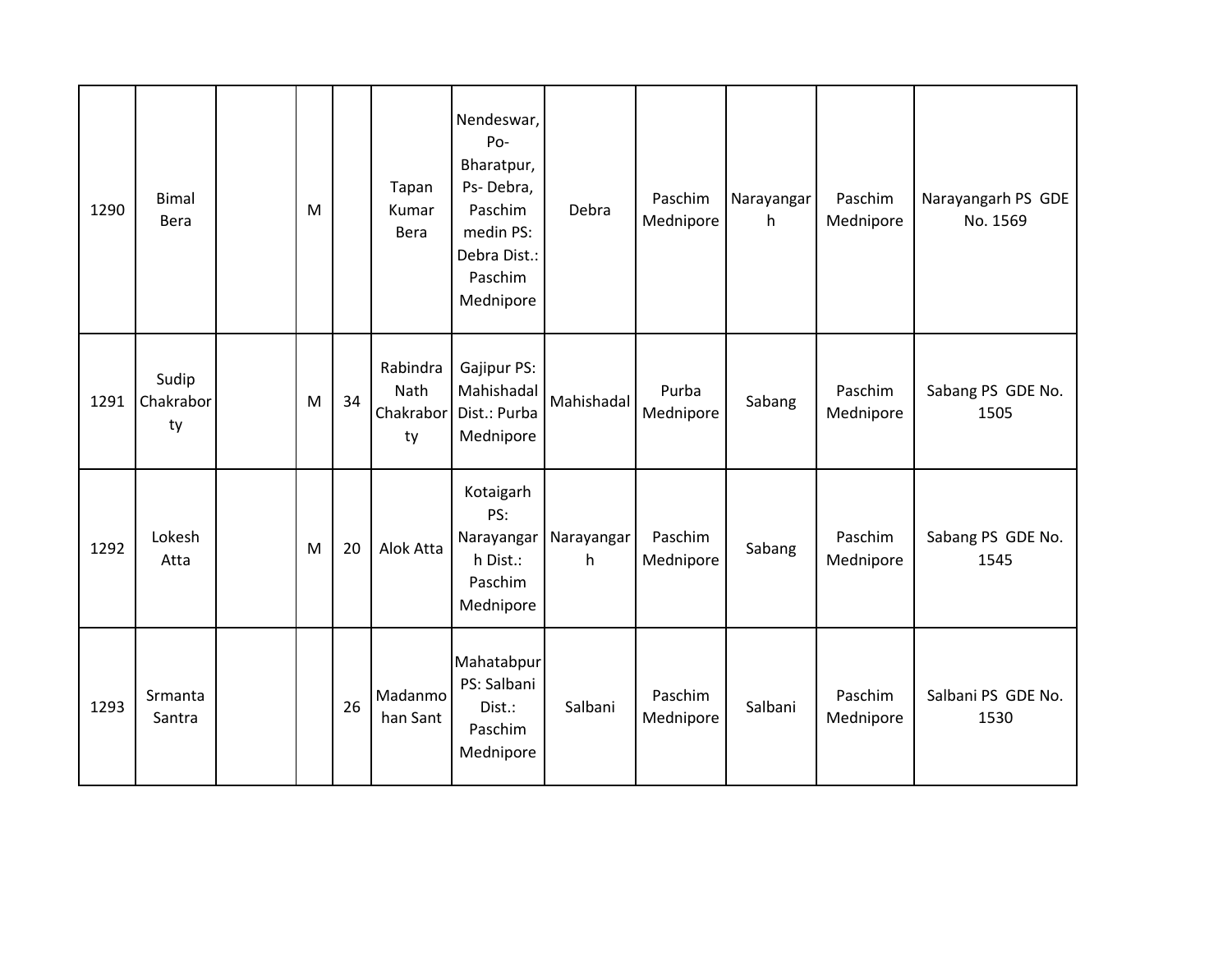| 1294 | Sk. Saiyed<br>Ali        | M | 23 | Sk.<br>Manurudd<br>in              | Bara Asthan<br>Siris Bazer<br>PS: Salbani<br>Dist.:<br>Paschim<br>Mednipore | Salbani | Paschim<br>Mednipore | Salbani   | Paschim<br>Mednipore    | Salbani PS GDE No.<br>1530                       |
|------|--------------------------|---|----|------------------------------------|-----------------------------------------------------------------------------|---------|----------------------|-----------|-------------------------|--------------------------------------------------|
| 1295 | Arun<br>Khawas           | M | 57 | Lt. Guiram<br>Khawas               | Bagmari PS:<br>Salbani<br>Dist.:<br>Paschim<br>Mednipore                    | Salbani | Paschim<br>Mednipore | Salbani   | Paschim<br>Mednipore    | Salbani PS Outpost<br>Birakata PP GDE No.<br>970 |
| 1296 | Monoranj<br>an Sing      | M | 35 | Lt.<br>Rampada<br>Sing             | <b>Bagmari PS:</b><br>Salbani<br>Dist.:<br>Paschim<br>Mednipore             | Salbani | Paschim<br>Mednipore | Salbani   | Paschim<br>Mednipore    | Salbani PS Outpost<br>Birakata PP GDE No.<br>970 |
| 1297 | Nurkalim<br>Sk           | M |    | Attaur<br>Rahaman                  |                                                                             |         | <b>Basirhat</b>      | Nadanghat | Purba<br>Burdwan        | Nadanghat PS GDE<br>No. 1613                     |
| 1298 | Faruk<br>Kalim Sk        | M |    | Attaur<br>Rahaman                  |                                                                             |         | <b>Basirhat</b>      | Nadanghat | Purba<br>Burdwan        | Nadanghat PS GDE<br>No. 1613                     |
| 1299 | Sharik<br>Kalim Sk       | M |    | Attaur<br>Rahaman                  |                                                                             |         | <b>Basirhat</b>      | Nadanghat | Purba<br>Burdwan        | Nadanghat PS GDE<br>No. 1613                     |
| 1300 | Salamat<br>Sk            | M |    | Mohan Sk                           |                                                                             |         | <b>Basirhat</b>      | Nadanghat | Purba<br><b>Burdwan</b> | Nadanghat PS GDE<br>No. 1613                     |
| 1301 | Kari Molla<br>Sk         | M |    | 1613                               |                                                                             |         | <b>Basirhat</b>      | Nadanghat | Purba<br>Burdwan        | Nadanghat PS GDE<br>No. 1613                     |
| 1302 | Tapan<br>Chakarbar<br>ty | M |    | Lt.<br>Kshotosh<br>Chakrabar<br>ty |                                                                             |         | <b>Basirhat</b>      | Nadanghat | Purba<br><b>Burdwan</b> | Nadanghat PS GDE<br>No. 1613                     |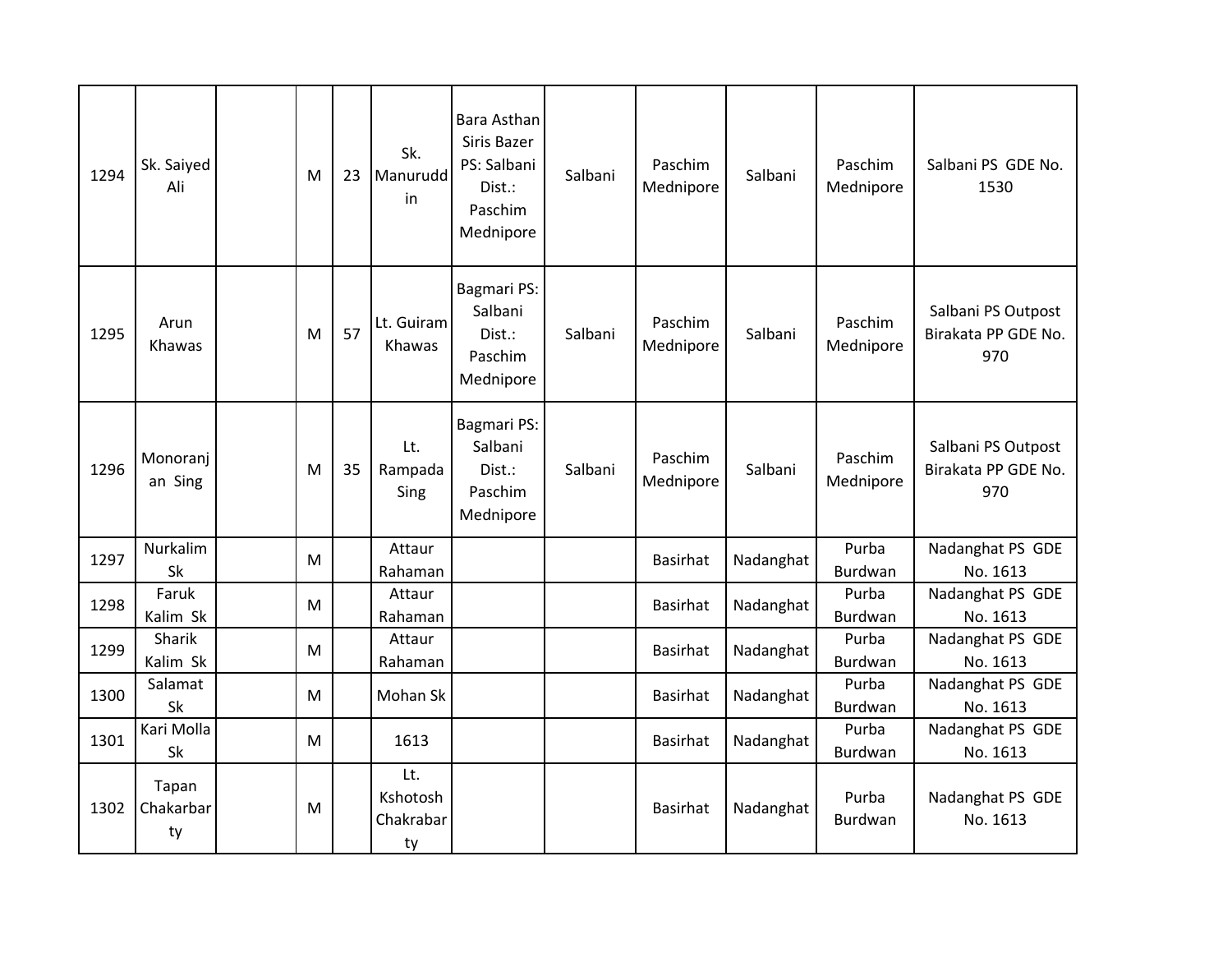| 1303 | Sagar<br>Chakrabar<br>ty  |       | M |    | Madan<br>Chakrabar<br>ty |                                                                                  |        | <b>Basirhat</b> | Nadanghat  | Purba<br>Burdwan   | Nadanghat PS GDE<br>No. 1613  |
|------|---------------------------|-------|---|----|--------------------------|----------------------------------------------------------------------------------|--------|-----------------|------------|--------------------|-------------------------------|
| 1304 | Amar<br>Mahato            | Chatu | M | 26 | Mathar<br>Mahato         | Narayanpur<br>PS-Binpur<br>Dist-<br>Jhargram<br>PS: Binpur<br>Dist.:<br>Jhargram | Binpur | Jhargram        | Bhabanipur | Purba<br>Mednipore | Bhabanipur PS GDE<br>No. 1646 |
| 1305 | Palash<br>Acharjya        |       | M | 31 | Shambhu<br>Acharjya      | Dharmadas<br>hbarh, PS-<br>Contai, Dist.-<br>Purba<br>Medinipur                  |        | <b>Basirhat</b> | Contai     | Purba<br>Mednipore | Contai PS GDE No.<br>1975     |
| 1306 | Nitai<br>Mandal           |       | M | 26 | <b>Bakul</b><br>Mandal   | <b>Uttar Dihi</b><br>Mukundapu<br>r, PS-<br>Contai,<br>Dist.- Purba<br>M         |        | Basirhat        | Contai     | Purba<br>Mednipore | Contai PS GDE No.<br>1975     |
| 1307 | Rabindra<br>Nath<br>Maity |       | M | 26 | Pravat<br>Maity          | Uttar<br>Dihimukund<br>apur, PS-<br>Contai, Dist.-<br>Purba Med                  |        | <b>Basirhat</b> | Contai     | Purba<br>Mednipore | Contai PS GDE No.<br>1975     |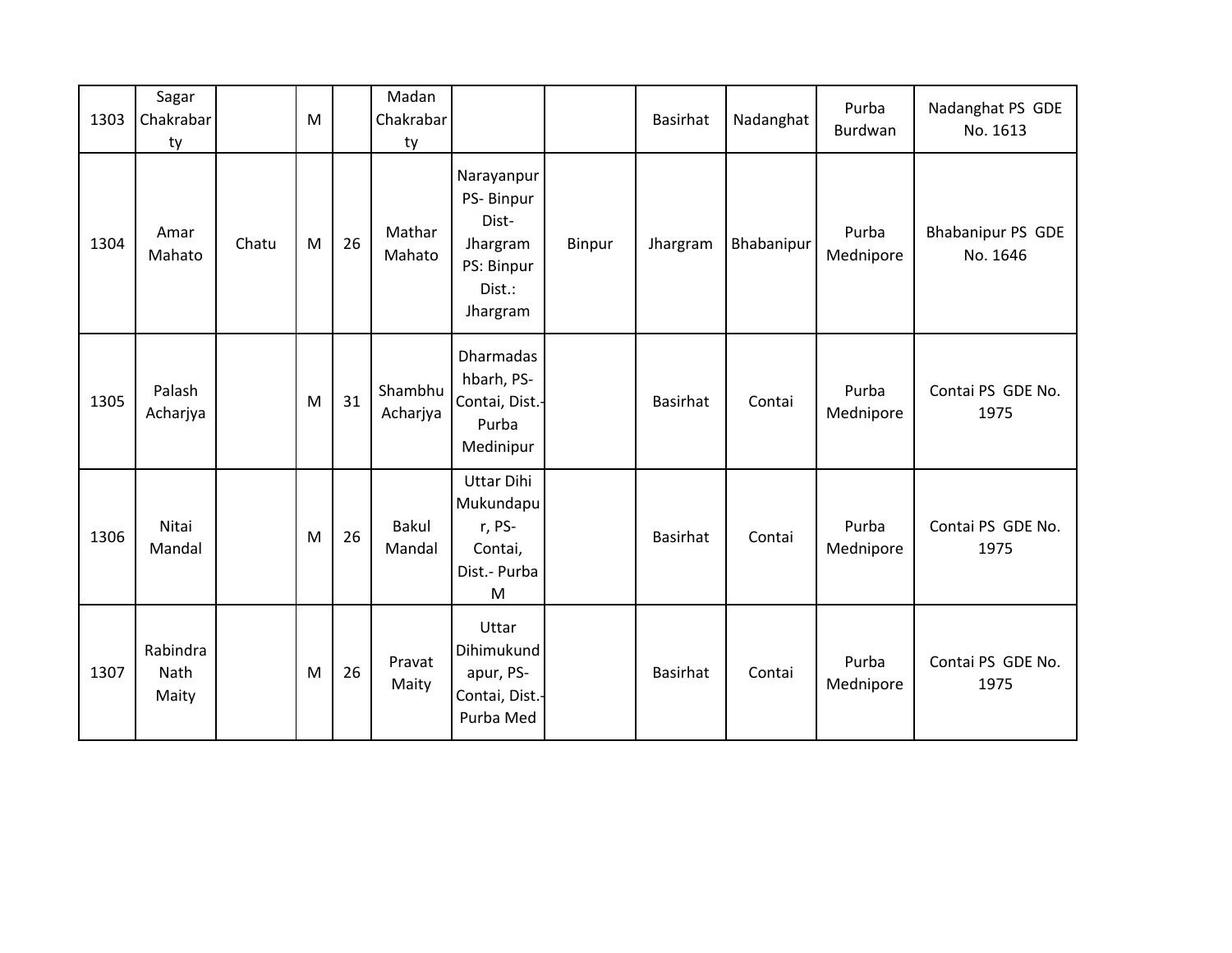| 1308 | Paban<br>Das              | M | 26 | Khudiram<br>Das     | Maitrapur<br>PS: Digha<br>mohana<br>coastal<br>Dist.: Purba<br>Mednipore | Digha<br>mohana<br>coastal | Purba<br>Mednipore | Digha<br>mohana<br>coastal | Purba<br>Mednipore | Digha mohana coastal<br>PS GDE No. 749 |
|------|---------------------------|---|----|---------------------|--------------------------------------------------------------------------|----------------------------|--------------------|----------------------------|--------------------|----------------------------------------|
| 1309 | Subhrojit<br>Chanda       | M | 28 | Saikat<br>Chanda    | Jatimati PS:<br>Digha Dist.:<br>Purba<br>Mednipore                       | Digha                      | Purba<br>Mednipore | Digha<br>mohana<br>coastal | Purba<br>Mednipore | Digha mohana coastal<br>PS GDE No. 749 |
| 1310 | <b>Bidesh</b><br>Pramanik | M | 40 | Santosh<br>Pramanik | Pana PS:<br>Durgachak<br>Dist.: Purba<br>Mednipore                       | Durgachak                  | Purba<br>Mednipore | Durgachak                  | Purba<br>Mednipore | Durgachak PS GDE<br>No. 1065           |
| 1311 | Sk Aboul                  | M | 54 | Sk.<br>Anamoul      | Jhikurkhali<br>PS:<br>Durgachak<br>Dist.: Purba<br>Mednipore             | Durgachak                  | Purba<br>Mednipore | Durgachak                  | Purba<br>Mednipore | Durgachak PS GDE<br>No. 1065           |
| 1312 | Billa Jana                | M | 30 | Mantu               | <b>Buran PS:</b><br>Egra Dist.:<br>Purba<br>Mednipore                    | Egra                       | Purba<br>Mednipore | Egra                       | Purba<br>Mednipore | Egra PS GDE No. 1485                   |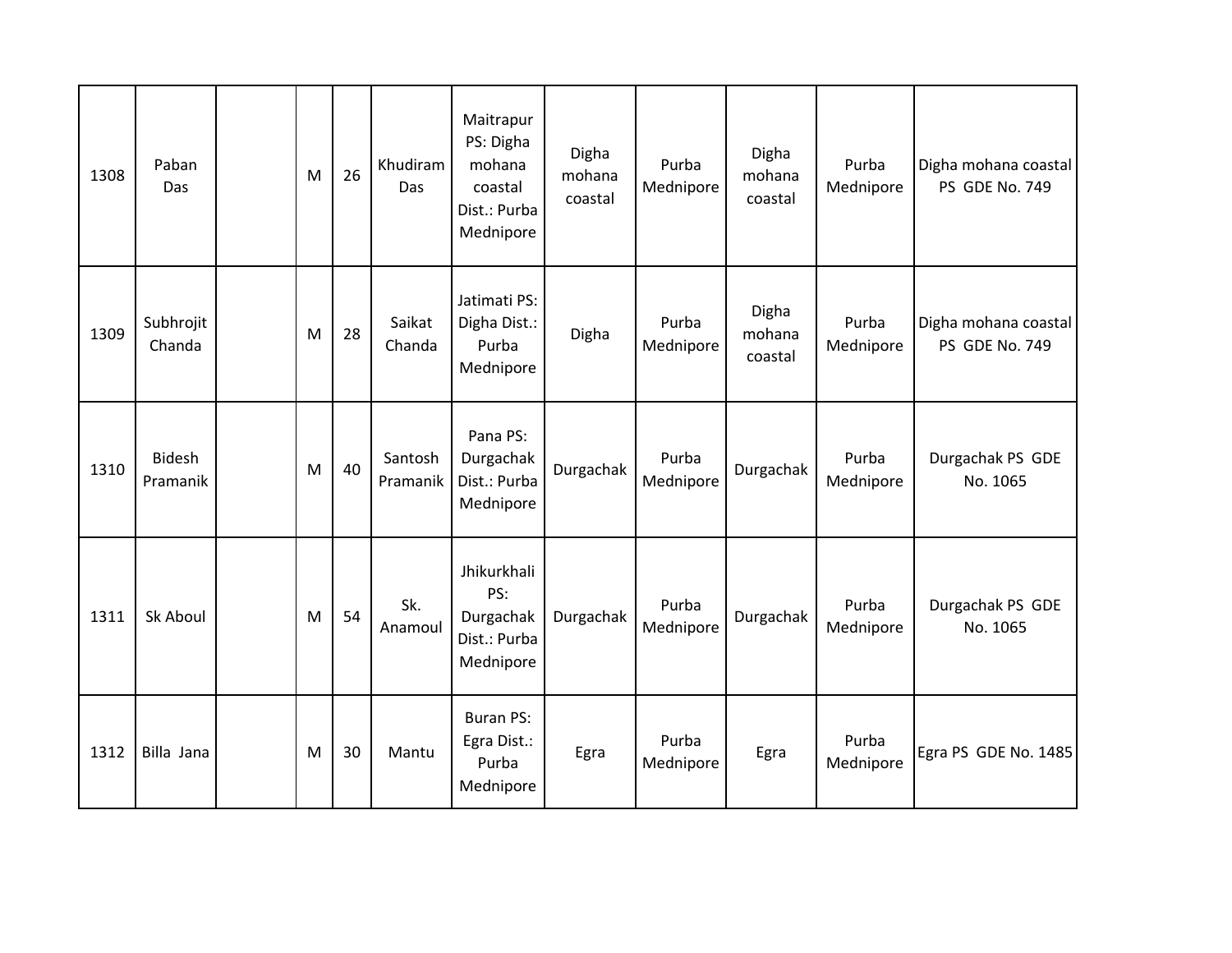| 1313 | Tapan<br>Maity      | M | 33 | Kanu              | <b>Buran PS:</b><br>Egra Dist.:<br>Purba<br>Mednipore           | Egra              | Purba<br>Mednipore | Egra              | Purba<br>Mednipore | Egra PS GDE No. 1485                    |
|------|---------------------|---|----|-------------------|-----------------------------------------------------------------|-------------------|--------------------|-------------------|--------------------|-----------------------------------------|
| 1314 | Goutam<br>Das       | M | 36 | Netai             | Dakshin<br>gopinathpur<br>PS: Egra<br>Dist.: Purba<br>Mednipore | Egra              | Purba<br>Mednipore | Egra              | Purba<br>Mednipore | Egra PS GDE No. 1486                    |
| 1315 | Habu Bag            | M | 30 | Subhash           | Dubda PS:<br>Egra Dist.:<br>Purba<br>Mednipore                  | Egra              | Purba<br>Mednipore | Egra              | Purba<br>Mednipore | Egra PS GDE No. 1486                    |
| 1316 | Debangsh<br>u Maity | M | 31 | Satyajit<br>Maity | Baksispur<br>PS: Junput<br>coastal<br>Dist.: Purba<br>Mednipore | Junput<br>coastal | Purba<br>Mednipore | Junput<br>coastal | Purba<br>Mednipore | Junput coastal PS<br><b>GDE No. 868</b> |
| 1317 | Ramesh<br>Jana      | M | 28 | Sourendra<br>Jana | Rampur PS:<br>Junput<br>coastal<br>Dist.: Purba<br>Mednipore    | Junput<br>coastal | Purba<br>Mednipore | Junput<br>coastal | Purba<br>Mednipore | Junput coastal PS<br><b>GDE No. 868</b> |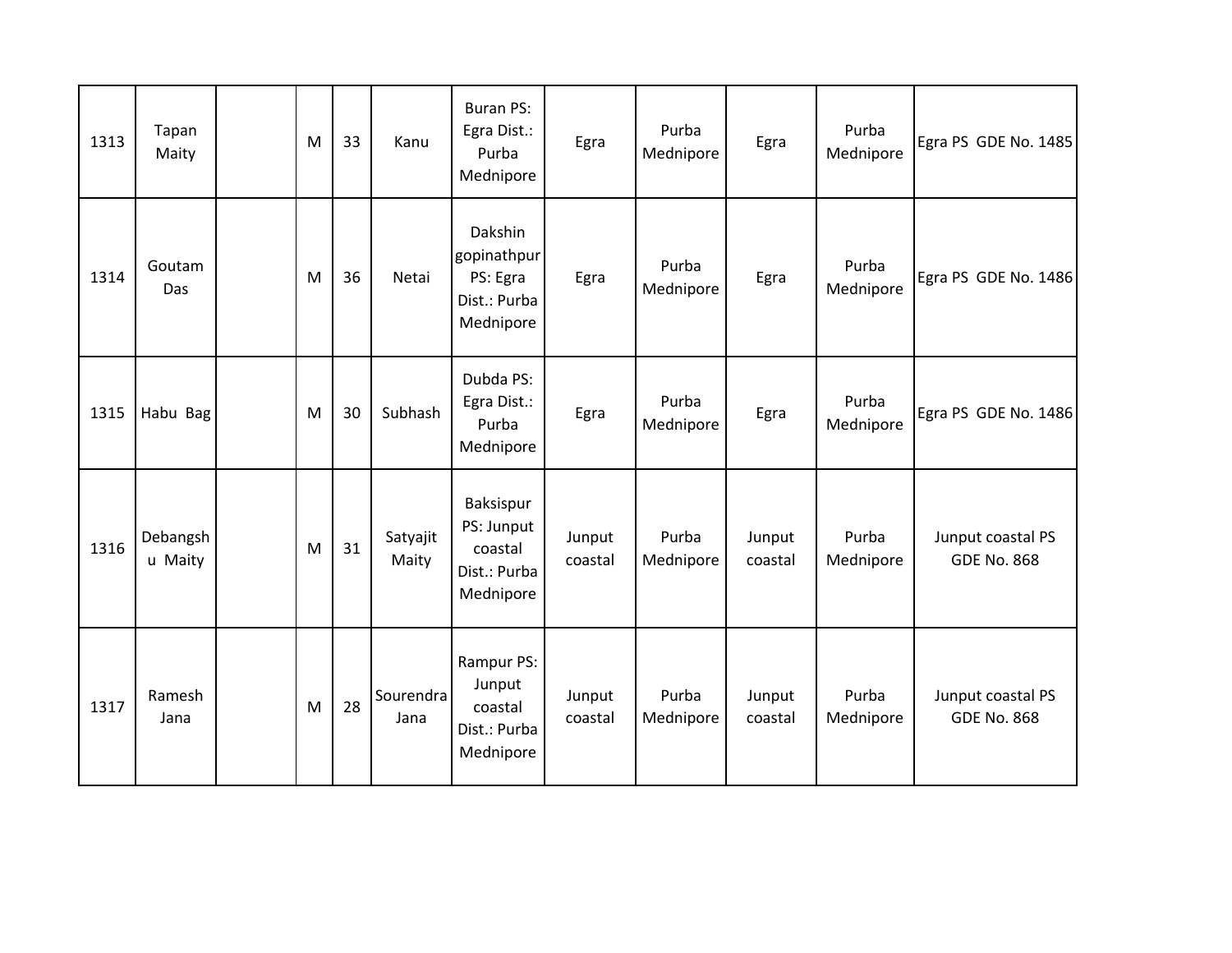| 1318 | Shyam<br>Pada<br>Kapat        | M | 34 | Lt. Bankim<br>Chandra<br>Kapat       | Purba<br>Srirampur<br>PS:<br>Mahishadal<br>Dist.: Purba<br>Mednipore | Mahishadal | Purba<br>Mednipore | Mahishadal | Purba<br>Mednipore | Mahishadal PS GDE<br>No. 1415 |
|------|-------------------------------|---|----|--------------------------------------|----------------------------------------------------------------------|------------|--------------------|------------|--------------------|-------------------------------|
| 1319 | Manju<br>Mondal               | M | 51 | Lt. Kanai<br>Mondal                  | <b>Basulia PS:</b><br>Mahishadal<br>Dist.: Purba<br>Mednipore        | Mahishadal | Purba<br>Mednipore | Mahishadal | Purba<br>Mednipore | Mahishadal PS GDE<br>No. 1415 |
| 1320 | <b>Badal</b><br><b>Bhunia</b> | M | 45 | Srikanta<br><b>Bhunia</b>            | <b>Bahiri PS:</b><br>Marishda<br>Dist.: Purba<br>Mednipore           | Marishda   | Purba<br>Mednipore | Marishda   | Purba<br>Mednipore | Marishda PS GDE No.<br>1229   |
| 1321 | Prasanta<br>Mondal            | M | 38 | Satyeswar<br>Mondal                  | Mogra PS:<br>Moyna<br>Dist.: Purba<br>Mednipore                      | Moyna      | Purba<br>Mednipore | Moyna      | Purba<br>Mednipore | Moyna PS GDE No.<br>1201      |
| 1322 | Nityanand<br>a<br>Samanta     | M | 32 | Lt Binod<br><b>Bihari</b><br>Samanta | Mudibarh<br>PS: Moyna<br>Dist.: Purba<br>Mednipore                   | Moyna      | Purba<br>Mednipore | Moyna      | Purba<br>Mednipore | Moyna PS GDE No.<br>1201      |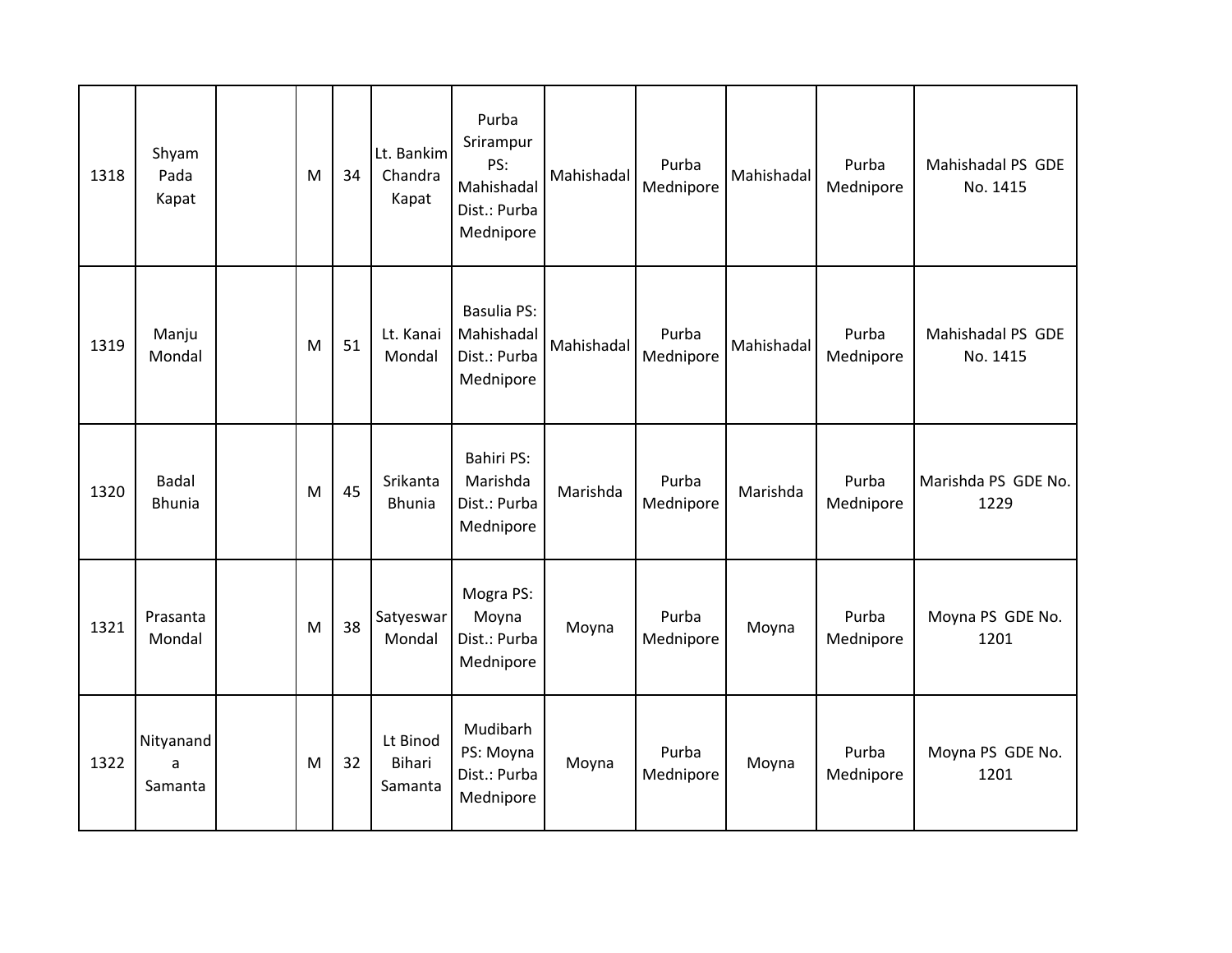| 1323 | Mithun<br>Mal        | M | 36 | Mantu<br>Mal          | Bakcha PS:<br>Moyna<br>Dist.: Purba<br>Mednipore                                | Moyna           | Purba<br>Mednipore | Moyna | Purba<br>Mednipore | Moyna PS GDE No.<br>1201 |
|------|----------------------|---|----|-----------------------|---------------------------------------------------------------------------------|-----------------|--------------------|-------|--------------------|--------------------------|
| 1324 | Kalipada<br>Ghorai   | M | 39 | ath Ghorai            | Mobarakpur<br>PS:<br>Rabindran Bhagawanp<br>ur Dist.:<br>Purba<br>Mednipore     | Bhagawanp<br>ur | Purba<br>Mednipore | Moyna | Purba<br>Mednipore | Moyna PS GDE No.<br>1201 |
| 1325 | Sukumar<br>Das       | M | 67 | Gobinda<br><b>Das</b> | <b>Bakcha PS:</b><br>Moyna<br>Dist.: Purba<br>Mednipore                         | Moyna           | Purba<br>Mednipore | Moyna | Purba<br>Mednipore | Moyna PS GDE No.<br>1201 |
| 1326 | Sandeep<br>Yadav     | M | 22 | Rameswar<br>an Yadav  | Udalow, PS<br>Janagarh,<br><b>Dist</b><br>Kotroma,<br><b>State</b><br>Jharhkhan |                 | Basirhat           | Moyna | Purba<br>Mednipore | Moyna PS GDE No.<br>1201 |
| 1327 | Nishikanta<br>Mondal | M | 30 | Kanai<br>Mondal       | Mogra PS:<br>Moyna<br>Dist.: Purba<br>Mednipore                                 | Moyna           | Purba<br>Mednipore | Moyna | Purba<br>Mednipore | Moyna PS GDE No.<br>1190 |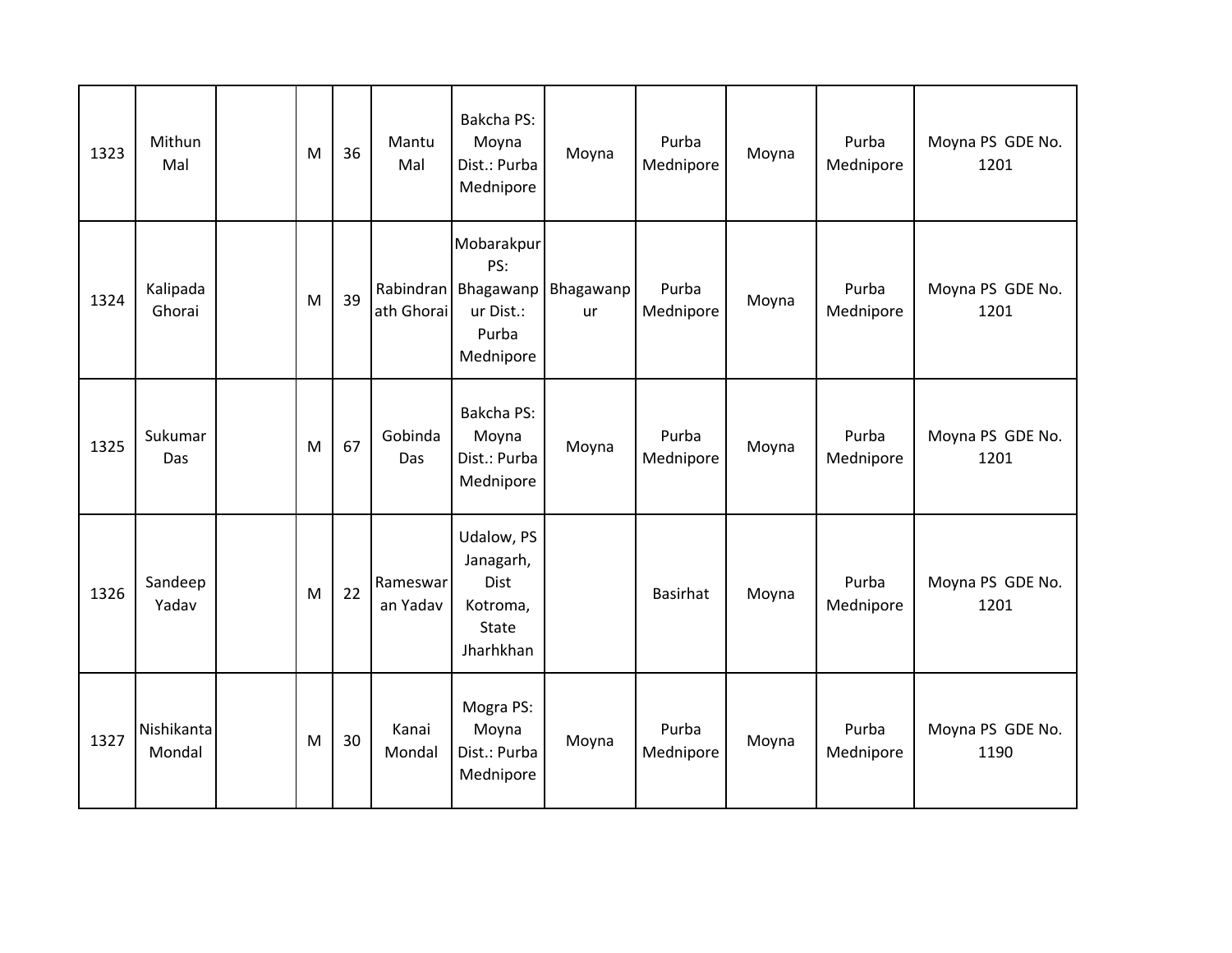| 1328 | Nandan<br>Das              | M | 26 | Narayan<br>Das             | Mogra PS:<br>Moyna<br>Dist.: Purba<br>Mednipore                            | Moyna     | Purba<br>Mednipore                              | Moyna                              | Purba<br>Mednipore                       | Moyna PS GDE No.<br>1190                |
|------|----------------------------|---|----|----------------------------|----------------------------------------------------------------------------|-----------|-------------------------------------------------|------------------------------------|------------------------------------------|-----------------------------------------|
| 1329 | Prasanta<br>Pattanaye<br>k | M | 32 | Lakshman<br>Pattanaye<br>k | Tilkhoja PS:<br>Moyna<br>Dist.: Purba<br>Mednipore                         | Moyna     | Purba<br>Mednipore                              | Moyna                              | Purba<br>Mednipore                       | Moyna PS GDE No.<br>1190                |
| 1330 | Rajibul<br>Islam           | M | 20 | Lt<br>Muktaur<br>Rahaman   | Naynan PS:<br>Nandigram<br>Dist.: Purba<br>Mednipore                       | Nandigram | Purba<br>Mednipore                              | Nandigram                          | Purba<br>Mednipore                       | Nandigram PS GDE<br>No. 000             |
| 1331 | Puspen<br>Mondal           | M | 44 | Lt.<br>Jagadish<br>Mondal  | 1396 PS:<br>Ramnagar<br>Dist.:<br>Diamond<br>Harbour<br>Police<br>District | Ramnagar  | Diamond<br>Harbour<br>Police<br><b>District</b> | Ramnagar                           | Diamond<br>Harbour<br>Police<br>District | Ramnagar PS GDE<br>No. 1396             |
| 1332 | Amir<br>Hossain            | M |    | Sk.<br>Sahidul,            | Bar<br>Basudevpur<br>PS:<br>Sutahata<br>Dist.: Purba<br>Mednipore          | Sutahata  | Purba                                           | Talpatti<br>Mednipore ghat coastal | Purba<br>Mednipore                       | Talpatti ghat coastal<br>PS GDE No. 856 |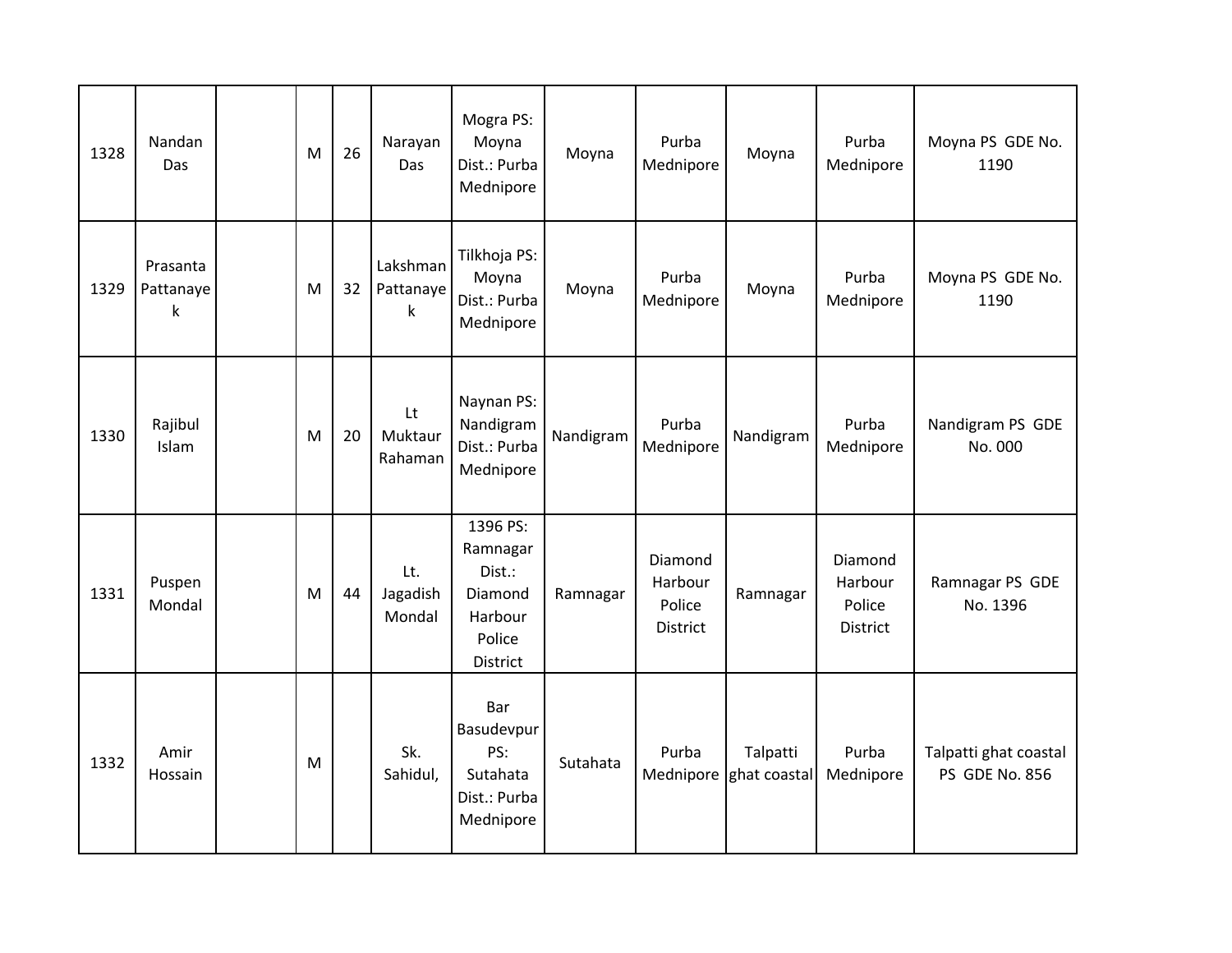| 1333 | Sk. Safiul<br>Islam   | M |    | Sk. Sakibul<br>Hossain    | Bar<br>Basudevpur<br>PS:<br>Sutahata<br>Dist.: Purba<br>Mednipore | Sutahata | Purba<br>Mednipore | Talpatti<br>ghat coastal | Purba<br>Mednipore | Talpatti ghat coastal<br>PS GDE No. 856        |
|------|-----------------------|---|----|---------------------------|-------------------------------------------------------------------|----------|--------------------|--------------------------|--------------------|------------------------------------------------|
| 1334 | Sk. Sadiur<br>Rahaman | M |    | Lt.<br>Surendran<br>ath   | Bar<br>Basudevpur<br>PS:<br>Sutahata<br>Dist.: Purba<br>Mednipore | Sutahata | Purba<br>Mednipore | Talpatti<br>ghat coastal | Purba<br>Mednipore | Talpatti ghat coastal<br><b>PS GDE No. 856</b> |
| 1335 | Utanu<br>Banerjee     | M |    | Gangu<br>Banerjee         | <b>Bahar PS:</b><br>Adra Dist.:<br>Purulia                        | Adra     | Purulia            | Adra                     | Purulia            | Adra PS GDE No.<br>1255                        |
| 1336 | Sanu<br>Banerjee      | M |    | Lt.pagol<br>Banerjee      | <b>Bahar PS:</b><br>Adra Dist.:<br>Purulia                        | Adra     | Purulia            | Adra                     | Purulia            | Adra PS GDE No.<br>1255                        |
| 1337 | Laldeb<br>Mahato      | M | 65 | Lt. Sripada<br>Mahato     | Hetgugui<br>PS: Arsha<br>Dist.:<br>Purulia                        | Arsha    | Purulia            | Arsha                    | Purulia            | Arsha PS GDE No.<br>1130                       |
| 1338 | Pitambar<br>Mahato    | M | 62 | Lt.<br>Kalipada<br>Mahato | Hetgugui<br>PS: Arsha<br>Dist.:<br>Purulia                        | Arsha    | Purulia            | Arsha                    | Purulia            | Arsha PS GDE No.<br>1130                       |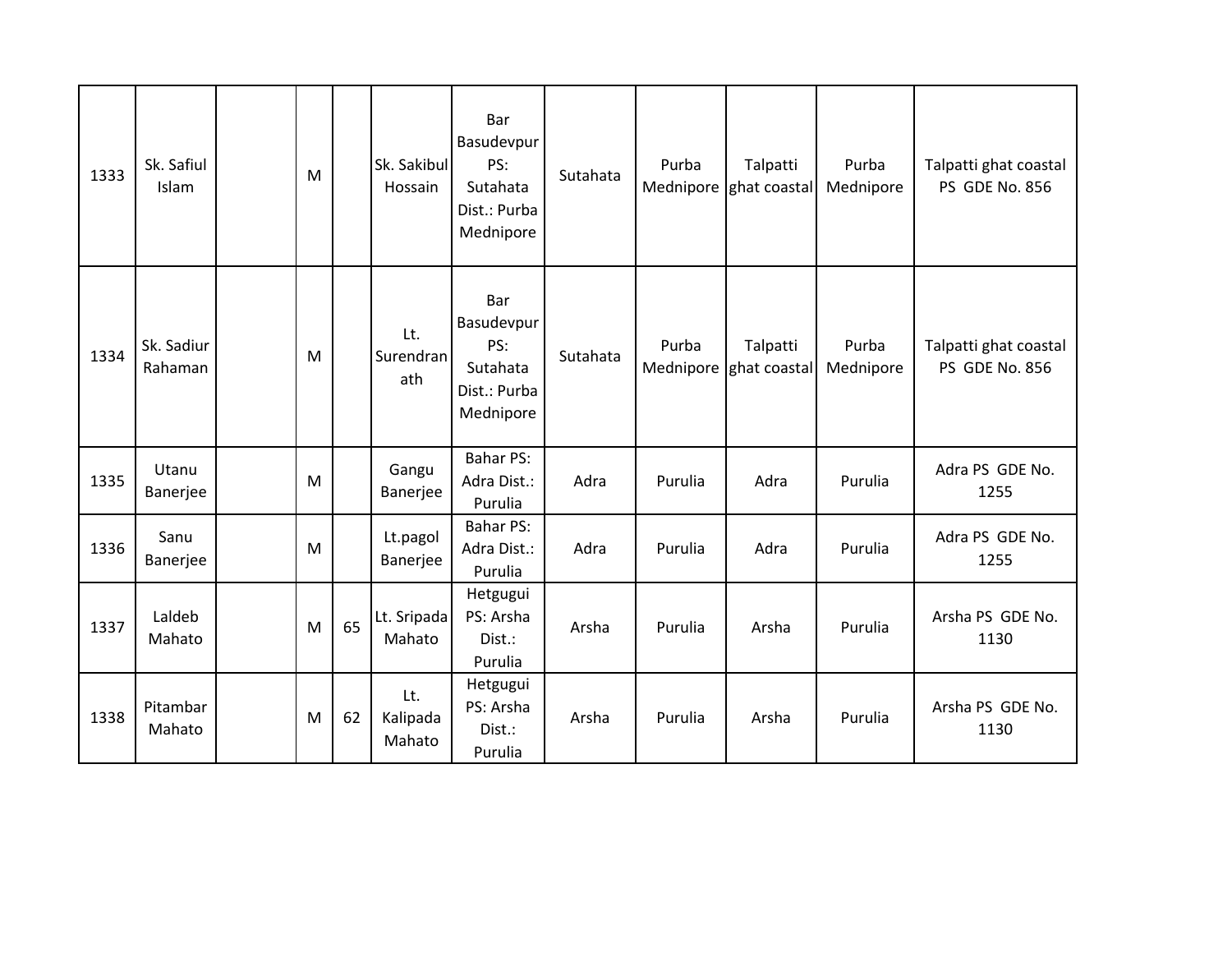| 1339 | Dinesh<br>Mahato       | M | 27 | Ranglal<br>Mahato   | Kankrajhire<br>PS:<br>Belpahari<br>Dist.:<br>Jhargram    | Belpahari   | Jhargram | Bandowan    | Purulia | Bandowan PS GDE<br>No. 1375 |
|------|------------------------|---|----|---------------------|----------------------------------------------------------|-------------|----------|-------------|---------|-----------------------------|
| 1340 | Prasenjit<br>Paramanik | M | 19 | Laxmon<br>Paramanik | Satra PS:<br>Arsha Dist.:<br>Purulia                     | Arsha       | Purulia  | Bandowan    | Purulia | Bandowan PS GDE<br>No. 1375 |
| 1341 | Sukdeb<br>Mandi        | M | 28 | Lt. Suresh<br>Mandi | Saga<br>Supururi<br>PS:<br>Bandowan<br>Dist.:<br>Purulia | Bandowan    | Purulia  | Bandowan    | Purulia | Bandowan PS GDE<br>No. 1381 |
| 1342 | Prasanta<br>Hembram    | M | 32 | Kalipada<br>Hembram | Pratapur PS:<br>Bora Dist.:<br>Purulia                   | <b>Bora</b> | Purulia  | Bandowan    | Purulia | Bandowan PS GDE<br>No. 1381 |
| 1343 | Jiten Kisku            | M |    | Sagun<br>Kisku      | PS: Bora<br>Dist.:<br>Purulia                            | <b>Bora</b> | Purulia  | <b>Bora</b> | Purulia | Bora PS GDE No.<br>1086     |
| 1344 | Subodh<br>Mahato       | M |    | Uttam Kr.<br>Mahato | PS: Bora<br>Dist.:<br>Purulia                            | <b>Bora</b> | Purulia  | <b>Bora</b> | Purulia | Bora PS GDE No.<br>1086     |
| 1345 | Sukumar<br>Murmu       | M |    | Mintu<br>Murmu      | PS: Bora<br>Dist.:<br>Purulia                            | <b>Bora</b> | Purulia  | <b>Bora</b> | Purulia | Bora PS GDE No.<br>1086     |
| 1346 | Kartik<br>Orag         | M |    | Sahadeb<br>Orang    | PS: Bora<br>Dist.:<br>Purulia                            | <b>Bora</b> | Purulia  | <b>Bora</b> | Purulia | Bora PS GDE No.<br>1088     |
| 1347 | Pravat<br>Orang        | M |    | Kamal<br>Orang      | PS: Bora<br>Dist.:<br>Purulia                            | <b>Bora</b> | Purulia  | <b>Bora</b> | Purulia | Bora PS GDE No.<br>1088     |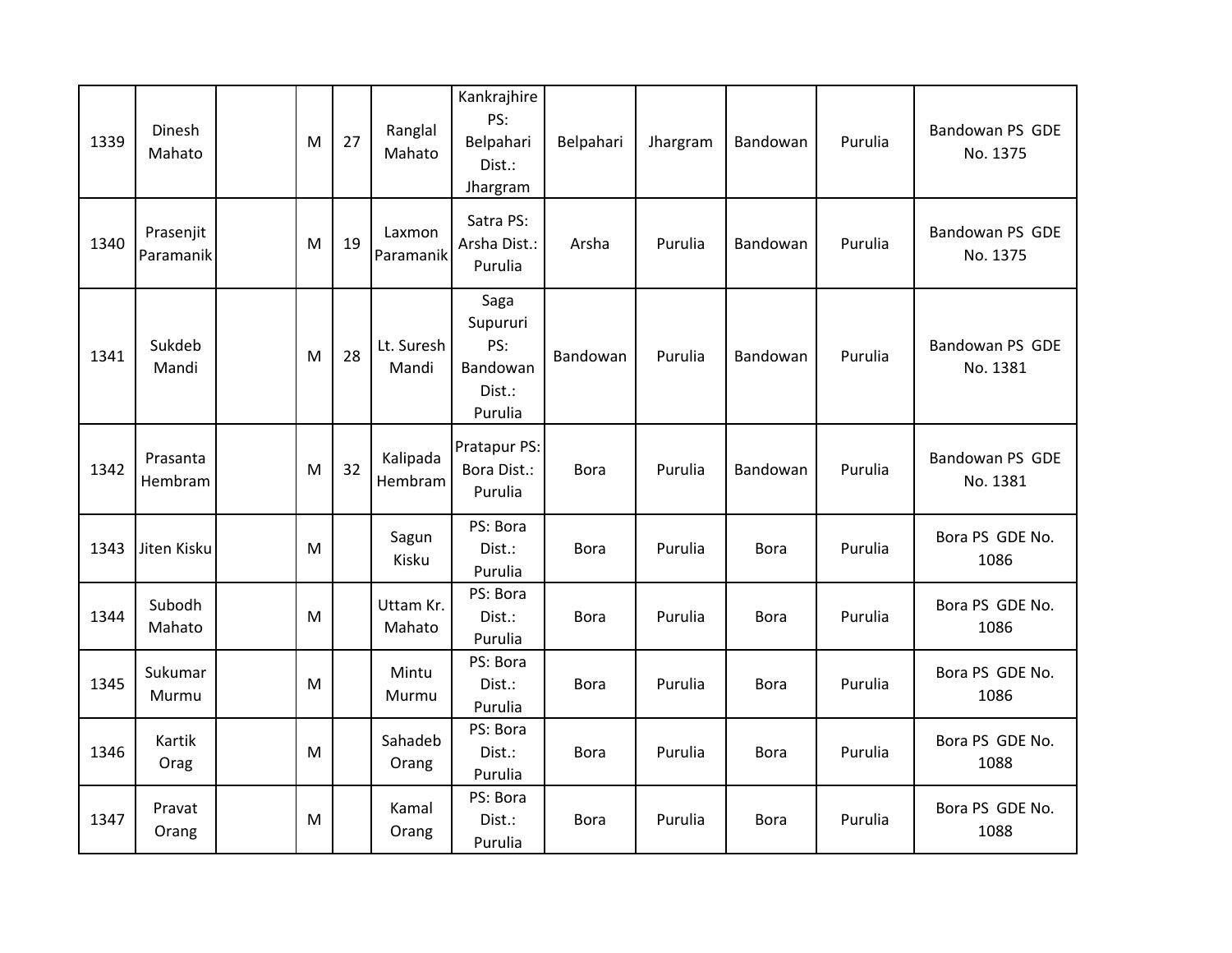| 1348 | Swapan<br>Mahata        | M |    | Sachin<br>Mahato           | PS: Bora<br>Dist.:<br>Purulia                          | <b>Bora</b> | Purulia | <b>Bora</b> | Purulia | Bora PS GDE No.<br>1088   |
|------|-------------------------|---|----|----------------------------|--------------------------------------------------------|-------------|---------|-------------|---------|---------------------------|
| 1349 | Rahul<br>Kumbhaka<br>r  | M | 32 | Rajen<br>Kumbhaka<br>r     | Ladhurka<br>PS: Hura<br>Dist.:<br>Purulia              | Hura        | Purulia | Hura        | Purulia | Hura PS GDE No.<br>1301   |
| 1350 | Kanchan<br>Majhi        | M | 38 | Madhu<br>Majhi             | Ladhurka<br>PS: Hura<br>Dist.:<br>Purulia              | Hura        | Purulia | Hura        | Purulia | Hura PS GDE No.<br>1301   |
| 1351 | Rabin<br>Mahato         | M | 29 | Subhas<br>Mahato           | Manguria<br>PS: Hura<br>Dist.:<br>Purulia              | Hura        | Purulia | Hura        | Purulia | Hura PS GDE No.<br>1303   |
| 1352 | Subham<br>Karmakar      | M | 34 | Kajal<br>Karmakar          | Manguria<br>PS: Hura<br>Dist.:<br>Purulia              | Hura        | Purulia | Hura        | Purulia | Hura PS GDE No.<br>1303   |
| 1353 | Keshab<br>Ch.<br>Mahato | M |    | Lt. Nehal<br>Ch.<br>Mahato | Vill-<br>Karmatar<br>PS: Joypur<br>Dist.:<br>Purulia   | Joypur      | Purulia | Jhalda      | Purulia | Jhalda PS GDE No.<br>1414 |
| 1354 | Wasim<br>Khan           | M |    | Sultan<br>Khan             | Vill-<br>Hussaindih<br>PS: Jhalda<br>Dist.:<br>Purulia | Jhalda      | Purulia | Jhalda      | Purulia | Jhalda PS GDE No.<br>1414 |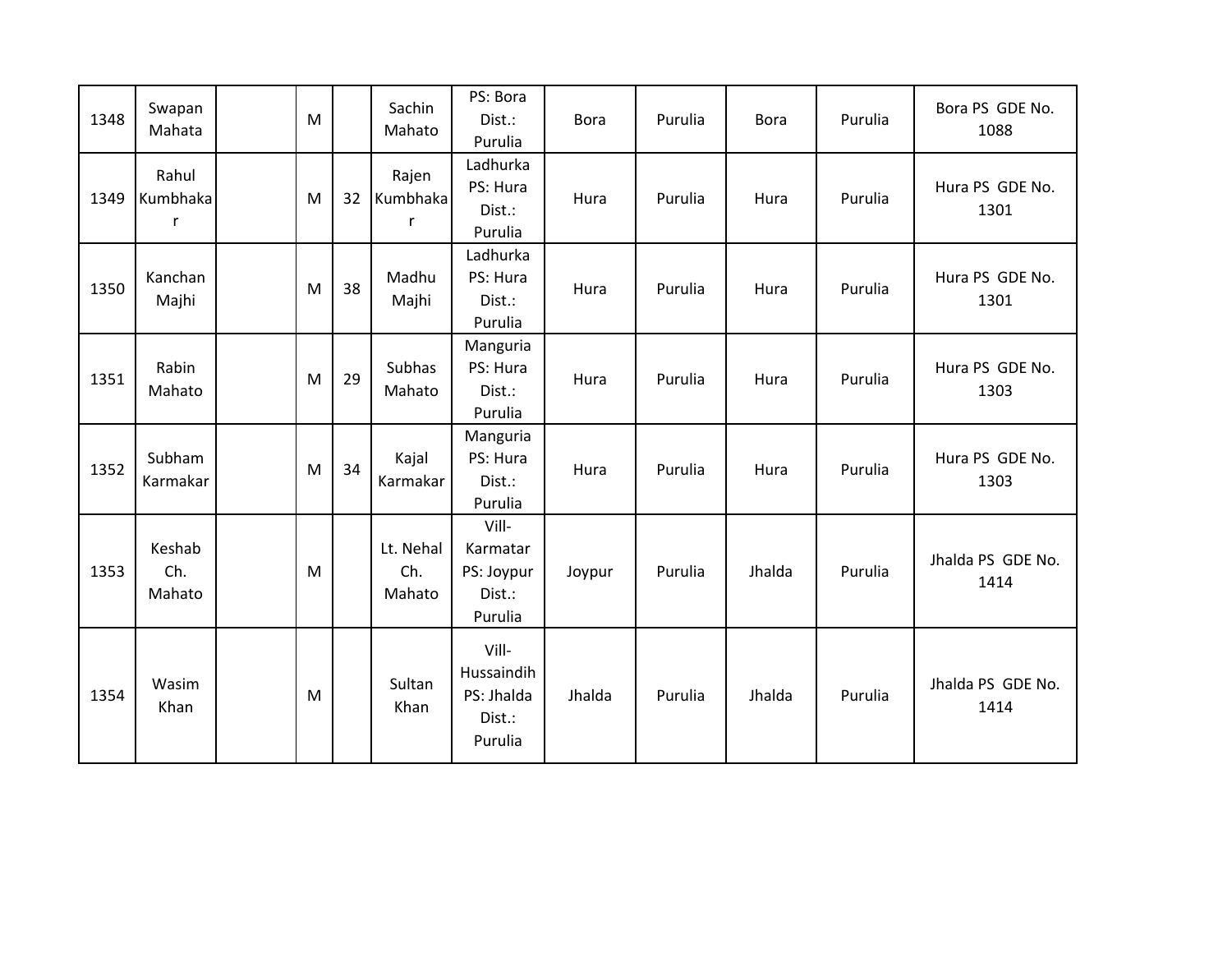| 1355 | Ananda<br>Kr. Pandey | M | Pradip Kr.<br>Pandey | Vill-<br>Singhpur, PS-<br>Akasuma,<br>Dist-Bokaro<br>(JKD) PS:<br>Jhalda Dist.:<br>Purulia | Jhalda   | Purulia | Jhalda | Purulia | Jhalda PS GDE No.<br>1414 |
|------|----------------------|---|----------------------|--------------------------------------------------------------------------------------------|----------|---------|--------|---------|---------------------------|
| 1356 | Sk. Safik            | M | Lt. Sk.<br>Enameul   | Vill-Sankara<br>PS: Para<br>Dist.:<br>Purulia                                              | Para     | Purulia | Jhalda | Purulia | Jhalda PS GDE No.<br>1414 |
| 1357 | Upen<br>Mandal       | M | Dhiran<br>Mandal     | Vill-<br>Murulahar<br>PS: Kotshila<br>Dist.:<br>Purulia                                    | Kotshila | Purulia | Jhalda | Purulia | Jhalda PS GDE No.<br>1414 |
| 1358 | Suren<br>Kalindi     | M | Markhu<br>Kalindi    | Vill-Ranidih<br>PS: Jhalda<br>Dist.:<br>Purulia                                            | Jhalda   | Purulia | Jhalda | Purulia | Jhalda PS GDE No.<br>1422 |
| 1359 | Mehetab<br>Hossain   | M | Meheubu<br>b Hossain | Vill-Dangal<br>PS: Kotshila<br>Dist.:<br>Purulia                                           | Kotshila | Purulia | Jhalda | Purulia | Jhalda PS GDE No.<br>1422 |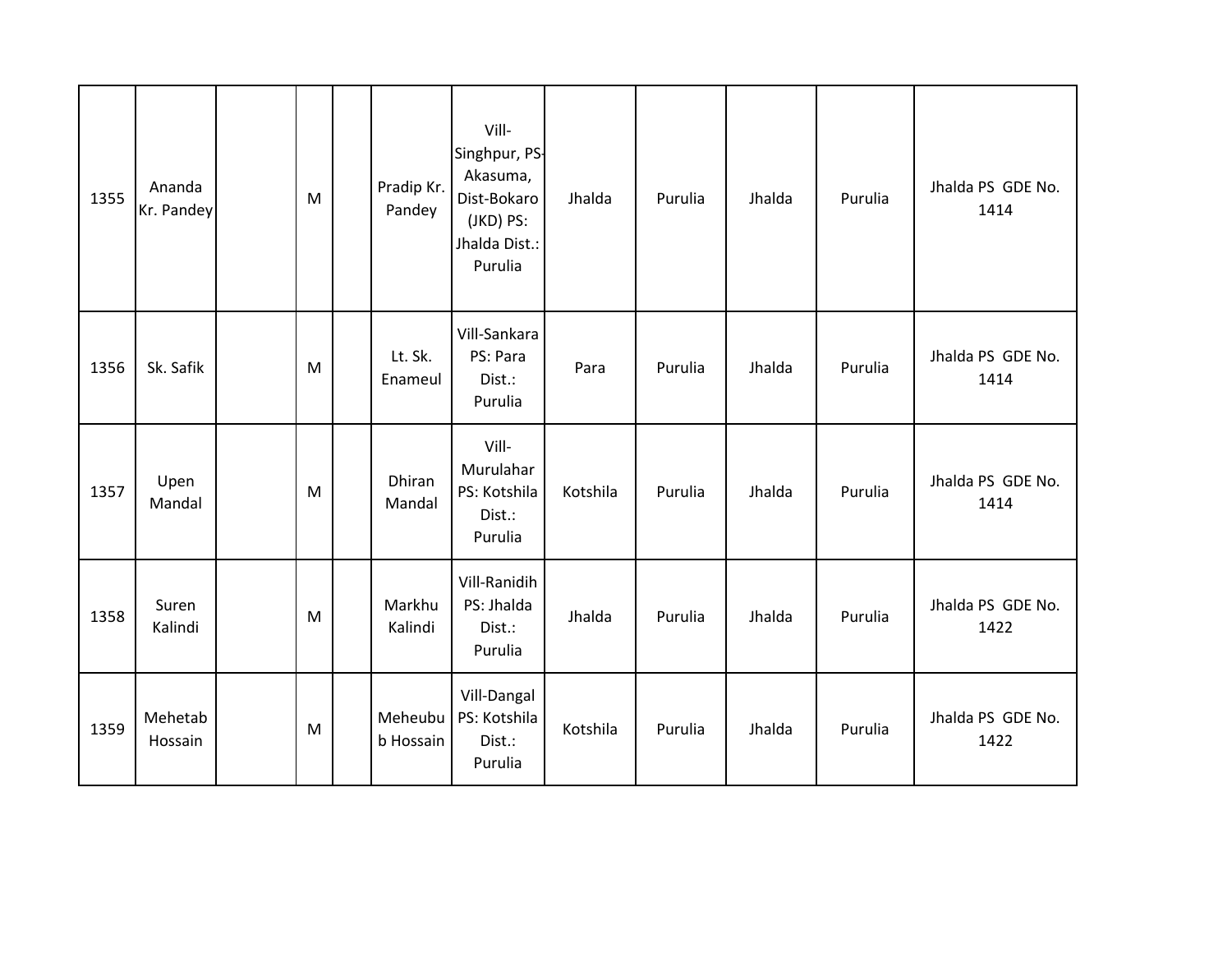| 1360 | Thakurdas<br>Kuiry   | M |    | Lt.<br>Gurupada<br>Kuiry | Vill-Sasa PS:<br>Bagmundi<br>Dist.:<br>Purulia             | Bagmundi | Purulia | Jhalda | Purulia | Jhalda PS GDE No.<br>1422 |
|------|----------------------|---|----|--------------------------|------------------------------------------------------------|----------|---------|--------|---------|---------------------------|
| 1361 | Mrituanja<br>y Kumar | M |    | Gobardha<br>n Kumar      | Vill-Poradih<br>PS: Kotshila<br>Dist.:<br>Purulia          | Kotshila | Purulia | Jhalda | Purulia | Jhalda PS GDE No.<br>1422 |
| 1362 | Sahadeb<br>Mahato    | M |    | Ajit<br>Mahato           | Vill-Uhupiri,<br>PO-Tulin PS:<br>Jhalda Dist.:<br>Purulia  | Jhalda   | Purulia | Jhalda | Purulia | Jhalda PS GDE No.<br>1422 |
| 1363 | Mantu<br>Mahato      | M |    | <b>Babulal</b><br>Mahato | Vill-Tulin<br>Banglatar<br>PS: Jhalda<br>Dist.:<br>Purulia | Jhalda   | Purulia | Jhalda | Purulia | Jhalda PS GDE No.<br>931  |
| 1364 | Santosh<br>Kandu     | M |    | Lt. Hiralal<br>Kandu     | Vill-Tulin<br>Banglatar<br>PS: Jhalda<br>Dist.:<br>Purulia | Jhalda   | Purulia | Jhalda | Purulia | Jhalda PS GDE No.<br>931  |
| 1365 | Piyush<br>Badyakar   | M | 28 | Nitai<br>Badyakar        | Joypur<br>Bazar PS:<br>Joypur Dist.:<br>Purulia            | Joypur   | Purulia | Joypur | Purulia | Joypur PS GDE No.<br>1472 |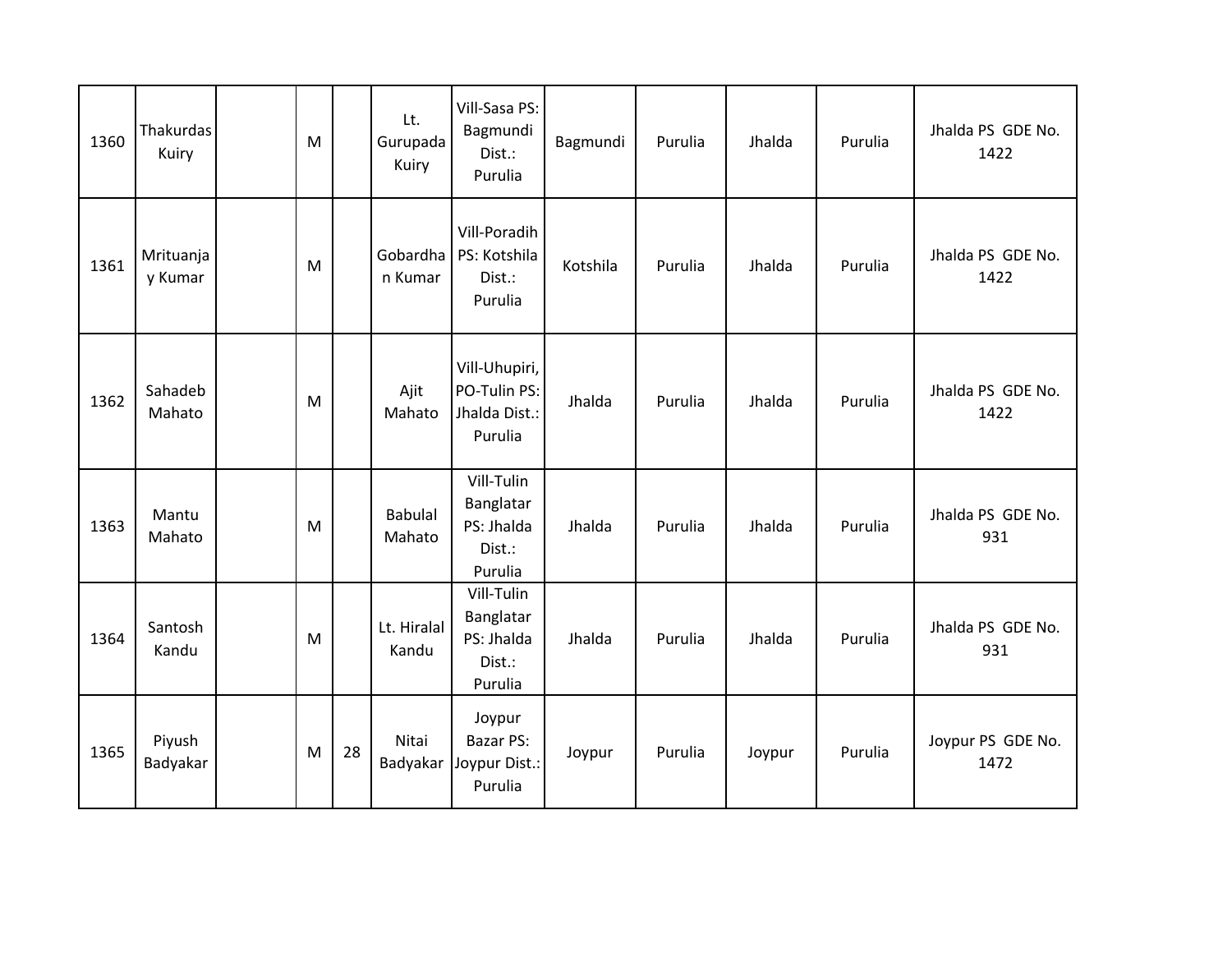| 1366 | Laltu<br><b>Bagti</b> | M | 26 | Lt. Chhutu<br><b>Bagti</b> | Joypur<br><b>Bazar PS:</b><br>Joypur Dist.:<br>Purulia   | Joypur   | Purulia | Joypur   | Purulia | Joypur PS GDE No.<br>1489   |
|------|-----------------------|---|----|----------------------------|----------------------------------------------------------|----------|---------|----------|---------|-----------------------------|
| 1367 | Faruk<br>Ansari       | M | 30 | Umur<br>Ansari             | Chilira, PO<br>Ludhurka<br>PS: Hura<br>Dist.:<br>Purulia | Hura     | Purulia | Kashipur | Purulia | Kashipur PS GDE No.<br>1328 |
| 1368 | Malay<br>Mishra       | M | 47 | Mihir Kr<br>Mishra         | Bardiha PS:<br>Kashipur<br>Dist.:<br>Purulia             | Kashipur | Purulia | Kashipur | Purulia | Kashipur PS GDE No.<br>1328 |
| 1369 | <b>Dipak</b><br>Nayak | M |    | Mahadeb<br>Nayak           | Arkali PS:<br>Kotshila<br>Dist.:<br>Purulia              | Kotshila | Purulia | Kotshila | Purulia | Kotshila PS GDE No.<br>1188 |
| 1370 | Jaharlal<br>Nayak     | M |    | Baikunta<br>Nayak          | Arkali PS:<br>Kotshila<br>Dist.:<br>Purulia              | Kotshila | Purulia | Kotshila | Purulia | Kotshila PS GDE No.<br>1188 |
| 1371 | Ramesh<br>Nayak       | M |    | Kokil<br>Nayak             | Arkali PS:<br>Kotshila<br>Dist.:<br>Purulia              | Kotshila | Purulia | Kotshila | Purulia | Kotshila PS GDE No.<br>1188 |
| 1372 | Amrit<br>Kisku        | M |    | Mangal<br>Kisku            | Simni PS:<br>Kotshila<br>Dist.:<br>Purulia               | Kotshila | Purulia | Kotshila | Purulia | Kotshila PS GDE No.<br>1195 |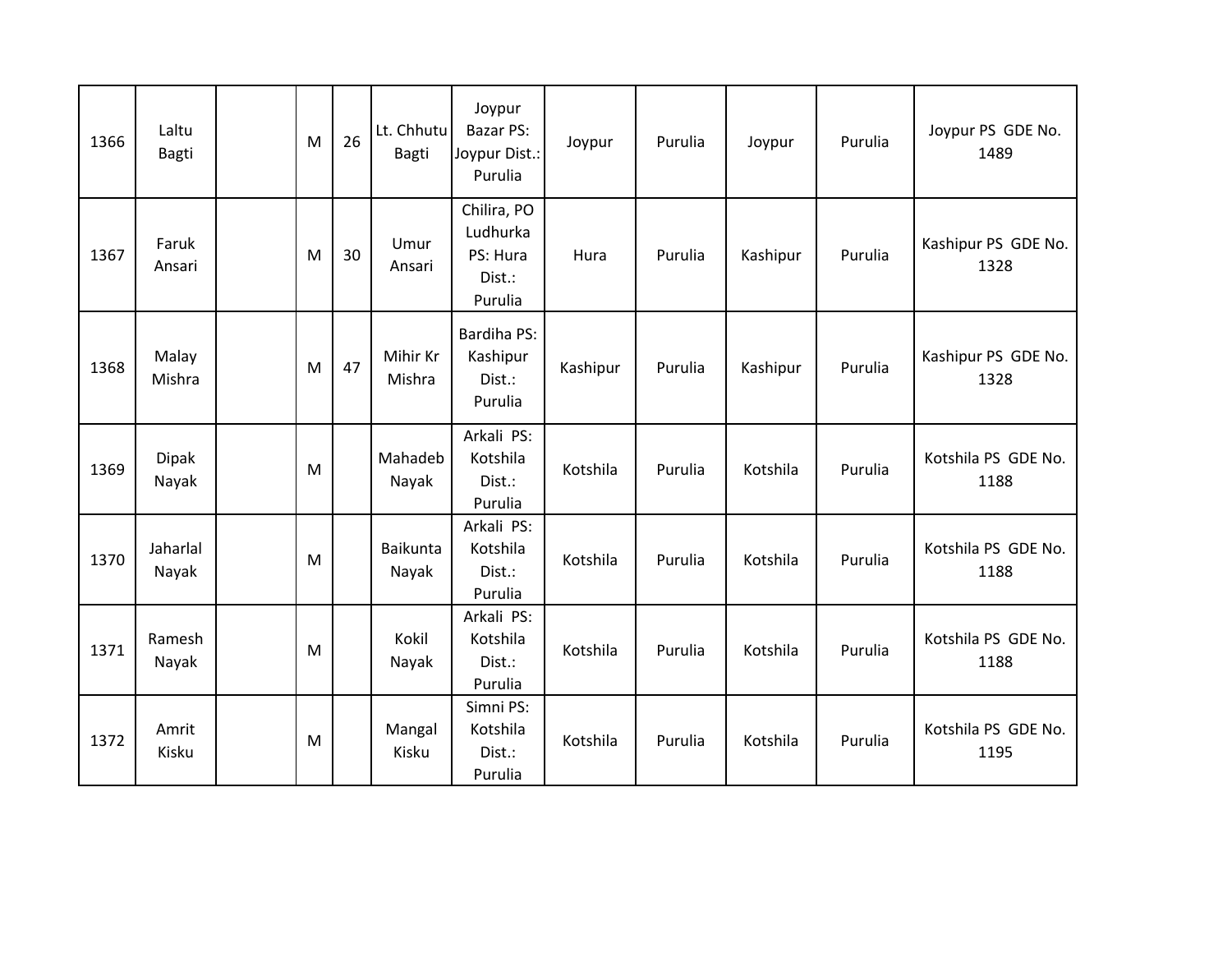| 1373 | Krishna<br>Pada<br>Mahatos | M |    | Shibram<br>Mahato              | Chatamghut<br>u PS: Jhalda<br>Dist.:<br>Purulia    | Jhalda  | Purulia | Kotshila | Purulia | Kotshila PS GDE No.<br>1195 |
|------|----------------------------|---|----|--------------------------------|----------------------------------------------------|---------|---------|----------|---------|-----------------------------|
| 1374 | Lakhikant<br>a Gorait      | M |    | Kailu<br>Gorait                | Haldatard<br>PS: Jhalda<br>Dist.:<br>Purulia       | Jhalda  | Purulia | Kotshila | Purulia | Kotshila PS GDE No.<br>1195 |
| 1375 | Manas<br>Maji              | M | 33 | Subash<br>Maji                 | Gopalpur<br>PS: Neturia<br>Dist.:<br>Purulia       | Neturia | Purulia | Neturia  | Purulia | Neturia PS GDE No.<br>1388  |
| 1376 | Pradip<br>Maji             | M | 35 | Nakul<br>Maji                  | Gopalpur<br>PS: Neturia<br>Dist.:<br>Purulia       | Neturia | Purulia | Neturia  | Purulia | Neturia PS GDE No.<br>1388  |
| 1377 | <b>Tapas Das</b>           | M | 32 | Haradhan<br>Das                | <b>Benipur PS:</b><br>Neturia<br>Dist.:<br>Purulia | Neturia | Purulia | Neturia  | Purulia | Neturia PS GDE No.<br>1392  |
| 1378 | Manoj<br><b>Bouri</b>      | M | 35 | Sanat<br><b>Bouri</b>          | Benipur PS:<br>Neturia<br>Dist.:<br>Purulia        | Neturia | Purulia | Neturia  | Purulia | Neturia PS GDE No.<br>1392  |
| 1379 | Bhadu<br>Bauri             | M | 38 | Lt.<br><b>Bhairab</b><br>Bauri | Koldih more<br>PS: Para<br>Dist.:<br>Purulia       | Para    | Purulia | Para     | Purulia | Para PS GDE No. 1273        |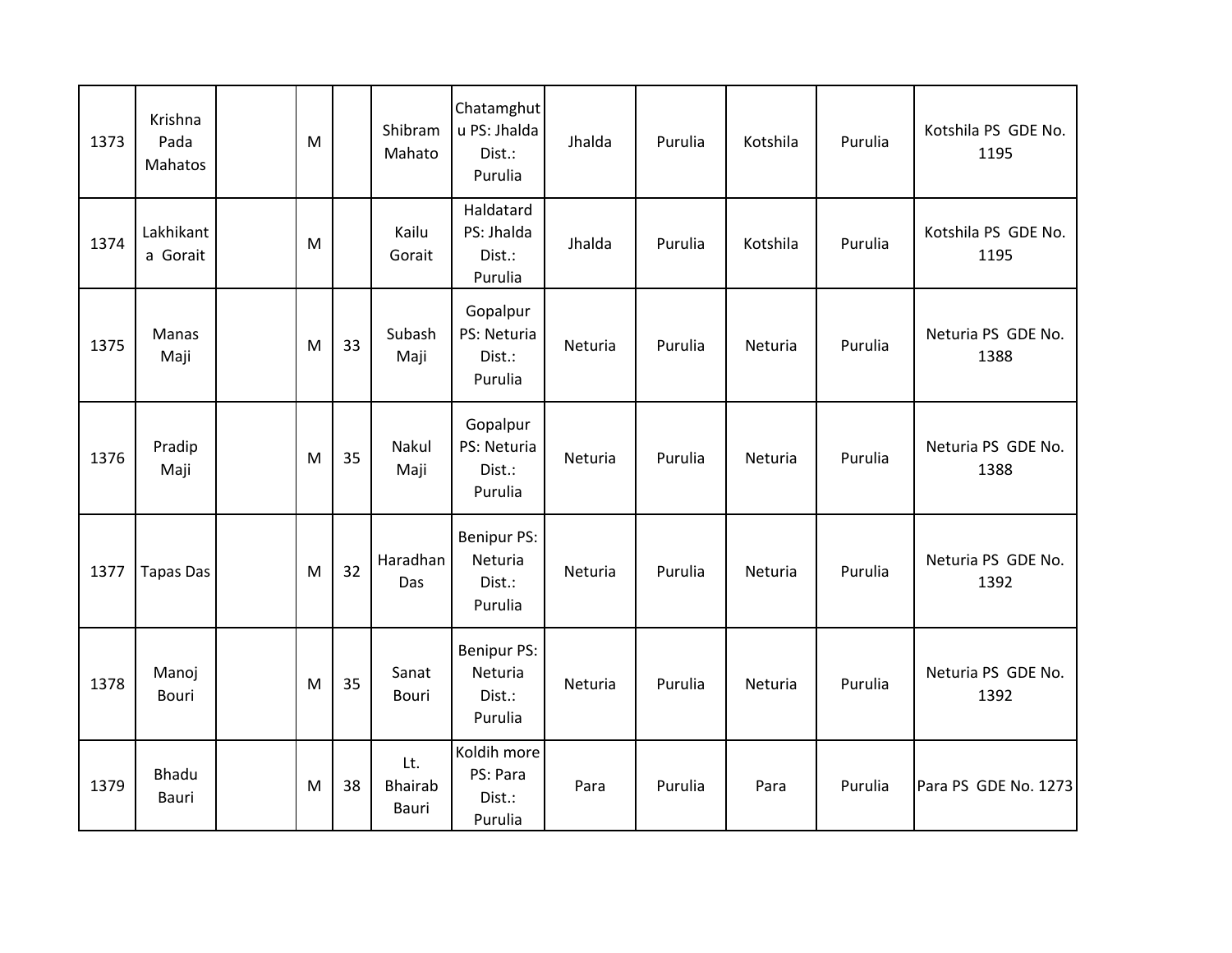| 1380 | Manapua<br>n Bauri    | M | 34 | Kesta<br>Bauri             | Koldih more<br>PS: Para<br>Dist.:<br>Purulia                                                            | Para            | Purulia         | Para            | Purulia | Para PS GDE No. 1273            |
|------|-----------------------|---|----|----------------------------|---------------------------------------------------------------------------------------------------------|-----------------|-----------------|-----------------|---------|---------------------------------|
| 1381 | Rajesh<br>Soren       | M | 28 | Sambhu<br>Soren            | Palma PS:<br>Para Dist.:<br>Purulia                                                                     | Para            | Purulia         | Para            | Purulia | Para PS GDE No. 567             |
| 1382 | Kinkar<br>Soren       | M | 25 | Susanta<br>Soren           | Palma PS:<br>Para Dist.:<br>Purulia                                                                     | Para            | Purulia         | Para            | Purulia | Para PS GDE No. 567             |
| 1383 | Bapi Bauri            | M |    | Lt.<br>Magaram<br>Bauri    |                                                                                                         |                 | <b>Basirhat</b> | Puncha          | Purulia | Puncha PS GDE No.<br>1045       |
| 1384 | Saheb<br>Mandi        | M |    | Ram<br>Mandi               |                                                                                                         |                 | <b>Basirhat</b> | Puncha          | Purulia | Puncha PS GDE No.<br>1045       |
| 1385 | Bhalanath<br>Bauri    | M | 66 | Lt. Hori<br>Bauri          | Reny Road<br>Sadhudanga<br>Near Ghat<br>Kali W-16<br>PS: Purulia<br>town Dist.:<br>Purulia              | Purulia<br>town | Purulia         | Purulia<br>town | Purulia | Purulia town PS GDE<br>No. 1686 |
| 1386 | Amit<br>Kumbhaka<br>r | M | 23 | Lt. Suraj<br>Kumbhaka<br>r | Alangidanga<br>Barakar<br>Road Near<br>Rajesthan<br>Bidyapith,<br>PS: Purulia<br>town Dist.:<br>Purulia | Purulia<br>town | Purulia         | Purulia<br>town | Purulia | Purulia town PS GDE<br>No. 1686 |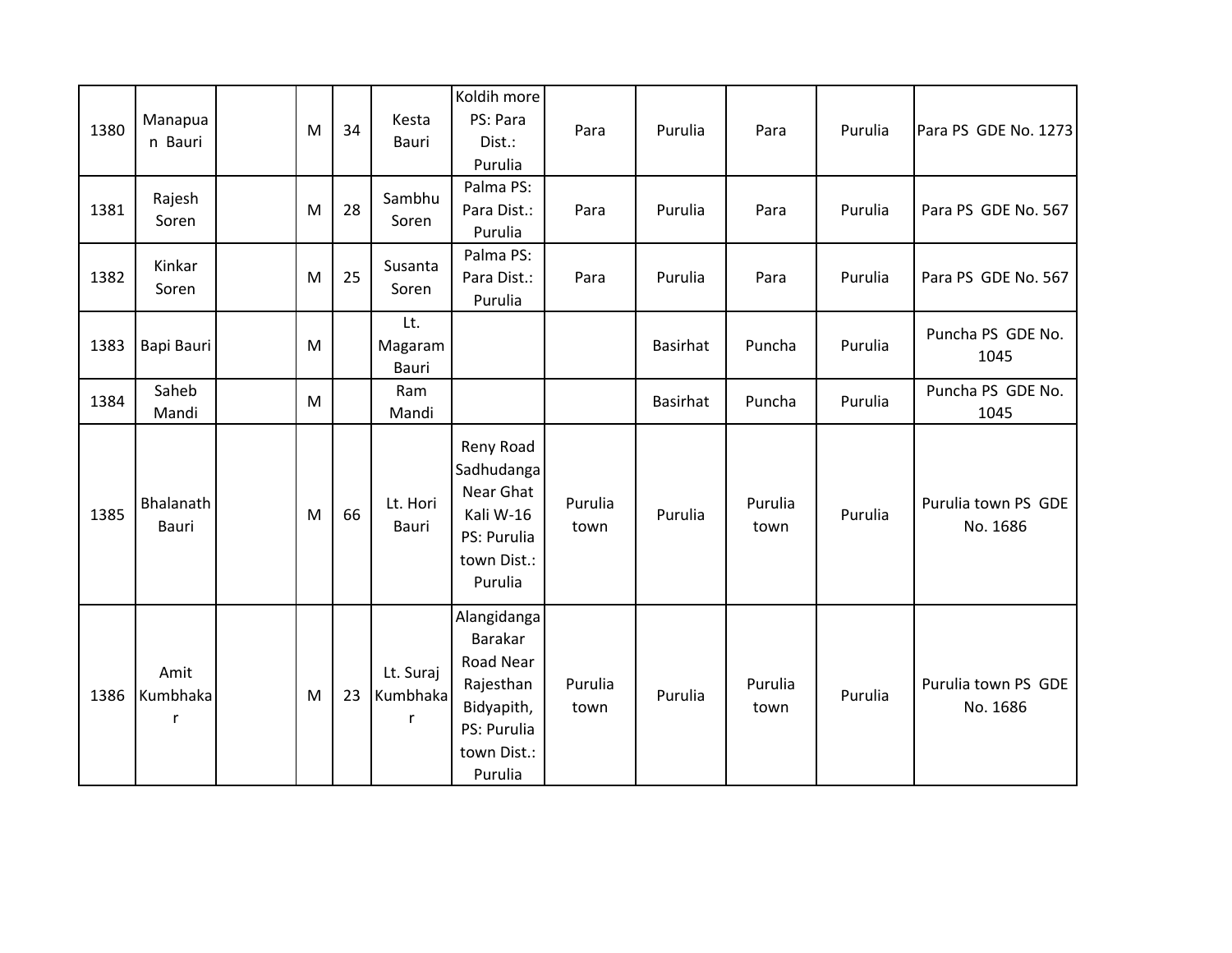| 1387 | Sumit<br>Kumbhaka<br>$\mathsf{r}$ | M | 18 | Lt. Suresh<br>Kumbhaka<br>r     | Alangidanga<br>More Near<br>Rajashtan<br>vidyapith,<br>W-18 PS:<br>Purulia<br>town Dist.:<br>Purulia | Purulia<br>town | Purulia         | Purulia<br>town | Purulia | Purulia town PS GDE<br>No. 1690 |
|------|-----------------------------------|---|----|---------------------------------|------------------------------------------------------------------------------------------------------|-----------------|-----------------|-----------------|---------|---------------------------------|
| 1388 | Bapi<br>Karmakar                  | M | 56 | Srikanta<br>Karmakar            | Sinderpatti,<br>W-10 PS:<br>Purulia<br>town Dist.:<br>Purulia                                        | Purulia<br>town | Purulia         | Purulia<br>town | Purulia | Purulia town PS GDE<br>No. 1690 |
| 1389 | Gaju<br>Paramanik                 |   | 27 | Lt. Manik<br>Paramanik          | Kankibasti                                                                                           |                 | <b>Basirhat</b> | Santaldih       | Purulia | Santaldih PS GDE No.<br>1253    |
| 1390 | Pradip<br>Mahato                  |   | 38 | Lt.<br>Madhusud<br>an<br>Mahato | Parbahal                                                                                             |                 | <b>Basirhat</b> | Santaldih       | Purulia | Santaldih PS GDE No.<br>1258    |
| 1391 | Gopal<br>Mudi                     |   | 33 | Lt. Kangal<br>Mudi              | Alladih                                                                                              |                 | <b>Basirhat</b> | Santaldih       | Purulia | Santaldih PS GDE No.<br>413     |
| 1392 | Saikat<br>Rajwar                  |   | 28 | Lt.<br>Bholanath<br>Rajwar      | Joradih                                                                                              |                 | <b>Basirhat</b> | Santaldih       | Purulia | Santaldih PS GDE No.<br>413     |
| 1393 | Anirban<br>Mondal                 | M | 35 | Gurupada<br>Mondal              | <b>Balitora PS:</b><br>Santari<br>Dist.:<br>Purulia                                                  | Santari         | Purulia         | Santari         | Purulia | Santari PS GDE No.<br>1096      |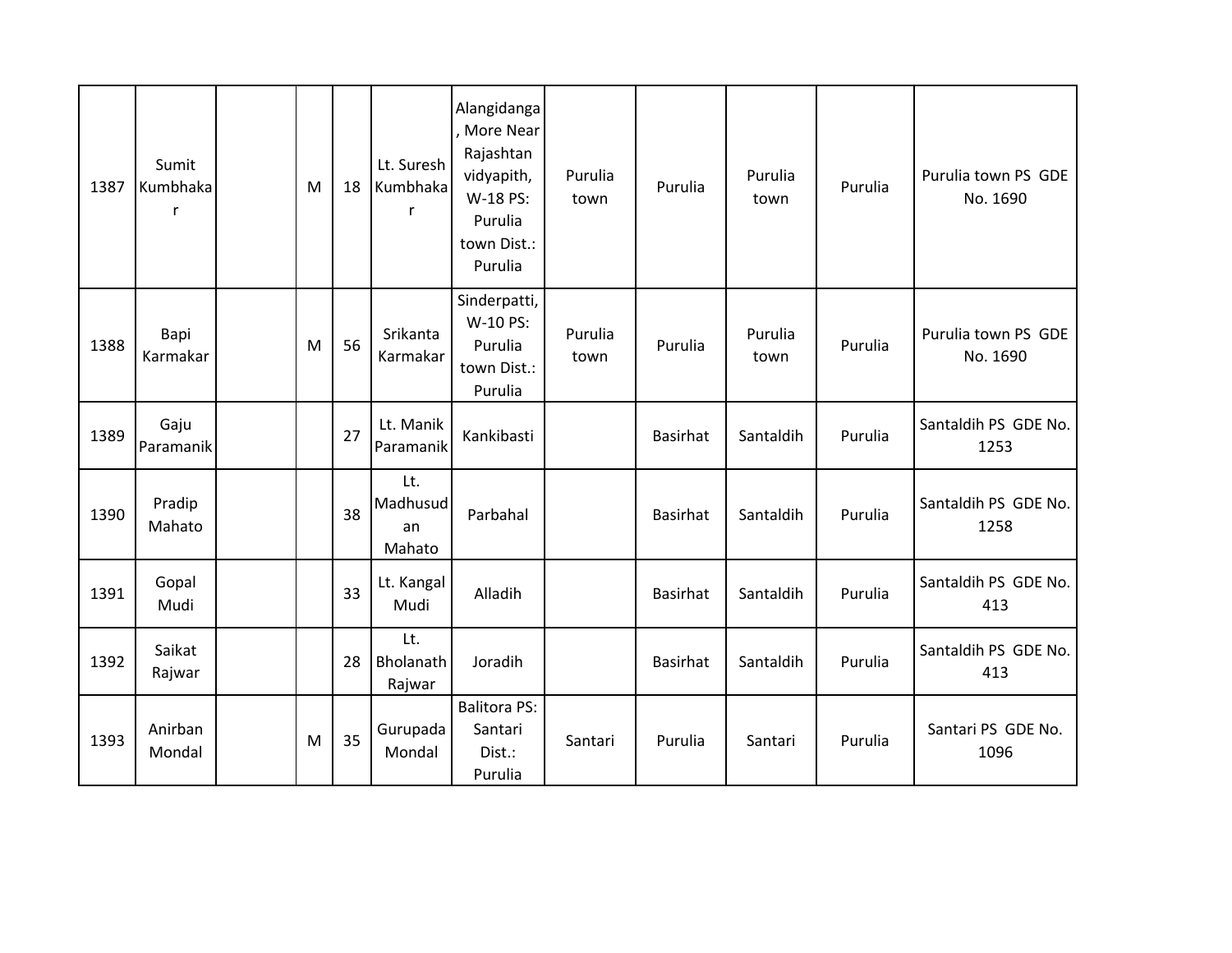| 1394 | Shibchara<br>n Mondal  | M | 28 | Laxman<br>Mondal | <b>Balitora PS:</b><br>Santari<br>Dist.:<br>Purulia | Santari | Purulia | Santari | Purulia | Santari PS GDE No.<br>1096 |
|------|------------------------|---|----|------------------|-----------------------------------------------------|---------|---------|---------|---------|----------------------------|
| 1395 | Raghab<br><b>Bauri</b> | M | 30 | Kartik<br>Bauri  | <b>Balitora PS:</b><br>Santari<br>Dist.:<br>Purulia | Santari | Purulia | Santari | Purulia | Santari PS GDE No.<br>1096 |
| 1396 | Premchan<br>d Bauri    | M | 32 | Mihir<br>Bauri   | <b>Balitora PS:</b><br>Santari<br>Dist.:<br>Purulia | Santari | Purulia | Santari | Purulia | Santari PS GDE No.<br>1096 |
| 1397 | Sk.<br>Saddam          | M | 38 | Sk. Wahab        | Murulia PS:<br>Santari<br>Dist.:<br>Purulia         | Santari | Purulia | Santari | Purulia | Santari PS GDE No.<br>1096 |
| 1398 | Dactor<br>Mahato       | M | 30 | Kanai<br>Mahato  | Simulia PS:<br>Tamna<br>Dist.:<br>Purulia           | Tamna   | Purulia | Tamna   | Purulia | Tamna PS GDE No.<br>1389   |
| 1399 | Umapada<br>Mahato      | M | 34 | Nitai<br>Mahato  | Simulia PS:<br>Tamna<br>Dist.:<br>Purulia           | Tamna   | Purulia | Tamna   | Purulia | Tamna PS GDE No.<br>1389   |
| 1400 | Lalit<br>Mahato        | M | 25 | Tirtha<br>Mahato | Simulia PS:<br>Tamna<br>Dist.:<br>Purulia           | Tamna   | Purulia | Tamna   | Purulia | Tamna PS GDE No.<br>1389   |
| 1401 | Naran<br>Mahato        | M | 24 | Mathan<br>Mahato | Simulia PS:<br>Tamna<br>Dist.:<br>Purulia           | Tamna   | Purulia | Tamna   | Purulia | Tamna PS GDE No.<br>1389   |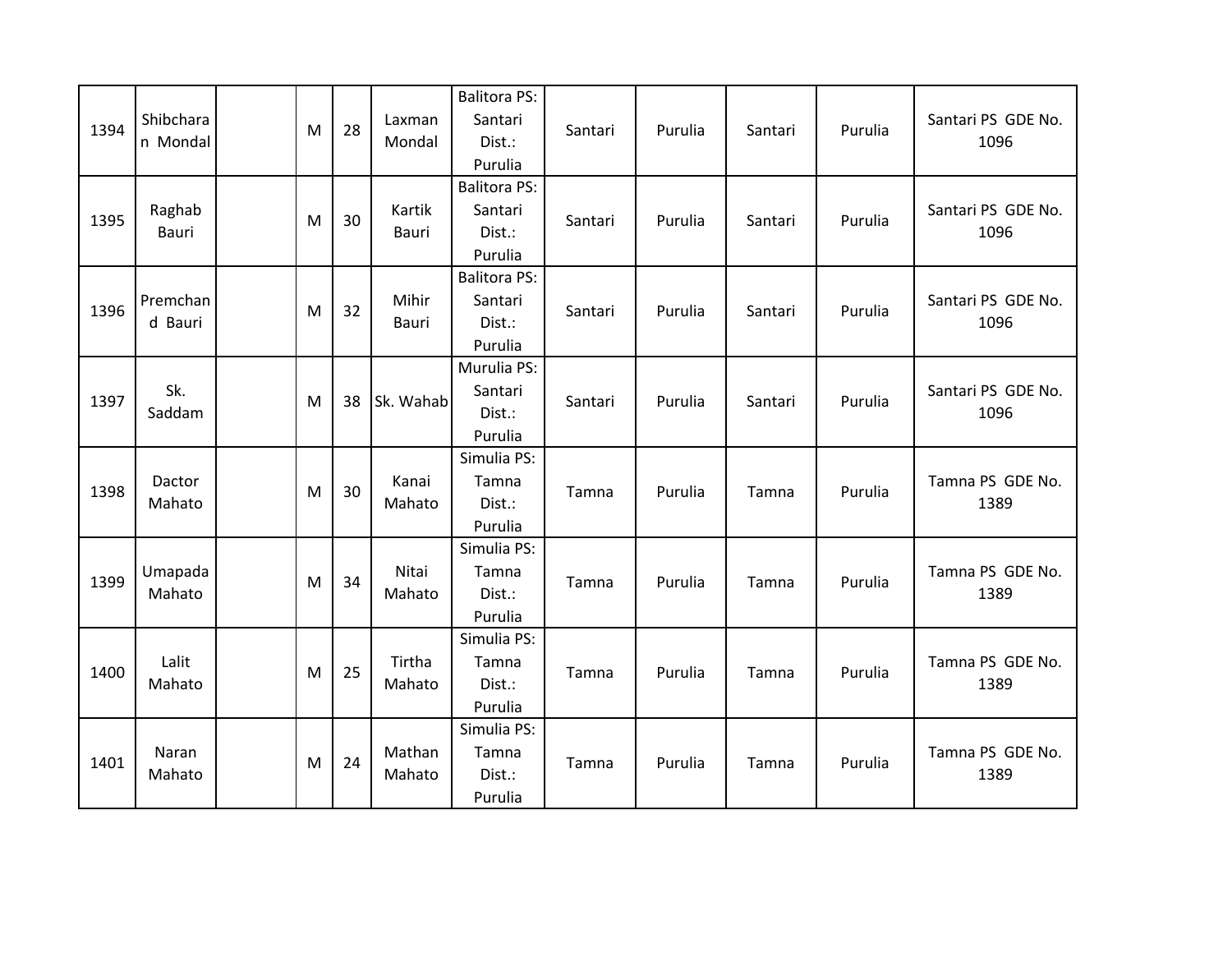| 1402 | Basu<br>Sahis       | M | 27 | Haradhan<br>Sahis         | Manara PS:<br>Tamna<br>Dist.:<br>Purulia             | Tamna     | Purulia         | Tamna                   | Purulia                       | Tamna PS GDE No.<br>1389              |
|------|---------------------|---|----|---------------------------|------------------------------------------------------|-----------|-----------------|-------------------------|-------------------------------|---------------------------------------|
| 1403 | Gouranga<br>Sahis   | M | 31 | Banamali<br>Sahis         | Manara PS:<br>Tamna<br>Dist.:<br>Purulia             | Tamna     | Purulia         | Tamna                   | Purulia                       | Tamna PS GDE No.<br>1389              |
| 1404 | Nibaran<br>Mahato   | M | 39 | Pasupati<br>Mahato        | Manara PS:<br>Tamna<br>Dist.:<br>Purulia             | Tamna     | Purulia         | Tamna                   | Purulia                       | Tamna PS GDE No.<br>1389              |
| 1405 | Jiban<br>Mahato     | M | 24 | Kinkar<br>Mahato          | Manara PS:<br>Tamna<br>Dist.:<br>Purulia             | Tamna     | Purulia         | Tamna                   | Purulia                       | Tamna PS GDE No.<br>1389              |
| 1406 | Sushanta<br>Ghosh   |   |    | Bishnu<br>Ghosh           |                                                      |           | <b>Basirhat</b> | Kaliaganj               | Raiganj<br>Police<br>District | Kaliaganj PS GDE No.<br>1275          |
| 1407 | Uttam<br>Roy        |   |    | Lt Milan<br>Roy           |                                                      |           | <b>Basirhat</b> | Kaliaganj               | Raiganj<br>Police<br>District | Kaliaganj PS GDE No.<br>1275          |
| 1408 | Hira Roy            | M | 29 | Jangli Roy                | Chanpur                                              |           | <b>Basirhat</b> | Karandighi              | Raiganj<br>Police<br>District | Karandighi PS GDE<br>No. 1330         |
| 1409 | Dhabendr<br>a Kumar | M |    | Lt. Ram<br>Chandra<br>Roy | Hajipur                                              |           | <b>Basirhat</b> | Karandighi              | Raiganj<br>Police<br>District | Karandighi PS GDE<br>No. 1330         |
| 1410 | Supriya<br>Mondal   | M | 31 | Pran<br>Krsihna<br>Mondal | Jaglal PS:<br>Sagarpara<br>Dist.:<br>Murshidaba<br>d | Sagarpara | Murshidaba<br>d | Berhampor<br>e g.r.p.s. | Sealdah<br>G.R.P.             | Berhampore g.r.p.s.<br>PS GDE No. 946 |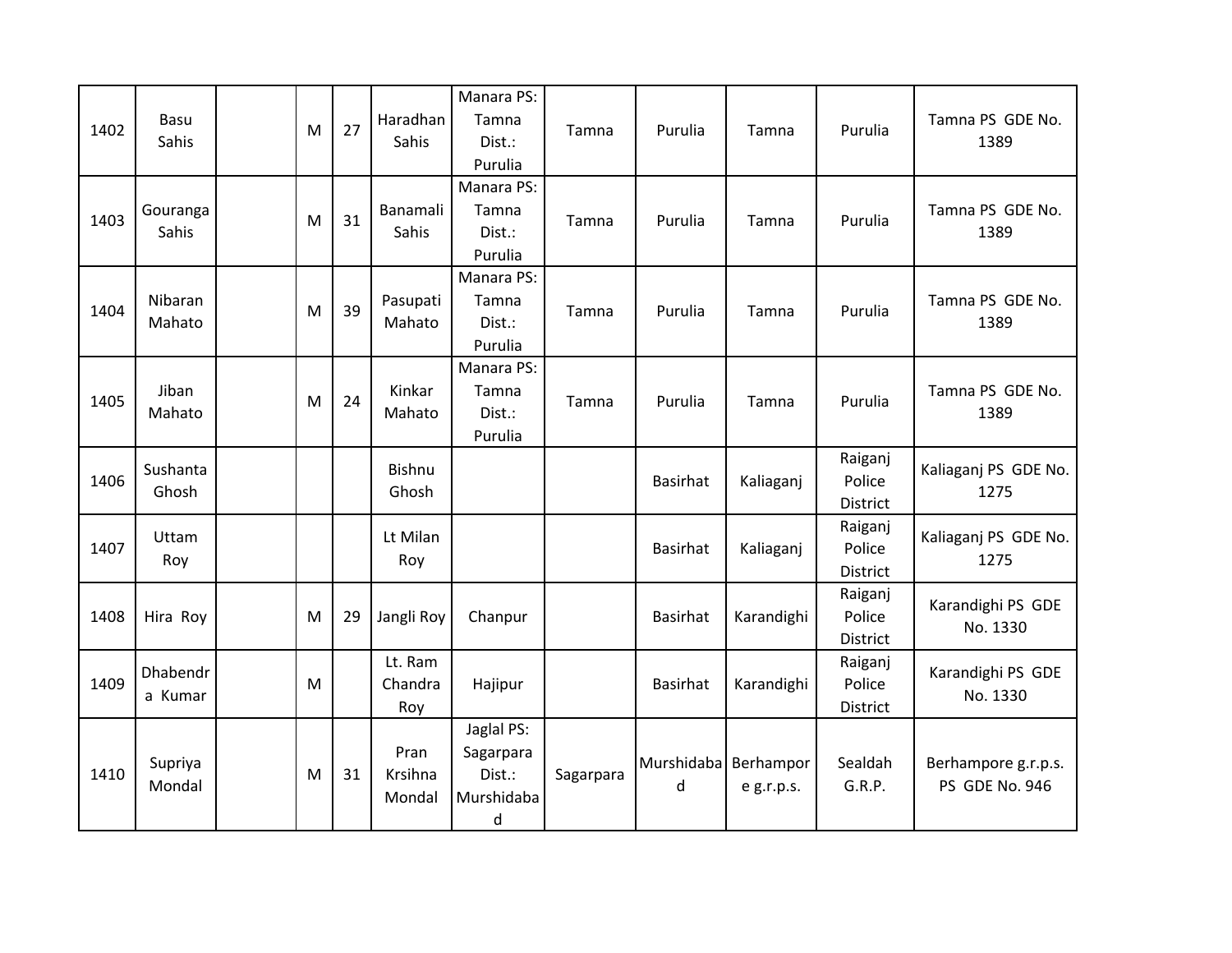| 1411 | Malay<br>Sardar | M | 30 | Prankrishn<br>a Sardar | Dabuhat PS:<br>Canning<br>Dist.:<br><b>Baruipur</b><br>Police<br>District                   | Canning  | <b>Baruipur</b><br>Police<br><b>District</b> | Jadavpore<br>g.r.p.s. | Sealdah<br>G.R.P. | Jadavpore g.r.p.s. PS<br><b>GDE No. 1066</b> |
|------|-----------------|---|----|------------------------|---------------------------------------------------------------------------------------------|----------|----------------------------------------------|-----------------------|-------------------|----------------------------------------------|
| 1412 | Bablu<br>Maity  | M | 45 | Lt. Bhakta<br>Maity    | Gorkhali PS:<br>Canning<br>Dist.:<br><b>Baruipur</b><br>Police<br>District                  | Canning  | Baruipur<br>Police<br><b>District</b>        | Jadavpore<br>g.r.p.s. | Sealdah<br>G.R.P. | Jadavpore g.r.p.s. PS<br><b>GDE No. 1066</b> |
| 1413 | Sahid<br>Molla  | M | 42 | Rahamat<br>Molla       | Canning<br>Khaskumrak<br>hali PS:<br>Canning<br>Dist.:<br>Baruipur<br>Police<br>District    | Canning  | <b>Baruipur</b><br>Police<br>District        | Jadavpore<br>g.r.p.s. | Sealdah<br>G.R.P. | Jadavpore g.r.p.s. PS<br><b>GDE No. 1066</b> |
| 1414 | Jay<br>Samanta  | M | 35 | Samir<br>Samanta       | Mallickpur<br>Hariharpur<br>PS: Baruipur<br>Dist.:<br>Baruipur<br>Police<br><b>District</b> | Baruipur | <b>Baruipur</b><br>Police<br><b>District</b> | Jadavpore<br>g.r.p.s. | Sealdah<br>G.R.P. | Jadavpore g.r.p.s. PS<br><b>GDE No. 1066</b> |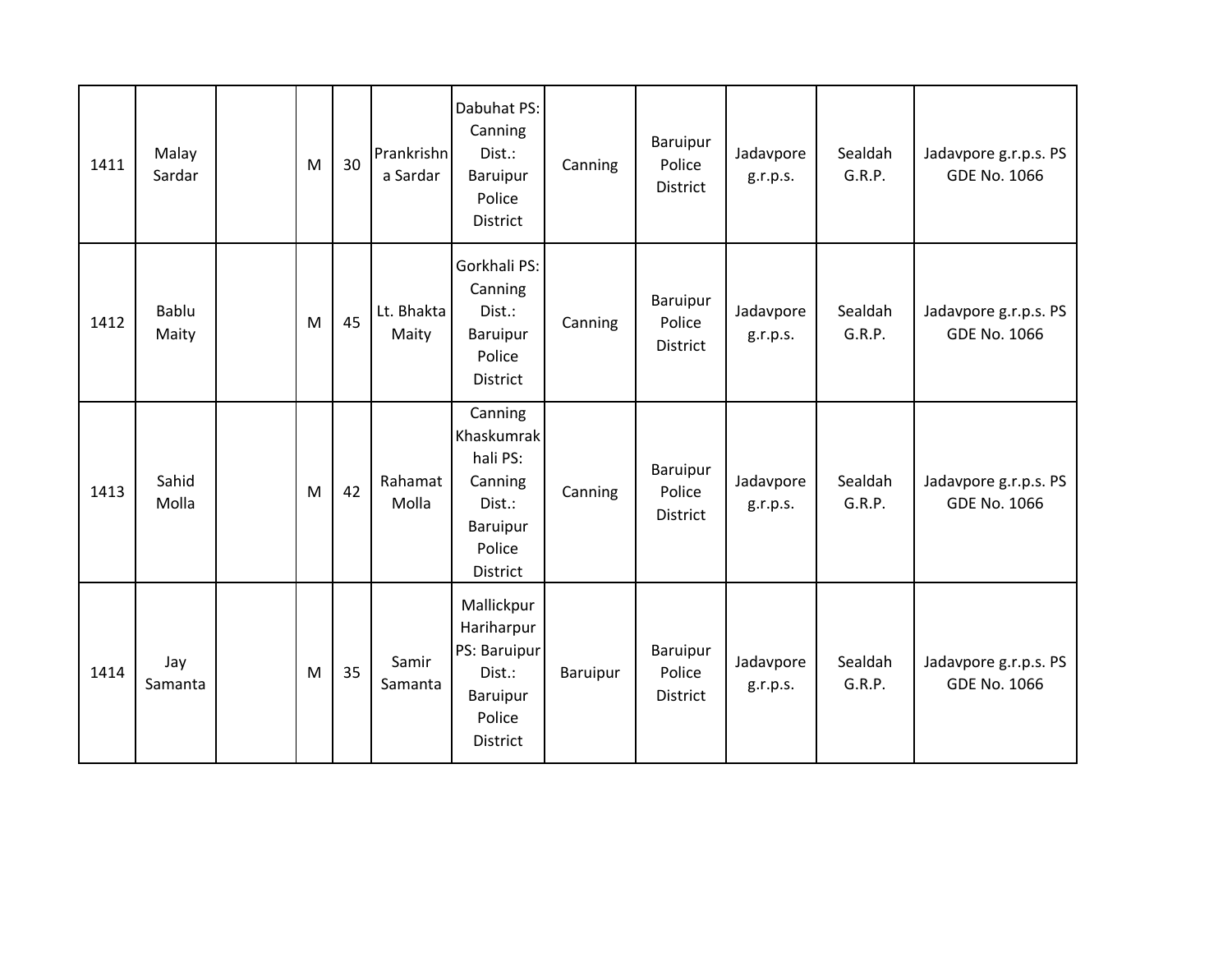| 1415 | Tapan<br>Kabiraj       | M | 45 | <b>Tapas</b><br>Kabiraj | <b>Barnia</b><br>sambhunag<br>ar PS:<br>Nakashipara<br>Dist.:<br>Krishnanaga<br>r Police<br>District | Nakashipar<br>a | Krishnanag<br>ar Police<br><b>District</b> | Krishnanag<br>ar g.r.p.s. | Sealdah<br>G.R.P. | Krishnanagar g.r.p.s.<br>PS GDE No. 1006    |
|------|------------------------|---|----|-------------------------|------------------------------------------------------------------------------------------------------|-----------------|--------------------------------------------|---------------------------|-------------------|---------------------------------------------|
| 1416 | Nabin<br><b>Biswas</b> | M | 25 | Nepen<br><b>Biswas</b>  | <b>Barnia</b><br>Sambhunag<br>ar PS:<br>Nakashipara<br>Dist.:<br>Krishnanaga<br>r Police<br>District | Nakashipar<br>a | Krishnanag<br>ar Police<br><b>District</b> | Krishnanag<br>ar g.r.p.s. | Sealdah<br>G.R.P. | Krishnanagar g.r.p.s.<br>PS GDE No. 1006    |
| 1417 | Sakarul Sk             | M | 36 | Mojamme<br>I Sk         | Dakhinpara<br>PS:<br>Rejinagar<br>Dist.:<br>Murshidaba<br>d                                          | Rejinagar       | Murshidaba<br>d                            | Krishnanag<br>ar g.r.p.s. | Sealdah<br>G.R.P. | Krishnanagar g.r.p.s.<br>PS GDE No. 1006    |
| 1418 | Suman Sk               | M | 29 | <b>Ismail Sk</b>        | Kalna PS:<br>Kalna Dist.:<br>Purba<br>Burdwan                                                        | Kalna           | Purba<br>Burdwan                           | Ranaghat<br>g.r.p.s.      | Sealdah<br>G.R.P. | Ranaghat g.r.p.s. PS<br><b>GDE No. 1216</b> |
| 1419 | Indrajit<br>Sarkar     | M | 31 | Pradip<br>Sarkar        | Mangalbari<br>PS:<br>Oldmalda<br>Dist.: Malda                                                        | Oldmalda        | Malda                                      | Ranaghat<br>g.r.p.s.      | Sealdah<br>G.R.P. | Ranaghat g.r.p.s. PS<br><b>GDE No. 1216</b> |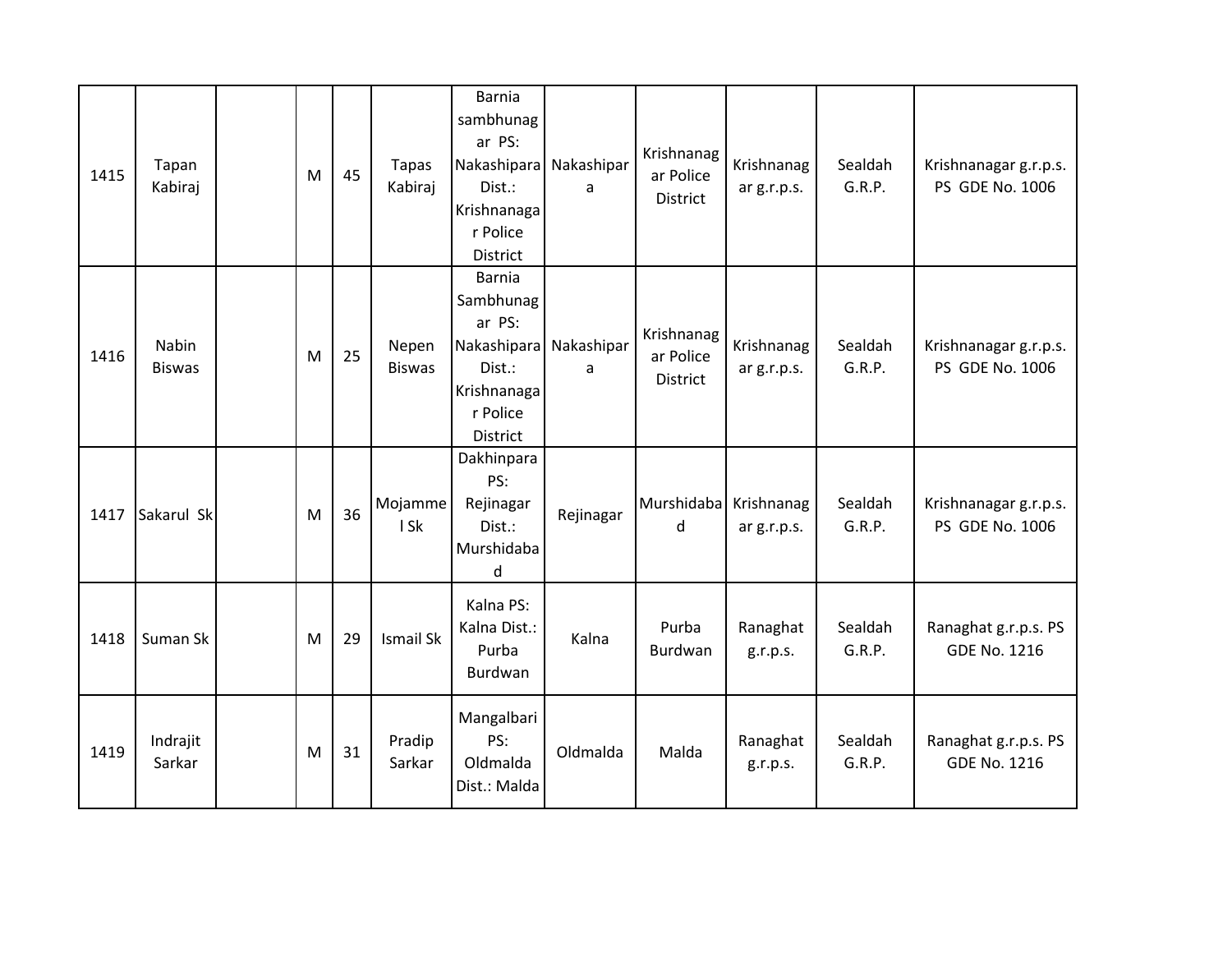| 1420 | Hakim<br>Mondal           | M | 37 | Ajim<br>Mondal          | Uttar Kalna<br>PS: Kalna<br>Dist.: Purba<br>Burdwan                | Kalna    | Purba<br>Burdwan                      | Ranaghat<br>g.r.p.s. | Sealdah<br>G.R.P. | Ranaghat g.r.p.s. PS<br><b>GDE No. 1216</b>                         |
|------|---------------------------|---|----|-------------------------|--------------------------------------------------------------------|----------|---------------------------------------|----------------------|-------------------|---------------------------------------------------------------------|
| 1421 | Rahidul<br>Dhali          | M | 19 | Saidul<br>Dhali         | Kalna PS:<br>Kalna Dist.:<br>Purba<br>Burdwan                      | Kalna    | Purba<br>Burdwan                      | Ranaghat<br>g.r.p.s. | Sealdah<br>G.R.P. | Ranaghat g.r.p.s. PS<br><b>GDE No. 1216</b>                         |
| 1422 | Hosen Sk                  | M | 34 | Hakim Sk                | Kalna PS:<br>Kalna Dist.:<br>Purba<br>Burdwan                      | Kalna    | Purba<br>Burdwan                      | Ranaghat<br>g.r.p.s. | Sealdah<br>G.R.P. | Ranaghat g.r.p.s. PS<br><b>GDE No. 1216</b>                         |
| 1423 | <b>Biplab</b><br>Majhi    | M | 24 | Bidul<br>Majhi          | Bagula PS:<br>Hanskhli<br>Dist.:<br>Ranaghat<br>Police<br>District | Hanskhli | Ranaghat<br>Police<br><b>District</b> | Ranaghat<br>g.r.p.s. | Sealdah<br>G.R.P. | Ranaghat g.r.p.s. PS<br><b>GDE No. 1216</b>                         |
| 1424 | Mukhtar<br>Kabir<br>Ahmed | M | 36 | Lt.<br>Ramijuddi<br>n   | Aiya Katan<br>Apartment<br>Khardah<br>North 24<br>Pgs              |          | <b>Basirhat</b>                       | Sealdah<br>g.r.p.s.  | Sealdah<br>G.R.P. | Sealdah g.r.p.s. PS<br>Outpost Bidhannagar<br>OP GDE No. 607        |
| 1425 | Pijush<br>Ghosh           | M | 48 | Lt. Rakhal<br>Ch. Ghosh | Koliuga,<br>Ghoshpara<br>Deganga<br>North 24<br>Pgs                |          | <b>Basirhat</b>                       | Sealdah<br>g.r.p.s.  | Sealdah<br>G.R.P. | Sealdah g.r.p.s. PS<br>Outpost Bidhannagar<br><b>OP GDE No. 607</b> |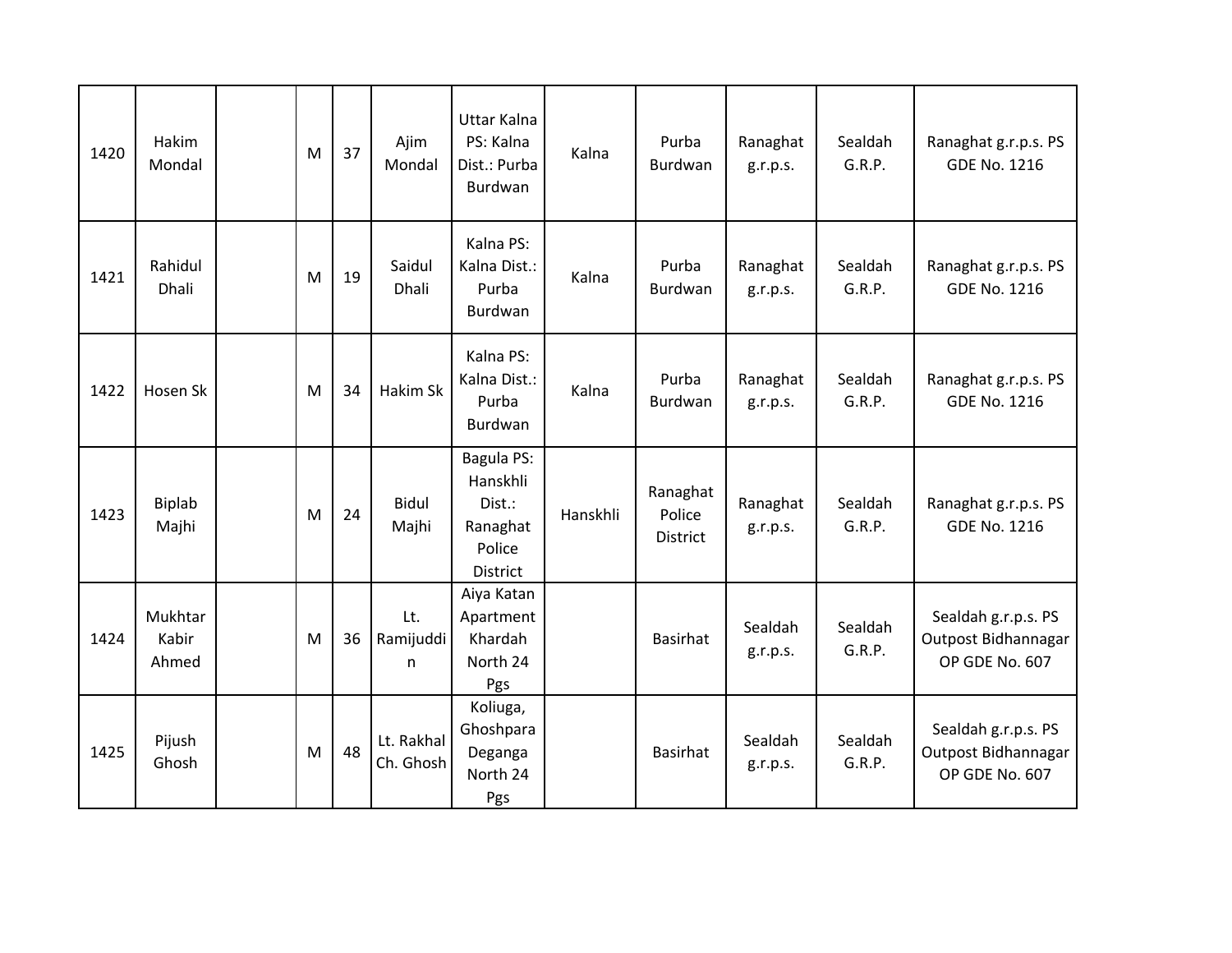| 1426 | Prabhat<br>Kr. Das | M | 28 | Birendra<br>Kr. Das | 476,<br>Parnashree<br>Pally<br>Parnashree<br>Kol - 60                            |             | <b>Basirhat</b>                           | Sealdah<br>g.r.p.s.    | Sealdah<br>G.R.P.                      | Sealdah g.r.p.s. PS<br>Outpost Bidhannagar<br>OP GDE No. 607       |
|------|--------------------|---|----|---------------------|----------------------------------------------------------------------------------|-------------|-------------------------------------------|------------------------|----------------------------------------|--------------------------------------------------------------------|
| 1427 | Subrata<br>Das     | M | 40 | Bijoy<br>Ratan Das  | Patulia,<br>Khardah<br>Rahara<br>North 24<br>Pgs                                 |             | <b>Basirhat</b>                           | Sealdah<br>g.r.p.s.    | Sealdah<br>G.R.P.                      | Sealdah g.r.p.s. PS<br>Outpost Bidhannagar<br>OP GDE No. 607       |
| 1428 | Lalit<br>Barman    | M | 34 | Jayanta<br>Barman   | <b>RAMKRISHN</b><br><b>APALLY PS:</b><br>Alipurduar<br>Dist.:<br>Alipurduar      | Alipurduar  | Alipurduar                                | Alipurduar<br>g.r.p.s. | <b>SILIGURI</b><br>G.R.P.              | Alipurduar g.r.p.s. PS<br><b>GDE No. 724</b>                       |
| 1429 | Nepal<br>Rajbangsh | M | 18 | Dili<br>Rajbangsh   | PS:<br>Bhaktinagar<br>Dist.: Siliguri<br>Police<br>Commission<br>erate           | Bhaktinagar | Siliguri<br>Police<br>Commissio<br>nerate | <b>Bhaktinagar</b>     | Siliguri Police<br>Commission<br>erate | <b>Bhaktinagar PS</b><br>Outpost Ashighar OP<br><b>GDE No. 738</b> |
| 1430 | Sandip<br>Roy      | M | 35 | Kanti Roy           | PS:<br>Bhaktinagar<br>Lt.shyama Dist.: Siliguri<br>Police<br>Commission<br>erate | Bhaktinagar | Siliguri<br>Police<br>Commissio<br>nerate | Bhaktinagar            | Siliguri Police<br>Commission<br>erate | <b>Bhaktinagar PS</b><br>Outpost Ashighar OP<br><b>GDE No. 738</b> |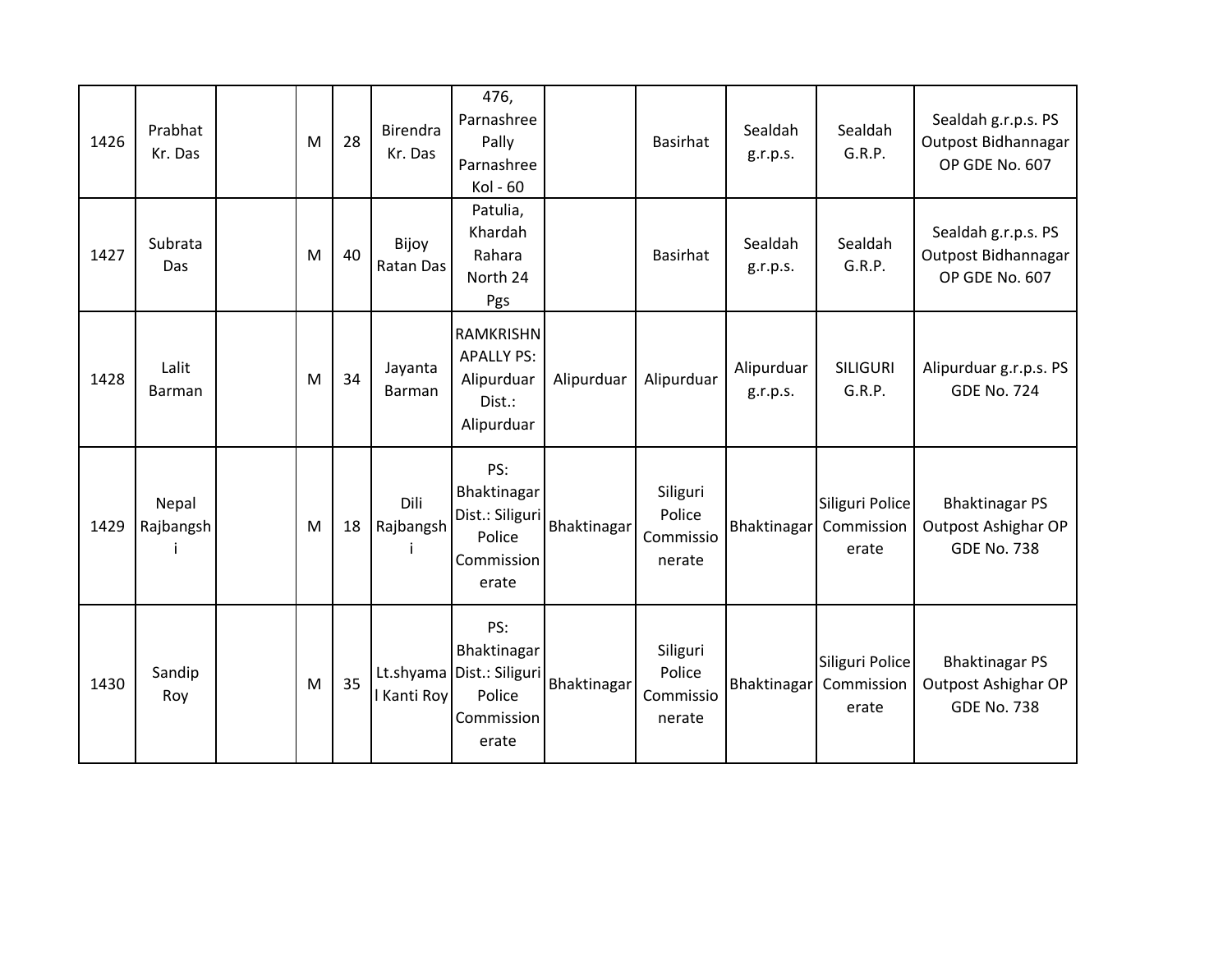| 1431 | Abhijit<br>Sinha | M | 40 | Ch.sinha       | PS:<br>Bhaktinagar<br>Lt.jagadish Dist.: Siliguri<br>Police<br>Commission<br>erate | Bhaktinagar | Siliguri<br>Police<br>Commissio<br>nerate | Bhaktinagar | Siliguri Police<br>Commission<br>erate | <b>Bhaktinagar PS</b><br>Outpost Ashighar OP<br><b>GDE No. 738</b> |
|------|------------------|---|----|----------------|------------------------------------------------------------------------------------|-------------|-------------------------------------------|-------------|----------------------------------------|--------------------------------------------------------------------|
| 1432 | Anukul<br>Das    | M | 20 | Sukumar<br>Das | PS:<br>Bhaktinagar<br>Dist.: Siliguri<br>Police<br>Commission<br>erate             | Bhaktinagar | Siliguri<br>Police<br>Commissio<br>nerate | Bhaktinagar | Siliguri Police<br>Commission<br>erate | <b>Bhaktinagar PS</b><br>Outpost Ashighar OP<br><b>GDE No. 738</b> |
| 1433 | Sushil Roy       | M | 56 | h Roy          | PS:<br>Bhaktinagar<br>Lt.sukinat Dist.: Siliguri<br>Police<br>Commission<br>erate  | Bhaktinagar | Siliguri<br>Police<br>Commissio<br>nerate | Bhaktinagar | Siliguri Police<br>Commission<br>erate | <b>Bhaktinagar PS</b><br>Outpost Ashighar OP<br><b>GDE No. 738</b> |
| 1434 | Sonu<br>Dutta    | M | 23 | Tepo<br>Dutta  | PS:<br>Bhaktinagar<br>Dist.: Siliguri<br>Police<br>Commission<br>erate             | Bhaktinagar | Siliguri<br>Police<br>Commissio<br>nerate | Bhaktinagar | Siliguri Police<br>Commission<br>erate | <b>Bhaktinagar PS</b><br>Outpost Ashighar OP<br><b>GDE No. 738</b> |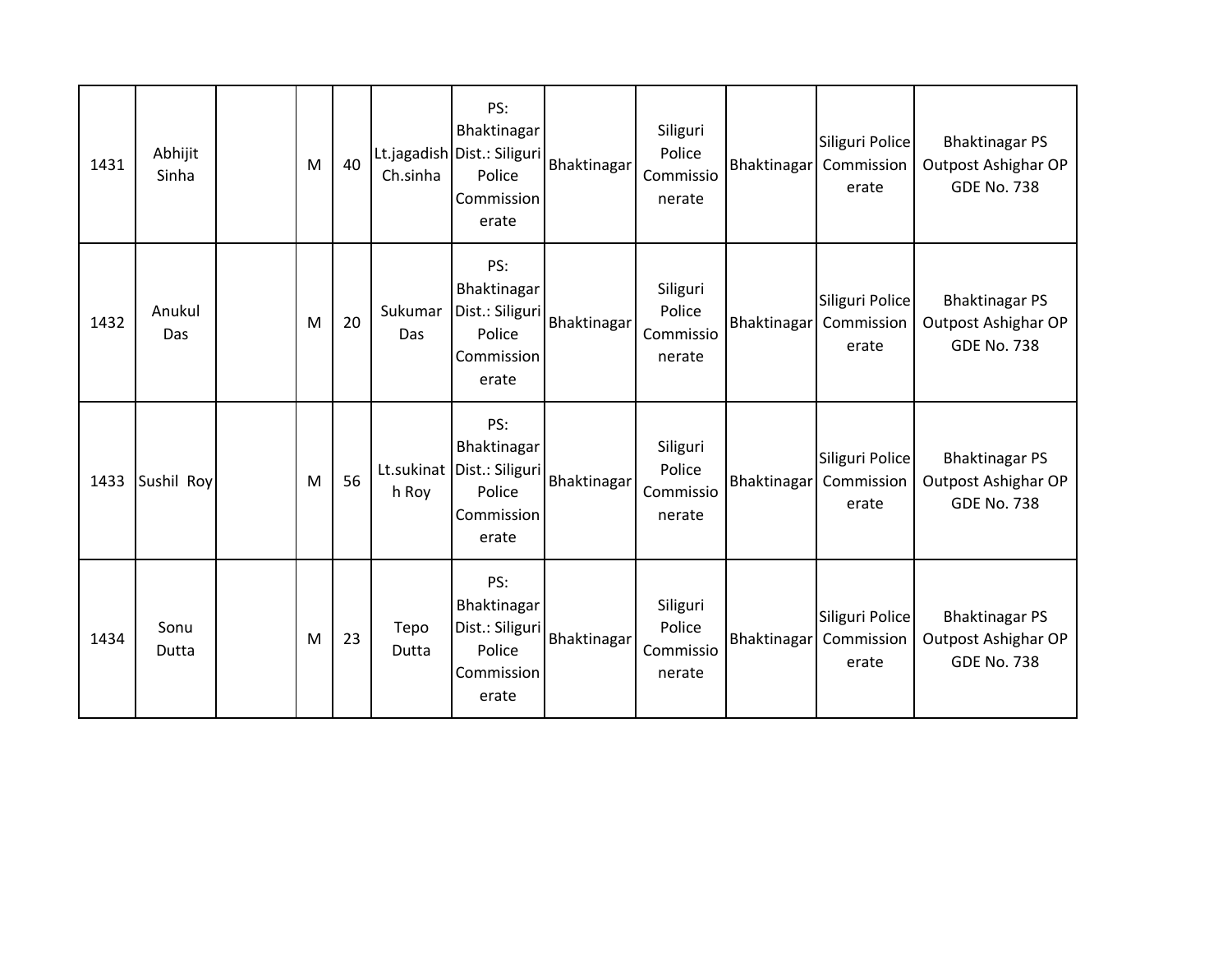| 1435 | Dipayan<br>Saha      | M | 23 | Dilip Saha                  | PS:<br>Bhaktinagar<br>Dist.: Siliguri<br>Police<br>Commission<br>erate                | Bhaktinagar              | Siliguri<br>Police<br>Commissio<br>nerate | Bhaktinagar              | Siliguri Police<br>Commission<br>erate | <b>Bhaktinagar PS</b><br>Outpost Ashighar OP<br><b>GDE No. 738</b> |
|------|----------------------|---|----|-----------------------------|---------------------------------------------------------------------------------------|--------------------------|-------------------------------------------|--------------------------|----------------------------------------|--------------------------------------------------------------------|
| 1436 | Sandipan<br>Banerjee | M | 31 | Biswajit<br>Banerjee        | PS:<br>Bhaktinagar<br>Dist.: Siliguri<br>Police<br>Commission<br>erate                | Bhaktinagar              | Siliguri<br>Police<br>Commissio<br>nerate | Bhaktinagar              | Siliguri Police<br>Commission<br>erate | <b>Bhaktinagar PS</b><br>Outpost Ashighar OP<br><b>GDE No. 738</b> |
| 1437 | Shymal<br>Mandal     | M | 18 | Ranjit<br>Mandal            | Kamrvita<br>PS: New<br>jalpaiguri<br>Dist.: Siliguri<br>Police<br>Commission<br>erate | <b>New</b><br>jalpaiguri | Siliguri<br>Police<br>Commissio<br>nerate | <b>New</b><br>jalpaiguri | Siliguri Police<br>Commission<br>erate | New jalpaiguri PS<br><b>GDE No. 1058</b>                           |
| 1438 | Saktipada<br>Mondal  | M | 56 | Lt.<br>Prasupriti<br>Mondal | Durganagar<br>PS: Kakdwip<br>Dist.:<br>Sundarban<br>Police<br>District                | Kakdwip                  | Sundarban<br>Police<br><b>District</b>    | Kakdwip                  | Sundarban<br>Police<br><b>District</b> | Kakdwip PS GDE No.<br>1710                                         |